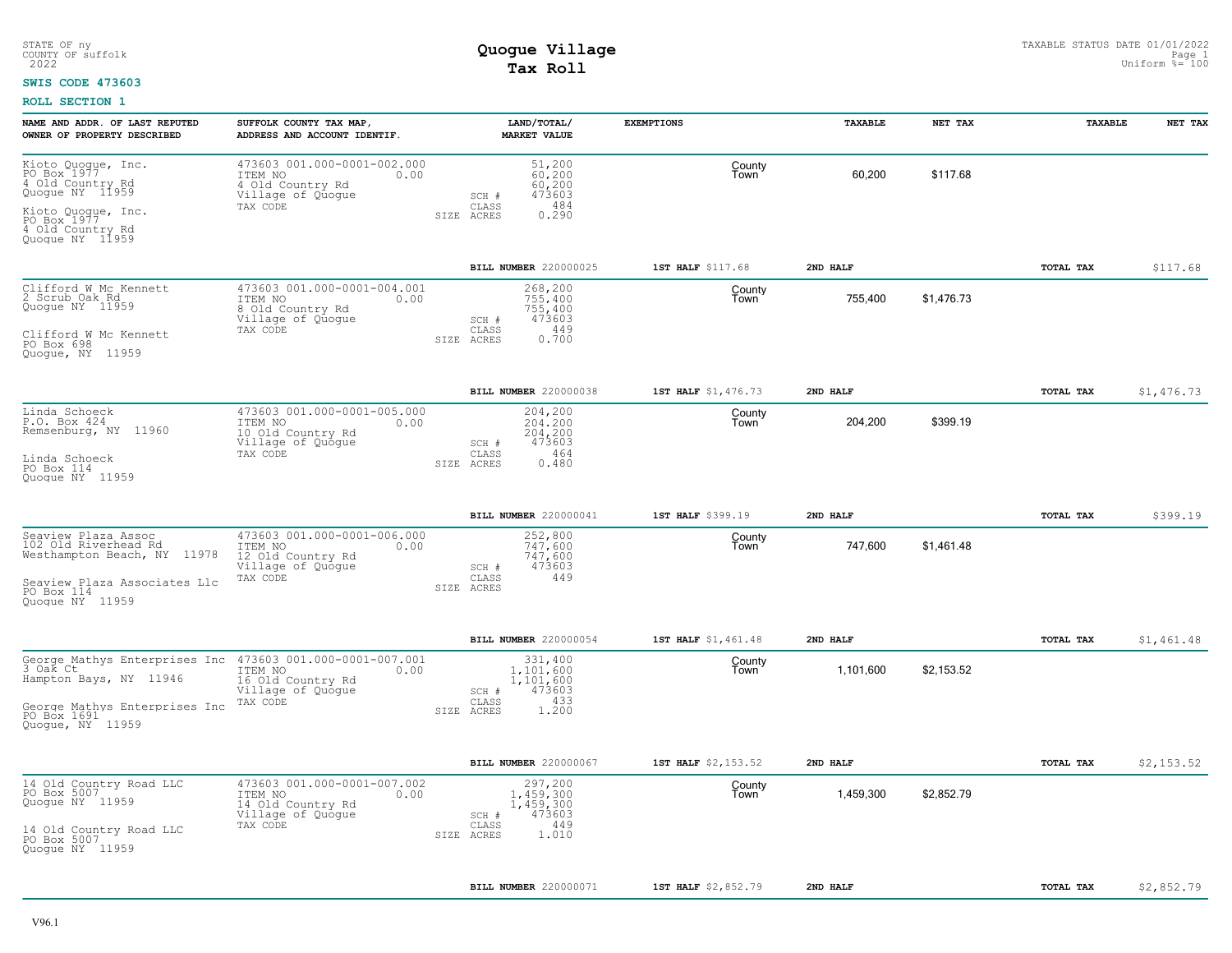### **SWIS CODE 473603**

| NAME AND ADDR. OF LAST REPUTED<br>OWNER OF PROPERTY DESCRIBED                                                                                         | SUFFOLK COUNTY TAX MAP,<br>ADDRESS AND ACCOUNT IDENTIF.                                               | LAND/TOTAL/<br><b>MARKET VALUE</b>                                                      | <b>EXEMPTIONS</b>   | TAXABLE  | NET TAX    | TAXABLE   | NET TAX    |
|-------------------------------------------------------------------------------------------------------------------------------------------------------|-------------------------------------------------------------------------------------------------------|-----------------------------------------------------------------------------------------|---------------------|----------|------------|-----------|------------|
| Edward Kaplan<br>PO Box 1764<br>Quogue, NY 11959<br>Edward Kaplan<br>PO Box 1764<br>Quogue, NY 11959                                                  | 473603 001.000-0001-009.001<br>ITEM NO<br>0.00<br>28 Old Country Rd<br>Village of Quogue<br>TAX CODE  | 258,200<br>948,400<br>948,400<br>473603<br>SCH #<br>449<br>CLASS<br>0.590<br>SIZE ACRES | County<br>Town      | 948.400  | \$1.854.03 |           |            |
|                                                                                                                                                       |                                                                                                       | BILL NUMBER 220000083                                                                   | 1ST HALF \$1,854.03 | 2ND HALF |            | TOTAL TAX | \$1,854.03 |
| Storagetown Ltd<br>PO Box 1769<br>Quogue, NY 11959<br>Storagetown Ltd<br>PO Box 1769                                                                  | 473603 001.000-0001-009.002<br>ITEM NO<br>0.00<br>26 Old Country Rd<br>Village of Quoque<br>TAX CODE  | 245,900<br>370,500<br>370,500<br>473603<br>SCH #<br>449<br>CLASS<br>SIZE ACRES<br>0.460 | County<br>Town      | 370,500  | \$724.29   |           |            |
| Quoque, NY 11959                                                                                                                                      |                                                                                                       |                                                                                         |                     |          |            |           |            |
|                                                                                                                                                       |                                                                                                       | BILL NUMBER 220000096                                                                   | 1ST HALF \$724.29   | 2ND HALF |            | TOTAL TAX | \$724.29   |
| Seaview Plaza Associates Llp<br>102 Old Riverhead Rd.<br>Westhampton Beach, NY 11978<br>Seaview Plaza Associates Llc<br>PO Box 114<br>Quoque NY 11959 | 473603 001.000-0001-009.003<br>ITEM NO<br>0.00<br>22 Old Country Rd<br>Village of Quogue<br>TAX CODE  | 246,300<br>576,700<br>576,700<br>473603<br>SCH #<br>449<br>CLASS<br>0.460<br>SIZE ACRES | County<br>Town      | 576,700  | \$1,127.39 |           |            |
|                                                                                                                                                       |                                                                                                       | BILL NUMBER 220000102                                                                   | 1ST HALF \$1,127.39 | 2ND HALF |            | TOTAL TAX | \$1,127.39 |
| Storagetown Ltd<br>PO Box 1769<br>Quogue, NY 11959<br>Storagetown Ltd<br>PO Box 1769<br>Quoque, NY 11959                                              | 473603 001.000-0001-009.004<br>ITEM NO<br>0.00<br>1 Quoque Plaza Trl<br>Village of Quogue<br>TAX CODE | 249,400<br>316,500<br>316,500<br>473603<br>SCH #<br>442<br>CLASS<br>0.500<br>SIZE ACRES | County<br>Town      | 316,500  | \$618.73   |           |            |
|                                                                                                                                                       |                                                                                                       | BILL NUMBER 220000111                                                                   | 1ST HALF \$618.73   | 2ND HALF |            | TOTAL TAX | \$618.73   |
| Storagetown Ltd<br>PO Box 1769<br>Quogue, NY 11959<br>Storagetown Ltd<br>PO Box 1769<br>Quogue, NY 11959                                              | 473603 001.000-0001-009.005<br>ITEM NO<br>0.00<br>5 Quogue Plaza Trl<br>Village of Quogue<br>TAX CODE | 249,200<br>292.200<br>292,200<br>473603<br>SCH #<br>442<br>CLASS<br>0.490<br>SIZE ACRES | County<br>Town      | 292,200  | \$571.22   |           |            |
|                                                                                                                                                       |                                                                                                       | BILL NUMBER 220000121                                                                   | 1ST HALF \$571.22   | 2ND HALF |            | TOTAL TAX | \$571.22   |
| SGD Realty LLC<br>PO Box 1769<br>Quogue, NY 11959<br>SGD Realty LLC<br>PO Box 1769<br>Quogue, NY 11959                                                | 473603 001.000-0001-009.006<br>ITEM NO<br>0.00<br>2 Quogue Plaza Trl<br>Village of Quogue<br>TAX CODE | 253,600<br>385,600<br>385,600<br>473603<br>SCH #<br>449<br>CLASS<br>0.540<br>SIZE ACRES | County<br>Town      | 385.600  | \$753.81   |           |            |
|                                                                                                                                                       |                                                                                                       | BILL NUMBER 220000139                                                                   | 1ST HALF \$753.81   | 2ND HALF |            | TOTAL TAX | \$753.81   |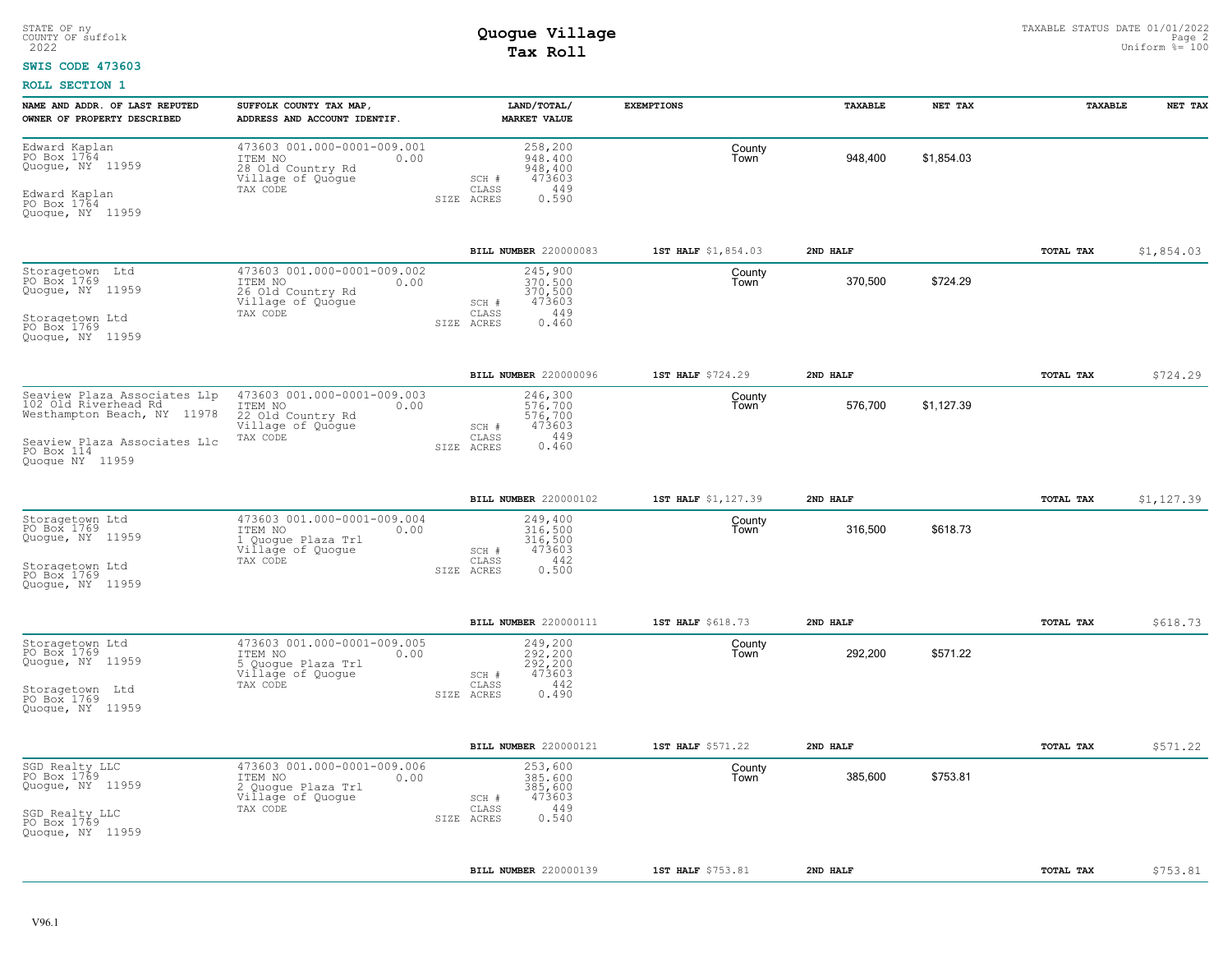#### **SWIS CODE 473603**

| NAME AND ADDR. OF LAST REPUTED<br>OWNER OF PROPERTY DESCRIBED                                | SUFFOLK COUNTY TAX MAP,<br>ADDRESS AND ACCOUNT IDENTIF.                                                | LAND/TOTAL/<br><b>MARKET VALUE</b>                                   | <b>EXEMPTIONS</b>   | <b>TAXABLE</b> | NET TAX    | TAXABLE   | NET TAX    |
|----------------------------------------------------------------------------------------------|--------------------------------------------------------------------------------------------------------|----------------------------------------------------------------------|---------------------|----------------|------------|-----------|------------|
| Mark Santora<br>David Santora<br>17 Clover Grass<br>Westhampton, NY 11977                    | 473603 001.000-0001-009.008<br>ITEM NO<br>0.00<br>8 Quoque Plaza Trl<br>Village of Quogue<br>TAX CODE  | 358,100<br>358,100<br>358,100<br>473603<br>$SCH$ $#$<br>340<br>CLASS | County<br>Town      | 358,100        | \$700.05   |           |            |
| Mark Santora<br>17 Clover Grass<br>Westhampton, NY 11977                                     |                                                                                                        | 0.520<br>SIZE ACRES                                                  |                     |                |            |           |            |
|                                                                                              |                                                                                                        | BILL NUMBER 220000148                                                | 1ST HALF \$700.05   | 2ND HALF       |            | TOTAL TAX | \$700.05   |
| James Pisaneschi<br>Jean Pisaneschi<br>9 Paynes Ln<br>East <sup>o</sup> Quoque, NY 11942     | 473603 001.000-0001-009.009<br>ITEM NO<br>0.00<br>10 Quogue Plaza Trl<br>Village of Quogue<br>TAX CODE | 332,200<br>539,800<br>539,800<br>473603<br>SCH #<br>449<br>CLASS     | County<br>Town      | 539,800        | \$1,055.26 |           |            |
| James A Pisaneschi<br>PO Box 5045<br>Quoque, NY 11959                                        |                                                                                                        | ${\tt 0}$ . ${\tt 4}$ ${\tt 60}$<br>SIZE ACRES                       |                     |                |            |           |            |
|                                                                                              |                                                                                                        | BILL NUMBER 220000157                                                | 1ST HALF \$1,055.26 | 2ND HALF       |            | TOTAL TAX | \$1,055.26 |
| GreenAmerica L.I. Recycling L1 473603 001.000-0001-009.010<br>PO Box 1691<br>Quoque NY 11959 | ITEM NO<br>0.00<br>12 Quogue Plaza Trl<br>Village of Quogue<br>TAX CODE                                | 341,500<br>829,900<br>829,900<br>473603<br>SCH #<br>449<br>CLASS     | County<br>Town      | 829,900        | \$1,622.37 |           |            |
| GreenAmerica L.I. Recycling Ll<br>PO Box 1691<br>Quoque NY 11959                             |                                                                                                        | 0.540<br>SIZE ACRES                                                  |                     |                |            |           |            |
|                                                                                              |                                                                                                        | BILL NUMBER 220000166                                                | 1ST HALF \$1,622.37 | 2ND HALF       |            | TOTAL TAX | \$1,622.37 |
| Ronald J Barnish<br>102 Old Country Rd<br>East Quogue, NY 11942-0037                         | 473603 001.000-0001-009.011<br>ITEM NO<br>0.00<br>11 Old Depot Rd<br>Village of Quogue                 | 333,700<br>379.000<br>379,000<br>473603<br>SCH #                     | County<br>Town      | 379,000        | \$740.91   |           |            |
| Ronald J Barnish<br>102 Old Country Rd<br>East Quoque, NY 11942-0037                         | TAX CODE                                                                                               | 449<br>CLASS<br>0.470<br>SIZE ACRES                                  |                     |                |            |           |            |
|                                                                                              |                                                                                                        | BILL NUMBER 220000175                                                | 1ST HALF \$740.91   | 2ND HALF       |            | TOTAL TAX | \$740.91   |
| Ronald Barnish<br>Antoinette Barnish<br>P.O. Box 37<br>East Quoque, NY 11942-0037            | 473603 001.000-0001-009.012<br>ITEM NO<br>0.00<br>14 Quogue Plaza Trl<br>Village of Quogue             | 349,400<br>349.400<br>349,400<br>473603<br>SCH #                     | County<br>Town      | 349,400        | \$683.04   |           |            |
| Ronald J Barnish<br>102 Old Country Rd<br>East Quoque, NY 11942-0037                         | TAX CODE                                                                                               | 340<br>CLASS<br>0.460<br>SIZE ACRES                                  |                     |                |            |           |            |
|                                                                                              |                                                                                                        | BILL NUMBER 220000184                                                | 1ST HALF \$683.04   | 2ND HALF       |            | TOTAL TAX | \$683.04   |
| Storagetown Ltd<br>PO Box 1769<br>Quogue, NY 11959                                           | 473603 001.000-0001-009.013<br>0.00<br>ITEM NO<br>7 Quogue Plaza Trl<br>Village of Quogue<br>TAX CODE  | 252,800<br>383,300<br>383,300<br>473603<br>SCH #<br>442<br>CLASS     | County<br>Town      | 383,300        | \$749.31   |           |            |
| Storagetown Ltd<br>PO Box 1769<br>Quoque, NY 11959                                           |                                                                                                        | 0.530<br>SIZE ACRES                                                  |                     |                |            |           |            |
|                                                                                              |                                                                                                        | BILL NUMBER 220000193                                                | 1ST HALF \$749.31   | 2ND HALF       |            | TOTAL TAX | \$749.31   |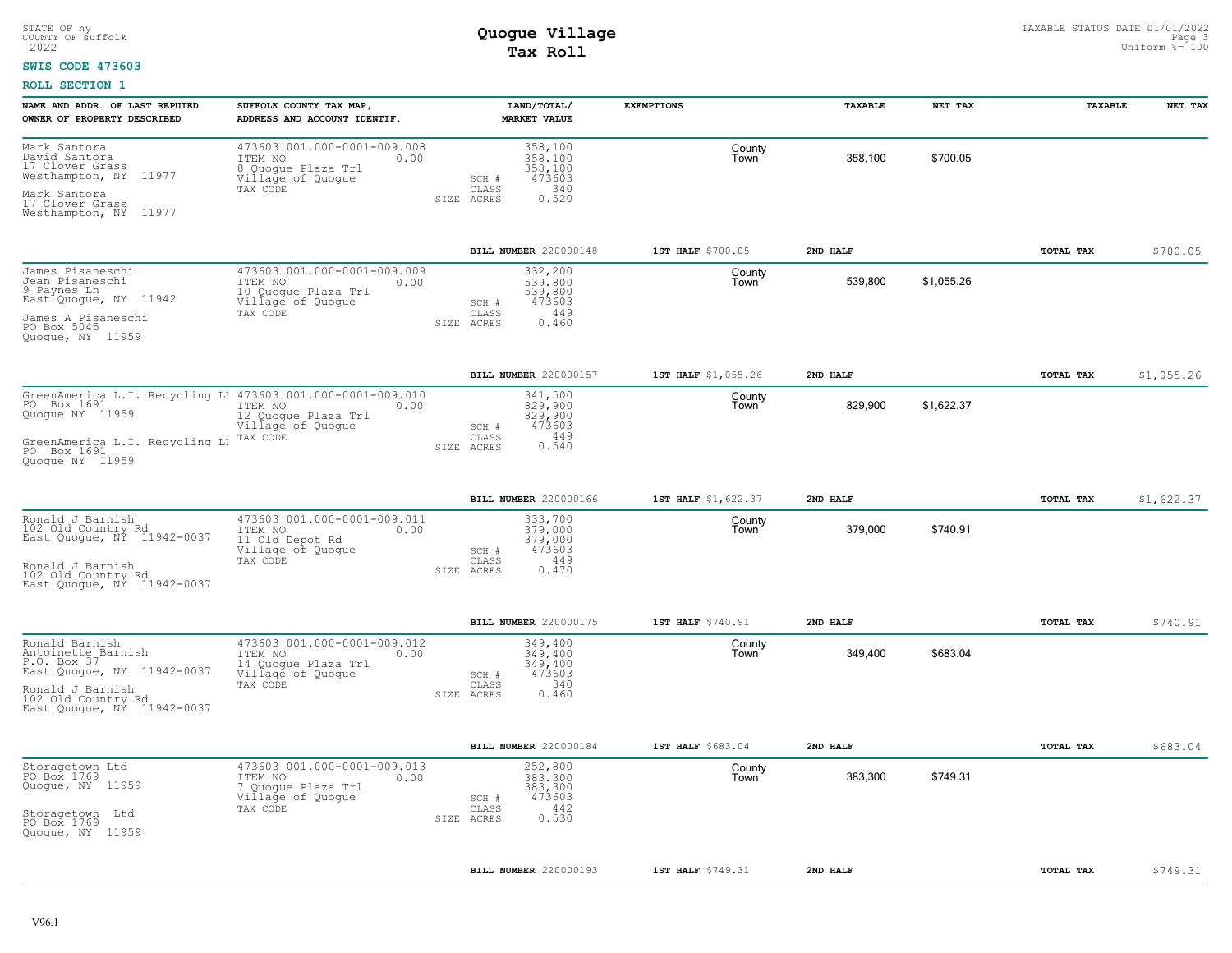### **SWIS CODE 473603**

| NAME AND ADDR. OF LAST REPUTED<br>OWNER OF PROPERTY DESCRIBED                                                                                                          | SUFFOLK COUNTY TAX MAP,<br>ADDRESS AND ACCOUNT IDENTIF.                                               | LAND/TOTAL/<br>MARKET VALUE                                                                 | <b>EXEMPTIONS</b>   | <b><i>TAXABLE</i></b> | NET TAX    | <b>TAXABLE</b> | NET TAX    |
|------------------------------------------------------------------------------------------------------------------------------------------------------------------------|-------------------------------------------------------------------------------------------------------|---------------------------------------------------------------------------------------------|---------------------|-----------------------|------------|----------------|------------|
| Winfield Jessup<br>14 Quogue Plaza Trl<br>Quogue, NY 11959<br>Winfield C Jessup<br>7 Booker Ln<br>Westhampton, NY 11977                                                | 473603 001.000-0001-009.014<br>ITEM NO<br>0.00<br>9 Quoque Plaza Trl<br>Village of Quogue<br>TAX CODE | 336,600<br>542,600<br>542,600<br>473603<br>SCH #<br>449<br>CLASS<br>0.500<br>SIZE ACRES     | County<br>Town      | 542,600               | \$1,060.73 |                |            |
|                                                                                                                                                                        |                                                                                                       | <b>BILL NUMBER 220000205</b>                                                                | 1ST HALF \$1,060.73 | 2ND HALF              |            | TOTAL TAX      | \$1,060.73 |
| Groundbreaking Enterprises LL( 473603 001.000-0001-009.017<br>P.O. Box 1769<br>Quoque, NY 11959<br>Groundbreaking Enterprises LLO<br>P.O. Box 1769<br>Quoque, NY 11959 | ITEM NO<br>0.00<br>4 Quoque Plaza Trl<br>Village of Quogue<br>TAX CODE                                | 311,700<br>311,700<br>311,700<br>473603<br>SCH #<br>449<br>CLASS<br>0.660<br>SIZE ACRES     | County<br>Town      | 311.700               | \$609.34   |                |            |
|                                                                                                                                                                        |                                                                                                       | BILL NUMBER 220017869                                                                       | 1ST HALF \$609.34   | 2ND HALF              |            | TOTAL TAX      | \$609.34   |
| Michal Berry<br>P O Box 1573<br>Quoque, NY 11959<br>Michal Berry<br>P O Box 1573<br>Quoque, NY 11959                                                                   | 473603 001.000-0001-010.001<br>ITEM NO<br>0.00<br>2 Old Depot Rd<br>Village of Quogue<br>TAX CODE     | 269,800<br>269,800<br>269,800<br>473603<br>SCH #<br>1.340<br>CLASS<br>SIZE ACRES            | County<br>Town      | 269,800               | \$527.43   |                |            |
|                                                                                                                                                                        |                                                                                                       | BILL NUMBER 220016365                                                                       | 1ST HALF \$527.43   | 2ND HALF              |            | TOTAL TAX      | \$527.43   |
| Berry Family Enterprises LLC<br>P 0 Box 1573<br>Quogue, NY 11959<br>Berry Family Enterprises LLC<br>P O Box 1573<br>Quoque, NY 11959                                   | 473603 001.000-0001-010.002<br>ITEM NO<br>0.00<br>4 Old Depot Rd<br>Village of Quogue<br>TAX CODE     | 308,500<br>1,047,100<br>1,047,100<br>473603<br>SCH #<br>440<br>CLASS<br>SIZE ACRES<br>1.130 | County<br>Town      | 1,047,100             | \$2,046.98 |                |            |
|                                                                                                                                                                        |                                                                                                       | BILL NUMBER 220016378                                                                       | 1ST HALF \$2,046.98 | 2ND HALF              |            | TOTAL TAX      | \$2,046.98 |
| Saltwater Supply, Inc.<br>PO Box 37<br>East Quoque, NY 11942<br>Saltwater Supply, Inc<br>PO Box 37<br>East Quoque, NY 11942                                            | 473603 001.000-0001-010.003<br>ITEM NO<br>0.00<br>6 Old Depot Rd<br>Village of Quogue<br>TAX CODE     | 263,200<br>263,200<br>263,200<br>473603<br>SCH #<br>340<br>CLASS<br>1.170<br>SIZE ACRES     | County<br>Town      | 263,200               | \$514.53   |                |            |
|                                                                                                                                                                        |                                                                                                       | BILL NUMBER 220016381                                                                       | 1ST HALF \$514.53   | 2ND HALF              |            | TOTAL TAX      | \$514.53   |
| Saltwater Supply, Inc<br>Ronald J Barnish<br>PO Box 37<br>East Quoque, NY 11942<br>Saltwater Supply, Inc<br>PO Box 37<br>East Quoque, NY 11942                         | 473603 001.000-0001-010.004<br>ITEM NO<br>0.00<br>8 Old Depot Rd<br>Village of Quogue<br>TAX CODE     | 447,800<br>447.800<br>447,800<br>473603<br>SCH #<br>340<br>CLASS<br>1.210<br>SIZE ACRES     | County<br>Town      | 447,800               | \$875.40   |                |            |
|                                                                                                                                                                        |                                                                                                       | BILL NUMBER 220016394                                                                       | 1ST HALF \$875.40   | 2ND HALF              |            | TOTAL TAX      | \$875.40   |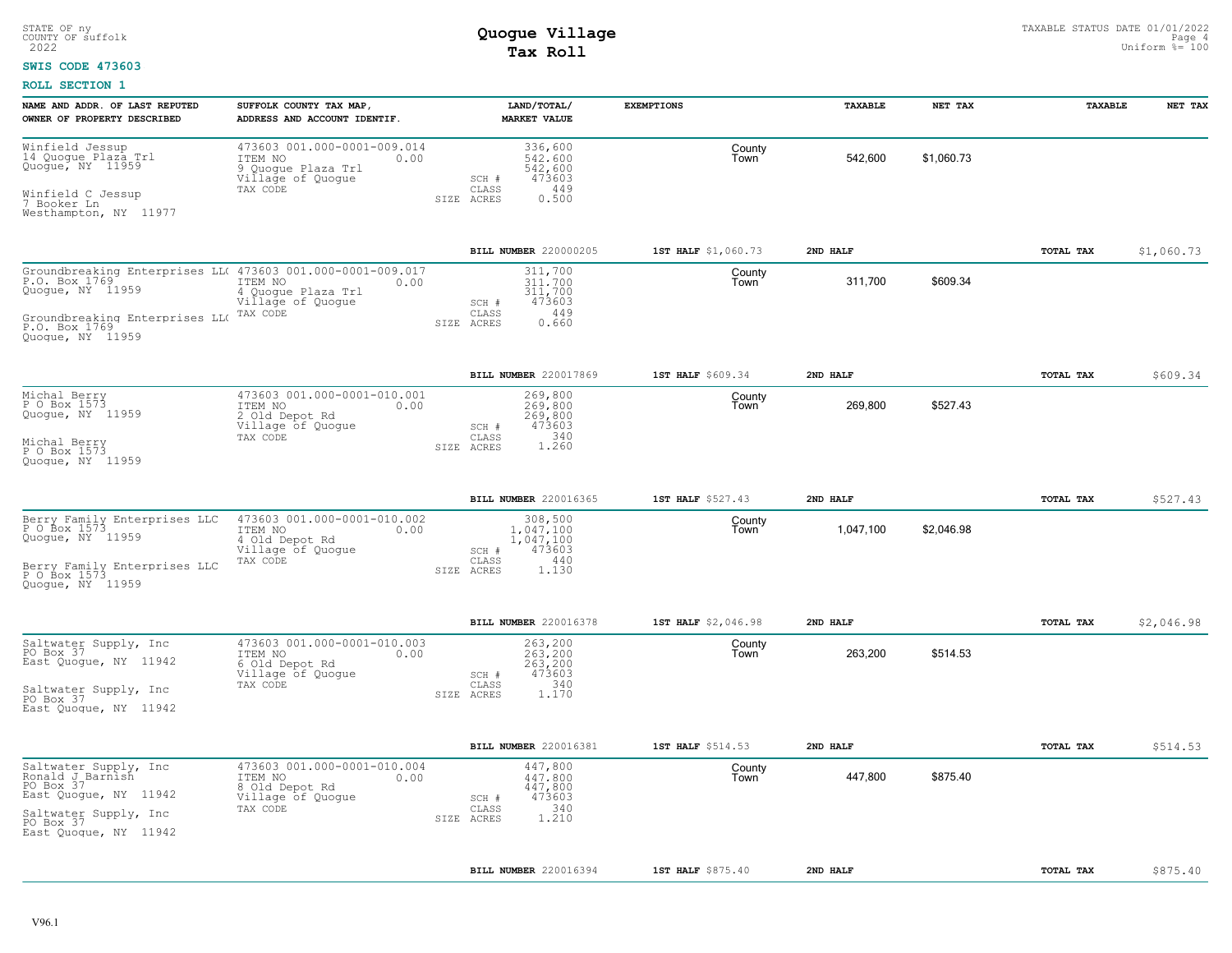#### **SWIS CODE 473603**

| NAME AND ADDR. OF LAST REPUTED<br>OWNER OF PROPERTY DESCRIBED                                                                                                                                    | SUFFOLK COUNTY TAX MAP,<br>ADDRESS AND ACCOUNT IDENTIF.                                              | LAND/TOTAL/<br><b>MARKET VALUE</b>                                                              | <b>EXEMPTIONS</b>   | TAXABLE   | NET TAX    | TAXABLE   | NET TAX    |
|--------------------------------------------------------------------------------------------------------------------------------------------------------------------------------------------------|------------------------------------------------------------------------------------------------------|-------------------------------------------------------------------------------------------------|---------------------|-----------|------------|-----------|------------|
| 36-38 OCR LLC<br>PO Box 506<br>Quogue NY 11959<br>36-38 OCR LLC<br>PO Box 506<br>Quoque NY 11959                                                                                                 | 473603 001.000-0001-011.000<br>ITEM NO<br>0.00<br>36 Old Country Rd<br>Village of Quogue<br>TAX CODE | 467,800<br>467.800<br>467,800<br>473603<br>SCH #<br>CLASS<br>340<br>SIZE ACRES<br>1,000         | County<br>Town      | 467,800   | \$914.50   |           |            |
|                                                                                                                                                                                                  |                                                                                                      | BILL NUMBER 220000214                                                                           | 1ST HALF \$914.50   | 2ND HALF  |            | TOTAL TAX | \$914.50   |
| 36-38 OCR LLC<br>PO Box 506<br>Quoque NY 11959<br>Randy Cardo<br>PO Box 872<br>Quoque NY 11959-0477                                                                                              | 473603 001.000-0001-012.000<br>ITEM NO<br>0.00<br>38 Old Country Rd<br>Village of Quogue<br>TAX CODE | 1,369,500<br>1,369,500<br>1,369,500<br>473603<br>SCH #<br>340<br>CLASS<br>3,000<br>SIZE ACRES   | County<br>Town      | 1,369,500 | \$2,677.24 |           |            |
|                                                                                                                                                                                                  |                                                                                                      | BILL NUMBER 220000223                                                                           | 1ST HALF \$2,677.24 | 2ND HALF  |            | TOTAL TAX | \$2,677.24 |
| Caroline D Terry<br>P O Box 1428<br>36 Old Depot Rd<br>Quogue NY <sup>+</sup> 11959<br>Caroline D Terry<br>P O Box 1428<br>36 Old Depot Rd<br>Quoque NY 11959                                    | 473603 001.000-0001-015.001<br>ITEM NO<br>0.00<br>36 Old Depot Rd<br>Village of Quogue<br>TAX CODE   | 732,500<br>1,459,400<br>1,459,400<br>473603<br>SCH #<br>210<br>CLASS<br>1.330<br>SIZE ACRES     | County<br>Town      | 1,459,400 | \$2,852.98 |           |            |
|                                                                                                                                                                                                  |                                                                                                      | <b>BILL NUMBER 220015829</b>                                                                    | 1ST HALF \$2,852.98 | 2ND HALF  |            | TOTAL TAX | \$2,852.98 |
| Byungkwon Lim<br>Jiyeon L Lim<br>255 E 74th St Apt 26A<br>New York, NY 10021<br>Byungkwon Lim<br>255 E 74th St Apt 26A<br>New York, NY 10021                                                     | 473603 001.000-0001-015.002<br>ITEM NO<br>0.00<br>38 Old Depot Rd<br>Village of Quogue<br>TAX CODE   | 751,600<br>$1,417,100$<br>$1,417,100$<br>473603<br>SCH #<br>210<br>CLASS<br>1.360<br>SIZE ACRES | County<br>Town      | 1,417,100 | \$2,770.29 |           |            |
|                                                                                                                                                                                                  |                                                                                                      | BILL NUMBER 220015984                                                                           | 1ST HALF \$2,770.29 | 2ND HALF  |            | TOTAL TAX | \$2,770.29 |
| Raymond E Dean<br>Anne M Dean<br>124 Aspatuck Rd<br>Westhampton Beach, NY 11978<br>Raymond E Dean<br>Anne M Dean<br>P O Box 1155<br>Quoque, NY 11959-1155                                        | 473603 001.000-0001-015.003<br>ITEM NO<br>0.00<br>20 Old Fields Ln<br>Village of Quogue<br>TAX CODE  | 660,400<br>1,267,400<br>1,267,400<br>473603<br>SCH #<br>210<br>CLASS<br>SIZE ACRES<br>1.200     | County<br>Town      | 1,267,400 | \$2,477.64 |           |            |
|                                                                                                                                                                                                  |                                                                                                      | BILL NUMBER 220015845                                                                           | 1ST HALF \$2,477.64 | 2ND HALF  |            | TOTAL TAX | \$2,477.64 |
| The Margaret G Axelrod QPRT<br>Jay G Axelrod Trustee<br>44 Cocoanut Row<br>Palm Beach FL 33480<br>The Margaret G Axelrod QPRT<br>Jay G Axelrod Trustee<br>44 Cocoanut Row<br>Palm Beach FL 33480 | 473603 001.000-0001-015.004<br>ITEM NO<br>0.00<br>17 Old Fields Ln<br>Village of Quogue<br>TAX CODE  | 720,100<br>1,948,400<br>1,948,400<br>473603<br>SCH #<br>210<br>CLASS<br>SIZE ACRES<br>1,300     | County<br>Town      | 1,948,400 | \$3,808.93 |           |            |
|                                                                                                                                                                                                  |                                                                                                      | BILL NUMBER 220015832                                                                           | 1ST HALF \$3,808.93 | 2ND HALF  |            | TOTAL TAX | \$3,808.93 |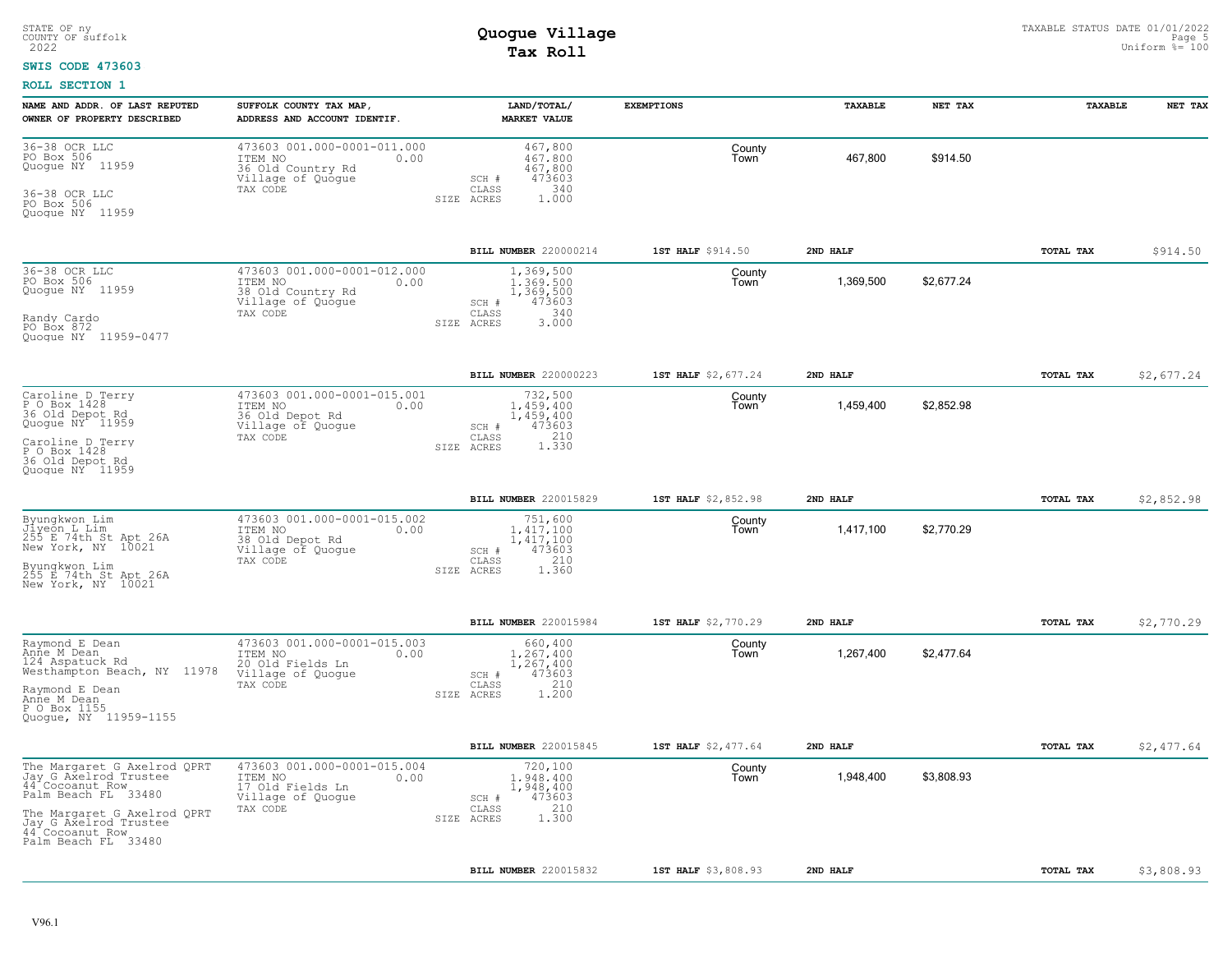#### **SWIS CODE 473603**

| NAME AND ADDR. OF LAST REPUTED<br>OWNER OF PROPERTY DESCRIBED                                                                                                                                  | SUFFOLK COUNTY TAX MAP,<br>ADDRESS AND ACCOUNT IDENTIF.                                             | LAND/TOTAL/<br><b>MARKET VALUE</b>                                                          | <b>EXEMPTIONS</b>   | TAXABLE   | NET TAX    | TAXABLE   | NET TAX    |
|------------------------------------------------------------------------------------------------------------------------------------------------------------------------------------------------|-----------------------------------------------------------------------------------------------------|---------------------------------------------------------------------------------------------|---------------------|-----------|------------|-----------|------------|
| Danielle Axelrod<br>254 E 68 St Apt 26D<br>New York NY 10065<br>Danielle Axelrod<br>254 E 68 St Apt 26D<br>New York NY 10065                                                                   | 473603 001.000-0001-015.005<br>ITEM NO<br>0.00<br>15 Old Fields Ln<br>Village of Quogue<br>TAX CODE | 729,000<br>1,666,200<br>1,666,200<br>473603<br>SCH #<br>210<br>CLASS<br>SIZE ACRES<br>1,130 | County<br>Town      | 1,666,200 | \$3,257.25 |           |            |
|                                                                                                                                                                                                |                                                                                                     | BILL NUMBER 220015997                                                                       | 1ST HALF \$3,257.25 | 2ND HALF  |            | TOTAL TAX | \$3,257.25 |
| Carlos Alvarez Posadilla<br>Marcelle A. De Soares<br>45 E 89th St Apt 9B<br>New York NY 10128<br>Carlos Alvarez Posadilla<br>Marcelle A. De Soares<br>45 E 89th St Apt 9B<br>New York NY 10128 | 473603 001.000-0001-015.006<br>ITEM NO<br>0.00<br>11 Old Fields Ln<br>Village of Quogue<br>TAX CODE | 742,400<br>1,422,100<br>1,422,100<br>473603<br>SCH #<br>210<br>CLASS<br>1.080<br>SIZE ACRES | County<br>Town      | 1,422,100 | \$2,780.06 |           |            |
|                                                                                                                                                                                                |                                                                                                     | BILL NUMBER 220016006                                                                       | 1ST HALF \$2,780.06 | 2ND HALF  |            | TOTAL TAX | \$2,780.06 |
| Robert Thurshwell<br>Barbara Thurshwell<br>646 Van Dam St<br>North Woodmere, NY 11581<br>Robert Thurshwell<br>646 Van Dam St<br>North Woodmere, NY 11581                                       | 473603 001.000-0001-015.007<br>ITEM NO<br>0.00<br>9 Old Fields Ln<br>Village of Quogue<br>TAX CODE  | 733,200<br>1,511,700<br>1,511,700<br>473603<br>SCH #<br>210<br>CLASS<br>1.060<br>SIZE ACRES | County<br>Town      | 1,511,700 | \$2,955.22 |           |            |
|                                                                                                                                                                                                |                                                                                                     | BILL NUMBER 220016019                                                                       | 1ST HALF \$2,955.22 | 2ND HALF  |            | TOTAL TAX | \$2,955.22 |
| Silvia Samuels<br>PO Box 1922<br>Quoque NY 11959<br>Silvia Samuels<br>PO Box 1922<br>Quoque NY 11959                                                                                           | 473603 001.000-0001-015.008<br>ITEM NO<br>0.00<br>7 Old Fields Ln<br>Village of Quogue<br>TAX CODE  | 730,700<br>1.093.900<br>1,093,900<br>473603<br>SCH #<br>210<br>CLASS<br>SIZE ACRES<br>1.060 | County<br>Town      | 1,093,900 | \$2,138.47 |           |            |
|                                                                                                                                                                                                |                                                                                                     | BILL NUMBER 220016022                                                                       | 1ST HALF \$2,138.47 | 2ND HALF  |            | TOTAL TAX | \$2,138.47 |
| Jennifer Quinones<br>Damon Quinones<br>119-20 Union Tpke Apt C3<br>Kew Gardens NY 11415<br>Jennifer Quinones<br>Damon Quinones<br>119-20 Union Tpke Apt C3<br>Kew Gardens NY 11415             | 473603 001.000-0001-015.009<br>ITEM NO<br>0.00<br>5 Old Fields Ln<br>Village of Quogue<br>TAX CODE  | 572,800<br>1,423,900<br>1,423,900<br>473603<br>SCH #<br>210<br>CLASS<br>1.150<br>SIZE ACRES | County<br>Town      | 1,423,900 | \$2,783.58 |           |            |
|                                                                                                                                                                                                |                                                                                                     | BILL NUMBER 220016035                                                                       | 1ST HALF \$2,783.58 | 2ND HALF  |            | TOTAL TAX | \$2,783.58 |
| 3 Old Fields Lane LLC<br>75 Bedell Ave<br>Hemptsead NY 11550<br>3 Old Fields Lane LLC<br>75 Bedell Ave<br>Hemptsead NY 11550                                                                   | 473603 001.000-0001-015.010<br>ITEM NO<br>0.00<br>3 Old Fields Ln<br>Village of Quogue<br>TAX CODE  | 542,400<br>1,149,400<br>1,149,400<br>473603<br>SCH #<br>210<br>CLASS<br>1.210<br>SIZE ACRES | County<br>Town      | 1,149,400 | \$2,246.96 |           |            |
|                                                                                                                                                                                                |                                                                                                     | BILL NUMBER 220016048                                                                       | 1ST HALF \$2,246.96 | 2ND HALF  |            | TOTAL TAX | \$2,246.96 |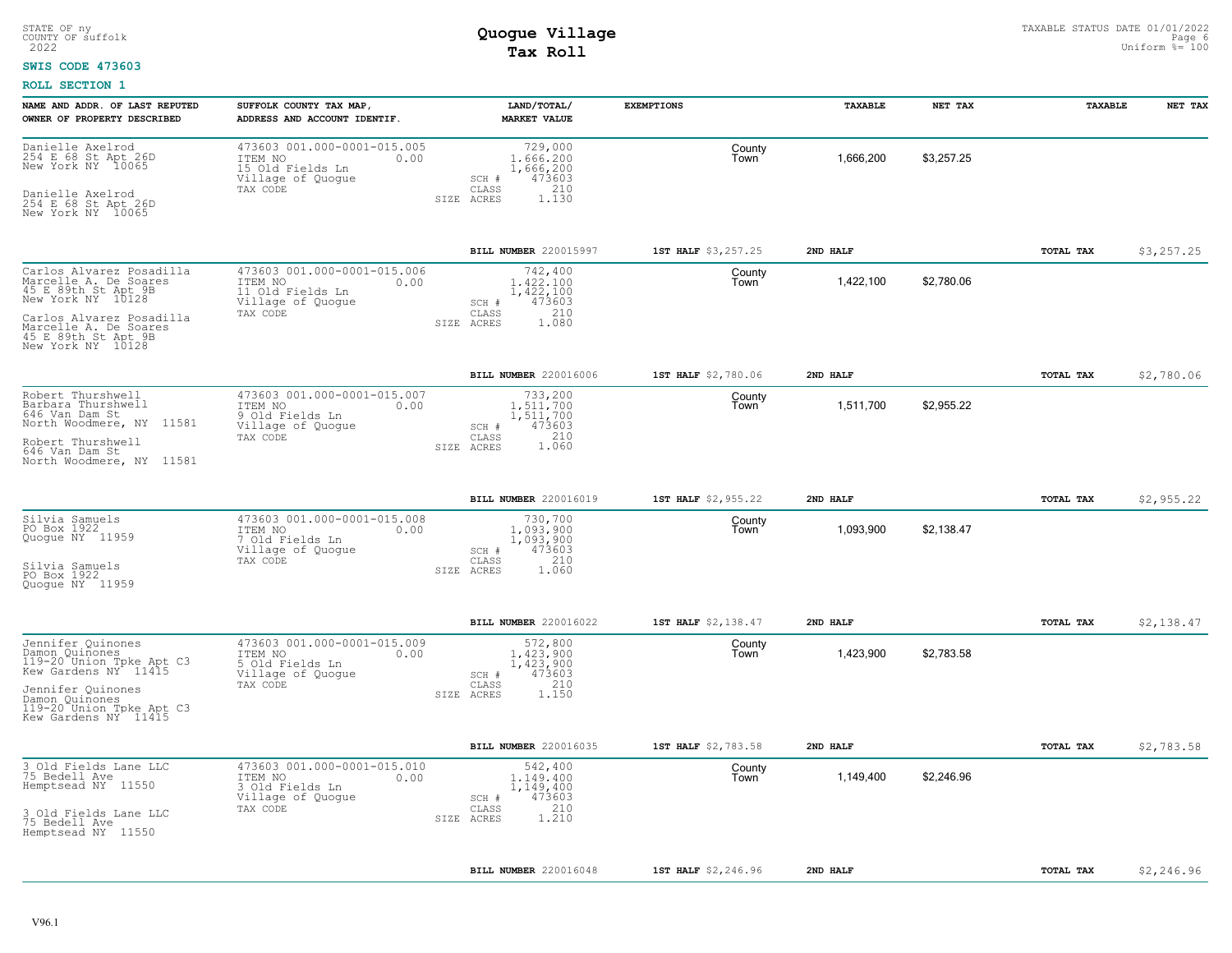### **SWIS CODE 473603**

| NAME AND ADDR. OF LAST REPUTED<br>OWNER OF PROPERTY DESCRIBED                                                                                                                             | SUFFOLK COUNTY TAX MAP,<br>ADDRESS AND ACCOUNT IDENTIF.                                                    | LAND/TOTAL/<br><b>MARKET VALUE</b>                                                          | <b>EXEMPTIONS</b>   | TAXABLE   | NET TAX    | TAXABLE   | NET TAX    |
|-------------------------------------------------------------------------------------------------------------------------------------------------------------------------------------------|------------------------------------------------------------------------------------------------------------|---------------------------------------------------------------------------------------------|---------------------|-----------|------------|-----------|------------|
| Farlow Wabley LLC<br>100 Jericho Quadrangle<br>Jericho NY 11753<br>Farlow Wabley LLC<br>c/o Michelle Carney<br>286 Carroll St<br>Brooklyn NY 11231                                        | 473603 001.000-0001-015.011<br>ITEM NO<br>0.00<br>4 Old Fields Ln<br>Village of Quogue<br>TAX CODE<br>SIZE | 694,100<br>1,390,200<br>1,390,200<br>473603<br>SCH #<br>210<br>CLASS<br>ACRES<br>1.010      | County<br>I own     | 1,390,200 | \$2,717.70 |           |            |
|                                                                                                                                                                                           |                                                                                                            | <b>BILL NUMBER 220016051</b>                                                                | 1ST HALF \$2,717.70 | 2ND HALF  |            | TOTAL TAX | \$2,717.70 |
| Jeffrey Tranen (Living Trust)<br>Survivor's Trust J&J Tranen Fa<br>1170 Fifth Ave Apt 5D<br>New York NY 10029<br>Jeffrey Tranen<br>1170 Fifth Ave Apt 5D<br>New York, NY 10029            | 473603 001.000-0001-015.012<br>ITEM NO<br>0.00<br>6 Old Fields Ln<br>Village of Quogue<br>TAX CODE         | 707,400<br>1,456,800<br>1,456,800<br>473603<br>SCH #<br>210<br>CLASS<br>1.020<br>SIZE ACRES | County<br>Town      | 1,456,800 | \$2,847.90 |           |            |
|                                                                                                                                                                                           |                                                                                                            | <b>BILL NUMBER 220016064</b>                                                                | 1ST HALF \$2,847.90 | 2ND HALF  |            | TOTAL TAX | \$2,847.90 |
| James F Smith<br>Donna J Siemaszko<br>Donna J Siemaszko<br>360 E 88th St Apt 26A<br>New York NY 10128<br>James F Smith<br>Donna J Siemaszko<br>360 E 88th St Apt 26A<br>New York NY 10128 | 473603 001.000-0001-015.013<br>ITEM NO<br>0.00<br>8 Old Fields Ln<br>Village of Quogue<br>TAX CODE         | 728,500<br>1,371,000<br>1,371,000<br>SCH #<br>473603<br>210<br>CLASS<br>1.060<br>SIZE ACRES | County<br>Town      | 1,371,000 | \$2,680.17 |           |            |
|                                                                                                                                                                                           |                                                                                                            | <b>BILL NUMBER 220016077</b>                                                                | 1ST HALF \$2,680.17 | 2ND HALF  |            | TOTAL TAX | \$2,680.17 |
| Bonnie S Metsch<br>Victor M Metsch<br>10 Old Fields Ln<br>P O Box 1742<br>Quoque, NY 11959<br>Bonnie S Metsch<br>Victor M Metsch<br>10 Old Fields Ln<br>P O Box 1742                      | 473603 001.000-0001-015.014<br>ITEM NO<br>0.00<br>10 Old Fields Ln<br>Village of Quogue<br>TAX CODE        | 736,600<br>1,319,200<br>1,319,200<br>473603<br>SCH #<br>210<br>CLASS<br>SIZE ACRES<br>1.070 | County<br>Town      | 1,319,200 | \$2,578.90 |           |            |
|                                                                                                                                                                                           |                                                                                                            | BILL NUMBER 220016081                                                                       | 1ST HALF \$2,578.90 | 2ND HALF  |            | TOTAL TAX | \$2,578.90 |
| Kim Meyers<br>Evan Meyers<br>99 Catherine Ln<br>Scarsdale NY 10583<br>Kim Meyers<br>Evan Meyers<br>99 Catherine Ln<br>Scarsdale NY 10583                                                  | 473603 001.000-0001-015.015<br>ITEM NO<br>0.00<br>12 Old Fields Ln<br>Village of Quogue<br>TAX CODE        | 757,300<br>1,567,000<br>1,567,000<br>473603<br>SCH #<br>210<br>CLASS<br>SIZE ACRES<br>1,100 | County<br>l own     | 1,567,000 | \$3,063.33 |           |            |
|                                                                                                                                                                                           |                                                                                                            | <b>BILL NUMBER 220016093</b>                                                                | 1ST HALF \$3,063.33 | 2ND HALF  |            | TOTAL TAX | \$3,063.33 |
| Lorie A Slutsky<br>155 E 76th St Apt 3A<br>New York, NY 10021<br>Lorie A Slutsky<br>155 E 76th St Apt 3A<br>New York, NY 10021                                                            | 473603 001.000-0001-015.016<br>ITEM NO<br>0.00<br>14 Old Fields Ln<br>Village of Quogue<br>TAX CODE        | 695,200<br>1,311,700<br>1,311,700<br>473603<br>SCH #<br>210<br>CLASS<br>1.010<br>SIZE ACRES | County<br>Town      | 1,311,700 | \$2,564.24 |           |            |
|                                                                                                                                                                                           |                                                                                                            |                                                                                             |                     |           |            |           |            |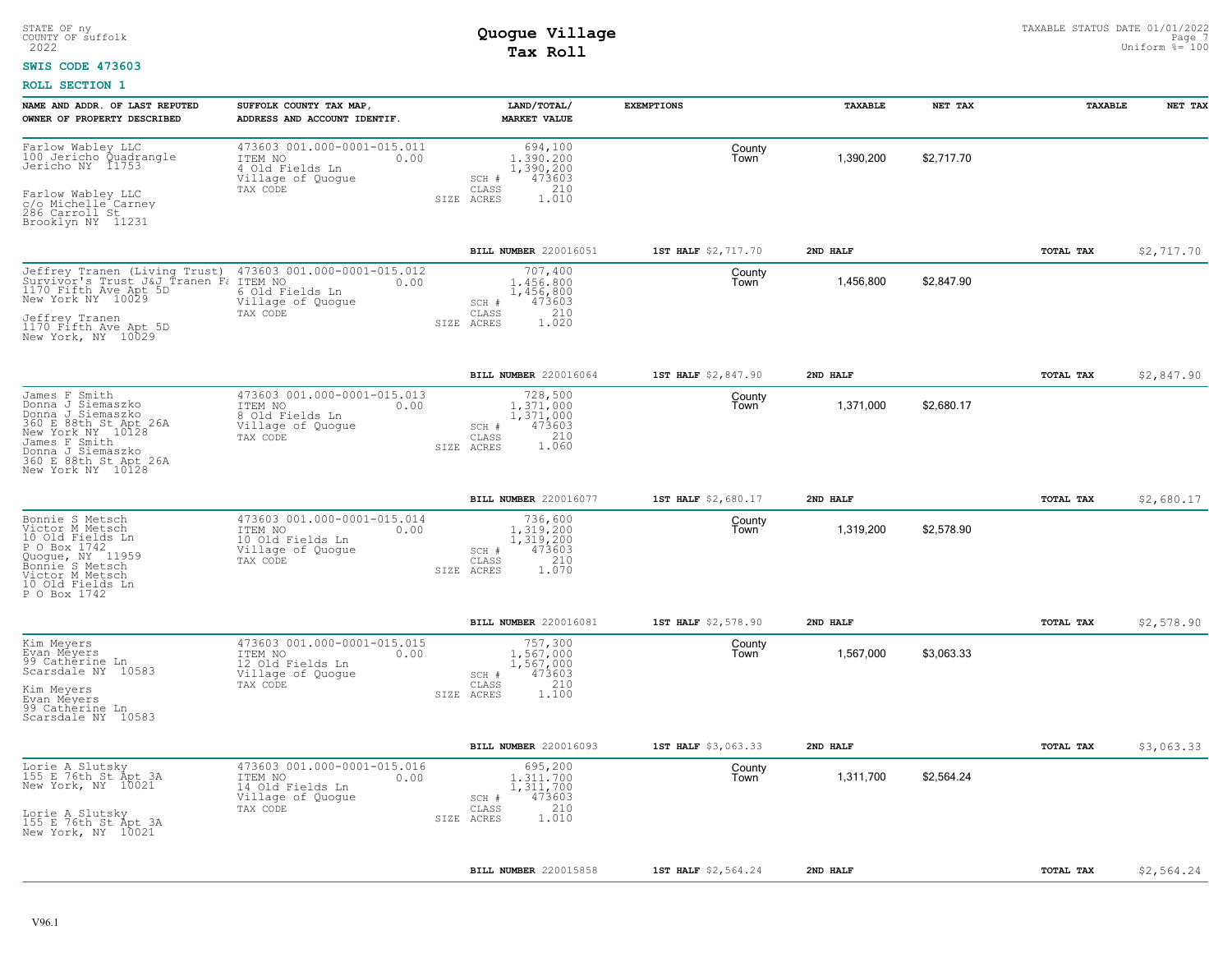### **SWIS CODE 473603**

| NAME AND ADDR. OF LAST REPUTED<br>OWNER OF PROPERTY DESCRIBED                                                                                                                                                                                                                  | SUFFOLK COUNTY TAX MAP,<br>ADDRESS AND ACCOUNT IDENTIF.                                             | LAND/TOTAL/<br><b>MARKET VALUE</b>                                                                     | <b>EXEMPTIONS</b>   | TAXABLE   | NET TAX    | <b>TAXABLE</b> | NET TAX    |
|--------------------------------------------------------------------------------------------------------------------------------------------------------------------------------------------------------------------------------------------------------------------------------|-----------------------------------------------------------------------------------------------------|--------------------------------------------------------------------------------------------------------|---------------------|-----------|------------|----------------|------------|
| Jeffrey Rothberg<br>3 Canterbury Rd<br>Scarsdale, ÑY 10583<br>Jeffrey Rothberg<br>PO Box 1331<br>Quogue NY 11959                                                                                                                                                               | 473603 001.000-0001-015.017<br>ITEM NO<br>0.00<br>16 Old Fields Ln<br>Village of Quogue<br>TAX CODE | 689,500<br>1,363,800<br>1, 363, 800<br>473603<br>SCH #<br>210<br>CLASS<br>1,000<br>SIZE ACRES          | County<br>Town      | 1,363,800 | \$2,666.09 |                |            |
|                                                                                                                                                                                                                                                                                |                                                                                                     | BILL NUMBER 220016103                                                                                  | 1ST HALF \$2,666.09 | 2ND HALF  |            | TOTAL TAX      | \$2,666.09 |
| Leslie Silverman<br>225 E 73rd St<br>New York NY 10021<br>Leslie Silverman<br>PO Box 1838<br>Quogue NY 11959                                                                                                                                                                   | 473603 001.000-0001-015.018<br>ITEM NO<br>0.00<br>18 Old Fields Ln<br>Village of Quogue<br>TAX CODE | 689,500<br>1,353,600<br>1,353,600<br>473603<br>SCH #<br>210<br>$\mathtt{CLASS}$<br>SIZE ACRES<br>1,000 | County<br>Town      | 1,353,600 | \$2,646.15 |                |            |
|                                                                                                                                                                                                                                                                                |                                                                                                     | <b>BILL NUMBER 220015861</b>                                                                           | 1ST HALF \$2,646.15 | 2ND HALF  |            | TOTAL TAX      | \$2,646.15 |
| Lorie A Slutsky<br>155 E 76th St Apt 3A<br>New York, NY 10021<br>Lorie A Slutsky<br>155 E 76th St Apt 3A<br>New York, NY 10021                                                                                                                                                 | 473603 001.000-0001-015.020<br>ITEM NO<br>0.00<br>Private Road<br>Village of Quogue<br>TAX CODE     | 500<br>500<br>500<br>473603<br>SCH #<br>692<br>CLASS<br>1,000<br>SIZE ACRES                            | County<br>Town      | 500       | \$0.98     |                |            |
|                                                                                                                                                                                                                                                                                |                                                                                                     | BILL NUMBER 220016116                                                                                  | 1ST HALF \$0.98     | 2ND HALF  |            | TOTAL TAX      | \$0.98     |
| Lawrence A Muenz<br>Judith K Muenz<br>10 Bowdoin St Unit 406<br>Boston MA 02114-4253<br>Lawrence A. Muenz<br>PO Box 317<br>Ouoque NY 11959                                                                                                                                     | 473603 001.000-0001-017.001<br>ITEM NO<br>0.00<br>3 Deerfield Way<br>Village of Quogue<br>TAX CODE  | 745,700<br>1.093.100<br>1,093,100<br>473603<br>SCH #<br>210<br>CLASS<br>1.350<br>SIZE ACRES            | County<br>Town      | 1,093,100 | \$2,136.90 |                |            |
|                                                                                                                                                                                                                                                                                |                                                                                                     | BILL NUMBER 220000251                                                                                  | 1ST HALF \$2,136.90 | 2ND HALF  |            | TOTAL TAX      | \$2,136.90 |
| Nicole Conrad Buff Trustee<br>Nicole Conrad Buff Trust u/a : ITEM NO<br>Andrew J Demming Trustee<br>The Patricia R Bemming 2018 R. Circular of Quogue<br>444 E 86 St Apt 37B<br>TAX CODE<br>Nicole Conrad Buff<br>Andrew J Demming<br>444 E 86 St Apt 37B<br>New York NY 10028 | 473603 001.000-0001-017.002<br>0.00<br>1 Deerfield Way<br>TAX CODE                                  | 718,000<br>1,063,000<br>1,063,000<br>473603<br>SCH #<br>210<br>CLASS<br>SIZE ACRES<br>1.040            | County<br>Town      | 1,063,000 | \$2,078.06 |                |            |
|                                                                                                                                                                                                                                                                                |                                                                                                     | <b>BILL NUMBER 220000269</b>                                                                           | 1ST HALF \$2,078.06 | 2ND HALF  |            | TOTAL TAX      | \$2,078.06 |
| Robert J Fucigna<br>Çarol Fucigna<br>242 Hubbard Ave<br>Stamford CT 06905<br>Robert J Fucigna<br>Carol Fucigna<br>242 Hubbard Ave<br>Stamford CT 06905                                                                                                                         | 473603 001.000-0001-017.003<br>ITEM NO<br>0.00<br>7 Deerfield Way<br>Village of Quogue<br>TAX CODE  | 690,400<br>1,381,000<br>1,381,000<br>473603<br>SCH #<br>210<br>CLASS<br>1.250<br>SIZE ACRES            | County<br>Town      | 1,381,000 | \$2,699.72 |                |            |
|                                                                                                                                                                                                                                                                                |                                                                                                     | <b>BILL NUMBER 220000278</b>                                                                           | 1ST HALF \$2,699.72 | 2ND HALF  |            | TOTAL TAX      | \$2,699.72 |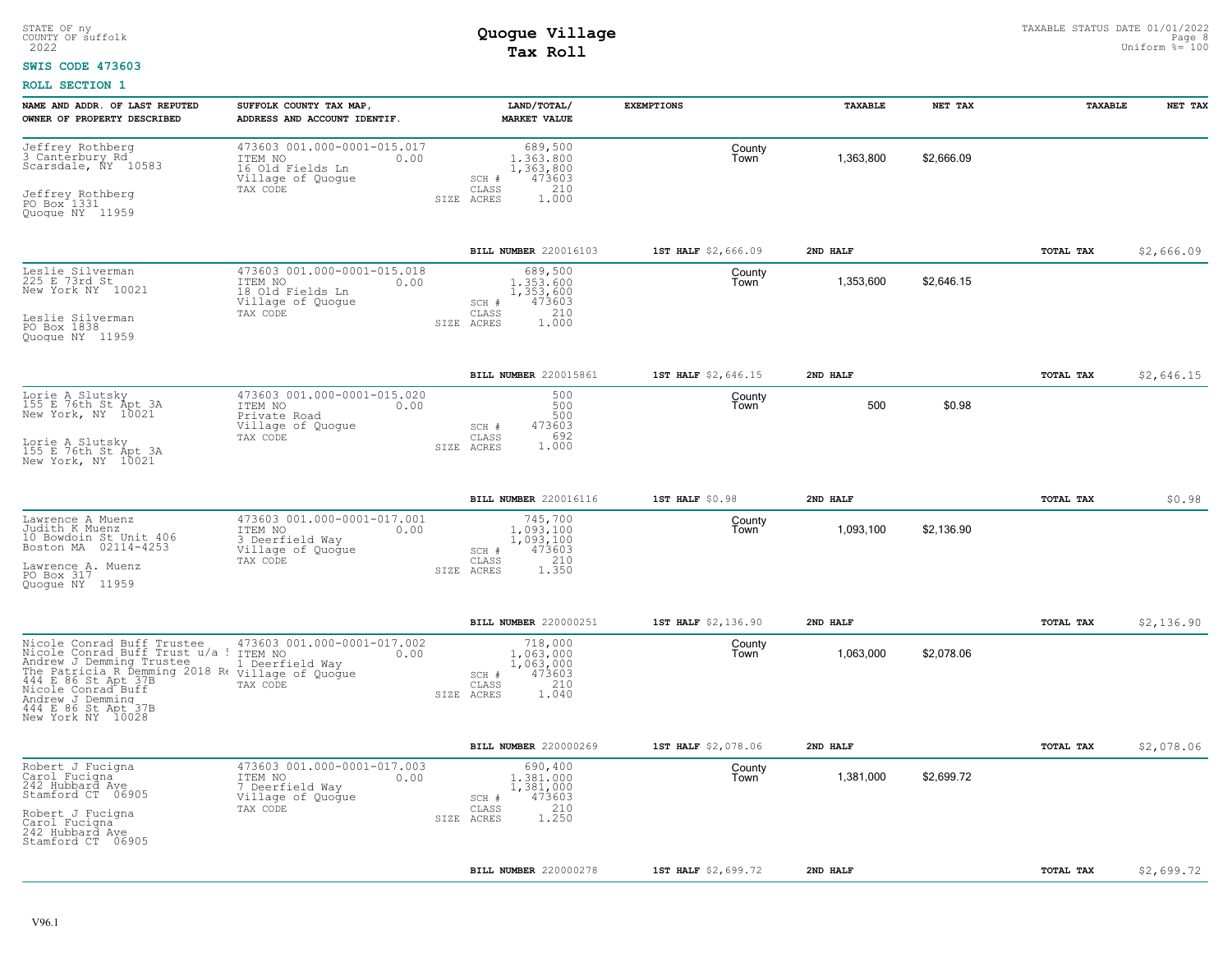### **SWIS CODE 473603**

| NAME AND ADDR. OF LAST REPUTED<br>OWNER OF PROPERTY DESCRIBED                                                                                                                         | SUFFOLK COUNTY TAX MAP<br>ADDRESS AND ACCOUNT IDENTIF.                                              | LAND/TOTAL/<br><b>MARKET VALUE</b>                                                             | <b>EXEMPTIONS</b>   | TAXABLE   | NET TAX    | TAXABLE   | NET TAX    |
|---------------------------------------------------------------------------------------------------------------------------------------------------------------------------------------|-----------------------------------------------------------------------------------------------------|------------------------------------------------------------------------------------------------|---------------------|-----------|------------|-----------|------------|
| David C King<br>80 Central Pk W Apt 18ED<br>New York, NY 10023<br>David C King<br>80 Central Pk W Apt 18ED<br>New York, NY 10023                                                      | 473603 001.000-0001-017.004<br>ITEM NO<br>0.00<br>9 Deerfield Way<br>Village of Quogue<br>TAX CODE  | 704,200<br>1.177.100<br>1,177,100<br>473603<br>SCH #<br>210<br>CLASS<br>1.020<br>SIZE ACRES    | County<br>Town      | 1,177,100 | \$2,301.11 |           |            |
|                                                                                                                                                                                       |                                                                                                     | BILL NUMBER 220000287                                                                          | 1ST HALF \$2,301.11 | 2ND HALF  |            | TOTAL TAX | \$2,301.11 |
| Robert J Valdes-Rodrique<br>Regina Morellino Valdes-Rodrio<br>1760 Second Ave Unit 26A<br>New York NY 10128<br>Robert J Valdes-Rodrigue<br>389 E 89th St Apt 22C<br>New York NY 10128 | 473603 001.000-0001-017.005<br>ITEM NO<br>0.00<br>13 Deerfield Way<br>Village of Quogue<br>TAX CODE | 690,400<br>1,162,700<br>1,162,700<br>473603<br>SCH #<br>210<br>CLASS<br>1.000<br>SIZE<br>ACRES | County<br>Town      | 1,162,700 | \$2,272.96 |           |            |
|                                                                                                                                                                                       |                                                                                                     | BILL NUMBER 220000296                                                                          | 1ST HALF \$2,272.96 | 2ND HALF  |            | TOTAL TAX | \$2,272.96 |
| Salvatore Nobile<br>Diane Nobile<br>56 Ridge Rd<br>Norwood NJ 07648<br>Salvatore Nobile<br>Diane Nobile<br>56 Ridge Rd                                                                | 473603 001.000-0001-017.006<br>ITEM NO<br>0.00<br>17 Deerfield Way<br>Village of Quogue<br>TAX CODE | 690,400<br>1,200,800<br>1,200,800<br>473603<br>SCH #<br>210<br>CLASS<br>1,000<br>SIZE ACRES    | County<br>Town      | 1,200,800 | \$2,347.44 |           |            |
| Norwood NJ 07648                                                                                                                                                                      |                                                                                                     |                                                                                                |                     |           |            |           |            |
|                                                                                                                                                                                       |                                                                                                     | <b>BILL NUMBER 220000308</b>                                                                   | 1ST HALF \$2,347.44 | 2ND HALF  |            | TOTAL TAX | \$2,347.44 |
| Samuel Cohen<br>223 E 61st St Apt 1E<br>New York NY 10065<br>Samuel Cohen<br>120 Central Park South Suite<br>New York NY 10019                                                        | 473603 001.000-0001-017.007<br>ITEM NO<br>0.00<br>2 Old Fields Ln<br>Village of Quoque<br>TAX CODE  | 690,400<br>1.062.900<br>1,062,900<br>473603<br>SCH #<br>210<br>CLASS<br>1.000<br>SIZE ACRES    | County<br>Town      | 1,062,900 | \$2,077.86 |           |            |
|                                                                                                                                                                                       |                                                                                                     | <b>BILL NUMBER 220000317</b>                                                                   | 1ST HALF \$2,077.86 | 2ND HALF  |            | TOTAL TAX | \$2,077.86 |
| Peter Halasz<br>Lisa Halasz<br>21 W 94th St<br>New York NY 10025<br>Peter Halasz<br>Lisa Halasz<br>21 W 94th St<br>New York NY 10025                                                  | 473603 001.000-0001-017.008<br>ITEM NO<br>0.00<br>1 Old Fields Ln<br>Village of Quogue<br>TAX CODE  | 536,900<br>1,096,300<br>1,096,300<br>473603<br>SCH #<br>210<br>CLASS<br>SIZE ACRES<br>1,200    | County<br>Town      | 1,096,300 | \$2,143.16 |           |            |
|                                                                                                                                                                                       |                                                                                                     | <b>BILL NUMBER 220000326</b>                                                                   | 1ST HALF \$2,143.16 | 2ND HALF  |            | TOTAL TAX | \$2,143.16 |
| Ira Mason<br>Gail Mason<br>Gail Mason<br>1175 Park Ave<br>New York NY 10128<br>Ira Mason<br>Gail Mason<br>1175 Park Ave<br>New York NY 10128                                          | 473603 001.000-0001-017.009<br>0.00<br>ITEM NO<br>23 Deerfield Way<br>Village of Quogue<br>TAX CODE | 559,200<br>981,400<br>981,400<br>473603<br>SCH #<br>210<br>CLASS<br>1,000<br>SIZE ACRES        | County<br>Town      | 981,400   | \$1,918.54 |           |            |
|                                                                                                                                                                                       |                                                                                                     | BILL NUMBER 220000335                                                                          | 1ST HALF \$1,918.54 | 2ND HALF  |            | TOTAL TAX | \$1,918.54 |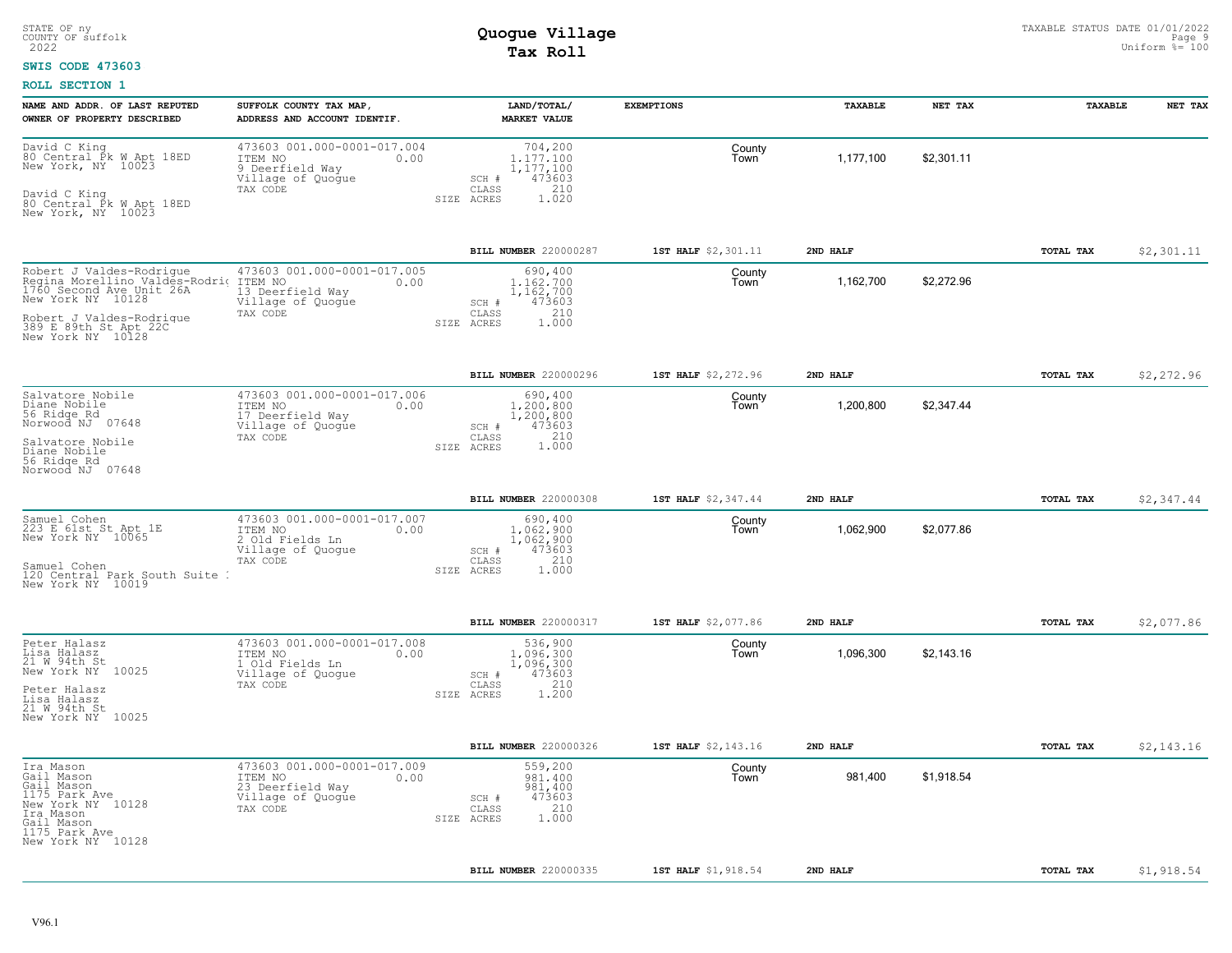### **SWIS CODE 473603**

| NAME AND ADDR. OF LAST REPUTED<br>OWNER OF PROPERTY DESCRIBED                                                                                                                            | SUFFOLK COUNTY TAX MAP,<br>ADDRESS AND ACCOUNT IDENTIF.                                             | LAND/TOTAL/<br><b>MARKET VALUE</b>                                                                      | <b>EXEMPTIONS</b>            | TAXABLE   | NET TAX    | TAXABLE          | NET TAX    |
|------------------------------------------------------------------------------------------------------------------------------------------------------------------------------------------|-----------------------------------------------------------------------------------------------------|---------------------------------------------------------------------------------------------------------|------------------------------|-----------|------------|------------------|------------|
| Charles T Killian<br>Patricia A Killian<br>PO Box 1657<br>Quogue, NY 11959-1657<br>Charles T Killian<br>PO Box 1657<br>Quogue, NY 11959-1657                                             | 473603 001.000-0001-017.010<br>ITEM NO<br>0.00<br>25 Deerfield Way<br>Village of Quogue<br>TAX CODE | 559,200 veteran<br>988,500 veteran<br>988,500<br>473603<br>SCH #<br>210<br>CLASS<br>1.000<br>SIZE ACRES | 30,000 County<br>60,000 Town | 898,500   | \$1,756.48 |                  |            |
|                                                                                                                                                                                          |                                                                                                     | BILL NUMBER 220000344                                                                                   | 1ST HALF \$1,756.48          | 2ND HALF  |            | TOTAL TAX        | \$1,756.48 |
| Richard Schulsohn<br>Cheryl A Geremia<br>10 W 15 St Apt 412<br>New York NY 10011<br>Richard Schulsohn<br>Cheryl A Geremia<br>10 W 15 St Apt 412<br>New York NY 10011                     | 473603 001.000-0001-017.011<br>ITEM NO<br>0.00<br>27 Deerfield Way<br>Village of Quoque<br>TAX CODE | 559,200<br>1,032,500<br>1,032,500<br>473603<br>SCH #<br>210<br>CLASS<br>1,000<br>SIZE ACRES             | County<br>Town               | 1,032,500 | \$2,018.43 |                  |            |
|                                                                                                                                                                                          |                                                                                                     | BILL NUMBER 220000353                                                                                   | 1ST HALF \$2,018.43          | 2ND HALF  |            | TOTAL TAX        | \$2,018.43 |
| Theresa Winter<br>P 0 Box 1850<br>1 Deerfield B<br>Deerfield East<br>Quogue NY 11959-1850<br>Theresa Winter<br>P O Box 1850<br>1 Deerfield Eas<br>Deerfield East<br>Quoque NY 11959-1850 | 473603 001.000-0001-017.012<br>ITEM NO<br>0.00<br>1 Deerfield E<br>Village of Quoque<br>TAX CODE    | 576,000<br>921.400<br>921,400<br>473603<br>SCH #<br>1.030<br>CLASS<br>SIZE ACRES                        | County<br>Town               | 921,400   | \$1,801.24 |                  |            |
|                                                                                                                                                                                          |                                                                                                     | BILL NUMBER 220000362                                                                                   | 1ST HALF \$1,801.24          | 2ND HALF  |            | <b>TOTAL TAX</b> | \$1,801.24 |
| Adam A Sattler<br>PO Box 127<br>Quogue, NY 11959<br>Adam A Sattler<br>PO Box 127<br>Quoque, NY 11959                                                                                     | 473603 001.000-0001-017.013<br>ITEM NO<br>0.00<br>3 Deerfield E<br>Village of Quogue<br>TAX CODE    | 559,200<br>1,265,800<br>1,265,800<br>473603<br>SCH #<br>210<br>CLASS<br>1.000<br>SIZE ACRES             | County<br>Town               | 1,265,800 | \$2,474.51 |                  |            |
|                                                                                                                                                                                          |                                                                                                     | BILL NUMBER 220000371                                                                                   | 1ST HALF \$2,474.51          | 2ND HALF  |            | <b>TOTAL TAX</b> | \$2,474.51 |
| Henry Marcus<br>Sheila Marcus<br>239 E 79th St Apt 7A<br>New York, NY 10075-0813<br>Henry Marcus<br>239 E 79th St Apt 7A<br>New York, NY 10075-0813                                      | 473603 001.000-0001-017.014<br>ITEM NO<br>0.00<br>2 Deerfield E<br>Village of Quogue<br>TAX CODE    | 690,400<br>1,337,400<br>1,337,400<br>473603<br>SCH #<br>210<br>CLASS<br>1.000<br>SIZE ACRES             | County<br>Town               | 1,337,400 | \$2,614.48 |                  |            |
|                                                                                                                                                                                          |                                                                                                     | BILL NUMBER 220000381                                                                                   | 1ST HALF \$2,614.48          | 2ND HALF  |            | TOTAL TAX        | \$2,614.48 |
| Joseph J Barber JR<br>Monique Barber<br>PO Box 1561<br>Quogue, NY 11959-1561<br>Joseph J_Barber JR<br>PO Box 1561<br>Quogue, NY 11959-1561                                               | 473603 001.000-0001-017.015<br>0.00<br>ITEM NO<br>35 Deerfield Way<br>Village of Quogue<br>TAX CODE | 690,400<br>1,370,700<br>1,370,700<br>473603<br>SCH #<br>210<br>CLASS<br>1.000<br>SIZE ACRES             | County<br>Town               | 1,370,700 | \$2,679.58 |                  |            |
|                                                                                                                                                                                          |                                                                                                     | <b>BILL NUMBER 220000399</b>                                                                            | 1ST HALF \$2,679.58          | 2ND HALF  |            | TOTAL TAX        | \$2,679.58 |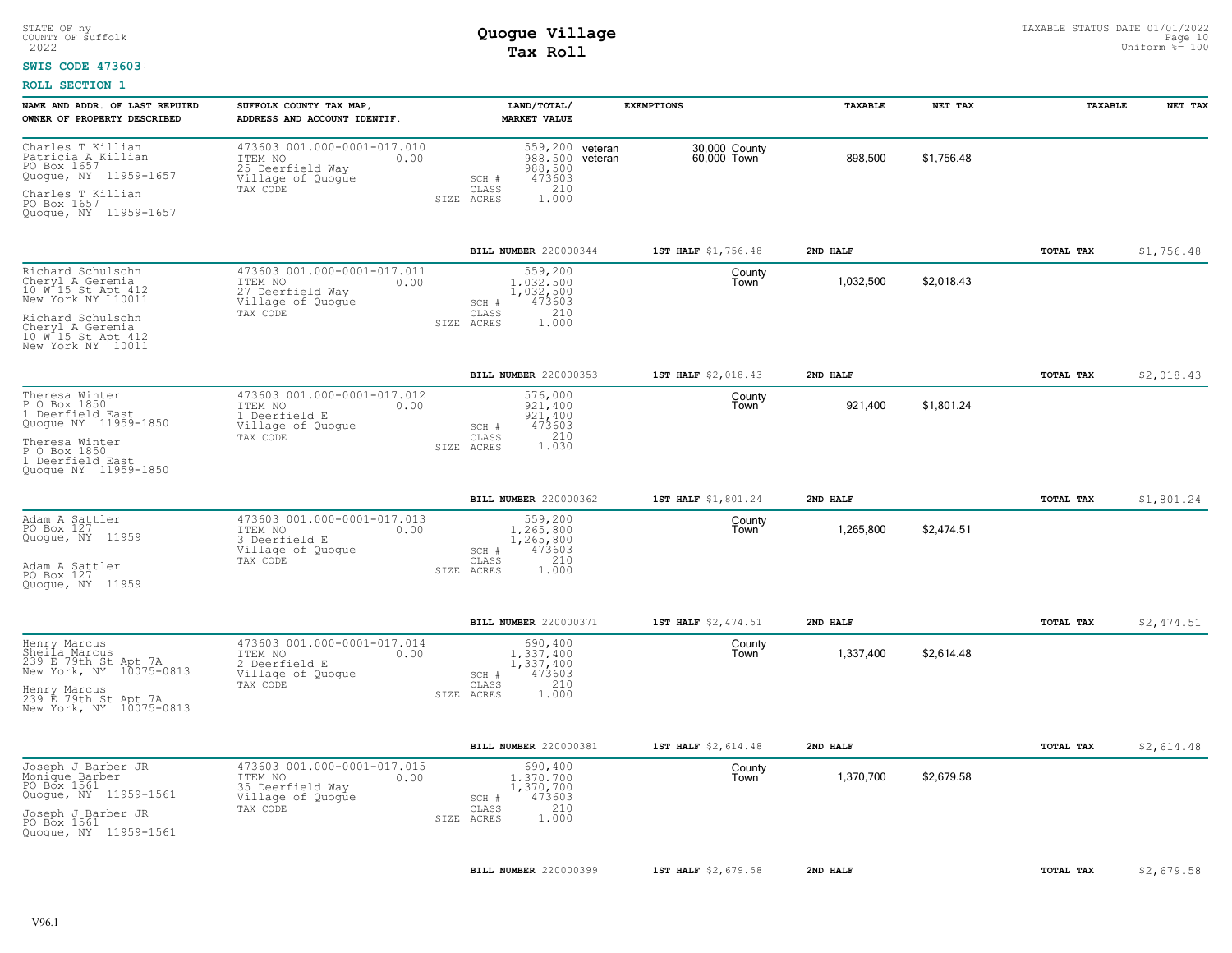### **SWIS CODE 473603**

| NAME AND ADDR. OF LAST REPUTED<br>OWNER OF PROPERTY DESCRIBED                           | SUFFOLK COUNTY TAX MAP,<br>ADDRESS AND ACCOUNT IDENTIF.                                             | LAND/TOTAL/<br><b>MARKET VALUE</b>                                                          | <b>EXEMPTIONS</b>   | TAXABLE   | NET TAX    | TAXABLE          | NET TAX    |
|-----------------------------------------------------------------------------------------|-----------------------------------------------------------------------------------------------------|---------------------------------------------------------------------------------------------|---------------------|-----------|------------|------------------|------------|
| Marilyn Di Carlo-Ames<br>Peter <sup>-</sup> Ames<br>39 Deerfield Way<br>Quoque NY 11959 | 473603 001.000-0001-017.016<br>ITEM NO<br>0.00<br>39 Deerfield Way<br>Village of Quogue<br>TAX CODE | 690,400<br>1,348,400<br>1,348,400<br>473603<br>SCH #<br>CLASS<br>210                        | County<br>Town      | 1,348,400 | \$2,635.99 |                  |            |
| Marilyn Dicarlo-Ames<br>Peter Ames<br>39 Deerfield Cir<br>PO Box 1606                   |                                                                                                     | SIZE ACRES<br>1,000                                                                         |                     |           |            |                  |            |
|                                                                                         |                                                                                                     | BILL NUMBER 220000401                                                                       | 1ST HALF \$2,635.99 | 2ND HALF  |            | TOTAL TAX        | \$2,635.99 |
| Neal Kotin<br>Beth Kotin<br>Beth Kotin<br>Neil Kotin                                    | 473603 001.000-0001-017.017<br>ITEM NO<br>0.00<br>41 Deerfield Way<br>Village of Quogue<br>TAX CODE | 640,700<br>1,297,300<br>1,297,300<br>473603<br>SCH #<br>210<br>CLASS                        | County<br>Town      | 1,297,300 | \$2,536.09 |                  |            |
| Neal Kotin<br>Beth Kotin<br>50 E 79th St Apt 5A<br>New York NY 10075                    |                                                                                                     | 1.160<br>SIZE ACRES                                                                         |                     |           |            |                  |            |
|                                                                                         |                                                                                                     | BILL NUMBER 220000411                                                                       | 1ST HALF \$2,536.09 | 2ND HALF  |            | TOTAL TAX        | \$2,536.09 |
| Kenneth Bloom<br>Michelle Bloom<br>50 E 89th St Unit PH54<br>New York NY 10128          | 473603 001.000-0001-017.018<br>0.00<br>ITEM NO<br>43 Deerfield Way<br>Village of Quogue             | 602,000<br>1.141.800<br>1,141,800<br>473603<br>SCH #                                        | County<br>Town      | 1,141,800 | \$2,232.10 |                  |            |
| Kenneth Bloom<br>Michelle Bloom<br>50 E.89th St Unit PH54<br>New York NY 10128          | TAX CODE                                                                                            | 1.210<br>CLASS<br>SIZE ACRES                                                                |                     |           |            |                  |            |
|                                                                                         |                                                                                                     | BILL NUMBER 220000429                                                                       | 1ST HALF \$2,232.10 | 2ND HALF  |            | TOTAL TAX        | \$2,232.10 |
| Ibrahim Gokoguz<br>Coletta Gokoguz<br>46 Morris Ave<br>Lake Grove, NY 11755             | 473603 001.000-0001-017.021<br>ITEM NO<br>0.00<br>10 Deerfield Way<br>Village of Quoque<br>TAX CODE | 718,000<br>1,188,500<br>1,188,500<br>473603<br>SCH #<br>210<br>CLASS                        | County<br>Town      | 1,188,500 | \$2,323.40 |                  |            |
| Ibrahim Gokoquz<br>46 Morris Ave<br>Lake Grove, NY 11755                                |                                                                                                     | SIZE ACRES<br>1.040                                                                         |                     |           |            |                  |            |
|                                                                                         |                                                                                                     | BILL NUMBER 220000438                                                                       | 1ST HALF \$2,323.40 | 2ND HALF  |            | TOTAL TAX        | \$2,323.40 |
| Diane Gover<br>Richard Gover<br>14 Deerfield Way<br>Quogue, NY 11959<br>Richard Gover   | 473603 001.000-0001-017.022<br>ITEM NO<br>0.00<br>14 Deerfield Way<br>Village of Quogue<br>TAX CODE | 704,200<br>1,098,900<br>1,098,900<br>473603<br>SCH #<br>210<br>CLASS<br>1.020<br>SIZE ACRES | County<br>Town      | 1,098,900 | \$2,148.24 |                  |            |
| PO Box 433<br>Quogue, NY 11959                                                          |                                                                                                     |                                                                                             |                     |           |            |                  |            |
|                                                                                         |                                                                                                     | BILL NUMBER 220000447                                                                       | 1ST HALF \$2,148.24 | 2ND HALF  |            | <b>TOTAL TAX</b> | \$2,148.24 |
| Paul N Arida<br>26 Broadway FL 17<br>New York, ÑY 10004-1703                            | 473603 001.000-0001-017.023<br>ITEM NO<br>0.00<br>20 Deerfield Way<br>Village of Quogue             | 718,000<br>1,222,100<br>1,222,100<br>473603<br>SCH #                                        | County<br>Town      | 1,222,100 | \$2,389.08 |                  |            |
| Paul N Arida<br>26 Broadway FL 17<br>New York, NY 10004-1703                            | TAX CODE                                                                                            | 210<br>CLASS<br>1.040<br>SIZE ACRES                                                         |                     |           |            |                  |            |
|                                                                                         |                                                                                                     | BILL NUMBER 220000456                                                                       | 1ST HALF \$2,389.08 | 2ND HALF  |            | TOTAL TAX        | \$2,389.08 |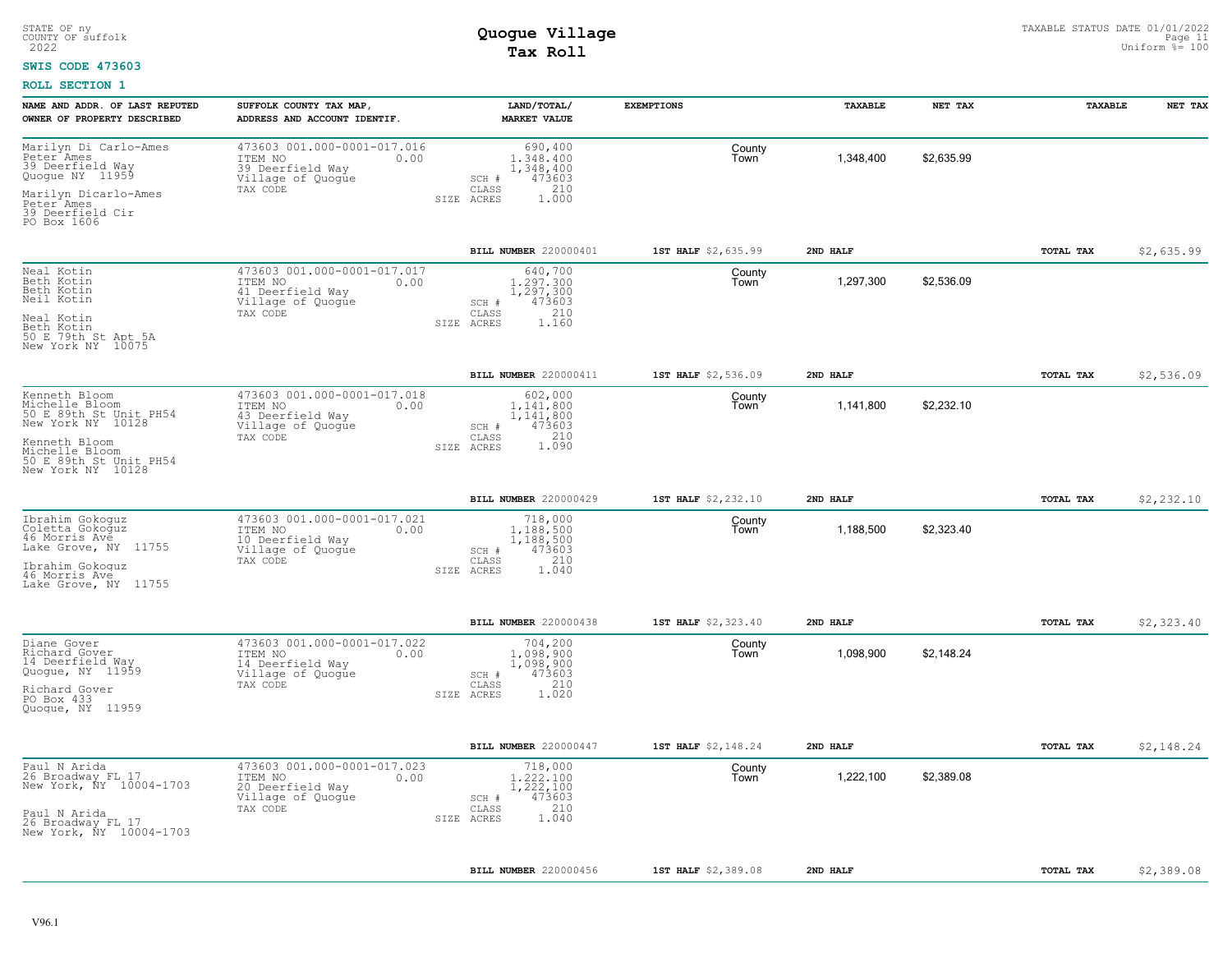### **SWIS CODE 473603**

| NAME AND ADDR. OF LAST REPUTED                                                                                       | SUFFOLK COUNTY TAX MAP,                                                                             | LAND/TOTAL/                                                                                 | <b>EXEMPTIONS</b>      | TAXABLE   | NET TAX    | TAXABLE   | NET TAX    |
|----------------------------------------------------------------------------------------------------------------------|-----------------------------------------------------------------------------------------------------|---------------------------------------------------------------------------------------------|------------------------|-----------|------------|-----------|------------|
| OWNER OF PROPERTY DESCRIBED                                                                                          | ADDRESS AND ACCOUNT IDENTIF                                                                         | <b>MARKET VALUE</b>                                                                         |                        |           |            |           |            |
| Perry A Orens Family Trust<br>6609 <sup>*</sup> NW 24th Ave<br>Boca Raton, FL 33496                                  | 473603 001.000-0001-017.024<br>ITEM NO<br>0.00<br>30 Deerfield Way<br>Village of Quogue             | 697,300 veteran<br>1,236,000<br>1,236,000<br>473603<br>SCH #                                | 139,413 County<br>Town | 1,096,587 | \$2,143.72 |           |            |
| Perry A Orens Family Trust<br>6609 NW 24th_Ave<br>Boca Raton, FL 33496                                               | TAX CODE                                                                                            | 210<br>CLASS<br>1.010<br>SIZE ACRES                                                         |                        |           |            |           |            |
|                                                                                                                      |                                                                                                     | BILL NUMBER 220000465                                                                       | 1ST HALF \$2,143.72    | 2ND HALF  |            | TOTAL TAX | \$2,143.72 |
| Susan L. Bands (Trustee)<br>36 Deerfield Way<br>Quogue NY 11959                                                      | 473603 001.000-0001-017.025<br>ITEM NO<br>0.00<br>36 Deerfield Way<br>Village of Quoque<br>TAX CODE | 724,900<br>1,184,700<br>1,184,700<br>473603<br>SCH #<br>210<br>CLASS                        | County<br>Town         | 1,184,700 | \$2,315.97 |           |            |
| Susan Bands<br>PO Box 1055<br>Quoque NY 11959                                                                        |                                                                                                     | 1.050<br>ACRES<br>SIZE                                                                      |                        |           |            |           |            |
|                                                                                                                      |                                                                                                     | BILL NUMBER 220000474                                                                       | 1ST HALF \$2,315.97    | 2ND HALF  |            | TOTAL TAX | \$2,315.97 |
| Anita B. Goldblatt Revocable : 473603 001.000-0001-017.026<br>5540 North Ocean Dr Unit 12A<br>Singer Island FL 33404 | ITEM NO<br>0.00<br>40 Deerfield Way<br>Village of Quogue                                            | 759,500<br>1,417,300<br>1,417,300<br>SCH #<br>473603                                        | County<br>Town         | 1,417,300 | \$2,770.68 |           |            |
| Anita B. Goldblatt Revocable !<br>5540 North Ocean Dr Unit 12A<br>Singer Island FL 33404                             | TAX CODE                                                                                            | 210<br>CLASS<br>1.100<br>SIZE ACRES                                                         |                        |           |            |           |            |
|                                                                                                                      |                                                                                                     | BILL NUMBER 220000483                                                                       | 1ST HALF \$2,770.68    | 2ND HALF  |            | TOTAL TAX | \$2,770.68 |
| Sharon Weinreb<br>130 Eagle Crescent<br>Manhasset NY 11030<br>Sharon Weinreb                                         | 473603 001.000-0001-017.027<br>ITEM NO<br>0.00<br>45 Deerfield Way<br>Village of Quogue<br>TAX CODE | 752,600<br>1.193.500<br>1,193,500<br>473603<br>SCH #<br>210<br>CLASS<br>1,090<br>SIZE ACRES | County<br>Town         | 1,193,500 | \$2,333.17 |           |            |
| 130 Eagle Crescent<br>Manhasset NY 11030                                                                             |                                                                                                     |                                                                                             |                        |           |            |           |            |
|                                                                                                                      |                                                                                                     | BILL NUMBER 220000492                                                                       | 1ST HALF \$2,333.17    | 2ND HALF  |            | TOTAL TAX | \$2,333.17 |
| Wilma Sears<br>Floyd Sears<br>2 Lake Rd<br>Great Neck, NY 11020                                                      | 473603 001.000-0001-017.028<br>ITEM NO<br>0.00<br>47 Deerfield Way<br>Village of Quogue<br>TAX CODE | 759,500<br>1,109,500<br>1,109,500<br>473603<br>SCH #<br>210<br>CLASS                        | County<br>Town         | 1,109,500 | \$2,168.96 |           |            |
| Floyd Sears<br>2 Lake Rd<br>Great Neck, NY 11020                                                                     |                                                                                                     | SIZE ACRES<br>1,100                                                                         |                        |           |            |           |            |
|                                                                                                                      |                                                                                                     | BILL NUMBER 220000504                                                                       | 1ST HALF \$2,168.96    | 2ND HALF  |            | TOTAL TAX | \$2,168.96 |
| Arun Johar<br>Priscilla Antoinette Johar<br>20 Deerfield East<br>Quogue NY 11959                                     | 473603 001.000-0001-018.001<br>ITEM NO<br>0.00<br>20 Deerfield Rd E<br>Village of Quogue            | 683,500<br>1,271,800<br>1,271,800<br>473603<br>SCH #                                        | County<br>Town         | 1,271,800 | \$2,486.24 |           |            |
| Arun Johar<br>Priscella Johar<br>PO Box 3071<br>Southampton NY 11969                                                 | TAX CODE                                                                                            | 210<br>CLASS<br>0.990<br>SIZE ACRES                                                         |                        |           |            |           |            |
|                                                                                                                      |                                                                                                     | BILL NUMBER 220000513                                                                       | 1ST HALF \$2,486.24    | 2ND HALF  |            | TOTAL TAX | \$2,486.24 |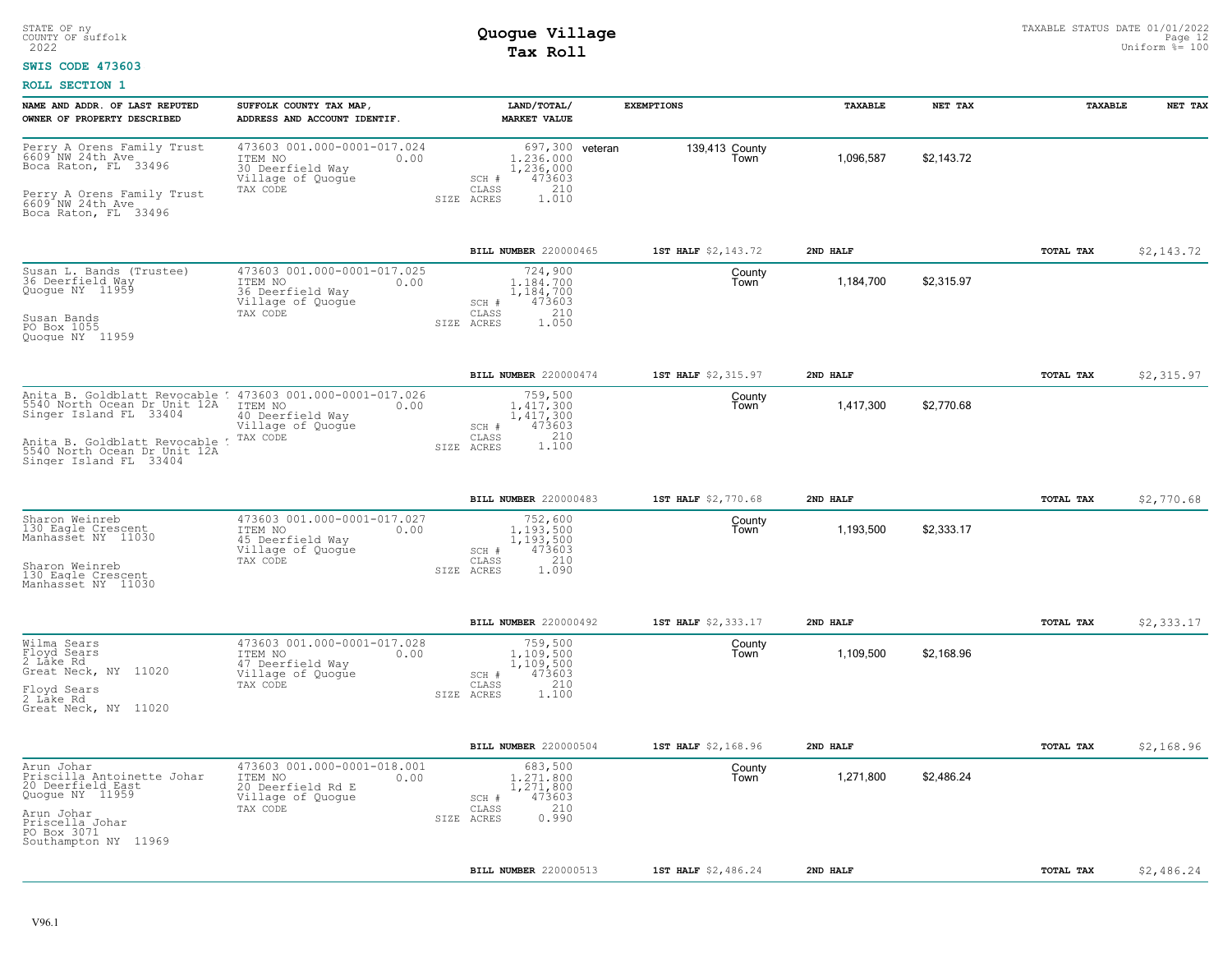#### **SWIS CODE 473603**

| NAME AND ADDR. OF LAST REPUTED<br>OWNER OF PROPERTY DESCRIBED                                                                                                                                                                    | SUFFOLK COUNTY TAX MAP,<br>ADDRESS AND ACCOUNT IDENTIF.                                              | LAND/TOTAL/<br><b>MARKET VALUE</b>                                                             | <b>EXEMPTIONS</b>   | TAXABLE   | NET TAX    | TAXABLE   | NET TAX    |
|----------------------------------------------------------------------------------------------------------------------------------------------------------------------------------------------------------------------------------|------------------------------------------------------------------------------------------------------|------------------------------------------------------------------------------------------------|---------------------|-----------|------------|-----------|------------|
| Gerald Kahan<br>Lynn Kahan<br>Deerfield Rd<br>Quoque, NY 11959<br>Gerald Kahan<br>71 Susan Dr<br>New City, NY 10956                                                                                                              | 473603 001.000-0001-018.002<br>ITEM NO<br>0.00<br>16 Deerfield Rd E<br>Village of Quogue<br>TAX CODE | 690,400<br>1.177.400<br>1, 177, 400<br>473603<br>SCH #<br>210<br>CLASS<br>SIZE ACRES<br>1,000  | County<br>Town      | 1,177,400 | \$2,301.70 |           |            |
|                                                                                                                                                                                                                                  |                                                                                                      | BILL NUMBER 220000522                                                                          | 1ST HALF \$2,301.70 | 2ND HALF  |            | TOTAL TAX | \$2,301.70 |
| Neal Rosen<br>Terri Rosen<br>18 Hen Hawk Ln<br>Roslyn, NY 11576<br>Neal Rosen<br>18 Hen Hawk Ln<br>Roslyn, NY 11576                                                                                                              | 473603 001.000-0001-018.003<br>ITEM NO<br>0.00<br>10 Deerfield Rd E<br>Village of Quogue<br>TAX CODE | 690,400<br>1,092,200<br>1,092,200<br>473603<br>SCH #<br>210<br>CLASS<br>SIZE ACRES<br>1,000    | County<br>Town      | 1,092,200 | \$2,135.14 |           |            |
|                                                                                                                                                                                                                                  |                                                                                                      | BILL NUMBER 220000531                                                                          | 1ST HALF \$2,135.14 | 2ND HALF  |            | TOTAL TAX | \$2,135.14 |
| Henry W Haunss & Allison Haun: 473603 001.000-0001-018.004<br>Christine C Haunss<br>Henry W Haunss JR<br>Christine C Haunss & Christopl village of Quogue<br>Henry W Haunss JR<br>112 Arrandale Rd<br>Rockville Center, NY 11570 | ITEM NO<br>0.00<br>7 Deerfield Rd E<br>TAX CODE                                                      | 713,300<br>1.188.500<br>1,188,500<br>473603<br>SCH #<br>210<br>CLASS<br>1.640<br>SIZE ACRES    | County<br>Town      | 1,188,500 | \$2,323.40 |           |            |
|                                                                                                                                                                                                                                  |                                                                                                      | BILL NUMBER 220000541                                                                          | 1ST HALF \$2,323.40 | 2ND HALF  |            | TOTAL TAX | \$2,323.40 |
| Gordon Martin Rafajac<br>Monica Suzanne Rafajac<br>PO Box 1958<br>Quogue NY 11959<br>Gordon Martin Rafajac<br>Monica Suzanne Rafajac<br>PO Box 1958<br>Ouoque NY 11959                                                           | 473603 001.000-0001-018.005<br>ITEM NO<br>0.00<br>9 Deerfield Rd E<br>Village of Quogue<br>TAX CODE  | 544,800<br>1,144,200<br>1,144,200<br>473603<br>SCH #<br>210<br>CLASS<br>1.370<br>SIZE ACRES    | County<br>Town      | 1,144,200 | \$2,236.80 |           |            |
|                                                                                                                                                                                                                                  |                                                                                                      | BILL NUMBER 220000559                                                                          | 1ST HALF \$2,236.80 | 2ND HALF  |            | TOTAL TAX | \$2,236.80 |
| Marc Kramer<br>Irene Kramer<br>13 Piping Brook Lane<br>Bedford NY 10506<br>Marc Kramer<br>Irene Kramer<br>PO Box 667<br>Quoque NY 11959                                                                                          | 473603 001.000-0001-018.006<br>ITEM NO<br>0.00<br>11 Deerfield Rd E<br>Village of Quogue<br>TAX CODE | 613,100<br>1,076,900<br>1,076,900<br>473603<br>SCH #<br>210<br>CLASS<br>SIZE ACRES<br>1.110    | County<br>Town      | 1,076,900 | \$2,105.23 |           |            |
|                                                                                                                                                                                                                                  |                                                                                                      | BILL NUMBER 220000568                                                                          | 1ST HALF \$2,105.23 | 2ND HALF  |            | TOTAL TAX | \$2,105.23 |
| Cary Fabrikant<br>Alex Goldman<br>Jared Goldman<br>3050 Fairfield Ave<br>Riverdale NY 10463<br>Carey Fabrikant<br>Quogue NY 11959                                                                                                | 473603 001.000-0001-018.007<br>ITEM NO<br>0.00<br>15 Deerfield Rd E<br>Village of Quogue<br>TAX CODE | 591,600<br>1,035,800<br>1,035,800<br>473603<br>SCH #<br>210<br>CLASS<br>1.020<br>ACRES<br>SIZE | County<br>Town      | 1,035,800 | \$2,024.89 |           |            |
|                                                                                                                                                                                                                                  |                                                                                                      | BILL NUMBER 220000577                                                                          | 1ST HALF \$2,024.89 | 2ND HALF  |            | TOTAL TAX | \$2,024.89 |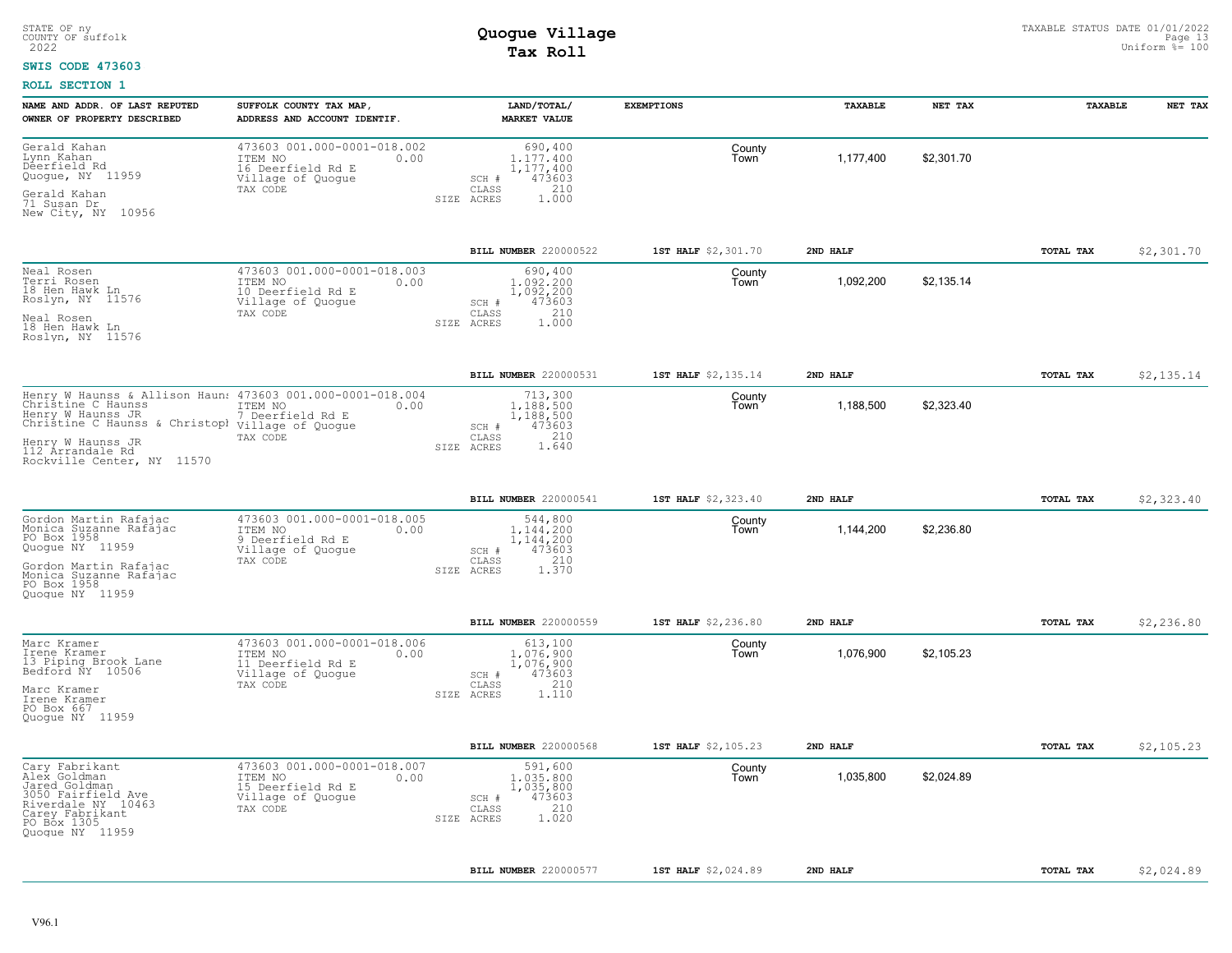#### **SWIS CODE 473603**

| NAME AND ADDR. OF LAST REPUTED                                                                                                 | SUFFOLK COUNTY TAX MAP                                                                               | LAND/TOTAL/                                                                                 | <b>EXEMPTIONS</b>   | TAXABLE   | NET TAX    | TAXABLE          | NET TAX    |
|--------------------------------------------------------------------------------------------------------------------------------|------------------------------------------------------------------------------------------------------|---------------------------------------------------------------------------------------------|---------------------|-----------|------------|------------------|------------|
| OWNER OF PROPERTY DESCRIBED                                                                                                    | ADDRESS AND ACCOUNT IDENTIF.                                                                         | <b>MARKET VALUE</b>                                                                         |                     |           |            |                  |            |
| Rosalia Butera<br>Vincenzo Butera<br>211 Wyngate Dr.<br>N Massapequa NY<br>11758                                               | 473603 001.000-0001-018.008<br>ITEM NO<br>0.00<br>19 Deerfield Rd E<br>Village of Quogue             | 580,000<br>1,091,100<br>1,091,100<br>473603<br>SCH #                                        | County<br>Town      | 1,091,100 | \$2,132.99 |                  |            |
| Rosalia Butera<br>Vincenzo Butera<br>211 Wyngate Dr<br>N Massapequa NY 11758                                                   | TAX CODE                                                                                             | 210<br>CLASS<br>SIZE ACRES<br>1.050                                                         |                     |           |            |                  |            |
|                                                                                                                                |                                                                                                      | BILL NUMBER 220000586                                                                       | 1ST HALF \$2,132.99 | 2ND HALF  |            | TOTAL TAX        | \$2,132.99 |
| Mulco Plumbing<br>PO Box 1683<br>East Quogue, NY 11942<br>Mulco Plumbing<br>PO Box 1683<br>East Quoque, NY 11942               | 473603 001.000-0001-020.002<br>ITEM NO<br>0.00<br>44 Old Country Rd<br>Village of Quogue<br>TAX CODE | 300,300<br>598,400<br>598,400<br>473603<br>SCH #<br>449<br>CLASS<br>1.040<br>SIZE ACRES     | County<br>Town      | 598,400   | \$1,169.81 |                  |            |
|                                                                                                                                |                                                                                                      | BILL NUMBER 220000616                                                                       | 1ST HALF \$1,169.81 | 2ND HALF  |            | TOTAL TAX        | \$1,169.81 |
| MER Management Co, LLC<br>89 Old Riverhead Rd<br>Westhampton Beach NY 11978                                                    | 473603 001.000-0001-020.003<br>ITEM NO<br>0.00<br>1 Industrial Dr<br>Village of Quogue               | 298,800<br>877,600<br>877,600<br>473603<br>SCH #                                            | County<br>Town      | 877,600   | \$1,715.62 |                  |            |
| MER Management Co, LLC<br>89 Old Riverhead Rd<br>Westhampton Beach NY 11978                                                    | TAX CODE                                                                                             | CLASS<br>449<br>1.030<br>SIZE ACRES                                                         |                     |           |            |                  |            |
|                                                                                                                                |                                                                                                      | BILL NUMBER 220000625                                                                       | 1ST HALF \$1,715.62 | 2ND HALF  |            | TOTAL TAX        | \$1,715.62 |
| RJM Quoque Enterprises LLC<br>46 Tuttle Ln<br>11941<br>Eastport, NY<br>Robert MIchalowski<br>PO Box 422<br>Remsenberg NY 11960 | 473603 001.000-0001-020.005<br>ITEM NO<br>0.00<br>5 Industrial Dr<br>Village of Quogue<br>TAX CODE   | 297,300<br>$922,200$<br>$922,200$<br>473603<br>SCH #<br>CLASS<br>440<br>SIZE ACRES<br>1.010 | County<br>Town      | 922,200   | \$1,802.81 |                  |            |
|                                                                                                                                |                                                                                                      | <b>BILL NUMBER 220000634</b>                                                                | 1ST HALF \$1,802.81 | 2ND HALF  |            | TOTAL TAX        | \$1,802.81 |
| Worby Enterprises Inc<br>P.O. Box 1369<br>Westhampton Beach, NY 11978                                                          | 473603 001.000-0001-020.009<br>ITEM NO<br>0.00<br>42 Old Country Rd<br>Village of Quogue<br>TAX CODE | 342,600<br>1.232.700<br>1,232,700<br>473603<br>SCH #<br>440<br>CLASS                        | County<br>Town      | 1,232,700 | \$2,409.81 |                  |            |
| Worby Enterprises Inc<br>P.O. Box 1369<br>Westhampton Beach, NY 11978                                                          |                                                                                                      | SIZE ACRES<br>1,500                                                                         |                     |           |            |                  |            |
|                                                                                                                                |                                                                                                      | BILL NUMBER 220000607                                                                       | 1ST HALF \$2,409.81 | 2ND HALF  |            | TOTAL TAX        | \$2,409.81 |
| P S G Development Corp<br>PO Box 786<br>Westhampton Beach, NY 11978                                                            | 473603 001.000-0001-020.012<br>ITEM NO<br>0.00<br>3 Industrial Dr<br>Village of Quogue<br>TAX CODE   | 239,900<br>1.123.300<br>1, 123, 300<br>473603<br>SCH #<br>440<br>CLASS                      | County<br>Town      | 1,123,300 | \$2,195.94 |                  |            |
| P S G Development Corp<br>PO Box 786<br>Westhampton Beach, NY 11978                                                            |                                                                                                      | 1,500<br>SIZE ACRES                                                                         |                     |           |            |                  |            |
|                                                                                                                                |                                                                                                      | BILL NUMBER 220017885                                                                       | 1ST HALF \$2,195.94 | 2ND HALF  |            | <b>TOTAL TAX</b> | \$2,195.94 |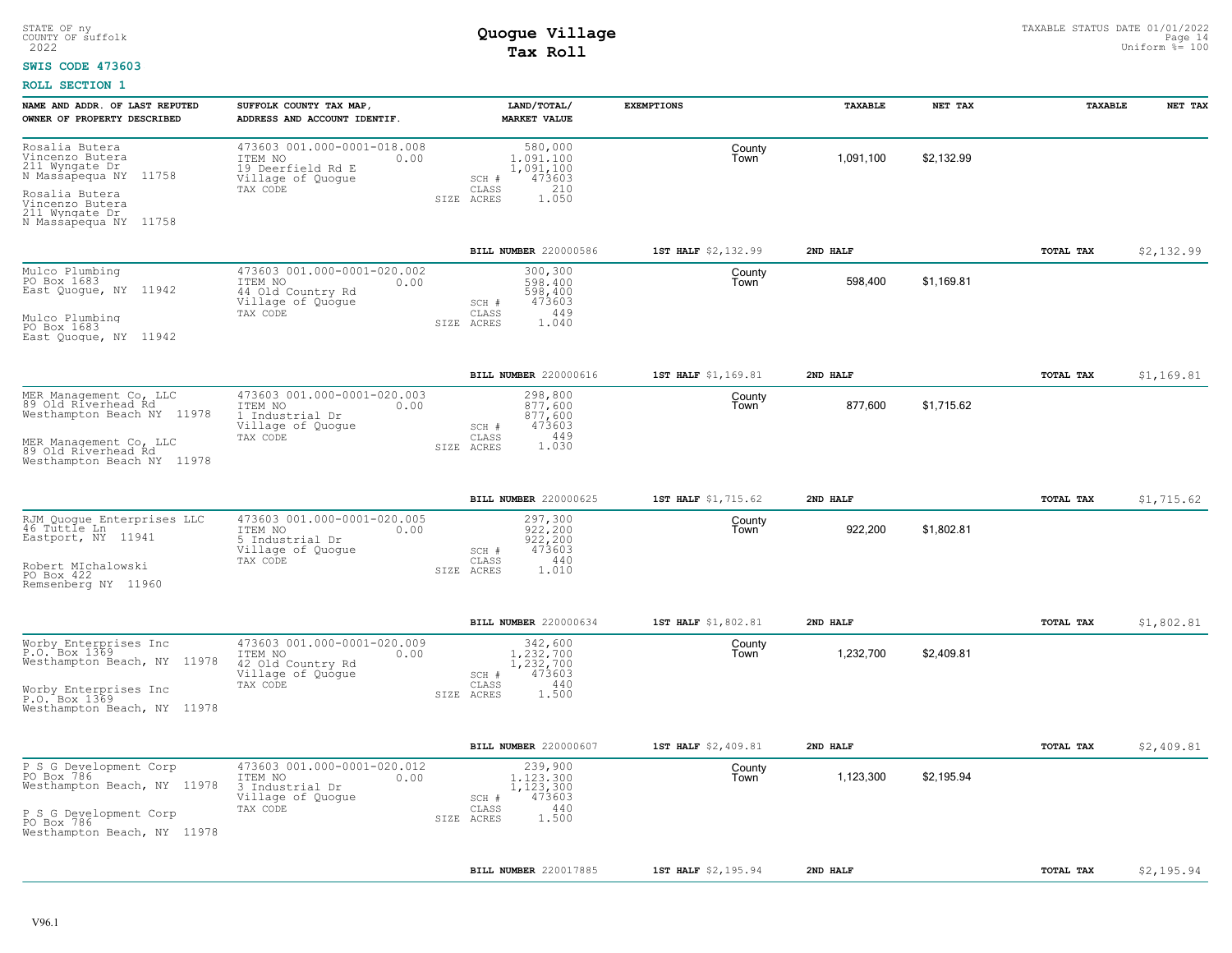### **SWIS CODE 473603**

| NAME AND ADDR. OF LAST REPUTED<br>OWNER OF PROPERTY DESCRIBED                                                                                                                                        | SUFFOLK COUNTY TAX MAP,<br>ADDRESS AND ACCOUNT IDENTIF.                                            | LAND/TOTAL/<br><b>MARKET VALUE</b>                                                          | <b>EXEMPTIONS</b>   | TAXABLE   | NET TAX    | TAXABLE   | NET TAX    |
|------------------------------------------------------------------------------------------------------------------------------------------------------------------------------------------------------|----------------------------------------------------------------------------------------------------|---------------------------------------------------------------------------------------------|---------------------|-----------|------------|-----------|------------|
| Self Storage Of Quogue Inc<br>c/o Giuffré<br>PO Box 1769<br>Quoque, NY 11959<br>Self Storage Of Quoque Inc<br>c/o Giuffre<br>PO Box 1769                                                             | 473603 001.000-0001-021.001<br>ITEM NO<br>0.00<br>2 Industrial Dr<br>Village of Quogue<br>TAX CODE | 295,900<br>486,200<br>486,200<br>473603<br>SCH #<br>449<br>CLASS<br>SIZE ACRES<br>1,000     | County<br>Town      | 486,200   | \$950.47   |           |            |
|                                                                                                                                                                                                      |                                                                                                    | BILL NUMBER 220000643                                                                       | 1ST HALF \$950.47   | 2ND HALF  |            | TOTAL TAX | \$950.47   |
| Self Storage Of Quogue Inc<br>Po Box Gg<br>Quogue, NY 11959<br>Self Storage Of Quoque Inc<br>c/o Giuffre<br>PO Box 1769                                                                              | 473603 001.000-0001-021.005<br>ITEM NO<br>0.00<br>4 Industrial Dr<br>Village of Quogue<br>TAX CODE | 233,200<br>750,600<br>750,600<br>473603<br>SCH #<br>449<br>CLASS<br>1,400<br>SIZE ACRES     | County<br>Town      | 750,600   | \$1,467.35 |           |            |
|                                                                                                                                                                                                      |                                                                                                    | BILL NUMBER 220016129                                                                       | 1ST HALF \$1,467.35 | 2ND HALF  |            | TOTAL TAX | \$1,467.35 |
| WTO LLC<br>Arenz Acquisitions, LLC<br>6 Industrial Dr<br>Quogue, $NY$ $1\overline{1}\overline{9}59$<br>WTO LLC & Arenz Acquisitions,<br>c/o Wayne T Overton<br>Fossibilities<br>7056 SW Woodbine Way | 473603 001.000-0001-021.006<br>ITEM NO<br>0.00<br>6 Industrial Dr<br>Village of Quogue<br>TAX CODE | 259,500<br>1,337,900<br>1,337,900<br>473603<br>SCH #<br>449<br>CLASS<br>1.300<br>SIZE ACRES | County<br>Town      | 1,337,900 | \$2,615.46 |           |            |
|                                                                                                                                                                                                      |                                                                                                    | BILL NUMBER 220016132                                                                       | 1ST HALF \$2,615.46 | 2ND HALF  |            | TOTAL TAX | \$2,615.46 |
| Celi Family Trust<br>P.O. Box 1683<br>Quogue, NY 11959<br>Celi Family Trust<br>P.O. Box 1683<br>Quoque, NY 11959                                                                                     | 473603 001.000-0001-021.007<br>ITEM NO<br>0.00<br>8 Industrial Dr<br>Village of Quogue<br>TAX CODE | 648,400<br>648,400<br>648,400<br>473603<br>SCH #<br>340<br>CLASS<br>1.600<br>SIZE ACRES     | County<br>Town      | 648,400   | \$1,267.56 |           |            |
|                                                                                                                                                                                                      |                                                                                                    | BILL NUMBER 220016145                                                                       | 1ST HALF \$1,267.56 | 2ND HALF  |            | TOTAL TAX | \$1,267.56 |
| Mona Comeau (Trustee)<br>The Mona Comeau Rev Trust<br>91 Beach Rd<br>Westhampton Beach NY 11978<br>Mona Comeau (Trustee)<br>The Mona Comeau Rev Trust<br>91 Beach Rd<br>Westhampton Beach NY 11978   | 473603 001.000-0001-022.002<br>ITEM NO<br>0.00<br>48 Peacock Path<br>Village of Quogue<br>TAX CODE | 881,300<br>1,580,700<br>1,580,700<br>473603<br>SCH #<br>210<br>CLASS<br>SIZE ACRES<br>1.110 | County<br>Town      | 1,580,700 | \$3,090.11 |           |            |
|                                                                                                                                                                                                      |                                                                                                    | <b>BILL NUMBER 220000661</b>                                                                | 1ST HALF \$3,090.11 | 2ND HALF  |            | TOTAL TAX | \$3,090.11 |
| Peacock Path LLC<br>105 Duane St Apt 26B<br>New York NY 10007<br>Peacock Path LLC<br>105 Duane St Apt 26B<br>New York NY 10007                                                                       | 473603 001.000-0001-022.004<br>ITEM NO<br>0.00<br>39 Peacock Path<br>Village of Quogue<br>TAX CODE | 576,600<br>1,615,900<br>1,615,900<br>473603<br>SCH #<br>210<br>CLASS<br>1.160<br>SIZE ACRES | County<br>Town      | 1,615,900 | \$3,158.92 |           |            |
|                                                                                                                                                                                                      |                                                                                                    | BILL NUMBER 220000671                                                                       | 1ST HALF \$3,158.92 | 2ND HALF  |            | TOTAL TAX | \$3,158.92 |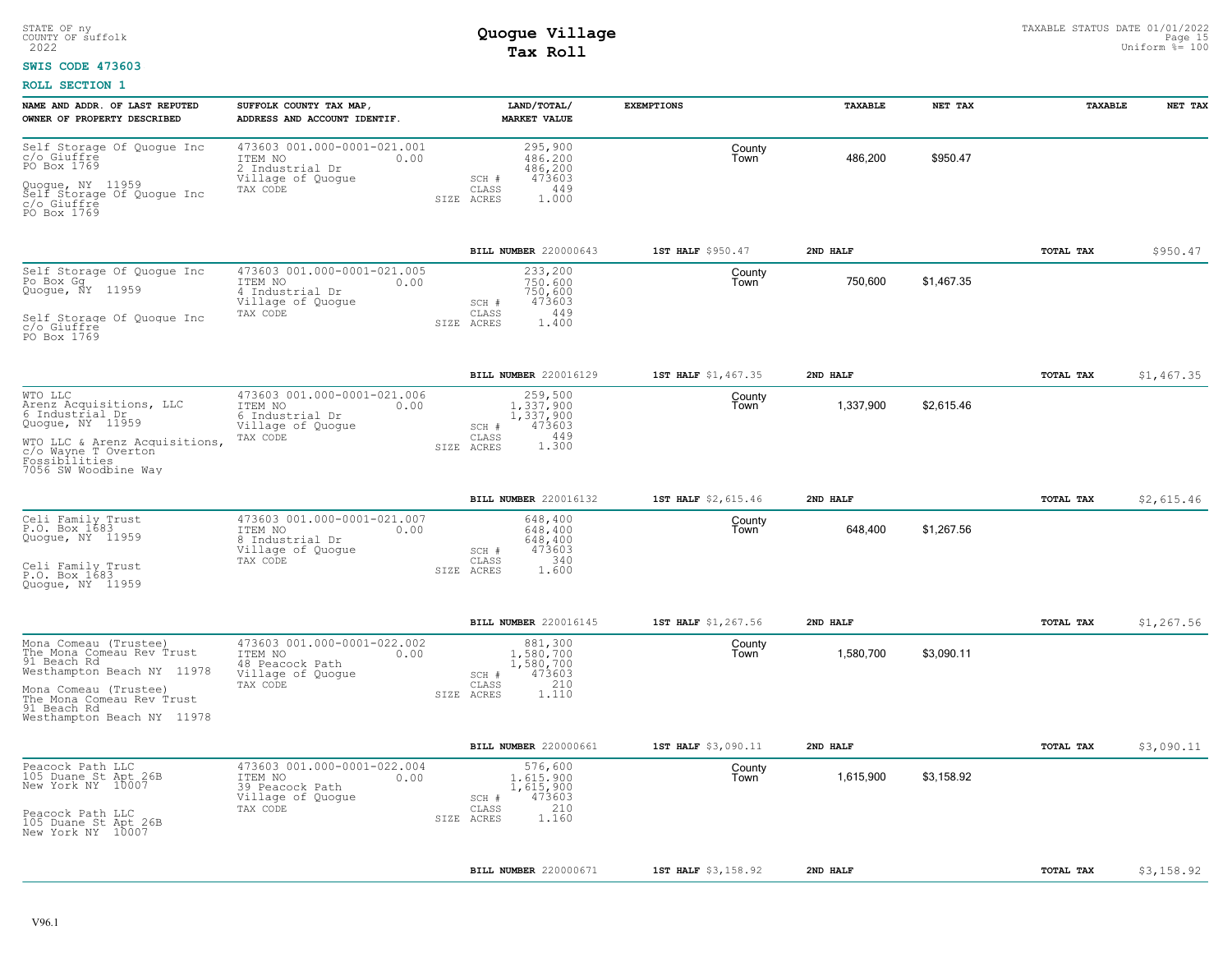### **SWIS CODE 473603**

| NAME AND ADDR. OF LAST REPUTED<br>OWNER OF PROPERTY DESCRIBED                                                                                                | SUFFOLK COUNTY TAX MAP,<br>ADDRESS AND ACCOUNT IDENTIF.                                           | LAND/TOTAL/<br><b>MARKET VALUE</b>                                                              | <b>EXEMPTIONS</b> | TAXABLE  | NET TAX  | TAXABLE   | NET TAX  |
|--------------------------------------------------------------------------------------------------------------------------------------------------------------|---------------------------------------------------------------------------------------------------|-------------------------------------------------------------------------------------------------|-------------------|----------|----------|-----------|----------|
| Josh Reznick<br>192 Water St Apt PH5<br>Brooklyn NY 11201-1197<br>Josh Reznick<br>90 Furman St Apt N-808<br>Brooklyn NY 11201                                | 473603 001.000-0001-022.005<br>ITEM NO<br>0.00<br>5 Eagle Close<br>Village of Quogue<br>TAX CODE  | 257,461<br>257.461<br>257,461<br>473603<br>SCH #<br>311<br>CLASS<br>0.830<br>SIZE ACRES         | County<br>Town    | 257,461  | \$503.31 |           |          |
|                                                                                                                                                              |                                                                                                   | BILL NUMBER 220000689                                                                           | 1ST HALF \$503.31 | 2ND HALF |          | TOTAL TAX | \$503.31 |
| David Graeber<br>55 Hillside Ter<br>Irvington NY 10533<br>David Graeber<br>55 Hillside Ter                                                                   | 473603 001.000-0001-022.006<br>ITEM NO<br>0.00<br>7 Eagle Close<br>Village of Quogue<br>TAX CODE  | 119,504<br>119.504<br>119,504<br>473603<br>SCH #<br>311<br>CLASS<br>0.390<br>SIZE ACRES         | County<br>Town    | 119,504  | \$233.62 |           |          |
| Irvington NY 10533                                                                                                                                           |                                                                                                   |                                                                                                 |                   |          |          |           |          |
|                                                                                                                                                              |                                                                                                   | BILL NUMBER 220000698                                                                           | 1ST HALF \$233.62 | 2ND HALF |          | TOTAL TAX | \$233.62 |
| Sireen Gopal<br>43 St. James Pl<br>Brewster NY 10509<br>Sireen Gopal<br>43 St. James Pl<br>Brewster NY 10509                                                 | 473603 001.000-0001-022.007<br>ITEM NO<br>0.00<br>9 Eagle Close<br>Village of Quogue<br>TAX CODE  | 98,268<br>98.268<br>98,268<br>473603<br>SCH #<br>0.311<br>$\mathtt{CLASS}$<br>SIZE ACRES        | County<br>Town    | 98,268   | \$192.10 |           |          |
|                                                                                                                                                              |                                                                                                   |                                                                                                 |                   |          |          |           |          |
|                                                                                                                                                              |                                                                                                   | BILL NUMBER 220000701                                                                           | 1ST HALF \$192.10 | 2ND HALF |          | TOTAL TAX | \$192.10 |
| Melvin Metz<br>Anita Metz<br>P.O. Box 222<br>Quogue NY 11959<br>Melvin Metz<br>Anita E Metz<br>15 Eagle Close<br>PO Box 222                                  | 473603 001.000-0001-022.008<br>ITEM NO<br>0.00<br>11 Eagle Close<br>Village of Quogue<br>TAX CODE | 70,220<br>70.220<br>70,220<br>473603<br>SCH #<br>311<br>$\mathtt{CLASS}$<br>SIZE ACRES<br>0.200 | County<br>Town    | 70,220   | \$137.27 |           |          |
|                                                                                                                                                              |                                                                                                   | BILL NUMBER 220000719                                                                           | 1ST HALF \$137.27 | 2ND HALF |          | TOTAL TAX | \$137.27 |
| Joseph Rubenstein<br>Marsha Rubenstein<br>9 Doral Dr<br>Manhasset, NY 11030<br>Joseph Rubenstein<br>9 Doral Dr                                               | 473603 001.000-0001-022.009<br>ITEM NO<br>0.00<br>13 Eagle Close<br>Village of Quogue<br>TAX CODE | 44,443<br>44.443<br>44,443<br>473603<br>SCH #<br>311<br>CLASS<br>0.130<br>SIZE ACRES            | County<br>Town    | 44,443   | \$86.88  |           |          |
| Manhasset, NY 11030                                                                                                                                          |                                                                                                   |                                                                                                 |                   |          |          |           |          |
|                                                                                                                                                              |                                                                                                   | BILL NUMBER 220000728                                                                           | 1ST HALF \$86.88  | 2ND HALF |          | TOTAL TAX | \$86.88  |
| Anita Madhav<br>James H. Mackie<br>168 E 90th St Apt 3E<br>New York NY 10128<br>Anita Madhav<br>James H. Mackie<br>168 E 90th St Apt 3E<br>New York NY 10128 | 473603 001.000-0001-022.010<br>ITEM NO<br>0.00<br>15 Eagle Close<br>Village of Quogue<br>TAX CODE | 34,541<br>34.541<br>34,541<br>473603<br>SCH #<br>311<br>CLASS<br>0.080<br>SIZE ACRES            | County<br>Town    | 34,541   | \$67.52  |           |          |
|                                                                                                                                                              |                                                                                                   | BILL NUMBER 220000737                                                                           | 1ST HALF \$67.52  | 2ND HALF |          | TOTAL TAX | \$67.52  |
|                                                                                                                                                              |                                                                                                   |                                                                                                 |                   |          |          |           |          |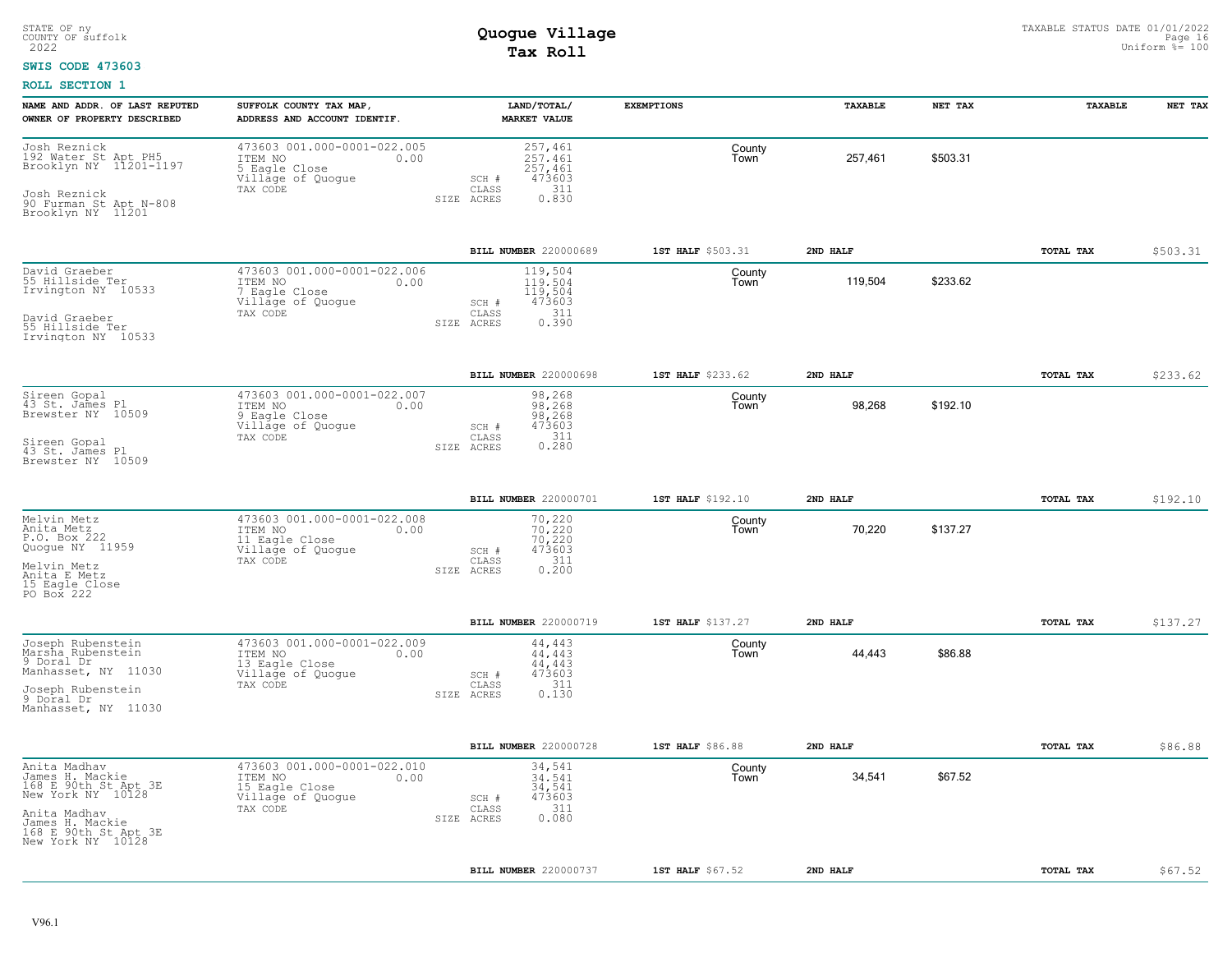#### **SWIS CODE 473603**

| NAME AND ADDR. OF LAST REPUTED<br>OWNER OF PROPERTY DESCRIBED                                                                                                                       | SUFFOLK COUNTY TAX MAP,<br>ADDRESS AND ACCOUNT IDENTIF.                                                     | LAND/TOTAL/<br><b>MARKET VALUE</b>                                                      | <b>EXEMPTIONS</b>   | <b>TAXABLE</b> | NET TAX    | TAXABLE   | NET TAX    |
|-------------------------------------------------------------------------------------------------------------------------------------------------------------------------------------|-------------------------------------------------------------------------------------------------------------|-----------------------------------------------------------------------------------------|---------------------|----------------|------------|-----------|------------|
| Maria Valliades<br>4 Mac Donald Pl<br>Scarsdale, NY 10583<br>Maria Valliades<br>7 Waterside Close<br>Eastchester NY 10709                                                           | 473603 001.000-0001-022.011<br>ITEM NO<br>0.00<br>17 Eagle Close<br>Village of Quogue<br>TAX CODE           | 48,739<br>48.739<br>48,739<br>473603<br>$SCH$ #<br>311<br>CLASS<br>SIZE ACRES<br>0.140  | County<br>Town      | 48,739         | \$95.28    |           |            |
|                                                                                                                                                                                     |                                                                                                             | BILL NUMBER 220000746                                                                   | 1ST HALF \$95.28    | 2ND HALF       |            | TOTAL TAX | \$95.28    |
| Robert Bertorello<br>Michelle Bertorello<br>P O Box 455<br>Quoque NY 11959<br>Robert Bertorello<br>Michelle Bertorello<br>P O Box 455<br>Quoque NY 11959                            | 473603 001.000-0001-025.001<br>ITEM NO<br>0.00<br>41 Scrub Oak Rd<br>Village of Quogue<br>TAX CODE          | 690,400<br>690,400<br>690,400<br>473603<br>SCH #<br>311<br>CLASS<br>SIZE ACRES<br>1,000 | County<br>Town      | 690,400        | \$1,349.66 |           |            |
|                                                                                                                                                                                     |                                                                                                             | BILL NUMBER 220000782                                                                   | 1ST HALF \$1,349.66 | 2ND HALF       |            | TOTAL TAX | \$1,349.66 |
| Allison T. Plate (Trustee)<br>John P and Elizabeth A Plate 1<br>43 Scrub Oak Rd<br>Quogue NY 11959<br>John Plate<br>PO Box 1592<br>Quoque, NY 11959                                 | 473603 001.000-0001-025.002<br>ITEM NO<br>0.00<br>43 Scrub Oak Rd<br>Village of Quogue<br>TAX CODE          | 690,400<br>1,106,200<br>1,106,200<br>473603<br>SCH #<br>1.000<br>CLASS<br>SIZE ACRES    | County<br>Town      | 1,106,200      | \$2,162.51 |           |            |
|                                                                                                                                                                                     |                                                                                                             | BILL NUMBER 220000791                                                                   | 1ST HALF \$2,162.51 | 2ND HALF       |            | TOTAL TAX | \$2,162.51 |
| Christopher Berry<br>Nickcole Berry<br>170 Old Country Rd<br>East Quogue NY <sup>-</sup> 11942<br>Christopher Berry<br>Nickcole Berry<br>170 Old Country Rd<br>East Quoque NY 11942 | 473603 002.000-0001-001.000<br>ITEM NO<br>0.00<br>3000 Quoque Riverhead Rd<br>Village of Quogue<br>TAX CODE | 23,680<br>23,680<br>23,680<br>473603<br>SCH #<br>311<br>CLASS<br>0.060<br>SIZE ACRES    | County<br>Town      | 23,680         | \$46.29    |           |            |
|                                                                                                                                                                                     |                                                                                                             | BILL NUMBER 220000803                                                                   | 1ST HALF \$46.29    | 2ND HALF       |            | TOTAL TAX | \$46.29    |
| JAG of LI, LLC<br>91 Carolyn Blvd<br>Farmingdale NY 11735<br>JAG of LI, LLC<br>20554_Linksview_Dr<br>Boca Raton FL 33434                                                            | 473603 002.000-0001-002.001<br>ITEM NO<br>0.00<br>38 Fox Hollow Dr<br>Village of Quogue<br>TAX CODE         | 60,053<br>60,053<br>60,053<br>473603<br>SCH #<br>CLASS<br>311<br>0.310<br>SIZE ACRES    | County<br>Town      | 60,053         | \$117.40   |           |            |
|                                                                                                                                                                                     |                                                                                                             | BILL NUMBER 220000812                                                                   | 1ST HALF \$117.40   | 2ND HALF       |            | TOTAL TAX | \$117.40   |
| Gregory Lavigne<br>7 Cornelia St Apt 1D<br>New York NY 10014<br>Gregory Lavigne<br>7 Cornelia St Apt 1D<br>New York NY 10014                                                        | 473603 002.000-0001-002.002<br>ITEM NO<br>0.00<br>37 Fox Hollow Dr<br>Village of Quogue<br>TAX CODE         | 110,377<br>110.377<br>110,377<br>473603<br>SCH #<br>311<br>CLASS<br>0.480<br>SIZE ACRES | County<br>Town      | 110,377        | \$215.78   |           |            |
|                                                                                                                                                                                     |                                                                                                             | BILL NUMBER 220000821                                                                   | 1ST HALF \$215.78   | 2ND HALF       |            | TOTAL TAX | \$215.78   |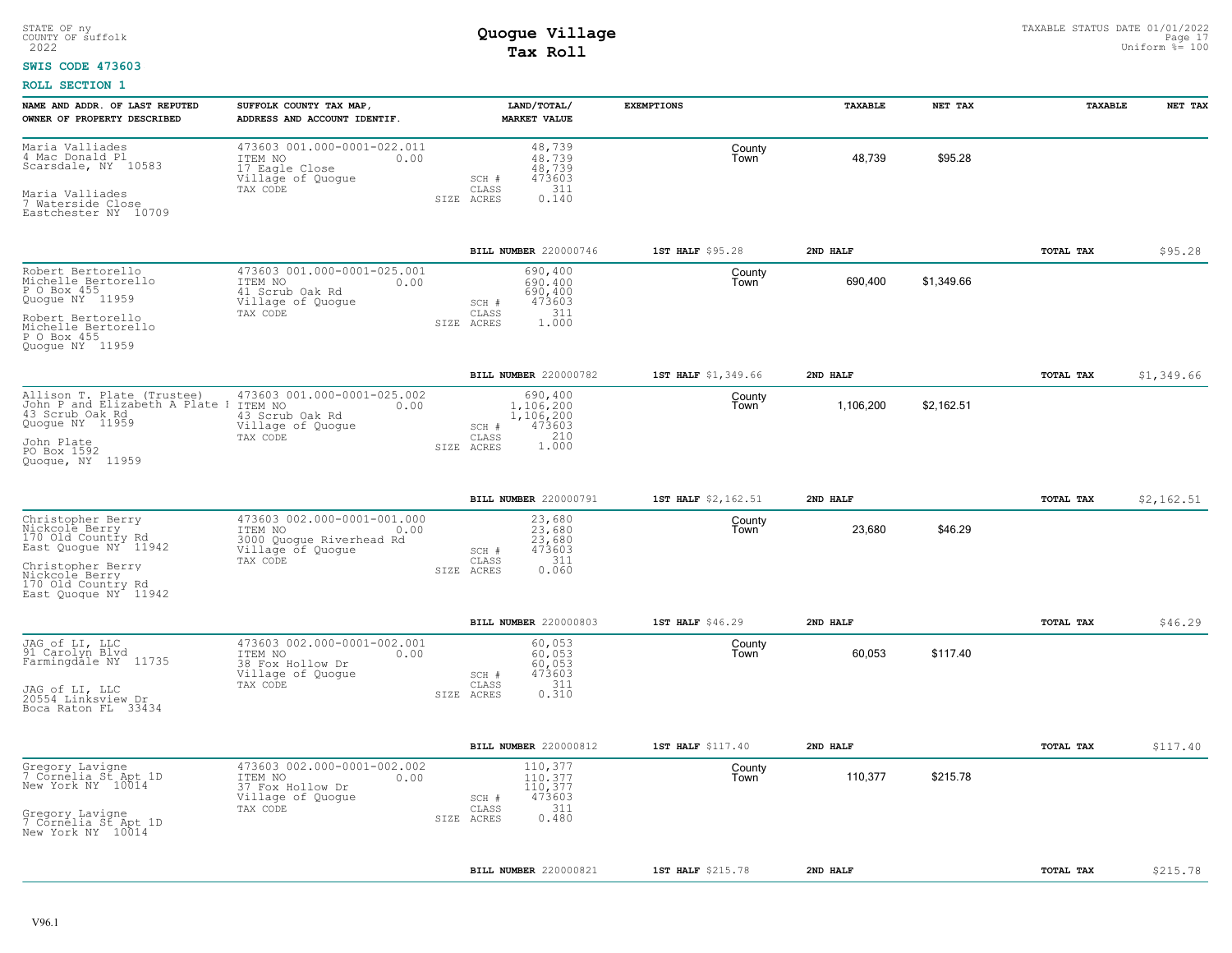#### **SWIS CODE 473603**

| NAME AND ADDR. OF LAST REPUTED<br>OWNER OF PROPERTY DESCRIBED                                                  | SUFFOLK COUNTY TAX MAP<br>ADDRESS AND ACCOUNT IDENTIF.                                          | LAND/TOTAL/<br><b>MARKET VALUE</b>                                                          | <b>EXEMPTIONS</b>   | TAXABLE   | NET TAX    | TAXABLE          | NET TAX    |
|----------------------------------------------------------------------------------------------------------------|-------------------------------------------------------------------------------------------------|---------------------------------------------------------------------------------------------|---------------------|-----------|------------|------------------|------------|
| D J Ram Quoque LLC<br>C/O Janet Rothman<br>350 E 79th St Apt 8G<br>New York NY 10075-0204<br>DJ Ram Quoque LLC | 473603 002.000-0001-003.002<br>ITEM NO<br>0.00<br>9 Rosebud Ln<br>Village of Quogue<br>TAX CODE | 300,501<br>1,061,501<br>1,061,501<br>473603<br>SCH #<br>210<br>CLASS<br>SIZE ACRES<br>1,300 | County<br>Town      | 1,061,501 | \$2,075.13 |                  |            |
| 33 East End Ave Apt 4F<br>New York NY 10028                                                                    |                                                                                                 |                                                                                             |                     |           |            |                  |            |
|                                                                                                                |                                                                                                 | BILL NUMBER 220000831                                                                       | 1ST HALF \$2,075.13 | 2ND HALF  |            | <b>TOTAL TAX</b> | \$2,075.13 |
| Lawrence Kimmel<br>Tara Allmen<br>186 W 80th St Apt PH 1<br>New York, NY 10024                                 | 473603 002.000-0001-003.003<br>ITEM NO<br>0.00<br>10 Rosebud Ln<br>Village of Quogue            | 210,323<br>235,123<br>235,123<br>473603<br>SCH #<br>312                                     | County<br>Town      | 235,123   | \$459.64   |                  |            |
| Lawrence Kimmel<br>186 W 80th St Apt PH 1<br>New York, NY 10024                                                | TAX CODE                                                                                        | CLASS<br>0.910<br>SIZE ACRES                                                                |                     |           |            |                  |            |
|                                                                                                                |                                                                                                 | <b>BILL NUMBER 220000849</b>                                                                | 1ST HALF \$459.64   | 2ND HALF  |            | <b>TOTAL TAX</b> | \$459.64   |
| Midhampton Associates LLC<br>PO Box 1691<br>Quogue, NY 11959                                                   | 473603 002.000-0001-007.001<br>ITEM NO<br>0.00<br>8 Midhampton Ave<br>Village of Quogue         | 2,847,300<br>2.946.900<br>2,946,900<br>SCH #<br>473603                                      | County<br>Town      | 2,946,900 | \$5,760.89 |                  |            |
| Midhampton Associates LLC<br>PO Box 1691<br>Quoque, NY 11959                                                   | TAX CODE                                                                                        | 710<br>CLASS<br>19.500<br>SIZE ACRES                                                        |                     |           |            |                  |            |
|                                                                                                                |                                                                                                 | <b>BILL NUMBER 220000858</b>                                                                | 1ST HALF \$5,760.89 | 2ND HALF  |            | <b>TOTAL TAX</b> | \$5,760.89 |
| Quoque Properties LLC<br>PO Box 1045<br>Quogue, NY 11959                                                       | 473603 002.000-0001-008.001<br>ITEM NO<br>0.00<br>58 Old Country Rd<br>Village of Quogue        | 288,600<br>1,389,400<br>1,389,400<br>473603<br>SCH #                                        | County<br>Town      | 1,389,400 | \$2,716.14 |                  |            |
| Quoque Properties LLC<br>PO Box 1045<br>Quoque, NY 11959                                                       | TAX CODE                                                                                        | 449<br>CLASS<br>SIZE ACRES<br>0.920                                                         |                     |           |            |                  |            |
|                                                                                                                |                                                                                                 | BILL NUMBER 220000867                                                                       | 1ST HALF \$2,716.14 | 2ND HALF  |            | TOTAL TAX        | \$2,716.14 |
| 60 Old Country Road, LLC<br>P.O. Box 1649<br>East Quoque, NY 11942                                             | 473603 002.000-0001-008.002<br>ITEM NO<br>0.00<br>60 Old Country Rd<br>Village of Quogue        | 288,600<br>636,900<br>636,900<br>473603<br>SCH #                                            | County<br>Town      | 636,900   | \$1,245.08 |                  |            |
| 60 Old Country Road, LLC<br>P.O. Box 1649<br>East Quoque, NY 11942                                             | TAX CODE                                                                                        | 449<br>CLASS<br>0.920<br>SIZE ACRES                                                         |                     |           |            |                  |            |
|                                                                                                                |                                                                                                 | BILL NUMBER 220000876                                                                       | 1ST HALF \$1,245.08 | 2ND HALF  |            | TOTAL TAX        | \$1,245.08 |
| 62 Old Country Road, LLC<br>P.O. Box 1649<br>East Quoque, NY 11942                                             | 473603 002.000-0001-008.003<br>ITEM NO<br>0.00<br>62 Old Country Rd<br>Village of Quogue        | 288,600<br>1,253,300<br>1,253,300<br>473603<br>SCH #                                        | County<br>Town      | 1,253,300 | \$2,450.08 |                  |            |
| 62 Old Country Road, LLC<br>P.O. Box 1649<br>East Quoque, NY 11942                                             | TAX CODE                                                                                        | 449<br>CLASS<br>0.920<br>SIZE ACRES                                                         |                     |           |            |                  |            |
|                                                                                                                |                                                                                                 | BILL NUMBER 220000885                                                                       | 1ST HALF \$2,450.08 | 2ND HALF  |            | TOTAL TAX        | \$2,450.08 |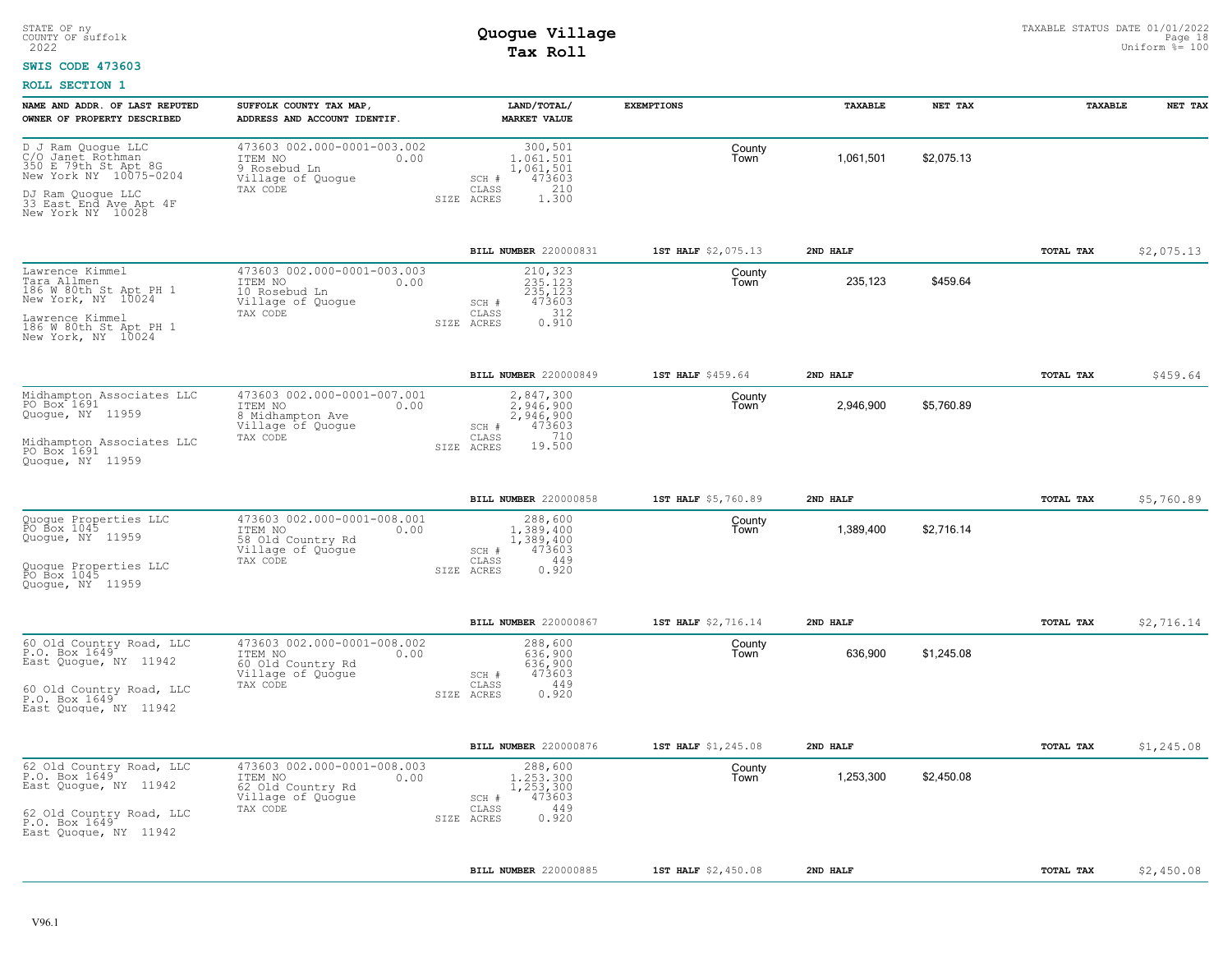### **SWIS CODE 473603**

| NAME AND ADDR. OF LAST REPUTED<br>OWNER OF PROPERTY DESCRIBED                                                                                                   | SUFFOLK COUNTY TAX MAP,<br>ADDRESS AND ACCOUNT IDENTIF.                                              | LAND/TOTAL/<br><b>MARKET VALUE</b>                                                            | <b>EXEMPTIONS</b>   | TAXABLE   | NET TAX    | TAXABLE          | NET TAX    |
|-----------------------------------------------------------------------------------------------------------------------------------------------------------------|------------------------------------------------------------------------------------------------------|-----------------------------------------------------------------------------------------------|---------------------|-----------|------------|------------------|------------|
| Rattlesnake Operating Co Inc<br>64 Old Country Rd<br>Quogue, NY 11959<br>Rattlesnake Operating Co Inc<br>PO Box 1144<br>Quogue, NY 11959-1144                   | 473603 002.000-0001-008.004<br>ITEM NO<br>0.00<br>64 Old Country Rd<br>Village of Quoque<br>TAX CODE | 288,600<br>1,421,100<br>1,421,100<br>473603<br>$SCH$ #<br>449<br>CLASS<br>0.920<br>SIZE ACRES | County<br>Town      | 1,421,100 | \$2.778.11 |                  |            |
|                                                                                                                                                                 |                                                                                                      | BILL NUMBER 220000894                                                                         | 1ST HALF \$2,778.11 | 2ND HALF  |            | TOTAL TAX        | \$2,778.11 |
| Jantim Inc<br>11 Jerusalem Hollow Rd<br>Manorville, NY 11949<br>Jantim Inc<br>PO Box 894<br>Quoque NY 11959                                                     | 473603 002.000-0001-008.005<br>ITEM NO<br>0.00<br>66 Old Country Rd<br>Village of Quogue<br>TAX CODE | 288,600<br>1,796,000<br>1,796,000<br>473603<br>SCH #<br>449<br>CLASS<br>0.920<br>SIZE ACRES   | County<br>Town      | 1,796,000 | \$3.511.00 |                  |            |
|                                                                                                                                                                 |                                                                                                      | <b>BILL NUMBER 220000906</b>                                                                  | 1ST HALF \$3,511.00 | 2ND HALF  |            | TOTAL TAX        | \$3,511.00 |
| Island Wholesale Realty Corp<br>PO Box 1394<br>Quoque, NY 11959<br>Island Wholesale Realty Corp<br>PO Box 1463<br>Amagansett NY 11930                           | 473603 002.000-0001-008.006<br>ITEM NO<br>0.00<br>3 Midhampton Ave<br>Village of Quogue<br>TAX CODE  | 288,600<br>1,382,200<br>1,382,200<br>473603<br>SCH #<br>449<br>CLASS<br>0.920<br>SIZE ACRES   | County<br>Town      | 1,382,200 | \$2,702.06 |                  |            |
|                                                                                                                                                                 |                                                                                                      | <b>BILL NUMBER 220000915</b>                                                                  | 1ST HALF \$2,702.06 | 2ND HALF  |            | <b>TOTAL TAX</b> | \$2,702.06 |
| 5<br>Midhampton Avenue, LLC<br>P O Box 382<br>East Quoque NY 11942<br>5 Midhampton Avenue, LLC<br>P O Box 382<br>East Quoque NY 11942                           | 473603 002.000-0001-008.007<br>ITEM NO<br>0.00<br>5 Midhampton Ave<br>Village of Quogue<br>TAX CODE  | 288,600<br>795,400<br>795,400<br>473603<br>SCH #<br>449<br>CLASS<br>0.920<br>SIZE ACRES       | County<br>Town      | 795,400   | \$1,554.93 |                  |            |
|                                                                                                                                                                 |                                                                                                      | BILL NUMBER 220000924                                                                         | 1ST HALF \$1,554.93 | 2ND HALF  |            | TOTAL TAX        | \$1,554.93 |
| Thomas K. Freund<br>PO Box 346<br>Speonk NY 11972<br>Thomas K. Freund<br>PO Box 346<br>Speonk NY 11972                                                          | 473603 002.000-0001-008.008<br>ITEM NO<br>0.00<br>7 Commercial Park<br>Village of Quogue<br>TAX CODE | 759,800<br>759,800<br>759,800<br>473603<br>SCH #<br>340<br>CLASS<br>0.920<br>SIZE ACRES       | County<br>Town      | 759,800   | \$1,485.33 |                  |            |
|                                                                                                                                                                 |                                                                                                      | BILL NUMBER 220000933                                                                         | 1ST HALF \$1,485.33 | 2ND HALF  |            | TOTAL TAX        | \$1,485.33 |
| 5<br>Commercial Park LLC<br>37 Liberty St<br>Westhampton Beach NY 11978<br>5 Commercial B<br>37 Liberty St<br>Commercial Park LLC<br>Westhampton Beach NY 11978 | 473603 002.000-0001-008.009<br>ITEM NO<br>0.00<br>5 Commercial Park<br>Village of Quoque<br>TAX CODE | 288,600<br>635,700<br>635,700<br>473603<br>SCH #<br>449<br>CLASS<br>0.920<br>SIZE ACRES       | County<br>Town      | 635,700   | \$1,242.73 |                  |            |
|                                                                                                                                                                 |                                                                                                      | BILL NUMBER 220000942                                                                         | 1ST HALF \$1,242.73 | 2ND HALF  |            | TOTAL TAX        | \$1,242.73 |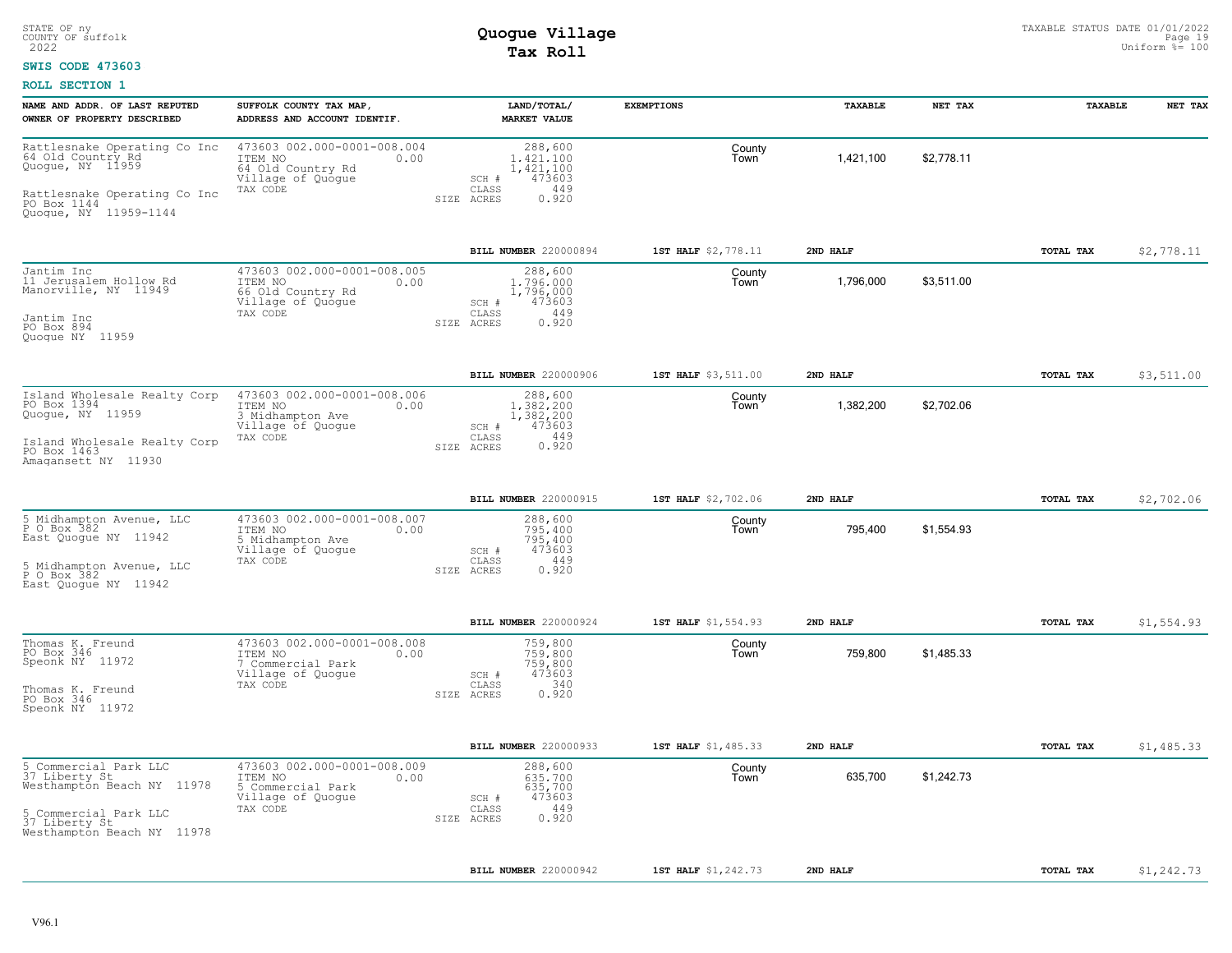### **SWIS CODE 473603**

| NAME AND ADDR. OF LAST REPUTED<br>OWNER OF PROPERTY DESCRIBED                                                                             | SUFFOLK COUNTY TAX MAP,<br>ADDRESS AND ACCOUNT IDENTIF.                                                  | LAND/TOTAL/<br><b>MARKET VALUE</b>                                                          | <b>EXEMPTIONS</b>   | TAXABLE   | NET TAX    | TAXABLE   | NET TAX    |
|-------------------------------------------------------------------------------------------------------------------------------------------|----------------------------------------------------------------------------------------------------------|---------------------------------------------------------------------------------------------|---------------------|-----------|------------|-----------|------------|
| ABS Acquisitions LLC<br>c/o Andrew Schaefer<br>PO Box 336<br>Quogue NY 11959<br>ABS Acquisitions LLC<br>c/o Andrew Schaefer<br>PO Box 336 | 473603 002.000-0001-008.010<br>ITEM NO<br>0.00<br>3 Commercial Park<br>Village of Quogue<br>TAX CODE     | 284,800<br>978,500<br>978,500<br>473603<br>SCH #<br>449<br>CLASS<br>SIZE ACRES<br>0.880     | County<br>Town      | 978,500   | \$1,912.87 |           |            |
| Quoque NY 11959                                                                                                                           |                                                                                                          | BILL NUMBER 220000951                                                                       | 1ST HALF \$1,912.87 | 2ND HALF  |            | TOTAL TAX | \$1,912.87 |
| JTS Realty LLC<br>P O Box 1769<br>Quoque, NY 11959<br>JTS Realty LLC<br>P O Box 1769<br>Quogue, NY 11959                                  | 473603 002.000-0001-008.013<br>ITEM NO<br>0.00<br>6 Quogue Riverhead Rd<br>Village of Quogue<br>TAX CODE | 975,400<br>1,098,200<br>1,098,200<br>473603<br>SCH #<br>449<br>CLASS<br>SIZE ACRES<br>1,800 | County<br>Town      | 1,098,200 | \$2,146.87 |           |            |
|                                                                                                                                           |                                                                                                          | BILL NUMBER 220017445                                                                       | 1ST HALF \$2,146.87 | 2ND HALF  |            | TOTAL TAX | \$2,146.87 |
| JTS Realty LLC<br>PO Box GG<br>Quogue, NY 11959<br>JTS Realty LLC<br>PO Box 1769<br>Quoque, NY 11959                                      | 473603 002.000-0001-009.000<br>ITEM NO<br>0.00<br>2 Commercial Park<br>Village of Quoque<br>TAX CODE     | 259,500<br>962.200<br>962,200<br>473603<br>SCH #<br>449<br>CLASS<br>1,300<br>SIZE ACRES     | County<br>Town      | 962,200   | \$1,881.00 |           |            |
|                                                                                                                                           |                                                                                                          | BILL NUMBER 220000961                                                                       | 1ST HALF \$1,881.00 | 2ND HAT.F |            | TOTAL TAX | \$1,881.00 |
| 3 Quoque Station LLC<br>37 Clifton Pl<br>Brooklyn NY 11238<br>3 Quoque Station LLC<br>37 Clifton Pl<br>Brooklyn NY 11238                  | 473603 002.000-0001-010.000<br>ITEM NO<br>0.00<br>3 Quogue Station Rd<br>Village of Quogue<br>TAX CODE   | 562,400<br>949,200<br>949,200<br>473603<br>$SCH$ $#$<br>210<br>CLASS<br>0.510<br>SIZE ACRES | County<br>Town      | 949,200   | \$1,855.59 |           |            |
|                                                                                                                                           |                                                                                                          | BILL NUMBER 220000979                                                                       | 1ST HALF \$1,855.59 | 2ND HALF  |            | TOTAL TAX | \$1,855.59 |
| Curowe Development Inc<br>PO Box 801<br>Quogue, NY 11959<br>Curowe Development Inc<br>PO Box 801<br>Quoque, NY 11959                      | 473603 002.000-0001-011.000<br>ITEM NO<br>0.00<br>Quogue Station Rd<br>Village of Quogue<br>TAX CODE     | 408,100<br>879,400<br>879,400<br>473603<br>SCH #<br>210<br>CLASS<br>0.530<br>SIZE ACRES     | County<br>Town      | 879,400   | \$1,719.14 |           |            |
|                                                                                                                                           |                                                                                                          | <b>BILL NUMBER 220000988</b>                                                                | 1ST HALF \$1,719.14 | 2ND HALF  |            | TOTAL TAX | \$1,719.14 |
| Kathryn M Merlo<br>Myra Ann Merlo<br>P.o. nox 251<br>Quogue, Ny 11959-251<br>Kathryn M Merlo<br>PO Box 251<br>Quogue, NY 11959-0251       | 473603 002.000-0001-012.000<br>ITEM NO<br>0.00<br>7 Quogue Station Rd<br>Village of Quogue<br>TAX CODE   | 407,100<br>777.500<br>777,500<br>473603<br>SCH #<br>210<br>CLASS<br>0.530<br>SIZE ACRES     | County<br>Town      | 777,500   | \$1,519.93 |           |            |
|                                                                                                                                           |                                                                                                          | <b>BILL NUMBER 220000997</b>                                                                | 1ST HALF \$1,519.93 | 2ND HALF  |            | TOTAL TAX | \$1,519.93 |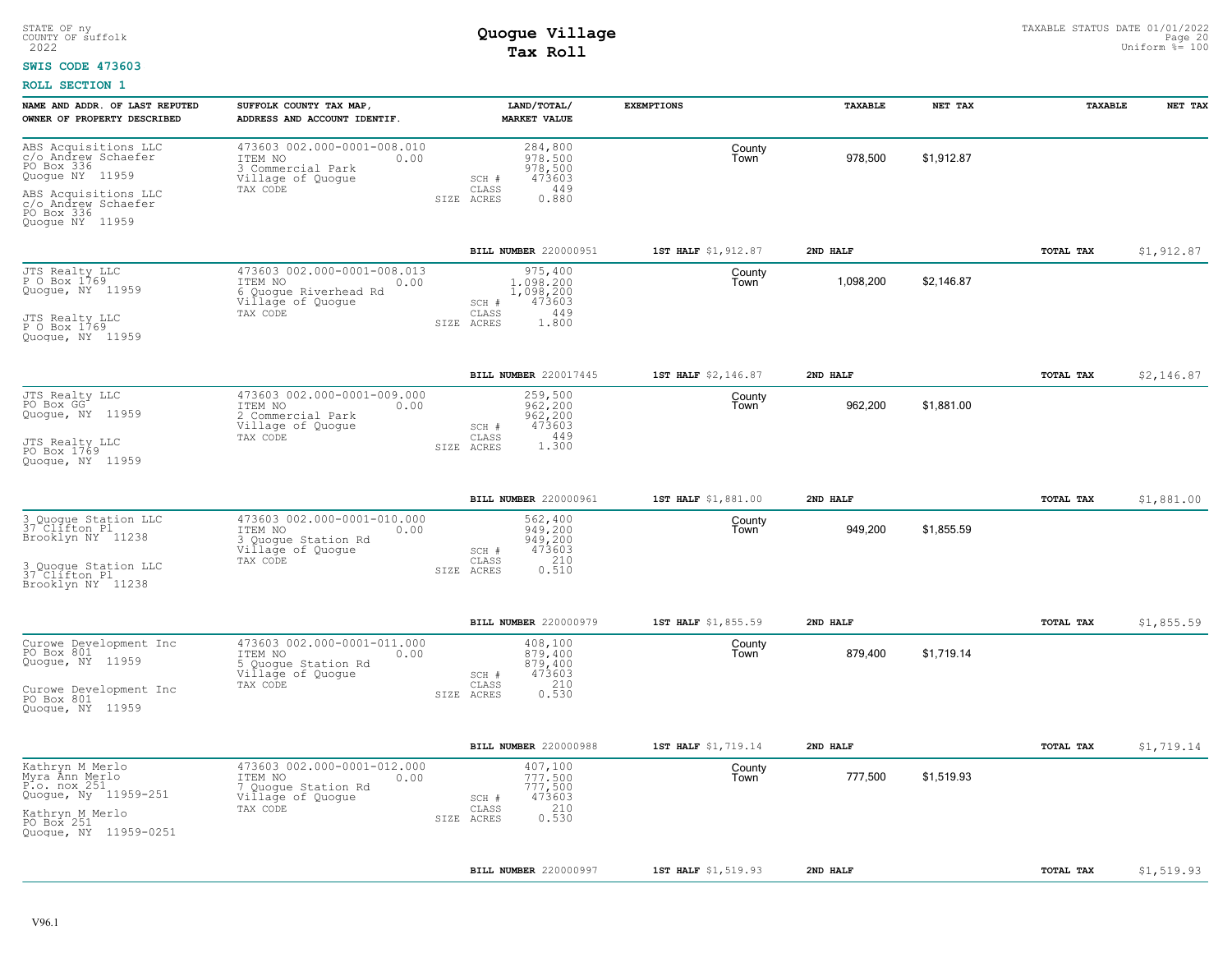### **SWIS CODE 473603**

| NAME AND ADDR. OF LAST REPUTED<br>OWNER OF PROPERTY DESCRIBED                                                                                                                                                                              | SUFFOLK COUNTY TAX MAP,<br>ADDRESS AND ACCOUNT IDENTIF.                                                   | LAND/TOTAL/<br><b>MARKET VALUE</b>                                                          | <b>EXEMPTIONS</b>   | TAXABLE   | NET TAX    | TAXABLE          | NET TAX    |
|--------------------------------------------------------------------------------------------------------------------------------------------------------------------------------------------------------------------------------------------|-----------------------------------------------------------------------------------------------------------|---------------------------------------------------------------------------------------------|---------------------|-----------|------------|------------------|------------|
| Alejandra Perna<br>David Lara<br>61-88 Dry Harbor Rd Apt LJ<br>Miiddle Village, NY 11379                                                                                                                                                   | 473603 002.000-0001-013.000<br>ITEM NO<br>0.00<br>13 Quoque Station Rd<br>Village of Quogue<br>TAX CODE   | 418,200<br>829,700<br>829,700<br>473603<br>SCH #<br>210<br>CLASS                            | County<br>Town      | 829,700   | \$1,621.98 |                  |            |
| Alejandra Perna<br>61-88 Dry Harbor Rd Apt LJ<br>Miiddle Village, NY 11379                                                                                                                                                                 |                                                                                                           | SIZE ACRES<br>0.470                                                                         |                     |           |            |                  |            |
|                                                                                                                                                                                                                                            |                                                                                                           | BILL NUMBER 220001002                                                                       | 1ST HALF \$1,621.98 | 2ND HALF  |            | <b>TOTAL TAX</b> | \$1,621.98 |
| Richard F Langan JR<br>Lauren E Wiesenberg<br>Lauren E Wiesenberg<br>Apt 3b<br>114 E 84th St<br>Richard F Langan JR<br>114 E 84th St Apt 3B<br>New York, NY 10028                                                                          | 473603 002.000-0001-014.000<br>ITEM NO<br>0.00<br>10 Quoque Station Rd<br>Village of Quogue<br>TAX CODE   | 471,100<br>1,096,900<br>1,096,900<br>473603<br>SCH #<br>210<br>CLASS<br>0.610<br>SIZE ACRES | County<br>Town      | 1,096,900 | \$2.144.33 |                  |            |
|                                                                                                                                                                                                                                            |                                                                                                           | BILL NUMBER 220001019                                                                       | 1ST HALF \$2,144.33 | 2ND HALF  |            | TOTAL TAX        | \$2,144.33 |
| Marco M Marin<br>Edward G Robinson Jr<br>as joint tenants 24 Quogust 27-28 Thomson Ave Apt 522 Village<br>Long Island City NY 11101-29. TAX CODE<br>Marco M Marin<br>Edward G Robinson Jr<br>as joint tenants<br>27-28 Thomson Ave Apt 522 | 473603 002.000-0001-015.000<br>ITEM NO<br>0.00<br>24 Quogue Riverhead Rd<br>Village of Quogue             | 450,500<br>807,600<br>807,600<br>473603<br>SCH #<br>210<br>CLASS<br>0.490<br>SIZE ACRES     | County<br>Town      | 807,600   | \$1,578.78 |                  |            |
|                                                                                                                                                                                                                                            |                                                                                                           | BILL NUMBER 220001026                                                                       | 1ST HALF \$1,578.78 | 2ND HALF  |            | TOTAL TAX        | \$1,578.78 |
| Joseph A. Mazzella (Trustee)<br>The Joseph A. Mazzella Rev Tru ITEM NO<br>225 Central Pky 1988<br>Mount Verson NÝ 10552-1116<br>Joseph A Mazzella<br>225 Central Pky<br>Mount Vernon, NY 10552                                             | 473603 002.000-0001-016.000<br>0.00<br>26 Quogue Riverhead Rd<br>Village of Quogue<br>TAX CODE            | 458,500<br>841.100<br>841,100<br>473603<br>SCH #<br>210<br>CLASS<br>0.520<br>SIZE ACRES     | County<br>Town      | 841,100   | \$1,644.27 |                  |            |
|                                                                                                                                                                                                                                            |                                                                                                           | BILL NUMBER 220001033                                                                       | 1ST HALF \$1,644.27 | 2ND HALF  |            | TOTAL TAX        | \$1,644.27 |
| Steven Lacker<br>P O Box 1431<br>28 Quogue Riverhead Rd<br>Quogue NY 11959<br>Steven Lacker<br>P O Box 1431<br>28 Quoque Riverhead Rd<br>Quoque NY 11959                                                                                   | 473603 002.000-0001-018.001<br>ITEM NO<br>0.00<br>28 Quoque Riverhead Rd<br>Village of Quogue<br>TAX CODE | 525,800<br>797.000<br>797,000<br>473603<br>SCH #<br>210<br>CLASS<br>SIZE ACRES<br>1.190     | County<br>Town      | 797,000   | \$1,558.06 |                  |            |
|                                                                                                                                                                                                                                            |                                                                                                           | BILL NUMBER 220001041                                                                       | 1ST HALF \$1,558.06 | 2ND HALF  |            | TOTAL TAX        | \$1,558.06 |
| Scott D. Zelniker<br>Lisa F. Bokser-Zelniker<br>8 Nassau Dr<br>Great Neck NY 11021                                                                                                                                                         | 473603 002.000-0001-019.000<br>ITEM NO<br>0.00<br>30 Quogue Riverhead Rd<br>Village of Quogue             | 446,200<br>1.427.600<br>1,427,600<br>473603<br>SCH #                                        | County<br>Town      | 1,427,600 | \$2,790.82 |                  |            |
| Scott D. Zelniker<br>Lisa F. Bokser-Zelniker<br>8 Nassau Dr<br>Great Neck NY 11021                                                                                                                                                         | TAX CODE                                                                                                  | 210<br>CLASS<br>0.670<br>SIZE ACRES                                                         |                     |           |            |                  |            |
|                                                                                                                                                                                                                                            |                                                                                                           | <b>BILL NUMBER 220001057</b>                                                                | 1ST HALF \$2,790.82 | 2ND HALF  |            | TOTAL TAX        | \$2,790.82 |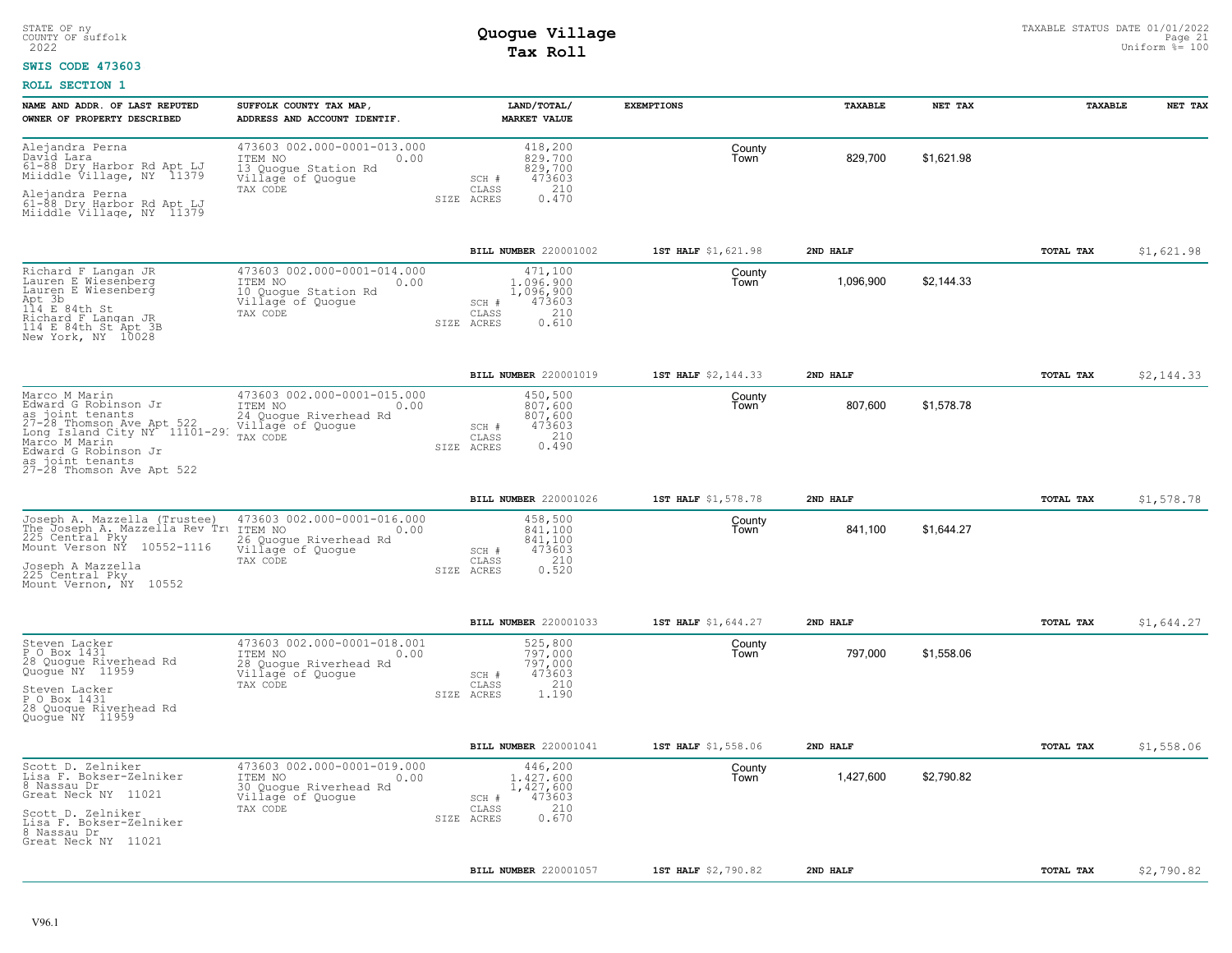#### **SWIS CODE 473603**

| NAME AND ADDR. OF LAST REPUTED<br>OWNER OF PROPERTY DESCRIBED                                                                                                                                                                                                      | SUFFOLK COUNTY TAX MAP<br>ADDRESS AND ACCOUNT IDENTIF.                                                    | LAND/TOTAL/<br><b>MARKET VALUE</b>                                                          | <b>EXEMPTIONS</b>   | TAXABLE   | NET TAX    | TAXABLE          | NET TAX    |
|--------------------------------------------------------------------------------------------------------------------------------------------------------------------------------------------------------------------------------------------------------------------|-----------------------------------------------------------------------------------------------------------|---------------------------------------------------------------------------------------------|---------------------|-----------|------------|------------------|------------|
| Adrian Bedoya<br>Claudia Gonžalez<br>159 Lewis Rd<br>East Quogue NY 11942<br>Adrian Bedoya<br>Claudia Gonzalez<br>PO Box 721                                                                                                                                       | 473603 002.000-0001-020.000<br>ITEM NO<br>0.00<br>32 Quogue Riverhead Rd<br>Village of Quogue<br>TAX CODE | 471,600<br>688,300<br>688,300<br>473603<br>SCH #<br>210<br>CLASS<br>0.710<br>SIZE ACRES     | County<br>Town      | 688,300   | \$1,345.56 |                  |            |
| Quoque NY 11959                                                                                                                                                                                                                                                    |                                                                                                           |                                                                                             |                     |           |            |                  |            |
|                                                                                                                                                                                                                                                                    |                                                                                                           | BILL NUMBER 220001064                                                                       | 1ST HALF \$1,345.56 | 2ND HALF  |            | <b>TOTAL TAX</b> | \$1,345.56 |
| Bruce Chung<br>Susan Alvarez Chung<br>107 Club Pointe Dr<br>White Plains NY 10605<br>Bruce Chung<br>Susan Alvarez Chung<br>107 Club Pointe Dr<br>White Plains NY 10605                                                                                             | 473603 002.000-0001-034.000<br>ITEM NO<br>0.00<br>11 Quogue Station Rd<br>Village of Quogue<br>TAX CODE   | 510,500<br>917.100<br>917,100<br>473603<br>SCH #<br>210<br>CLASS<br>0.530<br>SIZE ACRES     | County<br>Town      | 917,100   | \$1,792.84 |                  |            |
|                                                                                                                                                                                                                                                                    |                                                                                                           | BILL NUMBER 220001071                                                                       | 1ST HALF \$1,792.84 | 2ND HALF  |            | <b>TOTAL TAX</b> | \$1,792.84 |
| Judith Bernstein<br>10 Cottonwood Ln<br>White Plains, NY 10605<br>Judith Bernstein<br>10 Cottonwood Ln<br>White Plains, NY 10605                                                                                                                                   | 473603 002.000-0001-035.000<br>ITEM NO<br>0.00<br>9 Quogue Station Rd<br>Village of Quogue<br>TAX CODE    | 473,700<br>900,000<br>900,000<br>473603<br>SCH #<br>0.210<br>CLASS<br>SIZE ACRES            | County<br>Town      | 900.000   | \$1,759.41 |                  |            |
|                                                                                                                                                                                                                                                                    |                                                                                                           |                                                                                             |                     |           |            |                  |            |
|                                                                                                                                                                                                                                                                    |                                                                                                           | BILL NUMBER 220001088                                                                       | 1ST HALF \$1,759.41 | 2ND HALF  |            | TOTAL TAX        | \$1,759.41 |
| Jay Elliot Weissbluth (Truste( 473603 002.000-0001-036.000<br>The Jay Weissbluth Rev Trust<br>310 E 46th St Apt 11H<br>New York NY 10017<br>Jay Elliot Weissbluth (Truste $\epsilon$<br>The Jay Weissbluth Rev Trust<br>310 E 46th St Apt 11H<br>New York NY 10017 | ITEM NO<br>0.00<br>4 Quogue Station Rd<br>Village of Quogue<br>TAX CODE                                   | 405,900<br>776,500<br>776,500<br>473603<br>SCH #<br>210<br>CLASS<br>SIZE ACRES<br>0.480     | County<br>Town      | 776,500   | \$1,517.98 |                  |            |
|                                                                                                                                                                                                                                                                    |                                                                                                           | BILL NUMBER 220001095                                                                       | 1ST HALF \$1,517.98 | 2ND HALF  |            | TOTAL TAX        | \$1,517.98 |
| Peter De Staebler<br>Todd A. De Staebler<br>Douglas D. De Staebler<br>1035 David Stone Dr<br>Chapel Hill NC 27517<br>Douglas D. De Staebler<br>880 Forest Ave<br>Rye NY 10580                                                                                      | 473603 002.000-0001-037.000<br>ITEM NO<br>0.00<br>6 Quogue Station Rd<br>Village of Quogue<br>TAX CODE    | 523,900<br>905,800<br>905,800<br>473603<br>SCH #<br>210<br>CLASS<br>0.470<br>SIZE ACRES     | County<br>Town      | 905,800   | \$1,770.75 |                  |            |
|                                                                                                                                                                                                                                                                    |                                                                                                           | BILL NUMBER 220001101                                                                       | 1ST HALF \$1,770.75 | 2ND HALF  |            | TOTAL TAX        | \$1,770.75 |
| Bozena M Berg<br>P.O. Box 1380<br>Quogue, NY 11959<br>Bozena M Berg<br>P.O. Box 1380<br>Quoque, NY 11959                                                                                                                                                           | 473603 002.000-0001-049.001<br>ITEM NO<br>0.00<br>29 Midhampton Ave<br>Village of Quogue<br>TAX CODE      | 690,400<br>1,034,700<br>1,034,700<br>473603<br>SCH #<br>210<br>CLASS<br>1,000<br>SIZE ACRES | County<br>Town      | 1,034,700 | \$2,022.74 |                  |            |
|                                                                                                                                                                                                                                                                    |                                                                                                           |                                                                                             |                     |           |            |                  |            |
|                                                                                                                                                                                                                                                                    |                                                                                                           | BILL NUMBER 220001118                                                                       | 1ST HALF \$2,022.74 | 2ND HALF  |            | TOTAL TAX        | \$2,022.74 |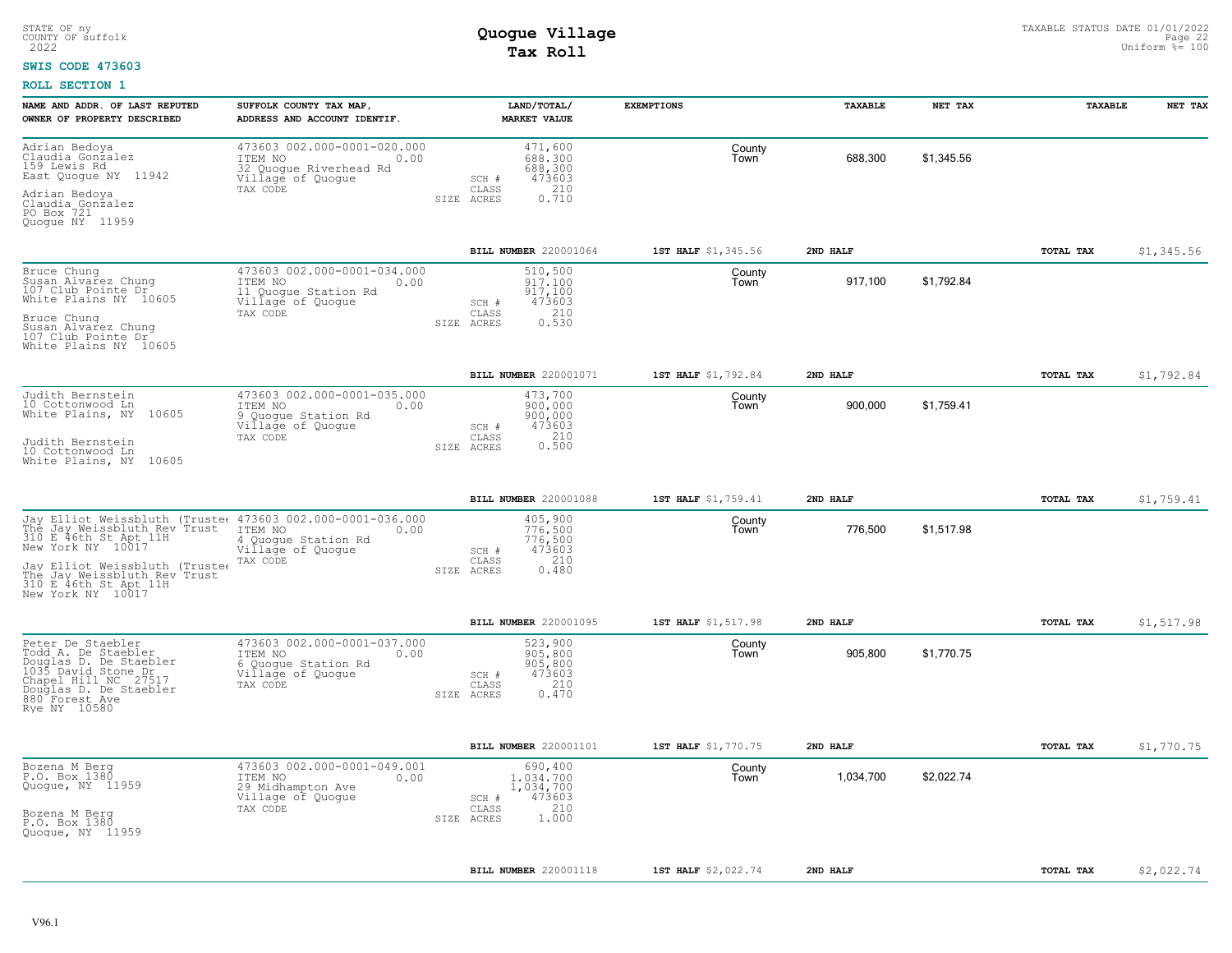#### **SWIS CODE 473603**

| NAME AND ADDR. OF LAST REPUTED<br>OWNER OF PROPERTY DESCRIBED                                                                                                                  | SUFFOLK COUNTY TAX MAP,<br>ADDRESS AND ACCOUNT IDENTIF.                                              | LAND/TOTAL/<br><b>MARKET VALUE</b>                                                          | <b>EXEMPTIONS</b>   | TAXABLE   | NET TAX    | TAXABLE   | NET TAX    |
|--------------------------------------------------------------------------------------------------------------------------------------------------------------------------------|------------------------------------------------------------------------------------------------------|---------------------------------------------------------------------------------------------|---------------------|-----------|------------|-----------|------------|
| Alfred M Gollomp<br>Stuart Gollomp<br>Joanne Pass<br>160 Kensington St<br>Brooklyn, NY 11235<br>Stuart Gollomp<br>2 Smokey Ln<br>Westport CT 06880                             | 473603 002.000-0001-049.002<br>ITEM NO<br>0.00<br>31 Midhampton Ave<br>Village of Quogue<br>TAX CODE | 645,500<br>1,050,000<br>1,050,000<br>473603<br>SCH #<br>210<br>CLASS<br>1.010<br>SIZE ACRES | County<br>Town      | 1,050,000 | \$2,052.65 |           |            |
|                                                                                                                                                                                |                                                                                                      | BILL NUMBER 220001125                                                                       | 1ST HALF \$2,052.65 | 2ND HALF  |            | TOTAL TAX | \$2,052.65 |
| Louise Coccaro<br>8 Midhampton Rd<br>Quogue, NY 11959<br>Louise Coccaro<br>PO Box 1382<br>Quogue, NY 11959-1382                                                                | 473603 002.000-0001-049.003<br>ITEM NO<br>0.00<br>33 Midhampton Ave<br>Village of Quogue<br>TAX CODE | 697,300<br>1,240,500<br>1,240,500<br>473603<br>SCH #<br>210<br>CLASS<br>SIZE ACRES<br>1.010 | County<br>Town      | 1,240,500 | \$2,425.05 |           |            |
|                                                                                                                                                                                |                                                                                                      | BILL NUMBER 220001132                                                                       | 1ST HALF \$2,425.05 | 2ND HALF  |            | TOTAL TAX | \$2,425.05 |
| Muriel Casper<br>Chester Casper<br>18 Blueberry Ln<br>Quogue NY 11959<br>Muriel Casper<br>PO Box 1607<br>Quoque, NY 11959                                                      | 473603 002.000-0001-049.004<br>0.00<br>ITEM NO<br>18 Blueberry Ln<br>Village of Quoque<br>TAX CODE   | 690,400<br>1,068,400<br>1,068,400<br>473603<br>SCH #<br>1.000<br>CLASS<br>SIZE ACRES        | County<br>Town      | 1,068,400 | \$2,088.62 |           |            |
|                                                                                                                                                                                |                                                                                                      | <b>BILL NUMBER 220001149</b>                                                                | 1ST HALF \$2,088.62 | 2ND HALF  |            | TOTAL TAX | \$2,088.62 |
| Rosemary Barrett<br>James P Barrett<br>208 Nassau Ave<br>Manhasset NY 11030<br>Rosemary Barrett<br>James Barrett<br>PO Box 1765<br>Quoque NY 11959                             | 473603 002.000-0001-049.005<br>ITEM NO<br>0.00<br>20 Blueberry Ln<br>Village of Quogue<br>TAX CODE   | 640,000<br>1,027,900<br>1,027,900<br>473603<br>SCH #<br>210<br>CLASS<br>1.030<br>SIZE ACRES | County<br>Town      | 1,027,900 | \$2,009.44 |           |            |
|                                                                                                                                                                                |                                                                                                      | BILL NUMBER 220001156                                                                       | 1ST HALF \$2,009.44 | 2ND HALF  |            | TOTAL TAX | \$2,009.44 |
| Harold Jacobowitz<br>Estrella Jacobwitz<br>305 E 85th St Apt 12C<br>New York NY 10028<br>Harold Jacobowitz<br>Estrella Jacobwitz<br>305 E 85th St Apt 12C<br>New York NY 10028 | 473603 002.000-0001-049.006<br>ITEM NO<br>0.00<br>19 Blueberry Ln<br>Village of Quogue<br>TAX CODE   | 621,400<br>1,118,700<br>1,118,700<br>473603<br>SCH #<br>CLASS<br>210<br>SIZE ACRES<br>1.000 | County<br>Town      | 1,118,700 | \$2,186.95 |           |            |
|                                                                                                                                                                                |                                                                                                      | BILL NUMBER 220001163                                                                       | 1ST HALF \$2,186.95 | 2ND HALF  |            | TOTAL TAX | \$2,186.95 |
| Karen R Mariaschin<br>17 Blueberry Ln<br>Quogue, NY 11959<br>Karen Mariaschin<br>60 E End Ave Apt 34B<br>New York, NY 10028                                                    | 473603 002.000-0001-049.007<br>ITEM NO<br>0.00<br>17 Blueberry Ln<br>Village of Quogue<br>TAX CODE   | 603,300<br>1,100,000<br>1,100,000<br>473603<br>SCH #<br>210<br>CLASS<br>1.000<br>SIZE ACRES | County<br>Town      | 1,100,000 | \$2,150.39 |           |            |
|                                                                                                                                                                                |                                                                                                      | BILL NUMBER 220001171                                                                       | 1ST HALF \$2,150.39 | 2ND HALF  |            | TOTAL TAX | \$2,150.39 |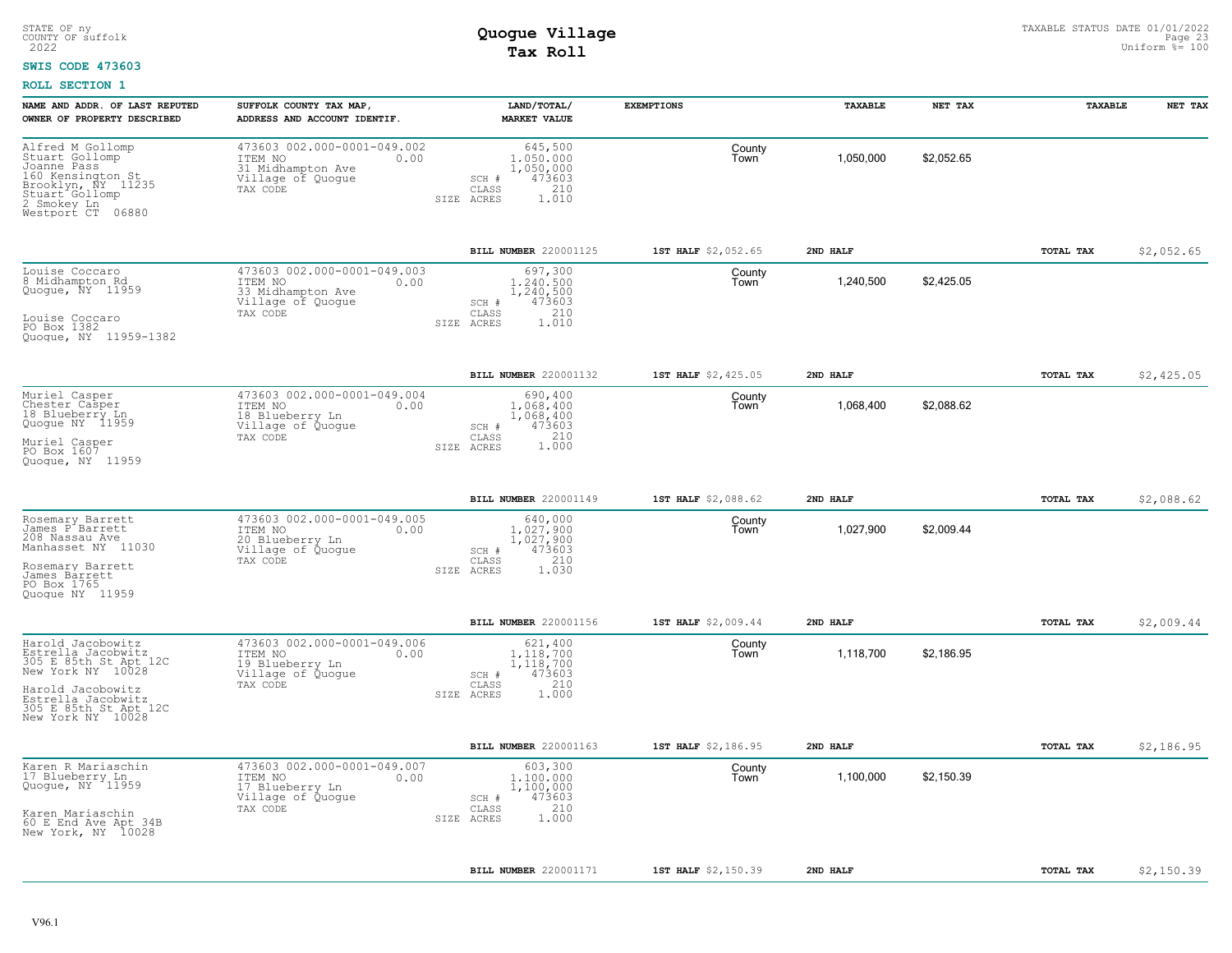#### **SWIS CODE 473603**

| NAME AND ADDR. OF LAST REPUTED<br>OWNER OF PROPERTY DESCRIBED                                                                                                                                                                     | SUFFOLK COUNTY TAX MAP<br>ADDRESS AND ACCOUNT IDENTIF.                                             | LAND/TOTAL/<br><b>MARKET VALUE</b>                                                                   | <b>EXEMPTIONS</b>     | TAXABLE   | NET TAX    | TAXABLE   | NET TAX    |
|-----------------------------------------------------------------------------------------------------------------------------------------------------------------------------------------------------------------------------------|----------------------------------------------------------------------------------------------------|------------------------------------------------------------------------------------------------------|-----------------------|-----------|------------|-----------|------------|
| Jay Stokols<br>Rhona L. Stokols<br>525 E 72nd St Apt 30B<br>New York NY 10021                                                                                                                                                     | 473603 002.000-0001-049.008<br>ITEM NO<br>0.00<br>15 Blueberry Ln<br>Village of Quogue<br>TAX CODE | 690,400<br>1,314,800<br>1,314,800<br>473603<br>SCH #<br>CLASS<br>210                                 | County<br>Town        | 1,314,800 | \$2,570.30 |           |            |
| Jay Stokols<br>Rhona L. Stokols<br>PO Box 785<br>Quogue NY 11959                                                                                                                                                                  |                                                                                                    | 1,000<br>ACRES<br>SIZE                                                                               |                       |           |            |           |            |
|                                                                                                                                                                                                                                   |                                                                                                    | BILL NUMBER 220001187                                                                                | 1ST HALF \$2,570.30   | 2ND HALF  |            | TOTAL TAX | \$2,570.30 |
| Ivy B Fox<br>13 <sup>*</sup> Blueberry <sub>140</sub><br>Quogue, NY 11959<br>Ivy B Fox<br>10 Oxford Rd<br>Scarsdale, NY 10583-2110                                                                                                | 473603 002.000-0001-049.009<br>ITEM NO<br>0.00<br>13 Blueberry Ln<br>Village of Quogue<br>TAX CODE | 690,400<br>1.193.400<br>1,193,400<br>473603<br>SCH #<br>210<br>CLASS<br>1.000<br>SIZE<br>ACRES       | County<br>Town        | 1,193,400 | \$2,332.98 |           |            |
|                                                                                                                                                                                                                                   |                                                                                                    | BILL NUMBER 220001194                                                                                | 1ST HALF \$2,332.98   | 2ND HALF  |            | TOTAL TAX | \$2,332.98 |
| Quogueberry LLC<br>20 Audubon Ct<br>Short Hills NJ 07078                                                                                                                                                                          | 473603 002.000-0001-049.010<br>ITEM NO<br>0.00<br>11 Blueberry Ln<br>Village of Quoque<br>TAX CODE | 690,400<br>1,188,800<br>1,188,800<br>473603<br>SCH #<br>210<br>CLASS                                 | County<br>Town        | 1,188,800 | \$2,323.99 |           |            |
| Quoqueberry LLC<br>20 Audubon Ct<br>Short Hills NJ 07078                                                                                                                                                                          |                                                                                                    | 1.000<br>SIZE ACRES                                                                                  |                       |           |            |           |            |
|                                                                                                                                                                                                                                   |                                                                                                    | BILL NUMBER 220001201                                                                                | 1ST HALF \$2,323.99   | 2ND HALF  |            | TOTAL TAX | \$2,323.99 |
| Robert C Pordy (Trustee)<br>Robert C Pordy QPRT<br>Cathryn A.J. Devons (Trustee)<br>Cathryn A.J. Devons QPRT<br>Robert Pordy<br>Cathryn Devons<br>2 Jordan Ln<br>Ardsley NY 10502                                                 | 473603 002.000-0001-049.011<br>ITEM NO<br>0.00<br>9 Blueberry Ln<br>Village of Quogue<br>TAX CODE  | 445,500<br>1,486,000<br>1,486,000<br>473603<br>SCH #<br>210<br>CLASS<br>1.020<br>SIZE ACRES          | County<br>Town        | 1,486,000 | \$2,904.98 |           |            |
|                                                                                                                                                                                                                                   |                                                                                                    | BILL NUMBER 220001217                                                                                | 1ST HALF \$2,904.98   | 2ND HALF  |            | TOTAL TAX | \$2,904.98 |
| Jack Katz (Trustee)<br>Trust FBO Betsy Katz U/A 4/5/. ITEM NO<br>Jack Katz (Trustee)<br>Trust FBO Betsy Katz U/A 4/5/: village of Quogue<br>Jack Katz (Trustee)<br>Trust FBO Betsy Katz<br>PO Box 79770<br>Carolina PR 00984-9770 | 473603 002.000-0001-049.012<br>0.00<br>7 Blueberry Ln<br>TAX CODE                                  | 697,300<br>1,314,900<br>1,314,900<br>473603<br>SCH #<br>210<br>CLASS<br>SIZE ACRES<br>1.010          | County<br>Town        | 1,314,900 | \$2,570.50 |           |            |
|                                                                                                                                                                                                                                   |                                                                                                    | <b>BILL NUMBER 220001224</b>                                                                         | 1ST HALF \$2,570.50   | 2ND HALF  |            | TOTAL TAX | \$2,570.50 |
| Alvin Reiner<br>Betsy Reiner<br>PO Box 428<br>5 Blueberry Ln<br>Quoque, NY 11959<br>Alvin Reiner<br>P O Box 428<br>5 Blueberry Ln<br>Quoque, NY <sup>1</sup> 11959                                                                | 473603 002.000-0001-049.013<br>ITEM NO<br>0.00<br>5 Blueberry Ln<br>Village of Quogue<br>TAX CODE  | 690, 400 veteran<br>1.275.100<br>1,275,100<br>473603<br>SCH #<br>210<br>CLASS<br>1.000<br>SIZE ACRES | 30,000 County<br>Town | 1,245,100 | \$2,434.05 |           |            |
|                                                                                                                                                                                                                                   |                                                                                                    | BILL NUMBER 220001231                                                                                | 1ST HALF \$2,434.05   | 2ND HALF  |            | TOTAL TAX | \$2,434.05 |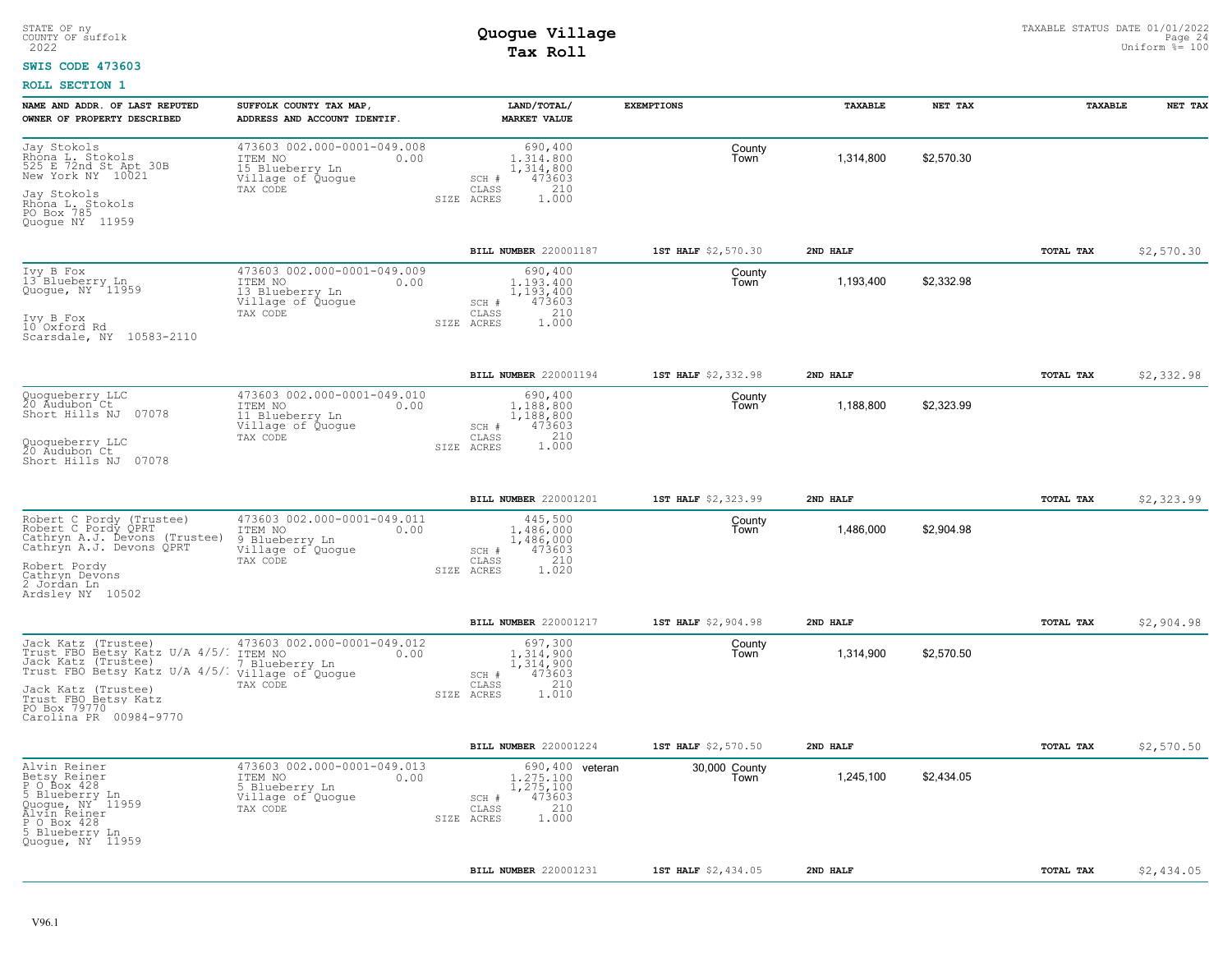### **SWIS CODE 473603**

| NIcholas Messina<br>473603 002.000-0001-049.014<br>718,000<br>County<br>PO Box 1374<br>\$2,376.57<br>ITEM NO<br>1,215,700<br>0.00<br>1,215,700<br>Town<br>Quogue NY 11959<br>3 Blueberry Ln<br>1,215,700<br>Village of Quogue<br>473603<br>SCH #<br>CLASS<br>210<br>TAX CODE<br>NIcholas Messina<br>PO Box 1374<br>SIZE ACRES<br>1.040<br>Quoque NY 11959<br>BILL NUMBER 220001248<br>1ST HALF \$2,376.57<br>2ND HALF<br>TOTAL TAX<br>473603 002.000-0001-049.015<br>Tara Regan<br>633,800<br>County<br>Erik Visokey<br>333 Erik Visokey<br>333 Erik NY 10075<br>1,290,200<br>\$2,522.21<br>ITEM NO<br>1,290,200<br>0.00<br>Town<br>1,290,200<br>1 Blueberry Ln<br>New York NY 10075<br>Village of Quogue<br>473603<br>SCH #<br>210<br>TAX CODE<br>CLASS<br>Tara Regan<br>SIZE ACRES<br>1.020<br>Erik Visokey<br>333 E 79th St Apt 16X<br>New York NY 10075<br>BILL NUMBER 220001255<br>1ST HALF \$2,522.21<br>2ND HALF<br>TOTAL TAX<br>473603 002.000-0001-049.016<br>627,600<br>Arlene J. Mazzone (Trustee)<br>County<br>Arleen J. Mazzone Rev Living !<br>2 Blueberry Ln<br>Quogue NY 11959<br>1,119,400<br>\$2,188.32<br>ITEM NO<br>0.00<br>1,119,400<br>Town<br>2 Blueberry Ln<br>1,119,400<br>Village of Quogue<br>SCH #<br>473603<br>210<br>TAX CODE<br>CLASS<br>Arleen Mazzone<br>63A E Montauk Hwy<br>1.010<br>SIZE ACRES<br>Hampton Bays, NY 11946<br>BILL NUMBER 220001262<br>1ST HALF \$2,188.32<br>2ND HALF<br>TOTAL TAX<br>473603 002.000-0001-049.017<br>629,900<br>Anne Caruso<br>420 E 72nd St Apt 14J<br>County<br>1,042,200<br>\$2,037.40<br>ITEM NO<br>0.00<br>1.042.200<br>Town<br>New York NY 10021<br>4 Blueberry Ln<br>1,042,200<br>Village of Quoque<br>473603<br>SCH #<br>210<br>TAX CODE<br>CLASS<br>Anne Caruso<br>SIZE ACRES<br>1.010<br>PO Box 901<br>Quoque NY 11959<br>BILL NUMBER 220001279<br>1ST HALF \$2,037.40<br>2ND HALF<br>TOTAL TAX<br>473603 002.000-0001-049.018<br>Vincent Garrow<br>690,400<br>County<br>Nicole Garrow<br>\$2,163.68<br>0.00<br>1,106,800<br>1,106,800<br>ITEM NO<br>Town<br>153 E 73rd St<br>23 Midhampton Ave<br>1,106,800<br>New York, NY 10021<br>473603<br>Village of Quogue<br>SCH #<br>210<br>TAX CODE<br>CLASS<br>Vincent Garrow<br>153 E 71st St<br>1.000<br>SIZE ACRES<br>New York, NY 10021<br>BILL NUMBER 220001286<br>1ST HALF \$2,163.68<br>2ND HALF<br><b>TOTAL TAX</b><br>473603 002.000-0001-049.019<br>Elaine Hammond<br>25 Midhampton Ave<br>690,400<br>County<br>1,098,400<br>\$2,147.26<br>ITEM NO<br>0.00<br>1,098,400<br>Town<br>Quogue, NY 11959<br>25 Midhampton Ave<br>1,098,400<br>473603<br>Village of Quogue<br>SCH #<br>210<br>TAX CODE<br>CLASS<br>Elaine Hammond<br>PO Box 1243<br>1,000<br>SIZE ACRES<br>Quogue, NY 11959-1243<br>BILL NUMBER 220001293<br>1ST HALF \$2,147.26<br>2ND HALF<br>TOTAL TAX | NAME AND ADDR. OF LAST REPUTED<br>OWNER OF PROPERTY DESCRIBED | SUFFOLK COUNTY TAX MAP,<br>ADDRESS AND ACCOUNT IDENTIF. | LAND/TOTAL/<br><b>MARKET VALUE</b> | <b>EXEMPTIONS</b> | TAXABLE | NET TAX | TAXABLE | NET TAX    |
|-------------------------------------------------------------------------------------------------------------------------------------------------------------------------------------------------------------------------------------------------------------------------------------------------------------------------------------------------------------------------------------------------------------------------------------------------------------------------------------------------------------------------------------------------------------------------------------------------------------------------------------------------------------------------------------------------------------------------------------------------------------------------------------------------------------------------------------------------------------------------------------------------------------------------------------------------------------------------------------------------------------------------------------------------------------------------------------------------------------------------------------------------------------------------------------------------------------------------------------------------------------------------------------------------------------------------------------------------------------------------------------------------------------------------------------------------------------------------------------------------------------------------------------------------------------------------------------------------------------------------------------------------------------------------------------------------------------------------------------------------------------------------------------------------------------------------------------------------------------------------------------------------------------------------------------------------------------------------------------------------------------------------------------------------------------------------------------------------------------------------------------------------------------------------------------------------------------------------------------------------------------------------------------------------------------------------------------------------------------------------------------------------------------------------------------------------------------------------------------------------------------------------------------------------------------------------------------------------------------------------------------------------------------------------------------------------------------------------------------------------------------------------------------------------------|---------------------------------------------------------------|---------------------------------------------------------|------------------------------------|-------------------|---------|---------|---------|------------|
|                                                                                                                                                                                                                                                                                                                                                                                                                                                                                                                                                                                                                                                                                                                                                                                                                                                                                                                                                                                                                                                                                                                                                                                                                                                                                                                                                                                                                                                                                                                                                                                                                                                                                                                                                                                                                                                                                                                                                                                                                                                                                                                                                                                                                                                                                                                                                                                                                                                                                                                                                                                                                                                                                                                                                                                                       |                                                               |                                                         |                                    |                   |         |         |         |            |
|                                                                                                                                                                                                                                                                                                                                                                                                                                                                                                                                                                                                                                                                                                                                                                                                                                                                                                                                                                                                                                                                                                                                                                                                                                                                                                                                                                                                                                                                                                                                                                                                                                                                                                                                                                                                                                                                                                                                                                                                                                                                                                                                                                                                                                                                                                                                                                                                                                                                                                                                                                                                                                                                                                                                                                                                       |                                                               |                                                         |                                    |                   |         |         |         | \$2,376.57 |
|                                                                                                                                                                                                                                                                                                                                                                                                                                                                                                                                                                                                                                                                                                                                                                                                                                                                                                                                                                                                                                                                                                                                                                                                                                                                                                                                                                                                                                                                                                                                                                                                                                                                                                                                                                                                                                                                                                                                                                                                                                                                                                                                                                                                                                                                                                                                                                                                                                                                                                                                                                                                                                                                                                                                                                                                       |                                                               |                                                         |                                    |                   |         |         |         |            |
|                                                                                                                                                                                                                                                                                                                                                                                                                                                                                                                                                                                                                                                                                                                                                                                                                                                                                                                                                                                                                                                                                                                                                                                                                                                                                                                                                                                                                                                                                                                                                                                                                                                                                                                                                                                                                                                                                                                                                                                                                                                                                                                                                                                                                                                                                                                                                                                                                                                                                                                                                                                                                                                                                                                                                                                                       |                                                               |                                                         |                                    |                   |         |         |         | \$2,522.21 |
|                                                                                                                                                                                                                                                                                                                                                                                                                                                                                                                                                                                                                                                                                                                                                                                                                                                                                                                                                                                                                                                                                                                                                                                                                                                                                                                                                                                                                                                                                                                                                                                                                                                                                                                                                                                                                                                                                                                                                                                                                                                                                                                                                                                                                                                                                                                                                                                                                                                                                                                                                                                                                                                                                                                                                                                                       |                                                               |                                                         |                                    |                   |         |         |         |            |
|                                                                                                                                                                                                                                                                                                                                                                                                                                                                                                                                                                                                                                                                                                                                                                                                                                                                                                                                                                                                                                                                                                                                                                                                                                                                                                                                                                                                                                                                                                                                                                                                                                                                                                                                                                                                                                                                                                                                                                                                                                                                                                                                                                                                                                                                                                                                                                                                                                                                                                                                                                                                                                                                                                                                                                                                       |                                                               |                                                         |                                    |                   |         |         |         | \$2,188.32 |
|                                                                                                                                                                                                                                                                                                                                                                                                                                                                                                                                                                                                                                                                                                                                                                                                                                                                                                                                                                                                                                                                                                                                                                                                                                                                                                                                                                                                                                                                                                                                                                                                                                                                                                                                                                                                                                                                                                                                                                                                                                                                                                                                                                                                                                                                                                                                                                                                                                                                                                                                                                                                                                                                                                                                                                                                       |                                                               |                                                         |                                    |                   |         |         |         |            |
|                                                                                                                                                                                                                                                                                                                                                                                                                                                                                                                                                                                                                                                                                                                                                                                                                                                                                                                                                                                                                                                                                                                                                                                                                                                                                                                                                                                                                                                                                                                                                                                                                                                                                                                                                                                                                                                                                                                                                                                                                                                                                                                                                                                                                                                                                                                                                                                                                                                                                                                                                                                                                                                                                                                                                                                                       |                                                               |                                                         |                                    |                   |         |         |         | \$2,037.40 |
|                                                                                                                                                                                                                                                                                                                                                                                                                                                                                                                                                                                                                                                                                                                                                                                                                                                                                                                                                                                                                                                                                                                                                                                                                                                                                                                                                                                                                                                                                                                                                                                                                                                                                                                                                                                                                                                                                                                                                                                                                                                                                                                                                                                                                                                                                                                                                                                                                                                                                                                                                                                                                                                                                                                                                                                                       |                                                               |                                                         |                                    |                   |         |         |         |            |
|                                                                                                                                                                                                                                                                                                                                                                                                                                                                                                                                                                                                                                                                                                                                                                                                                                                                                                                                                                                                                                                                                                                                                                                                                                                                                                                                                                                                                                                                                                                                                                                                                                                                                                                                                                                                                                                                                                                                                                                                                                                                                                                                                                                                                                                                                                                                                                                                                                                                                                                                                                                                                                                                                                                                                                                                       |                                                               |                                                         |                                    |                   |         |         |         | \$2,163.68 |
|                                                                                                                                                                                                                                                                                                                                                                                                                                                                                                                                                                                                                                                                                                                                                                                                                                                                                                                                                                                                                                                                                                                                                                                                                                                                                                                                                                                                                                                                                                                                                                                                                                                                                                                                                                                                                                                                                                                                                                                                                                                                                                                                                                                                                                                                                                                                                                                                                                                                                                                                                                                                                                                                                                                                                                                                       |                                                               |                                                         |                                    |                   |         |         |         |            |
|                                                                                                                                                                                                                                                                                                                                                                                                                                                                                                                                                                                                                                                                                                                                                                                                                                                                                                                                                                                                                                                                                                                                                                                                                                                                                                                                                                                                                                                                                                                                                                                                                                                                                                                                                                                                                                                                                                                                                                                                                                                                                                                                                                                                                                                                                                                                                                                                                                                                                                                                                                                                                                                                                                                                                                                                       |                                                               |                                                         |                                    |                   |         |         |         | \$2,147.26 |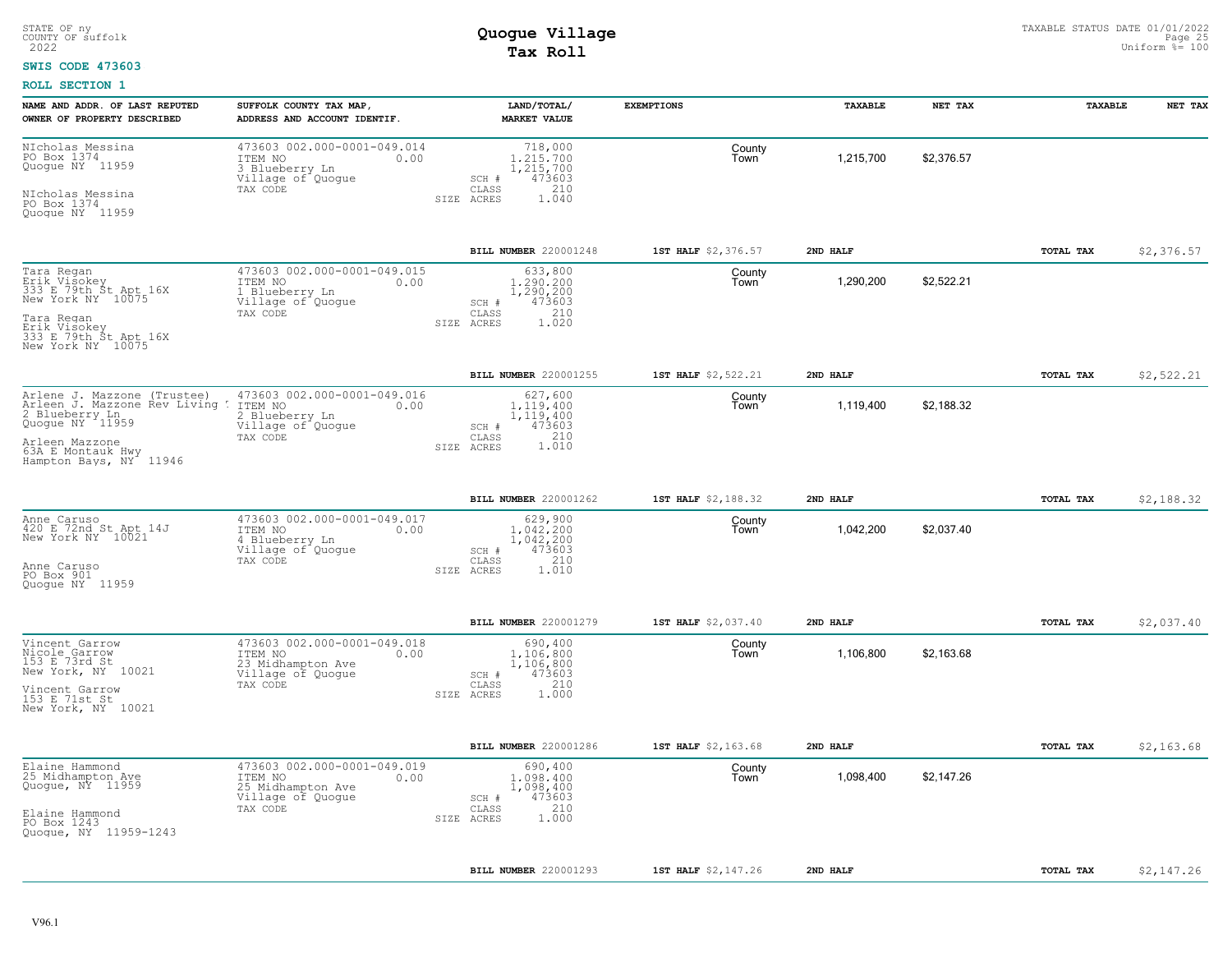### **SWIS CODE 473603**

| NAME AND ADDR. OF LAST REPUTED                                                                                                                                         | SUFFOLK COUNTY TAX MAP                                                                                | LAND/TOTAL/                                                                                          | <b>EXEMPTIONS</b>   | TAXABLE   | NET TAX    | TAXABLE   | NET TAX    |
|------------------------------------------------------------------------------------------------------------------------------------------------------------------------|-------------------------------------------------------------------------------------------------------|------------------------------------------------------------------------------------------------------|---------------------|-----------|------------|-----------|------------|
| OWNER OF PROPERTY DESCRIBED                                                                                                                                            | ADDRESS AND ACCOUNT IDENTIF.                                                                          | <b>MARKET VALUE</b>                                                                                  |                     |           |            |           |            |
| Jack H. Genser<br>Jennifer B. Cona<br>1 Coleman Ct<br>Cold Spring Harbor NY 11724<br>Jack H. Genser<br>Jennifer B. Cona<br>1 Coleman Ct<br>Cold Spring Harbor NY 11724 | 473603 002.000-0001-049.020<br>ITEM NO<br>0.00<br>27 Midhampton Ave<br>Village of Quogue<br>TAX CODE  | 690,400<br>1,390,300<br>1,390,300<br>473603<br>SCH #<br>210<br>CLASS<br>SIZE ACRES<br>1.000          | County<br>Town      | 1,390,300 | \$2,717.90 |           |            |
|                                                                                                                                                                        |                                                                                                       | BILL NUMBER 220001309                                                                                | 1ST HALF \$2,717.90 | 2ND HALF  |            | TOTAL TAX | \$2,717.90 |
| Self Storage Of Quoque Inc<br>P.O. Box Gg<br>Quogue, NY <sup>-</sup> 11959<br>Self Storage Of Quogue Inc<br>c/o Giuffre                                                | 473603 002.000-0001-051.000<br>ITEM NO<br>0.00<br>4 Industry Park Rd<br>Village of Quogue<br>TAX CODE | 296,300<br>726,800<br>726,800<br>473603<br>SCH #<br>449<br>CLASS<br>1,000<br>SIZE ACRES              | County<br>Town      | 726,800   | \$1,420.82 |           |            |
| PO Box 1769                                                                                                                                                            |                                                                                                       |                                                                                                      |                     |           |            |           |            |
|                                                                                                                                                                        |                                                                                                       | <b>BILL NUMBER 220001323</b>                                                                         | 1ST HALF \$1,420.82 | 2ND HALF  |            | TOTAL TAX | \$1,420.82 |
| Quogue Hill LLC<br>P O Box 840<br>East Quoque NY 11942<br>Quoque Hill LLC<br>$\bar{P}$ O Box 840                                                                       | 473603 002.000-0001-052.000<br>ITEM NO<br>0.00<br>6 Industry Park Rd<br>Village of Quogue<br>TAX CODE | 614,700<br>614.700<br>614,700<br>473603<br>SCH #<br>340<br>CLASS<br>$2.\overline{0}00$<br>SIZE ACRES | County<br>Town      | 614,700   | \$1,201.68 |           |            |
| East Quoque NY 11942                                                                                                                                                   |                                                                                                       |                                                                                                      |                     |           |            |           |            |
|                                                                                                                                                                        |                                                                                                       | BILL NUMBER 220001331                                                                                | 1ST HALF \$1,201.68 | 2ND HALF  |            | TOTAL TAX | \$1,201.68 |
| JTS Realty LLC<br>PO Box 1769<br>Quogue, NY 11959<br>JTS Realty LLC<br>PO Box 1769<br>Quoque, NY 11959                                                                 | 473603 002.000-0001-053.000<br>ITEM NO<br>0.00<br>7 Midhampton Ave<br>Village of Quogue<br>TAX CODE   | 257,300<br>747,900<br>747,900<br>473603<br>SCH #<br>449<br>CLASS<br>1.270<br>SIZE ACRES              | County<br>Town      | 747,900   | \$1,462.07 |           |            |
|                                                                                                                                                                        |                                                                                                       | BILL NUMBER 220001347                                                                                | 1ST HALF \$1,462.07 | 2ND HALF  |            | TOTAL TAX | \$1,462.07 |
| Stephen Kriegel<br>Corinne Epstein Kriegel<br>55 Box Tree Rd<br>Quogue, NY 11959<br>Stephen Kriegel<br>8 Wensley Dr<br>Great Neck, NY 11021                            | 473603 002.000-0001-054.004<br>ITEM NO<br>0.00<br>55 Box Tree Rd<br>Village of Quogue<br>TAX CODE     | 633,800<br>1,045,300<br>1,045,300<br>473603<br>SCH #<br>210<br>CLASS<br>SIZE ACRES<br>1.020          | County<br>Town      | 1,045,300 | \$2,043.46 |           |            |
|                                                                                                                                                                        |                                                                                                       | <b>BILL NUMBER 220001361</b>                                                                         | 1ST HALF \$2,043.46 | 2ND HALF  |            | TOTAL TAX | \$2,043.46 |
| Barbara Schloss<br>17 Serenite Ln<br>Muttontown, NY 11791<br>Barbara Schloss<br>17 Serenite Ln<br>Muttontown, NY 11791                                                 | 473603 002.000-0001-054.005<br>ITEM NO<br>0.00<br>57 Box Tree Rd<br>Village of Quogue<br>TAX CODE     | 633,800<br>1,095,900<br>1,095,900<br>473603<br>SCH #<br>210<br>CLASS<br>1.020<br>SIZE ACRES          | County<br>Town      | 1,095,900 | \$2,142.37 |           |            |
|                                                                                                                                                                        |                                                                                                       | BILL NUMBER 220001378                                                                                | 1ST HALF \$2,142.37 | 2ND HALF  |            | TOTAL TAX | \$2,142.37 |
|                                                                                                                                                                        |                                                                                                       |                                                                                                      |                     |           |            |           |            |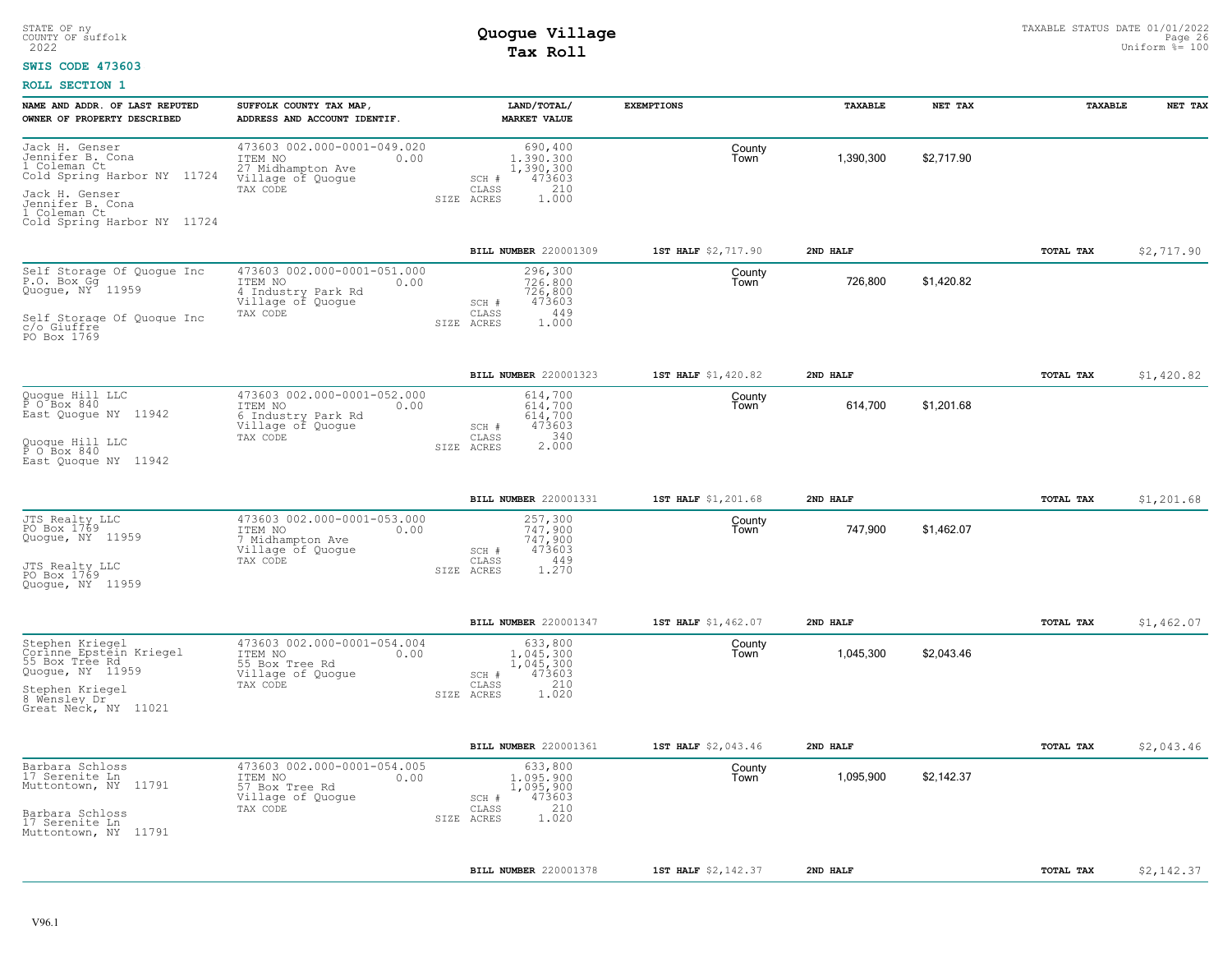### **SWIS CODE 473603**

| NAME AND ADDR. OF LAST REPUTED<br>OWNER OF PROPERTY DESCRIBED                                                                                                                               | SUFFOLK COUNTY TAX MAP,<br>ADDRESS AND ACCOUNT IDENTIF.                                              | LAND/TOTAL/<br><b>MARKET VALUE</b>                                                          | <b>EXEMPTIONS</b>   | TAXABLE   | NET TAX    | TAXABLE   | NET TAX    |
|---------------------------------------------------------------------------------------------------------------------------------------------------------------------------------------------|------------------------------------------------------------------------------------------------------|---------------------------------------------------------------------------------------------|---------------------|-----------|------------|-----------|------------|
| Neil Joffee<br>Lisa Joffee<br>589 Eighth Ave FL 23<br>New York NY 10018<br>Neil Joffee<br>589 Eighth Ave FL 23<br>New York NY 10018                                                         | 473603 002.000-0001-054.006<br>ITEM NO<br>0.00<br>59 Box Tree Rd<br>Village of Quogue<br>TAX CODE    | 678,500<br>1,236,800<br>1,236,800<br>473603<br>SCH #<br>210<br>CLASS<br>SIZE ACRES<br>1,100 | County<br>Town      | 1,236,800 | \$2,417.82 |           |            |
|                                                                                                                                                                                             |                                                                                                      | BILL NUMBER 220001385                                                                       | 1ST HALF \$2,417.82 | 2ND HALF  |            | TOTAL TAX | \$2,417.82 |
| Andrew L Rosen<br>Ivy G Rosen<br>229 E 79th St Apt #8D<br>New York NY 10075<br>Andrew L Rosen<br>Tvy G Rosen<br>229 E 79th St Apt #8D<br>New York NY 10075                                  | 473603 002.000-0001-054.007<br>ITEM NO<br>0.00<br>28 Midhampton Ave<br>Village of Quogue<br>TAX CODE | 690,400<br>1,054,800<br>1,054,800<br>473603<br>SCH #<br>210<br>CLASS<br>SIZE ACRES<br>1.000 | County<br>Town      | 1,054,800 | \$2,062.03 |           |            |
|                                                                                                                                                                                             |                                                                                                      | BILL NUMBER 220001392                                                                       | 1ST HALF \$2,062.03 | 2ND HALF  |            | TOTAL TAX | \$2,062.03 |
| Nathaniel L Tindel<br>PO Box 1773<br>Quogue, NY 11959-1773<br>Nathaniel Tindel<br>425 E 79th St PH 1H<br>New York NY 10075                                                                  | 473603 002.000-0001-054.008<br>ITEM NO<br>0.00<br>26 Midhampton Ave<br>Village of Quogue<br>TAX CODE | 690,400<br>1,099,200<br>1,099,200<br>473603<br>SCH #<br>CLASS<br>210<br>1.000<br>SIZE ACRES | County<br>Town      | 1,099,200 | \$2.148.83 |           |            |
|                                                                                                                                                                                             |                                                                                                      | BILL NUMBER 220001408                                                                       | 1ST HALF \$2,148.83 | 2ND HALF  |            | TOTAL TAX | \$2,148.83 |
| Allen Zavodnick<br>140 Windsor Rd<br>Tenafly, NJ 07670<br>Allen Zavodnick<br>312 Eleventh Ave Apt 30H<br>New York NY 10001                                                                  | 473603 002.000-0001-054.009<br>ITEM NO<br>0.00<br>20 Midhampton Ave<br>Village of Quogue<br>TAX CODE | 697,300<br>1,047,700<br>1,047,700<br>473603<br>SCH #<br>CLASS<br>210<br>SIZE ACRES<br>1.010 | County<br>Town      | 1,047,700 | \$2,048.15 |           |            |
|                                                                                                                                                                                             |                                                                                                      | <b>BILL NUMBER 220001415</b>                                                                | 1ST HALF \$2,048.15 | 2ND HALF  |            | TOTAL TAX | \$2,048.15 |
| Linda Baron<br>360 E 57th St<br>New York, NY 10022<br>Linda Baron<br>PO Box 273<br>Quogue NY 11959                                                                                          | 473603 002.000-0001-054.010<br>ITEM NO<br>0.00<br>18 Midhampton Ave<br>Village of Quogue<br>TAX CODE | 690,400<br>1,104,000<br>1,104,000<br>473603<br>SCH #<br>210<br>CLASS<br>1.000<br>SIZE ACRES | County<br>Town      | 1,104,000 | \$2,158.21 |           |            |
|                                                                                                                                                                                             |                                                                                                      | BILL NUMBER 220001422                                                                       | 1ST HALF \$2,158.21 | 2ND HALF  |            | TOTAL TAX | \$2,158.21 |
| Charles O. Garcia and Ann K. ( 473603 002.000-0001-054.011<br>Trustees of the Garcia Family ITEM NO<br>PO 810<br>Quogue NY 11959<br>Charles O Garcia<br>PO Box 810<br>Quogue, NY 11959-0810 | 0.00<br>2 Midhampton Ct<br>Village of Quogue<br>TAX CODE                                             | 690,400<br>1,043,100<br>1,043,100<br>473603<br>SCH #<br>210<br>CLASS<br>1.000<br>SIZE ACRES | County<br>Town      | 1,043,100 | \$2,039.16 |           |            |
|                                                                                                                                                                                             |                                                                                                      | BILL NUMBER 220001439                                                                       | 1ST HALF \$2,039.16 | 2ND HALF  |            | TOTAL TAX | \$2,039.16 |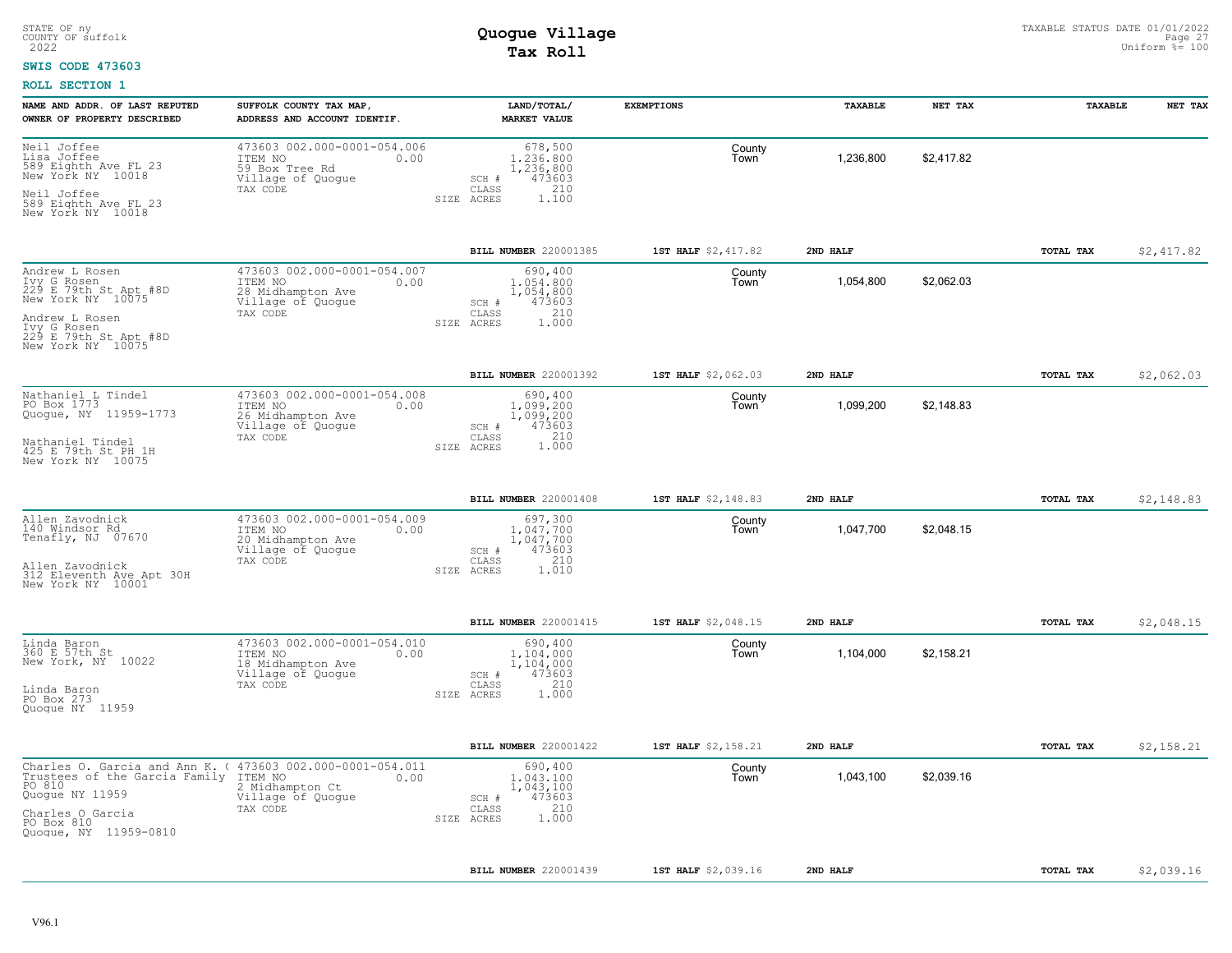### **SWIS CODE 473603**

| NAME AND ADDR. OF LAST REPUTED<br>OWNER OF PROPERTY DESCRIBED                                                                                                                                    | SUFFOLK COUNTY TAX MAP,<br>ADDRESS AND ACCOUNT IDENTIF.                                             | LAND/TOTAL/<br><b>MARKET VALUE</b>                                                          | <b>EXEMPTIONS</b>   | TAXABLE   | NET TAX    | TAXABLE   | NET TAX     |
|--------------------------------------------------------------------------------------------------------------------------------------------------------------------------------------------------|-----------------------------------------------------------------------------------------------------|---------------------------------------------------------------------------------------------|---------------------|-----------|------------|-----------|-------------|
| John Bernard<br>1425 Terrace Way<br>92651<br>Laguna Beach CA <sup>-</sup><br>John Bernard<br>1425 Terrace Way<br>Laguna Beach CA 92651                                                           | 473603 002.000-0001-054.012<br>ITEM NO<br>0.00<br>4 Midhampton Ct<br>Village of Quogue<br>TAX CODE  | 655,900<br>1,233,800<br>1,233,800<br>473603<br>SCH #<br>CLASS<br>210<br>SIZE ACRES<br>1,000 | County<br>Town      | 1,233,800 | \$2,411.96 |           |             |
|                                                                                                                                                                                                  |                                                                                                     | <b>BILL NUMBER</b> 220001446                                                                | 1ST HALF \$2,411.96 | 2ND HALF  |            | TOTAL TAX | \$2,411.96  |
| Manish P. Ghayalod<br>Archana Singh<br>462 W 58th St Apt 8B<br>New York NY 10019<br>Manish P. Ghayalod<br>Archana Singh<br>462 W 58th St Apt 8B<br>New York NY 10019                             | 473603 002.000-0001-054.013<br>ITEM NO<br>0.00<br>6 Midhampton Ct<br>Village of Quogue<br>TAX CODE  | 655,900<br>1,128,300<br>1,128,300<br>473603<br>SCH #<br>210<br>CLASS<br>SIZE ACRES<br>1,000 | County<br>Town      | 1,128,300 | \$2,205.71 |           |             |
|                                                                                                                                                                                                  |                                                                                                     | <b>BILL NUMBER 220001453</b>                                                                | 1ST HALF \$2,205.71 | 2ND HALF  |            | TOTAL TAX | \$2,205.71  |
| Eli Gilbert<br>Susan Gilbert<br>545 West End Ave<br>New York, NY 10024<br>Eli Gilbert<br>545 West End Ave<br>New York, NY 10024                                                                  | 473603 002.000-0001-054.014<br>ITEM NO<br>0.00<br>8 Midhampton Ct<br>Village of Quoque<br>TAX CODE  | 655,900<br>1.138.700<br>1,138,700<br>473603<br>SCH #<br>1.000<br>CLASS<br>SIZE ACRES        | County<br>Town      | 1,138,700 | \$2,226.04 |           |             |
|                                                                                                                                                                                                  |                                                                                                     | BILL NUMBER 220001461                                                                       | 1ST HALF \$2,226.04 | 2ND HALF  |            | TOTAL TAX | \$2,226.04  |
| Anael Alston<br>Deon Retemeyer<br>10 Midhampton Ct<br>Quogue, NY 11959<br>Anael Alston<br>PO Box 1877<br>Quoque NY 11959                                                                         | 473603 002.000-0001-054.015<br>ITEM NO<br>0.00<br>10 Midhampton Ct<br>Village of Quogue<br>TAX CODE | 655,900<br>1.024.200<br>1,024,200<br>473603<br>SCH #<br>210<br>CLASS<br>SIZE ACRES<br>1,000 | County<br>Town      | 1,024,200 | \$2,002.21 |           |             |
|                                                                                                                                                                                                  |                                                                                                     | <b>BILL NUMBER 220001477</b>                                                                | 1ST HALF \$2,002.21 | 2ND HALF  |            | TOTAL TAX | \$2,002.21  |
| MIchael Appel Rev Trust<br>Marcia Appel Rev Trust<br>Michael Appel and Marcia Appel<br>12 Midhampton Court<br>Quogue, NY 11959<br>Michael Appel<br>Marcia Appel<br>PO Box 531<br>Quoque NY 11959 | 473603 002.000-0001-054.016<br>0.00<br>ITEM NO<br>12 Midhampton Ct<br>Village of Quogue<br>TAX CODE | 402,900<br>899,100<br>899,100<br>473603<br>SCH #<br>210<br>CLASS<br>2.250<br>SIZE ACRES     | County<br>Town      | 899,100   | \$1,757.65 |           |             |
|                                                                                                                                                                                                  |                                                                                                     | BILL NUMBER 220001484                                                                       | 1ST HALF \$1,757.65 | 2ND HALF  |            | TOTAL TAX | \$1,757.65  |
| Harun A. Bilecek<br>Jennifer M. Oltarsh<br>420 12th St Apt J1R<br>Brooklyn NY 11215<br>Harun Bilecek<br>Jennifer Oltarsh<br>510 W 16th St<br>Brooklyn NY 11215                                   | 473603 002.000-0001-054.017<br>ITEM NO<br>0.00<br>11 Midhampton Ct<br>Village of Quogue<br>TAX CODE | 323,400<br>775.300<br>775,300<br>473603<br>SCH #<br>210<br>CLASS<br>1.020<br>SIZE ACRES     | County<br>Town      | 775,300   | \$1,515.63 |           |             |
|                                                                                                                                                                                                  |                                                                                                     | BILL NUMBER 220001491                                                                       | 1ST HALF \$1,515.63 | 2ND HALF  |            | TOTAL TAX | \$1, 515.63 |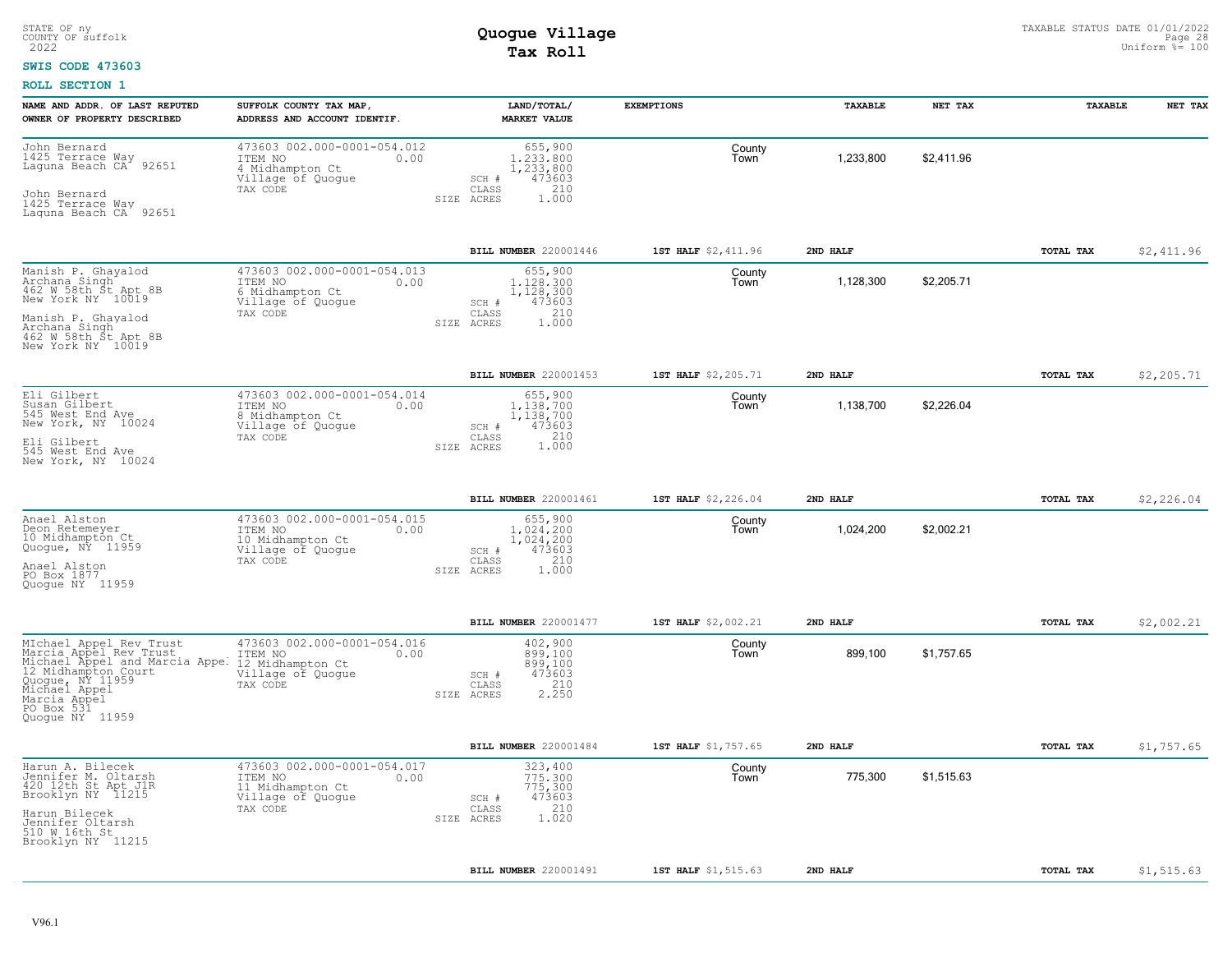### **SWIS CODE 473603**

| NAME AND ADDR. OF LAST REPUTED<br>OWNER OF PROPERTY DESCRIBED                                                                                                 | SUFFOLK COUNTY TAX MAP,<br>ADDRESS AND ACCOUNT IDENTIF.                                              | LAND/TOTAL/<br><b>MARKET VALUE</b>                                                      | <b>EXEMPTIONS</b>   | TAXABLE  | NET TAX    | TAXABLE          | NET TAX    |
|---------------------------------------------------------------------------------------------------------------------------------------------------------------|------------------------------------------------------------------------------------------------------|-----------------------------------------------------------------------------------------|---------------------|----------|------------|------------------|------------|
| Christos Papanicolaou<br>211 Riverside Ave<br>Riverside, CT 06878<br>Christos Papanicolaou<br>211 Riverside Ave<br>Riverside, CT 06878                        | 473603 002.000-0001-054.018<br>ITEM NO<br>0.00<br>9 Midhampton Ct<br>Village of Quogue<br>TAX CODE   | 352,300<br>718,000<br>718,000<br>473603<br>SCH #<br>CLASS<br>210<br>1.000<br>SIZE ACRES | County<br>Town      | 718,000  | \$1,403.62 |                  |            |
|                                                                                                                                                               |                                                                                                      | BILL NUMBER 220001507                                                                   | 1ST HALF \$1,403.62 | 2ND HALF |            | TOTAL TAX        | \$1,403.62 |
| Nicole Kopec<br>Mateusz Kopec<br>1000 Avenue at Port Imperial U<br>Weehawken NJ 07086<br>Nicole Kopec<br>1000 Avenue at Port Imperial I<br>Weehawken NJ 07086 | 473603 002.000-0001-054.019<br>ITEM NO<br>0.00<br>7 Midhampton Ct<br>Village of Quogue<br>TAX CODE   | 352,300<br>753.700<br>753,700<br>473603<br>SCH #<br>210<br>CLASS<br>1.000<br>SIZE ACRES | County<br>Town      | 753,700  | \$1,473.41 |                  |            |
|                                                                                                                                                               |                                                                                                      | BILL NUMBER 220001514                                                                   | 1ST HALF \$1,473.41 | 2ND HALF |            | TOTAL TAX        | \$1,473.41 |
| Karesse Grenier<br>Robert Sterling<br>PO Box 1153<br>Quogue, NY 11959<br>Karesse Grenier<br>PO Box 1153<br>Quoque, NY 11959                                   | 473603 002.000-0001-054.020<br>ITEM NO<br>0.00<br>5 Midhampton Ct<br>Village of Quogue<br>TAX CODE   | 355,800<br>713,500<br>713,500<br>473603<br>SCH #<br>210<br>CLASS<br>1.010<br>SIZE ACRES | County<br>Town      | 713,500  | \$1,394.82 |                  |            |
|                                                                                                                                                               |                                                                                                      | BILL NUMBER 220001521                                                                   | 1ST HALF \$1,394.82 | 2ND HALF |            | TOTAL TAX        | \$1,394.82 |
| Giuseppe Costantino<br>Maryse Costantino<br>143 40 Ash Ave<br>Flushing NY 11355<br>Giuseppe Costantino<br>143 40 Ash Ave<br>Flushing NY 11355                 | 473603 002.000-0001-054.021<br>ITEM NO<br>0.00<br>3 Midhampton Ct<br>Village of Quoque<br>TAX CODE   | 352,300<br>690,000<br>690,000<br>473603<br>SCH #<br>210<br>CLASS<br>SIZE ACRES<br>1,000 | County<br>Town      | 690,000  | \$1,348.88 |                  |            |
|                                                                                                                                                               |                                                                                                      | BILL NUMBER 220001538                                                                   | 1ST HALF \$1,348.88 | 2ND HALF |            | TOTAL TAX        | \$1,348.88 |
| Kashif Hussain<br>Saima Siddiqui<br>1301 Deer Run<br>26508<br>Morgantown WV<br>Kashif Hussain<br>PO Box 1605<br>Quoque NY 11959                               | 473603 002.000-0001-054.022<br>0.00<br>ITEM NO<br>1 Midhampton Ct<br>Village of Quogue<br>TAX CODE   | 359,400<br>896,600<br>896,600<br>473603<br>SCH #<br>210<br>CLASS<br>1.020<br>SIZE ACRES | County<br>Town      | 896,600  | \$1,752.76 |                  |            |
|                                                                                                                                                               |                                                                                                      | BILL NUMBER 220001545                                                                   | 1ST HALF \$1,752.76 | 2ND HALF |            | <b>TOTAL TAX</b> | \$1,752.76 |
| Stephen B Leighton<br>Ann Leighton<br>8-10 Clark St<br>Brooklyn, NY 11201<br>Stephen Leighton<br>PO Box 422<br>Quogue, NY 11959-0422                          | 473603 002.000-0001-054.023<br>ITEM NO<br>0.00<br>24 Midhampton Ave<br>Village of Quogue<br>TAX CODE | 147,500<br>147.500<br>147,500<br>473603<br>SCH #<br>311<br>CLASS<br>0.100<br>SIZE ACRES | County<br>Town      | 147,500  | \$288.35   |                  |            |
|                                                                                                                                                               |                                                                                                      | BILL NUMBER 220001552                                                                   | 1ST HALF \$288.35   | 2ND HALF |            | TOTAL TAX        | \$288.35   |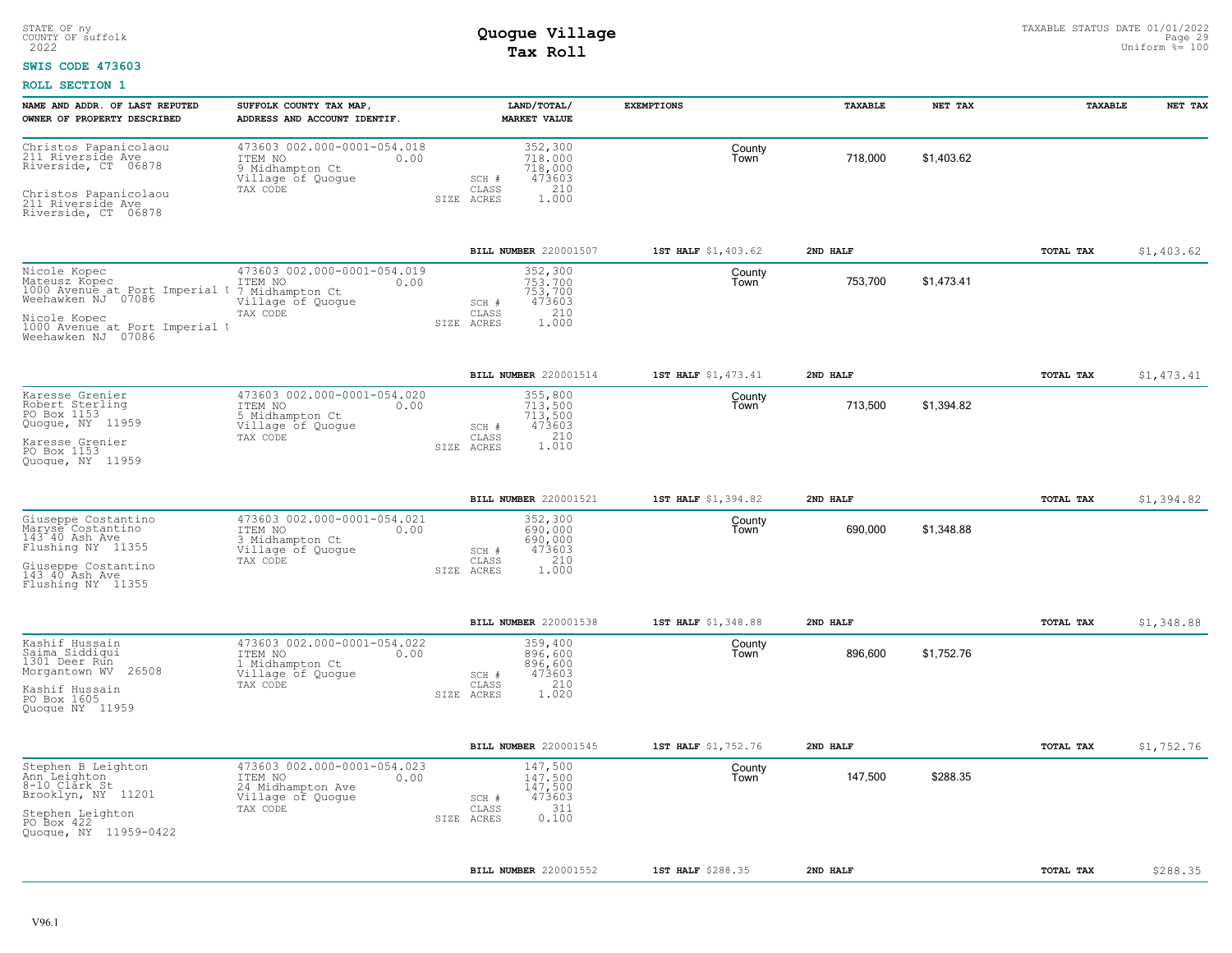### **SWIS CODE 473603**

| NAME AND ADDR. OF LAST REPUTED<br>OWNER OF PROPERTY DESCRIBED                                                                                             | SUFFOLK COUNTY TAX MAP<br>ADDRESS AND ACCOUNT IDENTIF.                                               | LAND/TOTAL/<br><b>MARKET VALUE</b>                                                          | <b>EXEMPTIONS</b>   | TAXABLE   | NET TAX    | TAXABLE   | NET TAX    |
|-----------------------------------------------------------------------------------------------------------------------------------------------------------|------------------------------------------------------------------------------------------------------|---------------------------------------------------------------------------------------------|---------------------|-----------|------------|-----------|------------|
| Stephen B Leighton<br>8-10 Clark St<br>Brieldsm William<br>Brooklyn, NY 11201<br>Stephen Leighton<br>PO Box 422<br>Quogue, NY 11959-0422                  | 473603 002.000-0001-055.000<br>ITEM NO<br>0.00<br>22 Midhampton Ave<br>Village of Quogue<br>TAX CODE | 840,800<br>1,253,800<br>1,253,800<br>473603<br>SCH #<br>CLASS<br>281<br>SIZE ACRES<br>1.750 | County<br>Town      | 1,253,800 | \$2,451.05 |           |            |
|                                                                                                                                                           |                                                                                                      | BILL NUMBER 220001569                                                                       | 1ST HALF \$2,451.05 | 2ND HALF  |            | TOTAL TAX | \$2,451.05 |
| Dennis Amore<br>111 Jerusalem Ave<br>Massapequa NY 11758-3313<br>Dennis Amore<br>PO Box 5028<br>Quoque NY 11959                                           | 473603 002.000-0001-056.001<br>ITEM NO<br>0.00<br>61 Box Tree Rd<br>Village of Quogue<br>TAX CODE    | 619,800<br>797.500<br>797,500<br>473603<br>SCH #<br>210<br>CLASS<br>1.250<br>SIZE ACRES     | County<br>Town      | 797,500   | \$1,559.03 |           |            |
|                                                                                                                                                           |                                                                                                      | BILL NUMBER 220001576                                                                       | 1ST HALF \$1,559.03 | 2ND HALF  |            | TOTAL TAX | \$1,559.03 |
| Robert Strecker<br>63 Box Tree Rd<br>Quogue NY 11959<br>Robert Strecker<br>PO Box 69<br>Quoque NY 11959                                                   | 473603 002.000-0001-056.002<br>0.00<br>ITEM NO<br>63 Box Tree Rd<br>Village of Quogue<br>TAX CODE    | 692,300<br>2.399.600<br>2,399,600<br>473603<br>SCH #<br>1.210<br>CLASS<br>SIZE ACRES        | County<br>Town      | 2,399,600 | \$4,690.98 |           |            |
|                                                                                                                                                           |                                                                                                      | BILL NUMBER 220001583                                                                       | 1ST HALF \$4,690.98 | 2ND HALF  |            | TOTAL TAX | \$4,690.98 |
| Thomas Haynia<br>Heather Haynia<br>P O Box 1809<br>65 Box Tree Rd<br>Quogue NY 11959<br>Thomas Haynia<br>Heather Haynia<br>P O Box 1809<br>65 Box Tree Rd | 473603 002.000-0001-057.004<br>ITEM NO<br>0.00<br>65 Box Tree Rd<br>Village of Quoque<br>TAX CODE    | 708,400<br>4.452.000<br>4,452,000<br>473603<br>SCH #<br>210<br>CLASS<br>1,900<br>SIZE ACRES | County<br>Town      | 4,452,000 | \$8,703.21 |           |            |
|                                                                                                                                                           |                                                                                                      | BILL NUMBER 220001591                                                                       | 1ST HALF \$8,703.21 | 2ND HALF  |            | TOTAL TAX | \$8,703.21 |
| Benjamin S Klapper<br>Barbara H Broffman<br>40 E 80th St<br>New York, NY 10021<br>Barbara H Broffman<br>40 E 80th St<br>New York, NY 10021                | 473603 002.000-0001-057.005<br>ITEM NO<br>0.00<br>67 Box Tree Rd<br>Village of Quogue<br>TAX CODE    | 734,500<br>1,445,100<br>1,445,100<br>473603<br>SCH #<br>210<br>CLASS<br>1.970<br>SIZE ACRES | County<br>Town      | 1,445,100 | \$2,825.03 |           |            |
|                                                                                                                                                           |                                                                                                      | <b>BILL NUMBER 220001606</b>                                                                | 1ST HALF \$2,825.03 | 2ND HALF  |            | TOTAL TAX | \$2,825.03 |
| Bert Rosenquit<br>5700 Arlington Ave Apt 6M<br>Bronx, NY 10471<br>Bert Rosenquit<br>5700 Arlington Ave Apt 6M<br>Bronx, NY 10471                          | 473603 002.000-0001-057.006<br>ITEM NO<br>0.00<br>69 Box Tree Rd<br>Village of Quogue<br>TAX CODE    | 682,300<br>1,107,900<br>1,107,900<br>473603<br>SCH #<br>210<br>CLASS<br>1.830<br>SIZE ACRES | County<br>Town      | 1,107,900 | \$2,165.83 |           |            |
|                                                                                                                                                           |                                                                                                      | BILL NUMBER 220001613                                                                       | 1ST HALF \$2,165.83 | 2ND HALF  |            | TOTAL TAX | \$2,165.83 |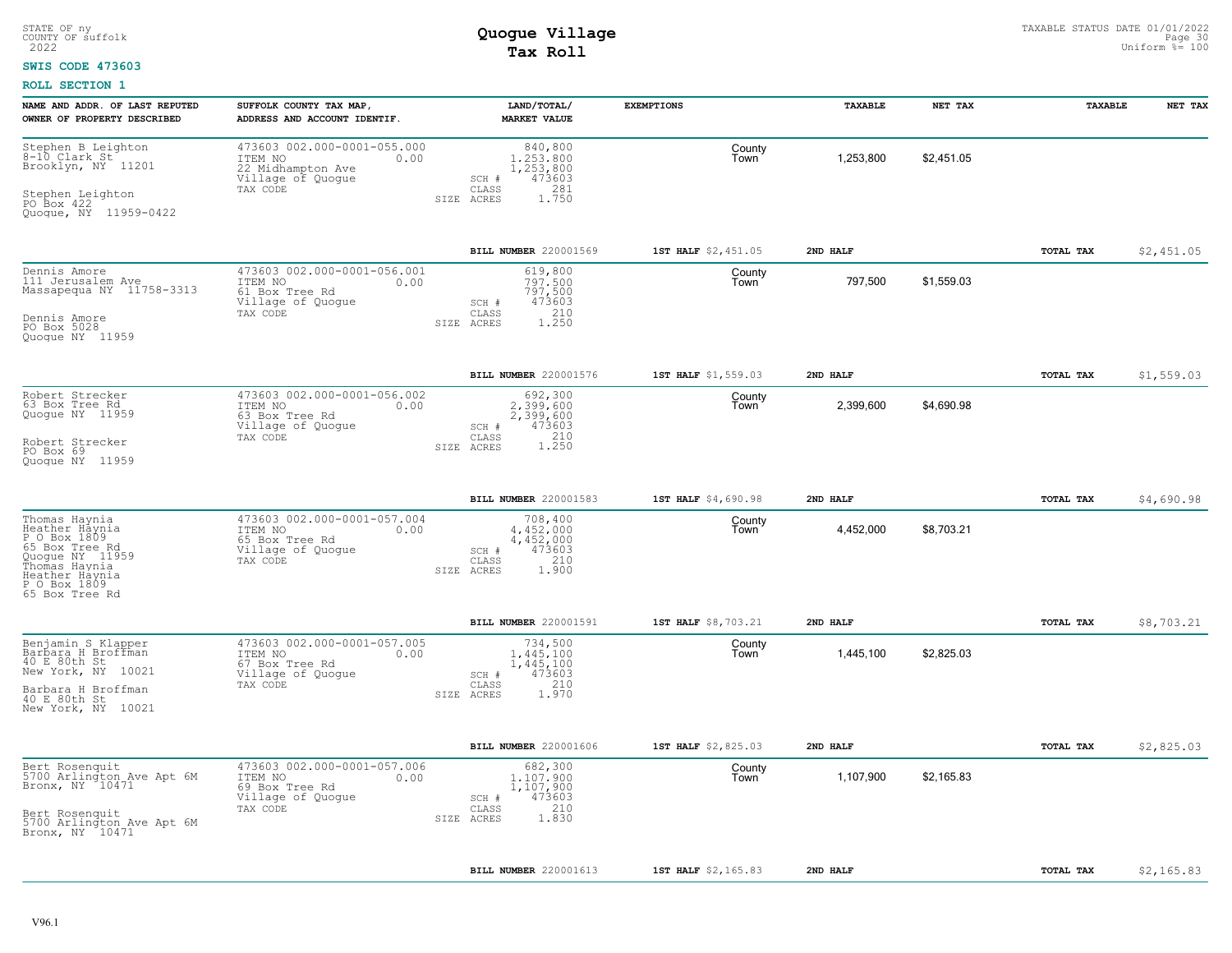#### **SWIS CODE 473603**

| NAME AND ADDR. OF LAST REPUTED<br>OWNER OF PROPERTY DESCRIBED                                                                                                                      | SUFFOLK COUNTY TAX MAP,<br>ADDRESS AND ACCOUNT IDENTIF.                                             | LAND/TOTAL/<br><b>MARKET VALUE</b>                                                          | <b>EXEMPTIONS</b>   | TAXABLE   | NET TAX    | TAXABLE   | NET TAX    |
|------------------------------------------------------------------------------------------------------------------------------------------------------------------------------------|-----------------------------------------------------------------------------------------------------|---------------------------------------------------------------------------------------------|---------------------|-----------|------------|-----------|------------|
| Edward Burchell<br>Mary Eileen Burchell<br>18 Alameda Pl<br>Mount Vernon, NY 10552<br>Edward Burchell<br>18 Alameda Pl<br>Mount Vernon, NY 10552                                   | 473603 002.000-0001-057.007<br>ITEM NO<br>0.00<br>71 Box Tree Rd<br>Village of Quogue<br>TAX CODE   | 536,876<br>885, 376<br>885, 376<br>473603<br>SCH #<br>210<br>CLASS<br>1.800<br>SIZE ACRES   | County<br>Town      | 885,376   | \$1,730.82 |           |            |
|                                                                                                                                                                                    |                                                                                                     | BILL NUMBER 220001621                                                                       | 1ST HALF \$1,730.82 | 2ND HALF  |            | TOTAL TAX | \$1,730.82 |
| Michael J Sullivan<br>$\underline{P}.o. box 902$<br>East Quogue, Ny 11942-902<br>Michael J Sullivan<br>PO Box 902<br>East Quoque, NY 11942-0902                                    | 473603 002.000-0001-058.000<br>ITEM NO<br>0.00<br>Landlocked<br>Village of Quogue<br>TAX CODE       | 30,349<br>30,349<br>30,349<br>473603<br>$SCH$ $#$<br>311<br>CLASS<br>0.070<br>SIZE ACRES    | County<br>Town      | 30,349    | \$59.33    |           |            |
|                                                                                                                                                                                    |                                                                                                     | BILL NUMBER 220001637                                                                       | 1ST HALF \$59.33    | 2ND HALF  |            | TOTAL TAX | \$59.33    |
| John P Arretz<br>C/o alphonse arretz<br>Via di quarto annunziato<br>Rome, Ny<br>John P Arretz<br>6041 Montalvo Dr<br>San Jose, CA 95123                                            | 473603 002.000-0001-059.000<br>ITEM NO<br>0.00<br>10 Lakewood Ave<br>Village of Quogue<br>TAX CODE  | 100,825<br>100,825<br>100,825<br>473603<br>SCH #<br>311<br>CLASS<br>0.260<br>SIZE ACRES     | County<br>Town      | 100,825   | \$197.10   |           |            |
|                                                                                                                                                                                    |                                                                                                     | BILL NUMBER 220001644                                                                       | 1ST HALF \$197.10   | 2ND HALF  |            | TOTAL TAX | \$197.10   |
| Alicia Indorante<br>18 Windmill Ln<br>Southampton NY 11968<br>Alicia Indorante<br>8 Lakewood Ave<br>East Quoque NY 11942                                                           | 473603 002.000-0001-060.000<br>ITEM NO<br>0.00<br>8 Lakewood Ave<br>Village of Quogue<br>TAX CODE   | 37,588<br>37,588<br>37,588<br>473603<br>SCH #<br>311<br>CLASS<br>SIZE ACRES<br>0.110        | County<br>Town      | 37,588    | \$73.48    |           |            |
|                                                                                                                                                                                    |                                                                                                     | BILL NUMBER 220001651                                                                       | 1ST HALF \$73.48    | 2ND HALF  |            | TOTAL TAX | \$73.48    |
| Steven Finkelstein<br>Sydney Michele Finkelstein<br>17339 Stedman Dr<br>Dallas TX 75252<br>Steven Finkelstein<br>Sydney Michele Finkelstein<br>17339 Stedman Dr<br>Dallas TX 75252 | 473603 002.000-0001-061.001<br>ITEM NO<br>0.00<br>2 Indian Pipe Dr<br>Village of Quogue<br>TAX CODE | 504,000<br>923,800<br>923,800<br>473603<br>SCH #<br>210<br>CLASS<br>1.000<br>SIZE ACRES     | County<br>Town      | 923,800   | \$1,805.94 |           |            |
|                                                                                                                                                                                    |                                                                                                     | BILL NUMBER 220001668                                                                       | 1ST HALF \$1,805.94 | 2ND HALF  |            | TOTAL TAX | \$1,805.94 |
| Carol J. Scaldaferri<br>William Scaldaferri<br>85 Hamilton Dr<br>Roslyn NY 11576<br>Carol J. Scaldaferri<br>William Scaldaferri<br>85 Hamilton Dr<br>Roslyn NY 11576               | 473603 002.000-0001-061.002<br>ITEM NO<br>0.00<br>4 Indian Pipe Dr<br>Village of Quogue<br>TAX CODE | 499,000<br>1,073,800<br>1,073,800<br>473603<br>SCH #<br>210<br>CLASS<br>0.990<br>SIZE ACRES | County<br>Town      | 1,073,800 | \$2,099.17 |           |            |
|                                                                                                                                                                                    |                                                                                                     | BILL NUMBER 220001675                                                                       | 1ST HALF \$2,099.17 | 2ND HALF  |            | TOTAL TAX | \$2,099.17 |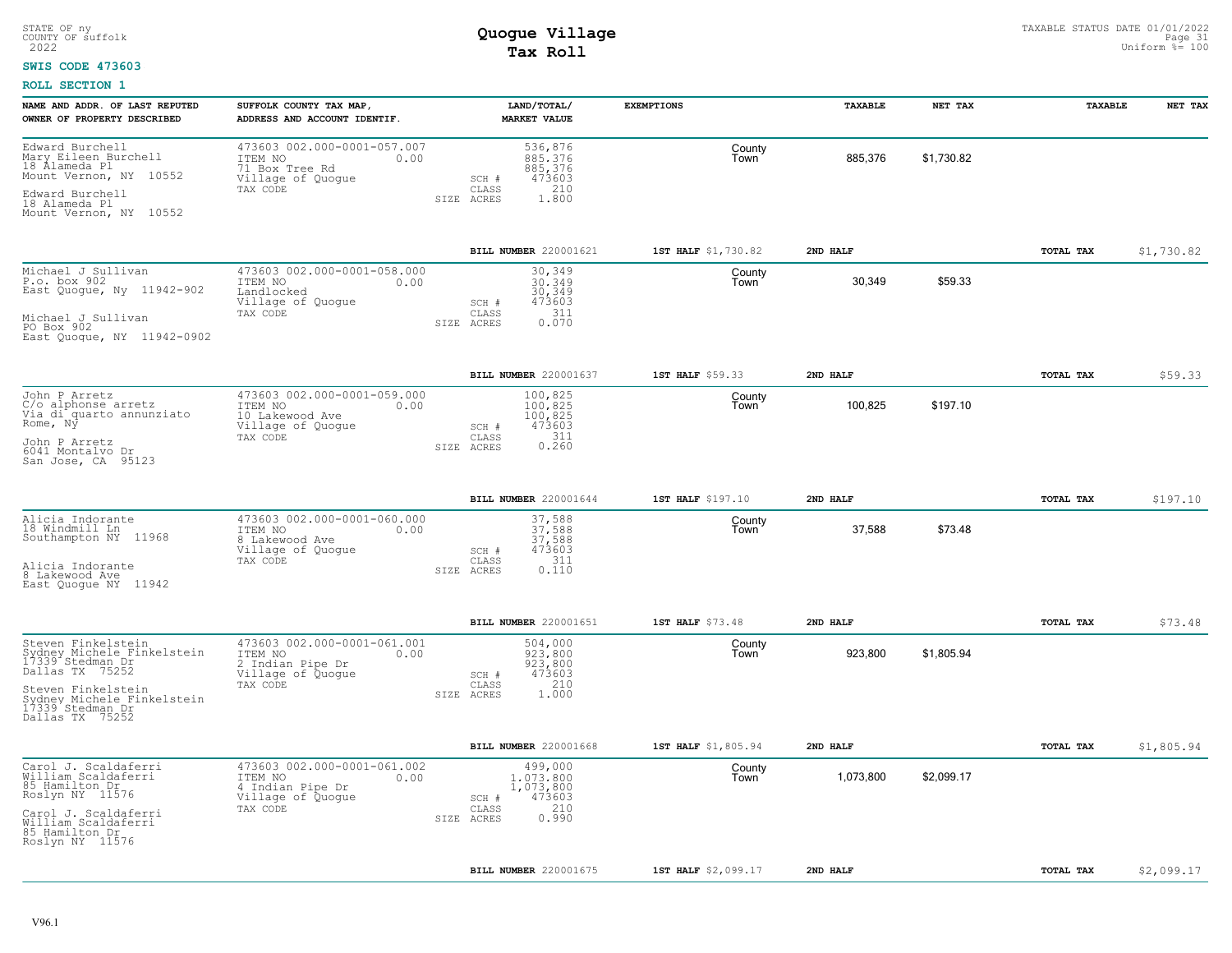#### **SWIS CODE 473603**

| NAME AND ADDR. OF LAST REPUTED<br>OWNER OF PROPERTY DESCRIBED                                                                                                              | SUFFOLK COUNTY TAX MAP<br>ADDRESS AND ACCOUNT IDENTIF.                                               | LAND/TOTAL/<br><b>MARKET VALUE</b>                                                                     | <b>EXEMPTIONS</b>   | TAXABLE   | NET TAX    | TAXABLE          | NET TAX    |
|----------------------------------------------------------------------------------------------------------------------------------------------------------------------------|------------------------------------------------------------------------------------------------------|--------------------------------------------------------------------------------------------------------|---------------------|-----------|------------|------------------|------------|
| Stacey Maslin<br>Bruce Kirshner<br>Jeffrey Kirshner<br>42 W 9th St<br>New York NY 10011<br>Stacey Maslin<br>42 W 9th St<br>New York NY 10011                               | 473603 002.000-0001-061.003<br>ITEM NO<br>0.00<br>6 Indian Pipe Dr<br>Village of Quogue<br>TAX CODE  | 499,000<br>1.062.700<br>1,062,700<br>473603<br>SCH #<br>210<br>$\mathtt{CLASS}$<br>SIZE ACRES<br>0.990 | County<br>Town      | 1,062,700 | \$2,077.47 |                  |            |
|                                                                                                                                                                            |                                                                                                      | BILL NUMBER 220001682                                                                                  | 1ST HALF \$2,077.47 | 2ND HALF  |            | TOTAL TAX        | \$2,077.47 |
| William M Drummy<br>Barrie Gillies<br>180 Riverside Dr Apt 12B<br>New York NY 10024<br>William M Drummy<br>Barrie Gillies<br>180 Riverside Dr Apt 12B<br>New York NY 10024 | 473603 002.000-0001-061.004<br>ITEM NO<br>0.00<br>8 Indian Pipe Dr<br>Village of Quogue<br>TAX CODE  | 499,000<br>1.045.600<br>1,045,600<br>473603<br>SCH #<br>210<br>CLASS<br>0.990<br>ACRES<br>SIZE         | County<br>Town      | 1,045,600 | \$2,044.04 |                  |            |
|                                                                                                                                                                            |                                                                                                      | BILL NUMBER 220001699                                                                                  | 1ST HALF \$2,044.04 | 2ND HALF  |            | TOTAL TAX        | \$2,044.04 |
| Paul Frank<br>Regina Frank<br>Regina Frank<br>P 0 Box 5016<br>10 Indian Pipe Dr<br>Paul Frank<br>Regina Frank<br>P O Box 5016<br>10 Indian Pipe Dr                         | 473603 002.000-0001-061.005<br>ITEM NO<br>0.00<br>10 Indian Pipe Dr<br>Village of Quogue<br>TAX CODE | 514,100<br>973,900<br>973,900<br>473603<br>SCH #<br>$1.210$<br>$1.020$<br>CLASS<br>SIZE ACRES          | County<br>Town      | 973,900   | \$1,903.88 |                  |            |
|                                                                                                                                                                            |                                                                                                      | <b>BILL NUMBER 220001705</b>                                                                           | 1ST HALF \$1,903.88 | 2ND HALF  |            | TOTAL TAX        | \$1,903.88 |
| Adam S Ravin<br>Kayne Ravin<br>200 W 67th St Apt 17G<br>New York NY 10023<br>Adam S. Ravin<br>Karyn Ravin<br>PO Box 1829<br>Quoque NY 11959                                | 473603 002.000-0001-061.006<br>ITEM NO<br>0.00<br>12 Indian Pipe Dr<br>Village of Quogue<br>TAX CODE | 529,200<br>1,084,400<br>1,084,400<br>473603<br>SCH #<br>CLASS<br>210<br>1.050<br>SIZE ACRES            | County<br>Town      | 1,084,400 | \$2,119.89 |                  |            |
|                                                                                                                                                                            |                                                                                                      | BILL NUMBER 220001712                                                                                  | 1ST HALF \$2,119.89 | 2ND HALF  |            | TOTAL TAX        | \$2,119.89 |
| Michael Fitzsimmons<br>Carole Fitzsimmons<br>103 Deerfield Ct<br>Oradell, NJ 07649<br>Michael Fitzsimmons<br>11 Saddleridge Rd<br>HO HO KUS NJ 07423-1316                  | 473603 002.000-0001-061.007<br>ITEM NO<br>0.00<br>14 Indian Pipe Dr<br>Village of Quogue<br>TAX CODE | 512,100<br>1,041,100<br>1,041,100<br>473603<br>SCH #<br>210<br>CLASS<br>1,270<br>SIZE<br>ACRES         | County<br>Town      | 1,041,100 | \$2,035.25 |                  |            |
|                                                                                                                                                                            |                                                                                                      | BILL NUMBER 220001729                                                                                  | 1ST HALF \$2,035.25 | 2ND HALF  |            | TOTAL TAX        | \$2,035.25 |
| Jeffrey Miller<br>Joanne Miller<br>1732 Gulf Shore Blvd N<br>Naples FL 34102<br>Jeffrey Miller<br>1732 Gulf Shore Blvd N<br>Naples FL 34102                                | 473603 002.000-0001-061.008<br>ITEM NO<br>0.00<br>16 Indian Pipe Dr<br>Village of Quogue<br>TAX CODE | 504,000<br>1,151,900<br>1,151,900<br>473603<br>SCH #<br>210<br>CLASS<br>1.000<br>SIZE ACRES            | County<br>Town      | 1,151,900 | \$2,251.85 |                  |            |
|                                                                                                                                                                            |                                                                                                      | BILL NUMBER 220001736                                                                                  | 1ST HALF \$2,251.85 | 2ND HALF  |            | <b>TOTAL TAX</b> | \$2,251.85 |
|                                                                                                                                                                            |                                                                                                      |                                                                                                        |                     |           |            |                  |            |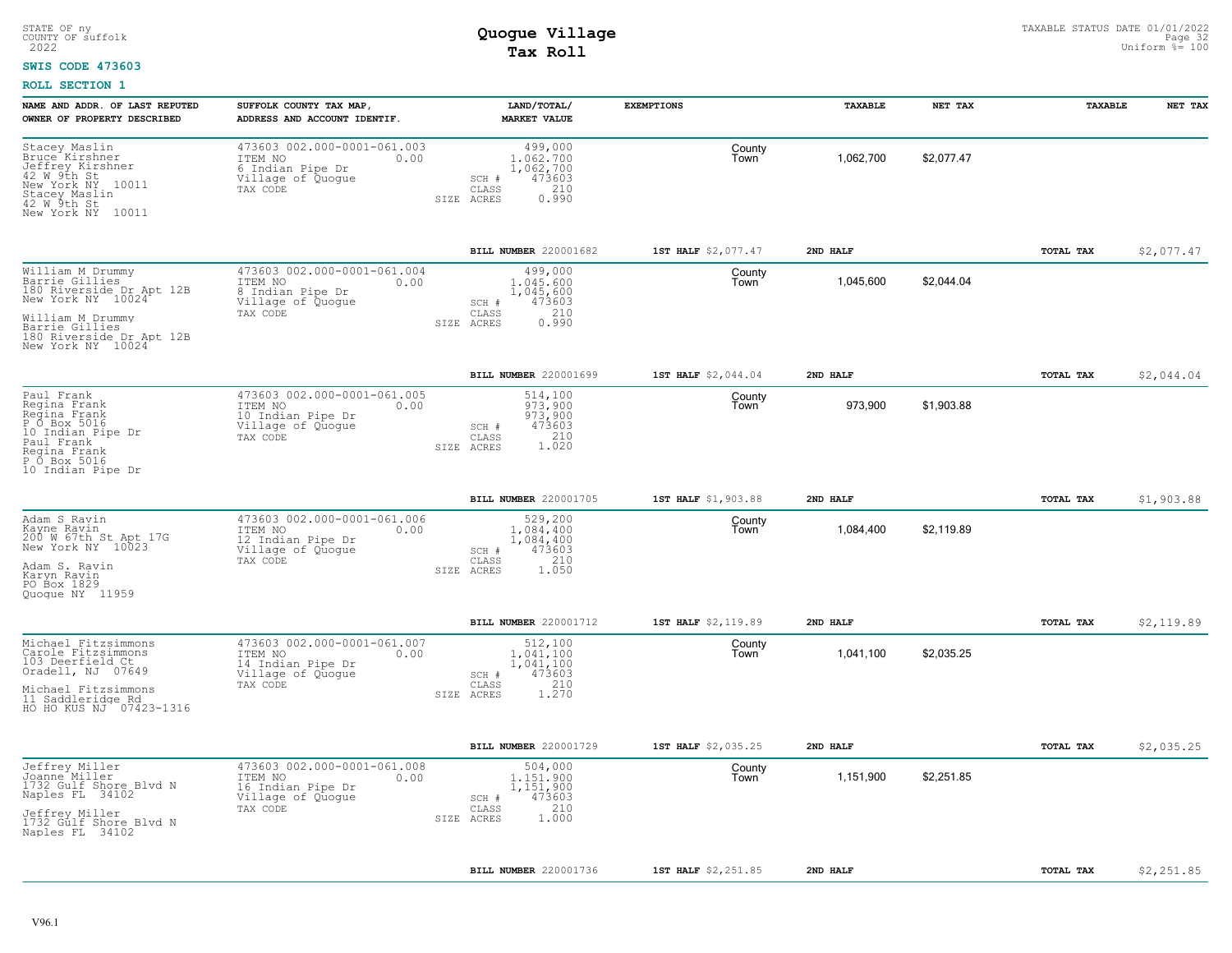#### **SWIS CODE 473603**

| NAME AND ADDR. OF LAST REPUTED<br>OWNER OF PROPERTY DESCRIBED                                                         | SUFFOLK COUNTY TAX MAP,<br>ADDRESS AND ACCOUNT IDENTIF.                                              | LAND/TOTAL/<br><b>MARKET VALUE</b>                                                              | <b>EXEMPTIONS</b>   | TAXABLE   | NET TAX    | <b>TAXABLE</b>   | NET TAX    |
|-----------------------------------------------------------------------------------------------------------------------|------------------------------------------------------------------------------------------------------|-------------------------------------------------------------------------------------------------|---------------------|-----------|------------|------------------|------------|
| Joyce Bromberg<br>Carl Bromberg<br>215 E 79 St<br>New York NY 10075<br>Joyce Bromberg<br>Carl Bromberg<br>215 E 79 St | 473603 002.000-0001-061.009<br>ITEM NO<br>0.00<br>18 Indian Pipe Dr<br>Village of Quogue<br>TAX CODE | 509,000<br>1,209,600<br>1,209,600<br>473603<br>$SCH$ $#$<br>210<br>CLASS<br>1.010<br>SIZE ACRES | County<br>Town      | 1,209,600 | \$2.364.65 |                  |            |
| New York NY 10075                                                                                                     |                                                                                                      |                                                                                                 |                     |           |            |                  |            |
|                                                                                                                       |                                                                                                      | BILL NUMBER 220001743                                                                           | 1ST HALF \$2,364.65 | 2ND HALF  |            | TOTAL TAX        | \$2,364.65 |
| Indian Pipe Drive LLC<br>PO Box 1916<br>Quoque NY 11959                                                               | 473603 002.000-0001-061.010<br>ITEM NO<br>0.00<br>19 Indian Pipe Dr<br>Village of Quogue<br>TAX CODE | 552,300<br>971,300<br>971,300<br>473603<br>SCH #<br>210                                         | County<br>Town      | 971,300   | \$1,898.79 |                  |            |
| Indian Pipe Drive LLC<br>PO Box 1916<br>Quoque NY 11959                                                               |                                                                                                      | CLASS<br>SIZE ACRES<br>1,000                                                                    |                     |           |            |                  |            |
|                                                                                                                       |                                                                                                      | <b>BILL NUMBER 220001751</b>                                                                    | 1ST HALF \$1,898.79 | 2ND HALF  |            | TOTAL TAX        | \$1,898.79 |
| Jason Franklin<br>Wendy Millman<br>PO Box 569<br>Quogue NY 10021-4036                                                 | 473603 002.000-0001-061.011<br>0.00<br>ITEM NO<br>17 Indian Pipe Dr<br>Village of Quogue             | 504,000<br>1,068,600<br>1,068,600<br>473603<br>SCH #                                            | County<br>Town      | 1,068,600 | \$2,089.01 |                  |            |
| Jason Franklin<br>PO Box 569<br>Quoque NY 10021-4036                                                                  | TAX CODE                                                                                             | CLASS<br>210<br>1,000<br>SIZE ACRES                                                             |                     |           |            |                  |            |
|                                                                                                                       |                                                                                                      | BILL NUMBER 220001767                                                                           | 1ST HALF \$2,089.01 | 2ND HALF  |            | TOTAL TAX        | \$2,089.01 |
| Richard H Frishman<br>Roberta G Frishman<br>4 Sagamore Way South<br>Jericho, NY 11753                                 | 473603 002.000-0001-061.012<br>ITEM NO<br>0.00<br>9 Indian Pipe Dr<br>Village of Quogue<br>TAX CODE  | 501,200<br>992,100<br>992,100<br>473603<br>SCH #<br>210<br>CLASS                                | County<br>Town      | 992,100   | \$1,939.46 |                  |            |
| Richard Frishman<br>PO Box 1101<br>Quoque NY 11959                                                                    |                                                                                                      | 1,130<br>SIZE ACRES                                                                             |                     |           |            |                  |            |
|                                                                                                                       |                                                                                                      | BILL NUMBER 220001774                                                                           | 1ST HALF \$1,939.46 | 2ND HALF  |            | TOTAL TAX        | \$1,939.46 |
| Rakesh Sehgal<br>Elizabeth H Sehgal<br>233 W 26th St Apt 7W<br>New York NY 10001                                      | 473603 002.000-0001-061.013<br>ITEM NO<br>0.00<br>7 Indian Pipe Dr<br>Village of Quogue              | 519,100<br>1,009,800<br>1,009,800<br>473603<br>SCH #                                            | County<br>Town      | 1,009,800 | \$1,974.06 |                  |            |
| Rakesh Sehqal<br>Elizabeth H Sehgal<br>233 W 26th St Apt 7W<br>New York NY 10001                                      | TAX CODE                                                                                             | 210<br>CLASS<br>SIZE ACRES<br>1.030                                                             |                     |           |            |                  |            |
|                                                                                                                       |                                                                                                      | BILL NUMBER 220001781                                                                           | 1ST HALF \$1,974.06 | 2ND HALF  |            | TOTAL TAX        | \$1,974.06 |
| Susan Feldman<br>Robert Feldman<br>400 E 89th St Apt 6J<br>New York NY 10128                                          | 473603 002.000-0001-061.014<br>ITEM NO<br>0.00<br>5 Indian Pipe Dr<br>Village of Quogue              | 499,000<br>1.051.600<br>1,051,600<br>473603<br>SCH #                                            | County<br>Town      | 1,051,600 | \$2,055.77 |                  |            |
| Susan Feldman<br>Robert Feldman<br>400 E 89th St Apt 6J<br>New York NY 10128                                          | TAX CODE                                                                                             | 210<br>CLASS<br>0.990<br>SIZE ACRES                                                             |                     |           |            |                  |            |
|                                                                                                                       |                                                                                                      | BILL NUMBER 220001798                                                                           | 1ST HALF \$2,055.77 | 2ND HALF  |            | <b>TOTAL TAX</b> | \$2,055.77 |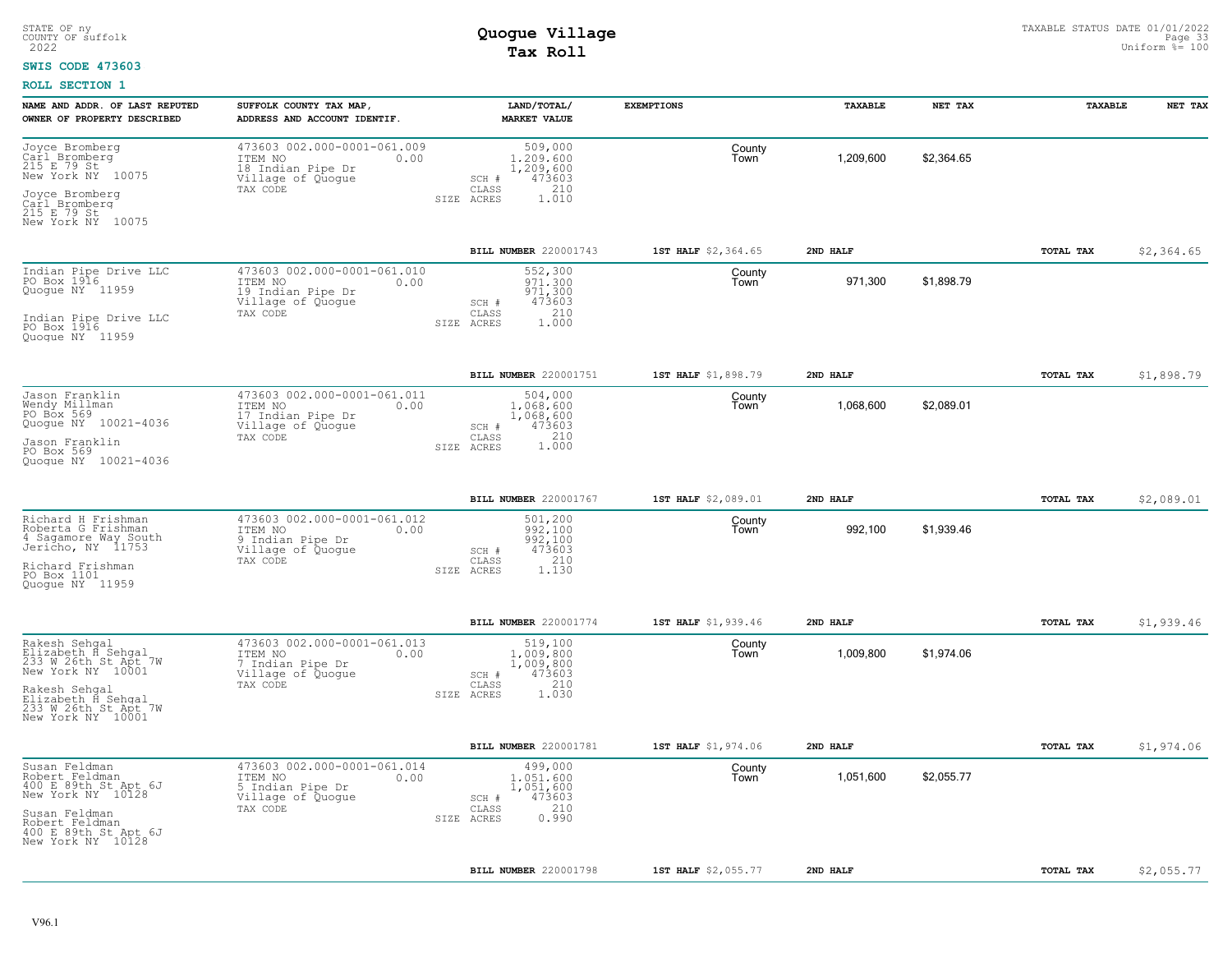### **SWIS CODE 473603**

| 473603 002.000-0001-061.015<br>Harald deRopp<br>504,000<br>County<br>\$2,012.37<br>Constance deRopp<br>PO Box 1587<br>1,029,400<br>ITEM NO<br>0.00<br>1,029,400<br>Town<br>3 Indian Pipe Dr<br>1,029,400<br>Quogue, NY 11959<br>473603<br>Village of Quogue<br>SCH #<br>210<br>TAX CODE<br>CLASS<br>Harald deRopp<br>1.000<br>SIZE ACRES<br>PO Box 1587<br>Quogue, NY 11959<br>BILL NUMBER 220001804<br>1ST HALF \$2,012.37<br>2ND HALF<br>TOTAL TAX<br>473603 002.000-0001-061.016<br>Gerard Giosa<br>Christine Giosa<br>34 Lark Ave<br>504,000<br>County<br>880,800<br>\$1,721.88<br>ITEM NO<br>0.00<br>880,800<br>Town<br>1 Indian Pipe Dr<br>880,800<br>Old Bethpage NY 11804<br>Village of Quogue<br>473603<br>$SCH$ $#$<br>210<br>CLASS<br>TAX CODE<br>Gerard Giosa<br>1,000<br>SIZE ACRES<br>Christine Giosa<br>34 Lark Ave<br>Old Bethpage NY 11804<br>BILL NUMBER 220001811<br>1ST HALF \$1,721.88<br>2ND HALF<br>TOTAL TAX<br>473603 002.000-0001-061.017<br>Suffolk County<br>330 Center Dr<br>500<br>County<br>\$0.98<br>500<br>500<br>ITEM NO<br>0.00<br>Town<br>Riverhead, NY 11901<br>500<br>Private Road<br>473603<br>Village of Quogue<br>SCH #<br>TAX CODE<br>CLASS<br>692<br>Suffolk County<br>330 Center Dr<br>0.210<br>SIZE ACRES<br>Riverhead, NY 11901-3331<br>BILL NUMBER 220001828<br>1ST HALF \$0.98<br>2ND HALF<br>TOTAL TAX<br>473603 003.000-0001-008.000<br>Kenneth Osborn<br>859,000<br>County<br>80 Knolls Crescent<br>Bronx, NY 10463<br>1,081,700<br>\$2,114.62<br>ITEM NO<br>1,081,700<br>Town<br>0.00<br>21 Old Main Rd<br>1,081,700<br>Village of Quoque<br>SCH #<br>473603<br>210W<br>TAX CODE<br>CLASS<br>Kenneth Osborn<br>SIZE ACRES<br>1.370<br>PO Box 544<br>Quoque NY 11959<br>BILL NUMBER 220001934<br>1ST HALF \$2,114.62<br>2ND HALF<br>TOTAL TAX<br>John R Sullivan JR<br>473603 003.000-0001-009.000<br>1,097,400<br>County<br>Apt 3k<br>155 M 81st St<br>\$2,598.84<br>1.329.400<br>1,329,400<br>ITEM NO<br>0.00<br>Town<br>23 Old Main Rd<br>1,329,400<br>New York, NY 10024<br>473603<br>Village of Quogue<br>SCH #<br>210W<br>TAX CODE<br>CLASS<br>John R Sullivan JR<br>155 W 81st St Apt 3K<br>New York, NY 10024<br>1.040<br>SIZE ACRES<br>BILL NUMBER 220001941<br>1ST HALF \$2,598.84<br>2ND HALF<br>TOTAL TAX<br>473603 003.000-0001-010.000<br>Diane Bonagura<br>970,800<br>County<br>David Bonagura<br>1,505,100<br>\$2,942.32<br>ITEM NO<br>1,505,100<br>0.00<br>Town<br>David Bonagura<br>33 Andover Rd<br>25 Old Main Rd<br>1,505,100<br>473603<br>Village of Quoque<br>SCH #<br>Rockville Centre NY 11570<br>210W<br>TAX CODE<br>CLASS<br>Diane Bonaqura<br>0.920<br>SIZE ACRES<br>David Bonagura<br>PO Box 281<br>Quogue NY 11959 | NAME AND ADDR. OF LAST REPUTED<br>OWNER OF PROPERTY DESCRIBED | SUFFOLK COUNTY TAX MAP,<br>ADDRESS AND ACCOUNT IDENTIF. | LAND/TOTAL/<br><b>MARKET VALUE</b> | <b>EXEMPTIONS</b>   | TAXABLE  | NET TAX | TAXABLE   | NET TAX    |
|-----------------------------------------------------------------------------------------------------------------------------------------------------------------------------------------------------------------------------------------------------------------------------------------------------------------------------------------------------------------------------------------------------------------------------------------------------------------------------------------------------------------------------------------------------------------------------------------------------------------------------------------------------------------------------------------------------------------------------------------------------------------------------------------------------------------------------------------------------------------------------------------------------------------------------------------------------------------------------------------------------------------------------------------------------------------------------------------------------------------------------------------------------------------------------------------------------------------------------------------------------------------------------------------------------------------------------------------------------------------------------------------------------------------------------------------------------------------------------------------------------------------------------------------------------------------------------------------------------------------------------------------------------------------------------------------------------------------------------------------------------------------------------------------------------------------------------------------------------------------------------------------------------------------------------------------------------------------------------------------------------------------------------------------------------------------------------------------------------------------------------------------------------------------------------------------------------------------------------------------------------------------------------------------------------------------------------------------------------------------------------------------------------------------------------------------------------------------------------------------------------------------------------------------------------------------------------------------------------------------------------------------------------------------------------------------------------|---------------------------------------------------------------|---------------------------------------------------------|------------------------------------|---------------------|----------|---------|-----------|------------|
|                                                                                                                                                                                                                                                                                                                                                                                                                                                                                                                                                                                                                                                                                                                                                                                                                                                                                                                                                                                                                                                                                                                                                                                                                                                                                                                                                                                                                                                                                                                                                                                                                                                                                                                                                                                                                                                                                                                                                                                                                                                                                                                                                                                                                                                                                                                                                                                                                                                                                                                                                                                                                                                                                                     |                                                               |                                                         |                                    |                     |          |         |           |            |
|                                                                                                                                                                                                                                                                                                                                                                                                                                                                                                                                                                                                                                                                                                                                                                                                                                                                                                                                                                                                                                                                                                                                                                                                                                                                                                                                                                                                                                                                                                                                                                                                                                                                                                                                                                                                                                                                                                                                                                                                                                                                                                                                                                                                                                                                                                                                                                                                                                                                                                                                                                                                                                                                                                     |                                                               |                                                         |                                    |                     |          |         |           |            |
|                                                                                                                                                                                                                                                                                                                                                                                                                                                                                                                                                                                                                                                                                                                                                                                                                                                                                                                                                                                                                                                                                                                                                                                                                                                                                                                                                                                                                                                                                                                                                                                                                                                                                                                                                                                                                                                                                                                                                                                                                                                                                                                                                                                                                                                                                                                                                                                                                                                                                                                                                                                                                                                                                                     |                                                               |                                                         |                                    |                     |          |         |           | \$2,012.37 |
|                                                                                                                                                                                                                                                                                                                                                                                                                                                                                                                                                                                                                                                                                                                                                                                                                                                                                                                                                                                                                                                                                                                                                                                                                                                                                                                                                                                                                                                                                                                                                                                                                                                                                                                                                                                                                                                                                                                                                                                                                                                                                                                                                                                                                                                                                                                                                                                                                                                                                                                                                                                                                                                                                                     |                                                               |                                                         |                                    |                     |          |         |           |            |
|                                                                                                                                                                                                                                                                                                                                                                                                                                                                                                                                                                                                                                                                                                                                                                                                                                                                                                                                                                                                                                                                                                                                                                                                                                                                                                                                                                                                                                                                                                                                                                                                                                                                                                                                                                                                                                                                                                                                                                                                                                                                                                                                                                                                                                                                                                                                                                                                                                                                                                                                                                                                                                                                                                     |                                                               |                                                         |                                    |                     |          |         |           |            |
|                                                                                                                                                                                                                                                                                                                                                                                                                                                                                                                                                                                                                                                                                                                                                                                                                                                                                                                                                                                                                                                                                                                                                                                                                                                                                                                                                                                                                                                                                                                                                                                                                                                                                                                                                                                                                                                                                                                                                                                                                                                                                                                                                                                                                                                                                                                                                                                                                                                                                                                                                                                                                                                                                                     |                                                               |                                                         |                                    |                     |          |         |           | \$1,721.88 |
|                                                                                                                                                                                                                                                                                                                                                                                                                                                                                                                                                                                                                                                                                                                                                                                                                                                                                                                                                                                                                                                                                                                                                                                                                                                                                                                                                                                                                                                                                                                                                                                                                                                                                                                                                                                                                                                                                                                                                                                                                                                                                                                                                                                                                                                                                                                                                                                                                                                                                                                                                                                                                                                                                                     |                                                               |                                                         |                                    |                     |          |         |           |            |
|                                                                                                                                                                                                                                                                                                                                                                                                                                                                                                                                                                                                                                                                                                                                                                                                                                                                                                                                                                                                                                                                                                                                                                                                                                                                                                                                                                                                                                                                                                                                                                                                                                                                                                                                                                                                                                                                                                                                                                                                                                                                                                                                                                                                                                                                                                                                                                                                                                                                                                                                                                                                                                                                                                     |                                                               |                                                         |                                    |                     |          |         |           |            |
|                                                                                                                                                                                                                                                                                                                                                                                                                                                                                                                                                                                                                                                                                                                                                                                                                                                                                                                                                                                                                                                                                                                                                                                                                                                                                                                                                                                                                                                                                                                                                                                                                                                                                                                                                                                                                                                                                                                                                                                                                                                                                                                                                                                                                                                                                                                                                                                                                                                                                                                                                                                                                                                                                                     |                                                               |                                                         |                                    |                     |          |         |           | \$0.98     |
|                                                                                                                                                                                                                                                                                                                                                                                                                                                                                                                                                                                                                                                                                                                                                                                                                                                                                                                                                                                                                                                                                                                                                                                                                                                                                                                                                                                                                                                                                                                                                                                                                                                                                                                                                                                                                                                                                                                                                                                                                                                                                                                                                                                                                                                                                                                                                                                                                                                                                                                                                                                                                                                                                                     |                                                               |                                                         |                                    |                     |          |         |           |            |
|                                                                                                                                                                                                                                                                                                                                                                                                                                                                                                                                                                                                                                                                                                                                                                                                                                                                                                                                                                                                                                                                                                                                                                                                                                                                                                                                                                                                                                                                                                                                                                                                                                                                                                                                                                                                                                                                                                                                                                                                                                                                                                                                                                                                                                                                                                                                                                                                                                                                                                                                                                                                                                                                                                     |                                                               |                                                         |                                    |                     |          |         |           |            |
|                                                                                                                                                                                                                                                                                                                                                                                                                                                                                                                                                                                                                                                                                                                                                                                                                                                                                                                                                                                                                                                                                                                                                                                                                                                                                                                                                                                                                                                                                                                                                                                                                                                                                                                                                                                                                                                                                                                                                                                                                                                                                                                                                                                                                                                                                                                                                                                                                                                                                                                                                                                                                                                                                                     |                                                               |                                                         |                                    |                     |          |         |           | \$2,114.62 |
|                                                                                                                                                                                                                                                                                                                                                                                                                                                                                                                                                                                                                                                                                                                                                                                                                                                                                                                                                                                                                                                                                                                                                                                                                                                                                                                                                                                                                                                                                                                                                                                                                                                                                                                                                                                                                                                                                                                                                                                                                                                                                                                                                                                                                                                                                                                                                                                                                                                                                                                                                                                                                                                                                                     |                                                               |                                                         |                                    |                     |          |         |           |            |
|                                                                                                                                                                                                                                                                                                                                                                                                                                                                                                                                                                                                                                                                                                                                                                                                                                                                                                                                                                                                                                                                                                                                                                                                                                                                                                                                                                                                                                                                                                                                                                                                                                                                                                                                                                                                                                                                                                                                                                                                                                                                                                                                                                                                                                                                                                                                                                                                                                                                                                                                                                                                                                                                                                     |                                                               |                                                         |                                    |                     |          |         |           |            |
|                                                                                                                                                                                                                                                                                                                                                                                                                                                                                                                                                                                                                                                                                                                                                                                                                                                                                                                                                                                                                                                                                                                                                                                                                                                                                                                                                                                                                                                                                                                                                                                                                                                                                                                                                                                                                                                                                                                                                                                                                                                                                                                                                                                                                                                                                                                                                                                                                                                                                                                                                                                                                                                                                                     |                                                               |                                                         |                                    |                     |          |         |           | \$2,598.84 |
|                                                                                                                                                                                                                                                                                                                                                                                                                                                                                                                                                                                                                                                                                                                                                                                                                                                                                                                                                                                                                                                                                                                                                                                                                                                                                                                                                                                                                                                                                                                                                                                                                                                                                                                                                                                                                                                                                                                                                                                                                                                                                                                                                                                                                                                                                                                                                                                                                                                                                                                                                                                                                                                                                                     |                                                               |                                                         |                                    |                     |          |         |           |            |
|                                                                                                                                                                                                                                                                                                                                                                                                                                                                                                                                                                                                                                                                                                                                                                                                                                                                                                                                                                                                                                                                                                                                                                                                                                                                                                                                                                                                                                                                                                                                                                                                                                                                                                                                                                                                                                                                                                                                                                                                                                                                                                                                                                                                                                                                                                                                                                                                                                                                                                                                                                                                                                                                                                     |                                                               |                                                         | BILL NUMBER 220001958              | 1ST HALF \$2,942.32 | 2ND HALF |         | TOTAL TAX | \$2,942.32 |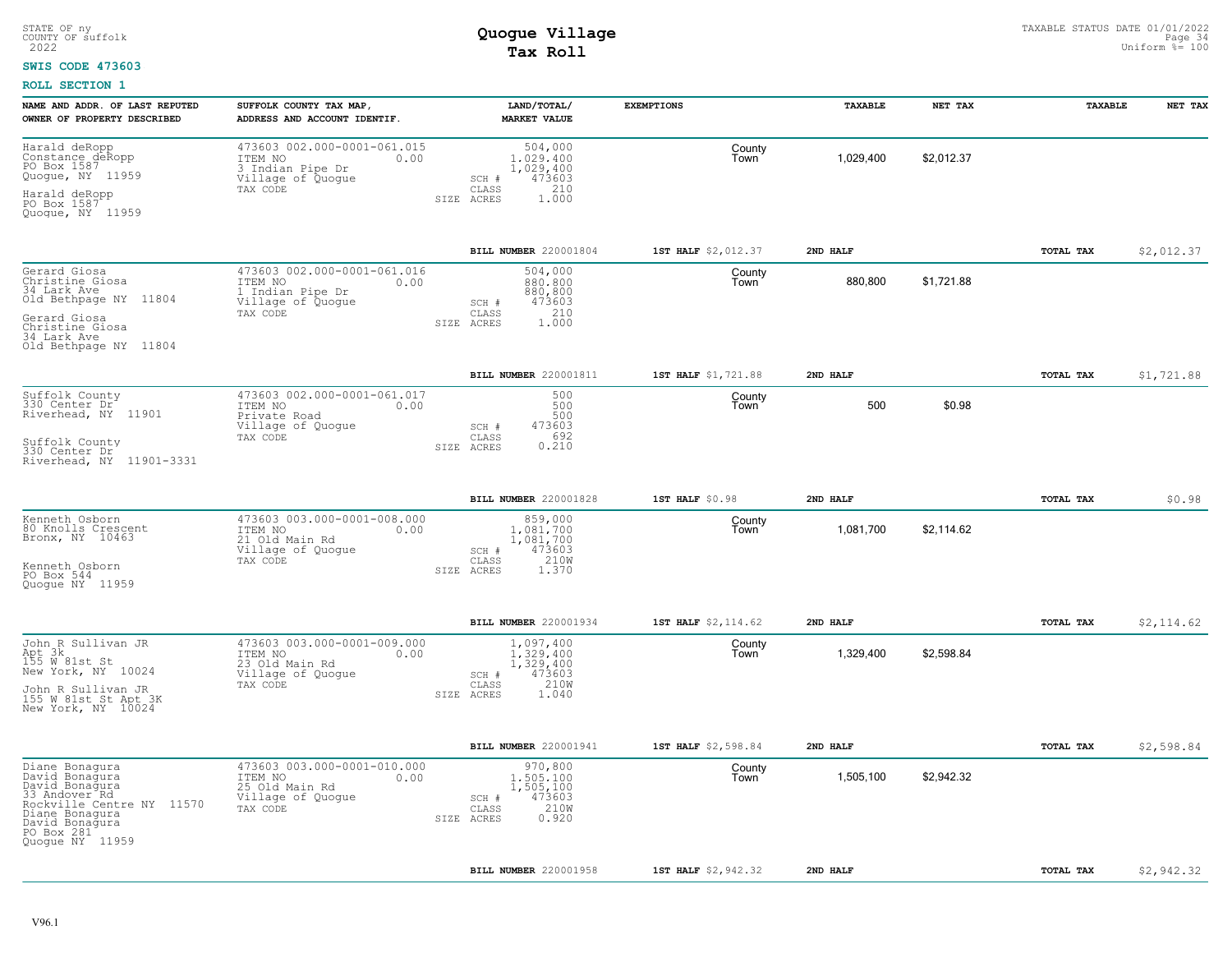#### **SWIS CODE 473603**

| NAME AND ADDR. OF LAST REPUTED<br>OWNER OF PROPERTY DESCRIBED                                                                                                                         | SUFFOLK COUNTY TAX MAP,<br>ADDRESS AND ACCOUNT IDENTIF.                                           | LAND/TOTAL/<br><b>MARKET VALUE</b>                                                             | <b>EXEMPTIONS</b>   | TAXABLE   | NET TAX    | TAXABLE          | NET TAX    |
|---------------------------------------------------------------------------------------------------------------------------------------------------------------------------------------|---------------------------------------------------------------------------------------------------|------------------------------------------------------------------------------------------------|---------------------|-----------|------------|------------------|------------|
| Sandra L Walsh<br>P O Box 1811<br>27 Old Main Rd<br>Quogue NY 11959<br>Sandra L Walsh<br>P O Box 1811<br>27 Old Main Rd<br>Quoque NY 11959                                            | 473603 003.000-0001-011.000<br>ITEM NO<br>0.00<br>27 Old Main Rd<br>Village of Quogue<br>TAX CODE | 1,137,500<br>1,403,400<br>1,403,400<br>473603<br>SCH #<br>210W<br>CLASS<br>SIZE ACRES<br>1.540 | County<br>Town      | 1,403,400 | \$2,743.51 |                  |            |
|                                                                                                                                                                                       |                                                                                                   | BILL NUMBER 220001965                                                                          | 1ST HALF \$2,743.51 | 2ND HALF  |            | TOTAL TAX        | \$2,743.51 |
| Steven Alpert<br>Dorothy Alpert<br>Dorothy Devlin-Alpert<br>PO Box <sup>-1703</sup><br>Quogue NY 11959-1703<br>Steven Alpert<br>Dorothy Alpert<br>PO Box 1703<br>Quoque NY 11959-1703 | 473603 003.000-0001-012.000<br>ITEM NO<br>0.00<br>29 Old Main Rd<br>Village of Quogue<br>TAX CODE | 1,097,400<br>1,468,800<br>1,468,800<br>473603<br>SCH #<br>210W<br>CLASS<br>SIZE ACRES<br>1.040 | County<br>Town      | 1,468,800 | \$2,871.36 |                  |            |
|                                                                                                                                                                                       |                                                                                                   | BILL NUMBER 220001972                                                                          | 1ST HALF \$2,871.36 | 2ND HALF  |            | TOTAL TAX        | \$2,871.36 |
| Thomas Palazzo<br>Donna E Ellswick<br>P O Box 1141<br>31 Old Main Rd<br>Quogue, NY 11959<br>Thomas Palazzo<br>P 0 Box 1141<br>31 Old Main Rd<br>Quoque, NY 11959                      | 473603 003.000-0001-013.000<br>ITEM NO<br>0.00<br>31 Old Main Rd<br>Village of Quogue<br>TAX CODE | 1,013,000<br>1,193,600<br>1,193,600<br>473603<br>SCH #<br>210W<br>CLASS<br>0.960<br>SIZE ACRES | County<br>Town      | 1,193,600 | \$2,333.37 |                  |            |
|                                                                                                                                                                                       |                                                                                                   | <b>BILL NUMBER 220001989</b>                                                                   | 1ST HALF \$2,333.37 | 2ND HALF  |            | TOTAL TAX        | \$2,333.37 |
| Agata Gajewski-Sathi<br>23 Fairway Dr<br>Port Jefferson NY 11777<br>Aqata Gajewski-Sathi<br>23 Fairway Dr<br>Port Jefferson NY 11777                                                  | 473603 003.000-0001-015.001<br>ITEM NO<br>0.00<br>35 Old Main Rd<br>Village of Quoque<br>TAX CODE | 1,053,200<br>1.999.500<br>1,999,500<br>473603<br>SCH #<br>210W<br>CLASS<br>SIZE ACRES<br>1.420 | County<br>Town      | 1,999,500 | \$3,908.82 |                  |            |
|                                                                                                                                                                                       |                                                                                                   | BILL NUMBER 220001996                                                                          | 1ST HALF \$3,908.82 | 2ND HALF  |            | <b>TOTAL TAX</b> | \$3,908.82 |
| Clifford Thau<br>Jill Thau<br>6 Carolyn Ln<br>Chappaqua NY 10514<br>Jill Thau<br>Clifford Thau<br>PO Box 943<br>Quoque NY 11959                                                       | 473603 003.000-0001-015.003<br>ITEM NO<br>0.00<br>33 Old Main Rd<br>Village of Quogue<br>TAX CODE | 902,600<br>2,337,400<br>2,337,400<br>473603<br>SCH #<br>210W<br>CLASS<br>1,100<br>SIZE ACRES   | County<br>Town      | 2,337,400 | \$4,569.38 |                  |            |
|                                                                                                                                                                                       |                                                                                                   | <b>BILL NUMBER 220002005</b>                                                                   | 1ST HALF \$4,569.38 | 2ND HALF  |            | TOTAL TAX        | \$4,569.38 |
| David Golub<br>Lisa Piazza<br>39 Old Main Rd<br>Quogue, NY 11959<br>David Golub<br>1125 Park Ave Apt 15A<br>New York NY 10128                                                         | 473603 003.000-0001-016.001<br>ITEM NO<br>0.00<br>39 Old Main Rd<br>Village of Quogue<br>TAX CODE | 1,148,100<br>2.683.200<br>2,683,200<br>473603<br>SCH #<br>210W<br>CLASS<br>1.360<br>SIZE ACRES | County<br>Town      | 2,683,200 | \$5,245.39 |                  |            |
|                                                                                                                                                                                       |                                                                                                   | BILL NUMBER 220002012                                                                          | 1ST HALF \$5,245.39 | 2ND HALF  |            | <b>TOTAL TAX</b> | \$5,245.39 |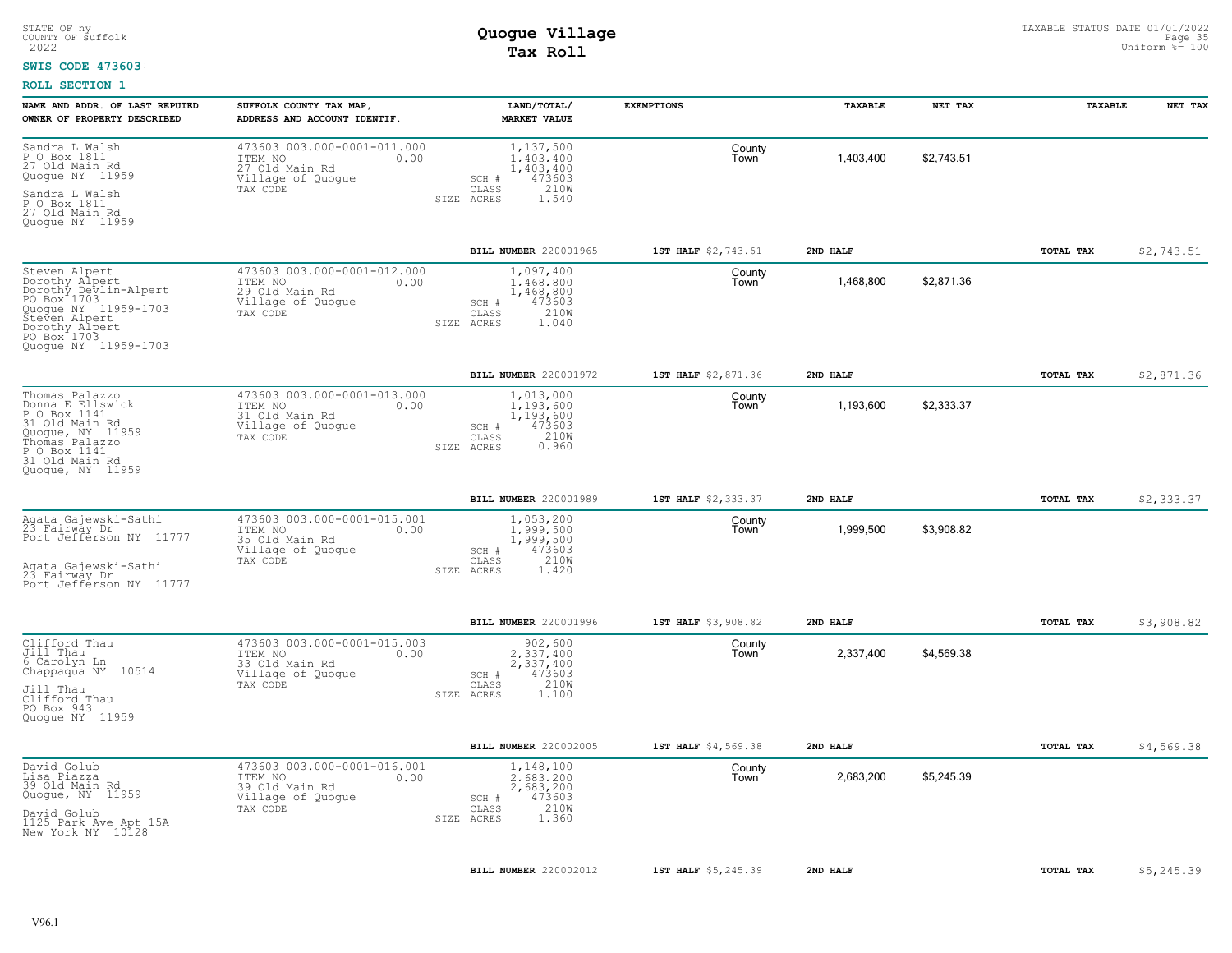#### **SWIS CODE 473603**

| NAME AND ADDR. OF LAST REPUTED<br>OWNER OF PROPERTY DESCRIBED                                                                                                                                                                                                     | SUFFOLK COUNTY TAX MAP,<br>ADDRESS AND ACCOUNT IDENTIF.                                           | LAND/TOTAL/<br><b>MARKET VALUE</b>                                                                     | <b>EXEMPTIONS</b>          | TAXABLE   | NET TAX    | TAXABLE   | NET TAX     |
|-------------------------------------------------------------------------------------------------------------------------------------------------------------------------------------------------------------------------------------------------------------------|---------------------------------------------------------------------------------------------------|--------------------------------------------------------------------------------------------------------|----------------------------|-----------|------------|-----------|-------------|
| Derek Irwin<br>Jodi Irwin<br>880 Fifth Ave<br>New York, NY 10016<br>Derek Irwin<br>Jodi Irwin                                                                                                                                                                     | 473603 003.000-0001-016.002<br>ITEM NO<br>0.00<br>37 Old Main Rd<br>Village of Quogue<br>TAX CODE | 1,056,300<br>3,172,500<br>3,172,500<br>473603<br>SCH #<br>CLASS<br>210W<br>SIZE ACRES<br>1.430         | County<br>Town             | 3,172,500 | \$6,201.92 |           |             |
| 880 Fifth Ave<br>New York, NY 10016                                                                                                                                                                                                                               |                                                                                                   |                                                                                                        |                            |           |            |           |             |
|                                                                                                                                                                                                                                                                   |                                                                                                   | BILL NUMBER 220002029                                                                                  | 1ST HALF \$6,201.92        | 2ND HALF  |            | TOTAL TAX | \$6, 201.92 |
| Ian Malcolm Highet & Carroll I 473603 003.000-0001-017.001<br>Carroll Reid Highet & Malcolm ITEM NO<br>Carroll R. Highet<br>The Ian Malcolm Highet Rev Tru village of Quogue<br>43 Main St<br>Ian M Highet<br>Carroll R. Highet<br>PO Box 1890<br>Quoque NY 11959 | 0.00<br>43 Old Main Rd<br>TAX CODE                                                                | 1,097,100<br>2.688.500<br>2,688,500<br>473603<br>SCH #<br>210W<br>CLASS<br>SIZE ACRES<br>1.880         | County<br>Town             | 2,688,500 | \$5,255.75 |           |             |
|                                                                                                                                                                                                                                                                   |                                                                                                   | <b>BILL NUMBER 220002036</b>                                                                           | <b>1ST HALF</b> \$5,255.75 | 2ND HALF  |            | TOTAL TAX | \$5,255.75  |
| John D. Cameron<br>Loretta Cameron<br>77 Maple Ave Unit 306<br>Rockville Center NY 11570                                                                                                                                                                          | 473603 003.000-0001-017.002<br>ITEM NO<br>0.00<br>45 Old Main Rd<br>Village of Quogue<br>TAX CODE | 1,160,800<br>2,508,900<br>2,508,900<br>473603<br>SCH #<br>CLASS<br>210W                                | County<br>Town             | 2,508,900 | \$4,904.65 |           |             |
| John D. Cameron<br>77 Maple Ave Unit 306<br>Rockville Center NY 11570                                                                                                                                                                                             |                                                                                                   | 1,100<br>SIZE ACRES                                                                                    |                            |           |            |           |             |
|                                                                                                                                                                                                                                                                   |                                                                                                   | <b>BILL NUMBER 220002043</b>                                                                           | 1ST HALF \$4,904.65        | 2ND HALF  |            | TOTAL TAX | \$4,904.65  |
| Peter Jay Zabriskie<br>Phillip Jeffrey Zabriskie<br>Paul Jonathan Žabriskie<br>Mack Burnett III<br>Paul Jonathan Zabriskie<br>899 Las Ovejas Ave<br>San Rafael CA 94903                                                                                           | 473603 003.000-0001-018.001<br>ITEM NO<br>0.00<br>49 Old Main Rd<br>Village of Quogue<br>TAX CODE | 1,160,800<br>1,517,800<br>1,517,800<br>473603<br>SCH #<br>210W<br>CLASS<br>1,100<br>SIZE ACRES         | County<br>Town             | 1,517,800 | \$2,967.15 |           |             |
|                                                                                                                                                                                                                                                                   |                                                                                                   | BILL NUMBER 220016531                                                                                  | 1ST HALF \$2,967.15        | 2ND HALF  |            | TOTAL TAX | \$2,967.15  |
| J Squared Equities LLC<br>48 Franklin Ave<br>Westhampton Beach, NY 11978<br>Joseph Spano                                                                                                                                                                          | 473603 003.000-0001-018.002<br>ITEM NO<br>0.00<br>47 Old Main Rd<br>Village of Quogue<br>TAX CODE | 1,123,400<br>2.249.400<br>2,249,400<br>473603<br>SCH #<br>210W<br>CLASS                                | County<br>Town             | 2,249,400 | \$4,397.35 |           |             |
| J Squared Equities LLC<br>48 Franklin Ave<br>Westhampton Beach NY 11978                                                                                                                                                                                           |                                                                                                   | SIZE ACRES<br>1.060                                                                                    |                            |           |            |           |             |
|                                                                                                                                                                                                                                                                   |                                                                                                   | BILL NUMBER 220016543                                                                                  | 1ST HALF \$4,397.35        | 2ND HALF  |            | TOTAL TAX | \$4,397.35  |
| Gayle Aaronson Qualified Pers، 473603 003.000-0001-019.003<br>Lauren Aaronson Trustee, Davic ITEM NO<br>Daniel C.Aaronson Trustee<br>51 Old Main Rd.<br>Quogue, NY 11959<br>Gayle Aaronson<br>PO Box 1202<br>Quoque NY 11959                                      | 0.00<br>53 Old Main Rd<br>Village of Quogue<br>TAX CODE                                           | 1,017,100 veteran<br>1,933,400<br>1,933,400<br>473603<br>SCH #<br>210W<br>CLASS<br>1.700<br>SIZE ACRES | 18,000 County<br>Town      | 1,915,400 | \$3,744.42 |           |             |
|                                                                                                                                                                                                                                                                   |                                                                                                   | BILL NUMBER 220018431                                                                                  | 1ST HALF \$3,744.42        | 2ND HALF  |            | TOTAL TAX | \$3,744.42  |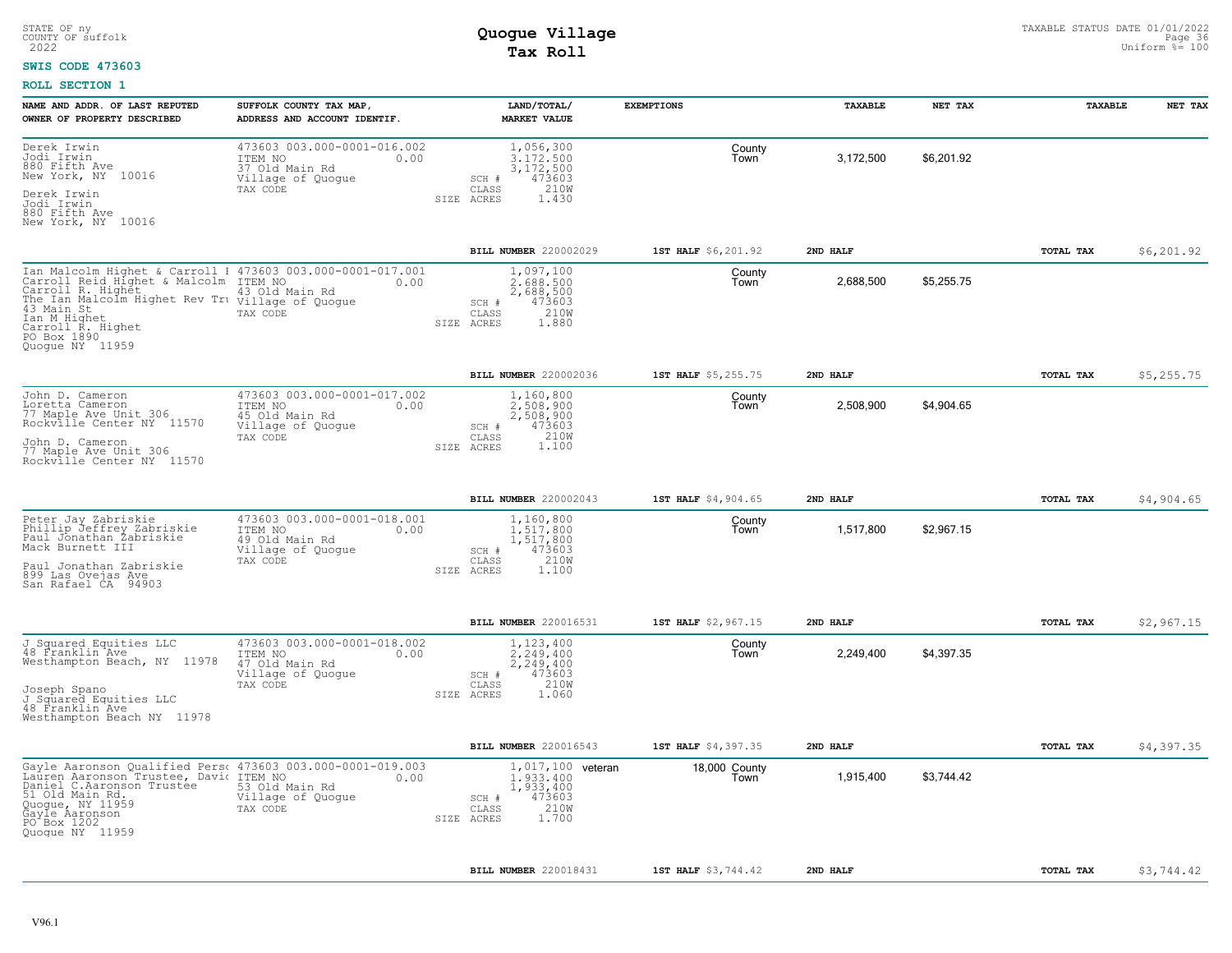### **SWIS CODE 473603**

| NAME AND ADDR. OF LAST REPUTED<br>OWNER OF PROPERTY DESCRIBED                                                                                                                                        | SUFFOLK COUNTY TAX MAP,<br>ADDRESS AND ACCOUNT IDENTIF.                                           | LAND/TOTAL/<br><b>MARKET VALUE</b>                                                             | <b>EXEMPTIONS</b>   | TAXABLE   | NET TAX    | TAXABLE   | NET TAX    |
|------------------------------------------------------------------------------------------------------------------------------------------------------------------------------------------------------|---------------------------------------------------------------------------------------------------|------------------------------------------------------------------------------------------------|---------------------|-----------|------------|-----------|------------|
| Creekside 55 LLC<br>70 E 96th St Unit 9B<br>New York NY 10128<br>Creekside 55 LLC<br>70 E 96th St Unit 9B<br>New York NY 10128                                                                       | 473603 003.000-0001-020.000<br>ITEM NO<br>0.00<br>55 Old Main Rd<br>Village of Quogue<br>TAX CODE | 888,200<br>1.261.700<br>1,261,700<br>473603<br>SCH #<br>210W<br>CLASS<br>SIZE ACRES<br>1.670   | County<br>Town      | 1,261,700 | \$2,466.50 |           |            |
|                                                                                                                                                                                                      |                                                                                                   | BILL NUMBER 220002051                                                                          | 1ST HALF \$2,466.50 | 2ND HALF  |            | TOTAL TAX | \$2,466.50 |
| Stephen Dore<br>Margaret A O'Leary<br>PO Box 1414<br>Quogue NY 11959<br>Stephen Dore<br>Margaret A O'Leary<br>PO Box 1414<br>Quoque NY 11959                                                         | 473603 003.000-0001-021.000<br>ITEM NO<br>0.00<br>59 Old Main Rd<br>Village of Quogue<br>TAX CODE | 1,055,200<br>1.285.600<br>1,285,600<br>473603<br>SCH #<br>210W<br>CLASS<br>2.500<br>SIZE ACRES | County<br>Town      | 1,285,600 | \$2,513.22 |           |            |
|                                                                                                                                                                                                      |                                                                                                   | BILL NUMBER 220002067                                                                          | 1ST HALF \$2,513.22 | 2ND HALF  |            | TOTAL TAX | \$2,513.22 |
| Jeremy Bohrer<br>1 Park Cir<br>Quogue, NY 11959<br>Jeremy Bohrer<br>3401 Mt Bonnell Dr<br>Austin TX 78731                                                                                            | 473603 003.000-0002-001.001<br>ITEM NO<br>0.00<br>1 Park Cir<br>Village of Quogue<br>TAX CODE     | 593,100<br>901,200<br>901,200<br>473603<br>SCH #<br>210<br>CLASS<br>0.840<br>SIZE ACRES        | County<br>Town      | 901,200   | \$1,761.76 |           |            |
|                                                                                                                                                                                                      |                                                                                                   | BILL NUMBER 220002098                                                                          | 1ST HALF \$1,761.76 | 2ND HALF  |            | TOTAL TAX | \$1,761.76 |
| Lawrence Wilson<br>Desiree Fish<br>Desiree Fish<br>920 Park Ave Apt 17B<br>New York NY 10028<br>Lawrence Wilson<br>Desiree Fish<br>920 Park Ave Apt 17B<br>New York NY 10028                         | 473603 003.000-0002-001.002<br>ITEM NO<br>0.00<br>3 Park Cir<br>Village of Quogue<br>TAX CODE     | 589,500<br>883,400<br>883,400<br>473603<br>SCH #<br>210<br>CLASS<br>SIZE ACRES<br>0.840        | County<br>Town      | 883,400   | \$1,726.96 |           |            |
|                                                                                                                                                                                                      |                                                                                                   | <b>BILL NUMBER 220002104</b>                                                                   | 1ST HALF \$1,726.96 | 2ND HALF  |            | TOTAL TAX | \$1,726.96 |
| Kelly P Farrell<br>Kimberly E Farrell<br>Matthew J Farrell (Life Estate<br>105 E 38th St<br>New York, NY 10016<br>Matthew J Farrell (Life Estate<br>101 2nd St Apt C-4<br>Garden City, NY 11530-5948 | 473603 003.000-0002-001.003<br>ITEM NO<br>0.00<br>5 Park Cir<br>Village of Quogue<br>TAX CODE     | 572,000<br>954,000<br>954,000<br>473603<br>SCH #<br>210<br>CLASS<br>0.970<br>SIZE ACRES        | County<br>Town      | 954,000   | \$1,864.97 |           |            |
|                                                                                                                                                                                                      |                                                                                                   | BILL NUMBER 220002111                                                                          | 1ST HALF \$1,864.97 | 2ND HALF  |            | TOTAL TAX | \$1,864.97 |
| Michael Ost<br>Ulka Sachdev<br>700 St. James St<br>Pittsburgh PA 15232<br>Michael Ost<br>Ulka Sachdev<br>700 St. James St<br>Pittsburgh PA 15232                                                     | 473603 003.000-0002-001.004<br>ITEM NO<br>0.00<br>7 Park Cir<br>Village of Quogue<br>TAX CODE     | 359,200<br>875,200<br>875,200<br>473603<br>SCH #<br>210<br>CLASS<br>1.000<br>SIZE ACRES        | County<br>Town      | 875,200   | \$1.710.93 |           |            |
|                                                                                                                                                                                                      |                                                                                                   | BILL NUMBER 220002128                                                                          | 1ST HALF \$1,710.93 | 2ND HALF  |            | TOTAL TAX | \$1,710.93 |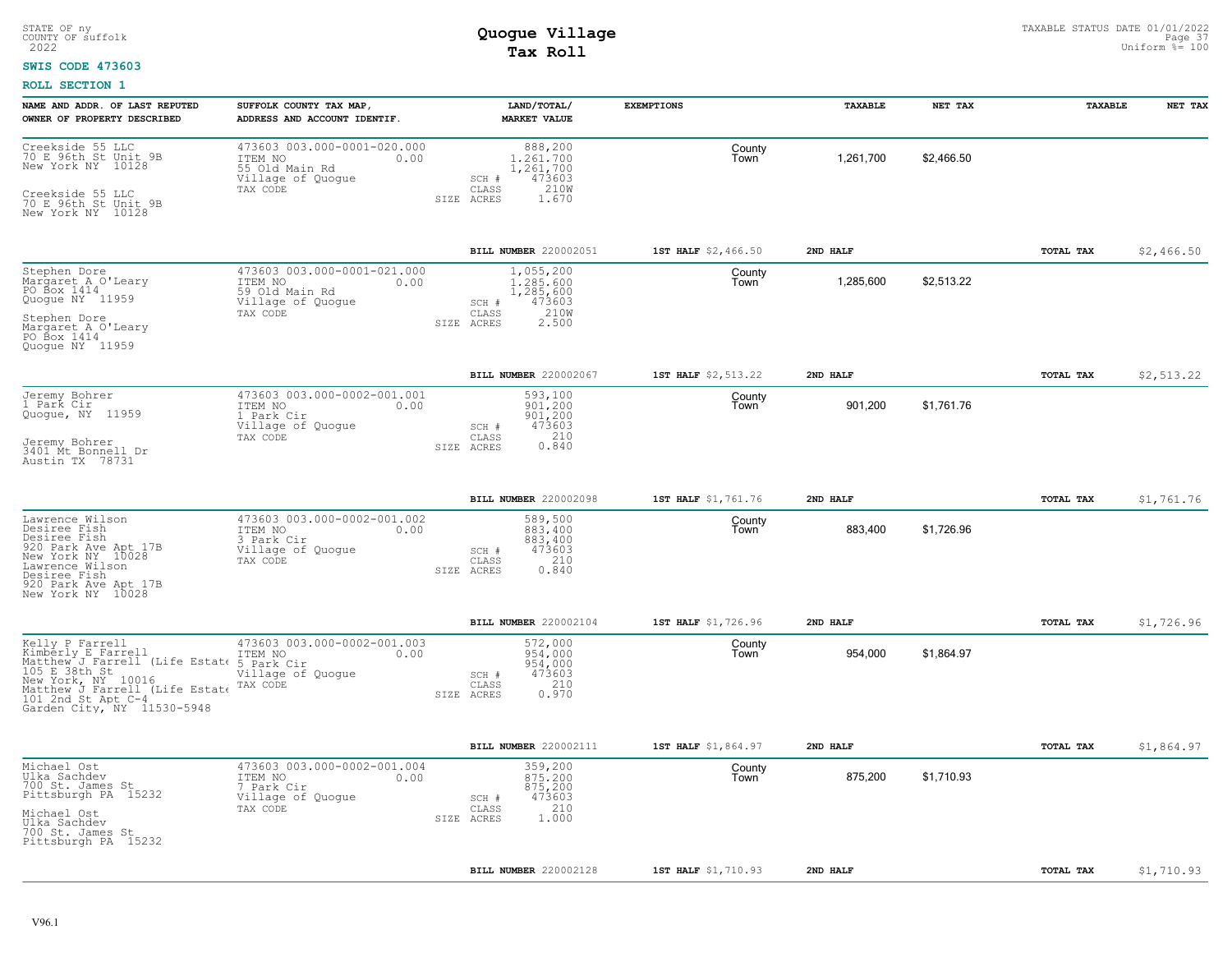### **SWIS CODE 473603**

| NAME AND ADDR. OF LAST REPUTED<br>OWNER OF PROPERTY DESCRIBED                                                                                                                                                                                     | SUFFOLK COUNTY TAX MAP,<br>ADDRESS AND ACCOUNT IDENTIF.                                        | LAND/TOTAL/<br><b>MARKET VALUE</b>                                                          | <b>EXEMPTIONS</b>   | <b>TAXABLE</b> | NET TAX    | <b>TAXABLE</b>   | NET TAX    |
|---------------------------------------------------------------------------------------------------------------------------------------------------------------------------------------------------------------------------------------------------|------------------------------------------------------------------------------------------------|---------------------------------------------------------------------------------------------|---------------------|----------------|------------|------------------|------------|
| Jeffrey M Lean<br>Hayley Lean<br>PO Box 956<br>Quogue, NY 11959-0956<br>Jeffrey M Lean<br>PO Box 956<br>Quogue, NY 11959-0956                                                                                                                     | 473603 003.000-0002-001.005<br>ITEM NO<br>0.00<br>9 Park Cir<br>Village of Quogue<br>TAX CODE  | 450,800<br>940,900<br>940,900<br>473603<br>SCH #<br>210<br>CLASS<br>0.900<br>SIZE ACRES     | County<br>Town      | 940,900        | \$1.839.37 |                  |            |
|                                                                                                                                                                                                                                                   |                                                                                                | BILL NUMBER 220002135                                                                       | 1ST HALF \$1,839.37 | 2ND HALF       |            | TOTAL TAX        | \$1,839.37 |
| Frank Thoelen<br>Joanne Thoelen<br>57 Fairway Dr<br>Manhasset <sup>"</sup> NY 11030-3906<br>Frank Thoelen<br>Joanne Thoelen<br>57 Fairway Dr<br>Manhasset NY 11030-3906                                                                           | 473603 003.000-0002-001.006<br>ITEM NO<br>0.00<br>11 Park Cir<br>Village of Quogue<br>TAX CODE | 474,800<br>941,600<br>941,600<br>473603<br>SCH #<br>210<br>CLASS<br>0.830<br>SIZE ACRES     | County<br>Town      | 941,600        | \$1,840.73 |                  |            |
|                                                                                                                                                                                                                                                   |                                                                                                | BILL NUMBER 220002142                                                                       | 1ST HALF \$1,840.73 | 2ND HALF       |            | TOTAL TAX        | \$1,840.73 |
| 13 Park Circle LLC<br>52 Sherwood Dr<br>Huntington NY 11743<br>13 Park Circle LLC<br>52 Sherwood Dr<br>Huntington NY 11743                                                                                                                        | 473603 003.000-0002-001.007<br>0.00<br>ITEM NO<br>13 Park Cir<br>Village of Quogue<br>TAX CODE | 451,200<br>742.100<br>742,100<br>473603<br>SCH #<br>CLASS<br>210<br>0.840<br>SIZE ACRES     | County<br>Town      | 742,100        | \$1,450.73 |                  |            |
|                                                                                                                                                                                                                                                   |                                                                                                | BILL NUMBER 220002159                                                                       | 1ST HALF \$1,450.73 | 2ND HALF       |            | TOTAL TAX        | \$1,450.73 |
| Rebel Ventures I, LLC<br>546 Fifth Ave FL 6<br>New York NY 10036<br>Law Offices of Aidala, Bertuna<br>Rebel Venture LLC<br>546 Fifth Ave<br>New York NY 10036                                                                                     | 473603 003.000-0002-001.008<br>ITEM NO<br>0.00<br>15 Park Cir<br>Village of Quogue<br>TAX CODE | 450,000<br>894,000<br>894,000<br>473603<br>SCH #<br>210<br>CLASS<br>1.180<br>SIZE ACRES     | County<br>Town      | 894,000        | \$1,747.68 |                  |            |
|                                                                                                                                                                                                                                                   |                                                                                                | BILL NUMBER 220002166                                                                       | 1ST HALF \$1,747.68 | 2ND HALF       |            | <b>TOTAL TAX</b> | \$1,747.68 |
| Benjamen H Segal<br>Kelcey W Edwards<br>301 Sullivan Pl Apt 2Q<br>Brooklyn NY 11225<br>Benjamin H. Segal<br>Kelcey W. Edwards<br>PO Box 1832<br>Quogue NY 11959                                                                                   | 473603 003.000-0002-001.009<br>ITEM NO<br>0.00<br>17 Park Cir<br>Village of Quogue<br>TAX CODE | 498,600<br>888,400<br>888,400<br>473603<br>SCH #<br>210<br>CLASS<br>SIZE ACRES<br>1.180     | County<br>Town      | 888,400        | \$1,736.73 |                  |            |
|                                                                                                                                                                                                                                                   |                                                                                                | BILL NUMBER 220002173                                                                       | 1ST HALF \$1,736.73 | 2ND HALF       |            | TOTAL TAX        | \$1,736.73 |
| John 0. Pinto Revocable Trust 473603 003.000-0002-001.010<br>Brett L. Bernstein Revocable !<br>John O. Pinto co trustee<br>Brett L. Bernstein co trustee village of Quogue<br>PO Box 1402<br>John O Pinto<br>PO Box 1402<br>Quogue, NY 11959-1402 | ITEM NO<br>0.00<br>19 Park Cir<br>TAX CODE                                                     | 576,400<br>1,040,400<br>1,040,400<br>473603<br>SCH #<br>210<br>CLASS<br>0.820<br>SIZE ACRES | County<br>Town      | 1,040,400      | \$2,033.88 |                  |            |
|                                                                                                                                                                                                                                                   |                                                                                                | BILL NUMBER 220002181                                                                       | 1ST HALF \$2,033.88 | 2ND HALF       |            | TOTAL TAX        | \$2,033.88 |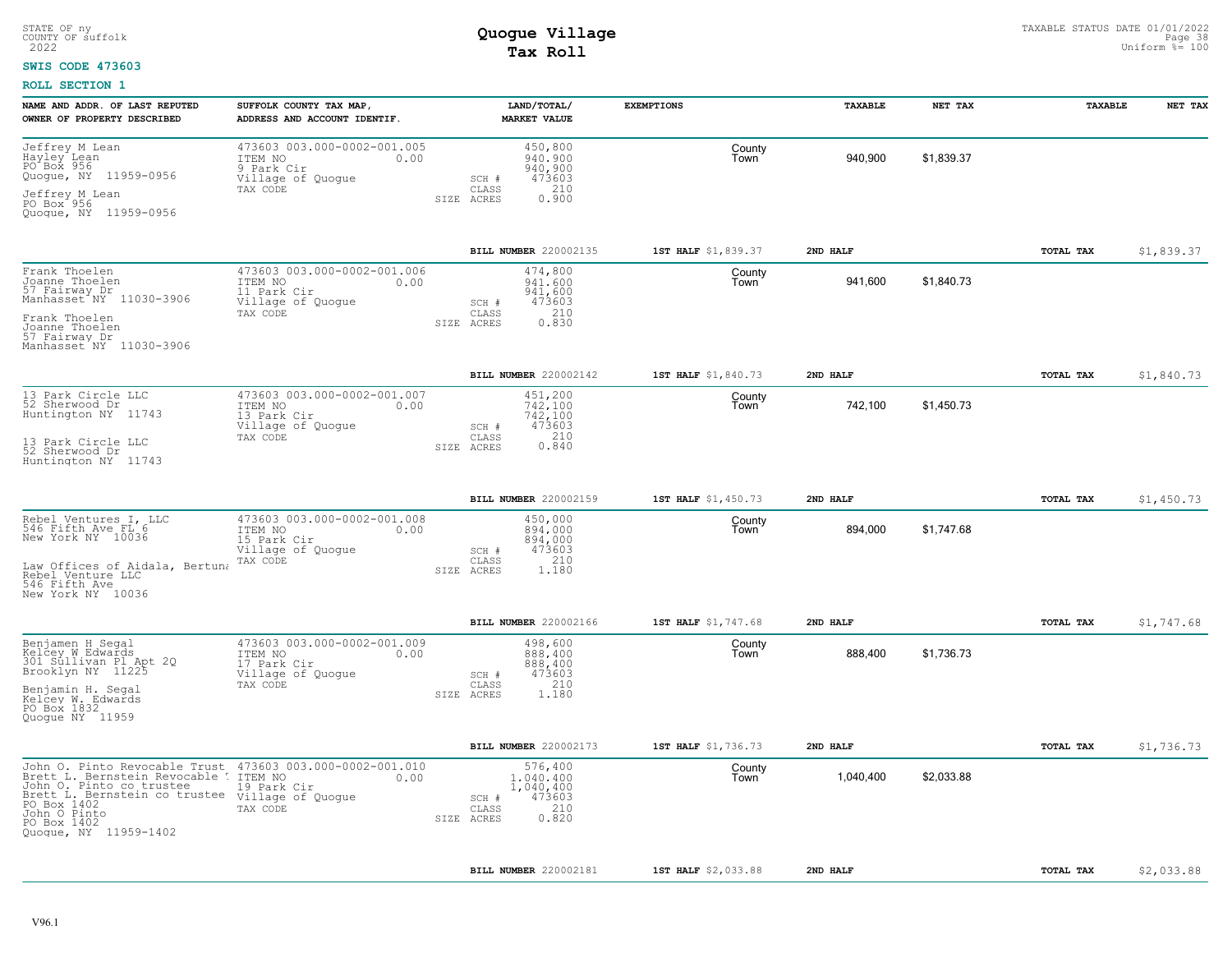#### **SWIS CODE 473603**

| NAME AND ADDR. OF LAST REPUTED<br>OWNER OF PROPERTY DESCRIBED                                                                                                                                                                                 | SUFFOLK COUNTY TAX MAP,<br>ADDRESS AND ACCOUNT IDENTIF.                                        | LAND/TOTAL/<br><b>MARKET VALUE</b>                                                              | <b>EXEMPTIONS</b>   | TAXABLE   | NET TAX    | TAXABLE          | NET TAX    |
|-----------------------------------------------------------------------------------------------------------------------------------------------------------------------------------------------------------------------------------------------|------------------------------------------------------------------------------------------------|-------------------------------------------------------------------------------------------------|---------------------|-----------|------------|------------------|------------|
| Neil Goldman<br>niane Goldman<br>16 Avondale Ct<br>Briarcliff NY 10510<br>Neil Goldman                                                                                                                                                        | 473603 003.000-0002-001.011<br>ITEM NO<br>0.00<br>21 Park Cir<br>Village of Quogue<br>TAX CODE | 609,300<br>1,040,300<br>1,040,300<br>473603<br>SCH #<br>CLASS<br>210<br>0.870<br>SIZE ACRES     | County<br>Town      | 1,040,300 | \$2,033.68 |                  |            |
| Diane Goldman<br>16 Avondale Ct<br>Briarcliff NY 10510                                                                                                                                                                                        |                                                                                                |                                                                                                 |                     |           |            |                  |            |
|                                                                                                                                                                                                                                               |                                                                                                | BILL NUMBER 220002197                                                                           | 1ST HALF \$2,033.68 | 2ND HALF  |            | TOTAL TAX        | \$2,033.68 |
| Ross A Cord<br>PO Box 984<br>Quogue, NY 11959-0984<br>Ross A Cord<br>PO Box 984                                                                                                                                                               | 473603 003.000-0002-001.012<br>ITEM NO<br>0.00<br>23 Park Cir<br>Village of Quogue<br>TAX CODE | 572,500<br>1.162.400<br>1,162,400<br>473603<br>$SCH$ $#$<br>210<br>CLASS<br>0.810<br>SIZE ACRES | County<br>Town      | 1,162,400 | \$2,272.38 |                  |            |
| Quogue, NY 11959-0984                                                                                                                                                                                                                         |                                                                                                |                                                                                                 |                     |           |            |                  |            |
|                                                                                                                                                                                                                                               |                                                                                                | BILL NUMBER 220002203                                                                           | 1ST HALF \$2,272.38 | 2ND HALF  |            | TOTAL TAX        | \$2,272.38 |
| Jason McManus<br>Catherine McManus<br>247 W 87th St Apt 14D<br>New York NY 10024-2364                                                                                                                                                         | 473603 003.000-0002-001.013<br>ITEM NO<br>0.00<br>27 Park Cir<br>Village of Quoque<br>TAX CODE | 588,500<br>1,035,900<br>1,035,900<br>473603<br>SCH #<br>CLASS                                   | County<br>Town      | 1,035,900 | \$2,025.08 |                  |            |
| Jason McManus<br>Catherine McManus<br>PO Box 189<br>Quoque NY 11959                                                                                                                                                                           |                                                                                                | $0.210$<br>$0.840$<br>SIZE ACRES                                                                |                     |           |            |                  |            |
|                                                                                                                                                                                                                                               |                                                                                                | BILL NUMBER 220002211                                                                           | 1ST HALF \$2,025.08 | 2ND HALF  |            | <b>TOTAL TAX</b> | \$2,025.08 |
| Deborah A Mauro<br>PO Box 324<br>Quogue, NY 11959                                                                                                                                                                                             | 473603 003.000-0002-001.014<br>ITEM NO<br>0.00<br>29 Park Cir<br>Village of Quogue             | 578,400<br>950,000<br>950,000<br>473603<br>SCH #                                                | County<br>Town      | 950,000   | \$1,857.16 |                  |            |
| Deborah A Mauro<br>PO Box 324<br>Quoque, NY 11959                                                                                                                                                                                             | TAX CODE                                                                                       | 210<br>CLASS<br>0.820<br>SIZE ACRES                                                             |                     |           |            |                  |            |
|                                                                                                                                                                                                                                               |                                                                                                | BILL NUMBER 220002227                                                                           | 1ST HALF \$1,857.16 | 2ND HALF  |            | TOTAL TAX        | \$1,857.16 |
| Phyllis C Dreyspool<br>Nathan Cooper<br>710 Park Ave<br>New York, NY 10021                                                                                                                                                                    | 473603 003.000-0002-001.015<br>ITEM NO<br>0.00<br>31 Park Cir<br>Village of Quogue             | 571,300<br>829,200<br>829,200<br>473603<br>SCH #<br>210                                         | County<br>Town      | 829,200   | \$1,621.00 |                  |            |
| Phyllis C Dreyspool<br>710 Park Ave<br>New York, NY 10021                                                                                                                                                                                     | TAX CODE                                                                                       | CLASS<br>0.810<br>SIZE ACRES                                                                    |                     |           |            |                  |            |
|                                                                                                                                                                                                                                               |                                                                                                | BILL NUMBER 220002234                                                                           | 1ST HALF \$1,621.00 | 2ND HALF  |            | TOTAL TAX        | \$1,621.00 |
| Valexander G. Hesterberg [III ((for 1102) 003.0<br>Alexander G. Hesterberg III ((for 1102) 003.0<br>Matthew R. Hesterberg III ((for 128 Park Cir<br>Matthew R. Hesterberg (Co-Tru: 28 Park Cir<br>Garden City NY 11530<br>100 Hilton Ave Unit | Valerie P. Hesterberg (Co-Tru: 473603 003.000-0002-001.016<br>0.00<br>Village of Quogue        | 665,900<br>1.122.200<br>1,122,200<br>473603<br>SCH #<br>210<br>CLASS<br>0.800<br>SIZE ACRES     | County<br>Town      | 1,122,200 | \$2,193.79 |                  |            |
|                                                                                                                                                                                                                                               |                                                                                                | BILL NUMBER 220002241                                                                           | 1ST HALF \$2,193.79 | 2ND HALF  |            | TOTAL TAX        | \$2,193.79 |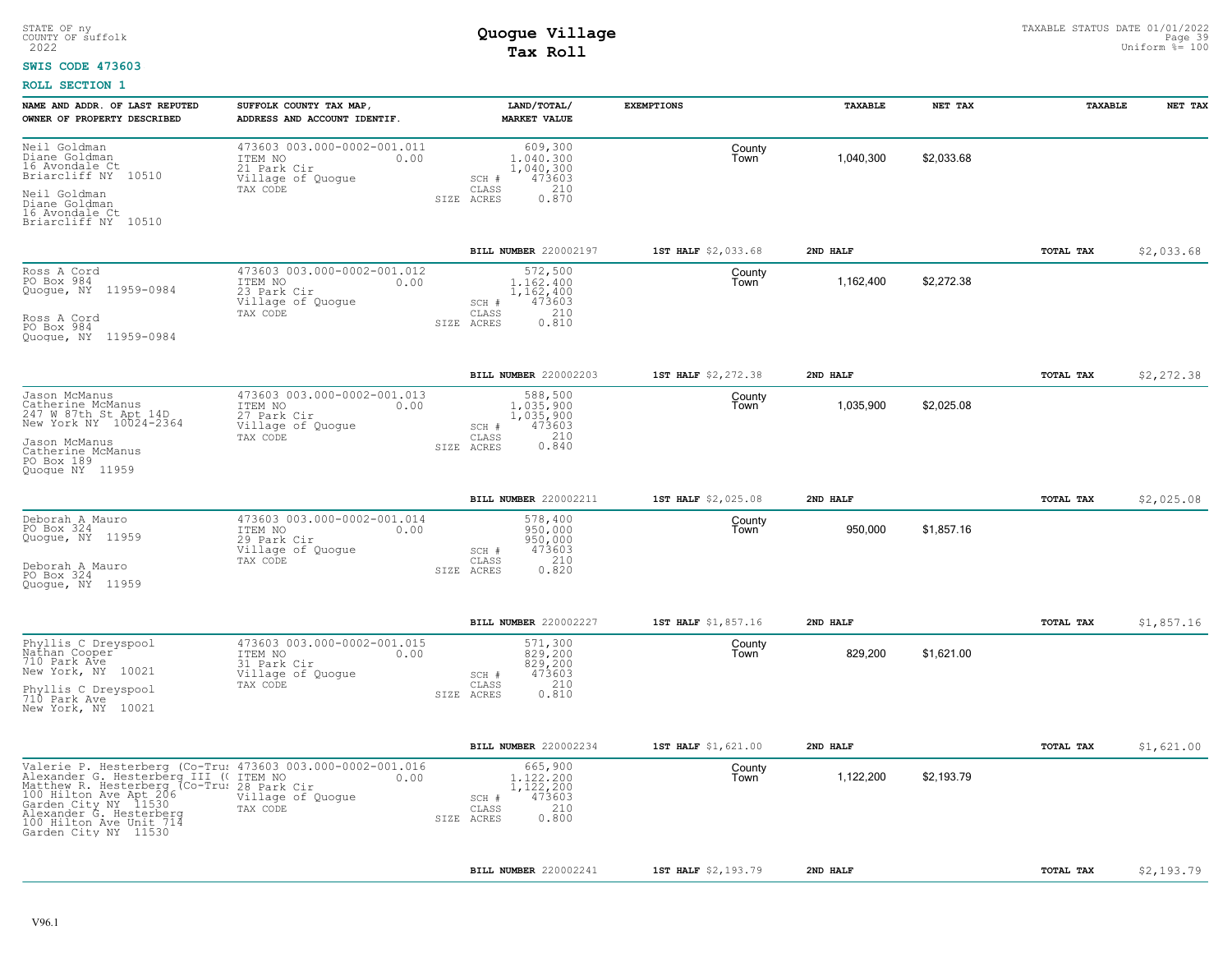#### **SWIS CODE 473603**

| NAME AND ADDR. OF LAST REPUTED<br>OWNER OF PROPERTY DESCRIBED                                                                               | SUFFOLK COUNTY TAX MAP,<br>ADDRESS AND ACCOUNT IDENTIF.                                        | LAND/TOTAL/<br><b>MARKET VALUE</b>                                                          | <b>EXEMPTIONS</b>                                                                              | TAXABLE   | NET TAX    | TAXABLE   | NET TAX    |
|---------------------------------------------------------------------------------------------------------------------------------------------|------------------------------------------------------------------------------------------------|---------------------------------------------------------------------------------------------|------------------------------------------------------------------------------------------------|-----------|------------|-----------|------------|
| Thomas L Snodgrass<br>Diana Snodgrass<br>PO Box 1848<br>Quogue, NY 11959-1848<br>Thomas L Snodgrass<br>PO Box 1848<br>Quogue, NY 11959-1848 | 473603 003.000-0002-001.017<br>ITEM NO<br>0.00<br>22 Park Cir<br>Village of Quogue<br>TAX CODE | 1.011.600 yeteran<br>1,011,600<br>SCH #<br>CLASS<br>210<br>0.800<br>SIZE ACRES              | 666,500 veteran<br>30,000 County<br>60,000 Town<br>101,160<br>500<br>Volunte<br>473603 Firefig | 819,940   | \$1,602.90 |           |            |
|                                                                                                                                             |                                                                                                | BILL NUMBER 220002258                                                                       | 1ST HALF \$1,602.90                                                                            | 2ND HALF  |            | TOTAL TAX | \$1,602.90 |
| 18 Park Circle LLC<br>138 N Green Ave<br>Lindenhurst NY 11757<br>18 Park Circle LLC<br>138 N Green Ave                                      | 473603 003.000-0002-001.018<br>ITEM NO<br>0.00<br>18 Park Cir<br>Village of Quoque<br>TAX CODE | 707,700<br>1,007,400<br>1,007,400<br>473603<br>SCH #<br>210<br>CLASS<br>0.850<br>SIZE ACRES | County<br>Town                                                                                 | 1,007,400 | \$1,969.37 |           |            |
| Lindenhurst NY 11757                                                                                                                        |                                                                                                |                                                                                             |                                                                                                |           |            |           |            |
|                                                                                                                                             |                                                                                                | BILL NUMBER 220002265                                                                       | 1ST HALF \$1,969.37                                                                            | 2ND HALF  |            | TOTAL TAX | \$1,969.37 |
| Mark Tannen<br>5 Baldwin Rd<br>Saddle River, NJ 07458                                                                                       | 473603 003.000-0002-001.019<br>ITEM NO<br>0.00<br>14 Park Cir<br>Village of Quogue<br>TAX CODE | 678,200<br>915,700<br>915,700<br>473603<br>SCH #<br>210<br>CLASS                            | County<br>Town                                                                                 | 915,700   | \$1,790.10 |           |            |
| Mark Tannen<br>900 Avenue at Port Imperial Ap<br>Weehawken NJ 07086                                                                         |                                                                                                | 0.820<br>SIZE ACRES                                                                         |                                                                                                |           |            |           |            |
|                                                                                                                                             |                                                                                                | BILL NUMBER 220002272                                                                       | 1ST HALF \$1,790.10                                                                            | 2ND HALF  |            | TOTAL TAX | \$1,790.10 |
| Robert J Griffon JR<br>Desiree Griffon<br>6 Park Cir<br>Quoque, NY 11959<br>Robert J Griffon Jr                                             | 473603 003.000-0002-001.020<br>ITEM NO<br>0.00<br>6 Park Cir<br>Village of Quogue<br>TAX CODE  | 679,100<br>1.124.400<br>1,124,400<br>473603<br>SCH #<br>210<br>CLASS                        | County<br>Town                                                                                 | 1,124,400 | \$2,198.09 |           |            |
| PO Box 207<br>East Quoque, NY 11942                                                                                                         |                                                                                                | 0.820<br>SIZE ACRES                                                                         |                                                                                                |           |            |           |            |
|                                                                                                                                             |                                                                                                | BILL NUMBER 220002289                                                                       | 1ST HALF \$2,198.09                                                                            | 2ND HALF  |            | TOTAL TAX | \$2,198.09 |
| Maris Herz<br>Michael Herz<br>Southampton, NY 11968                                                                                         | 473603 003.000-0002-001.021<br>ITEM NO<br>0.00<br>38 Park Cir<br>Village of Quogue<br>TAX CODE | 670,900<br>1,134,600<br>1,134,600<br>473603<br>SCH #<br>210<br>CLASS                        | County<br>Town                                                                                 | 1,134,600 | \$2,218.03 |           |            |
| Michael Herz<br>450 W End Ave Apt 18B<br>New York NY 10024                                                                                  |                                                                                                | SIZE ACRES<br>0.810                                                                         |                                                                                                |           |            |           |            |
|                                                                                                                                             |                                                                                                | BILL NUMBER 220002296                                                                       | 1ST HALF \$2,218.03                                                                            | 2ND HALF  |            | TOTAL TAX | \$2,218.03 |
| 34 PCQ LLC<br>262 Central Park West Apt 3B<br>New York NY 10024                                                                             | 473603 003.000-0002-001.022<br>ITEM NO<br>0.00<br>34 Park Cir<br>Village of Quogue<br>TAX CODE | 675,400<br>1,116,400<br>1,116,400<br>473603<br>SCH #<br>210<br>CLASS                        | County<br>Town                                                                                 | 1,116,400 | \$2,182.45 |           |            |
| Mark S May<br>262 Central Park West Apt 3B<br>New York NY 10024                                                                             |                                                                                                | 0.820<br>SIZE ACRES                                                                         |                                                                                                |           |            |           |            |
|                                                                                                                                             |                                                                                                | <b>BILL NUMBER 220002302</b>                                                                | 1ST HALF \$2,182.45                                                                            | 2ND HALF  |            | TOTAL TAX | \$2,182.45 |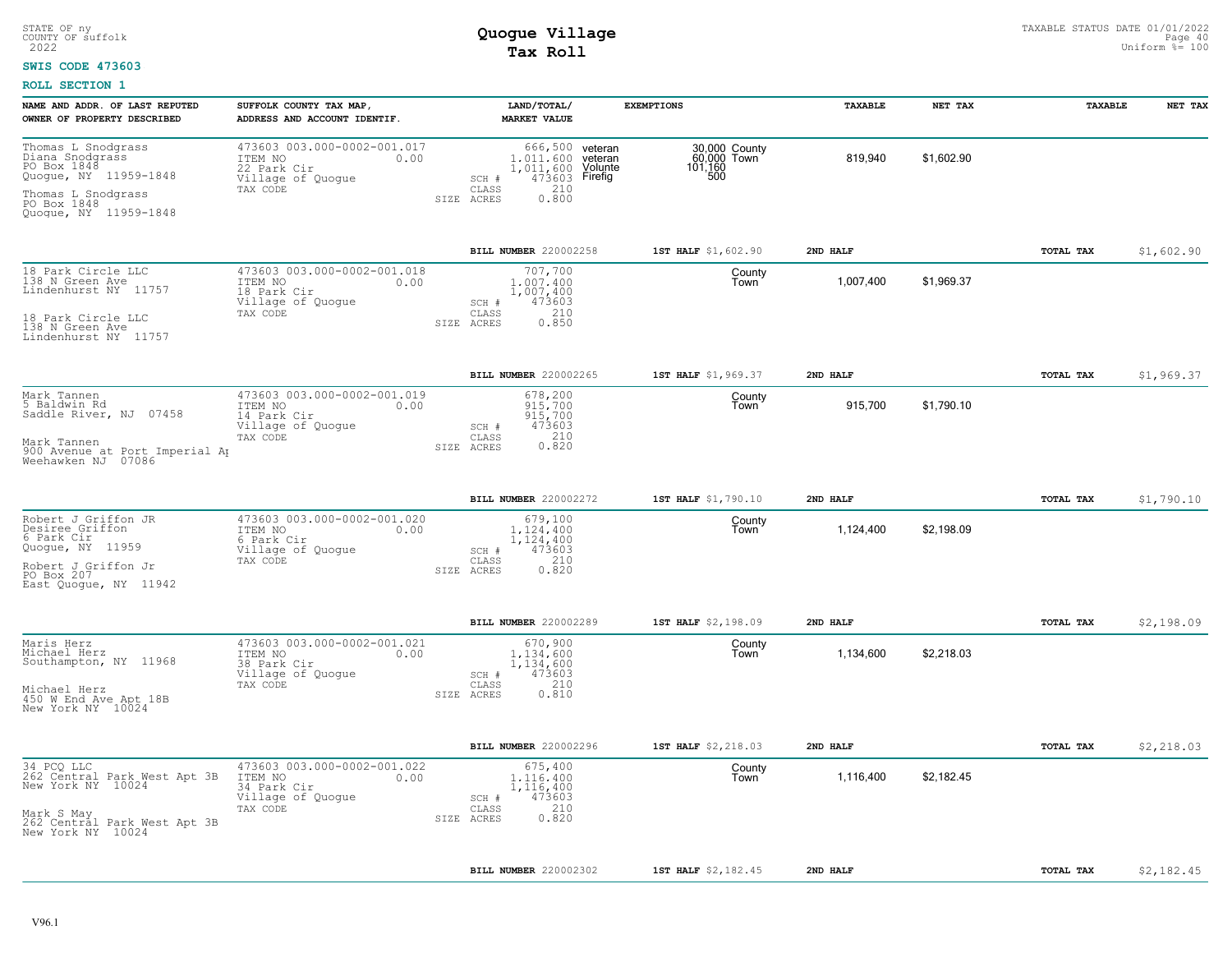### **SWIS CODE 473603**

| NAME AND ADDR. OF LAST REPUTED<br>OWNER OF PROPERTY DESCRIBED                                                                                                   | SUFFOLK COUNTY TAX MAP,<br>ADDRESS AND ACCOUNT IDENTIF.                                           | LAND/TOTAL/<br><b>MARKET VALUE</b>                                                                | <b>EXEMPTIONS</b>   | <b><i>TAXABLE</i></b> | NET TAX    | TAXABLE          | NET TAX    |
|-----------------------------------------------------------------------------------------------------------------------------------------------------------------|---------------------------------------------------------------------------------------------------|---------------------------------------------------------------------------------------------------|---------------------|-----------------------|------------|------------------|------------|
| Joseph Strasburg<br>41 Fox Ridge<br>Roslyn NY 11576<br>Joseph Strasburg<br>41 Fox Ridge<br>Roslyn NY 11576                                                      | 473603 003.000-0002-001.023<br>ITEM NO<br>0.00<br>41 Park Cir<br>Village of Quogue<br>TAX CODE    | 537,900<br>1,214,500<br>1,214,500<br>473603<br>SCH #<br>210<br>CLASS<br>0.920<br>SIZE ACRES       | County<br>Town      | 1,214,500             | \$2.374.23 |                  |            |
|                                                                                                                                                                 |                                                                                                   | BILL NUMBER 220002319                                                                             | 1ST HALF \$2,374.23 | 2ND HALF              |            | TOTAL TAX        | \$2,374.23 |
| Steven Fadem<br>Laurie Baskin<br>Laurie Baskin<br>1460 W Byron St<br>Chicago IL 60613<br>Steven Fadem<br>Laurie Baskin<br>2487 Bennett Ave<br>Evanston IL 60201 | 473603 003.000-0002-001.024<br>ITEM NO<br>0.00<br>39 Park Cir<br>Village of Quogue<br>TAX CODE    | 517,900<br>811,900<br>811,900<br>473603<br>SCH #<br>210<br>CLASS<br>0.880<br>SIZE ACRES           | County<br>Town      | 811,900               | \$1,587.18 |                  |            |
|                                                                                                                                                                 |                                                                                                   | <b>BILL NUMBER</b> 220002326                                                                      | 1ST HALF \$1,587.18 | 2ND HALF              |            | TOTAL TAX        | \$1,587.18 |
| Mitchell C Goldman<br>Susan C Sargent<br>717 St Andrews Rd<br>Philadelphia, PA 19118<br>Mitchell C Goldman<br>717 St Andrews Rd<br>Philadelphia, PA 19118       | 473603 003.000-0002-001.025<br>ITEM NO<br>0.00<br>37 Park Cir<br>Village of Quogue<br>TAX CODE    | 551,700<br>1,055,400<br>1,055,400<br>473603<br>SCH #<br>$0.210$<br>$0.940$<br>CLASS<br>SIZE ACRES | County<br>Town      | 1,055,400             | \$2,063.20 |                  |            |
|                                                                                                                                                                 |                                                                                                   | BILL NUMBER 220002333                                                                             | 1ST HALF \$2,063.20 | 2ND HALF              |            | TOTAL TAX        | \$2,063.20 |
| Michael A Goldfarb<br>Abbe S Goldfarb<br>1 Beekman Pl<br>New York, NY 10022<br>Michael A Goldfarb<br>1 Beekman Pl<br>New York, NY 10022                         | 473603 003.000-0002-001.026<br>ITEM NO<br>0.00<br>35 Park Cir<br>Village of Quogue<br>TAX CODE    | 545,800<br>854,900<br>854,900<br>473603<br>SCH #<br>210<br>CLASS<br>0.930<br>SIZE ACRES           | County<br>Town      | 854,900               | \$1,671.24 |                  |            |
|                                                                                                                                                                 |                                                                                                   | BILL NUMBER 220002341                                                                             | 1ST HALF \$1,671.24 | 2ND HALF              |            | <b>TOTAL TAX</b> | \$1,671.24 |
| James D. Gaffey<br>Nydia Gaffey<br>PO Box 233<br>Quogue NY 11959<br>James D. Gaffey<br>Nydia Gaffey<br>PO Box 233<br>Quoque NY 11959                            | 473603 003.000-0002-001.027<br>ITEM NO<br>0.00<br>33 Park Cir<br>Village of Quogue<br>TAX CODE    | 588,500<br>1,202,900<br>1,202,900<br>473603<br>SCH #<br>210<br>CLASS<br>0.840<br>SIZE ACRES       | County<br>Town      | 1,202,900             | \$2.351.55 |                  |            |
|                                                                                                                                                                 |                                                                                                   | BILL NUMBER 220002357                                                                             | 1ST HALF \$2,351.55 | 2ND HALF              |            | TOTAL TAX        | \$2,351.55 |
| Jon Garito<br>Ricki Garito<br>1111 Crandon Blvd<br>Biscayne FL 33149<br>Jon Garito<br>Ricki Garito<br>1111 Crandon Blvd<br>Biscayne FL 33149                    | 473603 003.000-0002-003.000<br>ITEM NO<br>0.00<br>12 Old Main Rd<br>Village of Quogue<br>TAX CODE | 600,000<br>731,600<br>731,600<br>473603<br>SCH #<br>210<br>CLASS<br>0.540<br>SIZE ACRES           | County<br>Town      | 731,600               | \$1,430.20 |                  |            |
|                                                                                                                                                                 |                                                                                                   | <b>BILL NUMBER 220002371</b>                                                                      | 1ST HALF \$1,430.20 | 2ND HALF              |            | <b>TOTAL TAX</b> | \$1,430.20 |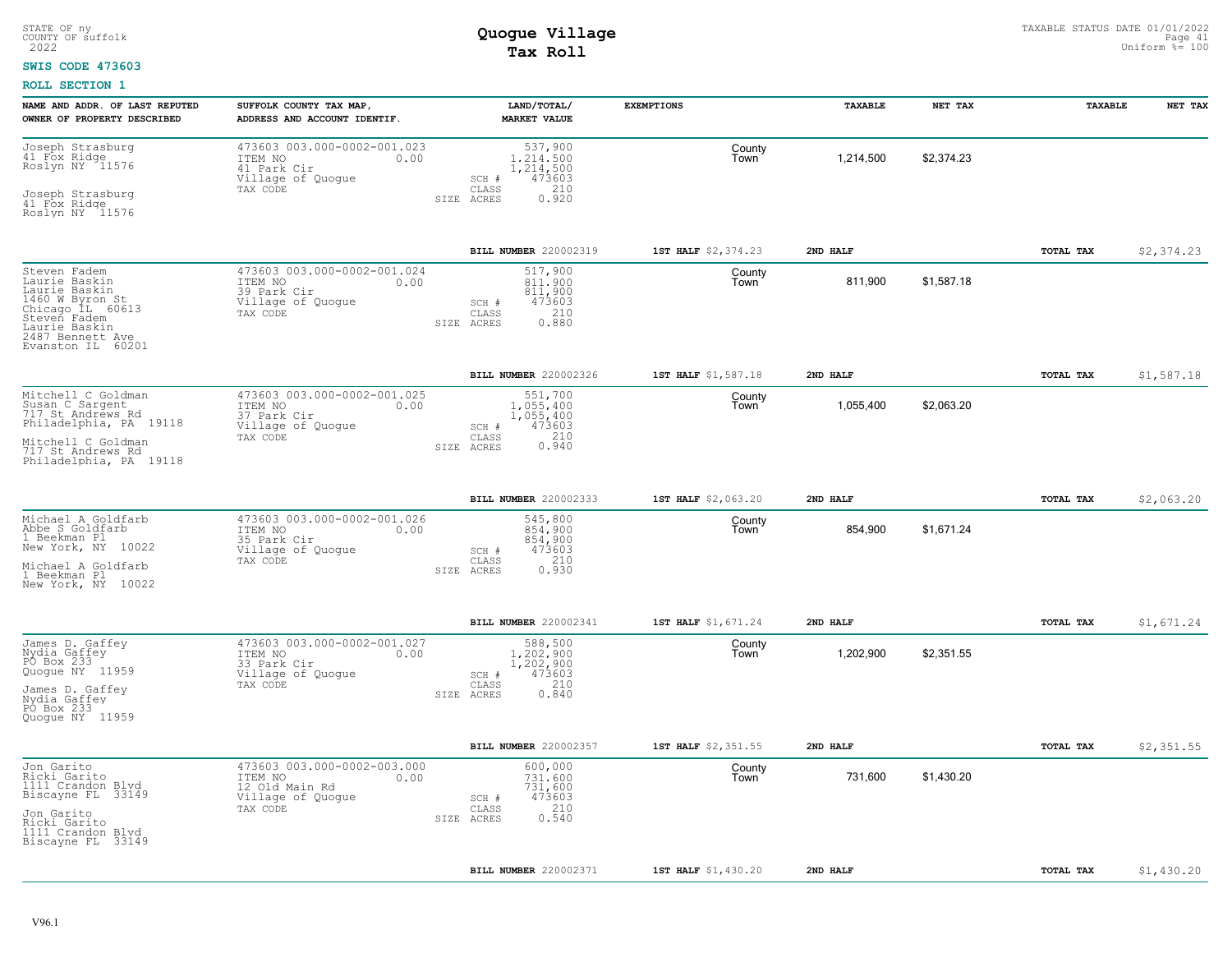#### **SWIS CODE 473603**

| NAME AND ADDR. OF LAST REPUTED<br>OWNER OF PROPERTY DESCRIBED                                                                                                    | SUFFOLK COUNTY TAX MAP,<br>ADDRESS AND ACCOUNT IDENTIF.                                                    | LAND/TOTAL/<br><b>MARKET VALUE</b>                                                                 | <b>EXEMPTIONS</b>   | <b><i>TAXABLE</i></b> | NET TAX    | <b>TAXABLE</b>   | NET TAX    |
|------------------------------------------------------------------------------------------------------------------------------------------------------------------|------------------------------------------------------------------------------------------------------------|----------------------------------------------------------------------------------------------------|---------------------|-----------------------|------------|------------------|------------|
| Robert J Fucigna<br>Carol Fucigna<br>242 Hubbard Ave<br>Stamford CT 06905<br>Robert J Fucigna                                                                    | 473603 003.000-0002-004.000<br>ITEM NO<br>0.00<br>14 Old Main Rd<br>Village of Quogue<br>TAX CODE          | 584,700<br>757.600<br>757,600<br>473603<br>SCH #<br>210<br>CLASS<br>0.600<br>SIZE ACRES            | County<br>Town      | 757,600               | \$1,481.03 |                  |            |
| Carol Fucigna<br>242 Hubbard Ave<br>Stamford CT 06905                                                                                                            |                                                                                                            |                                                                                                    |                     |                       |            |                  |            |
|                                                                                                                                                                  |                                                                                                            | BILL NUMBER 220002388                                                                              | 1ST HALF \$1,481.03 | 2ND HALF              |            | TOTAL TAX        | \$1,481.03 |
| Sarah Hoge<br>107 Roxbury Rd<br>Garden City, NY 11530                                                                                                            | 473603 003.000-0002-005.000<br>ITEM NO<br>0.00<br>16 Old Main Rd<br>Village of Quogue<br>TAX CODE          | 649,000<br>853,100<br>853,100<br>473603<br>SCH #<br>210<br>CLASS                                   | County<br>Town      | 853,100               | \$1,667.73 |                  |            |
| Sarah Hoge<br>107 Roxbury Rd<br>Garden City, NY 11530                                                                                                            |                                                                                                            | 0.680<br>SIZE ACRES                                                                                |                     |                       |            |                  |            |
|                                                                                                                                                                  |                                                                                                            | BILL NUMBER 220002395                                                                              | 1ST HALF \$1,667.73 | 2ND HALF              |            | TOTAL TAX        | \$1,667.73 |
| Robert R Liggon<br>Mary T Liggon<br>P.O. Box 46<br>Old Main Rd<br>Quogue, NY 11959<br>Robert R Liqqon<br>PO Box 49                                               | 473603 003.000-0002-006.000<br>ITEM NO<br>0.00<br>18 Old Main Rd<br>Village of Quogue<br>TAX CODE          | 525,100<br>684,300<br>684,300<br>473603<br>SCH #<br>0.310<br>CLASS<br>SIZE ACRES                   | County<br>Town      | 684,300               | \$1,337.74 |                  |            |
| Quoque, NY 11959                                                                                                                                                 |                                                                                                            |                                                                                                    |                     |                       |            |                  |            |
|                                                                                                                                                                  |                                                                                                            | BILL NUMBER 220002401                                                                              | 1ST HALF \$1,337.74 | 2ND HALF              |            | <b>TOTAL TAX</b> | \$1,337.74 |
| Alejandro G Schrott<br>Nora Galer<br>175 W 12th St Apt 2B<br>New York NY 10011<br>Alejandro G Schrott<br>Nora Galer<br>175 W 12th St Apt 2B<br>New York NY 10011 | 473603 003.000-0002-007.000<br>ITEM NO<br>0.00<br>12 Old Meeting House Rd<br>Village of Quogue<br>TAX CODE | 571,200<br>993.700<br>993,700<br>473603<br>SCH #<br>210<br>$\mathtt{CLASS}$<br>SIZE ACRES<br>0.520 | County<br>Town      | 993,700               | \$1,942.58 |                  |            |
|                                                                                                                                                                  |                                                                                                            | BILL NUMBER 220002418                                                                              | 1ST HALF \$1,942.58 | 2ND HALF              |            | TOTAL TAX        | \$1,942.58 |
| Allen Edmonds<br>Stephanie R Sekora-Edmonds<br>PO Box 1347<br>Quogue, NY 11959<br>Allen Edmonds                                                                  | 473603 003.000-0002-009.004<br>ITEM NO<br>0.00<br>20 Old Main Rd<br>Village of Quogue<br>TAX CODE          | 690,400<br>1.134.900<br>1,134,900<br>473603<br>SCH #<br>210<br>CLASS                               | County<br>Town      | 1,134,900             | \$2,218.62 |                  |            |
| PO Box 1347<br>Quoque, NY 11959                                                                                                                                  |                                                                                                            | SIZE ACRES<br>1.000                                                                                |                     |                       |            |                  |            |
|                                                                                                                                                                  |                                                                                                            | BILL NUMBER 220002432                                                                              | 1ST HALF \$2,218.62 | 2ND HALF              |            | TOTAL TAX        | \$2,218.62 |
| Adrea J Rubin<br>Steven I Pollack<br>400 E 51st St Apt 15C<br>New York, NY 10022<br>Adrea J Rubin<br>400 E 51st St Apt 15C<br>New York, NY 10022                 | 473603 003.000-0002-009.005<br>ITEM NO<br>0.00<br>22 Old Main Rd<br>Village of Quogue<br>TAX CODE          | 645,200<br>1,144,000<br>1,144,000<br>473603<br>SCH #<br>210<br>CLASS<br>0.930<br>SIZE ACRES        | County<br>Town      | 1,144,000             | \$2,236.41 |                  |            |
|                                                                                                                                                                  |                                                                                                            | BILL NUMBER 220016556                                                                              | 1ST HALF \$2,236.41 | 2ND HAT.F             |            | TOTAL TAX        | \$2,236.41 |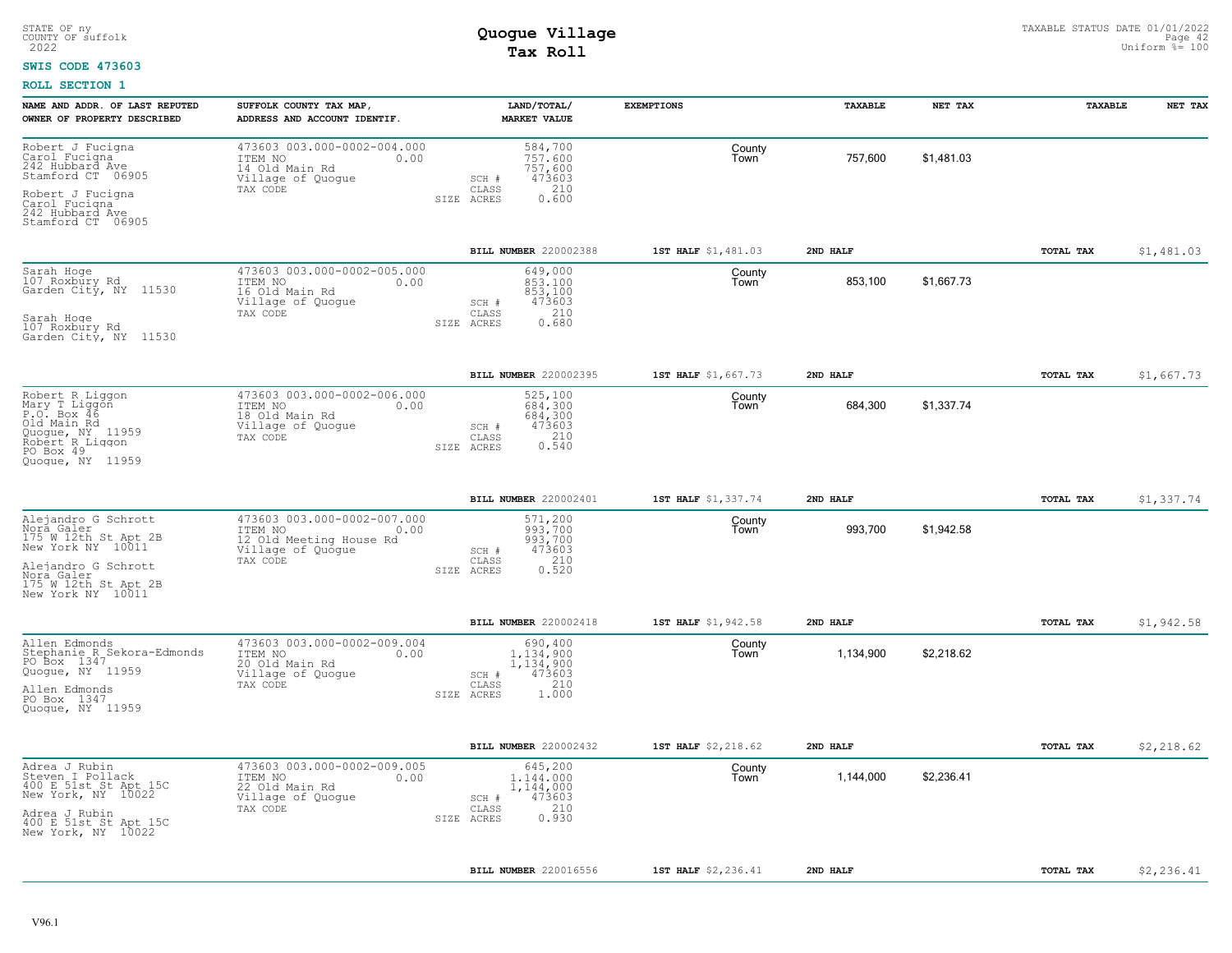### **SWIS CODE 473603**

| NAME AND ADDR. OF LAST REPUTED<br>OWNER OF PROPERTY DESCRIBED                                                                                                 | SUFFOLK COUNTY TAX MAP<br>ADDRESS AND ACCOUNT IDENTIF.                                                     | LAND/TOTAL/<br><b>MARKET VALUE</b>                                                            | <b>EXEMPTIONS</b>   | TAXABLE   | NET TAX    | TAXABLE   | NET TAX    |
|---------------------------------------------------------------------------------------------------------------------------------------------------------------|------------------------------------------------------------------------------------------------------------|-----------------------------------------------------------------------------------------------|---------------------|-----------|------------|-----------|------------|
| Jonathan S. Lum<br>Reese Yookyung<br>6 Bingham Cir<br>Manhasset NY 11030<br>Jonathan S. Lum<br>Reese Yookyung<br>6 Bingham Cir                                | 473603 003.000-0002-009.008<br>ITEM NO<br>0.00<br>24 Old Main Rd<br>Village of Quogue<br>TAX CODE          | 662,800<br>1,529,000<br>1,529,000<br>473603<br>SCH #<br>210<br>CLASS<br>SIZE ACRES<br>0.960   | County<br>Town      | 1,529,000 | \$2,989.04 |           |            |
| Manhasset NY 11030                                                                                                                                            |                                                                                                            | BILL NUMBER 220017351                                                                         | 1ST HALF \$2,989.04 | 2ND HALF  |            | TOTAL TAX | \$2,989.04 |
| Maureen O Callaghan<br>P O Box 361<br>Quogue, NY 11959<br>Maureen J O Callaghan<br>314 Ryder Rd<br>Manhasset, NY 11030                                        | 473603 003.000-0002-010.003<br>ITEM NO<br>0.00<br>30 Old Main Rd<br>Village of Quogue<br>TAX CODE          | 634,000<br>1,135,700<br>1,135,700<br>473603<br>$SCH$ #<br>210<br>CLASS<br>0.920<br>SIZE ACRES | County<br>Town      | 1,135,700 | \$2,220.18 |           |            |
|                                                                                                                                                               |                                                                                                            | BILL NUMBER 220002449                                                                         | 1ST HALF \$2,220.18 | 2ND HALF  |            | TOTAL TAX | \$2,220.18 |
| Laurence Klurfeld<br>Joele Frank<br>Joele Frank<br>48 E 13th St Apt 6B<br>New York, NY 10003<br>Laurence Klurfeld<br>2 Fifth Ave Apt 12S<br>New York NY 10011 | 473603 003.000-0002-010.004<br>ITEM NO<br>0.00<br>32 Old Main Rd<br>Village of Quogue<br>TAX CODE          | 643,600<br>1,795,800<br>1,795,800<br>473603<br>SCH #<br>210<br>CLASS<br>0.930<br>SIZE ACRES   | County<br>Town      | 1,795,800 | \$3,510.61 |           |            |
|                                                                                                                                                               |                                                                                                            | BILL NUMBER 220002456                                                                         | 1ST HALF \$3,510.61 | 2ND HALF  |            | TOTAL TAX | \$3,510.61 |
| Deborah K Fass<br>2b<br>115 Central Park W<br>New York, NY 10023<br>Deborah K Fass<br>115 Central Park W Apt 2B<br>New York, NY 10023                         | 473603 003.000-0002-010.005<br>ITEM NO<br>0.00<br>28 Old Main Rd<br>Village of Quogue<br>TAX CODE          | 797,000<br>1.426.500<br>1,426,500<br>473603<br>SCH #<br>210<br>CLASS<br>1.650<br>SIZE ACRES   | County<br>Town      | 1,426,500 | \$2,788.66 |           |            |
|                                                                                                                                                               |                                                                                                            | BILL NUMBER 220002463                                                                         | 1ST HALF \$2,788.66 | 2ND HALF  |            | TOTAL TAX | \$2,788.66 |
| Francis X Carroll<br>Carol Q Carroll<br>Lamb Ave<br>Quogue, NY 11959<br>Francis X Carroll<br>PO Box 741<br>Quogue, NY 11959                                   | 473603 003.000-0002-011.003<br>ITEM NO<br>0.00<br>24 Old Meeting House Rd<br>Village of Quoque<br>TAX CODE | 676,600<br>997,600<br>997,600<br>473603<br>SCH #<br>210<br>CLASS<br>SIZE ACRES<br>1,400       | County<br>Town      | 997,600   | \$1,950.21 |           |            |
|                                                                                                                                                               |                                                                                                            | BILL NUMBER 220002471                                                                         | 1ST HALF \$1,950.21 | 2ND HALF  |            | TOTAL TAX | \$1,950.21 |
| Bradley George<br>Louise George<br>540 8th St<br>Brooklyn NY 11215<br>Bradley George<br>Louise George<br>540 8th St<br>Brooklyn NY 11215                      | 473603 003.000-0002-011.004<br>ITEM NO<br>0.00<br>28 Old Meeting House Rd<br>Village of Quogue<br>TAX CODE | 773,300<br>1,704,600<br>1,704,600<br>473603<br>SCH #<br>210<br>CLASS<br>1.600<br>SIZE ACRES   | County<br>Town      | 1,704,600 | \$3,332.32 |           |            |
|                                                                                                                                                               |                                                                                                            | BILL NUMBER 220002487                                                                         | 1ST HALF \$3,332.32 | 2ND HALF  |            | TOTAL TAX | \$3,332.32 |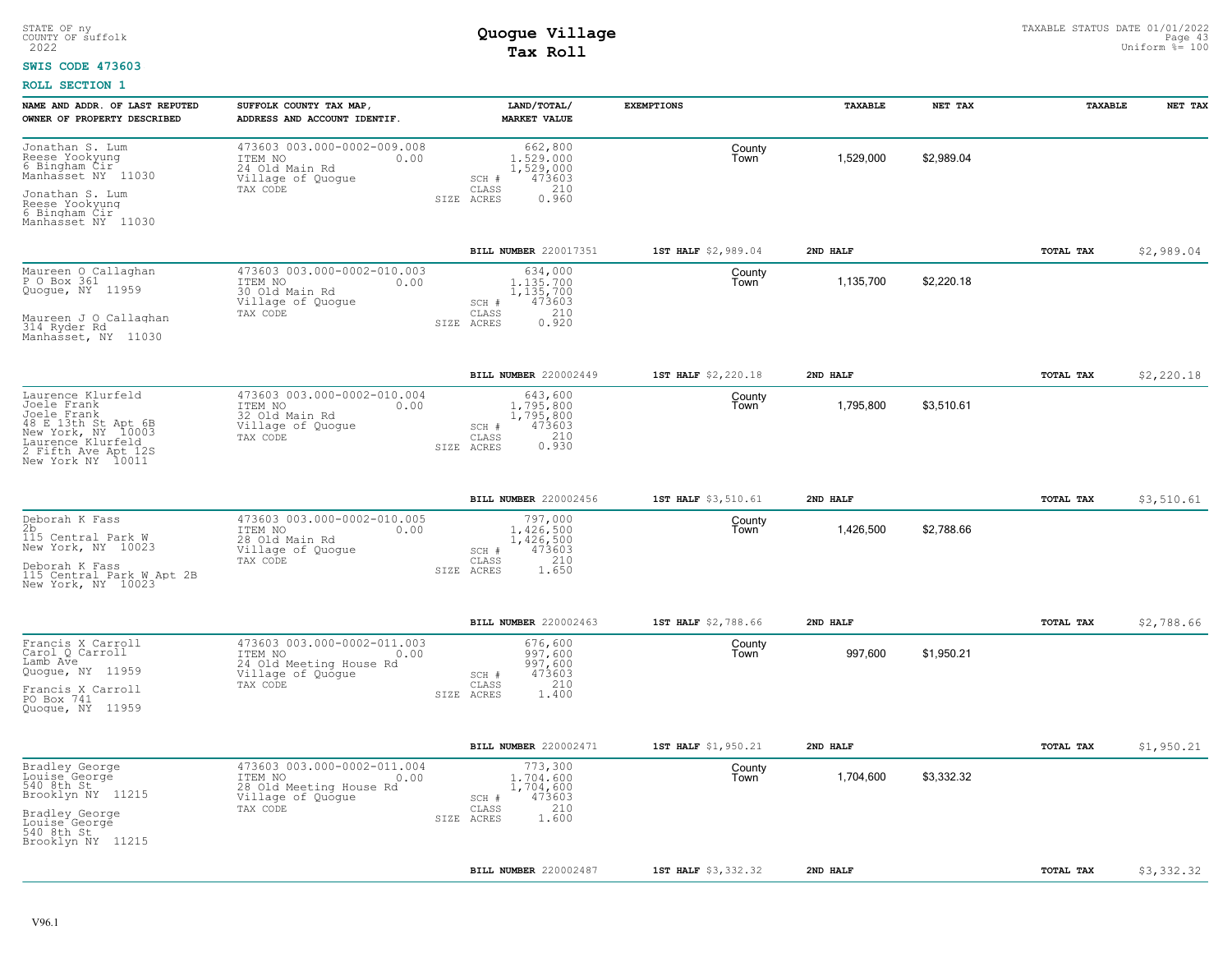### **SWIS CODE 473603**

| NAME AND ADDR. OF LAST REPUTED<br>OWNER OF PROPERTY DESCRIBED                                                                                                                                                                        | SUFFOLK COUNTY TAX MAP<br>ADDRESS AND ACCOUNT IDENTIF.                                                     | LAND/TOTAL/<br><b>MARKET VALUE</b>                                                             | <b>EXEMPTIONS</b>   | TAXABLE   | NET TAX    | TAXABLE   | NET TAX    |
|--------------------------------------------------------------------------------------------------------------------------------------------------------------------------------------------------------------------------------------|------------------------------------------------------------------------------------------------------------|------------------------------------------------------------------------------------------------|---------------------|-----------|------------|-----------|------------|
| Federico Ortiz<br>45 E 89th St Apt 27D<br>New York NY 10128<br>Federico Ortiz<br>45 E 89th St Apt 27D<br>New York NY 10128                                                                                                           | 473603 003.000-0002-011.006<br>ITEM NO<br>0.00<br>22 Old Meeting House Rd<br>Village of Quogue<br>TAX CODE | 705,700<br>1,537,400<br>1,537,400<br>473603<br>SCH #<br>210<br>CLASS<br>0.850<br>SIZE ACRES    | County<br>Town      | 1,537,400 | \$3,005.46 |           |            |
|                                                                                                                                                                                                                                      |                                                                                                            | BILL NUMBER 220002494                                                                          | 1ST HALF \$3,005.46 | 2ND HALF  |            | TOTAL TAX | \$3,005.46 |
| Hamptons Quoque House LLC<br>13791 Bay Cliff Dr<br>33408<br>North Palm Beach FL<br>Hamptons Quoque House LLC<br>207 E 57th St Apt 21B<br>New York NY 10022                                                                           | 473603 003.000-0002-011.011<br>ITEM NO<br>0.00<br>16 Old Meeting House Rd<br>Village of Quoque<br>TAX CODE | 634,000<br>1,657,500<br>1,657,500<br>473603<br>SCH #<br>210<br>CLASS<br>0.920<br>SIZE ACRES    | County<br>Town      | 1,657,500 | \$3,240.25 |           |            |
|                                                                                                                                                                                                                                      |                                                                                                            | BILL NUMBER 220018839                                                                          | 1ST HALF \$3,240.25 | 2ND HALF  |            | TOTAL TAX | \$3,240.25 |
| Matthew S. Yukelson<br>Bari Yukelson<br>225 Fifth Ave Apt 6A<br>New York NY 10010<br>Matthew S. Yukelson<br>Bari Yukelson                                                                                                            | 473603 003.000-0002-011.012<br>ITEM NO<br>0.00<br>18 Old Meeting House Rd<br>Village of Quoque<br>TAX CODE | 684,900<br>2,295,000<br>2,295,000<br>473603<br>SCH #<br>1.230<br>CLASS<br>SIZE ACRES           | County<br>Town      | 2,295,000 | \$4,486.50 |           |            |
| 225 Fifth Ave Apt 6A<br>New York NY 10010                                                                                                                                                                                            |                                                                                                            |                                                                                                |                     |           |            |           |            |
|                                                                                                                                                                                                                                      |                                                                                                            | BILL NUMBER 220018842                                                                          | 1ST HALF \$4,486.50 | 2ND HALF  |            | TOTAL TAX | \$4,486.50 |
| David Bilkis<br>3 Recktenwald Ct<br>Tappan NJ 07675<br>David Bilkis<br>75 East End Ave Apt 12e<br>New York NY 10028-7918                                                                                                             | 473603 003.000-0002-011.013<br>ITEM NO<br>0.00<br>26 Old Main Rd<br>Village of Quoque<br>TAX CODE          | 651,300<br>2,131,300<br>2,131,300<br>473603<br>SCH #<br>210<br>CLASS<br>0.940<br>SIZE ACRES    | County<br>Town      | 2,131,300 | \$4,166.48 |           |            |
|                                                                                                                                                                                                                                      |                                                                                                            | BILL NUMBER 220018855                                                                          | 1ST HALF \$4,166.48 | 2ND HALF  |            | TOTAL TAX | \$4,166.48 |
| Clarice B Robbins<br>PO Box 193<br>Quogue, NY 11959-0193<br>Clarice B Robbins<br>PO Box 193<br>Quoque, NY 11959-0193                                                                                                                 | 473603 003.000-0002-012.000<br>ITEM NO<br>0.00<br>34 Old Main Rd<br>Village of Quogue<br>TAX CODE          | 712,500<br>842,000<br>842,000<br>473603<br>SCH #<br>210<br>CLASS<br>SIZE ACRES<br>1.290        | County<br>Town      | 842,000   | \$1,646.03 |           |            |
|                                                                                                                                                                                                                                      |                                                                                                            | BILL NUMBER 220002501                                                                          | 1ST HALF \$1,646.03 | 2ND HALF  |            | TOTAL TAX | \$1,646.03 |
| Carolyn A. Koslow (Trustee)<br>Carolyn Koslow Rev Trust Agree<br>3100 S Ocean Blyd PH607S<br>Palm Beach FL 33480<br>Carolyn A. Koslow (Trustee)<br>Carolyn Koslow Rev Trust Agree<br>3100 S Ocean Blvd PH607S<br>Palm Beach FL 33480 | 473603 003.000-0002-014.001<br>ITEM NO<br>0.00<br>38 Old Main Rd<br>Village of Quogue<br>TAX CODE          | 646,100<br>1,686,800<br>1,686,800<br>473603<br>SCH #<br>210<br>CLASS<br>0.780<br>SIZE<br>ACRES | County<br>Town      | 1,686,800 | \$3,297.53 |           |            |
|                                                                                                                                                                                                                                      |                                                                                                            | BILL NUMBER 220018282                                                                          | 1ST HALF \$3,297.53 | 2ND HALF  |            | TOTAL TAX | \$3,297.53 |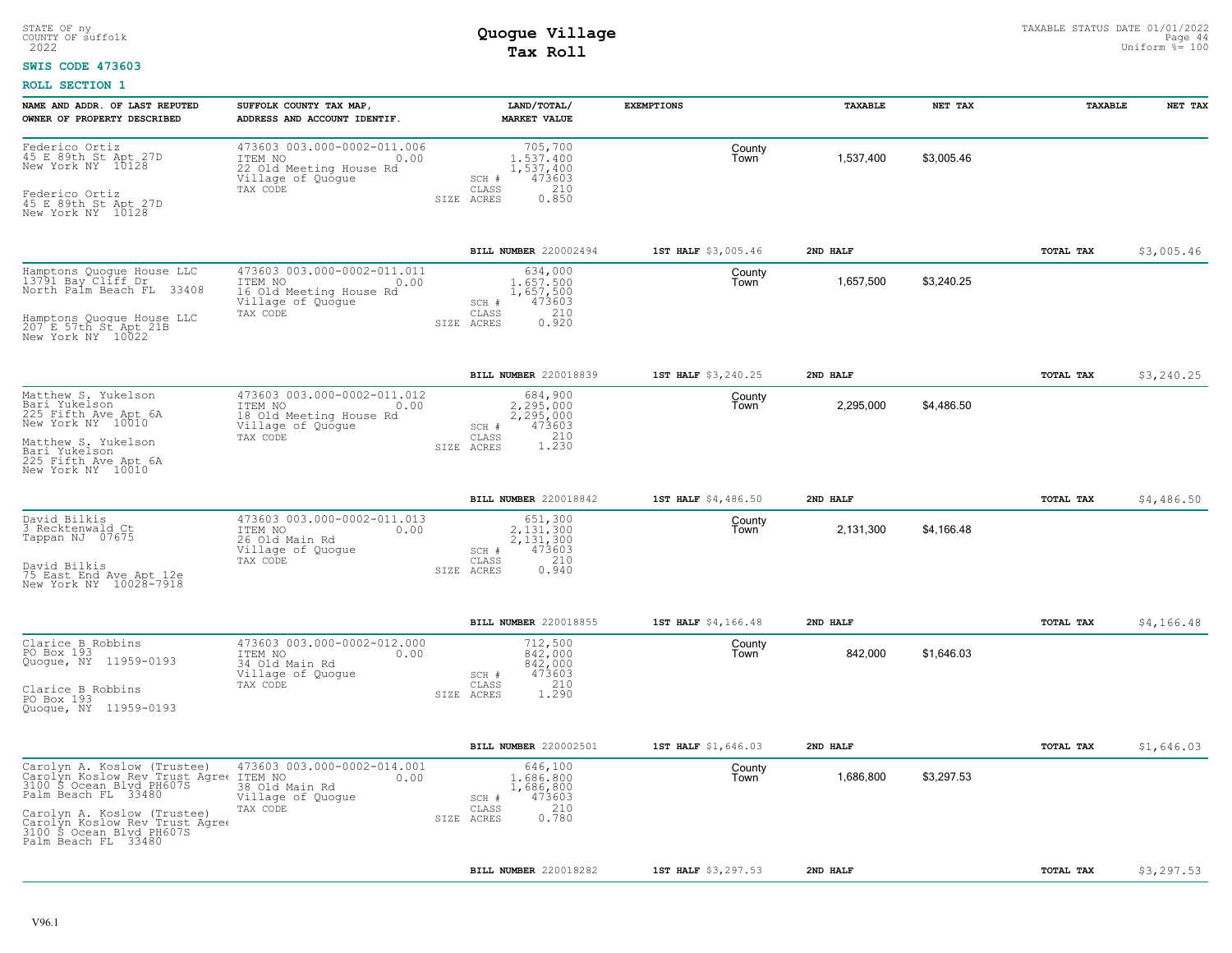### **SWIS CODE 473603**

| NAME AND ADDR. OF LAST REPUTED<br>OWNER OF PROPERTY DESCRIBED                                                                       | SUFFOLK COUNTY TAX MAP<br>ADDRESS AND ACCOUNT IDENTIF.                                            | LAND/TOTAL/<br><b>MARKET VALUE</b>                                                          | <b>EXEMPTIONS</b>   | TAXABLE   | NET TAX    | TAXABLE          | NET TAX    |
|-------------------------------------------------------------------------------------------------------------------------------------|---------------------------------------------------------------------------------------------------|---------------------------------------------------------------------------------------------|---------------------|-----------|------------|------------------|------------|
| Kassie Canter<br>Donald Prusock<br>201 W 89th St Apt 9E<br>New York NY 10024<br>Kassie Canter<br>Donald Prusock<br>200 W 86 St #11E | 473603 003.000-0002-016.001<br>ITEM NO<br>0.00<br>40 Old Main Rd<br>Village of Quogue<br>TAX CODE | 659,000<br>1,091,000<br>1,091,000<br>473603<br>SCH #<br>210<br>CLASS<br>0.800<br>SIZE ACRES | County<br>Town      | 1,091,000 | \$2,132.80 |                  |            |
| New York NY 10024                                                                                                                   |                                                                                                   |                                                                                             |                     |           |            |                  |            |
|                                                                                                                                     |                                                                                                   | BILL NUMBER 220002517                                                                       | 1ST HALF \$2,132.80 | 2ND HALF  |            | TOTAL TAX        | \$2,132.80 |
| Robert H Rodgers JR<br>Elizabeth M Rodgers<br>8 Remsen St Apt 6<br>Brooklyn, NY 11201                                               | 473603 003.000-0002-017.000<br>ITEM NO<br>0.00<br>44 Old Main Rd<br>Village of Quoque<br>TAX CODE | 826,400<br>1,453,100<br>1,453,100<br>473603<br>SCH #<br>210<br>CLASS                        | County<br>Town      | 1,453,100 | \$2,840.67 |                  |            |
| Robert H Rodgers JR<br>8 Remsen St Apt 6<br>Brooklyn, NY 11201                                                                      |                                                                                                   | SIZE ACRES<br>1.710                                                                         |                     |           |            |                  |            |
|                                                                                                                                     |                                                                                                   | BILL NUMBER 220002524                                                                       | 1ST HALF \$2,840.67 | 2ND HALF  |            | TOTAL TAX        | \$2,840.67 |
| The Ferraro Living Trust<br>New York, NY 10003                                                                                      | 473603 003.000-0002-018.000<br>0.00<br>46 Old Main Rd<br>Village of Quoque                        | 564,900<br>845,500<br>845,500<br>473603<br>SCH #                                            | County<br>Town      | 845,500   | \$1,652.87 |                  |            |
| The Ferraro Living Trust<br>Joseph Ferraro & Mary A. Ferra<br>54 Ellth St<br>New York, NY 10003                                     | TAX CODE                                                                                          | 0.210<br>CLASS<br>SIZE ACRES                                                                |                     |           |            |                  |            |
|                                                                                                                                     |                                                                                                   | BILL NUMBER 220002531                                                                       | 1ST HALF \$1,652.87 | 2ND HALF  |            | TOTAL TAX        | \$1,652.87 |
| Lisa A Frey<br>John D McLaughlin<br>354 Rileyville Rd<br>Ringoes NJ 08551<br>LIsa A Frey                                            | 473603 003.000-0002-019.000<br>ITEM NO<br>0.00<br>50 Old Main Rd<br>Village of Quogue<br>TAX CODE | 712,400<br>1,560,000<br>1,560,000<br>473603<br>SCH #<br>210<br>CLASS                        | County<br>Town      | 1,560,000 | \$3,049.64 |                  |            |
| John D McLaughlin<br>48 Barrow St<br>New York NY 10014                                                                              |                                                                                                   | 1.030<br>SIZE ACRES                                                                         |                     |           |            |                  |            |
|                                                                                                                                     |                                                                                                   | BILL NUMBER 220002548                                                                       | 1ST HALF \$3,049.64 | 2ND HALF  |            | TOTAL TAX        | \$3,049.64 |
| Marc S James<br>Melissa E James<br>197 Berkeley Pl<br>Brooklyn, NY 11217                                                            | 473603 003.000-0002-021.003<br>ITEM NO<br>0.00<br>54 Old Main Rd<br>Village of Quogue             | 690,400<br>690,400<br>690,400<br>473603<br>SCH #                                            | County<br>Town      | 690,400   | \$1,349.66 |                  |            |
| Marc S James<br>197 Berkeley Pl<br>Brooklyn, NÝ 11217                                                                               | TAX CODE                                                                                          | 311<br>CLASS<br>SIZE ACRES<br>1,000                                                         |                     |           |            |                  |            |
|                                                                                                                                     |                                                                                                   | BILL NUMBER 220017429                                                                       | 1ST HALF \$1,349.66 | 2ND HALF  |            | TOTAL TAX        | \$1,349.66 |
| Marc S James<br>Melissa E James<br>197 Berkeley Pl<br>Brooklyn, NY 11217                                                            | 473603 003.000-0002-021.004<br>ITEM NO<br>0.00<br>52 Old Main Rd<br>Village of Quogue             | 805,200<br>3,107,500<br>3,107,500<br>473603<br>SCH #                                        | County<br>Town      | 3,107,500 | \$6,074.85 |                  |            |
| Marc S James<br>197 Berkeley Pl<br>Brooklyn, NY 11217                                                                               | TAX CODE                                                                                          | 210<br>CLASS<br>1.940<br>SIZE ACRES                                                         |                     |           |            |                  |            |
|                                                                                                                                     |                                                                                                   | <b>BILL NUMBER 220017432</b>                                                                | 1ST HALF \$6,074.85 | 2ND HALF  |            | <b>TOTAL TAX</b> | \$6,074.85 |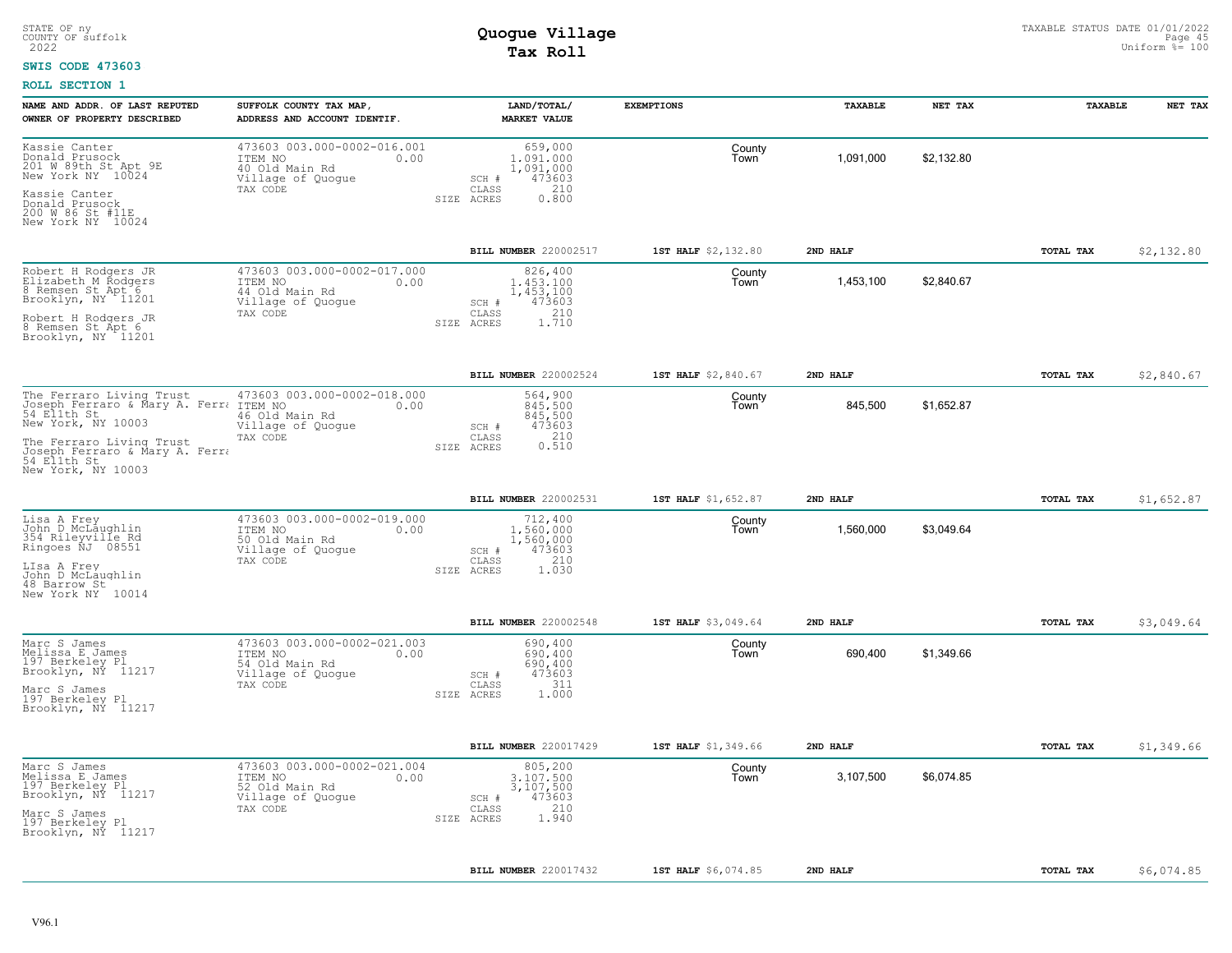#### **SWIS CODE 473603**

| NAME AND ADDR. OF LAST REPUTED<br>OWNER OF PROPERTY DESCRIBED                                                                                                                                                                                                                                                         | SUFFOLK COUNTY TAX MAP,<br>ADDRESS AND ACCOUNT IDENTIF.                                           |                                  | LAND/TOTAL/<br><b>MARKET VALUE</b>                          | <b>EXEMPTIONS</b>   | <b>TAXABLE</b> | NET TAX    | <b>TAXABLE</b>   | NET TAX    |
|-----------------------------------------------------------------------------------------------------------------------------------------------------------------------------------------------------------------------------------------------------------------------------------------------------------------------|---------------------------------------------------------------------------------------------------|----------------------------------|-------------------------------------------------------------|---------------------|----------------|------------|------------------|------------|
| Gary Klemons<br>Lisa Klemons<br>PO Box 378<br>Quogue, NY 11959<br>Gary Klemons<br>PO Box 378<br>Quoque, NY 11959                                                                                                                                                                                                      | 473603 003.000-0002-022.001<br>ITEM NO<br>0.00<br>56 Old Main Rd<br>Village of Quogue<br>TAX CODE | SCH #<br>CLASS<br>SIZE ACRES     | 636,300<br>993,500<br>993,500<br>473603<br>281<br>1.280     | County<br>Town      | 993,500        | \$1,942.19 |                  |            |
|                                                                                                                                                                                                                                                                                                                       |                                                                                                   |                                  | BILL NUMBER 220002555                                       | 1ST HALF \$1,942.19 | 2ND HALF       |            | TOTAL TAX        | \$1,942.19 |
| James H Klebonis<br>C/o Georgia Pacific Corp<br>Julianna A Klebonis<br>C/o Georgia Pacific Corp<br>Julianna A Klebonis<br>$P$ 0 Box 535<br>58 Old Main Rd<br>Quoque, NY 11959                                                                                                                                         | 473603 003.000-0002-023.000<br>ITEM NO<br>0.00<br>58 Old Main Rd<br>Village of Quogue<br>TAX CODE | SCH #<br>CLASS<br>SIZE ACRES     | 400,500<br>1,022,000<br>1,022,000<br>473603<br>210<br>0.670 | County<br>Town      | 1,022,000      | \$1,997.91 |                  |            |
|                                                                                                                                                                                                                                                                                                                       |                                                                                                   |                                  | BILL NUMBER 220002562                                       | 1ST HALF \$1,997.91 | 2ND HALF       |            | TOTAL TAX        | \$1,997.91 |
| Malry L. Tardd Jr. and Dian C 473603 003.000-0002-025.000<br>Trustees of the Malry L. Tard ITEM NO<br>PO Box 1210<br>Quogue, NY 11959<br>Malry L Tardd Jr<br>PO Box 1210<br>Quoque, NY 11959-1210                                                                                                                     | 0.00<br>9 Montauk Hwy<br>Village of Quogue<br>TAX CODE                                            | SCH #<br>CLASS<br>SIZE ACRES     | 350,000<br>350,000<br>350,000<br>473603<br>311<br>0.520     | County<br>Town      | 350,000        | \$684.22   |                  |            |
|                                                                                                                                                                                                                                                                                                                       |                                                                                                   |                                  | BILL NUMBER 220002586                                       | 1ST HALF \$684.22   | 2ND HALF       |            | TOTAL TAX        | \$684.22   |
| Malry L. Tardd Jr. and Dian C. 473603 003.000-0002-026.000<br>Dian C. Tardd and Malry L. Ta: ITEM NO 0.00<br>Frustees of the Malry L. Tard (11 Montauk Hwy<br>11 Montauk Highway (11 Montauk Hwy<br>11 Montauk Highway (11959)<br>Malry L. Tard Jr TAX CODE Malry L. Tardd Jr<br>PO Box 1210<br>Quoque, NY 11959-1210 | Village of Quogue                                                                                 | $SCH$ #<br>CLASS<br>SIZE ACRES   | 535,800<br>864,800<br>864,800<br>473603<br>210<br>0.970     | County<br>Town      | 864,800        | \$1,690.60 |                  |            |
|                                                                                                                                                                                                                                                                                                                       |                                                                                                   |                                  | BILL NUMBER 220002593                                       | 1ST HALF \$1,690.60 | 2ND HALF       |            | <b>TOTAL TAX</b> | \$1,690.60 |
| Joan Becht<br>84 Fitchburg St<br>Bay Shore NY 11706<br>Joan Becht<br>84 Fitchburg St<br>Bay Shore NY 11706                                                                                                                                                                                                            | 473603 003.000-0002-027.000<br>ITEM NO<br>0.00<br>13 Montauk Hwy<br>Village of Quogue<br>TAX CODE | $SCH$ $#$<br>CLASS<br>SIZE ACRES | 441,900<br>672,600<br>672,600<br>473603<br>210<br>0.500     | County<br>Town      | 672,600        | \$1,314.87 |                  |            |
|                                                                                                                                                                                                                                                                                                                       |                                                                                                   |                                  | <b>BILL NUMBER 220002609</b>                                | 1ST HALF \$1,314.87 | 2ND HALF       |            | TOTAL TAX        | \$1,314.87 |
| S.K. Palumbo, LLC<br>P_O Box 1609<br>25 Montauk Hwy<br>Quogue NY 11959<br>S.K. Palumbo, LLC<br>P_O Box 1609<br>25 Montauk Hwy<br>Quoque NY 11959                                                                                                                                                                      | 473603 003.000-0002-029.002<br>ITEM NO<br>0.00<br>25 Montauk Hwy<br>Village of Quogue<br>TAX CODE | SCH #<br>CLASS<br>SIZE ACRES     | 624,000<br>867.000<br>867,000<br>473603<br>465<br>0.500     | County<br>Town      | 867,000        | \$1,694.90 |                  |            |
|                                                                                                                                                                                                                                                                                                                       |                                                                                                   |                                  | <b>BILL NUMBER</b> 220002616                                | 1ST HALF \$1,694.90 | 2ND HALF       |            | TOTAL TAX        | \$1,694.90 |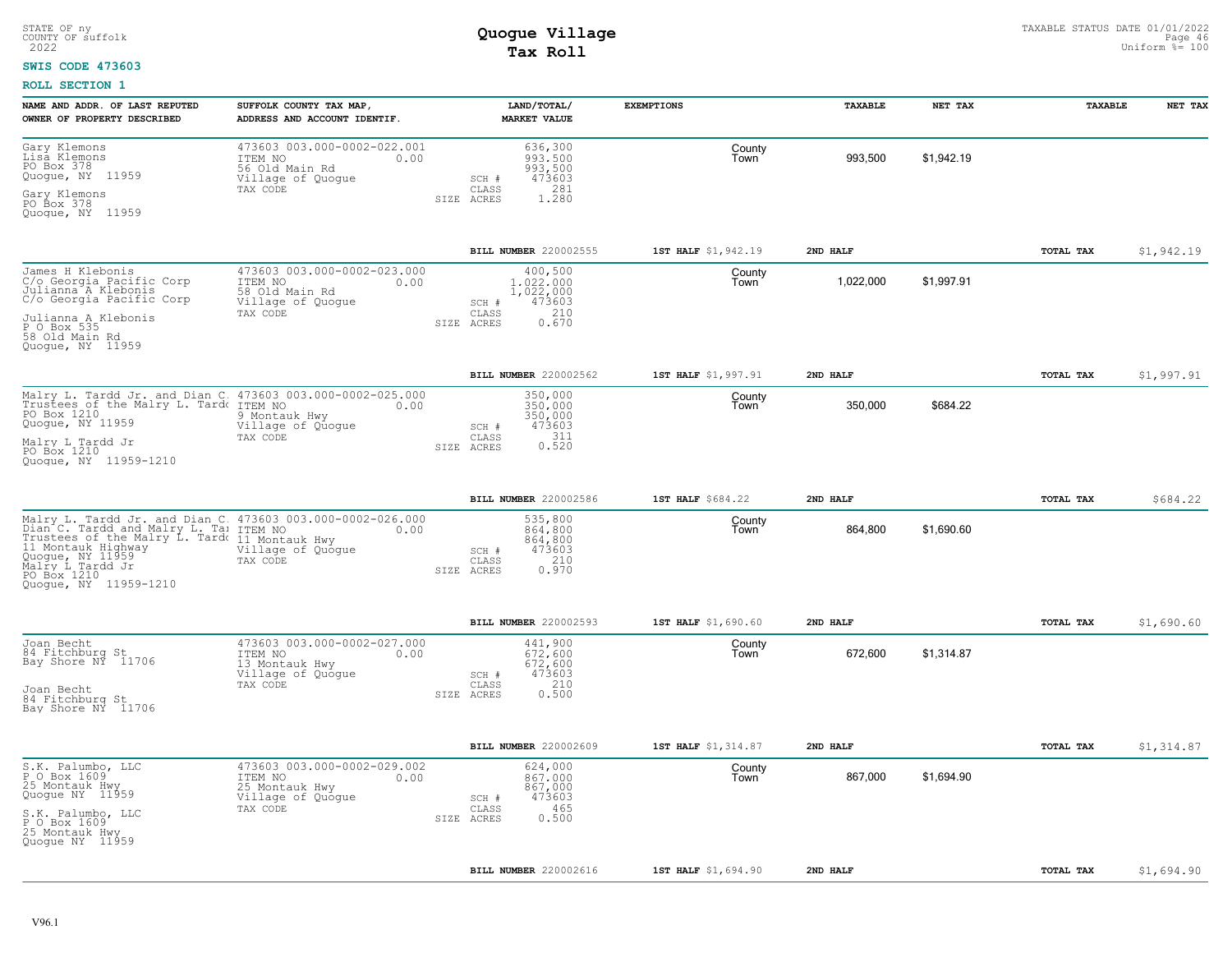### **SWIS CODE 473603**

| NAME AND ADDR. OF LAST REPUTED<br>OWNER OF PROPERTY DESCRIBED                                                                                                                         | SUFFOLK COUNTY TAX MAP,<br>ADDRESS AND ACCOUNT IDENTIF.                                                    | LAND/TOTAL/<br><b>MARKET VALUE</b>                                                                  | <b>EXEMPTIONS</b>     | TAXABLE   | NET TAX    | TAXABLE   | NET TAX    |
|---------------------------------------------------------------------------------------------------------------------------------------------------------------------------------------|------------------------------------------------------------------------------------------------------------|-----------------------------------------------------------------------------------------------------|-----------------------|-----------|------------|-----------|------------|
| Edward T Otis III (Trustee)<br>The Otis Qualified Personal Re<br>P.O. Box 1553<br>9 Penniman Point Rd<br>Quogue NY 11959<br>Edward T Otis III<br>PO Box 1553<br>Quoque, NY 11959-1553 | 473603 003.000-0002-030.000<br>ITEM NO<br>0.00<br>31 Montauk Hwy<br>Village of Quogue<br>TAX CODE          | 578,400<br>603,600<br>603,600<br>473603<br>SCH #<br>438<br>CLASS<br>0.770<br>SIZE ACRES             | County<br>Town        | 603,600   | \$1,179.98 |           |            |
|                                                                                                                                                                                       |                                                                                                            | BILL NUMBER 220002623                                                                               | 1ST HALF \$1,179.98   | 2ND HALF  |            | TOTAL TAX | \$1,179.98 |
| Otis Holding Company, LLC<br>9 Penniman Point <sup>t</sup> Rd<br>Quogue NY 11959<br>Edward T Otis III<br>PO Box 1553<br>Quogue, NY 11959-1553                                         | 473603 003.000-0002-031.001<br>ITEM NO<br>0.00<br>27 Montauk Hwy<br>Village of Quogue<br>TAX CODE          | 653,500<br>653.500<br>653,500<br>473603<br>SCH #<br>330<br>CLASS<br>SIZE ACRES<br>1.630             | County<br>Town        | 653,500   | \$1,277.53 |           |            |
|                                                                                                                                                                                       |                                                                                                            | <b>BILL NUMBER</b> 220016446                                                                        | 1ST HALF \$1,277.53   | 2ND HALF  |            | TOTAL TAX | \$1,277.53 |
| John Mensch<br>3601 Horseblock Rd<br>Medford NY 11763<br>John Mensch<br>PO Box 1899<br>Quoque NY 11959                                                                                | 473603 003.000-0002-031.002<br>ITEM NO<br>0.00<br>63 Jessup Ave<br>Village of Quogue<br>TAX CODE           | 618,900<br>1,318,600<br>1,318,600<br>473603<br>SCH #<br>0.210<br>CLASS<br>SIZE ACRES                | County<br>Town        | 1,318,600 | \$2,577.73 |           |            |
|                                                                                                                                                                                       |                                                                                                            |                                                                                                     |                       |           |            |           |            |
|                                                                                                                                                                                       |                                                                                                            | <b>BILL NUMBER</b> 220016459                                                                        | 1ST HALF \$2,577.73   | 2ND HALF  |            | TOTAL TAX | \$2,577.73 |
| William E Neubauer<br>Lucy A Neubauer<br>P.o. box 634<br>Quogue, Ny 11959-634<br>William E Neubauer<br>P.o. box 634<br>Quoque, Ny 11959-634                                           | 473603 003.000-0002-031.003<br>ITEM NO<br>0.00<br>61 Jessup Ave<br>Village of Quogue<br>TAX CODE           | 551,000 veteran<br>1,191,900<br>1,191,900<br>473603<br>SCH #<br>210<br>CLASS<br>0.890<br>SIZE ACRES | 30,000 County<br>Town | 1,161,900 | \$2,271.40 |           |            |
|                                                                                                                                                                                       |                                                                                                            | BILL NUMBER 220016462                                                                               | 1ST HALF \$2,271.40   | 2ND HALF  |            | TOTAL TAX | \$2,271.40 |
| Barry Brooks<br>433 E 56th St Apt 8C<br>New York, NY 10022<br>Barry Brooks<br>433 E 56th St Apt 8C<br>New York, NY 10022                                                              | 473603 003.000-0002-031.004<br>ITEM NO<br>0.00<br>59 Jessup Ave<br>Village of Quogue<br>TAX CODE           | 609,600<br>1,442,000<br>1,442,000<br>473603<br>SCH #<br>210<br>CLASS<br>0.880<br>SIZE ACRES         | County<br>Town        | 1,442,000 | \$2,818.97 |           |            |
|                                                                                                                                                                                       |                                                                                                            | BILL NUMBER 220016475                                                                               | 1ST HALF \$2,818.97   | 2ND HALF  |            | TOTAL TAX | \$2,818.97 |
| Steven M Waqshal<br>Emily Loft-Wagshal<br>2 Beekman Pl<br>New York NY 10022<br>Steven M. Wagshal<br>Emily Loft-Wagshal<br>1110 Park Ave Apt A<br>New York NY 10128                    | 473603 003.000-0002-031.005<br>ITEM NO<br>0.00<br>38 Old Meeting House Rd<br>Village of Quogue<br>TAX CODE | 665,800<br>1,770,400<br>1,770,400<br>473603<br>SCH #<br>210<br>CLASS<br>0.800<br>SIZE ACRES         | County<br>Town        | 1,770,400 | \$3,460.95 |           |            |
|                                                                                                                                                                                       |                                                                                                            | BILL NUMBER 220016488                                                                               | 1ST HALF \$3,460.95   | 2ND HALF  |            | TOTAL TAX | \$3,460.95 |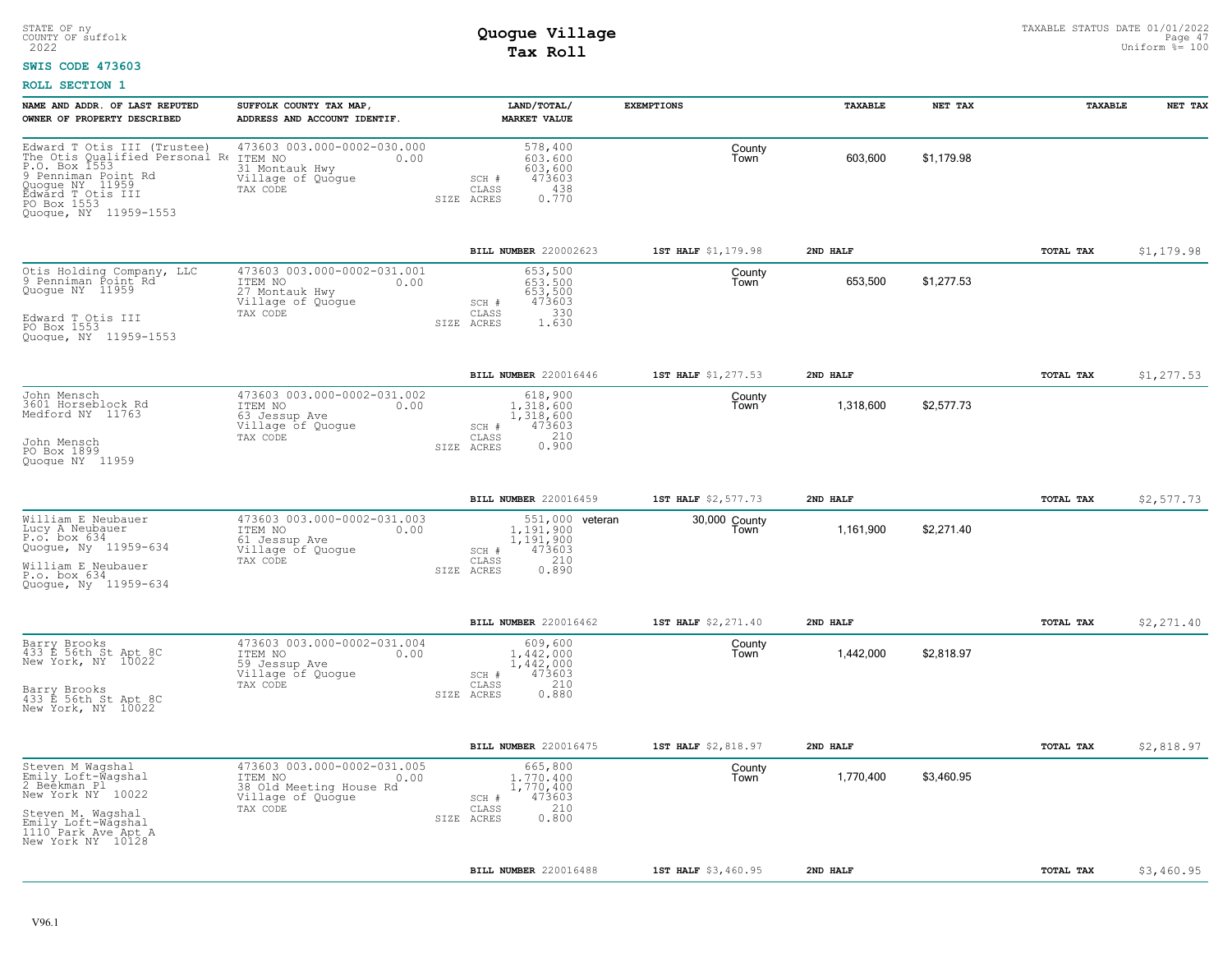### **SWIS CODE 473603**

| NAME AND ADDR. OF LAST REPUTED<br>OWNER OF PROPERTY DESCRIBED                                                                                                                                                                  | SUFFOLK COUNTY TAX MAP,<br>ADDRESS AND ACCOUNT IDENTIF.                                                    |                              | LAND/TOTAL/<br><b>MARKET VALUE</b>                          | <b>EXEMPTIONS</b>     | <b>TAXABLE</b> | NET TAX    | <b>TAXABLE</b>   | NET TAX    |
|--------------------------------------------------------------------------------------------------------------------------------------------------------------------------------------------------------------------------------|------------------------------------------------------------------------------------------------------------|------------------------------|-------------------------------------------------------------|-----------------------|----------------|------------|------------------|------------|
| Nicholas S Younq<br>Elizabeth G Young<br>P O Box 1009<br>Quogue, NY 11959<br>Nicholas S Young<br>P O Box 1009                                                                                                                  | 473603 003.000-0002-031.006<br>ITEM NO<br>0.00<br>36 Old Meeting House Rd<br>Village of Quogue<br>TAX CODE | SCH #<br>CLASS<br>SIZE ACRES | 604,500<br>1.715.900<br>1,715,900<br>473603<br>210<br>0.880 | County<br>Town        | 1,715,900      | \$3,354.41 |                  |            |
| Quoque, NY 11959                                                                                                                                                                                                               |                                                                                                            |                              |                                                             |                       |                |            |                  |            |
|                                                                                                                                                                                                                                |                                                                                                            |                              | BILL NUMBER 220016491                                       | 1ST HALF \$3,354.41   | 2ND HALF       |            | TOTAL TAX        | \$3,354.41 |
| Jay L. Linden<br>Judith M. Linden<br>170 Hill Park Ave<br>Great Neck NY 11021<br>Jay L. Linden<br>Judith M. Linden<br>170 Hill Park Ave                                                                                        | 473603 003.000-0002-031.007<br>ITEM NO<br>0.00<br>34 Old Meeting House Rd<br>Village of Quogue<br>TAX CODE | SCH #<br>CLASS<br>SIZE ACRES | 650,500<br>2.083.100<br>2,083,100<br>473603<br>210<br>0.900 | County<br>Town        | 2,083,100      | \$4,072.25 |                  |            |
| Great Neck NY 11021                                                                                                                                                                                                            |                                                                                                            |                              |                                                             |                       |                |            |                  |            |
|                                                                                                                                                                                                                                |                                                                                                            |                              | BILL NUMBER 220016501                                       | 1ST HALF \$4,072.25   | 2ND HALF       |            | TOTAL TAX        | \$4,072.25 |
| Peter S. Sartorius<br>Barbara Sartorius<br>P O Box 1203<br>Quogue NY 11959                                                                                                                                                     | 473603 003.000-0002-031.008<br>ITEM NO<br>0.00<br>32 Old Meeting House Rd<br>Village of Quoque             | SCH #                        | 676,300 veteran<br>1,542,700<br>1,542,700<br>473603         | 30,000 County<br>Town | 1,512,700      | \$2,957.18 |                  |            |
| Peter S. Sartorius<br>P O Box 1203<br>Quoque NY 11959                                                                                                                                                                          | TAX CODE                                                                                                   | CLASS<br>SIZE ACRES          | 210<br>0.820                                                |                       |                |            |                  |            |
|                                                                                                                                                                                                                                |                                                                                                            |                              | BILL NUMBER 220016514                                       | 1ST HALF \$2,957.18   | 2ND HALF       |            | <b>TOTAL TAX</b> | \$2,957.18 |
| Old Meeting House Road, LLC<br>c/o 6 Post Fields Lane<br>PO Box 455<br>Quogue NY 11959                                                                                                                                         | 473603 003.000-0002-031.009<br>ITEM NO<br>0.00<br>30 Old Meeting House Rd<br>Village of Quoque             | SCH #                        | 718,600<br>718,600<br>718,600<br>473603                     | County<br>Town        | 718,600        | \$1,404.79 |                  |            |
| Old Meeting House Road, LLC<br>c/o 6 Post Fields Lane<br>PO Box 455<br>Quoque NY 11959                                                                                                                                         | TAX CODE                                                                                                   | CLASS<br>SIZE ACRES          | 311<br>0.870                                                |                       |                |            |                  |            |
|                                                                                                                                                                                                                                |                                                                                                            |                              | BILL NUMBER 220016527                                       | 1ST HALF \$1,404.79   | 2ND HALF       |            | TOTAL TAX        | \$1,404.79 |
| Joseph Baumgarten<br>Judy Baumgarten<br>383 Beechmont Dr<br>New Rochelle NY 10804                                                                                                                                              | 473603 003.000-0002-032.001<br>ITEM NO<br>0.00<br>Piperwoods Ln<br>Village of Quoque                       | SCH #                        | 770,900<br>1,999,100<br>1,999,100<br>473603                 | County<br>Town        | 1,999,100      | \$3,908.04 |                  |            |
| Joseph Baumqarten<br>Judy Baumgarten<br>254 E 68th St Apt 19E<br>New York NY 10065                                                                                                                                             | TAX CODE                                                                                                   | CLASS<br>SIZE ACRES          | 210<br>0.810                                                |                       |                |            |                  |            |
|                                                                                                                                                                                                                                |                                                                                                            |                              | BILL NUMBER 220018868                                       | 1ST HALF \$3,908.04   | 2ND HALF       |            | <b>TOTAL TAX</b> | \$3,908.04 |
| Carmelo Garufi<br>Donna Brown Garufi<br>c/o Victor Mevorah, P.C.<br>100 Garden City Plz Suite 400<br>Garden City NY 11530<br>Carmelo Garufi<br>Donna Brown Garufi<br>c/o Victor Mevorah, P.C.<br>100 Garden City Plz Suite 400 | 473603 003.000-0002-032.002<br>ITEM NO<br>0.00<br>4 Piperwoods Ln<br>Village of Quoque<br>TAX CODE         | SCH #<br>CLASS<br>SIZE ACRES | 768,400<br>768,400<br>768,400<br>473603<br>311<br>0.810     | County<br>Town        | 768,400        | \$1,502.15 |                  |            |
|                                                                                                                                                                                                                                |                                                                                                            |                              | BILL NUMBER 220018871                                       | 1ST HALF \$1,502.15   | 2ND HALF       |            | TOTAL TAX        | \$1,502.15 |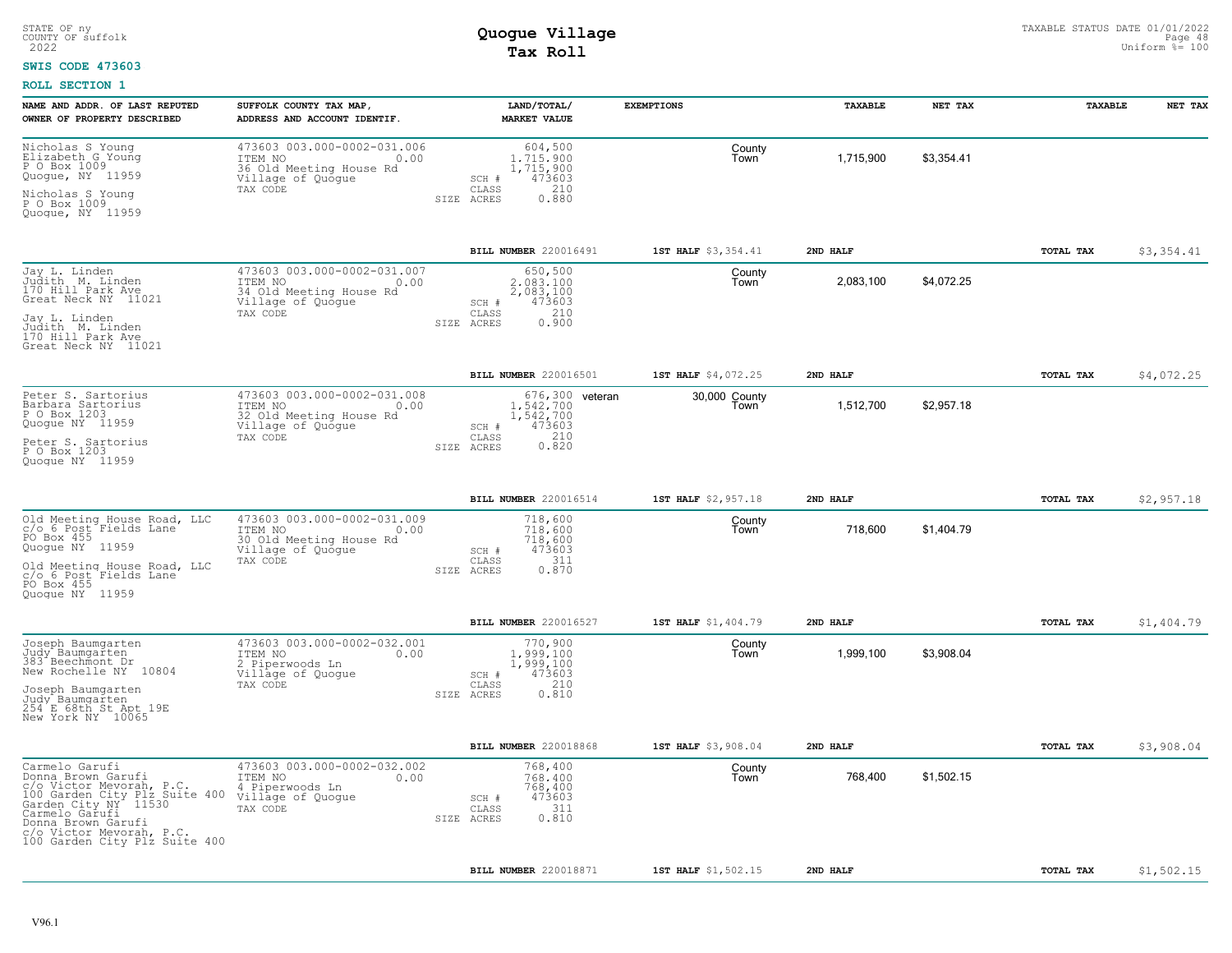#### **SWIS CODE 473603**

| NAME AND ADDR. OF LAST REPUTED<br>OWNER OF PROPERTY DESCRIBED                                                                                                      | SUFFOLK COUNTY TAX MAP,<br>ADDRESS AND ACCOUNT IDENTIF.                                                    | LAND/TOTAL/<br><b>MARKET VALUE</b>                                                              | <b>EXEMPTIONS</b>   | TAXABLE   | NET TAX    | TAXABLE   | NET TAX    |
|--------------------------------------------------------------------------------------------------------------------------------------------------------------------|------------------------------------------------------------------------------------------------------------|-------------------------------------------------------------------------------------------------|---------------------|-----------|------------|-----------|------------|
| Kewo Corp<br>PO Box 5048<br>47 Montauk Hwy<br>Quogue NY 11959<br>Kewo Corp<br>PO Box 5048<br>47 Montauk Hwy<br>Quoque NY 11959                                     | 473603 003.000-0002-032.003<br>ITEM NO<br>0.00<br>3 Piperwoods Ln<br>Village of Quogue<br>TAX CODE         | 765,800<br>765,800<br>765,800<br>473603<br>SCH #<br>311<br>CLASS<br>0.800<br>SIZE ACRES         | County<br>Town      | 765,800   | \$1,497.06 |           |            |
|                                                                                                                                                                    |                                                                                                            | BILL NUMBER 220018884                                                                           | 1ST HALF \$1,497.06 | 2ND HALF  |            | TOTAL TAX | \$1,497.06 |
| Kewo Corp<br>PO Box 5048<br>47 Montauk Hwy<br>Quogue NY 11959<br>Kewo Corp<br>PO Box 5048<br>47 Montauk Hwy<br>Quoque NY 11959                                     | 473603 003.000-0002-032.004<br>ITEM NO<br>0.00<br>40 Old Meeting House Rd<br>Village of Quoque<br>TAX CODE | 668,900<br>668,900<br>668,900<br>473603<br>SCH #<br>311<br>CLASS<br>0.810<br>SIZE ACRES         | County<br>Town      | 668,900   | \$1.307.63 |           |            |
|                                                                                                                                                                    |                                                                                                            | BILL NUMBER 220018897                                                                           | 1ST HALF \$1,307.63 | 2ND HALF  |            | TOTAL TAX | \$1,307.63 |
| Old Meeting House Road, LLC<br>c/o 6 Post Fields Lane<br>PO Box 455<br>Quogue NY 11959<br>Old Meeting House Road, LLC<br>c/o 6 Post Fields Lane<br>Ouoque NY 11959 | 473603 003.000-0002-032.005<br>ITEM NO<br>0.00<br>1 Piperwoods Ln<br>Village of Quogue<br>TAX CODE         | 770,900<br>770,900<br>770,900<br>473603<br>SCH #<br>311<br>CLASS<br>0.810<br>SIZE ACRES         | County<br>Town      | 770,900   | \$1,507.03 |           |            |
|                                                                                                                                                                    |                                                                                                            | BILL NUMBER 220018907                                                                           | 1ST HALF \$1,507.03 | 2ND HALF  |            | TOTAL TAX | \$1,507.03 |
| Kewo Corp<br>PO Box 5048<br>47 Montauk Hwy<br>Quogue NY 11959<br>Kewo Corp<br>PO Box 5048<br>47 Montauk Hwy<br>Quoque NY 11959                                     | 473603 003.000-0002-032.006<br>ITEM NO<br>0.00<br>Piperwoods Ln<br>Village of Quogue<br>TAX CODE           | 500<br>500<br>500<br>473603<br>SCH #<br>CLASS<br>692<br>0.360<br>SIZE ACRES                     | County<br>Town      | 500       | \$0.98     |           |            |
|                                                                                                                                                                    |                                                                                                            | BILL NUMBER 220018911                                                                           | 1ST HALF \$0.98     | 2ND HALF  |            | TOTAL TAX | \$0.98     |
| 496 Dune Road Associates LLC<br>150 E 77th St Unit 10E<br>New York NY 10075<br>496 Dune Road Associates LLC<br>150 E 77th St Unit 10E<br>New York NY 10075         | 473603 003.000-0002-033.001<br>ITEM NO<br>0.00<br>5 Laurents Way<br>Village of Quogue<br>TAX CODE          | 690,400<br>690,400<br>690,400<br>473603<br>SCH #<br>311<br>CLASS<br>SIZE ACRES<br>1,000         | County<br>Town      | 690,400   | \$1,349.66 |           |            |
|                                                                                                                                                                    |                                                                                                            | BILL NUMBER 220002631                                                                           | 1ST HALF \$1,349.66 | 2ND HALF  |            | TOTAL TAX | \$1,349.66 |
| 496 Dune Road Associates LLC<br>150 E 77th St Unit 10E<br>New York NY 10075<br>496 Dune Road Associates LLC<br>150 E 77th St Unit 10E<br>New York NY 10075         | 473603 003.000-0002-033.002<br>ITEM NO<br>0.00<br>6 Laurents Way<br>Village of Quogue<br>TAX CODE          | 669,700<br>1.110.600<br>1,110,600<br>473603<br>$SCH$ $#$<br>210<br>CLASS<br>0.970<br>SIZE ACRES | County<br>Town      | 1,110,600 | \$2,171.11 |           |            |
|                                                                                                                                                                    |                                                                                                            | BILL NUMBER 220002647                                                                           | 1ST HALF \$2,171.11 | 2ND HALF  |            | TOTAL TAX | \$2,171.11 |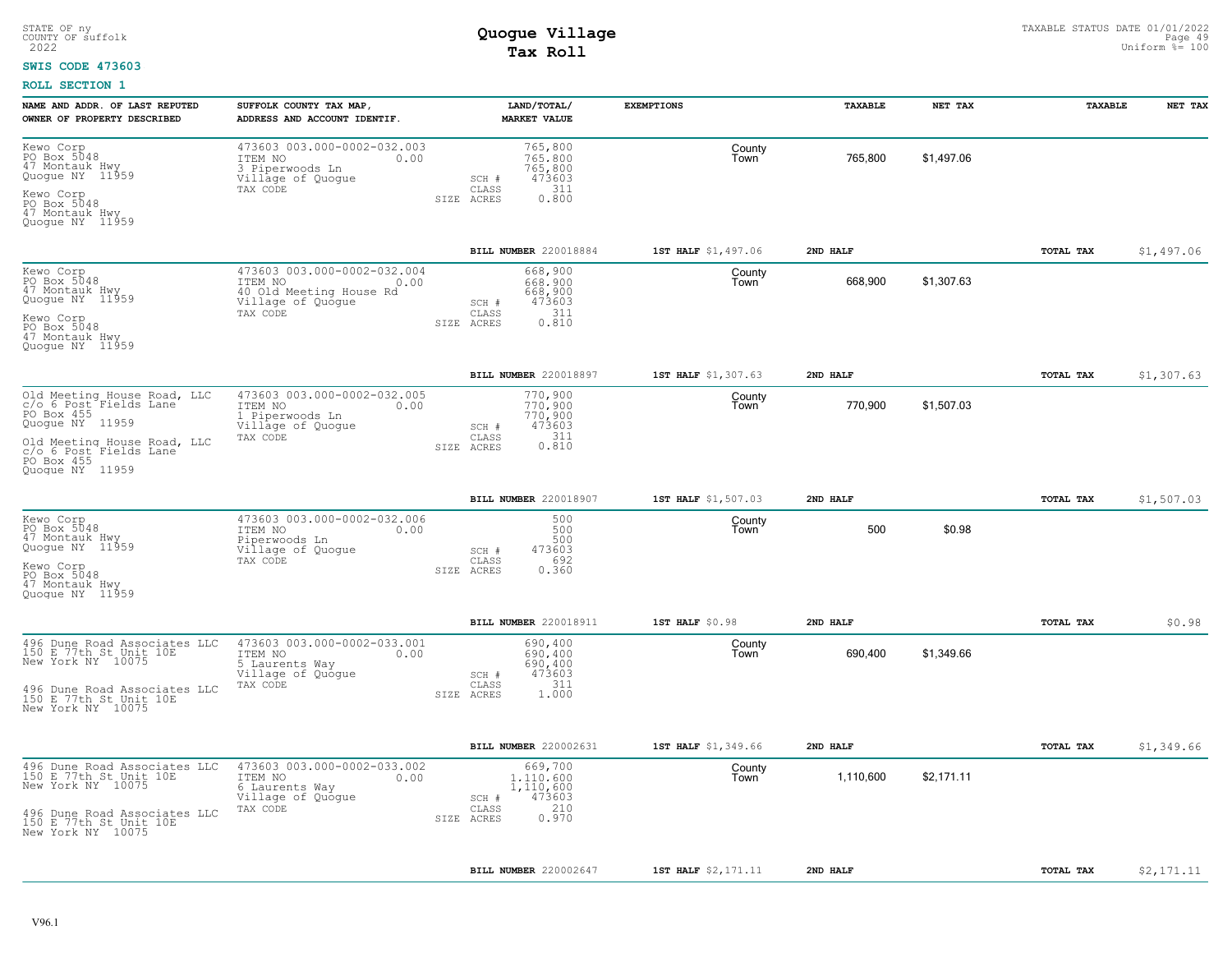### **SWIS CODE 473603**

| NAME AND ADDR. OF LAST REPUTED<br>OWNER OF PROPERTY DESCRIBED                                                                                                                          | SUFFOLK COUNTY TAX MAP,<br>ADDRESS AND ACCOUNT IDENTIF.                              | LAND/TOTAL/<br><b>MARKET VALUE</b>                                                          | <b>EXEMPTIONS</b>   | TAXABLE   | NET TAX    | TAXABLE   | NET TAX    |
|----------------------------------------------------------------------------------------------------------------------------------------------------------------------------------------|--------------------------------------------------------------------------------------|---------------------------------------------------------------------------------------------|---------------------|-----------|------------|-----------|------------|
| The Laurents/Hatcher Foundati 473603 003.000-0002-033.003<br>608 Northville Tpke<br>Riverhead NY 11901-4717<br>Laurents Hatcher Foundation<br>552 E Main St<br>Riverhead NY 11901-2669 | ITEM NO<br>0.00<br>4 Laurents Way<br>Village of Quogue<br>TAX CODE                   | 682,800<br>1,355,400<br>1,355,400<br>473603<br>SCH #<br>210<br>CLASS<br>1.240<br>SIZE ACRES | County<br>Town      | 1,355,400 | \$2,649.67 |           |            |
|                                                                                                                                                                                        |                                                                                      | BILL NUMBER 220002654                                                                       | 1ST HALF \$2,649.67 | 2ND HALF  |            | TOTAL TAX | \$2,649.67 |
| The Laurents/Hatcher Foundati 473603 003.000-0002-033.004<br>608 Northville Tpke<br>Riverhead NY 11901-4717<br>Laurents Hatcher Foundation<br>552 E Main St<br>Bigger Main St          | ITEM NO<br>0.00<br>5 Hatcher Dr<br>Village of Quoque<br>TAX CODE                     | 734,600<br>734,600<br>734,600<br>473603<br>SCH #<br>311<br>CLASS<br>1.600<br>SIZE ACRES     | County<br>Town      | 734,600   | \$1,436.07 |           |            |
| Riverhead NY 11901-2669                                                                                                                                                                |                                                                                      |                                                                                             |                     |           |            |           |            |
|                                                                                                                                                                                        |                                                                                      | <b>BILL NUMBER 220002661</b>                                                                | 1ST HALF \$1,436.07 | 2ND HALF  |            | TOTAL TAX | \$1,436.07 |
| The Laurents/Hatcher Foundation 473603 003.000-0002-033.005<br>608 Northville Tpke ITEM NO<br>Riverhead NY 11901-4717 7 Hatcher Dr                                                     | 7 Hatcher Dr<br>Village of Quogue                                                    | 662,800<br>662,800<br>662,800<br>473603<br>SCH #                                            | County<br>Town      | 662,800   | \$1,295.71 |           |            |
| Laurents Hatcher Foundation<br>552 E Main St<br>Riverhead NY 11901-2669                                                                                                                | TAX CODE                                                                             | 311<br>CLASS<br>1.200<br>SIZE ACRES                                                         |                     |           |            |           |            |
|                                                                                                                                                                                        |                                                                                      | BILL NUMBER 220002678                                                                       | 1ST HALF \$1,295.71 | 2ND HALF  |            | TOTAL TAX | \$1,295.71 |
| Abid Qureshi<br>Ariane Qureshi<br>116 W 14th St Apt 3<br>New York NY 10011                                                                                                             | 473603 003.000-0002-033.006<br>ITEM NO<br>0.00<br>10 Hatcher Dr<br>Village of Quogue | 413,900<br>2,700,000<br>2,700,000<br>473603<br>SCH #                                        | County<br>Town      | 2,700,000 | \$5,278.23 |           |            |
| Abid Qureshi<br>Ariane Qureshi<br>116 W 14th St Apt 3<br>New York NY 10011                                                                                                             | TAX CODE                                                                             | 210<br>CLASS<br>1,200<br>SIZE ACRES                                                         |                     |           |            |           |            |
|                                                                                                                                                                                        |                                                                                      | <b>BILL NUMBER 220002685</b>                                                                | 1ST HALF \$5,278.23 | 2ND HALF  |            | TOTAL TAX | \$5,278.23 |
| Nathaniel H. Paull<br>Debra L. Paull<br>45 East End Ave Apt 6B<br>New York NY 10028                                                                                                    | 473603 003.000-0002-033.007<br>ITEM NO<br>0.00<br>8 Hatcher Dr<br>Village of Quogue  | 546,100<br>2,500,000<br>2,500,000<br>473603<br>SCH #                                        | County<br>Town      | 2,500,000 | \$4,887.25 |           |            |
| Nathaniel H. Paull<br>Debra L. Paull<br>45 East End Ave Apt 6B<br>New York NY 10028                                                                                                    | TAX CODE                                                                             | CLASS<br>210<br>SIZE ACRES<br>1,000                                                         |                     |           |            |           |            |
|                                                                                                                                                                                        |                                                                                      | <b>BILL NUMBER 220002692</b>                                                                | 1ST HALF \$4,887.25 | 2ND HALF  |            | TOTAL TAX | \$4,887.25 |
| William R Leibowitz<br>Alexandria Leibowitz<br>P O Box 146<br>Quogue NY 11959                                                                                                          | 473603 003.000-0002-033.008<br>ITEM NO<br>0.00<br>3 Hatcher Dr<br>Village of Quogue  | 690,400<br>1,082,200<br>1,082,200<br>473603<br>SCH #                                        | County<br>Town      | 1,082,200 | \$2,115.59 |           |            |
| William R Leibowitz<br>Alexandria Leibowitz<br>P O Box 146<br>Quogue NY 11959                                                                                                          | TAX CODE                                                                             | 210<br>CLASS<br>1,000<br>SIZE ACRES                                                         |                     |           |            |           |            |
|                                                                                                                                                                                        |                                                                                      | BILL NUMBER 220002708                                                                       | 1ST HALF \$2,115.59 | 2ND HALF  |            | TOTAL TAX | \$2,115.59 |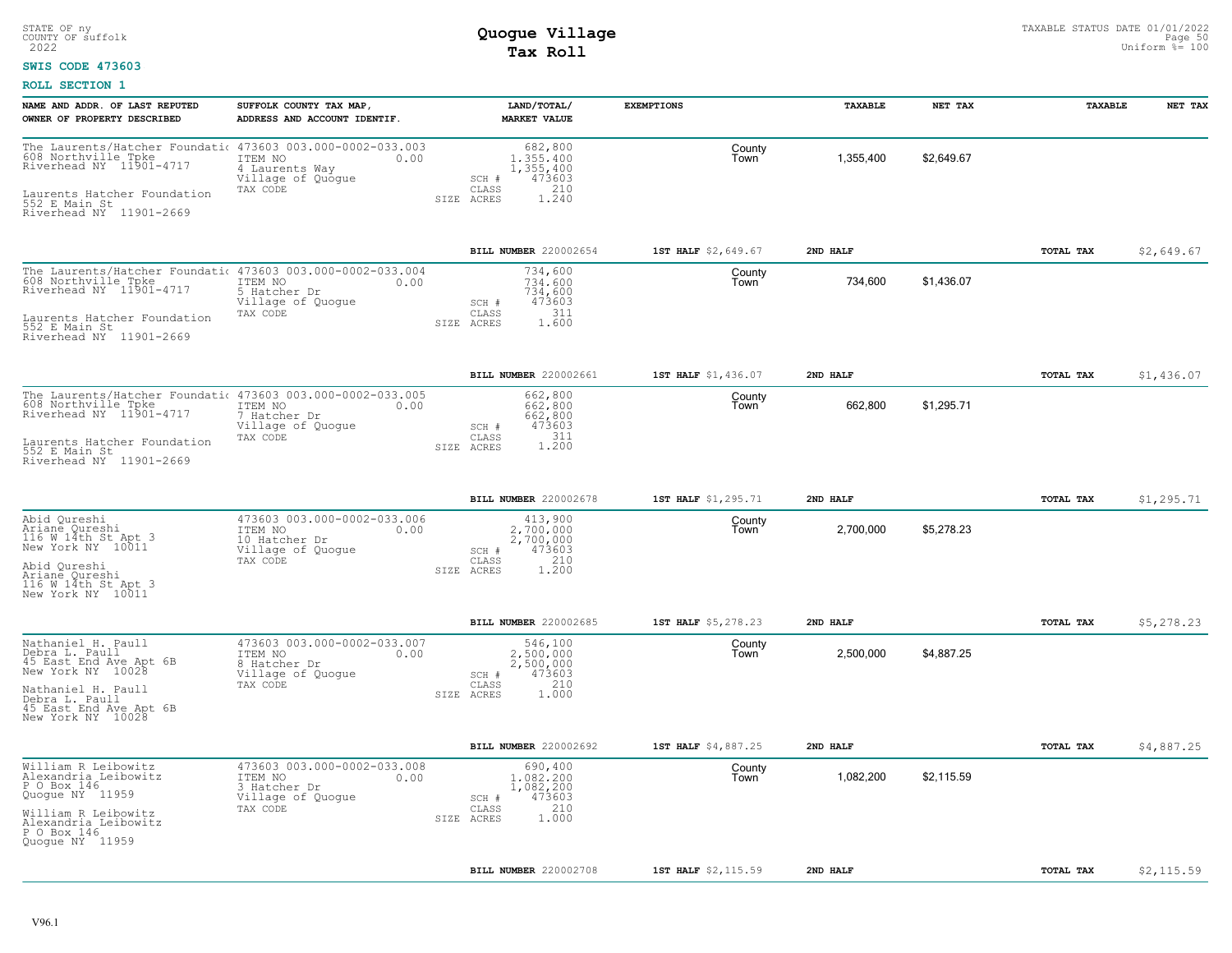### **SWIS CODE 473603**

| NAME AND ADDR. OF LAST REPUTED<br>OWNER OF PROPERTY DESCRIBED                                                                                                                                                    | SUFFOLK COUNTY TAX MAP,<br>ADDRESS AND ACCOUNT IDENTIF.                                                    |                              | LAND/TOTAL/<br><b>MARKET VALUE</b>             | <b>EXEMPTIONS</b>   | TAXABLE   | NET TAX    | TAXABLE   | NET TAX    |
|------------------------------------------------------------------------------------------------------------------------------------------------------------------------------------------------------------------|------------------------------------------------------------------------------------------------------------|------------------------------|------------------------------------------------|---------------------|-----------|------------|-----------|------------|
| The Laurents/Hatcher Foundation 473603 003.000-0002-033.009<br>608 Northville Tpke TTEM NO 0.00<br>Riverhead NY 11901-4717 Hatcher Dr<br>Laurents Hatcher Foundation<br>552 E Main St<br>Riverhead NY 11901-2669 | Hatcher Dr<br>Village of Quogue<br>TAX CODE                                                                | SCH #<br>CLASS<br>SIZE ACRES | 500<br>500<br>500<br>473603<br>692<br>1,100    | County<br>Town      | 500       | \$0.98     |           |            |
|                                                                                                                                                                                                                  |                                                                                                            | BILL NUMBER 220002715        |                                                | 1ST HALF \$0.98     | 2ND HALF  |            | TOTAL TAX | \$0.98     |
| The Laurents/Hatcher Foundati 473603 003.000-0002-033.010<br>608 Northville Tpke<br>Riverhead NY 11901-4717                                                                                                      | ITEM NO<br>0.00<br>Laurents Way<br>Village of Quogue<br>TAX CODE                                           | SCH #<br>CLASS               | 500<br>500<br>500<br>473603<br>692             | County<br>Town      | 500       | \$0.98     |           |            |
| Laurents Hatcher Foundation<br>552 E Main St<br>Riverhead NY 11901-2669                                                                                                                                          |                                                                                                            | SIZE ACRES                   | 1.100                                          |                     |           |            |           |            |
|                                                                                                                                                                                                                  |                                                                                                            | BILL NUMBER 220002722        |                                                | 1ST HALF \$0.98     | 2ND HALF  |            | TOTAL TAX | \$0.98     |
| Lee D Sossen<br>Sherri A Williams<br>20 W 64th St Apt 21F<br>New York NY 10023                                                                                                                                   | 473603 003.000-0002-034.000<br>ITEM NO<br>0.00<br>35 Old Meeting House Rd<br>Village of Quogue             | SCH #                        | 529,600<br>1,544,300<br>1,544,300<br>473603    | County<br>Town      | 1,544,300 | \$3,018.95 |           |            |
| Lee Sossen<br>Sherri Williams<br>160 E 88th St Apt 16AB<br>New York NY 10128                                                                                                                                     | TAX CODE                                                                                                   | CLASS<br>SIZE ACRES          | $0.210$<br>$0.840$                             |                     |           |            |           |            |
|                                                                                                                                                                                                                  |                                                                                                            | <b>BILL NUMBER 220002739</b> |                                                | 1ST HALF \$3,018.95 | 2ND HALF  |            | TOTAL TAX | \$3,018.95 |
| Beth H Anderson<br>PO Box 1197<br>Quogue NY 11959<br>Beth H Anderson                                                                                                                                             | 473603 003.000-0002-035.000<br>ITEM NO<br>0.00<br>33 Old Meeting House Rd<br>Village of Quogue<br>TAX CODE | SCH #<br>CLASS               | 470,900<br>749,000<br>749,000<br>473603<br>210 | County<br>Town      | 749,000   | \$1,464.22 |           |            |
| PO Box 1197<br>Quoque NY 11959                                                                                                                                                                                   |                                                                                                            | SIZE ACRES                   | 0.500                                          |                     |           |            |           |            |
|                                                                                                                                                                                                                  |                                                                                                            | BILL NUMBER 220002746        |                                                | 1ST HALF \$1,464.22 | 2ND HALF  |            | TOTAL TAX | \$1,464.22 |
| John McWalters<br>Christine McWalters<br>PO Box 691<br>Quogue NY 11959                                                                                                                                           | 473603 003.000-0002-036.001<br>ITEM NO<br>0.00<br>31 Jessup Ave<br>Village of Quogue<br>TAX CODE           | SCH #<br>CLASS               | 517,800<br>909,800<br>909,800<br>473603<br>210 | County<br>Town      | 909,800   | \$1,778.57 |           |            |
| John McWalters<br>Christine McWalters<br>PO Box 691<br>Quoque NY 11959                                                                                                                                           |                                                                                                            | SIZE ACRES                   | 0.880                                          |                     |           |            |           |            |
|                                                                                                                                                                                                                  |                                                                                                            | BILL NUMBER 220002753        |                                                | 1ST HALF \$1,778.57 | 2ND HALF  |            | TOTAL TAX | \$1,778.57 |
| Margaret A. Stevenson (Truste 473603 003.000-0002-036.002<br>Margaret A. Stevenson Rev Tru: ITEM NO<br>PO Box 22<br>Quogue NY 11959                                                                              | 0.00<br>37 Jessup Ave<br>Village of Quogue                                                                 | SCH #                        | 539,900<br>997.500<br>997,500<br>473603        | County<br>Town      | 997,500   | \$1,950.01 |           |            |
| Margaret A. Stevenson (Trustee<br>Margaret A. Stevenson Rev Trus<br>PO Box 22<br>Quoque NY 11959                                                                                                                 | TAX CODE                                                                                                   | CLASS<br>SIZE ACRES          | 210<br>0.920                                   |                     |           |            |           |            |
|                                                                                                                                                                                                                  |                                                                                                            | BILL NUMBER 220002761        |                                                | 1ST HALF \$1,950.01 | 2ND HALF  |            | TOTAL TAX | \$1,950.01 |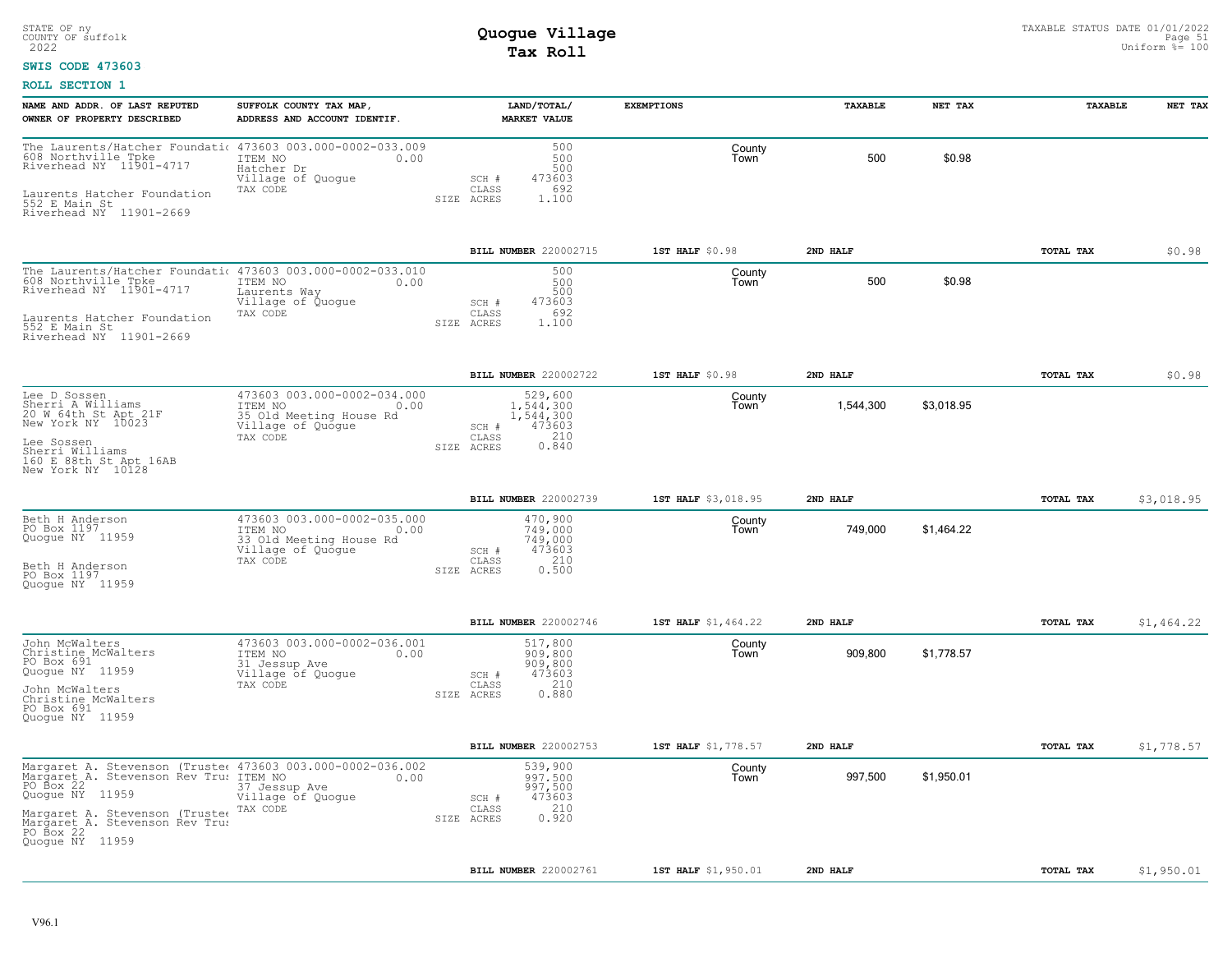#### **SWIS CODE 473603**

| NAME AND ADDR. OF LAST REPUTED<br>OWNER OF PROPERTY DESCRIBED                                                                                             | SUFFOLK COUNTY TAX MAP<br>ADDRESS AND ACCOUNT IDENTIF.                                                     | LAND/TOTAL/<br><b>MARKET VALUE</b>                                                          | <b>EXEMPTIONS</b>   | TAXABLE   | NET TAX    | TAXABLE          | NET TAX    |
|-----------------------------------------------------------------------------------------------------------------------------------------------------------|------------------------------------------------------------------------------------------------------------|---------------------------------------------------------------------------------------------|---------------------|-----------|------------|------------------|------------|
| Michael H Sargent<br>Lisa V Sargent<br>22 Elm Rock Rd<br>Bronxville, NY<br>10708-4203<br>Michael H Sargent<br>22 Elm Rock Rd<br>Bronxville, NY 10708-4203 | 473603 003.000-0002-036.003<br>ITEM NO<br>0.00<br>35 Jessup Ave<br>Village of Quogue<br>TAX CODE           | 569,300<br>992,800<br>992,800<br>473603<br>SCH #<br>210<br>CLASS<br>0.970<br>SIZE ACRES     | County<br>Town      | 992,800   | \$1,940.82 |                  |            |
|                                                                                                                                                           |                                                                                                            | BILL NUMBER 220002777                                                                       | 1ST HALF \$1,940.82 | 2ND HALF  |            | TOTAL TAX        | \$1,940.82 |
| Harvey Lambert<br>Lisa Lambert<br>63 Henry St<br>Brooklyn NY 11201<br>Harvey Lambert<br>Lisa Lambert<br>63 Henry St<br>Brooklyn NY 11201                  | 473603 003.000-0002-036.004<br>ITEM NO<br>0.00<br>33 Jessup Ave<br>Village of Quogue<br>TAX CODE           | 539,900<br>1,601,600<br>1,601,600<br>473603<br>SCH #<br>210<br>CLASS<br>0.920<br>SIZE ACRES | County<br>Town      | 1,601,600 | \$3,130.97 |                  |            |
|                                                                                                                                                           |                                                                                                            | BILL NUMBER 220002784                                                                       | 1ST HALF \$3,130.97 | 2ND HALF  |            | TOTAL TAX        | \$3,130.97 |
| Albert J Wilson<br>200 W 90th St Apt 14F<br>New York, NY 10024<br>Albert J Wilson<br>200 W 90th St Apt 14F<br>New York, NY 10024                          | 473603 003.000-0002-037.000<br>ITEM NO<br>0.00<br>29 Old Meeting House Rd<br>Village of Quogue<br>TAX CODE | 469,500<br>672,100<br>672,100<br>473603<br>SCH #<br>210<br>CLASS<br>0.500<br>SIZE ACRES     | County<br>Town      | 672,100   | \$1,313.89 |                  |            |
|                                                                                                                                                           |                                                                                                            | BILL NUMBER 220002791                                                                       | 1ST HALF \$1,313.89 | 2ND HALF  |            | TOTAL TAX        | \$1,313.89 |
| Timothy Sheehan<br>Maureen Sheehan<br>358 5th St<br>Brooklyn NY 11215<br>Timothy Sheehan<br>Maureen Sheehan<br>358 5th St<br>Brooklyn NY 11215            | 473603 003.000-0002-038.001<br>ITEM NO<br>0.00<br>6 Southwood Ln<br>Village of Quogue<br>TAX CODE          | 581,000<br>940,600<br>940,600<br>473603<br>SCH #<br>210<br>CLASS<br>SIZE ACRES<br>1,100     | County<br>Town      | 940,600   | \$1,838.78 |                  |            |
|                                                                                                                                                           |                                                                                                            | BILL NUMBER 220002807                                                                       | 1ST HALF \$1,838.78 | 2ND HALF  |            | TOTAL TAX        | \$1,838.78 |
| Jeffrey Forster<br>225 W 83rd St Apt 23B<br>New York NY 10024<br>Jeffrey Forster<br>225 W 83rd St Apt 23B<br>New York NY 10024                            | 473603 003.000-0002-038.002<br>ITEM NO<br>0.00<br>3 Southwood Ln<br>Village of Quogue<br>TAX CODE          | 566,300<br>825,200<br>825,200<br>473603<br>SCH #<br>210<br>CLASS<br>0.800<br>SIZE ACRES     | County<br>Town      | 825,200   | \$1,613.18 |                  |            |
|                                                                                                                                                           |                                                                                                            | BILL NUMBER 220002814                                                                       | 1ST HALF \$1,613.18 | 2ND HALF  |            | <b>TOTAL TAX</b> | \$1,613.18 |
| James McKeever<br>Michael Neville<br>70 Battery Pl Apt 707<br>New York ÑY 10280<br>James McKeeven<br>Michael Neville<br>PO Box 11<br>Quogue NY 11959      | 473603 003.000-0002-038.003<br>ITEM NO<br>0.00<br>5 Southwood Ln<br>Village of Quogue<br>TAX CODE          | 589,700<br>892,100<br>892,100<br>473603<br>SCH #<br>210<br>CLASS<br>0.840<br>SIZE ACRES     | County<br>Town      | 892,100   | \$1,743.97 |                  |            |
|                                                                                                                                                           |                                                                                                            | BILL NUMBER 220002821                                                                       | 1ST HALF \$1,743.97 | 2ND HALF  |            | TOTAL TAX        | \$1,743.97 |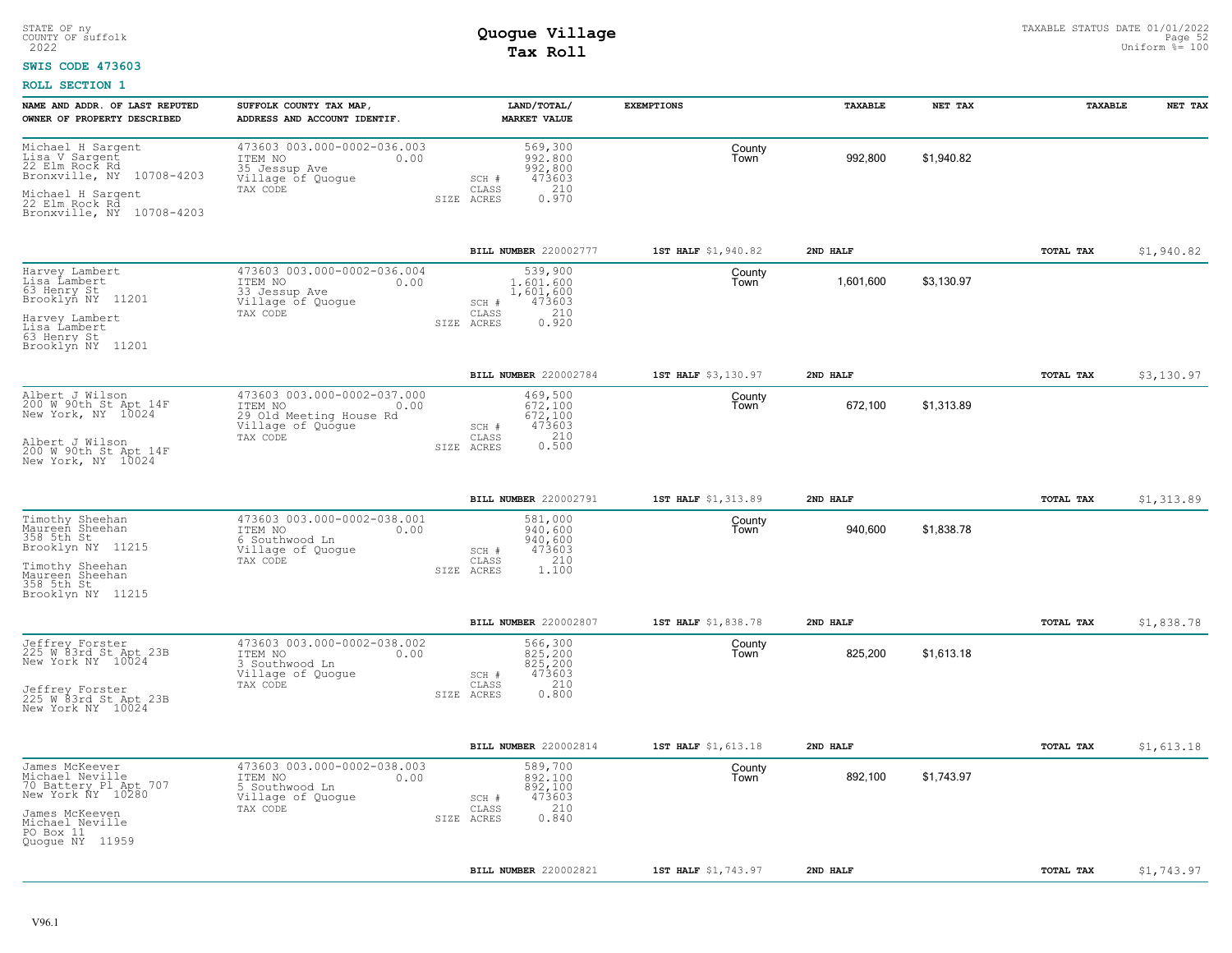#### **SWIS CODE 473603**

| NAME AND ADDR. OF LAST REPUTED<br>OWNER OF PROPERTY DESCRIBED                                                                                                                                            | SUFFOLK COUNTY TAX MAP,<br>ADDRESS AND ACCOUNT IDENTIF.                                            | LAND/TOTAL/<br><b>MARKET VALUE</b>                                                                | <b>EXEMPTIONS</b>   | TAXABLE   | NET TAX    | TAXABLE   | NET TAX    |
|----------------------------------------------------------------------------------------------------------------------------------------------------------------------------------------------------------|----------------------------------------------------------------------------------------------------|---------------------------------------------------------------------------------------------------|---------------------|-----------|------------|-----------|------------|
| Martin B. Berenberg (Trustee)<br>Martin B. Berenberg Revocable<br>Fern L. Berenberg (Trustee)<br>Fern L. Berenberg Revocable T:<br>Martin Berenberg<br>P O Box 1363<br>7 Southwood In<br>Quoque NY 11959 | 473603 003.000-0002-038.004<br>ITEM NO<br>0.00<br>7 Southwood Ln<br>Village of Quogue<br>TAX CODE  | 565,900<br>948,100<br>948,100<br>473603<br>SCH #<br>CLASS<br>210<br>SIZE ACRES<br>0.800           | County<br>Town      | 948,100   | \$1,853.44 |           |            |
|                                                                                                                                                                                                          |                                                                                                    | BILL NUMBER 220002838                                                                             | 1ST HALF \$1,853.44 | 2ND HALF  |            | TOTAL TAX | \$1,853.44 |
| Peter Koffler<br>Robin Koffler<br>225 W 86th St Apt 507<br>New York NY 10024<br>Peter Koffler<br>Robin Koffler<br>225 M 86th St Apt 507<br>New York NY 10024                                             | 473603 003.000-0002-038.005<br>ITEM NO<br>0.00<br>9 Southwood Ln<br>Village of Quogue<br>TAX CODE  | 587,400<br>1,241,700<br>1,241,700<br>473603<br>SCH #<br>210<br>CLASS<br>SIZE ACRES<br>0.830       | County<br>Town      | 1,241,700 | \$2,427.40 |           |            |
|                                                                                                                                                                                                          |                                                                                                    | BILL NUMBER 220002845                                                                             | 1ST HALF \$2,427.40 | 2ND HALF  |            | TOTAL TAX | \$2,427.40 |
| Cheryl Regan<br>PO Box 1702<br>Quogue NY 11959<br>Cheryl Regan<br>PO Box 1702<br>Quoque NY 11959                                                                                                         | 473603 003.000-0002-038.006<br>0.00<br>ITEM NO<br>11 Southwood Ln<br>Village of Quogue<br>TAX CODE | 565,900<br>1,209,700<br>1,209,700<br>473603<br>SCH #<br>$0.210$<br>$0.800$<br>CLASS<br>SIZE ACRES | County<br>Town      | 1,209,700 | \$2,364.84 |           |            |
|                                                                                                                                                                                                          |                                                                                                    | BILL NUMBER 220002852                                                                             | 1ST HALF \$2,364.84 | 2ND HALF  |            | TOTAL TAX | \$2,364.84 |
| Rebel Ventures I, LLC<br>546 Fifth Ave FL 6<br>New York NY 10036<br>Rebel Ventures I, LLC<br>c/o Aidala Bertuna & Kamins P<br>$8118$ 13th Ave<br>Brooklyn NY 11228                                       | 473603 003.000-0002-038.007<br>ITEM NO<br>0.00<br>13 Southwood Ln<br>Village of Quogue<br>TAX CODE | 580,600<br>858,800<br>858,800<br>473603<br>SCH #<br>210<br>CLASS<br>0.820<br>SIZE ACRES           | County<br>Town      | 858,800   | \$1,678.87 |           |            |
|                                                                                                                                                                                                          |                                                                                                    | BILL NUMBER 220002869                                                                             | 1ST HALF \$1,678.87 | 2ND HALF  |            | TOTAL TAX | \$1,678.87 |
| Mai-Anh Tran<br>PO Box 34<br>Quogue, NY 11959-0034<br>Mai-Anh Tran<br>PO Box $34$<br>Quogue, NY 11959-0034                                                                                               | 473603 003.000-0002-038.008<br>ITEM NO<br>0.00<br>15 Southwood Ln<br>Village of Quogue<br>TAX CODE | 569,300<br>905,900<br>905,900<br>473603<br>SCH #<br>210<br>CLASS<br>0.970<br>SIZE ACRES           | County<br>Town      | 905,900   | \$1,770.94 |           |            |
|                                                                                                                                                                                                          |                                                                                                    | BILL NUMBER 220002876                                                                             | 1ST HALF \$1,770.94 | 2ND HALF  |            | TOTAL TAX | \$1,770.94 |
| Dean K. Cutler<br>P O Box 1643<br>14 Southwood Ln<br>Quogue NY 11959<br>Dean K. Cutler<br>P O Box 1643<br>14 Southwood Ln<br>Quogue NY 11959                                                             | 473603 003.000-0002-038.009<br>ITEM NO<br>0.00<br>14 Southwood Ln<br>Village of Quogue<br>TAX CODE | 537,400<br>951,600<br>951,600<br>473603<br>SCH #<br>210<br>CLASS<br>0.920<br>SIZE ACRES           | County<br>Town      | 951,600   | \$1,860.28 |           |            |
|                                                                                                                                                                                                          |                                                                                                    | BILL NUMBER 220002883                                                                             | 1ST HALF \$1,860.28 | 2ND HALF  |            | TOTAL TAX | \$1,860.28 |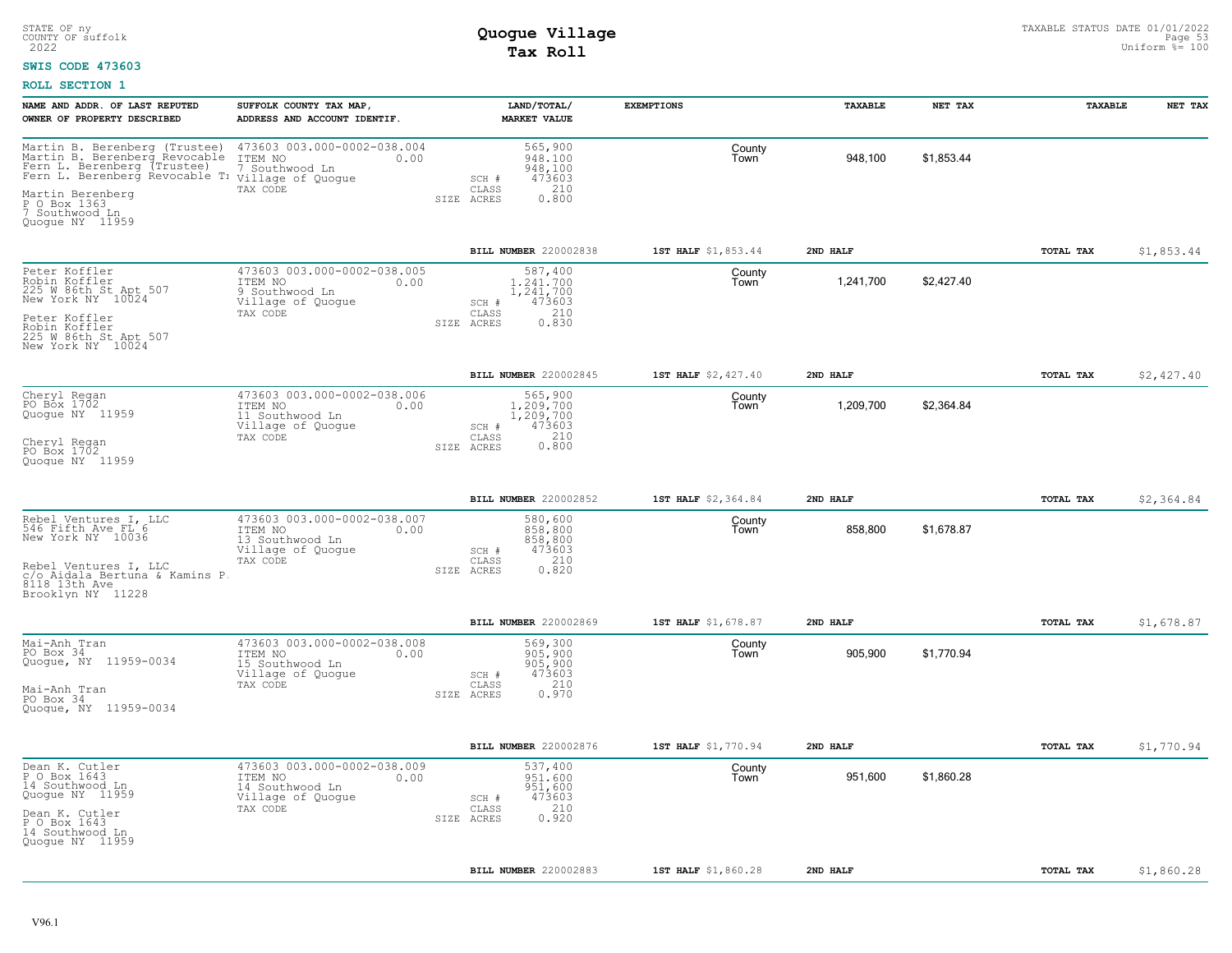#### **SWIS CODE 473603**

| 473603 003.000-0002-038.010<br>John Catsimatidis<br>C/o R.a Real Estate (as Agent) ITEM NO<br>823 Eleventh Aye<br>563,400<br>County<br>1,070,200<br>\$2,092.13<br>1,070,200<br>0.00<br>Town<br>1,070,200<br>12 Southwood Ln<br>473603<br>Village of Quogue<br>SCH #<br>210<br>CLASS<br>TAX CODE<br>0.960<br>SIZE ACRES<br>800 3rd Ave FL 5<br>BILL NUMBER 220002891<br>1ST HALF \$2,092.13<br>2ND HALF<br>TOTAL TAX<br>\$2,092.13<br>473603 003.000-0002-038.011<br>604,500<br>County<br>1,310,400<br>\$2,561.70<br>ITEM NO<br>0.00<br>1,310,400<br>Town<br>8 Southwood Ln<br>1,310,400<br>Village of Quogue<br>473603<br>SCH #<br>210<br>CLASS<br>TAX CODE<br>1.030<br>SIZE ACRES<br><b>BILL NUMBER 220002906</b><br>1ST HALF \$2,561.70<br>2ND HALF<br>TOTAL TAX<br>\$2,561.70<br>473603 003.000-0002-040.000<br>354,900<br>County<br>354,900<br>\$693.79<br>ITEM NO<br>354,900<br>0.00<br>Town<br>67 Jessup Ave<br>354,900<br>Village of Quogue<br>473603<br>SCH #<br>0.330<br>TAX CODE<br>CLASS<br>SIZE ACRES<br>PO Box 1553<br>BILL NUMBER 220002937<br>1ST HALF \$693.79<br>2ND HALF<br>TOTAL TAX<br>\$693.79<br>473603 003.000-0003-003.001<br>431,100<br>Brenda Kurtz<br>County<br>625,700<br>\$1,223.18<br>ITEM NO<br>625,700<br>0.00<br>Town<br>30 Jessup Ave<br>625,700<br>Village of Quogue<br>473603<br>SCH #<br>210<br>TAX CODE<br>CLASS<br>0.460<br>SIZE ACRES<br>PO Box 345<br>BILL NUMBER 220017458<br>1ST HALF \$1,223.18<br>2ND HALF<br>TOTAL TAX<br>\$1,223.18<br>473603 003.000-0003-003.002<br>446,100<br>County<br>801,700<br>\$1,567.24<br>ITEM NO<br>801,700<br>0.00<br>Town<br>801,700<br>30A Jessup Ave<br>Village of Quogue<br>473603<br>SCH #<br>210<br>TAX CODE<br>CLASS<br>0.540<br>SIZE ACRES<br>\$1,567.24<br>BILL NUMBER 220017461<br>1ST HALF \$1,567.24<br>2ND HALF<br>TOTAL TAX<br>473603 003.000-0003-004.001<br>431,300<br>County<br>1,083,900<br>\$2,118.92<br>ITEM NO<br>0.00<br>1,083,900<br>Town<br>1,083,900<br>32 Jessup Ave<br>Village of Quogue<br>473603<br>SCH #<br>210<br>TAX CODE<br>CLASS<br>0.460<br>SIZE ACRES<br>\$2,118.92<br>BILL NUMBER 220016763<br>1ST HALF \$2,118.92<br>2ND HALF<br>TOTAL TAX | NAME AND ADDR. OF LAST REPUTED<br>OWNER OF PROPERTY DESCRIBED                                                                                     | SUFFOLK COUNTY TAX MAP,<br>ADDRESS AND ACCOUNT IDENTIF. | LAND/TOTAL/<br><b>MARKET VALUE</b> | <b>EXEMPTIONS</b> | <b>TAXABLE</b> | NET TAX | <b>TAXABLE</b> | NET TAX |
|-------------------------------------------------------------------------------------------------------------------------------------------------------------------------------------------------------------------------------------------------------------------------------------------------------------------------------------------------------------------------------------------------------------------------------------------------------------------------------------------------------------------------------------------------------------------------------------------------------------------------------------------------------------------------------------------------------------------------------------------------------------------------------------------------------------------------------------------------------------------------------------------------------------------------------------------------------------------------------------------------------------------------------------------------------------------------------------------------------------------------------------------------------------------------------------------------------------------------------------------------------------------------------------------------------------------------------------------------------------------------------------------------------------------------------------------------------------------------------------------------------------------------------------------------------------------------------------------------------------------------------------------------------------------------------------------------------------------------------------------------------------------------------------------------------------------------------------------------------------------------------------------------------------------------------------------------------------------------------------------------------------------------------------------------------------------------------------------------------------------------------------------------------------|---------------------------------------------------------------------------------------------------------------------------------------------------|---------------------------------------------------------|------------------------------------|-------------------|----------------|---------|----------------|---------|
|                                                                                                                                                                                                                                                                                                                                                                                                                                                                                                                                                                                                                                                                                                                                                                                                                                                                                                                                                                                                                                                                                                                                                                                                                                                                                                                                                                                                                                                                                                                                                                                                                                                                                                                                                                                                                                                                                                                                                                                                                                                                                                                                                             | New York, NY 10019<br>John Catsimatidis<br>Attn: Red Apple Real Estate                                                                            |                                                         |                                    |                   |                |         |                |         |
|                                                                                                                                                                                                                                                                                                                                                                                                                                                                                                                                                                                                                                                                                                                                                                                                                                                                                                                                                                                                                                                                                                                                                                                                                                                                                                                                                                                                                                                                                                                                                                                                                                                                                                                                                                                                                                                                                                                                                                                                                                                                                                                                                             | New York NY 10022                                                                                                                                 |                                                         |                                    |                   |                |         |                |         |
|                                                                                                                                                                                                                                                                                                                                                                                                                                                                                                                                                                                                                                                                                                                                                                                                                                                                                                                                                                                                                                                                                                                                                                                                                                                                                                                                                                                                                                                                                                                                                                                                                                                                                                                                                                                                                                                                                                                                                                                                                                                                                                                                                             |                                                                                                                                                   |                                                         |                                    |                   |                |         |                |         |
|                                                                                                                                                                                                                                                                                                                                                                                                                                                                                                                                                                                                                                                                                                                                                                                                                                                                                                                                                                                                                                                                                                                                                                                                                                                                                                                                                                                                                                                                                                                                                                                                                                                                                                                                                                                                                                                                                                                                                                                                                                                                                                                                                             | Laurence Dobosh<br>Gail Dobosh<br>37 Franklin Rd<br>Scarsdale NY 10583<br>Larry Dobosh<br>Gail Dobosh<br>37 Franklin Rd<br>Scarsdale NY 10583     |                                                         |                                    |                   |                |         |                |         |
|                                                                                                                                                                                                                                                                                                                                                                                                                                                                                                                                                                                                                                                                                                                                                                                                                                                                                                                                                                                                                                                                                                                                                                                                                                                                                                                                                                                                                                                                                                                                                                                                                                                                                                                                                                                                                                                                                                                                                                                                                                                                                                                                                             |                                                                                                                                                   |                                                         |                                    |                   |                |         |                |         |
|                                                                                                                                                                                                                                                                                                                                                                                                                                                                                                                                                                                                                                                                                                                                                                                                                                                                                                                                                                                                                                                                                                                                                                                                                                                                                                                                                                                                                                                                                                                                                                                                                                                                                                                                                                                                                                                                                                                                                                                                                                                                                                                                                             | Otis Real Estate, LLC<br>9 Penniman Point Rd<br>Quogue NY 11959<br>Jane T Otis (Trustee)<br>Otis Qualified Personal Reside<br>9 Penniman Point Rd |                                                         |                                    |                   |                |         |                |         |
|                                                                                                                                                                                                                                                                                                                                                                                                                                                                                                                                                                                                                                                                                                                                                                                                                                                                                                                                                                                                                                                                                                                                                                                                                                                                                                                                                                                                                                                                                                                                                                                                                                                                                                                                                                                                                                                                                                                                                                                                                                                                                                                                                             |                                                                                                                                                   |                                                         |                                    |                   |                |         |                |         |
|                                                                                                                                                                                                                                                                                                                                                                                                                                                                                                                                                                                                                                                                                                                                                                                                                                                                                                                                                                                                                                                                                                                                                                                                                                                                                                                                                                                                                                                                                                                                                                                                                                                                                                                                                                                                                                                                                                                                                                                                                                                                                                                                                             |                                                                                                                                                   |                                                         |                                    |                   |                |         |                |         |
|                                                                                                                                                                                                                                                                                                                                                                                                                                                                                                                                                                                                                                                                                                                                                                                                                                                                                                                                                                                                                                                                                                                                                                                                                                                                                                                                                                                                                                                                                                                                                                                                                                                                                                                                                                                                                                                                                                                                                                                                                                                                                                                                                             | 30 Jessup_Ave<br>PO Box 345<br>Quogue, NY 11959<br>Brenda Kurtz<br>30 Jessup Ave                                                                  |                                                         |                                    |                   |                |         |                |         |
|                                                                                                                                                                                                                                                                                                                                                                                                                                                                                                                                                                                                                                                                                                                                                                                                                                                                                                                                                                                                                                                                                                                                                                                                                                                                                                                                                                                                                                                                                                                                                                                                                                                                                                                                                                                                                                                                                                                                                                                                                                                                                                                                                             |                                                                                                                                                   |                                                         |                                    |                   |                |         |                |         |
|                                                                                                                                                                                                                                                                                                                                                                                                                                                                                                                                                                                                                                                                                                                                                                                                                                                                                                                                                                                                                                                                                                                                                                                                                                                                                                                                                                                                                                                                                                                                                                                                                                                                                                                                                                                                                                                                                                                                                                                                                                                                                                                                                             |                                                                                                                                                   |                                                         |                                    |                   |                |         |                |         |
|                                                                                                                                                                                                                                                                                                                                                                                                                                                                                                                                                                                                                                                                                                                                                                                                                                                                                                                                                                                                                                                                                                                                                                                                                                                                                                                                                                                                                                                                                                                                                                                                                                                                                                                                                                                                                                                                                                                                                                                                                                                                                                                                                             | Brenda Kurtz<br>Brenda Kurtz<br>30 Jessup Ave<br>PO Box 345<br>Brenda Kurtz<br>30 Jessup Ave<br>PO Box 345                                        |                                                         |                                    |                   |                |         |                |         |
|                                                                                                                                                                                                                                                                                                                                                                                                                                                                                                                                                                                                                                                                                                                                                                                                                                                                                                                                                                                                                                                                                                                                                                                                                                                                                                                                                                                                                                                                                                                                                                                                                                                                                                                                                                                                                                                                                                                                                                                                                                                                                                                                                             |                                                                                                                                                   |                                                         |                                    |                   |                |         |                |         |
|                                                                                                                                                                                                                                                                                                                                                                                                                                                                                                                                                                                                                                                                                                                                                                                                                                                                                                                                                                                                                                                                                                                                                                                                                                                                                                                                                                                                                                                                                                                                                                                                                                                                                                                                                                                                                                                                                                                                                                                                                                                                                                                                                             | Todd Ross<br>Lara Ross<br>555 E 78th St Apt 2G<br>New York NY 10075-1189<br>Todd Ross<br>550 W 29th St Apt 3D<br>New York NY 10001                |                                                         |                                    |                   |                |         |                |         |
|                                                                                                                                                                                                                                                                                                                                                                                                                                                                                                                                                                                                                                                                                                                                                                                                                                                                                                                                                                                                                                                                                                                                                                                                                                                                                                                                                                                                                                                                                                                                                                                                                                                                                                                                                                                                                                                                                                                                                                                                                                                                                                                                                             |                                                                                                                                                   |                                                         |                                    |                   |                |         |                |         |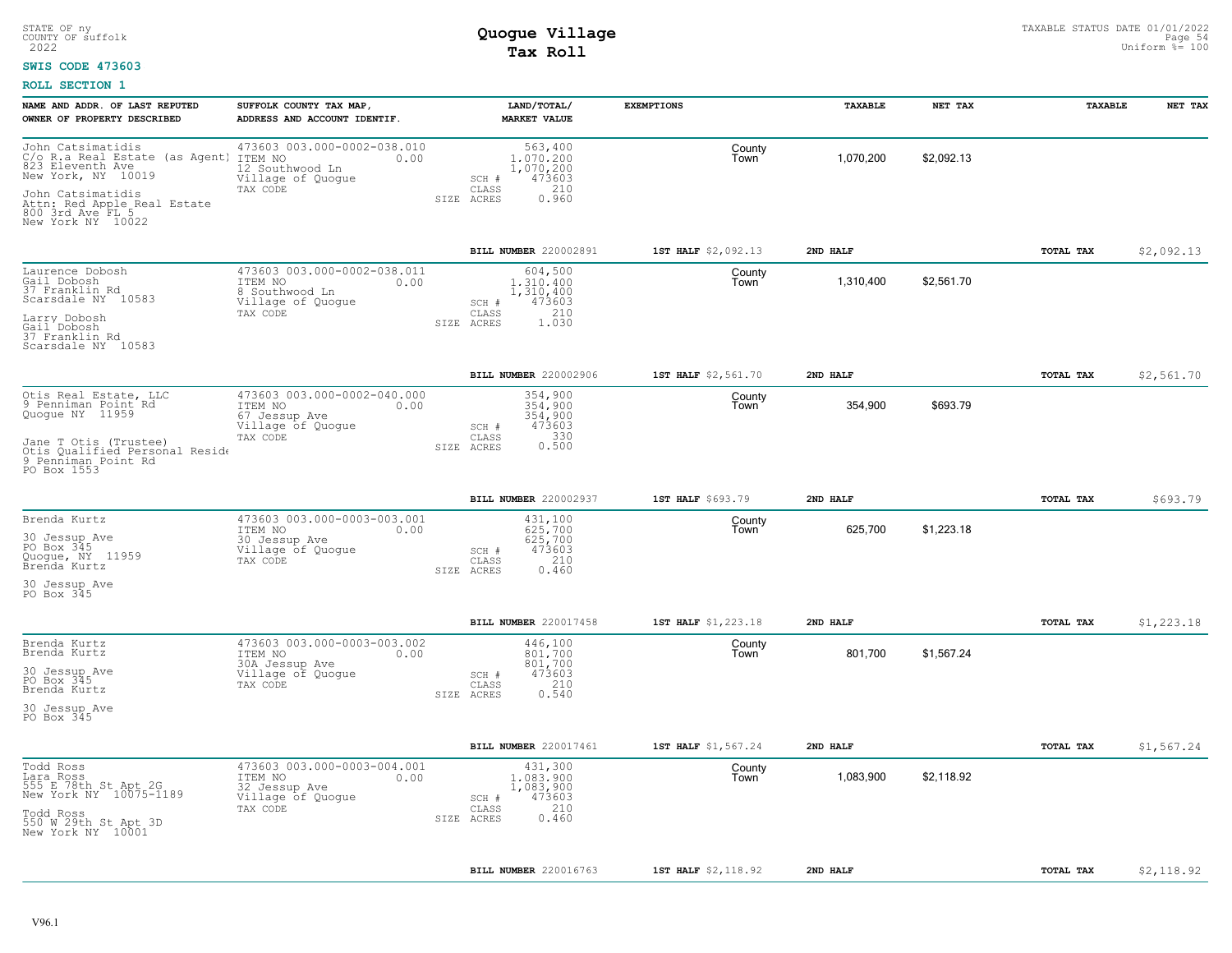### **SWIS CODE 473603**

| NAME AND ADDR. OF LAST REPUTED<br>OWNER OF PROPERTY DESCRIBED                                                                                          | SUFFOLK COUNTY TAX MAP,<br>ADDRESS AND ACCOUNT IDENTIF.                                           | LAND/TOTAL/<br><b>MARKET VALUE</b>                                                                                     | <b>EXEMPTIONS</b>          | TAXABLE   | NET TAX    | TAXABLE   | NET TAX    |
|--------------------------------------------------------------------------------------------------------------------------------------------------------|---------------------------------------------------------------------------------------------------|------------------------------------------------------------------------------------------------------------------------|----------------------------|-----------|------------|-----------|------------|
| Richard Schermeyer JR<br>Eileen Schermeyer<br>PO Box 1249<br>Quoque NY 11959<br>Richard Schermeyer JR<br>PO Box 1249<br>Quoque NY 11959                | 473603 003.000-0003-004.002<br>ITEM NO<br>0.00<br>32A Jessup Ave<br>Village of Quogue<br>TAX CODE | 444,500 Volunte<br>995,500 Firefig<br>995,500<br>473603<br>SCH #<br>210<br>CLASS<br>SIZE ACRES<br>0.540                | 99,550 County<br>500 Town  | 895,450   | \$1,750.52 |           |            |
|                                                                                                                                                        |                                                                                                   | BILL NUMBER 220016776                                                                                                  | 1ST HALF \$1,750.52        | 2ND HALF  |            | TOTAL TAX | \$1,750.52 |
| Jeffrey Meli<br>Elizabeth Meli<br>40 2d Pl<br>Brooklyn NY 11231<br>Jeffrey Meli<br>Elizabeth Meli<br>40 2d Pl<br>Brooklyn NY 11231                     | 473603 003.000-0003-005.001<br>0.00<br>ITEM NO<br>34 Jessup Ave<br>Village of Quogue<br>TAX CODE  | 431,100<br>1.479.100<br>1,479,100<br>473603<br>SCH #<br>210<br>CLASS<br>0.460<br>SIZE ACRES                            | County<br>Town             | 1,479,100 | \$2,891.49 |           |            |
|                                                                                                                                                        |                                                                                                   | BILL NUMBER 220015874                                                                                                  | 1ST HALF \$2,891.49        | 2ND HALF  |            | TOTAL TAX | \$2,891.49 |
| Garry N Hubbard<br>36 N Jessup Ave<br>PO Box 305<br>Quogue, NY 11959<br>Garry N Hubbard<br>36 N Jessup Ave<br>PO Box 305<br>Quoque, NY 11959           | 473603 003.000-0003-005.002<br>ITEM NO<br>0.00<br>36 Jessup Ave<br>Village of Quogue<br>TAX CODE  | 441,900<br>760,200<br>760,200<br>473603<br>SCH #<br>210<br>CLASS<br>0.540<br>SIZE ACRES                                | County<br>Town             | 760,200   | \$1,486.11 |           |            |
|                                                                                                                                                        |                                                                                                   | BILL NUMBER 220015816                                                                                                  | 1ST HALF \$1,486.11        | 2ND HALF  |            | TOTAL TAX | \$1,486.11 |
| Richard Cutler<br>Wendy Cutler<br>110 Bowery Rd<br>New Canaañ CT<br>06840<br>Richard Cutler<br>Wendy Cutler<br>110 Bowery Rd<br>New Canaan CT<br>06840 | 473603 003.000-0003-006.001<br>ITEM NO<br>0.00<br>40 Jessup Ave<br>Village of Quogue<br>TAX CODE  | 455,800<br>818,300<br>818,300<br>473603<br>SCH #<br>CLASS<br>210<br>SIZE ACRES<br>0.490                                | County<br>Town             | 818,300   | \$1,599.69 |           |            |
|                                                                                                                                                        |                                                                                                   | BILL NUMBER 220017607                                                                                                  | 1ST HALF \$1,599.69        | 2ND HALF  |            | TOTAL TAX | \$1,599.69 |
| Steven Failla<br>Jodi Failla<br>PO Box 1412<br>Quogue NY 11959<br>Steven Failla<br>Jodi Failla<br>PO Box 1412<br>Quoque NY 11959                       | 473603 003.000-0003-006.002<br>ITEM NO<br>0.00<br>38 Jessup Ave<br>Village of Quogue<br>TAX CODE  | 480,600 Volunte<br>1,227,000 Firefig<br>1,227,000<br>473603<br>SCH #<br>210<br>$\mathtt{CLASS}$<br>0.510<br>SIZE ACRES | 122,700 County<br>500 Town | 1,103,800 | \$2,157.82 |           |            |
|                                                                                                                                                        |                                                                                                   | BILL NUMBER 220017611                                                                                                  | 1ST HALF \$2,157.82        | 2ND HALF  |            | TOTAL TAX | \$2,157.82 |
| Matthew G. Bouchard<br>19 North Bay Ave<br>Eastport NY 11941<br>Matthew G. Bouchard<br>PO Box 425<br>Quogue NY 11959                                   | 473603 003.000-0003-008.003<br>ITEM NO<br>0.00<br>42 Jessup Ave<br>Village of Quogue<br>TAX CODE  | 467,600<br>823,700<br>823,700<br>473603<br>SCH #<br>210<br>CLASS<br>0.570<br>SIZE ACRES                                | County<br>Town             | 823,700   | \$1,610.25 |           |            |
|                                                                                                                                                        |                                                                                                   | BILL NUMBER 220017746                                                                                                  | 1ST HALF \$1,610.25        | 2ND HALF  |            | TOTAL TAX | \$1,610.25 |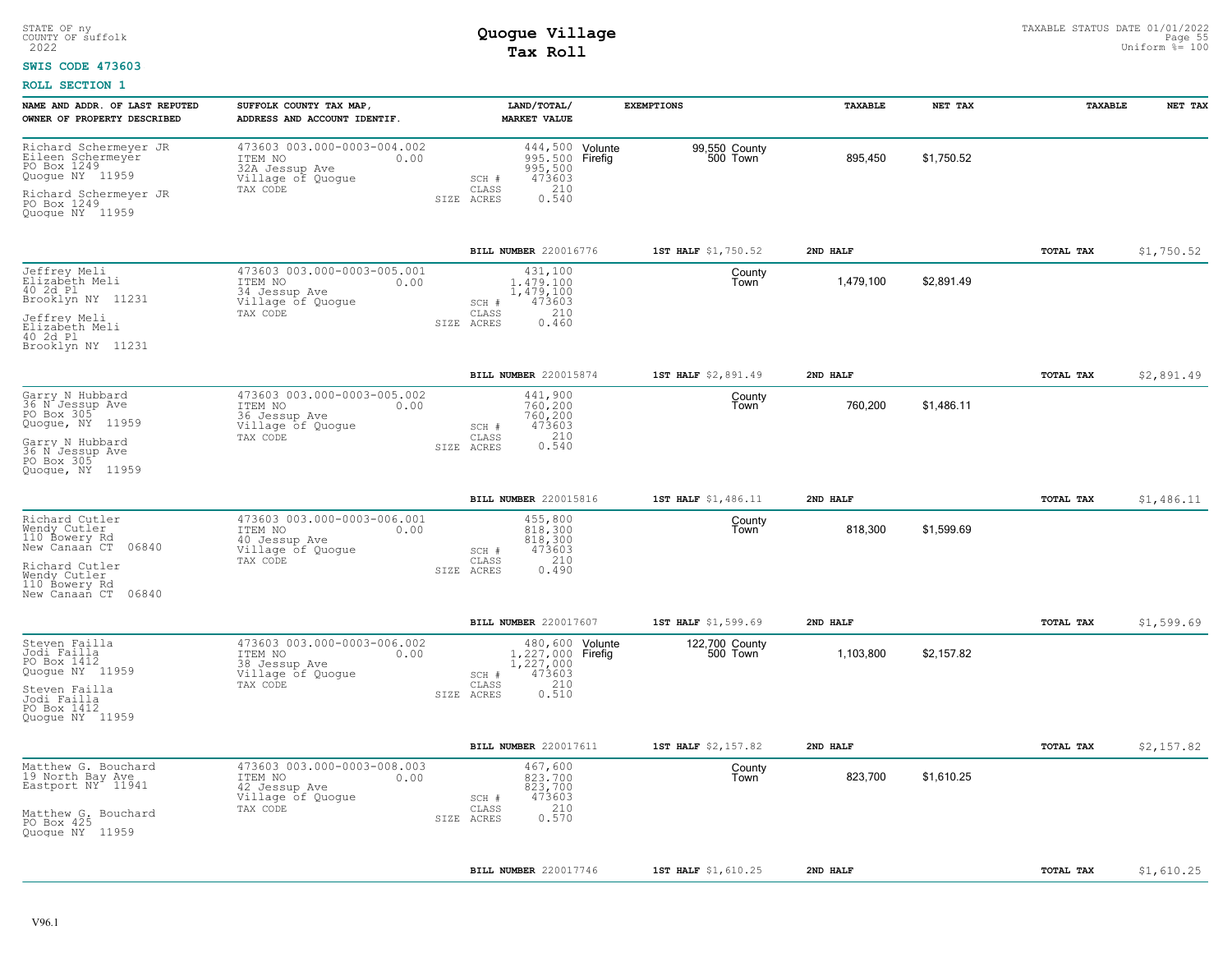### **SWIS CODE 473603**

| NAME AND ADDR. OF LAST REPUTED<br>OWNER OF PROPERTY DESCRIBED                                                                                                                             | SUFFOLK COUNTY TAX MAP,<br>ADDRESS AND ACCOUNT IDENTIF.                                                    | LAND/TOTAL/<br><b>MARKET VALUE</b>                                                          | <b>EXEMPTIONS</b>   | TAXABLE   | NET TAX    | TAXABLE          | NET TAX    |
|-------------------------------------------------------------------------------------------------------------------------------------------------------------------------------------------|------------------------------------------------------------------------------------------------------------|---------------------------------------------------------------------------------------------|---------------------|-----------|------------|------------------|------------|
| Kevin R. Braddish<br>Barbara A. Braddish<br>207 West Islip Rd<br>West Islip NY <sup>-</sup> 11795<br>Kevin R. Braddish<br>Barbara A. Braddish<br>207 West Islip Rd<br>West Islip NY 11795 | 473603 003.000-0003-010.000<br>ITEM NO<br>0.00<br>48 Jessup Ave<br>Village of Quogue<br>TAX CODE           | 408,200<br>1,159,800<br>1,159,800<br>473603<br>SCH #<br>210<br>CLASS<br>0.350<br>SIZE ACRES | County<br>Town      | 1,159,800 | \$2,267.29 |                  |            |
|                                                                                                                                                                                           |                                                                                                            | BILL NUMBER 220002951                                                                       | 1ST HALF \$2,267.29 | 2ND HALF  |            | <b>TOTAL TAX</b> | \$2,267.29 |
| John J Regan JR<br>Lillian M. Regan<br>17045 Freshwater Ln<br>Cornelius NC 28031<br>John J Regan Jr<br>Lillian Regan<br>9833 SE Buttonwood Way<br>Tequesta FL 33469                       | 473603 003.000-0003-012.001<br>ITEM NO<br>0.00<br>50 Jessup Ave<br>Village of Quogue<br>TAX CODE           | 492,300<br>643,200<br>643,200<br>473603<br>$SCH$ $#$<br>210<br>CLASS<br>0.700<br>SIZE ACRES | County<br>Town      | 643,200   | \$1,257.39 |                  |            |
|                                                                                                                                                                                           |                                                                                                            | BILL NUMBER 220017788                                                                       | 1ST HALF \$1,257.39 | 2ND HALF  |            | TOTAL TAX        | \$1,257.39 |
| Ronald Pindak<br>Jacaua-Lyne Pindak<br>78 Hillside Ave<br>Chatham, NJ 07928<br>Ronald Pindak<br>78 Hillside Ave<br>Chatham, NJ 07928                                                      | 473603 003.000-0003-013.000<br>ITEM NO<br>0.00<br>54 Jessup Ave<br>Village of Quogue<br>TAX CODE           | 408,200<br>572,100<br>572,100<br>473603<br>SCH #<br>0.350<br>CLASS<br>SIZE ACRES            | County<br>Town      | 572,100   | \$1,118.40 |                  |            |
|                                                                                                                                                                                           |                                                                                                            | BILL NUMBER 220002968                                                                       | 1ST HALF \$1,118.40 | 2ND HALF  |            | TOTAL TAX        | \$1,118.40 |
| Jude Lyons<br>PO Box <sup>-732</sup><br>Quogue, NY 11959<br>Jude Lyons<br>PO Box 732<br>11959<br>Quoque, NY                                                                               | 473603 003.000-0003-014.000<br>ITEM NO<br>0.00<br>37 Old Meeting House Rd<br>Village of Quogue<br>TAX CODE | 449,400<br>583,900<br>583,900<br>473603<br>SCH #<br>210<br>CLASS<br>0.480<br>SIZE ACRES     | County<br>Town      | 583,900   | \$1,141.47 |                  |            |
|                                                                                                                                                                                           |                                                                                                            | BILL NUMBER 220002975                                                                       | 1ST HALF \$1,141.47 | 2ND HALF  |            | <b>TOTAL TAX</b> | \$1,141.47 |
| Jeffrey E. Ryvicker<br>Maya Fox-Ryvicker<br>PO Box 1910<br>Quoque NY 11959<br>Jeffrey E. Ryvicker<br>Maya Fox-Ryvicker<br>PO Box 1910<br>Quoque NY 11959                                  | 473603 003.000-0003-015.000<br>ITEM NO<br>0.00<br>39 Old Meeting House Rd<br>Village of Quogue<br>TAX CODE | 445,600<br>1,145,600<br>1,145,600<br>473603<br>SCH #<br>210<br>CLASS<br>0.380<br>SIZE ACRES | County<br>Town      | 1,145,600 | \$2.239.53 |                  |            |
|                                                                                                                                                                                           |                                                                                                            | BILL NUMBER 220002982                                                                       | 1ST HALF \$2,239.53 | 2ND HALF  |            | TOTAL TAX        | \$2,239.53 |
| Joan Scanlan<br>41 Old Meeting House Rd<br>Quogue, NY 11959<br>Joan Scanlan<br>PO Box 297<br>Quogue, NY 11959                                                                             | 473603 003.000-0003-016.000<br>ITEM NO<br>0.00<br>41 Old Meeting House Rd<br>Village of Quogue<br>TAX CODE | 372,500<br>556,300<br>556,300<br>473603<br>SCH #<br>210<br>CLASS<br>0.240<br>SIZE ACRES     | County<br>Town      | 556,300   | \$1,087.51 |                  |            |
|                                                                                                                                                                                           |                                                                                                            | BILL NUMBER 220002999                                                                       | 1ST HALF \$1,087.51 | 2ND HALF  |            | <b>TOTAL TAX</b> | \$1,087.51 |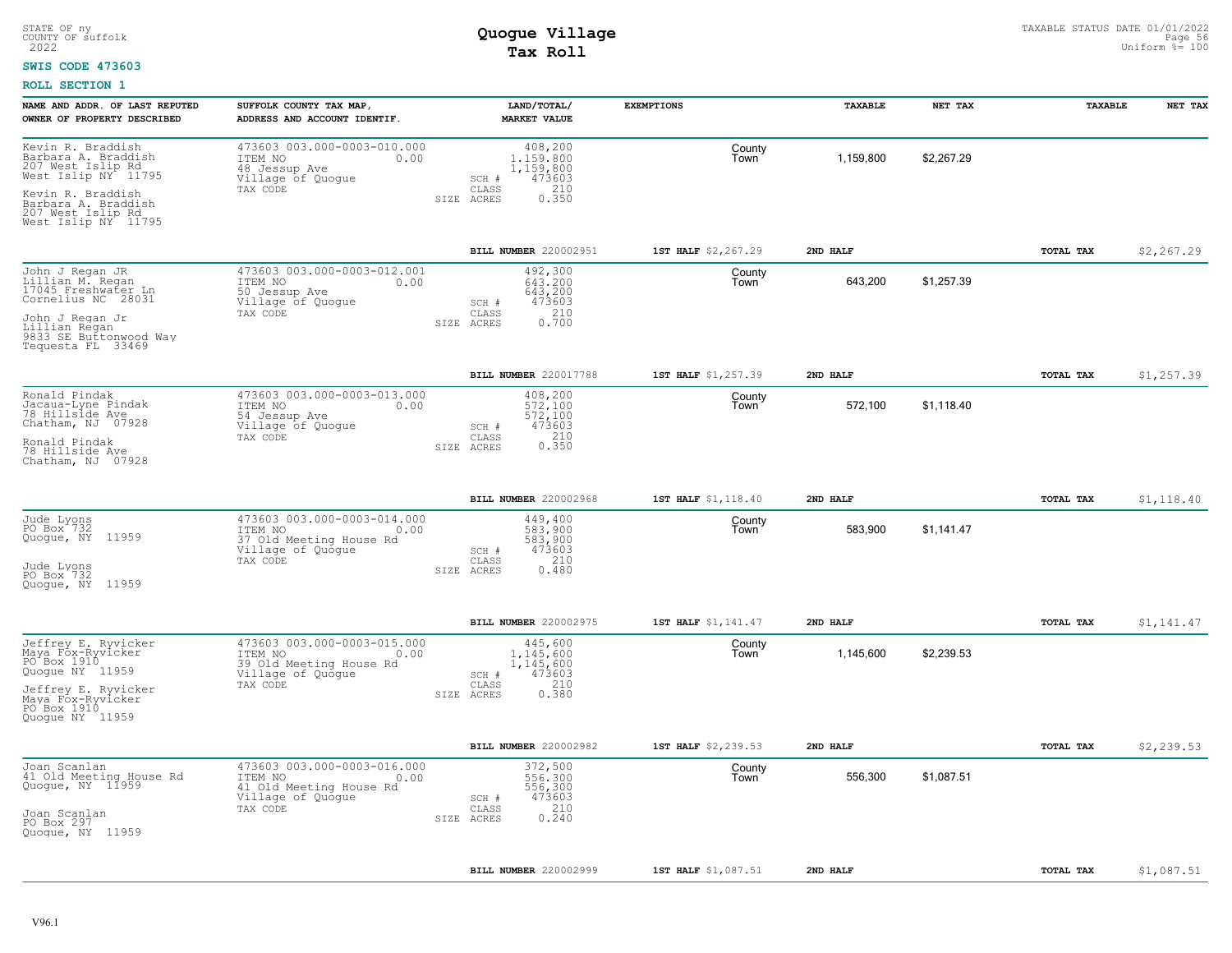#### **SWIS CODE 473603**

| NAME AND ADDR. OF LAST REPUTED<br>OWNER OF PROPERTY DESCRIBED                                                                                          | SUFFOLK COUNTY TAX MAP,<br>ADDRESS AND ACCOUNT IDENTIF.                                                    |            | LAND/TOTAL/<br><b>MARKET VALUE</b>                                                | <b>EXEMPTIONS</b>       | TAXABLE   | NET TAX    | TAXABLE          | NET TAX    |
|--------------------------------------------------------------------------------------------------------------------------------------------------------|------------------------------------------------------------------------------------------------------------|------------|-----------------------------------------------------------------------------------|-------------------------|-----------|------------|------------------|------------|
| Danny Conti<br>Donná Conti<br>1 Scrub Oak Rd<br>Quogue, NY 11959<br>Danny Conti<br>PO Box 575<br>Quogue, NY 11959-0575                                 | 473603 003.000-0003-019.001<br>ITEM NO<br>0.00<br>1 Scrub Oak Rd<br>Village of Quogue<br>TAX CODE          | SIZE ACRES | 596,500<br>834,700<br>834,700<br>473603<br>SCH #<br>0.720<br>CLASS                | County<br>l own         | 834,700   | \$1,631.76 |                  |            |
|                                                                                                                                                        |                                                                                                            |            | BILL NUMBER 220003008                                                             | 1ST HALF \$1,631.76     | 2ND HALF  |            | <b>TOTAL TAX</b> | \$1,631.76 |
| Maureen Krause<br>William C Horak<br>PO Box 1125<br>Quoque, NY 11959<br>Maureen Krause<br>PO Box 1125<br>Quoque, NY 11959                              | 473603 003.000-0003-019.002<br>ITEM NO<br>0.00<br>58 Jessup Ave<br>Village of Quogue<br>TAX CODE           | SIZE ACRES | 476,200<br>767.300<br>767,300<br>473603<br>SCH #<br>210<br>CLASS<br>0.640         | County<br>Town          | 767,300   | \$1,499.99 |                  |            |
|                                                                                                                                                        |                                                                                                            |            | BILL NUMBER 220003015                                                             | 1ST HALF \$1,499.99     | 2ND HALF  |            | TOTAL TAX        | \$1,499.99 |
| Siri A Fink<br>PO Box 781<br>Quogue NY 11959<br>Siri A Fink<br>PO Box 781<br>Quoque NY 11959                                                           | 473603 003.000-0003-020.000<br>ITEM NO<br>0.00<br>43 Old Meeting House Rd<br>Village of Quogue<br>TAX CODE | SIZE ACRES | 396,700<br>758,800<br>758,800<br>473603<br>SCH #<br>0.210<br>CLASS                | County<br>Town          | 758,800   | \$1,483.38 |                  |            |
|                                                                                                                                                        |                                                                                                            |            | BILL NUMBER 220003022                                                             | 1ST HALF \$1,483.38     | 2ND HALF  |            | TOTAL TAX        | \$1,483.38 |
| Nettie Daves<br>Scrub Oak Rd<br>Quogue, NY 11959<br>Nettie Daves<br>Kendall Martin<br>222 Harrison Ave<br>Jersey City NJ 07304                         | 473603 003.000-0003-021.001<br>ITEM NO<br>0.00<br>9 Scrub Oak Rd<br>Village of Quogue<br>TAX CODE          | SIZE ACRES | 668,300<br>803,500<br>803,500<br>473603<br>SCH #<br>210<br>CLASS<br>1.210         | County<br>Town          | 803,500   | \$1,570.76 |                  |            |
|                                                                                                                                                        |                                                                                                            |            | BILL NUMBER 220017542                                                             | 1ST HALF \$1,570.76     | 2ND HALF  |            | <b>TOTAL TAX</b> | \$1,570.76 |
| Mildred E Wilkinson<br>P O Box 258<br>13 Scrub Oak Rd<br>Quogue, NY 11959<br>Mildred E Wilkinson<br>P O Box 258<br>13 Scrub Oak Rd<br>Quoque, NY 11959 | 473603 003.000-0003-084.000<br>ITEM NO<br>0.00<br>13 Scrub Oak Rd<br>Village of Quogue<br>TAX CODE         | SIZE ACRES | 635,200 Persons<br>794,800<br>794,800<br>473603<br>SCH #<br>210<br>CLASS<br>0.920 | 397,400 County<br>l own | 397,400   | \$776.88   |                  |            |
|                                                                                                                                                        |                                                                                                            |            | <b>BILL NUMBER 220003039</b>                                                      | 1ST HALF \$776.88       | 2ND HALF  |            | TOTAL TAX        | \$776.88   |
| Stephen Berman<br>Maureen Berman<br>53 Herbert Dr<br>New Hyde Park, NY 11040<br>Stephen Berman<br>53 Herbert Dr<br>New Hyde Park, NY 11040             | 473603 003.000-0003-086.001<br>ITEM NO<br>0.00<br>3 Post Fields Ln<br>Village of Quogue<br>TAX CODE        | SIZE ACRES | 755,200<br>1,588,400<br>1,588,400<br>473603<br>SCH #<br>210<br>CLASS<br>0.990     | County<br>Town          | 1,588,400 | \$3,105.16 |                  |            |
|                                                                                                                                                        |                                                                                                            |            | BILL NUMBER 220016844                                                             | 1ST HALF \$3,105.16     | 2ND HALF  |            | TOTAL TAX        | \$3,105.16 |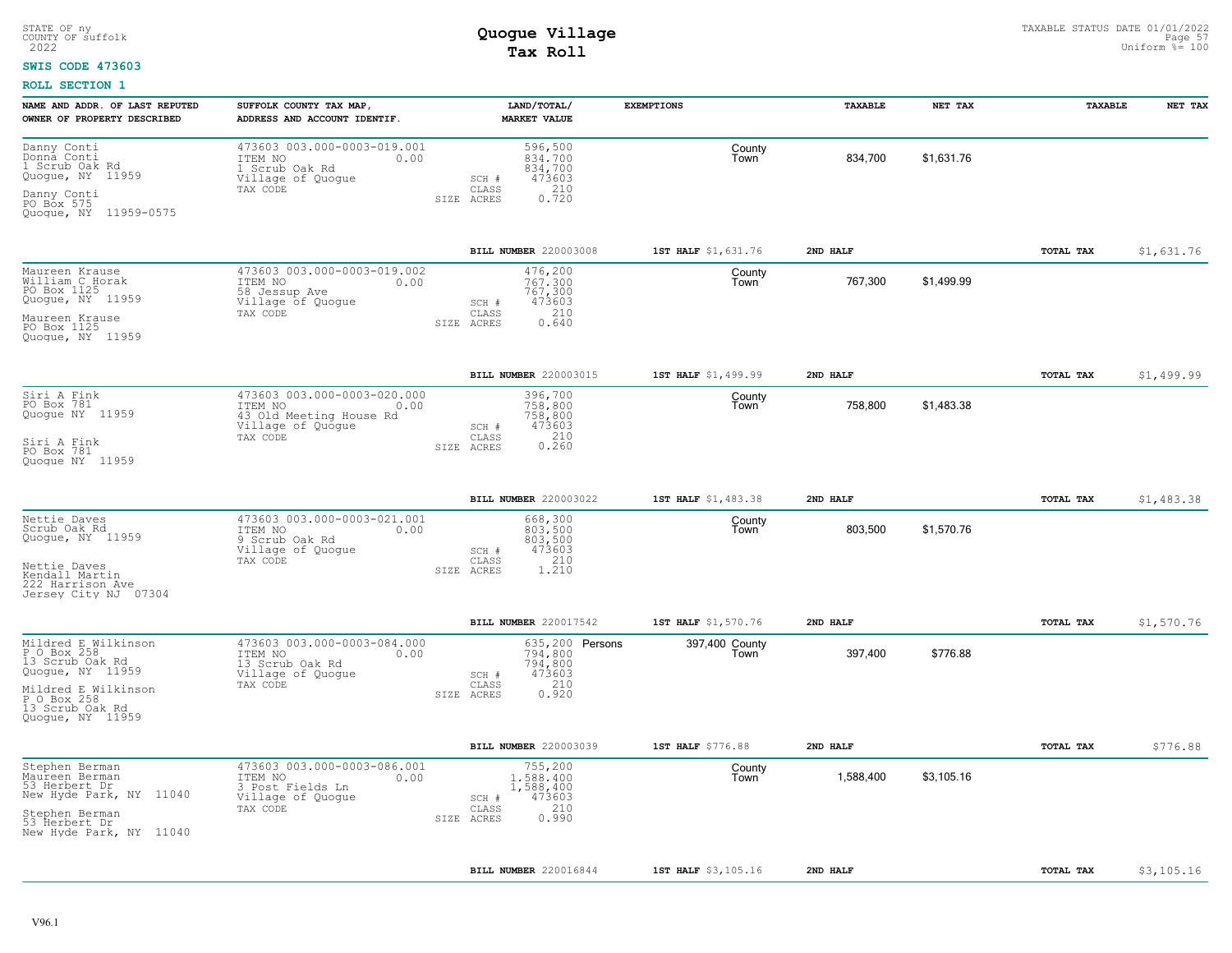### **SWIS CODE 473603**

| NAME AND ADDR. OF LAST REPUTED<br>OWNER OF PROPERTY DESCRIBED                                                                                                             | SUFFOLK COUNTY TAX MAP,<br>ADDRESS AND ACCOUNT IDENTIF.                                                                                                       | LAND/TOTAL/<br><b>MARKET VALUE</b>                                                                | <b>EXEMPTIONS</b>   | TAXABLE   | NET TAX    | TAXABLE          | NET TAX    |
|---------------------------------------------------------------------------------------------------------------------------------------------------------------------------|---------------------------------------------------------------------------------------------------------------------------------------------------------------|---------------------------------------------------------------------------------------------------|---------------------|-----------|------------|------------------|------------|
| PO Box 1669<br>Quogue, NY 11959<br>Alan M. Best and Shelley M. Be<br>Alan M. Best Rev Living Trust<br>PO Box 1669                                                         | Alan M. Best and Shelley M. B. 473603 003.000-0003-086.002<br>Alan M. Best Rev Living Trust ITEM NO 0.00<br>5 Post Fields Ln<br>Village of Quogue<br>TAX CODE | 727,100<br>2,250,000<br>2,250,000<br>473603<br>SCH #<br>210<br>CLASS<br>1.030<br>SIZE ACRES       | County<br>Town      | 2,250,000 | \$4,398.53 |                  |            |
| Quogue, NY 11959                                                                                                                                                          |                                                                                                                                                               | BILL NUMBER 220016857                                                                             | 1ST HALF \$4,398.53 | 2ND HALF  |            | <b>TOTAL TAX</b> | \$4,398.53 |
| Craig Leiderman<br>Melodee Leiderman<br>425 E 79th St Apt 9E<br>New York NY 10075<br>Craig Leiderman<br>Melodee Leiderman<br>425 E 79th St Apt 9E<br>New York NY 10075    | 473603 003.000-0003-086.003<br>ITEM NO<br>0.00<br>7 Post Fields Ln<br>Village of Quogue<br>TAX CODE                                                           | 772,200<br>1,696,300<br>1,696,300<br>473603<br>SCH #<br>210<br>CLASS<br>1.020<br>SIZE ACRES       | County<br>Town      | 1.696.300 | \$3.316.10 |                  |            |
|                                                                                                                                                                           |                                                                                                                                                               | BILL NUMBER 220016861                                                                             | 1ST HALF \$3,316.10 | 2ND HALF  |            | <b>TOTAL TAX</b> | \$3,316.10 |
| Eleni Coffinas<br>70 Little West St Apt 15E<br>New York NY 10004-7435<br>Eleni Coffinas<br>70 Little West St Apt 15E<br>New York NY 10004-7435                            | 473603 003.000-0003-086.004<br>ITEM NO<br>0.00<br>9 Post Fields Ln<br>Village of Quogue<br>TAX CODE                                                           | 761,900<br>2,078,000<br>2,078,000<br>473603<br>SCH #<br>210<br>CLASS<br>1,000<br>SIZE ACRES       | County<br>Town      | 2.078.000 | \$4,062.28 |                  |            |
|                                                                                                                                                                           |                                                                                                                                                               | BILL NUMBER 220016873                                                                             | 1ST HALF \$4,062.28 | 2ND HALF  |            | <b>TOTAL TAX</b> | \$4,062.28 |
| Toni Youngerman<br>85 Tall Oak Crss<br>Syosset, NY 11791<br>Toni Youngerman<br>85 Tall Oak Crss<br>Syosset, NY 11791                                                      | 473603 003.000-0003-086.005<br>ITEM NO<br>0.00<br>11 Post Fields Ln<br>Village of Quoque<br>TAX CODE                                                          | 755,700<br>1.711.200<br>1,711,200<br>473603<br>SCH #<br>210<br>CLASS<br>SIZE ACRES<br>1,000       | County<br>Town      | 1,711,200 | \$3.345.22 |                  |            |
|                                                                                                                                                                           |                                                                                                                                                               | BILL NUMBER 220016886                                                                             | 1ST HALF \$3,345.22 | 2ND HALF  |            | <b>TOTAL TAX</b> | \$3,345.22 |
| Justin McCrary<br>30 Park Pl Apt 56A<br>New York NY 10007<br>Justin McCrary<br>30 Park Pl Apt 56A<br>New York NY 10007                                                    | 473603 003.000-0003-086.006<br>ITEM NO<br>0.00<br>15 Post Fields Ln<br>Village of Quoque<br>TAX CODE                                                          | 757,200<br>2.115.400<br>2, 115, 400<br>473603<br>$SCH$ $#$<br>210<br>CLASS<br>1.000<br>SIZE ACRES | County<br>Town      | 2,115,400 | \$4,135.40 |                  |            |
|                                                                                                                                                                           |                                                                                                                                                               | BILL NUMBER 220016899                                                                             | 1ST HALF \$4,135.40 | 2ND HALF  |            | <b>TOTAL TAX</b> | \$4,135.40 |
| Charles Spero<br>Carrie Spero<br>17 Post Fields Ln<br>P O Box 775<br>Quogue, NY 11959<br>Charles Spero<br>Carrie Spero<br>50 Riverside Blvd Apt 11BC<br>New York NY 10069 | 473603 003.000-0003-086.007<br>ITEM NO<br>0.00<br>17 Post Fields Ln<br>Village of Quogue<br>TAX CODE                                                          | 753,500<br>1,819,700<br>1,819,700<br>473603<br>$SCH$ $#$<br>210<br>CLASS<br>0.830<br>SIZE ACRES   | County<br>Town      | 1,819,700 | \$3.557.33 |                  |            |
|                                                                                                                                                                           |                                                                                                                                                               | <b>BILL NUMBER 220016909</b>                                                                      | 1ST HALF \$3,557.33 | 2ND HALF  |            | TOTAL TAX        | \$3,557.33 |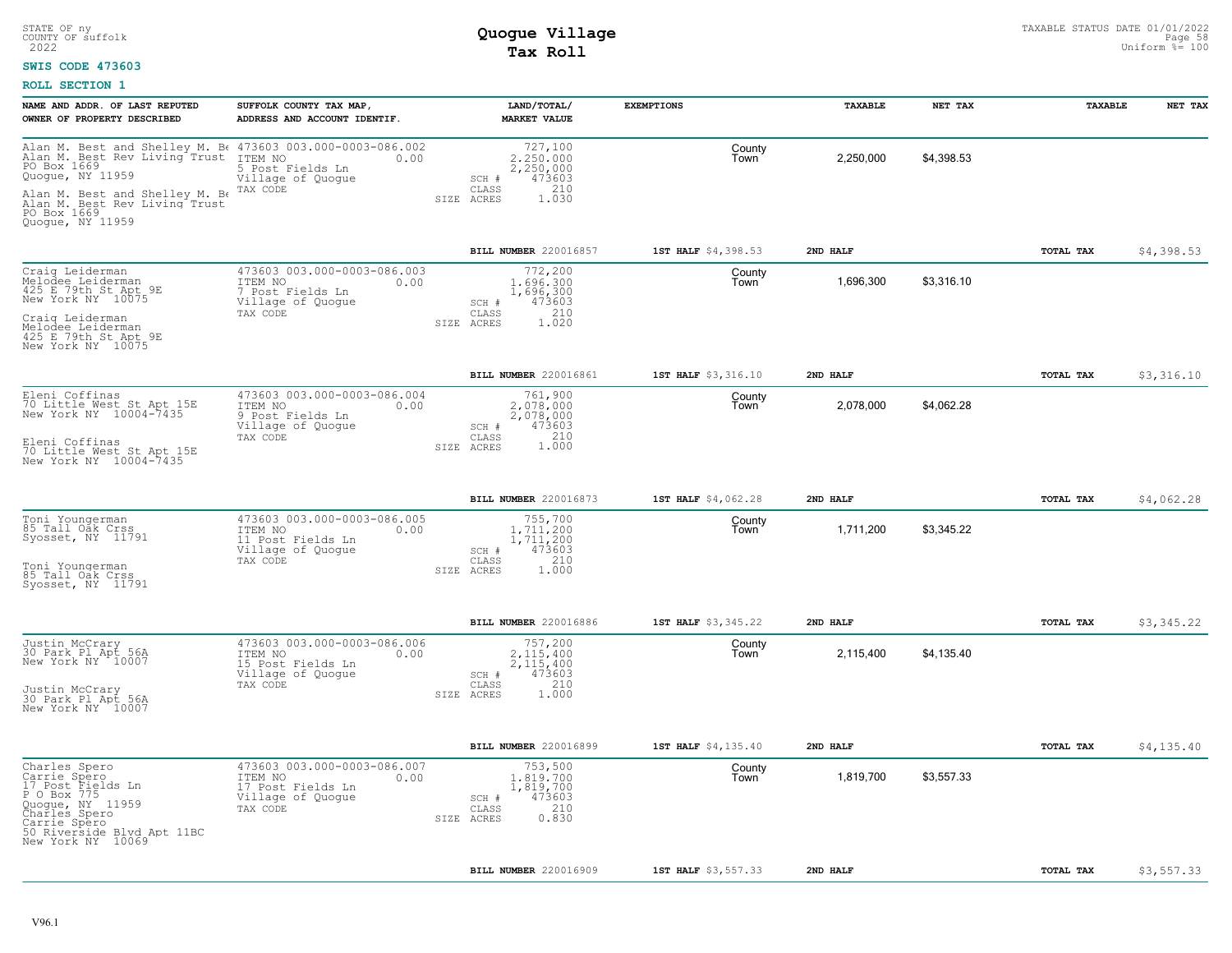#### **SWIS CODE 473603**

| NAME AND ADDR. OF LAST REPUTED<br>OWNER OF PROPERTY DESCRIBED                                                                                                                  | SUFFOLK COUNTY TAX MAP,<br>ADDRESS AND ACCOUNT IDENTIF.                                              | LAND/TOTAL/<br><b>MARKET VALUE</b>                                                          | <b>EXEMPTIONS</b>   | TAXABLE   | NET TAX    | TAXABLE   | NET TAX    |
|--------------------------------------------------------------------------------------------------------------------------------------------------------------------------------|------------------------------------------------------------------------------------------------------|---------------------------------------------------------------------------------------------|---------------------|-----------|------------|-----------|------------|
| Richard Wolkenberg<br>Karen Wolkenberg<br>Karen Wolkenberg<br>P O Box 1492<br>14 Post Fields Ln<br>Richard Wolkenberg<br>Karen Wolkenberg<br>P O Box 1492<br>14 Post Fields Ln | 473603 003.000-0003-086.008<br>ITEM NO<br>0.00<br>14 Post Fields Ln<br>Village of Quogue<br>TAX CODE | 697,400<br>1,417,800<br>1,417,800<br>473603<br>SCH #<br>210<br>CLASS<br>SIZE ACRES<br>0.920 | County<br>Town      | 1,417,800 | \$2,771.66 |           |            |
|                                                                                                                                                                                |                                                                                                      | <b>BILL NUMBER 220016912</b>                                                                | 1ST HALF \$2,771.66 | 2ND HALF  |            | TOTAL TAX | \$2,771.66 |
| Michael R Ricci<br>Theanne Ricci<br>81 Chelsea Rd<br>Garden City NY 11530<br>Michael R Ricci<br>Theanne Ricci<br>81 Chelsea Rd<br>Garden City NY 11530                         | 473603 003.000-0003-086.009<br>ITEM NO<br>0.00<br>16 Post Fields Ln<br>Village of Quogue<br>TAX CODE | 732,500<br>1,921,600<br>1,921,600<br>473603<br>SCH #<br>210<br>CLASS<br>0.800<br>SIZE ACRES | County<br>Town      | 1,921,600 | \$3,756.54 |           |            |
|                                                                                                                                                                                |                                                                                                      | BILL NUMBER 220016925                                                                       | 1ST HALF \$3,756.54 | 2ND HALF  |            | TOTAL TAX | \$3,756.54 |
| Post Fields Lane Corp<br>61 Montauk Hwy<br>P O Box 815<br>Quoque, NY 11959<br>Post Fields, LLC<br>65 Quoque St<br>PO Box 872<br>Quoque, NY 11959                               | 473603 003.000-0003-086.012<br>ITEM NO<br>0.00<br>Jessup Ave<br>Village of Quogue<br>TAX CODE        | 500<br>500<br>500<br>473603<br>SCH #<br>692<br>CLASS<br>0.090<br>SIZE ACRES                 | County<br>Town      | 500       | \$0.98     |           |            |
|                                                                                                                                                                                |                                                                                                      | BILL NUMBER 220016938                                                                       | 1ST HALF \$0.98     | 2ND HALF  |            | TOTAL TAX | \$0.98     |
| Patricia H Berman<br>18 Post Fields Ln<br>P.O. Box 1725<br>Quogue, NY 11959<br>Patricia H Berman<br>18 Post Fields Ln<br>P.O. Box 1725<br>Quoque, NY 11959                     | 473603 003.000-0003-086.026<br>ITEM NO<br>0.00<br>18 Post Fields Ln<br>Village of Quogue<br>TAX CODE | 759,400<br>1.666.600<br>1,666,600<br>473603<br>SCH #<br>210<br>CLASS<br>0.830<br>SIZE ACRES | County<br>Town      | 1,666,600 | \$3,258.04 |           |            |
|                                                                                                                                                                                |                                                                                                      | BILL NUMBER 220017021                                                                       | 1ST HALF \$3,258.04 | 2ND HALF  |            | TOTAL TAX | \$3,258.04 |
| Greg Rosenn<br>Pamela Scheer<br>16 Chauncey Pl<br>Woodbury NY 11797-1233<br>Greg Rosenn<br>Pamela Scheer<br>16 Chauncey Pl<br>Woodbury NY 11797-1233                           | 473603 003.000-0003-086.027<br>ITEM NO<br>0.00<br>20 Post Fields Ln<br>Village of Quogue<br>TAX CODE | 810,100<br>2.206.400<br>2,206,400<br>473603<br>SCH #<br>210<br>CLASS<br>0.810<br>SIZE ACRES | County<br>Town      | 2,206,400 | \$4,313.29 |           |            |
|                                                                                                                                                                                |                                                                                                      | BILL NUMBER 220017034                                                                       | 1ST HALF \$4,313.29 | 2ND HALF  |            | TOTAL TAX | \$4,313.29 |
| JAALO5, LLC<br>4 Fox Hollow Ct<br>Dix Hills NY 11746<br>JAALO5, LLC<br>4 Fox Hollow Ct<br>Dix Hills NY 11746                                                                   | 473603 003.000-0003-086.028<br>ITEM NO<br>0.00<br>22 Post Fields Ln<br>Village of Quogue<br>TAX CODE | 805,700<br>1,857,800<br>1,857,800<br>SCH #<br>473603<br>210<br>CLASS<br>0.800<br>SIZE ACRES | County<br>Town      | 1,857,800 | \$3,631.81 |           |            |
|                                                                                                                                                                                |                                                                                                      | <b>BILL NUMBER 220017047</b>                                                                | 1ST HALF \$3,631.81 | 2ND HALF  |            | TOTAL TAX | \$3,631.81 |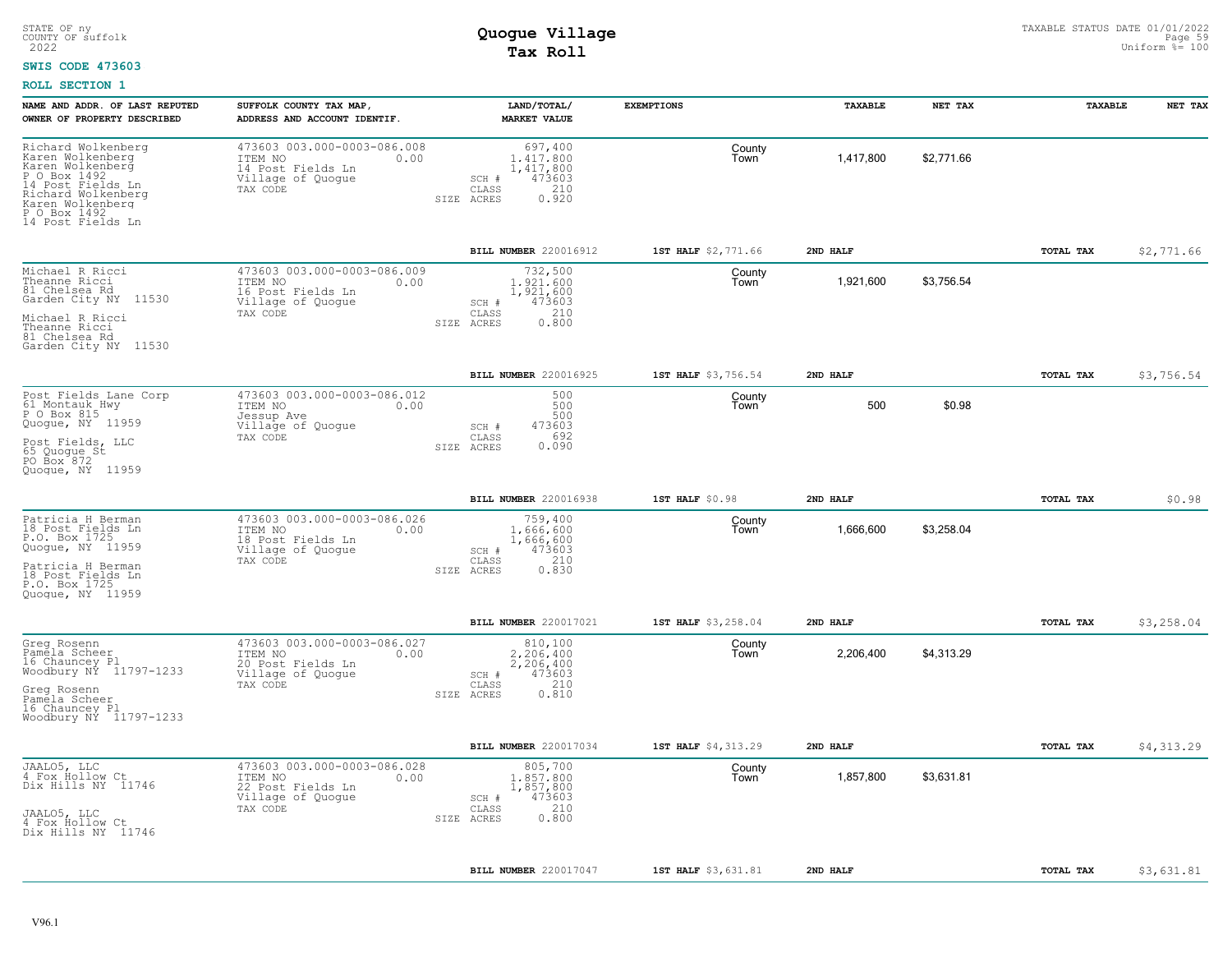### **SWIS CODE 473603**

| NAME AND ADDR. OF LAST REPUTED<br>OWNER OF PROPERTY DESCRIBED                                                                                                                                                                                                                         | SUFFOLK COUNTY TAX MAP<br>ADDRESS AND ACCOUNT IDENTIF.                                               | LAND/TOTAL/<br><b>MARKET VALUE</b>                                                            | <b>EXEMPTIONS</b>   | TAXABLE   | NET TAX    | TAXABLE   | NET TAX    |
|---------------------------------------------------------------------------------------------------------------------------------------------------------------------------------------------------------------------------------------------------------------------------------------|------------------------------------------------------------------------------------------------------|-----------------------------------------------------------------------------------------------|---------------------|-----------|------------|-----------|------------|
| Francie Katzman<br>3 Killborn Ln<br>Bedford NY 10506<br>Francie Katzman<br>3 Killborn Ln<br>Bedford NY 10506                                                                                                                                                                          | 473603 003.000-0003-086.029<br>ITEM NO<br>0.00<br>24 Post Fields Ln<br>Village of Quogue<br>TAX CODE | 805,700<br>2.147.400<br>2,147,400<br>473603<br>SCH #<br>210<br>CLASS<br>0.800<br>SIZE ACRES   | County<br>Town      | 2,147,400 | \$4,197.95 |           |            |
|                                                                                                                                                                                                                                                                                       |                                                                                                      | BILL NUMBER 220017051                                                                         | 1ST HALF \$4,197.95 | 2ND HALF  |            | TOTAL TAX | \$4,197.95 |
| Saul Kattan<br>Tracy Kattan<br>200 E 64th St Apt 17A<br>New York, NY 10065<br>Saul Kattan<br>Tracy Kattan<br>200 E 64th St Apt 17A<br>New York, NY 10065                                                                                                                              | 473603 003.000-0003-086.030<br>ITEM NO<br>0.00<br>26 Post Fields Ln<br>Village of Quogue<br>TAX CODE | 805,700<br>1,945,100<br>1,945,100<br>473603<br>SCH #<br>210<br>CLASS<br>SIZE ACRES<br>0.800   | County<br>Town      | 1,945,100 | \$3,802.48 |           |            |
|                                                                                                                                                                                                                                                                                       |                                                                                                      | BILL NUMBER 220017063                                                                         | 1ST HALF \$3,802.48 | 2ND HALF  |            | TOTAL TAX | \$3,802.48 |
| Sloan Zarkin (Trustee)<br>Stern Family Irrevocable Trust<br>5 Valerie Dr<br>Upper Brookville NY 11545<br>Sloan Zarkin (Trustee)<br>Stern Family Irrevocable Trust<br>5 Valerie Dr<br>Upper Brookville NY 11545                                                                        | 473603 003.000-0003-086.031<br>ITEM NO<br>0.00<br>28 Post Fields Ln<br>Village of Quogue<br>TAX CODE | 805,700<br>2.120.000<br>2,120,000<br>SCH #<br>473603<br>210<br>CLASS<br>0.800<br>SIZE ACRES   | County<br>Town      | 2,120,000 | \$4,144.39 |           |            |
|                                                                                                                                                                                                                                                                                       |                                                                                                      | BILL NUMBER 220017076                                                                         | 1ST HALF \$4,144.39 | 2ND HALF  |            | TOTAL TAX | \$4,144.39 |
| Gregory Celi JR 473603 C<br>Sandra Celi Family Irrevoc Tru ITEM NO<br>Sandra Celi (Trustee) 20 Post<br>Greg Celi Sr Family Irrevoc T: Village of Quogue<br>Gregory Celi JR (Trustee)<br>Sandra Celi (Trustee)<br>Greq Celi Sr Family Irrevoc T:<br>P.O.Box_1683 _.<br>62 Old Depot Rd | 473603 003.000-0003-086.032<br>0.00<br>30 Post Fields Ln<br>TAX CODE                                 | 807,800<br>$2,102,500$<br>2,102,500<br>473603<br>SCH #<br>210<br>CLASS<br>0.810<br>SIZE ACRES | County<br>Town      | 2,102,500 | \$4,110.18 |           |            |
|                                                                                                                                                                                                                                                                                       |                                                                                                      | BILL NUMBER 220017089                                                                         | 1ST HALF \$4,110.18 | 2ND HALF  |            | TOTAL TAX | \$4,110.18 |
| Oleg Mitnik<br>120 E 87th St Unit R16E<br>New York, NY 10128<br>Oleg Mitnik<br>120 E 87th St Unit R16E<br>New York, NY 10128                                                                                                                                                          | 473603 003.000-0003-086.033<br>ITEM NO<br>0.00<br>32 Post Fields Ln<br>Village of Quogue<br>TAX CODE | 767,100<br>1,838,700<br>1,838,700<br>473603<br>SCH #<br>210<br>CLASS<br>0.920<br>SIZE ACRES   | County<br>Town      | 1,838,700 | \$3,594.47 |           |            |
|                                                                                                                                                                                                                                                                                       |                                                                                                      | BILL NUMBER 220017092                                                                         | 1ST HALF \$3,594.47 | 2ND HALF  |            | TOTAL TAX | \$3,594.47 |
| Richard K Ronzetti (Trustee)<br>RIchard K Ronzetti 2020 Rev<br>164 Hampton Rd<br>Garden City NY<br>11530<br>Richard K Ronzetti (Trustee)<br>RIchard K Ronzetti 2020 Rev<br>164 Hampton Rd                                                                                             | 473603 003.000-0003-086.034<br>ITEM NO<br>0.00<br>34 Post Fields Ln<br>Village of Quogue<br>TAX CODE | 759,000<br>1,947,100<br>1,947,100<br>473603<br>SCH #<br>210<br>CLASS<br>0.910<br>SIZE ACRES   | County<br>Town      | 1,947,100 | \$3,806.39 |           |            |
| Garden City NY 11530                                                                                                                                                                                                                                                                  |                                                                                                      |                                                                                               |                     |           |            |           |            |
|                                                                                                                                                                                                                                                                                       |                                                                                                      | BILL NUMBER 220017102                                                                         | 1ST HALF \$3,806.39 | 2ND HALF  |            | TOTAL TAX | \$3,806.39 |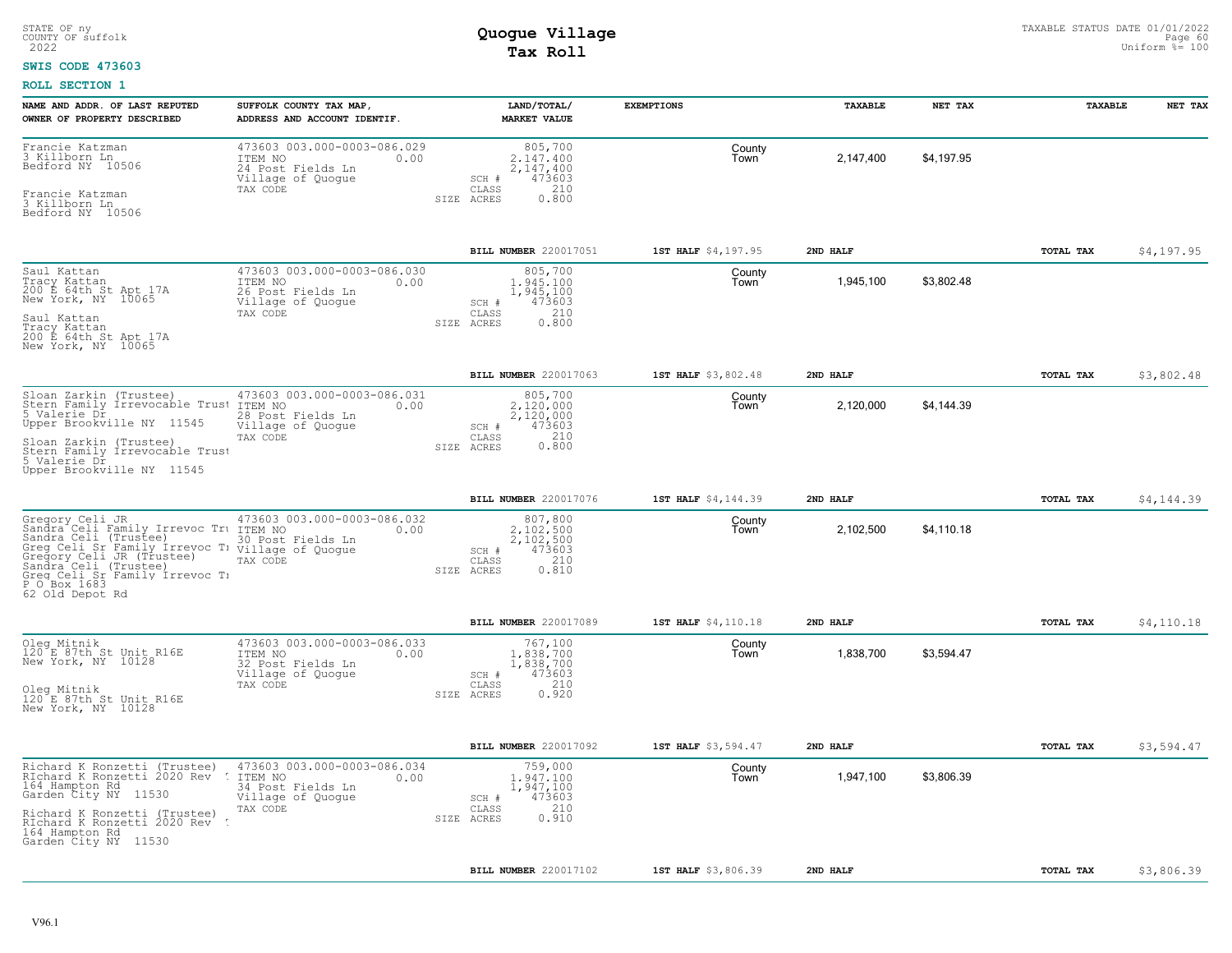### **SWIS CODE 473603**

| NAME AND ADDR. OF LAST REPUTED<br>OWNER OF PROPERTY DESCRIBED                                                                                                | SUFFOLK COUNTY TAX MAP<br>ADDRESS AND ACCOUNT IDENTIF.                                               | LAND/TOTAL/<br><b>MARKET VALUE</b>                                                             | <b>EXEMPTIONS</b>   | <b>TAXABLE</b> | NET TAX    | TAXABLE          | NET TAX    |
|--------------------------------------------------------------------------------------------------------------------------------------------------------------|------------------------------------------------------------------------------------------------------|------------------------------------------------------------------------------------------------|---------------------|----------------|------------|------------------|------------|
| 36 Post Fields, LLC<br>472 Montauk Hwy #6<br>East Quoque NY <sup>-</sup> 11942<br>36 Post Fields LLC<br>25 Vail Ave<br>East Quoque NY 11942                  | 473603 003.000-0003-086.035<br>ITEM NO<br>0.00<br>36 Post Fields Ln<br>Village of Quogue<br>TAX CODE | 711,300<br>2,226,900<br>2,226,900<br>473603<br>SCH #<br>210<br>CLASS<br>0.820<br>SIZE ACRES    | County<br>Town      | 2,226,900      | \$4,353.37 |                  |            |
|                                                                                                                                                              |                                                                                                      | <b>BILL NUMBER 220017115</b>                                                                   | 1ST HALF \$4,353.37 | 2ND HALF       |            | TOTAL TAX        | \$4,353.37 |
| David W Eastep<br>Sue Anne B Eastep<br>$1112$ Park Ave Apt $12C$<br>New York NY 10128<br>David W Eastep<br>1112 Park Ave Apt 12C<br>New York NY 10128        | 473603 003.000-0003-086.036<br>ITEM NO<br>0.00<br>38 Post Fields Ln<br>Village of Quogue<br>TAX CODE | 696,400<br>1,846,500<br>1,846,500<br>473603<br>SCH #<br>210<br>CLASS<br>0.800<br>ACRES<br>SIZE | County<br>Town      | 1,846,500      | \$3,609.72 |                  |            |
|                                                                                                                                                              |                                                                                                      | BILL NUMBER 220017128                                                                          | 1ST HALF \$3,609.72 | 2ND HALF       |            | TOTAL TAX        | \$3,609.72 |
| Laurie Zeppieri<br>Frank Zeppieri<br>308 E 72 St Apt 5A<br>New York, NY 10021<br>Frank Zeppieri<br>PO Box 1349<br>Quoque NY 11959                            | 473603 003.000-0003-086.037<br>ITEM NO<br>0.00<br>37 Post Fields Ln<br>Village of Quogue<br>TAX CODE | 703,100<br>1,528,800<br>1,528,800<br>473603<br>SCH #<br>0.210<br>CLASS<br>SIZE ACRES           | County<br>Town      | 1,528,800      | \$2,988.65 |                  |            |
|                                                                                                                                                              |                                                                                                      | BILL NUMBER 220017131                                                                          | 1ST HALF \$2,988.65 | 2ND HALF       |            | TOTAL TAX        | \$2,988.65 |
| Eric M Krautheimer<br>Heidli Segal<br>3101 Fryman Rd<br>91604-4211<br>Studio City CA<br>Eric M Krautheimer<br>3101 Fryman Rd<br>Studio City CA<br>91604-4211 | 473603 003.000-0003-086.038<br>ITEM NO<br>0.00<br>33 Post Fields Ln<br>Village of Quogue<br>TAX CODE | 760,800<br>1,539,400<br>1,539,400<br>473603<br>SCH #<br>210<br>CLASS<br>0.910<br>SIZE ACRES    | County<br>Town      | 1,539,400      | \$3,009.37 |                  |            |
|                                                                                                                                                              |                                                                                                      | BILL NUMBER 220017144                                                                          | 1ST HALF \$3,009.37 | 2ND HALF       |            | TOTAL TAX        | \$3,009.37 |
| Eileen Bishop<br>38 South Windsor Ave<br>Bright Waters, NY 11718<br>Eileen Bishop<br>38 South Windsor Ave<br>Bright Waters, NY 11718                         | 473603 003.000-0003-086.039<br>ITEM NO<br>0.00<br>31 Post Fields Ln<br>Village of Quogue<br>TAX CODE | 767,100<br>1,909,000<br>1,909,000<br>473603<br>SCH #<br>210<br>CLASS<br>0.920<br>SIZE ACRES    | County<br>Town      | 1,909,000      | \$3.731.90 |                  |            |
|                                                                                                                                                              |                                                                                                      | BILL NUMBER 220017157                                                                          | 1ST HALF \$3,731.90 | 2ND HALF       |            | <b>TOTAL TAX</b> | \$3,731.90 |
| Kenneth J Tedaldi LLC<br>130 Jessup Ave<br>PO box 815<br>Quogue, NY 11959<br>Susan and Daryl Quoque LLC<br>139 Chestnut Rd<br>Manhasset NY 11030             | 473603 003.000-0003-086.040<br>ITEM NO<br>0.00<br>29 Post Fields Ln<br>Village of Quogue<br>TAX CODE | 755,200<br>1,872,200<br>1,872,200<br>473603<br>SCH #<br>210<br>CLASS<br>0.900<br>ACRES<br>SIZE | County<br>Town      | 1,872,200      | \$3,659.96 |                  |            |
|                                                                                                                                                              |                                                                                                      | BILL NUMBER 220017161                                                                          | 1ST HALF \$3,659.96 | 2ND HALF       |            | TOTAL TAX        | \$3,659.96 |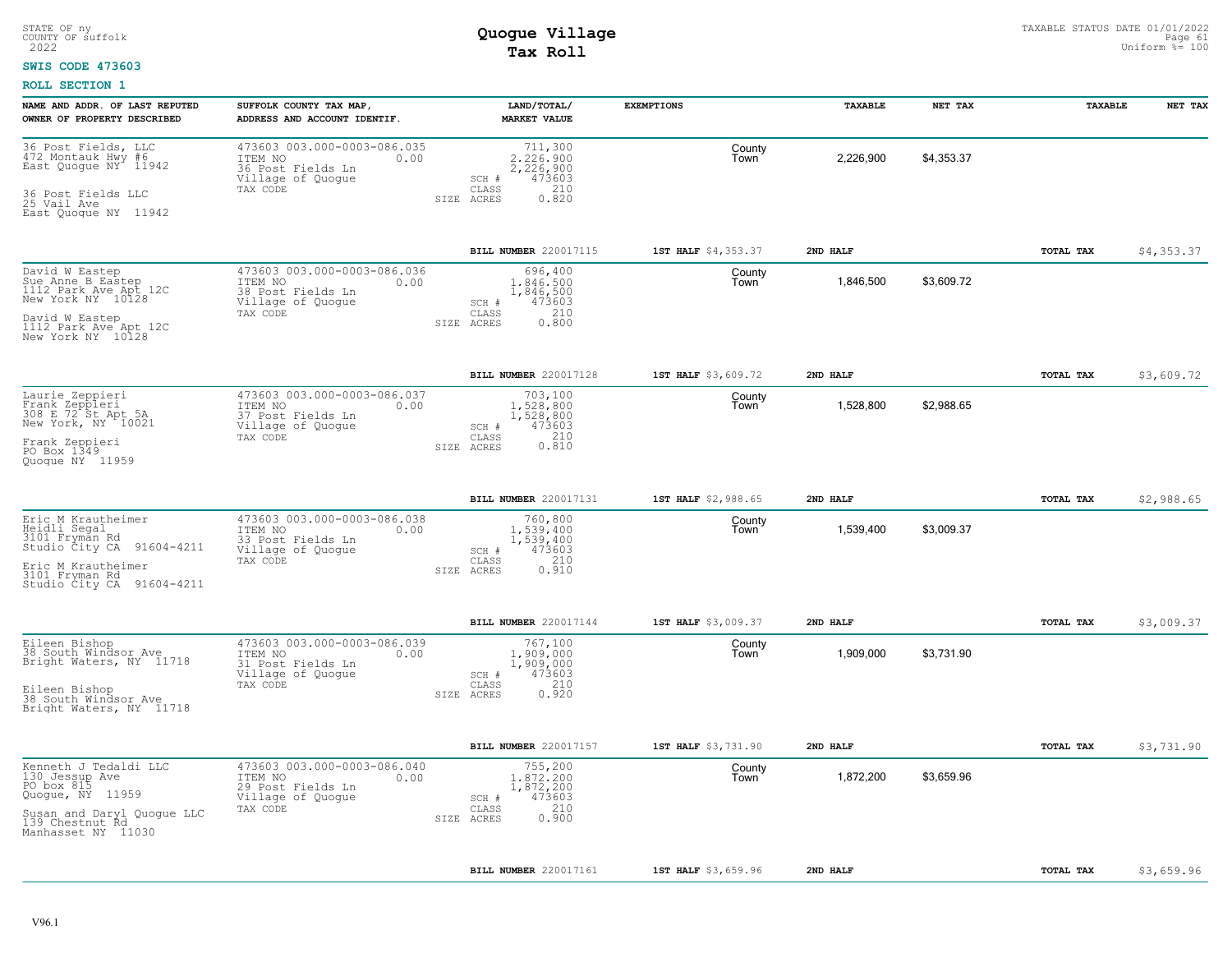#### **SWIS CODE 473603**

| NAME AND ADDR. OF LAST REPUTED<br>OWNER OF PROPERTY DESCRIBED                                                                                                                                  | SUFFOLK COUNTY TAX MAP,<br>ADDRESS AND ACCOUNT IDENTIF.                                              | LAND/TOTAL/<br><b>MARKET VALUE</b>                                                          | <b>EXEMPTIONS</b>   | TAXABLE   | NET TAX    | TAXABLE   | NET TAX    |
|------------------------------------------------------------------------------------------------------------------------------------------------------------------------------------------------|------------------------------------------------------------------------------------------------------|---------------------------------------------------------------------------------------------|---------------------|-----------|------------|-----------|------------|
| Jason Kendler<br>Valerie Parkas<br>33 East End Ave Apt 10A<br>New York NY 10028<br>Jason Kendler<br>Valerie Parkas<br>33 East End Ave Apt 10A<br>New York NY 10028                             | 473603 003.000-0003-086.041<br>ITEM NO<br>0.00<br>27 Post Fields Ln<br>Village of Quogue<br>TAX CODE | 768,500<br>2.365.500<br>2,365,500<br>473603<br>SCH #<br>210<br>CLASS<br>0.920<br>SIZE ACRES | County<br>Town      | 2,365,500 | \$4,624.32 |           |            |
|                                                                                                                                                                                                |                                                                                                      | BILL NUMBER 220017173                                                                       | 1ST HALF \$4,624.32 | 2ND HALF  |            | TOTAL TAX | \$4,624.32 |
| John Gramins<br>Ashley Gramins<br>Ashley Gramins<br>40 E 89th St Apt 14CD<br>New York NY 10128<br>John Gramins<br>Ashley Gramins<br>149 Midland Ave Apt<br>Bronxville NY 10708                 | 473603 003.000-0003-086.042<br>ITEM NO<br>0.00<br>25 Post Fields Ln<br>Village of Quogue<br>TAX CODE | 805,700<br>2.112.800<br>2,112,800<br>473603<br>SCH #<br>210<br>CLASS<br>0.800<br>SIZE ACRES | County<br>Town      | 2,112,800 | \$4,130.31 |           |            |
|                                                                                                                                                                                                |                                                                                                      | BILL NUMBER 220017186                                                                       | 1ST HALF \$4,130.31 | 2ND HALF  |            | TOTAL TAX | \$4,130.31 |
| Susan E Cohen<br>25 Juneau Blvd<br>Woodbury, NY 11797<br>Susan E. Cohen<br>22 Pheasant Ln<br>Woodbury NY 11797                                                                                 | 473603 003.000-0003-086.043<br>ITEM NO<br>0.00<br>23 Post Fields Ln<br>Village of Quogue<br>TAX CODE | 805,700<br>1,954,700<br>1,954,700<br>473603<br>SCH #<br>0.210<br>CLASS<br>SIZE ACRES        | County<br>Town      | 1,954,700 | \$3,821.24 |           |            |
|                                                                                                                                                                                                |                                                                                                      |                                                                                             |                     |           |            |           |            |
|                                                                                                                                                                                                |                                                                                                      | <b>BILL NUMBER 220017199</b>                                                                | 1ST HALF \$3,821.24 | 2ND HALF  |            | TOTAL TAX | \$3,821.24 |
| W Scot Carouge<br>Jackie Meyer<br>Jackie M Meyer<br>49 N 8th St Apt 6G<br>Brooklyn NY 11249<br>W Scot <sup>-</sup> Carouge<br>Jackie Meyer<br>49 N 8th St Apt 6G<br>Brooklyn NY 11249          | 473603 003.000-0003-086.044<br>ITEM NO<br>0.00<br>21 Post Fields Ln<br>Village of Quoque<br>TAX CODE | 805,700<br>2.022.700<br>2,022,700<br>473603<br>SCH #<br>210<br>CLASS<br>0.800<br>SIZE ACRES | County<br>Town      | 2,022,700 | \$3,954.18 |           |            |
|                                                                                                                                                                                                |                                                                                                      | BILL NUMBER 220017209                                                                       | 1ST HALF \$3,954.18 | 2ND HALF  |            | TOTAL TAX | \$3,954.18 |
| Sylvia Schwitzer<br>Dâvid Schwitzer<br>5 Coachman's Ct<br>Old Westbury NY<br>11568<br>Sylvia Schwitzer<br>David Schwitzer<br>5 Coachman's Ct<br>Old Westbury NY 11568                          | 473603 003.000-0003-086.045<br>ITEM NO<br>0.00<br>19 Post Fields Ln<br>Village of Quogue<br>TAX CODE | 832,100<br>1,607,100<br>1,607,100<br>473603<br>SCH #<br>210<br>CLASS<br>0.830<br>SIZE ACRES | County<br>Town      | 1,607,100 | \$3,141.72 |           |            |
|                                                                                                                                                                                                |                                                                                                      | <b>BILL NUMBER 220017212</b>                                                                | 1ST HALF \$3,141.72 | 2ND HALF  |            | TOTAL TAX | \$3,141.72 |
| William Rawson Daniel Jr<br>Lynda Tricarico Daniel<br>100 Jay St Apt 19F<br>Brooklyn NY 11201<br>William Rawson Daniel Jr<br>Lynda Tricarico Daniel<br>100 Jay St Apt 19F<br>Brooklyn NY 11201 | 473603 003.000-0003-086.047<br>ITEM NO<br>0.00<br>15 Scrub Oak Rd<br>Village of Quogue<br>TAX CODE   | 543,100<br>1,136,100<br>1,136,100<br>473603<br>SCH #<br>210<br>CLASS<br>0.730<br>SIZE ACRES | County<br>Town      | 1,136,100 | \$2,220.96 |           |            |
|                                                                                                                                                                                                |                                                                                                      | <b>BILL NUMBER 220017335</b>                                                                | 1ST HALF \$2,220.96 | 2ND HALF  |            | TOTAL TAX | \$2,220.96 |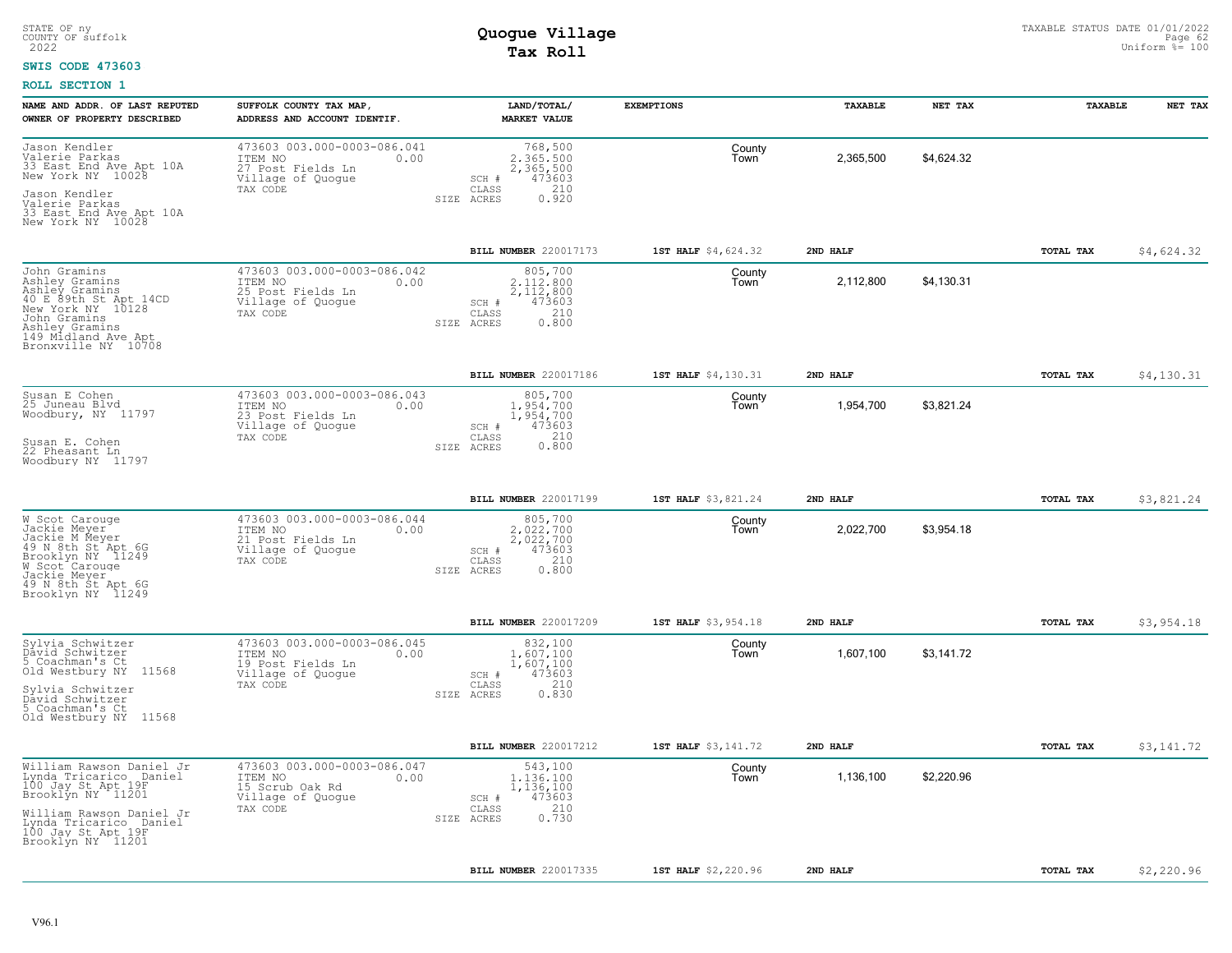### **SWIS CODE 473603**

| NAME AND ADDR. OF LAST REPUTED<br>OWNER OF PROPERTY DESCRIBED                                                                                                                         | SUFFOLK COUNTY TAX MAP,<br>ADDRESS AND ACCOUNT IDENTIF.                                              | LAND/TOTAL/<br><b>MARKET VALUE</b>                                                          | <b>EXEMPTIONS</b>   | <b>TAXABLE</b> | NET TAX    | <b>TAXABLE</b> | NET TAX    |
|---------------------------------------------------------------------------------------------------------------------------------------------------------------------------------------|------------------------------------------------------------------------------------------------------|---------------------------------------------------------------------------------------------|---------------------|----------------|------------|----------------|------------|
| Susan Lundborg<br>P O Box 532<br>Quoque, NY 11959<br>Susan Lundborg<br>P 0 Box 532<br>Quogue, NY 11959                                                                                | 473603 003.000-0003-086.048<br>ITEM NO<br>0.00<br>4 Post Fields Ln<br>Village of Quogue<br>TAX CODE  | 753,600<br>2.094.000<br>2,094,000<br>473603<br>SCH #<br>210<br>CLASS<br>0.830<br>SIZE ACRES | County<br>Town      | 2,094,000      | \$4,093.56 |                |            |
|                                                                                                                                                                                       |                                                                                                      | BILL NUMBER 220017571                                                                       | 1ST HALF \$4,093.56 | 2ND HALF       |            | TOTAL TAX      | \$4,093.56 |
| Robert Bertorello<br>Michelle Bertorello<br>P O Box 455<br>Quoque NY 11959<br>Robert Bertorello<br>Michelle Bertorello<br>P O Box 455<br>Quoque NY 11959                              | 473603 003.000-0003-086.049<br>ITEM NO<br>0.00<br>6 Post Fields Ln<br>Village of Quogue<br>TAX CODE  | 563,000<br>1,373,300<br>1,373,300<br>473603<br>SCH #<br>210<br>CLASS<br>0.530<br>SIZE ACRES | County<br>Town      | 1,373,300      | \$2,684.66 |                |            |
|                                                                                                                                                                                       |                                                                                                      | BILL NUMBER 220017584                                                                       | 1ST HALF \$2,684.66 | 2ND HALF       |            | TOTAL TAX      | \$2,684.66 |
| Jeanette Obser<br>P.O. Box 697<br>Quogue, NY 11959<br>Jeanette Obser<br>P.O. Box 697<br>Quoque, NY 11959                                                                              | 473603 003.000-0003-086.050<br>0.00<br>ITEM NO<br>46 Jessup Ave<br>Village of Quogue<br>TAX CODE     | 363,800<br>363,800<br>363,800<br>473603<br>SCH #<br>CLASS<br>311<br>0.460<br>SIZE ACRES     | County<br>Town      | 363,800        | \$711.19   |                |            |
|                                                                                                                                                                                       |                                                                                                      | BILL NUMBER 220017597                                                                       | 1ST HALF \$711.19   | 2ND HALF       |            | TOTAL TAX      | \$711.19   |
| Miles Dennison<br>Veronica Dennison<br>1455 Roosevelt Pl<br>Pelham Manor NY 10803<br>Miles Dennison<br>Veronica Dennison<br>1455 Roosevelt Pl<br>Pelham Manor NY 10803                | 473603 003.000-0003-087.001<br>ITEM NO<br>0.00<br>19 Scrub Oak Rd<br>Village of Quogue<br>TAX CODE   | 563,000<br>877,700<br>877,700<br>473603<br>SCH #<br>281<br>CLASS<br>0.680<br>SIZE ACRES     | County<br>Town      | 877,700        | \$1,715.82 |                |            |
|                                                                                                                                                                                       |                                                                                                      | BILL NUMBER 220017322                                                                       | 1ST HALF \$1,715.82 | 2ND HALF       |            | TOTAL TAX      | \$1,715.82 |
| Joseph F. King (Trustee)<br>The Joseph F. King Rev Trust<br>Joyce A. King (Trustee)<br>The Joyce A. King Rev Trust<br>Joseph F King<br>Joyce A King<br>PO Box 5010<br>Quoque NY 11959 | 473603 003.000-0003-089.001<br>ITEM NO<br>0.00<br>35 Post Fields Ln<br>Village of Quogue<br>TAX CODE | 614,900<br>2,350,000<br>2,350,000<br>473603<br>SCH #<br>210<br>CLASS<br>SIZE ACRES<br>1.100 | County<br>Town      | 2,350,000      | \$4,594.02 |                |            |
|                                                                                                                                                                                       |                                                                                                      | BILL NUMBER 220018295                                                                       | 1ST HALF \$4,594.02 | 2ND HALF       |            | TOTAL TAX      | \$4,594.02 |
| 15 Old Depot Rd GA LLC<br>16041 Dickens St<br>Encino CA 91436<br>15 Old Depot Rd GA LLC<br>16041 Dickens St<br>Encino CA 91436                                                        | 473603 003.000-0003-089.002<br>ITEM NO<br>0.00<br>15 Old Depot Rd<br>Village of Quogue<br>TAX CODE   | 296,500<br>1,034,300<br>1,034,300<br>473603<br>SCH #<br>210<br>CLASS<br>0.940<br>SIZE ACRES | County<br>Town      | 1,034,300      | \$2,021.95 |                |            |
|                                                                                                                                                                                       |                                                                                                      | BILL NUMBER 220018305                                                                       | 1ST HALF \$2,021.95 | 2ND HALF       |            | TOTAL TAX      | \$2,021.95 |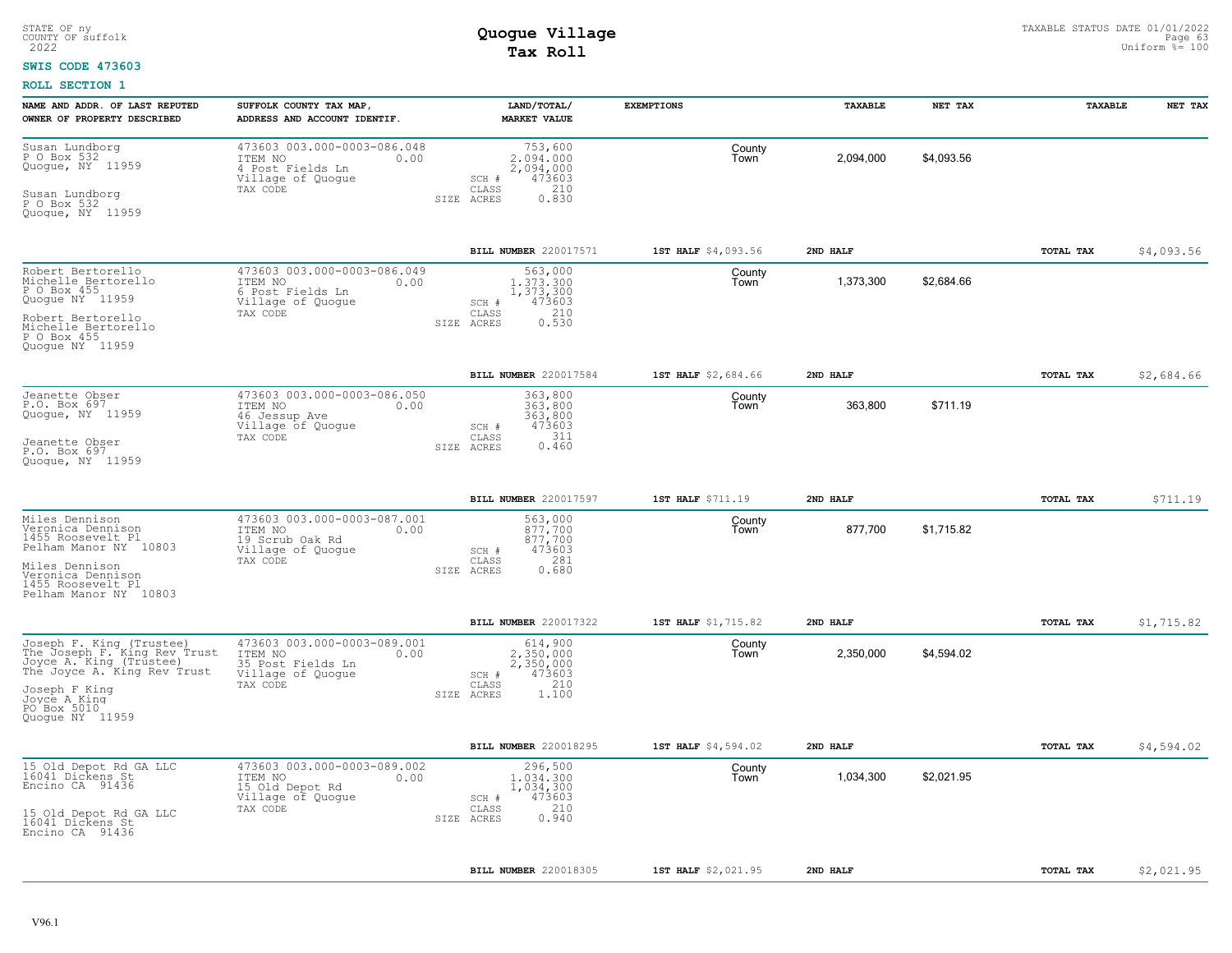### **SWIS CODE 473603**

| NAME AND ADDR. OF LAST REPUTED                                                                                                                        | SUFFOLK COUNTY TAX MAP                                                                          | LAND/TOTAL/                                                                                     | <b>EXEMPTIONS</b>   | TAXABLE   | NET TAX    | TAXABLE          | NET TAX    |
|-------------------------------------------------------------------------------------------------------------------------------------------------------|-------------------------------------------------------------------------------------------------|-------------------------------------------------------------------------------------------------|---------------------|-----------|------------|------------------|------------|
| OWNER OF PROPERTY DESCRIBED                                                                                                                           | ADDRESS AND ACCOUNT IDENTIF.                                                                    | <b>MARKET VALUE</b>                                                                             |                     |           |            |                  |            |
| Elizabeth Otis Miller<br>James John Miller<br>P.O. Box 161<br>Village of Quogue NY 11959<br>James John Miller<br>PO Box 161<br>Quoque NY 11959        | 473603 003.000-0004-002.001<br>ITEM NO<br>0.00<br>7 Pine Ln<br>Village of Quogue<br>TAX CODE    | 673,400<br>1,040,200<br>1,040,200<br>473603<br>SCH #<br>210<br>CLASS<br>1.080<br>SIZE ACRES     | County<br>Town      | 1,040,200 | \$2,033.49 |                  |            |
|                                                                                                                                                       |                                                                                                 | BILL NUMBER 220019032                                                                           | 1ST HALF \$2,033.49 | 2ND HALF  |            | TOTAL TAX        | \$2,033.49 |
| Elizabeth Otis Miller<br>James John Miller<br>P.O. Box 161<br>Village of Quogue NY 11959<br>James John Miller<br>PO Box 161<br>Quoque NY 11959        | 473603 003.000-0004-002.002<br>0.00<br>ITEM NO<br>9 Pine Ln<br>Village of Quoque<br>TAX CODE    | 695,100<br>695,100<br>695,100<br>473603<br>SCH #<br>311<br>CLASS<br>1.300<br>SIZE ACRES         | County<br>Town      | 695,100   | \$1,358.85 |                  |            |
|                                                                                                                                                       |                                                                                                 | BILL NUMBER 220019045                                                                           | 1ST HALF \$1,358.85 | 2ND HALF  |            | TOTAL TAX        | \$1,358.85 |
| Linda B Phillips<br>505 E 79th St<br>New York NY 10075<br>Linda B Phillips<br>505 E 79th St                                                           | 473603 003.000-0004-004.001<br>ITEM NO<br>0.00<br>10 Pine Ln<br>Village of Quogue<br>TAX CODE   | 690,400<br>1,118,500<br>1,118,500<br>$SCH$ $#$<br>473603<br>210<br>CLASS<br>1.000<br>SIZE ACRES | County<br>Town      | 1,118,500 | \$2,186.56 |                  |            |
| New York NY 10075                                                                                                                                     |                                                                                                 |                                                                                                 |                     |           |            |                  |            |
|                                                                                                                                                       |                                                                                                 | BILL NUMBER 220003046                                                                           | 1ST HALF \$2,186.56 | 2ND HALF  |            | <b>TOTAL TAX</b> | \$2,186.56 |
| Laurie Grenley Hallen<br>1088 Park Ave<br>New York, NY 10128<br>Laurie Grenley Hallen<br>1088 Park Ave<br>New York, NY 10128                          | 473603 003.000-0004-004.002<br>ITEM NO<br>0.00<br>35 Foster Rd<br>Village of Quogue<br>TAX CODE | 690,400<br>1,013,100<br>1,013,100<br>473603<br>SCH #<br>210<br>CLASS<br>1,000<br>SIZE ACRES     | County<br>Town      | 1,013,100 | \$1,980.51 |                  |            |
|                                                                                                                                                       |                                                                                                 | <b>BILL NUMBER 220003053</b>                                                                    | 1ST HALF \$1,980.51 | 2ND HALF  |            | TOTAL TAX        | \$1,980.51 |
| Jeffrey Battaglia<br>Julianā V Battaglia<br>294 Warren St Apt B<br>Brooklyn NY 11201<br>Jeffrey Battaglia<br>327 W 12th St Apt 1<br>New York NY 10022 | 473603 003.000-0004-005.000<br>ITEM NO<br>0.00<br>37 Foster Rd<br>Village of Quogue<br>TAX CODE | 690,400<br>1,144,000<br>1,144,000<br>473603<br>SCH #<br>210<br>CLASS<br>1.000<br>SIZE ACRES     | County<br>Town      | 1,144,000 | \$2,236.41 |                  |            |
|                                                                                                                                                       |                                                                                                 | <b>BILL NUMBER 220003061</b>                                                                    | 1ST HALF \$2,236.41 | 2ND HALF  |            | TOTAL TAX        | \$2,236.41 |
| Kenneth J Mullane<br>25 Motley St<br>Malverne <sup>*</sup> NY 11565<br>Kenneth J Mullane<br>25 Motley St<br>Malverne NY 11565                         | 473603 003.000-0004-006.000<br>ITEM NO<br>0.00<br>39 Foster Rd<br>Village of Quogue<br>TAX CODE | 460,100<br>552,700<br>552,700<br>473603<br>SCH #<br>210<br>CLASS<br>0.420<br>SIZE ACRES         | County<br>Town      | 552,700   | \$1,080.47 |                  |            |
|                                                                                                                                                       |                                                                                                 | BILL NUMBER 220003077                                                                           | 1ST HALF \$1,080.47 | 2ND HALF  |            | TOTAL TAX        | \$1,080.47 |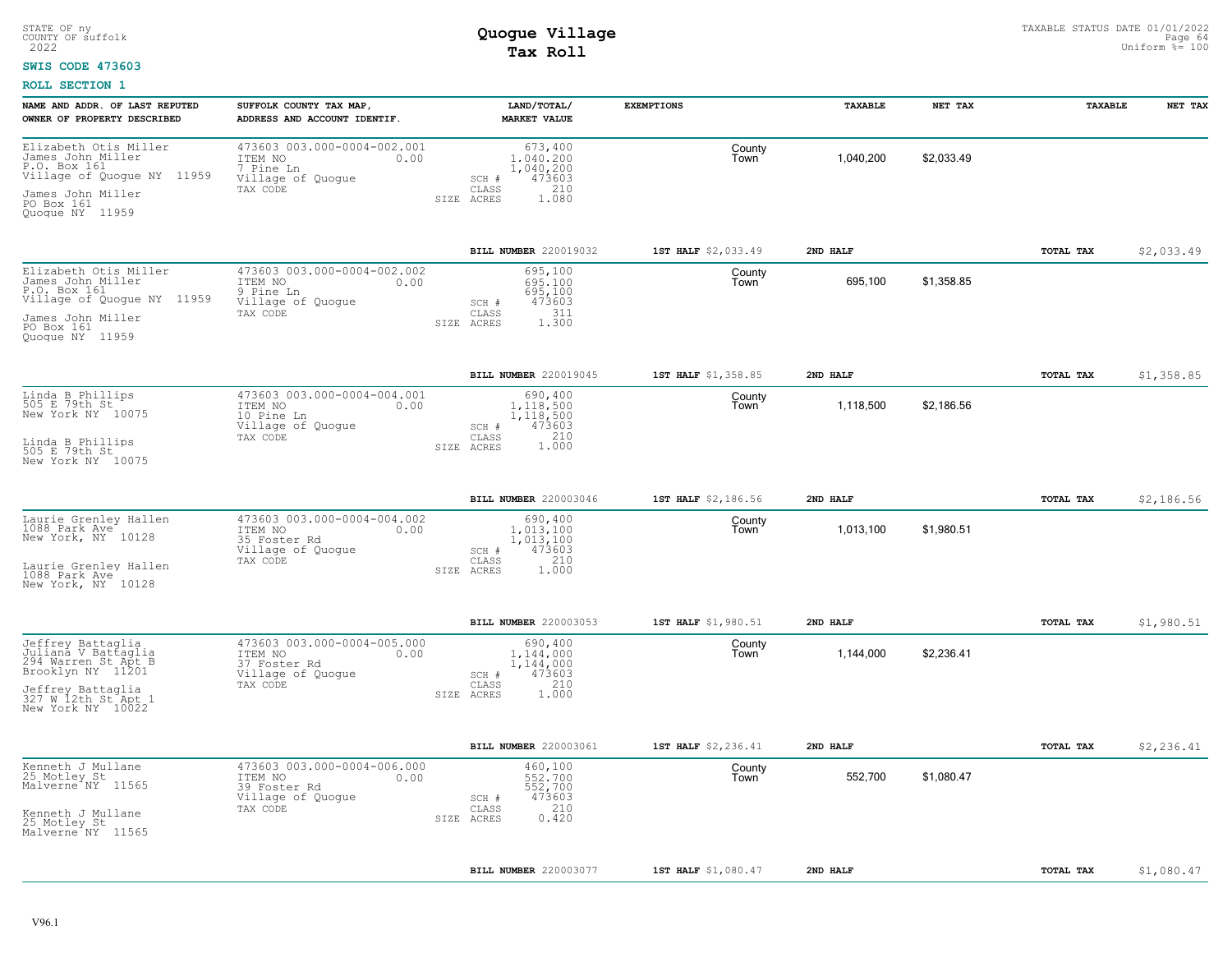### **SWIS CODE 473603**

| NAME AND ADDR. OF LAST REPUTED<br>OWNER OF PROPERTY DESCRIBED                                                                                                                            | SUFFOLK COUNTY TAX MAP,<br>ADDRESS AND ACCOUNT IDENTIF.                                           | LAND/TOTAL/<br><b>MARKET VALUE</b>                                                                              | <b>EXEMPTIONS</b>                       | TAXABLE   | NET TAX    | TAXABLE          | NET TAX    |
|------------------------------------------------------------------------------------------------------------------------------------------------------------------------------------------|---------------------------------------------------------------------------------------------------|-----------------------------------------------------------------------------------------------------------------|-----------------------------------------|-----------|------------|------------------|------------|
| Kenneth J Mullane<br>25 Motley St<br>Malverne NY 11565<br>Kenneth J Mullane<br>25 Motley St<br>Malverne NY 11565                                                                         | 473603 003.000-0004-007.000<br>ITEM NO<br>0.00<br>41 Foster Rd<br>Village of Quogue<br>TAX CODE   | 9,000<br>9,000<br>9,000<br>473603<br>SCH #<br>311<br>CLASS<br>0.010<br>SIZE ACRES                               | County<br>Town                          | 9,000     | \$17.59    |                  |            |
|                                                                                                                                                                                          |                                                                                                   | BILL NUMBER 220003084                                                                                           | 1ST HALF \$17.59                        | 2ND HALF  |            | TOTAL TAX        | \$17.59    |
| Kenneth J Mullane<br>25 Motley St<br>Malverne <sup>NY</sup> 11565<br>Kenneth J Mullane<br>25 Motley St<br>Malverne NY 11565                                                              | 473603 003.000-0004-008.000<br>ITEM NO<br>0.00<br>41 Foster Rd<br>Village of Quogue<br>TAX CODE   | 397,700<br>598,700<br>598,700<br>473603<br>SCH #<br>210<br>CLASS<br>SIZE ACRES<br>0.500                         | County<br>Town                          | 598,700   | \$1,170.40 |                  |            |
|                                                                                                                                                                                          |                                                                                                   | BILL NUMBER 220003091                                                                                           | 1ST HALF \$1,170.40                     | 2ND HALF  |            | TOTAL TAX        | \$1,170.40 |
| Elcoma Nichols<br>Renee Nichols<br>191-16 115 St<br>St Albans NY 11412<br>Elcoma Nichols<br>Renee Nichols<br>191-16 115 St<br>St Albans NY 11412                                         | 473603 003.000-0004-009.000<br>ITEM NO<br>0.00<br>39A Foster Rd<br>Village of Quogue<br>TAX CODE  | 475,500<br>952,100<br>952,100<br>473603<br>SCH #<br>210<br>CLASS<br>0.340<br>SIZE ACRES                         | County<br>Town                          | 952,100   | \$1,861.26 |                  |            |
|                                                                                                                                                                                          |                                                                                                   | BILL NUMBER 220003107                                                                                           | 1ST HALF \$1,861.26                     | 2ND HALF  |            | <b>TOTAL TAX</b> | \$1,861.26 |
| James Stawniczy (Trustee) 473603 C<br>The Joseph E & Marilyn T DiCa: ITEM NO<br>837 71st St<br>Brooklyn NY 11228<br>Joseph E DiCarlo<br>P O Box 789<br>93 Montauk Hwy<br>Quoque NY 11959 | 473603 003.000-0004-010.000<br>0.00<br>93 Montauk Hwy<br>Village of Quoque<br>TAX CODE            | 487,900 veteran<br>700.900 veteran<br>700,900 Persons<br>473603<br>SCH #<br>210<br>CLASS<br>0.650<br>SIZE ACRES | 30,000 County<br>33,545 Town<br>159,339 | 478.016   | \$934.47   |                  |            |
|                                                                                                                                                                                          |                                                                                                   | BILL NUMBER 220003114                                                                                           | 1ST HALF \$934.47                       | 2ND HALF  |            | TOTAL TAX        | \$934.47   |
| Douglas M. McGrath (Trustee)<br>Edward J McGrath Irr Trust<br>Vicki M. McGrath Irr Trust<br>2 Pine Ln<br>Ouogue NY 11959<br>Edward J Mc Grath<br>PO Box 1111<br>Quogue, NY 11959-1111    | 473603 003.000-0004-011.001<br>ITEM NO<br>0.00<br>2 Pine Ln<br>Village of Quogue<br>TAX CODE      | 682, 100 Volunte<br>1,198,800 Firefig<br>1,198,800<br>473603<br>SCH #<br>210<br>CLASS<br>1.040<br>SIZE ACRES    | 119,880 County<br>500 Town              | 1,078,420 | \$2,108.20 |                  |            |
|                                                                                                                                                                                          |                                                                                                   | BILL NUMBER 220003121                                                                                           | 1ST HALF \$2,108.20                     | 2ND HALF  |            | <b>TOTAL TAX</b> | \$2,108.20 |
| Louise Pashcow<br>Eleanor Hannon<br>Francine Pender<br>Christine Shaw<br>Louise Pashcow<br>100 Linden Ln<br>Upper Brookville NY 11545                                                    | 473603 003.000-0004-011.002<br>ITEM NO<br>0.00<br>19 Tall Oak Ln<br>Village of Quogue<br>TAX CODE | 723,200<br>1,218,200<br>1,218,200<br>473603<br>SCH #<br>210<br>CLASS<br>1.050<br>SIZE ACRES                     | County<br>Town                          | 1,218,200 | \$2,381.46 |                  |            |
|                                                                                                                                                                                          |                                                                                                   | BILL NUMBER 220003138                                                                                           | 1ST HALF \$2,381.46                     | 2ND HALF  |            | TOTAL TAX        | \$2,381.46 |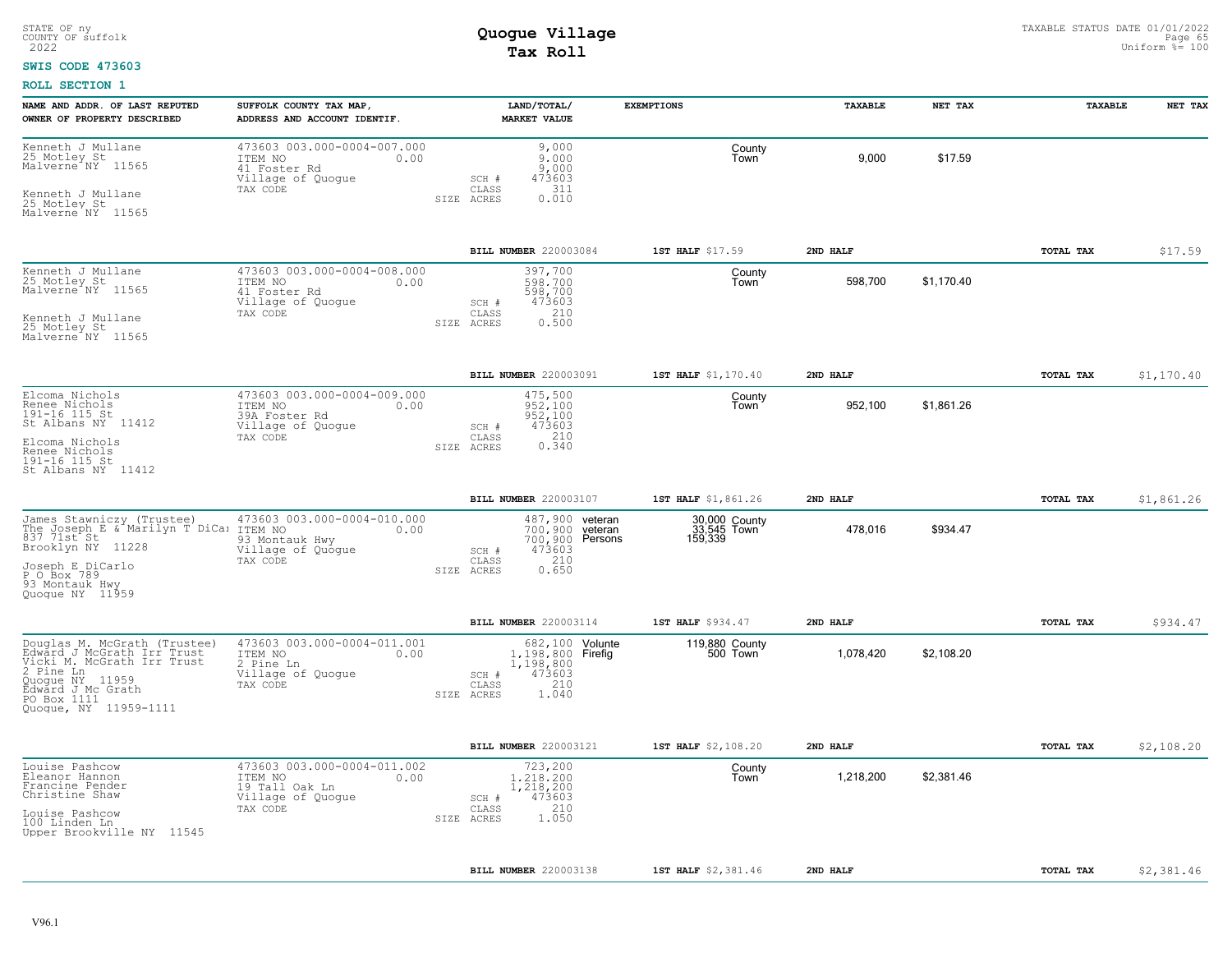### **SWIS CODE 473603**

| NAME AND ADDR. OF LAST REPUTED<br>OWNER OF PROPERTY DESCRIBED                                                            | SUFFOLK COUNTY TAX MAP,<br>ADDRESS AND ACCOUNT IDENTIF.                                          | LAND/TOTAL/<br><b>MARKET VALUE</b>                                                          | <b>EXEMPTIONS</b>          | TAXABLE   | NET TAX    | TAXABLE   | NET TAX    |
|--------------------------------------------------------------------------------------------------------------------------|--------------------------------------------------------------------------------------------------|---------------------------------------------------------------------------------------------|----------------------------|-----------|------------|-----------|------------|
| Nan Rubin<br>Howard Rubin<br>1035 Park Ave Unit 3B<br>New York, NY 10028<br>Howard J Rubin<br>Nan Rubin<br>1035 Park Ave | 473603 003.000-0004-011.003<br>ITEM NO<br>0.00<br>6 Pine Ln<br>Village of Quogue<br>TAX CODE     | 570,600<br>1,350,000<br>1,350,000<br>473603<br>SCH #<br>210<br>CLASS<br>1.150<br>SIZE ACRES | County<br>Town             | 1,350,000 | \$2,639.12 |           |            |
| New York, NY 10028                                                                                                       |                                                                                                  |                                                                                             |                            |           |            |           |            |
|                                                                                                                          |                                                                                                  | BILL NUMBER 220003145                                                                       | 1ST HALF \$2,639.12        | 2ND HALF  |            | TOTAL TAX | \$2,639.12 |
| Edward T. Otis<br>Kimberly Lynn Otis<br>PO Box 881<br>Quogue NY 11959                                                    | 473603 003.000-0004-011.004<br>ITEM NO<br>0.00<br>2 Hidden Path<br>Village of Quogue<br>TAX CODE | 621, 400 Volunte<br>1,000,600 Firefig<br>1,000,600<br>473603<br>SCH #<br>210<br>CLASS       | 100,060 County<br>500 Town | 900,040   | \$1,759.49 |           |            |
| Edward T. Otis<br>Kimberly Lynn Otis<br>PO Box 881<br>Quogue NY 11959                                                    |                                                                                                  | 1.000<br>SIZE ACRES                                                                         |                            |           |            |           |            |
|                                                                                                                          |                                                                                                  | BILL NUMBER 220003152                                                                       | 1ST HALF \$1,759.49        | 2ND HALF  |            | TOTAL TAX | \$1,759.49 |
| Lisa Cear<br>240 Central Park S Apt 6R<br>New York NY 10019-1452                                                         | 473603 003.000-0004-011.005<br>ITEM NO<br>0.00<br>4 Hidden Path<br>Village of Quogue             | 579,200<br>1.524.300<br>1,524,300<br>473603<br>SCH #                                        | County<br>Town             | 1,524,300 | \$2,979.85 |           |            |
| Lisa Cear<br>PO Box 1839<br>Quoque NY 11959                                                                              | TAX CODE                                                                                         | 1.170<br>CLASS<br>SIZE ACRES                                                                |                            |           |            |           |            |
|                                                                                                                          |                                                                                                  | BILL NUMBER 220003169                                                                       | 1ST HALF \$2,979.85        | 2ND HALF  |            | TOTAL TAX | \$2,979.85 |
| Craig Ferrantino<br>Jennifer Ferrantino<br>19 Magee Dr<br>Southampton NY 11968                                           | 473603 003.000-0004-011.006<br>ITEM NO<br>0.00<br>6 Hidden Path<br>Village of Quogue             | 620,500<br>1,207,900<br>1,207,900<br>473603<br>SCH #                                        | County<br>Town             | 1,207,900 | \$2,361.32 |           |            |
| Craig Ferrantino<br>Jennifer Ferrantino<br>PO Box 53<br>Quoque NY 11959                                                  | TAX CODE                                                                                         | 210<br>CLASS<br>SIZE ACRES<br>1.000                                                         |                            |           |            |           |            |
|                                                                                                                          |                                                                                                  | <b>BILL NUMBER 220003176</b>                                                                | 1ST HALF \$2,361.32        | 2ND HALF  |            | TOTAL TAX | \$2,361.32 |
| Najib Khuri<br>PO Box 515<br>Westhampton, NY 11977                                                                       | 473603 003.000-0004-011.007<br>ITEM NO<br>0.00<br>8 Hidden Path<br>Village of Quogue             | 621,400<br>964,800<br>964,800<br>473603<br>SCH #                                            | County<br>Town             | 964,800   | \$1,886.09 |           |            |
| Najib Khuri<br>PO Box 515<br>Westhampton, NY 11977                                                                       | TAX CODE                                                                                         | 210<br>CLASS<br>1.000<br>SIZE ACRES                                                         |                            |           |            |           |            |
|                                                                                                                          |                                                                                                  | BILL NUMBER 220003183                                                                       | 1ST HALF \$1,886.09        | 2ND HALF  |            | TOTAL TAX | \$1,886.09 |
| Francis J Pellegrino<br>Maeve C. Robinson<br>229 Forest Rd<br>Douglaston NY 11363                                        | 473603 003.000-0004-012.000<br>ITEM NO<br>0.00<br>5 Pine Ln<br>Village of Quogue                 | 594,400<br>1,908,300<br>1,908,300<br>473603<br>SCH #                                        | County<br>Town             | 1,908,300 | \$3,730.54 |           |            |
| Francis J Pellegrino<br>Maeve C. Robinson<br>229 Forest Rd<br>Douglaston NY 11363                                        | TAX CODE                                                                                         | 210<br>CLASS<br>0.720<br>SIZE ACRES                                                         |                            |           |            |           |            |
|                                                                                                                          |                                                                                                  | BILL NUMBER 220003191                                                                       | 1ST HALF \$3,730.54        | 2ND HALF  |            | TOTAL TAX | \$3,730.54 |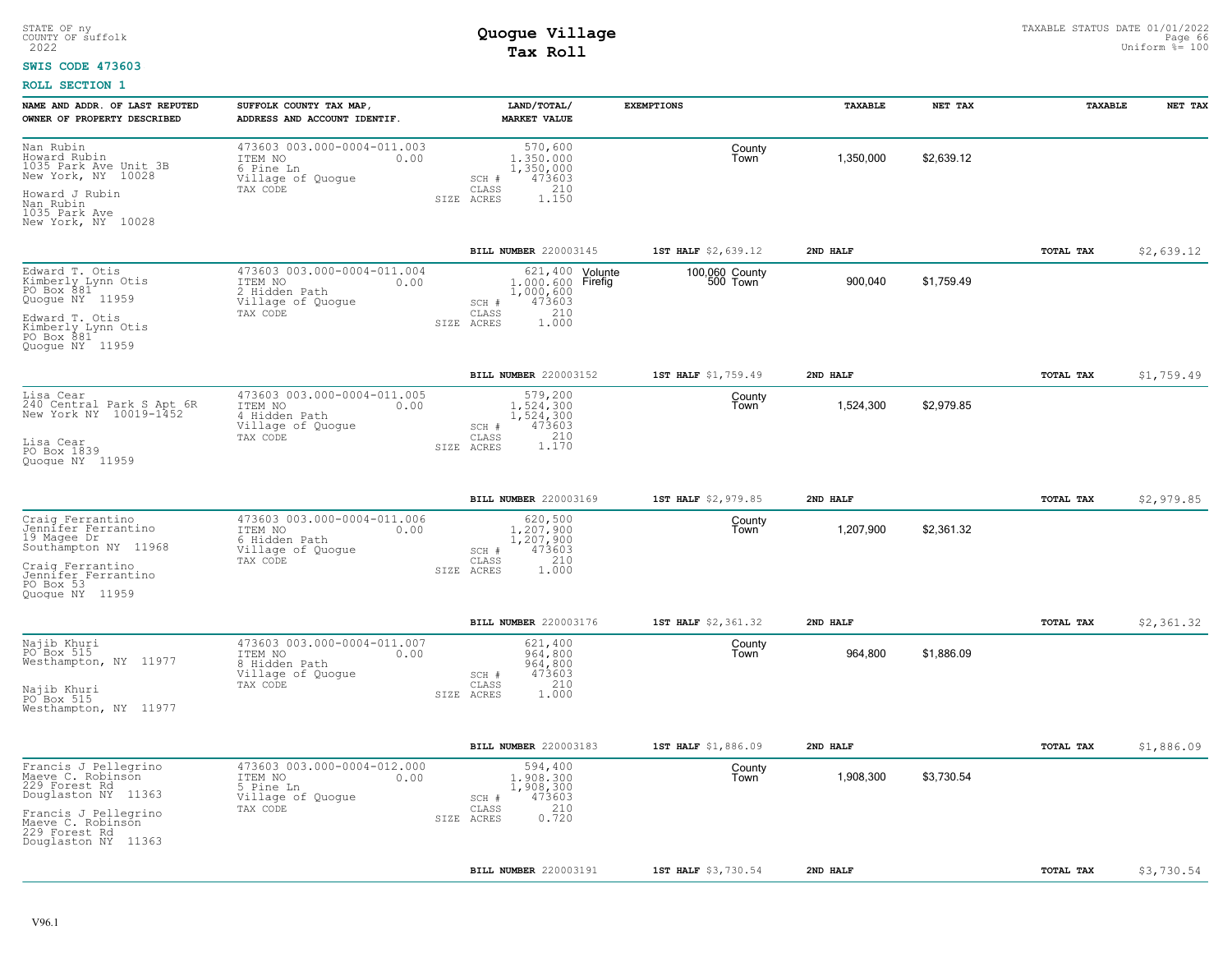### **SWIS CODE 473603**

| OWNER OF PROPERTY DESCRIBED<br>ADDRESS AND ACCOUNT IDENTIF.<br><b>MARKET VALUE</b><br>473603 003.000-0004-013.000<br>John Procaccino<br>594,400<br>County<br>Elizabeth Procaccino<br>\$4,271.85<br>2,185,200<br>ITEM NO<br>0.00<br>2,185,200<br>Town<br>179 Aldershot Ln<br>3 Pine Ln<br>2,185,200<br>Manhasset NY 11030<br>473603<br>Village of Quogue<br>SCH #<br>210<br>$\mathtt{CLASS}$<br>TAX CODE<br>John Procaccino<br>0.720<br>SIZE ACRES<br>Elizabeth Procaccino<br>179 Aldershot Ln<br>Manhasset NY 11030 | \$4,271.85 |
|---------------------------------------------------------------------------------------------------------------------------------------------------------------------------------------------------------------------------------------------------------------------------------------------------------------------------------------------------------------------------------------------------------------------------------------------------------------------------------------------------------------------|------------|
|                                                                                                                                                                                                                                                                                                                                                                                                                                                                                                                     |            |
|                                                                                                                                                                                                                                                                                                                                                                                                                                                                                                                     |            |
| BILL NUMBER 220003206<br>1ST HALF \$4,271.85<br>2ND HALF<br>TOTAL TAX                                                                                                                                                                                                                                                                                                                                                                                                                                               |            |
| 473603 003.000-0004-014.000<br>64 Old Depot Road LLC<br>630,000<br>County<br>PO Box 294<br>809,200<br>\$1,581.91<br>ITEM NO<br>0.00<br>809,200<br>809,200<br>Town<br>Westhampton Beach NY 11978<br>64 Old Depot Rd<br>473603<br>Village of Quogue<br>SCH #<br>210<br>CLASS<br>TAX CODE<br>Michael Pinonzek<br>0.760<br>SIZE ACRES<br>PO Box 294<br>Westhampton Beach NY 11978                                                                                                                                       |            |
| <b>BILL NUMBER 220003213</b><br>1ST HALF \$1,581.91<br>2ND HALF<br>TOTAL TAX                                                                                                                                                                                                                                                                                                                                                                                                                                        | \$1,581.91 |
| Christopher R. Doveala and El: 473603 003.000-0004-015.000<br>630,000<br>County<br>The Christopher R. Doveala Rev ITEM NO<br>Elizabeth R. Doveala Rev ITEM NO<br>Elizabeth R. Doveala and Chris 62 Old Depot Rd<br>10 Thatch Pond Rd<br>\$2,090.96<br>1,069,600<br>1,069,600<br>0.00<br>Town<br>1,069,600<br>473603<br>Village of Quogue<br>SCH #<br>Smithtown, NY 11787<br>0.760<br>CLASS<br>TAX CODE<br>Christopher Doveala<br>SIZE ACRES<br>Elizabeth Doveala<br>Quoque NY 11959                                 |            |
| BILL NUMBER 220003221<br>1ST HALF \$2,090.96<br>2ND HALF<br>TOTAL TAX                                                                                                                                                                                                                                                                                                                                                                                                                                               | \$2,090.96 |
| 473603 003.000-0004-016.000<br>630,000<br>John A Duff<br>County<br>PO Box 674<br>837,500<br>\$1,637.23<br>837,500<br>837,500<br>ITEM NO<br>0.00<br>Town<br>Quogue NY 11959<br>60 Old Depot Rd<br>Village of Quogue<br>473603<br>SCH #<br>TAX CODE<br>CLASS<br>210<br>John A Duff<br>0.760<br>SIZE ACRES<br>PO Box 674<br>Quoque NY 11959                                                                                                                                                                            |            |
| BILL NUMBER 220003237<br>1ST HALF \$1,637.23<br>2ND HALF<br>TOTAL TAX                                                                                                                                                                                                                                                                                                                                                                                                                                               | \$1,637.23 |
| 473603 003.000-0004-017.000<br>Robert G Gargiula (Trustee)<br>630,000<br>County<br>Gargiula Livíng Trust<br>Norene Gargiula (Trustee)<br>\$1,617.88<br>827,600<br>827,600<br>ITEM NO<br>0.00<br>Town<br>827,600<br>58 Old Depot Rd<br>Gargiula Living Trust<br>473603<br>Village of Quogue<br>SCH #<br>210<br>TAX CODE<br>CLASS<br>Norene Gargiula<br>PO Box 806<br>SIZE ACRES<br>0.760<br>Quogue, NY 11959-0806                                                                                                    |            |
| <b>BILL NUMBER</b> 220003244<br>1ST HALF \$1,617.88<br>2ND HALF<br>TOTAL TAX                                                                                                                                                                                                                                                                                                                                                                                                                                        | \$1,617.88 |
| 473603 003.000-0004-018.000<br>Isabel Timperman (Trustee)<br>527,200<br>County<br>Isabel Timperman Revoc Trust<br>922,000<br>922,000<br>\$1,802.42<br>ITEM NO<br>0.00<br>Town<br>Karel Timperman (Trustee)<br>922,000<br>51 Old Depot Rd<br>Isabel Timperman Revoc Trust<br>473603<br>Village of Quogue<br>SCH #<br>210<br>TAX CODE<br>CLASS<br>Isabel M Timperman<br>0.550<br>SIZE ACRES<br>46 Cove Dr<br>Manhasset, NY 11030                                                                                      |            |
| <b>BILL NUMBER 220003251</b><br>1ST HALF \$1,802.42<br>2ND HALF<br>TOTAL TAX                                                                                                                                                                                                                                                                                                                                                                                                                                        | \$1,802.42 |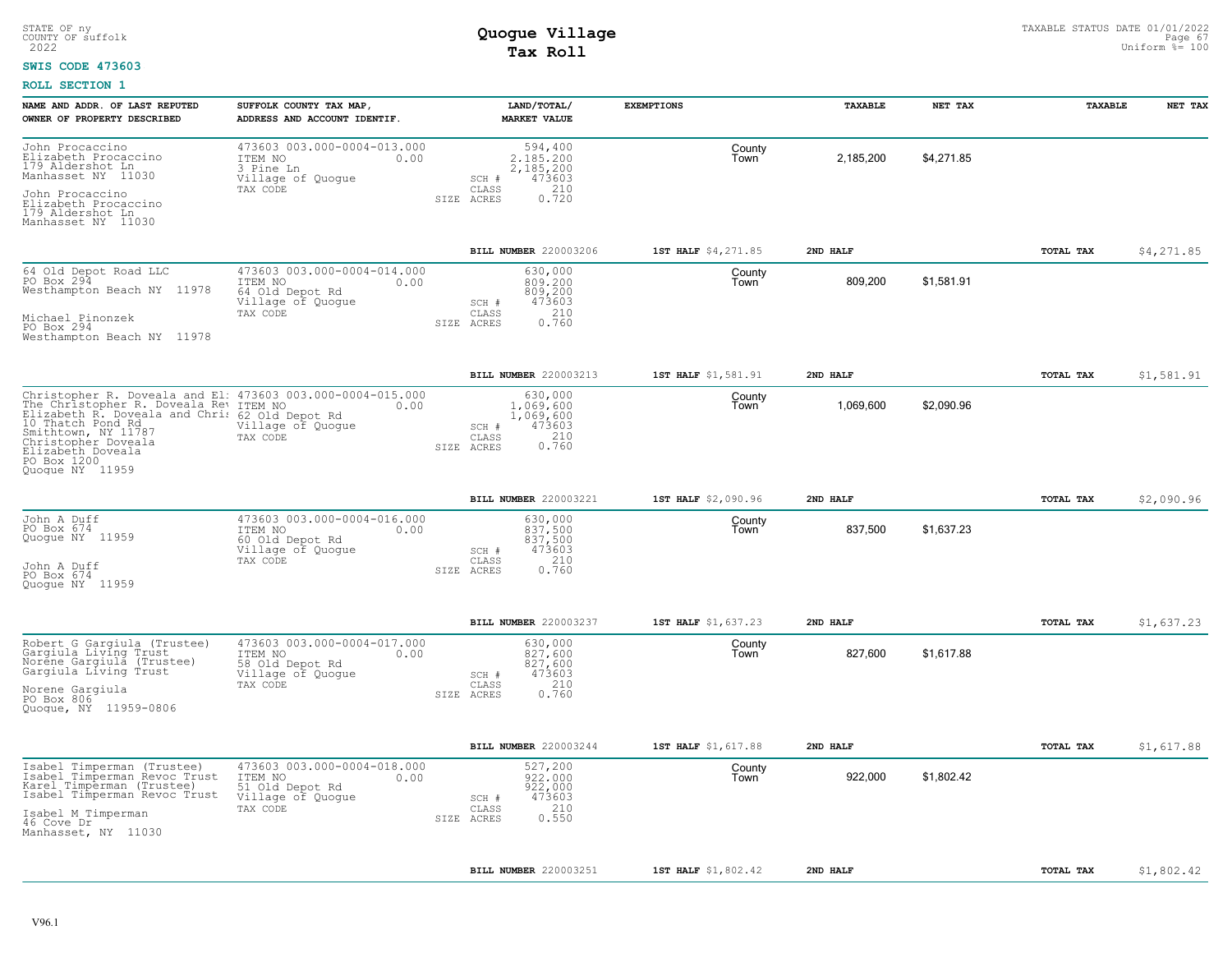### **SWIS CODE 473603**

| NAME AND ADDR. OF LAST REPUTED<br>OWNER OF PROPERTY DESCRIBED                                                                                                                                                                      | SUFFOLK COUNTY TAX MAP,<br>ADDRESS AND ACCOUNT IDENTIF.                                            | LAND/TOTAL/<br><b>MARKET VALUE</b>                                                              | <b>EXEMPTIONS</b>      | <b><i>TAXABLE</i></b> | NET TAX    | <b>TAXABLE</b> | NET TAX    |
|------------------------------------------------------------------------------------------------------------------------------------------------------------------------------------------------------------------------------------|----------------------------------------------------------------------------------------------------|-------------------------------------------------------------------------------------------------|------------------------|-----------------------|------------|----------------|------------|
| Bradley J Carbone & Kurt T Ca: 473603 003.000-0004-019.000<br>Bradley J Carbone & Kurt T Ca: ITEM NO 0.00<br>of the Meg S Carbone Irrevocal<br>53 Old Depot Rd<br>Quogue, NY 11959<br>Tim Carbone<br>PO Box 115<br>Quoque NY 11959 | 53 Old Depot Rd<br>Village of Quogue<br>TAX CODE                                                   | 531,600<br>707.400<br>707,400<br>473603<br>SCH #<br>210<br>CLASS<br>0.480<br>SIZE ACRES         | County<br>Town         | 707,400               | \$1,382.90 |                |            |
|                                                                                                                                                                                                                                    |                                                                                                    | BILL NUMBER 220003268                                                                           | 1ST HALF \$1,382.90    | 2ND HALF              |            | TOTAL TAX      | \$1,382.90 |
| Glen Arcuri<br>Regina Arcuri<br>PO Box 1392<br>Quogue, NY 11959-1392<br>Glen Arcuri<br>PO Box 1392<br>Quoque, NY 11959-1392                                                                                                        | 473603 003.000-0004-020.000<br>ITEM NO<br>0.00<br>55 Old Depot Rd<br>Village of Quogue<br>TAX CODE | 645,500<br>967.600<br>967,600<br>473603<br>SCH #<br>210<br>CLASS<br>0.870<br>SIZE ACRES         | County<br>Town         | 967,600               | \$1.891.56 |                |            |
|                                                                                                                                                                                                                                    |                                                                                                    | BILL NUMBER 220003275                                                                           | 1ST HALF \$1,891.56    | 2ND HALF              |            | TOTAL TAX      | \$1,891.56 |
| Denise Misiewicz<br>Brian Misiewicz<br>57 Old Depot Rd<br>Quoque, NY 11959<br>Brian Misiewicz<br>PO Box 101<br>11959-0101<br>Quoque, NY                                                                                            | 473603 003.000-0004-021.000<br>ITEM NO<br>0.00<br>57 Old Depot Rd<br>Village of Quogue<br>TAX CODE | 759,500<br>965,500<br>965,500<br>473603<br>SCH #<br>1.100<br>CLASS<br>SIZE ACRES                | County<br>Town         | 965,500               | \$1,887.46 |                |            |
|                                                                                                                                                                                                                                    |                                                                                                    | BILL NUMBER 220003282                                                                           | 1ST HALF \$1,887.46    | 2ND HALF              |            | TOTAL TAX      | \$1,887.46 |
| Kim M. Kortick, as Trustee of<br>Gene L. May Irrevocable Trust<br>59 Old Depot Road<br>Quogue, NY 11959<br>Gene L May<br>PO Box 283<br>Quoque NY 11959-0283                                                                        | 473603 003.000-0004-022.000<br>ITEM NO<br>0.00<br>59 Old Depot Rd<br>Village of Quogue<br>TAX CODE | 759,500 Persons<br>955,300<br>955,300<br>473603<br>SCH #<br>210<br>CLASS<br>SIZE ACRES<br>1.100 | 477,650 County<br>Town | 477,650               | \$933.76   |                |            |
|                                                                                                                                                                                                                                    |                                                                                                    | BILL NUMBER 220003299                                                                           | 1ST HALF \$933.76      | 2ND HALF              |            | TOTAL TAX      | \$933.76   |
| CAM of Quoque Inc<br>70 Tuckahoe Ln<br>Southampton, NY 11968-3228<br>CAM of Quoque Inc<br>70 Tuckahoe Ln<br>Southampton, NY 11968-3228                                                                                             | 473603 003.000-0004-023.000<br>ITEM NO<br>0.00<br>61 Old Depot Rd<br>Village of Quogue<br>TAX CODE | 759,500<br>988, 300<br>988, 300<br>473603<br>SCH #<br>210<br>CLASS<br>1,000<br>SIZE ACRES       | County<br>Town         | 988,300               | \$1,932.03 |                |            |
|                                                                                                                                                                                                                                    |                                                                                                    | BILL NUMBER 220003305                                                                           | 1ST HALF \$1,932.03    | 2ND HALF              |            | TOTAL TAX      | \$1,932.03 |
| Philip Alford<br>Suzanne Alford<br>65 Old Depot Rd<br>P O Box 1972<br>Quoque NY 11959<br>Philip Alford<br>Suzanne Alford<br>65 Old Depot Rd<br>P O Box 1972                                                                        | 473603 003.000-0004-024.000<br>ITEM NO<br>0.00<br>65 Old Depot Rd<br>Village of Quogue<br>TAX CODE | 530,300<br>1,214,900<br>1,214,900<br>473603<br>SCH #<br>210<br>CLASS<br>0.480<br>SIZE ACRES     | County<br>Town         | 1,214,900             | \$2,375.01 |                |            |
|                                                                                                                                                                                                                                    |                                                                                                    | BILL NUMBER 220003312                                                                           | 1ST HALF \$2,375.01    | 2ND HALF              |            | TOTAL TAX      | \$2,375.01 |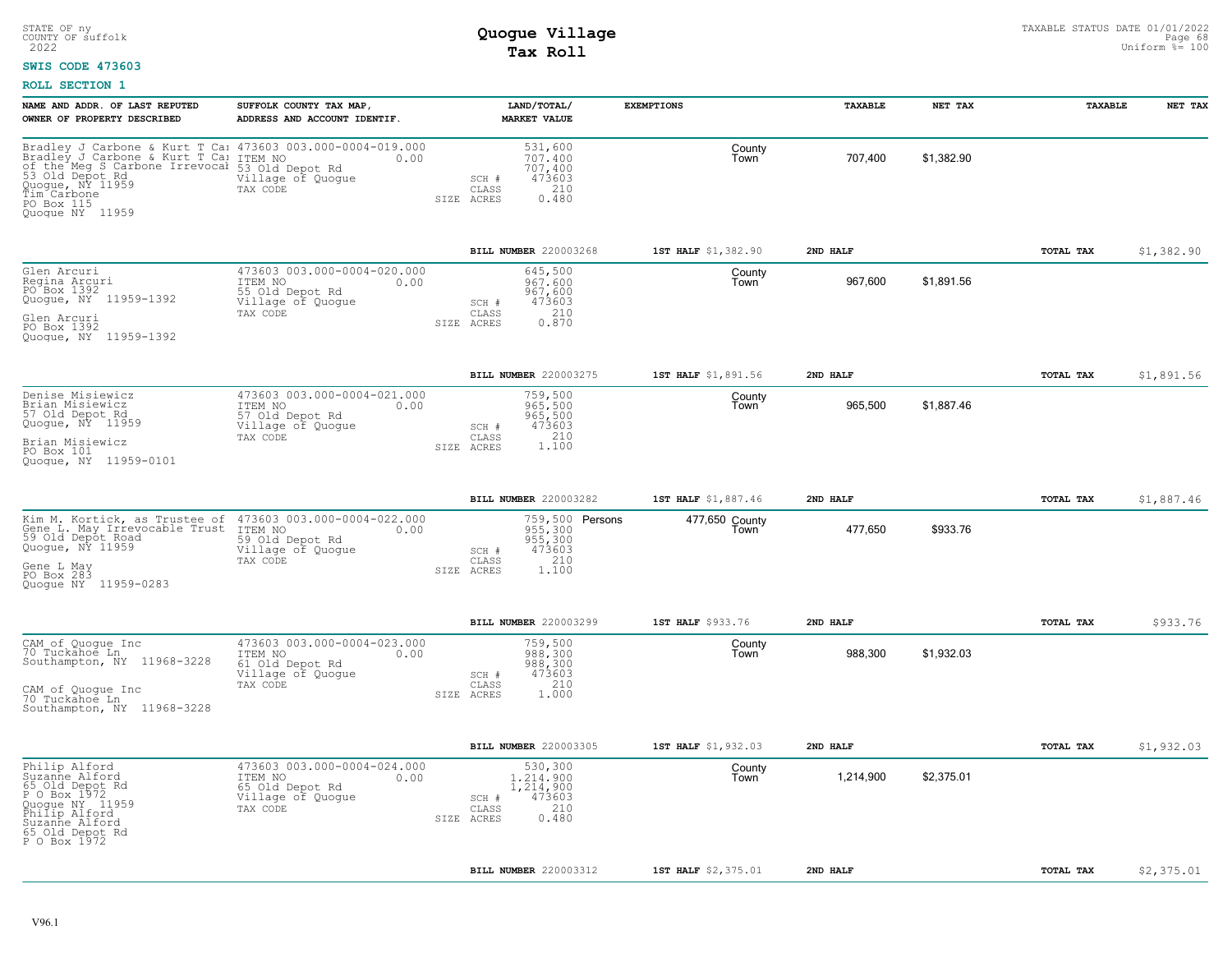### **SWIS CODE 473603**

| NAME AND ADDR. OF LAST REPUTED<br>OWNER OF PROPERTY DESCRIBED                                                                                                                                                                                                       | SUFFOLK COUNTY TAX MAP,<br>ADDRESS AND ACCOUNT IDENTIF.                                             | LAND/TOTAL/<br><b>MARKET VALUE</b>                                                                                        | <b>EXEMPTIONS</b>                     | TAXABLE   | NET TAX    | TAXABLE   | NET TAX    |
|---------------------------------------------------------------------------------------------------------------------------------------------------------------------------------------------------------------------------------------------------------------------|-----------------------------------------------------------------------------------------------------|---------------------------------------------------------------------------------------------------------------------------|---------------------------------------|-----------|------------|-----------|------------|
| John Davonski JR<br>Heather Davonski<br>63 Old Depot Rd<br>Quogue, NY 11959<br>John Davonski Jr<br>PO Box 1244<br>Quogue, NY 11959-1244                                                                                                                             | 473603 003.000-0004-026.000<br>ITEM NO<br>0.00<br>63 Old Depot Rd<br>Village of Quogue<br>TAX CODE  | 502,200<br>885,100<br>885,100<br>473603<br>SCH #<br>210<br>CLASS<br>SIZE ACRES<br>0.450                                   | County<br>l own                       | 885,100   | \$1,730.28 |           |            |
|                                                                                                                                                                                                                                                                     |                                                                                                     | BILL NUMBER 220003336                                                                                                     | 1ST HALF \$1,730.28                   | 2ND HALF  |            | TOTAL TAX | \$1,730.28 |
| Kittric Motz<br>1 Little Pine Ln<br>Quoque NY 11959<br>Kittric Motz<br>PO Box 951<br>Quoque NY 11959                                                                                                                                                                | 473603 003.000-0004-027.000<br>ITEM NO<br>0.00<br>1 Little Pine Ln<br>Village of Quogue<br>TAX CODE | 486,500<br>1,008,700<br>1,008,700<br>473603<br>SCH #<br>210<br>CLASS<br>SIZE ACRES<br>0.440                               | County<br>Town                        | 1,008,700 | \$1,971.91 |           |            |
|                                                                                                                                                                                                                                                                     |                                                                                                     | BILL NUMBER 220003343                                                                                                     | 1ST HALF \$1,971.91                   | 2ND HALF  |            | TOTAL TAX | \$1,971.91 |
| Heather Weiss<br>P O Box 205<br>2 Little Pine Ln<br>Quogue, NY 11959<br>Heather Weiss<br>P O Box 205<br>2 Little Pine Ln<br>Quoque, NY 11959                                                                                                                        | 473603 003.000-0004-028.000<br>ITEM NO<br>0.00<br>2 Little Pine Ln<br>Village of Quogue<br>TAX CODE | 455,600<br>717,500<br>717,500<br>473603<br>SCH #<br>0.430<br>CLASS<br>SIZE ACRES                                          | County<br>Town                        | 717,500   | \$1,402.64 |           |            |
|                                                                                                                                                                                                                                                                     |                                                                                                     | BILL NUMBER 220003351                                                                                                     | 1ST HALF \$1,402.64                   | 2ND HALF  |            | TOTAL TAX | \$1,402.64 |
| Robert A Goodman<br>PO Box 1<br>Quogue, NY 11959<br>Robert A Goodman<br>PO Box 1<br>Quoque, NY 11959                                                                                                                                                                | 473603 003.000-0004-029.000<br>ITEM NO<br>0.00<br>4 Little Pine Ln<br>Village of Quogue<br>TAX CODE | 478,500<br>662,400<br>662,400<br>473603<br>SCH #<br>210<br>CLASS<br>0.520<br>SIZE ACRES                                   | County<br>Town                        | 662,400   | \$1,294.93 |           |            |
|                                                                                                                                                                                                                                                                     |                                                                                                     | BILL NUMBER 220003367                                                                                                     | 1ST HALF \$1,294.93                   | 2ND HALF  |            | TOTAL TAX | \$1,294.93 |
| David L Starr<br>10 Stuyvesant Oval Apt 5G<br>New York, NY 10009<br>David L Starr<br>10 Stuyvesant Oval Apt 5G<br>New York, NY 10009                                                                                                                                | 473603 003.000-0004-031.001<br>ITEM NO<br>0.00<br>75 Montauk Hwy<br>Village of Quogue<br>TAX CODE   | 385,600<br>804,700<br>804,700<br>473603<br>SCH #<br>220<br>CLASS<br>0.460<br>SIZE ACRES                                   | County<br>Town                        | 804,700   | \$1,573.11 |           |            |
|                                                                                                                                                                                                                                                                     |                                                                                                     | BILL NUMBER 220003374                                                                                                     | 1ST HALF \$1,573.11                   | 2ND HALF  |            | TOTAL TAX | \$1,573.11 |
| Jennifer M Dombrowski (Truste: 473603 003.000-0004-031.002<br>The Michael P McMahon Irrevoc: ITEM NO<br>Jennifer M Dombrowski (Truster 73 01d Depot Rd<br>The Janet M McMahon Irrevocab. village of Quogue<br>Michael P Mc Mahon<br>PO Box 1146<br>Quoque, NY 11959 | 0.00<br>TAX CODE                                                                                    | 385,600<br>veteran<br>1,058,600<br>Volunte<br>1,058,600 Firefig<br>473603<br>SCH #<br>210<br>CLASS<br>0.460<br>SIZE ACRES | 187,017 County<br>105,860 Town<br>500 | 765,223   | \$1,495.93 |           |            |
|                                                                                                                                                                                                                                                                     |                                                                                                     | BILL NUMBER 220003381                                                                                                     | 1ST HALF \$1,495.93                   | 2ND HALF  |            | TOTAL TAX | \$1,495.93 |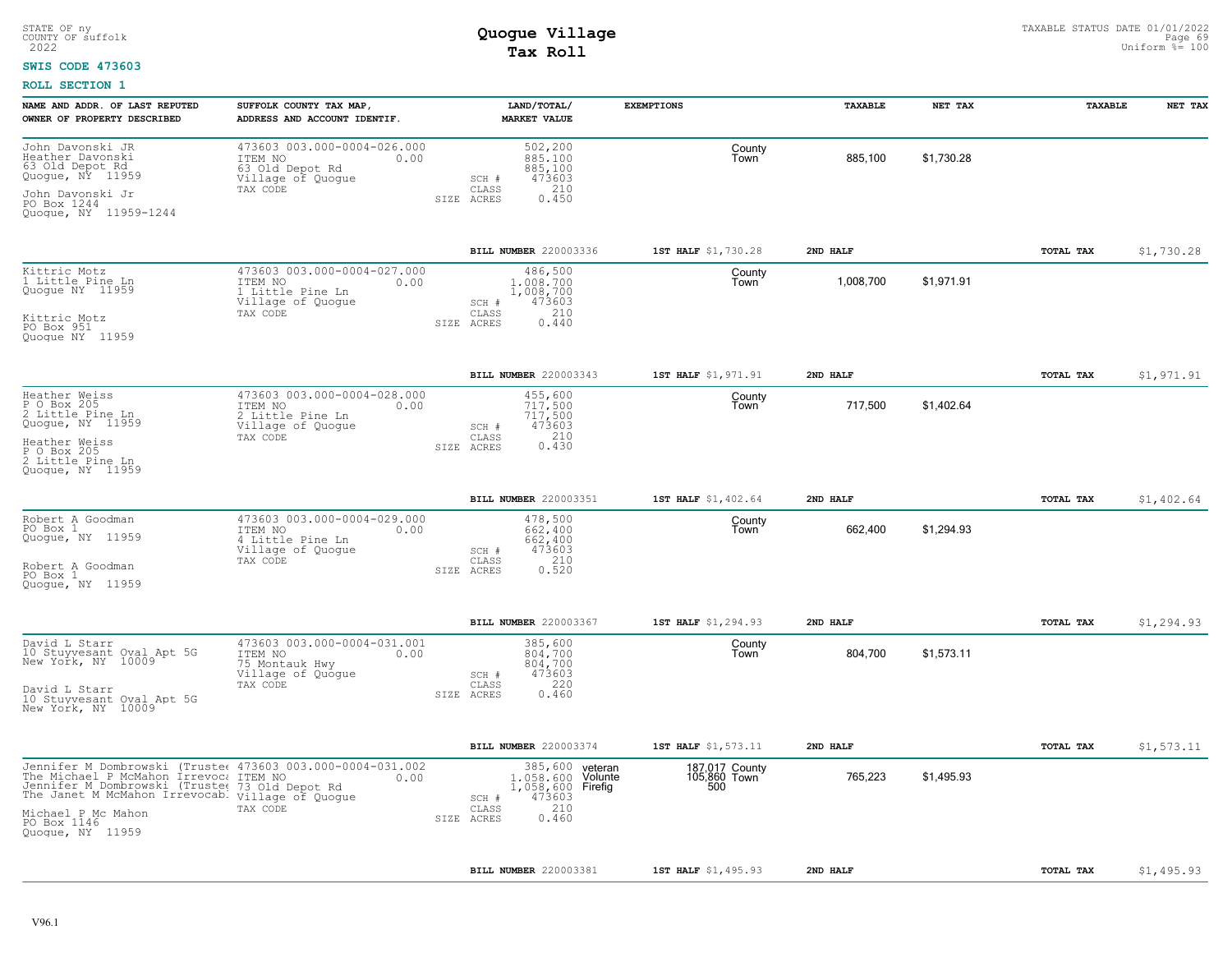#### **SWIS CODE 473603**

| NAME AND ADDR. OF LAST REPUTED<br>OWNER OF PROPERTY DESCRIBED                                                                                                                     | SUFFOLK COUNTY TAX MAP,<br>ADDRESS AND ACCOUNT IDENTIF.                                            | LAND/TOTAL/<br><b>MARKET VALUE</b>                                                                         | <b>EXEMPTIONS</b>         | TAXABLE   | NET TAX    | TAXABLE          | NET TAX    |
|-----------------------------------------------------------------------------------------------------------------------------------------------------------------------------------|----------------------------------------------------------------------------------------------------|------------------------------------------------------------------------------------------------------------|---------------------------|-----------|------------|------------------|------------|
| Thomas D Mullen JR<br>Melissa Morgan Nelson<br>67 Old Depoť Rd<br>P O Box 688<br>Quogue NY 11959<br>Thomas D Mullen JR<br>Melissa Morgan Nelson<br>67 Old Depot Rd<br>P O Box 688 | 473603 003.000-0004-031.004<br>ITEM NO<br>0.00<br>67 Old Depot Rd<br>Village of Quogue<br>TAX CODE | 510,700 Volunte<br>834,000 Firefig<br>834,000<br>473603<br>SCH #<br>210<br>CLASS<br>0.530<br>SIZE<br>ACRES | 83,400 County<br>500 Town | 750,100   | \$1,466.37 |                  |            |
|                                                                                                                                                                                   |                                                                                                    | BILL NUMBER 220017623                                                                                      | 1ST HALF \$1,466.37       | 2ND HALF  |            | TOTAL TAX        | \$1,466.37 |
| Christopher Amato<br>P O Box 693<br>Quogue NY 11959<br>Christopher Amato<br>P O Box 693<br>Quogue NY 11959                                                                        | 473603 003.000-0004-031.005<br>ITEM NO<br>0.00<br>69 Old Depot Rd<br>Village of Quogue<br>TAX CODE | 475,100<br>1,592,500<br>1,592,500<br>473603<br>SCH #<br>210<br>CLASS<br>0.550<br>SIZE ACRES                | County<br>Town            | 1,592,500 | \$3,113.18 |                  |            |
|                                                                                                                                                                                   |                                                                                                    | BILL NUMBER 220017636                                                                                      | 1ST HALF \$3,113.18       | 2ND HALF  |            | <b>TOTAL TAX</b> | \$3,113.18 |
| Frederick J Raimondo<br>Joan P Toohig<br>PO Box 840<br>Quogue, NY 11959<br>Frederick J Raimondo<br>PO Box 840<br>Quoque, NY 11959                                                 | 473603 003.000-0004-032.000<br>ITEM NO<br>0.00<br>71 Montauk Hwy<br>Village of Quoque<br>TAX CODE  | 436,500<br>704.300<br>704,300<br>473603<br>SCH #<br>210<br>CLASS<br>0.590<br>SIZE ACRES                    | County<br>Town            | 704,300   | \$1,376.84 |                  |            |
|                                                                                                                                                                                   |                                                                                                    | BILL NUMBER 220003398                                                                                      | 1ST HALF \$1,376.84       | 2ND HALF  |            | <b>TOTAL TAX</b> | \$1,376.84 |
| Joseph Ament<br>Naomi Ament<br>45 W 67 St Apt 2105<br>New York NY 10021<br>Joseph Ament<br>Naomi Ament<br>45 W 67 St Apt 2105<br>New York NY 10021                                | 473603 003.000-0004-033.001<br>ITEM NO<br>0.00<br>67A Montauk Hwy<br>Village of Quogue<br>TAX CODE | 485,700<br>1.119.200<br>1,119,200<br>473603<br>SCH #<br>210<br>CLASS<br>SIZE ACRES<br>0.730                | County<br>Town            | 1,119,200 | \$2,187.92 |                  |            |
|                                                                                                                                                                                   |                                                                                                    | BILL NUMBER 220003404                                                                                      | 1ST HALF \$2,187.92       | 2ND HALF  |            | TOTAL TAX        | \$2,187.92 |
| Eugene Mazzaro<br>Laura Mazzaro<br>1641 3rd Ave Apt 7A<br>New York NY 10128<br>Eugene Mazzaro<br>Laura Mazzaro<br>200 E 90th St Apt 26B<br>New York NY 10128-3532                 | 473603 003.000-0004-033.002<br>ITEM NO<br>0.00<br>67 Montauk Hwy<br>Village of Quogue<br>TAX CODE  | 453,200<br>749,800<br>749,800<br>473603<br>SCH #<br>210<br>CLASS<br>0.590<br>SIZE ACRES                    | County<br>Town            | 749,800   | \$1,465.78 |                  |            |
|                                                                                                                                                                                   |                                                                                                    | BILL NUMBER 220003411                                                                                      | 1ST HALF \$1,465.78       | 2ND HALF  |            | TOTAL TAX        | \$1,465.78 |
| Carlton Schaffer<br>Lenore Schaffer<br>PO Box 1391<br>Quogue, NY 11959-1391<br>Carlton Schaffer<br>PO Box 1391<br>Quogue, NY 11959-1391                                           | 473603 003.000-0004-034.001<br>ITEM NO<br>0.00<br>65 Montauk Hwy<br>Village of Quogue<br>TAX CODE  | 357,900<br>589,800<br>589,800<br>473603<br>SCH #<br>210<br>CLASS<br>0.450<br>SIZE ACRES                    | County<br>Town            | 589,800   | \$1,153.00 |                  |            |
|                                                                                                                                                                                   |                                                                                                    | BILL NUMBER 220003428                                                                                      | 1ST HALF \$1,153.00       | 2ND HALF  |            | TOTAL TAX        | \$1,153.00 |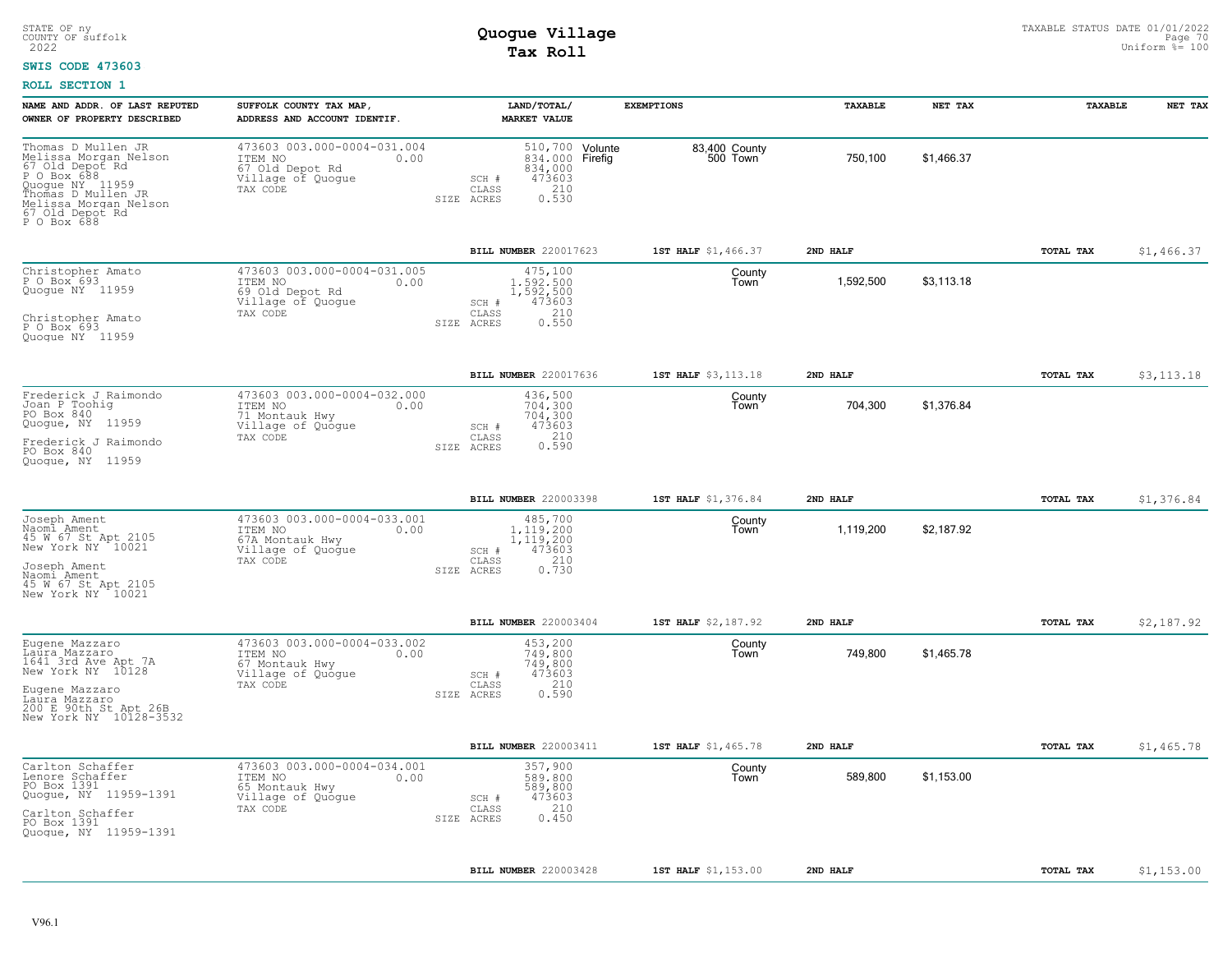#### **SWIS CODE 473603**

| NAME AND ADDR. OF LAST REPUTED<br>OWNER OF PROPERTY DESCRIBED                                                                                                      | SUFFOLK COUNTY TAX MAP,<br>ADDRESS AND ACCOUNT IDENTIF.                                               | LAND/TOTAL/<br><b>MARKET VALUE</b>                                                      | <b>EXEMPTIONS</b>   | TAXABLE  | NET TAX    | TAXABLE          | NET TAX    |
|--------------------------------------------------------------------------------------------------------------------------------------------------------------------|-------------------------------------------------------------------------------------------------------|-----------------------------------------------------------------------------------------|---------------------|----------|------------|------------------|------------|
| Joseph Cavolo<br>Christine Cavolo<br>P O Box 1841<br>Quogue, NY 11959<br>Joseph Cavolo<br>Christine Cavolo<br>4161 S US Highway 1 Unit E4<br>Jupiter FL 33477-1119 | 473603 003.000-0004-034.002<br>ITEM NO<br>0.00<br>65A Montauk Hwy<br>Village of Quogue<br>TAX CODE    | 365,900<br>781,300<br>781,300<br>473603<br>SCH #<br>210<br>CLASS<br>SIZE ACRES<br>0.460 | County<br>Town      | 781,300  | \$1,527.36 |                  |            |
|                                                                                                                                                                    |                                                                                                       | BILL NUMBER 220003435                                                                   | 1ST HALF \$1,527.36 | 2ND HALF |            | <b>TOTAL TAX</b> | \$1,527.36 |
| Thomas F Ruhm<br>Michele W Ruhm<br>176 E 77th St<br>New York, NY 10021<br>Thomas F Ruhm<br>134 Burkewood Rd<br>Mt Vernon, NY 10552                                 | 473603 003.000-0004-035.000<br>ITEM NO<br>0.00<br>32 Wintergreen Way<br>Village of Quoque<br>TAX CODE | 466,200<br>637,300<br>637,300<br>473603<br>SCH #<br>210<br>CLASS<br>0.540<br>SIZE ACRES | County<br>Town      | 637,300  | \$1,245.86 |                  |            |
|                                                                                                                                                                    |                                                                                                       | BILL NUMBER 220003442                                                                   | 1ST HALF \$1,245.86 | 2ND HALF |            | <b>TOTAL TAX</b> | \$1,245.86 |
| James Helmus<br>Kristin E Sansone<br>515 E 79th St Apt 2F<br>New York NY 10075<br>James Helmus<br>Kristin Sansone<br>PO Box 1668<br>Quoque NY 11959                | 473603 003.000-0004-036.000<br>ITEM NO<br>0.00<br>30 Wintergreen Way<br>Village of Quoque<br>TAX CODE | 514,500<br>867,100<br>867,100<br>473603<br>SCH #<br>0.210<br>CLASS<br>SIZE ACRES        | County<br>Town      | 867,100  | \$1,695.09 |                  |            |
|                                                                                                                                                                    |                                                                                                       | BILL NUMBER 220003459                                                                   | 1ST HALF \$1,695.09 | 2ND HALF |            | TOTAL TAX        | \$1,695.09 |
| Douglas McKenna<br>Katie Ann McKenna<br>25 First Pl<br>Brooklyn NY 11231<br>Douglas McKenna<br>Katie McKenna<br>PO Box 1164<br>Quoque NY 11959                     | 473603 003.000-0004-037.000<br>ITEM NO<br>0.00<br>26 Wintergreen Way<br>Village of Quogue<br>TAX CODE | 463,000<br>757,600<br>757,600<br>SCH #<br>473603<br>210<br>CLASS<br>0.530<br>SIZE ACRES | County<br>Town      | 757,600  | \$1,481.03 |                  |            |
|                                                                                                                                                                    |                                                                                                       | BILL NUMBER 220003466                                                                   | 1ST HALF \$1,481.03 | 2ND HALF |            | TOTAL TAX        | \$1,481.03 |
| George Schwarz<br>22 Wintergreen Way<br>Quogue, NY 11959<br>Annabelle Hendricks<br>c/o George Schwarz<br>1122 Chestnut Ave Unit 606<br>Brooklyn NY 11230           | 473603 003.000-0004-038.000<br>ITEM NO<br>0.00<br>22 Wintergreen Way<br>Village of Quogue<br>TAX CODE | 495,600<br>782,600<br>782,600<br>473603<br>SCH #<br>210<br>CLASS<br>0.500<br>SIZE ACRES | County<br>Town      | 782,600  | \$1,529.90 |                  |            |
|                                                                                                                                                                    |                                                                                                       | BILL NUMBER 220003473                                                                   | 1ST HALF \$1,529.90 | 2ND HALF |            | TOTAL TAX        | \$1,529.90 |
| Paul G Daniusis<br>Laureen Ryan<br>40 W 72nd St Apt 37<br>New York, NY 10023<br>Paul G Daniusis<br>40 W 72nd St Apt 37<br>New York, NY 10023                       | 473603 003.000-0004-039.000<br>ITEM NO<br>0.00<br>20 Wintergreen Way<br>Village of Quogue<br>TAX CODE | 468,300<br>819,800<br>819,800<br>473603<br>SCH #<br>210<br>CLASS<br>SIZE ACRES<br>0.540 | County<br>Town      | 819,800  | \$1,602.63 |                  |            |
|                                                                                                                                                                    |                                                                                                       | BILL NUMBER 220003481                                                                   | 1ST HALF \$1,602.63 | 2ND HALF |            | TOTAL TAX        | \$1,602.63 |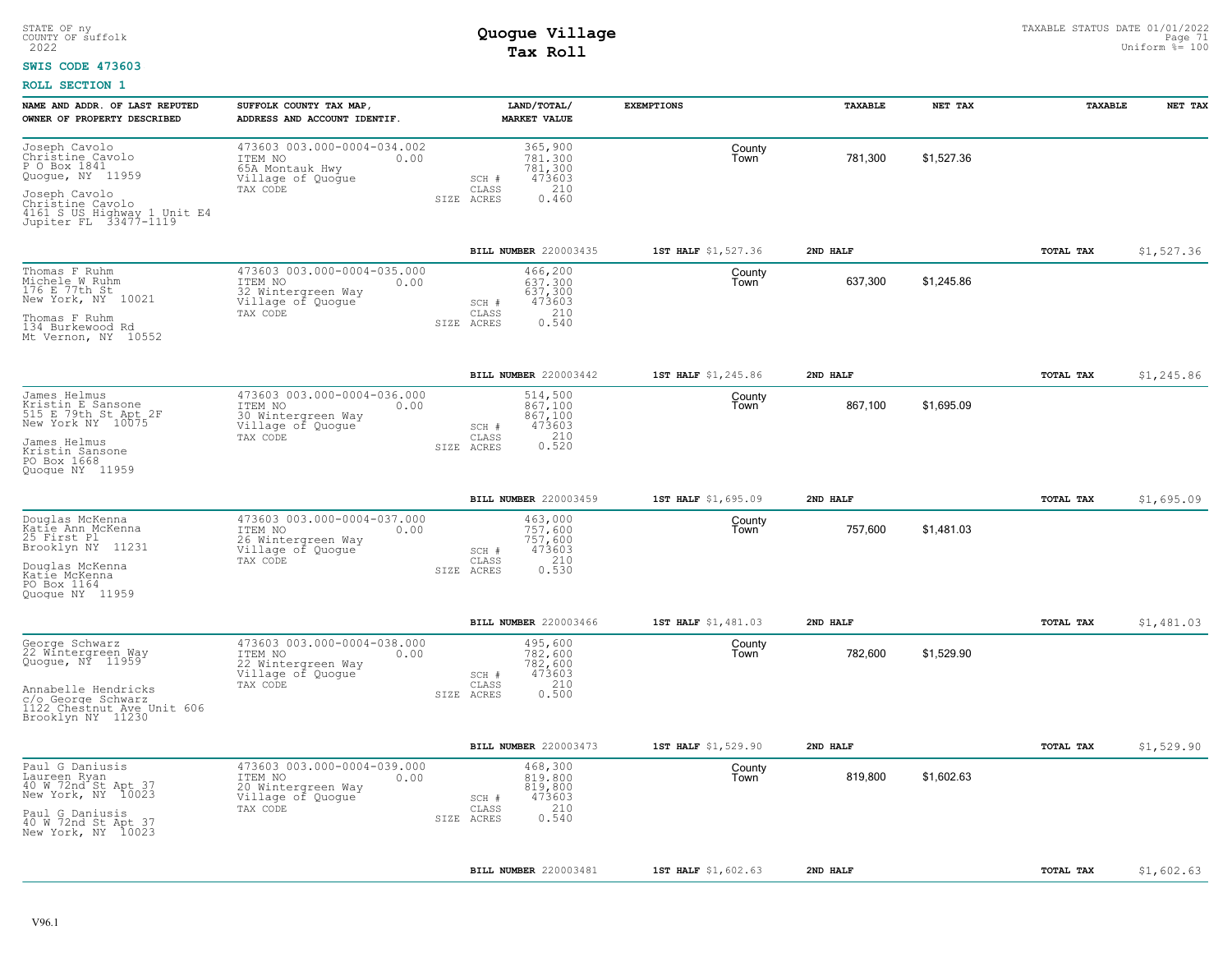#### **SWIS CODE 473603**

| NAME AND ADDR. OF LAST REPUTED<br>OWNER OF PROPERTY DESCRIBED                                                                                                         | SUFFOLK COUNTY TAX MAP,<br>ADDRESS AND ACCOUNT IDENTIF.                                               | LAND/TOTAL/<br><b>MARKET VALUE</b>                                                          | <b>EXEMPTIONS</b>   | TAXABLE   | NET TAX    | TAXABLE   | NET TAX    |
|-----------------------------------------------------------------------------------------------------------------------------------------------------------------------|-------------------------------------------------------------------------------------------------------|---------------------------------------------------------------------------------------------|---------------------|-----------|------------|-----------|------------|
| Mark Janis<br>Ann E Janis<br>21 Wintergreen Way<br>Quogue, NY 11959<br>Mark Janis<br>PO Box 319<br>Quogue, NY 11959-0319                                              | 473603 003.000-0004-040.000<br>ITEM NO<br>0.00<br>14 Wintergreen Way<br>Village of Quogue<br>TAX CODE | 707,900<br>964.200<br>964,200<br>473603<br>SCH #<br>210<br>CLASS<br>0.850<br>SIZE ACRES     | County<br>Town      | 964,200   | \$1,884.91 |           |            |
|                                                                                                                                                                       |                                                                                                       | BILL NUMBER 220003497                                                                       | 1ST HALF \$1,884.91 | 2ND HALF  |            | TOTAL TAX | \$1,884.91 |
| Jacopo D'Alessandris<br>Marie D'Alessandris<br>333 E 41 St<br>New York NY 10017<br>Jacopo D'Alessandris<br>Marie D'Alessandris<br>333 E 41 St<br>New York NY<br>10017 | 473603 003.000-0004-041.000<br>ITEM NO<br>0.00<br>12 Wintergreen Way<br>Village of Quogue<br>TAX CODE | 564,800<br>965,500<br>965,500<br>473603<br>SCH #<br>210<br>CLASS<br>0.580<br>SIZE ACRES     | County<br>Town      | 965,500   | \$1,887.46 |           |            |
|                                                                                                                                                                       |                                                                                                       | BILL NUMBER 220003503                                                                       | 1ST HALF \$1,887.46 | 2ND HALF  |            | TOTAL TAX | \$1,887.46 |
| Margaret Ternes<br>James J Ternes<br>17 E 89th St<br>New York, NY 10128<br>James J Ternes<br>17 E 89th St<br>New York, NY 10128                                       | 473603 003.000-0004-042.000<br>ITEM NO<br>0.00<br>10 Wintergreen Way<br>Village of Quogue<br>TAX CODE | 564,200<br>814,300<br>814,300<br>473603<br>SCH #<br>0.210<br>CLASS<br>SIZE ACRES            | County<br>Town      | 814,300   | \$1,591.88 |           |            |
|                                                                                                                                                                       |                                                                                                       | BILL NUMBER 220003511                                                                       | 1ST HALF \$1,591.88 | 2ND HALF  |            | TOTAL TAX | \$1,591.88 |
| John Lasorsa<br>Suzanne Lasorsa<br>8 Westhaven Ln<br>White Plains NY 10605<br>John Lasorsa<br>Suzanne Lasorsa<br>8 Westhaven Ln<br>White Plains NY 10605              | 473603 003.000-0004-043.000<br>ITEM NO<br>0.00<br>8 Wintergreen Way<br>Village of Quogue<br>TAX CODE  | 540,700<br>995,900<br>995,900<br>473603<br>SCH #<br>210<br>CLASS<br>0.490<br>SIZE ACRES     | County<br>Town      | 995,900   | \$1,946.88 |           |            |
|                                                                                                                                                                       |                                                                                                       | <b>BILL NUMBER 220003527</b>                                                                | 1ST HALF \$1,946.88 | 2ND HALF  |            | TOTAL TAX | \$1,946.88 |
| Thomas Pojero<br>1030 Washington Ave<br>Plainview, NY 11803<br>Thomas Pojero<br>59102 Red Cedar Rd<br>Plainview NY 11803                                              | 473603 003.000-0004-044.000<br>ITEM NO<br>0.00<br>6 Wintergreen Way<br>Village of Quogue<br>TAX CODE  | 569,600<br>1,082,100<br>1,082,100<br>473603<br>SCH #<br>210<br>CLASS<br>0.590<br>SIZE ACRES | County<br>Town      | 1,082,100 | \$2,115.40 |           |            |
|                                                                                                                                                                       |                                                                                                       | BILL NUMBER 220003534                                                                       | 1ST HALF \$2,115.40 | 2ND HALF  |            | TOTAL TAX | \$2,115.40 |
| Julian Medina<br>Anne Sigal<br>185 E 85th St Apt 21D<br>New York NY 10028<br>Julian Medina<br>1675 York Ave Apt 19L<br>New York NY 10128                              | 473603 003.000-0004-045.000<br>ITEM NO<br>0.00<br>4 Wintergreen Way<br>Village of Quogue<br>TAX CODE  | 578,100<br>971.200<br>971,200<br>473603<br>SCH #<br>210<br>CLASS<br>0.700<br>SIZE ACRES     | County<br>Town      | 971,200   | \$1,898.60 |           |            |
|                                                                                                                                                                       |                                                                                                       | BILL NUMBER 220003541                                                                       | 1ST HALF \$1,898.60 | 2ND HALF  |            | TOTAL TAX | \$1,898.60 |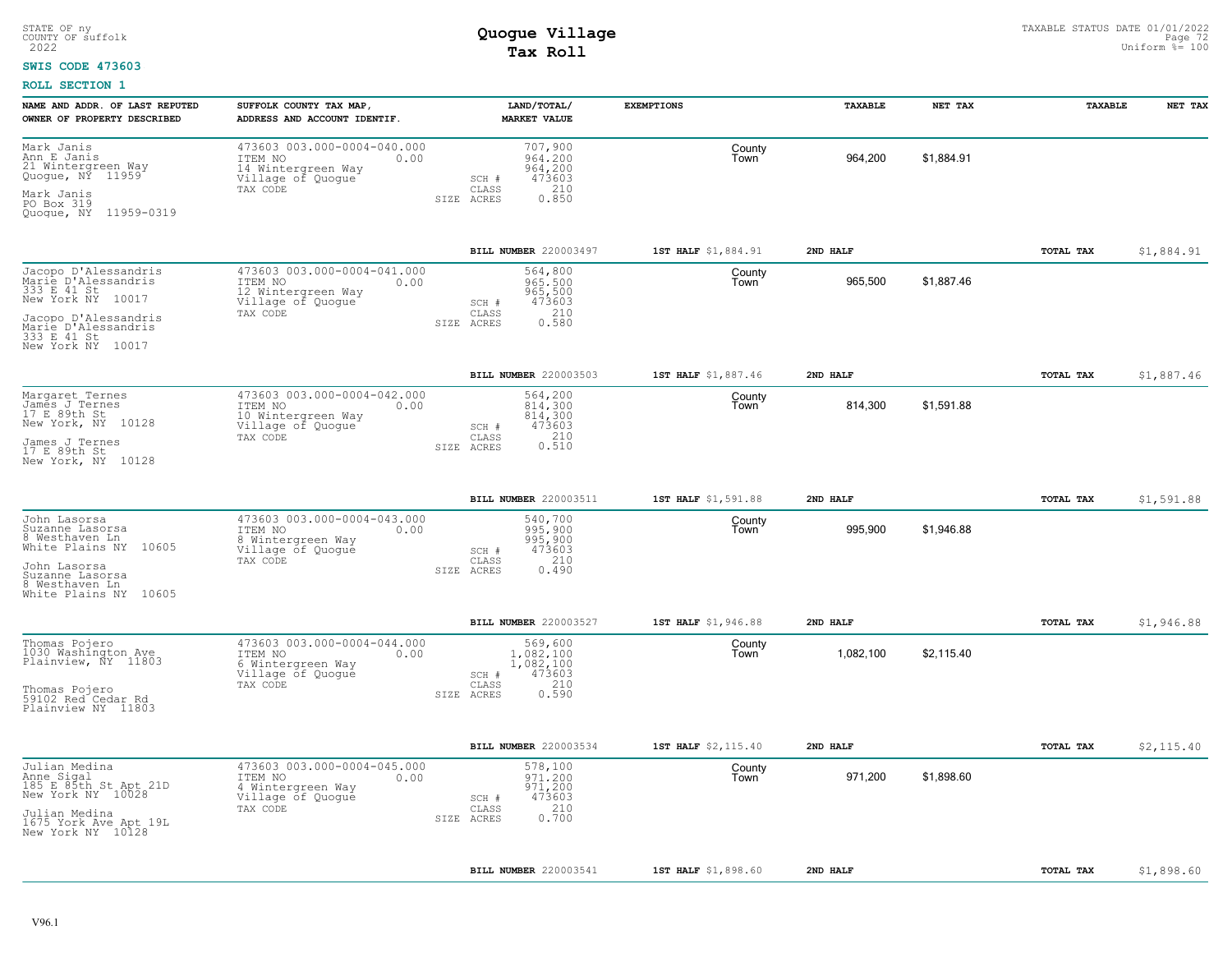#### **SWIS CODE 473603**

| NAME AND ADDR. OF LAST REPUTED<br>OWNER OF PROPERTY DESCRIBED                                                                                                                                                                         | SUFFOLK COUNTY TAX MAP,<br>ADDRESS AND ACCOUNT IDENTIF.                                              |                              | LAND/TOTAL/<br><b>MARKET VALUE</b>                                  | <b>EXEMPTIONS</b>      | <b>TAXABLE</b> | NET TAX    | <b>TAXABLE</b> | NET TAX    |
|---------------------------------------------------------------------------------------------------------------------------------------------------------------------------------------------------------------------------------------|------------------------------------------------------------------------------------------------------|------------------------------|---------------------------------------------------------------------|------------------------|----------------|------------|----------------|------------|
| Greg L. Johnston<br>Erin M. Johnston<br>196 Hamilton Ave<br>New Rochelle NY 10801<br>Greg Johnston<br>Erin Johnston<br>43 Carlton Rd #6-0                                                                                             | 473603 003.000-0004-046.000<br>ITEM NO<br>0.00<br>2 Wintergreen Way<br>Village of Quogue<br>TAX CODE | SCH #<br>CLASS<br>SIZE ACRES | 614,700<br>801,500<br>801,500<br>473603<br>210<br>0.840             | County<br>Town         | 801,500        | \$1,566.85 |                |            |
| New Rochelle NY 10804                                                                                                                                                                                                                 |                                                                                                      |                              |                                                                     |                        |                |            |                |            |
|                                                                                                                                                                                                                                       |                                                                                                      |                              | BILL NUMBER 220003558                                               | 1ST HALF \$1,566.85    | 2ND HALF       |            | TOTAL TAX      | \$1,566.85 |
| Frances C Netzer<br>John C Campbell III<br>Edward C Campbell<br>John Campbell JR<br>Jane S Campbell<br>Jane Campbell<br>c/o Edward Campbell<br>49 Marion Ave<br>Mt. Kisco NY 10549                                                    | 473603 003.000-0004-047.000<br>ITEM NO<br>0.00<br>1 Wintergreen Way<br>Village of Quoque<br>TAX CODE | SCH #<br>CLASS<br>SIZE ACRES | 571,700 veteran<br>1,001,300<br>1,001,300<br>473603<br>210<br>0.690 | 340,031 County<br>Town | 661,269        | \$1,292.71 |                |            |
|                                                                                                                                                                                                                                       |                                                                                                      |                              | BILL NUMBER 220003565                                               | 1ST HALF \$1,292.71    | 2ND HALF       |            | TOTAL TAX      | \$1,292.71 |
| Elmon Webb and Virginia D Webl 473603 003.000-0004-048.000<br>Virginia D Webb and Elmon Webl ITEM NO 0.00<br>Elmon Webb Trust<br>105 W 72 St Apt 4C<br>New York, NY 10023<br>Elmon Webb<br>105 W 72nd St Apt 4C<br>New York, NY 10023 | 3 Wintergreen Way<br>Village of Quogue<br>TAX CODE                                                   | SCH #<br>CLASS<br>SIZE ACRES | 646,200<br>818,800<br>818,800<br>473603<br>0.780                    | County<br>Town         | 818,800        | \$1,600.67 |                |            |
|                                                                                                                                                                                                                                       |                                                                                                      |                              | BILL NUMBER 220003572                                               | 1ST HALF \$1,600.67    | 2ND HALF       |            | TOTAL TAX      | \$1,600.67 |
| Cecile Picard<br>95 Horation St<br>New York, NY 10014<br>Cecile Picard<br>350 E 82nd St Apt 18AB<br>New York NY 10028                                                                                                                 | 473603 003.000-0004-049.000<br>ITEM NO<br>0.00<br>5 Wintergreen Way<br>Village of Quogue<br>TAX CODE | SCH #<br>CLASS<br>SIZE ACRES | 570,400<br>956,800<br>956,800<br>473603<br>210<br>0.590             | County<br>Town         | 956,800        | \$1,870.45 |                |            |
|                                                                                                                                                                                                                                       |                                                                                                      |                              | BILL NUMBER 220003589                                               | 1ST HALF \$1,870.45    | 2ND HALF       |            | TOTAL TAX      | \$1,870.45 |
| Alan H Gladstein<br>Wendy Gladstein<br>Wendy Gladstein<br>1242 <sup><math>\textdegree</math></sup> E Laurelton Pky<br>Teaneck, NJ 07666<br>Alan H Gladstein<br>Wendy Gladstein<br>1242 E Laurelton Pky<br>Teaneck, NJ 07666           | 473603 003.000-0004-050.000<br>ITEM NO<br>0.00<br>7 Wintergreen Way<br>Village of Quogue<br>TAX CODE | SCH #<br>CLASS<br>SIZE ACRES | 550,500<br>975,600<br>975,600<br>473603<br>210<br>0.660             | County<br>Town         | 975,600        | \$1,907.20 |                |            |
|                                                                                                                                                                                                                                       |                                                                                                      |                              | BILL NUMBER 220003596                                               | 1ST HALF \$1,907.20    | 2ND HALF       |            | TOTAL TAX      | \$1,907.20 |
| Fred R Marcella<br>P.O. Box 1475<br>Quogue, NY 11959-1475<br>Fred R Marcella<br>PO Box 1475<br>Quogue, NY 11959-1475                                                                                                                  | 473603 003.000-0004-051.000<br>ITEM NO<br>0.00<br>9 Wintergreen Way<br>Village of Quogue<br>TAX CODE | SCH #<br>CLASS<br>SIZE ACRES | 593,200 Persons<br>959,800<br>959,800<br>473603<br>210<br>0.610     | 479,900 County<br>Town | 479,900        | \$938.16   |                |            |
|                                                                                                                                                                                                                                       |                                                                                                      |                              | BILL NUMBER 220003602                                               | 1ST HALF \$938.16      | 2ND HALF       |            | TOTAL TAX      | \$938.16   |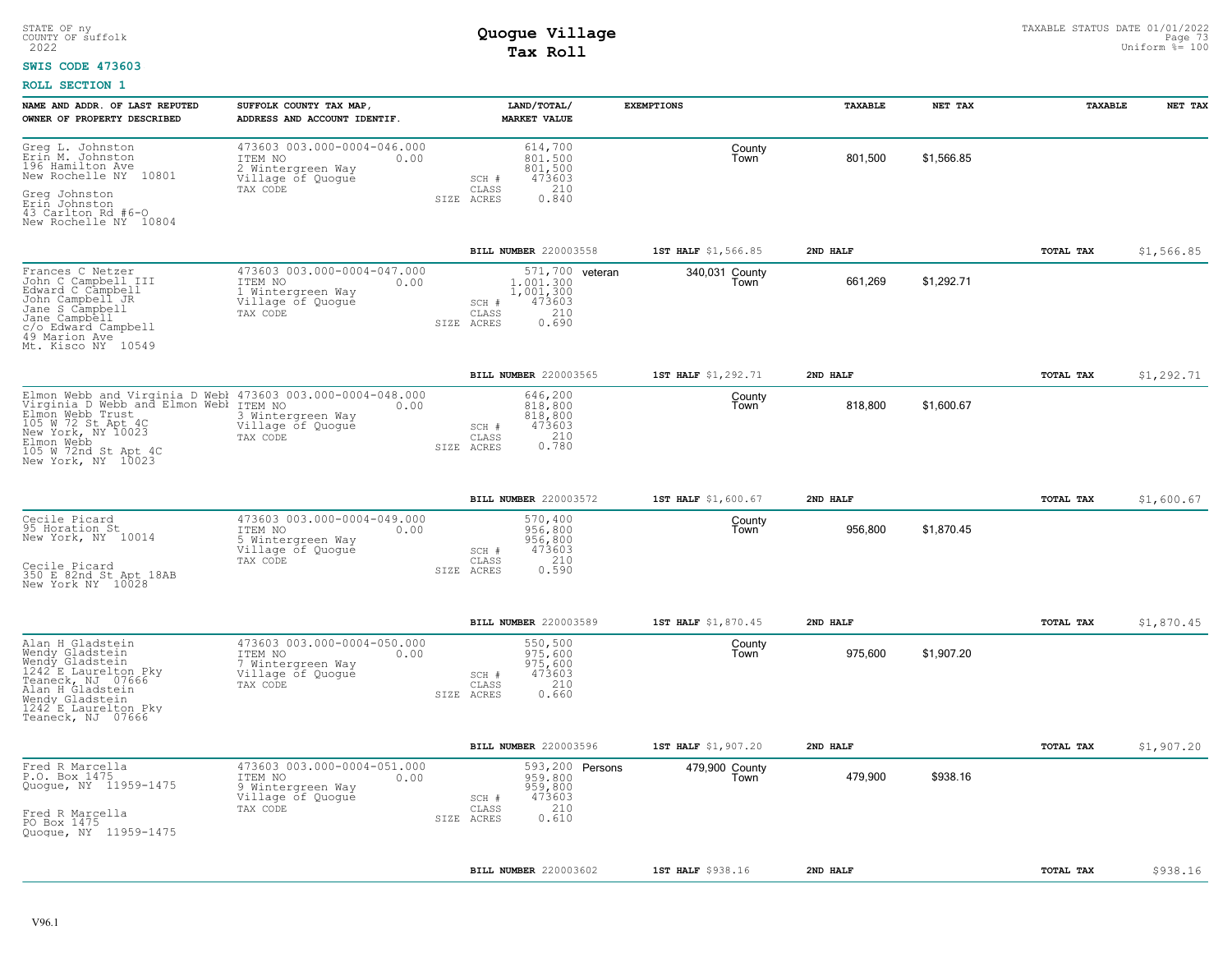### **SWIS CODE 473603**

| NAME AND ADDR. OF LAST REPUTED<br>OWNER OF PROPERTY DESCRIBED                                                                                                              | SUFFOLK COUNTY TAX MAP,<br>ADDRESS AND ACCOUNT IDENTIF.                                               | LAND/TOTAL/<br><b>MARKET VALUE</b>                                                          | <b>EXEMPTIONS</b>   | TAXABLE  | NET TAX    | TAXABLE   | NET TAX    |
|----------------------------------------------------------------------------------------------------------------------------------------------------------------------------|-------------------------------------------------------------------------------------------------------|---------------------------------------------------------------------------------------------|---------------------|----------|------------|-----------|------------|
| Eric Adam Sheiffer<br>Kathleen Sheiffer Trustee<br>P.O. Box 736<br>Quogue, NY 11959-0736<br>Kathleen Sheiffer<br>PO Box 736<br>Quogue, NY 11959-0736                       | 473603 003.000-0004-052.000<br>ITEM NO<br>0.00<br>11 Wintergreen Way<br>Village of Quogue<br>TAX CODE | 540,900<br>540,900<br>540,900<br>473603<br>SCH #<br>311<br>CLASS<br>0.520<br>SIZE ACRES     | County<br>Town      | 540,900  | \$1,057.41 |           |            |
|                                                                                                                                                                            |                                                                                                       | BILL NUMBER 220003619                                                                       | 1ST HALF \$1,057.41 | 2ND HALF |            | TOTAL TAX | \$1,057.41 |
| Kathleen Sheiffer (Trustee)<br>The Kathleen Sheiffer Revocab. ITEM NO<br>13 Wintergreen Way<br>Quogue NY 11959<br>Kathleen Sheiffer<br>PO Box 736<br>Quoque, NY 11959-0736 | 473603 003.000-0004-053.000<br>0.00<br>13 Wintergreen Way<br>Village of Quogue<br>TAX CODE            | 557,000<br>852,900<br>852,900<br>473603<br>SCH #<br>210<br>CLASS<br>0.580<br>SIZE ACRES     | County<br>Town      | 852,900  | \$1,667.33 |           |            |
|                                                                                                                                                                            |                                                                                                       | BILL NUMBER 220003626                                                                       | 1ST HALF \$1,667.33 | 2ND HALF |            | TOTAL TAX | \$1,667.33 |
| Vicki Owen Sanborn<br>303 Glen Ave<br>Short Hills NJ 07078<br>Vicki Owen Sanborn<br>303 Glen Ave<br>Short Hills NJ 07078                                                   | 473603 003.000-0004-054.000<br>ITEM NO<br>0.00<br>15 Wintergreen Way<br>Village of Quogue<br>TAX CODE | 524,300<br>748,100<br>748,100<br>473603<br>SCH #<br>0.310<br>CLASS<br>SIZE ACRES            | County<br>Town      | 748,100  | \$1,462.46 |           |            |
|                                                                                                                                                                            |                                                                                                       | BILL NUMBER 220003633                                                                       | 1ST HALF \$1,462.46 | 2ND HALF |            | TOTAL TAX | \$1,462.46 |
| Alfred T Hobbs<br>Eleanor Hobbs<br>PO Box ATH<br>Quogue, NY 11959-5002<br>Alfred T Hobbs<br>PO Box ATH<br>Quoque, NY 11959-5002                                            | 473603 003.000-0004-055.000<br>ITEM NO<br>0.00<br>19 Wintergreen Way<br>Village of Quogue<br>TAX CODE | 532,600<br>714,500<br>714,500<br>473603<br>SCH #<br>210<br>CLASS<br>SIZE ACRES<br>0.480     | County<br>Town      | 714,500  | \$1,396.78 |           |            |
|                                                                                                                                                                            |                                                                                                       | BILL NUMBER 220003641                                                                       | 1ST HALF \$1,396.78 | 2ND HALF |            | TOTAL TAX | \$1,396.78 |
| Herman Hirsch<br>Jacqueline Hirsch<br>321 W 78th St Apt 8EF<br>New York NY 10024<br>Herman Hirsch<br>Jacqueline Hirsch<br>321 W 78th St Apt 8EF<br>New York NY 10024       | 473603 003.000-0004-056.000<br>ITEM NO<br>0.00<br>21 Wintergreen Way<br>Village of Quogue<br>TAX CODE | 519,200<br>854,600<br>854,600<br>473603<br>SCH #<br>210<br>CLASS<br>0.630<br>SIZE ACRES     | County<br>Town      | 854,600  | \$1,670.66 |           |            |
|                                                                                                                                                                            |                                                                                                       | BILL NUMBER 220003657                                                                       | 1ST HALF \$1,670.66 | 2ND HALF |            | TOTAL TAX | \$1,670.66 |
| Kathleen Holliday Jordan<br>174 E 74th St Apt 9D<br>New York NY 10021<br>Kathleen Holliday Jordan<br>174 E 74th St Apt 9D<br>New York NY 10021                             | 473603 003.000-0004-057.000<br>ITEM NO<br>0.00<br>23 Wintergreen Way<br>Village of Quogue<br>TAX CODE | 603,700<br>882,000<br>882,000<br>473603<br>$SCH$ $#$<br>210<br>CLASS<br>0.860<br>SIZE ACRES | County<br>Town      | 882,000  | \$1,724.22 |           |            |
|                                                                                                                                                                            |                                                                                                       | BILL NUMBER 220003664                                                                       | 1ST HALF \$1,724.22 | 2ND HALF |            | TOTAL TAX | \$1,724.22 |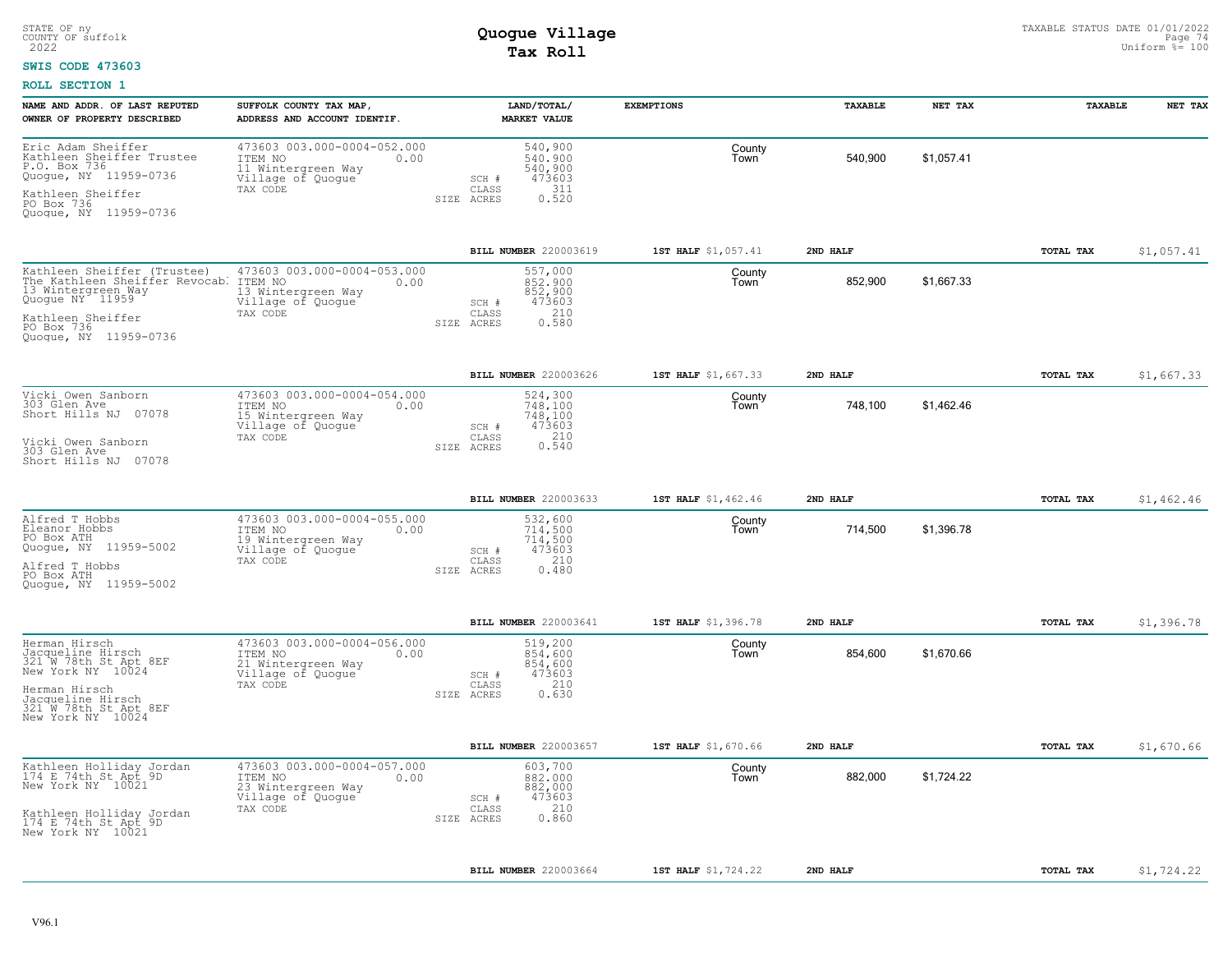#### **SWIS CODE 473603**

| NAME AND ADDR. OF LAST REPUTED<br>OWNER OF PROPERTY DESCRIBED                                                                                                                                                                          | SUFFOLK COUNTY TAX MAP,<br>ADDRESS AND ACCOUNT IDENTIF.                                                    | LAND/TOTAL/<br><b>MARKET VALUE</b>                                                                                      | <b>EXEMPTIONS</b>                          | <b>TAXABLE</b> | NET TAX    | <b>TAXABLE</b> | NET TAX    |
|----------------------------------------------------------------------------------------------------------------------------------------------------------------------------------------------------------------------------------------|------------------------------------------------------------------------------------------------------------|-------------------------------------------------------------------------------------------------------------------------|--------------------------------------------|----------------|------------|----------------|------------|
| John Giordano<br>Stacey DeBonis<br>415 Greenwich St Apt 4F<br>New York, NY 10013<br>John Giordano<br>3 Thorne Pl.<br>Rye NY 10580                                                                                                      | 473603 003.000-0004-058.000<br>ITEM NO<br>0.00<br>25 Wintergreen Way<br>Village of Quogue<br>TAX CODE      | 555,500<br>998,900<br>998,900<br>473603<br>SCH #<br>210<br>CLASS<br>0.670<br>SIZE ACRES                                 | County<br>Town                             | 998,900        | \$1,952.75 |                |            |
|                                                                                                                                                                                                                                        |                                                                                                            | BILL NUMBER 220003671                                                                                                   | 1ST HALF \$1,952.75                        | 2ND HALF       |            | TOTAL TAX      | \$1,952.75 |
| Wintergreen association<br>C/o kathleen sheiffer<br>P.o. box 736<br>Quogue, Ny 11959-736<br>Wintergreen Association<br>C/O Mrs Kathleen Sheiffer<br>PO Box 736<br>Quogue, NY 11959-0736                                                | 473603 003.000-0004-059.000<br>ITEM NO<br>0.00<br>24 Wintergreen Way<br>Village of Quogue<br>TAX CODE      | 466,000<br>490,200<br>490,200<br>473603<br>SCH #<br>312<br>CLASS<br>0.500<br>SIZE ACRES                                 | County<br>Town                             | 490,200        | \$958.29   |                |            |
|                                                                                                                                                                                                                                        |                                                                                                            | BILL NUMBER 220003688                                                                                                   | 1ST HALF \$958.29                          | 2ND HALF       |            | TOTAL TAX      | \$958.29   |
| Frederick J Nassauer (Trustee) 473603 003.000-0004-060.000<br>The Peggy J. Nassauer Irrev Ti<br>27 Wintergreen Way<br>Quogue NY 11959<br>Peqqy J Nassauer<br>PO Box 374<br>Quoque, NY 11959-0374                                       | ITEM NO<br>0.00<br>27 Wintergreen Way<br>Village of Quogue<br>TAX CODE                                     | 612,600 Persons<br>1,040,000<br>1,040,000<br>473603<br>SCH #<br>210<br>CLASS<br>0.890<br>SIZE ACRES                     | 520,000 County<br>Town                     | 520,000        | \$1,016.55 |                |            |
|                                                                                                                                                                                                                                        |                                                                                                            | BILL NUMBER 220003695                                                                                                   | 1ST HALF \$1,016.55                        | 2ND HALF       |            | TOTAL TAX      | \$1,016.55 |
| Willete Thilberg (Trustee)<br>Diane P Hautmann Irrevocable !<br>50 Washington Heights Ave<br>Hampton Bays NY 11946<br>Willete Thilberg (Trustee)<br>Diane P Hautmann Irrevocable<br>50 Washington Heights Ave<br>Hampton Bays NY 11946 | 473603 003.000-0004-061.000<br>ITEM NO<br>0.00<br>29 Wintergreen Way<br>Village of Quoque<br>TAX CODE      | 578,500<br>$1.002.900$<br>$1,002,900$<br>473603<br>SCH #<br>210<br>CLASS<br>0.700<br>SIZE ACRES                         | County<br>Town                             | 1,002,900      | \$1,960.57 |                |            |
|                                                                                                                                                                                                                                        |                                                                                                            | BILL NUMBER 220003701                                                                                                   | 1ST HALF \$1,960.57                        | 2ND HALF       |            | TOTAL TAX      | \$1,960.57 |
| Robert Abrams<br>P O Box 13<br>33 Wintergreen Way<br>Quogue NY <sup>-</sup> 11959<br>Robert Abrams<br>P O Box 13<br>33 Wintergreen Way<br>Quoque NY 11959                                                                              | 473603 003.000-0004-062.000<br>ITEM NO<br>0.00<br>33 Wintergreen Way<br>Village of Quogue<br>TAX CODE      | 480,200<br>807.500<br>807,500<br>473603<br>SCH #<br>CLASS<br>210<br>0.640<br>SIZE ACRES                                 | County<br>Town                             | 807,500        | \$1,578.58 |                |            |
|                                                                                                                                                                                                                                        |                                                                                                            | BILL NUMBER 220003718                                                                                                   | 1ST HALF \$1,578.58                        | 2ND HALF       |            | TOTAL TAX      | \$1,578.58 |
| Valerie L. Crawford (Trustee)<br>Joseph R. Jahelka Irr Trust<br>Valerie L. Crawford (Trustee)<br>Arlene A. Jahelka Irr Trust<br>Joseph R Jahelka<br>Arlene Jahelka<br>55 Meetinghouse Rd                                               | 473603 003.000-0004-065.003<br>ITEM NO<br>0.00<br>55 Old Meeting House Rd<br>Village of Quoque<br>TAX CODE | 594,300 Volunte<br>895,300 Volunte<br>895,300 Firefig<br>473603 Firefig<br>SCH #<br>210<br>CLASS<br>0.720<br>SIZE ACRES | 89,530 County<br>80,577 Town<br>500<br>500 | 724,193        | \$1.415.72 |                |            |
| PO Box 1365                                                                                                                                                                                                                            |                                                                                                            |                                                                                                                         |                                            |                |            |                |            |
|                                                                                                                                                                                                                                        |                                                                                                            | BILL NUMBER 220003725                                                                                                   | 1ST HALF \$1,415.72                        | 2ND HALF       |            | TOTAL TAX      | \$1,415.72 |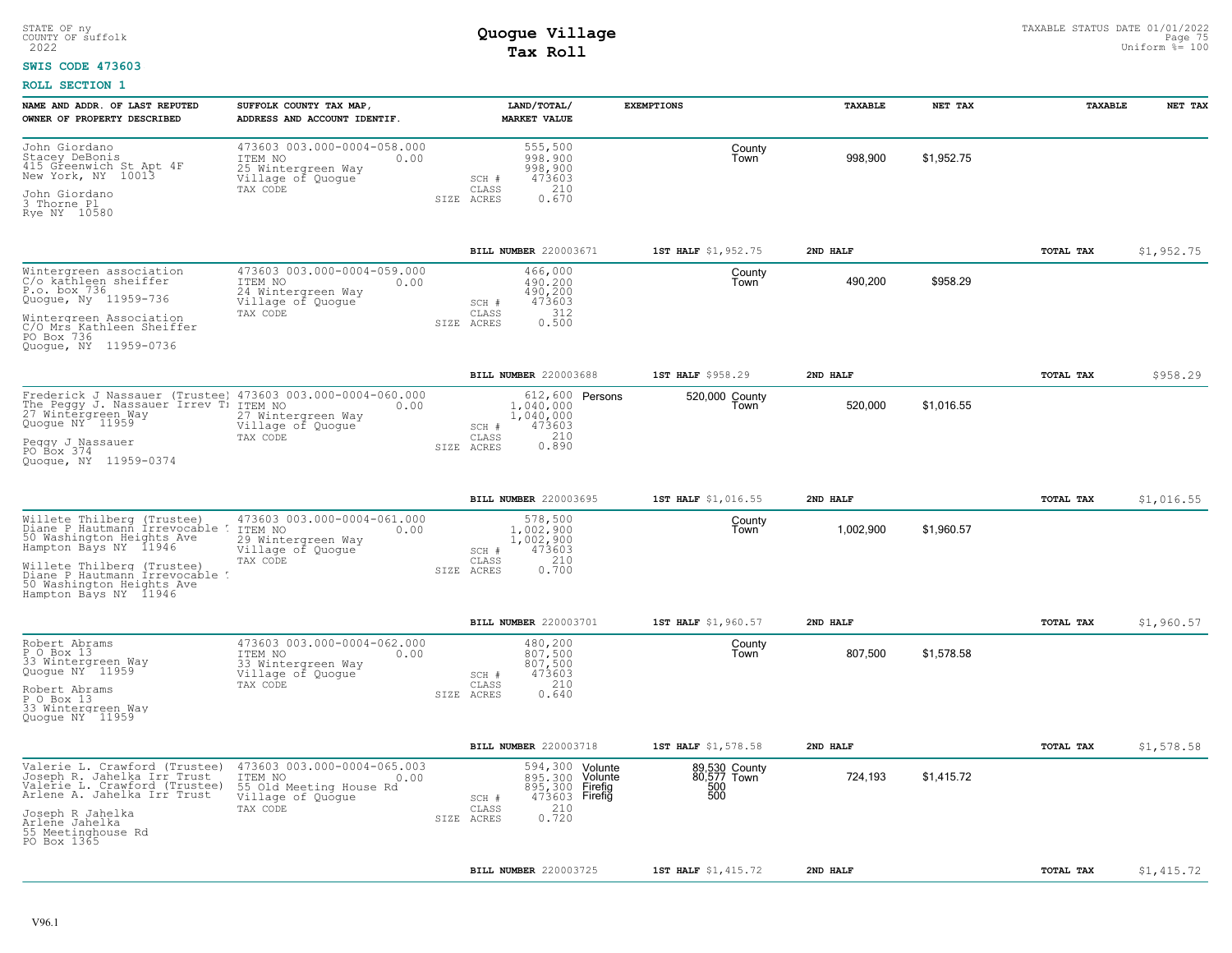#### **SWIS CODE 473603**

| NAME AND ADDR. OF LAST REPUTED<br>OWNER OF PROPERTY DESCRIBED                                                                                                                            | SUFFOLK COUNTY TAX MAP,<br>ADDRESS AND ACCOUNT IDENTIF.                                                    |                                         | LAND/TOTAL/<br><b>MARKET VALUE</b>                                       | <b>EXEMPTIONS</b>         | TAXABLE  | NET TAX    | TAXABLE          | NET TAX    |
|------------------------------------------------------------------------------------------------------------------------------------------------------------------------------------------|------------------------------------------------------------------------------------------------------------|-----------------------------------------|--------------------------------------------------------------------------|---------------------------|----------|------------|------------------|------------|
| Glen Arcuri<br>Regina Arcuri<br>PO Box 1392<br>Quogue, NY 11959-1392<br>Regina M Arcuri<br>Glen Arcuri<br>P.O Box 1392                                                                   | 473603 003.000-0004-065.004<br>ITEM NO<br>0.00<br>59 Old Meeting House Rd<br>Village of Quogue<br>TAX CODE | SCH #<br>CLASS<br>SIZE ACRES            | 451,900<br>709,800<br>709,800<br>473603<br>210<br>0.510                  | County<br>Town            | 709,800  | \$1,387.59 |                  |            |
| 59 Old Meeting House Rd                                                                                                                                                                  |                                                                                                            |                                         |                                                                          |                           |          |            |                  |            |
|                                                                                                                                                                                          |                                                                                                            |                                         | BILL NUMBER 220016996                                                    | 1ST HALF \$1,387.59       | 2ND HALF |            | TOTAL TAX        | \$1,387.59 |
| Valerie L. Crawford (Trustee)<br>Joseph R. Jahelka Irr Trust<br>Valerie L. Crawford (Trustee)<br>Arlene A. Jahelka Irr Trust<br>Jospeh R Jahelka<br>PO Box 1365<br>Quogue, NY 11959-1365 | 473603 003.000-0004-065.005<br>ITEM NO<br>0.00<br>57 Montauk Hwy<br>Village of Quogue<br>TAX CODE          | SCH #<br>$\mathtt{CLASS}$<br>SIZE ACRES | 608,700<br>817,100<br>817,100<br>473603<br>210<br>1.750                  | County<br>Town            | 817,100  | \$1,597.35 |                  |            |
|                                                                                                                                                                                          |                                                                                                            |                                         | BILL NUMBER 220017005                                                    | 1ST HALF \$1,597.35       | 2ND HALF |            | TOTAL TAX        | \$1,597.35 |
| John C Campbell III<br>Elizabeth D Campbell<br>3 Avon Rd<br>Bronxville, NY 10708<br>John C Campbell III<br>3 Avon Rd<br>Bronxville, NY 10708                                             | 473603 003.000-0004-066.000<br>ITEM NO<br>0.00<br>56 Old Meeting House Rd<br>Village of Quogue<br>TAX CODE | SCH #<br>CLASS<br>SIZE ACRES            | 335,500<br>605,300<br>605,300<br>473603<br>$0.210$<br>$0.620$            | County<br>Town            | 605,300  | \$1,183.30 |                  |            |
|                                                                                                                                                                                          |                                                                                                            |                                         | BILL NUMBER 220003732                                                    | 1ST HALF \$1,183.30       | 2ND HALF |            | TOTAL TAX        | \$1,183.30 |
| Carbone Rental Management LLC 473603 003.000-0004-067.001<br>PO Box 664<br>Quogue NY 11959<br>Carbone Rental Management LLC<br>PO Box 664<br>Quoque NY 11959                             | ITEM NO<br>$\sim$ 0.00<br>54 Old Meeting House Rd<br>Village of Quogue<br>TAX CODE                         | SCH #<br>CLASS<br>SIZE ACRES            | 368,100<br>561.100<br>561,100<br>473603<br>210<br>0.440                  | County<br>Town            | 561,100  | \$1,096.89 |                  |            |
|                                                                                                                                                                                          |                                                                                                            |                                         | <b>BILL NUMBER 220003749</b>                                             | 1ST HALF \$1,096.89       | 2ND HALF |            | TOTAL TAX        | \$1,096.89 |
| David Warner<br>Po Box 824<br>Quoque, NY 11959<br>David Warner<br>Po Box 824<br>Quoque, NY 11959                                                                                         | 473603 003.000-0004-068.001<br>ITEM NO<br>0.00<br>51 Montauk Hwy<br>Village of Quogue<br>TAX CODE          | SCH #<br>CLASS<br>SIZE ACRES            | 312, 100 Volunte<br>480,700 Firefig<br>480,700<br>473603<br>220<br>0.300 | 48,070 County<br>500 Town | 432,130  | \$844.77   |                  |            |
|                                                                                                                                                                                          |                                                                                                            |                                         | BILL NUMBER 220003756                                                    | 1ST HALF \$844.77         | 2ND HALF |            | TOTAL TAX        | \$844.77   |
| Marek Zaleski<br>Anna Dobrzycka Zaleski<br>4 Elm St<br>Hampton Bays NY 11946<br>Marek Zaleski<br>Anna Dobrzycka Zaleski<br>PO Box 832<br>Quogue NY 11959                                 | 473603 003.000-0004-069.001<br>ITEM NO<br>0.00<br>49 Montauk Hwy<br>Village of Quogue<br>TAX CODE          | SCH #<br>CLASS<br>SIZE ACRES            | 348,200<br>697.500<br>697,500<br>473603<br>210<br>0.620                  | County<br>Town            | 697,500  | \$1,363.54 |                  |            |
|                                                                                                                                                                                          |                                                                                                            |                                         | <b>BILL NUMBER 220003763</b>                                             | 1ST HALF \$1,363.54       | 2ND HALF |            | <b>TOTAL TAX</b> | \$1,363.54 |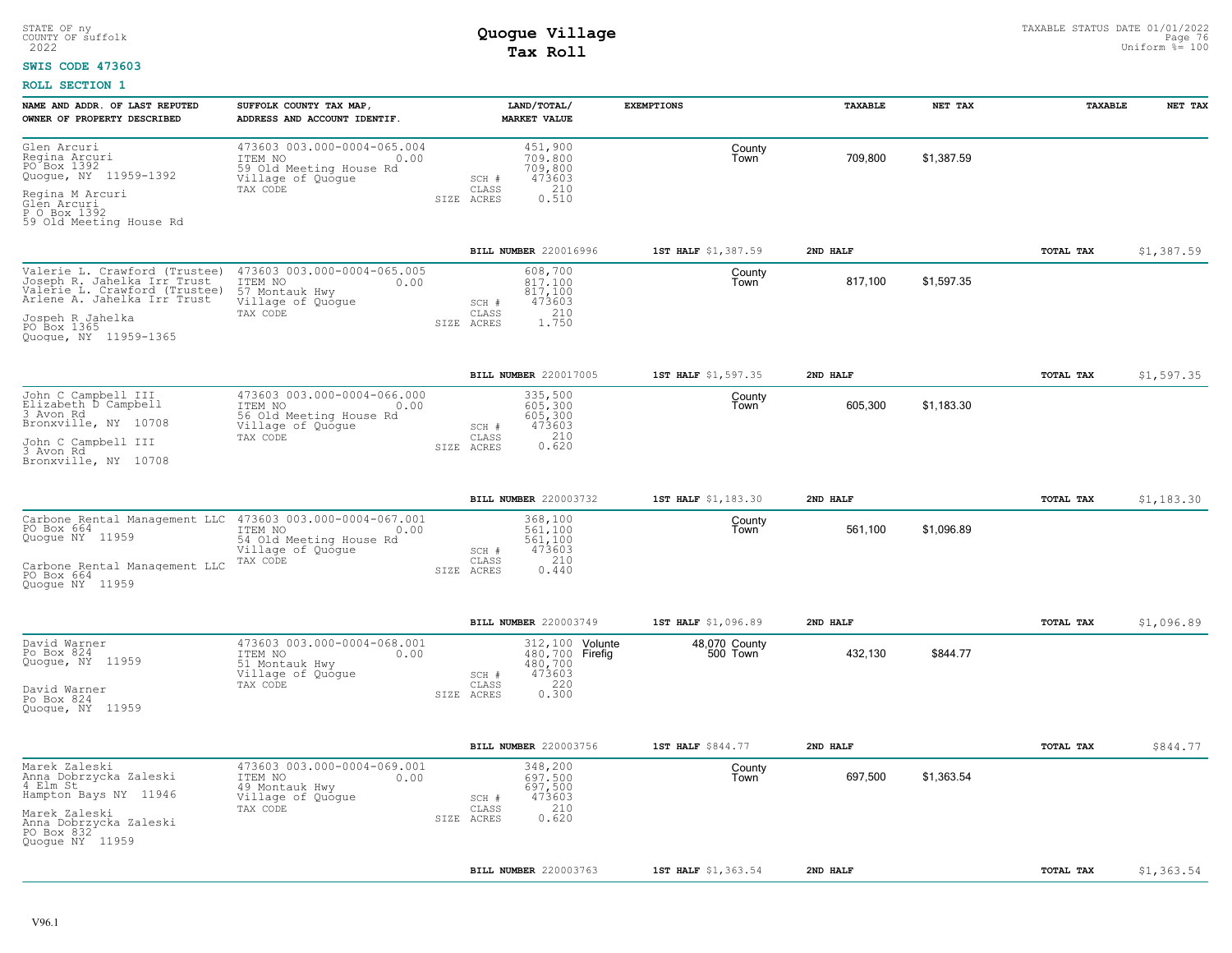#### **SWIS CODE 473603**

| NAME AND ADDR. OF LAST REPUTED<br>OWNER OF PROPERTY DESCRIBED                                                                                                                                                                                               | SUFFOLK COUNTY TAX MAP,<br>ADDRESS AND ACCOUNT IDENTIF.                                                    | LAND/TOTAL/<br><b>MARKET VALUE</b>                                                          | <b>EXEMPTIONS</b>   | TAXABLE   | NET TAX    | TAXABLE          | NET TAX    |
|-------------------------------------------------------------------------------------------------------------------------------------------------------------------------------------------------------------------------------------------------------------|------------------------------------------------------------------------------------------------------------|---------------------------------------------------------------------------------------------|---------------------|-----------|------------|------------------|------------|
| Sheila O Connell<br>139 E 94th St Apt 3B<br>New York, NY 10128-1761<br>Sheila O Connell<br>139 E 94th St Apt 3B<br>New York, NY 10128-1761                                                                                                                  | 473603 003.000-0004-070.000<br>ITEM NO<br>0.00<br>52 Old Meeting House Rd<br>Village of Quogue<br>TAX CODE | 239,100<br>518,800<br>518,800<br>473603<br>SCH #<br>210<br>CLASS<br>0.130<br>SIZE ACRES     | County<br>Town      | 518,800   | \$1,014.20 |                  |            |
|                                                                                                                                                                                                                                                             |                                                                                                            | BILL NUMBER 220003771                                                                       | 1ST HALF \$1,014.20 | 2ND HALF  |            | TOTAL TAX        | \$1,014.20 |
| The 45 Montauk Highway Land T: 473603 003.000-0004-072.000<br>Jeffrey Weiller, Trustee<br>100 Mill Plain Rd<br>Danbury CT 06811<br>The 45 Montauk Highway Land T <sub>1</sub> TAX CODE<br>Teffrey Weiller, Trustee<br>100 Mill Plain Rd<br>Danbury CT 06811 | ITEM NO<br>0.00<br>45 Montauk Hwy<br>Village of Quogue                                                     | 447,400<br>580,700<br>580,700<br>473603<br>SCH #<br>210<br>CLASS<br>0.750<br>SIZE ACRES     | County<br>Town      | 580,700   | \$1,135.21 |                  |            |
|                                                                                                                                                                                                                                                             |                                                                                                            | BILL NUMBER 220003787                                                                       | 1ST HALF \$1,135.21 | 2ND HALF  |            | TOTAL TAX        | \$1,135.21 |
| Gail Patterson<br>P O Box 613<br>43 Montauk Hwy<br>Quogue, NY 11959<br>Gail Patterson<br>P O Box 613<br>43 Montauk Hwy<br>Quoque, NY 11959                                                                                                                  | 473603 003.000-0004-073.000<br>0.00<br>ITEM NO<br>43 Montauk Hwy<br>Village of Quogue<br>TAX CODE          | 397,700<br>594,200<br>594,200<br>473603<br>SCH #<br>0.210<br>CLASS<br>SIZE ACRES            | County<br>Town      | 594,200   | \$1,161.60 |                  |            |
|                                                                                                                                                                                                                                                             |                                                                                                            | BILL NUMBER 220003794                                                                       | 1ST HALF \$1,161.60 | 2ND HALF  |            | <b>TOTAL TAX</b> | \$1,161.60 |
| Quogue New Life Development C( 473603 003.000-0004-075.000<br>P_O Box 664 (1TEM NO ) 000<br>35 Montauk Hwy<br>Quogue NY 11959<br>Ouoque New Life Development Company Company<br>P O Box 664<br>35 Montauk Hwy<br>Quoque NY 11959                            | ITEM NO<br>0.00<br>35 Montauk Hwy<br>Village of Quogue<br>TAX CODE                                         | 641,700<br>1,117,600<br>1,117,600<br>473603<br>SCH #<br>464<br>CLASS<br>0.440<br>SIZE ACRES | County<br>Town      | 1,117,600 | \$2,184.80 |                  |            |
|                                                                                                                                                                                                                                                             |                                                                                                            | BILL NUMBER 220003817                                                                       | 1ST HALF \$2,184.80 | 2ND HALF  |            | <b>TOTAL TAX</b> | \$2,184.80 |
| Peconic Properties Ltd<br>PO Box 1555<br>Quogue, NY 11959<br>Peconic Properties Ltd<br>PO Box 1555<br>Quoque, NY 11959                                                                                                                                      | 473603 003.000-0004-076.000<br>ITEM NO<br>0.00<br>33 Montauk Hwy<br>Village of Quogue<br>TAX CODE          | 607,200<br>1,040,400<br>1,040,400<br>473603<br>SCH #<br>465<br>CLASS<br>0.430<br>SIZE ACRES | County<br>Town      | 1,040,400 | \$2,033.88 |                  |            |
|                                                                                                                                                                                                                                                             |                                                                                                            | BILL NUMBER 220003824                                                                       | 1ST HALF \$2,033.88 | 2ND HALF  |            | TOTAL TAX        | \$2,033.88 |
| Wing Shiu<br>Keri B Shiu<br>68 Jessup Ave<br>P O Box 338<br>Quogue, NY 11959<br>Wing Shiu<br>68 Jessup Ave<br>P O Box 338<br>Quoque, NY 11959                                                                                                               | 473603 003.000-0004-077.000<br>ITEM NO<br>0.00<br>68 Jessup Ave<br>Village of Quogue<br>TAX CODE           | 300,400<br>510,200<br>510,200<br>473603<br>SCH #<br>210<br>CLASS<br>0.190<br>SIZE ACRES     | County<br>Town      | 510,200   | \$997.39   |                  |            |
|                                                                                                                                                                                                                                                             |                                                                                                            | BILL NUMBER 220003831                                                                       | 1ST HALF \$997.39   | 2ND HALF  |            | TOTAL TAX        | \$997.39   |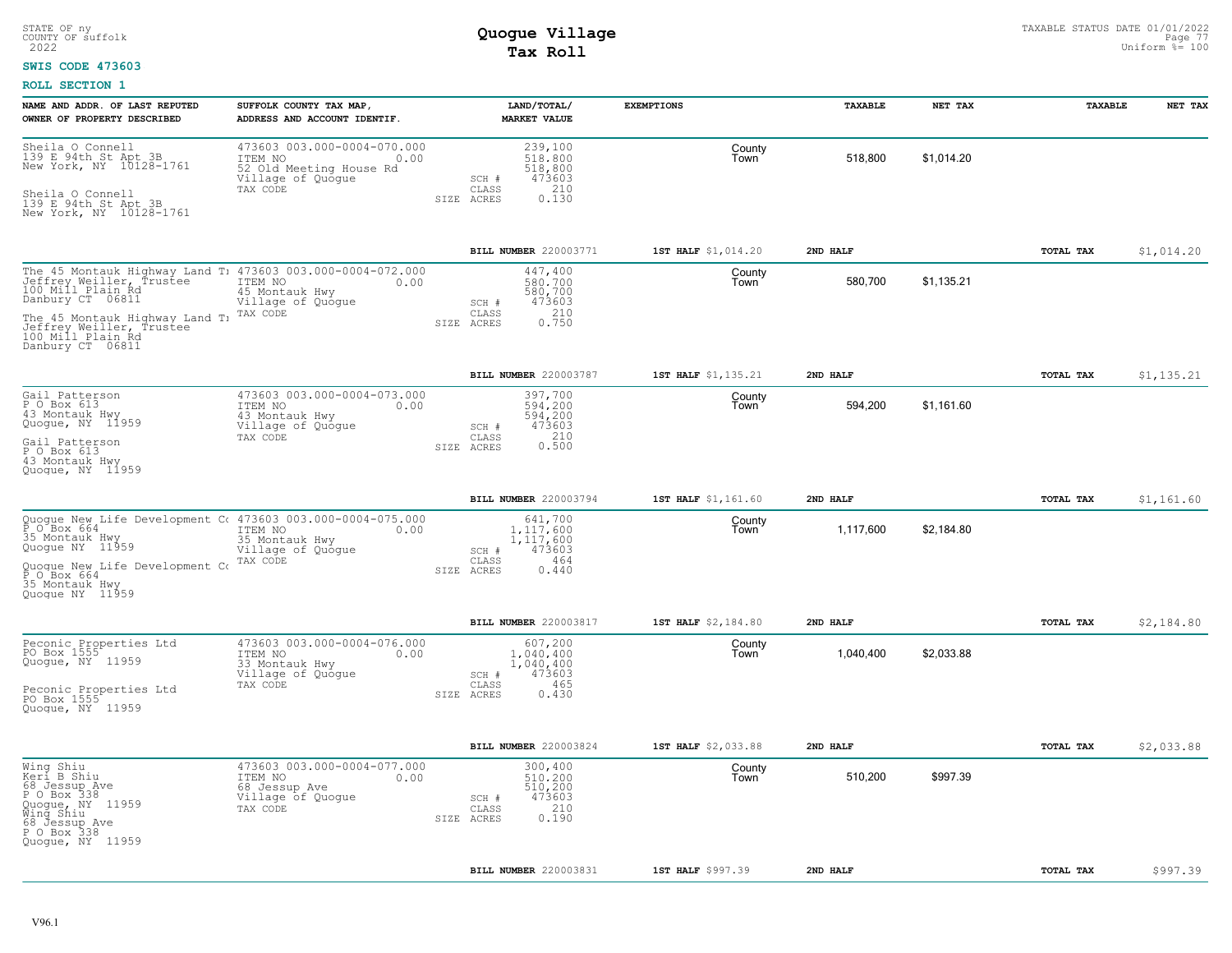#### **SWIS CODE 473603**

| NAME AND ADDR. OF LAST REPUTED<br>OWNER OF PROPERTY DESCRIBED                                                                                                      | SUFFOLK COUNTY TAX MAP,<br>ADDRESS AND ACCOUNT IDENTIF.                                                    | LAND/TOTAL/<br><b>MARKET VALUE</b>                                          | <b>EXEMPTIONS</b>                                                               | <b><i>TAXABLE</i></b> | NET TAX    | <b>TAXABLE</b> | NET TAX    |
|--------------------------------------------------------------------------------------------------------------------------------------------------------------------|------------------------------------------------------------------------------------------------------------|-----------------------------------------------------------------------------|---------------------------------------------------------------------------------|-----------------------|------------|----------------|------------|
| James Desir<br>Melissa Michna<br>PO Box 23<br>11959<br>Quoque NY<br>James Desir<br>Melissa Michna<br>PO Box 23<br>Quoque NY 11959                                  | 473603 003.000-0004-078.000<br>ITEM NO<br>0.00<br>66 Jessup Ave<br>Village of Quogue<br>TAX CODE           | 317,100<br>513,400<br>513,400<br>473603<br>SCH #<br>CLASS<br>SIZE ACRES     | County<br>Town<br>210<br>0.190                                                  | 513,400               | \$1,003.65 |                |            |
|                                                                                                                                                                    |                                                                                                            | BILL NUMBER 220003848                                                       | 1ST HALF \$1,003.65                                                             | 2ND HALF              |            | TOTAL TAX      | \$1,003.65 |
| Mary T Louis<br>94 Old Town Rd<br>Southampton, NY 11968<br>Mary T. Louis<br>P O Box 1127<br>64 Jessup Ave<br>Quoque, NY 11959                                      | 473603 003.000-0004-079.000<br>ITEM NO<br>0.00<br>64 Jessup Ave<br>Village of Quogue<br>TAX CODE           | 407,200<br>678,000<br>678,000<br>473603<br>SCH #<br>CLASS<br>SIZE ACRES     | County<br>Town<br>210<br>0.240                                                  | 678,000               | \$1.325.42 |                |            |
|                                                                                                                                                                    |                                                                                                            | BILL NUMBER 220003855                                                       | 1ST HALF \$1,325.42                                                             | 2ND HALF              |            | TOTAL TAX      | \$1,325.42 |
| Timothy C. Norton<br>Kara M. Courtois<br>8 Parlato Dr<br>Westhampton Beach NY 11978<br>Timothy C. Norton<br>Kara M. Courtois<br>PO Box 269<br>Quoque NY 11959-0226 | 473603 003.000-0004-080.002<br>ITEM NO<br>0.00<br>2 Scrub Oak Rd<br>Village of Quogue<br>TAX CODE          | 659,800<br>473603<br>SCH #<br>CLASS<br>SIZE ACRES                           | 389,400 Volunte<br>65,980 County<br>500 Town<br>659,800 Firefig<br>210<br>0.460 | 593,320               | \$1,159.88 |                |            |
|                                                                                                                                                                    |                                                                                                            | BILL NUMBER 220003862                                                       | 1ST HALF \$1,159.88                                                             | 2ND HALF              |            | TOTAL TAX      | \$1,159.88 |
| 46 Old Meeting House Road LLC<br>PO Box 5035<br>Quogue NY 11959<br>Robert Murray<br>Meredith Murray<br>PO Box 5035<br>Quoque NY 11959                              | 473603 003.000-0004-081.001<br>ITEM NO<br>0.00<br>46 Old Meeting House Rd<br>Village of Quogue<br>TAX CODE | 550,000<br>1,005,100<br>1,005,100<br>473603<br>SCH #<br>CLASS<br>SIZE ACRES | County<br>Town<br>281<br>0.570                                                  | 1,005,100             | \$1,964.87 |                |            |
|                                                                                                                                                                    |                                                                                                            | BILL NUMBER 220003879                                                       | 1ST HALF \$1,964.87                                                             | 2ND HALF              |            | TOTAL TAX      | \$1,964.87 |
| CALAF-R, Inc<br>13 The Ridge<br>Plandome NÝ 11030<br>CALAF-R, Inc<br>13 The Ridge<br>Plandome NY 11030                                                             | 473603 003.000-0004-081.002<br>ITEM NO<br>0.00<br>4 Scrub Oak Rd<br>Village of Quogue<br>TAX CODE          | 525,700<br>782,000<br>782,000<br>473603<br>SCH #<br>CLASS<br>SIZE ACRES     | County<br>Town<br>210<br>0.570                                                  | 782,000               | \$1,528.73 |                |            |
|                                                                                                                                                                    |                                                                                                            | BILL NUMBER 220003886                                                       | 1ST HALF \$1,528.73                                                             | 2ND HALF              |            | TOTAL TAX      | \$1,528.73 |
| Scott Moger<br>Patricia Moger<br>60 Sutton Pl S<br>New York, NY 10022<br>Scott Moger<br>60 Sutton Pl S<br>New York, NY 10022                                       | 473603 003.000-0004-082.002<br>ITEM NO<br>0.00<br>48 Old Meeting House Rd<br>Village of Quogue<br>TAX CODE | 495,000<br>738,200<br>738,200<br>473603<br>SCH #<br>CLASS<br>SIZE ACRES     | County<br>Town<br>210<br>0.280                                                  | 738,200               | \$1,443.11 |                |            |
|                                                                                                                                                                    |                                                                                                            | BILL NUMBER 220003893                                                       | 1ST HALF \$1,443.11                                                             | 2ND HALF              |            | TOTAL TAX      | \$1,443.11 |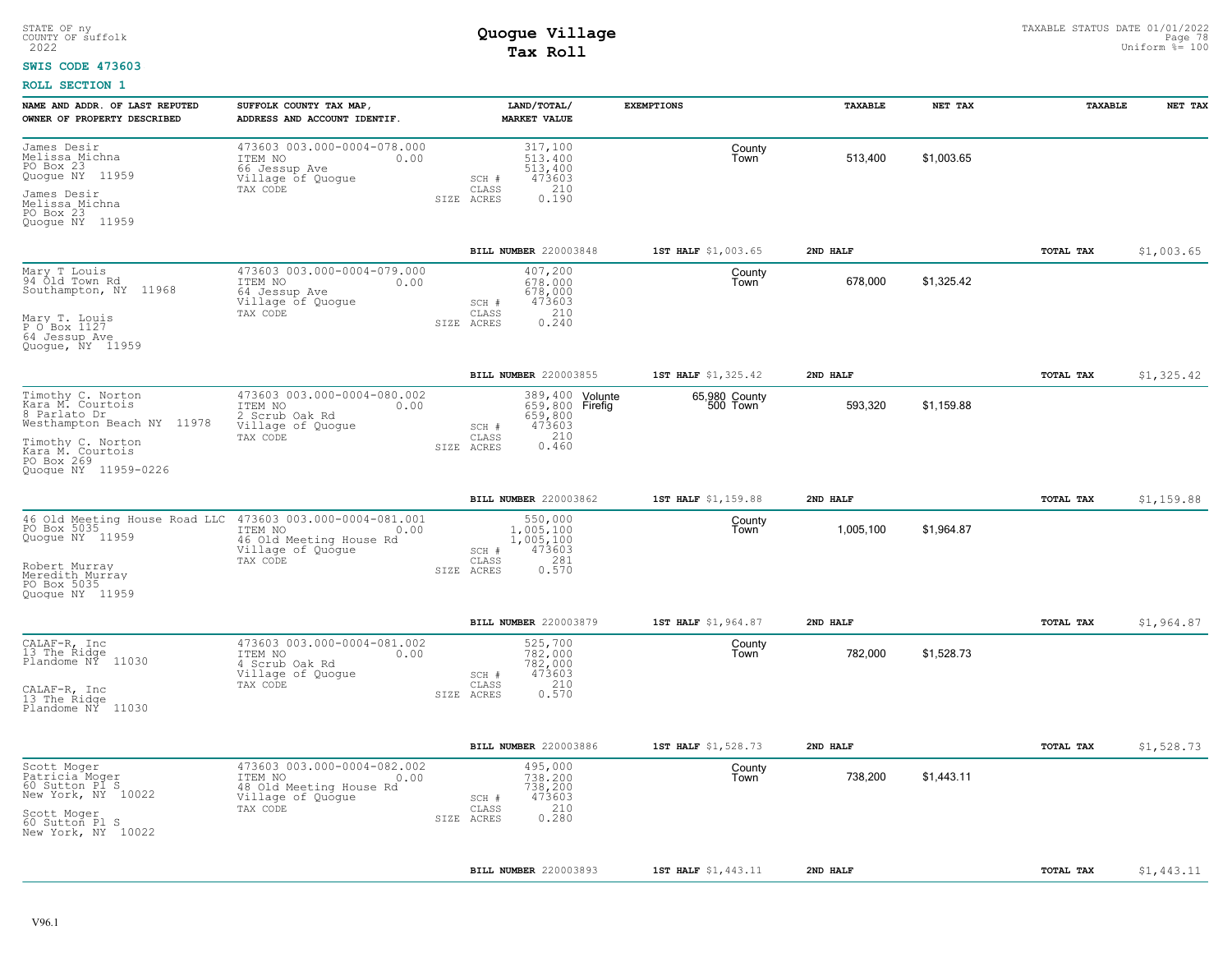#### **SWIS CODE 473603**

| NAME AND ADDR. OF LAST REPUTED<br>OWNER OF PROPERTY DESCRIBED                                                                                                                            | SUFFOLK COUNTY TAX MAP,<br>ADDRESS AND ACCOUNT IDENTIF.                                                    | LAND/TOTAL/<br><b>MARKET VALUE</b>                                                          | <b>EXEMPTIONS</b>   | TAXABLE   | NET TAX    | TAXABLE          | NET TAX    |
|------------------------------------------------------------------------------------------------------------------------------------------------------------------------------------------|------------------------------------------------------------------------------------------------------------|---------------------------------------------------------------------------------------------|---------------------|-----------|------------|------------------|------------|
| David J Kepner<br>400 Old Montauk Hwy<br>Eastport, NY 11941<br>David J. Kepner<br>PO Box 5048<br>Quogue NY 11959                                                                         | 473603 003.000-0004-082.003<br>ITEM NO<br>0.00<br>47 Montauk Hwy<br>Village of Quogue<br>TAX CODE          | 400,800<br>564,300<br>564,300<br>473603<br>SCH #<br>CLASS<br>210<br>0.580<br>SIZE ACRES     | County<br>Town      | 564,300   | \$1,103.15 |                  |            |
|                                                                                                                                                                                          |                                                                                                            | BILL NUMBER 220017555                                                                       | 1ST HALF \$1,103.15 | 2ND HALF  |            | TOTAL TAX        | \$1,103.15 |
| Michelle Meyer<br>Daniel Goldberger<br>37 Warren St Apt 5C<br>New York NY 10007<br>Michelle Meyer<br>Daniel Goldberger<br>37 Warren St Apt 5C<br>New York NY 10007                       | 473603 003.000-0004-082.004<br>ITEM NO<br>0.00<br>50 Old Meeting House Rd<br>Village of Quogue<br>TAX CODE | 589,000<br>1,480,600<br>1,480,600<br>473603<br>SCH #<br>210<br>CLASS<br>0.580<br>SIZE ACRES | County<br>Town      | 1,480,600 | \$2,894.42 |                  |            |
|                                                                                                                                                                                          |                                                                                                            | BILL NUMBER 220017568                                                                       | 1ST HALF \$2,894.42 | 2ND HALF  |            | TOTAL TAX        | \$2,894.42 |
| Udo Warmhold<br>P.O. Box 267<br>49 Old Meeting House Rd<br>Quogue, NY 11959<br>Udo Warmhold<br>P.O. Box 267<br>49 Old Meeting House Rd                                                   | 473603 003.000-0004-083.000<br>ITEM NO<br>0.00<br>51 Old Meeting House Rd<br>Village of Quogue<br>TAX CODE | 447,400<br>866,500<br>866,500<br>473603<br>SCH #<br>0.210<br>CLASS<br>SIZE ACRES            | County<br>Town      | 866,500   | \$1,693.92 |                  |            |
| Quoque, NY 11959                                                                                                                                                                         |                                                                                                            |                                                                                             |                     |           |            |                  |            |
|                                                                                                                                                                                          |                                                                                                            | BILL NUMBER 220003909                                                                       | 1ST HALF \$1,693.92 | 2ND HALF  |            | TOTAL TAX        | \$1,693.92 |
| Ingrid Warmhold<br>P.O. Box 267<br>49 Old Meeting House Rd<br>Quogue, NY 11959<br>Ingrid Warmhold<br>P.O. Box 267<br>49 Old Meeting House Rd<br>Quoque, NY 11959                         | 473603 003.000-0004-084.000<br>ITEM NO<br>0.00<br>49 Old Meeting House Rd<br>Village of Quogue<br>TAX CODE | 631,600<br>631,600<br>631,600<br>473603<br>SCH #<br>311<br>CLASS<br>0.850<br>SIZE ACRES     | County<br>Town      | 631,600   | \$1,234.71 |                  |            |
|                                                                                                                                                                                          |                                                                                                            | BILL NUMBER 220003916                                                                       | 1ST HALF \$1,234.71 | 2ND HALF  |            | <b>TOTAL TAX</b> | \$1,234.71 |
| Paul Bass<br>Kim Bass<br>PO Box 634<br>Westhampton, NY 11977<br>Paul Bass<br>PO Box 634<br>Westhampton, NY 11977                                                                         | 473603 003.000-0004-085.002<br>ITEM NO<br>0.00<br>45 Old Meeting House Rd<br>Village of Quogue<br>TAX CODE | 551,000<br>811.700<br>811,700<br>473603<br>SCH #<br>210<br>CLASS<br>0.570<br>SIZE ACRES     | County<br>Town      | 811,700   | \$1,586.79 |                  |            |
|                                                                                                                                                                                          |                                                                                                            | BILL NUMBER 220003923                                                                       | 1ST HALF \$1,586.79 | 2ND HALF  |            | TOTAL TAX        | \$1,586.79 |
| Raymond George III<br>Saily Sands Marvin George<br>313 Hicks St Apt 3<br>Brooklyn NY 11201<br>Raymond George III<br>Nally Sands Marvin George<br>313 Hicks St Apt 3<br>Brooklyn NY 11201 | 473603 003.000-0004-085.003<br>ITEM NO<br>0.00<br>12 Scrub Oak Rd<br>Village of Quogue<br>TAX CODE         | 514,700<br>769,900<br>769,900<br>473603<br>SCH #<br>210<br>CLASS<br>0.470<br>SIZE ACRES     | County<br>Town      | 769,900   | \$1,505.08 |                  |            |
|                                                                                                                                                                                          |                                                                                                            | BILL NUMBER 220003931                                                                       | 1ST HALF \$1,505.08 | 2ND HALF  |            | TOTAL TAX        | \$1,505.08 |
|                                                                                                                                                                                          |                                                                                                            |                                                                                             |                     |           |            |                  |            |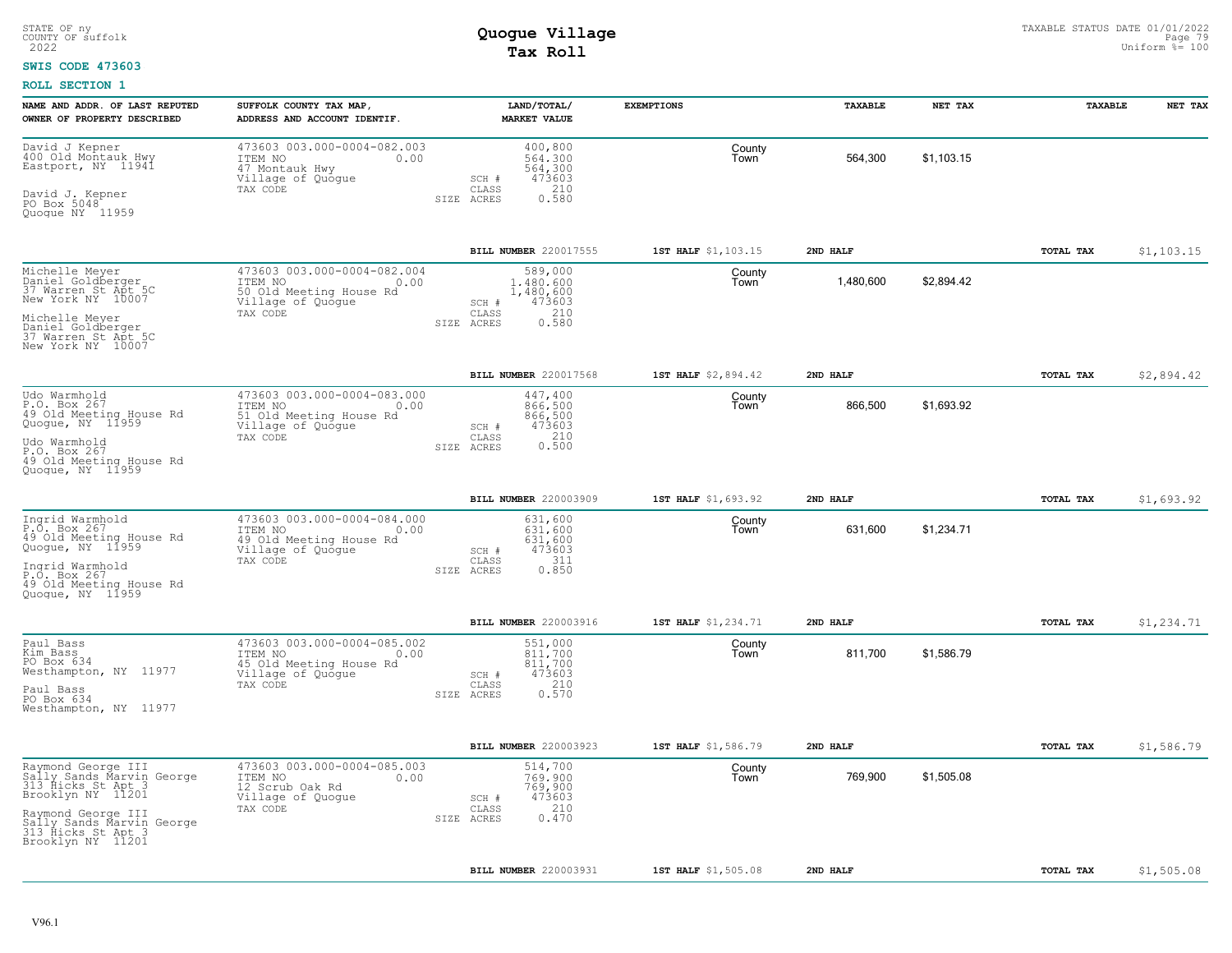#### **SWIS CODE 473603**

| NAME AND ADDR. OF LAST REPUTED<br>OWNER OF PROPERTY DESCRIBED                                                                                                                                                  | SUFFOLK COUNTY TAX MAP<br>ADDRESS AND ACCOUNT IDENTIF.                                                     |                                         | LAND/TOTAL/<br><b>MARKET VALUE</b>                              | <b>EXEMPTIONS</b>     | TAXABLE   | NET TAX    | TAXABLE   | NET TAX    |
|----------------------------------------------------------------------------------------------------------------------------------------------------------------------------------------------------------------|------------------------------------------------------------------------------------------------------------|-----------------------------------------|-----------------------------------------------------------------|-----------------------|-----------|------------|-----------|------------|
| Olga Dudnik<br>Joel Rentzler (Trustee)<br>Joel Rentzler Rev Trust<br>532 W 111th St<br>New York, NY 10025<br>Joel Rentzler (Trustee)<br>Joel Rentzler Rev Trust<br>532 W 111th St Unit 74<br>New York NY 10025 | 473603 003.000-0004-085.004<br>ITEM NO<br>0.00<br>47 Old Meeting House Rd<br>Village of Quoque<br>TAX CODE | SCH #<br>$\mathtt{CLASS}$<br>SIZE ACRES | 522,000<br>946.500<br>946,500<br>473603<br>210<br>0.630         | County<br>Town        | 946,500   | \$1,850.31 |           |            |
|                                                                                                                                                                                                                |                                                                                                            |                                         | BILL NUMBER 220003947                                           | 1ST HALF \$1,850.31   | 2ND HALF  |            | TOTAL TAX | \$1,850.31 |
| Gary R Fishman<br>2100 Bartow Ave Suite 216C<br>Bronx NY 10475<br>Gary R Fishman<br>2100 Bartow Ave Suite 216C<br>Bronx NY 10475                                                                               | 473603 003.000-0004-086.000<br>ITEM NO<br>0.00<br>14 Scrub Oak Rd<br>Village of Quogue<br>TAX CODE         | SCH #<br>CLASS<br>ACRES<br>SIZE         | 586,900<br>1,179,600<br>1,179,600<br>473603<br>210<br>1.000     | County<br>Town        | 1,179,600 | \$2,306.00 |           |            |
|                                                                                                                                                                                                                |                                                                                                            |                                         | BILL NUMBER 220003954                                           | 1ST HALF \$2,306.00   | 2ND HALF  |            | TOTAL TAX | \$2,306.00 |
| Mark Macaluso<br>Mary Elizabeth Macaluso<br>225 <sup>-</sup> Sunset Ave<br>Westhampton Beach NY 11978<br>Mark Macaluso<br>Mary E. Macaluso<br>PO Box 1733<br>Quoque NY 11959                                   | 473603 003.000-0004-087.001<br>ITEM NO<br>0.00<br>16B Scrub Oak Rd<br>Village of Quogue<br>TAX CODE        | SCH #<br>CLASS<br>SIZE ACRES            | 507,200<br>926,800<br>926,800<br>473603<br>210<br>0.460         | County<br>Town        | 926,800   | \$1,811.80 |           |            |
|                                                                                                                                                                                                                |                                                                                                            |                                         | BILL NUMBER 220016213                                           | 1ST HALF \$1,811.80   | 2ND HALF  |            | TOTAL TAX | \$1,811.80 |
| Lance Kabot<br>Linda Ann Kabot<br>PO Box 81<br>Quogue, NY 11959-0081<br>Lance Kabot<br>PO Box 81<br>Quoque, NY 11959-0081                                                                                      | 473603 003.000-0004-087.002<br>ITEM NO<br>0.00<br>16A Scrub Oak Dr<br>Village of Quoque<br>TAX CODE        | SCH #<br>CLASS<br>SIZE ACRES            | 519,700<br>1,004,600<br>1,004,600<br>473603<br>210<br>0.540     | County<br>Town        | 1,004,600 | \$1,963.89 |           |            |
|                                                                                                                                                                                                                |                                                                                                            |                                         | BILL NUMBER 220016226                                           | 1ST HALF \$1,963.89   | 2ND HALF  |            | TOTAL TAX | \$1,963.89 |
| Gregory Simon Moss<br>Heather Michelle Moss<br>401 E 74th St Apt 8D<br>New York NY 10021<br>Gregory Simon Moss<br>Heather Michelle Moss<br>401 E 74th St Apt 8D<br>New York NY 10021                           | 473603 003.000-0004-088.001<br>ITEM NO<br>0.00<br>18 Scrub Oak Rd<br>Village of Quogue<br>TAX CODE         | SCH #<br>CLASS<br>SIZE ACRES            | 513,600<br>829,200<br>829,200<br>473603<br>210<br>0.460         | County<br>Town        | 829,200   | \$1,621.00 |           |            |
|                                                                                                                                                                                                                |                                                                                                            |                                         | BILL NUMBER 220003961                                           | 1ST HALF \$1,621.00   | 2ND HALF  |            | TOTAL TAX | \$1,621.00 |
| Christine D Turinsky<br>Robert Rotundo, Joseph Rotundo ITEM NO<br>18 Scrub Oak Rd<br>P O Box 1213<br>Quogue, NY 11959<br>Christine Rotundo<br>P.O. Box 1046<br>20 Scrub Oak Rd<br>Quoque NY 11959              | 473603 003.000-0004-088.002<br>0.00<br>20 Scrub Oak Rd<br>Village of Quogue<br>TAX CODE                    | SCH #<br>$\mathtt{CLASS}$<br>SIZE ACRES | 497,100 veteran<br>815,700<br>815,700<br>473603<br>210<br>0.450 | 18,000 County<br>Town | 797,700   | \$1,559.42 |           |            |
|                                                                                                                                                                                                                |                                                                                                            |                                         | BILL NUMBER 220003978                                           | 1ST HALF \$1,559.42   | 2ND HALF  |            | TOTAL TAX | \$1,559.42 |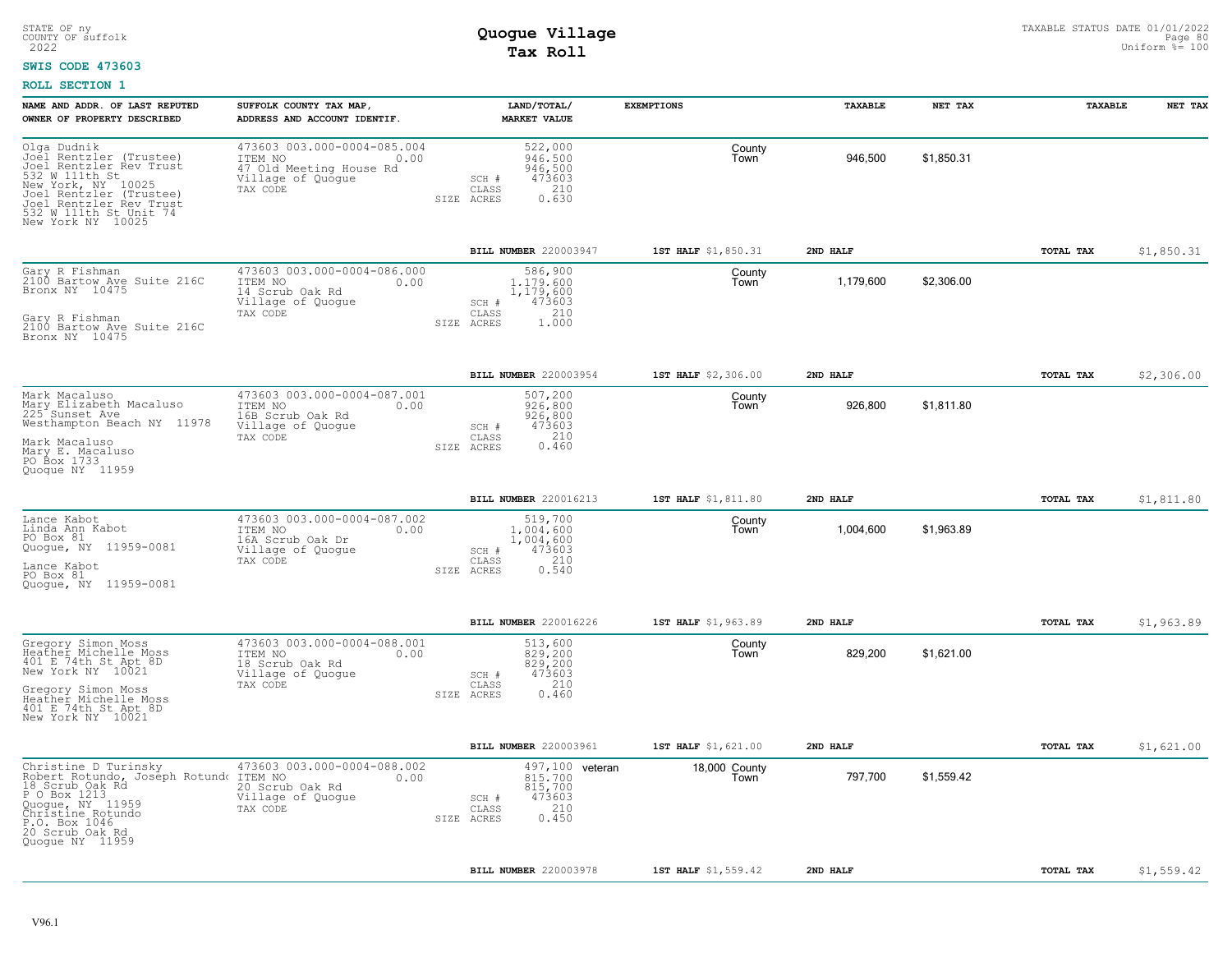#### **SWIS CODE 473603**

| NAME AND ADDR. OF LAST REPUTED<br>OWNER OF PROPERTY DESCRIBED                                                                                                                                                                                                                  | SUFFOLK COUNTY TAX MAP,<br>ADDRESS AND ACCOUNT IDENTIF.                                            |                                  | LAND/TOTAL/<br><b>MARKET VALUE</b>                                      | <b>EXEMPTIONS</b>         | TAXABLE   | NET TAX    | TAXABLE          | NET TAX    |
|--------------------------------------------------------------------------------------------------------------------------------------------------------------------------------------------------------------------------------------------------------------------------------|----------------------------------------------------------------------------------------------------|----------------------------------|-------------------------------------------------------------------------|---------------------------|-----------|------------|------------------|------------|
| 24 Scrub Oak Road, LLC<br>1975 Washington Ave<br>Seaford NY 11783<br>24 Scrub Oak Road, LLC<br>1975 Washington Ave<br>Seaford NY 11783                                                                                                                                         | 473603 003.000-0004-089.003<br>ITEM NO<br>0.00<br>24 Scrub Oak Rd<br>Village of Quogue<br>TAX CODE | SCH #<br>CLASS<br>SIZE ACRES     | 509,300<br>755,700<br>755,700<br>473603<br>210<br>0.460                 | County<br>Town            | 755,700   | \$1.477.32 |                  |            |
|                                                                                                                                                                                                                                                                                |                                                                                                    |                                  | BILL NUMBER 220003985                                                   | 1ST HALF \$1,477.32       | 2ND HALF  |            | TOTAL TAX        | \$1,477.32 |
| David Turinsky<br>Christine D Turinsky<br>22 Scrub Oak Rd<br>Quogue, NY 11959<br>Christine D Turinsky<br>PO Box 1213<br>Quoque, NY 11959-1213                                                                                                                                  | 473603 003.000-0004-089.004<br>ITEM NO<br>0.00<br>22 Scrub Oak Rd<br>Village of Quoque<br>TAX CODE | SCH #<br>CLASS<br>SIZE ACRES     | 509,300 Volunte<br>738,100 Firefig<br>738,100<br>473603<br>210<br>0.460 | 73,810 County<br>500 Town | 663,790   | \$1,297.64 |                  |            |
|                                                                                                                                                                                                                                                                                |                                                                                                    |                                  | BILL NUMBER 220003992                                                   | 1ST HALF \$1,297.64       | 2ND HALF  |            | TOTAL TAX        | \$1,297.64 |
| Mark Vandehaar<br>23 W 73rd St Apt 1001<br>New York NY 10023<br>Mark Vandehaar<br>23 W 73rd St Apt 1001<br>New York NY 10023                                                                                                                                                   | 473603 003.000-0004-090.000<br>ITEM NO<br>0.00<br>45 Old Depot Rd<br>Village of Quogue<br>TAX CODE | SCH #<br>CLASS<br>SIZE ACRES     | 480,700<br>1,210,600<br>1,210,600<br>473603<br>210<br>0.440             | County<br>Town            | 1,210,600 | \$2,366.60 |                  |            |
|                                                                                                                                                                                                                                                                                |                                                                                                    |                                  | BILL NUMBER 220004001                                                   | 1ST HALF \$2,366.60       | 2ND HALF  |            | TOTAL TAX        | \$2,366.60 |
| Michelle Carteron-Kelban (Tru: 473603 003.000-0004-092.000<br>The Michelle Carteron-Kelban I ITEM NO<br>Gregory Carteron (Trustee)<br>The Gregory Carteron Rev Livi village of Quogue<br>Michelle Carteron-Kelban<br>Gregory Carteron<br>559 W 23rd St #5<br>New York NY 10011 | 0.00<br>68 Old Depot Rd<br>TAX CODE                                                                | SCH #<br>CLASS<br>SIZE ACRES     | 676,900<br>1.137.700<br>1,137,700<br>473603<br>210<br>0.860             | County<br>Town            | 1,137,700 | \$2,224.09 |                  |            |
|                                                                                                                                                                                                                                                                                |                                                                                                    |                                  | BILL NUMBER 220004025                                                   | 1ST HALF \$2,224.09       | 2ND HALF  |            | TOTAL TAX        | \$2,224.09 |
| Felicorps LLC<br>PO Box 196<br>Westhampton NY 11977<br>Felicorps LLC<br>PO Box 196<br>Westhampton NY 11977                                                                                                                                                                     | 473603 003.000-0004-093.000<br>ITEM NO<br>0.00<br>61 Montauk Hwy<br>Village of Quogue<br>TAX CODE  | $SCH$ $#$<br>CLASS<br>SIZE ACRES | 432,100<br>432.100<br>432,100<br>473603<br>464<br>0.490                 | County<br>Town            | 432,100   | \$844.71   |                  |            |
|                                                                                                                                                                                                                                                                                |                                                                                                    |                                  | BILL NUMBER 220004032                                                   | 1ST HALF \$844.71         | 2ND HALF  |            | <b>TOTAL TAX</b> | \$844.71   |
| Kathy Whittington<br>2700 Ernest St Apt 337<br>Lake Charles LA 70601<br>Kathy Whittington<br>2700 Ernest St Apt 337<br>Lake Charles LA 70601                                                                                                                                   | 473603 003.000-0004-094.000<br>ITEM NO<br>0.00<br>73 Montauk Hwy<br>Village of Quogue<br>TAX CODE  | SCH #<br>CLASS<br>SIZE ACRES     | 484,700<br>664,000<br>664,000<br>473603<br>210<br>0.460                 | County<br>Town            | 664,000   | \$1.298.05 |                  |            |
|                                                                                                                                                                                                                                                                                |                                                                                                    |                                  | BILL NUMBER 220004049                                                   | 1ST HALF \$1,298.05       | 2ND HALF  |            | TOTAL TAX        | \$1,298.05 |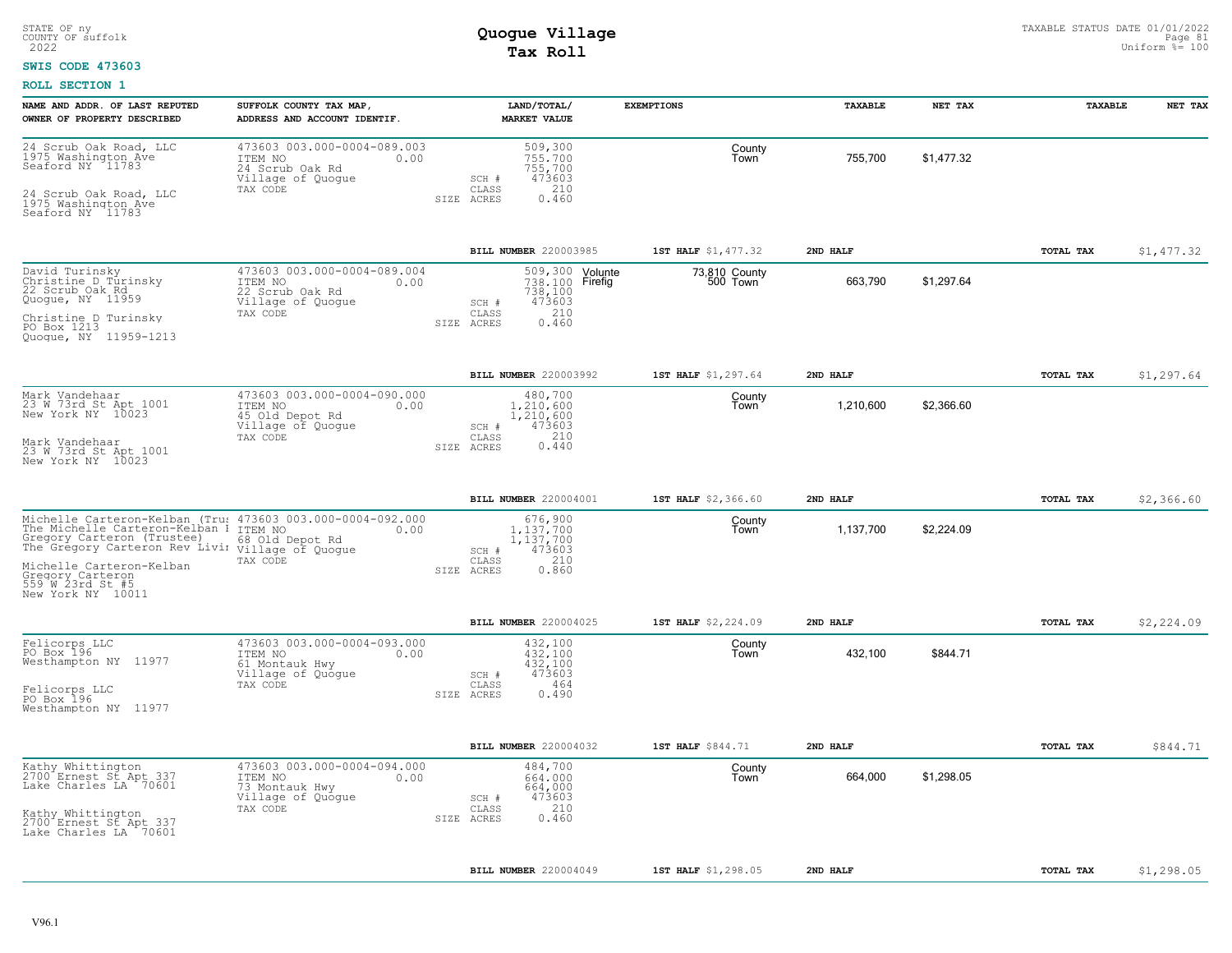### **SWIS CODE 473603**

| NAME AND ADDR. OF LAST REPUTED<br>SUFFOLK COUNTY TAX MAP,<br>OWNER OF PROPERTY DESCRIBED<br>ADDRESS AND ACCOUNT IDENTIF.                                                                                                                                                                        |                                      | LAND/TOTAL/<br><b>MARKET VALUE</b>                                  | <b>EXEMPTIONS</b>     | TAXABLE   | NET TAX    | TAXABLE          | NET TAX    |
|-------------------------------------------------------------------------------------------------------------------------------------------------------------------------------------------------------------------------------------------------------------------------------------------------|--------------------------------------|---------------------------------------------------------------------|-----------------------|-----------|------------|------------------|------------|
| William George Stratemeier, J: 473603 003.000-0005-001.000<br>Dorilu Stratēmeier<br>ITEM NO<br>Trustee of the Revocable Livin<br>56 Old Depot Rd<br>William George Stratemeier Jr<br>Village of Quogue<br>PO Box 713<br>TAX CODE<br>William G Stratemeir<br>PO Box 713<br>Quogue, NY 11959-0713 | 0.00<br>SCH #<br>CLASS<br>SIZE ACRES | 690,400 veteran<br>1,050,400<br>1,050,400<br>473603<br>210<br>1.000 | 30,000 County<br>Town | 1,020,400 | \$1.994.78 |                  |            |
|                                                                                                                                                                                                                                                                                                 |                                      | BILL NUMBER 220004056                                               | 1ST HALF \$1,994.78   | 2ND HALF  |            | <b>TOTAL TAX</b> | \$1,994.78 |
| 473603 003.000-0005-002.000<br>Robert Cox<br>Amy Pepe<br>ITEM NO<br>54 Old Depot Rd<br>54 Old Depot Rd<br>Quogue, NY 11959<br>Village of Quogue<br>TAX CODE<br>Robert Cox<br>Amy Pepe<br>141 Murray Ave<br>Larchmont, NY 10538                                                                  | 0.00<br>SCH #<br>CLASS<br>SIZE ACRES | 690,400<br>998,500<br>998,500<br>473603<br>210<br>1.000             | County<br>Town        | 998,500   | \$1,951.97 |                  |            |
|                                                                                                                                                                                                                                                                                                 |                                      | BILL NUMBER 220004063                                               | 1ST HALF \$1,951.97   | 2ND HALF  |            | TOTAL TAX        | \$1,951.97 |
| 473603 003.000-0005-003.000<br>Eric T Sartorius<br>P Scott Sartorius JR<br>ITEM NO<br>36 Oakley Ave<br>52 Old Depot Rd<br>Summit NJ 07901<br>Village of Quogue<br>TAX CODE<br>Eric T. Sartorius<br>290 Oak Ridge Ave<br>Summit NJ 07901                                                         | 0.00<br>SCH #<br>CLASS<br>SIZE ACRES | 690,400<br>1,246,500<br>1,246,500<br>473603<br>210<br>1.000         | County<br>Town        | 1,246,500 | \$2,436.78 |                  |            |
|                                                                                                                                                                                                                                                                                                 |                                      | BILL NUMBER 220004071                                               | 1ST HALF \$2,436.78   | 2ND HALF  |            | TOTAL TAX        | \$2,436.78 |
| 473603 003.000-0005-004.000<br>Suresh L Bhirud<br>Apt 8f<br>444 E 86th St<br>ITEM NO<br>17 Woodland Way<br>New York, NY 10028<br>Village of Quogue<br>TAX CODE<br>Suresh L Bhirud<br>27 Winding Ln.<br>Darien, CT 06820                                                                         | 0.00<br>SCH #<br>CLASS<br>SIZE ACRES | 690,400<br>1.135.700<br>1,135,700<br>473603<br>210<br>1.000         | County<br>Town        | 1,135,700 | \$2,220.18 |                  |            |
|                                                                                                                                                                                                                                                                                                 |                                      | BILL NUMBER 220004087                                               | 1ST HALF \$2,220.18   | 2ND HALF  |            | <b>TOTAL TAX</b> | \$2,220.18 |
| 473603 003.000-0005-005.000<br>Glenn Albert<br>Holly Albert<br>29 Wren Dr<br>ITEM NO<br>15 Woodland Way<br>Roslyn NY 11576<br>Village of Quogue<br>TAX CODE<br>Glenn Albert<br>PO Box 756<br>Quoque NY 11959                                                                                    | 0.00<br>SCH #<br>CLASS<br>SIZE ACRES | 683,500<br>1.449.200<br>1,449,200<br>473603<br>210<br>0.990         | County<br>Town        | 1,449,200 | \$2,833.04 |                  |            |
|                                                                                                                                                                                                                                                                                                 |                                      | BILL NUMBER 220004094                                               | 1ST HALF \$2,833.04   | 2ND HALF  |            | TOTAL TAX        | \$2,833.04 |
| 473603 003.000-0005-006.000<br>Peter H Jakes<br>Karen S Jakes<br>ITEM NO<br>Apt 9d<br>525 E 86th St<br>46 Old Depot Rd<br>Village of Quogue<br>New York, NY 10028<br>TAX CODE<br>Peter H Jakes<br>520 E 86th St Apt 13C<br>New York, NY 10028                                                   | 0.00<br>SCH #<br>CLASS<br>SIZE ACRES | 690,400<br>1,080,100<br>1,080,100<br>473603<br>210<br>1.000         | County<br>Town        | 1,080,100 | \$2,111.49 |                  |            |
|                                                                                                                                                                                                                                                                                                 |                                      | BILL NUMBER 220004101                                               | 1ST HALF \$2,111.49   | 2ND HALF  |            | TOTAL TAX        | \$2,111.49 |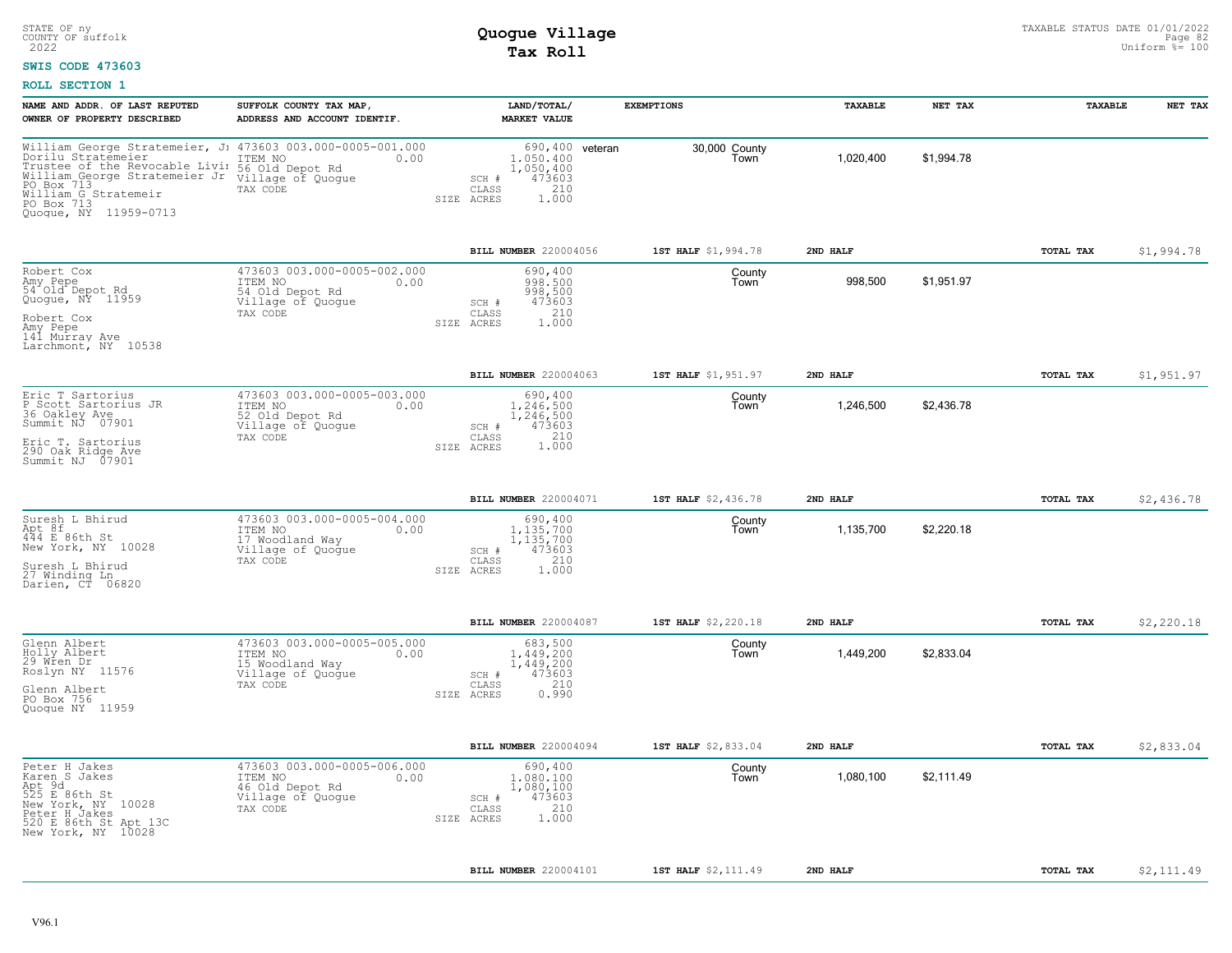### **SWIS CODE 473603**

| 473603 003.000-0005-007.000<br>Jane Gropp<br>690,400<br>County<br>140 Riverside Dr Unit #6G<br>1,018,000<br>\$1,990.09<br>ITEM NO<br>1,018,000<br>0.00<br>Town<br>New York, NY 10024<br>44 Old Depot Rd<br>1,018,000<br>Village of Quogue<br>473603<br>SCH #<br>210<br>TAX CODE<br>CLASS<br>Jane Gropp<br>SIZE ACRES<br>1.000<br>1500 Brecknock Rd Apt 211<br>Greenport NY 11944-3131                                                                                  | \$1,990.09 |
|------------------------------------------------------------------------------------------------------------------------------------------------------------------------------------------------------------------------------------------------------------------------------------------------------------------------------------------------------------------------------------------------------------------------------------------------------------------------|------------|
|                                                                                                                                                                                                                                                                                                                                                                                                                                                                        |            |
| BILL NUMBER 220004117<br>1ST HALF \$1,990.09<br>2ND HALF<br>TOTAL TAX                                                                                                                                                                                                                                                                                                                                                                                                  |            |
| 473603 003.000-0005-008.000<br>697,300<br>Steven Spitz<br>Judith Spitz<br>County<br>\$3,521.36<br>ITEM NO<br>1,801,300<br>1,801,300<br>0.00<br>Town<br>119 E 84th St Apt 6A<br>7 Woodland Way<br>1,801,300<br>New York NY 10028<br>Village of Quogue<br>473603<br>SCH #<br>210<br>CLASS<br>TAX CODE<br>Steven Spitz<br>Judith Spitz<br>1.010<br>SIZE ACRES<br>119 E 84th St Apt 6A<br>New York NY 10028                                                                |            |
| BILL NUMBER 220004124<br>1ST HALF \$3,521.36<br>2ND HALF<br>TOTAL TAX                                                                                                                                                                                                                                                                                                                                                                                                  | \$3,521.36 |
| 473603 003.000-0005-009.000<br>Susan Haqaman<br>690,400<br>County<br>952,500<br>\$1,862.04<br>Brian Loveman<br>205 E 92 St Apt 14K<br>952,500<br>ITEM NO<br>0.00<br>Town<br>952,500<br>5 Woodland Way<br>New York NY 10128<br>Village of Quogue<br>473603<br>SCH #<br>210<br>TAX CODE<br>CLASS<br>Susan Haqaman<br>1,000<br>SIZE ACRES<br>Brian Loveman<br>205 E 92 St Apt 14K<br>New York NY 10128                                                                    |            |
| BILL NUMBER 220004131<br>1ST HALF \$1,862.04<br>2ND HALF<br>TOTAL TAX                                                                                                                                                                                                                                                                                                                                                                                                  | \$1,862.04 |
| 473603 003.000-0005-010.000<br>Andrew G Lynch<br>690,400<br>County<br>Leigh E Lynch<br>\$2,063.98<br>1,055,800<br>1,055,800<br>ITEM NO<br>Town<br>0.00<br>P.O. Box 1874<br>Quogue NY 11959<br>1,055,800<br>3 Woodland Way<br>473603<br>Village of Quogue<br>SCH #<br>210<br>CLASS<br>TAX CODE<br>Andrew G Lynch<br>SIZE ACRES<br>1.000<br>P.O. Box 1874<br>Quoque NY 11959                                                                                             |            |
| BILL NUMBER 220004148<br>1ST HALF \$2,063.98<br>2ND HALF<br>TOTAL TAX                                                                                                                                                                                                                                                                                                                                                                                                  | \$2,063.98 |
| Michael J Feinman<br>473603 003.000-0005-011.000<br>690,400<br>County<br>Katherine Karlsrud Feinman<br>\$2,327.70<br>ITEM NO<br>1,190,700<br>1,190,700<br>0.00<br>Town<br>Katherine K Feinman<br>1,190,700<br>1 Woodland Way<br>144 E 84th St Apt 11D<br>473603<br>Village of Quogue<br>SCH #<br>New York NY 10028<br>210<br>CLASS<br>TAX CODE<br>Michael J Feinman<br>1.000<br>SIZE ACRES<br>Katherine Karlsrud Feinman<br>144 E 84th St Apt 11D<br>New York NY 10028 |            |
| BILL NUMBER 220004155<br>TOTAL TAX<br>1ST HALF \$2,327.70<br>2ND HALF                                                                                                                                                                                                                                                                                                                                                                                                  | \$2,327.70 |
| 473603 003.000-0005-012.000<br>Gerald Devaney<br>752,600<br>County<br>413 E 87th St<br>1,484,300<br>Town<br>1,484,300<br>\$2,901.66<br>ITEM NO<br>0.00<br>New York, NY 10128<br>3 Foster Rd<br>1,484,300<br>Village of Quogue<br>473603<br>SCH #<br>210<br>TAX CODE<br>CLASS<br>Gerald Devaney<br>1.090<br>SIZE ACRES<br>413 E 87th St Apt 4A<br>New York, NY 10128                                                                                                    |            |
| TOTAL TAX<br>BILL NUMBER 220004162<br>1ST HALF \$2,901.66<br>2ND HALF                                                                                                                                                                                                                                                                                                                                                                                                  | \$2,901.66 |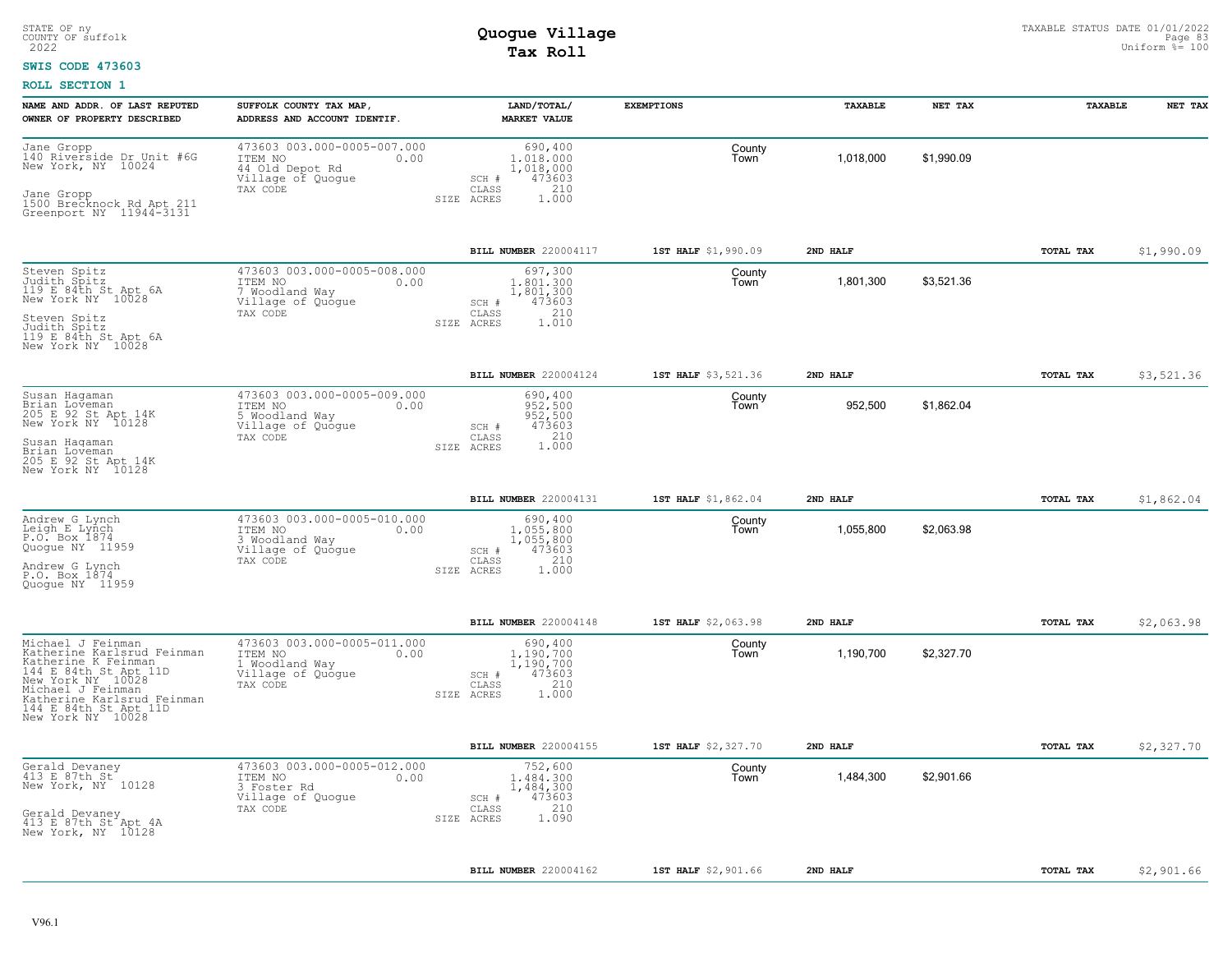### **SWIS CODE 473603**

| NAME AND ADDR. OF LAST REPUTED<br>OWNER OF PROPERTY DESCRIBED                                                                                      | SUFFOLK COUNTY TAX MAP,<br>ADDRESS AND ACCOUNT IDENTIF.                                            | LAND/TOTAL/<br><b>MARKET VALUE</b>                                                          | <b>EXEMPTIONS</b>   | TAXABLE   | NET TAX    | TAXABLE   | NET TAX     |
|----------------------------------------------------------------------------------------------------------------------------------------------------|----------------------------------------------------------------------------------------------------|---------------------------------------------------------------------------------------------|---------------------|-----------|------------|-----------|-------------|
| Caryn Newman<br>Caryn Newman<br>420 E 51 St<br>New York NY<br>10022<br>Caryn Newman<br>414 E 52 St Apt 3A<br>New York NY 10022                     | 473603 003.000-0005-013.000<br>ITEM NO<br>0.00<br>4 Woodland Way<br>Village of Quoque<br>TAX CODE  | 718,000<br>1,104,400<br>1,104,400<br>473603<br>SCH #<br>CLASS<br>210<br>1.040<br>SIZE ACRES | County<br>Town      | 1,104,400 | \$2,158.99 |           |             |
|                                                                                                                                                    |                                                                                                    | BILL NUMBER 220004179                                                                       | 1ST HALF \$2,158.99 | 2ND HALF  |            | TOTAL TAX | \$2,158.99  |
| Jill S. Creighton<br>PO Box 1975<br>Quogue NY 11959<br>Jill S. Creighton<br>PO Box 1975<br>Quoque NY 11959                                         | 473603 003.000-0005-014.000<br>ITEM NO<br>0.00<br>6 Woodland Way<br>Village of Quogue<br>TAX CODE  | 688,700<br>1,704,400<br>1,704,400<br>473603<br>SCH #<br>210<br>CLASS<br>SIZE ACRES<br>1.050 | County<br>Town      | 1,704,400 | \$3,331.93 |           |             |
|                                                                                                                                                    |                                                                                                    | BILL NUMBER 220004186                                                                       | 1ST HALF \$3,331.93 | 2ND HALF  |            | TOTAL TAX | \$3,331.93  |
| Linda Rosenbluth<br>Charles Rosenbluth<br>PO Box 522<br>Quogue NY 11959<br>Linda Rosenbluth<br>Charles_Rosenbluth<br>PO Box 522<br>Quoque NY 11959 | 473603 003.000-0005-015.000<br>0.00<br>ITEM NO<br>8 Woodland Way<br>Village of Quogue<br>TAX CODE  | 690,400<br>1,133,800<br>1,133,800<br>473603<br>SCH #<br>210<br>CLASS<br>1,000<br>SIZE ACRES | County<br>Town      | 1,133,800 | \$2,216.47 |           |             |
|                                                                                                                                                    |                                                                                                    | BILL NUMBER 220004193                                                                       | 1ST HALF \$2,216.47 | 2ND HAT.F |            | TOTAL TAX | \$2, 216.47 |
| Margot Furst Berg<br>Andrew J. Berg<br>215 E 80th St Apt 7J<br>New York NY 10075<br>Margot Furst Berg<br>215 E 80th St Apt 7J<br>New York NY 10075 | 473603 003.000-0005-016.000<br>ITEM NO<br>0.00<br>10 Woodland Way<br>Village of Quogue<br>TAX CODE | 690,400<br>690.400<br>690,400<br>473603<br>SCH #<br>311<br>CLASS<br>SIZE ACRES<br>1,000     | County<br>Town      | 690,400   | \$1,349.66 |           |             |
|                                                                                                                                                    |                                                                                                    | BILL NUMBER 220004209                                                                       | 1ST HALF \$1,349.66 | 2ND HALF  |            | TOTAL TAX | \$1,349.66  |
| Deborah M Minch<br>12 Woodland Way<br>Quogue, NY 11959<br>Deborah Minch<br>70-25 Yellowstone Blvd Apt 241<br>Forest Hills NY 11375                 | 473603 003.000-0005-017.000<br>0.00<br>ITEM NO<br>12 Woodland Way<br>Village of Quogue<br>TAX CODE | 690,400<br>1,159,900<br>1,159,900<br>473603<br>SCH #<br>210<br>CLASS<br>1,000<br>SIZE ACRES | County<br>Town      | 1,159,900 | \$2,267.49 |           |             |
|                                                                                                                                                    |                                                                                                    | BILL NUMBER 220004216                                                                       | 1ST HALF \$2,267.49 | 2ND HALF  |            | TOTAL TAX | \$2, 267.49 |
| Richard Glass<br>31 Crosby St Apt 2F<br>New York NY 10028<br>Richard Glass<br>31 Crosby St Apt 3-4<br>New York NY 10013                            | 473603 003.000-0005-018.000<br>0.00<br>ITEM NO<br>14 Woodland Way<br>Village of Quogue<br>TAX CODE | 690,400<br>1,174,700<br>1,174,700<br>473603<br>SCH #<br>210<br>CLASS<br>1,000<br>SIZE ACRES | County<br>Town      | 1,174,700 | \$2,296.42 |           |             |
|                                                                                                                                                    |                                                                                                    | BILL NUMBER 220004223                                                                       | 1ST HALF \$2,296.42 | 2ND HALF  |            | TOTAL TAX | \$2,296.42  |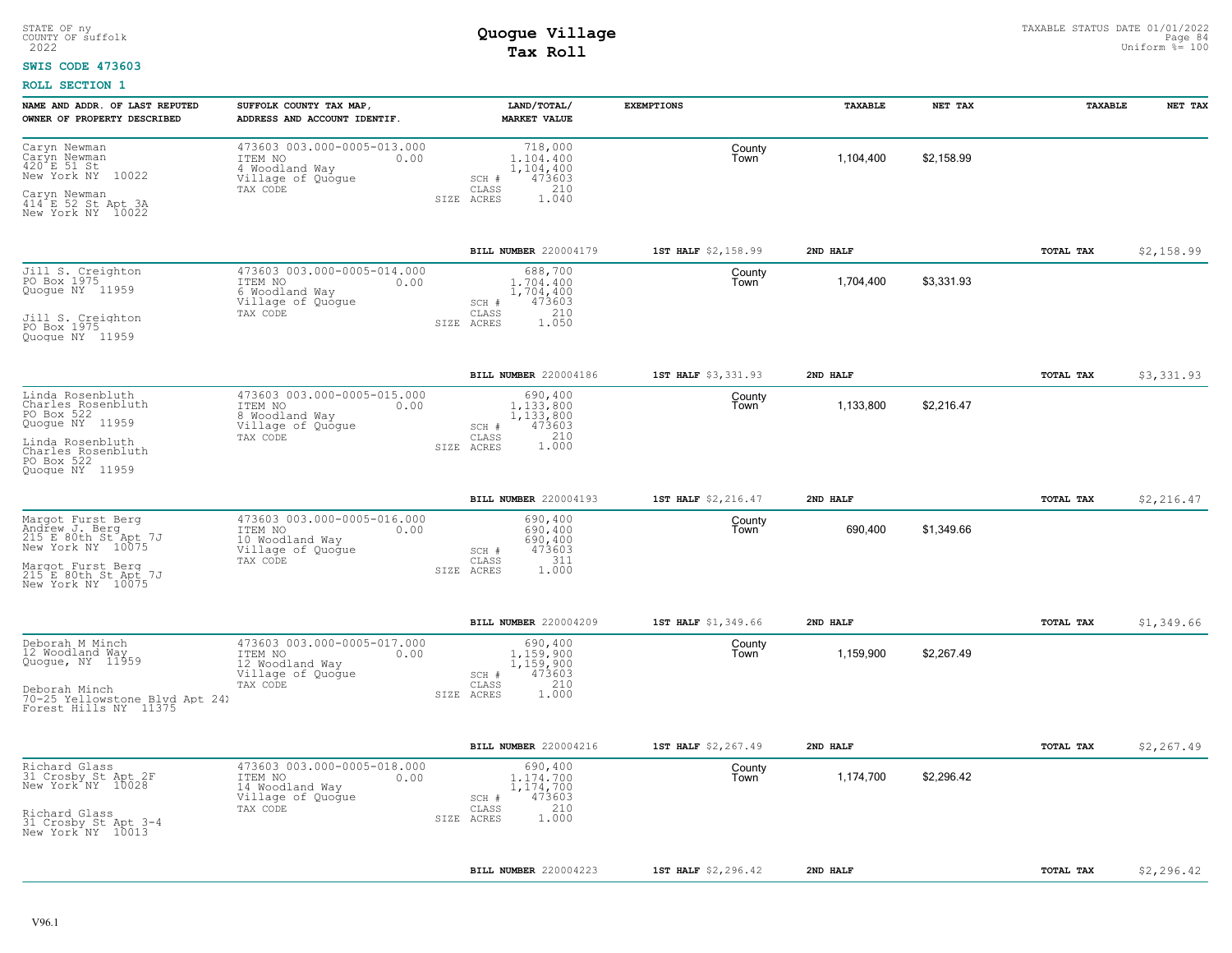#### **SWIS CODE 473603**

| NAME AND ADDR. OF LAST REPUTED<br>OWNER OF PROPERTY DESCRIBED                                                                                                    | SUFFOLK COUNTY TAX MAP,<br>ADDRESS AND ACCOUNT IDENTIF.                                            | LAND/TOTAL/<br><b>MARKET VALUE</b>                                                          | <b>EXEMPTIONS</b>   | TAXABLE   | NET TAX    | TAXABLE   | NET TAX     |
|------------------------------------------------------------------------------------------------------------------------------------------------------------------|----------------------------------------------------------------------------------------------------|---------------------------------------------------------------------------------------------|---------------------|-----------|------------|-----------|-------------|
| Roie Mesilati<br>Anneliese Mesilati<br>90 West St Apt 20H<br>New York NY 10006<br>Roie Mesilati<br>Anneliese Mesilati<br>90 West St Apt 20H<br>New York NY 10006 | 473603 003.000-0005-019.000<br>ITEM NO<br>0.00<br>16 Woodland Way<br>Village of Quogue<br>TAX CODE | 690,400<br>1,210,600<br>1,210,600<br>473603<br>SCH #<br>CLASS<br>210<br>SIZE ACRES<br>1,000 | County<br>Town      | 1,210,600 | \$2,366.60 |           |             |
|                                                                                                                                                                  |                                                                                                    | <b>BILL NUMBER 220004231</b>                                                                | 1ST HALF \$2,366.60 | 2ND HALF  |            | TOTAL TAX | \$2,366.60  |
| Leonard Lato<br>Karla Lato<br>PO Box 1467<br>Quogue, NY 11959-1467<br>Leonard Lato<br>PO Box 1467<br>Quoque, NY 11959-1467                                       | 473603 003.000-0005-020.000<br>ITEM NO<br>0.00<br>18 Woodland Way<br>Village of Quogue<br>TAX CODE | 690,400<br>1,031,000<br>1,031,000<br>473603<br>SCH #<br>210<br>CLASS<br>SIZE ACRES<br>1.000 | County<br>Town      | 1,031,000 | \$2,015.50 |           |             |
|                                                                                                                                                                  |                                                                                                    | BILL NUMBER 220004247                                                                       | 1ST HALF \$2,015.50 | 2ND HALF  |            | TOTAL TAX | \$2,015.50  |
| Henry D Talbot<br>Christine_M Talbot<br>PO Box 187<br>Quogue NY 11959<br>Henry D Talbot<br>PO Box 187<br>Quoque NY 11959                                         | 473603 003.000-0005-021.000<br>0.00<br>ITEM NO<br>20 Woodland Way<br>Village of Quogue<br>TAX CODE | 690,400<br>1,099,200<br>1,099,200<br>SCH #<br>473603<br>210<br>CLASS<br>1.000<br>SIZE ACRES | County<br>Town      | 1,099,200 | \$2,148.83 |           |             |
|                                                                                                                                                                  |                                                                                                    | BILL NUMBER 220004254                                                                       | 1ST HALF \$2,148.83 | 2ND HALF  |            | TOTAL TAX | \$2,148.83  |
| Judith Melinger<br>2109 Broadway Apt 12-109<br>New York, NY 10023<br>Judith Melinger<br>2109 Broadway Apt 12-109<br>New York, NY 10023                           | 473603 003.000-0005-023.001<br>ITEM NO<br>0.00<br>22 Woodland Way<br>Village of Quoque<br>TAX CODE | 828,500<br>1,368,100<br>1,368,100<br>473603<br>SCH #<br>210<br>CLASS<br>2,000<br>SIZE ACRES | County<br>Town      | 1,368,100 | \$2,674.50 |           |             |
|                                                                                                                                                                  |                                                                                                    | BILL NUMBER 220016284                                                                       | 1ST HALF \$2,674.50 | 2ND HALF  |            | TOTAL TAX | \$2,674.50  |
| Modestas Zukas<br>1 Sachem Ln<br>East Quogue NY 11942<br>Modestas Zukas<br>1 Sachem Ln<br>East Quoque NY 11942                                                   | 473603 003.000-0005-024.000<br>ITEM NO<br>0.00<br>26 Woodland Way<br>Village of Quogue<br>TAX CODE | 718,000<br>1,150,100<br>1,150,100<br>473603<br>SCH #<br>210<br>CLASS<br>1.040<br>SIZE ACRES | County<br>Town      | 1,150,100 | \$2,248.33 |           |             |
|                                                                                                                                                                  |                                                                                                    | BILL NUMBER 220004261                                                                       | 1ST HALF \$2,248.33 | 2ND HALF  |            | TOTAL TAX | \$2, 248.33 |
| 25 Woodland Way Corp.<br>99-16 Metropolitan Ave<br>Forest Hills NY 11375<br>25 Woodland Way Corp.<br>Joan Weston<br>71-55 Ingram St<br>Forest Hills NY 11375     | 473603 003.000-0005-025.000<br>ITEM NO<br>0.00<br>25 Woodland Way<br>Village of Quogue<br>TAX CODE | 712,500<br>1,141,000<br>1,141,000<br>473603<br>SCH #<br>210<br>CLASS<br>1,290<br>SIZE ACRES | County<br>Town      | 1,141,000 | \$2,230.54 |           |             |
|                                                                                                                                                                  |                                                                                                    | BILL NUMBER 220004278                                                                       | 1ST HALF \$2,230.54 | 2ND HALF  |            | TOTAL TAX | \$2,230.54  |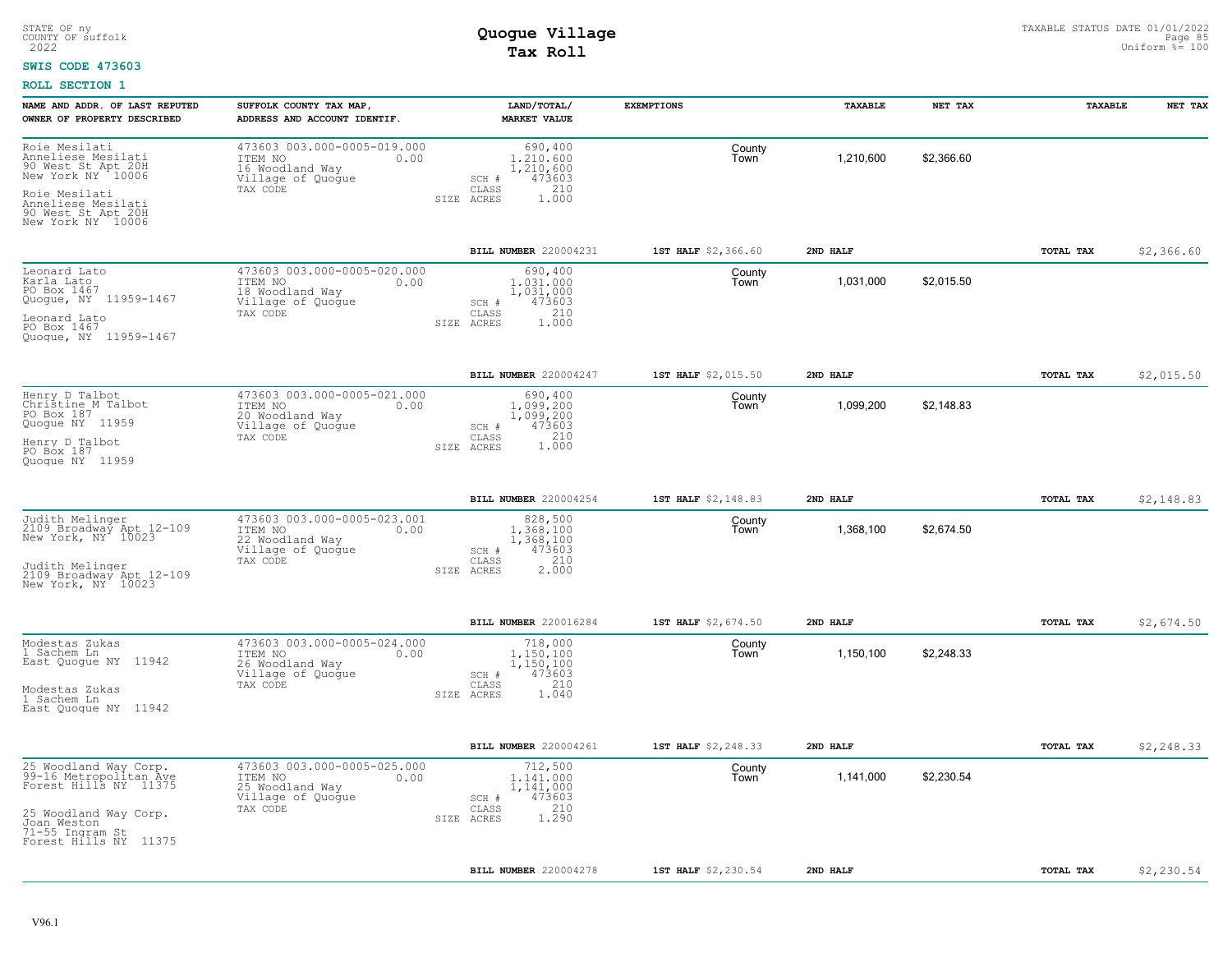### **SWIS CODE 473603**

| NAME AND ADDR. OF LAST REPUTED                                                                                             | SUFFOLK COUNTY TAX MAP,                                                                            | LAND/TOTAL/                                                                                 | <b>EXEMPTIONS</b>   | TAXABLE   | NET TAX    | TAXABLE   | NET TAX    |
|----------------------------------------------------------------------------------------------------------------------------|----------------------------------------------------------------------------------------------------|---------------------------------------------------------------------------------------------|---------------------|-----------|------------|-----------|------------|
| OWNER OF PROPERTY DESCRIBED                                                                                                | ADDRESS AND ACCOUNT IDENTIF.                                                                       | <b>MARKET VALUE</b>                                                                         |                     |           |            |           |            |
| Catherine A Quagliariello<br>P.O. 298<br>23 Woodland Way<br>Quogue, NY 11959                                               | 473603 003.000-0005-026.000<br>ITEM NO<br>0.00<br>23 Woodland Way<br>Village of Quogue             | 603,400<br>1,001,600<br>1,001,600<br>473603<br>SCH #                                        | County<br>Town      | 1,001,600 | \$1,958.03 |           |            |
| Catherine A Quagliariello<br>PO Box 298<br>Quoque, NY 11959-0298                                                           | TAX CODE                                                                                           | CLASS<br>210<br>1.150<br>SIZE ACRES                                                         |                     |           |            |           |            |
|                                                                                                                            |                                                                                                    | <b>BILL NUMBER 220004285</b>                                                                | 1ST HALF \$1,958.03 | 2ND HALF  |            | TOTAL TAX | \$1,958.03 |
| Douglas Waterman<br>Gretta Stapf Waterman<br>P.O. Box 5003<br>Quogue, NY 11959-5003<br>Greta Stapf Waterman<br>PO Box 5003 | 473603 003.000-0005-027.000<br>ITEM NO<br>0.00<br>21 Woodland Way<br>Village of Quogue<br>TAX CODE | 718,000<br>1.325.300<br>1,325,300<br>473603<br>SCH #<br>210<br>CLASS<br>1.040<br>SIZE ACRES | County<br>Town      | 1,325,300 | \$2,590.83 |           |            |
| Quoque NY 11959                                                                                                            |                                                                                                    |                                                                                             |                     |           |            |           |            |
|                                                                                                                            |                                                                                                    | BILL NUMBER 220004292                                                                       | 1ST HALF \$2,590.83 | 2ND HALF  |            | TOTAL TAX | \$2,590.83 |
| 19 Woodland Way LLC<br>17 Harvey Dr<br>Summit NJ 07901                                                                     | 473603 003.000-0005-028.000<br>ITEM NO<br>0.00<br>19 Woodland Way<br>Village of Quogue             | 711,100<br>1.479.000<br>1,479,000<br>473603<br>SCH #                                        | County<br>Town      | 1,479,000 | \$2,891.30 |           |            |
| 19 Woodland Way LLC<br>17 Harvey Dr<br>Summit NJ 07901                                                                     | TAX CODE                                                                                           | CLASS<br>1.030<br>SIZE ACRES                                                                |                     |           |            |           |            |
|                                                                                                                            |                                                                                                    | BILL NUMBER 220004308                                                                       | 1ST HALF \$2,891.30 | 2ND HALF  |            | TOTAL TAX | \$2,891.30 |
| Gerald Schwartz<br>Suzanne Schwartz<br>175 Riverside Dr Apt 3G<br>New York, NY 10024                                       | 473603 003.000-0005-029.000<br>ITEM NO<br>0.00<br>11 Woodland Way<br>Village of Quogue<br>TAX CODE | 732,200<br>1,208,300<br>1,208,300<br>473603<br>SCH #<br>210<br>CLASS                        | County<br>Town      | 1,208,300 | \$2,362.11 |           |            |
| Gerald Schwartz<br>Suzanne Schwartz<br>PO Box 1442<br>Quoque NY 11959                                                      |                                                                                                    | 1.010<br>SIZE ACRES                                                                         |                     |           |            |           |            |
|                                                                                                                            |                                                                                                    | BILL NUMBER 220004315                                                                       | 1ST HALF \$2,362.11 | 2ND HALF  |            | TOTAL TAX | \$2,362.11 |
| Kirk Davenport<br>P O Box 158<br>Quogue, NY 11959                                                                          | 473603 003.000-0005-030.000<br>ITEM NO<br>0.00<br>9 Woodland Way<br>Village of Quogue              | 717,700<br>1,549,400<br>1,549,400<br>473603<br>SCH #                                        | County<br>Town      | 1,549,400 | \$3,028.92 |           |            |
| Kirk Davenport<br>PO Box 788<br>Wilson WY 83014                                                                            | TAX CODE                                                                                           | 210<br>CLASS<br>SIZE ACRES<br>0.990                                                         |                     |           |            |           |            |
|                                                                                                                            |                                                                                                    | <b>BILL NUMBER</b> 220004322                                                                | 1ST HALF \$3,028.92 | 2ND HALF  |            | TOTAL TAX | \$3,028.92 |
| Steven R Greenes<br>10733 Mirasol Dr Unit 512<br>Miromar Lakes FL 33913                                                    | 473603 003.000-0006-001.000<br>ITEM NO<br>0.00<br>2 Evergreen Path<br>Village of Quogue            | 602,900<br>952.100<br>952,100<br>473603<br>SCH #                                            | County<br>Town      | 952,100   | \$1,861.26 |           |            |
| Steven R Greenes<br>10733 Mirasol Dr Unit 512<br>Miromar Lakes FL 33913                                                    | TAX CODE                                                                                           | 210<br>CLASS<br>1.540<br>SIZE ACRES                                                         |                     |           |            |           |            |
|                                                                                                                            |                                                                                                    | BILL NUMBER 220004339                                                                       | 1ST HALF \$1,861.26 | 2ND HALF  |            | TOTAL TAX | \$1,861.26 |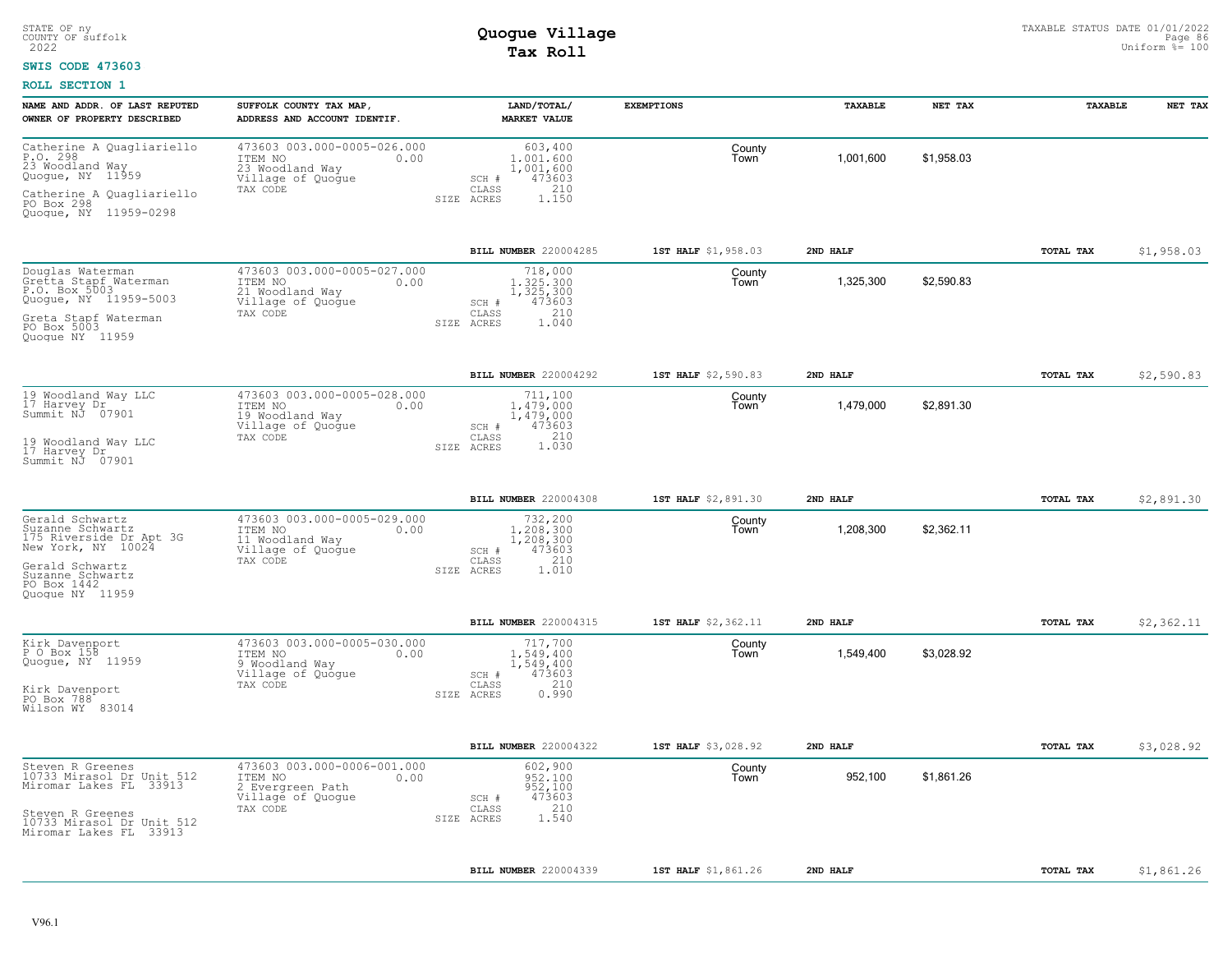#### **SWIS CODE 473603**

| NAME AND ADDR. OF LAST REPUTED<br>OWNER OF PROPERTY DESCRIBED                                                                                                                       | SUFFOLK COUNTY TAX MAP,<br>ADDRESS AND ACCOUNT IDENTIF.                                              | LAND/TOTAL/<br><b>MARKET VALUE</b>                                                                 | <b>EXEMPTIONS</b>   | TAXABLE   | NET TAX    | <b>TAXABLE</b> | NET TAX    |
|-------------------------------------------------------------------------------------------------------------------------------------------------------------------------------------|------------------------------------------------------------------------------------------------------|----------------------------------------------------------------------------------------------------|---------------------|-----------|------------|----------------|------------|
| Mark Benedetti<br>Karine Bourguignon<br>515 E 72nd Št Apt 16K<br>New York NY 10021<br>Mark Benedetti<br>Karine Bourguignon<br>515 E 72nd St Apt 16K<br>New York NY 10021            | 473603 003.000-0006-002.000<br>ITEM NO<br>0.00<br>4 Evergreen Path<br>Village of Quogue<br>TAX CODE  | 571,700<br>1,396,400<br>1,396,400<br>473603<br>SCH #<br>210<br>CLASS<br>0.920<br>SIZE ACRES        | County<br>Town      | 1,396,400 | \$2,729.82 |                |            |
|                                                                                                                                                                                     |                                                                                                      | <b>BILL NUMBER</b> 220004346                                                                       | 1ST HALF \$2,729.82 | 2ND HALF  |            | TOTAL TAX      | \$2,729.82 |
| Youngju Jun<br>255 Madison St<br>Sag Harbor NY 11963<br>Youngju Jun<br>22 Jagger Ln<br>Southampton NY 11968                                                                         | 473603 003.000-0006-003.000<br>ITEM NO<br>0.00<br>6 Evergreen Path<br>Village of Quoque<br>TAX CODE  | 571,700<br>969,700<br>969,700<br>473603<br>SCH #<br>210<br>CLASS<br>SIZE ACRES<br>0.920            | County<br>Town      | 969,700   | \$1,895.67 |                |            |
|                                                                                                                                                                                     |                                                                                                      | BILL NUMBER 220004353                                                                              | 1ST HALF \$1,895.67 | 2ND HALF  |            | TOTAL TAX      | \$1,895.67 |
| Allan J Marrus<br>Audrey L Marrus<br>P.O. Box 1045<br>Quoque, NY 11959<br>Allan J Marrus<br>218 Waverly Ave<br>East Rockaway, NY 11518                                              | 473603 003.000-0006-004.000<br>ITEM NO<br>0.00<br>8 Evergreen Path<br>Village of Quogue<br>TAX CODE  | 571,700<br>1,009,600<br>1,009,600<br>473603<br>SCH #<br>0.210<br>CLASS<br>SIZE ACRES               | County<br>Town      | 1,009,600 | \$1,973.67 |                |            |
|                                                                                                                                                                                     |                                                                                                      | BILL NUMBER 220004361                                                                              | 1ST HALF \$1,973.67 | 2ND HALF  |            | TOTAL TAX      | \$1,973.67 |
| Kathleen D Battle<br>P O Box 237120<br>New York, NY 10023<br>Kathleen D Battle<br>P O Box 237120<br>New York, NY 10023                                                              | 473603 003.000-0006-005.000<br>ITEM NO<br>0.00<br>10 Evergreen Path<br>Village of Quogue<br>TAX CODE | 571,700<br>1.137.700<br>1,137,700<br>473603<br>SCH #<br>210<br>CLASS<br>0.920<br>SIZE ACRES        | County<br>Town      | 1,137,700 | \$2,224.09 |                |            |
|                                                                                                                                                                                     |                                                                                                      | BILL NUMBER 220004377                                                                              | 1ST HALF \$2,224.09 | 2ND HALF  |            | TOTAL TAX      | \$2,224.09 |
| Stephen A. Cooper<br>Randy E. Cooper<br>8 E 83rd St Apt 11E<br>New Yorl NY 10028<br>Stephen Cooper<br>Fourth Insurance<br>105 S Narcissus Ave Suite 710<br>West Palm Beach FL 33401 | 473603 003.000-0006-006.000<br>ITEM NO<br>0.00<br>12 Evergreen Path<br>Village of Quogue<br>TAX CODE | 571,700<br>931,400<br>931,400<br>473603<br>SCH #<br>210<br>$\mathtt{CLASS}$<br>SIZE ACRES<br>0.920 | County<br>Town      | 931,400   | \$1,820.79 |                |            |
|                                                                                                                                                                                     |                                                                                                      | BILL NUMBER 220004384                                                                              | 1ST HALF \$1,820.79 | 2ND HALF  |            | TOTAL TAX      | \$1,820.79 |
| Marc A Kritzer<br>P.O. Box 410<br>41 Old Depot Rd<br>Quogue, NY 11959<br>Marc A Kritzer<br>160 E 84th St<br>New York NY 10028                                                       | 473603 003.000-0006-007.000<br>ITEM NO<br>0.00<br>41 Old Depot Rd<br>Village of Quogue<br>TAX CODE   | 615,200<br>1,030,400<br>1,030,400<br>473603<br>SCH #<br>210<br>CLASS<br>0.990<br>SIZE ACRES        | County<br>Town      | 1,030,400 | \$2,014.33 |                |            |
|                                                                                                                                                                                     |                                                                                                      | BILL NUMBER 220004391                                                                              | 1ST HALF \$2,014.33 | 2ND HALF  |            | TOTAL TAX      | \$2,014.33 |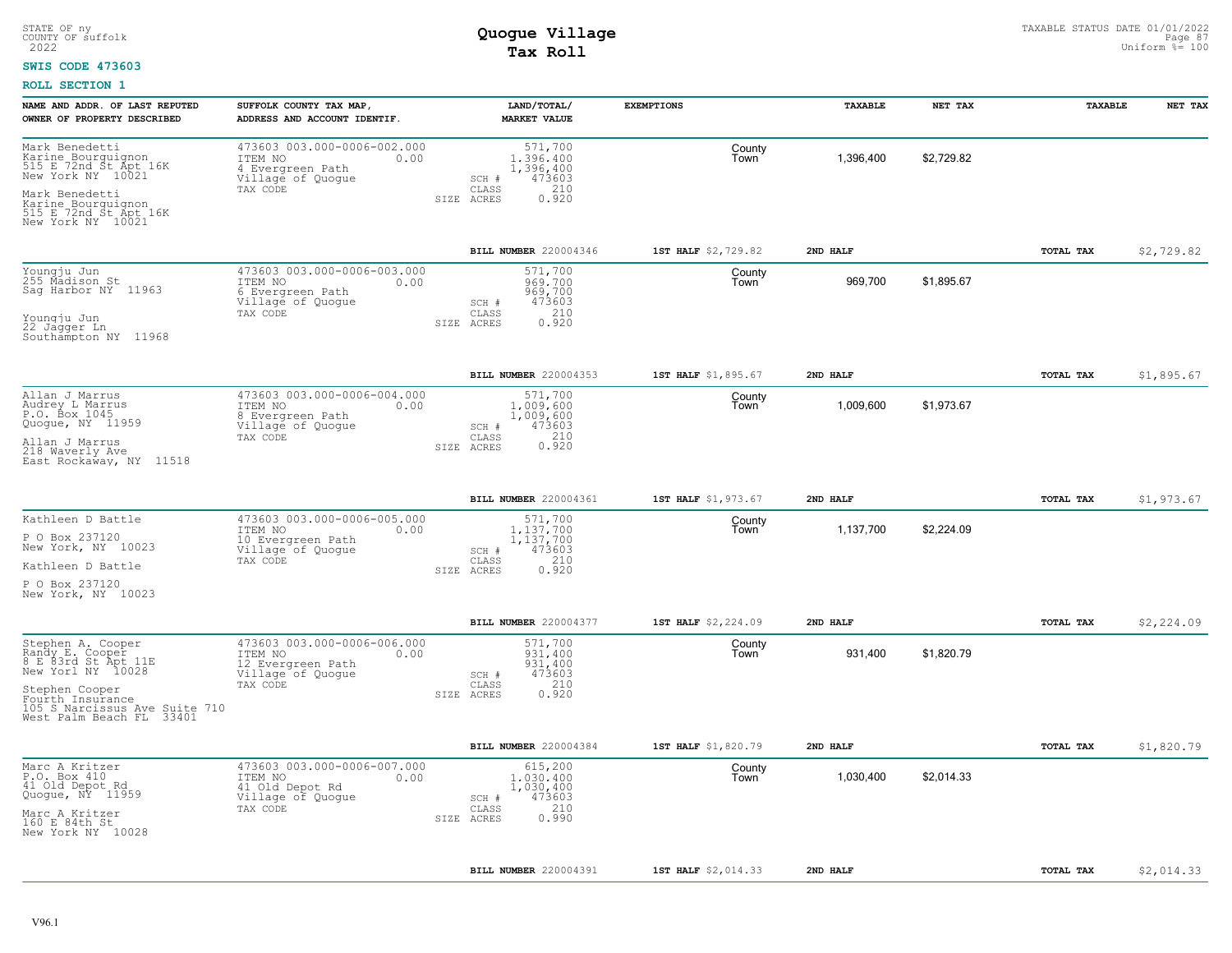#### **SWIS CODE 473603**

| NAME AND ADDR. OF LAST REPUTED<br>OWNER OF PROPERTY DESCRIBED                                                                                                    | SUFFOLK COUNTY TAX MAP,<br>ADDRESS AND ACCOUNT IDENTIF.                                            | LAND/TOTAL/<br><b>MARKET VALUE</b>                                                                     | <b>EXEMPTIONS</b>   | TAXABLE   | NET TAX    | TAXABLE          | NET TAX    |
|------------------------------------------------------------------------------------------------------------------------------------------------------------------|----------------------------------------------------------------------------------------------------|--------------------------------------------------------------------------------------------------------|---------------------|-----------|------------|------------------|------------|
| Leslie Zuckerbrot<br>525 E 80th St Apt 10C<br>New York, NY 10075<br>Leslie Zuckerbrot<br>525 E 80th St Apt 10C<br>New York, NY 10075                             | 473603 003.000-0006-008.000<br>ITEM NO<br>0.00<br>39 Old Depot Rd<br>Village of Quogue<br>TAX CODE | 499,700<br>1,050,000<br>1,050,000<br>473603<br>SCH #<br>210<br>CLASS<br>0.920<br>SIZE ACRES            | County<br>Town      | 1,050,000 | \$2,052.65 |                  |            |
|                                                                                                                                                                  |                                                                                                    | BILL NUMBER 220004407                                                                                  | 1ST HALF \$2,052.65 | 2ND HALF  |            | TOTAL TAX        | \$2,052.65 |
| Harvey Winer<br>Box 302<br>Quogue, Ny 11959-302<br>Harvey Winer<br>630 First Ave Apt 22R<br>New York NY 10016                                                    | 473603 003.000-0006-009.000<br>ITEM NO<br>0.00<br>28 Woodedge Trl<br>Village of Quogue<br>TAX CODE | 590,300<br>988,000<br>988,000<br>473603<br>SCH #<br>210<br>CLASS<br>0.950<br>SIZE ACRES                | County<br>Town      | 988,000   | \$1,931.44 |                  |            |
|                                                                                                                                                                  |                                                                                                    | BILL NUMBER 220004414                                                                                  | 1ST HALF \$1,931.44 | 2ND HALF  |            | TOTAL TAX        | \$1,931.44 |
| Sun On The Beach Holdings LLC<br>163-67 25th Dr.<br>Flushing NY 11358<br>Patricia Agnello<br>Club Atlantis<br>2555 Collins Ave Apt 1602<br>Miami Beach FL 33140  | 473603 003.000-0006-010.000<br>ITEM NO<br>0.00<br>26 Woodedge Trl<br>Village of Quogue<br>TAX CODE | 584,100<br>1,017,800<br>1,017,800<br>473603<br>SCH #<br>0.210<br>CLASS<br>SIZE ACRES                   | County<br>Town      | 1,017,800 | \$1,989.70 |                  |            |
|                                                                                                                                                                  |                                                                                                    | BILL NUMBER 220004421                                                                                  | 1ST HALF \$1,989.70 | 2ND HALF  |            | TOTAL TAX        | \$1,989.70 |
| Mark Friedman<br>35 E.75th St Apt 9E<br>New York, NY 10021<br>Mark Friedman<br>35 E 75th St Apt 9E<br>New York, NY 10021                                         | 473603 003.000-0006-011.000<br>ITEM NO<br>0.00<br>37 Old Depot Rd<br>Village of Quogue<br>TAX CODE | 584,400<br>1,148,900<br>1,148,900<br>473603<br>SCH #<br>210<br>CLASS<br>0.940<br>SIZE ACRES            | County<br>Town      | 1,148,900 | \$2,245.98 |                  |            |
|                                                                                                                                                                  |                                                                                                    | BILL NUMBER 220004438                                                                                  | 1ST HALF \$2,245.98 | 2ND HALF  |            | TOTAL TAX        | \$2,245.98 |
| Brett D Yacker<br>Dale R Kalikow<br>1020 Park Ave<br>New York, NY 10028<br>Brett D Yacker<br>1020 Park Ave<br>New York, NY 10028                                 | 473603 003.000-0006-012.000<br>ITEM NO<br>0.00<br>35 Old Depot Rd<br>Village of Quogue<br>TAX CODE | 592,800<br>1,135,800<br>1,135,800<br>473603<br>SCH #<br>210<br>$\mathtt{CLASS}$<br>SIZE ACRES<br>0.950 | County<br>Town      | 1,135,800 | \$2,220.38 |                  |            |
|                                                                                                                                                                  |                                                                                                    | <b>BILL NUMBER 220004445</b>                                                                           | 1ST HALF \$2,220.38 | 2ND HALF  |            | <b>TOTAL TAX</b> | \$2,220.38 |
| Michael C Denihan<br>Yuna Denihan<br>60 Sutton Place South #14JN<br>New York, NY 10022<br>Michael C Denihan<br>60 Sutton Place South #14JN<br>New York, NY 10022 | 473603 003.000-0006-013.000<br>ITEM NO<br>0.00<br>22 Woodedge Trl<br>Village of Quogue<br>TAX CODE | 590,300<br>1,077,200<br>1,077,200<br>473603<br>SCH #<br>210<br>CLASS<br>0.950<br>SIZE ACRES            | County<br>Town      | 1,077,200 | \$2,105.82 |                  |            |
|                                                                                                                                                                  |                                                                                                    | BILL NUMBER 220004452                                                                                  | 1ST HALF \$2,105.82 | 2ND HALF  |            | TOTAL TAX        | \$2,105.82 |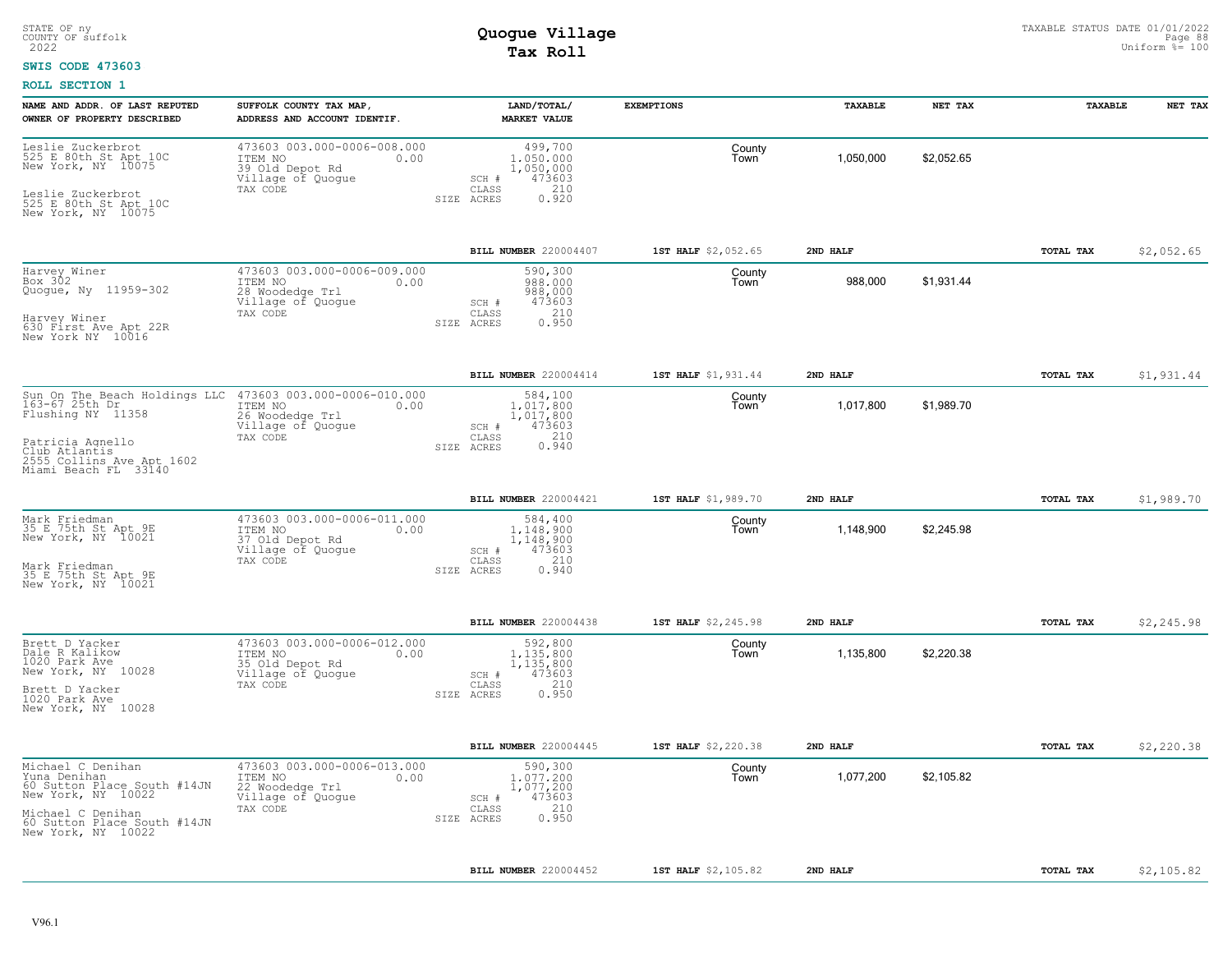### **SWIS CODE 473603**

| NAME AND ADDR. OF LAST REPUTED                                                              | SUFFOLK COUNTY TAX MAP,                                                                          | LAND/TOTAL/                                                                                 | <b>EXEMPTIONS</b>   | TAXABLE   | NET TAX    | TAXABLE   | NET TAX    |
|---------------------------------------------------------------------------------------------|--------------------------------------------------------------------------------------------------|---------------------------------------------------------------------------------------------|---------------------|-----------|------------|-----------|------------|
| OWNER OF PROPERTY DESCRIBED                                                                 | ADDRESS AND ACCOUNT IDENTIF.                                                                     | <b>MARKET VALUE</b>                                                                         |                     |           |            |           |            |
| Edward C Kiernan<br>Frances S Kiernan<br>3801 Canterbury Rd Unit 1002<br>Baltimore MD 21218 | 473603 003.000-0006-014.000<br>ITEM NO<br>0.00<br>20 Woodedge Trl<br>Village of Quogue           | 584,100<br>1,142,600<br>1,142,600<br>473603<br>$SCH$ $#$                                    | County<br>Town      | 1,142,600 | \$2,233.67 |           |            |
| Edward C Kiernan<br>Frances B Kiernan<br>PO Box 5031<br>Quogue NY 11959                     | TAX CODE                                                                                         | CLASS<br>210<br>0.940<br>SIZE ACRES                                                         |                     |           |            |           |            |
|                                                                                             |                                                                                                  | <b>BILL NUMBER</b> 220004469                                                                | 1ST HALF \$2,233.67 | 2ND HALF  |            | TOTAL TAX | \$2,233.67 |
| John Zamoiski<br>PO Box 1782<br>Quogue NY 11959<br>John Zamoiski<br>PO Box 1782             | 473603 003.000-0006-015.000<br>0.00<br>ITEM NO<br>4 Bayberry Ln<br>Village of Quogue<br>TAX CODE | 571,700<br>1,453,300<br>1,453,300<br>473603<br>SCH #<br>210<br>CLASS<br>0.920<br>SIZE ACRES | County<br>Town      | 1,453,300 | \$2,841.06 |           |            |
| Quoque NY 11959                                                                             |                                                                                                  |                                                                                             |                     |           |            |           |            |
|                                                                                             |                                                                                                  | BILL NUMBER 220004476                                                                       | 1ST HALF \$2,841.06 | 2ND HALF  |            | TOTAL TAX | \$2,841.06 |
| Jeffrey M Bernbach<br>Karen Bernbach<br>6 Plymouth Dr<br>Scarsdale, NY 10583                | 473603 003.000-0006-016.000<br>ITEM NO<br>0.00<br>1 Bayberry Ln<br>Village of Quogue             | 577,900<br>1,201,800<br>1,201,800<br>473603<br>SCH #                                        | County<br>Town      | 1,201,800 | \$2,349.40 |           |            |
| Jeffrey Bernbach<br>PO Box 341<br>Quoque NY 11959                                           | TAX CODE                                                                                         | 0.210<br>CLASS<br>SIZE ACRES                                                                |                     |           |            |           |            |
|                                                                                             |                                                                                                  | <b>BILL NUMBER 220004483</b>                                                                | 1ST HALF \$2,349.40 | 2ND HALF  |            | TOTAL TAX | \$2,349.40 |
| Francine Silver<br>175 E 79th St Apt 8A<br>New York NY 10075                                | 473603 003.000-0006-017.000<br>ITEM NO<br>0.00<br>3 Bayberry Ln<br>Village of Quogue             | 542,100<br>976,000<br>976,000<br>473603<br>SCH #                                            | County<br>Town      | 976,000   | \$1,907.98 |           |            |
| Francine Silver<br>175 E 79th St Apt 8A<br>New York NY 10075                                | TAX CODE                                                                                         | 210<br>CLASS<br>0.930<br>SIZE ACRES                                                         |                     |           |            |           |            |
|                                                                                             |                                                                                                  | BILL NUMBER 220004491                                                                       | 1ST HALF \$1,907.98 | 2ND HALF  |            | TOTAL TAX | \$1,907.98 |
| Barry J Steingard<br>Rachel Steingard<br>184 Duane St<br>New York, NY 10013                 | 473603 003.000-0006-018.000<br>ITEM NO<br>0.00<br>12 Woodedge Trl<br>Village of Quogue           | 695,900<br>1,746,800<br>1,746,800<br>473603<br>SCH #                                        | County<br>Town      | 1,746,800 | \$3,414.82 |           |            |
| Barry J Steingard<br>184 Duane St<br>New York, NY 10013                                     | TAX CODE                                                                                         | 210<br>CLASS<br>SIZE ACRES<br>1.120                                                         |                     |           |            |           |            |
|                                                                                             |                                                                                                  | <b>BILL NUMBER 220004506</b>                                                                | 1ST HALF \$3,414.82 | 2ND HALF  |            | TOTAL TAX | \$3,414.82 |
| Gail Miller<br>PO Box 104<br>10 Woodedge Trl<br>Quogue NY <sup>-</sup> 11959-0104           | 473603 003.000-0006-019.000<br>ITEM NO<br>0.00<br>10 Woodedge Trl<br>Village of Quogue           | 677,300<br>1,201,700<br>1,201,700<br>473603<br>SCH #                                        | County<br>Town      | 1,201,700 | \$2,349.20 |           |            |
| Gail Miller<br>PO Box 104<br>10 Woodedge Trl<br>Quoque NY 11959-0104                        | TAX CODE                                                                                         | 210<br>CLASS<br>1.090<br>SIZE ACRES                                                         |                     |           |            |           |            |
|                                                                                             |                                                                                                  | BILL NUMBER 220004513                                                                       | 1ST HALF \$2,349.20 | 2ND HALF  |            | TOTAL TAX | \$2,349.20 |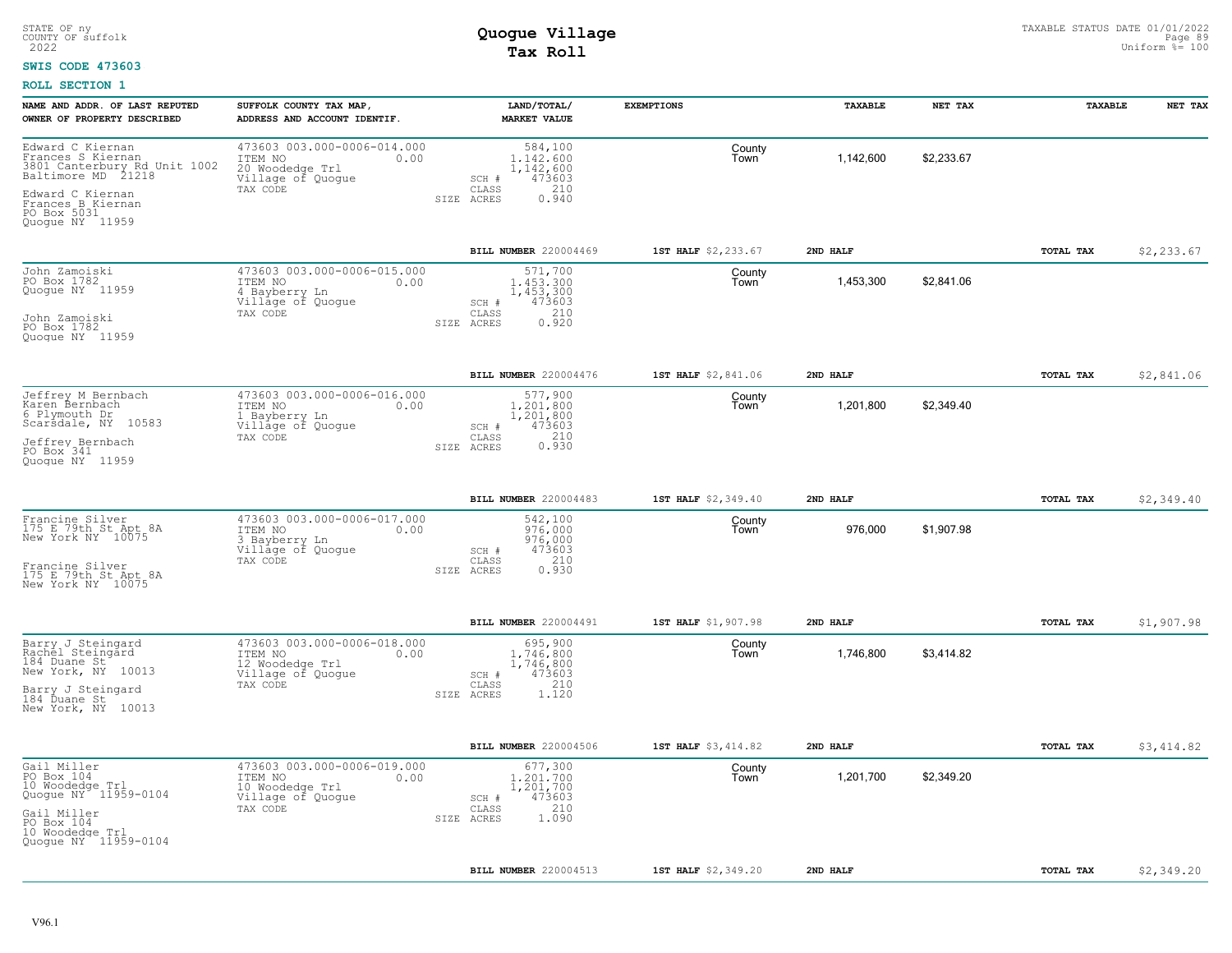### **SWIS CODE 473603**

| NAME AND ADDR. OF LAST REPUTED<br>OWNER OF PROPERTY DESCRIBED                                                                                                            | SUFFOLK COUNTY TAX MAP,<br>ADDRESS AND ACCOUNT IDENTIF.                                           | LAND/TOTAL/<br><b>MARKET VALUE</b>                                                          | <b>EXEMPTIONS</b>   | TAXABLE   | NET TAX    | TAXABLE   | NET TAX    |
|--------------------------------------------------------------------------------------------------------------------------------------------------------------------------|---------------------------------------------------------------------------------------------------|---------------------------------------------------------------------------------------------|---------------------|-----------|------------|-----------|------------|
| Alan M Stein<br>Andrea Stein<br>PO Box 582<br>8 Woodedge Trl<br>Quogue NY 11959<br>Alan M Stein<br>PO Box 582<br>8 Woodedge Trl<br>Quogue NY 11959                       | 473603 003.000-0006-020.000<br>ITEM NO<br>0.00<br>8 Woodedge Trl<br>Village of Quogue<br>TAX CODE | 652,500<br>1.134.300<br>1,134,300<br>473603<br>SCH #<br>210<br>CLASS<br>1.050<br>SIZE ACRES | County<br>Town      | 1,134,300 | \$2,217.44 |           |            |
|                                                                                                                                                                          |                                                                                                   | BILL NUMBER 220004521                                                                       | 1ST HALF \$2,217.44 | 2ND HALF  |            | TOTAL TAX | \$2,217.44 |
| Robert D Selvaggio<br>Lisa R Sammaritano<br>16 Rochambeau Rd<br>Scarsdale NY 10583<br>Robert D Selvaggio<br>Lisa R Sammaritano<br>16 Rochambeau Rd<br>Scarsdale NY 10583 | 473603 003.000-0006-021.000<br>ITEM NO<br>0.00<br>6 Woodedge Trl<br>Village of Quogue<br>TAX CODE | 627,600<br>1.182.100<br>1,182,100<br>473603<br>SCH #<br>210<br>CLASS<br>1.010<br>SIZE ACRES | County<br>l own     | 1,182,100 | \$2,310.89 |           |            |
|                                                                                                                                                                          |                                                                                                   | BILL NUMBER 220004537                                                                       | 1ST HALF \$2,310.89 | 2ND HALF  |            | TOTAL TAX | \$2,310.89 |
| Lori Lowenbraun<br>Howard Lowenbraun<br>4 Woodedge Trl<br>Quogue NY 11959<br>Howard Lowenbraun<br>PO Box 1774<br>4 Wood Edge Trail<br>Quoque NY 11959                    | 473603 003.000-0006-022.000<br>0.00<br>ITEM NO<br>4 Woodedge Trl<br>Village of Quogue<br>TAX CODE | 608,900<br>1,013,200<br>1,013,200<br>473603<br>SCH #<br>0.210<br>CLASS<br>SIZE ACRES        | County<br>Town      | 1,013,200 | \$1,980.70 |           |            |
|                                                                                                                                                                          |                                                                                                   | BILL NUMBER 220004544                                                                       | 1ST HALF \$1,980.70 | 2ND HALF  |            | TOTAL TAX | \$1,980.70 |
| Christopher Amato<br>P O Box 693<br>Quoque NY 11959<br>Christopher Amato<br>P O Box 693<br>Quoque NY 11959                                                               | 473603 003.000-0006-023.000<br>ITEM NO<br>0.00<br>2 Woodedge Trl<br>Village of Quogue<br>TAX CODE | 639,400<br>639,400<br>639,400<br>473603<br>SCH #<br>311<br>CLASS<br>SIZE ACRES<br>1.470     | County<br>Town      | 639,400   | \$1,249.96 |           |            |
|                                                                                                                                                                          |                                                                                                   | BILL NUMBER 220004551                                                                       | 1ST HALF \$1,249.96 | 2ND HALF  |            | TOTAL TAX | \$1,249.96 |
| Peter J Devine<br>Deborah A Devine<br>453 Atlantic St<br>East Northport NY 11731<br>Peter J Devine<br>Deborah A Devine<br>453 Atlantic St<br>East Northport NY 11731     | 473603 003.000-0006-024.000<br>ITEM NO<br>0.00<br>1 Woodedge Trl<br>Village of Quogue<br>TAX CODE | 567,600<br>951,200<br>951,200<br>473603<br>SCH #<br>210<br>CLASS<br>SIZE ACRES<br>1,450     | County<br>Town      | 951,200   | \$1,859.50 |           |            |
|                                                                                                                                                                          |                                                                                                   | BILL NUMBER 220004568                                                                       | 1ST HALF \$1,859.50 | 2ND HALF  |            | TOTAL TAX | \$1,859.50 |
| Alfred Xue<br>30 Bayard St PH A<br>Brooklyn NY 11211<br>Alfred Xue<br>30 Bayard St PH A<br>Brooklyn NY 11211                                                             | 473603 003.000-0006-025.000<br>ITEM NO<br>0.00<br>3 Woodedge Trl<br>Village of Quogue<br>TAX CODE | 570,400<br>1,109,400<br>1,109,400<br>473603<br>SCH #<br>210<br>CLASS<br>1.020<br>SIZE ACRES | County<br>Town      | 1,109,400 | \$2,168.77 |           |            |
|                                                                                                                                                                          |                                                                                                   | BILL NUMBER 220004575                                                                       | 1ST HALF \$2,168.77 | 2ND HALF  |            | TOTAL TAX | \$2,168.77 |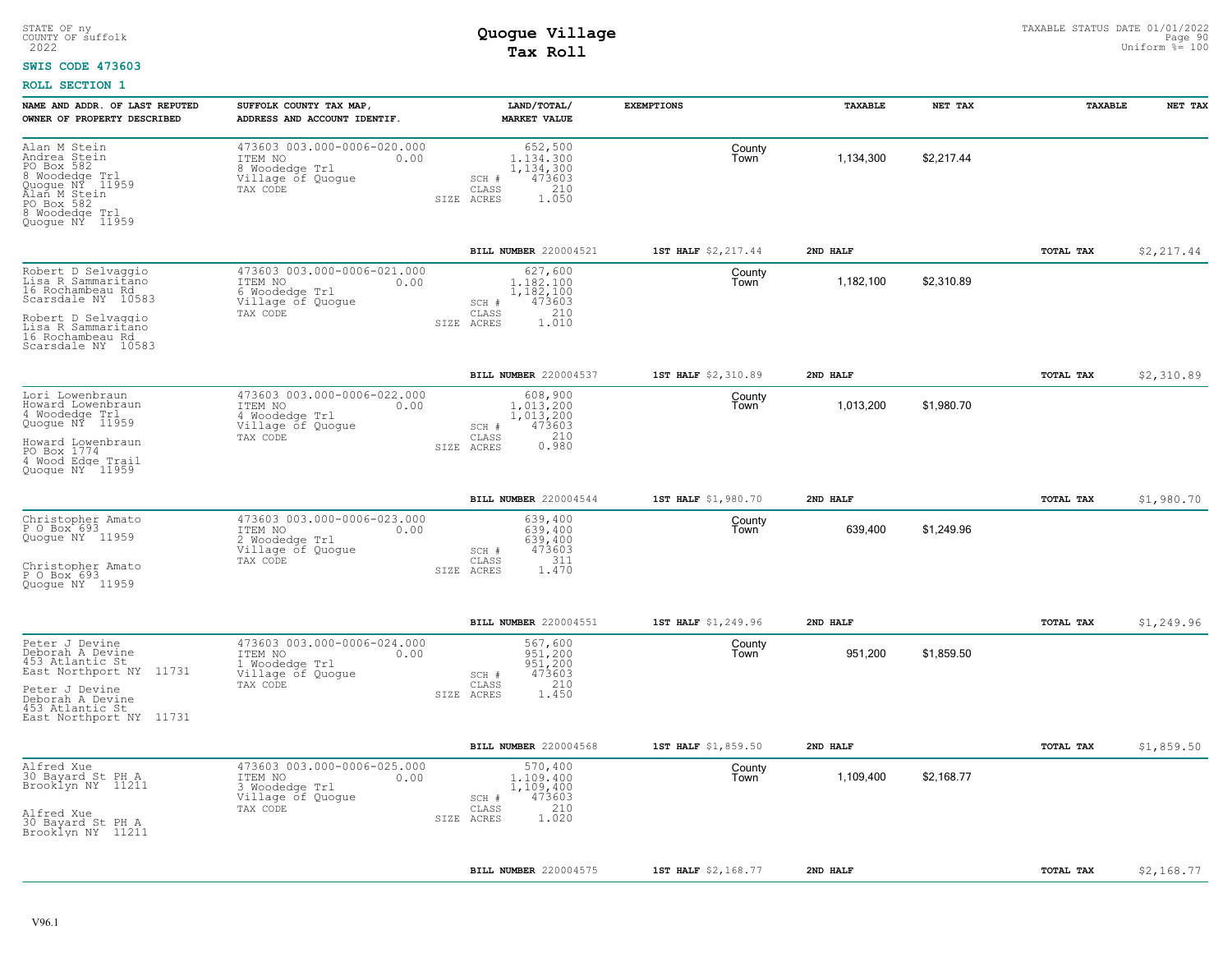#### **SWIS CODE 473603**

| NAME AND ADDR. OF LAST REPUTED<br>OWNER OF PROPERTY DESCRIBED                                                                                                       | SUFFOLK COUNTY TAX MAP,<br>ADDRESS AND ACCOUNT IDENTIF.                                            | LAND/TOTAL/<br><b>MARKET VALUE</b>                                                              | <b>EXEMPTIONS</b>   | TAXABLE   | NET TAX    | TAXABLE   | NET TAX    |
|---------------------------------------------------------------------------------------------------------------------------------------------------------------------|----------------------------------------------------------------------------------------------------|-------------------------------------------------------------------------------------------------|---------------------|-----------|------------|-----------|------------|
| Stanley Schlessinger<br>177 E 75th St Apt 15D<br>New York, NY 10021<br>Stanley Schlessinger<br>177 E 75th St Apt 15D<br>New York, NY 10021                          | 473603 003.000-0006-026.000<br>ITEM NO<br>0.00<br>5 Woodedge Trl<br>Village of Quogue<br>TAX CODE  | 571,700<br>1,103,000<br>1,103,000<br>473603<br>SCH #<br>210<br>CLASS<br>0.920<br>SIZE ACRES     | County<br>Town      | 1,103,000 | \$2.156.25 |           |            |
|                                                                                                                                                                     |                                                                                                    | BILL NUMBER 220004582                                                                           | 1ST HALF \$2,156.25 | 2ND HALF  |            | TOTAL TAX | \$2,156.25 |
| Susan Silverman<br>Mark Silverman<br>11 Fifth Ave Apt 17L<br>New York NY 10003<br>Susan Silverman<br>Mark Silverman<br>11 Fifth Ave Apt 17L<br>New York NY 10003    | 473603 003.000-0006-027.000<br>ITEM NO<br>0.00<br>7 Woodedge Trl<br>Village of Quogue<br>TAX CODE  | 571,700<br>1.235.800<br>1,235,800<br>473603<br>SCH #<br>210<br>CLASS<br>0.920<br>SIZE ACRES     | County<br>l own     | 1,235,800 | \$2,415.87 |           |            |
|                                                                                                                                                                     |                                                                                                    | BILL NUMBER 220004599                                                                           | 1ST HALF \$2,415.87 | 2ND HALF  |            | TOTAL TAX | \$2,415.87 |
| 9 Woodedge Trail LLC<br>David Steingard<br>80 E Main St<br>Kings Park NY 11754<br>9 Woodedge Trail LLC<br>PO Box 760<br>Quoque NY 11959                             | 473603 003.000-0006-028.000<br>ITEM NO<br>0.00<br>9 Woodedge Trl<br>Village of Quogue<br>TAX CODE  | 571,700<br>1,030,200<br>1,030,200<br>473603<br>SCH #<br>0.210<br>CLASS<br>SIZE ACRES            | County<br>Town      | 1,030,200 | \$2,013.94 |           |            |
|                                                                                                                                                                     |                                                                                                    | <b>BILL NUMBER 220004605</b>                                                                    | 1ST HALF \$2,013.94 | 2ND HALF  |            | TOTAL TAX | \$2,013.94 |
| Jeffrey Halper<br>Sharon Halper<br>Sharon Halper<br>7801 N Federal Hwy<br>Building 1-102<br>Jeffrey Halper<br>Sharon Halper<br>7801 N Federal Hwy<br>Building 1-102 | 473603 003.000-0006-029.000<br>ITEM NO<br>0.00<br>11 Woodedge Trl<br>Village of Quogue<br>TAX CODE | 571,700<br>$1.020.100$<br>$1,020,100$<br>473603<br>SCH #<br>210<br>CLASS<br>0.920<br>SIZE ACRES | County<br>Town      | 1,020,100 | \$1,994.19 |           |            |
|                                                                                                                                                                     |                                                                                                    | BILL NUMBER 220004612                                                                           | 1ST HALF \$1,994.19 | 2ND HALF  |            | TOTAL TAX | \$1,994.19 |
| David Powers<br>Lori Powers<br>401 E 74 St Apt 14E<br>New York NY 10021<br>David Powers<br>Lori Powers<br>401 E 74 St Apt 14E<br>New York NY 10021                  | 473603 003.000-0006-030.000<br>ITEM NO<br>0.00<br>15 Woodedge Trl<br>Village of Quogue<br>TAX CODE | 508,200<br>1,475,000<br>1,475,000<br>473603<br>SCH #<br>210<br>CLASS<br>0.920<br>SIZE ACRES     | County<br>Town      | 1,475,000 | \$2,883.48 |           |            |
|                                                                                                                                                                     |                                                                                                    | BILL NUMBER 220004629                                                                           | 1ST HALF \$2,883.48 | 2ND HALF  |            | TOTAL TAX | \$2,883.48 |
| Raymond O'Connor<br>Michelle L O'Connor<br>16b<br>105 Duane St<br>New York, NY 10007<br>Raymond O'Connor<br>81 Trumbull Rd<br>Manhasset, NY 11030                   | 473603 003.000-0006-031.000<br>ITEM NO<br>0.00<br>17 Woodedge Trl<br>Village of Quogue<br>TAX CODE | 571,700<br>926,000<br>926,000<br>473603<br>SCH #<br>210<br>CLASS<br>0.920<br>SIZE ACRES         | County<br>Town      | 926,000   | \$1,810.24 |           |            |
|                                                                                                                                                                     |                                                                                                    | <b>BILL NUMBER 220004636</b>                                                                    | 1ST HALF \$1,810.24 | 2ND HALF  |            | TOTAL TAX | \$1,810.24 |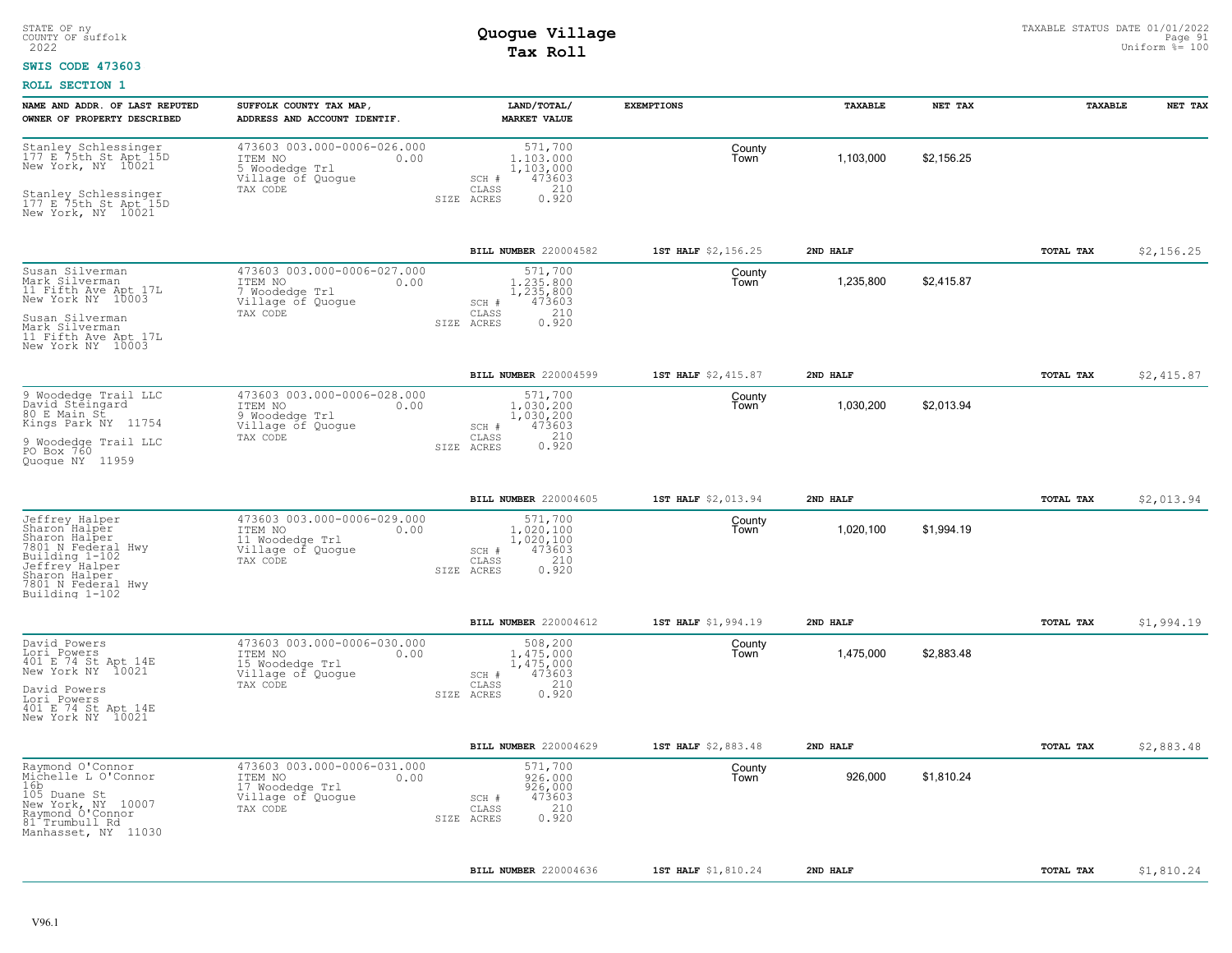#### **SWIS CODE 473603**

| NAME AND ADDR. OF LAST REPUTED<br>OWNER OF PROPERTY DESCRIBED                                                                    | SUFFOLK COUNTY TAX MAP,<br>ADDRESS AND ACCOUNT IDENTIF.                                            | LAND/TOTAL/<br><b>MARKET VALUE</b>                                                          | <b>EXEMPTIONS</b>   | TAXABLE   | NET TAX    | TAXABLE          | NET TAX    |
|----------------------------------------------------------------------------------------------------------------------------------|----------------------------------------------------------------------------------------------------|---------------------------------------------------------------------------------------------|---------------------|-----------|------------|------------------|------------|
| Martin A Brody<br>PO Box 202<br>Quogue NY 11959<br>Martin A Brody<br>PO Box 202<br>Quoque NY 11959                               | 473603 003.000-0006-032.000<br>ITEM NO<br>0.00<br>19 Woodedge Trl<br>Village of Quogue<br>TAX CODE | 571,700<br>985,100<br>985,100<br>473603<br>SCH #<br>210<br>CLASS<br>0.920<br>SIZE ACRES     | County<br>Town      | 985,100   | \$1,925.77 |                  |            |
|                                                                                                                                  |                                                                                                    | BILL NUMBER 220004643                                                                       | 1ST HALF \$1,925.77 | 2ND HALF  |            | TOTAL TAX        | \$1,925.77 |
| Paul G Gallo<br>Ann M Gallo<br>30 Woodstock St<br>Yonkers, NY 10701<br>Paul G Gallo<br>30 Woodstock St<br>Yonkers, NY 10701      | 473603 003.000-0006-033.000<br>ITEM NO<br>0.00<br>21 Woodedge Trl<br>Village of Quoque<br>TAX CODE | 571,700<br>915,600<br>915,600<br>473603<br>SCH #<br>210<br>CLASS<br>0.920<br>SIZE ACRES     | County<br>Town      | 915,600   | \$1,789.91 |                  |            |
|                                                                                                                                  |                                                                                                    | BILL NUMBER 220004651                                                                       | 1ST HALF \$1,789.91 | 2ND HALF  |            | TOTAL TAX        | \$1,789.91 |
| Karen C Manson<br>430 E 56th St<br>New York NY 10022<br>Karen C Manson<br>430 E 56th St<br>New York NY 10022                     | 473603 003.000-0006-034.000<br>ITEM NO<br>0.00<br>23 Woodedge Trl<br>Village of Quogue<br>TAX CODE | 571,700<br>1,066,000<br>1,066,000<br>473603<br>SCH #<br>210<br>CLASS<br>0.920<br>SIZE ACRES | County<br>Town      | 1,066,000 | \$2,083.92 |                  |            |
|                                                                                                                                  |                                                                                                    | BILL NUMBER 220004667                                                                       | 1ST HALF \$2,083.92 | 2ND HALF  |            | <b>TOTAL TAX</b> | \$2,083.92 |
| Rosemary Mc Crosson<br>59 Hampshire Rd<br>Bronxville, NY 10708<br>Rosemary Mc Crosson<br>59 Hampshire Rd<br>Bronxville, NY 10708 | 473603 003.000-0006-035.000<br>ITEM NO<br>0.00<br>25 Woodedge Trl<br>Village of Quogue<br>TAX CODE | 571,700<br>1,244,900<br>1,244,900<br>473603<br>SCH #<br>210<br>CLASS<br>0.920<br>SIZE ACRES | County<br>Town      | 1,244,900 | \$2,433.66 |                  |            |
|                                                                                                                                  |                                                                                                    | BILL NUMBER 220004674                                                                       | 1ST HALF \$2,433.66 | 2ND HALF  |            | <b>TOTAL TAX</b> | \$2,433.66 |
| Suri Harris<br>27 Bayberry Ln<br>Quogue, NY 11959<br>Suri Harris<br>400 E 56th St Apt 25D<br>New York NY 10022-4339              | 473603 003.000-0006-036.000<br>ITEM NO<br>0.00<br>27 Woodedge Trl<br>Village of Quogue<br>TAX CODE | 571,700<br>1,029,700<br>1,029,700<br>473603<br>SCH #<br>210<br>CLASS<br>0.920<br>SIZE ACRES | County<br>Town      | 1,029,700 | \$2,012.96 |                  |            |
|                                                                                                                                  |                                                                                                    | BILL NUMBER 220004681                                                                       | 1ST HALF \$2,012.96 | 2ND HALF  |            | TOTAL TAX        | \$2,012.96 |
| Alan Lazarescu<br>Cecelia Lazarescu<br>PO Box 1523<br>Quogue, NY 11959<br>Alan Lazarescu<br>PO Box 1523<br>Quogue, NY 11959      | 473603 003.000-0006-037.000<br>ITEM NO<br>0.00<br>29 Woodedge Trl<br>Village of Quogue<br>TAX CODE | 619,200<br>1,065,700<br>1,065,700<br>473603<br>SCH #<br>210<br>CLASS<br>1.000<br>SIZE ACRES | County<br>Town      | 1,065,700 | \$2,083.34 |                  |            |
|                                                                                                                                  |                                                                                                    | BILL NUMBER 220004698                                                                       | 1ST HALF \$2,083.34 | 2ND HALF  |            | TOTAL TAX        | \$2,083.34 |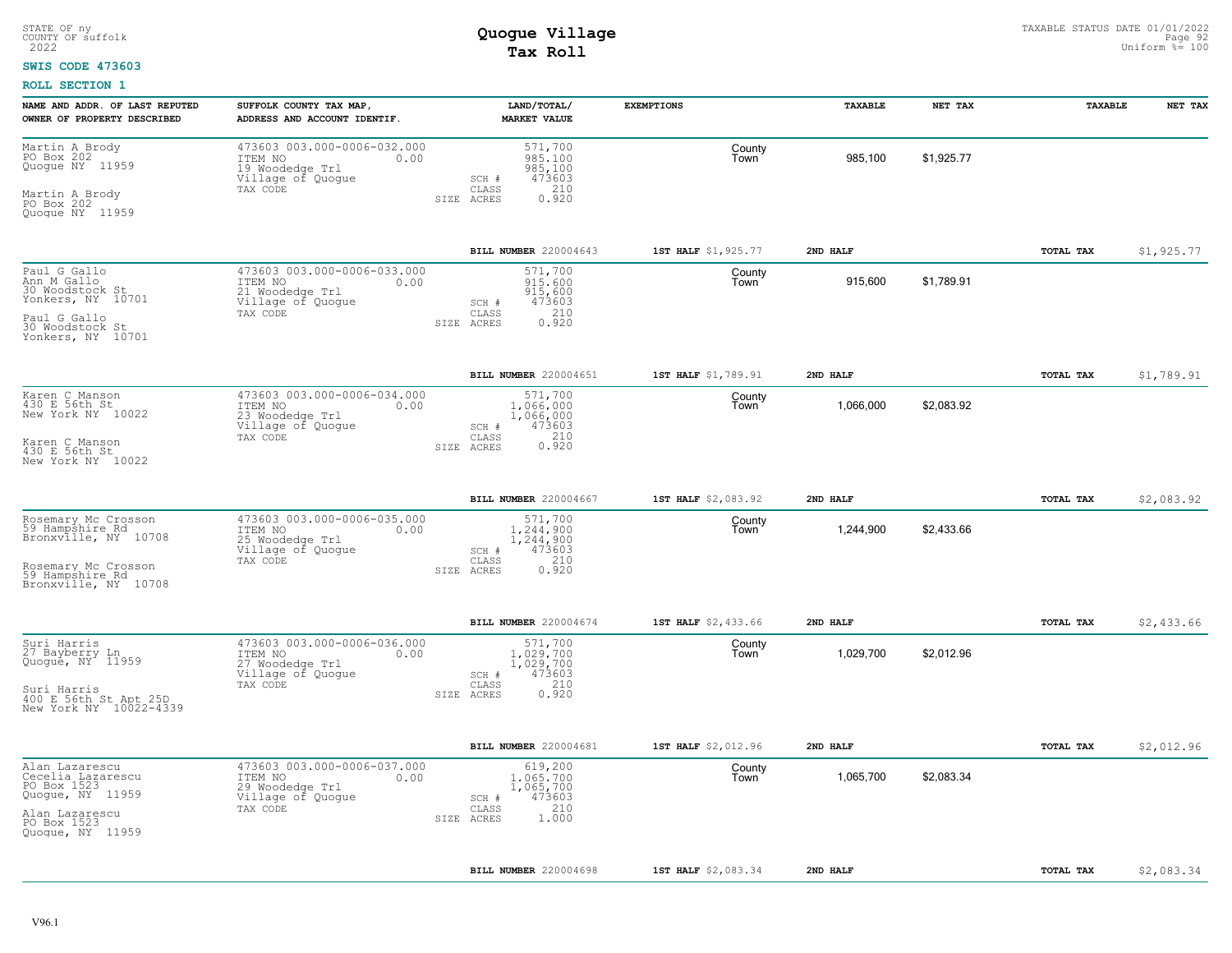#### **SWIS CODE 473603**

| NAME AND ADDR. OF LAST REPUTED<br>OWNER OF PROPERTY DESCRIBED                                                                                                                                      | SUFFOLK COUNTY TAX MAP<br>ADDRESS AND ACCOUNT IDENTIF.                                                    | LAND/TOTAL/<br><b>MARKET VALUE</b>                                                           | <b>EXEMPTIONS</b>   | TAXABLE   | NET TAX    | TAXABLE          | NET TAX    |
|----------------------------------------------------------------------------------------------------------------------------------------------------------------------------------------------------|-----------------------------------------------------------------------------------------------------------|----------------------------------------------------------------------------------------------|---------------------|-----------|------------|------------------|------------|
| 31 Woodedge Trail, LLC<br>c/o Buchbinder & Warren<br>1 Union Sq W<br>New York, NY 10003                                                                                                            | 473603 003.000-0006-038.000<br>ITEM NO<br>0.00<br>31 Woodedge Trl<br>Village of Quogue                    | 600,200<br>1,103,500<br>1,103,500<br>473603<br>SCH #                                         | County<br>Town      | 1,103,500 | \$2,157.23 |                  |            |
| 31 Woodedge Trail, LLC<br>c/o Buchbinder & Warren<br>1 Union Sq W<br>New York, NY 10003                                                                                                            | TAX CODE                                                                                                  | 210<br>CLASS<br>1.380<br>SIZE ACRES                                                          |                     |           |            |                  |            |
|                                                                                                                                                                                                    |                                                                                                           | BILL NUMBER 220004704                                                                        | 1ST HALF \$2,157.23 | 2ND HALF  |            | TOTAL TAX        | \$2,157.23 |
| David B Lawrence (Trustee)<br>The David B Lawrence Revocable ITEM NO<br>Hannele R Lawrence (Trustee)<br>The Hannele R Lawrence Revocal village of Quogue<br>David B Lawrence<br>Hannele R Lawrence | 473603 003.001-0001-002.000<br>0.00<br>2 Jessups Landing Ct W<br>TAX CODE                                 | $\bigcap$<br>414,300<br>414,300<br>473603<br>SCH #<br>210C<br>$\mathtt{CLASS}$<br>SIZE ACRES | County<br>Town      | 414,300   | \$809.92   |                  |            |
| PO Box 549<br>Quoque NY 11959                                                                                                                                                                      |                                                                                                           |                                                                                              |                     |           |            |                  |            |
|                                                                                                                                                                                                    |                                                                                                           | BILL NUMBER 220017953                                                                        | 1ST HALF \$809.92   | 2ND HALF  |            | <b>TOTAL TAX</b> | \$809.92   |
| Jeffrey L. Cohan<br>Arlene M. Cohan<br>95 Dutch Hill Rd<br>Orangeburg NY 10962                                                                                                                     | 473603 003.001-0001-003.000<br>ITEM NO<br>0.00<br>3 Jessups Landing Ct W<br>Village of Quogue             | $\cap$<br>685,400<br>685,400<br>473603<br>SCH #                                              | County<br>Town      | 685,400   | \$1,339.89 |                  |            |
| Jeffrey L. Cohan<br>Arlene M. Cohan<br>95 Dutch Hill Rd<br>Orangeburg NY 10962                                                                                                                     | TAX CODE                                                                                                  | 210C<br>$\mathtt{CLASS}$<br>SIZE ACRES                                                       |                     |           |            |                  |            |
|                                                                                                                                                                                                    |                                                                                                           | BILL NUMBER 220017966                                                                        | 1ST HALF \$1,339.89 | 2ND HALF  |            | TOTAL TAX        | \$1,339.89 |
| Bryan Jay Vannatter and Kathl<br>e 473603 003.001-0001-004.000<br>Bryan Jay Vannatter and Kathl<br>e ITEM NO 0.00<br>                                                                              | Village of Quogue<br>TAX CODE                                                                             | $\bigcap$<br>849,700<br>849,700<br>473603<br>SCH #<br>210C<br>CLASS<br>SIZE ACRES            | County<br>Town      | 849,700   | \$1,661.08 |                  |            |
|                                                                                                                                                                                                    |                                                                                                           | BILL NUMBER 220017979                                                                        | 1ST HALF \$1,661.08 | 2ND HALF  |            | TOTAL TAX        | \$1,661.08 |
| Bernard Hyman<br>Barbara Hyman<br>236 Estates Ter S<br>Manhasset NY 11030<br>Bernard Hyman                                                                                                         | 473603 003.001-0001-005.000<br>ITEM NO<br>0.00<br>5 Jessups Landing Ct W<br>Village of Quogue<br>TAX CODE | $\circ$<br>591,400<br>591,400<br>473603<br>SCH #<br>210C<br>CLASS                            | County<br>Town      | 591,400   | \$1,156.13 |                  |            |
| c/o Certilman Balin Adler & Hy<br>90 Merrick Ave W FL 9<br>East Meadow NY 11554                                                                                                                    |                                                                                                           | SIZE ACRES                                                                                   |                     |           |            |                  |            |
|                                                                                                                                                                                                    |                                                                                                           | BILL NUMBER 220017982                                                                        | 1ST HALF \$1,156.13 | 2ND HALF  |            | TOTAL TAX        | \$1,156.13 |
| Dowling Sands LLC<br>7470 N Bright Leaf Ln<br>Flagstaff AZ 86001                                                                                                                                   | 473603 003.001-0001-006.000<br>ITEM NO<br>0.00<br>6 Jessups Landing Ct W<br>Village of Quogue             | $\Omega$<br>905,400<br>905,400<br>473603<br>SCH #                                            | County<br>Town      | 905,400   | \$1,769.97 |                  |            |
| Dowling Sands LLC<br>7470 N Bright Leaf Ln<br>Flagstaff AZ 86001                                                                                                                                   | TAX CODE                                                                                                  | 210C<br>CLASS<br>SIZE ACRES                                                                  |                     |           |            |                  |            |
|                                                                                                                                                                                                    |                                                                                                           | BILL NUMBER 220017995                                                                        | 1ST HALF \$1,769.97 | 2ND HALF  |            | TOTAL TAX        | \$1,769.97 |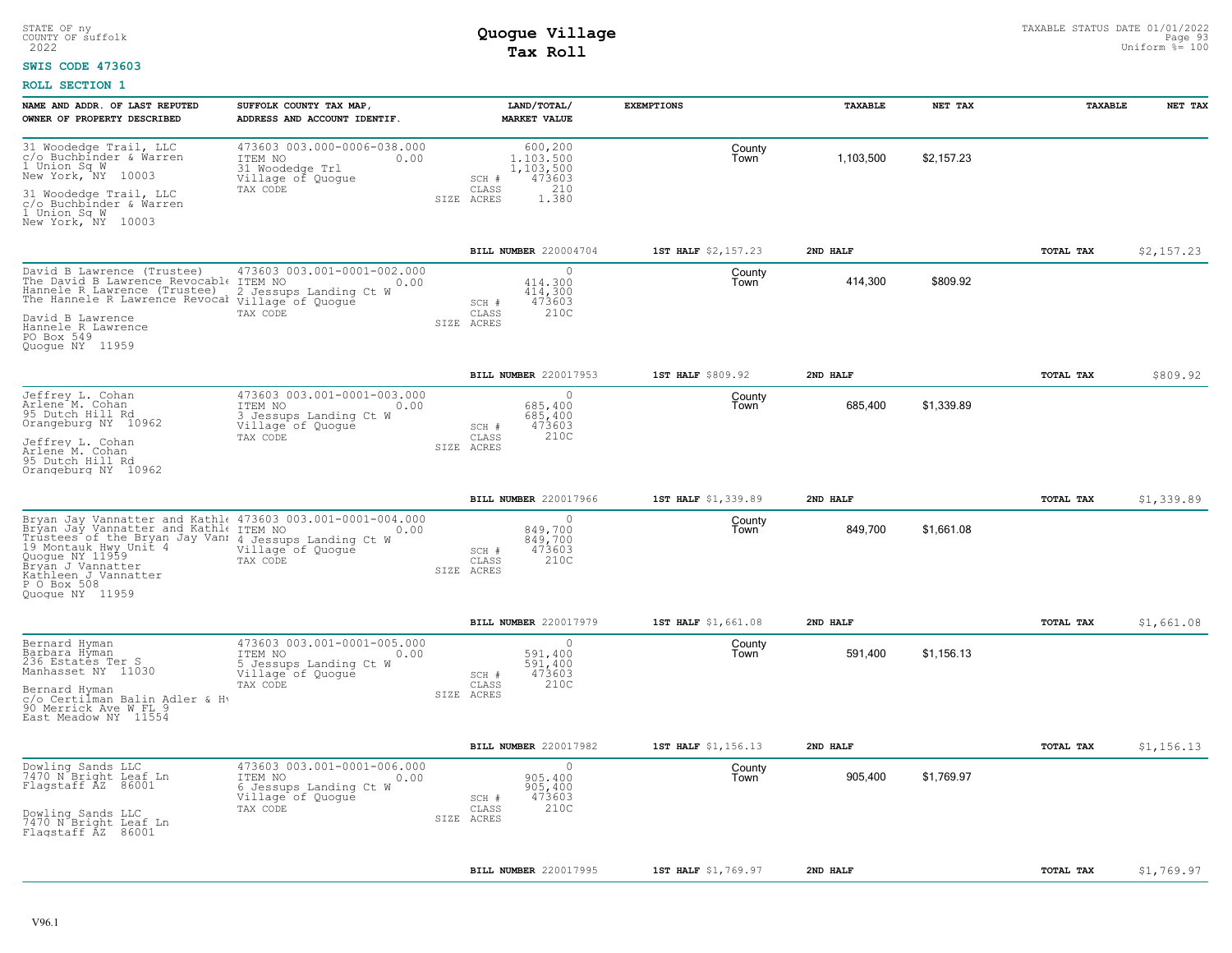### **SWIS CODE 473603**

| NAME AND ADDR. OF LAST REPUTED<br>OWNER OF PROPERTY DESCRIBED                                                                                                                           | SUFFOLK COUNTY TAX MAP,<br>ADDRESS AND ACCOUNT IDENTIF.                                                    | LAND/TOTAL/<br><b>MARKET VALUE</b>                                               | <b>EXEMPTIONS</b>   | TAXABLE  | NET TAX    | <b>TAXABLE</b>   | NET TAX    |
|-----------------------------------------------------------------------------------------------------------------------------------------------------------------------------------------|------------------------------------------------------------------------------------------------------------|----------------------------------------------------------------------------------|---------------------|----------|------------|------------------|------------|
| Ouogue Construction Management 473603 003.001-0001-007.000<br>P 0 Box 664<br>Quoque NY 11959<br>Quoque Construction Management<br>P O Box 664<br>Quogue NY 11959                        | 7 Jessups Landing Ct W<br>Village of Quogue<br>TAX CODE                                                    | $\circ$<br>665,800<br>665,800<br>473603<br>SCH #<br>210C<br>CLASS<br>SIZE ACRES  | County<br>Town      | 665,800  | \$1,301.57 |                  |            |
|                                                                                                                                                                                         |                                                                                                            | BILL NUMBER 220018004                                                            | 1ST HALF \$1,301.57 | 2ND HALF |            | <b>TOTAL TAX</b> | \$1,301.57 |
| Robert Kennedy<br>Roseanne Kennedy<br>PO Box 1054<br>Quogue NY 11959<br>Robert Kennedy<br>Roseanne Kennedy<br>PO Box 1054<br>Quogue NY 11959                                            | 473603 003.001-0001-008.000<br>ITEM NO<br>0.00<br>8 Jessups Landing Ct W<br>Village of Quogue<br>TAX CODE  | $\Omega$<br>594,700<br>594,700<br>473603<br>SCH #<br>210C<br>CLASS<br>SIZE ACRES | County<br>Town      | 594,700  | \$1,162.58 |                  |            |
|                                                                                                                                                                                         |                                                                                                            | BILL NUMBER 220018017                                                            | 1ST HALF \$1,162.58 | 2ND HALF |            | TOTAL TAX        | \$1,162.58 |
| Dorothy Lewis<br>47 E 88th St Apt 15C<br>New York, NY 10128<br>Dorothy Lewis<br>47 E 88th St Apt 15C<br>New York, NY 10128                                                              | 473603 003.001-0001-009.000<br>ITEM NO<br>0.00<br>9 Jessups Landing Ct W<br>Village of Quoque<br>TAX CODE  | $\cap$<br>755,500<br>755,500<br>473603<br>SCH #<br>CLASS<br>210C<br>SIZE ACRES   | County<br>Town      | 755,500  | \$1,476.93 |                  |            |
|                                                                                                                                                                                         |                                                                                                            | BILL NUMBER 220018021                                                            | 1ST HALF \$1,476.93 | 2ND HALF |            | TOTAL TAX        | \$1,476.93 |
| Constance Jones<br>29 Perry Ridge Rd<br>Greenwich CT 06830<br>Constance Jones<br>29 Perry Ridge Rd<br>Greenwich CT 06830                                                                | 473603 003.001-0001-010.000<br>ITEM NO<br>0.00<br>10 Jessups Landing Ct W<br>Village of Quogue<br>TAX CODE | $\circ$<br>594,700<br>594,700<br>473603<br>SCH #<br>210C<br>CLASS<br>SIZE ACRES  | County<br>Town      | 594,700  | \$1,162.58 |                  |            |
|                                                                                                                                                                                         |                                                                                                            | BILL NUMBER 220018033                                                            | 1ST HALF \$1,162.58 | 2ND HALF |            | <b>TOTAL TAX</b> | \$1,162.58 |
| David Beccia<br>Jessica Beccia<br>PO Box 1814<br>Quogue NY 11959<br>David Beccia<br>Jessica Beccia<br>PO Box 1814<br>Quoque NY 11959                                                    | 473603 003.001-0001-011.000<br>ITEM NO<br>0.00<br>11 Jessups Landing Ct W<br>Village of Quogue<br>TAX CODE | $\circ$<br>685,400<br>685,400<br>473603<br>SCH #<br>210C<br>CLASS<br>SIZE ACRES  | County<br>Town      | 685.400  | \$1.339.89 |                  |            |
|                                                                                                                                                                                         |                                                                                                            | BILL NUMBER 220018046                                                            | 1ST HALF \$1,339.89 | 2ND HALF |            | TOTAL TAX        | \$1,339.89 |
| Pamela D Harris<br>William G. Harris II<br>11420 Golfview Ln_<br>North Palm Beach FL 33405<br>Pamela D Harris<br>William G. Harris II<br>11420 Golfview Ln<br>North Palm Beach FL 33405 | 473603 003.001-0001-012.000<br>ITEM NO<br>0.00<br>12 Jessups Landing Ct W<br>Village of Quogue<br>TAX CODE | $\circ$<br>733.100<br>733,100<br>473603<br>SCH #<br>210C<br>CLASS<br>SIZE ACRES  | County<br>Town      | 733,100  | \$1,433.14 |                  |            |
|                                                                                                                                                                                         |                                                                                                            | <b>BILL NUMBER 220018059</b>                                                     | 1ST HALF \$1,433.14 | 2ND HALF |            | TOTAL TAX        | \$1,433.14 |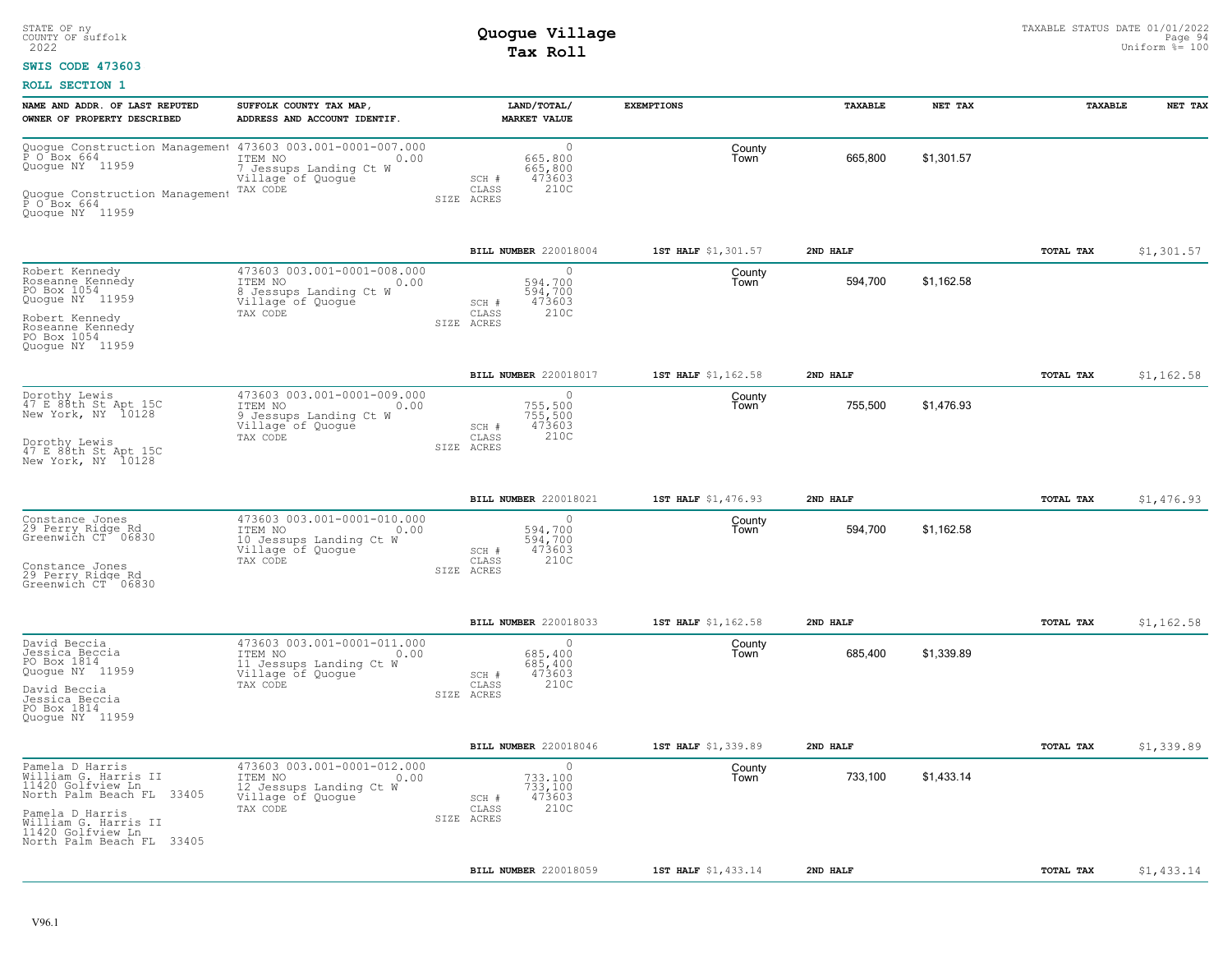### **SWIS CODE 473603**

| NAME AND ADDR. OF LAST REPUTED<br>OWNER OF PROPERTY DESCRIBED                                                                                                                             | SUFFOLK COUNTY TAX MAP<br>ADDRESS AND ACCOUNT IDENTIF.                                                     |                              | LAND/TOTAL/<br><b>MARKET VALUE</b>                | <b>EXEMPTIONS</b>   | TAXABLE  | NET TAX    | TAXABLE   | NET TAX     |
|-------------------------------------------------------------------------------------------------------------------------------------------------------------------------------------------|------------------------------------------------------------------------------------------------------------|------------------------------|---------------------------------------------------|---------------------|----------|------------|-----------|-------------|
| The Sartorius Family Limited 1 473603 003.001-0001-013.000<br>One Hale Ln<br>Darien CT 06820<br>The Sartorius Family Limited 1<br>One Hale Ln<br>Darien CT 06820                          | ITEM NO<br>0.00<br>13 Jessups Landing Ct W<br>Village of Quoque<br>TAX CODE                                | SCH #<br>CLASS<br>SIZE ACRES | $\circ$<br>574,800<br>574,800<br>473603<br>210C   | County<br>l own     | 574,800  | \$1,123.68 |           |             |
|                                                                                                                                                                                           |                                                                                                            |                              | BILL NUMBER 220018062                             | 1ST HALF \$1,123.68 | 2ND HALF |            | TOTAL TAX | \$1, 123.68 |
| Dennis Mosblech<br>Irene Mosblech<br>PO Box 521<br>Quogue NY 11959<br>Dennis Mosblech<br>Irene Mosblech<br>PO Box 521<br>Quogue NY 11959                                                  | 473603 003.001-0001-014.000<br>ITEM NO<br>0.00<br>14 Jessups Landing Ct W<br>Village of Quoque<br>TAX CODE | SCH #<br>CLASS<br>SIZE ACRES | $\bigcap$<br>769,900<br>769,900<br>473603<br>210C | County<br>Town      | 769,900  | \$1,505.08 |           |             |
|                                                                                                                                                                                           |                                                                                                            |                              | BILL NUMBER 220018075                             | 1ST HALF \$1,505.08 | 2ND HALF |            | TOTAL TAX | \$1,505.08  |
| Elizabeth Hartman<br>666 Greenwich St Apt 819<br>New York NY 10014<br>Elizabeth Hartman<br>PO Box 748<br>Quoque NY 11959                                                                  | 473603 003.001-0001-015.000<br>ITEM NO<br>0.00<br>15 Jessups Landing Ct W<br>Village of Quogue<br>TAX CODE | SCH #<br>CLASS<br>SIZE ACRES | $\bigcap$<br>634,500<br>634,500<br>473603<br>210C | County<br>Town      | 634,500  | \$1,240.38 |           |             |
|                                                                                                                                                                                           |                                                                                                            |                              | BILL NUMBER 220018088                             | 1ST HALF \$1,240.38 | 2ND HALF |            | TOTAL TAX | \$1,240.38  |
| Frank J. Maguire Jr.<br>Molly M. Maguire<br>594 N County Rd 16<br>Palm Beach FL 33480<br>Frank J. Maquire<br>Molly M. Maquire<br>151 Isle of Venice Dr Apt 4B<br>Fort Lauderdale FL 33301 | 473603 003.001-0001-016.000<br>ITEM NO<br>0.00<br>16 Jessups Landing Ct W<br>Village of Quoque<br>TAX CODE | SCH #<br>CLASS<br>SIZE ACRES | $\circ$<br>677.900<br>677,900<br>473603<br>210C   | County<br>Town      | 677,900  | \$1.325.23 |           |             |
|                                                                                                                                                                                           |                                                                                                            |                              | BILL NUMBER 220018091                             | 1ST HALF \$1,325.23 | 2ND HALF |            | TOTAL TAX | \$1,325.23  |
| Frank J Levy Trustee<br>Marilyn Gottlieb Levy Trustee<br>The Frank J Levy Revocable Liv<br>PO Box 959<br>Ouogue, NY 11959<br>Frank Levy<br>PO Box 959<br>Quogue, NY 11959-0959            | 473603 003.001-0002-001.000<br>ITEM NO<br>0.00<br>17 Jessups Landing Ct E<br>Village of Quogue<br>TAX CODE | SCH #<br>CLASS<br>SIZE ACRES | $\Omega$<br>564,700<br>564,700<br>473603<br>210C  | County<br>Town      | 564,700  | \$1,103.93 |           |             |
|                                                                                                                                                                                           |                                                                                                            |                              | BILL NUMBER 220018114                             | 1ST HALF \$1,103.93 | 2ND HALF |            | TOTAL TAX | \$1,103.93  |
| Frank Maggio<br>Mary Maggio<br>18 Jessup's Lndg E<br>P O Box 1711<br>Quoque NY 11959<br>Frank Maggio<br>Mary Maggio<br>18 Jessup's Lndg E<br>P 0 Box 1711                                 | 473603 003.001-0002-002.000<br>ITEM NO<br>0.00<br>18 Jessups Landing Ct E<br>Village of Quogue<br>TAX CODE | SCH #<br>CLASS<br>SIZE ACRES | $\Omega$<br>443,000<br>443,000<br>473603<br>210C  | County<br>Town      | 443,000  | \$866.02   |           |             |
|                                                                                                                                                                                           |                                                                                                            |                              | BILL NUMBER 220018127                             | 1ST HALF \$866.02   | 2ND HALF |            | TOTAL TAX | \$866.02    |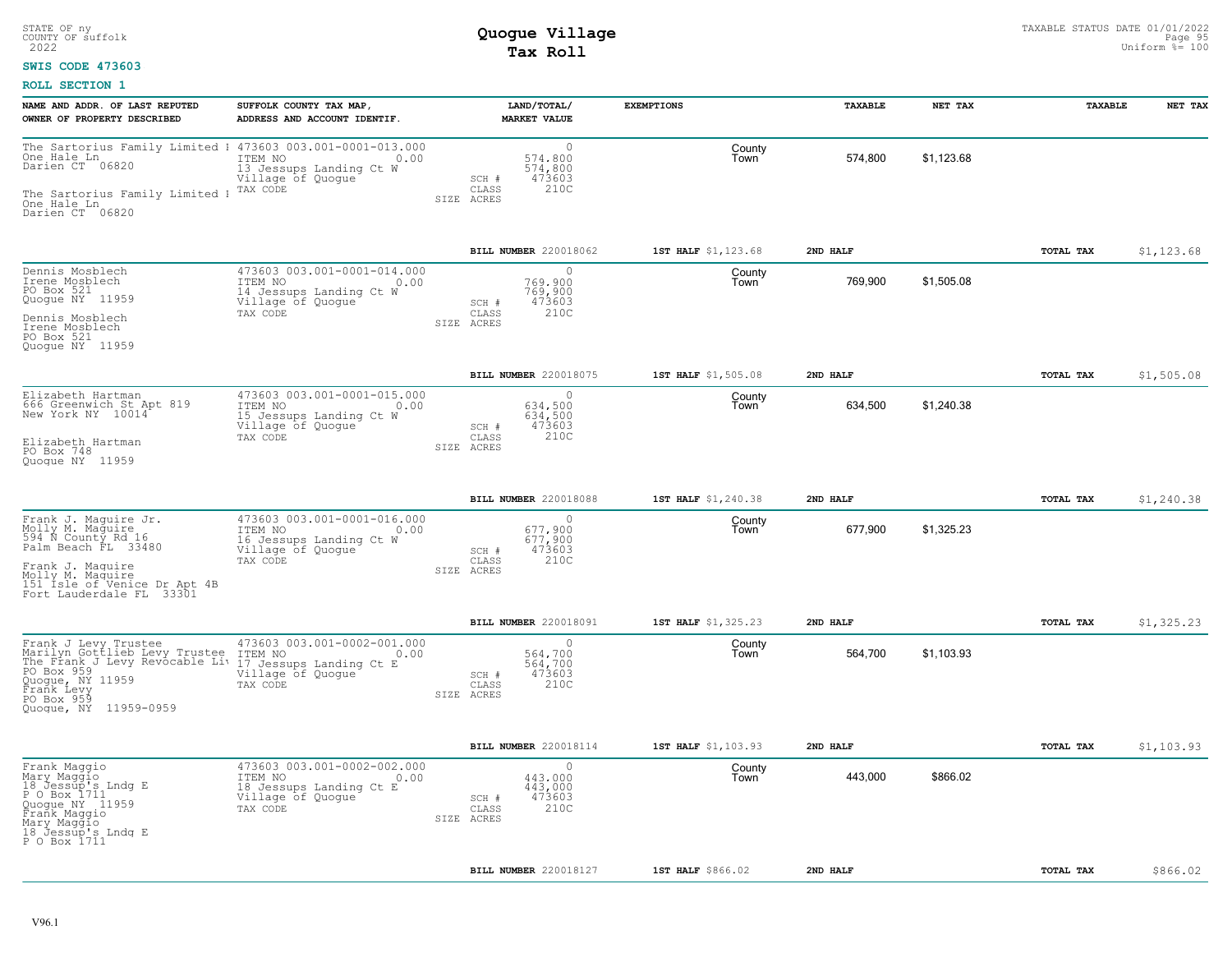### **SWIS CODE 473603**

| NAME AND ADDR. OF LAST REPUTED<br>OWNER OF PROPERTY DESCRIBED                                                                                                                                                                                                   | SUFFOLK COUNTY TAX MAP,<br>ADDRESS AND ACCOUNT IDENTIF.                                                    | LAND/TOTAL/<br><b>MARKET VALUE</b>                                                          | <b>EXEMPTIONS</b>   | <b>TAXABLE</b> | NET TAX    | <b>TAXABLE</b> | NET TAX    |
|-----------------------------------------------------------------------------------------------------------------------------------------------------------------------------------------------------------------------------------------------------------------|------------------------------------------------------------------------------------------------------------|---------------------------------------------------------------------------------------------|---------------------|----------------|------------|----------------|------------|
| 2 G O'Neills, LLC<br>1010 Franklin Ave Suite 300A<br>Garden City NY 11530<br>2 G O'Neills, LLC<br>Attn: Mr. Craig O'Neill<br>P O Box 7560<br>1010 Franklin Ave Suite 300A                                                                                       | 473603 003.001-0002-003.000<br>ITEM NO<br>0.00<br>19 Jessups Landing Ct E<br>Village of Quogue<br>TAX CODE | $\circ$<br>690,000<br>690,000<br>473603<br>SCH #<br>210C<br>CLASS<br>SIZE ACRES             | County<br>Town      | 690,000        | \$1,348.88 |                |            |
|                                                                                                                                                                                                                                                                 |                                                                                                            | BILL NUMBER 220018131                                                                       | 1ST HALF \$1,348.88 | 2ND HALF       |            | TOTAL TAX      | \$1,348.88 |
| Coline Bester<br>Heather Bester<br>PO Box 82<br>Quogue NY 11959<br>Coline Bester<br>Heather Bester<br>PO Box 82<br>Quoque NY 11959                                                                                                                              | 473603 003.001-0002-004.000<br>ITEM NO<br>0.00<br>20 Jessups Landing Ct E<br>Village of Quogue<br>TAX CODE | $\Omega$<br>666,800<br>666,800<br>473603<br>SCH #<br>210C<br>CLASS<br>SIZE ACRES            | County<br>Town      | 666,800        | \$1,303.53 |                |            |
|                                                                                                                                                                                                                                                                 |                                                                                                            | BILL NUMBER 220018143                                                                       | 1ST HALF \$1,303.53 | 2ND HALF       |            | TOTAL TAX      | \$1,303.53 |
| Michael Confort JR<br>34 Salt Cedar Ln<br>Kiawah Island SC<br>29455<br>Michael Confort JR<br>34 Salt Cedar Ln<br>Kiawah Island SC<br>29455                                                                                                                      | 473603 003.001-0002-005.000<br>ITEM NO<br>0.00<br>21 Jessups Landing Ct E<br>Village of Quogue<br>TAX CODE | $\Omega$<br>702,100<br>702,100<br>473603<br>SCH #<br>CLASS<br>210C<br>SIZE ACRES            | County<br>Town      | 702,100        | \$1,372.54 |                |            |
|                                                                                                                                                                                                                                                                 |                                                                                                            |                                                                                             |                     |                |            |                |            |
|                                                                                                                                                                                                                                                                 |                                                                                                            | BILL NUMBER 220018156                                                                       | 1ST HALF \$1,372.54 | 2ND HALF       |            | TOTAL TAX      | \$1,372.54 |
| Richard Droesch<br>Patricia Droesch<br>7367 Golfhouse Dr 22<br>Hobe Sound FL 33455<br>Richard Droesch<br>Patricia Droesch<br>7367 Golfhouse Dr 22<br>Hobe Sound FL 33455                                                                                        | 473603 003.001-0002-006.000<br>ITEM NO<br>0.00<br>22 Jessups Landing Ct E<br>Village of Quogue<br>TAX CODE | $\Omega$<br>458,400<br>458,400<br>473603<br>SCH #<br>210C<br>CLASS<br>SIZE ACRES            | County<br>Town      | 458,400        | \$896.13   |                |            |
|                                                                                                                                                                                                                                                                 |                                                                                                            | BILL NUMBER 220018169                                                                       | 1ST HALF \$896.13   | 2ND HALF       |            | TOTAL TAX      | \$896.13   |
| 23 Jessups LLC<br>11787 Turtle Beach Rd<br>North Palm Beach FL 33408<br>23 Jessups LLC<br>11787 Turtle Beach Rd<br>North Palm Beach FL 33408                                                                                                                    | 473603 003.001-0002-007.000<br>ITEM NO<br>0.00<br>23 Jessups Landing Ct E<br>Village of Quogue<br>TAX CODE | $\circ$<br>564,700<br>564,700<br>473603<br>SCH #<br>CLASS<br>210C<br>SIZE ACRES             | County<br>Town      | 564,700        | \$1,103.93 |                |            |
|                                                                                                                                                                                                                                                                 |                                                                                                            | BILL NUMBER 220018172                                                                       | 1ST HALF \$1,103.93 | 2ND HALF       |            | TOTAL TAX      | \$1,103.93 |
| Barry D. Kissler (Trustee)<br>The Barry D. Kissler Revocable<br>Stephanie L. Kissler (Trustee)<br>The Stephanie L. Kissler Revol village of Quogue<br>Barry D. Kissler (Trustee)<br>The Barry D. Kissler Revocable<br>4 Hunter Ridge<br>Woodcliff Lake NJ 07677 | 473603 003.001-0002-008.000<br>ITEM NO<br>0.00<br>24 Jessups Landing Ct E<br>TAX CODE                      | $\Omega$<br>702,100<br>702,100<br>473603<br>SCH #<br>210C<br>$\mathtt{CLASS}$<br>SIZE ACRES | County<br>Town      | 702,100        | \$1,372.54 |                |            |
|                                                                                                                                                                                                                                                                 |                                                                                                            | BILL NUMBER 220018185                                                                       | 1ST HALF \$1,372.54 | 2ND HALF       |            | TOTAL TAX      | \$1,372.54 |
|                                                                                                                                                                                                                                                                 |                                                                                                            |                                                                                             |                     |                |            |                |            |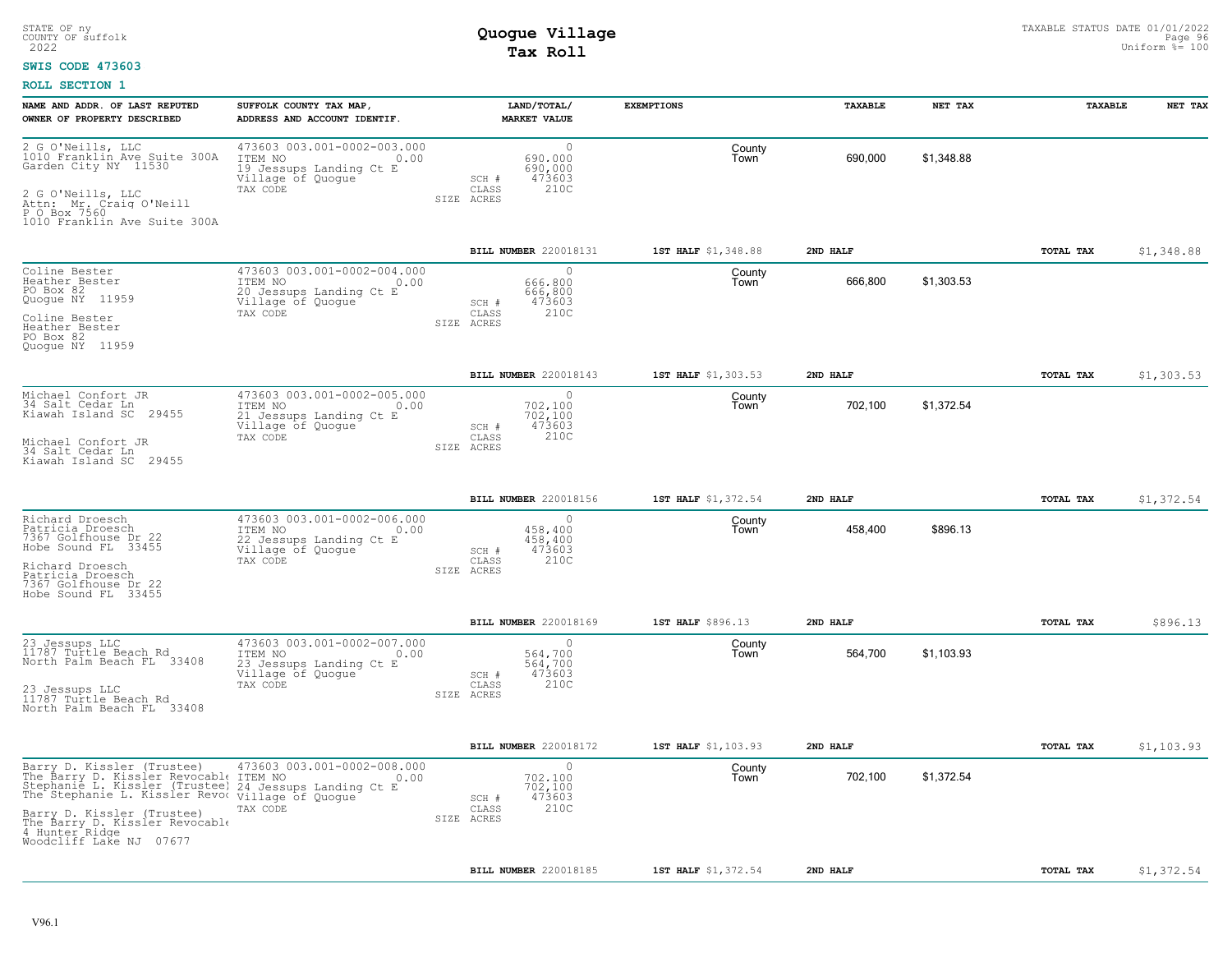#### **SWIS CODE 473603**

| NAME AND ADDR. OF LAST REPUTED<br>OWNER OF PROPERTY DESCRIBED                                                                                                                                                                | SUFFOLK COUNTY TAX MAP,<br>ADDRESS AND ACCOUNT IDENTIF.                                                    | LAND/TOTAL/<br><b>MARKET VALUE</b>                                                  | <b>EXEMPTIONS</b>     | TAXABLE  | NET TAX    | <b>TAXABLE</b> | NET TAX    |
|------------------------------------------------------------------------------------------------------------------------------------------------------------------------------------------------------------------------------|------------------------------------------------------------------------------------------------------------|-------------------------------------------------------------------------------------|-----------------------|----------|------------|----------------|------------|
| Phyllis Palmer<br>11656 Lake House Ct<br>33408<br>North Palm Beach FL<br>Phyllis Palmer<br>PO Box 529<br>Wayne PA 19087                                                                                                      | 473603 003.001-0002-009.000<br>ITEM NO<br>0.00<br>25 Jessups Landing Ct E<br>Village of Quogue<br>TAX CODE | $\circ$<br>606,800<br>606,800<br>473603<br>SCH #<br>CLASS<br>210C<br>SIZE ACRES     | County<br>Town        | 606,800  | \$1,186.23 |                |            |
|                                                                                                                                                                                                                              |                                                                                                            | BILL NUMBER 220018198                                                               | 1ST HALF \$1,186.23   | 2ND HALF |            | TOTAL TAX      | \$1,186.23 |
| Jeffrey M. Layne<br>Sheila Layne<br>352 Baltustrol Cir E<br>Roslyn NY 11576<br>Jeffrey M. Layne<br>Sheila Layne<br>352 Baltustrol Cir E<br>Roslyn NY 11576                                                                   | 473603 003.001-0002-010.000<br>ITEM NO<br>0.00<br>26 Jessups Landing Ct E<br>Village of Quogue<br>TAX CODE | $\cap$<br>512,000<br>512,000<br>473603<br>SCH #<br>210C<br>CLASS<br>SIZE ACRES      | County<br>Town        | 512,000  | \$1,000.91 |                |            |
|                                                                                                                                                                                                                              |                                                                                                            | BILL NUMBER 220018208                                                               | 1ST HALF \$1,000.91   | 2ND HALF |            | TOTAL TAX      | \$1,000.91 |
| Carolyn H Gemake (Trustee)<br>The Carolyn H Gemake Rev Livir ITEM NO<br>PO Box 1812<br>27 Jessu<br>Quogue NY 11959<br>James Gemake<br>Carolyn Gemake<br>PO Box 1812<br>Quoque NY 11959                                       | 473603 003.001-0002-011.000<br>0.00<br>27 Jessups Landing Ct E<br>Village of Quoque<br>TAX CODE            | $\circ$<br>645,100<br>645,100<br>473603<br>SCH #<br>210C<br>CLASS<br>SIZE ACRES     | County<br>Town        | 645,100  | \$1,261.11 |                |            |
|                                                                                                                                                                                                                              |                                                                                                            | BILL NUMBER 220018211                                                               | 1ST HALF \$1,261.11   | 2ND HALF |            | TOTAL TAX      | \$1,261.11 |
| Owen T. Young (Trustee) 473603 C<br>The Roberta O. Young Family T. ITEM NO<br>Amanda Clapp Young (Trustee) R. 28 Jessu<br>The Roberta O. Young Family T! Village of Quogue<br>Roberta Young<br>PO Box 129<br>Quoque NY 11959 | 473603 003.001-0002-012.000<br>0.00<br>28 Jessups Landing Ct E<br>TAX CODE                                 | $0$ veteran<br>445,500<br>445,500<br>473603<br>SCH #<br>210C<br>CLASS<br>SIZE ACRES | 18,000 County<br>Town | 427,500  | \$835.72   |                |            |
|                                                                                                                                                                                                                              |                                                                                                            | BILL NUMBER 220018224                                                               | 1ST HALF \$835.72     | 2ND HALF |            | TOTAL TAX      | \$835.72   |
| Henry P. Baer<br>Ellen D. Baer<br>732 Village Rd<br>North Palm Beach FL 33408<br>Henry Baer<br>11402 Turtle Beach Rd Apt D202<br>North Palm Beach FL 33408                                                                   | 473603 003.001-0002-013.000<br>ITEM NO<br>0.00<br>29 Jessups Landing Ct E<br>Village of Quogue<br>TAX CODE | $\Omega$<br>606,800<br>606,800<br>473603<br>SCH #<br>210C<br>CLASS<br>SIZE ACRES    | County<br>Town        | 606,800  | \$1,186.23 |                |            |
|                                                                                                                                                                                                                              |                                                                                                            | BILL NUMBER 220018237                                                               | 1ST HALF \$1,186.23   | 2ND HALF |            | TOTAL TAX      | \$1,186.23 |
| James Hatzipetros<br>7500 4th Ave Suite A5<br>Brooklyn NY 11209<br>James Hatzipetros<br>7500 4th Ave Suite A5<br>Brooklyn NY 11209                                                                                           | 473603 003.001-0002-014.000<br>ITEM NO<br>0.00<br>30 Jessups Landing Ct E<br>Village of Quogue<br>TAX CODE | $\cap$<br>543.300<br>543,300<br>473603<br>SCH #<br>210C<br>CLASS<br>SIZE ACRES      | County<br>Town        | 543,300  | \$1,062.10 |                |            |
|                                                                                                                                                                                                                              |                                                                                                            | BILL NUMBER 220018241                                                               | 1ST HALF \$1,062.10   | 2ND HALF |            | TOTAL TAX      | \$1,062.10 |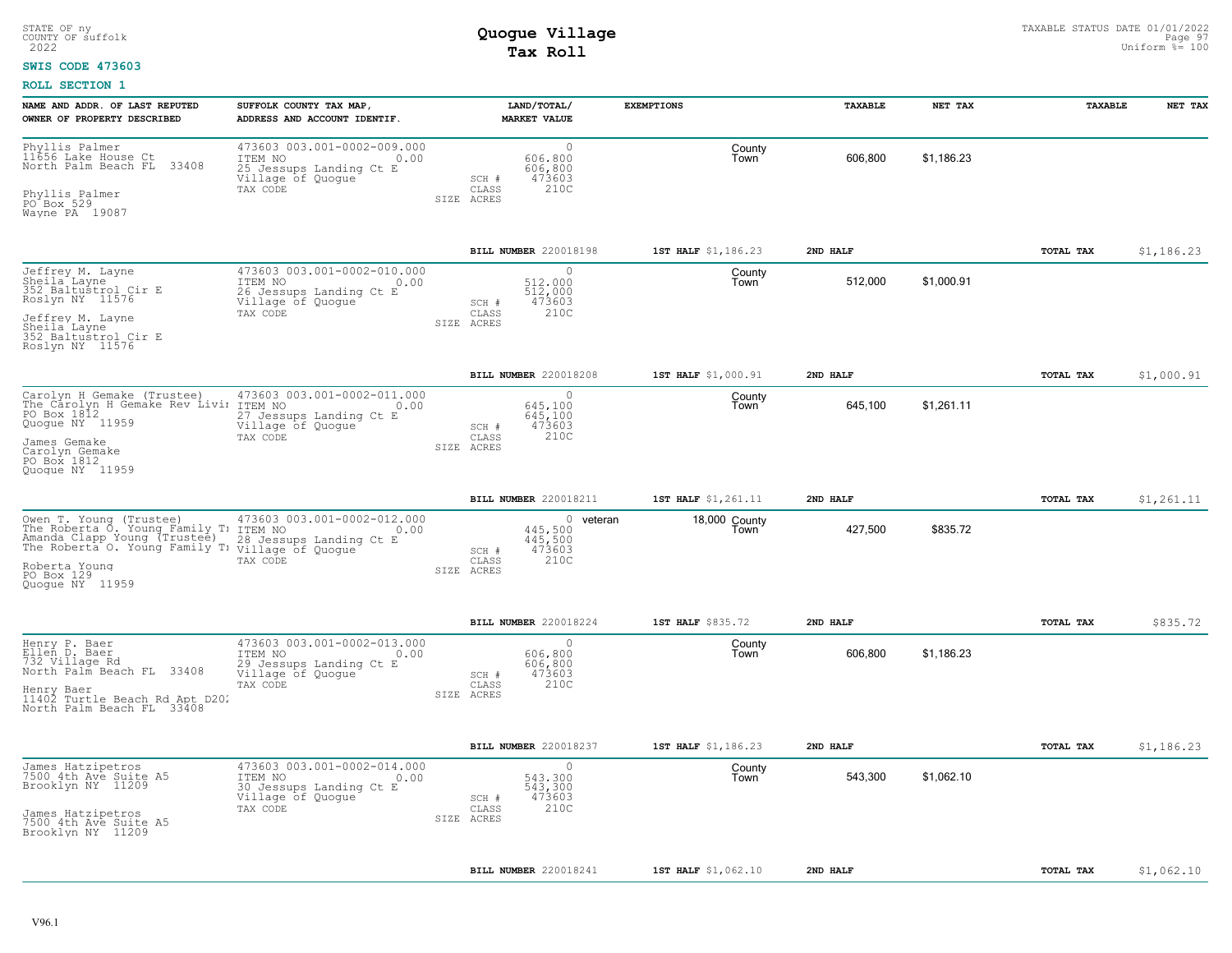#### **SWIS CODE 473603**

| NAME AND ADDR. OF LAST REPUTED                                                                                                                           | SUFFOLK COUNTY TAX MAP,                                                                                    | LAND/TOTAL/                                                                                             | <b>EXEMPTIONS</b>          | <b>TAXABLE</b> | NET TAX    | TAXABLE          | NET TAX     |
|----------------------------------------------------------------------------------------------------------------------------------------------------------|------------------------------------------------------------------------------------------------------------|---------------------------------------------------------------------------------------------------------|----------------------------|----------------|------------|------------------|-------------|
| OWNER OF PROPERTY DESCRIBED                                                                                                                              | ADDRESS AND ACCOUNT IDENTIF.                                                                               | <b>MARKET VALUE</b>                                                                                     |                            |                |            |                  |             |
| Marco T. Oliveri<br>Carol Oliveri<br>PO Box 1425<br>Westhampton Beach NY 11978<br>Marco Oliveri<br>Carol Oliveri<br>PO Box 1092<br>Quogue NY 11959       | 473603 003.001-0002-015.000<br>ITEM NO<br>0.00<br>31 Jessups Landing Ct E<br>Village of Quogue<br>TAX CODE | $\circ$<br>621,400<br>621,400<br>473603<br>SCH #<br>210C<br>CLASS<br>SIZE ACRES                         | County<br>Town             | 621,400        | \$1,214.77 |                  |             |
|                                                                                                                                                          |                                                                                                            | BILL NUMBER 220018253                                                                                   | 1ST HALF \$1,214.77        | 2ND HALF       |            | TOTAL TAX        | \$1, 214.77 |
| Donald G Allison<br>Janet L Allison<br>P.o. box 652<br>Quogue, Ny 11959-652<br>Donald G Allison<br>P.o. box 652<br>Quogue, Ny 11959-652                  | 473603 003.001-0002-016.000<br>ITEM NO<br>0.00<br>32 Jessups Landing Ct E<br>Village of Quogue<br>TAX CODE | $\mathbf{0}$<br>552.400<br>552,400<br>473603<br>SCH #<br>210C<br>CLASS<br>SIZE ACRES                    | County<br>Town             | 552,400        | \$1,079.89 |                  |             |
|                                                                                                                                                          |                                                                                                            | BILL NUMBER 220018266                                                                                   | 1ST HALF \$1,079.89        | 2ND HALF       |            | TOTAL TAX        | \$1,079.89  |
| Kimberley H Payne<br>Cheryle Payne<br>PO Box 965<br>Quogue NY 11959-0965<br>Kimberley H Payne<br>Cheryle Payne<br>PO Box 965<br>Quoque NY 11959-0965     | 473603 004.000-0001-005.000<br>ITEM NO<br>0.00<br>48 Scrub Oak Rd<br>Village of Quoque<br>TAX CODE         | 542, 100 Volunte<br>1,224,600 Firefig<br>1,224,600<br>473603<br>$SCH$ #<br>0.210<br>CLASS<br>SIZE ACRES | 122,460 County<br>500 Town | 1,101,640      | \$2,153.60 |                  |             |
|                                                                                                                                                          |                                                                                                            | BILL NUMBER 220004711                                                                                   | 1ST HALF \$2,153.60        | 2ND HALF       |            | <b>TOTAL TAX</b> | \$2,153.60  |
| Patricia Endres<br>Ira F. Endres III<br>2 Roscoe Rd<br>Newman GA 30263<br>Ira Endres III<br>2 Roscoe Rd<br>Newman GA 30263                               | 473603 004.000-0001-007.002<br>ITEM NO<br>0.00<br>1 Deer Path<br>Village of Quogue<br>TAX CODE             | 711,100<br>1,015,100<br>1,015,100<br>473603<br>SCH #<br>210<br>CLASS<br>1.030<br>SIZE ACRES             | County<br>Town             | 1,015,100      | \$1,984.42 |                  |             |
|                                                                                                                                                          |                                                                                                            | BILL NUMBER 220004728                                                                                   | 1ST HALF \$1,984.42        | 2ND HALF       |            | TOTAL TAX        | \$1,984.42  |
| Richard T Stucklen<br>Claudia M Stucklen<br>PO Box 1160<br>Quogue, NY 11959<br>Richard T Stucklen<br>PO Box 1160<br>Quoque, NY 11959                     | 473603 004.000-0001-007.003<br>ITEM NO<br>0.00<br>3 Deer Path<br>Village of Quogue<br>TAX CODE             | 697,300<br>1,221,800<br>1,221,800<br>473603<br>SCH #<br>210<br>CLASS<br>1.010<br>SIZE ACRES             | County<br>Town             | 1,221,800      | \$2,388.50 |                  |             |
|                                                                                                                                                          |                                                                                                            | <b>BILL NUMBER 220004735</b>                                                                            | 1ST HALF \$2,388.50        | 2ND HALF       |            | TOTAL TAX        | \$2,388.50  |
| Andrew Woolf<br>Serra Sonmez<br>327 E 48th St Apt 26C<br>New York NY 10123<br>Andrew Woolf<br>Serra Sonmez<br>327 E 48th St Apt 26C<br>New York NY 10123 | 473603 004.000-0001-007.004<br>ITEM NO<br>0.00<br>5 Pheasant Run<br>Village of Quogue<br>TAX CODE          | 683,500<br>1,856,400<br>1,856,400<br>473603<br>SCH #<br>210<br>CLASS<br>0.990<br>SIZE ACRES             | County<br>Town             | 1,856,400      | \$3,629.08 |                  |             |
|                                                                                                                                                          |                                                                                                            | BILL NUMBER 220004742                                                                                   | 1ST HALF \$3,629.08        | 2ND HALF       |            | <b>TOTAL TAX</b> | \$3,629.08  |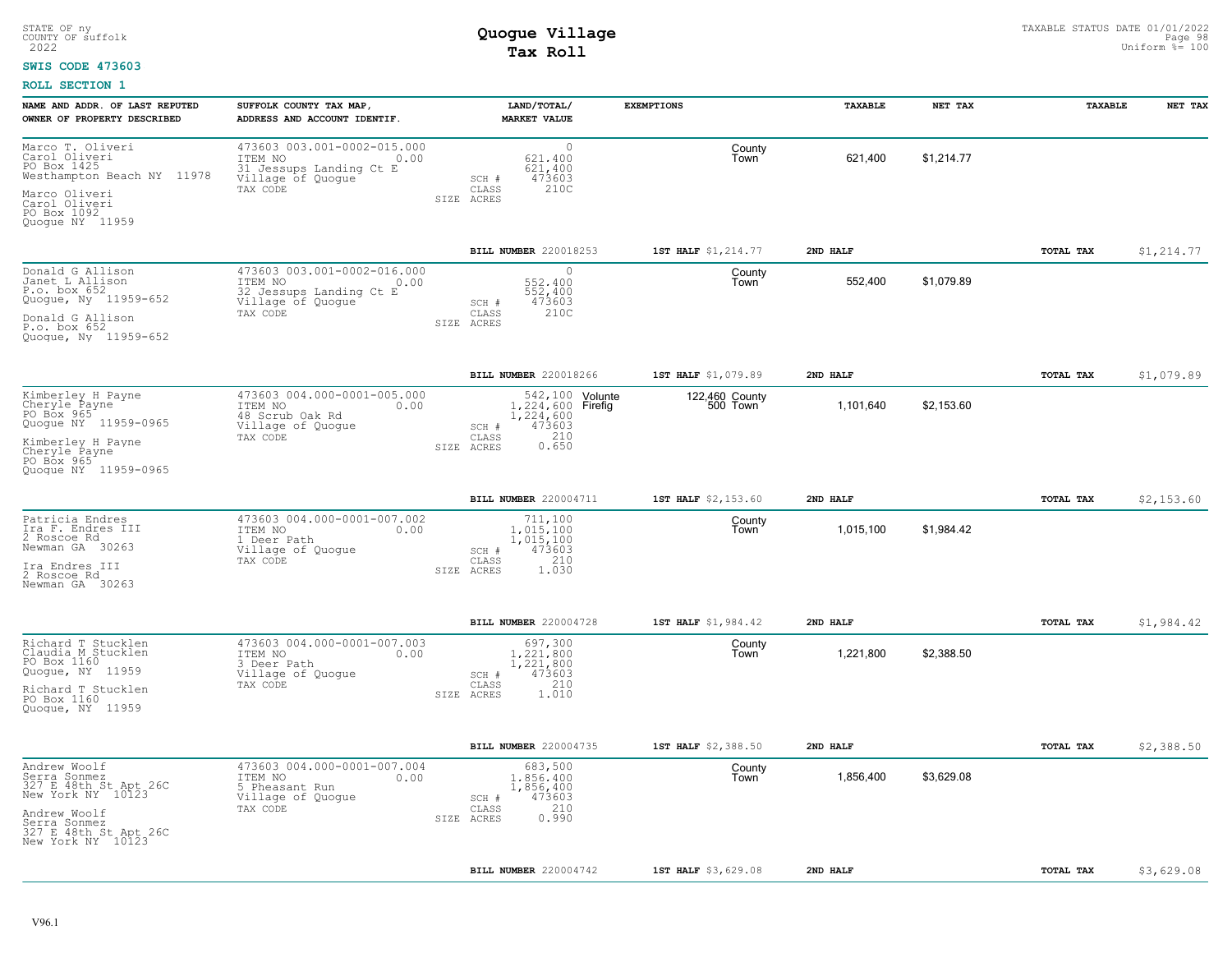#### **SWIS CODE 473603**

| NAME AND ADDR. OF LAST REPUTED<br>OWNER OF PROPERTY DESCRIBED                                                                                                                        | SUFFOLK COUNTY TAX MAP,<br>ADDRESS AND ACCOUNT IDENTIF.                                            | LAND/TOTAL/<br><b>MARKET VALUE</b>                                                          | <b>EXEMPTIONS</b>   | TAXABLE   | NET TAX    | <b>TAXABLE</b> | NET TAX    |
|--------------------------------------------------------------------------------------------------------------------------------------------------------------------------------------|----------------------------------------------------------------------------------------------------|---------------------------------------------------------------------------------------------|---------------------|-----------|------------|----------------|------------|
| Robert Forman<br>Nancy Schnell<br>45 East End Ave Apt 19D<br>New York, NY 10028<br>Robert Forman<br>45 East End Ave Apt 19D<br>New York, NY 10028                                    | 473603 004.000-0001-007.005<br>ITEM NO<br>0.00<br>7 Pheasant Run<br>Village of Quogue<br>TAX CODE  | 721,500<br>1,224,200<br>1,224,200<br>473603<br>SCH #<br>210<br>CLASS<br>SIZE ACRES<br>1.100 | County<br>Town      | 1,224,200 | \$2,393.19 |                |            |
|                                                                                                                                                                                      |                                                                                                    | BILL NUMBER 220004759                                                                       | 1ST HALF \$2,393.19 | 2ND HALF  |            | TOTAL TAX      | \$2,393.19 |
| Gina M Mascia<br>46 Scrub Oak Rd<br>P O Box 350<br>Quogue NY 11959-0350<br>Gina M Mascia<br>46 Scrub Oak Rd<br>P O Box 350<br>Quogue NY 11959-0350                                   | 473603 004.000-0001-007.006<br>ITEM NO<br>0.00<br>46 Scrub Oak Rd<br>Village of Quogue<br>TAX CODE | 584,400<br>910,800<br>910,800<br>473603<br>SCH #<br>210<br>CLASS<br>0.990<br>SIZE ACRES     | County<br>l own     | 910,800   | \$1,780.52 |                |            |
|                                                                                                                                                                                      |                                                                                                    | BILL NUMBER 220004766                                                                       | 1ST HALF \$1,780.52 | 2ND HALF  |            | TOTAL TAX      | \$1,780.52 |
| William Smalley<br>Carrie Smalley<br>23 Library Ave Unit 8<br>Westhampton Beach NY 11978<br>William Smalley<br>Carrie Smalley<br>23 Library Ave Unit 8<br>Westhampton Beach NY 11978 | 473603 004.000-0001-008.000<br>ITEM NO<br>0.00<br>2 Foster Rd<br>Village of Quogue<br>TAX CODE     | 690,400<br>1.452.900<br>1,452,900<br>473603<br>SCH #<br>210<br>CLASS<br>1.000<br>SIZE ACRES | County<br>Town      | 1,452,900 | \$2,840.27 |                |            |
|                                                                                                                                                                                      |                                                                                                    | <b>BILL NUMBER 220004773</b>                                                                | 1ST HALF \$2,840.27 | 2ND HALF  |            | TOTAL TAX      | \$2,840.27 |
| Dorsey Gray Battin<br>P O Box 1762<br>Quogue, NY 11959<br>Dorsey Gray Battin<br>P O Box 1762<br>Quoque, NY 11959                                                                     | 473603 004.000-0001-009.000<br>ITEM NO<br>0.00<br>4 Foster Rd<br>Village of Quogue<br>TAX CODE     | 683,500<br>1,006,700<br>1,006,700<br>473603<br>SCH #<br>210<br>CLASS<br>0.990<br>SIZE ACRES | County<br>Town      | 1,006,700 | \$1,968.00 |                |            |
|                                                                                                                                                                                      |                                                                                                    | BILL NUMBER 220004781                                                                       | 1ST HALF \$1,968.00 | 2ND HALF  |            | TOTAL TAX      | \$1,968.00 |
| Theodore Weinberg<br>William Weinberg<br>365 White Plains Rd<br>East Chester, NY 10709<br>Theodore Weinberg<br>365 White Plains Rd<br>East Chester, NY 10709                         | 473603 004.000-0001-010.000<br>ITEM NO<br>0.00<br>6 Foster Rd<br>Village of Quogue<br>TAX CODE     | 610,000<br>875,700<br>875,700<br>473603<br>$SCH$ $#$<br>210<br>CLASS<br>0.990<br>SIZE ACRES | County<br>Town      | 875,700   | \$1,711.91 |                |            |
|                                                                                                                                                                                      |                                                                                                    | BILL NUMBER 220004797                                                                       | 1ST HALF \$1,711.91 | 2ND HALF  |            | TOTAL TAX      | \$1,711.91 |
| Michael N Ambler<br>Marsha D Ambler<br>655 Park Ave<br>New York, NY 10021<br>Michael N Ambler<br>655 Park Ave<br>New York, NY 10021                                                  | 473603 004.000-0001-011.000<br>ITEM NO<br>0.00<br>8 Foster Rd<br>Village of Quogue<br>TAX CODE     | 596,300<br>977.100<br>977,100<br>473603<br>SCH #<br>210<br>CLASS<br>0.650<br>SIZE ACRES     | County<br>Town      | 977,100   | \$1,910.13 |                |            |
|                                                                                                                                                                                      |                                                                                                    | <b>BILL NUMBER 220004803</b>                                                                | 1ST HALF \$1,910.13 | 2ND HALF  |            | TOTAL TAX      | \$1,910.13 |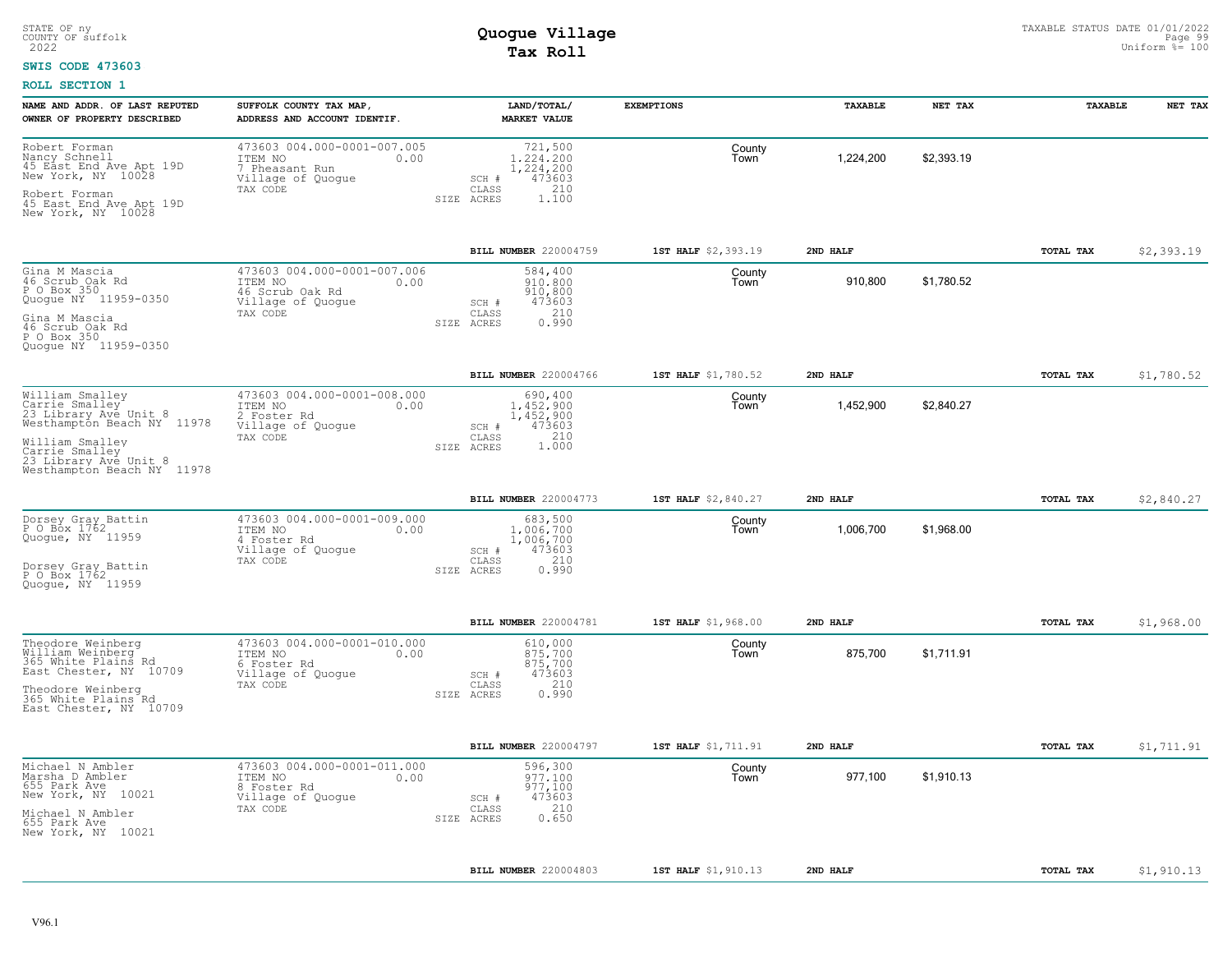#### **SWIS CODE 473603**

| NAME AND ADDR. OF LAST REPUTED<br>OWNER OF PROPERTY DESCRIBED                                                                                                                                                                                    | SUFFOLK COUNTY TAX MAP,<br>ADDRESS AND ACCOUNT IDENTIF.                                         | LAND/TOTAL/<br><b>MARKET VALUE</b>                                                            | <b>EXEMPTIONS</b>   | <b>TAXABLE</b> | NET TAX    | <b>TAXABLE</b> | NET TAX    |
|--------------------------------------------------------------------------------------------------------------------------------------------------------------------------------------------------------------------------------------------------|-------------------------------------------------------------------------------------------------|-----------------------------------------------------------------------------------------------|---------------------|----------------|------------|----------------|------------|
| Glenn D Bellitto<br>Kyle A Moran<br>352 Pondfield Rd<br>Bronxville, NY 10708<br>Glenn D Bellitto<br>352 Pondfield Rd                                                                                                                             | 473603 004.000-0001-012.000<br>ITEM NO<br>0.00<br>10 Foster Rd<br>Village of Quogue<br>TAX CODE | 542,100<br>871,500<br>,500<br>871<br>473603<br>SCH #<br>210<br>CLASS<br>0.650<br>SIZE ACRES   | County<br>Town      | 871,500        | \$1,703.70 |                |            |
| Bronxville, NY 10708                                                                                                                                                                                                                             |                                                                                                 |                                                                                               |                     |                |            |                |            |
|                                                                                                                                                                                                                                                  |                                                                                                 | BILL NUMBER 220004811                                                                         | 1ST HALF \$1,703.70 | 2ND HALF       |            | TOTAL TAX      | \$1,703.70 |
| Anneke Vanwagoner-Felske (Lif 473603 004.000-0001-013.000<br>Cort Vanwagoner-Felske<br>PO Box 343<br>Quogue NY 11959<br>Anneke Vanwagoner-Felske (Life                                                                                           | ITEM NO<br>0.00<br>12 Foster Rd<br>Village of Quogue<br>TAX CODE                                | 596,300<br>837,600<br>837,600<br>473603<br>SCH #<br>210<br>CLASS                              | County<br>Town      | 837,600        | \$1.637.42 |                |            |
| Cort Vanwagoner-Felske<br>PO Box 343<br>Quoque NY 11959                                                                                                                                                                                          |                                                                                                 | 0.650<br>SIZE ACRES                                                                           |                     |                |            |                |            |
|                                                                                                                                                                                                                                                  |                                                                                                 | BILL NUMBER 220004827                                                                         | 1ST HALF \$1,637.42 | 2ND HALF       |            | TOTAL TAX      | \$1,637.42 |
| Michelle Fitzpatrick<br>Gretchen Weimer<br>Constance Walsh<br>3031 Mitchell Rd<br>Westhampton Beach NY 11978<br>Constance Walsh<br>PO Box 1184<br>Quoque NY 11959                                                                                | 473603 004.000-0001-014.000<br>ITEM NO<br>0.00<br>14 Foster Rd<br>Village of Quogue<br>TAX CODE | 596,300<br>959,300<br>959,300<br>473603<br>SCH #<br>$0.210$<br>$0.650$<br>CLASS<br>SIZE ACRES | County<br>Town      | 959,300        | \$1,875.34 |                |            |
|                                                                                                                                                                                                                                                  |                                                                                                 | BILL NUMBER 220004834                                                                         | 1ST HALF \$1,875.34 | 2ND HALF       |            | TOTAL TAX      | \$1,875.34 |
| Anita D Frankel<br>300 E 59 St Apt 2806<br>New York NY 10065-6035                                                                                                                                                                                | 473603 004.000-0001-015.000<br>ITEM NO<br>0.00<br>16 Foster Rd<br>Village of Quogue             | 596,300<br>810,400<br>810,400<br>473603<br>SCH #                                              | County<br>Town      | 810,400        | \$1,584.25 |                |            |
| Anita D Frankel<br>300 E 59 St Apt 2806<br>New York NY 10065-6035                                                                                                                                                                                | TAX CODE                                                                                        | 210<br>CLASS<br>SIZE ACRES<br>0.650                                                           |                     |                |            |                |            |
|                                                                                                                                                                                                                                                  |                                                                                                 | BILL NUMBER 220004841                                                                         | 1ST HALF \$1,584.25 | 2ND HALF       |            | TOTAL TAX      | \$1,584.25 |
| Alicia O'Connor<br>Alicia O'Connor<br>PO Box1192<br>Quogue NY 11959                                                                                                                                                                              | 473603 004.000-0001-016.000<br>ITEM NO<br>0.00<br>18 Foster Rd<br>Village of Quogue             | 618,000<br>963,500<br>963,500<br>473603<br>$SCH$ #                                            | County<br>Town      | 963,500        | \$1,883.55 |                |            |
| Alicia O'Connor<br>PO Box1192<br>Quogue NY 11959                                                                                                                                                                                                 | TAX CODE                                                                                        | 210<br>CLASS<br>0.750<br>SIZE ACRES                                                           |                     |                |            |                |            |
|                                                                                                                                                                                                                                                  |                                                                                                 | BILL NUMBER 220004858                                                                         | 1ST HALF \$1,883.55 | 2ND HALF       |            | TOTAL TAX      | \$1,883.55 |
| Roger A. Blackshaw & Kathleen 473603 004.000-0001-018.000<br>Richard S. Blackshaw<br>Co-trustees Roger A. Blackshaw 20 Foster Rd<br>1112 Bonnie Brae Lane<br>Lake Geneva, Wi 53147<br>Lydia Blackshaw<br>333 E 68 St Apt 2A<br>New York NY 10065 | 0.00<br>ITEM NO<br>Village of Quogue<br>TAX CODE                                                | 704,200<br>1,000,800<br>1,000,800<br>473603<br>SCH #<br>210<br>CLASS<br>1.020<br>SIZE ACRES   | County<br>Town      | 1,000,800      | \$1,956.46 |                |            |
|                                                                                                                                                                                                                                                  |                                                                                                 | <b>BILL NUMBER 220004865</b>                                                                  | 1ST HALF \$1,956.46 | 2ND HALF       |            | TOTAL TAX      | \$1,956.46 |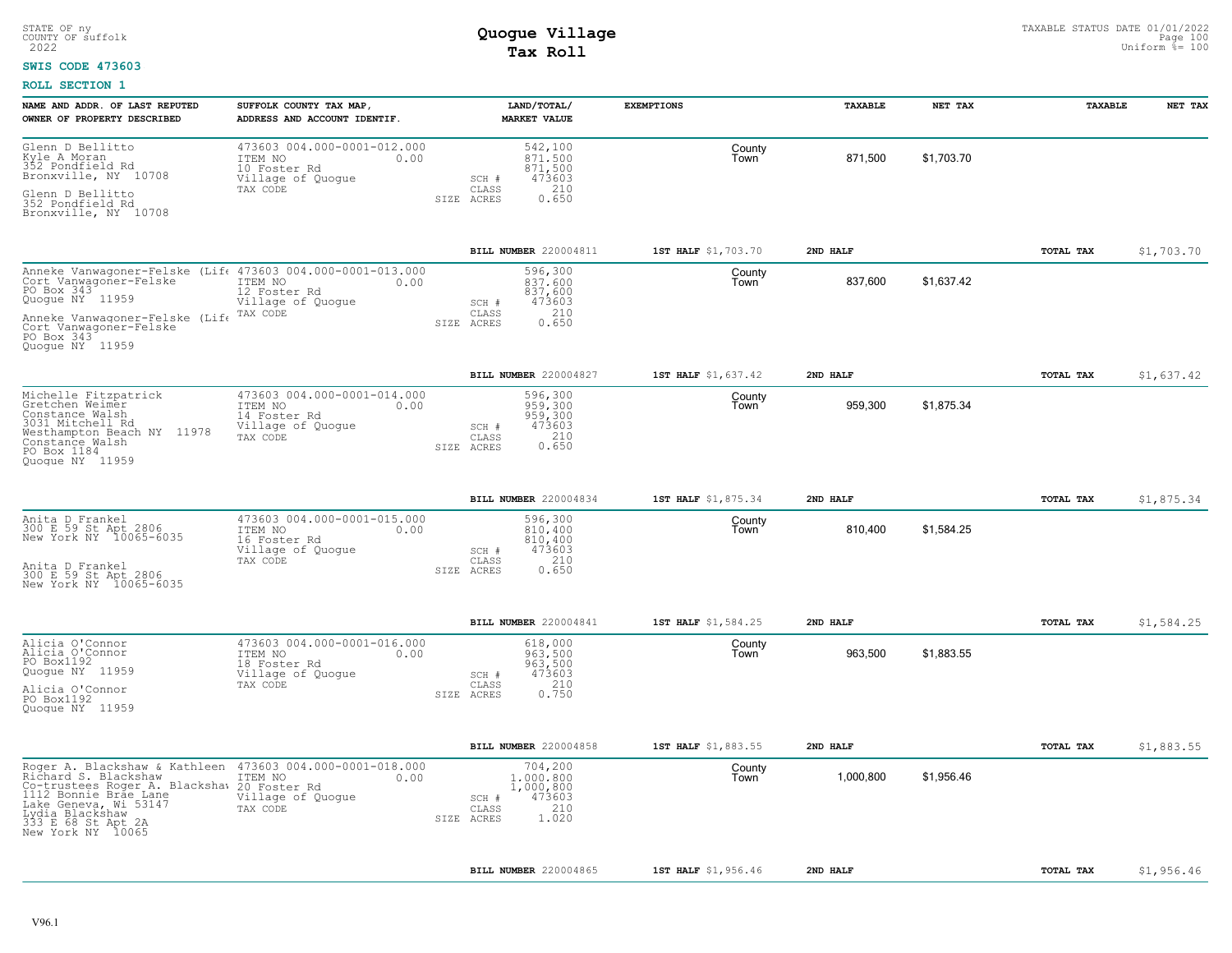#### **SWIS CODE 473603**

| NAME AND ADDR. OF LAST REPUTED<br>OWNER OF PROPERTY DESCRIBED                                                                                                                                                           | SUFFOLK COUNTY TAX MAP,<br>ADDRESS AND ACCOUNT IDENTIF.                                         | LAND/TOTAL/<br><b>MARKET VALUE</b>                                                             | <b>EXEMPTIONS</b>   | TAXABLE   | NET TAX    | TAXABLE   | NET TAX    |
|-------------------------------------------------------------------------------------------------------------------------------------------------------------------------------------------------------------------------|-------------------------------------------------------------------------------------------------|------------------------------------------------------------------------------------------------|---------------------|-----------|------------|-----------|------------|
| Benjamin L Siegel<br>Michelle J Cassel<br>24 Foster Rd<br>PO Box 699<br>Quoque NY 11959<br>Benjamin L. Siegel<br>Michelle J. Cassel<br>PO Box 699<br>Quogue NY 11959                                                    | 473603 004.000-0001-020.001<br>ITEM NO<br>0.00<br>24 Foster Rd<br>Village of Quogue<br>TAX CODE | 662,800<br>929,000<br>929,000<br>473603<br>SCH #<br>312<br>CLASS<br>SIZE ACRES<br>1,200        | County<br>Town      | 929,000   | \$1,816.10 |           |            |
|                                                                                                                                                                                                                         |                                                                                                 | BILL NUMBER 220004872                                                                          | 1ST HALF \$1,816.10 | 2ND HALF  |            | TOTAL TAX | \$1,816.10 |
| Jonathan Zrihen<br>Laetitia Azoulay<br>1 Park Ave FL 19<br>New York NY 10016<br>Jonathan Zrihen<br>Laetitia Azoulay<br>1 Park Ave FL 19<br>New York NY 10016                                                            | 473603 004.000-0001-021.001<br>ITEM NO<br>0.00<br>26 Foster Rd<br>Village of Quogue<br>TAX CODE | 684,500<br>1,907,900<br>1,907,900<br>473603<br>SCH #<br>210<br>CLASS<br>SIZE<br>ACRES<br>1.240 | County<br>Town      | 1,907,900 | \$3,729.75 |           |            |
|                                                                                                                                                                                                                         |                                                                                                 | BILL NUMBER 220016311                                                                          | 1ST HALF \$3,729.75 | 2ND HALF  |            | TOTAL TAX | \$3,729.75 |
| Janis Dardick<br>Jonathan Frank<br>300 E 40th St Apt 27S<br>New York NY 10016<br>Janis Dardick<br>300 E 40th St Apt 27S<br>New York NY 10016                                                                            | 473603 004.000-0001-021.002<br>ITEM NO<br>0.00<br>28 Foster Rd<br>Village of Quogue<br>TAX CODE | 700,100<br>2.595.300<br>2,595,300<br>SCH #<br>473603<br>1.210<br>CLASS<br>SIZE ACRES           | County<br>Town      | 2,595,300 | \$5,073.55 |           |            |
|                                                                                                                                                                                                                         |                                                                                                 | BILL NUMBER 220016323                                                                          | 1ST HALF \$5,073.55 | 2ND HALF  |            | TOTAL TAX | \$5,073.55 |
| Russ Mandor<br>Tanya Mandor<br>PO Box 1661<br>Quogue NY 11959<br>Russ Mandor<br>PO Box 1661<br>Quoque NY 11959                                                                                                          | 473603 004.000-0001-021.003<br>ITEM NO<br>0.00<br>30 Foster Rd<br>Village of Quogue<br>TAX CODE | 676,000<br>1,768,600<br>1,768,600<br>473603<br>SCH #<br>210<br>CLASS<br>1,220<br>SIZE ACRES    | County<br>Town      | 1,768,600 | \$3,457.44 |           |            |
|                                                                                                                                                                                                                         |                                                                                                 | <b>BILL NUMBER 220016336</b>                                                                   | 1ST HALF \$3,457.44 | 2ND HALF  |            | TOTAL TAX | \$3,457.44 |
| Susan Brenner Morton<br>Gary Neil Brenner<br>3 Lēwis Rd<br>Irvington-on-Hudson NY 10533<br>Susan Brenner Morton<br>3 Lewis Rd<br>Irvington-on-Hudson NY 10533                                                           | 473603 004.000-0001-021.004<br>ITEM NO<br>0.00<br>32 Foster Rd<br>Village of Quogue<br>TAX CODE | 682,000<br>1,382,800<br>1,382,800<br>473603<br>SCH #<br>210<br>CLASS<br>SIZE ACRES<br>1.230    | County<br>Town      | 1,382,800 | \$2,703.24 |           |            |
|                                                                                                                                                                                                                         |                                                                                                 | BILL NUMBER 220016349                                                                          | 1ST HALF \$2,703.24 | 2ND HALF  |            | TOTAL TAX | \$2,703.24 |
| K J Woodruff Family Limited P: 473603 004.000-0001-021.005<br>P O Box 5037 TTEM NO 0.00<br>34 Foster Rd<br>Quogue NY 11959<br>K J Woodruff Family Limited P. TAX CODE<br>666 West End Ave Apt 16GJ<br>New York NY 10025 | ITEM NO<br>0.00<br>34 Foster Rd<br>Village of Quogue                                            | 688,000<br>1,441,400<br>1,441,400<br>473603<br>SCH #<br>210<br>CLASS<br>1.250<br>SIZE ACRES    | County<br>Town      | 1,441,400 | \$2,817.79 |           |            |
|                                                                                                                                                                                                                         |                                                                                                 | <b>BILL NUMBER 220016352</b>                                                                   | 1ST HALF \$2,817.79 | 2ND HALF  |            | TOTAL TAX | \$2,817.79 |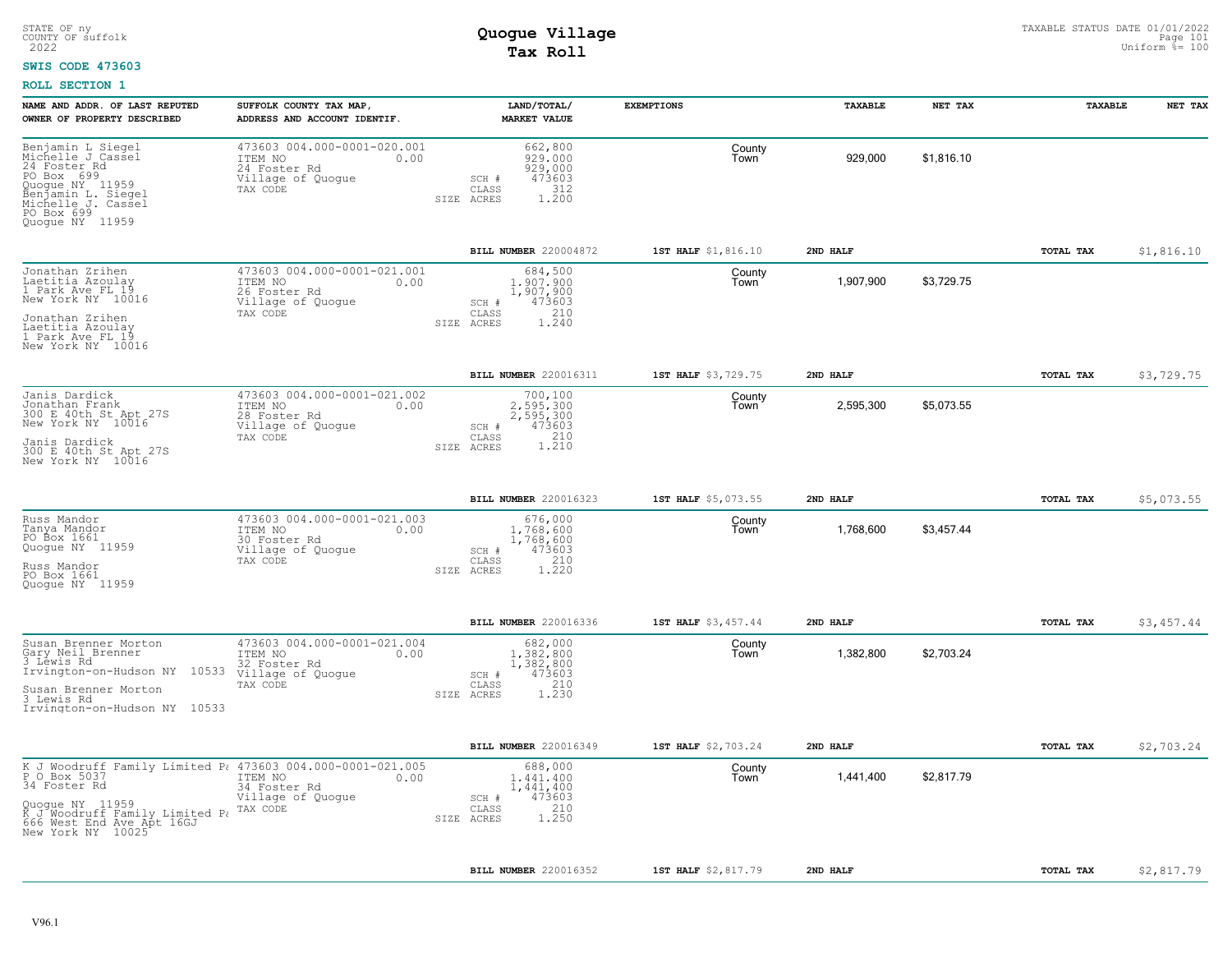#### **SWIS CODE 473603**

| NAME AND ADDR. OF LAST REPUTED<br>OWNER OF PROPERTY DESCRIBED                                                                                                                                 | SUFFOLK COUNTY TAX MAP,<br>ADDRESS AND ACCOUNT IDENTIF.                                            | LAND/TOTAL/<br><b>MARKET VALUE</b>                                                          | <b>EXEMPTIONS</b>   | <b>TAXABLE</b> | NET TAX    | TAXABLE   | NET TAX    |
|-----------------------------------------------------------------------------------------------------------------------------------------------------------------------------------------------|----------------------------------------------------------------------------------------------------|---------------------------------------------------------------------------------------------|---------------------|----------------|------------|-----------|------------|
| Mary Hoch<br>John R Hoch JR<br>PO Box 1761<br>Quogue, NY 11959<br>John R Hoch JR<br>PO Box 1761<br>Quogue, NY 11959-1761                                                                      | 473603 004.000-0001-023.000<br>ITEM NO<br>0.00<br>38 Foster Rd<br>Village of Quogue<br>TAX CODE    | 503,100<br>1,028,700<br>1,028,700<br>473603<br>SCH #<br>CLASS<br>210<br>0.760<br>SIZE ACRES | County<br>Town      | 1,028,700      | \$2,011.01 |           |            |
|                                                                                                                                                                                               |                                                                                                    | BILL NUMBER 220004889                                                                       | 1ST HALF \$2,011.01 | 2ND HALF       |            | TOTAL TAX | \$2,011.01 |
| Ruth A Odom (Life Estate)<br>Arlan D Odom (Life Estate)<br>Donna Sue Odom-Combs<br>101-103 Montauk Hwy<br>Quogue, NY 11959<br>Ruth A Odom<br>Arlan Odom<br>PO Box 644<br>Quoque NY 11959-0644 | 473603 004.000-0001-026.001<br>ITEM NO<br>0.00<br>103 Montauk Hwy<br>Village of Quogue<br>TAX CODE | 629,700<br>1,067,500<br>1,067,500<br>473603<br>SCH #<br>281<br>CLASS<br>1,900<br>SIZE ACRES | County<br>Town      | 1,067,500      | \$2,086.86 |           |            |
|                                                                                                                                                                                               |                                                                                                    | BILL NUMBER 220004896                                                                       | 1ST HALF \$2,086.86 | 2ND HALF       |            | TOTAL TAX | \$2,086.86 |
| Samantha Rose Dettmer<br>PO Box 1663<br>Quogue, NY 11959<br>Samantha Rose Dettmer<br>PO Box 1663<br>Quoque, NY 11959                                                                          | 473603 004.000-0001-027.000<br>ITEM NO<br>0.00<br>107 Montauk Hwy<br>Village of Quogue<br>TAX CODE | 552,300<br>951,400<br>951,400<br>473603<br>SCH #<br>281<br>CLASS<br>1,000<br>SIZE ACRES     | County<br>Town      | 951,400        | \$1,859.89 |           |            |
|                                                                                                                                                                                               |                                                                                                    | BILL NUMBER 220004902                                                                       | 1ST HALF \$1,859.89 | 2ND HALF       |            | TOTAL TAX | \$1,859.89 |
| Grenville M Gooder III<br>Lisa Harman Gooder<br>59 Fourth Ave Unit 2A<br>New York NY 10003<br>Lisa Gooder<br>325 E 79th St Apt 3A<br>New York NY 10075                                        | 473603 004.000-0001-028.000<br>ITEM NO<br>0.00<br>109 Montauk Hwy<br>Village of Quogue<br>TAX CODE | 568,400<br>969,900<br>969,900<br>473603<br>SCH #<br>210<br>CLASS<br>1.470<br>SIZE ACRES     | County<br>Town      | 969,900        | \$1,896.06 |           |            |
|                                                                                                                                                                                               |                                                                                                    | BILL NUMBER 220004919                                                                       | 1ST HALF \$1,896.06 | 2ND HALF       |            | TOTAL TAX | \$1,896.06 |
| Richard M Cohen<br>Paula I Cohen<br>169 E 69th St<br>New York, NY 10021<br>Richard M Cohen<br>169 E 69th St<br>New York, NY 10021                                                             | 473603 004.000-0001-029.000<br>ITEM NO<br>0.00<br>27 Pheasant Run<br>Village of Quogue<br>TAX CODE | 690,400<br>1,351,200<br>1,351,200<br>473603<br>SCH #<br>210<br>CLASS<br>1,250<br>SIZE ACRES | County<br>Town      | 1,351,200      | \$2,641.46 |           |            |
|                                                                                                                                                                                               |                                                                                                    | BILL NUMBER 220004926                                                                       | 1ST HALF \$2,641.46 | 2ND HALF       |            | TOTAL TAX | \$2,641.46 |
| Adriane Adler<br>Steven Adler<br>1 Grandview Ter<br>Tenafly NJ 07670<br>Adriane Adler<br>Steven Adler<br>1 Grandview Ter<br>Tenafly NJ 07670                                                  | 473603 004.000-0001-030.000<br>ITEM NO<br>0.00<br>25 Pheasant Run<br>Village of Quogue<br>TAX CODE | 724,900<br>1,245,200<br>1,245,200<br>473603<br>SCH #<br>210<br>CLASS<br>1.050<br>SIZE ACRES | County<br>Town      | 1,245,200      | \$2,434.24 |           |            |
|                                                                                                                                                                                               |                                                                                                    | BILL NUMBER 220004933                                                                       | 1ST HALF \$2,434.24 | 2ND HALF       |            | TOTAL TAX | \$2,434.24 |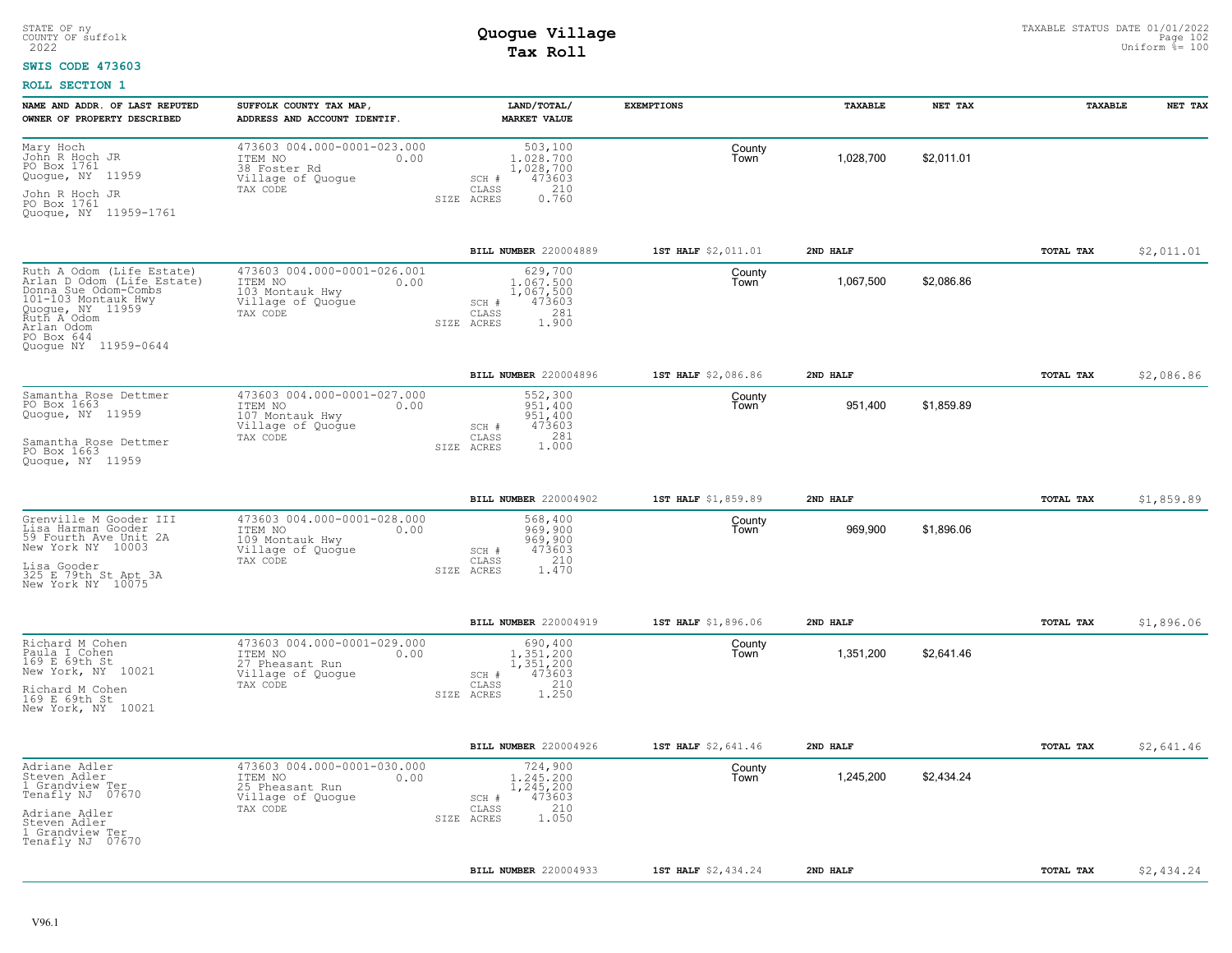### **SWIS CODE 473603**

| NAME AND ADDR. OF LAST REPUTED<br>OWNER OF PROPERTY DESCRIBED                                                                                                                                                                                                               | SUFFOLK COUNTY TAX MAP,<br>ADDRESS AND ACCOUNT IDENTIF.                                            | LAND/TOTAL/<br><b>MARKET VALUE</b>                                                          | <b>EXEMPTIONS</b>   | TAXABLE   | NET TAX    | <b>TAXABLE</b> | NET TAX    |
|-----------------------------------------------------------------------------------------------------------------------------------------------------------------------------------------------------------------------------------------------------------------------------|----------------------------------------------------------------------------------------------------|---------------------------------------------------------------------------------------------|---------------------|-----------|------------|----------------|------------|
| Edward C Muecke & Virginia M 1 473603 004.000-0001-031.000<br>The Amended & Reinstated Edwa: ITEM NO<br>23 Pheasant Run<br>Quoque NY 11959<br>Edward C Muecke MD<br>PO Box 889                                                                                              | 0.00<br>23 Pheasant Run<br>Village of Quogue<br>TAX CODE                                           | 697,300<br>1,332,000<br>1,332,000<br>473603<br>SCH #<br>210<br>CLASS<br>1.010<br>SIZE ACRES | County<br>Town      | 1,332,000 | \$2,603.93 |                |            |
| Quoque NY 11959                                                                                                                                                                                                                                                             |                                                                                                    |                                                                                             |                     |           |            |                |            |
|                                                                                                                                                                                                                                                                             |                                                                                                    | BILL NUMBER 220004941                                                                       | 1ST HALF \$2,603.93 | 2ND HALF  |            | TOTAL TAX      | \$2,603.93 |
| Daniel C Marriott (Co-Trustee) 473603 004.000-0001-032.000<br>Cara C Marriott (Co-Trustee)<br>Cara C Marriott<br>The Marriott Family Trust<br>430 Hudson St<br>Daniel C Marriott (Co-Trustee)<br>Cara C Marriott (Co-Trustee)<br>The Marriott Family Trust<br>430 Hudson St | ITEM NO<br>0.00<br>19 Pheasant Run<br>Village of Quogue<br>TAX CODE                                | 690,400<br>1,258,400<br>1,258,400<br>473603<br>SCH #<br>210<br>CLASS<br>1.000<br>SIZE ACRES | County<br>Town      | 1,258,400 | \$2,460.05 |                |            |
|                                                                                                                                                                                                                                                                             |                                                                                                    | BILL NUMBER 220004957                                                                       | 1ST HALF \$2,460.05 | 2ND HALF  |            | TOTAL TAX      | \$2,460.05 |
| Raffi N Tingir<br>Nadine A Tingir<br>1025 Northern Blvd Suite 210<br>Roslyn, NY 11576                                                                                                                                                                                       | 473603 004.000-0001-033.000<br>ITEM NO<br>0.00<br>17 Pheasant Run<br>Village of Quogue<br>TAX CODE | 690,400<br>1,074,200<br>1,074,200<br>473603<br>SCH #<br>210<br>CLASS                        | County<br>Town      | 1,074,200 | \$2,099.95 |                |            |
| Raffi Tingir<br>1 Fox Hollow<br>Port Washington NY 11050                                                                                                                                                                                                                    |                                                                                                    | 1.000<br>SIZE ACRES                                                                         |                     |           |            |                |            |
|                                                                                                                                                                                                                                                                             |                                                                                                    | BILL NUMBER 220004964                                                                       | 1ST HALF \$2,099.95 | 2ND HALF  |            | TOTAL TAX      | \$2,099.95 |
| 15 Pheasant Run Quoque LLC<br>903C Montauk Hwy Unit 1006<br>Copiague NY 11726                                                                                                                                                                                               | 473603 004.000-0001-034.000<br>ITEM NO<br>0.00<br>15 Pheasant Run<br>Village of Quoque             | 690,400<br>1,275,300<br>1,275,300<br>473603<br>SCH #                                        | County<br>Town      | 1,275,300 | \$2,493.08 |                |            |
| 15 Pheasant Run Quoque LLC<br>903C Montauk Hwy Unit 1006<br>Copiaque NY 11726                                                                                                                                                                                               | TAX CODE                                                                                           | 210<br>CLASS<br>SIZE ACRES<br>1,000                                                         |                     |           |            |                |            |
|                                                                                                                                                                                                                                                                             |                                                                                                    | <b>BILL NUMBER 220004971</b>                                                                | 1ST HALF \$2,493.08 | 2ND HALF  |            | TOTAL TAX      | \$2,493.08 |
| Nancy Feldman<br>Allen Feldman<br>450 West End Ave Apt 9C<br>New York NY 10024                                                                                                                                                                                              | 473603 004.000-0001-035.000<br>ITEM NO<br>0.00<br>11 Pheasant Run<br>Village of Quogue             | 690,400<br>1,138,500<br>1,138,500<br>473603<br>SCH #                                        | County<br>Town      | 1,138,500 | \$2,225.65 |                |            |
| Nancy Feldman<br>450 West End Ave Apt 9C<br>New York NY 10024                                                                                                                                                                                                               | TAX CODE                                                                                           | 210<br>CLASS<br>1.000<br>SIZE ACRES                                                         |                     |           |            |                |            |
|                                                                                                                                                                                                                                                                             |                                                                                                    | BILL NUMBER 220004988                                                                       | 1ST HALF \$2,225.65 | 2ND HALF  |            | TOTAL TAX      | \$2,225.65 |
| Aaron Weisbrod<br>Dana Weisbrod<br>300 E 85th St Apt 2105<br>New York NY 10028                                                                                                                                                                                              | 473603 004.000-0001-036.000<br>ITEM NO<br>0.00<br>9 Pheasant Run<br>Village of Quogue              | 697,300<br>1.282.700<br>1,282,700<br>473603<br>SCH #                                        | County<br>Town      | 1,282,700 | \$2,507.55 |                |            |
| Aaron Weisbrod<br>Dana Weisbrod<br>300 E 85th St Apt 2105<br>New York NY 10028                                                                                                                                                                                              | TAX CODE                                                                                           | 210<br>CLASS<br>1.010<br>SIZE ACRES                                                         |                     |           |            |                |            |
|                                                                                                                                                                                                                                                                             |                                                                                                    | <b>BILL NUMBER 220004995</b>                                                                | 1ST HALF \$2,507.55 | 2ND HALF  |            | TOTAL TAX      | \$2,507.55 |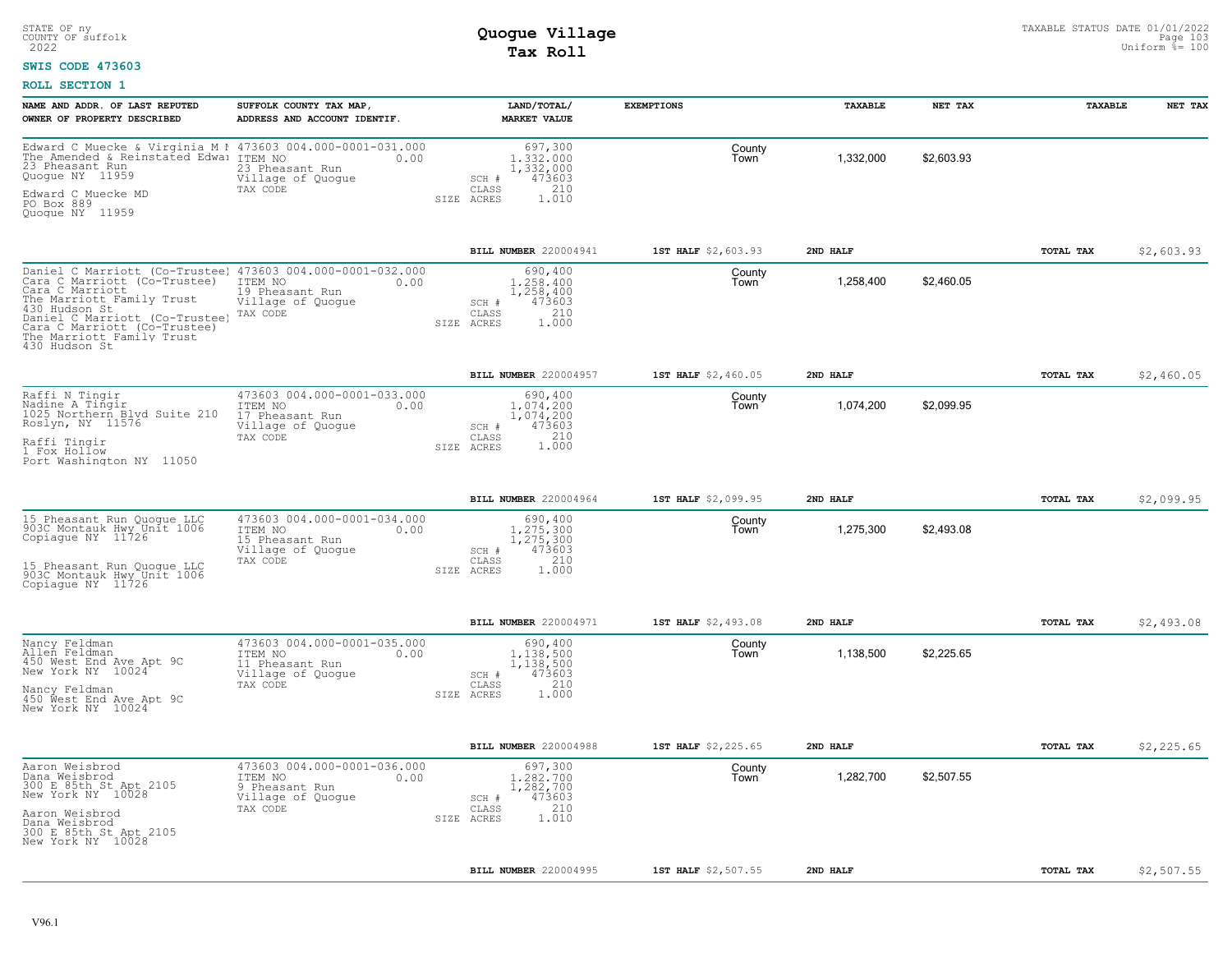#### **SWIS CODE 473603**

| NAME AND ADDR. OF LAST REPUTED<br>OWNER OF PROPERTY DESCRIBED                                                                                                | SUFFOLK COUNTY TAX MAP,<br>ADDRESS AND ACCOUNT IDENTIF.                                            | LAND/TOTAL/<br><b>MARKET VALUE</b>                                                          | <b>EXEMPTIONS</b>   | TAXABLE   | NET TAX    | TAXABLE   | NET TAX    |
|--------------------------------------------------------------------------------------------------------------------------------------------------------------|----------------------------------------------------------------------------------------------------|---------------------------------------------------------------------------------------------|---------------------|-----------|------------|-----------|------------|
| Lilla Smith<br>1 Pierrepont St<br>Brooklyn NY 11201<br>Lilla Smith<br>1 Pierrepont St<br>Brooklyn NY 11201                                                   | 473603 004.000-0001-037.000<br>ITEM NO<br>0.00<br>8 Pheasant Run<br>Village of Quogue<br>TAX CODE  | 697,300<br>1.151.400<br>1,151,400<br>473603<br>SCH #<br>210<br>CLASS<br>1.010<br>SIZE ACRES | County<br>Town      | 1,151,400 | \$2,250.87 |           |            |
|                                                                                                                                                              |                                                                                                    | BILL NUMBER 220005004                                                                       | 1ST HALF \$2,250.87 | 2ND HALF  |            | TOTAL TAX | \$2,250.87 |
| Thomas V D'Ambrosio<br>Karen J Marsico<br>455 Dogwood Ln<br>Manhasset, NY 11030<br>Karen Marsico<br>Thomas D'Ambrosio<br>28 Willets Ln<br>Manhasset NY 11030 | 473603 004.000-0001-038.000<br>ITEM NO<br>0.00<br>10 Pheasant Run<br>Village of Quogue<br>TAX CODE | 536,300<br>1,000,000<br>1,000,000<br>473603<br>SCH #<br>210<br>CLASS<br>1,000<br>SIZE ACRES | County<br>Town      | 1,000,000 | \$1,954.90 |           |            |
|                                                                                                                                                              |                                                                                                    | BILL NUMBER 220005011                                                                       | 1ST HALF \$1,954.90 | 2ND HALF  |            | TOTAL TAX | \$1,954.90 |
| Lyris Mansoor<br>Charles Mansoor<br>188 E 64th St Apt 302<br>New York NY 10065<br>Lyris Mansoor<br>188 E 64th St Apt 302<br>New York NY 10065                | 473603 004.000-0001-039.000<br>ITEM NO<br>0.00<br>12 Pheasant Run<br>Village of Quogue<br>TAX CODE | 690,400<br>1.540.100<br>1,540,100<br>473603<br>SCH #<br>CLASS<br>1.000<br>SIZE ACRES        | County<br>Town      | 1,540,100 | \$3,010.74 |           |            |
|                                                                                                                                                              |                                                                                                    | BILL NUMBER 220005028                                                                       | 1ST HALF \$3,010.74 | 2ND HALF  |            | TOTAL TAX | \$3,010.74 |
| Lucy Borge<br>1349 Lexington Ave Apt 10A<br>New York, NY 10028<br>Lucy Borge<br>PO Box 1440<br>Quoque NY 11959                                               | 473603 004.000-0001-040.000<br>ITEM NO<br>0.00<br>14 Pheasant Run<br>Village of Quogue<br>TAX CODE | 690,400<br>1.157.000<br>1,157,000<br>473603<br>SCH #<br>210<br>CLASS<br>SIZE ACRES<br>1,000 | County<br>Town      | 1,157,000 | \$2,261.82 |           |            |
|                                                                                                                                                              |                                                                                                    | <b>BILL NUMBER 220005035</b>                                                                | 1ST HALF \$2,261.82 | 2ND HALF  |            | TOTAL TAX | \$2,261.82 |
| Marshall Dornfeld<br>Carita Dornfeld<br>395 South End Ave Apt 19n New York, NY 10280<br>Marshall Dornfeld<br>PO Box 1677<br>Quogue, NY 11959                 | 473603 004.000-0001-041.000<br>ITEM NO<br>0.00<br>16 Pheasant Run<br>Village of Quogue<br>TAX CODE | 711,100<br>1,048,900<br>1,048,900<br>473603<br>SCH #<br>210<br>CLASS<br>1.030<br>SIZE ACRES | County<br>Town      | 1,048,900 | \$2,050.49 |           |            |
|                                                                                                                                                              |                                                                                                    | BILL NUMBER 220005042                                                                       | 1ST HALF \$2,050.49 | 2ND HALF  |            | TOTAL TAX | \$2,050.49 |
| Leslie R. Schneider<br>Alan R. Weiner<br>PO Box 153<br>Quogue NY 11959<br>Leslie R. Schneider<br>Alan R. Weiner<br>PO Box 153<br>Quogue NY 11959             | 473603 004.000-0001-042.000<br>ITEM NO<br>0.00<br>18 Pheasant Run<br>Village of Quogue<br>TAX CODE | 708,400<br>1,798,800<br>1,798,800<br>473603<br>SCH #<br>210<br>CLASS<br>1.080<br>SIZE ACRES | County<br>Town      | 1,798,800 | \$3,516.47 |           |            |
|                                                                                                                                                              |                                                                                                    | BILL NUMBER 220005059                                                                       | 1ST HALF \$3,516.47 | 2ND HALF  |            | TOTAL TAX | \$3,516.47 |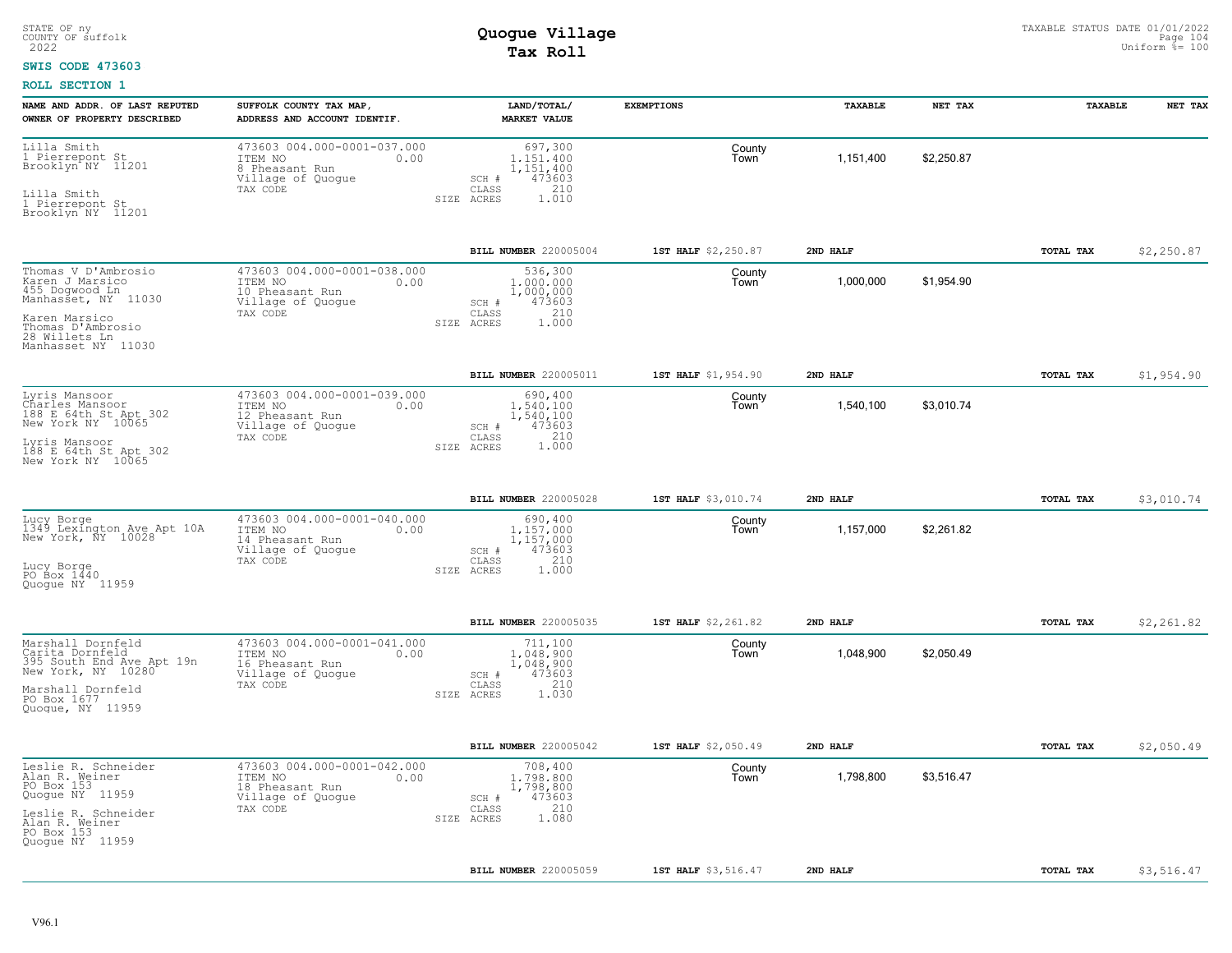#### **SWIS CODE 473603**

| NAME AND ADDR. OF LAST REPUTED<br>OWNER OF PROPERTY DESCRIBED                                                                                                        | SUFFOLK COUNTY TAX MAP,<br>ADDRESS AND ACCOUNT IDENTIF.                                            | LAND/TOTAL/<br><b>MARKET VALUE</b>                                                          | <b>EXEMPTIONS</b>   | TAXABLE   | NET TAX    | TAXABLE   | NET TAX    |
|----------------------------------------------------------------------------------------------------------------------------------------------------------------------|----------------------------------------------------------------------------------------------------|---------------------------------------------------------------------------------------------|---------------------|-----------|------------|-----------|------------|
| 20 Pheasant Run, LLC<br>579 Broadway<br>Massapequa ÑY<br>11758<br>20 Pheasant Run, LLC<br>579 Broadway<br>Massapequa NY 11758                                        | 473603 004.000-0001-043.000<br>ITEM NO<br>0.00<br>20 Pheasant Run<br>Village of Quogue<br>TAX CODE | 686,500<br>1,227,900<br>1,227,900<br>473603<br>SCH #<br>CLASS<br>210<br>SIZE ACRES<br>1.130 | County<br>Town      | 1,227,900 | \$2,400.42 |           |            |
|                                                                                                                                                                      |                                                                                                    | BILL NUMBER 220005066                                                                       | 1ST HALF \$2,400.42 | 2ND HALF  |            | TOTAL TAX | \$2,400.42 |
| Steven R. Gursky<br>Ellen Kon Gursky<br>35 Sutton Pl Apt 5A<br>New York NY 10022<br>Steven R. Gursky<br>Ellen Kon Gursky<br>35 Sutton Pl Apt 5A<br>New York NY 10022 | 473603 004.000-0001-044.000<br>ITEM NO<br>0.00<br>22 Pheasant Run<br>Village of Quogue<br>TAX CODE | 651,800<br>1,615,700<br>1,615,700<br>473603<br>SCH #<br>210<br>CLASS<br>SIZE ACRES<br>1,180 | County<br>Town      | 1,615,700 | \$3,158.53 |           |            |
|                                                                                                                                                                      |                                                                                                    | <b>BILL NUMBER 220005073</b>                                                                | 1ST HALF \$3,158.53 | 2ND HALF  |            | TOTAL TAX | \$3,158.53 |
| Joseph A Vasso<br>Debra Winter- Vasso<br>24 Pheasant Run<br>PO Box 1270<br>Quogue, NY 11959<br>Joseph A Vasso<br>PO Box 1270<br>Quoque, NY 11959-1270                | 473603 004.000-0001-045.000<br>ITEM NO<br>0.00<br>24 Pheasant Run<br>Village of Quoque<br>TAX CODE | 679,400<br>1.179.700<br>1,179,700<br>473603<br>SCH #<br>1.230<br>CLASS<br>SIZE ACRES        | County<br>Town      | 1,179,700 | \$2,306.20 |           |            |
|                                                                                                                                                                      |                                                                                                    | BILL NUMBER 220005081                                                                       | 1ST HALF \$2,306.20 | 2ND HALF  |            | TOTAL TAX | \$2,306.20 |
| Harry Kaplan (Life Estate)<br>Nancy Kaplan<br>75-20 Bell Blvd<br>Bayside, NY<br>Nancy Kaplan<br>8 Soulagnet Ct<br>Dix Hills, NY 11746                                | 473603 004.000-0001-046.000<br>ITEM NO<br>0.00<br>26 Pheasant Run<br>Village of Quogue<br>TAX CODE | 568,900<br>1,000,000<br>1,000,000<br>473603<br>SCH #<br>210<br>CLASS<br>SIZE ACRES<br>1.060 | County<br>Town      | 1,000,000 | \$1,954.90 |           |            |
|                                                                                                                                                                      |                                                                                                    | BILL NUMBER 220005097                                                                       | 1ST HALF \$1,954.90 | 2ND HALF  |            | TOTAL TAX | \$1,954.90 |
| Daniel Rachmanis<br>Christina Rachmanis<br>120 E 87th St<br>New York, NY 10028<br>Daniel Rachmanis<br>PO Box 686<br>Quoque NY 11959                                  | 473603 004.000-0001-047.000<br>ITEM NO<br>0.00<br>30 Pheasant Run<br>Village of Quogue<br>TAX CODE | 711,100<br>1.163.900<br>1,163,900<br>473603<br>SCH #<br>210<br>CLASS<br>SIZE ACRES<br>1.030 | County<br>Town      | 1,163,900 | \$2,275.31 |           |            |
|                                                                                                                                                                      |                                                                                                    | BILL NUMBER 220005103                                                                       | 1ST HALF \$2,275.31 | 2ND HALF  |            | TOTAL TAX | \$2,275.31 |
| Lori Falow<br>32 Pheasant Run<br>Quogue NY 11959<br>Lori Falow<br>8 Canterbury Rd<br>Scarsdale, NY 10583                                                             | 473603 004.000-0001-048.000<br>ITEM NO<br>0.00<br>32 Pheasant Run<br>Village of Quogue<br>TAX CODE | 683,500<br>1,230,800<br>1,230,800<br>473603<br>SCH #<br>210<br>CLASS<br>0.990<br>SIZE ACRES | County<br>Town      | 1,230,800 | \$2,406.09 |           |            |
|                                                                                                                                                                      |                                                                                                    | BILL NUMBER 220005111                                                                       | 1ST HALF \$2,406.09 | 2ND HALF  |            | TOTAL TAX | \$2,406.09 |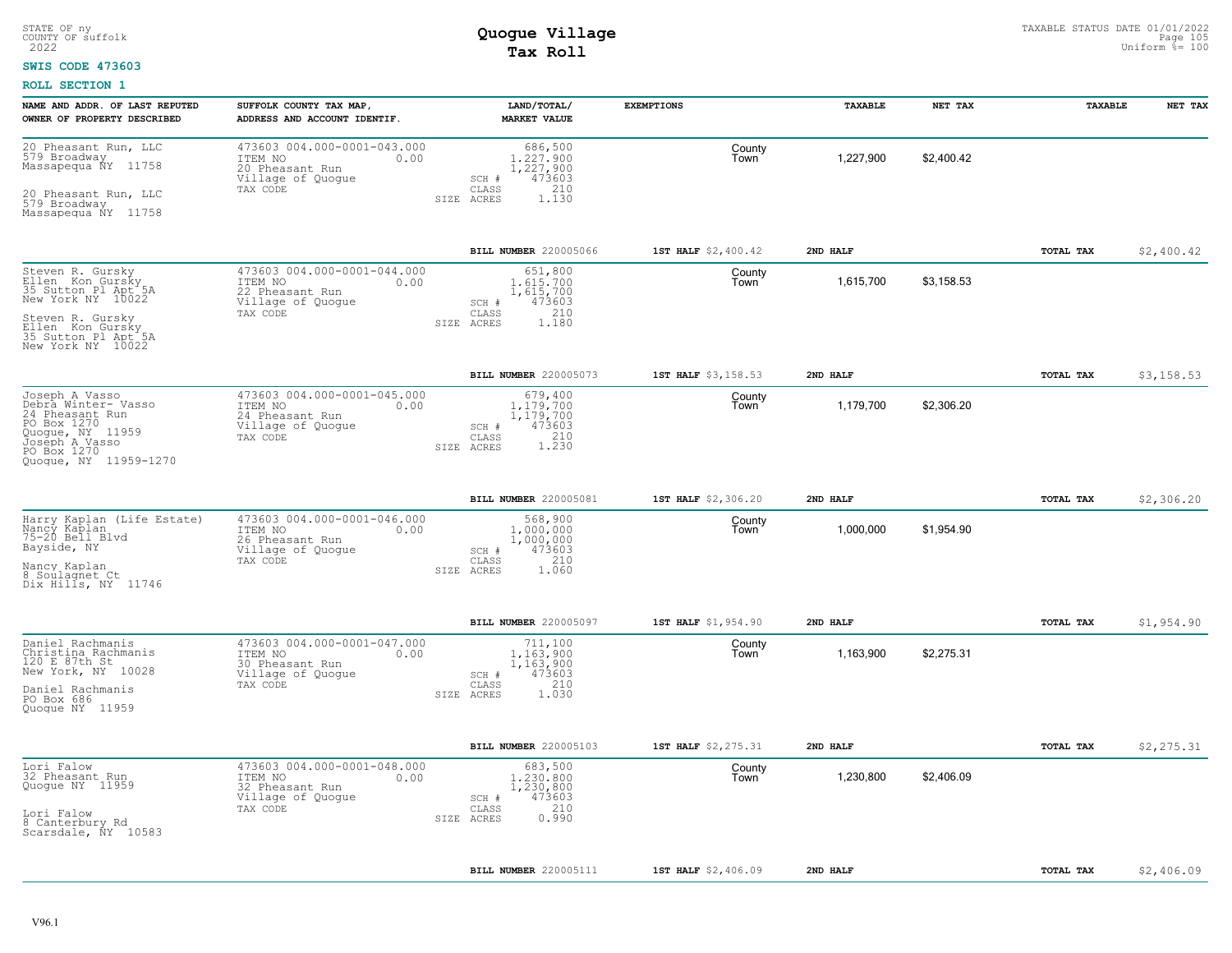#### **SWIS CODE 473603**

| NAME AND ADDR. OF LAST REPUTED<br>OWNER OF PROPERTY DESCRIBED                                                                                              | SUFFOLK COUNTY TAX MAP,<br>ADDRESS AND ACCOUNT IDENTIF.                                                    | LAND/TOTAL/<br><b>MARKET VALUE</b>                                                          | <b>EXEMPTIONS</b>   | TAXABLE   | NET TAX    | TAXABLE   | NET TAX    |
|------------------------------------------------------------------------------------------------------------------------------------------------------------|------------------------------------------------------------------------------------------------------------|---------------------------------------------------------------------------------------------|---------------------|-----------|------------|-----------|------------|
| Andrew M Tabor<br>Cynthia D Tabor<br>345 E 81st St Apt 11F<br>New York, NY 10028<br>Andrew M Tabor<br>345 E 81st St Apt 11F<br>New York, NY 10028          | 473603 004.000-0001-049.000<br>ITEM NO<br>0.00<br>34 Pheasant Run<br>Village of Quogue<br>TAX CODE<br>SIZE | 711,100<br>1.323.300<br>1,323,300<br>473603<br>SCH #<br>CLASS<br>210<br>1.030<br>ACRES      | County<br>Town      | 1,323,300 | \$2,586.92 |           |            |
|                                                                                                                                                            |                                                                                                            |                                                                                             |                     |           |            |           |            |
|                                                                                                                                                            |                                                                                                            | BILL NUMBER 220005127                                                                       | 1ST HALF \$2,586.92 | 2ND HALF  |            | TOTAL TAX | \$2,586.92 |
| Henry Karpik<br>Caren Karpik<br>Caren Karpik<br>53 Howard Park Dr<br>Tenafly, NJ 07670<br>Henry Karpik<br>53 Howard Park Dr<br>Tenafly, NJ 07670           | 473603 004.000-0001-050.000<br>ITEM NO<br>0.00<br>36 Pheasant Run<br>Village of Quogue<br>TAX CODE<br>SIZE | 731,800<br>1,483,200<br>1,483,200<br>473603<br>SCH #<br>210<br>CLASS<br>ACRES<br>1.060      | County<br>Town      | 1,483,200 | \$2,899.51 |           |            |
|                                                                                                                                                            |                                                                                                            | BILL NUMBER 220005134                                                                       | 1ST HALF \$2,899.51 | 2ND HALF  |            | TOTAL TAX | \$2,899.51 |
| Gavin Elwes<br>Eva Elwes<br>38 Pheasant Run<br>Quoque, NY 11959<br>Gavin Elwes<br>1A Fairview Rd<br>Scarsdale NY 10583                                     | 473603 004.000-0001-051.000<br>ITEM NO<br>0.00<br>38 Pheasant Run<br>Village of Quogue<br>TAX CODE         | 690,400<br>1,334,300<br>1,334,300<br>473603<br>SCH #<br>210<br>CLASS<br>1.000<br>SIZE ACRES | County<br>Town      | 1,334,300 | \$2,608.42 |           |            |
|                                                                                                                                                            |                                                                                                            | BILL NUMBER 220005141                                                                       | 1ST HALF \$2,608.42 | 2ND HALF  |            | TOTAL TAX | \$2,608.42 |
| Robert Rosen<br>Joan Rosen<br>47 E 88th St Apt 12C<br>New York, NY 10128<br>Robert Rosen<br>47 E 88th St Apt 12C<br>New York, NY 10128                     | 473603 004.000-0001-052.000<br>ITEM NO<br>0.00<br>40 Pheasant Run<br>Village of Quogue<br>TAX CODE         | 690,400<br>1,254,200<br>1,254,200<br>473603<br>SCH #<br>210<br>CLASS<br>1.000<br>SIZE ACRES | County<br>Town      | 1,254,200 | \$2,451.84 |           |            |
|                                                                                                                                                            |                                                                                                            | BILL NUMBER 220005158                                                                       | 1ST HALF \$2,451.84 | 2ND HALF  |            | TOTAL TAX | \$2,451.84 |
| Michael Cook<br>Louisa M Cook<br>152 E 94th St Apt 6D<br>New York, NY 10128<br>Michael Cook<br>152 E 94th St Apt 6D<br>New York, NY 10128                  | 473603 004.000-0001-053.000<br>ITEM NO<br>0.00<br>37 Deer Path<br>Village of Quogue<br>TAX CODE            | 690,400<br>1,016,400<br>1,016,400<br>473603<br>SCH #<br>210<br>CLASS<br>SIZE ACRES<br>1.000 | County<br>Town      | 1,016,400 | \$1,986.96 |           |            |
|                                                                                                                                                            |                                                                                                            | BILL NUMBER 220005165                                                                       | 1ST HALF \$1,986.96 | 2ND HALF  |            | TOTAL TAX | \$1,986.96 |
| Michael Josefowicz<br>Linda Josefowicz<br>460 First St<br>Brooklyn NY 11215<br>Michael Josefowicz<br>Linda Josefowicz<br>460 First St<br>Brooklyn NY 11215 | 473603 004.000-0001-054.000<br>ITEM NO<br>0.00<br>35 Deer Path<br>Village of Quogue<br>TAX CODE<br>SIZE    | 683,500<br>974,800<br>974,800<br>473603<br>SCH #<br>210<br>CLASS<br>0.990<br>ACRES          | County<br>Town      | 974,800   | \$1,905.64 |           |            |
|                                                                                                                                                            |                                                                                                            | BILL NUMBER 220005172                                                                       | 1ST HALF \$1,905.64 | 2ND HALF  |            | TOTAL TAX | \$1,905.64 |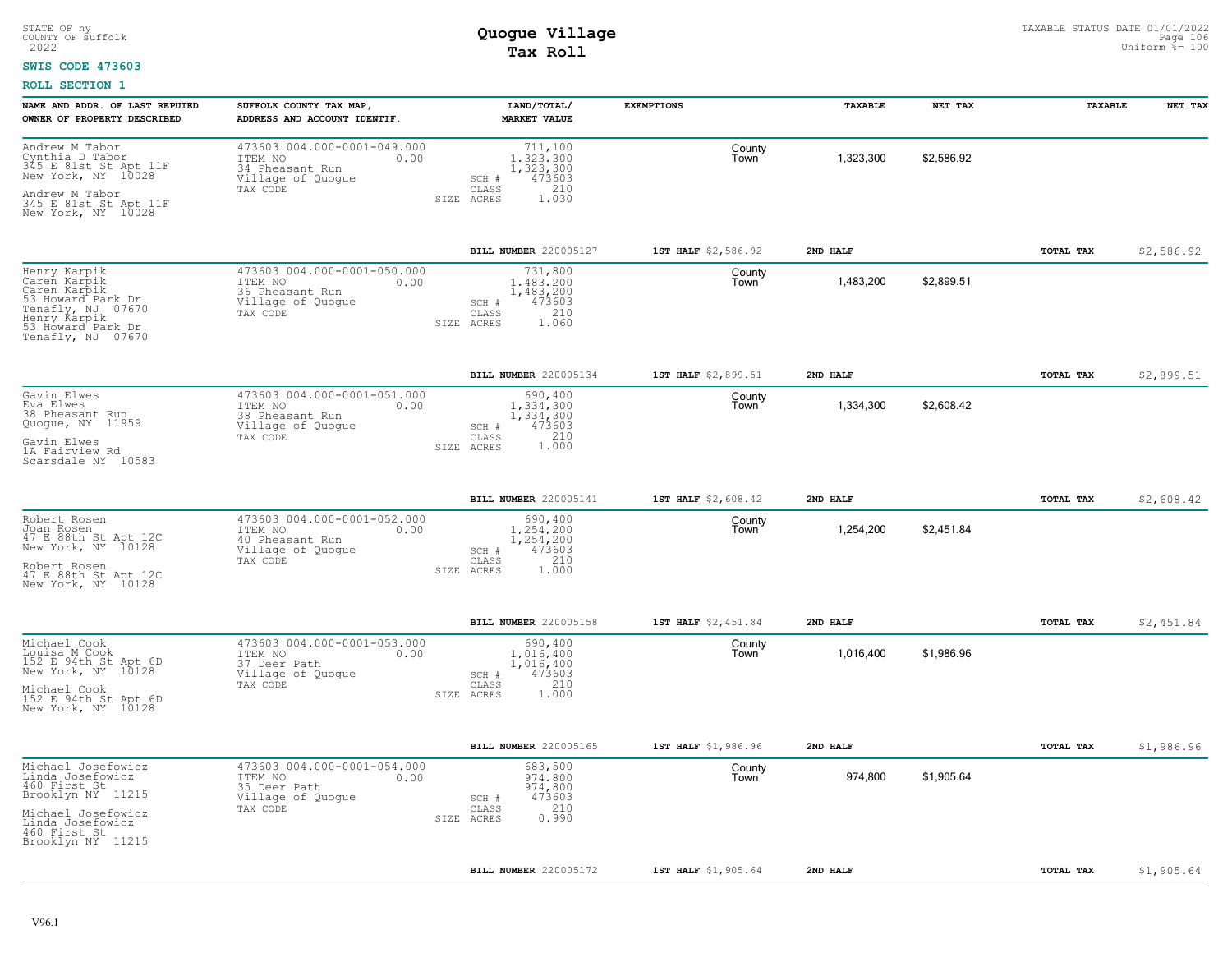#### **SWIS CODE 473603**

| NAME AND ADDR. OF LAST REPUTED<br>OWNER OF PROPERTY DESCRIBED                                                                                                  | SUFFOLK COUNTY TAX MAP,<br>ADDRESS AND ACCOUNT IDENTIF.                                         | LAND/TOTAL/<br><b>MARKET VALUE</b>                                                          | <b>EXEMPTIONS</b>   | <b>TAXABLE</b> | NET TAX    | <b>TAXABLE</b> | NET TAX    |
|----------------------------------------------------------------------------------------------------------------------------------------------------------------|-------------------------------------------------------------------------------------------------|---------------------------------------------------------------------------------------------|---------------------|----------------|------------|----------------|------------|
| Vincent P Vuoto<br>18 De Mott Pl<br>Rockville Centre, NY 11570<br>Vincent P Vuoto<br>18 De Mott Pl<br>Rockville Centre, NY 11570                               | 473603 004.000-0001-055.000<br>ITEM NO<br>0.00<br>33 Deer Path<br>Village of Quogue<br>TAX CODE | 683,500<br>991,600<br>991,600<br>473603<br>SCH #<br>210<br>CLASS<br>0.990<br>SIZE ACRES     | County<br>Town      | 991,600        | \$1,938.48 |                |            |
|                                                                                                                                                                |                                                                                                 | BILL NUMBER 220005189                                                                       | 1ST HALF \$1,938.48 | 2ND HALF       |            | TOTAL TAX      | \$1,938.48 |
| Andrew A Wittenstein<br>Vicki O Wittenstein<br>138 Henry St<br>Brooklyn, NY 11201<br>Andrew A Wittenstein<br>138 Henry St<br>Brooklyn, NY 11201                | 473603 004.000-0001-056.000<br>ITEM NO<br>0.00<br>31 Deer Path<br>Village of Quogue<br>TAX CODE | 683,500<br>1,220,200<br>1,220,200<br>473603<br>SCH #<br>210<br>CLASS<br>0.990<br>SIZE ACRES | County<br>Town      | 1,220,200      | \$2,385.37 |                |            |
|                                                                                                                                                                |                                                                                                 | BILL NUMBER 220005196                                                                       | 1ST HALF \$2,385.37 | 2ND HALF       |            | TOTAL TAX      | \$2,385.37 |
| John Moffett Ramsay<br>1 Morton Sq Apt 6AW<br>New York NY 10014<br>John Moffett Ramsay<br>1 Morton Sq Apt 6AW<br>New York NY 10014                             | 473603 004.000-0001-057.000<br>ITEM NO<br>0.00<br>29 Deer Path<br>Village of Quogue<br>TAX CODE | 704,200<br>968,800<br>968,800<br>SCH #<br>473603<br>210<br>CLASS<br>1.020<br>SIZE ACRES     | County<br>Town      | 968,800        | \$1,893.91 |                |            |
|                                                                                                                                                                |                                                                                                 | BILL NUMBER 220005202                                                                       | 1ST HALF \$1,893.91 | 2ND HALF       |            | TOTAL TAX      | \$1,893.91 |
| Vincent J Vennitti<br>Gail A Vennitti<br>237 Forest Rd<br>Douglaston NY 11363<br>Vincent J Vennitti<br>Gail A Vennitti<br>237 Forest Rd<br>Douglaston NY 11363 | 473603 004.000-0001-058.000<br>ITEM NO<br>0.00<br>27 Deer Path<br>Village of Quogue<br>TAX CODE | 759,500<br>2,014,800<br>2,014,800<br>473603<br>SCH #<br>210<br>CLASS<br>SIZE ACRES<br>1,100 | County<br>Town      | 2,014,800      | \$3,938.73 |                |            |
|                                                                                                                                                                |                                                                                                 | <b>BILL NUMBER 220005219</b>                                                                | 1ST HALF \$3,938.73 | 2ND HALF       |            | TOTAL TAX      | \$3,938.73 |
| John Young<br>Virginia Young<br>203 W 90t St<br>New York, NY 10024<br>John W Young<br>Virginia Young<br>78 Valley Rd<br>Plandome NY 11030                      | 473603 004.000-0001-059.000<br>ITEM NO<br>0.00<br>25 Deer Path<br>Village of Quogue<br>TAX CODE | 743,200<br>1,601,100<br>1,601,100<br>473603<br>SCH #<br>210<br>CLASS<br>SIZE ACRES<br>1,150 | County<br>Town      | 1,601,100      | \$3,129.99 |                |            |
|                                                                                                                                                                |                                                                                                 | BILL NUMBER 220005226                                                                       | 1ST HALF \$3,129.99 | 2ND HALF       |            | TOTAL TAX      | \$3,129.99 |
| Rochelle King<br>450 West End Ave<br>New York, NY 10024<br>Rochelle King<br>PO Box 396<br>Quoque NY 11959                                                      | 473603 004.000-0001-060.000<br>ITEM NO<br>0.00<br>23 Deer Path<br>Village of Quogue<br>TAX CODE | 766,400<br>1,266,800<br>1,266,800<br>473603<br>SCH #<br>210<br>CLASS<br>1.110<br>SIZE ACRES | County<br>Town      | 1,266,800      | \$2,476.47 |                |            |
|                                                                                                                                                                |                                                                                                 | <b>BILL NUMBER 220005233</b>                                                                | 1ST HALF \$2,476.47 | 2ND HALF       |            | TOTAL TAX      | \$2,476.47 |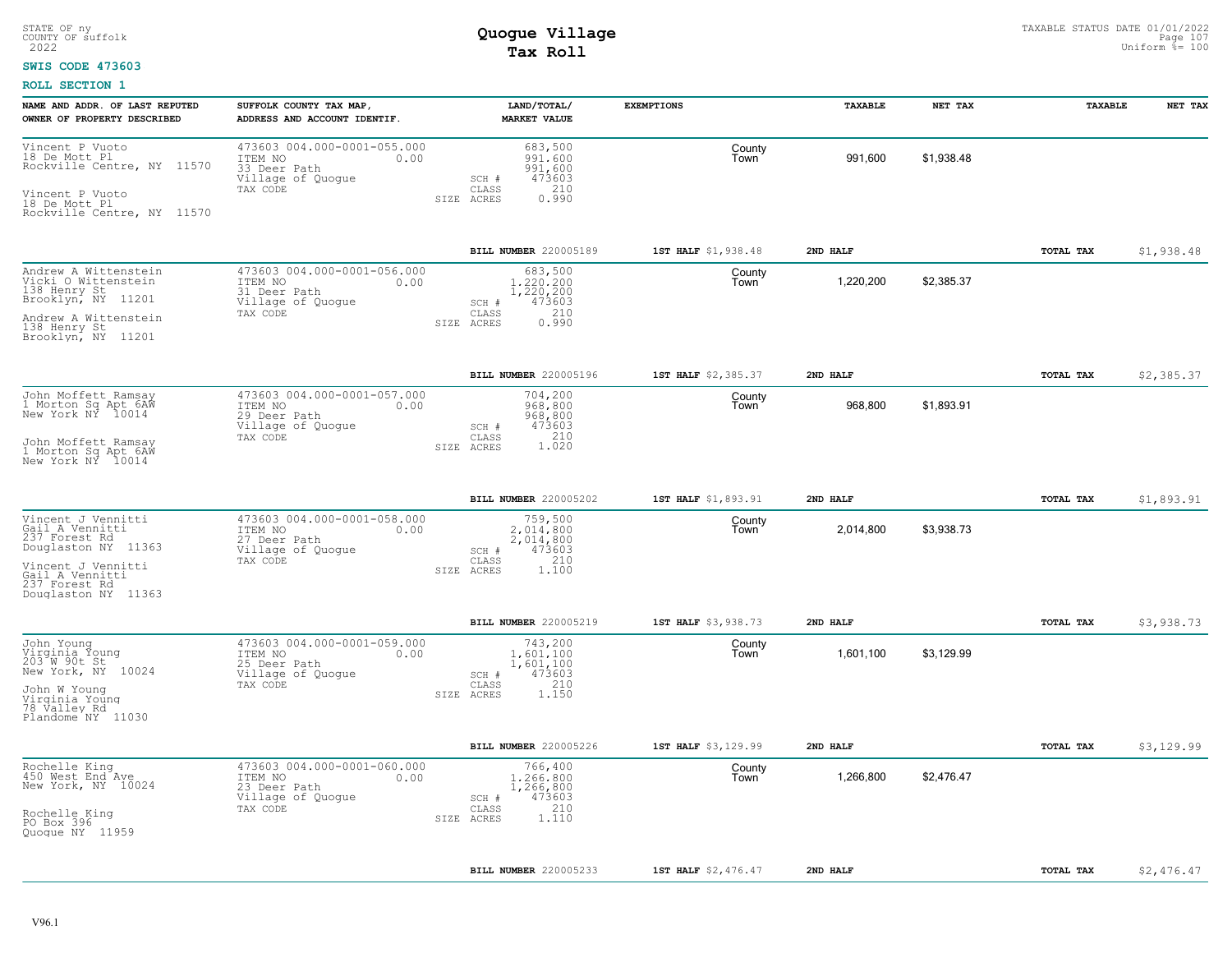#### **SWIS CODE 473603**

| NAME AND ADDR. OF LAST REPUTED                                                    | SUFFOLK COUNTY TAX MAP,                                                                         | LAND/TOTAL/                                                          | <b>EXEMPTIONS</b>   | TAXABLE   | NET TAX    | TAXABLE   | NET TAX    |
|-----------------------------------------------------------------------------------|-------------------------------------------------------------------------------------------------|----------------------------------------------------------------------|---------------------|-----------|------------|-----------|------------|
| OWNER OF PROPERTY DESCRIBED                                                       | ADDRESS AND ACCOUNT IDENTIF.                                                                    | <b>MARKET VALUE</b>                                                  |                     |           |            |           |            |
| Patrick O Rourke<br>Julia O Rourke<br>101 N Spring Garden Ave<br>Nutley, NJ 07110 | 473603 004.000-0001-061.000<br>ITEM NO<br>0.00<br>21 Deer Path<br>Village of Quogue             | 738,800<br>1,034,500<br>1,034,500<br>473603<br>SCH #                 | County<br>Town      | 1,034,500 | \$2,022.34 |           |            |
| Patrick O'Rourke<br>PO Box 5<br>Quoque NY 11959                                   | TAX CODE                                                                                        | CLASS<br>210<br>1.070<br>SIZE ACRES                                  |                     |           |            |           |            |
|                                                                                   |                                                                                                 | BILL NUMBER 220005241                                                | 1ST HALF \$2,022.34 | 2ND HALF  |            | TOTAL TAX | \$2,022.34 |
| Deer Path Family LLC<br>2627 S Bayshore Dr Apt 2101<br>Miami FL 33133             | 473603 004.000-0001-062.000<br>ITEM NO<br>0.00<br>19 Deer Path<br>Village of Quogue             | 718,000<br>2.331.100<br>2,331,100<br>473603<br>SCH #<br>210          | County<br>Town      | 2,331,100 | \$4,557.07 |           |            |
| Deer Path Family LLC<br>2627 S Bayshore Dr Apt 2101<br>Miami FL 33133             | TAX CODE                                                                                        | CLASS<br>SIZE ACRES<br>1.040                                         |                     |           |            |           |            |
|                                                                                   |                                                                                                 | BILL NUMBER 220005257                                                | 1ST HALF \$4,557.07 | 2ND HALF  |            | TOTAL TAX | \$4,557.07 |
| Leila Robinson<br>Lowell W Robinson<br>17 Deer Path<br>Quogue, NY 11959           | 473603 004.000-0001-063.000<br>0.00<br>ITEM NO<br>17 Deer Path<br>Village of Quogue             | 718,000<br>1,749,100<br>1,749,100<br>473603<br>SCH #<br>210          | County<br>Town      | 1,749,100 | \$3,419.32 |           |            |
| Lowell W Robinson<br>Leila Robinson<br>PO Box 780<br>Quoque, NY 11959-0780        | TAX CODE                                                                                        | CLASS<br>1,040<br>SIZE ACRES                                         |                     |           |            |           |            |
|                                                                                   |                                                                                                 | BILL NUMBER 220005264                                                | 1ST HALF \$3,419.32 | 2ND HALF  |            | TOTAL TAX | \$3,419.32 |
| Melvin and Ruby Heller Living<br>4901 Henry Hudson Pky<br>Riverdale, NY 10471     | 473603 004.000-0001-064.000<br>ITEM NO<br>0.00<br>15 Deer Path<br>Village of Quogue<br>TAX CODE | 718,000<br>977.885<br>977,885<br>473603<br>SCH #<br>210<br>CLASS     | County<br>Town      | 977,885   | \$1,911.67 |           |            |
| Melvin Heller<br>Ruby Heller<br>15 Deer Path<br>PO Box 1503                       |                                                                                                 | SIZE ACRES<br>1.040                                                  |                     |           |            |           |            |
|                                                                                   |                                                                                                 | BILL NUMBER 220005271                                                | 1ST HALF \$1,911.67 | 2ND HALF  |            | TOTAL TAX | \$1,911.67 |
| Marcus Schilt<br>Audrey Schilt<br>310 E 75th St<br>New York, NY 10021             | 473603 004.000-0001-065.000<br>ITEM NO<br>0.00<br>13 Deer Path<br>Village of Quogue<br>TAX CODE | 690,400<br>1,169,800<br>1,169,800<br>473603<br>SCH #<br>210<br>CLASS | County<br>Town      | 1,169,800 | \$2,286.84 |           |            |
| Marcus Schilt<br>310 E 75th St<br>New York, NY 10021                              |                                                                                                 | 1,000<br>SIZE ACRES                                                  |                     |           |            |           |            |
|                                                                                   |                                                                                                 | BILL NUMBER 220005288                                                | 1ST HALF \$2,286.84 | 2ND HALF  |            | TOTAL TAX | \$2,286.84 |
| Howard Hirsch<br>188 E 78th St Apt 18A<br>New York NY 10021                       | 473603 004.000-0001-066.000<br>ITEM NO<br>0.00<br>11 Deer Path<br>Village of Quogue             | 692,000<br>1,229,000<br>1,229,000<br>473603<br>SCH #                 | County<br>Town      | 1,229,000 | \$2,402.57 |           |            |
| Howard Hirsch<br>200 E 69th St Apt 7B<br>New York NY 10021                        | TAX CODE                                                                                        | 210<br>CLASS<br>1,000<br>SIZE ACRES                                  |                     |           |            |           |            |
|                                                                                   |                                                                                                 | BILL NUMBER 220005295                                                | 1ST HALF \$2,402.57 | 2ND HALF  |            | TOTAL TAX | \$2,402.57 |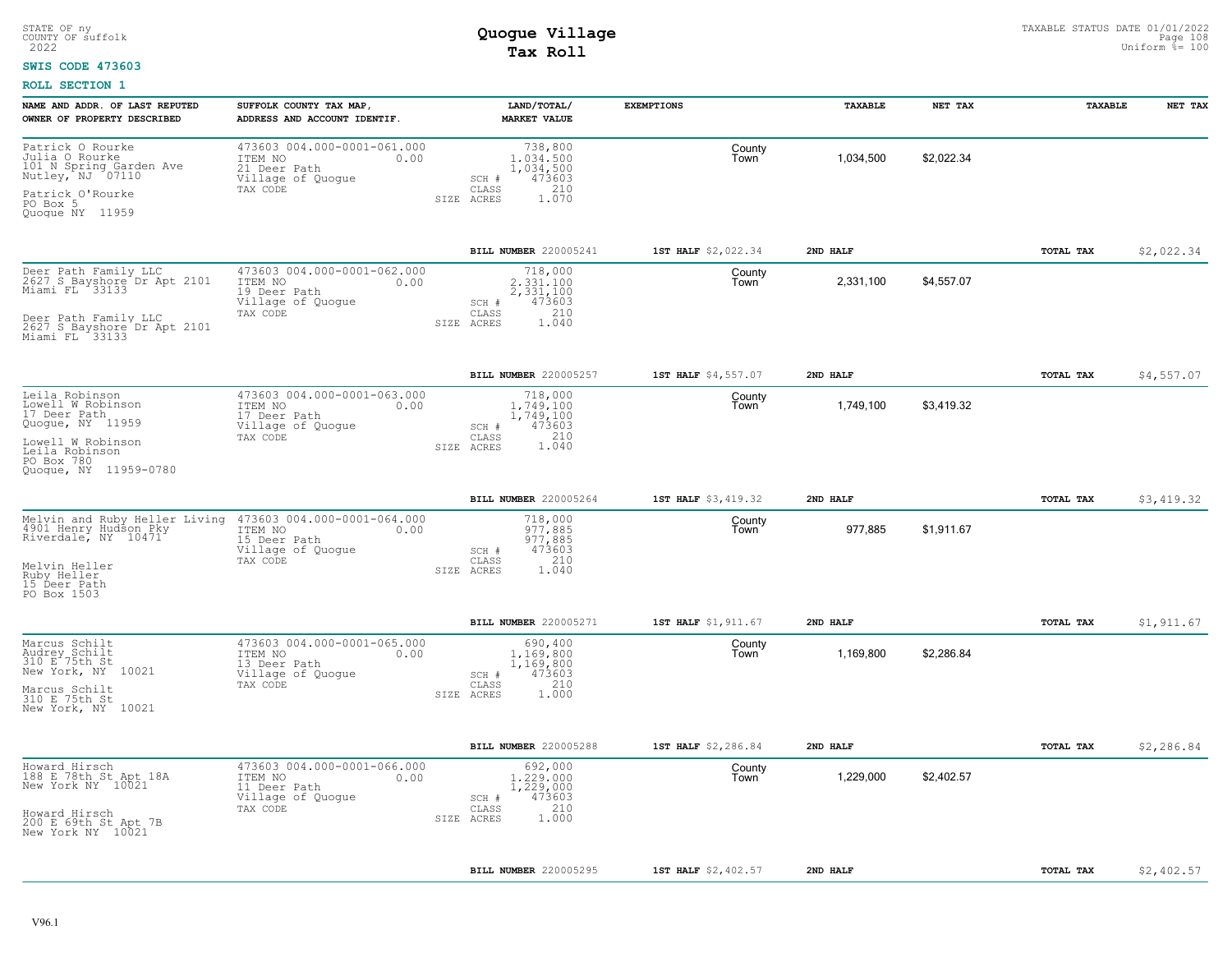#### **SWIS CODE 473603**

| NAME AND ADDR. OF LAST REPUTED<br>OWNER OF PROPERTY DESCRIBED                                                                                                                              | SUFFOLK COUNTY TAX MAP<br>ADDRESS AND ACCOUNT IDENTIF.                                            | LAND/TOTAL/<br><b>MARKET VALUE</b>                                                                 | <b>EXEMPTIONS</b>     | TAXABLE   | NET TAX    | TAXABLE          | NET TAX    |
|--------------------------------------------------------------------------------------------------------------------------------------------------------------------------------------------|---------------------------------------------------------------------------------------------------|----------------------------------------------------------------------------------------------------|-----------------------|-----------|------------|------------------|------------|
| Louise-Jean Egasse<br>Caroline Egasse<br>453 W 21st St Apt 4<br>New York NY 10011                                                                                                          | 473603 004.000-0001-067.000<br>ITEM NO<br>0.00<br>9 Deer Path<br>Village of Quogue<br>TAX CODE    | 697,300<br>988,600<br>988,600<br>473603<br>$SCH$ $#$<br>210<br>CLASS                               | County<br>Town        | 988,600   | \$1,932.61 |                  |            |
| Louise-Jean Egasse<br>Caroline Egasse<br>453 W 21st St Apt 4<br>New York NY 10011                                                                                                          |                                                                                                   | 1.010<br>SIZE ACRES                                                                                |                       |           |            |                  |            |
|                                                                                                                                                                                            |                                                                                                   | BILL NUMBER 220005301                                                                              | 1ST HALF \$1,932.61   | 2ND HALF  |            | TOTAL TAX        | \$1,932.61 |
| Thomas Cortese<br>Santina Cortese (Life Estate)<br>6 Pheasant Run<br>P O Box 1985<br>Quoque, NY 11959<br>Santina Cortese (Life Estate)<br>111 7th St Apt 301<br>Garden City, NY 11530-5711 | 473603 004.000-0001-068.000<br>ITEM NO<br>0.00<br>6 Pheasant Run<br>Village of Quogue<br>TAX CODE | 690,400<br>veteran<br>984,400<br>984,400<br>473603<br>SCH #<br>210<br>CLASS<br>1,000<br>SIZE ACRES | 30,000 County<br>Town | 954,400   | \$1,865.76 |                  |            |
|                                                                                                                                                                                            |                                                                                                   | BILL NUMBER 220005318                                                                              | 1ST HALF \$1,865.76   | 2ND HALF  |            | <b>TOTAL TAX</b> | \$1,865.76 |
| Christopher Smith<br>1 5th Ave<br>Apt 16F<br>New York NY 10003                                                                                                                             | 473603 004.000-0001-069.000<br>ITEM NO<br>0.00<br>52 Scrub Oak Rd<br>Village of Quogue            | 679,400<br>1,276,600<br>1,276,600<br>SCH #<br>473603                                               | County<br>Town        | 1,276,600 | \$2,495.63 |                  |            |
| Christopher C. Smith<br>1 Fifth Ave Apt 16F<br>New York NY 10003                                                                                                                           | TAX CODE                                                                                          | 210<br>CLASS<br>1.230<br>SIZE ACRES                                                                |                       |           |            |                  |            |
|                                                                                                                                                                                            |                                                                                                   | BILL NUMBER 220005325                                                                              | 1ST HALF \$2,495.63   | 2ND HALF  |            | TOTAL TAX        | \$2,495.63 |
| Alan Brachfeld<br>28 W 44th St Suite 1200<br>New York NY 10036                                                                                                                             | 473603 004.000-0001-070.000<br>ITEM NO<br>0.00<br>4 Deer Path<br>Village of Quoque                | 718,000<br>1.182.900<br>1,182,900<br>473603<br>SCH #                                               | County<br>Town        | 1,182,900 | \$2,312.45 |                  |            |
| Alan Brachfeld<br>28 W 44th St Suite 1200<br>New York NY 10036                                                                                                                             | TAX CODE                                                                                          | 210<br>CLASS<br>1.040<br>SIZE ACRES                                                                |                       |           |            |                  |            |
|                                                                                                                                                                                            |                                                                                                   | BILL NUMBER 220005332                                                                              | 1ST HALF \$2,312.45   | 2ND HALF  |            | <b>TOTAL TAX</b> | \$2,312.45 |
| Katherine C Wickham<br>510 E 86th St Apt 5B<br>New York, NY 10028                                                                                                                          | 473603 004.000-0001-071.000<br>ITEM NO<br>0.00<br>6 Deer Path<br>Village of Quogue                | 697,300<br>1,038,100<br>1,038,100<br>473603<br>SCH #                                               | County<br>Town        | 1,038,100 | \$2,029.38 |                  |            |
| Katherine C Wickham<br>510 E 86th St Apt 5B<br>New York, NY 10028                                                                                                                          | TAX CODE                                                                                          | 210<br>CLASS<br>1.010<br>SIZE ACRES                                                                |                       |           |            |                  |            |
|                                                                                                                                                                                            |                                                                                                   | BILL NUMBER 220005349                                                                              | 1ST HALF \$2,029.38   | 2ND HALF  |            | TOTAL TAX        | \$2,029.38 |
| Raffaelle L. Breaks<br>Marc V. Tartaglia<br>495 9th St Apt 3<br>Brooklyn NY 11215                                                                                                          | 473603 004.000-0001-072.000<br>ITEM NO<br>0.00<br>8 Deer Path<br>Village of Quogue                | 690,400<br>1,083,900<br>1,083,900<br>473603<br>SCH #                                               | County<br>Town        | 1,083,900 | \$2,118.92 |                  |            |
| Raffaelle L. Breaks<br>Marc V. Tartaglia<br>495 9th St Apt 3<br>Brooklyn NY 11215                                                                                                          | TAX CODE                                                                                          | 210<br>CLASS<br>1,000<br>SIZE ACRES                                                                |                       |           |            |                  |            |
|                                                                                                                                                                                            |                                                                                                   | BILL NUMBER 220005356                                                                              | 1ST HALF \$2,118.92   | 2ND HALF  |            | TOTAL TAX        | \$2,118.92 |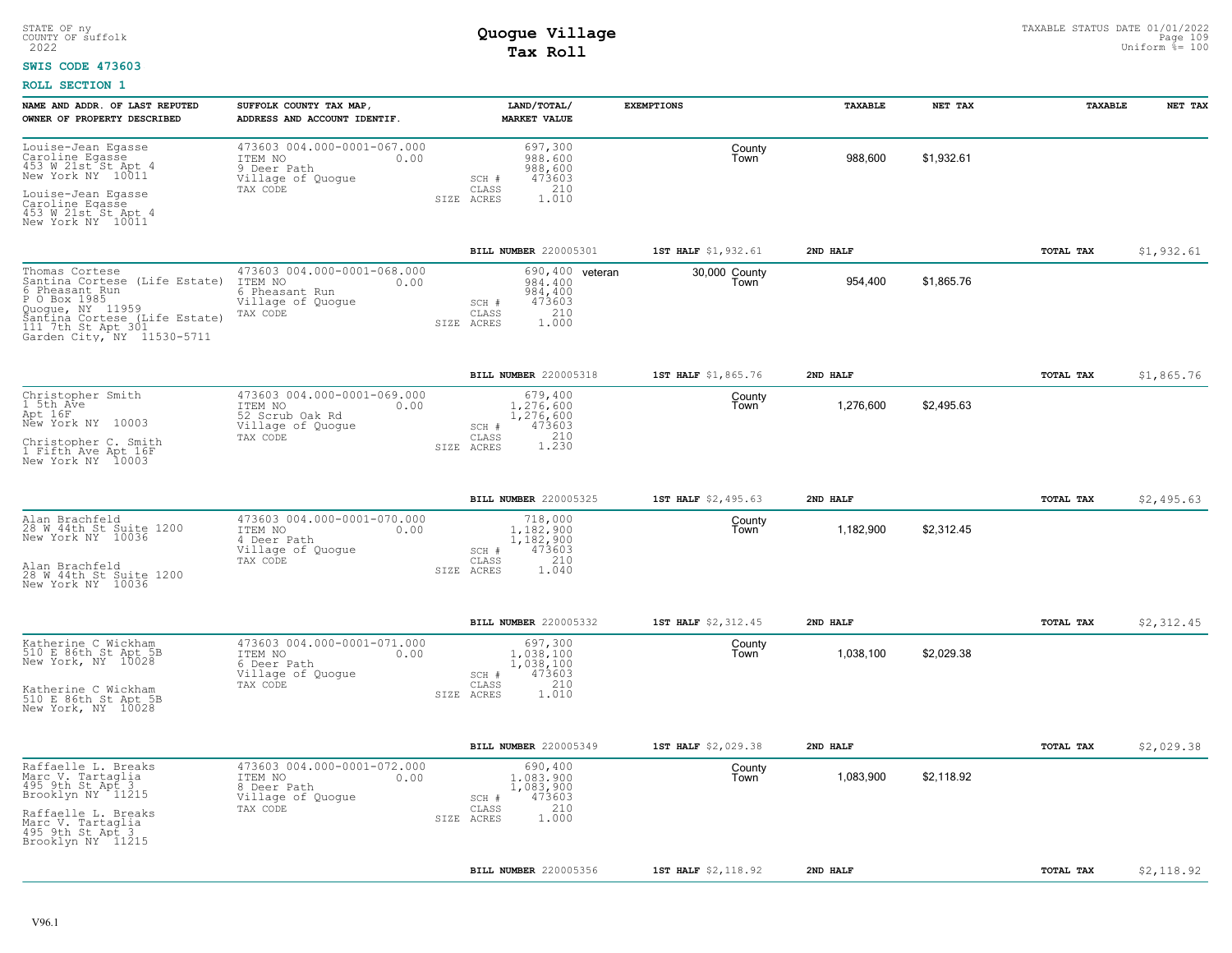### **SWIS CODE 473603**

| NAME AND ADDR. OF LAST REPUTED                                                                                                       | SUFFOLK COUNTY TAX MAP,                                                                         | LAND/TOTAL/                                                                                 | <b>EXEMPTIONS</b>   | TAXABLE   | NET TAX    | TAXABLE          | NET TAX    |
|--------------------------------------------------------------------------------------------------------------------------------------|-------------------------------------------------------------------------------------------------|---------------------------------------------------------------------------------------------|---------------------|-----------|------------|------------------|------------|
| OWNER OF PROPERTY DESCRIBED                                                                                                          | ADDRESS AND ACCOUNT IDENTIF.                                                                    | <b>MARKET VALUE</b>                                                                         |                     |           |            |                  |            |
| Karen Glassman Brown (Trustee)<br>Karen Glassman Brown Rev Trust ITEM NO<br>211 E 70 St Apt 27B 10 Deer<br>New York NY 10021 Village | 473603 004.000-0001-073.000<br>0.00<br>10 Deer Path<br>Village of Quogue                        | 690,400<br>1,546,800<br>1,546,800<br>473603<br>SCH #                                        | County<br>Town      | 1,546,800 | \$3,023.84 |                  |            |
| Karen Glassman<br>211 E 70th St Apt 27B<br>New York NY 10021-5209                                                                    | TAX CODE                                                                                        | 210<br>$\mathtt{CLASS}$<br>ACRES<br>1,000<br>SIZE                                           |                     |           |            |                  |            |
|                                                                                                                                      |                                                                                                 | <b>BILL NUMBER 220005363</b>                                                                | 1ST HALF \$3,023.84 | 2ND HALF  |            | <b>TOTAL TAX</b> | \$3,023.84 |
| Robert Fabian<br>Janet Fabian<br>41 Aster Dr<br>New Hyde Park NY 11040                                                               | 473603 004.000-0001-074.000<br>ITEM NO<br>0.00<br>12 Deer Path<br>Village of Quogue             | 690,400<br>1,399,900<br>1,399,900<br>473603<br>SCH #                                        | County<br>Town      | 1,399,900 | \$2,736.66 |                  |            |
| Robert Fabian<br>Janet Fabian<br>41 Aster Dr<br>New Hyde Park NY 11040                                                               | TAX CODE                                                                                        | 210<br>CLASS<br>SIZE ACRES<br>1,000                                                         |                     |           |            |                  |            |
|                                                                                                                                      |                                                                                                 | BILL NUMBER 220005371                                                                       | 1ST HALF \$2,736.66 | 2ND HALF  |            | TOTAL TAX        | \$2,736.66 |
| Neal E Lurie<br>Vicki S Lurie<br>215 E 68th St Apt 16X<br>New York, NY 10021                                                         | 473603 004.000-0001-075.000<br>ITEM NO<br>0.00<br>16 Deer Path<br>Village of Quogue             | 598,100<br>1,400,000<br>1,400,000<br>473603<br>SCH #                                        | County<br>Town      | 1,400,000 | \$2,736.86 |                  |            |
| Neal E Lurie<br>215 E 68th St Apt 16X<br>New York, NY 10021                                                                          | TAX CODE                                                                                        | 210<br>CLASS<br>1.000<br>SIZE ACRES                                                         |                     |           |            |                  |            |
|                                                                                                                                      |                                                                                                 | BILL NUMBER 220005387                                                                       | 1ST HALF \$2,736.86 | 2ND HALF  |            | TOTAL TAX        | \$2,736.86 |
| Reynolds Poque<br>Wanda Pogue<br>463 Dogwood Ln<br>Manhasset NY 11030                                                                | 473603 004.000-0001-076.000<br>ITEM NO<br>0.00<br>18 Deer Path<br>Village of Quogue<br>TAX CODE | 690,400<br>1,026,900<br>1,026,900<br>473603<br>SCH #<br>210<br>CLASS                        | County<br>Town      | 1,026,900 | \$2,007.49 |                  |            |
| Reynolds Poque<br>Wanda Poque<br>463 Dogwood Ln<br>Manhasset NY 11030                                                                |                                                                                                 | SIZE ACRES<br>1,000                                                                         |                     |           |            |                  |            |
|                                                                                                                                      |                                                                                                 | BILL NUMBER 220005394                                                                       | 1ST HALF \$2,007.49 | 2ND HALF  |            | TOTAL TAX        | \$2,007.49 |
| Gary F Hayes<br>Maria R Hayes<br>33 Highland Cir<br>Bronxville, NY 10708                                                             | 473603 004.000-0001-077.000<br>ITEM NO<br>0.00<br>22 Deer Path<br>Village of Quogue             | 690,400<br>1,042,600<br>1,042,600<br>473603<br>SCH #                                        | County<br>Town      | 1,042,600 | \$2,038.18 |                  |            |
| Gary F Hayes<br>33 Highland Cir<br>Bronxville, NY 10708                                                                              | TAX CODE                                                                                        | 210<br>CLASS<br>SIZE ACRES<br>1.000                                                         |                     |           |            |                  |            |
|                                                                                                                                      |                                                                                                 | BILL NUMBER 220005401                                                                       | 1ST HALF \$2,038.18 | 2ND HALF  |            | <b>TOTAL TAX</b> | \$2,038.18 |
| Charles B Hochman<br>Fredrica Hochman<br>30 E 65th St PH B<br>New York, NY 10021<br>Charles B Hochman                                | 473603 004.000-0001-078.000<br>ITEM NO<br>0.00<br>26 Deer Path<br>Village of Quogue<br>TAX CODE | 690,400<br>1,071,800<br>1,071,800<br>473603<br>SCH #<br>210<br>CLASS<br>1.000<br>SIZE ACRES | County<br>Town      | 1,071,800 | \$2,095.26 |                  |            |
| 30 E 65th St PH B<br>New York, NY 10021                                                                                              |                                                                                                 |                                                                                             |                     |           |            |                  |            |
|                                                                                                                                      |                                                                                                 | <b>BILL NUMBER 220005417</b>                                                                | 1ST HALF \$2,095.26 | 2ND HALF  |            | <b>TOTAL TAX</b> | \$2,095.26 |
|                                                                                                                                      |                                                                                                 |                                                                                             |                     |           |            |                  |            |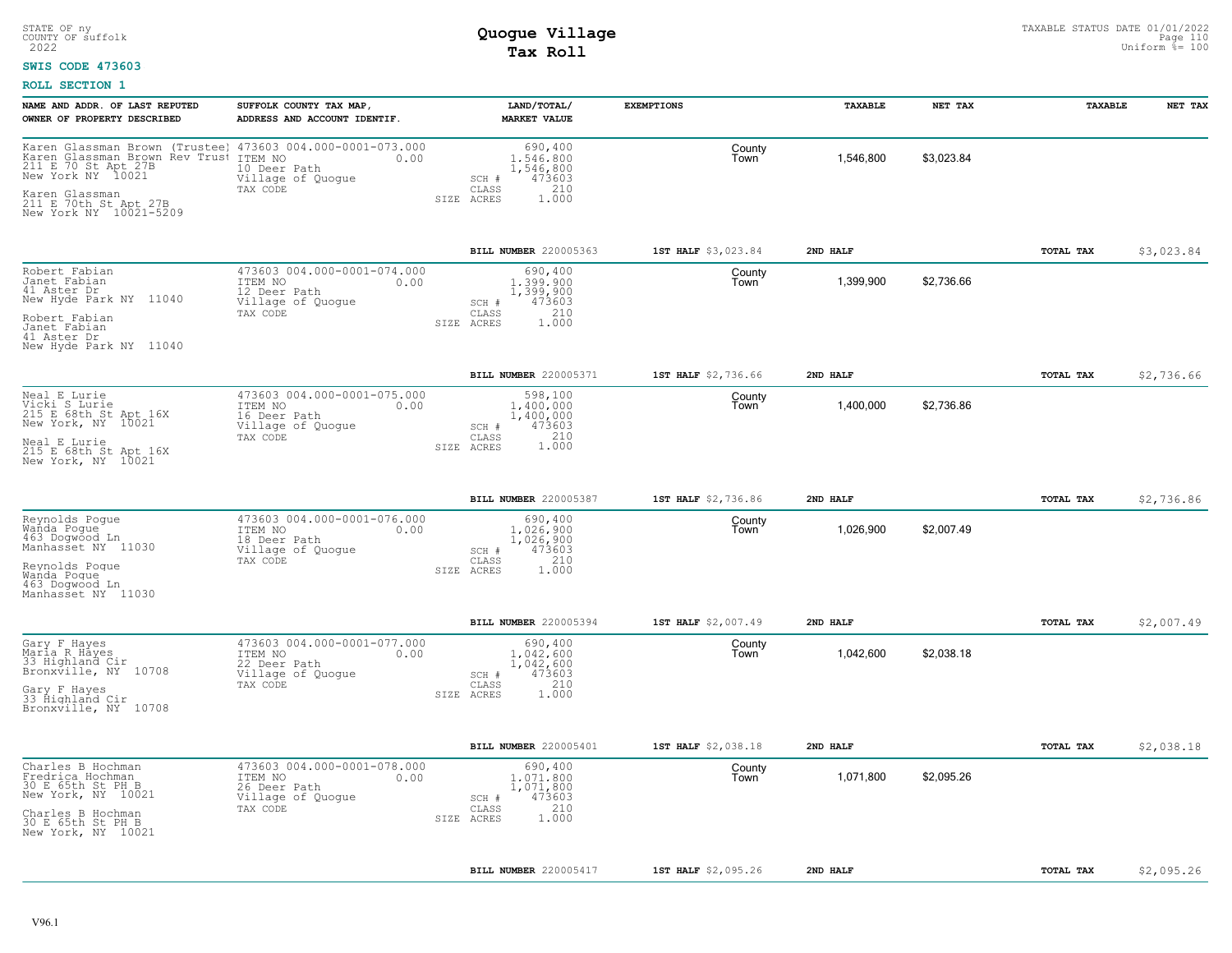### **SWIS CODE 473603**

| NAME AND ADDR. OF LAST REPUTED<br>OWNER OF PROPERTY DESCRIBED                                                                                                                                  | SUFFOLK COUNTY TAX MAP<br>ADDRESS AND ACCOUNT IDENTIF.                                             | LAND/TOTAL/<br><b>MARKET VALUE</b>                                                              | <b>EXEMPTIONS</b>   | TAXABLE   | NET TAX    | TAXABLE          | NET TAX    |
|------------------------------------------------------------------------------------------------------------------------------------------------------------------------------------------------|----------------------------------------------------------------------------------------------------|-------------------------------------------------------------------------------------------------|---------------------|-----------|------------|------------------|------------|
| Giorgio Caputo<br>131 E 69 St Apt 9A<br>New York NY 10021<br>Giorgio Caputo<br>131 E 69 St Apt 9A<br>New York NY 10021                                                                         | 473603 004.000-0001-079.000<br>ITEM NO<br>0.00<br>28 Deer Path<br>Village of Quogue<br>TAX CODE    | 683,500<br>1,073,000<br>1,073,000<br>473603<br>SCH #<br>210<br>CLASS<br>SIZE ACRES<br>0.990     | County<br>Town      | 1,073,000 | \$2,097.61 |                  |            |
|                                                                                                                                                                                                |                                                                                                    | BILL NUMBER 220005424                                                                           | 1ST HALF \$2,097.61 | 2ND HALF  |            | TOTAL TAX        | \$2,097.61 |
| Gregory Macina<br>Lucy Macina<br>PO Box 1753<br>Quogue, NY 11959-1753<br>Gregory Macina<br>Lucy Macina<br>67 Vanderlyn Dr<br>Manhasset NY 11030                                                | 473603 004.000-0001-080.000<br>ITEM NO<br>0.00<br>30 Deer Path<br>Village of Quogue<br>TAX CODE    | 690,400<br>1,315,200<br>1,315,200<br>473603<br>SCH #<br>210<br>CLASS<br>1,000<br>SIZE ACRES     | County<br>Town      | 1,315,200 | \$2,571.08 |                  |            |
|                                                                                                                                                                                                |                                                                                                    | BILL NUMBER 220005431                                                                           | 1ST HALF \$2,571.08 | 2ND HALF  |            | TOTAL TAX        | \$2,571.08 |
| Anne T. Pelletier<br>50 Grammercy Pk N Apt 5B<br>New York NY 10010<br>Anne T. Pelletier<br>50 Grammercy Pk N Apt 5B<br>New York NY 10010                                                       | 473603 004.000-0001-081.000<br>ITEM NO<br>0.00<br>32 Deer Path<br>Village of Quogue<br>TAX CODE    | 690,400<br>1,369,200<br>1,369,200<br>473603<br>SCH #<br>210<br>CLASS<br>1,000<br>SIZE ACRES     | County<br>Town      | 1,369,200 | \$2,676.65 |                  |            |
|                                                                                                                                                                                                |                                                                                                    | BILL NUMBER 220005448                                                                           | 1ST HALF \$2,676.65 | 2ND HALF  |            | TOTAL TAX        | \$2,676.65 |
| Julian Courbe<br>Benedicte Lambert Courbe<br>360 E 88th St Apt 37C<br>New York NY 10128<br>Julian Courbe<br>Benedicte Lambert Courbe<br>360 E 88th St Apt 37C<br>New York NY 10128             | 473603 004.000-0001-082.001<br>ITEM NO<br>0.00<br>34 Deer Path<br>Village of Quogue<br>TAX CODE    | 757,700<br>$1.197.900$<br>$1,197,900$<br>473603<br>SCH #<br>210<br>CLASS<br>1.370<br>SIZE ACRES | County<br>Town      | 1,197,900 | \$2,341.77 |                  |            |
|                                                                                                                                                                                                |                                                                                                    | BILL NUMBER 220005455                                                                           | 1ST HALF \$2,341.77 | 2ND HALF  |            | TOTAL TAX        | \$2,341.77 |
| 125 Montauk Hwy Group, LLC<br>56 Meetinghouse Rd<br>PO Box 1609<br>Westhampton Beach NY 11978<br>125 Montauk Hwy Group, LLC<br>56 Meetinghouse Rd<br>PO Box 1609<br>Westhampton Beach NY 11978 | 473603 004.000-0001-084.002<br>ITEM NO<br>0.00<br>125 Montauk Hwy<br>Village of Quogue<br>TAX CODE | 594,000<br>594,000<br>594,000<br>473603<br>$SCH$ $#$<br>311<br>CLASS<br>1.080<br>SIZE ACRES     | County<br>Town      | 594,000   | \$1,161.21 |                  |            |
|                                                                                                                                                                                                |                                                                                                    | BILL NUMBER 220018791                                                                           | 1ST HALF \$1,161.21 | 2ND HALF  |            | TOTAL TAX        | \$1,161.21 |
| Jason Pasieka<br>Joy Pasieka<br>181 Long Hill Rd<br>Little Falls NJ 07424<br>Jason Pasieka<br>Joy Pasieka<br>181 Long Hill Rd<br>Little Falls NJ 07424                                         | 473603 004.000-0001-084.003<br>ITEM NO<br>0.00<br>127 Montauk Hwy<br>Village of Quogue<br>TAX CODE | 585,700<br>3.077.600<br>3,077,600<br>473603<br>SCH #<br>210<br>CLASS<br>1.060<br>SIZE ACRES     | County<br>Town      | 3,077,600 | \$6,016.40 |                  |            |
|                                                                                                                                                                                                |                                                                                                    | BILL NUMBER 220018801                                                                           | 1ST HALF \$6,016.40 | 2ND HALF  |            | <b>TOTAL TAX</b> | \$6,016.40 |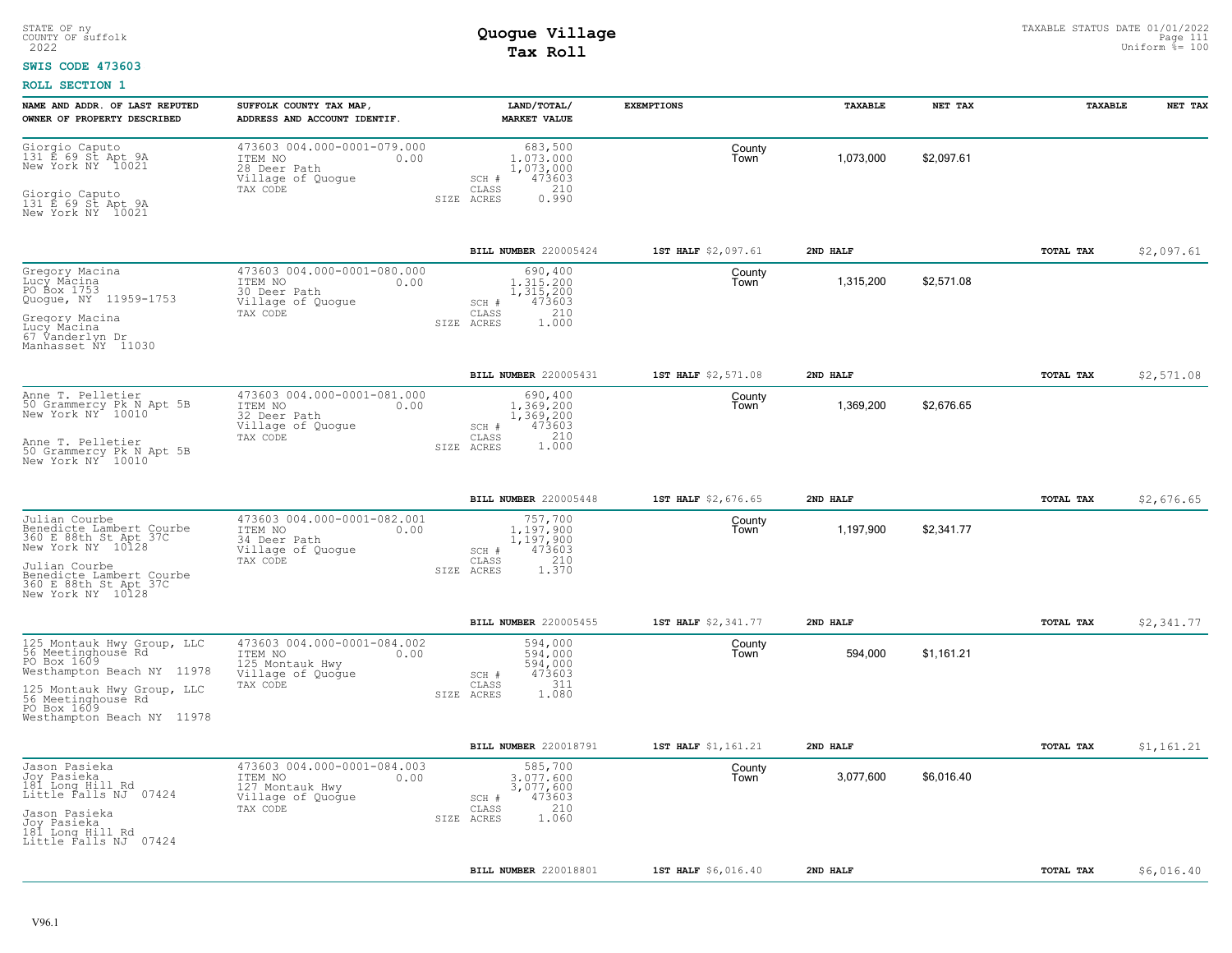#### **SWIS CODE 473603**

| NAME AND ADDR. OF LAST REPUTED<br>OWNER OF PROPERTY DESCRIBED                                        | SUFFOLK COUNTY TAX MAP,<br>ADDRESS AND ACCOUNT IDENTIF.                                            | LAND/TOTAL/<br><b>MARKET VALUE</b>                                                      | <b>EXEMPTIONS</b>   | TAXABLE   | NET TAX    | TAXABLE          | NET TAX     |
|------------------------------------------------------------------------------------------------------|----------------------------------------------------------------------------------------------------|-----------------------------------------------------------------------------------------|---------------------|-----------|------------|------------------|-------------|
| Marc Mizrahi<br>Michele Mizrahi<br>PO Box 1943<br>Quogue NY 11959<br>Marc Mizrahi<br>Michele Mizrahi | 473603 004.000-0001-084.004<br>ITEM NO<br>0.00<br>129 Montauk Hwy<br>Village of Quogue<br>TAX CODE | 585,600<br>585,600<br>585,600<br>473603<br>SCH #<br>311<br>CLASS<br>1.120<br>SIZE ACRES | County<br>Town      | 585.600   | \$1.144.79 |                  |             |
| PO Box 1943<br>Quoque NY 11959                                                                       |                                                                                                    |                                                                                         |                     |           |            |                  |             |
|                                                                                                      |                                                                                                    | BILL NUMBER 220018813                                                                   | 1ST HALF \$1,144.79 | 2ND HALF  |            | TOTAL TAX        | \$1,144.79  |
| L. Trustman Senger<br>James D. Senger<br>4910 Jamestown Rd<br>Bethesda MD 20816                      | 473603 004.000-0001-084.005<br>ITEM NO<br>0.00<br>131 Montauk Hwy<br>Village of Quoque             | 518,200<br>518,200<br>518,200<br>473603<br>SCH #<br>311                                 | County<br>Town      | 518,200   | \$1,013.03 |                  |             |
| L. Trustman Senger<br>4910 Jamestown Rd<br>Bethesda MD 20816                                         | TAX CODE                                                                                           | CLASS<br>1.230<br>SIZE ACRES                                                            |                     |           |            |                  |             |
|                                                                                                      |                                                                                                    | BILL NUMBER 220018826                                                                   | 1ST HALF \$1,013.03 | 2ND HALF  |            | TOTAL TAX        | \$1,013.03  |
| Allison Conway Worthington<br>PO Box 1489<br>Quogue NY 11959                                         | 473603 004.000-0001-085.000<br>ITEM NO<br>0.00<br>40 Deer Path<br>Village of Quogue                | 607,600<br>1,594,900<br>1,594,900<br>473603<br>SCH #                                    | County<br>Town      | 1,594,900 | \$3,117.87 |                  |             |
| Allison Conway Worthington<br>PO Box 1489<br>Quoque NY 11959                                         | TAX CODE                                                                                           | 210<br>CLASS<br>1,100<br>SIZE ACRES                                                     |                     |           |            |                  |             |
|                                                                                                      |                                                                                                    | <b>BILL NUMBER 220005462</b>                                                            | 1ST HALF \$3,117.87 | 2ND HALF  |            | <b>TOTAL TAX</b> | \$3.117.87  |
| Herbert Kislow<br>2260 Howes St<br>Merrick NY 11566                                                  | 473603 004.000-0001-086.000<br>ITEM NO<br>0.00<br>39 Deer Path<br>Village of Quogue                | 690,400<br>1.161.100<br>1,161,100<br>473603<br>SCH #                                    | County<br>Town      | 1,161,100 | \$2,269.83 |                  |             |
| Herbert Kislow<br>2260 Howes St<br>Merrick NY 11566                                                  | TAX CODE                                                                                           | 210<br>CLASS<br>SIZE ACRES<br>1.000                                                     |                     |           |            |                  |             |
|                                                                                                      |                                                                                                    | BILL NUMBER 220005479                                                                   | 1ST HALF \$2,269.83 | 2ND HALF  |            | TOTAL TAX        | \$2, 269.83 |
| Peter Goodman<br>Marian H Goodman<br>710 Park Ave<br>New York, NY 10021                              | 473603 004.000-0001-087.000<br>ITEM NO<br>0.00<br>45 Pheasant Run<br>Village of Quoque             | 724,900<br>1.292.400<br>1,292,400<br>473603<br>$SCH$ $#$                                | County<br>Town      | 1,292,400 | \$2,526.51 |                  |             |
| Peter Goodman<br>710 Park Ave<br>New York, NY 10021                                                  | TAX CODE                                                                                           | 210<br>CLASS<br>1.050<br>SIZE ACRES                                                     |                     |           |            |                  |             |
|                                                                                                      |                                                                                                    | BILL NUMBER 220005486                                                                   | 1ST HALF \$2,526.51 | 2ND HALF  |            | TOTAL TAX        | \$2,526.51  |
| Shari J Frey<br>85 Redwood Dr<br>Roslyn NY 11576                                                     | 473603 004.000-0001-088.000<br>ITEM NO<br>0.00<br>43 Pheasant Run<br>Village of Quogue<br>TAX CODE | 544,800<br>1,400,000<br>1,400,000<br>473603<br>SCH #<br>210<br>CLASS                    | County<br>Town      | 1.400.000 | \$2.736.86 |                  |             |
| Shari J Frey<br>85 Redwood Dr<br>Roslyn NY 11576                                                     |                                                                                                    | 1.330<br>SIZE ACRES                                                                     |                     |           |            |                  |             |
|                                                                                                      |                                                                                                    | BILL NUMBER 220005493                                                                   | 1ST HALF \$2,736.86 | 2ND HALF  |            | TOTAL TAX        | \$2,736.86  |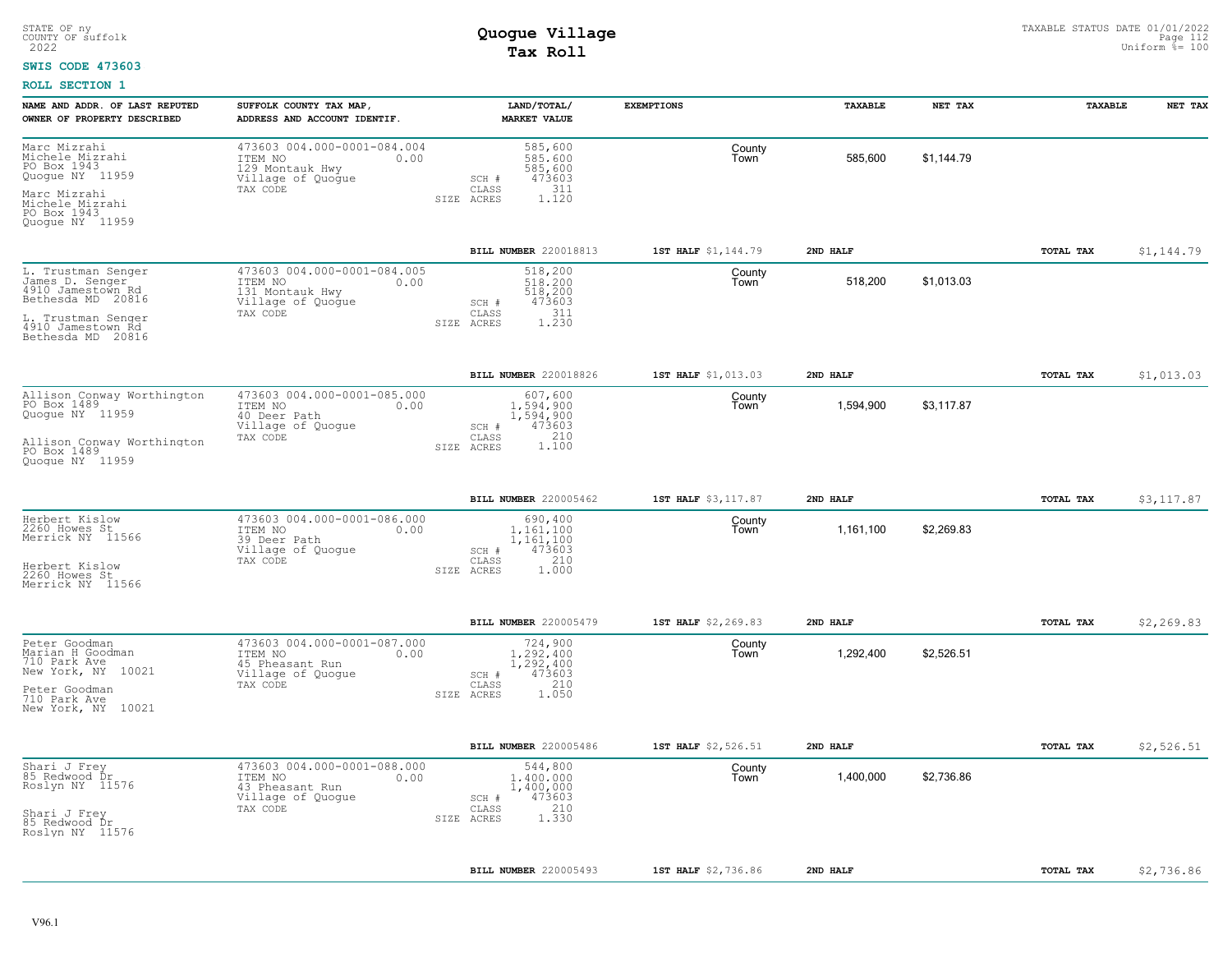#### **SWIS CODE 473603**

| NAME AND ADDR. OF LAST REPUTED<br>OWNER OF PROPERTY DESCRIBED                                                                                                                                               | SUFFOLK COUNTY TAX MAP<br>ADDRESS AND ACCOUNT IDENTIF.                                              | LAND/TOTAL/<br><b>MARKET VALUE</b>                                                          | <b>EXEMPTIONS</b>   | TAXABLE   | NET TAX    | TAXABLE   | NET TAX    |
|-------------------------------------------------------------------------------------------------------------------------------------------------------------------------------------------------------------|-----------------------------------------------------------------------------------------------------|---------------------------------------------------------------------------------------------|---------------------|-----------|------------|-----------|------------|
| Greg Cioffi<br>Vivían Cioffi<br>Vivian Cioffi<br>350 W 23rd St PH A<br>New York NY 10011-2282<br>Greg Cioffi<br>Vivían Cioffi<br>350 W 23rd St PH A<br>New York NY 10011-2282                               | 473603 004.000-0001-089.000<br>ITEM NO<br>0.00<br>41 Pheasant Run<br>Village of Quogue<br>TAX CODE  | 672,700<br>1.328.000<br>1,328,000<br>473603<br>SCH #<br>210<br>CLASS<br>SIZE ACRES<br>1.160 | County<br>Town      | 1,328,000 | \$2,596.11 |           |            |
|                                                                                                                                                                                                             |                                                                                                     | BILL NUMBER 220005509                                                                       | 1ST HALF \$2,596.11 | 2ND HALF  |            | TOTAL TAX | \$2,596.11 |
| Marc Goldstein<br>Elaine Gendel-Goldstein<br>201 E 83rd St Apt 16B<br>New York NY 10028<br>Marc Goldstein<br>201 E 83rd St Apt 16B<br>New York NY 10028                                                     | 473603 004.000-0001-090.000<br>ITEM NO<br>0.00<br>39 Pheasant Run<br>Village of Quogue<br>TAX CODE  | 683,500<br>1,797,600<br>1,797,600<br>473603<br>SCH #<br>210<br>CLASS<br>0.990<br>SIZE ACRES | County<br>Town      | 1,797,600 | \$3,514.13 |           |            |
|                                                                                                                                                                                                             |                                                                                                     | <b>BILL NUMBER 220005516</b>                                                                | 1ST HALF \$3,514.13 | 2ND HALF  |            | TOTAL TAX | \$3,514.13 |
| Michael Schatzberg<br>Jillian Schatzberg<br>PO Box 190<br>Quogue, NY 11959<br>Michael Schatzberg<br>PO Box 190<br>Quoque, NY 11959                                                                          | 473603 004.000-0001-091.000<br>ITEM NO<br>0.00<br>37 Pheasant Run<br>Village of Quogue<br>TAX CODE  | 683,500<br>1,081,300<br>1,081,300<br>473603<br>SCH #<br>210<br>CLASS<br>0.990<br>SIZE ACRES | County<br>Town      | 1,081,300 | \$2,113.83 |           |            |
|                                                                                                                                                                                                             |                                                                                                     | BILL NUMBER 220005523                                                                       | 1ST HALF \$2,113.83 | 2ND HALF  |            | TOTAL TAX | \$2,113.83 |
| Stephen J Gulotta JR<br>Danielle Gulotta<br>15 W 72nd St Apt 18N<br>New York NY 10023<br>Stephen J Gulotta JR<br>15 W 72nd St Apt 18N<br>New York NY 10023                                                  | 473603 004.000-0001-092.000<br>ITEM NO<br>0.00<br>33 Pheasant Run<br>Village of Quogue<br>TAX CODE  | 731,800<br>1,382,900<br>1,382,900<br>473603<br>SCH #<br>210<br>CLASS<br>SIZE ACRES<br>1.060 | County<br>Town      | 1,382,900 | \$2,703.43 |           |            |
|                                                                                                                                                                                                             |                                                                                                     | BILL NUMBER 220005531                                                                       | 1ST HALF \$2,703.43 | 2ND HALF  |            | TOTAL TAX | \$2,703.43 |
| Christine A Haddad<br>P O Box 421<br>Quoque NY 11959<br>Christine A Haddad<br>P O Box 421<br>Quoque NY 11959                                                                                                | 473603 004.000-0001-094.002<br>ITEM NO<br>0.00<br>14 Tall Pines Dr<br>Village of Quogue<br>TAX CODE | 552,300<br>719,600<br>719,600<br>473603<br>SCH #<br>210<br>CLASS<br>0.500<br>SIZE ACRES     | County<br>Town      | 719,600   | \$1,406.75 |           |            |
|                                                                                                                                                                                                             |                                                                                                     | BILL NUMBER 220005547                                                                       | 1ST HALF \$1,406.75 | 2ND HALF  |            | TOTAL TAX | \$1,406.75 |
| Herbert M Chain<br>Heidi Harrison Chain<br>Bradley Harrison Chain<br>145 Gréenway South<br>Forest Hills NY 11375<br>Herbert M Chain<br>Heidi Harrison Chain<br>Bradley Harrison Chain<br>145 Greenway South | 473603 004.000-0001-094.006<br>ITEM NO<br>0.00<br>29 Pheasant Run<br>Village of Quogue<br>TAX CODE  | 690,400<br>1,659,400<br>1,659,400<br>473603<br>SCH #<br>210<br>CLASS<br>1,000<br>SIZE ACRES | County<br>Town      | 1,659,400 | \$3,243.96 |           |            |
|                                                                                                                                                                                                             |                                                                                                     | <b>BILL NUMBER 220005554</b>                                                                | 1ST HALF \$3,243.96 | 2ND HALF  |            | TOTAL TAX | \$3,243.96 |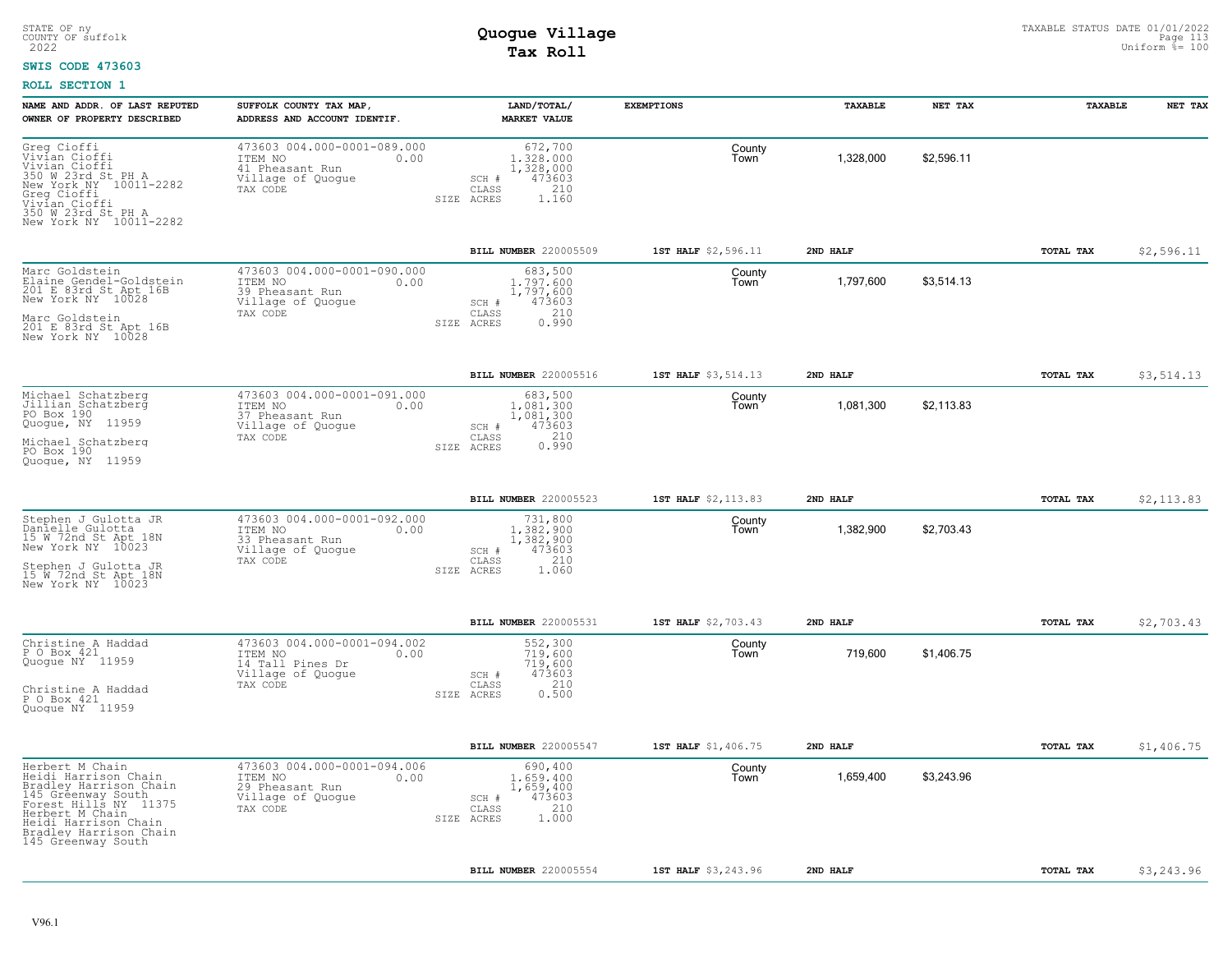### **SWIS CODE 473603**

| NAME AND ADDR. OF LAST REPUTED<br>OWNER OF PROPERTY DESCRIBED                                                   | SUFFOLK COUNTY TAX MAP<br>ADDRESS AND ACCOUNT IDENTIF.                                  | LAND/TOTAL/<br><b>MARKET VALUE</b>                                   | <b>EXEMPTIONS</b>   | TAXABLE   | NET TAX    | TAXABLE          | NET TAX    |
|-----------------------------------------------------------------------------------------------------------------|-----------------------------------------------------------------------------------------|----------------------------------------------------------------------|---------------------|-----------|------------|------------------|------------|
| Shelley Gliedman<br>Kenneth Gliedman<br>171 W 79th St Apt 93<br>New York, NY 10024                              | 473603 004.000-0001-094.008<br>ITEM NO<br>0.00<br>3 Tall Pines Dr<br>Village of Quogue  | 681,500<br>1.473.900<br>1,473,900<br>473603<br>SCH #                 | County<br>I own     | 1,473,900 | \$2.881.33 |                  |            |
| Kenneth Gliedman<br>171 W 79th St Apt 93<br>New York, NY 10024                                                  | TAX CODE                                                                                | 210<br>CLASS<br>SIZE ACRES<br>1,180                                  |                     |           |            |                  |            |
|                                                                                                                 |                                                                                         | BILL NUMBER 220005561                                                | 1ST HALF \$2,881.33 | 2ND HALF  |            | TOTAL TAX        | \$2,881.33 |
| Jeffrey Simon<br>Marcy Simon<br>78 Apple Ridge Rd<br>07677<br>Woodcliff Lake, NJ                                | 473603 004.000-0001-094.009<br>ITEM NO<br>0.00<br>5 Tall Pines Dr<br>Village of Quoque  | 671,000<br>1,702,000<br>1,702,000<br>473603<br>SCH #<br>210<br>CLASS | County<br>Town      | 1,702,000 | \$3,327.24 |                  |            |
| Jeffrey Simon<br>78 Apple Ridge Rd<br>Woodcliff Lake, NJ 07677                                                  | TAX CODE                                                                                | ACRES<br>1.160<br>SIZE                                               |                     |           |            |                  |            |
|                                                                                                                 |                                                                                         | BILL NUMBER 220005578                                                | 1ST HALF \$3,327.24 | 2ND HALF  |            | TOTAL TAX        | \$3,327.24 |
| Dean Leavitt<br>Jody Leavitt<br>300 E 56th St Apt 23F<br>New York NY 10022                                      | 473603 004.000-0001-094.010<br>ITEM NO<br>0.00<br>7 Tall Pines Dr<br>Village of Quoque  | 686,000<br>1,760,000<br>1,760,000<br>473603<br>SCH #                 | County<br>Town      | 1,760,000 | \$3,440.62 |                  |            |
| Dean Leavitt<br>Jody Leavitt<br>300 E 56th St Apt 23F<br>New York NY 10022                                      | TAX CODE                                                                                | 1.130<br>CLASS<br>SIZE ACRES                                         |                     |           |            |                  |            |
|                                                                                                                 |                                                                                         | <b>BILL NUMBER 220005585</b>                                         | 1ST HALF \$3,440.62 | 2ND HALF  |            | TOTAL TAX        | \$3,440.62 |
| Marcia Siegel<br>179 E 70th St Apt 8A<br>New York, NY 10021                                                     | 473603 004.000-0001-094.011<br>ITEM NO<br>0.00<br>9 Tall Pines Dr<br>Village of Quogue  | 690,400<br>1,439,600<br>1,439,600<br>473603<br>SCH #                 | County<br>Town      | 1,439,600 | \$2,814.27 |                  |            |
| Marcia Siegel<br>179 E 70th St Apt 8A<br>New York, NY 10021                                                     | TAX CODE                                                                                | 210<br>CLASS<br>1.000<br>SIZE ACRES                                  |                     |           |            |                  |            |
|                                                                                                                 |                                                                                         | BILL NUMBER 220005592                                                | 1ST HALF \$2,814.27 | 2ND HALF  |            | TOTAL TAX        | \$2,814.27 |
| Rajoo Patel (Trustee)<br>Rajoo Patel Revocable Living<br>Mona Patel (Trustee)<br>Mona Patel Revocable Living T: | 473603 004.000-0001-094.012<br>ITEM NO<br>0.00<br>11 Tall Pines Dr<br>Village of Quogue | 694,600<br>1,291,300<br>1,291,300<br>473603<br>SCH #                 | County<br>Town      | 1,291,300 | \$2,524.36 |                  |            |
| Rajoo Patel<br>Mona Patel<br>PO Box 1863<br>Quogue NY 11959                                                     | TAX CODE                                                                                | 210<br>CLASS<br>SIZE ACRES<br>1.010                                  |                     |           |            |                  |            |
|                                                                                                                 |                                                                                         | BILL NUMBER 220005608                                                | 1ST HALF \$2,524.36 | 2ND HALF  |            | TOTAL TAX        | \$2,524.36 |
| Robert E Schindler<br>Nicole Schindler<br>PO Box 1802<br>Quogue, NY 11959-1802                                  | 473603 004.000-0001-094.013<br>ITEM NO<br>0.00<br>15 Tall Pines Dr<br>Village of Quogue | 555,400<br>1,247,400<br>1,247,400<br>473603<br>SCH #                 | County<br>Town      | 1,247,400 | \$2,438.54 |                  |            |
| Robert E Schindler<br>PO Box 1802<br>Quogue, NY 11959-1802                                                      | TAX CODE                                                                                | 210<br>CLASS<br>1.260<br>SIZE ACRES                                  |                     |           |            |                  |            |
|                                                                                                                 |                                                                                         | <b>BILL NUMBER 220005615</b>                                         | 1ST HALF \$2,438.54 | 2ND HALF  |            | <b>TOTAL TAX</b> | \$2,438.54 |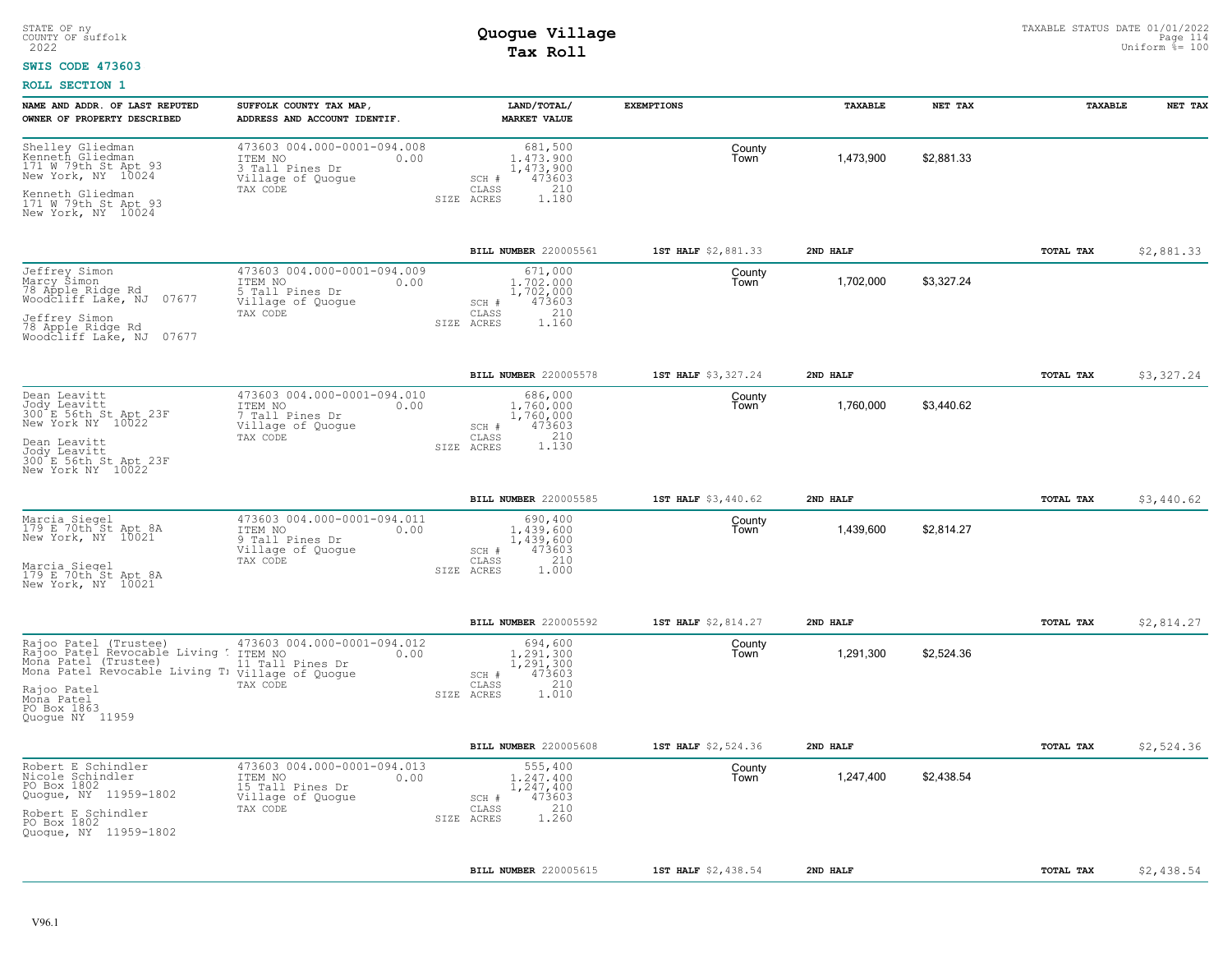### **SWIS CODE 473603**

| NAME AND ADDR. OF LAST REPUTED<br>OWNER OF PROPERTY DESCRIBED                                                                                                                  | SUFFOLK COUNTY TAX MAP,<br>ADDRESS AND ACCOUNT IDENTIF.                                             | LAND/TOTAL/<br>MARKET VALUE                                                                 | <b>EXEMPTIONS</b>   | <b>TAXABLE</b> | NET TAX    | <b><i>TAXABLE</i></b> | NET TAX    |
|--------------------------------------------------------------------------------------------------------------------------------------------------------------------------------|-----------------------------------------------------------------------------------------------------|---------------------------------------------------------------------------------------------|---------------------|----------------|------------|-----------------------|------------|
| North Village Development Cor 473603 004.000-0001-094.019<br>50 E.77th St. 10001<br>New York, NY 10021<br>North Village Development Corp<br>50 E 77th St<br>New York, NY 10021 | Tall Pines Drive<br>Village of Quogue<br>TAX CODE                                                   | 500<br>500<br>500<br>473603<br>SCH #<br>692<br>CLASS<br>SIZE ACRES                          | County<br>Town      | 500            | \$0.98     |                       |            |
|                                                                                                                                                                                |                                                                                                     | BILL NUMBER 220005622                                                                       | 1ST HALF \$0.98     | 2ND HALF       |            | TOTAL TAX             | \$0.98     |
| Gregory D Sullivan<br>1500 Rose St<br>Key West FL 33040<br>Gregory D Sullivan<br>1500 Rose St<br>Key West FL 33040                                                             | 473603 004.000-0001-095.000<br>ITEM NO<br>0.00<br>18 Tall Pines Dr<br>Village of Quoque<br>TAX CODE | 509,300<br>728,800<br>728,800<br>473603<br>SCH #<br>260<br>CLASS<br>0.460<br>SIZE ACRES     | County<br>Town      | 728.800        | \$1.424.73 |                       |            |
|                                                                                                                                                                                |                                                                                                     | BILL NUMBER 220005639                                                                       | 1ST HALF \$1,424.73 | 2ND HALF       |            | TOTAL TAX             | \$1,424.73 |
| Richard Gee<br>Janette Gee<br>25 Hillside Cres<br>New Rochelle NY 10804<br>Richard Gee<br>25 Hillside Cres<br>New Rochelle NY 10804                                            | 473603 004.000-0001-096.001<br>ITEM NO<br>0.00<br>115 Montauk Hwy<br>Village of Quogue<br>TAX CODE  | 602,000<br>1,490,200<br>1,490,200<br>473603<br>SCH #<br>1.090<br>CLASS<br>SIZE ACRES        | County<br>Town      | 1,490,200      | \$2,913.19 |                       |            |
|                                                                                                                                                                                |                                                                                                     | BILL NUMBER 220005646                                                                       | 1ST HALF \$2,913.19 | 2ND HALF       |            | TOTAL TAX             | \$2,913.19 |
| Sally A Simons<br>522 N Maple Ave Apt B1<br>Ridgewood NJ 07450-1636<br>Sally A Simons<br>PO Box 426<br>Quoque NY 11959                                                         | 473603 004.000-0001-096.004<br>ITEM NO<br>0.00<br>117 Montauk Hwy<br>Village of Quogue<br>TAX CODE  | 552,300<br>866,500<br>866,500<br>473603<br>$SCH$ $#$<br>210<br>CLASS<br>1.000<br>SIZE ACRES | County<br>Town      | 866,500        | \$1,693.92 |                       |            |
|                                                                                                                                                                                |                                                                                                     | BILL NUMBER 220005653                                                                       | 1ST HALF \$1,693.92 | 2ND HALF       |            | TOTAL TAX             | \$1,693.92 |
| John M Mc Grath<br>522 N Maple Ave Apt B1<br>Ridgewood NJ 07450-1636<br>John M Mc Grath<br>PO Box 426<br>Quoque NY 11959                                                       | 473603 004.000-0001-096.005<br>ITEM NO<br>0.00<br>119 Montauk Hwy<br>Village of Quogue<br>TAX CODE  | 530,200<br>2,007,900<br>2,007,900<br>473603<br>SCH #<br>210<br>CLASS<br>1.200<br>SIZE ACRES | County<br>Town      | 2,007,900      | \$3,925.24 |                       |            |
|                                                                                                                                                                                |                                                                                                     | BILL NUMBER 220005661                                                                       | 1ST HALF \$3,925.24 | 2ND HALF       |            | TOTAL TAX             | \$3,925.24 |
| Jeffrey C Lawrence<br>Joey D^Cole<br>Helên & Jeffrey Lawrence<br>Helen M Lawrence<br>Joey D Cole<br>Helen & Jeffrey Lawrence<br>PO Box 1557<br>Quogue, NY 11959-1557           | 473603 004.000-0001-097.000<br>ITEM NO<br>0.00<br>121 Montauk Hwy<br>Village of Quogue<br>TAX CODE  | 552,300<br>811,200<br>811,200<br>473603<br>$SCH$ $#$<br>210<br>CLASS<br>1.000<br>SIZE ACRES | County<br>Town      | 811,200        | \$1,585.81 |                       |            |
|                                                                                                                                                                                |                                                                                                     | BILL NUMBER 220005677                                                                       | 1ST HALF \$1,585.81 | 2ND HALF       |            | TOTAL TAX             | \$1,585.81 |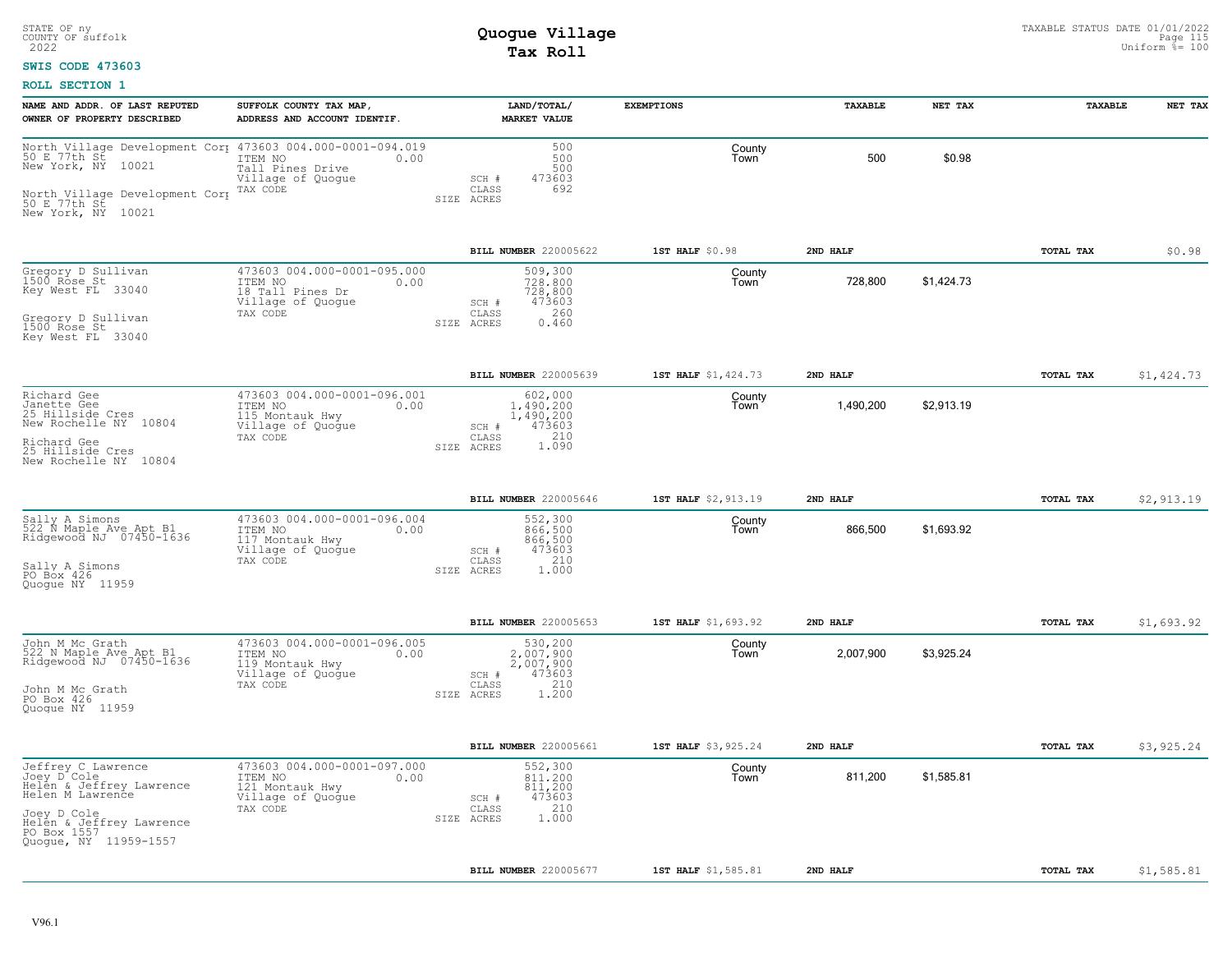#### **SWIS CODE 473603**

| NAME AND ADDR. OF LAST REPUTED<br>OWNER OF PROPERTY DESCRIBED                                                                                                                      | SUFFOLK COUNTY TAX MAP,<br>ADDRESS AND ACCOUNT IDENTIF.                                            | LAND/TOTAL/<br><b>MARKET VALUE</b>                                                          | <b>EXEMPTIONS</b>   | TAXABLE   | NET TAX    | TAXABLE          | NET TAX    |
|------------------------------------------------------------------------------------------------------------------------------------------------------------------------------------|----------------------------------------------------------------------------------------------------|---------------------------------------------------------------------------------------------|---------------------|-----------|------------|------------------|------------|
| David Dembitzer<br>354 Mamaroneck Rd<br>Scarsdale NY 10583<br>David Dembitzer<br>354 Mamaroneck Rd<br>Scarsdale NY 10583                                                           | 473603 004.000-0001-098.000<br>ITEM NO<br>0.00<br>41 Deer Path<br>Village of Quogue<br>TAX CODE    | 530,200<br>831,800<br>831,800<br>473603<br>SCH #<br>CLASS<br>210<br>1,200<br>SIZE ACRES     | County<br>Town      | 831,800   | \$1,626.09 |                  |            |
|                                                                                                                                                                                    |                                                                                                    | BILL NUMBER 220005684                                                                       | 1ST HALF \$1,626.09 | 2ND HALF  |            | TOTAL TAX        | \$1,626.09 |
| Suffolk County<br>330 Center Dr<br>Riverhead, NY 11901<br>Suffolk County<br>330 Center Dr<br>Riverhead, NY 11901-3331                                                              | 473603 004.000-0001-100.000<br>ITEM NO<br>0.00<br>Tall Pines Dr<br>Village of Quogue<br>TAX CODE   | 34,800<br>34,800<br>34,800<br>473603<br>SCH #<br>311<br>CLASS<br>SIZE ACRES<br>0.020        | County<br>Town      | 34,800    | \$68.03    |                  |            |
|                                                                                                                                                                                    |                                                                                                    | BILL NUMBER 220005691                                                                       | 1ST HALF \$68.03    | 2ND HALF  |            | TOTAL TAX        | \$68.03    |
| Allison Conway Worthington<br>PO Box 1489<br>Quoque NY 11959<br>Allison Conway Worthington<br>PO Box 1489<br>Quoque NY 11959                                                       | 473603 004.000-0001-101.000<br>ITEM NO<br>0.00<br>Deer Path<br>Village of Quogue<br>TAX CODE       | 500<br>500<br>500<br>473603<br>SCH #<br>CLASS<br>692<br>SIZE ACRES                          | County<br>Town      | 500       | \$0.98     |                  |            |
|                                                                                                                                                                                    |                                                                                                    | BILL NUMBER 220005707                                                                       | 1ST HALF \$0.98     | 2ND HALF  |            | TOTAL TAX        | \$0.98     |
| Carlos Viejo<br>Ana Jaramilio<br>415 E 37th St Apt 211<br>New York NY 10016<br>Carlos Viejo<br>Ana Jaramillo<br>415 E 37th St Apt 211<br>New York NY 10016                         | 473603 004.000-0002-002.007<br>ITEM NO<br>0.00<br>9 Elizabeth Ln<br>Village of Quoque<br>TAX CODE  | 501,100<br>838,400<br>838,400<br>473603<br>SCH #<br>210<br>CLASS<br>SIZE ACRES<br>1,200     | County<br>Town      | 838.400   | \$1.638.99 |                  |            |
|                                                                                                                                                                                    |                                                                                                    | BILL NUMBER 220005714                                                                       | 1ST HALF \$1,638.99 | 2ND HALF  |            | TOTAL TAX        | \$1,638.99 |
| William V Fogg<br>Julie North<br>Julie A North<br>Sil Moore St Apt 5C<br>New York NY 10013-2461<br>William V Fogg<br>Julie North<br>25 N Moore St Apt 5C<br>New York NY 10013-2461 | 473603 004.000-0002-002.008<br>ITEM NO<br>0.00<br>10 Elizabeth Ln<br>Village of Quogue<br>TAX CODE | 621,400<br>1,614,500<br>1,614,500<br>473603<br>SCH #<br>210<br>CLASS<br>1.000<br>SIZE ACRES | County<br>Town      | 1,614,500 | \$3,156.19 |                  |            |
|                                                                                                                                                                                    |                                                                                                    | BILL NUMBER 220005721                                                                       | 1ST HALF \$3,156.19 | 2ND HALF  |            | <b>TOTAL TAX</b> | \$3,156.19 |
| Leonard Benowich<br>Ruth Raisfeld<br>47 Secor Rd<br>Scarsdale NY 33304<br>Leonard Benowich<br>Ruth Raisfeld<br>47 Secor Rd<br>Scarsdale NY 33304                                   | 473603 004.000-0002-002.009<br>ITEM NO<br>0.00<br>11 Elizabeth Ln<br>Village of Quogue<br>TAX CODE | 546,800<br>1,036,200<br>1,036,200<br>473603<br>SCH #<br>210<br>CLASS<br>1.100<br>SIZE ACRES | County<br>Town      | 1,036,200 | \$2,025.67 |                  |            |
|                                                                                                                                                                                    |                                                                                                    | BILL NUMBER 220005738                                                                       | 1ST HALF \$2,025.67 | 2ND HALF  |            | TOTAL TAX        | \$2,025.67 |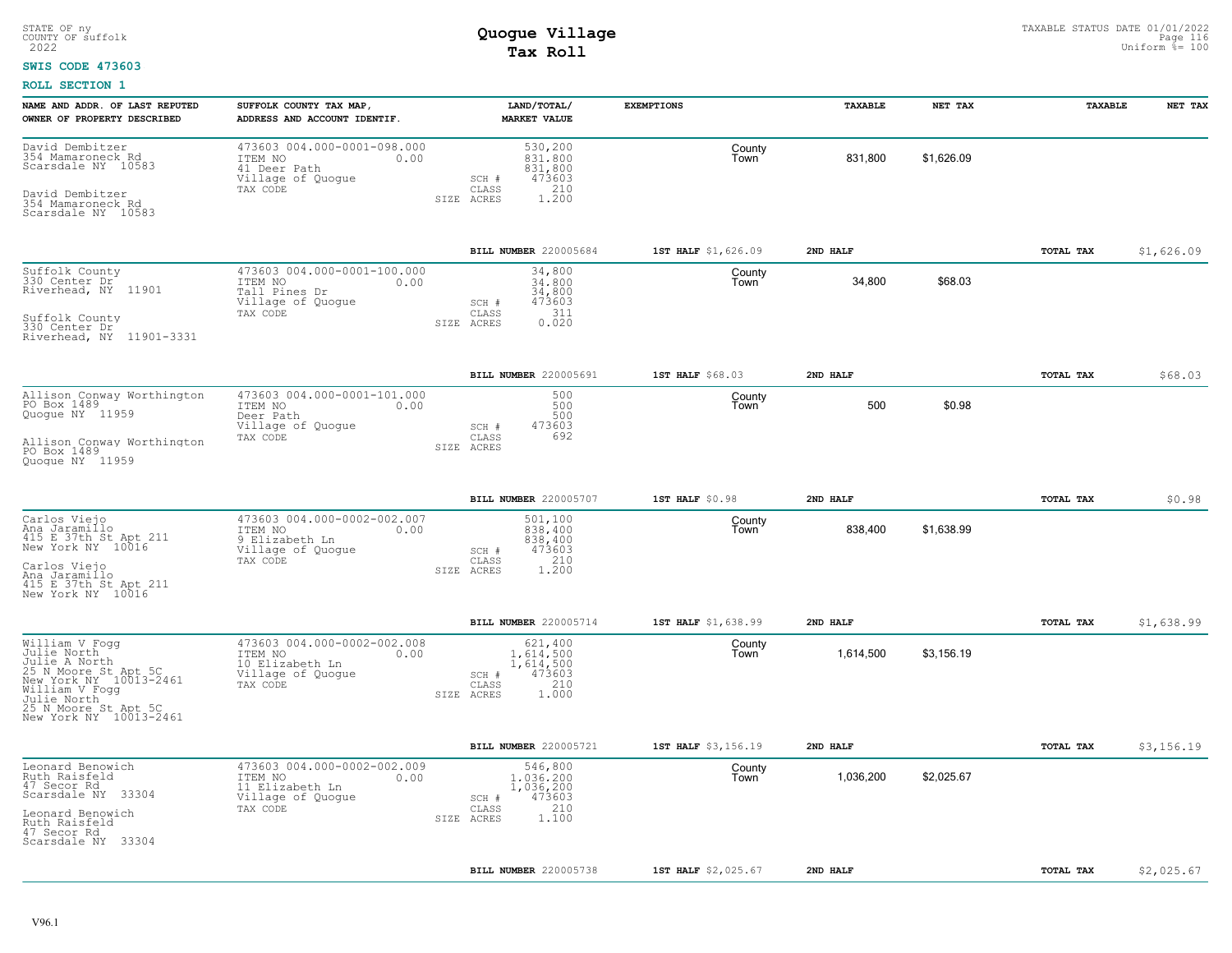#### **SWIS CODE 473603**

| NAME AND ADDR. OF LAST REPUTED<br>OWNER OF PROPERTY DESCRIBED                                                                        | SUFFOLK COUNTY TAX MAP,<br>ADDRESS AND ACCOUNT IDENTIF.                                            | LAND/TOTAL/<br><b>MARKET VALUE</b>                                                                     | <b>EXEMPTIONS</b>     | <b>TAXABLE</b> | NET TAX    | TAXABLE          | NET TAX    |
|--------------------------------------------------------------------------------------------------------------------------------------|----------------------------------------------------------------------------------------------------|--------------------------------------------------------------------------------------------------------|-----------------------|----------------|------------|------------------|------------|
| Shelley Erlich Holm<br>30 E.71st St Apt 7B<br>New York, NY 10021<br>Shelley Erlich Holm<br>30 E 71st St Apt 7B<br>New York, NY 10021 | 473603 004.000-0002-002.010<br>ITEM NO<br>0.00<br>12 Elizabeth Ln<br>Village of Quogue<br>TAX CODE | 621,400<br>1,224,900<br>1,224,900<br>473603<br>SCH #<br>210<br>$\mathtt{CLASS}$<br>SIZE ACRES<br>1.000 | County<br>Town        | 1,224,900      | \$2,394.56 |                  |            |
|                                                                                                                                      |                                                                                                    | BILL NUMBER 220005745                                                                                  | 1ST HALF \$2,394.56   | 2ND HALF       |            | TOTAL TAX        | \$2,394.56 |
| Stacy Lavictoire<br>301 E 61 St Apt 11B<br>New York NY 10065<br>Stacy Lavictoire<br>301 E 61 St Apt 11B<br>New York NY 10065         | 473603 004.000-0002-002.011<br>ITEM NO<br>0.00<br>13 Elizabeth Ln<br>Village of Quogue<br>TAX CODE | 546,800<br>966,600<br>966,600<br>473603<br>SCH #<br>210<br>CLASS<br>1.100<br>SIZE ACRES                | County<br>Town        | 966,600        | \$1,889.61 |                  |            |
|                                                                                                                                      |                                                                                                    | BILL NUMBER 220005752                                                                                  | 1ST HALF \$1,889.61   | 2ND HALF       |            | TOTAL TAX        | \$1,889.61 |
| Patricia Gutman<br>700 Park Ave Apt 8A<br>New York NY 10021                                                                          | 473603 004.000-0002-002.012<br>ITEM NO<br>0.00<br>14 Elizabeth Ln<br>Village of Quogue<br>TAX CODE | 621,400<br>1,400,700<br>1,400,700<br>473603<br>SCH #<br>210<br>CLASS                                   | County<br>Town        | 1,400,700      | \$2,738.23 |                  |            |
| Patricia Gutman<br>700 Park Ave Apt 8A<br>New York NY 10021                                                                          |                                                                                                    | 1,000<br>SIZE ACRES                                                                                    |                       |                |            |                  |            |
|                                                                                                                                      |                                                                                                    | BILL NUMBER 220005769                                                                                  | 1ST HALF \$2,738.23   | 2ND HALF       |            | TOTAL TAX        | \$2,738.23 |
| Jessica Danzig<br>435 E 79th St Apt 4N<br>New York NY 10075<br>Jessica Danziq<br>435 E 79th St Apt 4N                                | 473603 004.000-0002-002.013<br>ITEM NO<br>0.00<br>15 Elizabeth Ln<br>Village of Quogue<br>TAX CODE | 546,800 veteran<br>1.071.400<br>1,071,400<br>473603<br>SCH #<br>210<br>CLASS<br>1.100<br>SIZE ACRES    | 30,000 County<br>Town | 1,041,400      | \$2,035.83 |                  |            |
| New York NY 10075                                                                                                                    |                                                                                                    |                                                                                                        |                       |                |            |                  |            |
|                                                                                                                                      |                                                                                                    | BILL NUMBER 220005776                                                                                  | 1ST HALF \$2,035.83   | 2ND HALF       |            | TOTAL TAX        | \$2,035.83 |
| Edward S Weisfelner<br>200 E 69th St Apt 298<br>New York NY 10021                                                                    | 473603 004.000-0002-002.014<br>ITEM NO<br>0.00<br>16 Elizabeth Ln<br>Village of Quogue             | 621,400<br>1.373.700<br>1,373,700<br>473603<br>SCH #                                                   | County<br>Town        | 1,373,700      | \$2,685.45 |                  |            |
| Edward S Weisfelner<br>1121 N Venetian Dr<br>Miami FL 33139                                                                          | TAX CODE                                                                                           | 210<br>CLASS<br>SIZE ACRES<br>1,000                                                                    |                       |                |            |                  |            |
|                                                                                                                                      |                                                                                                    | <b>BILL NUMBER 220005783</b>                                                                           | 1ST HALF \$2,685.45   | 2ND HALF       |            | <b>TOTAL TAX</b> | \$2,685.45 |
| Brian R. Logler<br>Jane_Ellen_Logler<br>105 Fifth St<br>Garden City NY 11530                                                         | 473603 004.000-0002-002.015<br>ITEM NO<br>0.00<br>17 Elizabeth Ln<br>Village of Quogue             | 546,800<br>1,284,400<br>1,284,400<br>473603<br>SCH #                                                   | County<br>Town        | 1,284,400      | \$2,510.87 |                  |            |
| Brian R. Logler<br>Jane Ellen Logler<br>105 Fifth St<br>Garden City NY 11530                                                         | TAX CODE                                                                                           | 210<br>CLASS<br>1,100<br>SIZE ACRES                                                                    |                       |                |            |                  |            |
|                                                                                                                                      |                                                                                                    | <b>BILL NUMBER 220005791</b>                                                                           | 1ST HALF \$2,510.87   | 2ND HALF       |            | TOTAL TAX        | \$2,510.87 |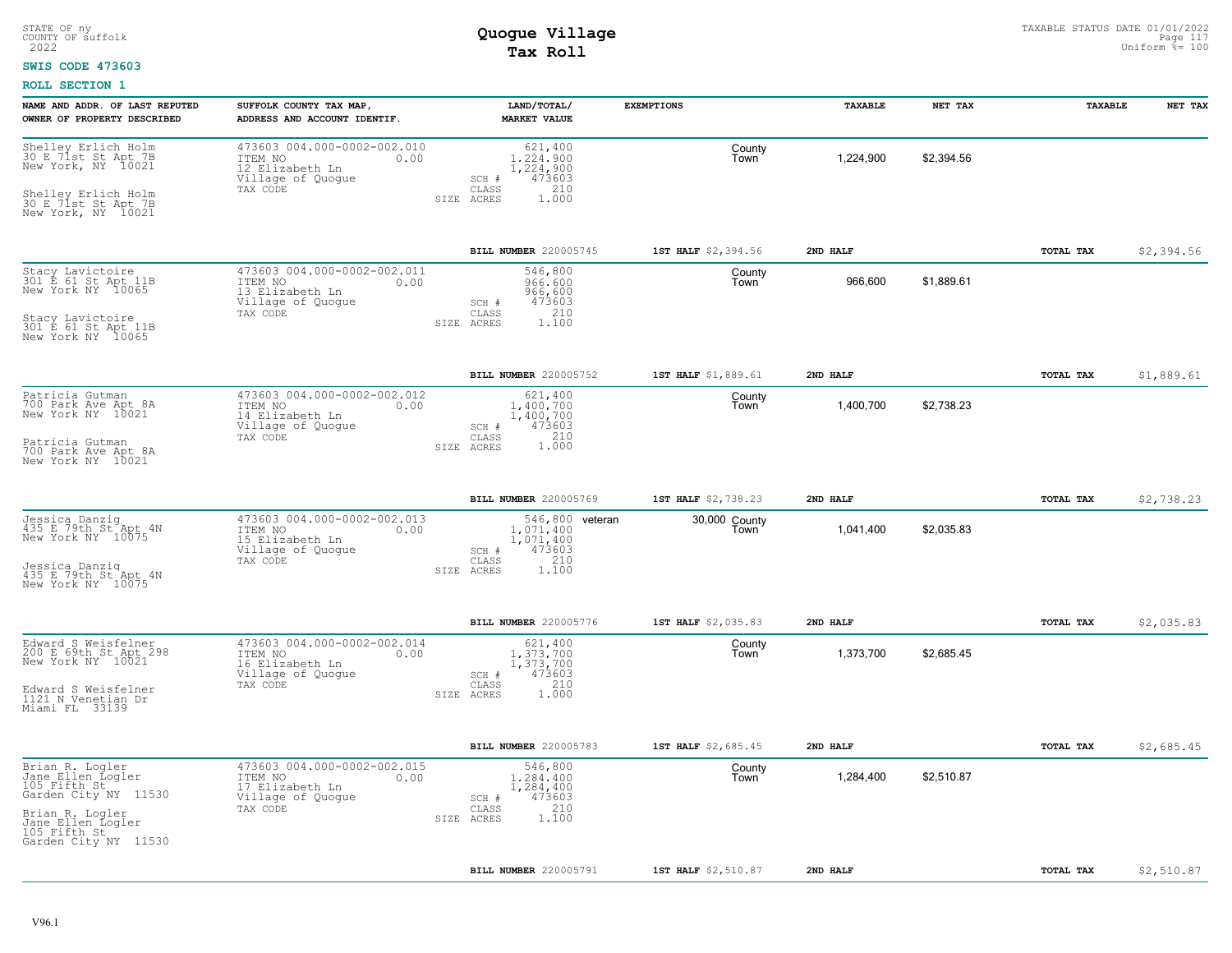### **SWIS CODE 473603**

| NAME AND ADDR. OF LAST REPUTED<br>OWNER OF PROPERTY DESCRIBED                                                                                                | SUFFOLK COUNTY TAX MAP,<br>ADDRESS AND ACCOUNT IDENTIF                                             | LAND/TOTAL/<br><b>MARKET VALUE</b>                                                                     | <b>EXEMPTIONS</b>   | TAXABLE   | NET TAX    | TAXABLE   | NET TAX    |
|--------------------------------------------------------------------------------------------------------------------------------------------------------------|----------------------------------------------------------------------------------------------------|--------------------------------------------------------------------------------------------------------|---------------------|-----------|------------|-----------|------------|
| Kathleen I Powers<br>500A E 87th St<br>New York, NY 10128<br>Kathleen I Powers<br>500A E 87th St<br>New York, NY 10128                                       | 473603 004.000-0002-002.016<br>ITEM NO<br>0.00<br>18 Elizabeth Ln<br>Village of Quogue<br>TAX CODE | 615,200<br>1,554,200<br>1,554,200<br>473603<br>SCH #<br>210<br>$\mathtt{CLASS}$<br>SIZE ACRES<br>0.990 | County<br>Town      | 1,554,200 | \$3,038.31 |           |            |
|                                                                                                                                                              |                                                                                                    | BILL NUMBER 220005806                                                                                  | 1ST HALF \$3,038.31 | 2ND HALF  |            | TOTAL TAX | \$3,038.31 |
| David Schneider<br>501 E 79th St Apt 11a<br>New York NY 10021<br>David Schneider<br>501 E 79th St Apt 11a<br>New York NY 10021                               | 473603 004.000-0002-002.017<br>ITEM NO<br>0.00<br>19 Elizabeth Ln<br>Village of Quogue<br>TAX CODE | 546,800<br>1,099,900<br>1,099,900<br>473603<br>SCH #<br>210<br>CLASS<br>SIZE ACRES<br>1,100            | County<br>Town      | 1,099,900 | \$2,150.19 |           |            |
|                                                                                                                                                              |                                                                                                    | <b>BILL NUMBER 220005813</b>                                                                           | 1ST HALF \$2,150.19 | 2ND HALF  |            | TOTAL TAX | \$2,150.19 |
| Alan Weinreb<br>Vickie Weinreb<br>77 Elder Hill Ct<br>Manhasset NY 11030<br>Alan Weinreb<br>Vickie Weinreb<br>77 Elder Hill Ct<br>Manhasset NY 11030         | 473603 004.000-0002-002.018<br>ITEM NO<br>0.00<br>20 Elizabeth Ln<br>Village of Quogue<br>TAX CODE | 621,400<br>1,180,600<br>1,180,600<br>473603<br>SCH #<br>1.210<br>CLASS<br>SIZE ACRES                   | County<br>Town      | 1,180,600 | \$2,307.95 |           |            |
|                                                                                                                                                              |                                                                                                    | BILL NUMBER 220005821                                                                                  | 1ST HALF \$2,307.95 | 2ND HALF  |            | TOTAL TAX | \$2,307.95 |
| Maurice Eskenazi<br>Nicole Eskenazi<br>363 E 76th St Apt 12F<br>New York, NY 10021<br>Nicole Eskenazi<br>363 E 76th St Apt 12F<br>New York, NY 10021         | 473603 004.000-0002-002.019<br>ITEM NO<br>0.00<br>21 Elizabeth Ln<br>Village of Quogue<br>TAX CODE | 492,100<br>898,200<br>898,200<br>473603<br>SCH #<br>210<br>CLASS<br>0.990<br>SIZE ACRES                | County<br>Town      | 898,200   | \$1,755.89 |           |            |
|                                                                                                                                                              |                                                                                                    | BILL NUMBER 220005837                                                                                  | 1ST HALF \$1,755.89 | 2ND HALF  |            | TOTAL TAX | \$1,755.89 |
| Marios Nikolaides<br>Lisa Nikolaides<br>35 Deer Path<br>PO Box 119<br>Quogue, NY 11959<br>Marios Nikolaides<br>Lisa Nikolaides<br>35 Deer Path<br>PO Box 119 | 473603 004.000-0002-002.020<br>ITEM NO<br>0.00<br>22 Elizabeth Ln<br>Village of Quogue<br>TAX CODE | 615,200<br>1.020.400<br>1,020,400<br>473603<br>SCH #<br>210<br>CLASS<br>0.990<br>SIZE ACRES            | County<br>Town      | 1,020,400 | \$1,994.78 |           |            |
|                                                                                                                                                              |                                                                                                    | BILL NUMBER 220005844                                                                                  | 1ST HALF \$1,994.78 | 2ND HALF  |            | TOTAL TAX | \$1,994.78 |
| Clare Robb Wenk<br>Donald Wenk<br>P O Box 464<br>23 Elizabeth Ln<br>Quogue, NY 11959<br>Clare Robb Wenk<br>Donald Wenk<br>P O Box 464<br>23 Elizabeth Ln     | 473603 004.000-0002-002.021<br>ITEM NO<br>0.00<br>23 Elizabeth Ln<br>Village of Quogue<br>TAX CODE | 492,100<br>947.100<br>947,100<br>473603<br>SCH #<br>210<br>CLASS<br>0.990<br>SIZE ACRES                | County<br>Town      | 947,100   | \$1,851.49 |           |            |
|                                                                                                                                                              |                                                                                                    | BILL NUMBER 220005851                                                                                  | 1ST HALF \$1,851.49 | 2ND HALF  |            | TOTAL TAX | \$1,851.49 |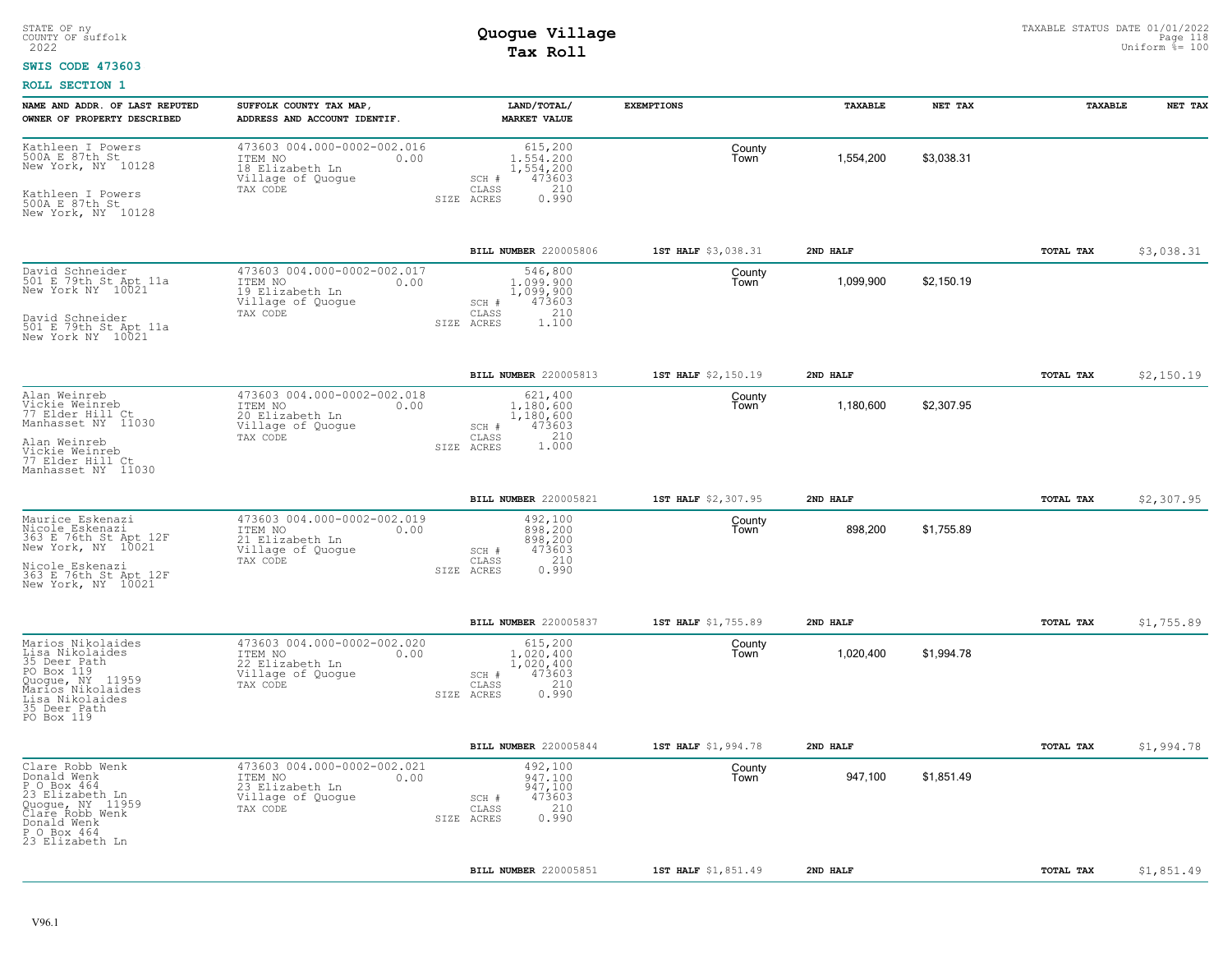### **SWIS CODE 473603**

| NAME AND ADDR. OF LAST REPUTED<br>OWNER OF PROPERTY DESCRIBED                                                                                                                                         | SUFFOLK COUNTY TAX MAP,<br>ADDRESS AND ACCOUNT IDENTIF.                                            | LAND/TOTAL/<br><b>MARKET VALUE</b>                                                          | <b>EXEMPTIONS</b>   | TAXABLE   | NET TAX    | TAXABLE   | NET TAX    |
|-------------------------------------------------------------------------------------------------------------------------------------------------------------------------------------------------------|----------------------------------------------------------------------------------------------------|---------------------------------------------------------------------------------------------|---------------------|-----------|------------|-----------|------------|
| Marion Jordan<br>P.O. Box 826<br>Quogue, NY 11959-0826<br>Michael D Jordan<br>PO Box 826<br>Quogue, NY 11959-1826                                                                                     | 473603 004.000-0002-002.023<br>ITEM NO<br>0.00<br>24 Elizabeth Ln<br>Village of Quogue<br>TAX CODE | 619,800<br>1,258,200<br>1,258,200<br>473603<br>SCH #<br>210<br>CLASS<br>SIZE ACRES<br>1.050 | County<br>Town      | 1,258,200 | \$2,459.66 |           |            |
|                                                                                                                                                                                                       |                                                                                                    | BILL NUMBER 220005868                                                                       | 1ST HALF \$2,459.66 | 2ND HALF  |            | TOTAL TAX | \$2,459.66 |
| RYG LLC<br>201 S Palm Ave Unit 402<br>Sarasota FL 34236<br>RYG LLC<br>1155 N Gulfstream Ave Unit 150<br>Sarasota FL 34236                                                                             | 473603 004.000-0002-002.024<br>ITEM NO<br>0.00<br>26 Elizabeth Ln<br>Village of Quogue<br>TAX CODE | 621,400<br>1.417.600<br>1,417,600<br>473603<br>SCH #<br>210<br>CLASS<br>1,000<br>SIZE ACRES | County<br>Town      | 1,417,600 | \$2,771.27 |           |            |
|                                                                                                                                                                                                       |                                                                                                    | BILL NUMBER 220005875                                                                       | 1ST HALF \$2,771.27 | 2ND HALF  |            | TOTAL TAX | \$2,771.27 |
| Susan J Driss<br>Kamel B Driss<br>#c93 Bloc C<br>CITE El Ahmadi Spric<br>La Marsa 10044<br>Kamel B Driss<br>Susan Driss<br>B P 48<br>La Marsa 2070                                                    | 473603 004.000-0002-002.031<br>ITEM NO<br>0.00<br>36 Elizabeth Ln<br>Village of Quogue<br>TAX CODE | 621,400<br>1,153,800<br>1,153,800<br>473603<br>SCH #<br>CLASS<br>210<br>1.000<br>SIZE ACRES | County<br>Town      | 1,153,800 | \$2,255.56 |           |            |
|                                                                                                                                                                                                       |                                                                                                    | BILL NUMBER 220005882                                                                       | 1ST HALF \$2,255.56 | 2ND HALF  |            | TOTAL TAX | \$2,255.56 |
| Rajesh C Patel<br>Shobha R Patel<br>PO Box 1931<br>Quogue, NY 11959-1931<br>Rajesh C Patel<br>PO Box 1931<br>Quoque, NY 11959-1931                                                                    | 473603 004.000-0002-002.032<br>ITEM NO<br>0.00<br>38 Elizabeth Ln<br>Village of Quogue<br>TAX CODE | 497,100<br>1,244,400<br>1,244,400<br>473603<br>SCH #<br>210<br>CLASS<br>1.000<br>SIZE ACRES | County<br>Town      | 1,244,400 | \$2,432.68 |           |            |
|                                                                                                                                                                                                       |                                                                                                    | BILL NUMBER 220005899                                                                       | 1ST HALF \$2,432.68 | 2ND HALF  |            | TOTAL TAX | \$2,432.68 |
| Richard Krill<br>Kara Krill<br>PO Box 1971<br>Quogue NY 11959<br>Richard Krill<br>Kara Krill<br>PO Box 1971<br>Quogue NY 11959                                                                        | 473603 004.000-0002-002.033<br>ITEM NO<br>0.00<br>35 Elizabeth Ln<br>Village of Quogue<br>TAX CODE | 293,100<br>1,800,000<br>1,800,000<br>473603<br>SCH #<br>210<br>CLASS<br>SIZE ACRES<br>1.000 | County<br>Town      | 1,800,000 | \$3,518.82 |           |            |
|                                                                                                                                                                                                       |                                                                                                    | BILL NUMBER 220005905                                                                       | 1ST HALF \$3,518.82 | 2ND HALF  |            | TOTAL TAX | \$3,518.82 |
| Richmond Gardner (Co-Trustee)<br>Richmond Gardner 2003 Revocab.<br>Amy Gardner (Co-Trustee)<br>Richmond Gardner 2003 Revocab. Village of Quogue<br>Richmond Gardner<br>P 0 Box 71<br>Quogue, NY 11959 | 473603 004.000-0002-002.034<br>ITEM NO<br>0.00<br>33 Elizabeth Ln<br>TAX CODE                      | 497,100<br>1,090,000<br>1,090,000<br>473603<br>SCH #<br>210<br>CLASS<br>1.000<br>SIZE ACRES | County<br>Town      | 1,090,000 | \$2,130.84 |           |            |
|                                                                                                                                                                                                       |                                                                                                    | BILL NUMBER 220005912                                                                       | 1ST HALF \$2,130.84 | 2ND HALF  |            | TOTAL TAX | \$2,130.84 |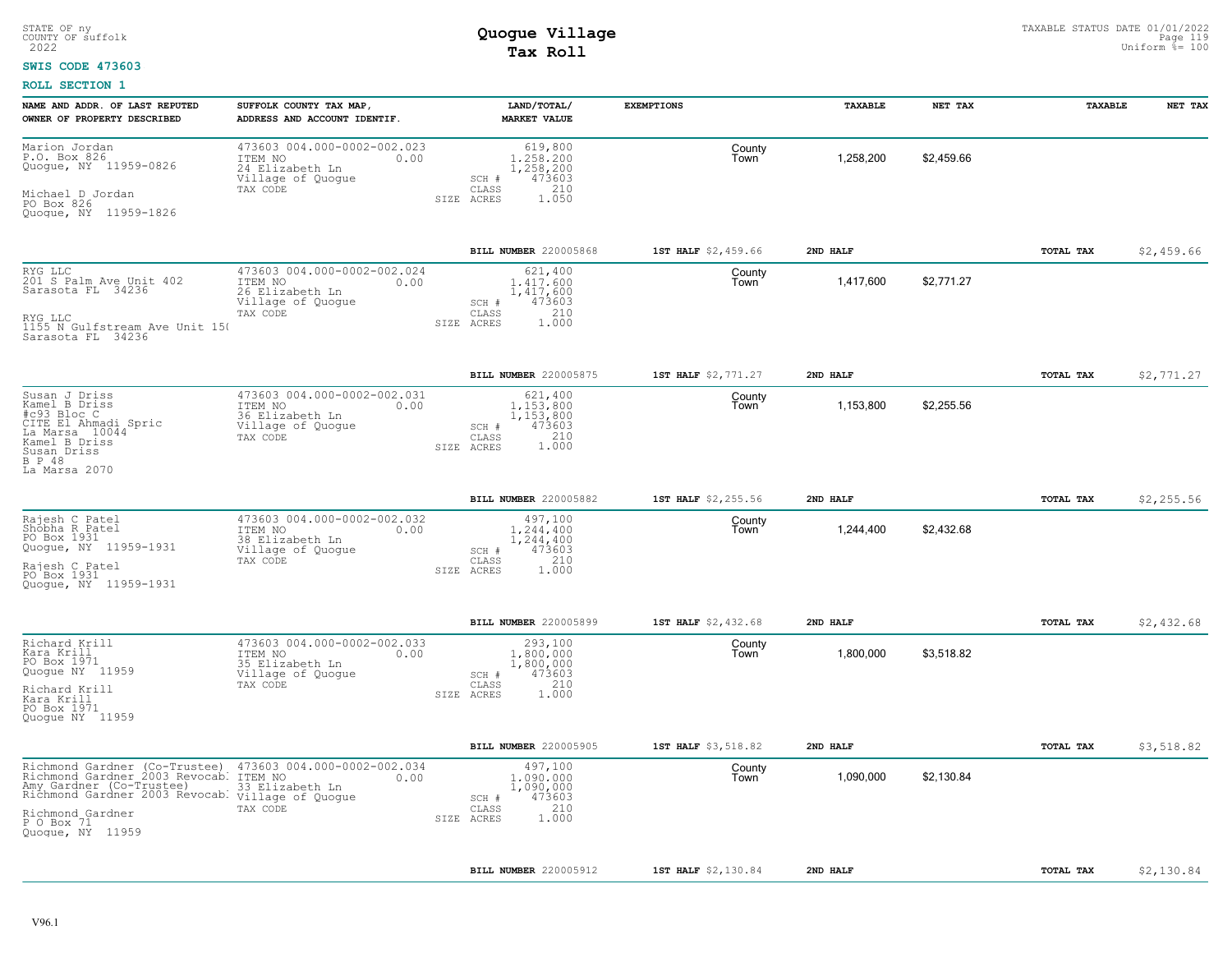#### **SWIS CODE 473603**

| NAME AND ADDR. OF LAST REPUTED<br>OWNER OF PROPERTY DESCRIBED                                                                                                                                                  | SUFFOLK COUNTY TAX MAP,<br>ADDRESS AND ACCOUNT IDENTIF.                                            | LAND/TOTAL/<br><b>MARKET VALUE</b>                                                                     | <b>EXEMPTIONS</b>   | TAXABLE   | NET TAX    | TAXABLE   | NET TAX    |
|----------------------------------------------------------------------------------------------------------------------------------------------------------------------------------------------------------------|----------------------------------------------------------------------------------------------------|--------------------------------------------------------------------------------------------------------|---------------------|-----------|------------|-----------|------------|
| Abraham G Gerges<br>Laurel Gerges<br>2600 Island Blvd Apt 1002<br>Aventura FL 33160<br>Abraham Gerges<br>Laurel Gerges<br>2600 Island Blvd Apt 2402<br>Aventura FL 33160                                       | 473603 004.000-0002-002.035<br>ITEM NO<br>0.00<br>31 Elizabeth Ln<br>Village of Quogue<br>TAX CODE | 497,100<br>1,427,400<br>1,427,400<br>473603<br>SCH #<br>210<br>CLASS<br>SIZE ACRES<br>1.000            | County<br>Town      | 1,427,400 | \$2,790.42 |           |            |
|                                                                                                                                                                                                                |                                                                                                    | BILL NUMBER 220005929                                                                                  | 1ST HALF \$2,790.42 | 2ND HALF  |            | TOTAL TAX | \$2,790.42 |
| Francis E Murphy<br>Francine P Murphy<br>130 E End Ave Apt 16D<br>New York, NY 10028<br>Francine Murphy<br>Francis Murphy<br>PO Box 5030<br>Quogue NY 11959                                                    | 473603 004.000-0002-002.036<br>ITEM NO<br>0.00<br>29 Elizabeth Ln<br>Village of Quogue<br>TAX CODE | 492,100<br>1,007,900<br>1,007,900<br>473603<br>SCH #<br>210<br>CLASS<br>1,100<br>SIZE ACRES            | County<br>Town      | 1,007,900 | \$1,970.34 |           |            |
|                                                                                                                                                                                                                |                                                                                                    | BILL NUMBER 220005936                                                                                  | 1ST HALF \$1,970.34 | 2ND HALF  |            | TOTAL TAX | \$1,970.34 |
| Sonia Kapoor (Trustee)<br>Zara Malik 2015 Trust<br>Sonia Kapoor (Trustee)<br>The Kabir Malik 2015 Trust<br>Sonia Kapoor (Trustee)<br>The Kabir Malik 2015 Trust<br>10 East End Ave Apt 8K<br>New York NY 10075 | 473603 004.000-0002-002.038<br>ITEM NO<br>0.00<br>34 Elizabeth Ln<br>Village of Quogue<br>TAX CODE | 650,700<br>1,392,500<br>1,392,500<br>473603<br>SCH #<br>210<br>CLASS<br>1.050<br>SIZE ACRES            | County<br>Town      | 1,392,500 | \$2,722.20 |           |            |
|                                                                                                                                                                                                                |                                                                                                    | BILL NUMBER 220005943                                                                                  | 1ST HALF \$2,722.20 | 2ND HALF  |            | TOTAL TAX | \$2,722.20 |
| Steven P Wachsman<br>Elizabeth B Wachsman<br>PO Box 1806<br>Quogue, NY 11959<br>Steven P Wachsman<br>PO Box 1806<br>Quoque, NY 11959                                                                           | 473603 004.000-0002-002.039<br>ITEM NO<br>0.00<br>32 Elizabeth Ln<br>Village of Quogue<br>TAX CODE | 672,400<br>1,429,100<br>1,429,100<br>473603<br>SCH #<br>210<br>CLASS<br>1.080<br>SIZE ACRES            | County<br>Town      | 1,429,100 | \$2,793.75 |           |            |
|                                                                                                                                                                                                                |                                                                                                    | BILL NUMBER 220005951                                                                                  | 1ST HALF \$2,793.75 | 2ND HALF  |            | TOTAL TAX | \$2,793.75 |
| Laurence Ach<br>Susan S Ach<br>2 East End Ave Apt 5E<br>New York NY 10075<br>Laurence Ach<br>2 East End Ave Apt 5E<br>New York NY 10075                                                                        | 473603 004.000-0002-002.040<br>ITEM NO<br>0.00<br>30 Elizabeth Ln<br>Village of Quogue<br>TAX CODE | 610,600<br>1,352,800<br>1,352,800<br>473603<br>SCH #<br>$\mathtt{CLASS}$<br>210<br>SIZE ACRES<br>1.230 | County<br>Town      | 1,352,800 | \$2,644.59 |           |            |
|                                                                                                                                                                                                                |                                                                                                    | <b>BILL NUMBER 220005967</b>                                                                           | 1ST HALF \$2,644.59 | 2ND HALF  |            | TOTAL TAX | \$2,644.59 |
| Alex Attal<br>Jocelyne Attal<br>404 E 76th St<br>New York NY 10021<br>Alex Attal<br>Jocelyne Attal<br>404 E 76th St<br>New York NY 10021                                                                       | 473603 004.000-0002-002.041<br>ITEM NO<br>0.00<br>28 Elizabeth Ln<br>Village of Quogue<br>TAX CODE | 681,200<br>1.252.300<br>1,252,300<br>473603<br>SCH #<br>210<br>CLASS<br>1.570<br>SIZE ACRES            | County<br>Town      | 1,252,300 | \$2,448.12 |           |            |
|                                                                                                                                                                                                                |                                                                                                    | BILL NUMBER 220005974                                                                                  | 1ST HALF \$2,448.12 | 2ND HALF  |            | TOTAL TAX | \$2,448.12 |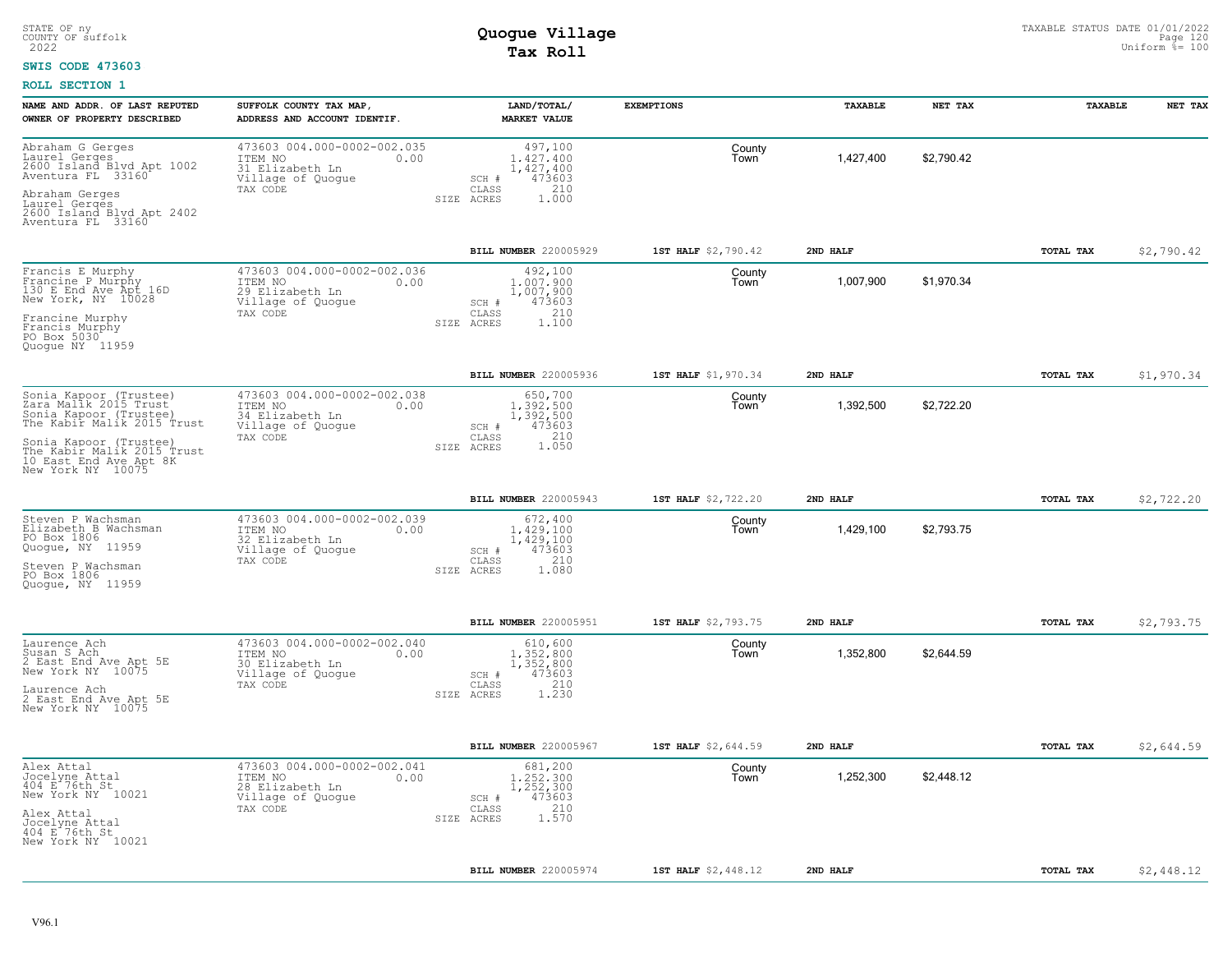#### **SWIS CODE 473603**

| 473603 004.000-0002-002.042<br>Sanfam Quogue LLC<br>8118 13th Ave<br>673,100<br>County<br>1,233,000<br>\$2,410.39<br>1,233,000<br>ITEM NO<br>0.00<br>Town<br>Brooklyn NY 11228<br>25 Elizabeth Ln<br>1,233,000<br>Village of Quogue<br>473603<br>SCH #<br>210<br>TAX CODE<br>CLASS<br>Sanfam Quoque LLC<br>8118 13th Ave<br>1.550<br>SIZE ACRES<br>Brooklyn NY 11228<br>BILL NUMBER 220005981<br>1ST HALF \$2,410.39<br>TOTAL TAX<br>2ND HALF<br>473603 004.000-0002-002.043<br>Michele A Papajohn<br>499,900<br>County<br>John M Papajohn JR<br>P.O. Box 753<br>743,800<br>743,800<br>\$1,454.05<br>ITEM NO<br>0.00<br>Town<br>59 Quogue Riverhead Rd<br>743,800<br>Quogue NY 11959<br>Village of Quogue<br>473603<br>SCH #<br>210<br>CLASS<br>TAX CODE<br>John M Papajohn JR<br>P.O. Box 753<br>SIZE ACRES<br>1.140<br>Quoque, NY 11959<br>BILL NUMBER 220005998<br>1ST HALF \$1,454.05<br>2ND HALF<br>TOTAL TAX<br>Zhihao Donovan Chen<br>473603 004.000-0002-002.044<br>462,400<br>County<br>Erika Kapler Chen<br>20 Bayard St Unit Park A<br>879,800<br>\$1.719.92<br>ITEM NO<br>0.00<br>879,800<br>Town<br>57 Quogue Riverhead Rd<br>879,800<br>Brooklyn NY 11211<br>Village of Quogue<br>473603<br>SCH #<br>TAX CODE<br>CLASS<br>210 |            |
|---------------------------------------------------------------------------------------------------------------------------------------------------------------------------------------------------------------------------------------------------------------------------------------------------------------------------------------------------------------------------------------------------------------------------------------------------------------------------------------------------------------------------------------------------------------------------------------------------------------------------------------------------------------------------------------------------------------------------------------------------------------------------------------------------------------------------------------------------------------------------------------------------------------------------------------------------------------------------------------------------------------------------------------------------------------------------------------------------------------------------------------------------------------------------------------------------------------------------------------------|------------|
|                                                                                                                                                                                                                                                                                                                                                                                                                                                                                                                                                                                                                                                                                                                                                                                                                                                                                                                                                                                                                                                                                                                                                                                                                                             |            |
|                                                                                                                                                                                                                                                                                                                                                                                                                                                                                                                                                                                                                                                                                                                                                                                                                                                                                                                                                                                                                                                                                                                                                                                                                                             | \$2,410.39 |
|                                                                                                                                                                                                                                                                                                                                                                                                                                                                                                                                                                                                                                                                                                                                                                                                                                                                                                                                                                                                                                                                                                                                                                                                                                             |            |
|                                                                                                                                                                                                                                                                                                                                                                                                                                                                                                                                                                                                                                                                                                                                                                                                                                                                                                                                                                                                                                                                                                                                                                                                                                             | \$1,454.05 |
| Zhihao Donovan Chen<br>Erika Kapler Chen<br>1.480<br>SIZE ACRES<br>20 Bayard St Unit Park A<br>Brooklyn NY 11211                                                                                                                                                                                                                                                                                                                                                                                                                                                                                                                                                                                                                                                                                                                                                                                                                                                                                                                                                                                                                                                                                                                            |            |
| BILL NUMBER 220006007<br>1ST HALF \$1,719.92<br>2ND HALF<br>TOTAL TAX                                                                                                                                                                                                                                                                                                                                                                                                                                                                                                                                                                                                                                                                                                                                                                                                                                                                                                                                                                                                                                                                                                                                                                       | \$1,719.92 |
| Pamela S Wolfert<br>473603 004.000-0002-003.000<br>497,100<br>County<br>PO Box 1465<br>875,000<br>\$1,710.54<br>ITEM NO<br>875,000<br>Town<br>0.00<br>Quogue, NY 11959<br>47 Quogue Riverhead Rd<br>875,000<br>473603<br>Village of Quogue<br>SCH #<br>210<br>TAX CODE<br>CLASS<br>Pamela S Wolfert<br>1.000<br>SIZE ACRES<br>PO Box 1465<br>Quoque, NY 11959                                                                                                                                                                                                                                                                                                                                                                                                                                                                                                                                                                                                                                                                                                                                                                                                                                                                               |            |
| BILL NUMBER 220006014<br>1ST HALF \$1,710.54<br>2ND HALF<br><b>TOTAL TAX</b>                                                                                                                                                                                                                                                                                                                                                                                                                                                                                                                                                                                                                                                                                                                                                                                                                                                                                                                                                                                                                                                                                                                                                                | \$1,710.54 |
| 473603 004.000-0002-004.000<br>Christine A Haddad<br>497,100<br>County<br>P O Box 421<br>703,600<br>\$1.375.47<br>ITEM NO<br>0.00<br>703,600<br>Town<br>Quoque NY 11959<br>703,600<br>51 Quogue Riverhead Rd<br>Village of Quogue<br>473603<br>SCH #<br>210<br>TAX CODE<br>CLASS<br>Christine A Haddad<br>1.000<br>SIZE ACRES<br>P O Box 421<br>Quogue NY 11959                                                                                                                                                                                                                                                                                                                                                                                                                                                                                                                                                                                                                                                                                                                                                                                                                                                                             |            |
| BILL NUMBER 220006021<br>1ST HALF \$1,375.47<br>2ND HALF<br>TOTAL TAX                                                                                                                                                                                                                                                                                                                                                                                                                                                                                                                                                                                                                                                                                                                                                                                                                                                                                                                                                                                                                                                                                                                                                                       | \$1,375.47 |
| 473603 004.000-0002-005.000<br>Ralph Worthingon<br>251 E 51 St<br>555,000<br>County<br>\$2,771.85<br>1,417,900<br>ITEM NO<br>0.00<br>1,417,900<br>Town<br>New York NY 10022<br>137 Montauk Hwy<br>1, 417, 900<br>Village of Quogue<br>473603<br>SCH #<br>210<br>TAX CODE<br>CLASS<br>Ralph Worthingon<br>251 E 51 St<br>1.260<br>SIZE ACRES<br>New York NY 10022                                                                                                                                                                                                                                                                                                                                                                                                                                                                                                                                                                                                                                                                                                                                                                                                                                                                            |            |
| <b>BILL NUMBER 220006038</b><br>1ST HALF \$2,771.85<br>2ND HALF<br>TOTAL TAX<br>\$2,771.85                                                                                                                                                                                                                                                                                                                                                                                                                                                                                                                                                                                                                                                                                                                                                                                                                                                                                                                                                                                                                                                                                                                                                  |            |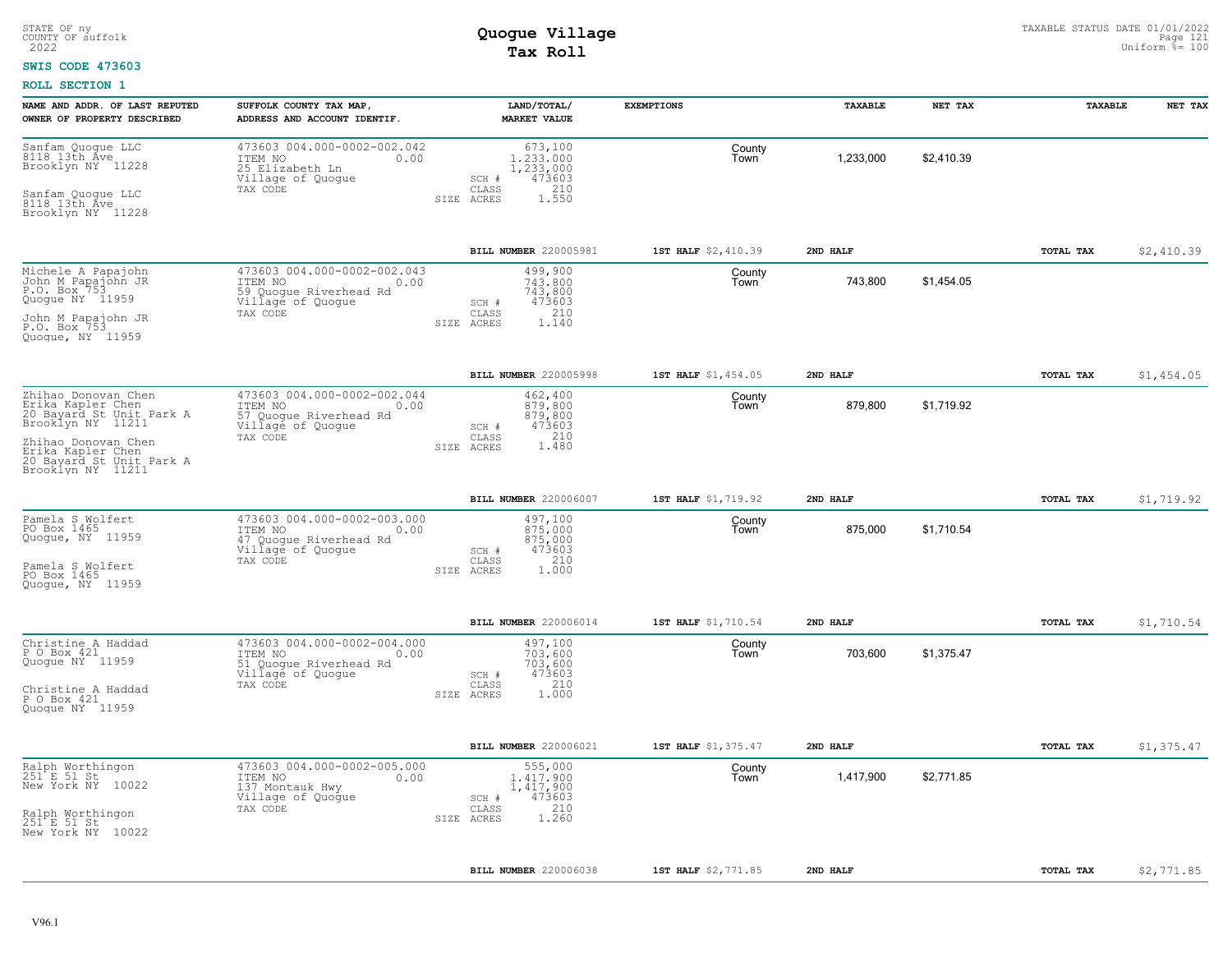#### **SWIS CODE 473603**

| NAME AND ADDR. OF LAST REPUTED<br>OWNER OF PROPERTY DESCRIBED                                                                                                                                                                             | SUFFOLK COUNTY TAX MAP,<br>ADDRESS AND ACCOUNT IDENTIF.                                                   |            | LAND/TOTAL/<br><b>MARKET VALUE</b>                                                                | <b>EXEMPTIONS</b>            | <b>TAXABLE</b> | NET TAX    | <b>TAXABLE</b> | NET TAX    |
|-------------------------------------------------------------------------------------------------------------------------------------------------------------------------------------------------------------------------------------------|-----------------------------------------------------------------------------------------------------------|------------|---------------------------------------------------------------------------------------------------|------------------------------|----------------|------------|----------------|------------|
| Kurt R. Roland<br>Denise Roland<br>PO Box 1017<br>Quogue NY 11959<br>Kurt R. Roland                                                                                                                                                       | 473603 004.000-0002-006.000<br>ITEM NO<br>0.00<br>68 Quogue Riverhead Rd<br>Village of Quogue<br>TAX CODE |            | 580,000<br>2.229.400<br>2, 229, 400<br>473603<br>SCH #<br>210<br>CLASS                            | County<br>Town               | 2,229,400      | \$4.358.25 |                |            |
| Denise Roland<br>PO Box 1017<br>Quoque NY 11959                                                                                                                                                                                           |                                                                                                           |            | 1,500<br>SIZE ACRES                                                                               |                              |                |            |                |            |
|                                                                                                                                                                                                                                           |                                                                                                           |            | BILL NUMBER 220006045                                                                             | 1ST HALF \$4,358.25          | 2ND HALF       |            | TOTAL TAX      | \$4,358.25 |
| Martyn Ball<br>Ellen Ball<br>33 Fifth Ave Apt 15CD<br>New York, NY 10003                                                                                                                                                                  | 473603 004.000-0002-007.000<br>ITEM NO<br>0.00<br>141 Montauk Hwy<br>Village of Quogue                    |            | 541,300<br>1,442,000<br>1,442,000<br>473603<br>SCH #<br>210<br>CLASS                              | County<br>Town               | 1,442,000      | \$2,818.97 |                |            |
| Martyn Ball<br>165 Dean St<br>Brooklyn NY 11217                                                                                                                                                                                           | TAX CODE                                                                                                  |            | SIZE ACRES<br>1.400                                                                               |                              |                |            |                |            |
|                                                                                                                                                                                                                                           |                                                                                                           |            | BILL NUMBER 220006052                                                                             | 1ST HALF \$2,818.97          | 2ND HALF       |            | TOTAL TAX      | \$2,818.97 |
| Patrick Block<br>Cecelia Block<br>191 E 5th St<br>Deer Park NY 11729                                                                                                                                                                      | 473603 004.000-0002-009.000<br>ITEM NO<br>0.00<br>64 Quogue Riverhead Rd<br>Village of Quogue             |            | 552,300<br>839,000<br>839,000<br>473603<br>SCH #                                                  | County<br>Town               | 839,000        | \$1,640.16 |                |            |
| Patrick Block<br>Cecelia Block<br>191 E 5th St<br>Deer Park NY 11729                                                                                                                                                                      | TAX CODE                                                                                                  | SIZE ACRES | 1.000<br>$\mathtt{CLASS}$                                                                         |                              |                |            |                |            |
|                                                                                                                                                                                                                                           |                                                                                                           |            | <b>BILL NUMBER 220006069</b>                                                                      | 1ST HALF \$1,640.16          | 2ND HALF       |            | TOTAL TAX      | \$1,640.16 |
| Alexander Ames<br>Hilary Ames<br>Hilary H Ames<br>P.O. Box 1412<br>Westhampton Beach, NY 11978<br>Hilary Ames<br>PO Box 1075<br>Quoque NY 11959                                                                                           | 473603 004.000-0002-010.000<br>ITEM NO<br>0.00<br>62 Quogue Riverhead Rd<br>Village of Quogue<br>TAX CODE | SIZE ACRES | 546,800 Volunte<br>1,151,000 Firefig<br>1,151,000<br>473603<br>SCH #<br>210<br>CLASS<br>0.990     | 115,100 County<br>500 Town   | 1,035,400      | \$2,024.10 |                |            |
|                                                                                                                                                                                                                                           |                                                                                                           |            | BILL NUMBER 220006076                                                                             | 1ST HALF \$2,024.10          | 2ND HALF       |            | TOTAL TAX      | \$2,024.10 |
| Thomas K. Newbert JR (Trustee)<br>The Newbert Irrev Family Trusi<br>60 Quogue Riverhead Rd<br>PO Box 1224<br>Quogue NY 11959<br>Thomas K. Newbert JR (Trustee)<br>The Newbert Irrev Family Trust<br>60 Quoque Riverhead Rd<br>PO Box 1224 | 473603 004.000-0002-011.000<br>ITEM NO<br>0.00<br>60 Quogue Riverhead Rd<br>Village of Quogue<br>TAX CODE | SIZE ACRES | 546,800 veteran<br>892,400 Volunte<br>892,400 Firefig<br>473603<br>SCH #<br>210<br>CLASS<br>0.990 | 18,000 County<br>89,240 Town | 784,660        | \$1,533.93 |                |            |
|                                                                                                                                                                                                                                           |                                                                                                           |            | <b>BILL NUMBER 220006083</b>                                                                      | 1ST HALF \$1,533.93          | 2ND HALF       |            | TOTAL TAX      | \$1,533.93 |
| Kurt Kopf<br>Inge Kopf<br>69 08 31st Ave<br>Woodside, NY 11377<br>Kurt Kopf                                                                                                                                                               | 473603 004.000-0002-012.000<br>ITEM NO<br>0.00<br>58 Quogue Riverhead Rd<br>Village of Quoque<br>TAX CODE | SIZE ACRES | 546,800<br>1,033,400<br>1,033,400<br>473603<br>SCH #<br>210<br>CLASS<br>0.990                     | County<br>Town               | 1,033,400      | \$2,020.19 |                |            |
| 69 08 31st Ave<br>Woodside, NY 11377                                                                                                                                                                                                      |                                                                                                           |            |                                                                                                   |                              |                |            |                |            |
|                                                                                                                                                                                                                                           |                                                                                                           |            | <b>BILL NUMBER 220006091</b>                                                                      | 1ST HALF \$2,020.19          | 2ND HALF       |            | TOTAL TAX      | \$2,020.19 |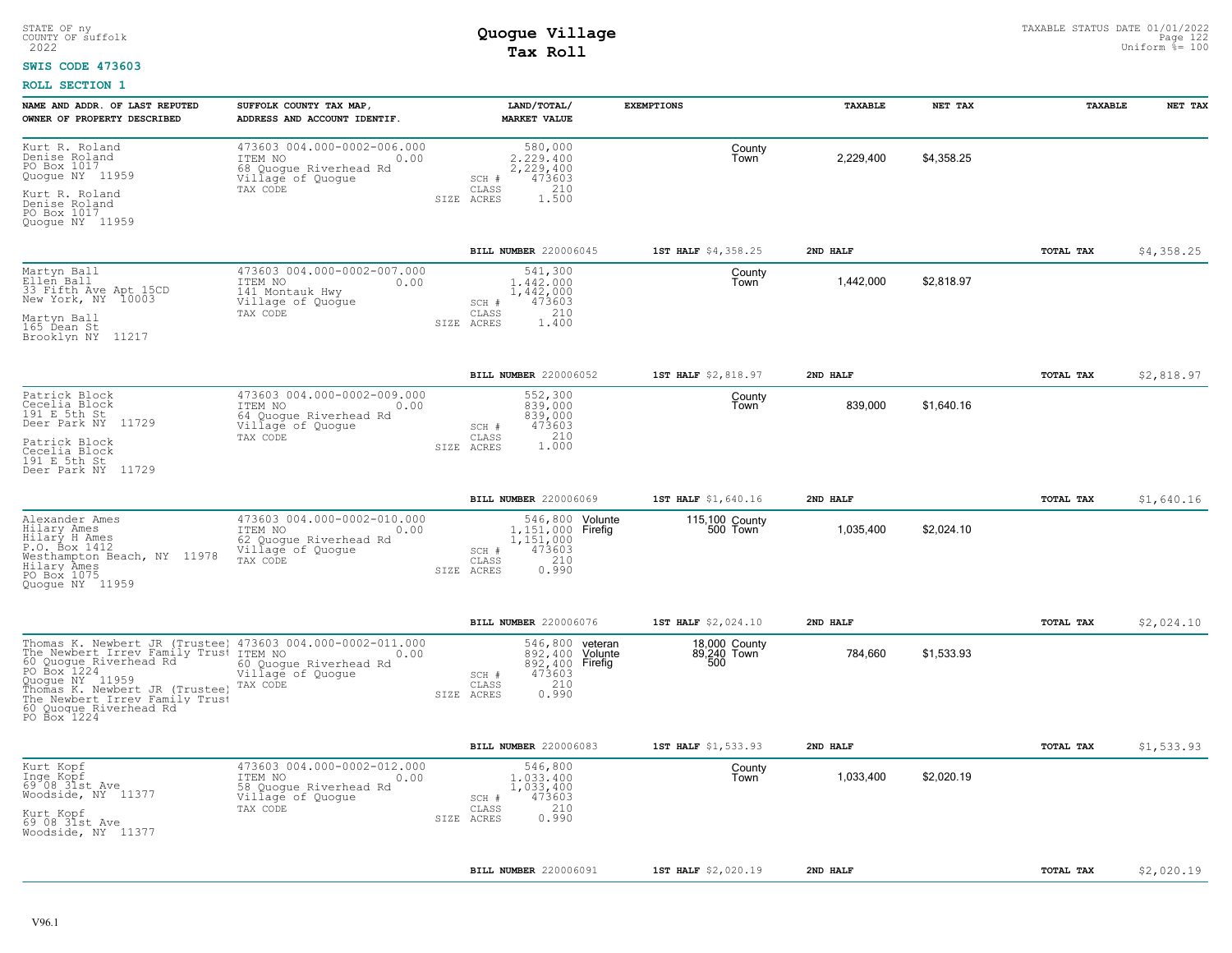#### **SWIS CODE 473603**

| NAME AND ADDR. OF LAST REPUTED                                                                   | SUFFOLK COUNTY TAX MAP,                                                                                   | LAND/TOTAL/                                                                 | <b>EXEMPTIONS</b>   | TAXABLE   | NET TAX    | TAXABLE          | NET TAX    |
|--------------------------------------------------------------------------------------------------|-----------------------------------------------------------------------------------------------------------|-----------------------------------------------------------------------------|---------------------|-----------|------------|------------------|------------|
| OWNER OF PROPERTY DESCRIBED                                                                      | ADDRESS AND ACCOUNT IDENTIF.                                                                              | <b>MARKET VALUE</b>                                                         |                     |           |            |                  |            |
| 58 MHR, LLC<br>c/o Dimitri_Boylan<br>P O Box 1387<br>Quoque NY 11959                             | 473603 004.000-0002-013.000<br>ITEM NO<br>0.00<br>56 Quogue Riverhead Rd<br>Village of Quogue             | 546,800<br>1,684,400<br>1,684,400<br>473603<br>SCH #                        | County<br>Town      | 1,684,400 | \$3,292.83 |                  |            |
| 58 MHR, LLC<br>c/o Dimitri_Boylan<br>P O Box 1387<br>Quoque NY 11959                             | TAX CODE                                                                                                  | 210<br>CLASS<br>0.990<br>SIZE ACRES                                         |                     |           |            |                  |            |
|                                                                                                  |                                                                                                           | BILL NUMBER 220006106                                                       | 1ST HALF \$3,292.83 | 2ND HALF  |            | <b>TOTAL TAX</b> | \$3,292.83 |
| Catherine S. Crandell<br>28 Wickham Way<br>Chattam NJ 07928                                      | 473603 004.000-0002-014.000<br>ITEM NO<br>0.00<br>54 Quogue Riverhead Rd<br>Village of Quoque<br>TAX CODE | 546,800<br>2,518,400<br>2,518,400<br>SCH #<br>473603<br>210<br>CLASS        | County<br>Town      | 2,518,400 | \$4.923.22 |                  |            |
| Catherine Crandell<br>16338 Kelly Woods Rd<br>Ft Myers FL 33908                                  |                                                                                                           | 0.990<br>SIZE ACRES                                                         |                     |           |            |                  |            |
|                                                                                                  |                                                                                                           | BILL NUMBER 220006113                                                       | 1ST HALF \$4,923.22 | 2ND HALF  |            | TOTAL TAX        | \$4,923.22 |
| VAS Familiy LLC<br>c/o Condecó Development<br>1920 Deer Park Ave Suite 102<br>Deer Park NY 11729 | 473603 004.000-0002-015.000<br>ITEM NO<br>0.00<br>30 Box Tree Rd<br>Village of Quogue                     | 552,300<br>1,116,000<br>1,116,000<br>473603<br>SCH #                        | County<br>Town      | 1,116,000 | \$2,181.67 |                  |            |
| VAS Familiy LLC<br>c/o Condeco Development<br>1920 Deer Park Ave Suite 102<br>Deer Park NY 11729 | TAX CODE                                                                                                  | 1.000<br>$\mathtt{CLASS}$<br>SIZE ACRES                                     |                     |           |            |                  |            |
|                                                                                                  |                                                                                                           | BILL NUMBER 220006121                                                       | 1ST HALF \$2,181.67 | 2ND HALF  |            | TOTAL TAX        | \$2,181.67 |
| Peter J Phillips<br>Apt 3c<br>815 Park Ave<br>New York, NY 10021                                 | 473603 004.000-0002-016.000<br>ITEM NO<br>0.00<br>32 Box Tree Rd<br>Village of Quoque<br>TAX CODE         | 621,400<br>975,000<br>975,000<br>473603<br>SCH #<br>281<br>$\mathtt{CLASS}$ | County<br>Town      | 975,000   | \$1,906.03 |                  |            |
| Peter J Phillips<br>Apt 3c<br>815 Park Ave<br>New York, NY 10021                                 |                                                                                                           | 1.000<br>SIZE ACRES                                                         |                     |           |            |                  |            |
|                                                                                                  |                                                                                                           | BILL NUMBER 220006137                                                       | 1ST HALF \$1,906.03 | 2ND HALF  |            | TOTAL TAX        | \$1,906.03 |
| Lawrence Hoffman<br>PO Box 1654<br>Quogue, NY 11959                                              | 473603 004.000-0002-017.000<br>ITEM NO<br>0.00<br>34 Box Tree Rd<br>Village of Quogue<br>TAX CODE         | 627,600<br>1,242,400<br>1,242,400<br>473603<br>SCH #<br>210<br>CLASS        | County<br>Town      | 1,242,400 | \$2,428.77 |                  |            |
| Lawrence Hoffman<br>PO Box 1654<br>Quoque, NY 11959                                              |                                                                                                           | 1.010<br>SIZE ACRES                                                         |                     |           |            |                  |            |
|                                                                                                  |                                                                                                           | BILL NUMBER 220006144                                                       | 1ST HALF \$2,428.77 | 2ND HALF  |            | TOTAL TAX        | \$2,428.77 |
| Federico Infantino<br>Maria Torretta Infantino<br>111 W 67th St Apt 26E<br>New York, NY 10023    | 473603 004.000-0002-018.000<br>ITEM NO<br>0.00<br>36 Box Tree Rd                                          | 621,400<br>1,745,500<br>1,745,500                                           | County<br>Town      | 1,745,500 | \$3,412.28 |                  |            |
| Federico Infantino                                                                               | Village of Quogue<br>TAX CODE                                                                             | 473603<br>SCH #<br>210<br>CLASS<br>1.000<br>SIZE ACRES                      |                     |           |            |                  |            |
| Maria Torretta Infantino<br>111 W 67th St Apt 26E<br>New York, NY 10023                          |                                                                                                           |                                                                             |                     |           |            |                  |            |
|                                                                                                  |                                                                                                           | BILL NUMBER 220006151                                                       | 1ST HALF \$3,412.28 | 2ND HALF  |            | <b>TOTAL TAX</b> | \$3,412.28 |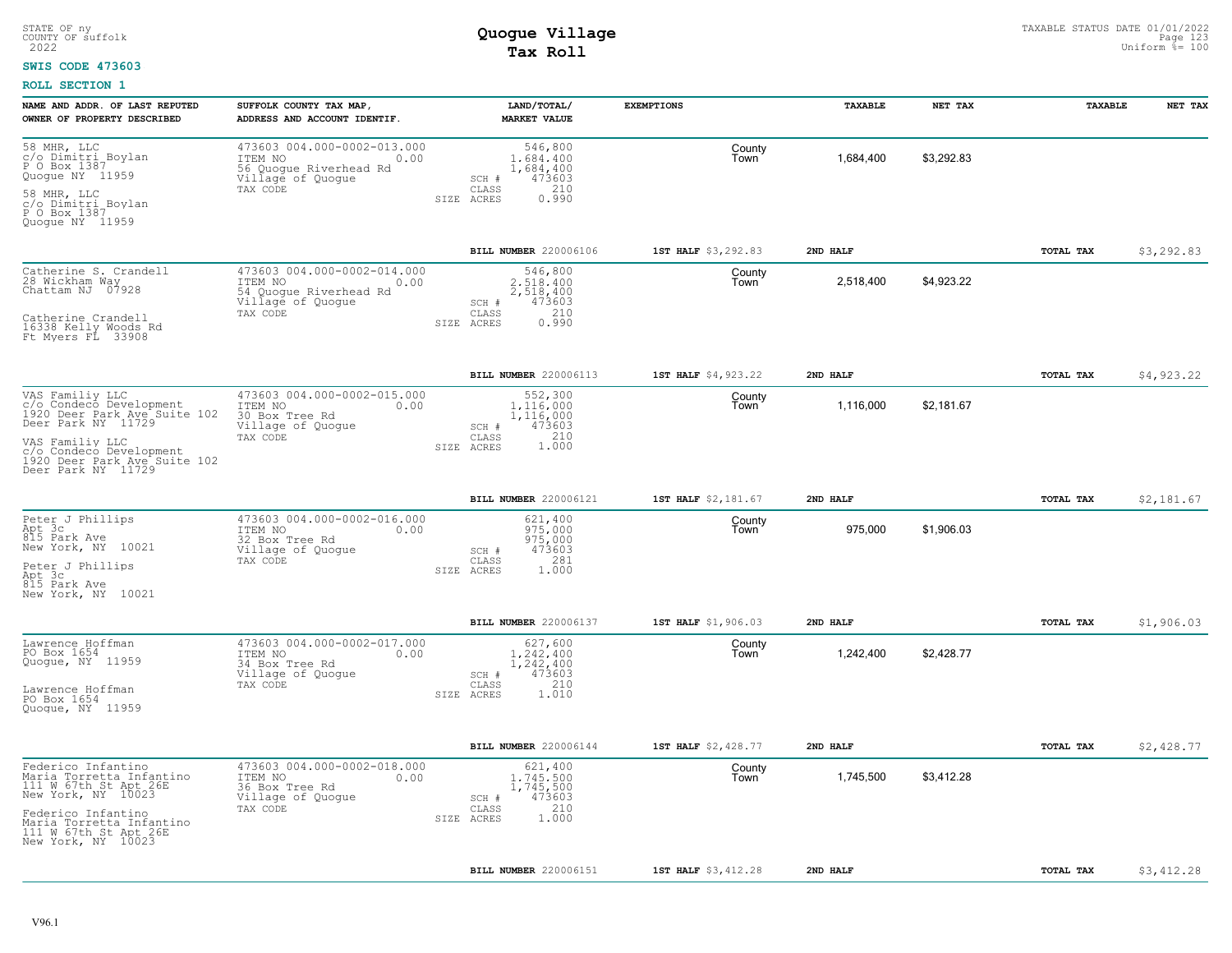### **SWIS CODE 473603**

| NAME AND ADDR. OF LAST REPUTED                                                          | SUFFOLK COUNTY TAX MAP,                                                                          | LAND/TOTAL/                                                                                 | <b>EXEMPTIONS</b>   | TAXABLE   | NET TAX    | TAXABLE   | NET TAX    |
|-----------------------------------------------------------------------------------------|--------------------------------------------------------------------------------------------------|---------------------------------------------------------------------------------------------|---------------------|-----------|------------|-----------|------------|
| OWNER OF PROPERTY DESCRIBED                                                             | ADDRESS AND ACCOUNT IDENTIF.                                                                     | <b>MARKET VALUE</b>                                                                         |                     |           |            |           |            |
| Adam B Kertzner<br>300 Mercer St Apt 16J<br>New York NY 10003<br>Adam B Kertzner        | 473603 004.000-0002-019.000<br>ITEM NO<br>0.00<br>27 Arbutus Rd<br>Village of Quogue<br>TAX CODE | 940,900<br>1,738,300<br>1,738,300<br>473603<br>SCH #<br>210<br>CLASS<br>SIZE ACRES<br>1.000 | County<br>Town      | 1,738,300 | \$3,398.20 |           |            |
| 300 Mercer St Apt 16J<br>New York NY 10003                                              |                                                                                                  |                                                                                             |                     |           |            |           |            |
|                                                                                         |                                                                                                  | BILL NUMBER 220006168                                                                       | 1ST HALF \$3,398.20 | 2ND HALF  |            | TOTAL TAX | \$3,398.20 |
| Black Alley LLC<br>c/o APINY Holdings LLC<br>4160 Douglas Blvd<br>Granite Bay, CA 95746 | 473603 004.000-0002-020.000<br>ITEM NO<br>0.00<br>23 Arbutus Rd<br>Village of Quogue             | 931,400<br>2.196.500<br>2,196,500<br>473603<br>SCH #                                        | County<br>Town      | 2,196,500 | \$4.293.94 |           |            |
| White Alley LLC<br>c/o Neil Joffee<br>589 Eighth Ave FL 23<br>New York NY 10018         | TAX CODE<br>SIZE                                                                                 | 210<br>CLASS<br>ACRES<br>1,100                                                              |                     |           |            |           |            |
|                                                                                         |                                                                                                  | BILL NUMBER 220006175                                                                       | 1ST HALF \$4,293.94 | 2ND HALF  |            | TOTAL TAX | \$4,293.94 |
| Green Alley LLC<br>c/o APINY Holdings LLC<br>4160 Douglas Blvd<br>Granite Bay, CA 95746 | 473603 004.000-0002-021.000<br>ITEM NO<br>0.00<br>19 Arbutus Rd<br>Village of Quogue<br>TAX CODE | 931,400<br>2,199,200<br>2,199,200<br>473603<br>SCH #<br>CLASS                               | County<br>Town      | 2,199,200 | \$4,299.22 |           |            |
| White Alley LLC<br>c/o Neil Joffee<br>589 Eighth Ave FL 23<br>New York NY 10018         |                                                                                                  | $0.210$<br>$0.990$<br>SIZE ACRES                                                            |                     |           |            |           |            |
|                                                                                         |                                                                                                  | BILL NUMBER 220006182                                                                       | 1ST HALF \$4,299.22 | 2ND HALF  |            | TOTAL TAX | \$4,299.22 |
| Stephen Vine<br>Barbara Vine<br>1185 Park Ave Apt 91<br>New York, NY 10028              | 473603 004.000-0002-022.000<br>ITEM NO<br>0.00<br>15 Arbutus Rd<br>Village of Quogue<br>TAX CODE | 931,400<br>1,792,600<br>1,792,600<br>473603<br>SCH #<br>210<br>CLASS                        | County<br>Town      | 1,792,600 | \$3,504.35 |           |            |
| Stephen Vine<br>Barbara Vine<br>1185 Park Ave Apt 91<br>New York, NY 10028              |                                                                                                  | 0.990<br>SIZE ACRES                                                                         |                     |           |            |           |            |
|                                                                                         |                                                                                                  | BILL NUMBER 220006199                                                                       | 1ST HALF \$3,504.35 | 2ND HALF  |            | TOTAL TAX | \$3,504.35 |
| 11 Arbutus Road LLC<br>38 S Windsor Ave<br>Brightwaters, NY 11718                       | 473603 004.000-0002-023.000<br>ITEM NO<br>0.00<br>11 Arbutus Rd<br>Village of Quogue             | 931,400<br>2,076,900<br>2,076,900<br>473603<br>SCH #<br>210                                 | County<br>Town      | 2,076,900 | \$4,060.13 |           |            |
| 11 Arbutus Road LLC<br>38 S Windsor Ave<br>Brightwaters, NY 11718                       | TAX CODE                                                                                         | CLASS<br>SIZE ACRES<br>0.990                                                                |                     |           |            |           |            |
|                                                                                         |                                                                                                  | BILL NUMBER 220006205                                                                       | 1ST HALF \$4,060.13 | 2ND HALF  |            | TOTAL TAX | \$4,060.13 |
| Quogue Pastures Realty LLC<br>38 S Windsor Ave<br>Brightwaters NY 11718                 | 473603 004.000-0002-024.000<br>ITEM NO<br>0.00<br>9 Arbutus Rd<br>Village of Quogue              | 931,400<br>931,400<br>931,400<br>473603<br>SCH #                                            | County<br>Town      | 931,400   | \$1,820.79 |           |            |
| Quoque Pastures Realty LLC<br>38 S Windsor Ave<br>Brightwaters NY 11718                 | TAX CODE                                                                                         | 311<br>CLASS<br>0.990<br>SIZE ACRES                                                         |                     |           |            |           |            |
|                                                                                         |                                                                                                  | BILL NUMBER 220006212                                                                       | 1ST HALF \$1,820.79 | 2ND HALF  |            | TOTAL TAX | \$1,820.79 |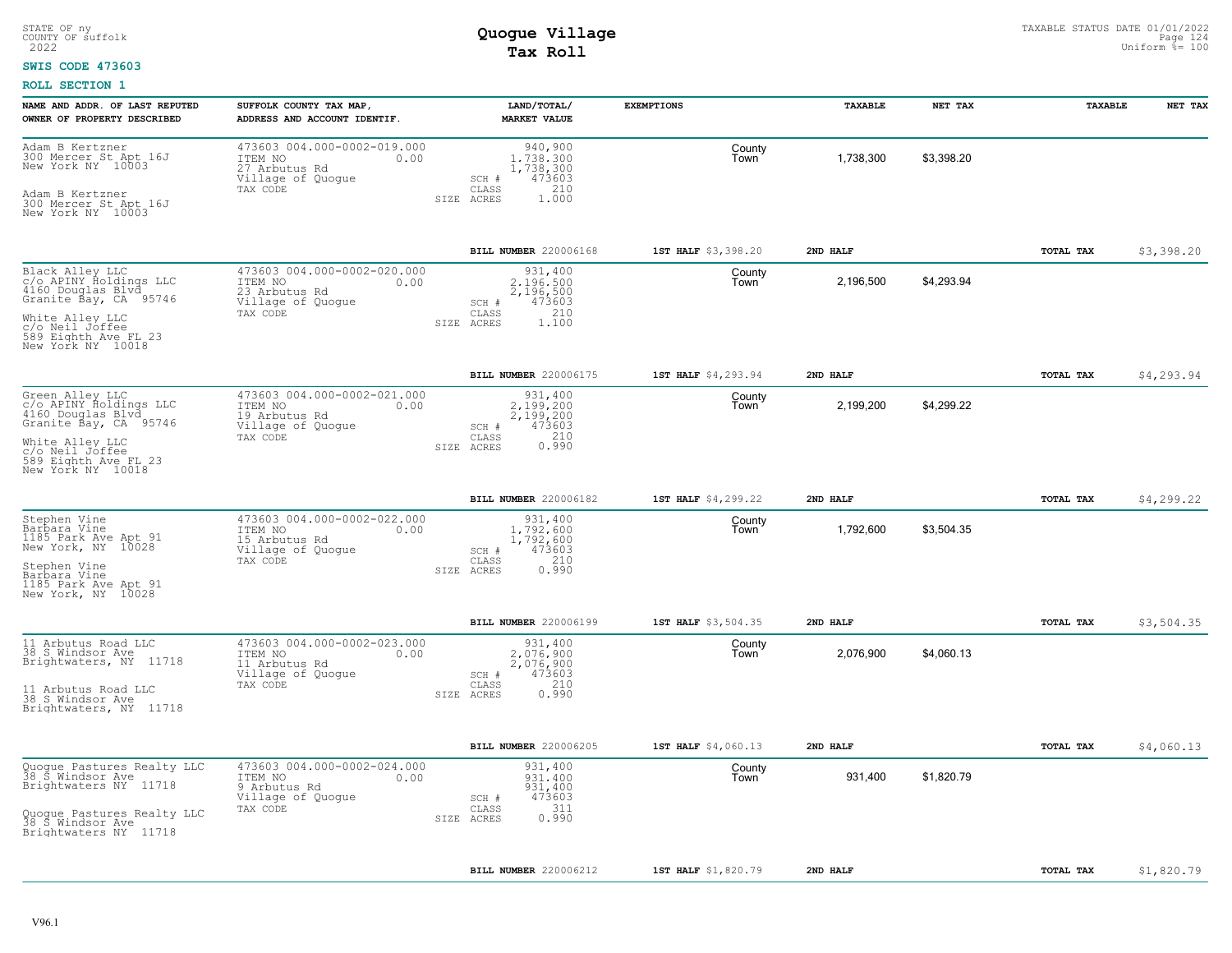#### **SWIS CODE 473603**

| NAME AND ADDR. OF LAST REPUTED<br>OWNER OF PROPERTY DESCRIBED                                                                                                                                                                    | SUFFOLK COUNTY TAX MAP,<br>ADDRESS AND ACCOUNT IDENTIF.                                            | LAND/TOTAL/<br><b>MARKET VALUE</b>                                                                 | <b>EXEMPTIONS</b>   | TAXABLE   | NET TAX    | TAXABLE   | NET TAX    |
|----------------------------------------------------------------------------------------------------------------------------------------------------------------------------------------------------------------------------------|----------------------------------------------------------------------------------------------------|----------------------------------------------------------------------------------------------------|---------------------|-----------|------------|-----------|------------|
| Septemarb LLC<br>1185 Park Ave Apt 9I<br>New York NY 10128<br>Septemarb LLC<br>1185 Park Ave Apt 9I<br>New York NY 10128                                                                                                         | 473603 004.000-0002-025.000<br>ITEM NO<br>0.00<br>7 Arbutus Rd<br>Village of Quogue<br>TAX CODE    | 931,400<br>931,400<br>931,400<br>473603<br>SCH #<br>311<br>CLASS<br>1,100<br>SIZE ACRES            | County<br>Town      | 931,400   | \$1,820.79 |           |            |
|                                                                                                                                                                                                                                  |                                                                                                    | BILL NUMBER 220006229                                                                              | 1ST HALF \$1,820.79 | 2ND HALF  |            | TOTAL TAX | \$1,820.79 |
| Elyse A Connolly<br>Garden Apt<br>23 W 16th St<br>New York, NY 10011<br>Elyse A Connolly<br>Garden Apt<br>23 W 16th St<br>New York, NY 10011                                                                                     | 473603 004.000-0002-026.000<br>ITEM NO<br>0.00<br>143 Montauk Hwy<br>Village of Quogue<br>TAX CODE | 552,300<br>888,800<br>888,800<br>473603<br>SCH #<br>210<br>CLASS<br>1,000<br>SIZE ACRES            | County<br>Town      | 888,800   | \$1,737.52 |           |            |
|                                                                                                                                                                                                                                  |                                                                                                    | BILL NUMBER 220006236                                                                              | 1ST HALF \$1,737.52 | 2ND HALF  |            | TOTAL TAX | \$1,737.52 |
| Gail B Nochimson (Trustee)<br>Gail Burgess Nochimson Trust<br>Gail B Nochimson<br>221 Euclid St<br>Santa Monica, CA 90402<br>David Nochimson (Trustee)<br>Gail Burgess Nochimson Trust<br>221 Euclid St<br>Santa Monica CA 90402 | 473603 004.000-0002-027.000<br>ITEM NO<br>0.00<br>145 Montauk Hwy<br>Village of Quogue<br>TAX CODE | 552,300<br>552,300<br>552,300<br>473603<br>$SCH$ $#$<br>311<br>CLASS<br>1.000<br>SIZE ACRES        | County<br>Town      | 552,300   | \$1,079.69 |           |            |
|                                                                                                                                                                                                                                  |                                                                                                    | <b>BILL NUMBER 220006243</b>                                                                       | 1ST HALF \$1,079.69 | 2ND HALF  |            | TOTAL TAX | \$1,079.69 |
| Gail B Nochimson (Trustee)<br>Gail Burgess Nochimson Trust<br>Gail_B Nochimson<br>221 Euclid St<br>Santa Monica, CA 90402<br>David Nochimson (Trustee)<br>Gail Burgess Nochimson Trust<br>221 Euclid St<br>Santa Monica CA 90402 | 473603 004.000-0002-028.000<br>ITEM NO<br>0.00<br>3 Arbutus Rd<br>Village of Quogue<br>TAX CODE    | 945,900<br>1.362.700<br>1,362,700<br>473603<br>SCH #<br>210<br>CLASS<br>1,000<br>SIZE ACRES        | County<br>Town      | 1,362,700 | \$2,663.94 |           |            |
|                                                                                                                                                                                                                                  |                                                                                                    | BILL NUMBER 220006251                                                                              | 1ST HALF \$2,663.94 | 2ND HALF  |            | TOTAL TAX | \$2,663.94 |
| Matthew Tolan<br>Melanie Tolan<br>400 High St<br>Salem VA 24153<br>Matthew Tolan<br>Melanie Tolan<br>400 High St<br>Salem VA 24153                                                                                               | 473603 004.000-0002-029.000<br>ITEM NO<br>0.00<br>147 Montauk Hwy<br>Village of Quogue<br>TAX CODE | 671,200<br>878,900<br>878,900<br>473603<br>SCH #<br>210<br>$\mathtt{CLASS}$<br>0.890<br>SIZE ACRES | County<br>Town      | 878,900   | \$1,718.16 |           |            |
|                                                                                                                                                                                                                                  |                                                                                                    | BILL NUMBER 220006267                                                                              | 1ST HALF \$1,718.16 | 2ND HALF  |            | TOTAL TAX | \$1,718.16 |
| The Place For Learning, Inc.<br>40 Peconic Ave Suite 30<br>Riverhead NY 11901<br>The Place For Learning, Inc.<br>40 Peconic Ave Suite 30<br>Riverhead NY 11901                                                                   | 473603 004.000-0002-030.000<br>ITEM NO<br>0.00<br>149 Montauk Hwy<br>Village of Quogue<br>TAX CODE | 12,000<br>12,000<br>12,000<br>473603<br>SCH #<br>971<br>CLASS<br>1.200<br>SIZE ACRES               | County<br>Town      | 12,000    | \$23.46    |           |            |
|                                                                                                                                                                                                                                  |                                                                                                    | <b>BILL NUMBER 220006274</b>                                                                       | 1ST HALF \$23.46    | 2ND HALF  |            | TOTAL TAX | \$23.46    |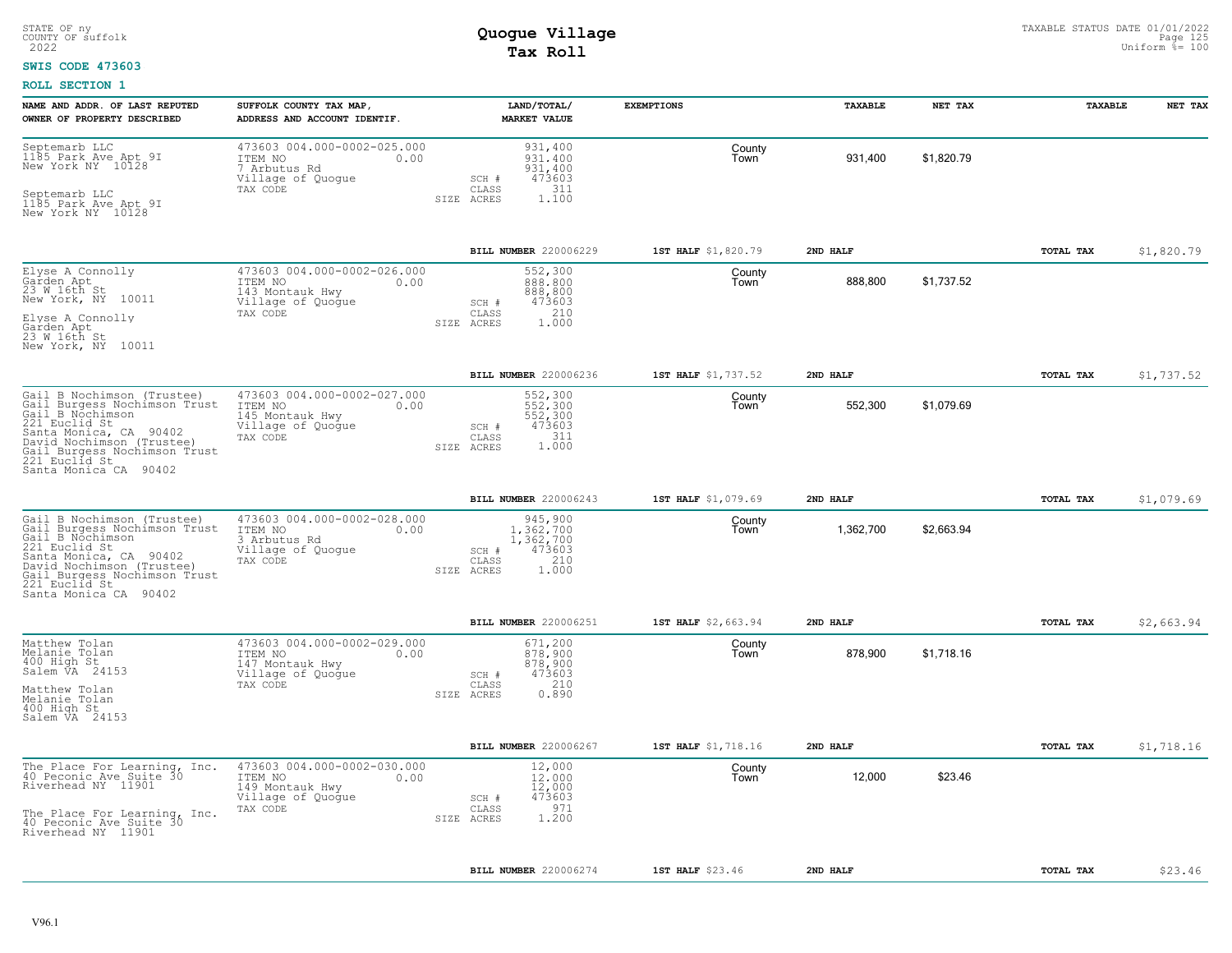### **SWIS CODE 473603**

| NAME AND ADDR. OF LAST REPUTED<br>OWNER OF PROPERTY DESCRIBED                                           | SUFFOLK COUNTY TAX MAP,<br>ADDRESS AND ACCOUNT IDENTIF.                                         | LAND/TOTAL/<br><b>MARKET VALUE</b>                               | <b>EXEMPTIONS</b>   | TAXABLE   | NET TAX    | TAXABLE   | NET TAX    |
|---------------------------------------------------------------------------------------------------------|-------------------------------------------------------------------------------------------------|------------------------------------------------------------------|---------------------|-----------|------------|-----------|------------|
| Noyac Slope, LLC<br>c/o Neil A. Joffee<br>589 Eighth Ave FL 12<br>New York NY 10018<br>Noyac Slope, LLC | 473603 004.000-0002-031.000<br>ITEM NO<br>0.00<br>6 Arbutus Rd<br>Village of Quogue<br>TAX CODE | 720,100<br>720,100<br>720,100<br>473603<br>SCH #<br>CLASS<br>311 | County<br>Town      | 720,100   | \$1,407.72 |           |            |
| c/o Neil A. Joffee<br>589 Eighth Ave FL 12<br>New York NY 10018                                         |                                                                                                 | SIZE ACRES<br>1,000                                              |                     |           |            |           |            |
|                                                                                                         |                                                                                                 | BILL NUMBER 220006281                                            | 1ST HALF \$1,407.72 | 2ND HALF  |            | TOTAL TAX | \$1,407.72 |
| Hudson Point Associates LLC<br>589 Eighth Ave FL 12<br>New York NY 10018                                | 473603 004.000-0002-032.000<br>ITEM NO<br>0.00<br>10 Arbutus Rd<br>Village of Quogue            | 687,500<br>1,765,800<br>1,765,800<br>473603<br>SCH #<br>210      | County<br>Town      | 1,765,800 | \$3,451.96 |           |            |
| Hudson Point Associates LLC<br>589 Eighth Ave FL 12<br>New York NY 10018                                | TAX CODE                                                                                        | CLASS<br>SIZE ACRES<br>1.100                                     |                     |           |            |           |            |
|                                                                                                         |                                                                                                 | BILL NUMBER 220006298                                            | 1ST HALF \$3,451.96 | 2ND HALF  |            | TOTAL TAX | \$3,451.96 |
| Hudson Point Associates LLC<br>589 Eighth Ave FL 12<br>New York NY 10018                                | 473603 004.000-0002-033.000<br>ITEM NO<br>0.00<br>12 Arbutus Rd<br>Village of Quogue            | 680,900<br>1.466.000<br>1,466,000<br>473603<br>SCH #             | County<br>Town      | 1,466,000 | \$2,865.88 |           |            |
| Hudson Point Associates LLC<br>589 Eighth Ave FL 12<br>New York NY 10018                                | TAX CODE                                                                                        | 1.210<br>CLASS<br>SIZE ACRES                                     |                     |           |            |           |            |
|                                                                                                         |                                                                                                 | BILL NUMBER 220006304                                            | 1ST HALF \$2,865.88 | 2ND HALF  |            | TOTAL TAX | \$2,865.88 |
| Robert Collins<br>Kathleen M Collins<br>121 Turnberry Dr<br>Atlantis FL 33462                           | 473603 004.000-0002-038.000<br>ITEM NO<br>0.00<br>9 Bayberry Rd<br>Village of Quoque            | 750,000<br>1.551.300<br>1,551,300<br>473603<br>SCH #             | County<br>Town      | 1,551,300 | \$3,032.64 |           |            |
| Robert Collins<br>121 Turnberry Dr<br>Atlantis FL 33462                                                 | TAX CODE                                                                                        | 210<br>CLASS<br>SIZE ACRES<br>1,200                              |                     |           |            |           |            |
|                                                                                                         |                                                                                                 | BILL NUMBER 220006359                                            | 1ST HALF \$3,032.64 | 2ND HALF  |            | TOTAL TAX | \$3,032.64 |
| Bayberry at Olde Quogue LLC<br>38 S Windsor Ave<br>Brightwaters NY 11718                                | 473603 004.000-0002-039.000<br>ITEM NO<br>0.00<br>5 Bayberry Rd<br>Village of Quogue            | 731,000<br>1,547,500<br>1,547,500<br>473603<br>SCH #             | County<br>Town      | 1,547,500 | \$3,025.21 |           |            |
| Bayberry at Olde Quoque LLC<br>38 S Windsor Ave<br>Brightwaters NY 11718                                | TAX CODE                                                                                        | 210<br>CLASS<br>1.200<br>SIZE ACRES                              |                     |           |            |           |            |
|                                                                                                         |                                                                                                 | BILL NUMBER 220006366                                            | 1ST HALF \$3,025.21 | 2ND HALF  |            | TOTAL TAX | \$3,025.21 |
| Michele F Proyect<br>Christopher T Proyect<br>411 Tano Rd<br>Santa Fe, NM 87506                         | 473603 004.000-0002-040.000<br>ITEM NO<br>0.00<br>153 Montauk Hwy<br>Village of Quogue          | 14,000<br>14,000<br>14,000<br>473603<br>SCH #                    | County<br>Town      | 14,000    | \$27.37    |           |            |
| Michele Provect<br>9068 Harland Ave<br>West Hollywood CA 90069                                          | TAX CODE                                                                                        | 971<br>CLASS<br>1,400<br>SIZE ACRES                              |                     |           |            |           |            |
|                                                                                                         |                                                                                                 | BILL NUMBER 220006373                                            | 1ST HALF \$27.37    | 2ND HALF  |            | TOTAL TAX | \$27.37    |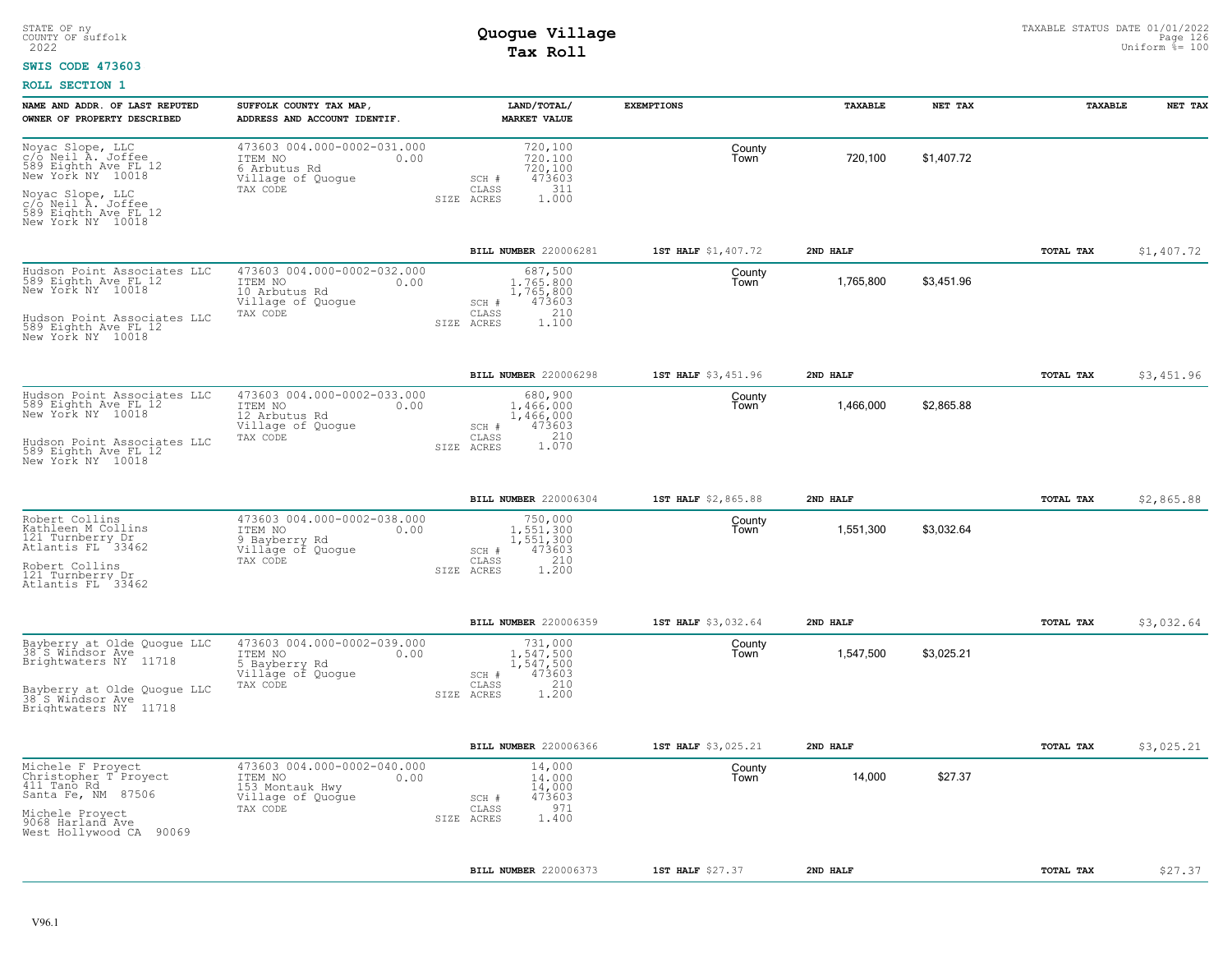### **SWIS CODE 473603**

| NAME AND ADDR. OF LAST REPUTED<br>OWNER OF PROPERTY DESCRIBED                                                                                                 | SUFFOLK COUNTY TAX MAP,<br>ADDRESS AND ACCOUNT IDENTIF.                                            | LAND/TOTAL/<br><b>MARKET VALUE</b>                                                          | <b>EXEMPTIONS</b>   | TAXABLE   | NET TAX    | TAXABLE   | NET TAX    |
|---------------------------------------------------------------------------------------------------------------------------------------------------------------|----------------------------------------------------------------------------------------------------|---------------------------------------------------------------------------------------------|---------------------|-----------|------------|-----------|------------|
| East Coast Mines Ltd.<br>Route 2<br>Lewis Rd<br>East Quoque NY 11942<br>East Coast Mines Ltd.<br>Route 2<br>Lewis Rd<br>East Quoque NY 11942                  | 473603 004.000-0002-041.000<br>ITEM NO<br>0.00<br>155 Montauk Hwy<br>Village of Quogue<br>TAX CODE | 871,100<br>1.244.100<br>1,244,100<br>473603<br>SCH #<br>CLASS<br>210<br>SIZE ACRES<br>1.200 | County<br>Town      | 1,244,100 | \$2,432.09 |           |            |
|                                                                                                                                                               |                                                                                                    | BILL NUMBER 220006381                                                                       | 1ST HALF \$2,432.09 | 2ND HALF  |            | TOTAL TAX | \$2,432.09 |
| Elizabeth C Connolly<br>105 Pace Dr S<br>West Islip, NY 11795<br>Elizabeth C Connolly<br>105 Pace Dr S<br>West Islip, NY 11795                                | 473603 004.000-0002-042.000<br>ITEM NO<br>0.00<br>159 Montauk Hwy<br>Village of Quogue<br>TAX CODE | 552,300<br>835,700<br>835,700<br>473603<br>SCH #<br>210<br>CLASS<br>1,000<br>SIZE ACRES     | County<br>Town      | 835,700   | \$1,633.71 |           |            |
|                                                                                                                                                               |                                                                                                    | BILL NUMBER 220006397                                                                       | 1ST HALF \$1,633.71 | 2ND HALF  |            | TOTAL TAX | \$1,633.71 |
| Mital LLC<br>DDK & Company, LLP<br>One Penn Plz FL 4<br>New York NY 10119<br>Lawrence Pels<br>613 Terrell Hill Dr<br>Austin TX 78704                          | 473603 004.000-0002-043.000<br>ITEM NO<br>0.00<br>157 Montauk Hwy<br>Village of Quogue<br>TAX CODE | 690,400<br>1,166,000<br>1,166,000<br>473603<br>SCH #<br>CLASS<br>210<br>1.000<br>SIZE ACRES | County<br>Town      | 1,166,000 | \$2,279.41 |           |            |
|                                                                                                                                                               |                                                                                                    | BILL NUMBER 220006403                                                                       | 1ST HALF \$2,279.41 | 2ND HALF  |            | TOTAL TAX | \$2,279.41 |
| Justin Gregg Tasso<br>Traci Jeffers Tasso<br>16 W 11th St Apt 2<br>New York NY 10011<br>Justin Tasso<br>20 West 64th Street, 21E<br>New York NY 10023         | 473603 004.000-0002-044.000<br>ITEM NO<br>0.00<br>10 Bayberry Rd<br>Village of Quogue<br>TAX CODE  | 945,900<br>2,429,500<br>2,429,500<br>473603<br>SCH #<br>210<br>CLASS<br>1.000<br>SIZE ACRES | County<br>Town      | 2,429,500 | \$4,749.43 |           |            |
|                                                                                                                                                               |                                                                                                    | BILL NUMBER 220006411                                                                       | 1ST HALF \$4,749.43 | 2ND HALF  |            | TOTAL TAX | \$4,749.43 |
| Mark Bilsky<br>Christina Bilsky<br>404 E 76th St<br>New York, NY 10021<br>Mark Bilsky<br>Christina Bilsky<br>404 E 76th St Apt 21A<br>New York, NY 10021-3104 | 473603 004.000-0002-045.000<br>ITEM NO<br>0.00<br>14 Bayberry Rd<br>Village of Quogue<br>TAX CODE  | 988,400<br>2,114,000<br>2,114,000<br>473603<br>SCH #<br>210<br>CLASS<br>SIZE ACRES<br>1.100 | County<br>Town      | 2,114,000 | \$4,132.66 |           |            |
|                                                                                                                                                               |                                                                                                    | BILL NUMBER 220006427                                                                       | 1ST HALF \$4,132.66 | 2ND HALF  |            | TOTAL TAX | \$4,132.66 |
| Martin F Stachnik<br>Kathryn Alexander<br>P O Box 4<br>Remsenburg, NY 11960<br>Martin F Stachnik<br>P O Box 4<br>Remsenburg, NY 11960                         | 473603 004.000-0002-046.000<br>ITEM NO<br>0.00<br>16 Bayberry Rd<br>Village of Quogue<br>TAX CODE  | 908,000<br>1,615,200<br>1,615,200<br>473603<br>SCH #<br>210<br>CLASS<br>1.200<br>SIZE ACRES | County<br>Town      | 1,615,200 | \$3,157.55 |           |            |
|                                                                                                                                                               |                                                                                                    | BILL NUMBER 220006434                                                                       | 1ST HALF \$3,157.55 | 2ND HALF  |            | TOTAL TAX | \$3,157.55 |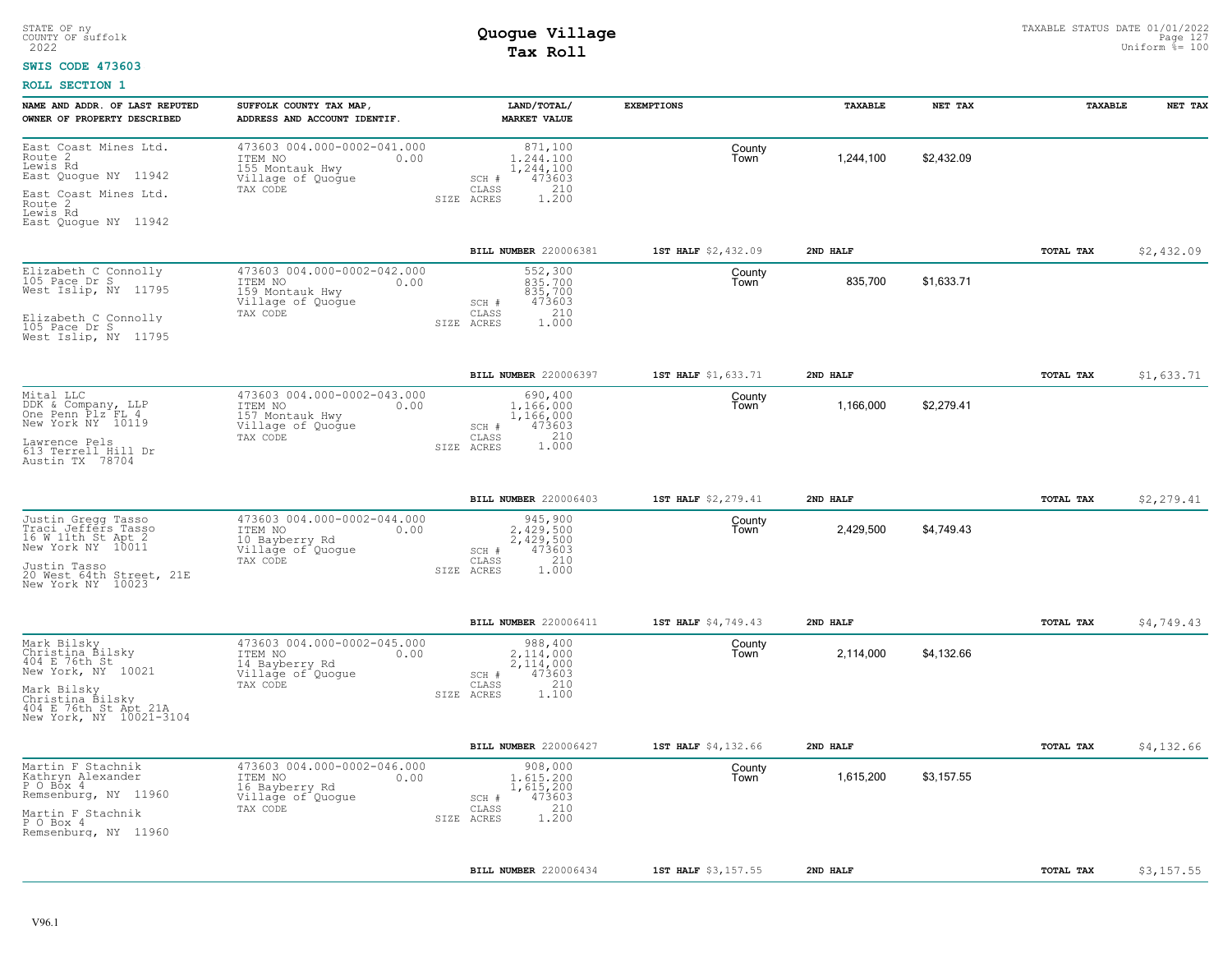### **SWIS CODE 473603**

| NAME AND ADDR. OF LAST REPUTED<br>OWNER OF PROPERTY DESCRIBED                                                                                                                                                              | SUFFOLK COUNTY TAX MAP,<br>ADDRESS AND ACCOUNT IDENTIF.                                           | LAND/TOTAL/<br><b>MARKET VALUE</b>                                                          | <b>EXEMPTIONS</b>   | TAXABLE   | NET TAX    | TAXABLE          | NET TAX    |
|----------------------------------------------------------------------------------------------------------------------------------------------------------------------------------------------------------------------------|---------------------------------------------------------------------------------------------------|---------------------------------------------------------------------------------------------|---------------------|-----------|------------|------------------|------------|
| Surf_and_Turf Equities II at ( 473603 004.000-0002-047.000<br>P O Box 1727<br>Quogue NY 11959-1727<br>Surf and Turf Equities II at (<br>P O Box 1727<br>Quoque NY 11959-1727                                               | ITEM NO<br>0.00<br>41 Arbutus Rd<br>Village of Quogue<br>TAX CODE                                 | 908,000<br>2.285.200<br>2,285,200<br>473603<br>SCH #<br>210<br>CLASS<br>1,200<br>SIZE ACRES | County<br>Town      | 2,285,200 | \$4,467.34 |                  |            |
|                                                                                                                                                                                                                            |                                                                                                   | BILL NUMBER 220006441                                                                       | 1ST HALF \$4,467.34 | 2ND HALF  |            | TOTAL TAX        | \$4,467.34 |
| Quogue Sisters LLC<br>119 W 71st St Apt 9B<br>New York NY 10023<br>Miles Wixon<br>Jessie Wixon<br>119 W 71 St Apt 9B<br>New York NY 10023                                                                                  | 473603 004.000-0002-048.000<br>ITEM NO<br>0.00<br>37 Arbutus Rd<br>Village of Quogue<br>TAX CODE  | 908,000<br>2,239,100<br>2,239,100<br>473603<br>SCH #<br>210<br>CLASS<br>SIZE ACRES<br>1.200 | County<br>Town      | 2,239,100 | \$4,377.22 |                  |            |
|                                                                                                                                                                                                                            |                                                                                                   | BILL NUMBER 220006458                                                                       | 1ST HALF \$4,377.22 | 2ND HALF  |            | TOTAL TAX        | \$4,377.22 |
| Carol Becker<br>121 E 22nd St Apt NPH1<br>New York NY 10010<br>Carol Becker<br>121 E 22nd St Apt NPH1<br>New York NY 10010                                                                                                 | 473603 004.000-0002-049.000<br>ITEM NO<br>0.00<br>33 Arbutus Rd<br>Village of Quoque<br>TAX CODE  | 903,000<br>2.281.050<br>2,281,050<br>SCH #<br>473603<br>1.200<br>CLASS<br>SIZE ACRES        | County<br>Town      | 2,281,050 | \$4,459.22 |                  |            |
|                                                                                                                                                                                                                            |                                                                                                   | <b>BILL NUMBER 220006465</b>                                                                | 1ST HALF \$4,459.22 | 2ND HALF  |            | <b>TOTAL TAX</b> | \$4,459.22 |
| Louis Kennedy (Trustee)<br>Kennedy 1978 Trust<br>10350 Wilshire Blvd Apt 1103<br>Los Angeles CA $90024-4720$<br>Louis Kennedy (Trustee)<br>Kennedy 1978 Trust<br>10350 Wilshire Blvd Apt 1103<br>Los Angeles CA 90024-4720 | 473603 004.000-0002-050.000<br>ITEM NO<br>0.00<br>38 Box Tree Rd<br>Village of Quogue<br>TAX CODE | 541,800<br>1,188,000<br>1,188,000<br>473603<br>SCH #<br>210<br>CLASS<br>1.000<br>SIZE ACRES | County<br>Town      | 1,188,000 | \$2,322.42 |                  |            |
|                                                                                                                                                                                                                            |                                                                                                   | BILL NUMBER 220006472                                                                       | 1ST HALF \$2,322.42 | 2ND HALF  |            | <b>TOTAL TAX</b> | \$2,322.42 |
| Eric Lazar<br>Susan Lazar<br>25 Roger Dr<br>Port Washington, NY 11050<br>Eric Lazar<br>25 Roger Dr<br>Port Washington, NY 11050                                                                                            | 473603 004.000-0002-051.000<br>ITEM NO<br>0.00<br>40 Box Tree Rd<br>Village of Quogue<br>TAX CODE | 671,100<br>1,170,100<br>1,170,100<br>473603<br>SCH #<br>210<br>CLASS<br>1.080<br>SIZE ACRES | County<br>Town      | 1,170,100 | \$2,287.43 |                  |            |
|                                                                                                                                                                                                                            |                                                                                                   | BILL NUMBER 220006489                                                                       | 1ST HALF \$2,287.43 | 2ND HALF  |            | TOTAL TAX        | \$2,287.43 |
| David J. Perkins<br>Leigh M. Harlan<br>50 Murray St Apt 2112<br>New York NY 10030<br>David Perkins<br>Leigh Harlan<br>19 Beach St Apt 6<br>New York NY 10013                                                               | 473603 004.000-0002-052.000<br>ITEM NO<br>0.00<br>44 Box Tree Rd<br>Village of Quogue<br>TAX CODE | 621,400<br>2.562.900<br>2,562,900<br>473603<br>SCH #<br>210<br>CLASS<br>1.000<br>SIZE ACRES | County<br>Town      | 2,562,900 | \$5.010.21 |                  |            |
|                                                                                                                                                                                                                            |                                                                                                   | BILL NUMBER 220006496                                                                       | 1ST HALF \$5,010.21 | 2ND HALF  |            | TOTAL TAX        | \$5,010.21 |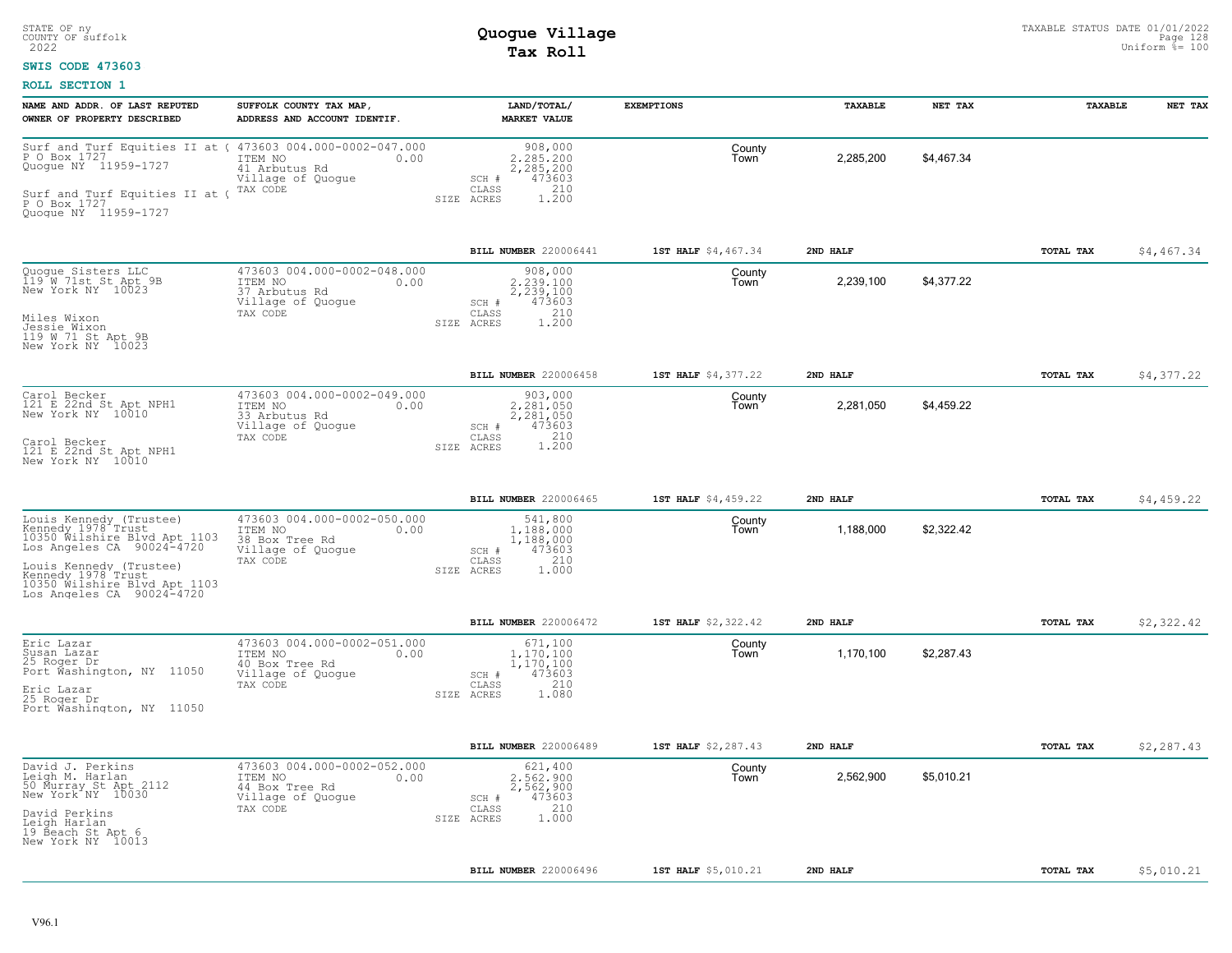#### **SWIS CODE 473603**

| NAME AND ADDR. OF LAST REPUTED<br>OWNER OF PROPERTY DESCRIBED                                                                                                                      | SUFFOLK COUNTY TAX MAP,<br>ADDRESS AND ACCOUNT IDENTIF.                                           | LAND/TOTAL/<br><b>MARKET VALUE</b>                                                             | <b>EXEMPTIONS</b>   | TAXABLE   | NET TAX    | TAXABLE   | NET TAX    |
|------------------------------------------------------------------------------------------------------------------------------------------------------------------------------------|---------------------------------------------------------------------------------------------------|------------------------------------------------------------------------------------------------|---------------------|-----------|------------|-----------|------------|
| Rosemary Kalikow<br>Richard R Kalikow<br>Apt 13ne<br>11 Riverside Dr<br>New York, NY 10023<br>Richard R Kalikow<br>11 Riverside Dr Apt 8EW<br>New York NY 10023                    | 473603 004.000-0002-053.000<br>ITEM NO<br>0.00<br>46 Box Tree Rd<br>Village of Quogue<br>TAX CODE | 621,400<br>1,425,600<br>1,425,600<br>473603<br>SCH #<br>210<br>CLASS<br>ACRES<br>1,000<br>SIZE | County<br>Town      | 1,425,600 | \$2,786.91 |           |            |
|                                                                                                                                                                                    |                                                                                                   | <b>BILL NUMBER 220006502</b>                                                                   | 1ST HALF \$2,786.91 | 2ND HALF  |            | TOTAL TAX | \$2,786.91 |
| Peter Dranoff<br>Lauren Dranoff<br>500 E 77th St Apt 730<br>New York NY 10162<br>Peter Dranoff<br>Lauren Dranoff<br>500 E 77th St Apt 730<br>New York NY 10162                     | 473603 004.000-0002-054.002<br>ITEM NO<br>0.00<br>45 Box Tree Rd<br>Village of Quogue<br>TAX CODE | 652,500<br>1,007,900<br>1,007,900<br>473603<br>SCH #<br>210<br>CLASS<br>SIZE<br>ACRES<br>1.000 | County<br>Town      | 1,007,900 | \$1,970.34 |           |            |
|                                                                                                                                                                                    |                                                                                                   | <b>BILL NUMBER 220006519</b>                                                                   | 1ST HALF \$1,970.34 | 2ND HALF  |            | TOTAL TAX | \$1,970.34 |
| Ronald Danenberg<br>Danenberg<br>Susan<br>Danenberg<br>Susan<br>303 Mercer St Apt C101<br>New York, NY 10003<br>Ronald Danenberg<br>303 Mercer St Apt C101<br>New York, NY 10003   | 473603 004.000-0002-054.003<br>ITEM NO<br>0.00<br>31 Box Tree Rd<br>Village of Quogue<br>TAX CODE | 552,300<br>1,273,000<br>1,273,000<br>473603<br>SCH #<br>CLASS<br>210<br>1.000<br>SIZE ACRES    | County<br>Town      | 1,273,000 | \$2,488.59 |           |            |
|                                                                                                                                                                                    |                                                                                                   | BILL NUMBER 220006526                                                                          | 1ST HALF \$2,488.59 | 2ND HALF  |            | TOTAL TAX | \$2,488.59 |
| Melissa Sheffer (Trustee)<br>The Elisabeth Enright Irrev T:<br>530 Park Ave Apt 2J<br>New York NY 10065<br>Melissa Sheffer Trustee<br>415 Melrose Way<br>Monroe, NJ 08831          | 473603 004.000-0002-054.004<br>ITEM NO<br>0.00<br>29 Box Tree Rd<br>Village of Quogue<br>TAX CODE | 552,300<br>877.700<br>877,700<br>473603<br>SCH #<br>210<br>CLASS<br>1.000<br>SIZE ACRES        | County<br>Town      | 877,700   | \$1,715.82 |           |            |
|                                                                                                                                                                                    |                                                                                                   | <b>BILL NUMBER 220006533</b>                                                                   | 1ST HALF \$1,715.82 | 2ND HALF  |            | TOTAL TAX | \$1,715.82 |
| Ronald Schecter<br>Jessica Ushan-Schecter<br>505 E 79th St<br>New York NY 10075<br>Ronald Schecter<br>505 E 79th St<br>New York NY 10075                                           | 473603 004.000-0002-054.005<br>ITEM NO<br>0.00<br>43 Box Tree Rd<br>Village of Quogue<br>TAX CODE | 652,500<br>1,103,400<br>1,103,400<br>473603<br>SCH #<br>210<br>CLASS<br>SIZE ACRES<br>1.000    | County<br>Town      | 1,103,400 | \$2.157.04 |           |            |
|                                                                                                                                                                                    |                                                                                                   | BILL NUMBER 220006541                                                                          | 1ST HALF \$2,157.04 | 2ND HALF  |            | TOTAL TAX | \$2,157.04 |
| Alan Joseph Goldman<br>Iris Vivian Goldman<br>425 E 58th St Apt 3B<br>New York NY 10022<br>Alan Joseph Goldman<br>Iris Vivian Goldman<br>425 E 58th St Apt 3B<br>New York NY 10022 | 473603 004.000-0002-054.006<br>ITEM NO<br>0.00<br>41 Box Tree Rd<br>Village of Quogue<br>TAX CODE | 652,500<br>1,259,000<br>1,259,000<br>473603<br>SCH #<br>210<br>CLASS<br>1.000<br>SIZE ACRES    | County<br>Town      | 1,259,000 | \$2,461.22 |           |            |
|                                                                                                                                                                                    |                                                                                                   | BILL NUMBER 220006557                                                                          | 1ST HALF \$2,461.22 | 2ND HALF  |            | TOTAL TAX | \$2,461.22 |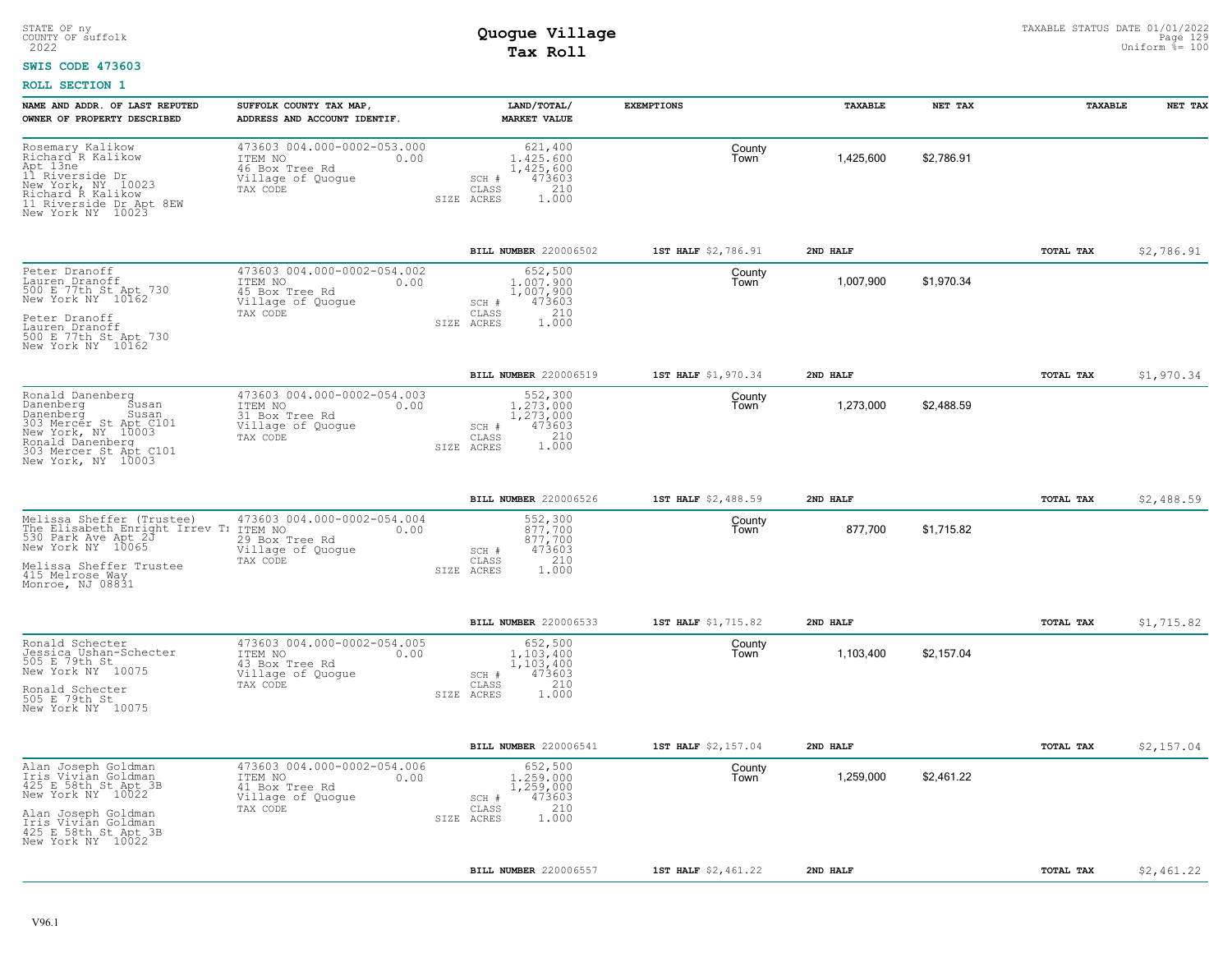#### **SWIS CODE 473603**

| NAME AND ADDR. OF LAST REPUTED<br>OWNER OF PROPERTY DESCRIBED                                                                                                          | SUFFOLK COUNTY TAX MAP,<br>ADDRESS AND ACCOUNT IDENTIF.                                                   | LAND/TOTAL/<br><b>MARKET VALUE</b>                                                          | <b>EXEMPTIONS</b>   | <b>TAXABLE</b> | NET TAX    | TAXABLE   | NET TAX    |
|------------------------------------------------------------------------------------------------------------------------------------------------------------------------|-----------------------------------------------------------------------------------------------------------|---------------------------------------------------------------------------------------------|---------------------|----------------|------------|-----------|------------|
| Ann G Neumann<br>7 Park Ave Apt 20D<br>New York, NY 10016<br>Ann G Neumann<br>7 Park Ave Apt 20D<br>New York, NY 10016                                                 | 473603 004.000-0002-054.007<br>ITEM NO<br>0.00<br>39 Box Tree Rd<br>Village of Quogue<br>TAX CODE         | 541,300<br>886,300<br>886,300<br>473603<br>SCH #<br>CLASS<br>210<br>1.400<br>SIZE ACRES     | County<br>Town      | 886,300        | \$1,732.63 |           |            |
|                                                                                                                                                                        |                                                                                                           | BILL NUMBER 220006564                                                                       | 1ST HALF \$1,732.63 | 2ND HALF       |            | TOTAL TAX | \$1,732.63 |
| Robert J Dusek<br>Jean Dusek<br>541 Big Indian Loop<br>Mooresville NC 28117<br>Robert J Dusek<br>Jean Dusek<br>P O Box 631<br>37 Box Tree Rd                           | 473603 004.000-0002-054.008<br>ITEM NO<br>0.00<br>37 Box Tree Rd<br>Village of Quogue<br>TAX CODE         | 551,000<br>1,078,400<br>1,078,400<br>473603<br>SCH #<br>210<br>CLASS<br>1.500<br>SIZE ACRES | County<br>Town      | 1,078,400      | \$2,108.16 |           |            |
|                                                                                                                                                                        |                                                                                                           | BILL NUMBER 220006571                                                                       | 1ST HALF \$2,108.16 | 2ND HALF       |            | TOTAL TAX | \$2,108.16 |
| Ronni Wlodinquer<br>Victor Wlodinguer<br>29 Allenwood Rd<br>Great Neck NY 11022<br>Ronni Wlodinquer<br>Victor Wlodinquer<br>105 Norfolk St Apt PH<br>New York NY 10002 | 473603 004.000-0002-054.009<br>ITEM NO<br>0.00<br>35 Box Tree Rd<br>Village of Quogue<br>TAX CODE         | 652,500<br>1,216,500<br>1,216,500<br>473603<br>SCH #<br>CLASS<br>1.000<br>SIZE ACRES        | County<br>l own     | 1,216,500      | \$2,378.14 |           |            |
|                                                                                                                                                                        |                                                                                                           | BILL NUMBER 220006588                                                                       | 1ST HALF \$2,378.14 | 2ND HALF       |            | TOTAL TAX | \$2,378.14 |
| Thomas J Mc Cormick<br>P O Box 747<br>Quoque, NY 11959-0747<br>Thomas J_Mc Cormick<br>P O Box 747<br>Quoque, NY 11959-0747                                             | 473603 004.000-0002-054.010<br>ITEM NO<br>0.00<br>33 Box Tree Rd<br>Village of Quogue<br>TAX CODE         | 556,800<br>1,119,600<br>1,119,600<br>473603<br>SCH #<br>210<br>CLASS<br>1.600<br>SIZE ACRES | County<br>Town      | 1,119,600      | \$2,188.71 |           |            |
|                                                                                                                                                                        |                                                                                                           | BILL NUMBER 220006595                                                                       | 1ST HALF \$2,188.71 | 2ND HALF       |            | TOTAL TAX | \$2,188.71 |
| Steven Rosemarin<br>42 Peters Ln<br>Westhampton Beach NY 11978<br>Steven Rosmarin<br>PO Box 1082<br>Quoque NY 11959                                                    | 473603 004.000-0002-055.000<br>ITEM NO<br>0.00<br>40 Quogue Riverhead Rd<br>Village of Quogue<br>TAX CODE | 417,900<br>736,800<br>736,800<br>473603<br>SCH #<br>210<br>CLASS<br>SIZE ACRES<br>0.470     | County<br>Town      | 736,800        | \$1,440.37 |           |            |
|                                                                                                                                                                        |                                                                                                           | BILL NUMBER 220006618                                                                       | 1ST HALF \$1,440.37 | 2ND HALF       |            | TOTAL TAX | \$1,440.37 |
| John W Kalmus<br>Eileen Kalmus<br>PO Box 1403<br>Quogue NY 10021<br>John W Kalmus<br>PO Box 1403<br>Quoque NY 10021                                                    | 473603 004.000-0002-056.000<br>ITEM NO<br>0.00<br>20 Indian Pipe Dr<br>Village of Quogue<br>TAX CODE      | 426,000<br>766,000<br>766,000<br>473603<br>SCH #<br>210<br>CLASS<br>0.480<br>SIZE ACRES     | County<br>l own     | 766,000        | \$1,497.45 |           |            |
|                                                                                                                                                                        |                                                                                                           | BILL NUMBER 220006625                                                                       | 1ST HALF \$1,497.45 | 2ND HALF       |            | TOTAL TAX | \$1,497.45 |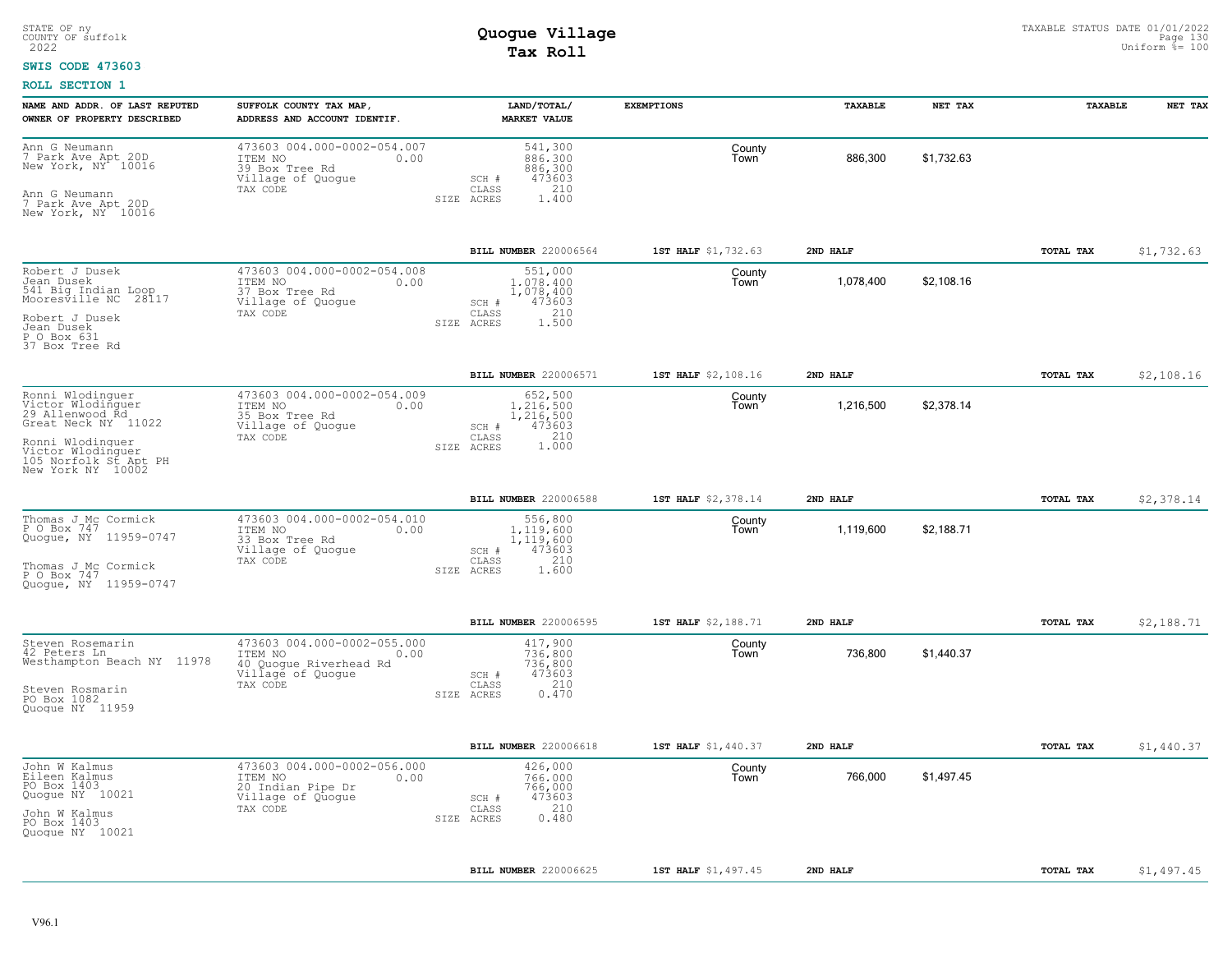#### **SWIS CODE 473603**

| NAME AND ADDR. OF LAST REPUTED<br>OWNER OF PROPERTY DESCRIBED                                                                                              | SUFFOLK COUNTY TAX MAP,<br>ADDRESS AND ACCOUNT IDENTIF.                                             | LAND/TOTAL/<br><b>MARKET VALUE</b>                                                      | <b>EXEMPTIONS</b>   | TAXABLE   | NET TAX    | TAXABLE          | NET TAX    |
|------------------------------------------------------------------------------------------------------------------------------------------------------------|-----------------------------------------------------------------------------------------------------|-----------------------------------------------------------------------------------------|---------------------|-----------|------------|------------------|------------|
| Maurice Eskenazi<br>Nicole B Eskenazi<br>Apt 12f<br>363 E 76th St<br>New York, NY 10021<br>Maurice Eskenazi<br>363 E 76th St Apt 12F<br>New York, NY 10021 | 473603 004.000-0002-065.000<br>ITEM NO<br>0.00<br>21A Elizabeth Ln<br>Village of Quogue<br>TAX CODE | 492,100<br>492.100<br>492,100<br>473603<br>SCH #<br>311<br>CLASS<br>0.990<br>SIZE ACRES | County<br>Town      | 492,100   | \$962.01   |                  |            |
|                                                                                                                                                            |                                                                                                     | BILL NUMBER 220006632                                                                   | 1ST HALF \$962.01   | 2ND HALF  |            | TOTAL TAX        | \$962.01   |
| Belknap Estates LLC<br>PO Box 1727<br>Quogue NY 11959<br>Belknap Estates LLC                                                                               | 473603 004.000-0002-066.001<br>ITEM NO<br>0.00<br>Arbutus Rd<br>Village of Quoque<br>TAX CODE       | 500<br>500<br>500<br>473603<br>$SCH$ $#$<br>692<br>CLASS                                | County<br>Town      | 500       | \$0.98     |                  |            |
| PO Box 1727<br>Quoque NY 11959                                                                                                                             |                                                                                                     | SIZE ACRES<br>0.420                                                                     |                     |           |            |                  |            |
|                                                                                                                                                            |                                                                                                     | BILL NUMBER 220018651                                                                   | 1ST HALF \$0.98     | 2ND HALF  |            | TOTAL TAX        | \$0.98     |
| Olde Quogue LLC<br>38 South Windsor Ave<br>Brightwaters NY 11781                                                                                           | 473603 004.000-0002-066.002<br>ITEM NO<br>0.00<br>Bayberry Rd<br>Village of Quoque<br>TAX CODE      | 500<br>500<br>500<br>473603<br>SCH #<br>CLASS<br>692                                    | County<br>Town      | 500       | \$0.98     |                  |            |
| Olde Quoque LLC<br>38 South Windsor Ave<br>Brightwaters NY 11781                                                                                           |                                                                                                     | 0.500<br>SIZE ACRES                                                                     |                     |           |            |                  |            |
|                                                                                                                                                            |                                                                                                     | BILL NUMBER 220018664                                                                   | 1ST HALF \$0.98     | 2ND HALF  |            | TOTAL TAX        | \$0.98     |
| Noyac Slope, LLC<br>c/o Neil A. Joffee<br>Arbutus Road LLC<br>c/o Gramins                                                                                  | 473603 004.000-0002-066.003<br>ITEM NO<br>0.00<br>Arbutus Rd<br>Village of Quogue<br>TAX CODE       | 500<br>500<br>500<br>473603<br>SCH #<br>692<br>CLASS                                    | County<br>Town      | 500       | \$0.98     |                  |            |
| Novac Slope, LLC<br>c/o Neil A. Joffee<br>589 Eighth Ave FL 12<br>New York NY 10018                                                                        |                                                                                                     | 0.970<br>SIZE ACRES                                                                     |                     |           |            |                  |            |
|                                                                                                                                                            |                                                                                                     | BILL NUMBER 220018677                                                                   | 1ST HALF \$0.98     | 2ND HALF  |            | TOTAL TAX        | \$0.98     |
| Sanfam Quogue LLC<br>8118 13th Ave<br>Brooklyn NY 11228                                                                                                    | 473603 004.000-0002-067.000<br>ITEM NO<br>0.00<br>Quogue Riverhead Rd<br>Village of Quogue          | 97,700<br>$97.700$<br>$97,700$<br>473603<br>SCH #<br>311                                | County<br>Town      | 97,700    | \$190.99   |                  |            |
| Sanfam Quoque LLC<br>8118 13th Ave<br>Brooklyn NY 11228                                                                                                    | TAX CODE                                                                                            | CLASS<br>0.080<br>SIZE ACRES                                                            |                     |           |            |                  |            |
|                                                                                                                                                            |                                                                                                     | BILL NUMBER 220006649                                                                   | 1ST HALF \$190.99   | 2ND HALF  |            | TOTAL TAX        | \$190.99   |
| Zachary Rechler<br>Lindsay Rechler<br>8 E 83rd St Apt 2G<br>New York NY 10028                                                                              | 473603 004.000-0003-003.003<br>ITEM NO<br>0.00<br>39 Midhampton Ave<br>Village of Quogue            | 449,500<br>1,225,000<br>1,225,000<br>473603<br>SCH #                                    | County<br>Town      | 1,225,000 | \$2,394.75 |                  |            |
| Zachary Rechler<br>Lindsay Rechler<br>8 E 83rd St Apt 2G<br>New York NY 10028                                                                              | TAX CODE                                                                                            | 210<br>CLASS<br>1.000<br>SIZE ACRES                                                     |                     |           |            |                  |            |
|                                                                                                                                                            |                                                                                                     | <b>BILL NUMBER</b> 220006656                                                            | 1ST HALF \$2,394.75 | 2ND HALF  |            | <b>TOTAL TAX</b> | \$2,394.75 |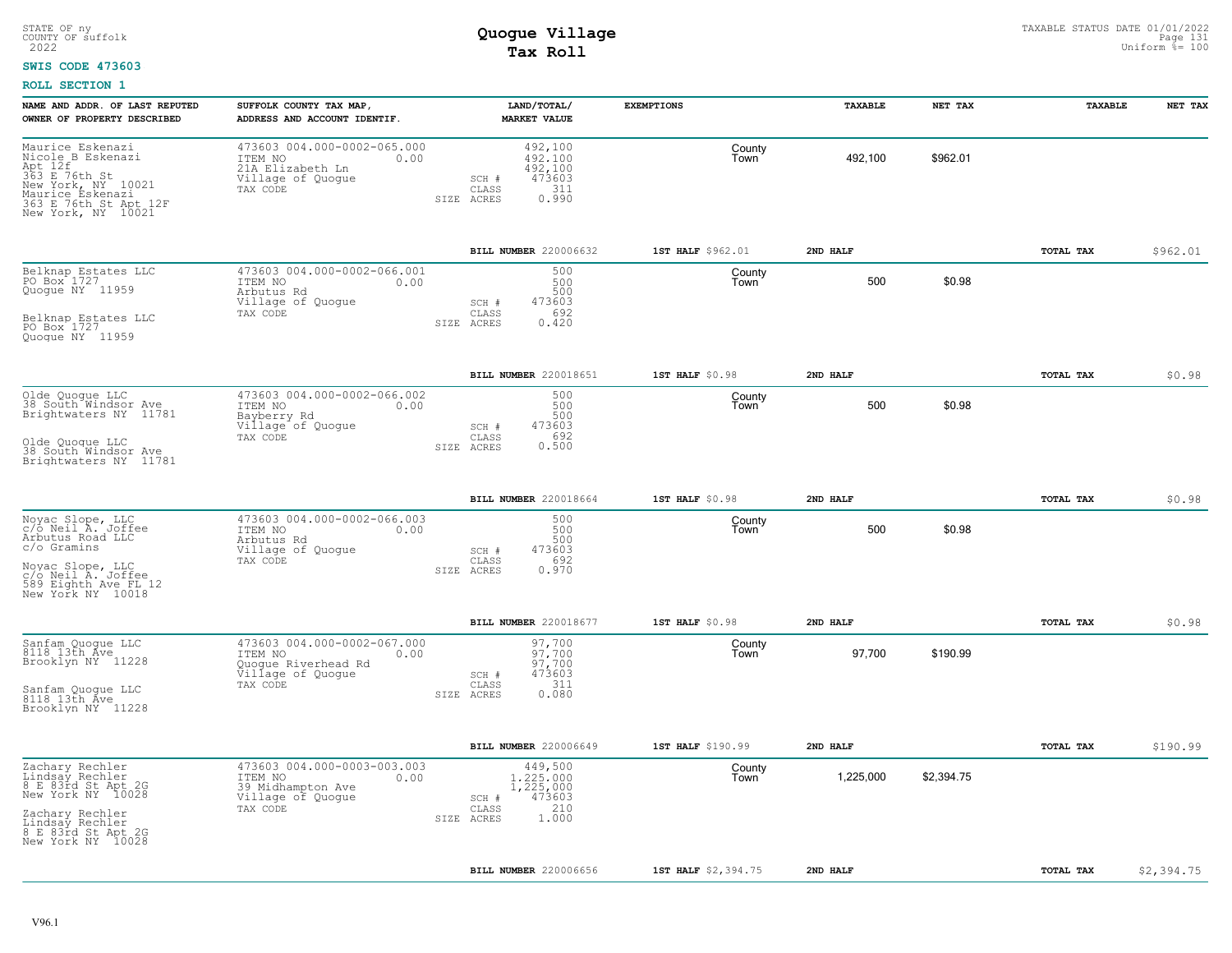#### **SWIS CODE 473603**

| NAME AND ADDR. OF LAST REPUTED<br>OWNER OF PROPERTY DESCRIBED                                                                                        | SUFFOLK COUNTY TAX MAP,<br>ADDRESS AND ACCOUNT IDENTIF.                                              | LAND/TOTAL/<br><b>MARKET VALUE</b>                                                          | <b>EXEMPTIONS</b>   | TAXABLE   | NET TAX    | TAXABLE          | NET TAX    |
|------------------------------------------------------------------------------------------------------------------------------------------------------|------------------------------------------------------------------------------------------------------|---------------------------------------------------------------------------------------------|---------------------|-----------|------------|------------------|------------|
| Carol Moesel<br>173 Ellison Ave<br>10708<br>Bronxville, NY<br>Carol Moesel<br>173 Ellison Ave<br>Bronxville, NY 10708                                | 473603 004.000-0003-003.004<br>ITEM NO<br>0.00<br>41 Midhampton Ave<br>Village of Quogue<br>TAX CODE | 690,400<br>1,030,400<br>1,030,400<br>473603<br>SCH #<br>210<br>CLASS<br>1,000<br>SIZE ACRES | County<br>Town      | 1,030,400 | \$2.014.33 |                  |            |
|                                                                                                                                                      |                                                                                                      | BILL NUMBER 220006663                                                                       | 1ST HALF \$2,014.33 | 2ND HALF  |            | <b>TOTAL TAX</b> | \$2,014.33 |
| Jeffrey Feldman<br>Lori Feldman<br>41 Wheatley Rd<br>Upper Brookville, NY 11545<br>Jeffrey Feldman<br>41 Wheatley Rd<br>Upper Brookville, NY 11545   | 473603 004.000-0003-003.005<br>ITEM NO<br>0.00<br>43 Midhampton Ave<br>Village of Quogue<br>TAX CODE | 721,500<br>1,445,400<br>1,445,400<br>473603<br>SCH #<br>210<br>CLASS<br>SIZE ACRES<br>1,100 | County<br>Town      | 1,445,400 | \$2,825.61 |                  |            |
|                                                                                                                                                      |                                                                                                      | BILL NUMBER 220006671                                                                       | 1ST HALF \$2,825.61 | 2ND HALF  |            | TOTAL TAX        | \$2,825.61 |
| Stuart Garay<br>Adrienne Garay<br>300 E 33rd St<br>New York, NY 10016<br>Stuart Garay<br>300 E 33rd St Apt 16J<br>New York, NY 10016                 | 473603 004.000-0003-003.006<br>ITEM NO<br>0.00<br>7 Woodland Ln<br>Village of Quogue<br>TAX CODE     | 729,100<br>1,180,400<br>1,180,400<br>473603<br>SCH #<br>1.210<br>CLASS<br>SIZE ACRES        | County<br>Town      | 1,180,400 | \$2,307.56 |                  |            |
|                                                                                                                                                      |                                                                                                      | BILL NUMBER 220006687                                                                       | 1ST HALF \$2,307.56 | 2ND HALF  |            | TOTAL TAX        | \$2,307.56 |
| Steven Woolway<br>Erica Woolway<br>134 W 78 St Apt 1<br>New York NY 10024<br>Steven Woolway<br>134 W 78 St Apt 1<br>New York NY 10024                | 473603 004.000-0003-003.007<br>ITEM NO<br>0.00<br>11 Woodland Ln<br>Village of Quogue<br>TAX CODE    | 724,900<br>2,329,000<br>2,329,000<br>473603<br>SCH #<br>210<br>CLASS<br>1.500<br>SIZE ACRES | County<br>Town      | 2,329,000 | \$4,552.96 |                  |            |
|                                                                                                                                                      |                                                                                                      | BILL NUMBER 220006694                                                                       | 1ST HALF \$4,552.96 | 2ND HALF  |            | TOTAL TAX        | \$4,552.96 |
| Andrew Rudolph<br>Heidi Stuermer<br>500 E 77th St Apt 1203<br>New York NY 10162<br>Andrew Rudolph<br>Heidi Stuermer<br>PO Box 271<br>Quoque NY 11959 | 473603 004.000-0003-003.008<br>ITEM NO<br>0.00<br>15 Woodland Ln<br>Village of Quogue<br>TAX CODE    | 759,500<br>1,880,600<br>1,880,600<br>473603<br>SCH #<br>210<br>CLASS<br>SIZE ACRES<br>1.100 | County<br>Town      | 1,880,600 | \$3,676.38 |                  |            |
|                                                                                                                                                      |                                                                                                      | BILL NUMBER 220006701                                                                       | 1ST HALF \$3,676.38 | 2ND HALF  |            | TOTAL TAX        | \$3,676.38 |
| Vicky E Canuso<br>Michael D Canuso<br>P.O. Box 694<br>28 Woodland Ln<br>Quogue, NY 11959<br>Michael D Canuso<br>PO Box 694<br>Quoque, NY 11959-0694  | 473603 004.000-0003-003.009<br>ITEM NO<br>0.00<br>28 Woodland Ln<br>Village of Quogue<br>TAX CODE    | 615,200<br>1,501,200<br>1,501,200<br>473603<br>SCH #<br>210<br>CLASS<br>0.990<br>SIZE ACRES | County<br>Town      | 1,501,200 | \$2,934.70 |                  |            |
|                                                                                                                                                      |                                                                                                      | <b>BILL NUMBER 220006717</b>                                                                | 1ST HALF \$2,934.70 | 2ND HALF  |            | TOTAL TAX        | \$2,934.70 |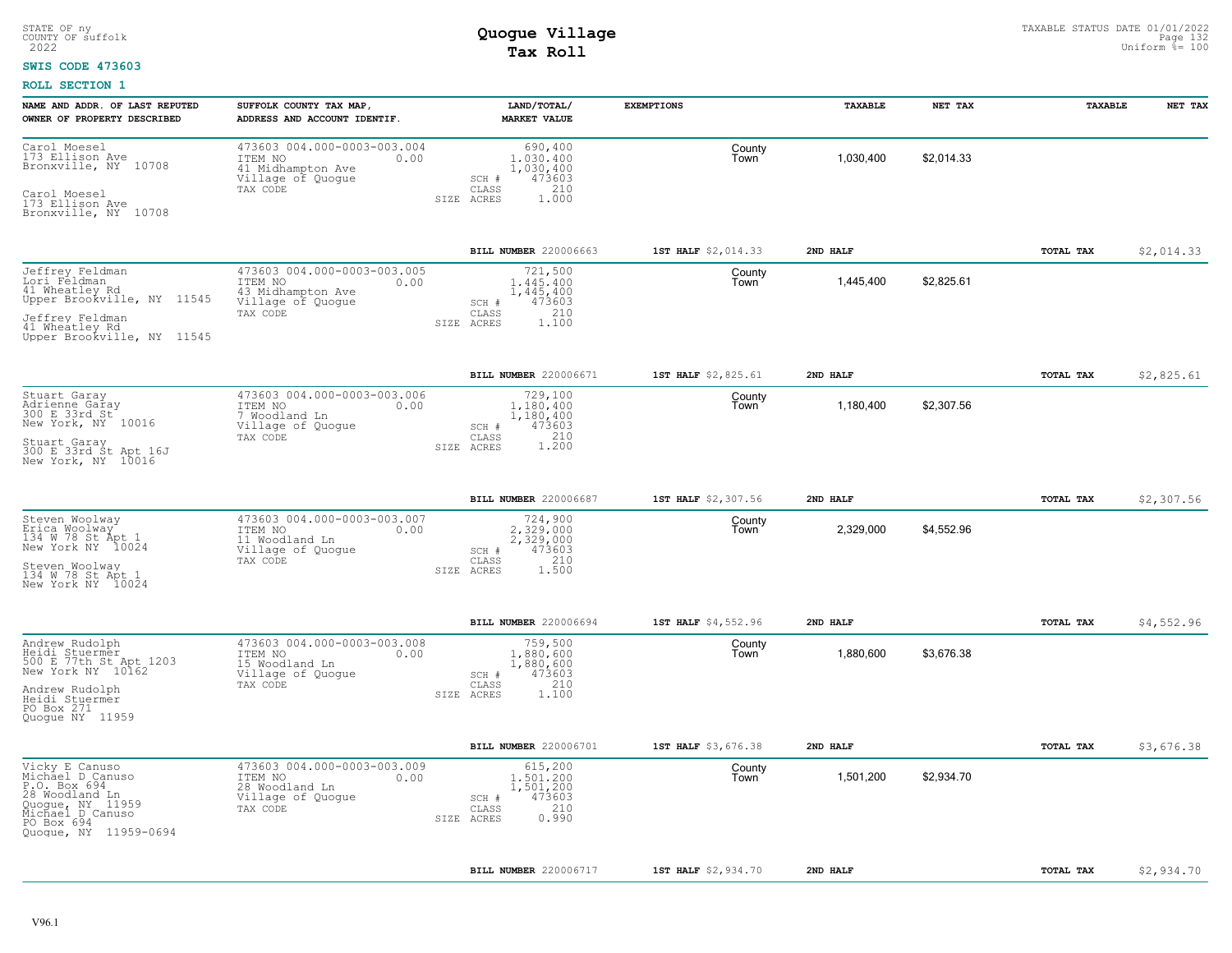#### **SWIS CODE 473603**

| NAME AND ADDR. OF LAST REPUTED<br>OWNER OF PROPERTY DESCRIBED                                                                                                           | SUFFOLK COUNTY TAX MAP,<br>ADDRESS AND ACCOUNT IDENTIF                                            | LAND/TOTAL/<br><b>MARKET VALUE</b>                                                                     | <b>EXEMPTIONS</b>   | TAXABLE   | NET TAX    | TAXABLE   | NET TAX    |
|-------------------------------------------------------------------------------------------------------------------------------------------------------------------------|---------------------------------------------------------------------------------------------------|--------------------------------------------------------------------------------------------------------|---------------------|-----------|------------|-----------|------------|
| BLEZ55, LLC<br>160 E 65th St Apt 17C<br>New York NY 10065<br>BLEZ55, LLC<br>160 E 65th St Apt 17C<br>New York NY 10065                                                  | 473603 004.000-0003-003.010<br>ITEM NO<br>0.00<br>14 Woodland Ln<br>Village of Quogue<br>TAX CODE | 683,500<br>1,150,000<br>1,150,000<br>473603<br>SCH #<br>210<br>$\mathtt{CLASS}$<br>1,100<br>SIZE ACRES | County<br>Town      | 1,150,000 | \$2,248.14 |           |            |
|                                                                                                                                                                         |                                                                                                   | BILL NUMBER 220006724                                                                                  | 1ST HALF \$2,248.14 | 2ND HALF  |            | TOTAL TAX | \$2,248.14 |
| Ronald Strauss<br>853 Ramapo Way<br>Westfield NJ 107090<br>Ronald J. Strauss<br>PO Box 904<br>Quoque NY 11959                                                           | 473603 004.000-0003-003.011<br>ITEM NO<br>0.00<br>52 Box Tree Rd<br>Village of Quogue<br>TAX CODE | 621,400<br>2,564,500<br>2,564,500<br>473603<br>SCH #<br>210<br>CLASS<br>SIZE ACRES<br>1,000            | County<br>Town      | 2,564,500 | \$5,013.34 |           |            |
|                                                                                                                                                                         |                                                                                                   | BILL NUMBER 220006731                                                                                  | 1ST HALF \$5,013.34 | 2ND HALF  |            | TOTAL TAX | \$5,013.34 |
| Cynthia Pinter<br>225 Fifth Ave Unit 5L<br>New York NY 10010<br>Cynthia Pinter<br>225 Fifth Ave Unit 5L<br>New York NY 10010                                            | 473603 004.000-0003-003.012<br>ITEM NO<br>0.00<br>6 Woodland Ln<br>Village of Quogue<br>TAX CODE  | 759,500<br>1,510,900<br>1,510,900<br>473603<br>SCH #<br>CLASS<br>1.100<br>SIZE ACRES                   | County<br>Town      | 1,510,900 | \$2,953.66 |           |            |
|                                                                                                                                                                         |                                                                                                   | BILL NUMBER 220006748                                                                                  | 1ST HALF \$2,953.66 | 2ND HALF  |            | TOTAL TAX | \$2,953.66 |
| Elizabeth A. Wilson<br>Michael S. Donnarumma<br>95 Connecticut Ave<br>Long Beach NY 11561<br>Michael Donnarumma<br>Elizabeth Wilson<br>P O Box 1956<br>Quoque, NY 11959 | 473603 004.000-0003-003.014<br>ITEM NO<br>0.00<br>1 Lemuria Ln<br>Village of Quogue<br>TAX CODE   | 648,100<br>1,544,800<br>1,544,800<br>473603<br>SCH #<br>210<br>CLASS<br>SIZE ACRES<br>1.120            | County<br>Town      | 1,544,800 | \$3,019.93 |           |            |
|                                                                                                                                                                         |                                                                                                   | BILL NUMBER 220017652                                                                                  | 1ST HALF \$3,019.93 | 2ND HALF  |            | TOTAL TAX | \$3,019.93 |
| Elliot Israel (Trustee)<br>The Marlene Israel QPRT<br>Marlene Israel (Trustee)<br>The Elliot Israel QPRT<br>Elliot Israel<br>135 E 83 St Apt 3E<br>New York NY 10028    | 473603 004.000-0003-003.015<br>ITEM NO<br>0.00<br>3 Lemuria Ln<br>Village of Quogue<br>TAX CODE   | 724,900<br>2.222.800<br>2,222,800<br>473603<br>SCH #<br>210<br>CLASS<br>SIZE ACRES<br>1,000            | County<br>Town      | 2,222,800 | \$4,345.35 |           |            |
|                                                                                                                                                                         |                                                                                                   | BILL NUMBER 220017665                                                                                  | 1ST HALF \$4,345.35 | 2ND HALF  |            | TOTAL TAX | \$4,345.35 |
| John Lamura<br>38 Nugent St<br>Southampton, NY 11968<br>John Lamura<br>PO Box 1446<br>Westhampton Beach NY 11978-74                                                     | 473603 004.000-0003-003.016<br>ITEM NO<br>0.00<br>5 Lemuria Ln<br>Village of Quogue<br>TAX CODE   | 724,900<br>1,658,100<br>1,658,100<br>473603<br>SCH #<br>210<br>CLASS<br>1,000<br>SIZE ACRES            | County<br>Town      | 1,658,100 | \$3,241.42 |           |            |
|                                                                                                                                                                         |                                                                                                   |                                                                                                        |                     |           |            |           |            |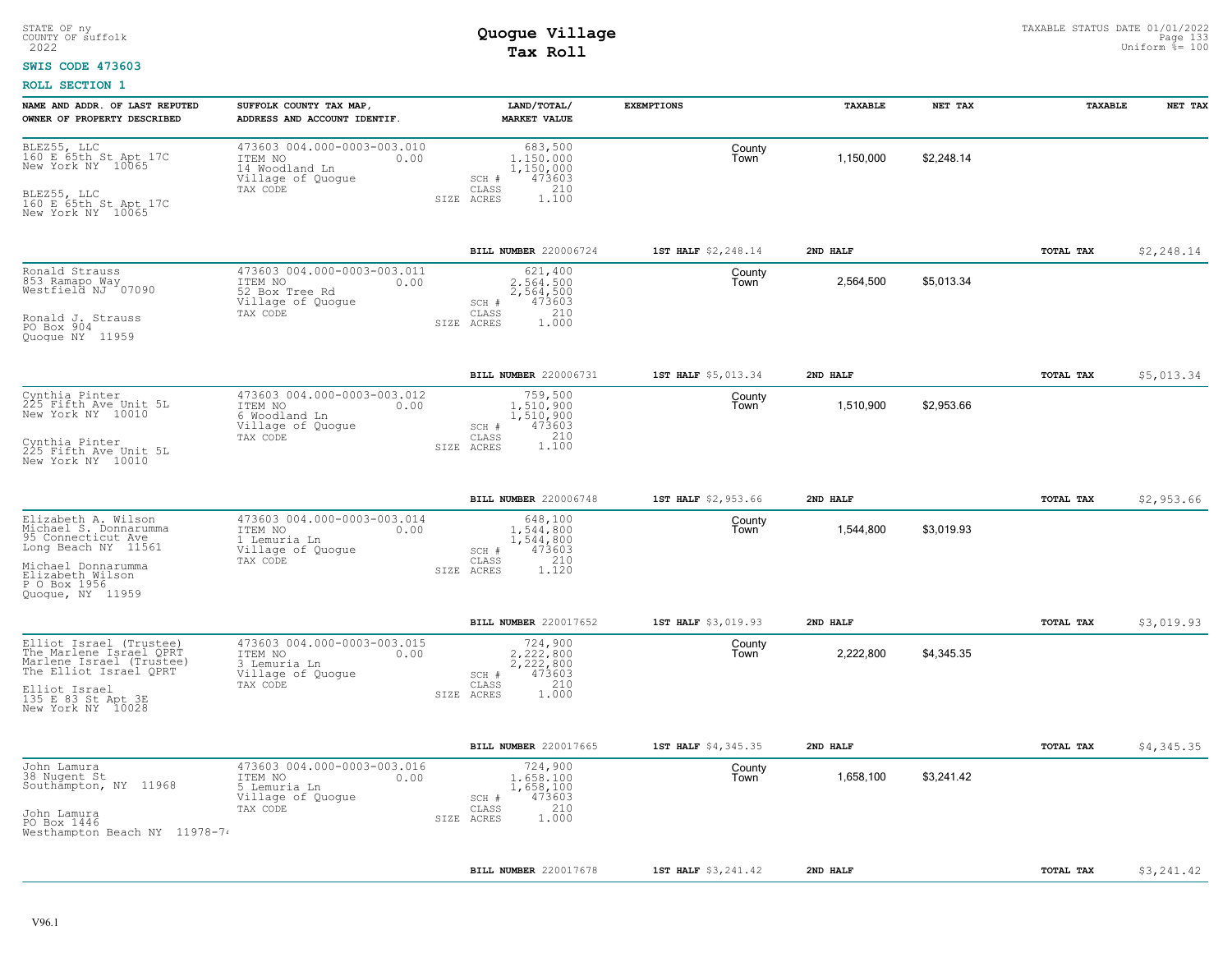### **SWIS CODE 473603**

| NAME AND ADDR. OF LAST REPUTED<br>OWNER OF PROPERTY DESCRIBED                                                                                                                                                                                                               | SUFFOLK COUNTY TAX MAP,<br>ADDRESS AND ACCOUNT IDENTIF.                                              | LAND/TOTAL/<br><b>MARKET VALUE</b>                                                          | <b>EXEMPTIONS</b>   | <b>TAXABLE</b> | NET TAX    | TAXABLE          | NET TAX    |
|-----------------------------------------------------------------------------------------------------------------------------------------------------------------------------------------------------------------------------------------------------------------------------|------------------------------------------------------------------------------------------------------|---------------------------------------------------------------------------------------------|---------------------|----------------|------------|------------------|------------|
| Frank P Malagon<br>P O Box 284<br>Quogue, NY 11959<br>Peter A. Miller<br>101 Warren St Apt 1210<br>New York NY 10007                                                                                                                                                        | 473603 004.000-0003-003.017<br>ITEM NO<br>0.00<br>7 Lemuria Ln<br>Village of Quogue<br>TAX CODE      | 726,400<br>966,200<br>966,200<br>473603<br>SCH #<br>210<br>CLASS<br>1.000<br>SIZE ACRES     | County<br>Town      | 966,200        | \$1,888.82 |                  |            |
|                                                                                                                                                                                                                                                                             |                                                                                                      | BILL NUMBER 220017681                                                                       | 1ST HALF \$1,888.82 | 2ND HALF       |            | TOTAL TAX        | \$1,888.82 |
| Susan Etess<br>60 E 96th St Apt 11C<br>New York NY 10128<br>Susan Etess<br>60 E 96th St Apt 11C<br>New York NY 10128                                                                                                                                                        | 473603 004.000-0003-003.018<br>ITEM NO<br>0.00<br>9 Lemuria Ln<br>Village of Quogue<br>TAX CODE      | 727,600<br>2.757.200<br>2,757,200<br>473603<br>SCH #<br>210<br>CLASS<br>SIZE ACRES<br>1,000 | County<br>Town      | 2,757,200      | \$5,390.05 |                  |            |
|                                                                                                                                                                                                                                                                             |                                                                                                      | BILL NUMBER 220017694                                                                       | 1ST HALF \$5,390.05 | 2ND HALF       |            | TOTAL TAX        | \$5,390.05 |
| Daniel J. Toal<br>Lauren W. Toal<br>3 Pine Ter<br>Bronxville NY 10708<br>Daniel J. Toal<br>Lauren W. Toal<br>3 Pine Ter<br>Bronxville NY 10708                                                                                                                              | 473603 004.000-0003-003.019<br>ITEM NO<br>0.00<br>11 Lemuria Ln<br>Village of Quogue<br>TAX CODE     | 731,000<br>3,505,100<br>3,505,100<br>473603<br>SCH #<br>210<br>CLASS<br>1.440<br>SIZE ACRES | County<br>Town      | 3,505,100      | \$6,852.12 |                  |            |
|                                                                                                                                                                                                                                                                             |                                                                                                      | BILL NUMBER 220017704                                                                       | 1ST HALF \$6,852.12 | 2ND HALF       |            | TOTAL TAX        | \$6,852.12 |
| David S. Genser 2014 Irrevocal 473603 004.000-0003-004.000<br>David S. Genser 2014 Irrevocal ITEM NO 0.00<br>Francine Genser 2014 Irrevocal 45 Midhampton Ave<br>Francine Genser 2014 Irrevocal Village of Quogue<br>Francine Genser<br>PO Box 958<br>Ouoque, NY 11959-0958 | TAX CODE                                                                                             | 579,500<br>1,200,000<br>1,200,000<br>473603<br>SCH #<br>210<br>CLASS<br>1.300<br>SIZE ACRES | County<br>Town      | 1,200,000      | \$2,345.88 |                  |            |
|                                                                                                                                                                                                                                                                             |                                                                                                      | BILL NUMBER 220006755                                                                       | 1ST HALF \$2,345.88 | 2ND HALF       |            | TOTAL TAX        | \$2,345.88 |
| Jeffrey Nazar<br>Matthew Tornetta<br>86 James Hawkins Rd<br>Moriches NY 11955<br>Matthew Tornetta<br>Jeffrey Nazar<br>PO Box 1752<br>Quoque NY 11959                                                                                                                        | 473603 004.000-0003-005.000<br>ITEM NO<br>0.00<br>47 Midhampton Ave<br>Village of Quogue<br>TAX CODE | 682,100<br>2,100,000<br>2,100,000<br>473603<br>SCH #<br>210<br>CLASS<br>1,300<br>SIZE ACRES | County<br>Town      | 2,100,000      | \$4,105.29 |                  |            |
|                                                                                                                                                                                                                                                                             |                                                                                                      | BILL NUMBER 220006762                                                                       | 1ST HALF \$4,105.29 | 2ND HALF       |            | TOTAL TAX        | \$4,105.29 |
| Stuart Feiner<br>Randi Feiner<br>450 W End Ave Apt 3B<br>New York NY 10024<br>Stuart Feiner<br>Randi Feiner<br>450 W End Ave Apt 3B<br>New York NY 10024                                                                                                                    | 473603 004.000-0003-006.000<br>ITEM NO<br>0.00<br>49 Midhampton Ave<br>Village of Quogue<br>TAX CODE | 650,600<br>1,643,800<br>1,643,800<br>473603<br>SCH #<br>210<br>CLASS<br>SIZE ACRES<br>1.180 | County<br>Town      | 1,643,800      | \$3,213.46 |                  |            |
|                                                                                                                                                                                                                                                                             |                                                                                                      | BILL NUMBER 220006779                                                                       | 1ST HALF \$3,213.46 | 2ND HALF       |            | <b>TOTAL TAX</b> | \$3,213.46 |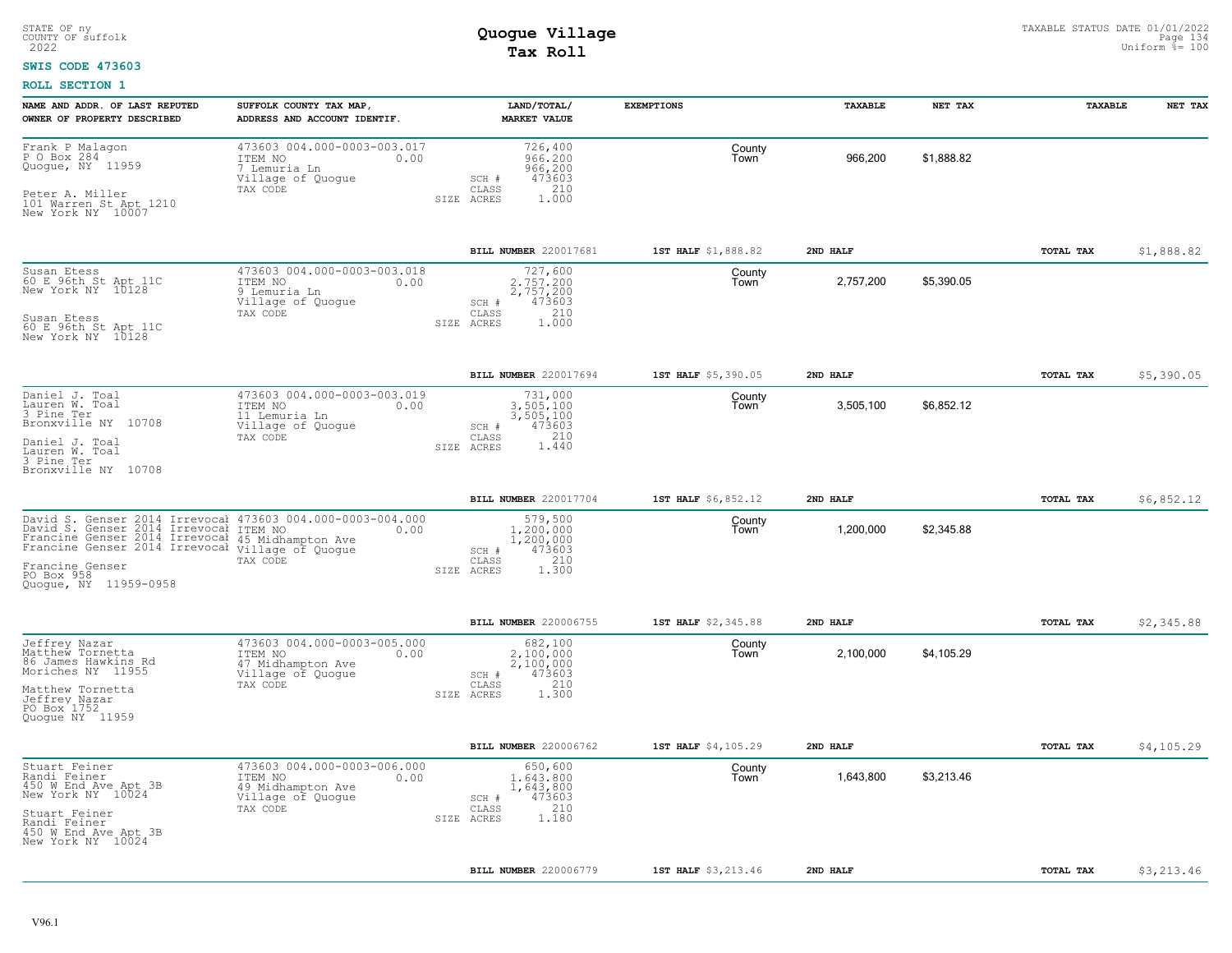#### **SWIS CODE 473603**

| NAME AND ADDR. OF LAST REPUTED<br>OWNER OF PROPERTY DESCRIBED                                                                                                 | SUFFOLK COUNTY TAX MAP,<br>ADDRESS AND ACCOUNT IDENTIF.                                              | LAND/TOTAL/<br><b>MARKET VALUE</b>                                                                     | <b>EXEMPTIONS</b>   | <b>TAXABLE</b> | NET TAX    | <b>TAXABLE</b> | NET TAX    |
|---------------------------------------------------------------------------------------------------------------------------------------------------------------|------------------------------------------------------------------------------------------------------|--------------------------------------------------------------------------------------------------------|---------------------|----------------|------------|----------------|------------|
| Helena Litman<br>350 Central Park W<br>New York, NY 10025<br>Helena Litman<br>350 Central Park W<br>New York, NY 10025                                        | 473603 004.000-0003-007.000<br>ITEM NO<br>0.00<br>51 Midhampton Ave<br>Village of Quogue<br>TAX CODE | 662,800<br>968,400<br>968,400<br>473603<br>$SCH$ $#$<br>210<br>CLASS<br>1.200<br>SIZE ACRES            | County<br>Town      | 968,400        | \$1,893.13 |                |            |
|                                                                                                                                                               |                                                                                                      | BILL NUMBER 220006786                                                                                  | 1ST HALF \$1,893.13 | 2ND HALF       |            | TOTAL TAX      | \$1,893.13 |
| B Hunt Whitbeck<br>Katherine O Whitbeck<br>2084 Hornes Lake Rd<br>Williamsburg VA 23185<br>B Hunt Whitbeck<br>2084 Hornes Lake Rd<br>Williamsburg VA 23185    | 473603 004.000-0003-008.000<br>ITEM NO<br>0.00<br>53 Midhampton Ave<br>Village of Quogue<br>TAX CODE | 541,300<br>826,000<br>826,000<br>473603<br>SCH #<br>210<br>CLASS<br>SIZE ACRES<br>1,400                | County<br>Town      | 826,000        | \$1,614.75 |                |            |
|                                                                                                                                                               |                                                                                                      | BILL NUMBER 220006793                                                                                  | 1ST HALF \$1,614.75 | 2ND HALF       |            | TOTAL TAX      | \$1,614.75 |
| Christopher Rottmann<br>Elizabeth Caputo<br>P.O. Box 1513<br>Quogue NY 11959<br>Christopher Rottmann                                                          | 473603 004.000-0003-009.007<br>ITEM NO<br>0.00<br>58 Midhampton Ave<br>Village of Quogue<br>TAX CODE | 597,500<br>1,559,400<br>1,559,400<br>473603<br>SCH #<br>210<br>CLASS                                   | County<br>Town      | 1,559,400      | \$3,048.47 |                |            |
| Elizabeth A Caputo<br>P O Box 1513<br>58 Midhampton Ave                                                                                                       |                                                                                                      | 1.080<br>SIZE ACRES                                                                                    |                     |                |            |                |            |
|                                                                                                                                                               |                                                                                                      | BILL NUMBER 220017238                                                                                  | 1ST HALF \$3,048.47 | 2ND HALF       |            | TOTAL TAX      | \$3,048.47 |
| Anna Vanessa Karlo<br>222 E 5th St Apt 6<br>New York NY 10003<br>Vaness Karlo<br>17 Westmoreland St<br>London W1G8PL<br>United Kingdom                        | 473603 004.000-0003-009.008<br>ITEM NO<br>0.00<br>56 Midhampton Ave<br>Village of Quogue<br>TAX CODE | 710,500<br>710,500<br>710,500<br>473603<br>SCH #<br>311<br>CLASS<br>1.080<br>SIZE ACRES                | County<br>Town      | 710,500        | \$1,388.96 |                |            |
|                                                                                                                                                               |                                                                                                      | BILL NUMBER 220017241                                                                                  | 1ST HALF \$1,388.96 | 2ND HALF       |            | TOTAL TAX      | \$1,388.96 |
| Anna Vanessa Karlo<br>Nadim El Gabbani<br>222 E 18th St Apt 1B<br>New York NY 10003<br>Vanessa Karlo<br>17 Westmoreland St<br>London W1G8PL<br>United Kingdom | 473603 004.000-0003-009.009<br>ITEM NO<br>0.00<br>54 Midhampton Ave<br>Village of Quogue<br>TAX CODE | 555,500<br>2.210.700<br>2,210,700<br>473603<br>SCH #<br>210<br>CLASS<br>SIZE ACRES<br>1.440            | County<br>Town      | 2,210,700      | \$4,321.70 |                |            |
|                                                                                                                                                               |                                                                                                      | BILL NUMBER 220017254                                                                                  | 1ST HALF \$4,321.70 | 2ND HALF       |            | TOTAL TAX      | \$4,321.70 |
| Peter T Hertz<br>Susan F Hertz<br>218 Cliff Ave<br>Pelham, NY 10803<br>Peter Hertz<br>P O Box 1452<br>50 Midhampton Ave<br>Quoque NY 11959                    | 473603 004.000-0003-010.000<br>0.00<br>ITEM NO<br>50 Midhampton Ave<br>Village of Quogue<br>TAX CODE | 690,400<br>1.360.700<br>1,360,700<br>473603<br>SCH #<br>210<br>$\mathtt{CLASS}$<br>1,000<br>SIZE ACRES | County<br>Town      | 1,360,700      | \$2,660.03 |                |            |
|                                                                                                                                                               |                                                                                                      | <b>BILL NUMBER 220006809</b>                                                                           | 1ST HALF \$2,660.03 | 2ND HALF       |            | TOTAL TAX      | \$2,660.03 |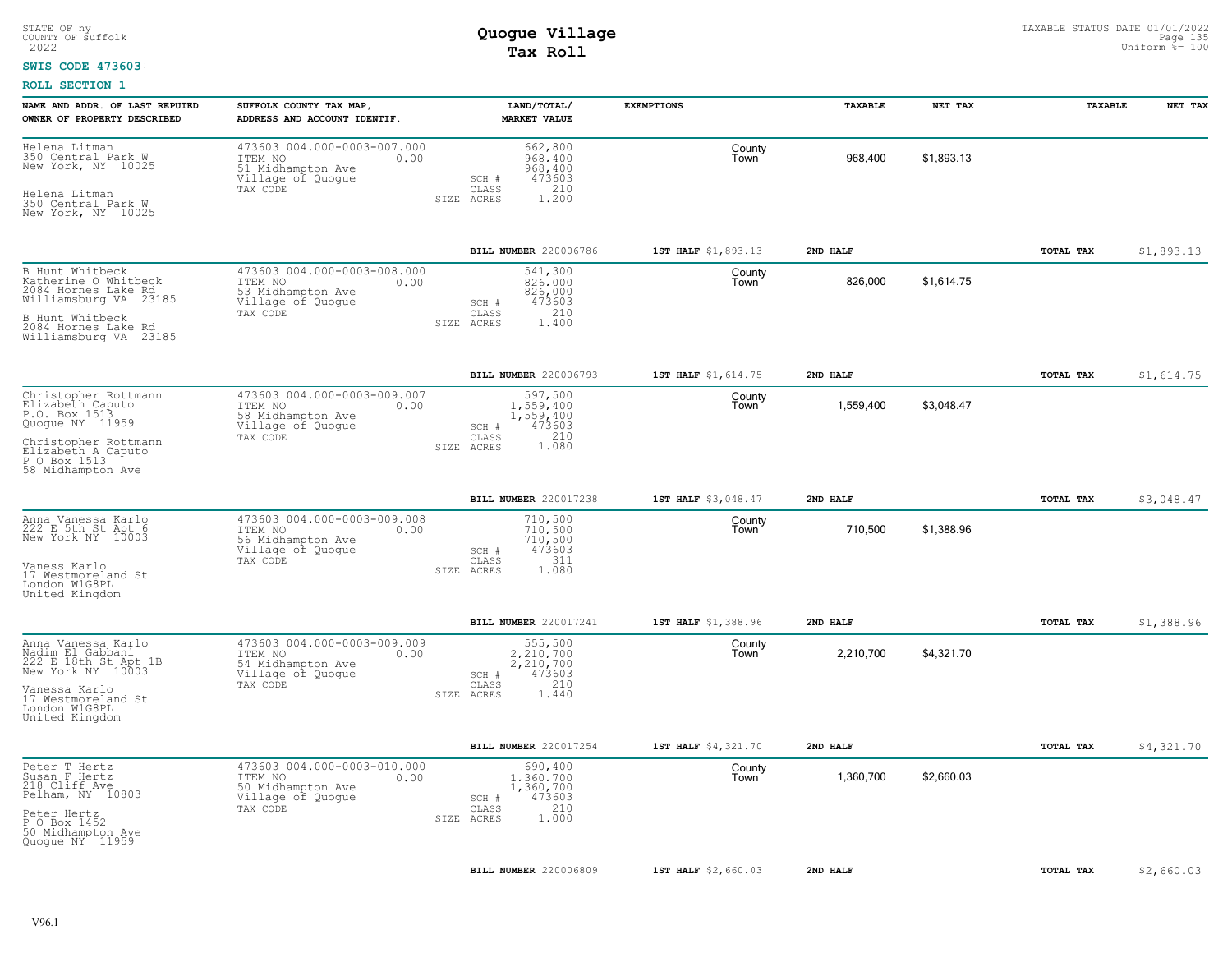#### **SWIS CODE 473603**

| NAME AND ADDR. OF LAST REPUTED<br>OWNER OF PROPERTY DESCRIBED                                                                  | SUFFOLK COUNTY TAX MAP,<br>ADDRESS AND ACCOUNT IDENTIF.                                              | LAND/TOTAL/<br><b>MARKET VALUE</b>                                                             | <b>EXEMPTIONS</b>   | <b>TAXABLE</b> | NET TAX    | <b>TAXABLE</b> | NET TAX    |
|--------------------------------------------------------------------------------------------------------------------------------|------------------------------------------------------------------------------------------------------|------------------------------------------------------------------------------------------------|---------------------|----------------|------------|----------------|------------|
| Ronald Klaiman<br>530 E 76th St<br>New York, NY 10021<br>Ronald Klaiman<br>530 E 76th St<br>New York, NY 10021                 | 473603 004.000-0003-011.000<br>ITEM NO<br>0.00<br>48 Midhampton Ave<br>Village of Quogue<br>TAX CODE | 1,166,300<br>2,258,600<br>2,258,600<br>473603<br>SCH #<br>210W<br>CLASS<br>SIZE ACRES<br>1.500 | County<br>Town      | 2,258,600      | \$4,415.34 |                |            |
|                                                                                                                                |                                                                                                      | BILL NUMBER 220006816                                                                          | 1ST HALF \$4,415.34 | 2ND HALF       |            | TOTAL TAX      | \$4,415.34 |
| Ronald Klaiman<br>Iris Klaiman<br>530 E 76th St<br>New York, NY 10021<br>Ronald Klaiman<br>530 E 76th St<br>New York, NY 10021 | 473603 004.000-0003-012.000<br>ITEM NO<br>0.00<br>46 Midhampton Ave<br>Village of Quogue<br>TAX CODE | 821,600<br>852,700<br>852,700<br>473603<br>SCH #<br>312<br>CLASS<br>1,700<br>SIZE ACRES        | County<br>l own     | 852,700        | \$1,666.94 |                |            |
|                                                                                                                                |                                                                                                      | BILL NUMBER 220006823                                                                          | 1ST HALF \$1,666.94 | 2ND HALF       |            | TOTAL TAX      | \$1,666.94 |
| James Hughes<br>Clarisse Hughes<br>211 North End Ave Apt 10D<br>New York NY 10282<br>James Hughes                              | 473603 004.000-0003-013.000<br>ITEM NO<br>0.00<br>44 Midhampton Ave<br>Village of Quoque<br>TAX CODE | 690,400<br>991,000<br>991,000<br>473603<br>SCH #<br>210<br>CLASS                               | County<br>Town      | 991,000        | \$1,937.31 |                |            |
| Clarisse Hughes<br>211 North End Ave Apt 10D<br>New York NY 10282                                                              |                                                                                                      | 1,000<br>SIZE ACRES                                                                            |                     |                |            |                |            |
|                                                                                                                                |                                                                                                      | BILL NUMBER 220006831                                                                          | 1ST HALF \$1,937.31 | 2ND HALF       |            | TOTAL TAX      | \$1,937.31 |
| Harry Rubenstein<br>153 E 26th St<br>New York, NY 10010<br>Harry Rubenstein<br>153 E 26th St<br>New York, NY 10010             | 473603 004.000-0003-014.001<br>ITEM NO<br>0.00<br>66 Box Tree Rd<br>Village of Quogue<br>TAX CODE    | 739,400<br>1,243,100<br>1,243,100<br>473603<br>SCH #<br>210<br>CLASS<br>1,700<br>SIZE ACRES    | County<br>Town      | 1,243,100      | \$2,430.14 |                |            |
|                                                                                                                                |                                                                                                      | BILL NUMBER 220006847                                                                          | 1ST HALF \$2,430.14 | 2ND HALF       |            | TOTAL TAX      | \$2,430.14 |
| Nour Eddine Driss<br>Fatna Driss<br>551 Main St Apt W 212<br>Roosevelt Island, NY 10044                                        | 473603 004.000-0003-014.002<br>ITEM NO<br>0.00<br>2 Lakewood Ln<br>Village of Quogue                 | 683,500<br>1,040,000<br>1,040,000<br>473603<br>SCH #                                           | County<br>Town      | 1,040,000      | \$2,033.10 |                |            |
| Nour Eddine Driss<br>551 Main St Apt W 212<br>Roosevelt Island, NY 10044                                                       | TAX CODE                                                                                             | 210<br>CLASS<br>SIZE ACRES<br>1,100                                                            |                     |                |            |                |            |
|                                                                                                                                |                                                                                                      | BILL NUMBER 220006854                                                                          | 1ST HALF \$2,033.10 | 2ND HALF       |            | TOTAL TAX      | \$2,033.10 |
| Julie Latorre Oliverio<br>4 Lakewood Ln<br>Quogue, NY 11959<br>Rocco Oliverio                                                  | 473603 004.000-0003-014.003<br>0.00<br>ITEM NO<br>4 Lakewood Ln<br>Village of Quogue<br>TAX CODE     | 690,400<br>1,163,100<br>1,163,100<br>473603<br>SCH #<br>210<br>CLASS                           | County<br>Town      | 1,163,100      | \$2,273.74 |                |            |
| PO Box 1134<br>Quoque, NY 11959                                                                                                |                                                                                                      | 1.000<br>SIZE ACRES                                                                            |                     |                |            |                |            |
|                                                                                                                                |                                                                                                      | BILL NUMBER 220006861                                                                          | 1ST HALF \$2,273.74 | 2ND HALF       |            | TOTAL TAX      | \$2,273.74 |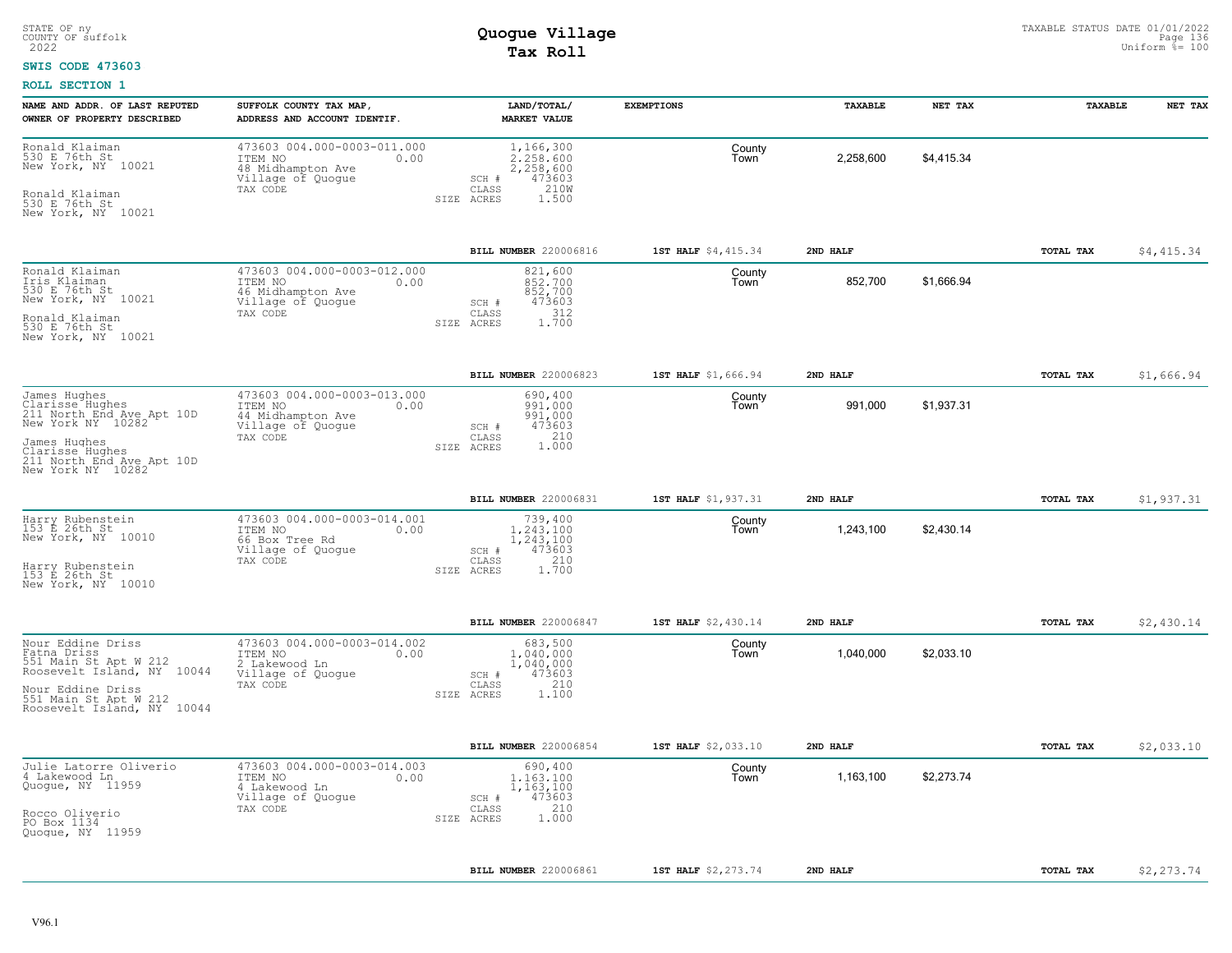### **SWIS CODE 473603**

| NAME AND ADDR. OF LAST REPUTED<br>OWNER OF PROPERTY DESCRIBED                                                                                                                                           | SUFFOLK COUNTY TAX MAP,<br>ADDRESS AND ACCOUNT IDENTIF.                                           | LAND/TOTAL/<br><b>MARKET VALUE</b>                                                          | <b>EXEMPTIONS</b>   | <b>TAXABLE</b> | NET TAX    | <b>TAXABLE</b> | NET TAX    |
|---------------------------------------------------------------------------------------------------------------------------------------------------------------------------------------------------------|---------------------------------------------------------------------------------------------------|---------------------------------------------------------------------------------------------|---------------------|----------------|------------|----------------|------------|
| Antonio Pedra<br>8 Diana Ct<br>Medford, NY 11763-3552<br>Antonio Pedra<br>8 Diana Ct<br>Medford, NY 11763-3552                                                                                          | 473603 004.000-0003-014.004<br>ITEM NO<br>0.00<br>6 Lakewood Ln<br>Village of Quogue<br>TAX CODE  | 690,400<br>690,400<br>690,400<br>473603<br>SCH #<br>311<br>CLASS<br>1.000<br>SIZE ACRES     | County<br>Town      | 690,400        | \$1,349.66 |                |            |
|                                                                                                                                                                                                         |                                                                                                   | BILL NUMBER 220006878                                                                       | 1ST HALF \$1,349.66 | 2ND HALF       |            | TOTAL TAX      | \$1,349.66 |
| S N Quogue Family Partnership<br>78 Brewster Rd<br>Scarsdale, NY 10583<br>Jonathan siegel<br>340 E 57th St Apt 10C<br>New York NY 10022                                                                 | 473603 004.000-0003-014.005<br>ITEM NO<br>0.00<br>8 Lakewood Ln<br>Village of Quoque<br>TAX CODE  | 690,400<br>2,029,800<br>2,029,800<br>473603<br>SCH #<br>210<br>CLASS<br>SIZE ACRES<br>1,000 | County<br>Town      | 2,029,800      | \$3.968.06 |                |            |
|                                                                                                                                                                                                         |                                                                                                   | BILL NUMBER 220006885                                                                       | 1ST HALF \$3,968.06 | 2ND HALF       |            | TOTAL TAX      | \$3,968.06 |
| Johanna Gonzalez<br>Mauricio Gonzalez<br>13 Sherwood Rd<br>Hampton Bays NY 11946<br>Mauricio Gonzalez<br>PO Box 827<br>Quoque NY 11959                                                                  | 473603 004.000-0003-014.006<br>ITEM NO<br>0.00<br>10 Lakewood Ln<br>Village of Quogue<br>TAX CODE | 690,400<br>1,185,500<br>1,185,500<br>473603<br>SCH #<br>210<br>CLASS<br>1.000<br>SIZE ACRES | County<br>Town      | 1,185,500      | \$2,317.53 |                |            |
|                                                                                                                                                                                                         |                                                                                                   | BILL NUMBER 220006892                                                                       | 1ST HALF \$2,317.53 | 2ND HALF       |            | TOTAL TAX      | \$2,317.53 |
| Regina Porter<br>Andrew J Tunick<br>Shep Porter<br>6939 Yellowstone Blyd Apt 604<br>Forest Hills NY 11375<br>Regina Porter<br>Andrew J Tunick<br>6939 Yellowstone Blvd Apt 604<br>Forest Hills NY 11375 | 473603 004.000-0003-014.007<br>ITEM NO<br>0.00<br>12 Lakewood Ln<br>Village of Quogue<br>TAX CODE | 676,600<br>1,231,900<br>1,231,900<br>473603<br>SCH #<br>210<br>CLASS<br>SIZE ACRES<br>1.400 | County<br>Town      | 1,231,900      | \$2,408.24 |                |            |
|                                                                                                                                                                                                         |                                                                                                   | <b>BILL NUMBER 220006908</b>                                                                | 1ST HALF \$2,408.24 | 2ND HALF       |            | TOTAL TAX      | \$2,408.24 |
| EBAB101, LLC<br>565 Sanctuary Dr Apt B504<br>Longboat Key FL 34228<br>EBAB101, LLC<br>565 Sanctuary Dr Apt B504<br>Longboat Key FL 34228                                                                | 473603 004.000-0003-014.008<br>ITEM NO<br>0.00<br>14 Lakewood Ln<br>Village of Quogue<br>TAX CODE | 690,400<br>1.370.500<br>1,370,500<br>473603<br>SCH #<br>210<br>CLASS<br>1.250<br>SIZE ACRES | County<br>Town      | 1,370,500      | \$2,679.19 |                |            |
|                                                                                                                                                                                                         |                                                                                                   | BILL NUMBER 220006915                                                                       | 1ST HALF \$2,679.19 | 2ND HALF       |            | TOTAL TAX      | \$2,679.19 |
| Zoe deRopp Hart (Trustee)<br>Trust F/B/O_Zoe deRopp Hart<br>59 Manning St<br>Providence RI<br>02906<br>Zoe DeRopp Hart<br>5316 Wateka Dr.<br>Dallas TX 75209                                            | 473603 004.000-0003-014.009<br>ITEM NO<br>0.00<br>16 Lakewood Ln<br>Village of Quogue<br>TAX CODE | 690,400<br>2.241.300<br>2,241,300<br>473603<br>SCH #<br>210<br>CLASS<br>1,000<br>SIZE ACRES | County<br>Town      | 2,241,300      | \$4,381.52 |                |            |
|                                                                                                                                                                                                         |                                                                                                   | BILL NUMBER 220006922                                                                       | 1ST HALF \$4,381.52 | 2ND HALF       |            | TOTAL TAX      | \$4,381.52 |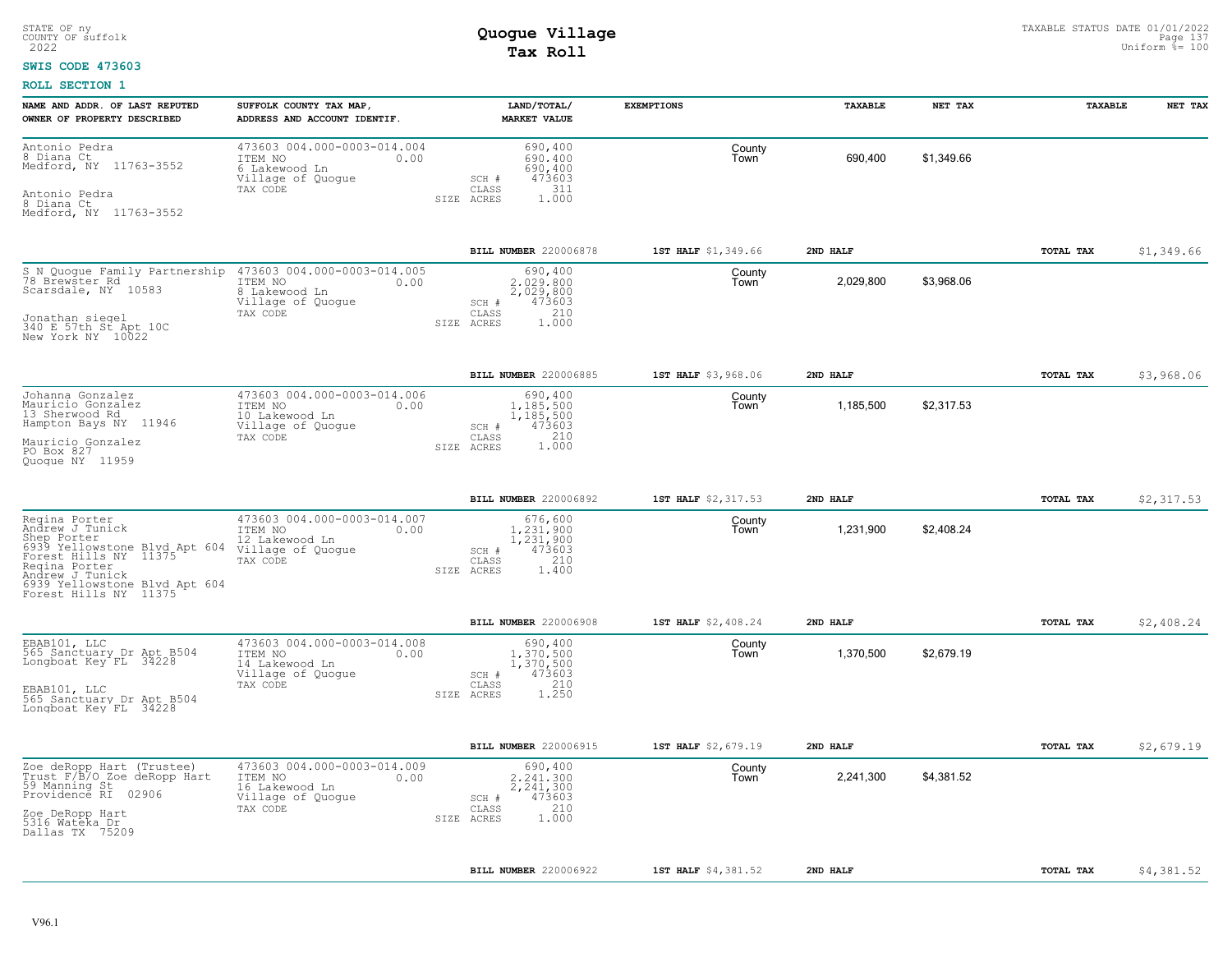### **SWIS CODE 473603**

| NAME AND ADDR. OF LAST REPUTED<br>OWNER OF PROPERTY DESCRIBED                                                                                                                                                                                                                                                   | SUFFOLK COUNTY TAX MAP,<br>ADDRESS AND ACCOUNT IDENTIF.                                           | LAND/TOTAL/<br><b>MARKET VALUE</b>                                                          | <b>EXEMPTIONS</b>   | TAXABLE   | NET TAX    | TAXABLE          | NET TAX    |
|-----------------------------------------------------------------------------------------------------------------------------------------------------------------------------------------------------------------------------------------------------------------------------------------------------------------|---------------------------------------------------------------------------------------------------|---------------------------------------------------------------------------------------------|---------------------|-----------|------------|------------------|------------|
| Eyad M Ali<br>Lýnn M Villano<br>18 Lakewood Ln<br>P O Box 364<br>Quoque NY 11959<br>Éyad M Ali<br>18 Lakewood Ln<br>P O Box 364<br>Quogue NY 11959                                                                                                                                                              | 473603 004.000-0003-014.010<br>ITEM NO<br>0.00<br>18 Lakewood Ln<br>Village of Quogue<br>TAX CODE | 690,400<br>1,488,000<br>1,488,000<br>473603<br>SCH #<br>210<br>CLASS<br>1,000<br>SIZE ACRES | County<br>Town      | 1.488.000 | \$2,908.89 |                  |            |
|                                                                                                                                                                                                                                                                                                                 |                                                                                                   | BILL NUMBER 220006939                                                                       | 1ST HALF \$2,908.89 | 2ND HALF  |            | TOTAL TAX        | \$2,908.89 |
| Hannah Kalikow<br>34 Tompkins Rd<br>Scarsdale, NY 10583<br>Hannah Kalikow<br>34 Tompkins Rd<br>Scarsdale, NY 10583                                                                                                                                                                                              | 473603 004.000-0003-014.011<br>ITEM NO<br>0.00<br>13 Lakewood Ln<br>Village of Quogue<br>TAX CODE | 690,400<br>1,444,500<br>1,444,500<br>473603<br>SCH #<br>210<br>CLASS<br>SIZE ACRES<br>1,000 | County<br>Town      | 1,444,500 | \$2,823.85 |                  |            |
|                                                                                                                                                                                                                                                                                                                 |                                                                                                   | BILL NUMBER 220006946                                                                       | 1ST HALF \$2,823.85 | 2ND HALF  |            | TOTAL TAX        | \$2,823.85 |
| Stanley M Friedman (Trustee)<br>Stanley M Friedman Revocable ! ITEM NO<br>Helene Jackie Friedman (Trust, 11 Lakewood Ln<br>Stanley M Friedman Revocable : Village of Quogue<br>Stanley M Friedman (Trustee)<br>Stanley M Friedman<br>Helene Jackie Friedman<br>3333 Henry Hudson Pky Apt 22S<br>Bronx, NY 10463 | 473603 004.000-0003-014.012<br>0.00<br>TAX CODE                                                   | 683,500<br>1.422.400<br>1,422,400<br>473603<br>SCH #<br>210<br>CLASS<br>1.100<br>SIZE ACRES | County<br>Town      | 1,422,400 | \$2,780.65 |                  |            |
|                                                                                                                                                                                                                                                                                                                 |                                                                                                   | BILL NUMBER 220006953                                                                       | 1ST HALF \$2,780.65 | 2ND HALF  |            | TOTAL TAX        | \$2,780.65 |
| Steven Salvatore<br>Patrizia Salvatore<br>71 Risa Ct<br>Flanders NY 11901<br>Steven Salvatore<br>Patrizia Salvatore<br>PO Box 933<br>Quoque NY 11959                                                                                                                                                            | 473603 004.000-0003-014.013<br>ITEM NO<br>0.00<br>9 Lakewood Ln<br>Village of Quogue<br>TAX CODE  | 683,500<br>1,939,400<br>1,939,400<br>473603<br>SCH #<br>210<br>CLASS<br>0.990<br>SIZE ACRES | County<br>Town      | 1,939,400 | \$3,791.33 |                  |            |
|                                                                                                                                                                                                                                                                                                                 |                                                                                                   | BILL NUMBER 220006961                                                                       | 1ST HALF \$3,791.33 | 2ND HALF  |            | TOTAL TAX        | \$3,791.33 |
| Jeffrey Fisher<br>Rona Fisher<br>P O Box 847<br>7 Lakewood<br>Lakewood Ln<br>Quogue NY 11959<br>Jeffrey Fisher<br>P O Box 847<br>7 Lakewood Ln<br>Quogue NY 11959                                                                                                                                               | 473603 004.000-0003-014.014<br>ITEM NO<br>0.00<br>7 Lakewood Ln<br>Village of Quogue<br>TAX CODE  | 690,400<br>1,192,200<br>1,192,200<br>473603<br>SCH #<br>210<br>CLASS<br>1.000<br>SIZE ACRES | County<br>Town      | 1,192,200 | \$2,330.63 |                  |            |
|                                                                                                                                                                                                                                                                                                                 |                                                                                                   | BILL NUMBER 220006977                                                                       | 1ST HALF \$2,330.63 | 2ND HALF  |            | <b>TOTAL TAX</b> | \$2,330.63 |
| Lakewood Lane LLC<br>c/o Sari Gabay<br>11 Charles St <sup>+</sup> Apt 1<br>New York NY 10014<br>Lakewood Lane LLC<br>c/o Sari Gabay<br>11 Charles St Apt 1<br>New York NY 10014                                                                                                                                 | 473603 004.000-0003-014.015<br>ITEM NO<br>0.00<br>5 Lakewood Ln<br>Village of Quogue<br>TAX CODE  | 683,500<br>1.110.600<br>1,110,600<br>473603<br>SCH #<br>210<br>CLASS<br>1,100<br>SIZE ACRES | County<br>Town      | 1,110,600 | \$2.171.11 |                  |            |
|                                                                                                                                                                                                                                                                                                                 |                                                                                                   | BILL NUMBER 220006984                                                                       | 1ST HALF \$2,171.11 | 2ND HALF  |            | <b>TOTAL TAX</b> | \$2,171.11 |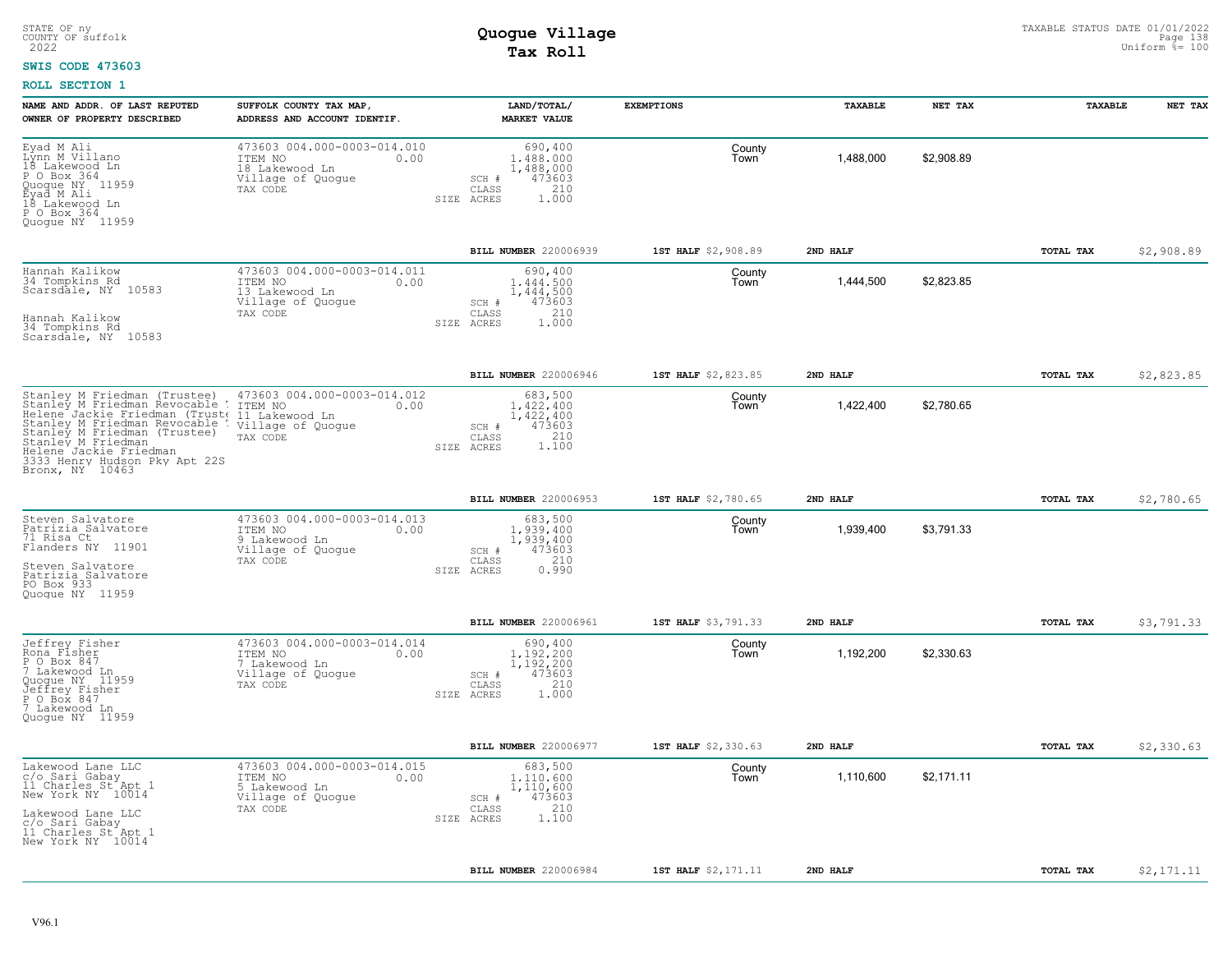#### **SWIS CODE 473603**

| NAME AND ADDR. OF LAST REPUTED<br>OWNER OF PROPERTY DESCRIBED                                                                                            | SUFFOLK COUNTY TAX MAP,<br>ADDRESS AND ACCOUNT IDENTIF.                                              | LAND/TOTAL/<br><b>MARKET VALUE</b>                                                              | <b>EXEMPTIONS</b>   | <b>TAXABLE</b> | NET TAX    | <b>TAXABLE</b> | NET TAX    |
|----------------------------------------------------------------------------------------------------------------------------------------------------------|------------------------------------------------------------------------------------------------------|-------------------------------------------------------------------------------------------------|---------------------|----------------|------------|----------------|------------|
| Michael J. Ameres<br>Theresa D. Ameres<br>60 Highview Dr<br>Sag Harbor NY 11963<br>Michael J. Ameres                                                     | 473603 004.000-0003-014.016<br>ITEM NO<br>0.00<br>1 Lakewood Ln<br>Village of Quogue<br>TAX CODE     | 621,400<br>1,212,000<br>1,212,000<br>473603<br>$SCH$ $#$<br>210<br>CLASS<br>1,000<br>SIZE ACRES | County<br>Town      | 1,212,000      | \$2.369.34 |                |            |
| Theresa D. Ameres<br>PO Box 1696<br>Quoque NY 11959                                                                                                      |                                                                                                      |                                                                                                 |                     |                |            |                |            |
|                                                                                                                                                          |                                                                                                      | BILL NUMBER 220006991                                                                           | 1ST HALF \$2,369.34 | 2ND HALF       |            | TOTAL TAX      | \$2,369.34 |
| Vladimir Basin<br>170 E 87th St Apt W18G<br>New York, NY 10128                                                                                           | 473603 004.000-0003-014.017<br>ITEM NO<br>0.00<br>60 Box Tree Rd<br>Village of Quoque                | 621,400<br>1.146.800<br>1,146,800<br>473603<br>SCH #<br>210<br>CLASS                            | County<br>Town      | 1,146,800      | \$2,241.88 |                |            |
| Vladimir Basin<br>PO Box 1945<br>Quoque NY 11959                                                                                                         | TAX CODE                                                                                             | 1,000<br>SIZE<br>ACRES                                                                          |                     |                |            |                |            |
|                                                                                                                                                          |                                                                                                      | BILL NUMBER 220007001                                                                           | 1ST HALF \$2,241.88 | 2ND HALF       |            | TOTAL TAX      | \$2,241.88 |
| Margaret Klingenstein<br>983 Park Ave Apt 11D<br>New York, NY 10028                                                                                      | 473603 004.000-0003-014.018<br>ITEM NO<br>0.00<br>58 Box Tree Rd<br>Village of Quogue                | 610,800<br>1,275,000<br>1,275,000<br>473603<br>SCH #                                            | County<br>Town      | 1,275,000      | \$2,492.50 |                |            |
| Margaret Klingenstein<br>983 Park Ave Apt 11D<br>New York, NY 10028                                                                                      | TAX CODE                                                                                             | 210<br>CLASS<br>1,100<br>SIZE ACRES                                                             |                     |                |            |                |            |
|                                                                                                                                                          |                                                                                                      | BILL NUMBER 220007017                                                                           | 1ST HALF \$2,492.50 | 2ND HALF       |            | TOTAL TAX      | \$2,492.50 |
| Adam Dubin<br>25 Plaza St Apt 1C<br>Brooklyn NY 11217                                                                                                    | 473603 004.000-0003-014.019<br>ITEM NO<br>0.00<br>56 Box Tree Rd<br>Village of Quogue                | 621,400<br>1,043,900<br>1,043,900<br>SCH #<br>473603<br>210                                     | County<br>Town      | 1,043,900      | \$2,040.72 |                |            |
| Adam Dubin<br>25 Plaza St Apt 1C<br>Brooklyn NY 11217                                                                                                    | TAX CODE                                                                                             | CLASS<br>1.000<br>SIZE ACRES                                                                    |                     |                |            |                |            |
|                                                                                                                                                          |                                                                                                      | BILL NUMBER 220007024                                                                           | 1ST HALF \$2,040.72 | 2ND HALF       |            | TOTAL TAX      | \$2,040.72 |
| Melvin A Yellin<br>Sharon L Yellin<br>Apt 11 A<br>1136 5th Ave<br>New York, NY<br>10128<br>Melvin A Yellin<br>1136 5th Ave Apt 11A<br>New York, NY 10128 | 473603 004.000-0003-014.020<br>ITEM NO<br>0.00<br>36 Midhampton Ave<br>Village of Quogue<br>TAX CODE | 683,500<br>1.117.100<br>1,117,100<br>473603<br>SCH #<br>210<br>CLASS<br>0.990<br>SIZE ACRES     | County<br>Town      | 1,117,100      | \$2,183.82 |                |            |
|                                                                                                                                                          |                                                                                                      | BILL NUMBER 220007031                                                                           | 1ST HALF \$2,183.82 | 2ND HALF       |            | TOTAL TAX      | \$2,183.82 |
| Theodore Geller<br>Maxine Geller<br>1 Bowden Ln                                                                                                          | 473603 004.000-0003-014.021<br>0.00<br>ITEM NO                                                       | 689,500<br>1,450,100                                                                            | County<br>Town      | 1,450,100      | \$2,834.80 |                |            |
| Glen Head NY 11545                                                                                                                                       | 38 Midhampton Ave<br>Village of Quogue<br>TAX CODE                                                   | 1,450,100<br>473603<br>SCH #<br>210<br>CLASS                                                    |                     |                |            |                |            |
| Theodore Geller<br>Maxine Geller<br>1 Bowden Ln<br>Glen Head NY 11545                                                                                    |                                                                                                      | 1.000<br>SIZE ACRES                                                                             |                     |                |            |                |            |
|                                                                                                                                                          |                                                                                                      | BILL NUMBER 220007048                                                                           | 1ST HALF \$2,834.80 | 2ND HALF       |            | TOTAL TAX      | \$2,834.80 |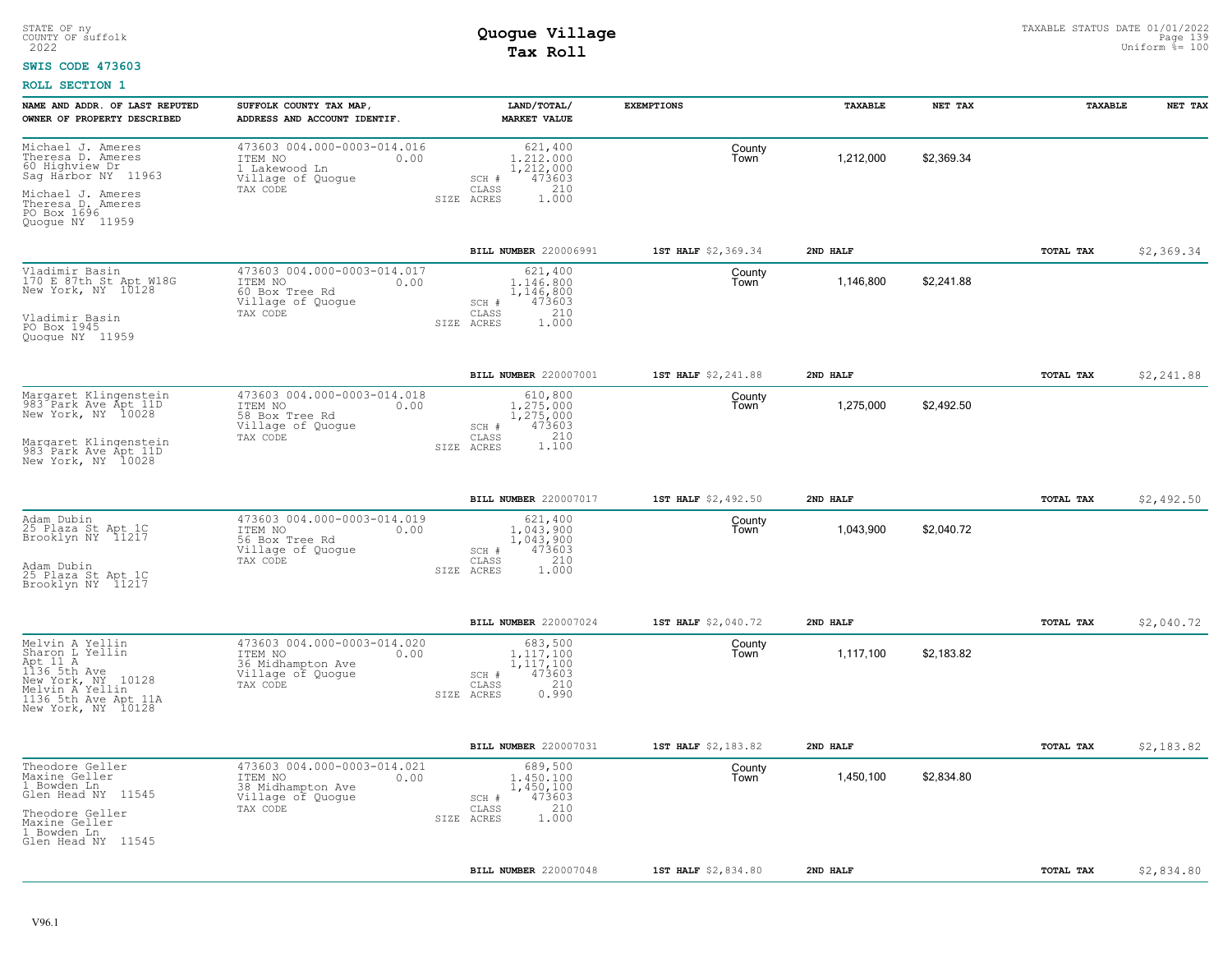### **SWIS CODE 473603**

| NAME AND ADDR. OF LAST REPUTED<br>OWNER OF PROPERTY DESCRIBED                                                                                                                 | SUFFOLK COUNTY TAX MAP,<br>ADDRESS AND ACCOUNT IDENTIF.                                             | LAND/TOTAL/<br><b>MARKET VALUE</b>                                                        | <b>EXEMPTIONS</b> | TAXABLE  | NET TAX  | TAXABLE   | NET TAX  |
|-------------------------------------------------------------------------------------------------------------------------------------------------------------------------------|-----------------------------------------------------------------------------------------------------|-------------------------------------------------------------------------------------------|-------------------|----------|----------|-----------|----------|
| Don Rosendahl<br>Sandra Rosendahl<br>PO Box 568<br>East Quogue, NY 11942-0568<br>Don Rosendahl<br>18 Lakewood Ave<br>East Quoque NY 11942                                     | 473603 004.000-0003-016.000<br>ITEM NO<br>0.00<br>18 Lakewood Ave<br>Village of Quogue<br>TAX CODE  | 122,738<br>122,738<br>122,738<br>473603<br>SCH #<br>311<br>CLASS<br>0.290<br>SIZE ACRES   | County<br>Town    | 122.738  | \$239.94 |           |          |
|                                                                                                                                                                               |                                                                                                     | BILL NUMBER 220007062                                                                     | 1ST HALF \$239.94 | 2ND HALF |          | TOTAL TAX | \$239.94 |
| Denise E Schaefer<br>Scott Flynn<br>Scott J Flynn<br>20 Lakewood Ave<br>East Quogue, NY 11942<br>Denise E Schaefer<br>Scott Flynn<br>20 Lakewood Ave<br>East Quoque, NY 11942 | 473603 004.000-0003-017.000<br>ITEM NO<br>0.00<br>20 Lakewood Ave<br>Village of Quoque<br>TAX CODE  | 276,931<br>276.931<br>276,931<br>473603<br>SCH #<br>311<br>CLASS<br>0.530<br>SIZE ACRES   | County<br>Town    | 276,931  | \$541.37 |           |          |
|                                                                                                                                                                               |                                                                                                     | BILL NUMBER 220007079                                                                     | 1ST HALF \$541.37 | 2ND HALF |          | TOTAL TAX | \$541.37 |
| Hermann P Kessler<br>22 Lakewood Ave #a<br>East Quogue, NY 11942<br>Hermann P. Kessler<br>580 Eagle Point Dr<br>Lyndhurst OH 44124                                            | 473603 004.000-0003-018.000<br>ITEM NO<br>0.00<br>22A Lakewood Ave<br>Village of Quogue<br>TAX CODE | 180,632<br>180.632<br>180,632<br>473603<br>SCH #<br>210<br>CLASS<br>0.140<br>SIZE ACRES   | County<br>Town    | 180,632  | \$353.12 |           |          |
|                                                                                                                                                                               |                                                                                                     | BILL NUMBER 220007086                                                                     | 1ST HALF \$353.12 | 2ND HALF |          | TOTAL TAX | \$353.12 |
| Liliana Danzo<br>22 Lakewood Ave<br>East Quoque NY 11942<br>Liliana Danzo<br>22 Lakewood Ave<br>East Quoque NY 11942                                                          | 473603 004.000-0003-019.000<br>ITEM NO<br>0.00<br>22 Lakewood Ave<br>Village of Quogue<br>TAX CODE  | 125,605<br>125,605<br>125,605<br>473603<br>SCH #<br>311<br>CLASS<br>0.120<br>SIZE ACRES   | County<br>Town    | 125,605  | \$245.55 |           |          |
|                                                                                                                                                                               |                                                                                                     | BILL NUMBER 220007093                                                                     | 1ST HALF \$245.55 | 2ND HALF |          | TOTAL TAX | \$245.55 |
| Terence Moran<br>Catherine Smith<br>24 Lakewood Ave<br>East Quogue, NY 11942<br>Terence Moran<br>24 Lakewood Ave<br>East Quoque, NY 11942                                     | 473603 004.000-0003-020.000<br>ITEM NO<br>0.00<br>24 Lakewood Ave<br>Village of Quoque<br>TAX CODE  | 141,099<br>141.099<br>141,099<br>473603<br>$SCH$ #<br>311<br>CLASS<br>0.110<br>SIZE ACRES | County<br>Town    | 141,099  | \$275.83 |           |          |
|                                                                                                                                                                               |                                                                                                     | BILL NUMBER 220007109                                                                     | 1ST HALF \$275.83 | 2ND HALF |          | TOTAL TAX | \$275.83 |
| Robert C Anderson<br>Beth H Anderson<br>P O Box 1197<br>Dr<br>Ouogue, NY 11959<br>Robert C Anderson<br>PO Box 1197<br>Quoque, NY 11959                                        | 473603 004.000-0003-021.000<br>ITEM NO<br>0.00<br>26 Lakewood Ave<br>Village of Quogue<br>TAX CODE  | 154,874<br>154,874<br>154,874<br>473603<br>SCH #<br>311<br>CLASS<br>0.210<br>SIZE ACRES   | County<br>Town    | 154.874  | \$302.76 |           |          |
|                                                                                                                                                                               |                                                                                                     | BILL NUMBER 220007116                                                                     | 1ST HALF \$302.76 | 2ND HALF |          | TOTAL TAX | \$302.76 |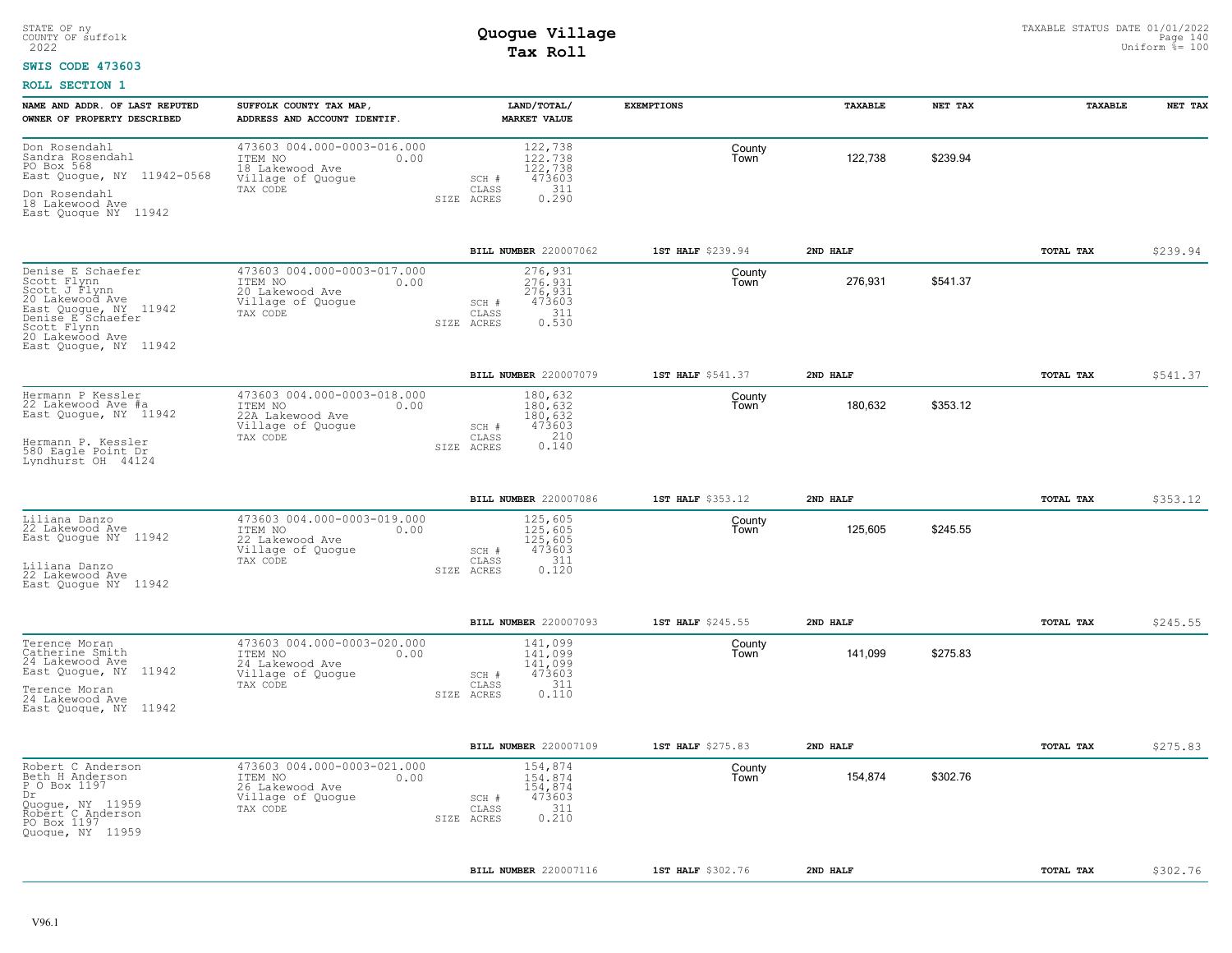### **SWIS CODE 473603**

| NAME AND ADDR. OF LAST REPUTED<br>OWNER OF PROPERTY DESCRIBED                                                                                        | SUFFOLK COUNTY TAX MAP,<br>ADDRESS AND ACCOUNT IDENTIF.                                            | LAND/TOTAL/<br><b>MARKET VALUE</b>                                                             | <b>EXEMPTIONS</b>   | TAXABLE   | NET TAX    | TAXABLE   | NET TAX    |
|------------------------------------------------------------------------------------------------------------------------------------------------------|----------------------------------------------------------------------------------------------------|------------------------------------------------------------------------------------------------|---------------------|-----------|------------|-----------|------------|
| Linda Attoe<br>181 6th Ave<br>11217<br>Brooklyn NY<br>Linda Attoe<br>181 6th Ave<br>Brooklyn NY 11217                                                | 473603 004.000-0003-022.000<br>ITEM NO<br>0.00<br>30 Lakewood Ave<br>Village of Quogue<br>TAX CODE | 21,915<br>21.915<br>21,915<br>473603<br>SCH #<br>311<br>CLASS<br>0.040<br>SIZE ACRES           | County<br>Town      | 21,915    | \$42.84    |           |            |
|                                                                                                                                                      |                                                                                                    | BILL NUMBER 220007123                                                                          | 1ST HALF \$42.84    | 2ND HALF  |            | TOTAL TAX | \$42.84    |
| Ronald Klaiman<br>Iris Klaiman<br>John M Marino<br>530 E 76th St<br>New York, NY 10021<br>Ronald Klaiman<br>530 E 76th St<br>New York, NY 10021      | 473603 004.000-0003-024.000<br>ITEM NO<br>0.00<br>Private Road<br>Village of Quogue<br>TAX CODE    | 500<br>500<br>500<br>473603<br>SCH #<br>692<br>CLASS<br>0.200<br>SIZE ACRES                    | County<br>Town      | 500       | \$0.98     |           |            |
|                                                                                                                                                      |                                                                                                    | BILL NUMBER 220007147                                                                          | 1ST HALF \$0.98     | 2ND HALF  |            | TOTAL TAX | \$0.98     |
| Timothy J Seymour<br>Michael M Seymour<br>1 Old Point Rd<br>Quogue NY 11959<br>Timothy J Seymour<br>56 W 71st St Apt 4B<br>New York, NY 10023        | 473603 005.000-0001-001.001<br>ITEM NO<br>0.00<br>180 Montauk Hwy<br>Village of Quogue<br>TAX CODE | 253,900<br>253,900<br>253,900<br>473603<br>SCH #<br>311W<br>0.280<br>CLASS<br>SIZE ACRES       | County<br>Town      | 253,900   | \$496.35   |           |            |
|                                                                                                                                                      |                                                                                                    | BILL NUMBER 220007154                                                                          | 1ST HALF \$496.35   | 2ND HALF  |            | TOTAL TAX | \$496.35   |
| TJS Quogue LLC<br>3 Old Point Rd<br>Quoque NY 11959<br>Timothy Seymour<br>56 W 71st St Apt 4B<br>New York NY 10023                                   | 473603 005.000-0001-002.000<br>ITEM NO<br>0.00<br>3 Old Point Rd<br>Village of Quoque<br>TAX CODE  | 1,183,400<br>1,444,500<br>1,444,500<br>473603<br>SCH #<br>210W<br>CLASS<br>SIZE ACRES<br>1.300 | County<br>Town      | 1,444,500 | \$2,823.85 |           |            |
|                                                                                                                                                      |                                                                                                    | BILL NUMBER 220007161                                                                          | 1ST HALF \$2,823.85 | 2ND HALF  |            | TOTAL TAX | \$2,823.85 |
| Timothy J Seymour<br>1 Old Point Rd<br>Quogue NY 11959<br>Timothy J Seymour<br>56 W 71st St Apt 4B<br>New York, NY 10023                             | 473603 005.000-0001-003.000<br>ITEM NO<br>0.00<br>1 Old Point Rd<br>Village of Quogue<br>TAX CODE  | 804,100<br>1,047,100<br>1,047,100<br>473603<br>SCH #<br>210<br>CLASS<br>1.200<br>SIZE ACRES    | County<br>Town      | 1,047,100 | \$2,046.98 |           |            |
|                                                                                                                                                      |                                                                                                    | BILL NUMBER 220007178                                                                          | 1ST HALF \$2,046.98 | 2ND HALF  |            | TOTAL TAX | \$2,046.98 |
| Kuni Nakamura<br>Eileen Nakamura<br>1 Martin Butler Cove<br>Rye NY 10580<br>Kuni Nakamura<br>Eileen Nakamura<br>1 Martin Butler Cove<br>Rye NY 10580 | 473603 005.000-0001-004.000<br>ITEM NO<br>0.00<br>5 Old Point Rd<br>Village of Quogue<br>TAX CODE  | 2,096,100<br>4.439.400<br>4,439,400<br>473603<br>SCH #<br>281W<br>CLASS<br>1.600<br>SIZE ACRES | County<br>Town      | 4,439,400 | \$8,678.58 |           |            |
|                                                                                                                                                      |                                                                                                    | <b>BILL NUMBER 220007185</b>                                                                   | 1ST HALF \$8,678.58 | 2ND HALF  |            | TOTAL TAX | \$8,678.58 |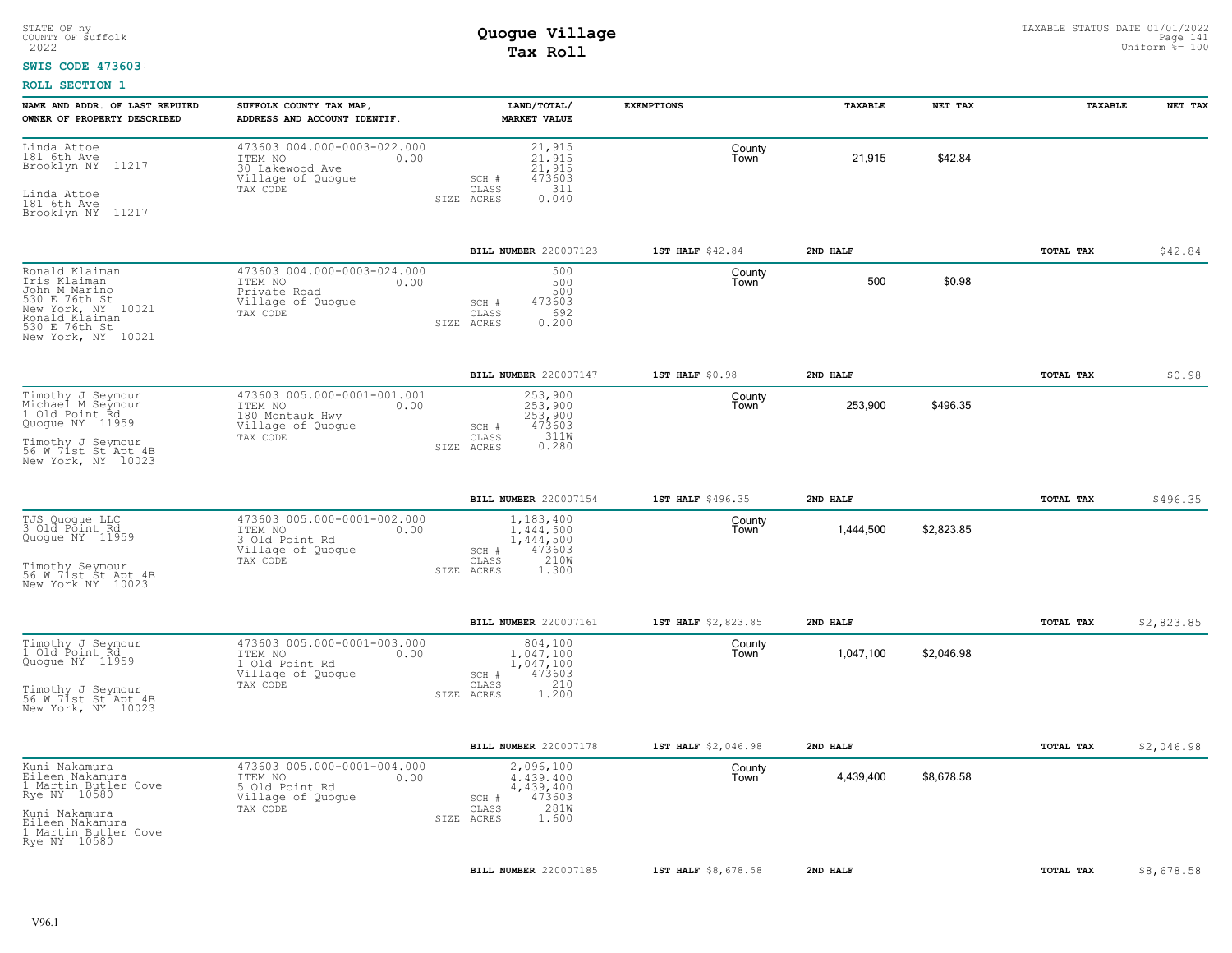### **SWIS CODE 473603**

| NAME AND ADDR. OF LAST REPUTED<br>OWNER OF PROPERTY DESCRIBED                                                                                                                                                          | SUFFOLK COUNTY TAX MAP,<br>ADDRESS AND ACCOUNT IDENTIF.                                            | LAND/TOTAL/<br><b>MARKET VALUE</b>                                                                     | <b>EXEMPTIONS</b>        | TAXABLE   | NET TAX    | TAXABLE          | NET TAX    |
|------------------------------------------------------------------------------------------------------------------------------------------------------------------------------------------------------------------------|----------------------------------------------------------------------------------------------------|--------------------------------------------------------------------------------------------------------|--------------------------|-----------|------------|------------------|------------|
| Patricia K Allen (Trustee)<br>Patricia K. Allen Trust Agreer<br>5238 Benito Ct<br>Lakewood Ranch FL 34211<br>Patricia K Allen (Trustee)<br>Patricia K. Allen Trust Agreen<br>5238 Benito Ct<br>Lakewood Ranch FL 34211 | 473603 005.000-0001-005.000<br>ITEM NO<br>0.00<br>9 Old Point Rd<br>Village of Quogue<br>TAX CODE  | 2,394,900<br>2,898,400<br>2,898,400<br>473603<br>SCH #<br>210W<br>CLASS<br>2.900<br>SIZE ACRES         | County<br>Town           | 2,898,400 | \$5,666.08 |                  |            |
|                                                                                                                                                                                                                        |                                                                                                    | BILL NUMBER 220007192                                                                                  | 1ST HALF \$5,666.08      | 2ND HALF  |            | TOTAL TAX        | \$5,666.08 |
| Jay D Hatfield<br>2373 Broadway Apt 1927<br>New York, NY 10024-2841<br>Jay D Hatfield<br>2373 Broadway Apt 1927<br>New York, NY 10024-2841                                                                             | 473603 005.000-0001-006.000<br>ITEM NO<br>0.00<br>13 Old Point Rd<br>Village of Quoque<br>TAX CODE | 1,965,100<br>3,300,500<br>3,300,500<br>473603<br>SCH #<br>210W<br>CLASS<br>SIZE ACRES<br>1.500         | County<br>Town           | 3,300,500 | \$6,452.15 |                  |            |
|                                                                                                                                                                                                                        |                                                                                                    | <b>BILL NUMBER 220007208</b>                                                                           | 1ST HALF \$6,452.15      | 2ND HALF  |            | TOTAL TAX        | \$6,452.15 |
| Susan Calder Pond<br>Steuart M. Pond Jr. Life Estat<br>54 Guideboard Rd<br>Waterford NY 12188<br>Steuart M Pond Jr<br>PO Box 656<br>Quoque, NY 11959                                                                   | 473603 005.000-0001-007.000<br>ITEM NO<br>0.00<br>15 Old Point Rd<br>Village of Quogue<br>TAX CODE | 1,707,500 Persons<br>2,075,800<br>2,075,800<br>SCH #<br>473603<br>210W<br>CLASS<br>0.910<br>SIZE ACRES | 1,037,900 County<br>Town | 1,037,900 | \$2,028.99 |                  |            |
|                                                                                                                                                                                                                        |                                                                                                    | <b>BILL NUMBER 220007215</b>                                                                           | 1ST HALF \$2,028.99      | 2ND HALF  |            | <b>TOTAL TAX</b> | \$2,028.99 |
| Debra Giuffre<br>Steven Giuffre<br>21 Inlet View Path<br>East Moriches NY 11940<br>Debra Giuffre<br>Steven Guiffre<br>PO Box 1591<br>Quoque NY 11959                                                                   | 473603 005.000-0001-009.000<br>ITEM NO<br>0.00<br>19 Old Point Rd<br>Village of Quoque<br>TAX CODE | 1,902,700<br>3,300,000<br>3,300,000<br>473603<br>SCH #<br>281W<br>CLASS<br>SIZE ACRES<br>1.600         | County<br>Town           | 3,300,000 | \$6,451.17 |                  |            |
|                                                                                                                                                                                                                        |                                                                                                    | <b>BILL NUMBER 220007222</b>                                                                           | 1ST HALF \$6,451.17      | 2ND HALF  |            | <b>TOTAL TAX</b> | \$6,451.17 |
| Judith A. McGrath<br>Michael Corbett<br>50 Riverside Blvd Apt 9L<br>New York NY 10069<br>Judith A. McGrath<br>Michael Corbett<br>50 Riverside Blyd Apt 9L<br>New York NY 10069                                         | 473603 005.000-0001-010.000<br>0.00<br>ITEM NO<br>21 Old Point Rd<br>Village of Quogue<br>TAX CODE | 2,206,300<br>3.815.100<br>3,815,100<br>473603<br>SCH #<br>CLASS<br>281W<br>SIZE ACRES<br>1.220         | County<br>Town           | 3,815,100 | \$7,458.14 |                  |            |
|                                                                                                                                                                                                                        |                                                                                                    | <b>BILL NUMBER 220007239</b>                                                                           | 1ST HALF \$7,458.14      | 2ND HALF  |            | TOTAL TAX        | \$7,458.14 |
| 23 Old Point Road LLC<br>c/o Marsh<br>255 E 74th St Apt 9B<br>New York NY 10021<br>23 Old Point Road LLC<br>c/o Marsh<br>255 E 74th St Apt 9B<br>New York NY 10021                                                     | 473603 005.000-0001-011.000<br>ITEM NO<br>0.00<br>23 Old Point Rd<br>Village of Quogue<br>TAX CODE | 2,254,900<br>3,764,400<br>3,764,400<br>473603<br>SCH #<br>210W<br>CLASS<br>1,000<br>SIZE ACRES         | County<br>Town           | 3,764,400 | \$7,359.03 |                  |            |
|                                                                                                                                                                                                                        |                                                                                                    | BILL NUMBER 220007246                                                                                  | 1ST HALF \$7,359.03      | 2ND HALF  |            | TOTAL TAX        | \$7,359.03 |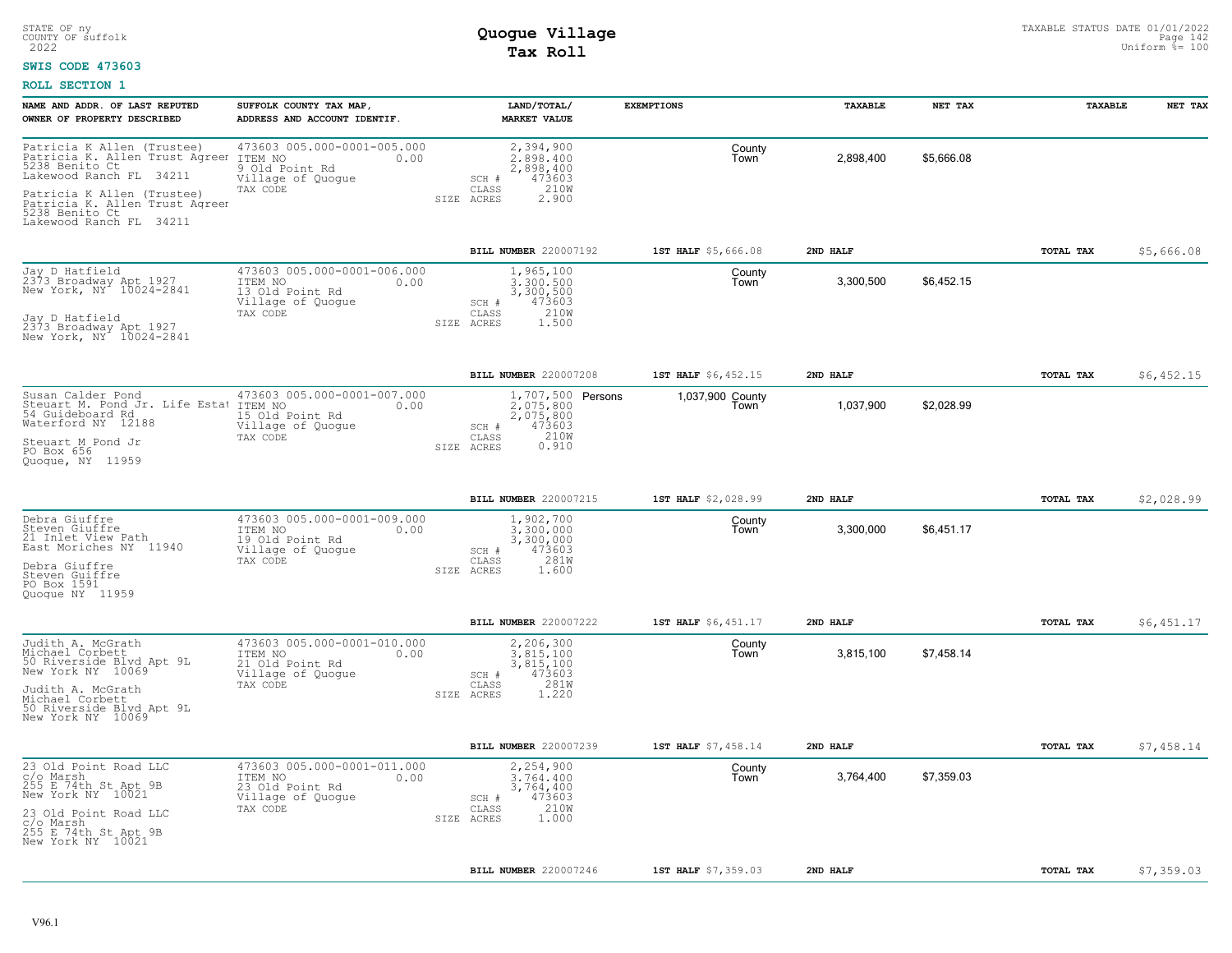#### **SWIS CODE 473603**

| NAME AND ADDR. OF LAST REPUTED<br>OWNER OF PROPERTY DESCRIBED                                                                                                   | SUFFOLK COUNTY TAX MAP,<br>ADDRESS AND ACCOUNT IDENTIF.                                            | LAND/TOTAL/<br><b>MARKET VALUE</b>                                                                      | <b>EXEMPTIONS</b>        | TAXABLE   | NET TAX    | TAXABLE   | NET TAX    |
|-----------------------------------------------------------------------------------------------------------------------------------------------------------------|----------------------------------------------------------------------------------------------------|---------------------------------------------------------------------------------------------------------|--------------------------|-----------|------------|-----------|------------|
| MItchell Udell<br>Patricia Udell<br>300 West End Ave Apt 3B<br>New York NY 10023<br>MItchell Udell<br>Patricia Udell<br>300 West End Ave Apt 3B                 | 473603 005.000-0001-012.000<br>ITEM NO<br>0.00<br>27 Old Point Rd<br>Village of Quogue<br>TAX CODE | 2,243,200<br>3.735.400<br>3,735,400<br>473603<br>SCH #<br>210W<br>CLASS<br>SIZE ACRES<br>1,700          | County<br>Town           | 3,735,400 | \$7,302.33 |           |            |
| New York NY 10023                                                                                                                                               |                                                                                                    | BILL NUMBER 220007253                                                                                   | 1ST HALF \$7,302.33      | 2ND HALF  |            | TOTAL TAX | \$7,302.33 |
| Aiman Labib<br>Lisa Labib<br>$28$ Waldo Ln<br>Manhasset NY 11030<br>Aiman Labib<br>Lisa Labib<br>28 Waldo Ln<br>Manhasset NY 11030                              | 473603 005.000-0001-015.000<br>ITEM NO<br>0.00<br>20 Old Point Rd<br>Village of Quogue<br>TAX CODE | 1,241,200<br>1,638,700<br>1,638,700<br>473603<br>SCH #<br>210<br>CLASS<br>SIZE ACRES<br>0.970           | County<br>Town           | 1,638,700 | \$3,203.49 |           |            |
|                                                                                                                                                                 |                                                                                                    | BILL NUMBER 220007261                                                                                   | 1ST HALF \$3,203.49      | 2ND HALF  |            | TOTAL TAX | \$3,203.49 |
| John C Baker<br>620 E Park Ave<br>New York, NY 10021<br>John C Baker<br>620 Park Ave FL 13<br>New York, NY 10021                                                | 473603 005.000-0001-016.001<br>ITEM NO<br>0.00<br>18 Old Point Rd<br>Village of Quogue<br>TAX CODE | 1,226,100<br>1,226,100<br>1,226,100<br>473603<br>SCH #<br>CLASS<br>311<br>1.050<br>SIZE ACRES           | County<br>Town           | 1,226,100 | \$2,396.90 |           |            |
|                                                                                                                                                                 |                                                                                                    | BILL NUMBER 220007277                                                                                   | 1ST HALF \$2,396.90      | 2ND HALF  |            | TOTAL TAX | \$2,396.90 |
| EMM Rose Ltd<br>c/o Leo Mc Ginity Jr<br>170 Old Country Rd<br>Mineola, NY 11501<br>EMM Rose Ltd.<br>Margaret Rappaport<br>P O Box 1925<br>Quoque, NY 11959-1925 | 473603 005.000-0001-016.002<br>ITEM NO<br>0.00<br>4 Old Point Rd<br>Village of Quogue<br>TAX CODE  | 1,161,900<br>1,161,900<br>1,161,900<br>473603<br>SCH #<br>311<br>CLASS<br>1.000<br>SIZE ACRES           | County<br>Town           | 1,161,900 | \$2,271.40 |           |            |
|                                                                                                                                                                 |                                                                                                    | BILL NUMBER 220007284                                                                                   | 1ST HALF \$2,271.40      | 2ND HALF  |            | TOTAL TAX | \$2,271.40 |
| Margaret R_Rappaport<br>PO Box 1925<br>Quogue, NY 11959-1925<br>Margaret R Rappaport<br>PO Box 1925<br>Quogue, NY 11959-1925                                    | 473603 005.000-0001-016.003<br>ITEM NO<br>0.00<br>8 Old Point Rd<br>Village of Quogue<br>TAX CODE  | 1, 162, 100 Persons<br>2,389,200<br>2,389,200<br>473603<br>SCH #<br>210<br>CLASS<br>1.000<br>SIZE ACRES | 1,194,600 County<br>Town | 1,194,600 | \$2,335.32 |           |            |
|                                                                                                                                                                 |                                                                                                    | BILL NUMBER 220007291                                                                                   | 1ST HALF \$2,335.32      | 2ND HALF  |            | TOTAL TAX | \$2,335.32 |
| 12 Old Point Road LLC<br>178 Columbus Ave<br>#230-319<br>New York NY 10023<br>12 Old Point Road LLC<br>178 Columbus Ave<br>#230-319<br>New York NY 10023        | 473603 005.000-0001-016.004<br>ITEM NO<br>0.00<br>12 Old Point Rd<br>Village of Quogue<br>TAX CODE | 1,174,900<br>2,759,800<br>2,759,800<br>473603<br>SCH #<br>210<br>CLASS<br>1.010<br>SIZE ACRES           | County<br>Town           | 2,759,800 | \$5,395.13 |           |            |
|                                                                                                                                                                 |                                                                                                    | BILL NUMBER 220007307                                                                                   | 1ST HALF \$5,395.13      | 2ND HALF  |            | TOTAL TAX | \$5,395.13 |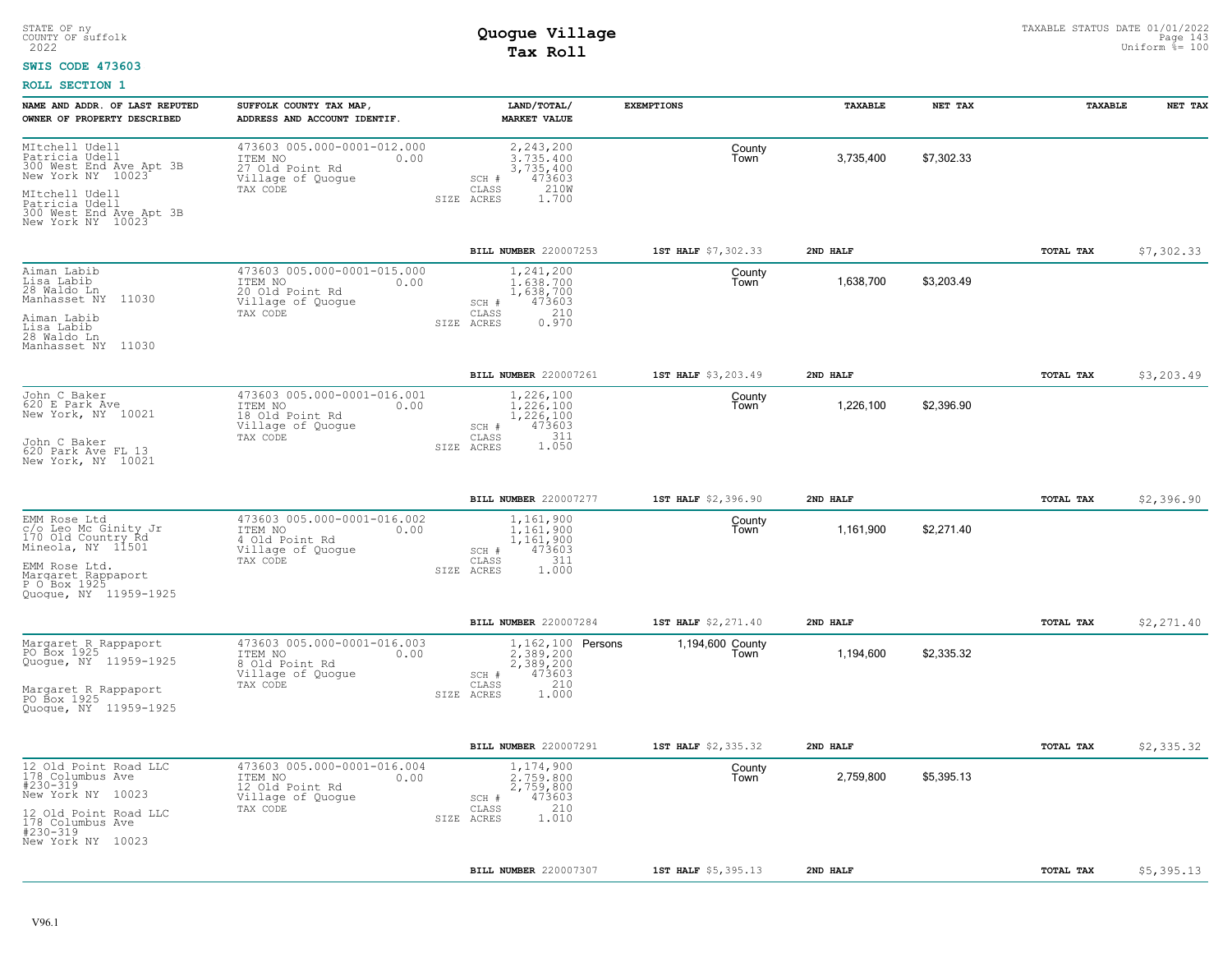### **SWIS CODE 473603**

| NAME AND ADDR. OF LAST REPUTED<br>OWNER OF PROPERTY DESCRIBED                                                                                                                                                                                                 | SUFFOLK COUNTY TAX MAP<br>ADDRESS AND ACCOUNT IDENTIF.                                             | LAND/TOTAL/<br><b>MARKET VALUE</b>                                                                               | <b>EXEMPTIONS</b>   | TAXABLE   | NET TAX    | TAXABLE   | NET TAX    |
|---------------------------------------------------------------------------------------------------------------------------------------------------------------------------------------------------------------------------------------------------------------|----------------------------------------------------------------------------------------------------|------------------------------------------------------------------------------------------------------------------|---------------------|-----------|------------|-----------|------------|
| Raquel C Baker<br>620 Park Ave<br>New York, NY 10021<br>Raquel C Baker<br>620 Park Ave FL 13<br>New York, NY 10021                                                                                                                                            | 473603 005.000-0001-016.005<br>ITEM NO<br>0.00<br>16 Old Point Rd<br>Village of Quogue<br>TAX CODE | 1,172,200<br>1.172.200<br>1,172,200<br>473603<br>SCH #<br>311<br>CLASS<br>SIZE ACRES<br>1.010                    | County<br>Town      | 1,172,200 | \$2,291.53 |           |            |
|                                                                                                                                                                                                                                                               |                                                                                                    | BILL NUMBER 220007314                                                                                            | 1ST HALF \$2,291.53 | 2ND HALF  |            | TOTAL TAX | \$2,291.53 |
| Chance Vought<br>Diana Vought<br>525 E 72nd St Apt 37H<br>New York NY 10021<br>Chance Vought<br>Diana Vought<br>525 E 72nd St Apt 37H<br>New York NY 10021                                                                                                    | 473603 005.000-0001-017.000<br>ITEM NO<br>0.00<br>2 Old Point Rd<br>Village of Quoque<br>TAX CODE  | 813,200<br>1,571,900<br>1,571,900<br>473603<br>SCH #<br>210<br>$\mathtt{CLASS}$<br>0.810<br>ACRES<br><b>STZE</b> | County<br>Town      | 1,571,900 | \$3,072.91 |           |            |
|                                                                                                                                                                                                                                                               |                                                                                                    | BILL NUMBER 220007321                                                                                            | 1ST HALF \$3,072.91 | 2ND HALF  |            | TOTAL TAX | \$3,072.91 |
| Candyce H. Brokaw<br>PO Box 1033<br>Quogue NY 11959<br>Candyce H. Brokaw<br>PO Box 1033<br>Quoque NY 11959                                                                                                                                                    | 473603 005.000-0001-018.000<br>ITEM NO<br>0.00<br>166 Montauk Hwy<br>Village of Quogue<br>TAX CODE | 648,500<br>1,000,000<br>1,000,000<br>473603<br>SCH #<br>1.000<br>CLASS<br>SIZE ACRES                             | County<br>Town      | 1,000,000 | \$1,954.90 |           |            |
|                                                                                                                                                                                                                                                               |                                                                                                    |                                                                                                                  |                     |           |            |           |            |
|                                                                                                                                                                                                                                                               |                                                                                                    | BILL NUMBER 220007338                                                                                            | 1ST HALF \$1,954.90 | 2ND HALF  |            | TOTAL TAX | \$1,954.90 |
| Richard Miglietta and Margaret 473603 005.000-0001-019.000<br>Richard Miglietta and Margaret ITEM NO<br>Richard Miglietta Revocable T: 1 Stone Ln<br>1 Stone Lane<br>Quogue NY 11959<br>Richard Miglietta<br>Margaret Miglietta<br>1 Stone Ln<br>P O Box 1527 | 0.00<br>Village of Quogue<br>TAX CODE                                                              | 1,023,700<br>1,695,400<br>1,695,400<br>473603<br>SCH #<br>210<br>CLASS<br>1.100<br>SIZE ACRES                    | County<br>Town      | 1,695,400 | \$3,314.34 |           |            |
|                                                                                                                                                                                                                                                               |                                                                                                    | BILL NUMBER 220007345                                                                                            | 1ST HALF \$3,314.34 | 2ND HAT.F |            | TOTAL TAX | \$3,314.34 |
| Gerald J Peterson<br>Sheena M Peterson<br>97 Robertson Quay<br>Rivergage AP 238257<br>Singapore<br>Gerald Peterson<br>Sheena Peterson<br>103 Old Colony Rd<br>Wellesley MA 02481                                                                              | 473603 005.000-0001-020.000<br>ITEM NO<br>0.00<br>3 Stone Ln<br>Village of Quoque<br>TAX CODE      | 1,279,600<br>2.025.000<br>2,025,000<br>473603<br>$SCH$ #<br>210<br>CLASS<br>1,100<br>SIZE ACRES                  | County<br>Town      | 2,025,000 | \$3,958.67 |           |            |
|                                                                                                                                                                                                                                                               |                                                                                                    | BILL NUMBER 220007352                                                                                            | 1ST HALF \$3,958.67 | 2ND HALF  |            | TOTAL TAX | \$3,958.67 |
| Yuzuru Anzai<br>Maria Teresa Benedetto Anzai<br>285 Central Park W Apt 3W<br>New York, NY 10024<br>Yuzuru Anzai<br>Maria Teresa Benedetto Anzai<br>285 Central Park W Apt 3W<br>New York, NY 10024                                                            | 473603 005.000-0001-021.000<br>ITEM NO<br>0.00<br>5 Stone Ln<br>Village of Quogue<br>TAX CODE      | 1,270,300<br>1,943,600<br>1,943,600<br>473603<br>SCH #<br>210<br>CLASS<br>1.300<br>SIZE ACRES                    | County<br>Town      | 1,943,600 | \$3,799.54 |           |            |
|                                                                                                                                                                                                                                                               |                                                                                                    | BILL NUMBER 220007369                                                                                            | 1ST HALF \$3,799.54 | 2ND HALF  |            | TOTAL TAX | \$3,799.54 |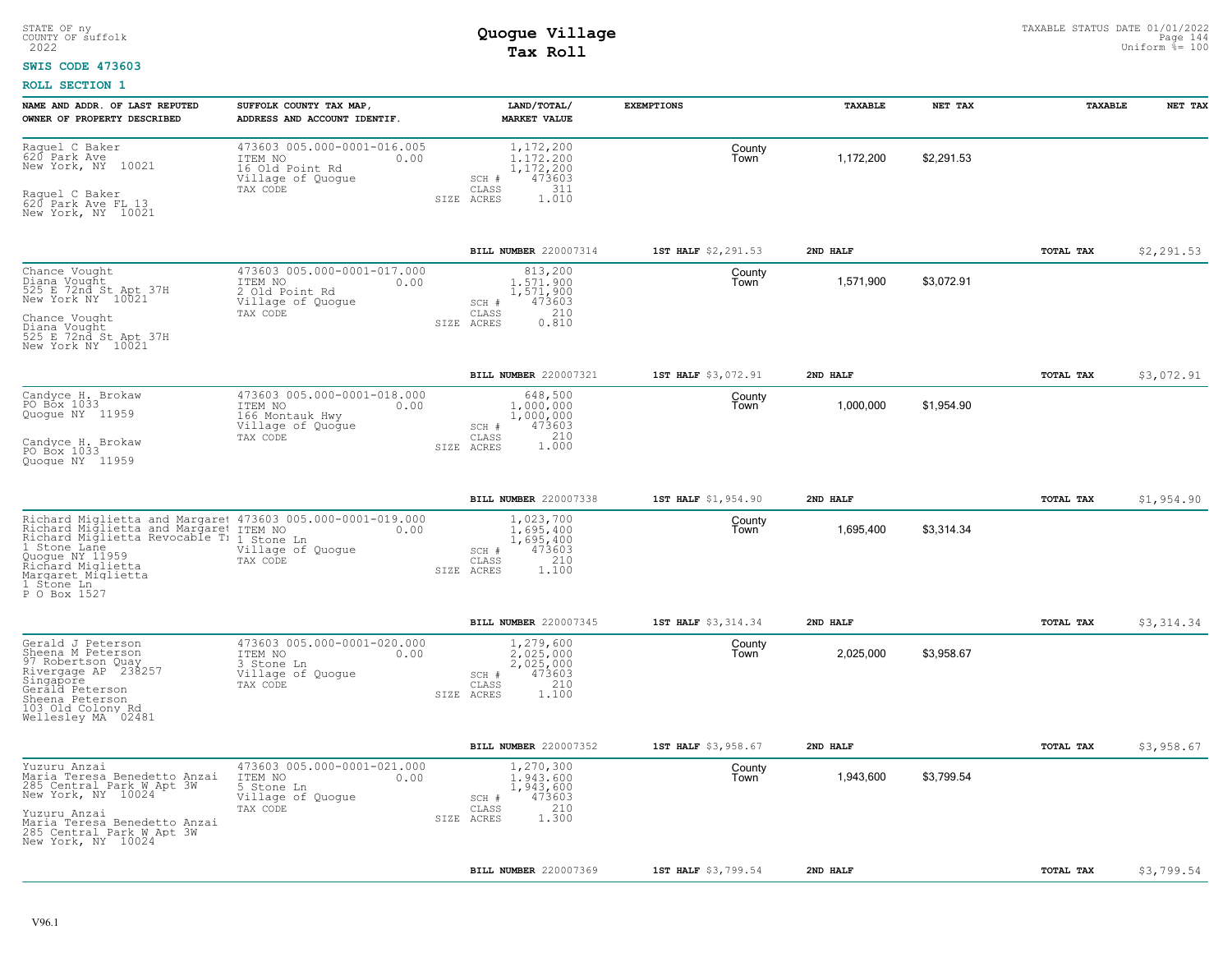### **SWIS CODE 473603**

| NAME AND ADDR. OF LAST REPUTED<br>OWNER OF PROPERTY DESCRIBED                                                                                                                                                                                                     | SUFFOLK COUNTY TAX MAP,<br>ADDRESS AND ACCOUNT IDENTIF.                                            | LAND/TOTAL/<br>MARKET VALUE                                                                               | <b>EXEMPTIONS</b>    | TAXABLE   | NET TAX     | TAXABLE   | NET TAX     |
|-------------------------------------------------------------------------------------------------------------------------------------------------------------------------------------------------------------------------------------------------------------------|----------------------------------------------------------------------------------------------------|-----------------------------------------------------------------------------------------------------------|----------------------|-----------|-------------|-----------|-------------|
| Schaefer 2019 Marital Trust<br>Steven M. Weishoff, Trustee<br>1500 South Ocean Blvd Apt<br>Apt S903/904<br>Boca Raton FL 33432<br>Schaefer 2019 Marital Trust<br>Steven M. Weishoff, Trustee<br>1500 South Ocean Blvd Apt<br>Apt S903/904                         | 473603 005.000-0001-022.000<br>ITEM NO<br>0.00<br>7 Stone Ln<br>Village of Quogue<br>TAX CODE      | 1,279,600<br>2.484.800<br>2,484,800<br>473603<br>SCH #<br>210<br>CLASS<br>1,100<br>SIZE ACRES             | County<br>Town       | 2,484,800 | \$4,857.54  |           |             |
|                                                                                                                                                                                                                                                                   |                                                                                                    | BILL NUMBER 220007376                                                                                     | 1ST HALF \$4,857.54  | 2ND HALF  |             | TOTAL TAX | \$4,857.54  |
| C. Raenell H. Murray (Trustee) 473603 005.000-0001-023.000<br>The C. Raenell H. Murray Revoe ITEM NO 0.00<br>1640 Star Pointe Ln<br>Naples FL 34112<br>C. Raenell H. Murray (Trustee)<br>The C. Raenell H. Murray Revod<br>1640 Star Pointe Ln<br>Naples FL 34112 | 9 Stone Ln<br>Village of Quogue<br>TAX CODE                                                        | 1,279,600<br>1,953,000<br>1,953,000<br>473603<br>SCH #<br>210<br>CLASS<br>SIZE ACRES<br>1,100             | County<br>Town       | 1,953,000 | \$3,817.92  |           |             |
|                                                                                                                                                                                                                                                                   |                                                                                                    | BILL NUMBER 220007383                                                                                     | 1ST HALF \$3,817.92  | 2ND HALF  |             | TOTAL TAX | \$3,817.92  |
| Daniel F. Cremins<br>Margaret Cremins<br>77 Mountain Ave<br>Larchmont NY 10538<br>Daniel F. Cremins<br>Margaret Cremins<br>77 Mountain Ave<br>Larchmont NY 10538                                                                                                  | 473603 005.000-0001-024.000<br>ITEM NO<br>0.00<br>11 Stone Ln<br>Village of Quogue<br>TAX CODE     | 1,015,300<br>1,801,000<br>1,801,000<br>SCH #<br>473603<br>210<br>CLASS<br>1.000<br>SIZE ACRES             | County<br>Town       | 1,801,000 | \$3,520.77  |           |             |
|                                                                                                                                                                                                                                                                   |                                                                                                    | BILL NUMBER 220007391                                                                                     | 1ST HALF \$3,520.77  | 2ND HALF  |             | TOTAL TAX | \$3,520.77  |
| John C Baker<br>Raquel C Baker<br>620 Park Ave<br>New York, NY 10021<br>John C Baker<br>620 Park Ave FL 13<br>New York, NY 10021                                                                                                                                  | 473603 005.000-0001-025.000<br>ITEM NO<br>0.00<br>15 Stone Ln<br>Village of Quoque<br>TAX CODE     | 1,256,400<br>2,539,000<br>2,539,000<br>473603<br>SCH #<br>210<br>CLASS<br>1.800<br>SIZE ACRES             | County<br>Town       | 2,539,000 | \$4,963.49  |           |             |
|                                                                                                                                                                                                                                                                   |                                                                                                    | BILL NUMBER 220007406                                                                                     | 1ST HALF \$4,963.49  | 2ND HALF  |             | TOTAL TAX | \$4,963.49  |
| Scott C Sartorius<br>Victoria Sartorius<br>PO Box 1042<br>Quogue NY 11959<br>Scott C Sartorius<br>Victoria Sartorius<br>PO Box 1042<br>Quogue NY 11959                                                                                                            | 473603 005.000-0001-027.002<br>ITEM NO<br>0.00<br>22 Old Point Rd<br>Village of Quogue<br>TAX CODE | 2,532,500<br>3.989.800<br>3,989,800<br>473603<br>SCH #<br>210W<br>$\mathtt{CLASS}$<br>SIZE ACRES<br>1,000 | County<br>Town       | 3,989,800 | \$7,799.66  |           |             |
|                                                                                                                                                                                                                                                                   |                                                                                                    | BILL NUMBER 220007413                                                                                     | 1ST HALF \$7,799.66  | 2ND HALF  |             | TOTAL TAX | \$7,799.66  |
| Sallie Krawcheck<br>1021 Park Ave Apt 4A<br>New York, NY 10028<br>Sallie Krawcheck<br>115 Central Park W Apt 9F<br>New York NY 10023                                                                                                                              | 473603 005.000-0001-027.003<br>ITEM NO<br>0.00<br>19 Stone Ln<br>Village of Quogue<br>TAX CODE     | 3,607,600<br>7,043,100<br>7,043,100<br>473603<br>SCH #<br>210W<br>CLASS<br>4.070<br>SIZE ACRES            | County<br>Town       | 7,043,100 | \$13,768.56 |           |             |
|                                                                                                                                                                                                                                                                   |                                                                                                    | BILL NUMBER 220007421                                                                                     | 1ST HALF \$13,768.56 | 2ND HALF  |             | TOTAL TAX | \$13,768.56 |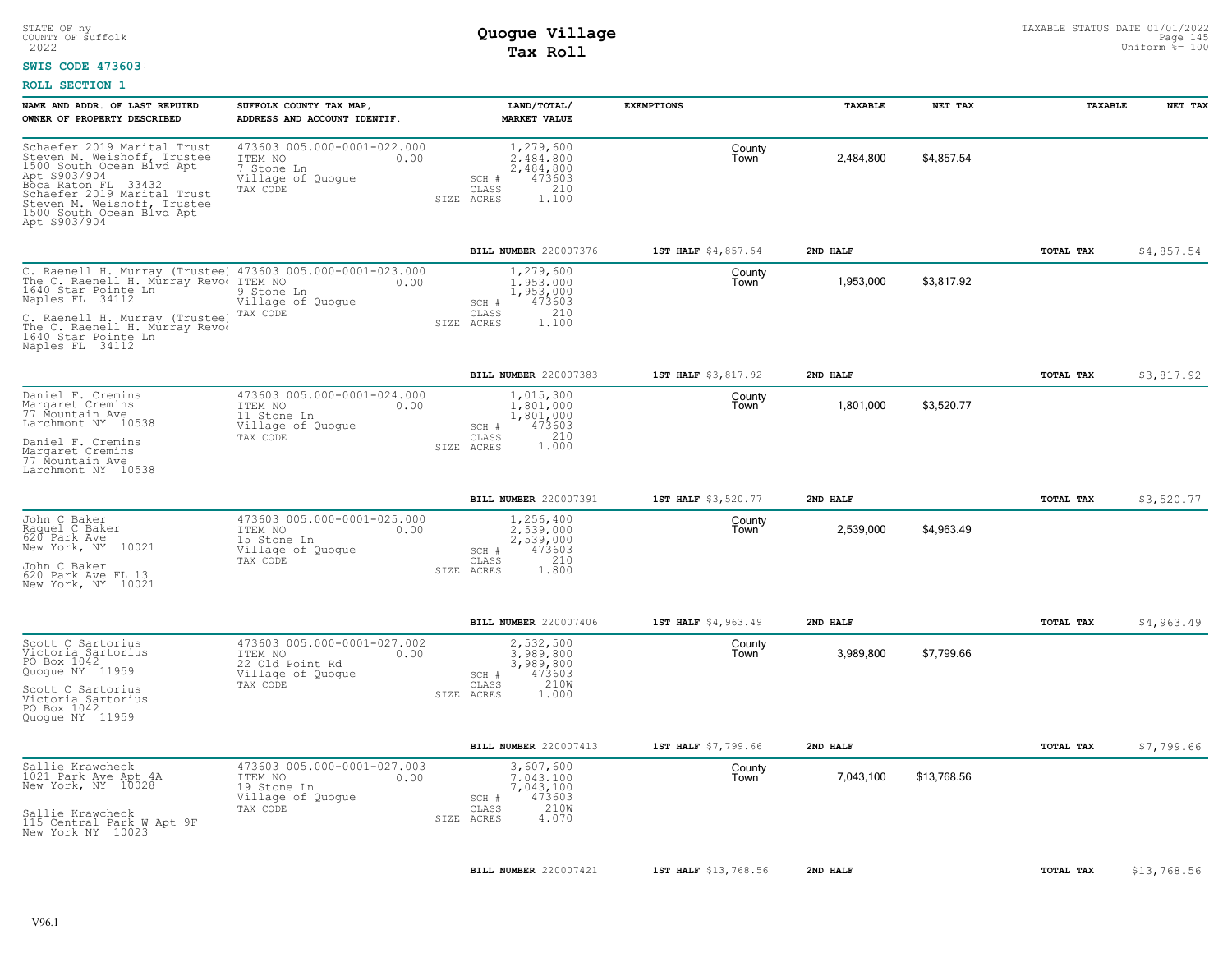### **SWIS CODE 473603**

| NAME AND ADDR. OF LAST REPUTED<br>OWNER OF PROPERTY DESCRIBED                                   | SUFFOLK COUNTY TAX MAP,<br>ADDRESS AND ACCOUNT IDENTIF                                         | LAND/TOTAL/<br><b>MARKET VALUE</b>                                      | <b>EXEMPTIONS</b>    | TAXABLE   | NET TAX     | TAXABLE   | NET TAX     |
|-------------------------------------------------------------------------------------------------|------------------------------------------------------------------------------------------------|-------------------------------------------------------------------------|----------------------|-----------|-------------|-----------|-------------|
| Patricia L Gondelman<br>George I Gondelman<br>2284 Harbour Court Dr<br>Longboat Key, FL 34228   | 473603 005.000-0001-028.000<br>ITEM NO<br>0.00<br>16 Stone Ln<br>Village of Quogue<br>TAX CODE | 2,164,700<br>2.942.200<br>2,942,200<br>473603<br>SCH #<br>210W<br>CLASS | County<br>Town       | 2,942,200 | \$5,751.71  |           |             |
| George I Gondelman<br>2284 Harbor Court Dr<br>Longboat Key, FL 34228                            |                                                                                                | SIZE ACRES<br>2.000                                                     |                      |           |             |           |             |
|                                                                                                 |                                                                                                | BILL NUMBER 220007437                                                   | 1ST HALF \$5,751.71  | 2ND HALF  |             | TOTAL TAX | \$5,751.71  |
| George I Gondelman<br>Patricia L Gondelman<br>2284 Harbour Court Dr<br>Longboat Key, FL 34228   | 473603 005.000-0001-029.000<br>ITEM NO<br>0.00<br>Stone Place<br>Village of Quogue             | 500<br>500<br>500<br>473603<br>SCH #                                    | County<br>Town       | 500       | \$0.98      |           |             |
| Patricia L Gondelman<br>2284 Harbour Court Dr<br>Longboat Key, FL 34228                         | TAX CODE                                                                                       | 692W<br>CLASS<br>0.280<br>SIZE ACRES                                    |                      |           |             |           |             |
|                                                                                                 |                                                                                                | BILL NUMBER 220007444                                                   | 1ST HALF \$0.98      | 2ND HALF  |             | TOTAL TAX | \$0.98      |
| Jonathan L Adams<br>Lois Juliber Adams<br>P O Box 954<br>Quogue, NY 11959                       | 473603 005.000-0001-030.000<br>ITEM NO<br>0.00<br>12 Stone Ln<br>Village of Quogue             | 2,345,100<br>3,146,700<br>3,146,700<br>473603<br>SCH #                  | County<br>Town       | 3,146,700 | \$6,151.48  |           |             |
| Jonathan L Adams<br>P O Box 954<br>Quoque, NY 11959                                             | TAX CODE                                                                                       | 210W<br>CLASS<br>1.300<br>SIZE ACRES                                    |                      |           |             |           |             |
|                                                                                                 |                                                                                                | BILL NUMBER 220007451                                                   | 1ST HALF \$6,151.48  | 2ND HALF  |             | TOTAL TAX | \$6,151.48  |
| 10 Stone Lane LLC<br>c/o Ashley Kaminoff<br>201 50th Ave Apt 2S<br>11101<br>Long Island City NY | 473603 005.000-0001-031.000<br>ITEM NO<br>0.00<br>10 Stone Ln<br>Village of Quogue<br>TAX CODE | 2,191,300<br>6.763.700<br>6,763,700<br>473603<br>SCH #<br>210W<br>CLASS | County<br>Town       | 6,763,700 | \$13,222.36 |           |             |
| 10 Stone Lane LLC<br>c/o Ashley Kaminoff<br>201 50th Ave Apt 2S<br>Long Island City NY 11101    |                                                                                                | 1.390<br>SIZE ACRES                                                     |                      |           |             |           |             |
|                                                                                                 |                                                                                                | BILL NUMBER 220007468                                                   | 1ST HALF \$13,222.36 | 2ND HALF  |             | TOTAL TAX | \$13,222.36 |
| Thomas V Dolan<br>400 Chambers St Apt 7K<br>New York, NY 10282                                  | 473603 005.000-0001-032.000<br>ITEM NO<br>0.00<br>8 Stone Ln<br>Village of Quogue              | 2,014,100<br>3.104.200<br>3,104,200<br>473603<br>SCH #                  | County<br>Town       | 3,104,200 | \$6,068.40  |           |             |
| Thomas V. Dolan<br>1668 Ponus Ridge Rd<br>New Canaan CT 06840                                   | TAX CODE                                                                                       | 210W<br>CLASS<br>SIZE ACRES<br>1.450                                    |                      |           |             |           |             |
|                                                                                                 |                                                                                                | BILL NUMBER 220007475                                                   | 1ST HALF \$6,068.40  | 2ND HALF  |             | TOTAL TAX | \$6,068.40  |
| Kerry Tepedino<br>Michael Tepedino<br>18 Cowles Ave<br>Rye NY 10580                             | 473603 005.000-0001-033.000<br>ITEM NO<br>0.00<br>6 Stone Ln<br>Village of Quogue              | 2,361,300<br>3,192,800<br>3,192,800<br>473603<br>SCH #                  | County<br>Town       | 3,192,800 | \$6,241.60  |           |             |
| Kerry Tepedino<br>Michael Tepedino<br>18 Cowles Ave<br>Rye NY 10580                             | TAX CODE                                                                                       | 210W<br>CLASS<br>1.700<br>SIZE ACRES                                    |                      |           |             |           |             |
|                                                                                                 |                                                                                                | BILL NUMBER 220007482                                                   | 1ST HALF \$6,241.60  | 2ND HALF  |             | TOTAL TAX | \$6,241.60  |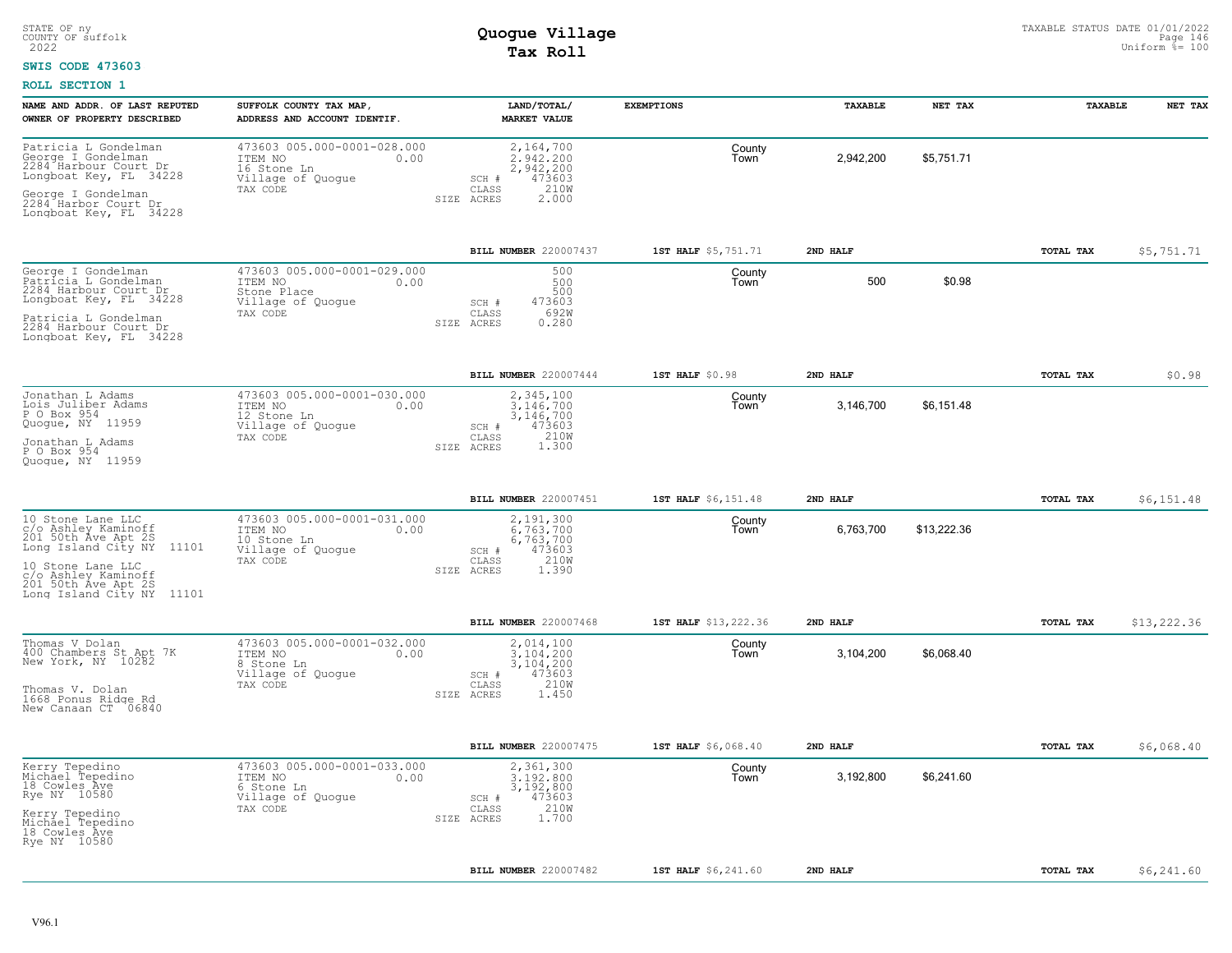### **SWIS CODE 473603**

| NAME AND ADDR. OF LAST REPUTED<br>OWNER OF PROPERTY DESCRIBED                                                                                                 | SUFFOLK COUNTY TAX MAP,<br>ADDRESS AND ACCOUNT IDENTIF.                                            | LAND/TOTAL/<br><b>MARKET VALUE</b>                                                                    | <b>EXEMPTIONS</b>      | TAXABLE   | NET TAX    | TAXABLE   | NET TAX    |
|---------------------------------------------------------------------------------------------------------------------------------------------------------------|----------------------------------------------------------------------------------------------------|-------------------------------------------------------------------------------------------------------|------------------------|-----------|------------|-----------|------------|
| Mark Roter<br>Jaye Roter<br>PO Box 1502<br>Quogue, NY 11959<br>Jaye Roter<br>PO Box 1502<br>Quogue, NY 11959                                                  | 473603 005.000-0001-034.000<br>ITEM NO<br>0.00<br>4 Stone Ln<br>Village of Quogue<br>TAX CODE      | 1,934,100<br>2.839.800<br>2,839,800<br>473603<br>SCH #<br>210W<br>CLASS<br>SIZE ACRES<br>1.900        | County<br>Town         | 2,839,800 | \$5,551.53 |           |            |
|                                                                                                                                                               |                                                                                                    | BILL NUMBER 220007499                                                                                 | 1ST HALF \$5,551.53    | 2ND HALF  |            | TOTAL TAX | \$5,551.53 |
| Creekside 156 LLC<br>PO Box 219<br>Garrison NY 10524<br>Creekside 156 LLC<br>PO Box 219<br>Garrison NY 10524                                                  | 473603 005.000-0001-035.001<br>ITEM NO<br>0.00<br>156 Montauk Hwy<br>Village of Quogue<br>TAX CODE | 866,100<br>1,586,400<br>1,586,400<br>473603<br>SCH #<br>210W<br>CLASS<br>1.270<br>SIZE ACRES          | County<br>Town         | 1,586,400 | \$3,101.25 |           |            |
|                                                                                                                                                               |                                                                                                    | BILL NUMBER 220007505                                                                                 | 1ST HALF \$3,101.25    | 2ND HALF  |            | TOTAL TAX | \$3,101.25 |
| Joan F Wilson<br>188 Strong Rd<br>Waitsfield VT<br>05673-7231<br>Joan F Wilson<br>188 Strong Rd<br>Waitsfield VT<br>05673-7231                                | 473603 005.000-0001-035.002<br>ITEM NO<br>0.00<br>2 Stone Ln<br>Village of Quogue<br>TAX CODE      | 697,000<br>697,000<br>697,000<br>473603<br>SCH #<br>$1.311$<br>$1.070$<br>CLASS<br>SIZE ACRES         | County<br>Town         | 697,000   | \$1,362.57 |           |            |
|                                                                                                                                                               |                                                                                                    | BILL NUMBER 220007512                                                                                 | 1ST HALF \$1,362.57    | 2ND HALF  |            | TOTAL TAX | \$1,362.57 |
| Peter J Rothenberg<br>Laraine S Rothenberg<br>Apt 6c<br>895 Park Ave<br>New York, NY 10021<br>Peter J Rothenberg<br>895 Park Ave Apt 6C<br>New York, NY 10021 | 473603 005.000-0001-037.001<br>ITEM NO<br>0.00<br>17 Old Point Rd<br>Village of Quogue<br>TAX CODE | 2,277,400<br>2,832,900<br>2,832,900<br>473603<br>SCH #<br>210W<br>CLASS<br>1.010<br>SIZE ACRES        | County<br>Town         | 2,832,900 | \$5,538.04 |           |            |
|                                                                                                                                                               |                                                                                                    | BILL NUMBER 220015887                                                                                 | 1ST HALF \$5,538.04    | 2ND HALF  |            | TOTAL TAX | \$5,538.04 |
| Donald Van De Water<br>P.O. Box 1494<br>Bay Rd<br>Quogue, NY 11959<br>Donald Van De Water<br>PO Box 1494<br>Quogue, NY 11959-1494                             | 473603 006.000-0001-004.002<br>ITEM NO<br>0.00<br>1 Bay Rd<br>Village of Quogue<br>TAX CODE        | 1,060,900 veteran<br>1,348,200<br>1,348,200<br>473603<br>SCH #<br>210<br>CLASS<br>1.900<br>SIZE ACRES | 340,031 County<br>Town | 1,008,169 | \$1,970.87 |           |            |
|                                                                                                                                                               |                                                                                                    | BILL NUMBER 220007529                                                                                 | 1ST HALF \$1,970.87    | 2ND HALF  |            | TOTAL TAX | \$1,970.87 |
| Eileen Simon<br>James Anderson<br>136 Sunny Ridge Rd<br>Harrison NY 10528<br>Eileen Simon<br>James Anderson<br>136 Sunny Ridge Rd<br>Harrison NY 10528        | 473603 006.000-0001-004.003<br>ITEM NO<br>0.00<br>152 Montauk Hwy<br>Village of Quogue<br>TAX CODE | 1,007,900<br>1,589,800<br>1,589,800<br>473603<br>SCH #<br>210<br>CLASS<br>1.900<br>SIZE ACRES         | County<br>Town         | 1,589,800 | \$3,107.90 |           |            |
|                                                                                                                                                               |                                                                                                    | BILL NUMBER 220007536                                                                                 | 1ST HALF \$3,107.90    | 2ND HALF  |            | TOTAL TAX | \$3,107.90 |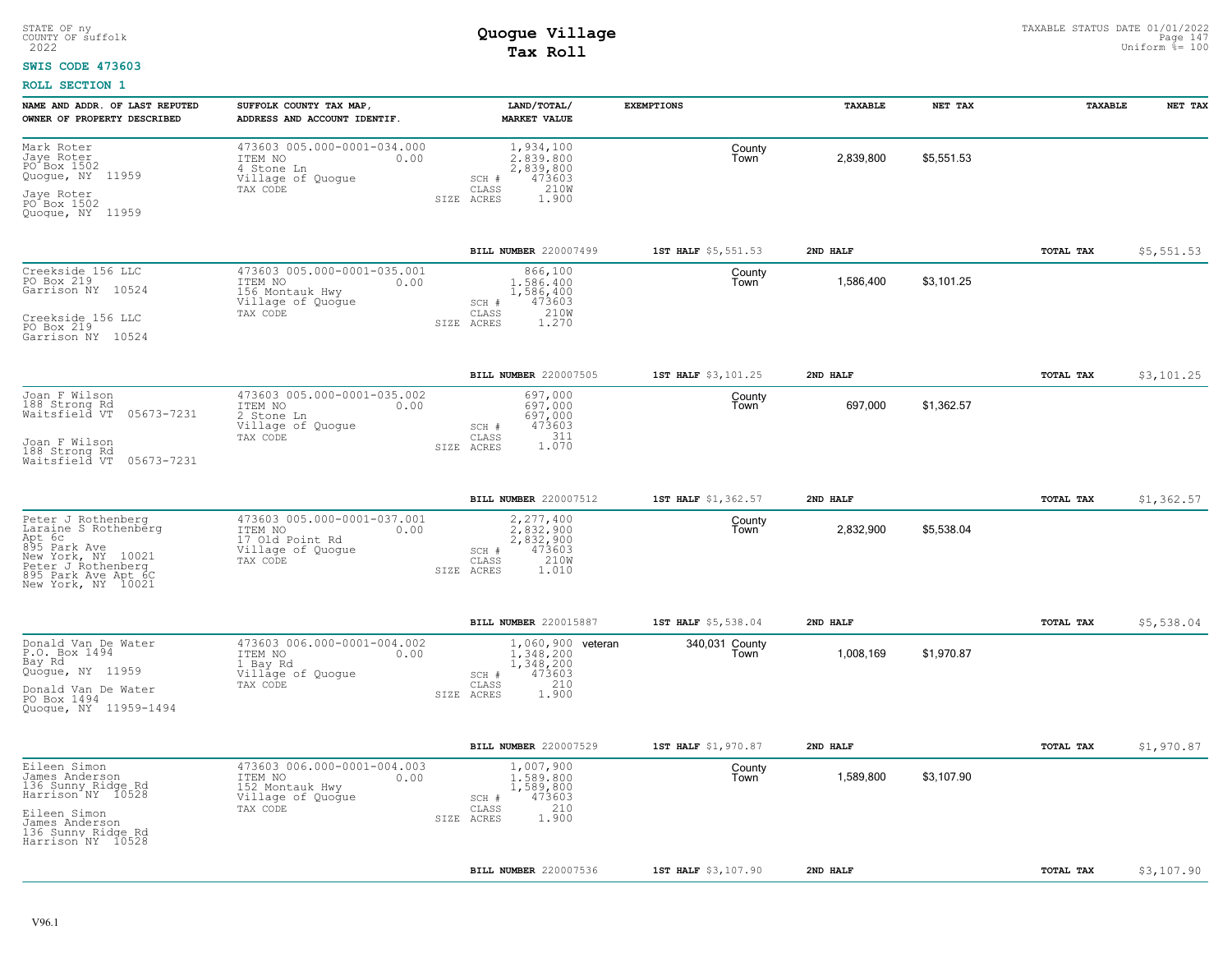### **SWIS CODE 473603**

| NAME AND ADDR. OF LAST REPUTED<br>OWNER OF PROPERTY DESCRIBED                                                                                                                                                                    | SUFFOLK COUNTY TAX MAP<br>ADDRESS AND ACCOUNT IDENTIF.                                          | LAND/TOTAL/<br><b>MARKET VALUE</b>                                                                | <b>EXEMPTIONS</b>   | TAXABLE   | NET TAX    | TAXABLE   | NET TAX    |
|----------------------------------------------------------------------------------------------------------------------------------------------------------------------------------------------------------------------------------|-------------------------------------------------------------------------------------------------|---------------------------------------------------------------------------------------------------|---------------------|-----------|------------|-----------|------------|
| Michael Mesard<br>Nicole Mesard<br>177 E 77th St Apt 7B<br>New York NY 10075<br>Michael Mesard<br>Nicole Mesard<br>177 E 77th St Apt 7B<br>New York NY 10075                                                                     | 473603 006.000-0001-005.000<br>ITEM NO<br>0.00<br>3 Bay Rd<br>Village of Quogue<br>TAX CODE     | 1,228,400<br>2.345.200<br>2,345,200<br>473603<br>SCH #<br>210<br>CLASS<br>ACRES<br>1.320<br>SIZE  | County<br>Town      | 2,345,200 | \$4,584.63 |           |            |
|                                                                                                                                                                                                                                  |                                                                                                 | BILL NUMBER 220007543                                                                             | 1ST HALF \$4,584.63 | 2ND HALF  |            | TOTAL TAX | \$4,584.63 |
| Anthony Reilly<br>92 Warren St Apt 9<br>New York, NY 10007<br>Anthony Reilly<br>92 Warren St Apt 9<br>New York, NY 10007                                                                                                         | 473603 006.000-0001-006.000<br>ITEM NO<br>0.00<br>5 Bay Rd<br>Village of Quogue<br>TAX CODE     | 1,310,100<br>2,660,900<br>2,660,900<br>473603<br>SCH #<br>210<br>CLASS<br>1.880<br>SIZE ACRES     | County<br>Town      | 2,660,900 | \$5,201.79 |           |            |
|                                                                                                                                                                                                                                  |                                                                                                 | BILL NUMBER 220007551                                                                             | 1ST HALF \$5,201.79 | 2ND HALF  |            | TOTAL TAX | \$5,201.79 |
| Meredith K Blasko<br>150 E 69th St Apt 10C<br>New York, NY 10021<br>Meredith Koslow Cohen<br>7 Bay Rd<br>P O Box 1361<br>Quoque NY 11959-1361                                                                                    | 473603 006.000-0001-007.002<br>ITEM NO<br>0.00<br>7 Bay Rd<br>Village of Quogue<br>TAX CODE     | 1,396,000<br>2.424.500<br>2,424,500<br>473603<br>SCH #<br>2.000<br>CLASS<br>SIZE ACRES            | County<br>Town      | 2,424,500 | \$4,739.66 |           |            |
|                                                                                                                                                                                                                                  |                                                                                                 | BILL NUMBER 220007567                                                                             | 1ST HALF \$4,739.66 | 2ND HALF  |            | TOTAL TAX | \$4,739.66 |
| John E Plym JR<br>Kristin Plym<br>91 Central Park West<br>New York NY 10023<br>John E Plym JR<br>Kristin Plym<br>91 Central Park West<br>New York NY 10023                                                                       | 473603 006.000-0001-007.005<br>ITEM NO<br>0.00<br>2 Old Oak Ln<br>Village of Quogue<br>TAX CODE | 1,093,600<br>1,856,300<br>1,856,300<br>473603<br>SCH #<br>210W<br>CLASS<br>2.030<br>SIZE ACRES    | County<br>Town      | 1,856,300 | \$3,628.88 |           |            |
|                                                                                                                                                                                                                                  |                                                                                                 | BILL NUMBER 220007574                                                                             | 1ST HALF \$3,628.88 | 2ND HALF  |            | TOTAL TAX | \$3,628.88 |
| Jamie B.W. Stecher<br>25 Central Pk W Unit 31K<br>New York NY 10023<br>Jamie B W Stecher<br>1100 Park Ave Apt 6B<br>New York NY 10128                                                                                            | 473603 006.000-0001-007.007<br>ITEM NO<br>0.00<br>4 Old Oak Ln<br>Village of Quogue<br>TAX CODE | 1,943,200<br>3,311,000<br>3,311,000<br>473603<br>SCH #<br>210W<br>CLASS<br>2.000<br>SIZE ACRES    | County<br>Town      | 3,311,000 | \$6,472.67 |           |            |
|                                                                                                                                                                                                                                  |                                                                                                 | BILL NUMBER 220007581                                                                             | 1ST HALF \$6,472.67 | 2ND HALF  |            | TOTAL TAX | \$6,472.67 |
| Karen Bander (Trustee)<br>Evan D Bander 2011 Trust/Bevel<br>Karen Bander (Trustee)<br>Gregory S Bander 2011 Trust/Be<br>Karen Bander (Trustee)<br>Evan D Bander 2011 Trust/Bevel<br>1330 First Ave Apt 1119<br>New York NY 10021 | 473603 006.000-0001-007.008<br>ITEM NO<br>0.00<br>6 Old Oak Ln<br>Village of Quogue<br>TAX CODE | 2,430,300<br>4,687,800<br>4,687,800<br>473603<br>SCH #<br>281W<br>CLASS<br>2.700<br>SIZE<br>ACRES | County<br>Town      | 4,687,800 | \$9,164.18 |           |            |
|                                                                                                                                                                                                                                  |                                                                                                 | BILL NUMBER 220007598                                                                             | 1ST HALF \$9,164.18 | 2ND HALF  |            | TOTAL TAX | \$9,164.18 |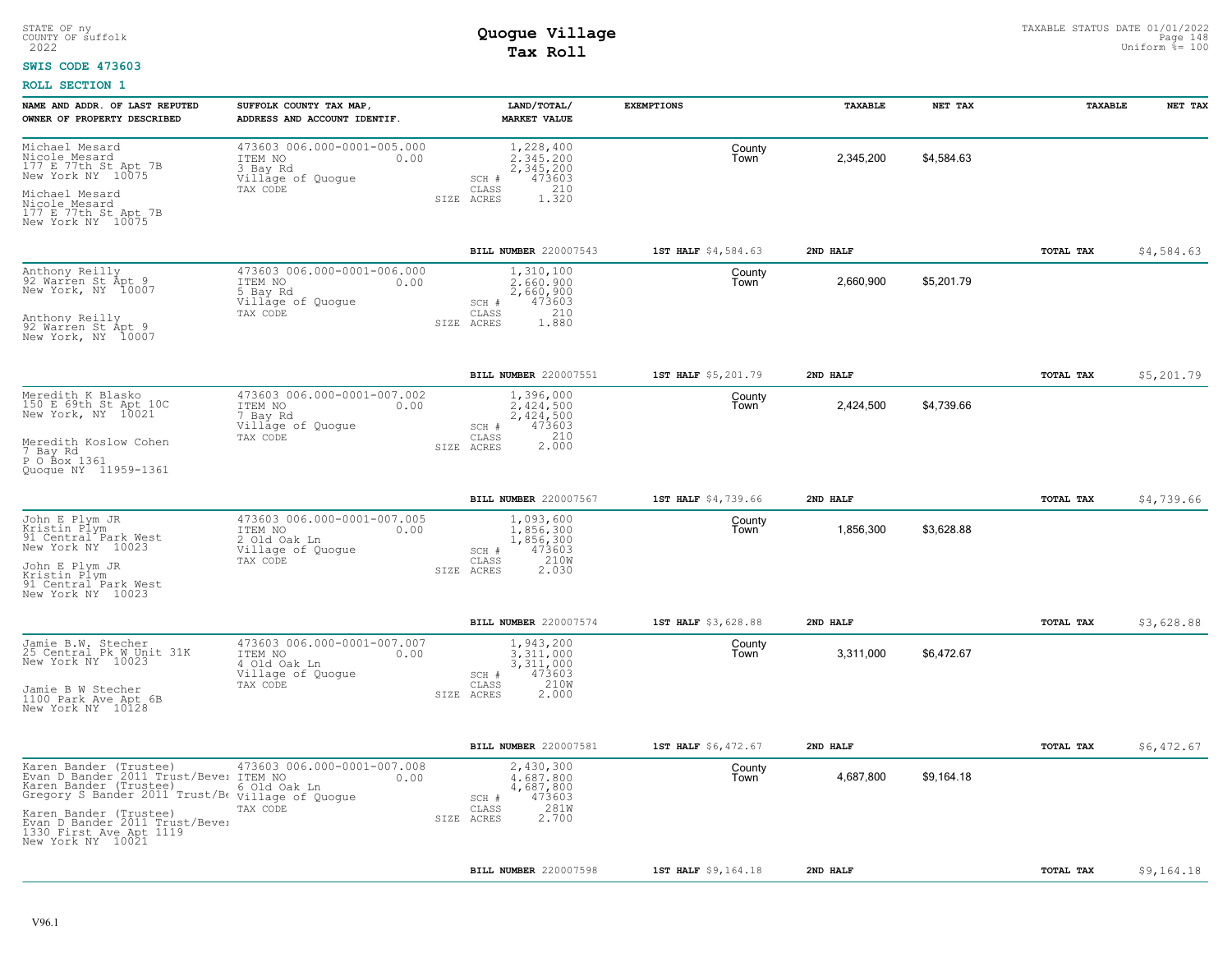### **SWIS CODE 473603**

| NAME AND ADDR. OF LAST REPUTED<br>OWNER OF PROPERTY DESCRIBED                                                                                                           | SUFFOLK COUNTY TAX MAP,<br>ADDRESS AND ACCOUNT IDENTIF.                                      | LAND/TOTAL/<br><b>MARKET VALUE</b>                                                                        | <b>EXEMPTIONS</b>    | TAXABLE   | NET TAX     | TAXABLE          | NET TAX     |
|-------------------------------------------------------------------------------------------------------------------------------------------------------------------------|----------------------------------------------------------------------------------------------|-----------------------------------------------------------------------------------------------------------|----------------------|-----------|-------------|------------------|-------------|
| Stone Creek Development Prope: 473603 006.000-0001-008.000<br>11 Bay Rd<br>Quoque NY 11959<br>Joseph MacLean<br>333 E 91st St Apt 11A<br>New York NY 10128              | ITEM NO<br>0.00<br>11 Bay Rd<br>Village of Quogue<br>TAX CODE                                | 2,734,000<br>5.212.900<br>5,212,900<br>473603<br>SCH #<br>$\mathtt{CLASS}$<br>210W<br>SIZE ACRES<br>4.850 | County<br>Town       | 5,212,900 | \$10,190.70 |                  |             |
|                                                                                                                                                                         |                                                                                              | BILL NUMBER 220007604                                                                                     | 1ST HALF \$10,190.70 | 2ND HALF  |             | <b>TOTAL TAX</b> | \$10,190.70 |
| James I. Hisiger<br>Dale R. Hisiger<br>7 Tallwoods Rd<br>Armonk NY 10504<br>James I. Hisiger<br>Dale R. Hisiger<br>7 Tallwoods Rd<br>Armonk NY 10504                    | 473603 006.000-0001-009.001<br>ITEM NO<br>0.00<br>15 Bay Rd<br>Village of Quogue<br>TAX CODE | 2,752,800<br>3,913,100<br>3,913,100<br>473603<br>SCH #<br>281W<br>CLASS<br>SIZE ACRES<br>4.360            | County<br>l own      | 3,913,100 | \$7,649.72  |                  |             |
|                                                                                                                                                                         |                                                                                              | BILL NUMBER 220007611                                                                                     | 1ST HALF \$7,649.72  | 2ND HALF  |             | TOTAL TAX        | \$7,649.72  |
| Jason Brent McCarty<br>Diana Duvall McCarty<br>13 Bay Rd<br>P O Box 1695<br>Quogue NY 11959<br>Jason Brent McCarty<br>Diana Duvall McCarty<br>13 Bay Rd<br>P O Box 1695 | 473603 006.000-0001-009.002<br>ITEM NO<br>0.00<br>13 Bay Rd<br>Village of Quogue<br>TAX CODE | 1,396,000<br>1,767,400<br>1,767,400<br>473603<br>SCH #<br>2.000<br>CLASS<br>SIZE ACRES                    | County<br>Town       | 1,767,400 | \$3,455.09  |                  |             |
|                                                                                                                                                                         |                                                                                              | BILL NUMBER 220007628                                                                                     | 1ST HALF \$3,455.09  | 2ND HALF  |             | TOTAL TAX        | \$3,455.09  |
| Elizabeth Somekh<br>Edward Somekh<br>16 Crosby St Apt 4N<br>New York <sup>"</sup> NY 10013<br>Edward Somekh<br>PO Box 145<br>Quoque NY 11959                            | 473603 006.000-0001-010.000<br>ITEM NO<br>0.00<br>17 Bay Rd<br>Village of Quogue<br>TAX CODE | 2,399,300<br>3.100.000<br>3,100,000<br>473603<br>SCH #<br>210W<br>CLASS<br>SIZE ACRES<br>1,800            | County<br>Town       | 3,100,000 | \$6,060.19  |                  |             |
|                                                                                                                                                                         |                                                                                              | <b>BILL NUMBER 220007635</b>                                                                              | 1ST HALF \$6,060.19  | 2ND HALF  |             | TOTAL TAX        | \$6,060.19  |
| Warren Schaeffer<br>Inna Schaeffer<br>50 Main St<br>Westhampton Beach NY 11978<br>Warren Schaeffer<br>Inna Schaeffer<br>7432 Fisher Island Dr<br>Miami FL 33109         | 473603 006.000-0001-011.000<br>0.00<br>ITEM NO<br>19 Bay Rd<br>Village of Quogue<br>TAX CODE | 1,209,800<br>3.416.300<br>3,416,300<br>473603<br>SCH #<br>210<br>CLASS<br>SIZE ACRES<br>1,300             | County<br>l own      | 3,416,300 | \$6,678.52  |                  |             |
|                                                                                                                                                                         |                                                                                              | BILL NUMBER 220007642                                                                                     | 1ST HALF \$6,678.52  | 2ND HALF  |             | <b>TOTAL TAX</b> | \$6,678.52  |
| Timothy Gray Cameron<br>124 Hudson St Apt 4D<br>New York NY 10013<br>Timothy Gray Cameron<br>60 Collister St Apt 2A<br>New York NY 10013                                | 473603 006.000-0001-012.000<br>ITEM NO<br>0.00<br>21 Bay Rd<br>Village of Quogue<br>TAX CODE | 1,166,500<br>3.399.100<br>3,399,100<br>473603<br>SCH #<br>210<br>CLASS<br>1,250<br>SIZE ACRES             | County<br>Town       | 3,399,100 | \$6,644.90  |                  |             |
|                                                                                                                                                                         |                                                                                              | BILL NUMBER 220007659                                                                                     | 1ST HALF \$6,644.90  | 2ND HALF  |             | TOTAL TAX        |             |
|                                                                                                                                                                         |                                                                                              |                                                                                                           |                      |           |             |                  | \$6,644.90  |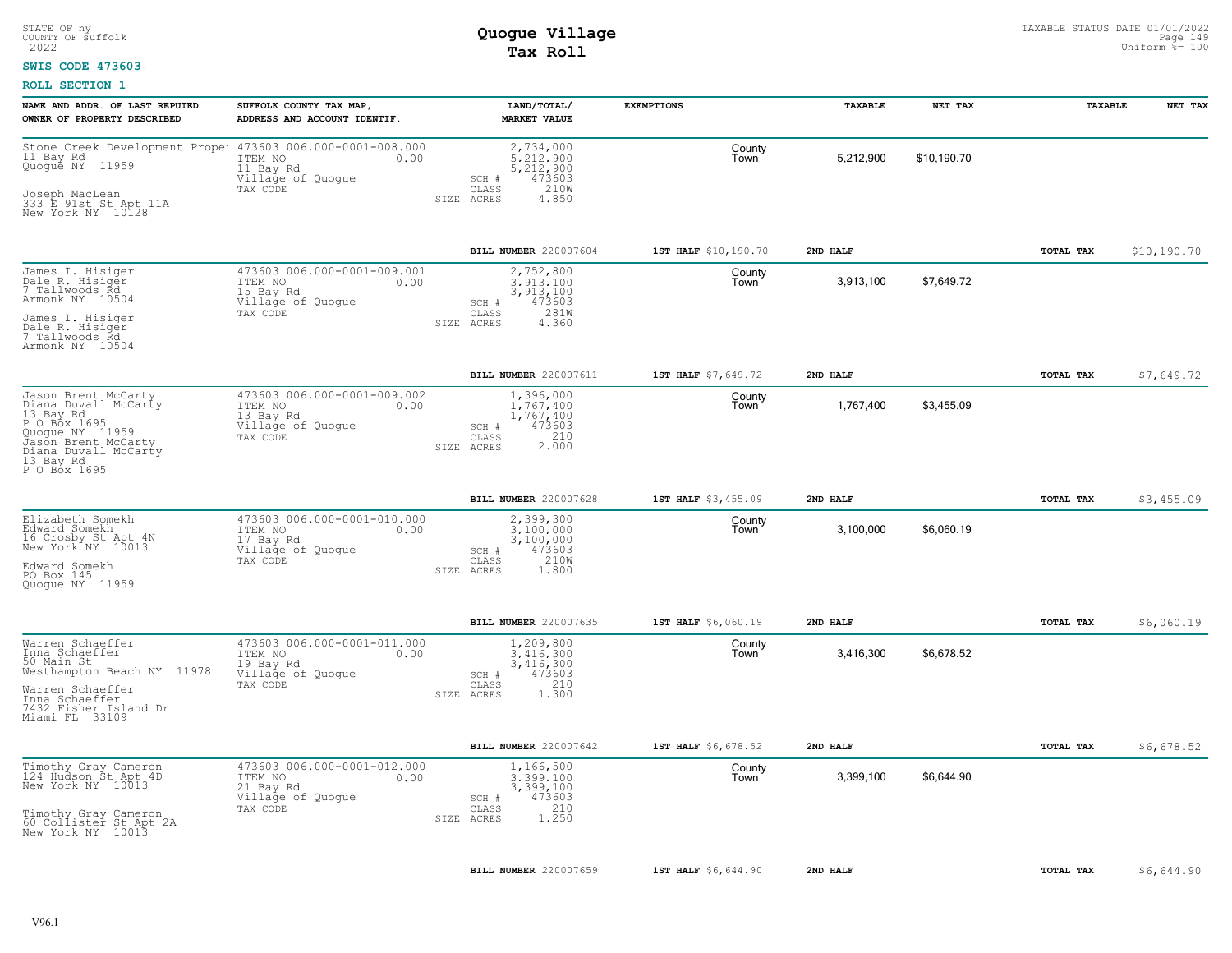### **SWIS CODE 473603**

| NAME AND ADDR. OF LAST REPUTED<br>OWNER OF PROPERTY DESCRIBED                                                                                               | SUFFOLK COUNTY TAX MAP,<br>ADDRESS AND ACCOUNT IDENTIF.                                           | LAND/TOTAL/<br><b>MARKET VALUE</b>                                                                        | <b>EXEMPTIONS</b>    | TAXABLE   | NET TAX     | TAXABLE   | NET TAX     |
|-------------------------------------------------------------------------------------------------------------------------------------------------------------|---------------------------------------------------------------------------------------------------|-----------------------------------------------------------------------------------------------------------|----------------------|-----------|-------------|-----------|-------------|
| Angry Chicken Holdings LLC<br>c/o Mark Meyer<br>65 Calhoun Dr<br>Greenwich CT 06831<br>Angry Chicken Holdings LLC<br>c/o Mark Meyer<br>65 Calhoun Dr        | 473603 006.000-0001-013.000<br>ITEM NO<br>0.00<br>5 Fair Oaks Ln<br>Village of Quogue<br>TAX CODE | 2,593,100<br>2,990,600<br>2,990,600<br>473603<br>SCH #<br>$\mathtt{CLASS}$<br>210W<br>SIZE ACRES<br>2.300 | County<br>Town       | 2,990,600 | \$5,846.32  |           |             |
| Greenwich CT 06831                                                                                                                                          |                                                                                                   |                                                                                                           |                      |           |             |           |             |
|                                                                                                                                                             |                                                                                                   | <b>BILL NUMBER 220007666</b>                                                                              | 1ST HALF \$5,846.32  | 2ND HALF  |             | TOTAL TAX | \$5,846.32  |
| Susanna Jonke<br>Robert Jonke<br>211 Worth St Apt 5A<br>New York, NY 10013<br>Robert Jonke<br>Susanna Jonke<br>7 Worth St Apt 5A                            | 473603 006.000-0001-014.000<br>ITEM NO<br>0.00<br>3 Fair Oaks Ln<br>Village of Quogue<br>TAX CODE | 1,238,900<br>2,550,000<br>2,550,000<br>473603<br>SCH #<br>210<br>CLASS<br>0.990<br>SIZE ACRES             | County<br>Town       | 2,550,000 | \$4,985.00  |           |             |
| Fifth Floor                                                                                                                                                 |                                                                                                   |                                                                                                           |                      |           |             |           |             |
|                                                                                                                                                             |                                                                                                   | <b>BILL NUMBER 220007673</b>                                                                              | 1ST HALF \$4,985.00  | 2ND HALF  |             | TOTAL TAX | \$4,985.00  |
| Major Look LLC<br>55 Liberty St Apt 11A<br>New York NY 10005                                                                                                | 473603 006.000-0001-016.003<br>ITEM NO<br>0.00<br>4 Fair Oaks Dr<br>Village of Quogue<br>TAX CODE | 2,961,800<br>2.961.800<br>2,961,800<br>SCH #<br>473603<br>311W<br>CLASS                                   | County<br>Town       | 2,961,800 | \$5,790.02  |           |             |
| Major Look LLC<br>55 Liberty St Apt 11A<br>New York NY 10005                                                                                                |                                                                                                   | 2.680<br>SIZE ACRES                                                                                       |                      |           |             |           |             |
|                                                                                                                                                             |                                                                                                   | BILL NUMBER 220017474                                                                                     | 1ST HALF \$5,790.02  | 2ND HALF  |             | TOTAL TAX | \$5,790.02  |
| DLC Revocable Trust Agreement<br>c/o Lewis and Garbuz, P.C.<br>60 E 42nd St Suite 4700<br>New York NY 10165<br>Drey LLC<br>7 Salem Dr<br>Scarsdale NY 10583 | 473603 006.000-0001-016.004<br>ITEM NO<br>0.00<br>27 Bay Rd<br>Village of Quogue<br>TAX CODE      | 2,755,600<br>3,060,300<br>3,060,300<br>473603<br>SCH #<br>210W<br>CLASS<br>SIZE ACRES<br>2.220            | County<br>Town       | 3,060,300 | \$5,982.58  |           |             |
|                                                                                                                                                             |                                                                                                   | <b>BILL NUMBER 220017487</b>                                                                              | 1ST HALF \$5,982.58  | 2ND HALF  |             | TOTAL TAX | \$5,982.58  |
| Alan Bushell<br>Susan Bushell<br>203 Grist Mill Cir<br>Roslyn NY 11576<br>Alan Bushell<br>Susan Bushell<br>PO Box 1110<br>Quoque NY 11959                   | 473603 006.000-0001-016.005<br>ITEM NO<br>0.00<br>25 Bay Rd<br>Village of Quogue<br>TAX CODE      | 1,692,600<br>5,350,700<br>5,350,700<br>473603<br>SCH #<br>210<br>CLASS<br>2.010<br>SIZE ACRES             | County<br>Town       | 5,350,700 | \$10,460.08 |           |             |
|                                                                                                                                                             |                                                                                                   | BILL NUMBER 220017491                                                                                     | 1ST HALF \$10,460.08 | 2ND HALF  |             | TOTAL TAX | \$10,460.08 |
| Bay Road Quogue LLC<br>150 E 69 St Apt 12G<br>New York NY 10021                                                                                             | 473603 006.000-0001-016.006<br>ITEM NO<br>0.00<br>23 Bay Rd<br>Village of Quogue                  | 1,841,200<br>3.611.300<br>3,611,300<br>473603<br>SCH #                                                    | County<br>Town       | 3,611,300 | \$7,059.73  |           |             |
| Bay Road Quogue LLC<br>150 E 69 St Apt 12G<br>New York NY 10021                                                                                             | TAX CODE                                                                                          | 210<br>CLASS<br>2.190<br>SIZE ACRES                                                                       |                      |           |             |           |             |
|                                                                                                                                                             |                                                                                                   | BILL NUMBER 220017501                                                                                     | 1ST HALF \$7,059.73  | 2ND HALF  |             | TOTAL TAX | \$7,059.73  |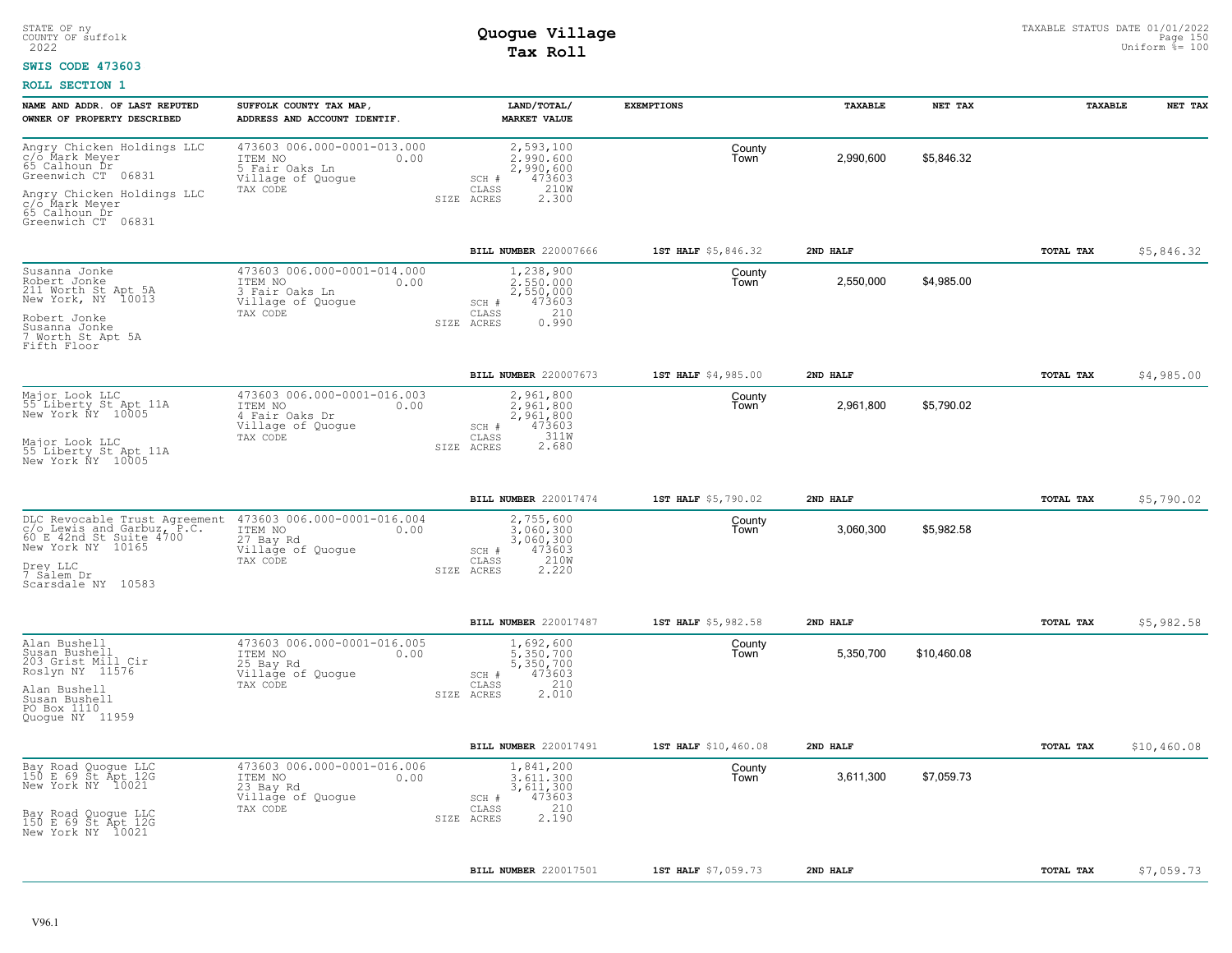### **SWIS CODE 473603**

| NAME AND ADDR. OF LAST REPUTED<br>OWNER OF PROPERTY DESCRIBED                                                                                          | SUFFOLK COUNTY TAX MAP<br>ADDRESS AND ACCOUNT IDENTIF.                                            | LAND/TOTAL/<br><b>MARKET VALUE</b>                                                                | <b>EXEMPTIONS</b>   | TAXABLE   | NET TAX    | TAXABLE   | NET TAX    |
|--------------------------------------------------------------------------------------------------------------------------------------------------------|---------------------------------------------------------------------------------------------------|---------------------------------------------------------------------------------------------------|---------------------|-----------|------------|-----------|------------|
| Fair Oaks Drive LLC<br>55 Liberty St Apt 11A<br>New York NY 10005<br>Fair Oaks Drive LLC<br>55 Liberty St Apt 11A<br>New York NY 10005                 | 473603 006.000-0001-016.007<br>ITEM NO<br>0.00<br>Fair Oaks Dr<br>Village of Quogue<br>TAX CODE   | 500<br>500<br>500<br>473603<br>SCH #<br>CLASS<br>692<br>SIZE ACRES                                | County<br>Town      | 500       | \$0.98     |           |            |
|                                                                                                                                                        |                                                                                                   | BILL NUMBER 220017513                                                                             | 1ST HALF \$0.98     | 2ND HALF  |            | TOTAL TAX | \$0.98     |
| Stanley Picheny<br>Vivian Picheny<br>P O Box 1488<br>Quogue, NY 11959<br>Stanley Picheny<br>P O Box 1488<br>Quoque, NY 11959                           | 473603 006.000-0001-018.006<br>0.00<br>ITEM NO<br>33 Bay Rd<br>Village of Quogue<br>TAX CODE      | 1,697,700<br>2.031.600<br>2,031,600<br>473603<br>$SCH$ $#$<br>210<br>CLASS<br>2.020<br>SIZE ACRES | County<br>Town      | 2,031,600 | \$3,971.57 |           |            |
|                                                                                                                                                        |                                                                                                   | BILL NUMBER 220018949                                                                             | 1ST HALF \$3,971.57 | 2ND HALF  |            | TOTAL TAX | \$3,971.57 |
| Stanley Picheny<br>Vivian Picheny<br>P O Box 1488<br>Quogue, NY 11959<br>Stanley Picheny<br>P O Box 1488<br>Quoque, NY 11959                           | 473603 006.000-0001-018.007<br>ITEM NO<br>0.00<br>31 Bay Rd<br>Village of Quogue<br>TAX CODE      | 3,061,500<br>3,368,000<br>3,368,000<br>473603<br>SCH #<br>210W<br>CLASS<br>2.420<br>SIZE ACRES    | County<br>Town      | 3,368,000 | \$6,584.10 |           |            |
|                                                                                                                                                        |                                                                                                   | BILL NUMBER 220018952                                                                             | 1ST HALF \$6,584.10 | 2ND HALF  |            | TOTAL TAX | \$6,584.10 |
| Stanley Picheny<br>Vivian Picheny<br>P O Box 1488<br>Quoque, NY 11959<br>Stanley Picheny<br>P O Box 1488<br>Quoque, NY 11959                           | 473603 006.000-0001-018.008<br>ITEM NO<br>0.00<br>3 Vivian's Way<br>Village of Quogue<br>TAX CODE | 3,034,900<br>4,776,100<br>4,776,100<br>473603<br>SCH #<br>210W<br>CLASS<br>SIZE ACRES<br>2.400    | County<br>Town      | 4,776,100 | \$9,336.80 |           |            |
|                                                                                                                                                        |                                                                                                   | BILL NUMBER 220018965                                                                             | 1ST HALF \$9,336.80 | 2ND HALF  |            | TOTAL TAX | \$9,336.80 |
| Stanley Picheny<br>Vivian Picheny<br>P O Box 1488<br>Quogue, NY 11959<br>Stanley Picheny<br>P O Box 1488<br>Quoque, NY 11959                           | 473603 006.000-0001-018.009<br>ITEM NO<br>0.00<br>6 Vivan's Way<br>Village of Quogue<br>TAX CODE  | 2,897,700<br>2.897.700<br>2,897,700<br>473603<br>SCH #<br>CLASS<br>311W<br>2.290<br>SIZE ACRES    | County<br>Town      | 2,897,700 | \$5,664.71 |           |            |
|                                                                                                                                                        |                                                                                                   | BILL NUMBER 220018978                                                                             | 1ST HALF \$5,664.71 | 2ND HALF  |            | TOTAL TAX | \$5,664.71 |
| Stanley Picheny<br>Vivian <sup>*</sup> Picheny <sup>-</sup><br>P O Box 1488<br>Quoque, NY 11959<br>Stanley Picheny<br>P O Box 1488<br>Quoque, NY 11959 | 473603 006.000-0001-018.010<br>ITEM NO<br>0.00<br>4 Vivian's Way<br>Village of Quogue<br>TAX CODE | 3,077,000<br>3,077,000<br>3,077,000<br>473603<br>SCH #<br>311W<br>CLASS<br>2.020<br>SIZE ACRES    | County<br>Town      | 3,077,000 | \$6,015.23 |           |            |
|                                                                                                                                                        |                                                                                                   | BILL NUMBER 220018981                                                                             | 1ST HALF \$6,015.23 | 2ND HALF  |            | TOTAL TAX | \$6,015.23 |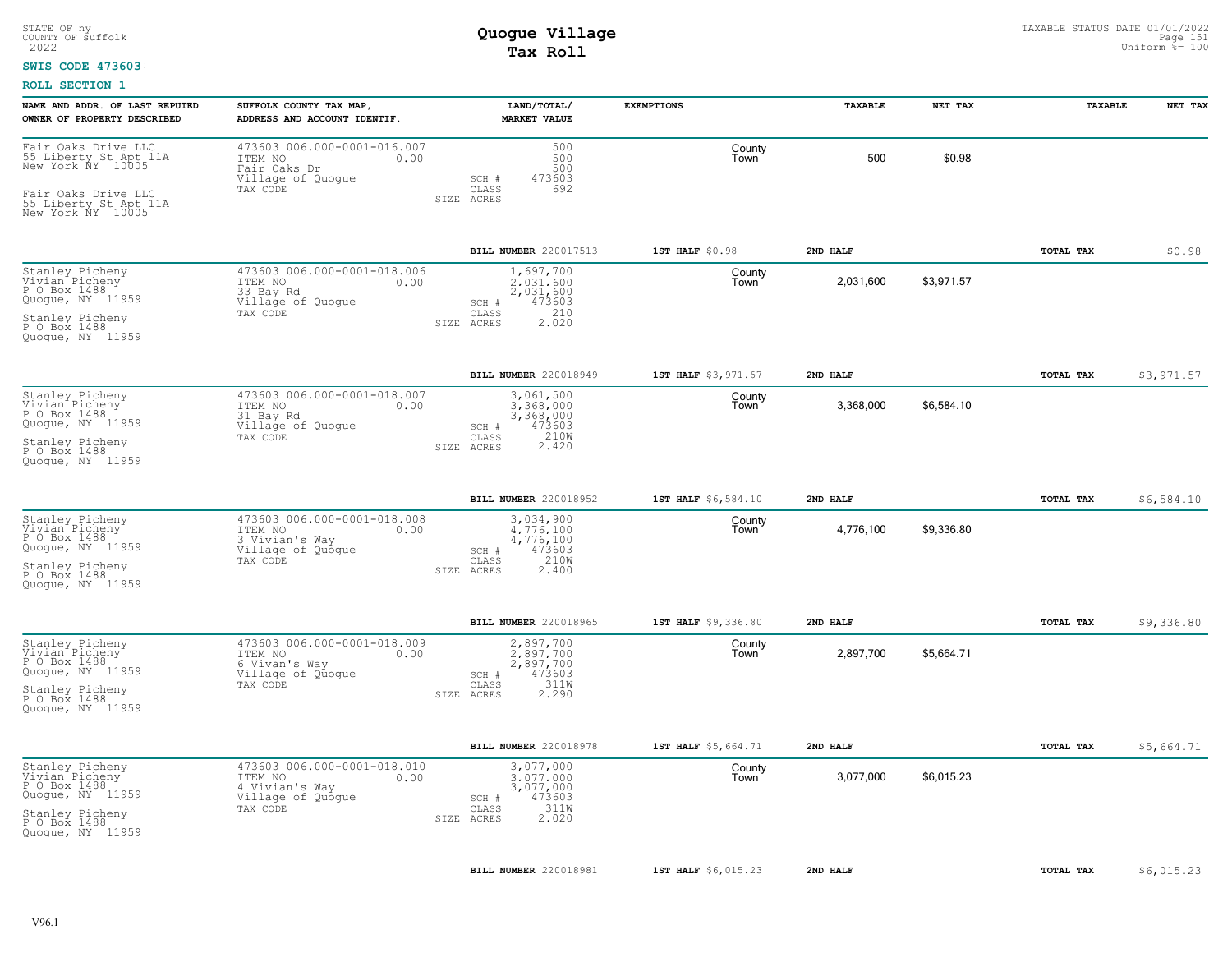#### **SWIS CODE 473603**

| NAME AND ADDR. OF LAST REPUTED                                                                           | SUFFOLK COUNTY TAX MAP                                                                          | LAND/TOTAL/                                                                 | <b>EXEMPTIONS</b>    | TAXABLE   | NET TAX     | TAXABLE   | NET TAX     |
|----------------------------------------------------------------------------------------------------------|-------------------------------------------------------------------------------------------------|-----------------------------------------------------------------------------|----------------------|-----------|-------------|-----------|-------------|
| OWNER OF PROPERTY DESCRIBED                                                                              | ADDRESS AND ACCOUNT IDENTIF.                                                                    | <b>MARKET VALUE</b>                                                         |                      |           |             |           |             |
| Natalie P. Silverstein<br>Notation T. Silverstein<br>11 Riverside Dr PHW2<br>New York NY 10023           | 473603 006.000-0001-018.011<br>ITEM NO<br>0.00<br>37 Bay Rd<br>Village of Quogue                | 3,036,700<br>7.383.800<br>7,383,800<br>473603<br>SCH #                      | County<br>Town       | 7,383,800 | \$14,434.59 |           |             |
| Natalie P. Silverstein<br>Nonathan T. Silverstein<br>11 Riverside Dr PHW2<br>New York NY 10023           | TAX CODE                                                                                        | 210W<br>$\mathtt{CLASS}$<br>SIZE ACRES<br>2.000                             |                      |           |             |           |             |
|                                                                                                          |                                                                                                 | BILL NUMBER 220018994                                                       | 1ST HALF \$14,434.59 | 2ND HALF  |             | TOTAL TAX | \$14,434.59 |
| Stanley Picheny<br>Vivian Picheny<br>P O Box 1488<br>Quogue, NY 11959<br>Stanley Picheny<br>P O Box 1488 | 473603 006.000-0001-018.012<br>ITEM NO<br>0.00<br>Vivian's Way<br>Village of Quogue<br>TAX CODE | 500<br>500<br>500<br>473603<br>SCH #<br>692<br>CLASS<br>0.310<br>SIZE ACRES | County<br>Town       | 500       | \$0.98      |           |             |
| Quoque, NY 11959                                                                                         |                                                                                                 |                                                                             |                      |           |             |           |             |
|                                                                                                          |                                                                                                 | BILL NUMBER 220019003                                                       | 1ST HALF \$0.98      | 2ND HALF  |             | TOTAL TAX | \$0.98      |
| John O'Connor<br>Nancy O'Connor<br>PO Box 63<br>Quogue NY 11959                                          | 473603 006.000-0001-020.000<br>ITEM NO<br>0.00<br>6 Bay Rd<br>Village of Quogue<br>TAX CODE     | 1,667,900<br>3,330,000<br>3,330,000<br>473603<br>SCH #<br>CLASS             | County<br>Town       | 3,330,000 | \$6,509.82  |           |             |
| John O'Connor<br>Nancy O'Connor<br>PO Box 63<br>Quoque NY 11959                                          |                                                                                                 | 1.700<br>SIZE ACRES                                                         |                      |           |             |           |             |
|                                                                                                          |                                                                                                 | BILL NUMBER 220007697                                                       | 1ST HALF \$6,509.82  | 2ND HALF  |             | TOTAL TAX | \$6,509.82  |
| William E. Curbow<br>Jamie Curbow<br>2 Bay Rd<br>Quogūe NY 11959                                         | 473603 006.000-0001-022.002<br>ITEM NO<br>0.00<br>2 Bay Rd<br>Village of Quogue<br>TAX CODE     | 1,766,000<br>$3,947,100$<br>$3,947,100$<br>473603<br>SCH #<br>210<br>CLASS  | County<br>Town       | 3,947,100 | \$7,716.19  |           |             |
| William Curbow<br>18106 SE Village Cir<br>Tequesta FL 33469                                              |                                                                                                 | 3.500<br>SIZE ACRES                                                         |                      |           |             |           |             |
|                                                                                                          |                                                                                                 | BILL NUMBER 220007703                                                       | 1ST HALF \$7,716.19  | 2ND HALF  |             | TOTAL TAX | \$7,716.19  |
| Frances Beth Cooper<br>175 E 62nd St<br>New York NY 10065                                                | 473603 006.000-0001-023.006<br>ITEM NO<br>0.00<br>26 Bay Rd<br>Village of Quogue                | 1,793,400<br>5,473,200<br>5,473,200<br>473603<br>SCH #                      | County<br>Town       | 5,473,200 | \$10,699.56 |           |             |
| Frances Beth Cooper<br>175 E 62nd St<br>New York NY 10065                                                | TAX CODE                                                                                        | 210W<br>CLASS<br>SIZE ACRES<br>4.370                                        |                      |           |             |           |             |
|                                                                                                          |                                                                                                 | BILL NUMBER 220007711                                                       | 1ST HALF \$10,699.56 | 2ND HALF  |             | TOTAL TAX | \$10,699.56 |
| Anthony Racioppo<br>Linda Racioppo<br>209 Kensett Rd<br>Manhasset, NY 11030                              | 473603 006.000-0001-023.007<br>ITEM NO<br>0.00<br>28 Bay Rd<br>Village of Quogue                | 1,514,500<br>3.738.900<br>3,738,900<br>473603<br>SCH #                      | County<br>Town       | 3,738,900 | \$7,309.18  |           |             |
| Anthony Racioppo<br>Linda Racioppo<br>209 Kensett Rd<br>Manhasset, NY 11030                              | TAX CODE                                                                                        | 210W<br>CLASS<br>3.040<br>SIZE ACRES                                        |                      |           |             |           |             |
|                                                                                                          |                                                                                                 | BILL NUMBER 220007727                                                       | 1ST HALF \$7,309.18  | 2ND HALF  |             | TOTAL TAX | \$7,309.18  |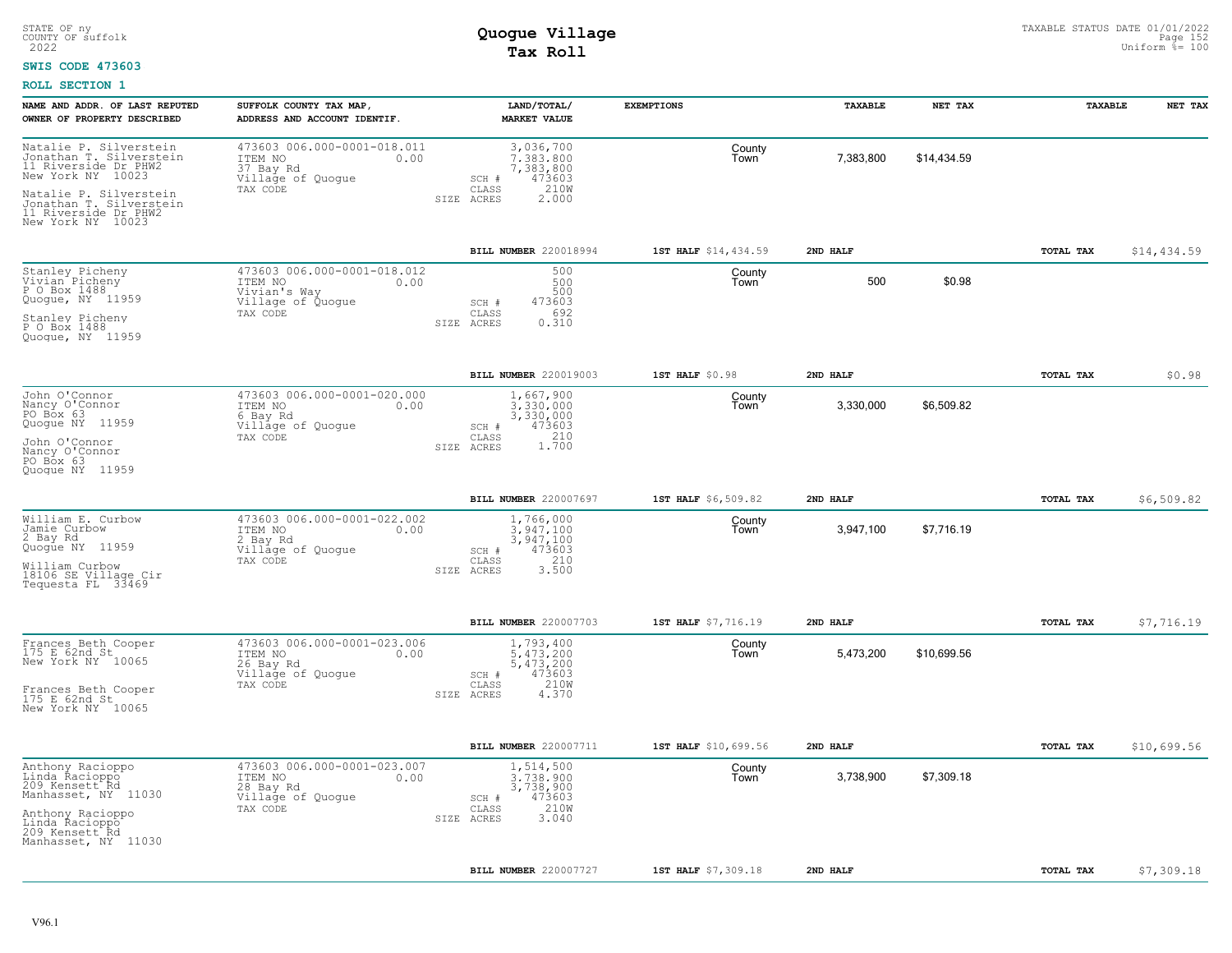### **SWIS CODE 473603**

| NAME AND ADDR. OF LAST REPUTED                                                                                                                                                                                      | SUFFOLK COUNTY TAX MAP,                                                                              | LAND/TOTAL/                                                                                    | <b>EXEMPTIONS</b>    | TAXABLE   | NET TAX     | TAXABLE          | NET TAX     |
|---------------------------------------------------------------------------------------------------------------------------------------------------------------------------------------------------------------------|------------------------------------------------------------------------------------------------------|------------------------------------------------------------------------------------------------|----------------------|-----------|-------------|------------------|-------------|
| OWNER OF PROPERTY DESCRIBED                                                                                                                                                                                         | ADDRESS AND ACCOUNT IDENTIF.                                                                         | <b>MARKET VALUE</b>                                                                            |                      |           |             |                  |             |
| Will Alston Beinhorn<br>Holly Beinhorn<br>502 W Mistletoe<br>San Antonio TX 78212                                                                                                                                   | 473603 006.000-0001-023.008<br>ITEM NO<br>0.00<br>32 Bay Rd<br>Village of Quogue                     | 2,985,200<br>5,294,400<br>5,294,400<br>473603<br>SCH #                                         | County<br>Town       | 5,294,400 | \$10,350.02 |                  |             |
| Will Alston Beinhorn<br>Holly Beinhorn<br>502 W Mistletoe<br>San Antonio TX 78212                                                                                                                                   | TAX CODE                                                                                             | 210W<br>CLASS<br>7.660<br>SIZE ACRES                                                           |                      |           |             |                  |             |
|                                                                                                                                                                                                                     |                                                                                                      | BILL NUMBER 220007734                                                                          | 1ST HALF \$10,350.02 | 2ND HALF  |             | TOTAL TAX        | \$10,350.02 |
| 2 Second Neck Lane, LLC<br>c/o Stephanie Rahmanan<br>Sycamore Dr<br>$\mathbf{1}$<br>Sands Point NY 11050<br>Maggie Rosenberg<br>PO Box 1741<br>Quoque NY 11959                                                      | 473603 006.000-0002-002.032<br>ITEM NO<br>0.00<br>2 Second Neck Ln<br>Village of Quogue<br>TAX CODE  | 1,343,100<br>2,281,300<br>2,281,300<br>473603<br>SCH #<br>210<br>CLASS<br>2.000<br>SIZE ACRES  | County<br>Town       | 2,281,300 | \$4,459.71  |                  |             |
|                                                                                                                                                                                                                     |                                                                                                      | BILL NUMBER 220007741                                                                          | 1ST HALF \$4,459.71  | 2ND HALF  |             | TOTAL TAX        | \$4,459.71  |
| Kenneth Rosenberg (Trustee)<br>Ken Rosenberg Qualified Pers.<br>Victoria Rosenberg (Trustee)<br>Wetter Rosenberg (Trustee)<br>Victoria Rosenberg (Trustee)<br>Maggie Rosenberg<br>PO Box 1741<br>Quoque NY 11959    | 473603 006.000-0002-002.048<br>ITEM NO<br>0.00<br>4 Second Neck Ln<br>Village of Quogue<br>TAX CODE  | 1,676,900<br>3,148,200<br>3,148,200<br>473603<br>SCH #<br>2.000<br>CLASS<br>SIZE ACRES         | County<br>Town       | 3,148,200 | \$6,154.42  |                  |             |
|                                                                                                                                                                                                                     |                                                                                                      | BILL NUMBER 220007758                                                                          | 1ST HALF \$6,154.42  | 2ND HALF  |             | TOTAL TAX        | \$6,154.42  |
| JRR2020 LLC<br>120 Sunset Ave Apt 3A<br>Palm Beach FL 33480<br>Reuben Jeffery III<br>242 Dunbar Rd<br>Palm Beach FL<br>33480                                                                                        | 473603 006.000-0002-002.071<br>ITEM NO<br>0.00<br>41 Second Neck Ln<br>Village of Quoque<br>TAX CODE | 5,470,300<br>7,837,200<br>7,837,200<br>473603<br>SCH #<br>210W<br>CLASS<br>7.200<br>SIZE ACRES | County<br>Town       | 7,837,200 | \$15,320.94 |                  |             |
|                                                                                                                                                                                                                     |                                                                                                      | BILL NUMBER 220017296                                                                          | 1ST HALF \$15,320.94 | 2ND HALF  |             | TOTAL TAX        | \$15,320.94 |
| Quoguer LLC<br>620 St Anne's Ln<br>Vero Beach, FL 32967<br>Clinton Walker<br>PO Box 3813<br>Greenville DE 19807                                                                                                     | 473603 006.000-0002-002.074<br>ITEM NO<br>0.00<br>26 Second Neck Ln<br>Village of Quogue<br>TAX CODE | 1,882,200<br>2,485,500<br>2,485,500<br>473603<br>SCH #<br>CLASS<br>210W<br>4.700<br>SIZE ACRES | County<br>Town       | 2,485,500 | \$4,858.90  |                  |             |
|                                                                                                                                                                                                                     |                                                                                                      | BILL NUMBER 220017733                                                                          | 1ST HALF \$4,858.90  | 2ND HALF  |             | <b>TOTAL TAX</b> | \$4,858.90  |
| Sandra C. Griffith Trustee<br>Ann G. O'Connor Trustee<br>34 Second Neck Lane Trust<br>PO Box 1558<br>Quoque, NY 11959<br>Šandra C. Griffith Trustee<br>34 Second Neck Lane Trust<br>PO Box 1558<br>Quogue, NY 11959 | 473603 006.000-0002-002.077<br>ITEM NO<br>0.00<br>34 Second Neck Ln<br>Village of Quogue<br>TAX CODE | 3,133,200<br>4,326,200<br>4,326,200<br>473603<br>SCH #<br>210W<br>CLASS<br>SIZE ACRES<br>6,100 | County<br>Town       | 4,326,200 | \$8,457.29  |                  |             |
|                                                                                                                                                                                                                     |                                                                                                      | BILL NUMBER 220018428                                                                          | 1ST HALF \$8,457.29  | 2ND HALF  |             | <b>TOTAL TAX</b> | \$8,457.29  |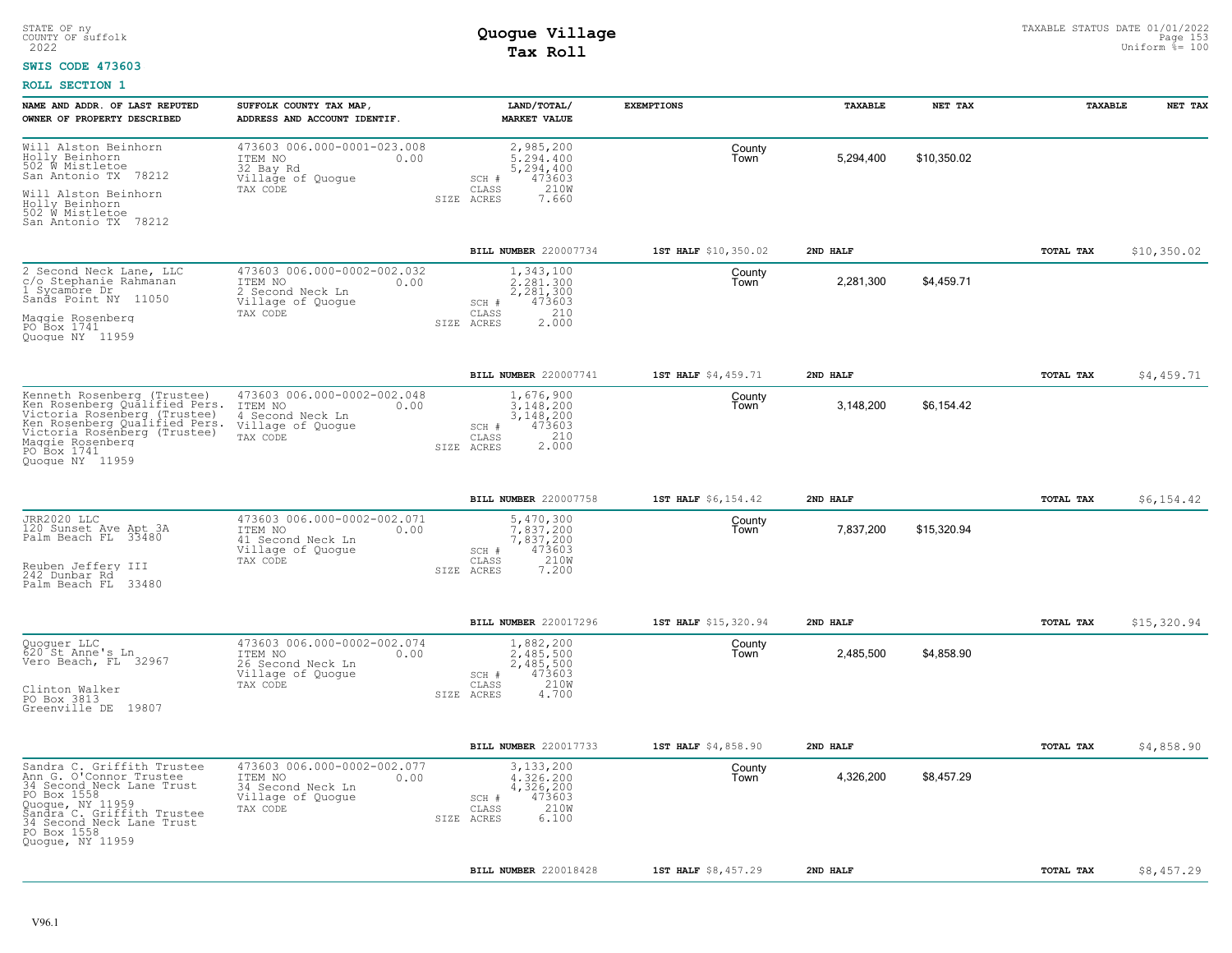### **SWIS CODE 473603**

| NAME AND ADDR. OF LAST REPUTED<br>OWNER OF PROPERTY DESCRIBED                                                                                                          | SUFFOLK COUNTY TAX MAP,<br>ADDRESS AND ACCOUNT IDENTIF.                                              | LAND/TOTAL/<br><b>MARKET VALUE</b>                                                                        | <b>EXEMPTIONS</b>   | TAXABLE   | NET TAX    | TAXABLE          | NET TAX    |
|------------------------------------------------------------------------------------------------------------------------------------------------------------------------|------------------------------------------------------------------------------------------------------|-----------------------------------------------------------------------------------------------------------|---------------------|-----------|------------|------------------|------------|
| Second Neck Ventures, LLC<br>PO Box 1374<br>Quogue NY 11959<br>Second Neck Ventures, LLC<br>PO Box 1374<br>Quoque NY 11959                                             | 473603 006.000-0002-002.079<br>ITEM NO<br>0.00<br>27 Second Neck Ln<br>Village of Quogue<br>TAX CODE | 1,730,200<br>1,730,200<br>1,730,200<br>473603<br>SCH #<br>311<br>CLASS<br>2.060<br>ACRES<br>SIZE          | County<br>Town      | 1,730,200 | \$3,382.37 |                  |            |
|                                                                                                                                                                        |                                                                                                      | BILL NUMBER 220018444                                                                                     | 1ST HALF \$3,382.37 | 2ND HALF  |            | TOTAL TAX        | \$3,382.37 |
| Peter A. Pazera<br>Kerri A. Pazera<br>6 Drew Dr<br>Eastport NY 11941<br>Peter A. Pazera<br>6 Drew Dr<br>Eastport NY 11941                                              | 473603 006.000-0002-002.080<br>ITEM NO<br>0.00<br>25 Second Neck Ln<br>Village of Quoque<br>TAX CODE | 1,602,600<br>1,602,600<br>1,602,600<br>473603<br>$SCH$ $#$<br>311<br>CLASS<br>2.290<br>SIZE ACRES         | County<br>Town      | 1,602,600 | \$3,132.92 |                  |            |
|                                                                                                                                                                        |                                                                                                      | BILL NUMBER 220018457                                                                                     | 1ST HALF \$3,132.92 | 2ND HALF  |            | <b>TOTAL TAX</b> | \$3,132.92 |
| Pennimans Point Limited Prtnsl 473603 006.000-0002-002.081<br>P.O. Box 1558<br>Quogue, NY 11959<br>Pennimans Point Limited Prtnsl<br>P.O. Box 1558<br>Quoque, NY 11959 | ITEM NO<br>0.00<br>28 Second Neck Ln<br>Village of Quogue<br>TAX CODE                                | 1,674,600<br>1,674,600<br>1,674,600<br>473603<br>SCH #<br>311<br>CLASS<br>2,000<br>SIZE ACRES             | County<br>Town      | 1,674,600 | \$3,273.68 |                  |            |
|                                                                                                                                                                        |                                                                                                      | BILL NUMBER 220018461                                                                                     | 1ST HALF \$3,273.68 | 2ND HALF  |            | TOTAL TAX        | \$3,273.68 |
| Pennimans Point Limited Prtnsł 473603 006.000-0002-002.082<br>P.O. Box 1558<br>Quoque, NY 11959<br>Second Neck Estates LLC<br>PO Box 1374<br>Quoque NY 11959           | ITEM NO<br>0.00<br>30 Second Neck Ln<br>Village of Quogue<br>TAX CODE                                | 1,674,600<br>1,674,600<br>1,674,600<br>473603<br>SCH #<br>311<br>CLASS<br>2.000<br>SIZE ACRES             | County<br>Town      | 1,674,600 | \$3,273.68 |                  |            |
|                                                                                                                                                                        |                                                                                                      | <b>BILL NUMBER 220018473</b>                                                                              | 1ST HALF \$3,273.68 | 2ND HALF  |            | TOTAL TAX        | \$3,273.68 |
| Pennimans Point Limited Prtnsl 473603 006.000-0002-002.083<br>P.O. Box 1558<br>Quoque, NY 11959<br>Pennimans Point Limited Prtnsl<br>P.O. Box 1558<br>Quoque, NY 11959 | 0.00<br>ITEM NO<br>36 Second Neck Ln<br>Village of Quogue<br>TAX CODE                                | 1,694,100<br>1,694,100<br>1,694,100<br>473603<br>SCH #<br>311W<br>CLASS<br>SIZE ACRES<br>3.090            | County<br>Town      | 1,694,100 | \$3,311.80 |                  |            |
|                                                                                                                                                                        |                                                                                                      | <b>BILL NUMBER 220018486</b>                                                                              | 1ST HALF \$3,311.80 | 2ND HALF  |            | <b>TOTAL TAX</b> | \$3,311.80 |
| Pennimans Point Limited Prtnsl 473603 006.000-0002-002.084<br>P.O. Box 1558<br>Quogue, NY 11959<br>Pennimans Point Limited Prtnsl<br>P.O. Box 1558<br>Quoque, NY 11959 | ITEM NO<br>0.00<br>38 Second Neck Ln<br>Village of Quogue<br>TAX CODE                                | 4,980,900<br>4,980,900<br>4,980,900<br>473603<br>SCH #<br>311W<br>$\mathtt{CLASS}$<br>SIZE ACRES<br>6.470 | County<br>Town      | 4,980,900 | \$9,737.16 |                  |            |
|                                                                                                                                                                        |                                                                                                      | BILL NUMBER 220018499                                                                                     | 1ST HALF \$9,737.16 | 2ND HALF  |            | TOTAL TAX        | \$9,737.16 |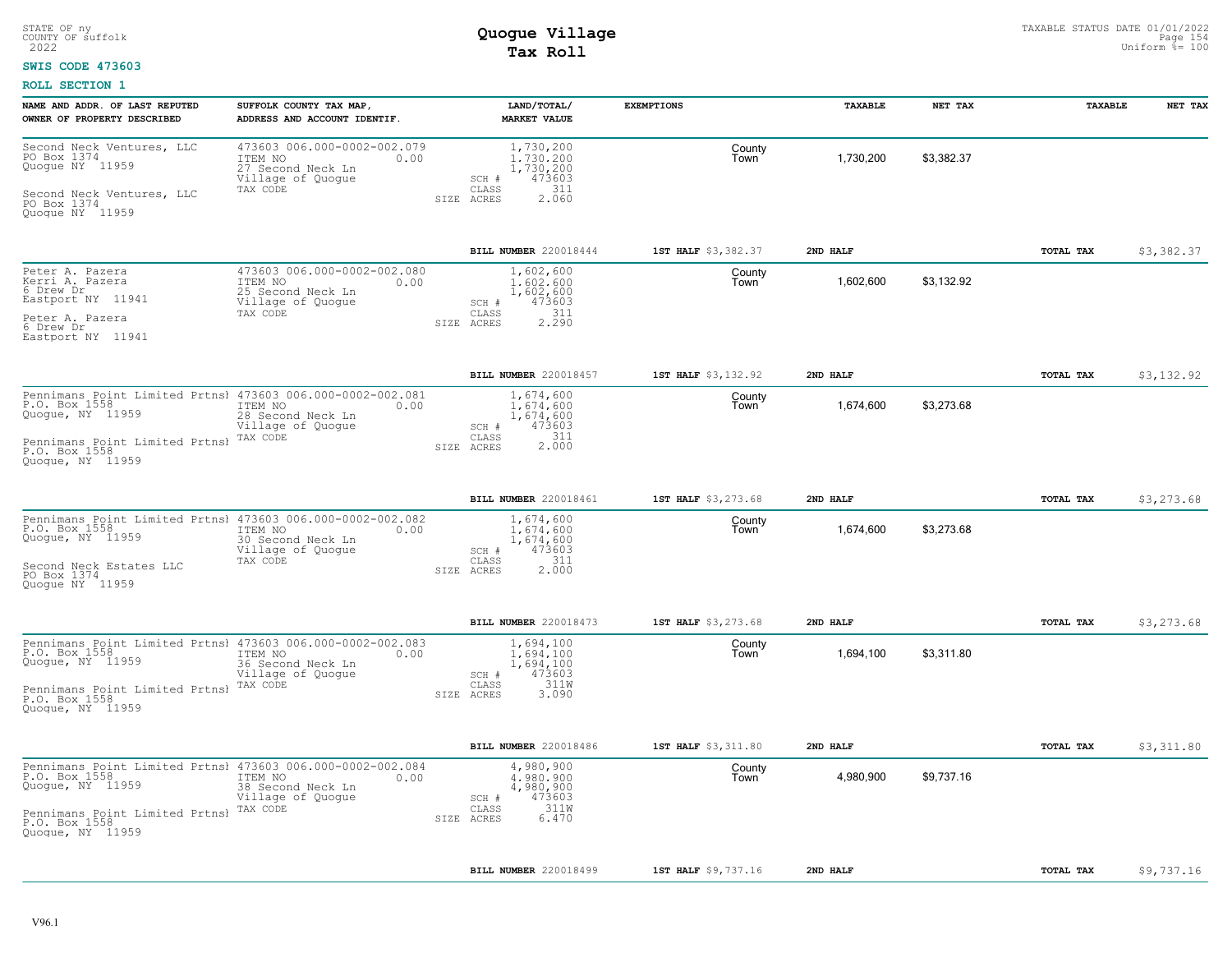### **SWIS CODE 473603**

| 473603 006.000-0002-002.085<br>5,405,700<br>County<br>5,405,700<br>\$10,567.60<br>ITEM NO<br>5, 405, 700<br>5, 405, 700<br>473603<br>0.00<br>Town<br>40 Second Neck Ln<br>Village of Quogue<br>SCH #<br>311W<br>CLASS<br>TAX CODE<br>SIZE ACRES<br>5.390<br>Palm Beach FL 33480<br><b>BILL NUMBER 220018509</b><br>\$10,567.60<br>1ST HALF \$10,567.60<br>2ND HALF<br>TOTAL TAX<br>473603 006.000-0002-002.086<br>3,168,400<br>County<br>\$6,193.91<br>ITEM NO<br>3.168.400<br>3,168,400<br>0.00<br>Town<br>37 Second Neck Ln<br>3,168,400<br>Village of Quogue<br>473603<br>SCH #<br>311W<br>TAX CODE<br>CLASS<br>3.590<br>SIZE ACRES<br>BILL NUMBER 220018512<br>TOTAL TAX<br>1ST HALF \$6,193.91<br>2ND HAT.F<br>\$6,193.91<br>Pennimans Point Limited Prtnsl 473603 006.000-0002-002.087<br>500<br>County<br>500<br>\$0.98<br>500<br>Town<br>ITEM NO<br>0.00<br>Second Neck Ln<br>500<br>473603<br>Village of Quoque<br>SCH #<br>692<br>CLASS<br>TAX CODE<br>5.080<br>SIZE ACRES<br>BILL NUMBER 220018525<br>1ST HALF \$0.98<br>2ND HALF<br>TOTAL TAX<br>\$0.98<br>473603 006.000-0002-002.088<br>1,627,300<br>County<br>1,627,300<br>\$3,181.21<br>1,627,300<br>1,627,300<br>ITEM NO<br>0.00<br>Town<br>6 Second Neck Ln<br>473603<br>Village of Quogue<br>SCH #<br>311<br>CLASS<br>TAX CODE<br>2.040<br>SIZE ACRES<br>BILL NUMBER 220018541<br>1ST HALF \$3,181.21<br>2ND HALF<br>TOTAL TAX<br>\$3,181.21<br>Pennimans Point Limited Prtnsl 473603 006.000-0002-002.089<br>1,713,200<br>County<br>\$3,649.99<br>ITEM NO<br>0.00<br>1.867.100<br>1,867,100<br>Town<br>8 Second Neck Ln<br>1,867,100<br>473603<br>Village of Quogue<br>SCH #<br>210<br>TAX CODE<br>CLASS<br>2.040<br>SIZE ACRES<br>BILL NUMBER 220018554<br>\$3,649.99<br>1ST HALF \$3,649.99<br>2ND HALF<br>TOTAL TAX<br>473603 006.000-0002-003.002<br>1,681,900<br>County<br>\$3,287.95<br>ITEM NO<br>0.00<br>1,681,900<br>Town<br>1,681,900<br>6 Penniman Point Rd<br>1,681,900<br>Village of Quogue<br>473603<br>SCH #<br>311<br>TAX CODE<br>CLASS<br>2.000<br>SIZE ACRES<br><b>BILL NUMBER 220007765</b><br>1ST HALF \$3,287.95<br>2ND HALF<br>TOTAL TAX<br>\$3,287.95 | NAME AND ADDR. OF LAST REPUTED<br>OWNER OF PROPERTY DESCRIBED                                                                                                                                                           | SUFFOLK COUNTY TAX MAP,<br>ADDRESS AND ACCOUNT IDENTIF. | LAND/TOTAL/<br><b>MARKET VALUE</b> | <b>EXEMPTIONS</b> | TAXABLE | NET TAX | TAXABLE | NET TAX |
|--------------------------------------------------------------------------------------------------------------------------------------------------------------------------------------------------------------------------------------------------------------------------------------------------------------------------------------------------------------------------------------------------------------------------------------------------------------------------------------------------------------------------------------------------------------------------------------------------------------------------------------------------------------------------------------------------------------------------------------------------------------------------------------------------------------------------------------------------------------------------------------------------------------------------------------------------------------------------------------------------------------------------------------------------------------------------------------------------------------------------------------------------------------------------------------------------------------------------------------------------------------------------------------------------------------------------------------------------------------------------------------------------------------------------------------------------------------------------------------------------------------------------------------------------------------------------------------------------------------------------------------------------------------------------------------------------------------------------------------------------------------------------------------------------------------------------------------------------------------------------------------------------------------------------------------------------------------------------------------------------------------------------------------------------------------------------------------------------------------------------------------------------|-------------------------------------------------------------------------------------------------------------------------------------------------------------------------------------------------------------------------|---------------------------------------------------------|------------------------------------|-------------------|---------|---------|---------|---------|
|                                                                                                                                                                                                                                                                                                                                                                                                                                                                                                                                                                                                                                                                                                                                                                                                                                                                                                                                                                                                                                                                                                                                                                                                                                                                                                                                                                                                                                                                                                                                                                                                                                                                                                                                                                                                                                                                                                                                                                                                                                                                                                                                                  | Robin W. Jeffery (Trustee)<br>The Jeffery 2018 Family Trust<br>Robin W. Jeffery (Trustee)<br>The Jeffery 2018 Family Trust<br>Robin W. Jeffery (Trustee)<br>The Jeffery 2018 Family Trust<br>242 Dunbar Rd              |                                                         |                                    |                   |         |         |         |         |
|                                                                                                                                                                                                                                                                                                                                                                                                                                                                                                                                                                                                                                                                                                                                                                                                                                                                                                                                                                                                                                                                                                                                                                                                                                                                                                                                                                                                                                                                                                                                                                                                                                                                                                                                                                                                                                                                                                                                                                                                                                                                                                                                                  |                                                                                                                                                                                                                         |                                                         |                                    |                   |         |         |         |         |
|                                                                                                                                                                                                                                                                                                                                                                                                                                                                                                                                                                                                                                                                                                                                                                                                                                                                                                                                                                                                                                                                                                                                                                                                                                                                                                                                                                                                                                                                                                                                                                                                                                                                                                                                                                                                                                                                                                                                                                                                                                                                                                                                                  | Robin W. Jeffery (Trustee)<br>The Jeffery 2018 Family Trust<br>242 Dunbar <sup>-</sup> Rd<br>Palm Beach FL 33480<br>Robin W. Jeffery (Trustee)<br>The Jeffery 2018 Family Trust<br>242 Dunbar Rd<br>Palm Beach FL 33480 |                                                         |                                    |                   |         |         |         |         |
|                                                                                                                                                                                                                                                                                                                                                                                                                                                                                                                                                                                                                                                                                                                                                                                                                                                                                                                                                                                                                                                                                                                                                                                                                                                                                                                                                                                                                                                                                                                                                                                                                                                                                                                                                                                                                                                                                                                                                                                                                                                                                                                                                  |                                                                                                                                                                                                                         |                                                         |                                    |                   |         |         |         |         |
|                                                                                                                                                                                                                                                                                                                                                                                                                                                                                                                                                                                                                                                                                                                                                                                                                                                                                                                                                                                                                                                                                                                                                                                                                                                                                                                                                                                                                                                                                                                                                                                                                                                                                                                                                                                                                                                                                                                                                                                                                                                                                                                                                  | P.O. Box 1558<br>Quoque, NY 11959<br>Pennimans Point Limited Prtnsl<br>P.O. Box 1558<br>Quoque, NY 11959                                                                                                                |                                                         |                                    |                   |         |         |         |         |
|                                                                                                                                                                                                                                                                                                                                                                                                                                                                                                                                                                                                                                                                                                                                                                                                                                                                                                                                                                                                                                                                                                                                                                                                                                                                                                                                                                                                                                                                                                                                                                                                                                                                                                                                                                                                                                                                                                                                                                                                                                                                                                                                                  |                                                                                                                                                                                                                         |                                                         |                                    |                   |         |         |         |         |
|                                                                                                                                                                                                                                                                                                                                                                                                                                                                                                                                                                                                                                                                                                                                                                                                                                                                                                                                                                                                                                                                                                                                                                                                                                                                                                                                                                                                                                                                                                                                                                                                                                                                                                                                                                                                                                                                                                                                                                                                                                                                                                                                                  | 6 Second Neck LLC<br>c/o Matthews & Co.<br>270 Madison Ave FL 16<br>New York NY 10016<br>Maqqie Rosenberq<br>PO Box 1741<br>Quoque NY 11959                                                                             |                                                         |                                    |                   |         |         |         |         |
|                                                                                                                                                                                                                                                                                                                                                                                                                                                                                                                                                                                                                                                                                                                                                                                                                                                                                                                                                                                                                                                                                                                                                                                                                                                                                                                                                                                                                                                                                                                                                                                                                                                                                                                                                                                                                                                                                                                                                                                                                                                                                                                                                  |                                                                                                                                                                                                                         |                                                         |                                    |                   |         |         |         |         |
|                                                                                                                                                                                                                                                                                                                                                                                                                                                                                                                                                                                                                                                                                                                                                                                                                                                                                                                                                                                                                                                                                                                                                                                                                                                                                                                                                                                                                                                                                                                                                                                                                                                                                                                                                                                                                                                                                                                                                                                                                                                                                                                                                  | P.O. Box 1558<br>Quogue, NY 11959<br>Pennimans Point Limited Prtnsl<br>P.O. Box 1558<br>Quoque, NY 11959                                                                                                                |                                                         |                                    |                   |         |         |         |         |
|                                                                                                                                                                                                                                                                                                                                                                                                                                                                                                                                                                                                                                                                                                                                                                                                                                                                                                                                                                                                                                                                                                                                                                                                                                                                                                                                                                                                                                                                                                                                                                                                                                                                                                                                                                                                                                                                                                                                                                                                                                                                                                                                                  |                                                                                                                                                                                                                         |                                                         |                                    |                   |         |         |         |         |
|                                                                                                                                                                                                                                                                                                                                                                                                                                                                                                                                                                                                                                                                                                                                                                                                                                                                                                                                                                                                                                                                                                                                                                                                                                                                                                                                                                                                                                                                                                                                                                                                                                                                                                                                                                                                                                                                                                                                                                                                                                                                                                                                                  | Evan Ward Uhlick<br>80 Charles St Apt 2W<br>New York NY 10014<br>Evan Ward Uhlick<br>80 Charles St Apt 2W<br>New York NY 10014                                                                                          |                                                         |                                    |                   |         |         |         |         |
|                                                                                                                                                                                                                                                                                                                                                                                                                                                                                                                                                                                                                                                                                                                                                                                                                                                                                                                                                                                                                                                                                                                                                                                                                                                                                                                                                                                                                                                                                                                                                                                                                                                                                                                                                                                                                                                                                                                                                                                                                                                                                                                                                  |                                                                                                                                                                                                                         |                                                         |                                    |                   |         |         |         |         |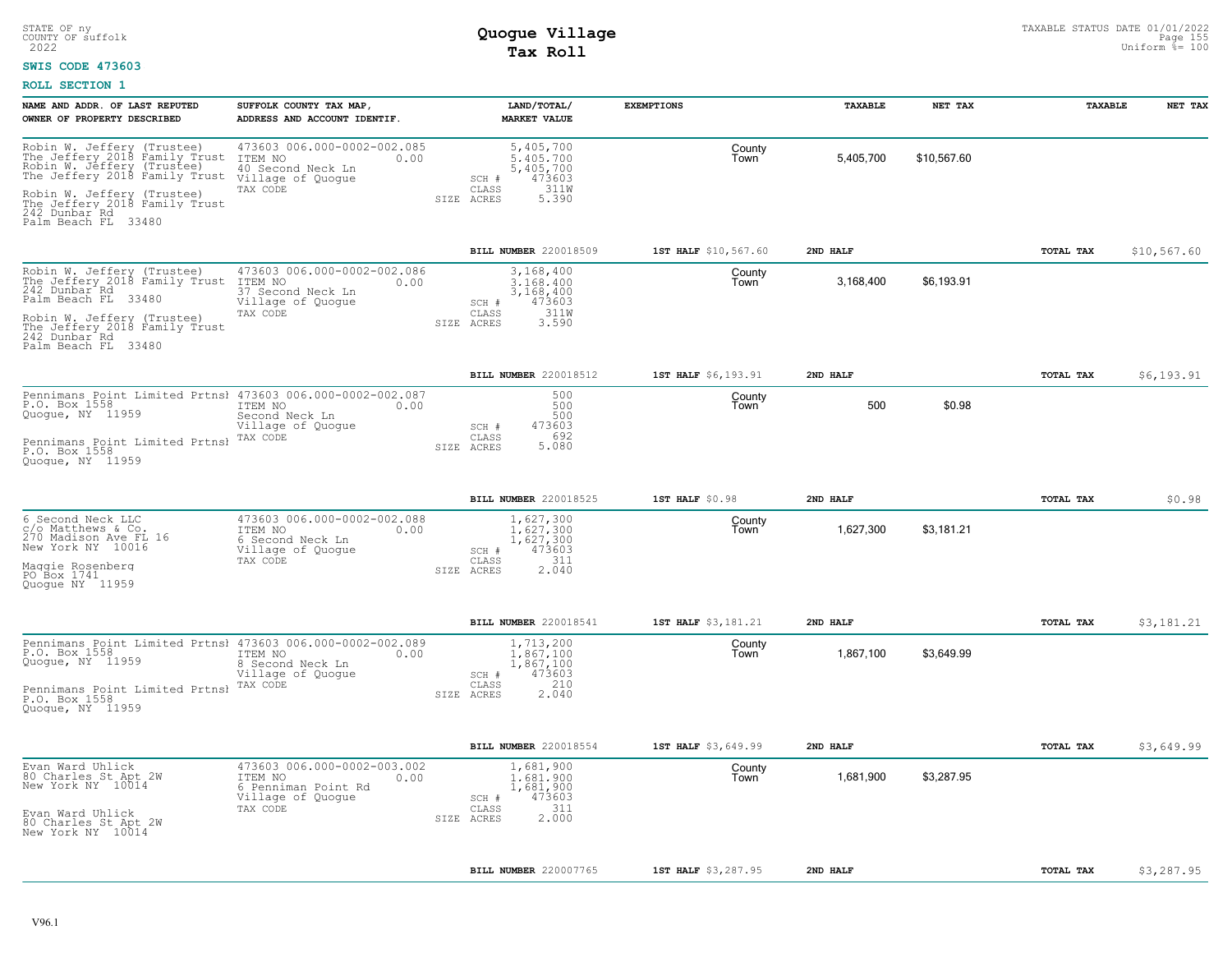#### **SWIS CODE 473603**

| NAME AND ADDR. OF LAST REPUTED                                                                                                                           | SUFFOLK COUNTY TAX MAP,                                                                                 | LAND/TOTAL/                                                                                       | <b>EXEMPTIONS</b>   | TAXABLE   | NET TAX    | TAXABLE   | NET TAX    |
|----------------------------------------------------------------------------------------------------------------------------------------------------------|---------------------------------------------------------------------------------------------------------|---------------------------------------------------------------------------------------------------|---------------------|-----------|------------|-----------|------------|
| OWNER OF PROPERTY DESCRIBED                                                                                                                              | ADDRESS AND ACCOUNT IDENTIF.                                                                            | <b>MARKET VALUE</b>                                                                               |                     |           |            |           |            |
| Jered Ann Lynch<br>P O Box 203<br>32 Penniman Point Rd<br>Quogue, NY 11959                                                                               | 473603 006.000-0002-003.003<br>ITEM NO<br>0.00<br>4 Penniman Point Rd<br>Village of Quogue              | 1,343,600<br>1,343,600<br>1,343,600<br>473603<br>SCH #                                            | County<br>Town      | 1,343,600 | \$2,626.60 |           |            |
| Jered Ann Lynch<br>P O Box 203<br>32 Penniman Point Rd<br>Quogue, NY 11959                                                                               | TAX CODE                                                                                                | 311<br>CLASS<br>2.000<br>SIZE ACRES                                                               |                     |           |            |           |            |
|                                                                                                                                                          |                                                                                                         | BILL NUMBER 220018347                                                                             | 1ST HALF \$2,626.60 | 2ND HALF  |            | TOTAL TAX | \$2,626.60 |
| Jered Ann Lynch<br>P O Box 203<br>32 Penniman Point Rd<br>Quogue, NY 11959<br>Jered Ann Lynch                                                            | 473603 006.000-0002-003.004<br>0.00<br>ITEM NO<br>2 Penniman Point Rd<br>Village of Quogue<br>TAX CODE  | 1,343,700<br>1, 343, 700<br>1, 343, 700<br>473603<br>SCH #<br>311<br>CLASS<br>2.000<br>SIZE ACRES | County<br>Town      | 1,343,700 | \$2,626.80 |           |            |
| P O Box 203<br>32 Penniman Point Rd<br>Quogue, NY 11959                                                                                                  |                                                                                                         |                                                                                                   |                     |           |            |           |            |
|                                                                                                                                                          |                                                                                                         | BILL NUMBER 220018351                                                                             | 1ST HALF \$2,626.80 | 2ND HALF  |            | TOTAL TAX | \$2,626.80 |
| Carol Uhlick (Trustee)<br>Carol Uhlick Declaration Of T:<br>11042 Turtle Beach Rd Apt D20. 8 Penniman Point Rd<br>N. Palm Beach FL 33408<br>Carol Uhlick | 473603 006.000-0002-005.001<br>ITEM NO<br>0.00<br>Village of Quogue<br>TAX CODE                         | 1,660,000<br>2.394.100<br>2,394,100<br>473603<br>SCH #<br>1.880<br>CLASS                          | County<br>Town      | 2,394,100 | \$4,680.23 |           |            |
| PO Box 1723<br>Quoque NY 11959                                                                                                                           |                                                                                                         | SIZE ACRES                                                                                        |                     |           |            |           |            |
|                                                                                                                                                          |                                                                                                         | BILL NUMBER 220007772                                                                             | 1ST HALF \$4,680.23 | 2ND HALF  |            | TOTAL TAX | \$4,680.23 |
| Jane T Otis (Trustee)<br>Otis Qualified Personal Reside<br>Edward T Otis III (Trustee)<br>The Otis Qualified Personal Re Village of Quogue               | 473603 006.000-0002-007.002<br>ITEM NO<br>0.00<br>12 Penniman Point Rd<br>TAX CODE                      | 1,771,400<br>$2,550,000$<br>2,550,000<br>473603<br>SCH #<br>210<br>CLASS                          | County<br>Town      | 2,550,000 | \$4,985.00 |           |            |
| Edward T. Otis<br>PO_Box 1553<br>9 Penniman Point Rd<br>Quoque NY 11959                                                                                  |                                                                                                         | 3.610<br>SIZE ACRES                                                                               |                     |           |            |           |            |
|                                                                                                                                                          |                                                                                                         | BILL NUMBER 220018716                                                                             | 1ST HALF \$4,985.00 | 2ND HALF  |            | TOTAL TAX | \$4,985.00 |
| Jered Ann Lynch<br>32 Penniman Point Rd<br>Quoque NY 11959                                                                                               | 473603 006.000-0002-007.003<br>ITEM NO<br>0.00<br>14 Penniman Point Rd<br>Village of Quogue<br>TAX CODE | 1,672,900<br>2,389,600<br>2,389,600<br>473603<br>SCH #<br>210                                     | County<br>Town      | 2,389,600 | \$4,671.43 |           |            |
| Jered A Lynch<br>PO Box 203<br>Quogue, NY 11959-0203                                                                                                     |                                                                                                         | CLASS<br>2.980<br>SIZE ACRES                                                                      |                     |           |            |           |            |
|                                                                                                                                                          |                                                                                                         | BILL NUMBER 220018729                                                                             | 1ST HALF \$4,671.43 | 2ND HALF  |            | TOTAL TAX | \$4,671.43 |
| TMH 2020, LLC<br>PO Box 1277<br>Quoque NY 11959                                                                                                          | 473603 006.000-0002-011.001<br>ITEM NO<br>0.00<br>16 Penniman Point Rd<br>Village of Quogue             | 1,850,100<br>2,528,200<br>2,528,200<br>473603<br>SCH #                                            | County<br>Town      | 2,528,200 | \$4,942.38 |           |            |
| TMH 2020, LLC<br>PO Box 1277<br>Quogue NY 11959                                                                                                          | TAX CODE                                                                                                | 210<br>CLASS<br>3.300<br>SIZE<br>ACRES                                                            |                     |           |            |           |            |
|                                                                                                                                                          |                                                                                                         | BILL NUMBER 220007789                                                                             | 1ST HALF \$4,942.38 | 2ND HALF  |            | TOTAL TAX | \$4,942.38 |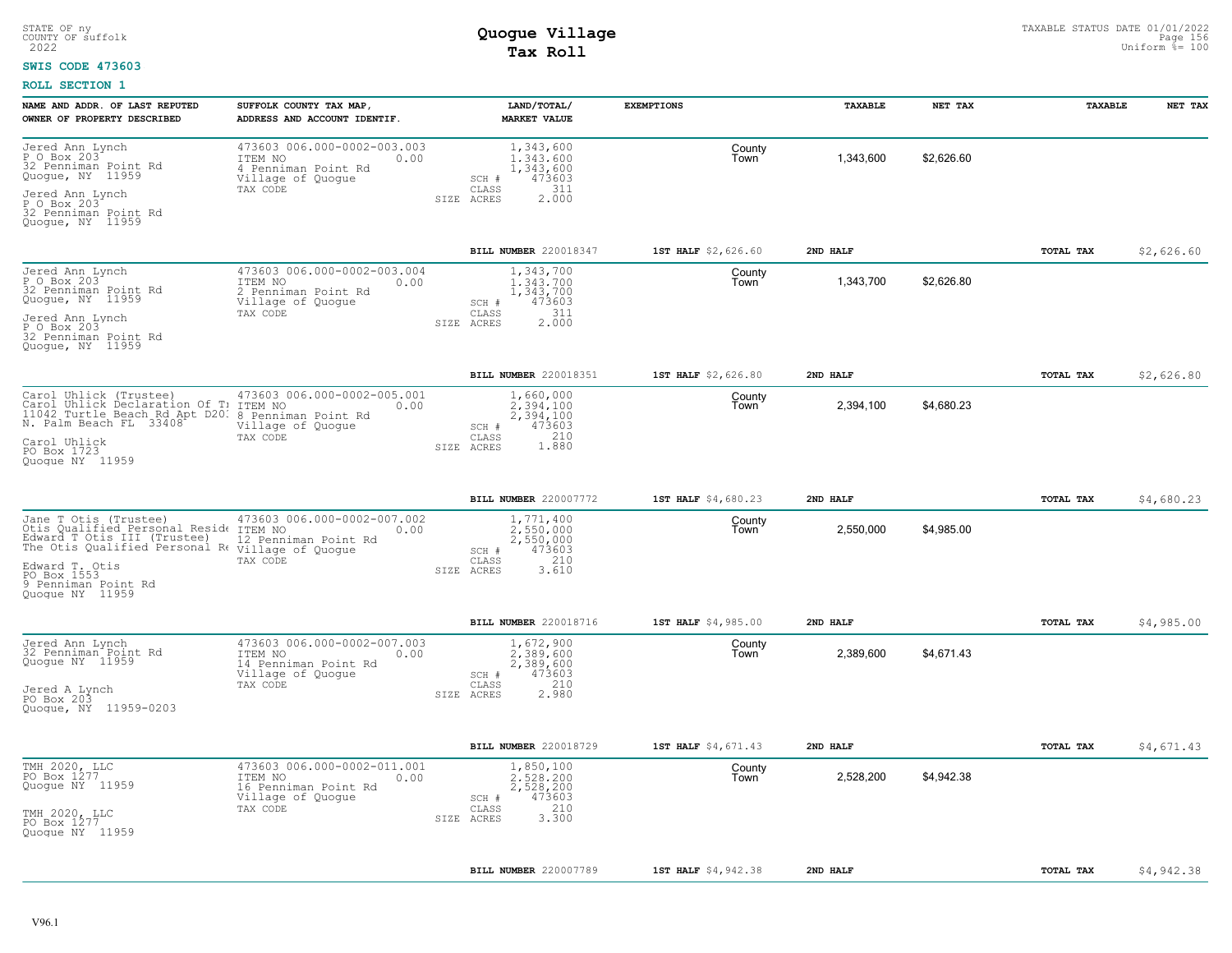### **SWIS CODE 473603**

| NAME AND ADDR. OF LAST REPUTED                                              | SUFFOLK COUNTY TAX MAP,                                                                     | LAND/TOTAL/                                            | <b>EXEMPTIONS</b>   | TAXABLE   | NET TAX    | TAXABLE          | NET TAX    |
|-----------------------------------------------------------------------------|---------------------------------------------------------------------------------------------|--------------------------------------------------------|---------------------|-----------|------------|------------------|------------|
| OWNER OF PROPERTY DESCRIBED                                                 | ADDRESS AND ACCOUNT IDENTIF.                                                                | <b>MARKET VALUE</b>                                    |                     |           |            |                  |            |
| John G. Leness<br>PO Box 192<br>23 Penniman Point Rd<br>Quogue NY 11959     | 473603 006.000-0002-011.002<br>ITEM NO<br>0.00<br>18 Penniman Point Rd<br>Village of Quogue | 1,766,000<br>1,766,000<br>1,766,000<br>473603<br>SCH # | County<br>Town      | 1,766,000 | \$3,452.35 |                  |            |
| John G. Leness<br>PO Box 192<br>23 Penniman Point Rd<br>Quogue NY 11959     | TAX CODE                                                                                    | 311<br>CLASS<br>2.100<br>SIZE ACRES                    |                     |           |            |                  |            |
|                                                                             |                                                                                             | BILL NUMBER 220007796                                  | 1ST HALF \$3,452.35 | 2ND HALF  |            | TOTAL TAX        | \$3,452.35 |
| John G. Leness<br>PO Box 192<br>23 Penniman Point Rd<br>Quogue NY 11959     | 473603 006.000-0002-011.003<br>ITEM NO<br>0.00<br>20 Penniman Point Rd<br>Village of Quogue | 1,766,000<br>1,766,000<br>1,766,000<br>473603<br>SCH # | County<br>Town      | 1,766,000 | \$3,452.35 |                  |            |
| John G. Leness<br>PO Box 192<br>23 Penniman Point Rd<br>Quogue NY 11959     | TAX CODE                                                                                    | 311<br>CLASS<br>2.100<br>SIZE<br>ACRES                 |                     |           |            |                  |            |
|                                                                             |                                                                                             | BILL NUMBER 220007802                                  | 1ST HALF \$3,452.35 | 2ND HALF  |            | TOTAL TAX        | \$3,452.35 |
| Minglewood LLC<br>73 Fifth Ave Apt 6B<br>New York NY 10003                  | 473603 006.000-0002-012.001<br>ITEM NO<br>0.00<br>32 Penniman Point Rd<br>Village of Quoque | 2,425,800<br>5,100,000<br>5,100,000<br>SCH #<br>473603 | County<br>Town      | 5,100,000 | \$9,969.99 |                  |            |
| Minglewood LLC<br>73 Fifth Ave Apt 6B<br>New York NY 10003                  | TAX CODE                                                                                    | 210W<br>CLASS<br>5.190<br>SIZE ACRES                   |                     |           |            |                  |            |
|                                                                             |                                                                                             | BILL NUMBER 220007819                                  | 1ST HALF \$9,969.99 | 2ND HALF  |            | <b>TOTAL TAX</b> | \$9,969.99 |
| Kenneth Greiner<br>Rande Greiner<br>180 W 58th St PH A<br>New York NY 10019 | 473603 006.000-0002-012.002<br>ITEM NO<br>0.00<br>30 Penniman Point Rd<br>Village of Quoque | 2,495,500<br>3,501,900<br>3,501,900<br>SCH #<br>473603 | County<br>Town      | 3,501,900 | \$6,845.86 |                  |            |
| Kenneth Greiner<br>Rande Greiner<br>180 W 58th St PH A<br>New York NY 10019 | TAX CODE                                                                                    | 210W<br>CLASS<br>4,430<br>SIZE ACRES                   |                     |           |            |                  |            |
|                                                                             |                                                                                             | BILL NUMBER 220007826                                  | 1ST HALF \$6,845.86 | 2ND HALF  |            | <b>TOTAL TAX</b> | \$6,845.86 |
| John G. Leness<br>PO Box 192<br>23 Penniman Point Rd<br>Quogue NY 11959     | 473603 006.000-0002-014.001<br>ITEM NO<br>0.00<br>25 Penniman Point Rd<br>Village of Quogue | 2,747,100<br>2.747.100<br>2,747,100<br>473603<br>SCH # | County<br>Town      | 2,747,100 | \$5,370.31 |                  |            |
| John G. Leness<br>PO Box 192<br>23 Penniman Point Rd<br>Quogue NY 11959     | TAX CODE                                                                                    | 311W<br>CLASS<br>2.800<br>SIZE ACRES                   |                     |           |            |                  |            |
|                                                                             |                                                                                             | <b>BILL NUMBER 220007833</b>                           | 1ST HALF \$5,370.31 | 2ND HALF  |            | TOTAL TAX        | \$5,370.31 |
| John G. Leness<br>PO Box 192<br>23 Penniman Point Rd<br>Quogue NY 11959     | 473603 006.000-0002-017.003<br>ITEM NO<br>0.00<br>23 Penniman Point Rd<br>Village of Quogue | 2,868,900<br>3.297.300<br>3,297,300<br>473603<br>SCH # | County<br>Town      | 3,297,300 | \$6,445.89 |                  |            |
| John G. Leness<br>PO Box 192<br>23 Penniman Point Rd<br>Quogue NY 11959     | TAX CODE                                                                                    | 210W<br>CLASS<br>3.800<br>SIZE ACRES                   |                     |           |            |                  |            |
|                                                                             |                                                                                             | BILL NUMBER 220007841                                  | 1ST HALF \$6,445.89 | 2ND HALF  |            | <b>TOTAL TAX</b> | \$6,445.89 |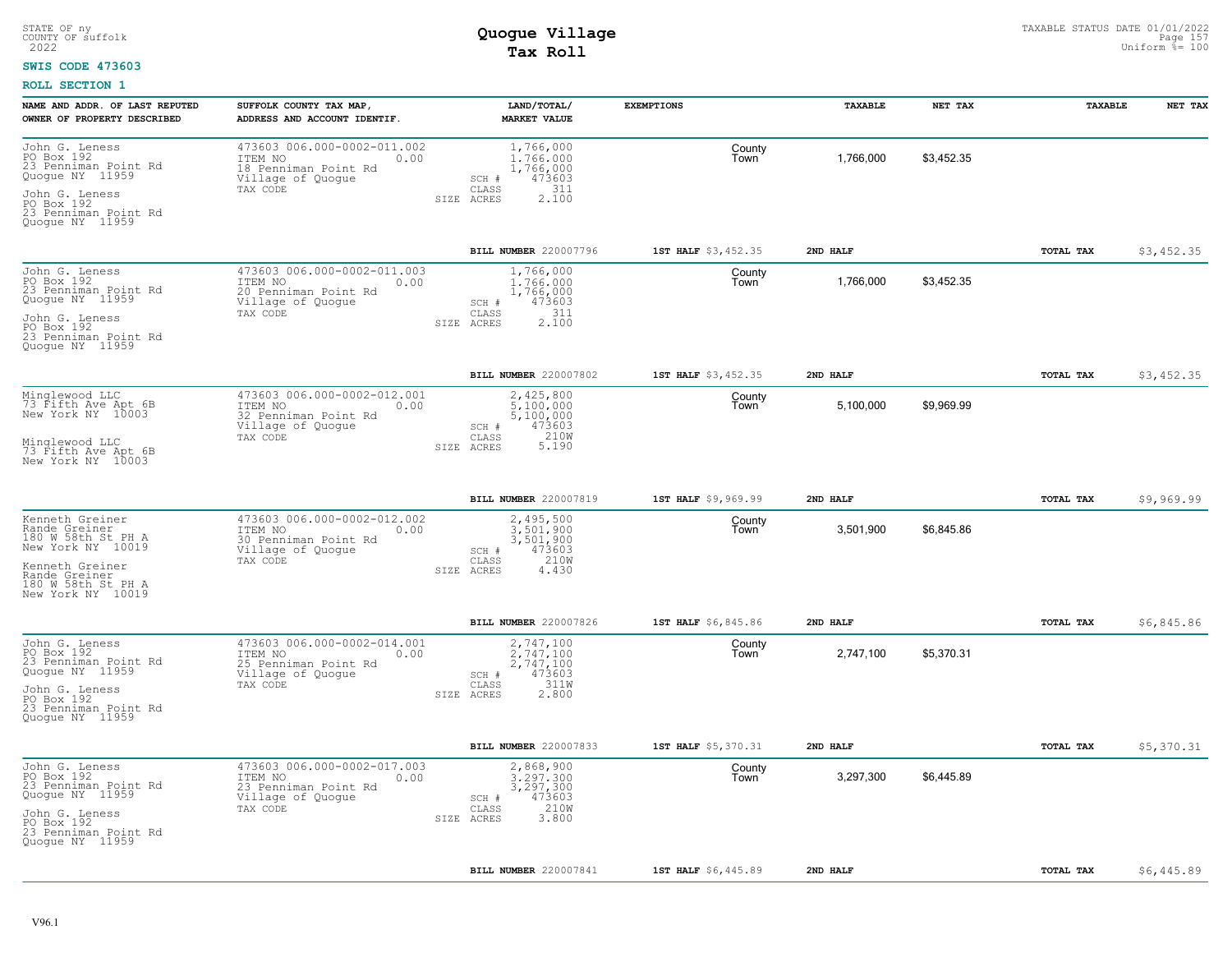### **SWIS CODE 473603**

| NAME AND ADDR. OF LAST REPUTED<br>OWNER OF PROPERTY DESCRIBED                                                                                                              | SUFFOLK COUNTY TAX MAP<br>ADDRESS AND ACCOUNT IDENTIF.                                                  | LAND/TOTAL/<br><b>MARKET VALUE</b>                                                                     | <b>EXEMPTIONS</b>     | TAXABLE   | NET TAX     | TAXABLE   | NET TAX     |
|----------------------------------------------------------------------------------------------------------------------------------------------------------------------------|---------------------------------------------------------------------------------------------------------|--------------------------------------------------------------------------------------------------------|-----------------------|-----------|-------------|-----------|-------------|
| Anthony V Leness<br>30 Sutton Pl Apt 11B<br>New Yor, NY 10022<br>Anthony V Leness<br>30 Sutton Pl Apt 11B<br>New Yor, NY 10022                                             | 473603 006.000-0002-018.004<br>ITEM NO<br>0.00<br>17 Penniman Point Rd<br>Village of Quogue<br>TAX CODE | 3,152,800<br>3.662.500<br>3,662,500<br>473603<br>SCH #<br>210W<br>CLASS<br>SIZE ACRES<br>4.020         | County<br>Town        | 3,662,500 | \$7,159.82  |           |             |
|                                                                                                                                                                            |                                                                                                         | <b>BILL NUMBER 220017775</b>                                                                           | 1ST HALF \$7,159.82   | 2ND HALF  |             | TOTAL TAX | \$7,159.82  |
| Penn Point LLC<br>1310 Harbor Rd<br>Hewlett NY 11557<br>Penn Point LLC<br>1310 Harbor Rd<br>Hewlett NY 11557                                                               | 473603 006.000-0002-019.001<br>ITEM NO<br>0.00<br>11 Penniman Point Rd<br>Village of Quogue<br>TAX CODE | 3,168,700<br>4.445.000<br>4,445,000<br>473603<br>SCH #<br>210W<br>CLASS<br>5.110<br>SIZE<br>ACRES      | County<br>Town        | 4,445,000 | \$8,689.53  |           |             |
|                                                                                                                                                                            |                                                                                                         | BILL NUMBER 220007857                                                                                  | 1ST HALF \$8,689.53   | 2ND HALF  |             | TOTAL TAX | \$8,689.53  |
| Wicami LLC<br>c/o Willkie Farr & Gallagher,<br>787 Seventh Ave<br>New York NY 10019<br>Wicami LLC<br>30 Old Post Rd<br>Rye NY 10580                                        | 473603 006.000-0002-019.002<br>ITEM NO<br>0.00<br>15 Penniman Point Rd<br>Village of Quogue<br>TAX CODE | 3,100,500<br>5,349,300<br>5,349,300<br>473603<br>SCH #<br>210W<br>CLASS<br>2.500<br>SIZE ACRES         | County<br>Town        | 5,349,300 | \$10.457.35 |           |             |
|                                                                                                                                                                            |                                                                                                         | BILL NUMBER 220007864                                                                                  | 1ST HALF \$10,457.35  | 2ND HALF  |             | TOTAL TAX | \$10,457.35 |
| John D. Koch<br>Giuliana Koch<br>100 Royal Palm Way Apt 5E/F<br>Palm Beach FL 33480<br>John D. Koch<br>Giuliana Koch<br>100 Royal Palm Way Apt 5E/F<br>Palm Beach FL 33480 | 473603 006.000-0002-021.000<br>ITEM NO<br>0.00<br>9 Penniman Point Rd<br>Village of Quoque<br>TAX CODE  | 2,339,400<br>$4.717.400$<br>$4.717.400$<br>473603<br>SCH #<br>210W<br>CLASS<br>2,500<br>SIZE ACRES     | County<br>Town        | 4,717,400 | \$9,222.05  |           |             |
|                                                                                                                                                                            |                                                                                                         | BILL NUMBER 220007888                                                                                  | 1ST HALF \$9,222.05   | 2ND HALF  |             | TOTAL TAX | \$9,222.05  |
| Alfred L Malabre Jr<br>PO Box 208<br>Quogue, NY 11959<br>Alfred L Malabre Jr<br>PO Box 208<br>Quoque, NY 11959                                                             | 473603 006.000-0002-022.000<br>ITEM NO<br>0.00<br>7 Penniman Point Rd<br>Village of Quogue<br>TAX CODE  | 2,407,100 veteran<br>3.077.300<br>3,077,300<br>473603<br>SCH #<br>210W<br>CLASS<br>2.520<br>SIZE ACRES | 18,000 County<br>Town | 3,059,300 | \$5,980.63  |           |             |
|                                                                                                                                                                            |                                                                                                         | BILL NUMBER 220007895                                                                                  | 1ST HALF \$5,980.63   | 2ND HALF  |             | TOTAL TAX | \$5,980.63  |
| John A Pileski<br>Adrienne Pileski<br>PO Box 1032<br>Quogue, NY 11959<br>John A Pileski<br>PO Box 1032<br>Quoque, NY 11959                                                 | 473603 006.000-0002-024.006<br>ITEM NO<br>0.00<br>5 Penniman Point Rd<br>Village of Quogue<br>TAX CODE  | 1,950,000<br>1,950,000<br>1,950,000<br>473603<br>SCH #<br>311W<br>CLASS<br>2.000<br>SIZE ACRES         | County<br>Town        | 1,950,000 | \$3,812.06  |           |             |
|                                                                                                                                                                            |                                                                                                         | BILL NUMBER 220007901                                                                                  | 1ST HALF \$3,812.06   | 2ND HALF  |             | TOTAL TAX | \$3,812.06  |
|                                                                                                                                                                            |                                                                                                         |                                                                                                        |                       |           |             |           |             |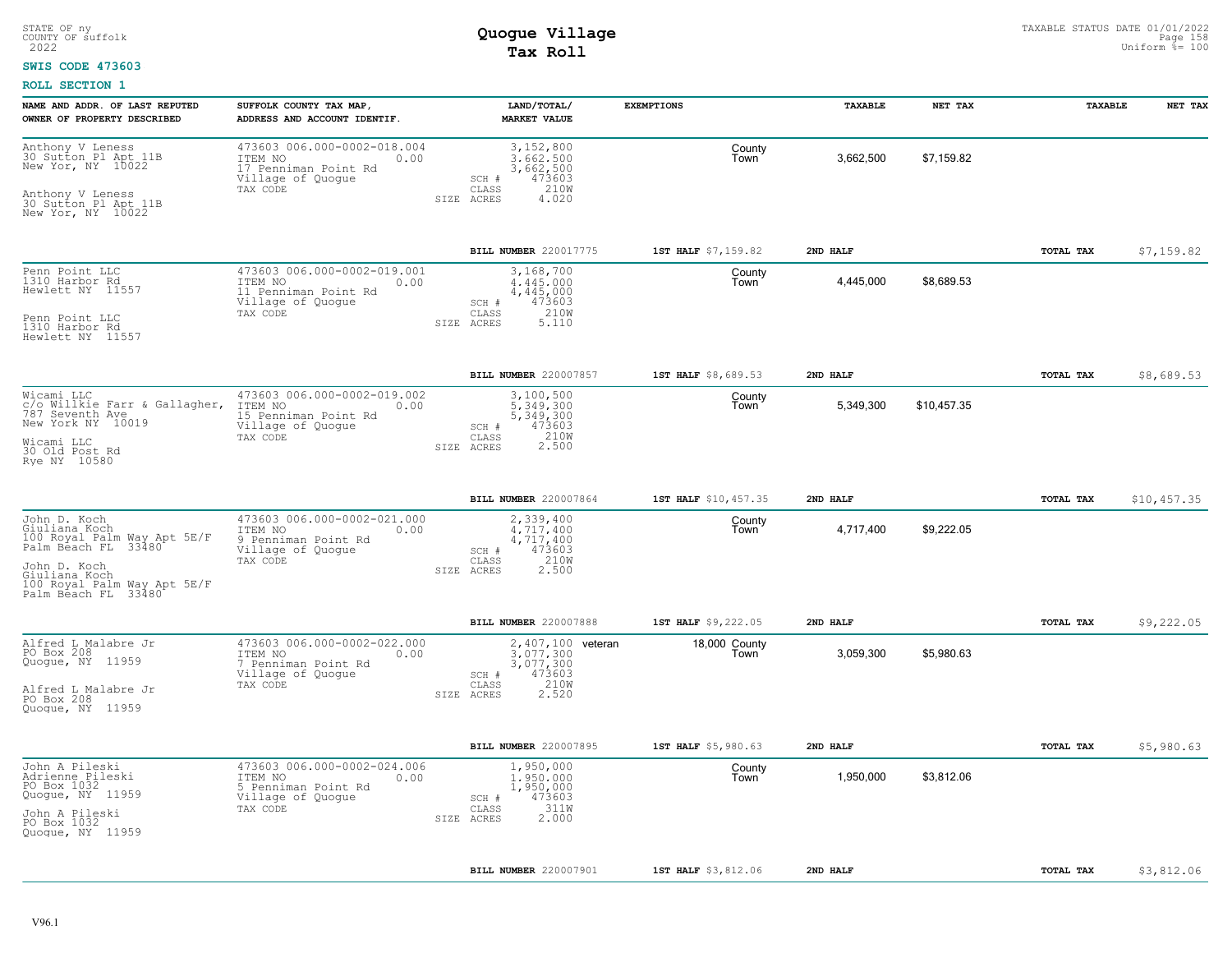### **SWIS CODE 473603**

| NAME AND ADDR. OF LAST REPUTED<br>OWNER OF PROPERTY DESCRIBED                                                                                                                                                                       | SUFFOLK COUNTY TAX MAP<br>ADDRESS AND ACCOUNT IDENTIF.                                               | LAND/TOTAL/<br><b>MARKET VALUE</b>                                                                            | <b>EXEMPTIONS</b>          | TAXABLE   | NET TAX     | TAXABLE   | NET TAX     |
|-------------------------------------------------------------------------------------------------------------------------------------------------------------------------------------------------------------------------------------|------------------------------------------------------------------------------------------------------|---------------------------------------------------------------------------------------------------------------|----------------------------|-----------|-------------|-----------|-------------|
| Wilbert T Buhl (Trustee)<br>The Susan G. Buhl Revocable T: ITEM NO<br>Wilbert T Buhl (Trustee) 118 Mont<br>The Wilbert T. Buhl Revocable<br>Susan Buhl (Trustee)<br>Susan G Buhl<br>Wilbert T Buhl<br>118 Montauk Hwy<br>PO Box 182 | 473603 006.000-0002-024.009<br>0.00<br>118 Montauk Hwy<br>Village of Quogue<br>TAX CODE              | 1,480,100 Volunte<br>1.892.000 Firefig<br>1,892,000<br>473603<br>SCH #<br>210<br>CLASS<br>2.000<br>SIZE ACRES | 189,200 County<br>500 Town | 1,702,300 | \$3,327.83  |           |             |
|                                                                                                                                                                                                                                     |                                                                                                      | BILL NUMBER 220007918                                                                                         | 1ST HALF \$3,327.83        | 2ND HALF  |             | TOTAL TAX | \$3,327.83  |
| James T DeLaney<br>Doreen F DeLaney<br>81 Crest Rd<br>Ridgewood, NJ 07450<br>James T DeLaney<br>81 Crest Rd<br>Ridgewood, NJ 07450                                                                                                  | 473603 006.000-0002-024.010<br>ITEM NO<br>0.00<br>116A Montauk Hwy<br>Village of Quogue<br>TAX CODE  | 1,406,000<br>1,788,100<br>1,788,100<br>473603<br>SCH #<br>210W<br>$\mathtt{CLASS}$<br>SIZE ACRES<br>1,900     | County<br>Town             | 1,788,100 | \$3,495.56  |           |             |
|                                                                                                                                                                                                                                     |                                                                                                      | BILL NUMBER 220015891                                                                                         | 1ST HALF \$3,495.56        | 2ND HALF  |             | TOTAL TAX | \$3,495.56  |
| Curowe Development Inc<br>PO Box 801<br>Quogue, NY 11959<br>Curowe Development Inc<br>PO Box 801<br>Quoque, NY 11959                                                                                                                | 473603 006.000-0002-024.011<br>ITEM NO<br>0.00<br>116B Montauk Hwy<br>Village of Quogue<br>TAX CODE  | 413,600<br>413,600<br>413,600<br>473603<br>SCH #<br>311W<br>CLASS<br>0.770<br>SIZE ACRES                      | County<br>Town             | 413,600   | \$808.55    |           |             |
|                                                                                                                                                                                                                                     |                                                                                                      |                                                                                                               |                            |           |             |           |             |
|                                                                                                                                                                                                                                     |                                                                                                      | BILL NUMBER 220015901                                                                                         | 1ST HALF \$808.55          | 2ND HALF  |             | TOTAL TAX | \$808.55    |
| Lawrence G. Lenke<br>Elizabeth A. Lenke<br>1965 Broadway Apt 22B<br>New York NY <sup>-</sup> 10023<br>Lawrence G. Lenke<br>Elizabeth A. Lenke<br>1965 Broadway Apt 22B<br>New York NY 10023                                         | 473603 006.000-0002-026.001<br>ITEM NO<br>0.00<br>33 Second Neck Ln<br>Village of Quogue<br>TAX CODE | 3,565,800<br>5,775,000<br>5,775,000<br>473603<br>SCH #<br>210W<br>CLASS<br>3.200<br>SIZE ACRES                | County<br>Town             | 5,775,000 | \$11,289.55 |           |             |
|                                                                                                                                                                                                                                     |                                                                                                      | BILL NUMBER 220017814                                                                                         | 1ST HALF \$11,289.55       | 2ND HALF  |             | TOTAL TAX | \$11,289.55 |
| Colin Tuffy<br>Lauren Tuffy<br>74 4th St<br>Garden City NY 11530<br>Colin Tuffy<br>Lauren Tuffy<br>74 4th St<br>Garden City NY 11530                                                                                                | 473603 006.000-0003-001.000<br>ITEM NO<br>0.00<br>2 Heatherwood Ln<br>Village of Quogue<br>TAX CODE  | 1,480,100<br>2.313.100<br>2,313,100<br>473603<br>SCH #<br>210<br>CLASS<br>2.200<br>SIZE ACRES                 | County<br>Town             | 2,313,100 | \$4,521.88  |           |             |
|                                                                                                                                                                                                                                     |                                                                                                      | BILL NUMBER 220007932                                                                                         | 1ST HALF \$4,521.88        | 2ND HALF  |             | TOTAL TAX | \$4,521.88  |
| Marshal Salant<br>Janet Salant<br>360 E 72nd St Apt C1801<br>New York, NY 10021<br>Marshal Salant<br>360 E 72nd St Apt C1801<br>New York, NY 10021                                                                                  | 473603 006.000-0003-002.000<br>ITEM NO<br>0.00<br>4 Heatherwood Ln<br>Village of Quogue<br>TAX CODE  | 1,681,900<br>1,681,900<br>1,681,900<br>473603<br>SCH #<br>311<br>CLASS<br>2.000<br>SIZE<br>ACRES              | County<br>Town             | 1,681,900 | \$3,287.95  |           |             |
|                                                                                                                                                                                                                                     |                                                                                                      | BILL NUMBER 220007949                                                                                         | 1ST HALF \$3,287.95        | 2ND HALF  |             | TOTAL TAX | \$3,287.95  |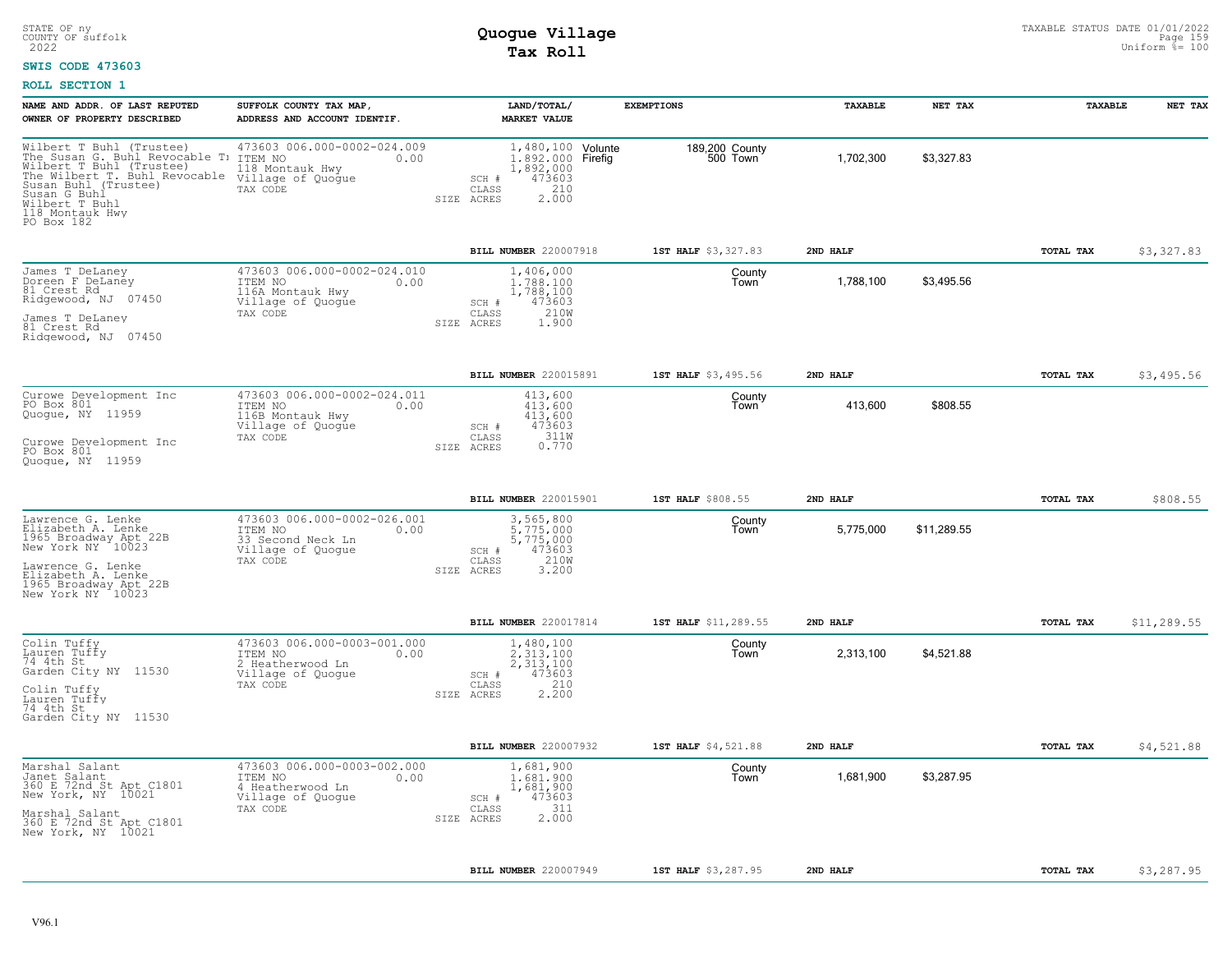#### **SWIS CODE 473603**

| NAME AND ADDR. OF LAST REPUTED<br>OWNER OF PROPERTY DESCRIBED                                                                                                                             | SUFFOLK COUNTY TAX MAP<br>ADDRESS AND ACCOUNT IDENTIF.                                               | LAND/TOTAL/<br><b>MARKET VALUE</b>                                                                                        | <b>EXEMPTIONS</b>                     | TAXABLE               | NET TAX     | TAXABLE   | NET TAX     |
|-------------------------------------------------------------------------------------------------------------------------------------------------------------------------------------------|------------------------------------------------------------------------------------------------------|---------------------------------------------------------------------------------------------------------------------------|---------------------------------------|-----------------------|-------------|-----------|-------------|
| Geoffrey P Judge<br>Mary Ann Casati<br>90 Riverside Dr Apt 9G<br>New York NY 10024-5318<br>Geoff Judge<br>PO Box 770<br>Quoque NY 11959                                                   | 473603 006.000-0003-003.000<br>ITEM NO<br>0.00<br>6 Heatherwood Ln<br>Village of Quogue<br>TAX CODE  | 1,934,200<br>3,119,100<br>3, 119, 100<br>473603<br>SCH #<br>210<br>CLASS<br>2.000<br>ACRES<br>SIZE                        | County<br>Town                        | 3,119,100             | \$6,097.53  |           |             |
|                                                                                                                                                                                           |                                                                                                      |                                                                                                                           |                                       |                       |             |           |             |
| Trio Family LLC<br>90 Riverside Dr Unit 9G<br>New York NY 10024<br>Geoff Judge<br>PO Box 770<br>Quogue NY 11959                                                                           | 473603 006.000-0003-004.000<br>ITEM NO<br>0.00<br>8 Heatherwood Ln<br>Village of Quogue<br>TAX CODE  | BILL NUMBER 220007956<br>2,030,900<br>2,030,900<br>2,030,900<br>473603<br>SCH #<br>311<br>CLASS<br>2,100<br>SIZE<br>ACRES | 1ST HALF \$6,097.53<br>County<br>Town | 2ND HALF<br>2,030,900 | \$3.970.21  | TOTAL TAX | \$6,097.53  |
|                                                                                                                                                                                           |                                                                                                      | BILL NUMBER 220007963                                                                                                     | 1ST HALF \$3,970.21                   | 2ND HALF              |             | TOTAL TAX | \$3,970.21  |
| 10 Heatherwood Lane LLC<br>117 E 38th St<br>New York NY 10016-2601<br>10 Heatherwood Lane LLC                                                                                             | 473603 006.000-0003-005.000<br>ITEM NO<br>0.00<br>10 Heatherwood Ln<br>Village of Quogue<br>TAX CODE | 1,934,200<br>2,689,200<br>2,689,200<br>473603<br>SCH #<br>2.000<br>CLASS<br>SIZE ACRES                                    | County<br>Town                        | 2,689,200             | \$5,257.12  |           |             |
| c/o Louis & Wendy Hornick<br>PO Box 435<br>Quoque NY 11959                                                                                                                                |                                                                                                      |                                                                                                                           |                                       |                       |             |           |             |
|                                                                                                                                                                                           |                                                                                                      | BILL NUMBER 220007971                                                                                                     | 1ST HALF \$5,257.12                   | 2ND HALF              |             | TOTAL TAX | \$5,257.12  |
| Emes Investment Partners III,<br>c/o Sullivan & Cromwell LLP<br>125 Broad St<br>New York NY 10004<br>Emes Investment Partners III ]<br>c/o Esta Stecher<br>PO Box 1052<br>Quoque NY 11959 | 473603 006.000-0003-006.001<br>ITEM NO<br>0.00<br>22 Bay Rd<br>Village of Quoque<br>TAX CODE         | 1,627,100<br>$6.245.700$<br>$6.245.700$<br>473603<br>SCH #<br>210<br>CLASS<br>2.900<br>SIZE ACRES                         | County<br>Town                        | 6,245,700             | \$12,209.72 |           |             |
|                                                                                                                                                                                           |                                                                                                      | BILL NUMBER 220018761                                                                                                     | 1ST HALF \$12,209.72                  | 2ND HALF              |             | TOTAL TAX | \$12,209.72 |
| 12 Heatherwood LLC<br>50 E 89th St Apt 17A<br>New York NY 10128<br>12 Heatherwood LLC<br>50 E 89th St Apt 17A                                                                             | 473603 006.000-0003-006.002<br>ITEM NO<br>0.00<br>12 Heatherwood Ln<br>Village of Quogue<br>TAX CODE | 1,899,900<br>6.521.300<br>6,521,300<br>473603<br>SCH #<br>210W<br>CLASS<br>SIZE ACRES<br>8,180                            | County<br>Town                        | 6,521,300             | \$12.748.49 |           |             |
| New York NY 10128                                                                                                                                                                         |                                                                                                      |                                                                                                                           |                                       |                       |             |           |             |
|                                                                                                                                                                                           |                                                                                                      | BILL NUMBER 220018774                                                                                                     | 1ST HALF \$12,748.49                  | 2ND HALF              |             | TOTAL TAX | \$12,748.49 |
| Stanley Myer<br>157 Suffolk Rd<br>11558<br>Island Park NY                                                                                                                                 | 473603 006.000-0003-007.000<br>ITEM NO<br>0.00<br>15 Heatherwood Ln<br>Village of Quogue             | 1,501,100<br>3.347.900<br>3,347,900<br>473603<br>SCH #                                                                    | County<br>Town                        | 3,347,900             | \$6,544.81  |           |             |
| Stanley Myer<br>157 Suffolk Rd<br>11558<br>Island Park NY                                                                                                                                 | TAX CODE                                                                                             | 210<br>CLASS<br>2.100<br>ACRES<br>SIZE                                                                                    |                                       |                       |             |           |             |
|                                                                                                                                                                                           |                                                                                                      | BILL NUMBER 220007987                                                                                                     | 1ST HALF \$6,544.81                   | 2ND HALF              |             | TOTAL TAX | \$6,544.81  |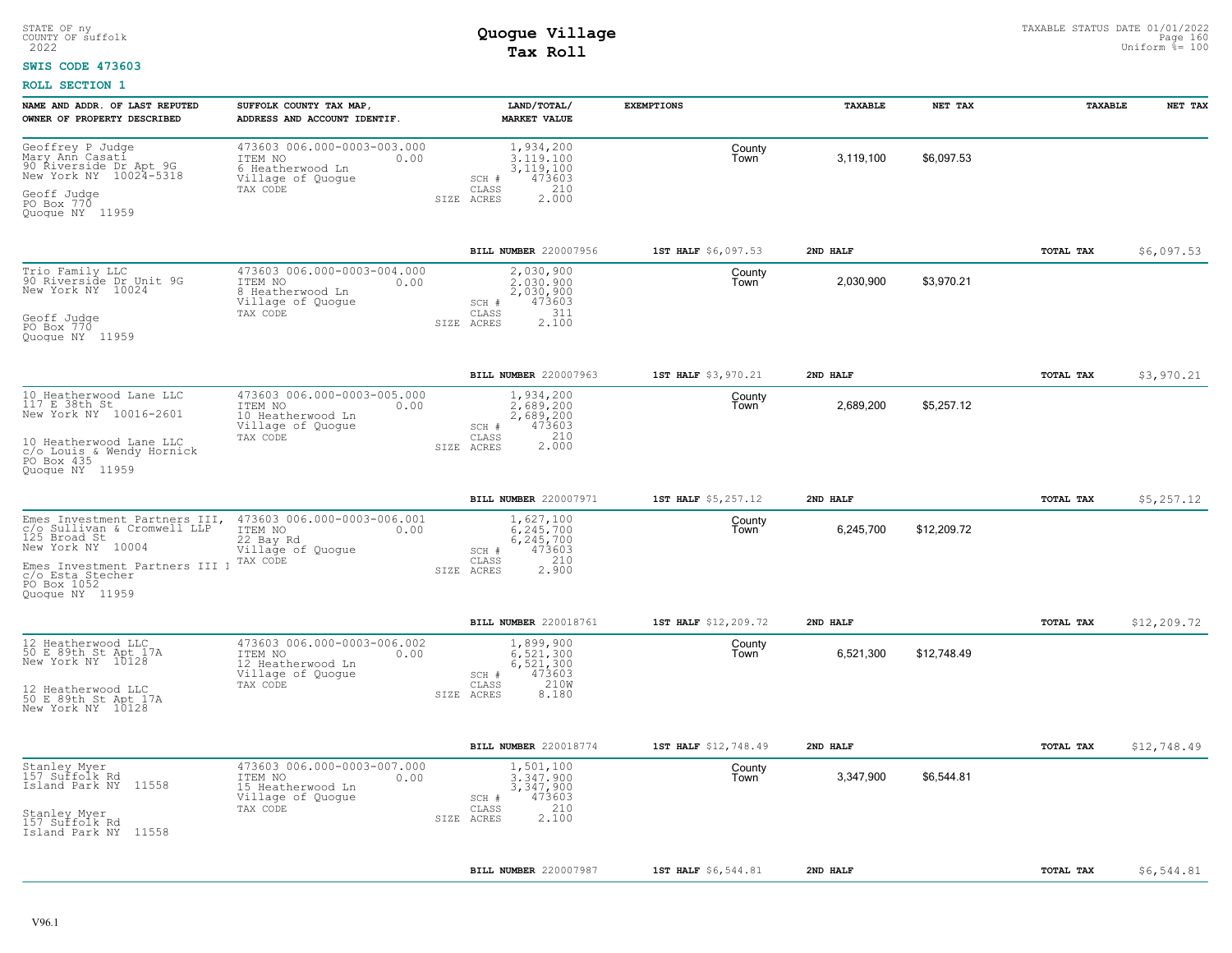#### **SWIS CODE 473603**

| NAME AND ADDR. OF LAST REPUTED<br>OWNER OF PROPERTY DESCRIBED                                                                                                                                                                                       | SUFFOLK COUNTY TAX MAP<br>ADDRESS AND ACCOUNT IDENTIF.                                               | LAND/TOTAL/<br><b>MARKET VALUE</b>                                                                | <b>EXEMPTIONS</b>   | TAXABLE   | NET TAX    | TAXABLE          | NET TAX    |
|-----------------------------------------------------------------------------------------------------------------------------------------------------------------------------------------------------------------------------------------------------|------------------------------------------------------------------------------------------------------|---------------------------------------------------------------------------------------------------|---------------------|-----------|------------|------------------|------------|
| Gary Rosenblatt<br>Carole Rosenblatt<br>13 Heatherwood Ln<br>Quogue, NY 11959<br>Gary Rosenblatt<br>15 E 69 St Apt 9C<br>New York NY 10021                                                                                                          | 473603 006.000-0003-008.000<br>ITEM NO<br>0.00<br>13 Heatherwood Ln<br>Village of Quogue<br>TAX CODE | 1,681,900<br>2,616,200<br>2,616,200<br>473603<br>SCH #<br>CLASS<br>210<br>2.000<br>SIZE ACRES     | County<br>Town      | 2,616,200 | \$5,114.41 |                  |            |
|                                                                                                                                                                                                                                                     |                                                                                                      | BILL NUMBER 220007994                                                                             | 1ST HALF \$5,114.41 | 2ND HALF  |            | <b>TOTAL TAX</b> | \$5,114.41 |
| Ira J Greenblatt (Trustee)<br>Linda J Greenblatt OPR Trust<br>425 E 58th St<br>New York NY 10022<br>Ira J Greenblatt<br>425 E 58th St Apt 40G<br>New York, NY 10022                                                                                 | 473603 006.000-0003-009.000<br>ITEM NO<br>0.00<br>11 Heatherwood Ln<br>Village of Quogue<br>TAX CODE | 1,681,900<br>3,090,500<br>3,090,500<br>473603<br>SCH #<br>210<br>CLASS<br>2.000<br>ACRES<br>SIZE  | County<br>Town      | 3,090,500 | \$6,041.62 |                  |            |
|                                                                                                                                                                                                                                                     |                                                                                                      | BILL NUMBER 220008003                                                                             | 1ST HALF \$6,041.62 | 2ND HALF  |            | TOTAL TAX        | \$6,041.62 |
| Eric M Kornblau<br>Stacy J Kanter<br>221 W 82nd St<br>New York NY 10024<br>Eric M Kornblau<br>Stacy J Kanter<br>221 W 82nd St<br>New York NY 10024                                                                                                  | 473603 006.000-0003-010.000<br>ITEM NO<br>0.00<br>9 Heatherwood Ln<br>Village of Quoque<br>TAX CODE  | 1,681,900<br>2,639,000<br>2,639,000<br>473603<br>$SCH$ #<br>2.000<br>CLASS<br>SIZE ACRES          | County<br>Town      | 2,639,000 | \$5,158.98 |                  |            |
|                                                                                                                                                                                                                                                     |                                                                                                      | BILL NUMBER 220008011                                                                             | 1ST HALF \$5,158.98 | 2ND HALF  |            | TOTAL TAX        | \$5,158.98 |
| Bonnie Wolfman Glasky (Truste: 473603 006.000-0003-011.000<br>The Bonnie Wolfman Glasky QPR ITEM NO<br>1130 Park Ave Apt 9I<br>New York NY 10128<br>Bonnie Wolfman Glasky (Trustee<br>The Bonnie Wolfman QPR Trust<br>PO Box 511<br>Quoque NY 11959 | 0.00<br>7 Heatherwood Ln<br>Village of Quogue<br>TAX CODE                                            | 1,681,900<br>2,900,800<br>2,900,800<br>473603<br>SCH #<br>210<br>CLASS<br>2.000<br>SIZE ACRES     | County<br>Town      | 2,900,800 | \$5,670.77 |                  |            |
|                                                                                                                                                                                                                                                     |                                                                                                      | <b>BILL NUMBER 220008027</b>                                                                      | 1ST HALF \$5,670.77 | 2ND HALF  |            | TOTAL TAX        | \$5,670.77 |
| John O'Connor<br>c/o Nancy O'Connor<br>43 Locust Ln<br>10708<br>Bronxville NY<br>John O'Connor<br>c/o Nancy O'Connor<br>43 Locust Ln<br>Bronxville NY 10708                                                                                         | 473603 006.000-0003-012.000<br>ITEM NO<br>0.00<br>5 Heatherwood Ln<br>Village of Quogue<br>TAX CODE  | 1,766,000<br>1,800,200<br>1,800,200<br>473603<br>SCH #<br>311<br>CLASS<br>SIZE ACRES<br>2.100     | County<br>Town      | 1,800,200 | \$3,519.21 |                  |            |
|                                                                                                                                                                                                                                                     |                                                                                                      | BILL NUMBER 220008034                                                                             | 1ST HALF \$3,519.21 | 2ND HALF  |            | TOTAL TAX        | \$3,519.21 |
| Liebert Turner<br>Maria Turner<br>Maria Turner<br>1330 First Ave Apt 519<br>New York, NY 10025<br>Liebert Turner<br>Maria Turner<br>1330 First Ave Apt 519<br>New York, NY 10025                                                                    | 473603 007.000-0001-001.001<br>ITEM NO<br>0.00<br>1 Quoque St<br>Village of Quogue<br>TAX CODE       | 3,425,600<br>4,848,900<br>4,848,900<br>473603<br>SCH #<br>210W<br>CLASS<br>4.220<br>SIZE<br>ACRES | County<br>Town      | 4,848,900 | \$9,479.11 |                  |            |
|                                                                                                                                                                                                                                                     |                                                                                                      | BILL NUMBER 220008041                                                                             | 1ST HALF \$9,479.11 | 2ND HALF  |            | TOTAL TAX        | \$9,479.11 |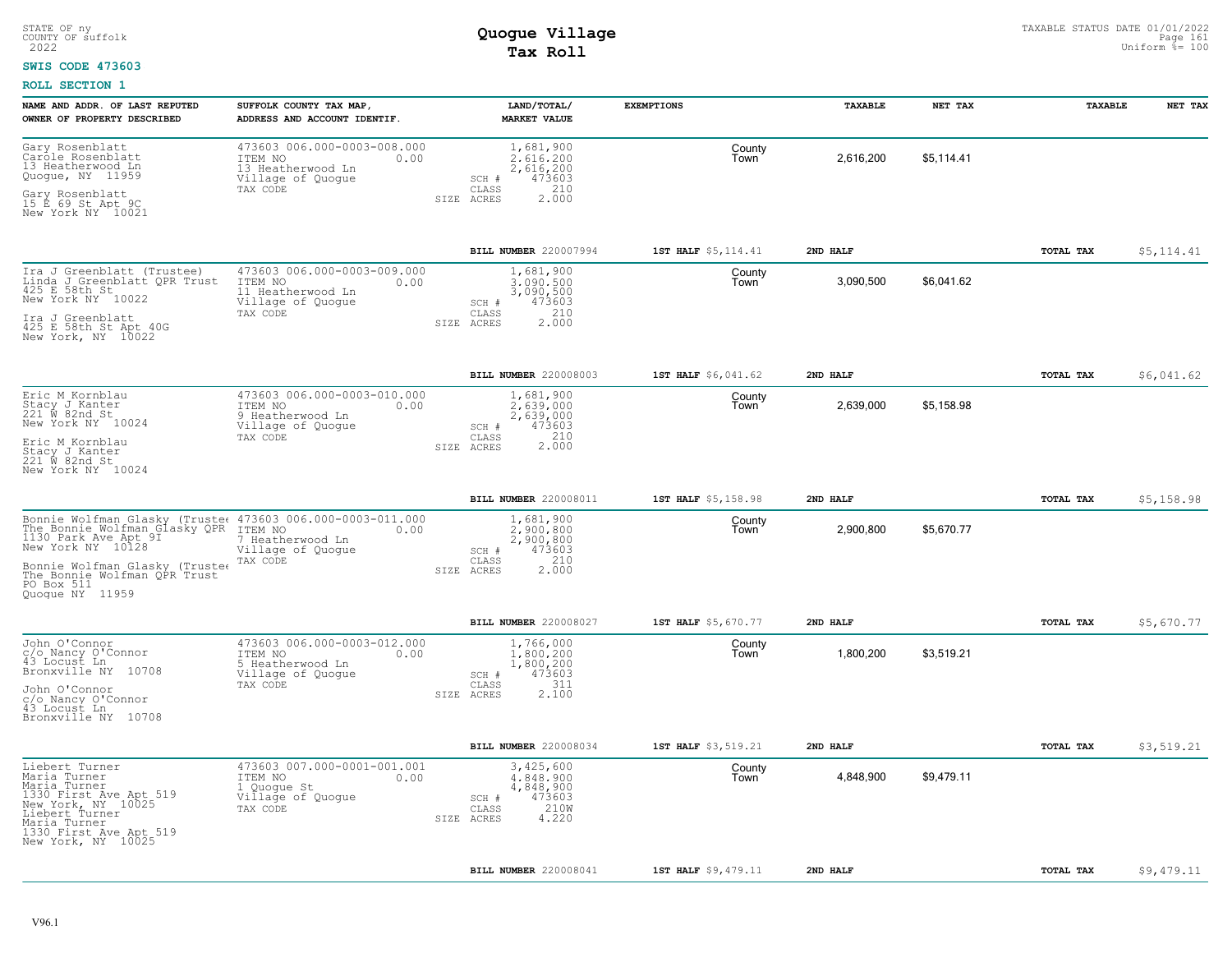### **SWIS CODE 473603**

| NAME AND ADDR. OF LAST REPUTED                                                               | SUFFOLK COUNTY TAX MAP,                                                                           | LAND/TOTAL/                                                            | <b>EXEMPTIONS</b>    | TAXABLE   | NET TAX     | TAXABLE          | NET TAX     |
|----------------------------------------------------------------------------------------------|---------------------------------------------------------------------------------------------------|------------------------------------------------------------------------|----------------------|-----------|-------------|------------------|-------------|
| OWNER OF PROPERTY DESCRIBED                                                                  | ADDRESS AND ACCOUNT IDENTIF.                                                                      | <b>MARKET VALUE</b>                                                    |                      |           |             |                  |             |
| Phillippe Moggio<br>Jane Moggio<br>4835 SW 76th St Apt<br>Miami FL 33143                     | 473603 007.000-0001-001.002<br>ITEM NO<br>0.00<br>5 Quoque St<br>Village of Quogue                | 2,070,000<br>3.219.100<br>3,219,100<br>473603<br>SCH #                 | County<br>Town       | 3,219,100 | \$6,293.02  |                  |             |
| Phillippe Moggio<br>Jane Moggio<br>4835 SW 76th St Apt<br>Miami FL 33143                     | TAX CODE                                                                                          | CLASS<br>210W<br>2.000<br>SIZE ACRES                                   |                      |           |             |                  |             |
|                                                                                              |                                                                                                   | BILL NUMBER 220008058                                                  | 1ST HALF \$6,293.02  | 2ND HALF  |             | TOTAL TAX        | \$6, 293.02 |
| Wildwood In Quogue LLC<br>180 Riverside Blvd Apt PH2A<br>New York NY 10069                   | 473603 007.000-0001-004.015<br>ITEM NO<br>0.00<br>19 Wildwood Ln<br>Village of Quogue<br>TAX CODE | 2,432,700<br>5.522.100<br>5,522,100<br>473603<br>SCH #<br>210<br>CLASS | County<br>Town       | 5,522,100 | \$10,795.15 |                  |             |
| Wildwood In Quoque LLC<br>c/o Jack & Metka Daly<br>2980 Vallejo St<br>San Francisco CA 94123 |                                                                                                   | 2.250<br>SIZE ACRES                                                    |                      |           |             |                  |             |
|                                                                                              |                                                                                                   | BILL NUMBER 220008072                                                  | 1ST HALF \$10,795.15 | 2ND HALF  |             | TOTAL TAX        | \$10,795.15 |
| Steven T Siegel<br>5445 N Bay Rd<br>Miami Beach, FL 33140                                    | 473603 007.000-0001-004.016<br>ITEM NO<br>0.00<br>21 Wildwood Ln<br>Village of Quogue             | 2,378,700<br>3.146.900<br>3,146,900<br>473603<br>SCH #                 | County<br>Town       | 3,146,900 | \$6,151.87  |                  |             |
| Steven T Siegel<br>5445 N Bay Rd<br>Miami Beach, FL 33140                                    | TAX CODE                                                                                          | 2.200<br>CLASS<br>SIZE ACRES                                           |                      |           |             |                  |             |
|                                                                                              |                                                                                                   | <b>BILL NUMBER 220008089</b>                                           | 1ST HALF \$6,151.87  | 2ND HALF  |             | TOTAL TAX        | \$6,151.87  |
| Eli Rousso<br>Patricia A Rousso<br>101 Central Parkj W<br>New York, NY 10023                 | 473603 007.000-0001-004.017<br>ITEM NO<br>0.00<br>15 Wildwood Ln<br>Village of Quogue             | 3,467,400<br>4.906.700<br>4,906,700<br>473603<br>SCH #                 | County<br>Town       | 4,906,700 | \$9,592.11  |                  |             |
| Eli Rousso<br>101 Central Pk W<br>New York, NY 10023                                         | TAX CODE                                                                                          | 210W<br>CLASS<br>SIZE ACRES<br>2.990                                   |                      |           |             |                  |             |
|                                                                                              |                                                                                                   | BILL NUMBER 220008096                                                  | 1ST HALF \$9,592.11  | 2ND HALF  |             | TOTAL TAX        | \$9,592.11  |
| Deborah Ann Forte<br>1050 Park Ave Apt 5A<br>New York NY 10028                               | 473603 007.000-0001-004.019<br>ITEM NO<br>0.00<br>7 Quoque St<br>Village of Quogue                | 2,056,500<br>2,056,500<br>2,056,500<br>473603<br>SCH #                 | County<br>Town       | 2,056,500 | \$4,020.25  |                  |             |
| Deborah Ann Forte<br>1050 Park Ave Apt 5A<br>New York NY 10028                               | TAX CODE                                                                                          | 311W<br>CLASS<br>SIZE ACRES<br>1.860                                   |                      |           |             |                  |             |
|                                                                                              |                                                                                                   | BILL NUMBER 220008102                                                  | 1ST HALF \$4,020.25  | 2ND HALF  |             | TOTAL TAX        | \$4,020.25  |
| Deborah Ann Forte<br>1 Sandacres Ln<br>Quogue NY 11959                                       | 473603 007.000-0001-004.020<br>ITEM NO<br>0.00<br>1 Sandacres Ln<br>Village of Quogue             | 3,315,200<br>4,473,800<br>4,473,800<br>473603<br>SCH #                 | County<br>Town       | 4,473,800 | \$8,745.83  |                  |             |
| Deborah Ann Forte<br>1050 Park Ave Apt 5A<br>New York NY 10028                               | TAX CODE                                                                                          | 210W<br>CLASS<br>2.050<br>SIZE ACRES                                   |                      |           |             |                  |             |
|                                                                                              |                                                                                                   | <b>BILL NUMBER 220008119</b>                                           | 1ST HALF \$8,745.83  | 2ND HALF  |             | <b>TOTAL TAX</b> | \$8,745.83  |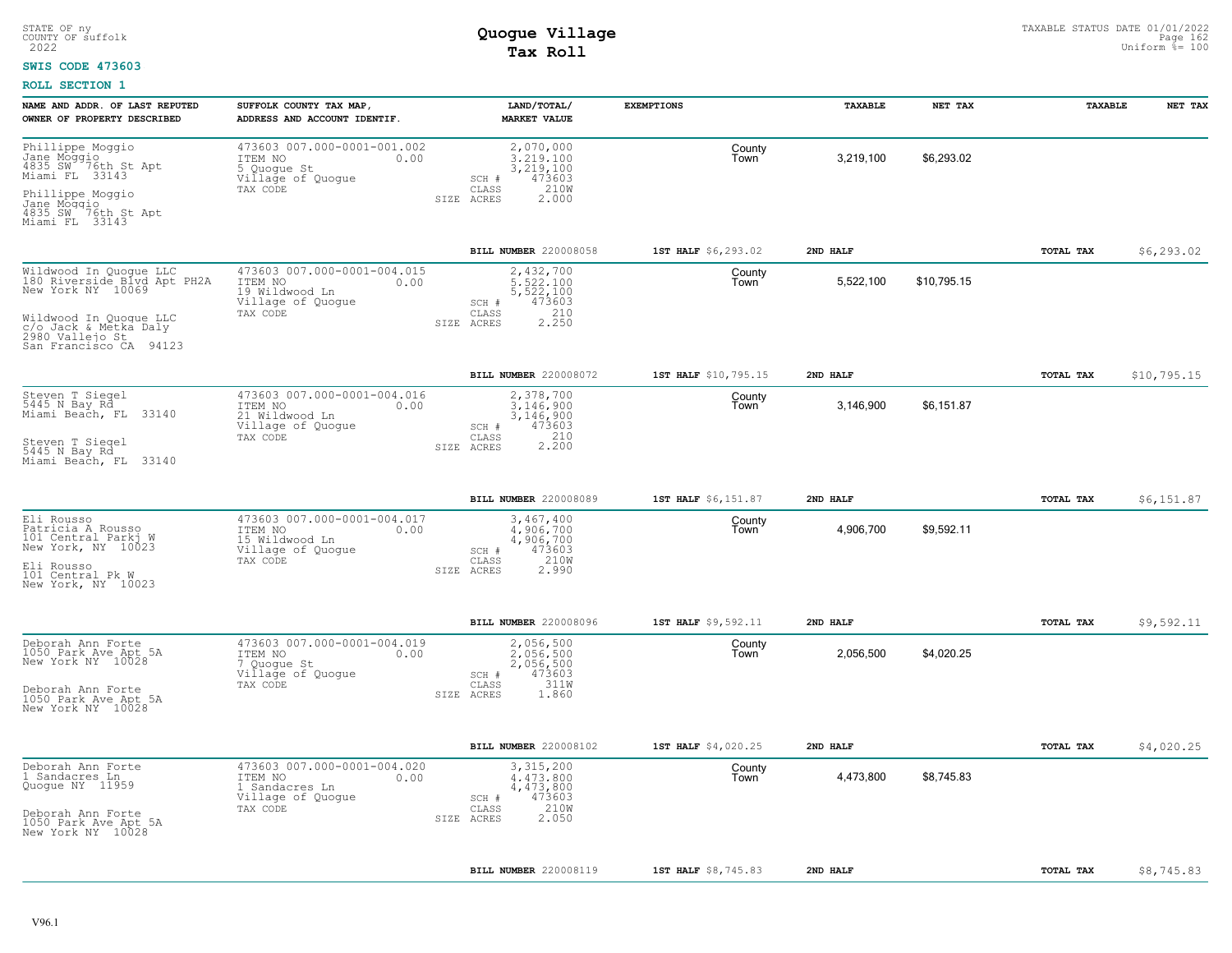### **SWIS CODE 473603**

| NAME AND ADDR. OF LAST REPUTED<br>OWNER OF PROPERTY DESCRIBED                                                                                            | SUFFOLK COUNTY TAX MAP,<br>ADDRESS AND ACCOUNT IDENTIF.                                             | LAND/TOTAL/<br><b>MARKET VALUE</b>                                                                | <b>EXEMPTIONS</b>    | TAXABLE   | NET TAX     | TAXABLE   | NET TAX     |
|----------------------------------------------------------------------------------------------------------------------------------------------------------|-----------------------------------------------------------------------------------------------------|---------------------------------------------------------------------------------------------------|----------------------|-----------|-------------|-----------|-------------|
| Alexander D Greene<br>Lori S Greene<br>5 Tripp In<br>Armonk NY 10504-2520                                                                                | 473603 007.000-0001-004.021<br>ITEM NO<br>0.00<br>2 Sandacres Ln<br>Village of Quogue               | 1,879,100<br>3.859.000<br>3,859,000<br>473603<br>SCH #                                            | County<br>Town       | 3,859,000 | \$7,543.96  |           |             |
| Alexander D Greene<br>Lori S Greene<br>5 Tripp Ln<br>Armonk NY 10504-2520                                                                                | TAX CODE                                                                                            | 210<br>CLASS<br>1.370<br>SIZE ACRES                                                               |                      |           |             |           |             |
|                                                                                                                                                          |                                                                                                     | BILL NUMBER 220008126                                                                             | 1ST HALF \$7,543.96  | 2ND HALF  |             | TOTAL TAX | \$7,543.96  |
| Heidi Greene<br>Michael Kluger<br>415 Seaspray Ave<br>Palm Beach FL 33480<br>Heidi Greene                                                                | 473603 007.000-0001-004.022<br>ITEM NO<br>0.00<br>3 Assups Neck Ln<br>Village of Quogue<br>TAX CODE | 1,270,100<br>1,976,300<br>1,976,300<br>473603<br>SCH #<br>210<br>CLASS                            | County<br>Town       | 1,976,300 | \$3,863.47  |           |             |
| Michael Kluger<br>415 Seaspray Ave<br>Palm Beach FL 33480                                                                                                |                                                                                                     | SIZE ACRES<br>1.020                                                                               |                      |           |             |           |             |
|                                                                                                                                                          |                                                                                                     | BILL NUMBER 220008133                                                                             | 1ST HALF \$3,863.47  | 2ND HALF  |             | TOTAL TAX | \$3,863.47  |
| Daniel K Weiskopf<br>Alison A Weiskopf<br>225 E 70th St Apt 11A<br>New York, NY 10021                                                                    | 473603 007.000-0001-004.023<br>ITEM NO<br>0.00<br>5 Assups Neck Ln<br>Village of Quogue             | 1,270,100<br>1,612,200<br>1,612,200<br>473603<br>SCH #                                            | County<br>Town       | 1,612,200 | \$3,151.69  |           |             |
| Daniel K Weiskopf<br>225 E 70th St Apt 11A<br>New York, NY 10021                                                                                         | TAX CODE                                                                                            | 210<br>CLASS<br>$1.\overline{0}\overline{20}$<br>SIZE ACRES                                       |                      |           |             |           |             |
|                                                                                                                                                          |                                                                                                     | BILL NUMBER 220008141                                                                             | 1ST HALF \$3,151.69  | 2ND HALF  |             | TOTAL TAX | \$3,151.69  |
| Abraham Cary<br>Lucy Cary<br>Lucy Cary<br>45 E 89th St Apt 20G<br>New York NY 10128<br>Abraham Cary<br>Lucy Cary<br>84 Doubling Rd<br>Greenwich CT 06830 | 473603 007.000-0001-004.024<br>ITEM NO<br>0.00<br>7 Assups Neck Ln<br>Village of Quogue<br>TAX CODE | 1,336,900<br>2,109,100<br>2,109,100<br>473603<br>$SCH$ $#$<br>210<br>CLASS<br>SIZE ACRES<br>1.020 | County<br>Town       | 2,109,100 | \$4,123.08  |           |             |
|                                                                                                                                                          |                                                                                                     | <b>BILL NUMBER 220008157</b>                                                                      | 1ST HALF \$4,123.08  | 2ND HALF  |             | TOTAL TAX | \$4,123.08  |
| Scott Schnell<br>Randi Engle Schnell<br>1832 Durand Mill Dr<br>Atlanta GA 30307<br>Scott Schnell                                                         | 473603 007.000-0001-004.025<br>ITEM NO<br>0.00<br>9 Assups Neck Ln<br>Village of Quogue<br>TAX CODE | 1,287,100<br>2.349.000<br>2, 349, 000<br>473603<br>SCH #<br>210<br>CLASS                          | County<br>Town       | 2,349,000 | \$4,592.06  |           |             |
| Randi Engle Schnell<br>1832 Durand Mill Dr<br>Atlanta GA 30307                                                                                           |                                                                                                     | 1,220<br>SIZE ACRES                                                                               |                      |           |             |           |             |
|                                                                                                                                                          |                                                                                                     | BILL NUMBER 220008164                                                                             | 1ST HALF \$4,592.06  | 2ND HALF  |             | TOTAL TAX | \$4,592.06  |
| Michael Rafferty<br>Kathryn Rafferty<br>64 Second St<br>Garden City NY 11530                                                                             | 473603 007.000-0001-004.026<br>ITEM NO<br>0.00<br>3 Sandacres Ln<br>Village of Quogue               | 3,828,900<br>6,280,300<br>6,280,300<br>473603<br>SCH #                                            | County<br>Town       | 6,280,300 | \$12,277.36 |           |             |
| Michael Rafferty<br>Kathryn Rafferty<br>64 Second St<br>Garden City NY 11530                                                                             | TAX CODE                                                                                            | 210W<br>CLASS<br>2.440<br>SIZE ACRES                                                              |                      |           |             |           |             |
|                                                                                                                                                          |                                                                                                     | BILL NUMBER 220008171                                                                             | 1ST HALF \$12,277.36 | 2ND HALF  |             | TOTAL TAX | \$12,277.36 |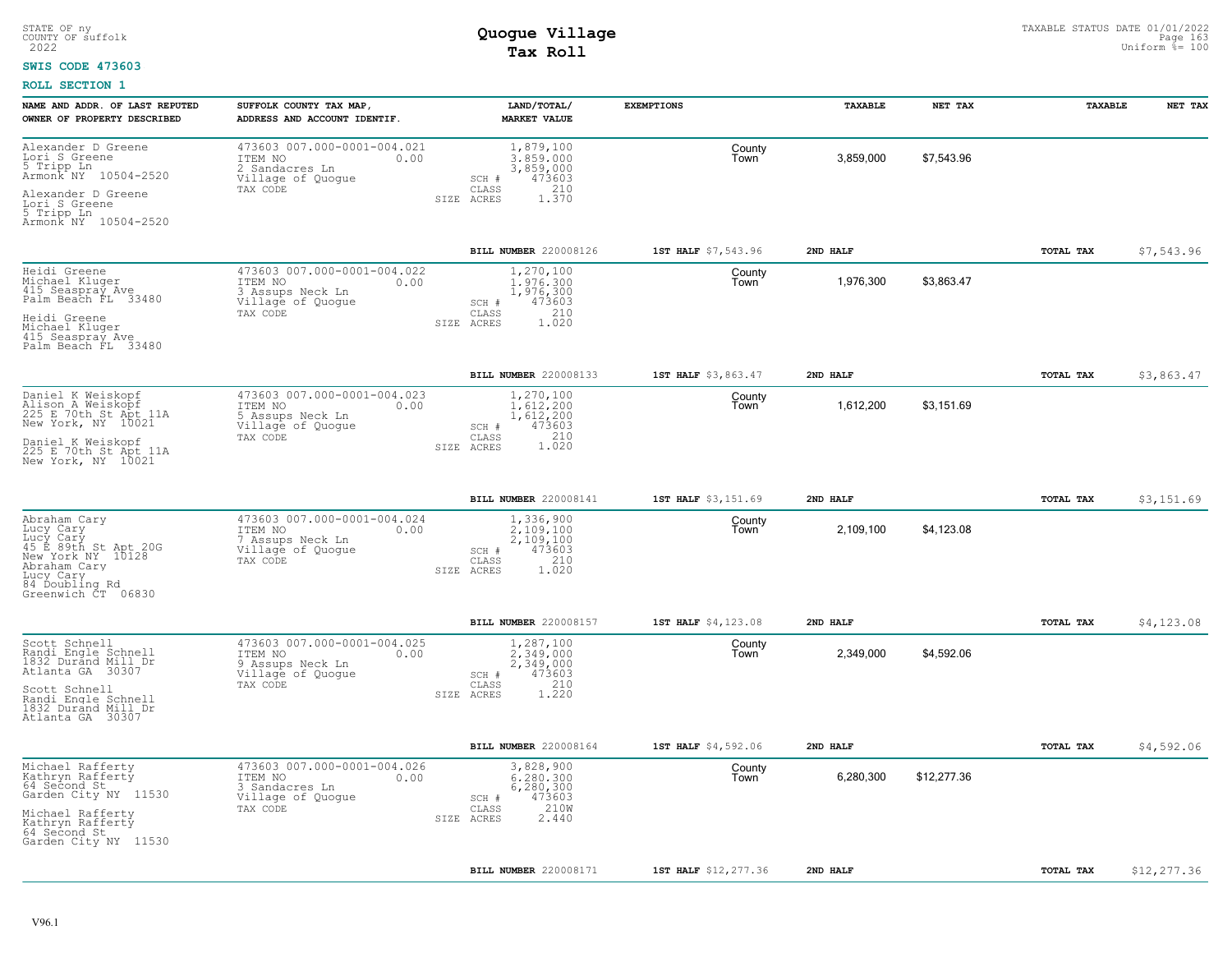### **SWIS CODE 473603**

| NAME AND ADDR. OF LAST REPUTED<br>OWNER OF PROPERTY DESCRIBED                                                                                                                                                                                                   | SUFFOLK COUNTY TAX MAP,<br>ADDRESS AND ACCOUNT IDENTIF.                                           | LAND/TOTAL/<br><b>MARKET VALUE</b>                                                                | <b>EXEMPTIONS</b>    | TAXABLE    | NET TAX     | TAXABLE          | NET TAX     |
|-----------------------------------------------------------------------------------------------------------------------------------------------------------------------------------------------------------------------------------------------------------------|---------------------------------------------------------------------------------------------------|---------------------------------------------------------------------------------------------------|----------------------|------------|-------------|------------------|-------------|
| Evelyn Salzberg (Trustee) 473603 C<br>The Evelyn Salzberg 2017 Rev ! ITEM NO<br>Barry Salzberg (Trustee) 5 Sandacres Ln<br>The Barry Salzberg 2017 Rev T: Village of Quogue<br>Barry Salzberg<br>Evelyn Salzberg<br>1 West End Ave Apt 39a<br>New York NY 10023 | 473603 007.000-0001-004.027<br>0.00<br>TAX CODE                                                   | 3,063,500<br>6.330.600<br>6,330,600<br>473603<br>SCH #<br>210W<br>CLASS<br>SIZE ACRES<br>2.280    | County<br>Town       | 6,330,600  | \$12,375.69 |                  |             |
|                                                                                                                                                                                                                                                                 |                                                                                                   | BILL NUMBER 220008188                                                                             | 1ST HALF \$12,375.69 | 2ND HALF   |             | TOTAL TAX        | \$12,375.69 |
| Sandacres Associates Inc<br>237 Hopmeadow St<br>Weatogue, CT 06089                                                                                                                                                                                              | 473603 007.000-0001-004.028<br>ITEM NO<br>0.00<br>Sandacres Lane<br>Village of Quogue<br>TAX CODE | 500<br>500<br>500<br>473603<br>SCH #<br>692<br>CLASS                                              | County<br>Town       | 500        | \$0.98      |                  |             |
| Spencer Potts<br>225 Fifth Ave Apt 3F<br>New York NY 10010                                                                                                                                                                                                      |                                                                                                   | SIZE ACRES                                                                                        |                      |            |             |                  |             |
|                                                                                                                                                                                                                                                                 |                                                                                                   | BILL NUMBER 220008195                                                                             | 1ST HALF \$0.98      | 2ND HALF   |             | TOTAL TAX        | \$0.98      |
| Alexander D Greene<br>Lori S Greene<br>5 Tripp Ln<br>Armonk <sup>-</sup> NY 10504-2520                                                                                                                                                                          | 473603 007.000-0001-004.029<br>ITEM NO<br>0.00<br>4 #A Sandacres Ln<br>Village of Quogue          | 2,206,500<br>2,206,500<br>2,206,500<br>473603<br>SCH #                                            | County<br>Town       | 2,206,500  | \$4,313.49  |                  |             |
| Alexander D Greene<br>Lori S Greene<br>5 Tripp Ln<br>Armonk NY 10504-2520                                                                                                                                                                                       | TAX CODE                                                                                          | 311<br>CLASS<br>$2.\overline{0}\overline{4}\overline{0}$<br>SIZE ACRES                            |                      |            |             |                  |             |
|                                                                                                                                                                                                                                                                 |                                                                                                   | BILL NUMBER 220017911                                                                             | 1ST HALF \$4,313.49  | 2ND HALF   |             | TOTAL TAX        | \$4,313.49  |
| Sandacres Associates Inc<br>237 Hopmeadow St<br>Weatogue, CT 06089<br>Spencer Potts<br>225 Fifth Ave Apt 3F<br>New York NY 10010                                                                                                                                | 473603 007.000-0001-004.031<br>ITEM NO<br>0.00<br>4 Sandacres Ln<br>Village of Quogue<br>TAX CODE | 8,151,900<br>13,166,900<br>13,166,900<br>473603<br>SCH #<br>281W<br>CLASS<br>14.390<br>SIZE ACRES | County<br>Town       | 13,166,900 | \$25,739.97 |                  |             |
|                                                                                                                                                                                                                                                                 |                                                                                                   | BILL NUMBER 220018567                                                                             | 1ST HALF \$25,739.97 | 2ND HALF   |             | <b>TOTAL TAX</b> | \$25,739.97 |
| Stephen Fealy<br>Kristen Fealy<br>112 E 74th St Apt 8N<br>New York NY 10021                                                                                                                                                                                     | 473603 007.000-0001-004.032<br>ITEM NO<br>0.00<br>4B Sandacres Ln<br>Village of Quogue            | 2,172,100<br>4.717.700<br>4,717,700<br>473603<br>SCH #                                            | County<br>Town       | 4,717,700  | \$9,222.63  |                  |             |
| Stephen Fealy<br>Kristen Fealý<br>112 E 74th St Apt 8N<br>New York NY 10021                                                                                                                                                                                     | TAX CODE                                                                                          | 210<br>CLASS<br>2.410<br>SIZE ACRES                                                               |                      |            |             |                  |             |
|                                                                                                                                                                                                                                                                 |                                                                                                   | BILL NUMBER 220018571                                                                             | 1ST HALF \$9,222.63  | 2ND HALF   |             | TOTAL TAX        | \$9,222.63  |
| Seascape Properties LLC<br>65 Hilton Ave<br>Garden City, NY 11530                                                                                                                                                                                               | 473603 007.000-0001-007.005<br>ITEM NO<br>0.00<br>2 Seascape Ln<br>Village of Quogue<br>TAX CODE  | 3,870,300<br>3.870.300<br>3,870,300<br>473603<br>$SCH$ $#$<br>311W<br>CLASS                       | County<br>Town       | 3,870,300  | \$7,566.05  |                  |             |
| John D Miller<br>1274 Waggle Way<br>Naples FL 34108                                                                                                                                                                                                             |                                                                                                   | 2.670<br>SIZE ACRES                                                                               |                      |            |             |                  |             |
|                                                                                                                                                                                                                                                                 |                                                                                                   | <b>BILL NUMBER 220008201</b>                                                                      | 1ST HALF \$7,566.05  | 2ND HALF   |             | TOTAL TAX        | \$7,566.05  |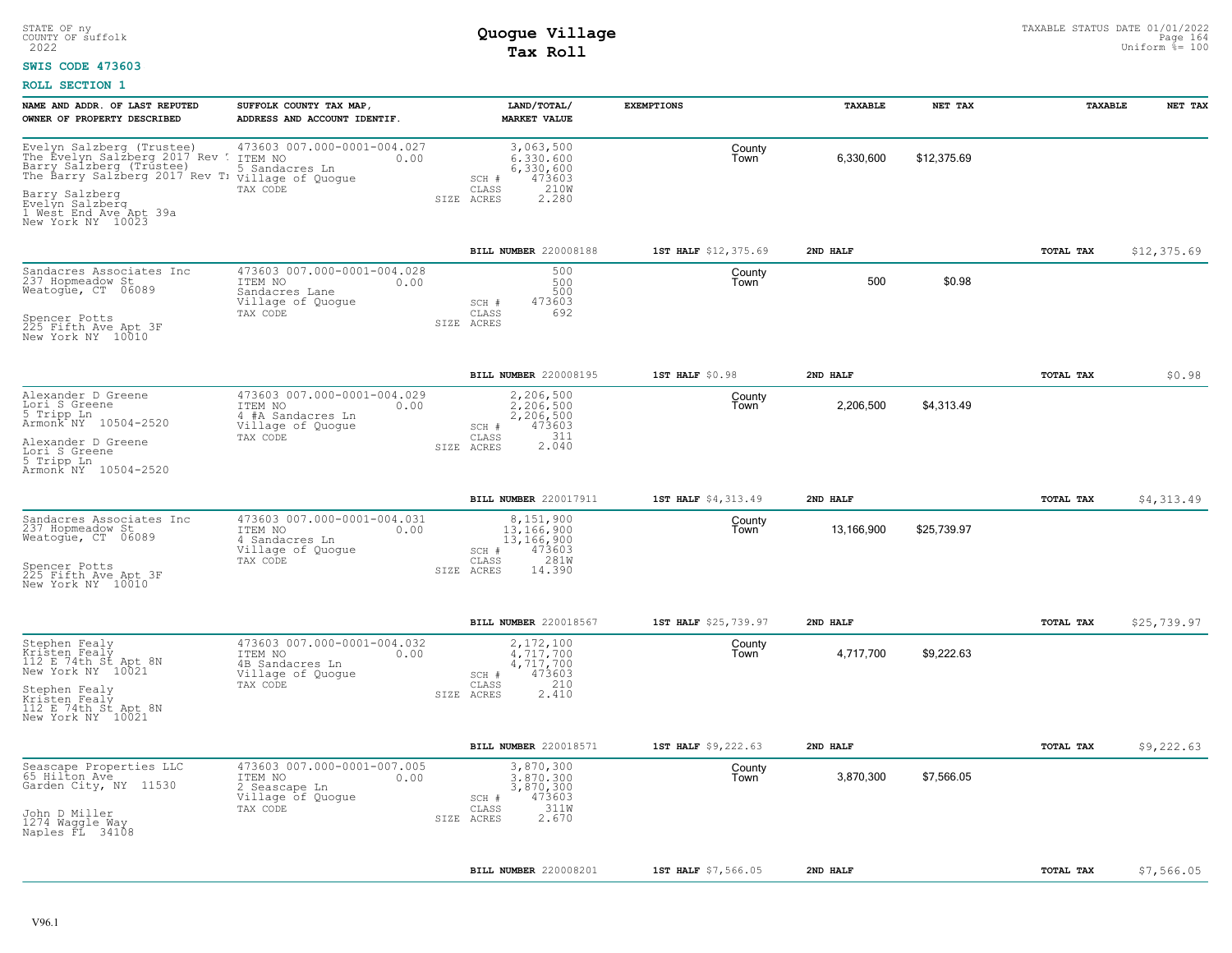### **SWIS CODE 473603**

| NAME AND ADDR. OF LAST REPUTED<br>OWNER OF PROPERTY DESCRIBED                                                                                                                  | SUFFOLK COUNTY TAX MAP,<br>ADDRESS AND ACCOUNT IDENTIF.                                          | LAND/TOTAL/<br><b>MARKET VALUE</b>                                                              | <b>EXEMPTIONS</b>    | TAXABLE   | NET TAX     | TAXABLE   | NET TAX     |
|--------------------------------------------------------------------------------------------------------------------------------------------------------------------------------|--------------------------------------------------------------------------------------------------|-------------------------------------------------------------------------------------------------|----------------------|-----------|-------------|-----------|-------------|
| Randali Acres, LLC<br>6 Craig St<br>Jerichō NY 11753<br>Randali Acres LLC<br>5718 NW 24 Ter<br>Boca Raton FL 33496                                                             | 473603 007.000-0001-007.006<br>ITEM NO<br>0.00<br>6 Seascape Ln<br>Village of Quogue<br>TAX CODE | 2,740,800<br>4.478.300<br>4,478,300<br>473603<br>SCH #<br>210W<br>CLASS<br>SIZE ACRES<br>2.470  | County<br>Town       | 4,478,300 | \$8,754.63  |           |             |
|                                                                                                                                                                                |                                                                                                  | BILL NUMBER 220008218                                                                           | 1ST HALF \$8,754.63  | 2ND HALF  |             | TOTAL TAX | \$8,754.63  |
| John D Miller<br>1274 Waggle Way<br>Naples FL 34108<br>John D Miller<br>1274 Waggle Way<br>Naples FL 34108                                                                     | 473603 007.000-0001-007.007<br>ITEM NO<br>0.00<br>4 Seascape Ln<br>Village of Quogue<br>TAX CODE | 4,063,600<br>6,875,300<br>6,875,300<br>473603<br>SCH #<br>210W<br>CLASS<br>SIZE ACRES<br>3.120  | County<br>Town       | 6,875,300 | \$13,440.52 |           |             |
|                                                                                                                                                                                |                                                                                                  | BILL NUMBER 220008225                                                                           | 1ST HALF \$13,440.52 | 2ND HALF  |             | TOTAL TAX | \$13,440.52 |
| Margaret Ann Kelly<br>14 Courseview Rd<br>Bronxville, NY 10708<br>Margaret Ann Kelly<br>14 Courseview Rd<br>Bronxville, NY 10708                                               | 473603 007.000-0001-007.012<br>ITEM NO<br>0.00<br>7 Meadow Ln<br>Village of Quogue<br>TAX CODE   | 2,002,300<br>2.609.800<br>2,609,800<br>473603<br>SCH #<br>CLASS<br>210W<br>1.600<br>SIZE ACRES  | County<br>Town       | 2,609,800 | \$5,101.90  |           |             |
|                                                                                                                                                                                |                                                                                                  | BILL NUMBER 220008232                                                                           | 1ST HALF \$5,101.90  | 2ND HALF  |             | TOTAL TAX | \$5,101.90  |
| Alan M Trager<br>Katherine Trager<br>1000 S Pointe Dr Apt 705<br>Miami Beach FL 33139<br>Alan M Trager<br>Katherine Trager<br>1000 S Pointe Dr Apt 705<br>Miami Beach FL 33139 | 473603 007.000-0001-007.013<br>ITEM NO<br>0.00<br>2 Meadow Ln<br>Village of Quogue<br>TAX CODE   | 1,917,300<br>4.111.100<br>4, 111, 100<br>473603<br>SCH #<br>210<br>CLASS<br>1.330<br>SIZE ACRES | County<br>Town       | 4,111,100 | \$8.036.79  |           |             |
|                                                                                                                                                                                |                                                                                                  | BILL NUMBER 220008249                                                                           | 1ST HALF \$8,036.79  | 2ND HALF  |             | TOTAL TAX | \$8,036.79  |
| Adam Wolkoff<br>155 E 55th St<br>New York, NY 10022<br>Adam Wolkoff<br>1 Executive Dr<br>Edgewood, NY 11717                                                                    | 473603 007.000-0001-007.015<br>ITEM NO<br>0.00<br>3 Seascape Ln<br>Village of Quogue<br>TAX CODE | 2,378,700<br>2,378,700<br>2,378,700<br>473603<br>SCH #<br>311<br>CLASS<br>2.200<br>SIZE ACRES   | County<br>Town       | 2,378,700 | \$4,650.12  |           |             |
|                                                                                                                                                                                |                                                                                                  | BILL NUMBER 220008256                                                                           | 1ST HALF \$4,650.12  | 2ND HALF  |             | TOTAL TAX | \$4,650.12  |
| Adam Wolkoff<br>David Wolkoff<br>Gerald Wolkoff<br>155 E 55th St<br>New York, NY 10022<br>Gerald Wolkoff<br>1 Executive Dr<br>Edgewood, NY 11717                               | 473603 007.000-0001-007.016<br>0.00<br>ITEM NO<br>1 Seascape Ln<br>Village of Quogue<br>TAX CODE | 3,247,000<br>4,708,000<br>4,708,000<br>473603<br>SCH #<br>210W<br>CLASS<br>2.800<br>SIZE ACRES  | County<br>Town       | 4,708,000 | \$9,203.67  |           |             |
|                                                                                                                                                                                |                                                                                                  | <b>BILL NUMBER 220008263</b>                                                                    | 1ST HALF \$9,203.67  | 2ND HALF  |             | TOTAL TAX | \$9,203.67  |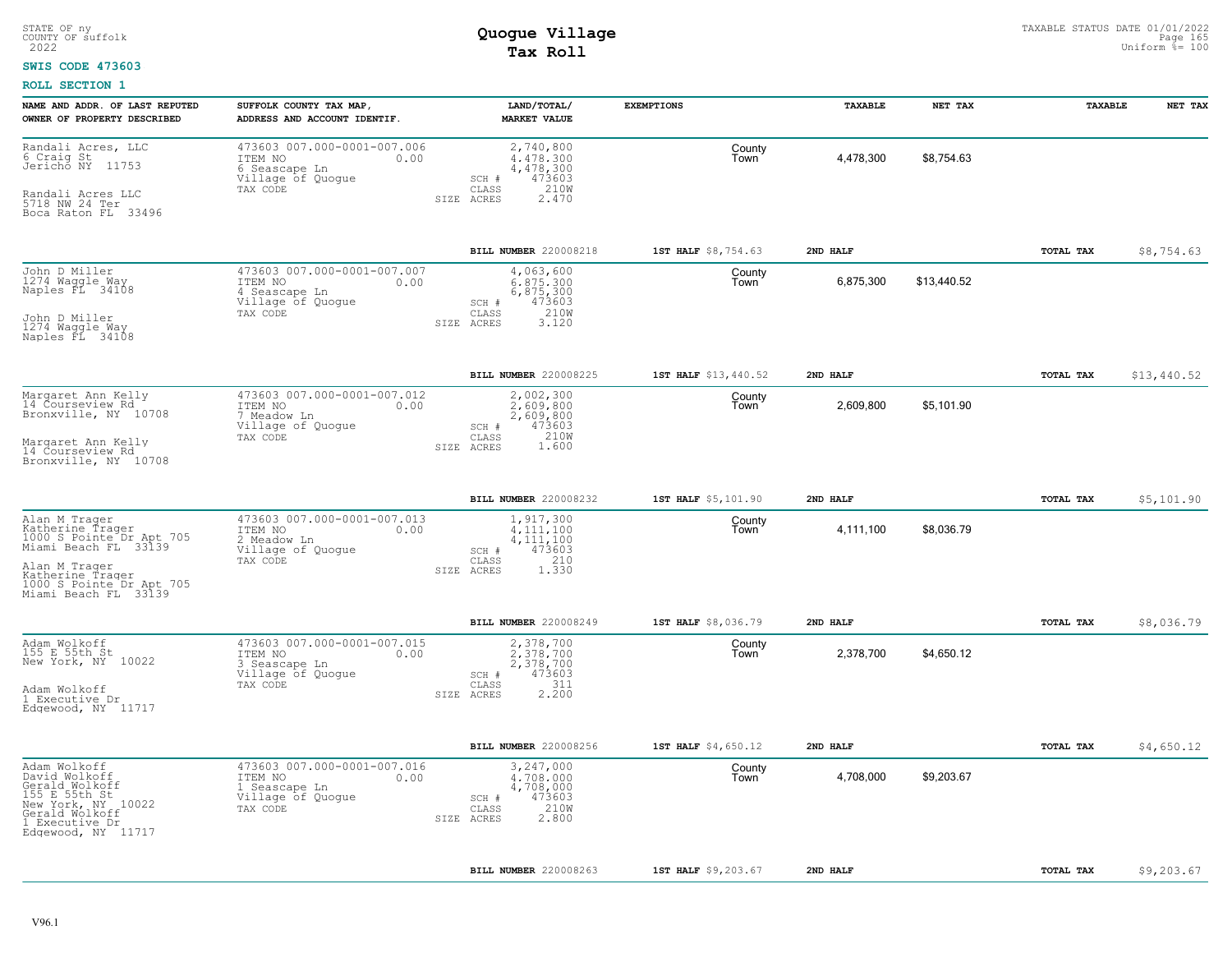### **SWIS CODE 473603**

| NAME AND ADDR. OF LAST REPUTED                                                   | SUFFOLK COUNTY TAX MAP,                                                                              | LAND/TOTAL/                                                            | <b>EXEMPTIONS</b>   | TAXABLE   | NET TAX    | TAXABLE   | NET TAX    |
|----------------------------------------------------------------------------------|------------------------------------------------------------------------------------------------------|------------------------------------------------------------------------|---------------------|-----------|------------|-----------|------------|
| OWNER OF PROPERTY DESCRIBED                                                      | ADDRESS AND ACCOUNT IDENTIF.                                                                         | <b>MARKET VALUE</b>                                                    |                     |           |            |           |            |
| Philip Calderone<br>Joan Calderone<br>7 Fairway Lane                             | 473603 007.000-0001-008.000<br>ITEM NO<br>0.00<br>55 Assups Neck Ln                                  | 2,981,000<br>3,710,500<br>3,710,500<br>473603                          | County<br>Town      | 3,710,500 | \$7,253.66 |           |            |
| Manhasset, NY 11030<br>Philip Calderone<br>7 Fairway Lane                        | Village of Quogue<br>TAX CODE                                                                        | SCH #<br>CLASS<br>210W<br>0.920<br>ACRES<br>SIZE                       |                     |           |            |           |            |
| Manhasset, NY 11030                                                              |                                                                                                      |                                                                        |                     |           |            |           |            |
|                                                                                  |                                                                                                      | BILL NUMBER 220008271                                                  | 1ST HALF \$7,253.66 | 2ND HALF  |            | TOTAL TAX | \$7,253.66 |
| David Wolkoff<br>1 Executive Dr<br>Edgewood, NY 11717                            | 473603 007.000-0001-010.005<br>ITEM NO<br>0.00<br>45 Assups Neck Ln<br>Village of Quogue<br>TAX CODE | 2,117,400<br>2.117.400<br>2,117,400<br>473603<br>SCH #<br>311<br>CLASS | County<br>Town      | 2,117,400 | \$4,139.31 |           |            |
| David Wolkoff<br>1 Executive Dr<br>Edgewood, NY 11717                            |                                                                                                      | 2.350<br>SIZE ACRES                                                    |                     |           |            |           |            |
|                                                                                  |                                                                                                      | BILL NUMBER 220015913                                                  | 1ST HALF \$4,139.31 | 2ND HALF  |            | TOTAL TAX | \$4,139.31 |
| Robert Levy<br>Donna Levy<br>35 E 75th St Apt 10b<br>New York NY 10021           | 473603 007.000-0001-011.002<br>ITEM NO<br>0.00<br>43 Assups Neck Ln<br>Village of Quogue             | 2,522,800<br>3,890,500<br>3,890,500<br>SCH #<br>473603<br>210          | County<br>Town      | 3,890,500 | \$7,605.54 |           |            |
| Robert Levy<br>Donna Levy<br>PO Box 86<br>Quoque NY 11959                        | TAX CODE                                                                                             | CLASS<br>1.400<br>SIZE ACRES                                           |                     |           |            |           |            |
|                                                                                  |                                                                                                      | BILL NUMBER 220008294                                                  | 1ST HALF \$7,605.54 | 2ND HALF  |            | TOTAL TAX | \$7,605.54 |
| Young, Anne Gibson (executrix)<br>110 Nanette Dr<br>Rochester, NY 14626          | 473603 007.000-0001-011.003<br>ITEM NO<br>0.00<br>Assups Neck Ln<br>Village of Quogue                | 500<br>500<br>500<br>473603<br>SCH #                                   | County<br>Town      | 500       | \$0.98     |           |            |
| Anne Gibson Young (Executrix)<br>110 Nanette Dr<br>Rochester, NY 14626           | TAX CODE                                                                                             | 692<br>CLASS<br>0.320<br>SIZE ACRES                                    |                     |           |            |           |            |
|                                                                                  |                                                                                                      | BILL NUMBER 220008301                                                  | 1ST HALF \$0.98     | 2ND HALF  |            | TOTAL TAX | \$0.98     |
| Hercules P Sotos<br>Mary M Sotos<br>36 Clapboard Ridge Rd<br>Greenwich, CT 06830 | 473603 007.000-0001-011.006<br>ITEM NO<br>0.00<br>3 Meadow Ln<br>Village of Quogue                   | 2,054,300<br>3,537,500<br>3,537,500<br>473603<br>SCH #                 | County<br>Town      | 3,537,500 | \$6,915.46 |           |            |
| Hercules P Sotos<br>36 Clapboard Ridge Rd<br>Greenwich, CT 06830                 | TAX CODE                                                                                             | 210<br>CLASS<br>2,280<br>SIZE ACRES                                    |                     |           |            |           |            |
|                                                                                  |                                                                                                      | <b>BILL NUMBER 220008317</b>                                           | 1ST HALF \$6,915.46 | 2ND HALF  |            | TOTAL TAX | \$6,915.46 |
| Hercules P Sotos<br>Mary M Sotos<br>25 Clapboard_Ridge_Rd<br>Greenwich, CT 06830 | 473603 007.000-0001-011.007<br>ITEM NO<br>0.00<br>5 Meadow Ln<br>Village of Quogue                   | 2,344,000<br>4.424.800<br>4,424,800<br>473603<br>SCH #                 | County<br>Town      | 4,424,800 | \$8,650.04 |           |            |
| Hercules P Sotos<br>36 Clapboard Ridge Rd<br>Greenwich, CT 06830                 | TAX CODE                                                                                             | 210<br>CLASS<br>3.300<br>SIZE ACRES                                    |                     |           |            |           |            |
|                                                                                  |                                                                                                      | BILL NUMBER 220008324                                                  | 1ST HALF \$8,650.04 | 2ND HAT.F |            | TOTAL TAX | \$8,650.04 |
|                                                                                  |                                                                                                      |                                                                        |                     |           |            |           |            |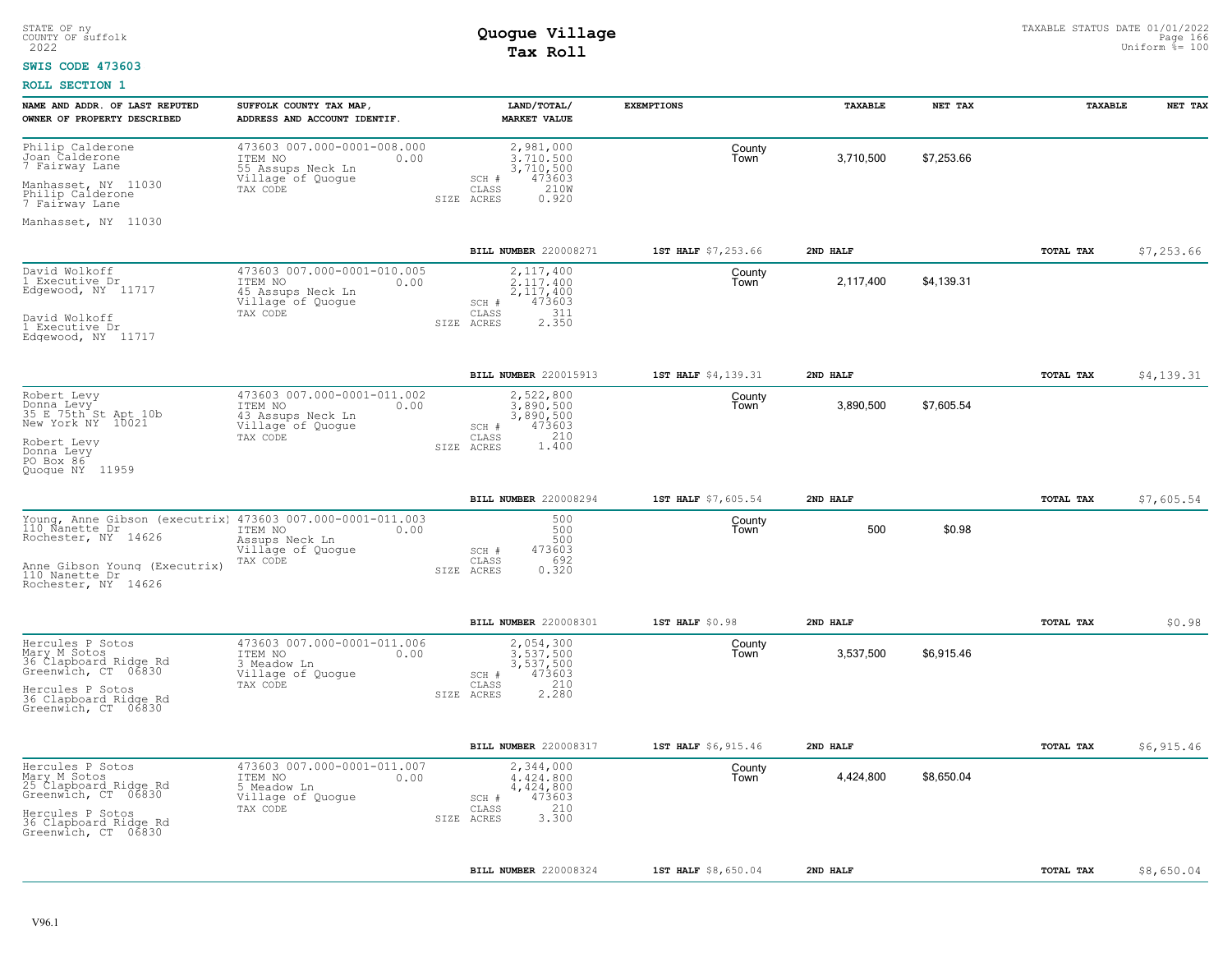#### **SWIS CODE 473603**

| NAME AND ADDR. OF LAST REPUTED<br>OWNER OF PROPERTY DESCRIBED                                                                                                                    | SUFFOLK COUNTY TAX MAP,<br>ADDRESS AND ACCOUNT IDENTIF.                                              | LAND/TOTAL/<br><b>MARKET VALUE</b>                                                            | <b>EXEMPTIONS</b>   | TAXABLE   | NET TAX    | TAXABLE          | NET TAX    |
|----------------------------------------------------------------------------------------------------------------------------------------------------------------------------------|------------------------------------------------------------------------------------------------------|-----------------------------------------------------------------------------------------------|---------------------|-----------|------------|------------------|------------|
| Lenore Sherman<br>Neil Sherman<br>37 Warren St PH B<br>New York NY 10007<br>Lenore Sherman<br>Neil Sherman<br>37 Warren St PH B<br>New York NY 10007                             | 473603 007.000-0001-011.009<br>ITEM NO<br>0.00<br>1 Meadow Ln<br>Village of Quogue<br>TAX CODE       | 1,994,300<br>3,351,100<br>3,351,100<br>473603<br>SCH #<br>CLASS<br>210<br>2.170<br>SIZE ACRES | County<br>Town      | 3,351,100 | \$6.551.07 |                  |            |
|                                                                                                                                                                                  |                                                                                                      | BILL NUMBER 220016242                                                                         | 1ST HALF \$6,551.07 | 2ND HALF  |            | TOTAL TAX        | \$6,551.07 |
| Elizabeth P Mc Mahon<br>11 North Dr<br>Plandome, NY 11030<br>Elizabeth Mc Mahon<br>300 East Overlook 626<br>Port Washington NY 11050                                             | 473603 007.000-0001-013.001<br>ITEM NO<br>0.00<br>20 Barker Ln<br>Village of Quogue<br>TAX CODE      | 1,676,000<br>2,038,800<br>2,038,800<br>473603<br>SCH #<br>210<br>CLASS<br>SIZE ACRES<br>1,300 | County<br>l own     | 2,038,800 | \$3,985.65 |                  |            |
|                                                                                                                                                                                  |                                                                                                      | BILL NUMBER 220008331                                                                         | 1ST HALF \$3,985.65 | 2ND HALF  |            | TOTAL TAX        | \$3,985.65 |
| Mary T. Vogel (Trustee)<br>The Anne Taylor Irr Fam Trust<br>17 Barker Ln<br>Quogue NY 11959<br>Anne R. Taylor<br>PO Box 98<br>Quoque NY 11959                                    | 473603 007.000-0001-014.000<br>ITEM NO<br>0.00<br>17 Barker Ln<br>Village of Quogue<br>TAX CODE      | 1,105,000<br>1,368,500<br>1,368,500<br>473603<br>SCH #<br>CLASS<br>0.210<br>SIZE ACRES        | County<br>l own     | 1,368,500 | \$2,675.28 |                  |            |
|                                                                                                                                                                                  |                                                                                                      | BILL NUMBER 220008348                                                                         | 1ST HALF \$2,675.28 | 2ND HALF  |            | TOTAL TAX        | \$2,675.28 |
| Assups Neck, LLC<br>472 Savoie Dr<br>Palm Beach Gardens FL 33410<br>Assups Neck, LLC<br>472 Savoie Dr<br>Palm Beach Gardens FL 33410                                             | 473603 007.000-0001-015.000<br>ITEM NO<br>0.00<br>20 Assups Neck Ln<br>Village of Quoque<br>TAX CODE | 1,168,100<br>3,358,600<br>3,358,600<br>473603<br>SCH #<br>210<br>CLASS<br>0.740<br>SIZE ACRES | County<br>Town      | 3,358,600 | \$6,565.73 |                  |            |
|                                                                                                                                                                                  |                                                                                                      | BILL NUMBER 220008355                                                                         | 1ST HALF \$6,565.73 | 2ND HALF  |            | <b>TOTAL TAX</b> | \$6,565.73 |
| Jeffrey Rabinowitz<br>Candace Rabinowitz<br>255 E 74th St Apt 16A<br>New York NY 10021<br>Jeffrey Rabinowitz<br>Candace Rabinowitz<br>255 E 74th St Apt 16A<br>New York NY 10021 | 473603 007.000-0001-016.000<br>ITEM NO<br>0.00<br>18 Assups Neck Ln<br>Village of Quogue<br>TAX CODE | 1,229,700<br>2.829.700<br>2,829,700<br>473603<br>SCH #<br>210<br>CLASS<br>SIZE ACRES<br>0.820 | County<br>Town      | 2,829,700 | \$5.531.78 |                  |            |
|                                                                                                                                                                                  |                                                                                                      | BILL NUMBER 220008362                                                                         | 1ST HALF \$5,531.78 | 2ND HALF  |            | <b>TOTAL TAX</b> | \$5,531.78 |
| Jean S Leness<br>PO Box 192<br>Quogue NY 11959<br>Jean S Leness<br>PO Box 192<br>Quoque NY 11959                                                                                 | 473603 007.000-0001-018.000<br>0.00<br>ITEM NO<br>14 Assups Neck Ln<br>Village of Quogue<br>TAX CODE | 1,032,300<br>1.227.100<br>1,227,100<br>473603<br>SCH #<br>260<br>CLASS<br>0.490<br>SIZE ACRES | County<br>Town      | 1,227,100 | \$2,398.86 |                  |            |
|                                                                                                                                                                                  |                                                                                                      | BILL NUMBER 220008379                                                                         | 1ST HALF \$2,398.86 | 2ND HALF  |            | TOTAL TAX        | \$2,398.86 |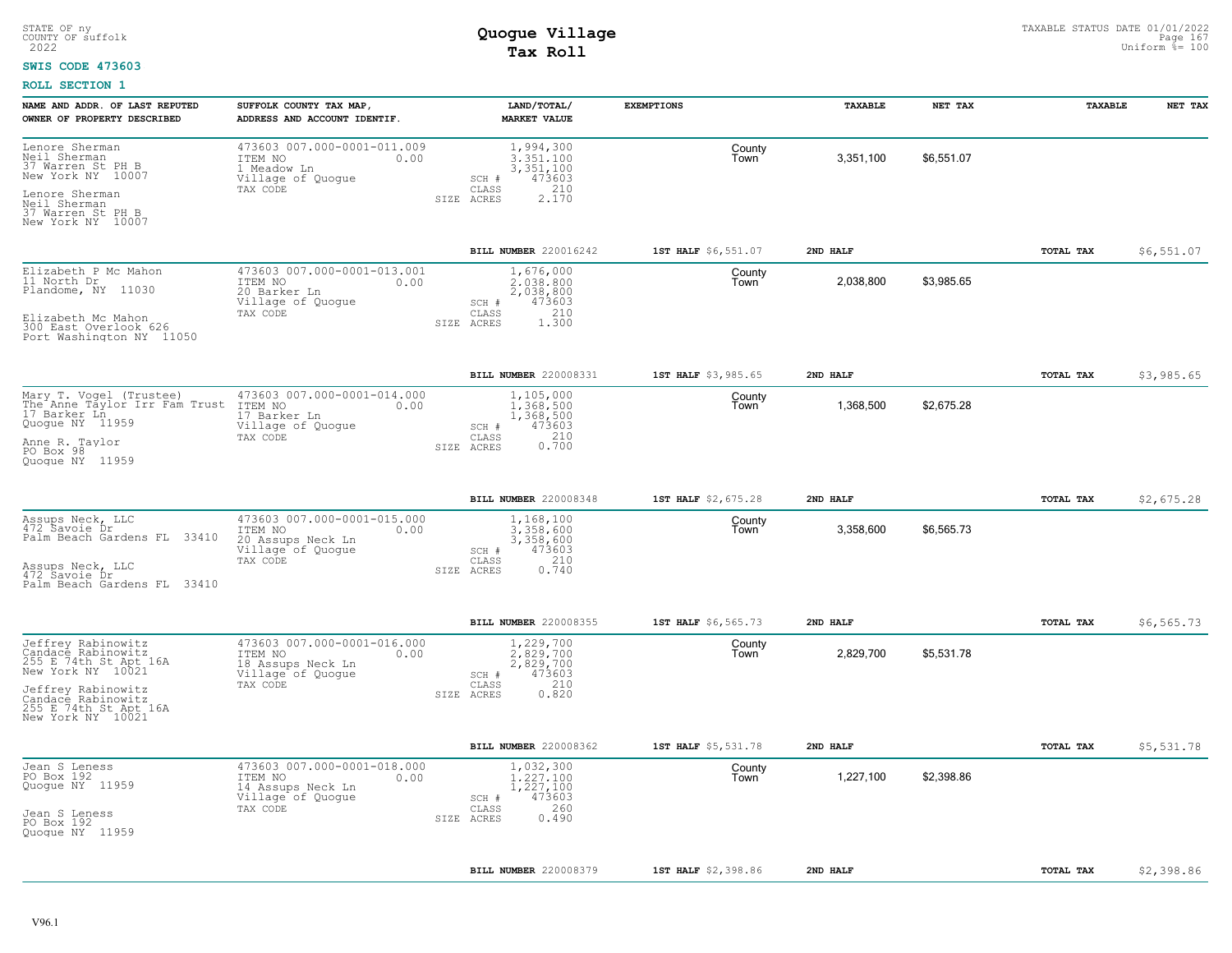### **SWIS CODE 473603**

| NAME AND ADDR. OF LAST REPUTED<br>OWNER OF PROPERTY DESCRIBED                                                                                                                                       | SUFFOLK COUNTY TAX MAP<br>ADDRESS AND ACCOUNT IDENTIF.                                               | LAND/TOTAL/<br><b>MARKET VALUE</b>                                                                | <b>EXEMPTIONS</b>   | TAXABLE   | NET TAX    | TAXABLE          | NET TAX     |
|-----------------------------------------------------------------------------------------------------------------------------------------------------------------------------------------------------|------------------------------------------------------------------------------------------------------|---------------------------------------------------------------------------------------------------|---------------------|-----------|------------|------------------|-------------|
| Stuart L Disston<br>5 Garden Rd<br>Weston, CT 06883<br>Stuart L Disston<br>P.O. Box 1707<br>Quogue NY 11959                                                                                         | 473603 007.000-0001-019.000<br>ITEM NO<br>0.00<br>12 Assups Neck Ln<br>Village of Quogue<br>TAX CODE | 1,044,900<br>2,190,400<br>2,190,400<br>473603<br>SCH #<br>CLASS<br>260<br>0.400<br>SIZE ACRES     | County<br>Town      | 2,190,400 | \$4,282.01 |                  |             |
|                                                                                                                                                                                                     |                                                                                                      | BILL NUMBER 220008386                                                                             | 1ST HALF \$4,282.01 | 2ND HALF  |            | TOTAL TAX        | \$4,282.01  |
| Tracy M Lilly<br>James T Lilly JR<br>136 Park Ave<br>Bronxville, NY 10708<br>Tracy Lilly<br>410 E 57th St Apt 8D<br>New York NY 10022                                                               | 473603 007.000-0001-020.000<br>ITEM NO<br>0.00<br>10 Assups Neck Ln<br>Village of Quogue<br>TAX CODE | 970,000<br>1,194,900<br>1,194,900<br>473603<br>SCH #<br>210<br>CLASS<br>ACRES<br>0.420<br>SIZE    | County<br>Town      | 1,194,900 | \$2,335.91 |                  |             |
|                                                                                                                                                                                                     |                                                                                                      | BILL NUMBER 220008393                                                                             | 1ST HALF \$2,335.91 | 2ND HALF  |            | TOTAL TAX        | \$2,335.91  |
| Giovanni Cutaia<br>Maree Cutaia<br>11 Hemlock Rd<br>Bronxville NY 10708<br>Giovanni Cutaia<br>Maree Cutaia<br>24 Park Ave<br>Bronxville NY 10708                                                    | 473603 007.000-0001-022.001<br>ITEM NO<br>0.00<br>8 Assups Neck Ln<br>Village of Quogue<br>TAX CODE  | 1,051,800<br>3,180,600<br>3,180,600<br>473603<br>$SCH$ $#$<br>210<br>CLASS<br>0.670<br>SIZE ACRES | County<br>Town      | 3,180,600 | \$6,217.75 |                  |             |
|                                                                                                                                                                                                     |                                                                                                      | BILL NUMBER 220008409                                                                             | 1ST HALF \$6,217.75 | 2ND HALF  |            | TOTAL TAX        | \$6, 217.75 |
| Robert m Wessmiller & Elsa R W 473603 007.000-0001-024.001<br>The Wessmiller Family Rev Tru: ITEM NO<br>PO Box 225<br>Quogue NY 11959<br>Robert N Wessmiller<br>PO Box 225<br>Quoque, NY 11959-0225 | 0.00<br>6 Assups Neck Ln<br>Village of Quoque<br>TAX CODE                                            | 1,110,600<br>1, 375, 200<br>1, 375, 200<br>473603<br>SCH #<br>281<br>CLASS<br>0.740<br>SIZE ACRES | County<br>Town      | 1,375,200 | \$2,688.38 |                  |             |
|                                                                                                                                                                                                     |                                                                                                      | BILL NUMBER 220008416                                                                             | 1ST HALF \$2,688.38 | 2ND HALF  |            | TOTAL TAX        | \$2,688.38  |
| Salvatore Tantillo<br>Cathy Tantillo<br>301 Franklin Ave Apt 214<br>Garden City NY 11530<br>Salvatore Tantillo<br>Cathy Tantillo<br>PO Box 1676<br>Quoque NY 11959                                  | 473603 007.000-0001-026.000<br>ITEM NO<br>0.00<br>19 Quoque St<br>Village of Quogue<br>TAX CODE      | 773,900<br>1,938,100<br>1,938,100<br>473603<br>SCH #<br>210<br>CLASS<br>0.590<br>SIZE ACRES       | County<br>Town      | 1,938,100 | \$3,788.79 |                  |             |
|                                                                                                                                                                                                     |                                                                                                      | BILL NUMBER 220008431                                                                             | 1ST HALF \$3,788.79 | 2ND HALF  |            | <b>TOTAL TAX</b> | \$3,788.79  |
| Neil Torpey<br>Lorie Flater Torpey<br>Neil Torpey<br>Lorie Flater Torpey<br>Lorie A Flater<br>Neil Torpey<br>Lorie Flater Torpey<br>9 E 96 St Apt 4C<br>New York NY <sup>10028</sup>                | 473603 007.000-0001-027.000<br>ITEM NO<br>0.00<br>21 Quoque St<br>Village of Quogue<br>TAX CODE      | 862,800<br>1,752,900<br>1,752,900<br>473603<br>SCH #<br>210<br>CLASS<br>0.570<br>SIZE ACRES       | County<br>Town      | 1,752,900 | \$3,426.74 |                  |             |
|                                                                                                                                                                                                     |                                                                                                      | BILL NUMBER 220008447                                                                             | 1ST HALF \$3,426.74 | 2ND HALF  |            | TOTAL TAX        | \$3,426.74  |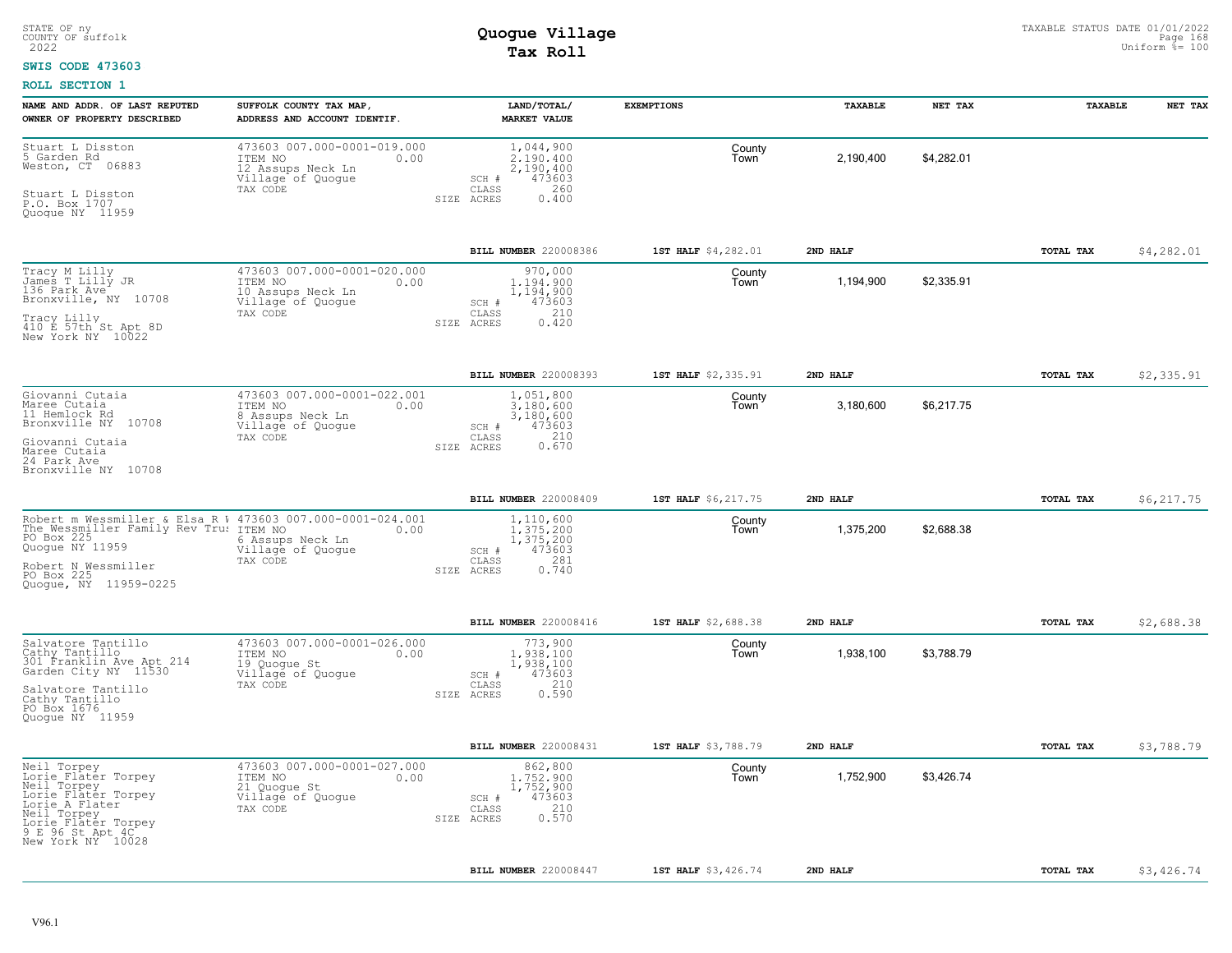### **SWIS CODE 473603**

| NAME AND ADDR. OF LAST REPUTED<br>OWNER OF PROPERTY DESCRIBED                                                                                                                                                                                                       | SUFFOLK COUNTY TAX MAP,<br>ADDRESS AND ACCOUNT IDENTIF.                                         | LAND/TOTAL/<br><b>MARKET VALUE</b>                                                            | <b>EXEMPTIONS</b>   | TAXABLE   | NET TAX    | <b>TAXABLE</b> | NET TAX    |
|---------------------------------------------------------------------------------------------------------------------------------------------------------------------------------------------------------------------------------------------------------------------|-------------------------------------------------------------------------------------------------|-----------------------------------------------------------------------------------------------|---------------------|-----------|------------|----------------|------------|
| Charles M Hammer<br>Wendy Hammer<br>7 Country Club Way<br>Demarest <sup>ANJ</sup> 07627<br>Charles M Hammer                                                                                                                                                         | 473603 007.000-0001-028.000<br>ITEM NO<br>0.00<br>3 Barker Ln<br>Village of Quogue<br>TAX CODE  | 1,136,600<br>3,049,300<br>3,049,300<br>473603<br>SCH #<br>210<br>CLASS<br>0.720               | County<br>Town      | 3,049,300 | \$5,961.08 |                |            |
| Wendy Hammer<br>7 Country Club Way<br>Demarest NJ 07627                                                                                                                                                                                                             |                                                                                                 | SIZE ACRES                                                                                    |                     |           |            |                |            |
|                                                                                                                                                                                                                                                                     |                                                                                                 | <b>BILL NUMBER 220008454</b>                                                                  | 1ST HALF \$5,961.08 | 2ND HALF  |            | TOTAL TAX      | \$5,961.08 |
| Gordon W Mc Coun<br>Blanche Napoleon<br>434 Chilean Ave Apt 3A<br>Palm Beach FL 33480-4557<br>Gordon W Mc Coun                                                                                                                                                      | 473603 007.000-0001-029.000<br>ITEM NO<br>0.00<br>5 Barker Ln<br>Village of Quogue<br>TAX CODE  | 1,060,800<br>1,261,700<br>1,261,700<br>473603<br>$SCH$ $#$<br>210<br>CLASS                    | County<br>Town      | 1,261,700 | \$2,466.50 |                |            |
| 434 Chilean Ave Apt 3A<br>Palm Beach FL 33480-4557                                                                                                                                                                                                                  |                                                                                                 | 0.640<br>SIZE ACRES                                                                           |                     |           |            |                |            |
|                                                                                                                                                                                                                                                                     |                                                                                                 | BILL NUMBER 220008461                                                                         | 1ST HALF \$2,466.50 | 2ND HALF  |            | TOTAL TAX      | \$2,466.50 |
| Richard H Hiegel (Trustee)<br>the Hiegel Qual. Personal Res.<br>Richard J Hiegel (Trustee)<br>The Hiegel Qual. Personal Res. Village of Quogue<br>Richard J Hiegel (Trustee) TAX CODE<br>Richard J Hiegel (Trustee) TAX CODE<br>1220 Park Ave<br>New York, NY 10128 | 473603 007.000-0001-030.000<br>ITEM NO<br>0.00<br>9 Barker Ln                                   | 1,084,700<br>1,463,400<br>1,463,400<br>473603<br>SCH #<br>210<br>CLASS<br>0.620<br>SIZE ACRES | County<br>Town      | 1,463,400 | \$2,860.80 |                |            |
|                                                                                                                                                                                                                                                                     |                                                                                                 | BILL NUMBER 220008478                                                                         | 1ST HALF \$2,860.80 | 2ND HALF  |            | TOTAL TAX      | \$2,860.80 |
| Edward J Burke<br>Claudia A Kuehnl<br>P.O. Box 622<br>Main St<br>Ouogue, NY 11959<br>Edward J Burke<br>PO Box 622<br>Quoque, NY 11959-0622                                                                                                                          | 473603 007.000-0001-032.001<br>ITEM NO<br>0.00<br>23 Quogue St<br>Village of Quogue<br>TAX CODE | 908,200<br>1.369.200<br>1,369,200<br>473603<br>SCH #<br>210<br>CLASS<br>0.600<br>SIZE ACRES   | County<br>Town      | 1,369,200 | \$2,676.65 |                |            |
|                                                                                                                                                                                                                                                                     |                                                                                                 | BILL NUMBER 220008485                                                                         | 1ST HALF \$2,676.65 | 2ND HALF  |            | TOTAL TAX      | \$2,676.65 |
| Joseph Finnegan<br>Teresa F Finnegan<br>91 NW Hill Rd<br>Williamstown, MA 01267-2043<br>Joseph Finnegan<br>91 NW Hill Rd<br>Williamstown, MA 01267-2043                                                                                                             | 473603 007.000-0001-033.000<br>ITEM NO<br>0.00<br>4 Barker Ln<br>Village of Quogue<br>TAX CODE  | 995,600<br>1,244,900<br>1,244,900<br>473603<br>SCH #<br>210<br>CLASS<br>SIZE ACRES<br>0.430   | County<br>Town      | 1,244,900 | \$2.433.66 |                |            |
|                                                                                                                                                                                                                                                                     |                                                                                                 | BILL NUMBER 220008492                                                                         | 1ST HALF \$2,433.66 | 2ND HALF  |            | TOTAL TAX      | \$2,433.66 |
| Maureen D O Donnell<br>1214 Park North Pl<br>Winter Park, FL 32789<br>Maureen D O Donnell<br>1214 Park North Pl                                                                                                                                                     | 473603 007.000-0001-034.000<br>ITEM NO<br>0.00<br>6 Barker Ln<br>Village of Quogue<br>TAX CODE  | 1,052,400<br>1,285,600<br>1,285,600<br>473603<br>SCH #<br>210<br>CLASS<br>0.500<br>SIZE ACRES | County<br>Town      | 1,285,600 | \$2,513.22 |                |            |
| Winter Park, FL 32789                                                                                                                                                                                                                                               |                                                                                                 |                                                                                               |                     |           |            |                |            |
|                                                                                                                                                                                                                                                                     |                                                                                                 | BILL NUMBER 220008508                                                                         | 1ST HALF \$2,513.22 | 2ND HALF  |            | TOTAL TAX      | \$2,513.22 |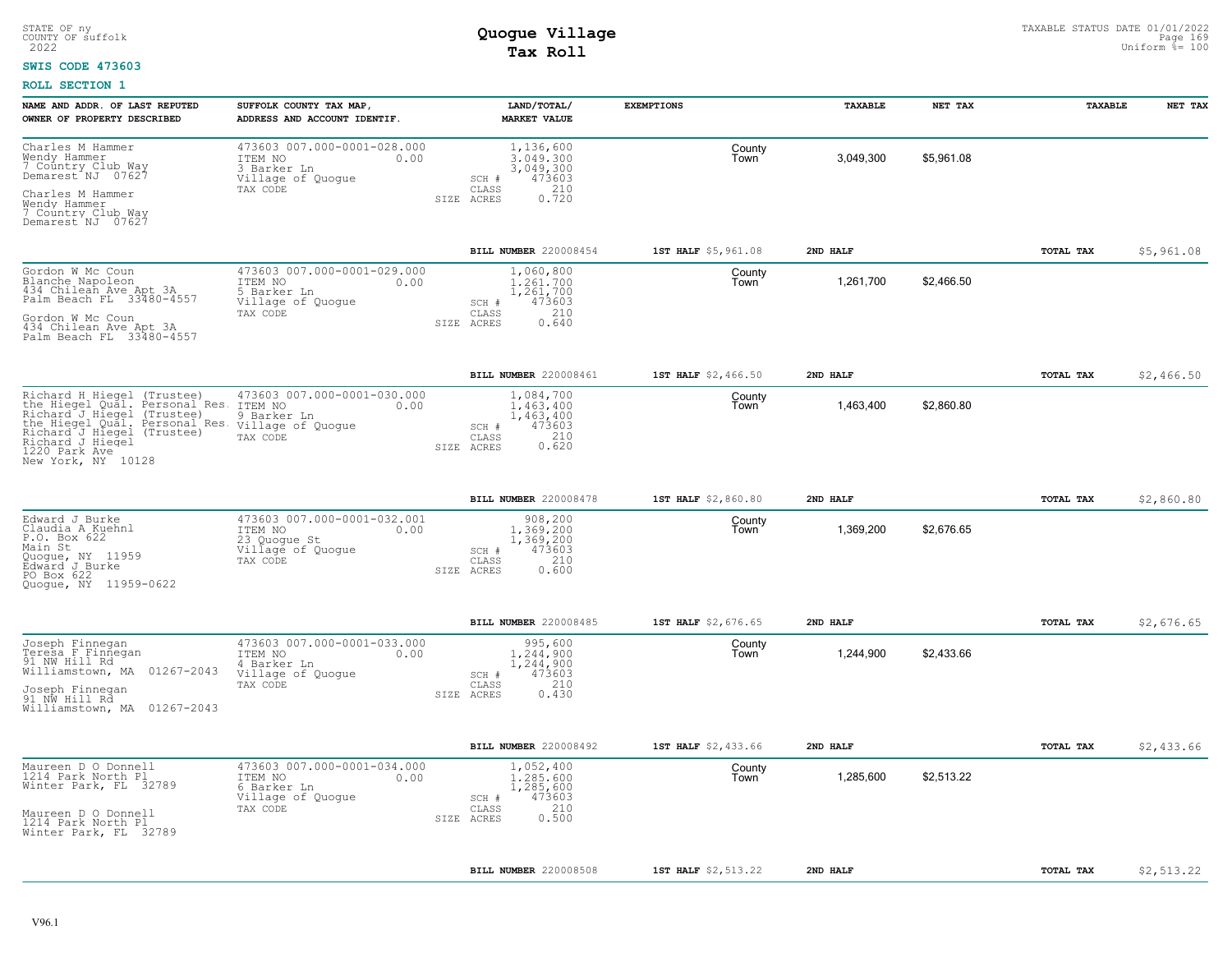### **SWIS CODE 473603**

| NAME AND ADDR. OF LAST REPUTED<br>OWNER OF PROPERTY DESCRIBED                                                                              | SUFFOLK COUNTY TAX MAP,<br>ADDRESS AND ACCOUNT IDENTIF.                                         | LAND/TOTAL/<br><b>MARKET VALUE</b>                                                            | <b>EXEMPTIONS</b>   | TAXABLE   | NET TAX    | TAXABLE   | NET TAX    |
|--------------------------------------------------------------------------------------------------------------------------------------------|-------------------------------------------------------------------------------------------------|-----------------------------------------------------------------------------------------------|---------------------|-----------|------------|-----------|------------|
| Renaud Caumartin<br>Abigail Caumartin<br>PO Box 821<br>Quogue NY 11959                                                                     | 473603 007.000-0001-035.000<br>ITEM NO<br>0.00<br>8 Barker Ln<br>Village of Quogue              | 1,144,500<br>1,938,800<br>1,938,800<br>473603<br>SCH #                                        | County<br>Town      | 1,938,800 | \$3,790.16 |           |            |
| Renaud Caumartin<br>Abigail Caumartin<br>PO Box 821<br>Quogue NY 11959                                                                     | TAX CODE                                                                                        | 210<br>CLASS<br>SIZE ACRES<br>0.650                                                           |                     |           |            |           |            |
|                                                                                                                                            |                                                                                                 | BILL NUMBER 220008515                                                                         | 1ST HALF \$3,790.16 | 2ND HALF  |            | TOTAL TAX | \$3,790.16 |
| Eileen Marie Duffy<br>Tenant in Commom<br>Elizabeth Ann Murphy<br>Tenant in Common<br>Eileen Marie Duffy<br>PO Box 1378<br>Quogue NY 11959 | 473603 007.000-0001-036.000<br>ITEM NO<br>0.00<br>10 Barker Ln<br>Village of Quogue<br>TAX CODE | 1,290,200<br>1,750,800<br>1,750,800<br>473603<br>SCH #<br>210<br>CLASS<br>0.760<br>SIZE ACRES | County<br>Town      | 1,750,800 | \$3,422.64 |           |            |
|                                                                                                                                            |                                                                                                 | BILL NUMBER 220008522                                                                         | 1ST HALF \$3,422.64 | 2ND HALF  |            | TOTAL TAX | \$3,422.64 |
| Christopher Burkhardt Tamis<br>Jennifer Kelleher<br>111 E 80th St Apt 5D<br>New York NY 10075                                              | 473603 007.000-0001-037.000<br>ITEM NO<br>0.00<br>12 Barker Ln<br>Village of Quogue             | 1,445,600<br>1.819.500<br>1,819,500<br>SCH #<br>473603                                        | County<br>Town      | 1,819,500 | \$3,556.94 |           |            |
| Christopher Tamis<br>Jennifer Tamis<br>45 Glenwood Rd<br>Ridgewood NJ 07450                                                                | TAX CODE                                                                                        | CLASS<br>210<br>1.000<br>SIZE ACRES                                                           |                     |           |            |           |            |
|                                                                                                                                            |                                                                                                 | BILL NUMBER 220008539                                                                         | 1ST HALF \$3,556.94 | 2ND HALF  |            | TOTAL TAX | \$3,556.94 |
| Carol V Rasic<br>315 Riverside Dr<br>New York, NY 10025<br>Carol V Rasic<br>315 Riverside Dr Apt 14D                                       | 473603 007.000-0001-038.000<br>ITEM NO<br>0.00<br>14 Barker Ln<br>Village of Quogue<br>TAX CODE | 1,404,100<br>1,631,000<br>1,631,000<br>473603<br>SCH #<br>210<br>CLASS<br>SIZE ACRES<br>0.860 | County<br>Town      | 1,631,000 | \$3,188.44 |           |            |
| New York, NY 10025                                                                                                                         |                                                                                                 |                                                                                               |                     |           |            |           |            |
|                                                                                                                                            |                                                                                                 | BILL NUMBER 220008546                                                                         | 1ST HALF \$3,188.44 | 2ND HALF  |            | TOTAL TAX | \$3,188.44 |
| 16 Barker Partners, LLC<br>16 Barker Ln<br>Quoque NY 11959                                                                                 | 473603 007.000-0001-039.000<br>ITEM NO<br>0.00<br>16 Barker Ln<br>Village of Quogue<br>TAX CODE | 1,428,600<br>4,784,400<br>4,784,400<br>473603<br>SCH #<br>210                                 | County<br>Town      | 4,784,400 | \$9,353.02 |           |            |
| 16 Barker Partners, LLC<br>100 Riverside Blvd Apt 18D<br>New York NY 10069                                                                 |                                                                                                 | CLASS<br>0.770<br>SIZE ACRES                                                                  |                     |           |            |           |            |
|                                                                                                                                            |                                                                                                 | BILL NUMBER 220008553                                                                         | 1ST HALF \$9,353.02 | 2ND HALF  |            | TOTAL TAX | \$9,353.02 |
| Carol Rasic<br>315 Riverside Dr Apt 14D<br>New York, NY 10025                                                                              | 473603 007.000-0001-040.000<br>0.00<br>ITEM NO<br>18 Barker Ln<br>Village of Quogue<br>TAX CODE | 1,303,200<br>1,303,200<br>1,303,200<br>473603<br>SCH #<br>-311<br>CLASS                       | County<br>Town      | 1,303,200 | \$2,547.63 |           |            |
| Carol Rasic<br>315 Riverside Dr Apt 14D<br>New York, NY 10025                                                                              |                                                                                                 | 0.640<br>SIZE ACRES                                                                           |                     |           |            |           |            |
|                                                                                                                                            |                                                                                                 | BILL NUMBER 220008561                                                                         | 1ST HALF \$2,547.63 | 2ND HALF  |            | TOTAL TAX | \$2,547.63 |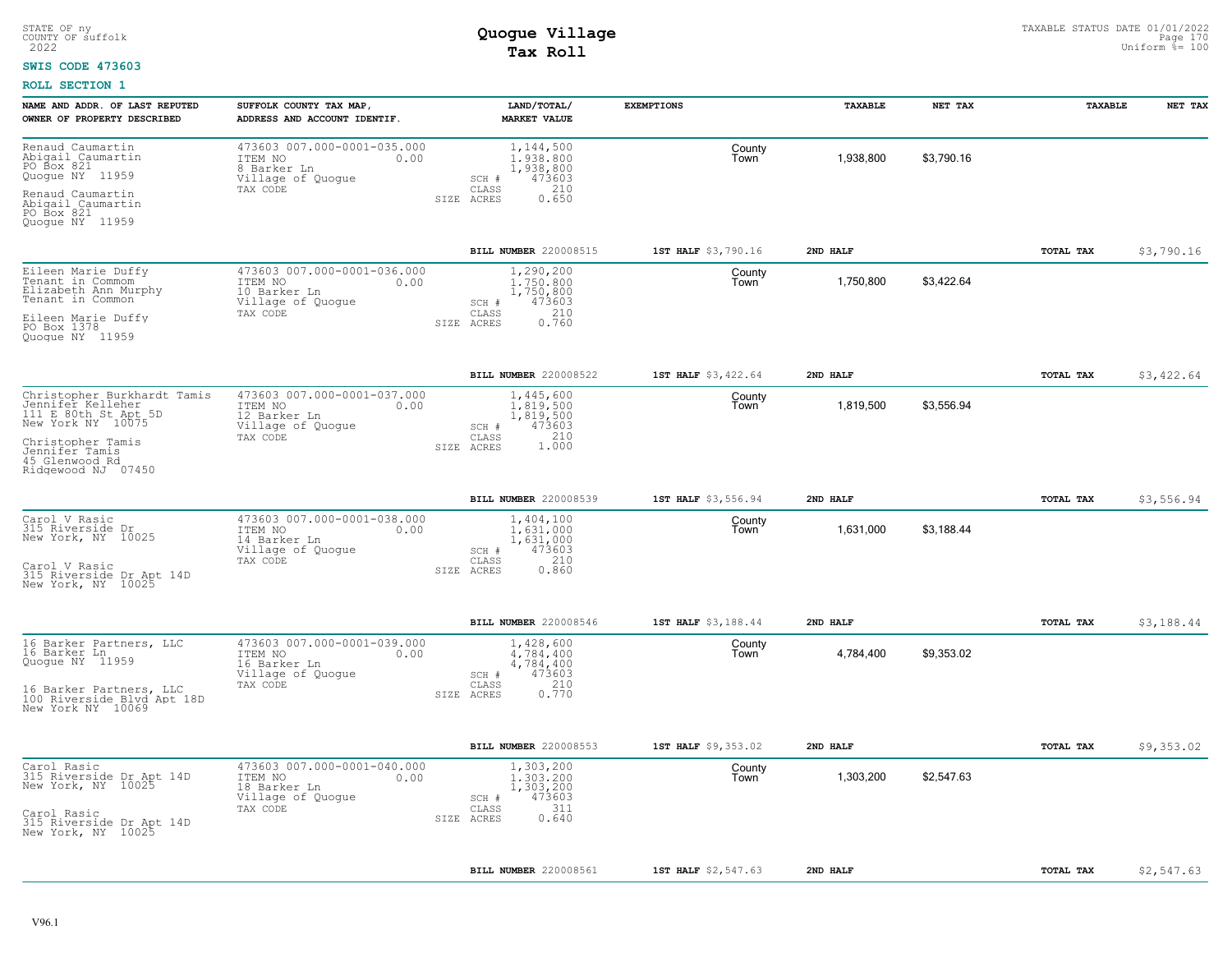### **SWIS CODE 473603**

| NAME AND ADDR. OF LAST REPUTED<br>OWNER OF PROPERTY DESCRIBED                                                                                                                                                                                                 | SUFFOLK COUNTY TAX MAP<br>ADDRESS AND ACCOUNT IDENTIF.                                             | LAND/TOTAL/<br><b>MARKET VALUE</b>                                                               | <b>EXEMPTIONS</b>    | TAXABLE   | NET TAX     | TAXABLE   | NET TAX     |
|---------------------------------------------------------------------------------------------------------------------------------------------------------------------------------------------------------------------------------------------------------------|----------------------------------------------------------------------------------------------------|--------------------------------------------------------------------------------------------------|----------------------|-----------|-------------|-----------|-------------|
| Alice J Byowitz (Trustee)<br>Breezelawn Way Trust<br>c/o Kramer Levin Naftalis & F:<br>1177 Avenue of the Americas<br>New York NY 10036<br>Alice J Byowitz (Trustee)<br>Breezelawn Way Trust<br>c/o Kramer Levin Naftalis & F1<br>1177 Avenue of the Americas | 473603 007.000-0001-041.000<br>ITEM NO<br>0.00<br>8 Breezelawn Ln<br>Village of Quogue<br>TAX CODE | 2,073,500<br>4.561.000<br>4,561,000<br>473603<br>SCH #<br>210<br>CLASS<br>9.180<br>SIZE ACRES    | County<br>Town       | 4,561,000 | \$8,916.30  |           |             |
|                                                                                                                                                                                                                                                               |                                                                                                    | BILL NUMBER 220008577                                                                            | 1ST HALF \$8,916.30  | 2ND HALF  |             | TOTAL TAX | \$8,916.30  |
| David J Mastrocola (Trustee)<br>The David J Mastrocola 2019 Re<br>15 W 63 St Apt 22A<br>New York NY 10023<br>David J Mastrocola (Trustee)<br>The David J Mastrocola 2019'Re<br>15 W.63 St Apt 22A<br>New York NY 10023                                        | 473603 007.000-0001-042.000<br>ITEM NO<br>0.00<br>25 Quogue St<br>Village of Quogue<br>TAX CODE    | 2,000,200<br>5,716,600<br>5,716,600<br>473603<br>SCH #<br>210<br>CLASS<br>1.110<br>SIZE<br>ACRES | County<br>Town       | 5,716,600 | \$11.175.38 |           |             |
|                                                                                                                                                                                                                                                               |                                                                                                    | BILL NUMBER 220008584                                                                            | 1ST HALF \$11,175.38 | 2ND HALF  |             | TOTAL TAX | \$11,175.38 |
| John Reynolds<br>Kristin Reynolds<br>8 Woodland <sup>"</sup> Ave<br>Bronxville NY 10708<br>John Reynolds<br>Kristin Reynolds<br>8 Hobart Dr<br>Greenwich CT 06831                                                                                             | 473603 007.000-0001-043.000<br>ITEM NO<br>0.00<br>27 Quoque St<br>Village of Quoque<br>TAX CODE    | 2,392,200<br>3,860,700<br>3,860,700<br>473603<br>SCH #<br>1.770<br>CLASS<br>SIZE ACRES           | County<br>Town       | 3,860,700 | \$7,547.28  |           |             |
|                                                                                                                                                                                                                                                               |                                                                                                    | BILL NUMBER 220008591                                                                            | 1ST HALF \$7,547.28  | 2ND HALF  |             | TOTAL TAX | \$7,547.28  |
| Alice J Byowitz (Trustee)<br>Breezelawn Way Trust<br>c/o Kramer Levin Naftalis & F:<br>1177 Avenue of the Americas<br>New York NY 10036<br>Alice J Byowitz (Trustee)<br>Breezelawn Way Trust<br>c/o Kramer Levin Naftalis & F:<br>1177 Avenue of the Americas | 473603 007.000-0001-044.000<br>ITEM NO<br>0.00<br>Breezelawn Ln<br>Village of Quogue<br>TAX CODE   | 500<br>500<br>500<br>473603<br>SCH #<br>692<br>CLASS<br>0.550<br>SIZE ACRES                      | County<br>Town       | 500       | \$0.98      |           |             |
|                                                                                                                                                                                                                                                               |                                                                                                    | BILL NUMBER 220008607                                                                            | 1ST HALF \$0.98      | 2ND HALF  |             | TOTAL TAX | \$0.98      |
| Ann Bigelow<br>40 East 84th St<br>New York, NY 10028<br>Ann Bigelow<br>40 East 84th St<br>New York, NY 10028                                                                                                                                                  | 473603 007.000-0001-045.000<br>ITEM NO<br>0.00<br>29 Quoque St<br>Village of Quogue<br>TAX CODE    | 1,499,000<br>2,159,700<br>2,159,700<br>473603<br>SCH #<br>210<br>CLASS<br>0.590<br>SIZE ACRES    | County<br>Town       | 2,159,700 | \$4.222.00  |           |             |
|                                                                                                                                                                                                                                                               |                                                                                                    | BILL NUMBER 220008614                                                                            | 1ST HALF \$4,222.00  | 2ND HALF  |             | TOTAL TAX | \$4,222.00  |
| Meryl L Cherney<br>PO Box 367<br>Quoque NY 11959<br>Meryl L Cherney<br>PO Box 367<br>Quoque NY 11959                                                                                                                                                          | 473603 007.000-0001-047.006<br>ITEM NO<br>0.00<br>3 Quantuck Ln<br>Village of Quogue<br>TAX CODE   | 1,405,100<br>4,008,400<br>4,008,400<br>473603<br>SCH #<br>210W<br>CLASS<br>4.100<br>SIZE ACRES   | County<br>Town       | 4,008,400 | \$7,836.02  |           |             |
|                                                                                                                                                                                                                                                               |                                                                                                    | BILL NUMBER 220008621                                                                            | 1ST HALF \$7,836.02  | 2ND HALF  |             | TOTAL TAX | \$7,836.02  |
|                                                                                                                                                                                                                                                               |                                                                                                    |                                                                                                  |                      |           |             |           |             |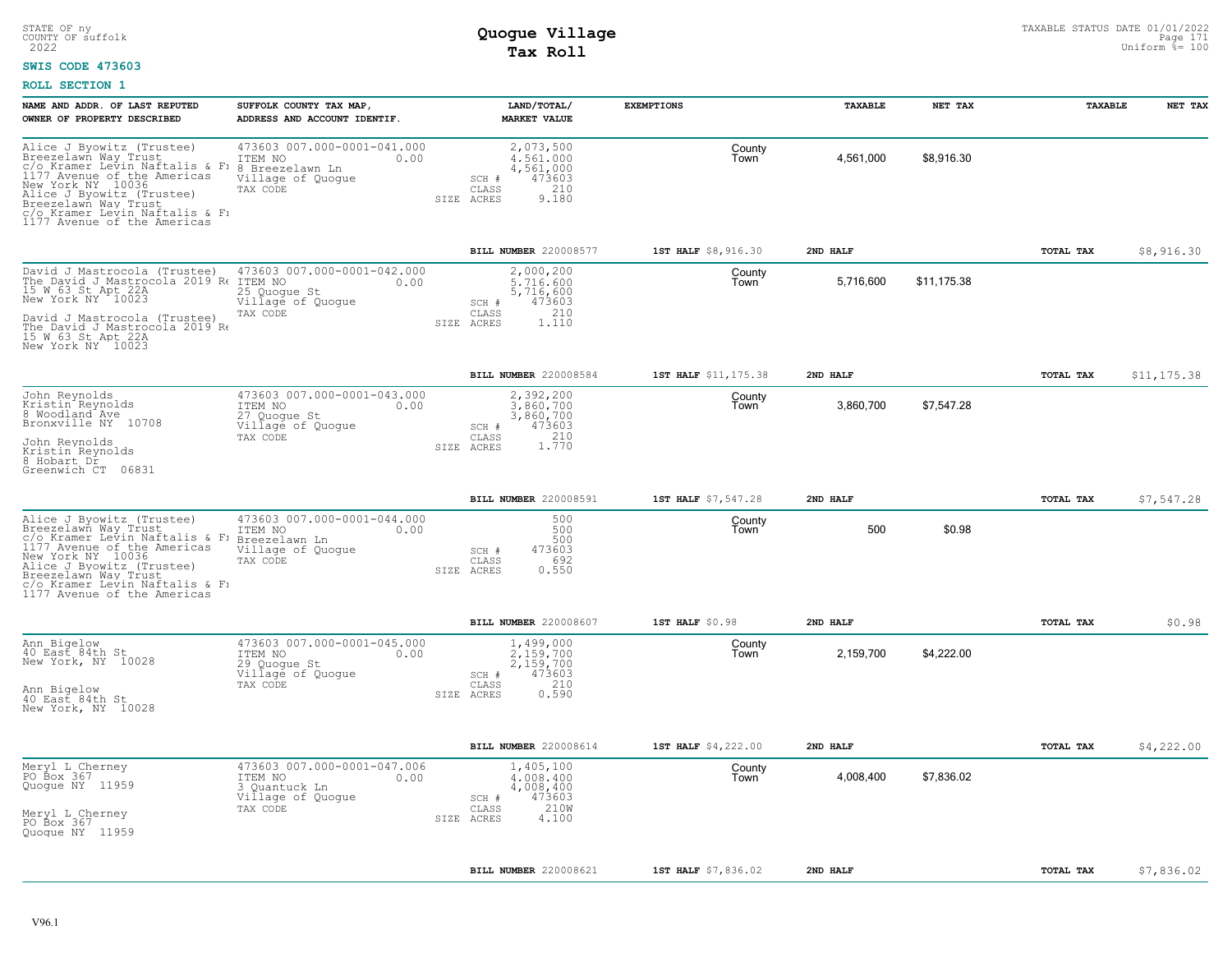#### **SWIS CODE 473603**

| Delia E Pio<br>473603 007.000-0001-047.007<br>252,400<br>County<br>Mark Schulte<br>252,400<br>\$493.42<br>ITEM NO<br>0.00<br>252,400<br>Town<br>Apt 2c<br>975 Park Ave<br>35 Quoque St<br>252,400<br>Village of Quogue<br>473603<br>SCH #<br>New York NY 10028<br>CLASS<br>311W<br>TAX CODE<br>Mark J Shulte<br>2.400<br>SIZE ACRES<br>Delia E Pio<br>PO Box 1228<br>Quogue NY 11959<br>BILL NUMBER 220008638<br>1ST HALF \$493.42<br>2ND HALF<br>TOTAL TAX<br>473603 007.000-0001-047.008<br>Mark J Schulte<br>277,600<br>County<br>Delia E Pio<br>722,500<br>\$1,412.42<br>ITEM NO<br>722,500<br>0.00<br>Town<br>Mark Schulte<br>722,500<br>33 Quogue St<br>975 Park Ave Apt 2C<br>New York, NY 10028<br>Village of Quogue<br>473603<br>SCH #<br>210W<br>TAX CODE<br>CLASS<br>Mark J Shulte<br>SIZE ACRES<br>2.400<br>Delia E Pio<br>PO Box 1228<br>Quoque NY 11959<br><b>BILL NUMBER 220008645</b><br>1ST HALF \$1,412.42<br>2ND HALF<br>TOTAL TAX<br>473603 007.000-0001-049.001<br>Joseph F Gazza<br>5 Ogden Ln<br>1,691,200<br>County<br>1,696,100<br>\$3,315.71<br>ITEM NO<br>0.00<br>1,696,100<br>Town<br>PO Box 969<br>1,696,100<br>9 Quantuck Ln<br>Quogue NY 11959<br>Village of Quogue<br>SCH #<br>473603<br>TAX CODE<br>CLASS<br>312W<br>Joseph F Gazza<br>5 Ogden Ln<br>3.480<br>SIZE ACRES<br>PO Box 969<br>Ouoque NY 11959<br>BILL NUMBER 220008652<br>1ST HALF \$3,315.71<br>2ND HALF<br>TOTAL TAX<br>473603 007.000-0001-050.001<br>J.H. Real Property LLC<br>1,966,900<br>County<br>c/o Ackerman, O'Brien, Pachman ITEM NO<br>250 W 57th St Suite 1316 13 Quant<br>4,043,500<br>\$7.904.64<br>4.043.500<br>0.00<br>Town<br>13 Ouantuck Ln<br>4,043,500<br>New York NY 10107<br>Village of Quoque<br>473603<br>SCH #<br>281W<br>TAX CODE<br>CLASS<br>J.H. Real Property LLC<br>2.550<br>SIZE ACRES<br>c/o Law Office of Thomas Amon<br>420 Lexington Ave Suite 1402<br>New York NY 10170<br>BILL NUMBER 220008669<br>1ST HALF \$7,904.64<br>2ND HALF<br>TOTAL TAX<br>15 Ouantuck LLC<br>473603 007.000-0001-051.001<br>1,639,600<br>County<br>19 Khakum Dr<br>\$3,205.25<br>0.00<br>1,639,600<br>1,639,600<br>ITEM NO<br>Town<br>Greenwich, CT 06831<br>15 Quantuck Ln<br>1,639,600<br>Village of Quogue<br>473603<br>SCH #<br>311W<br>CLASS<br>TAX CODE<br>15 Quantuck LLC<br>2.020<br>SIZE ACRES<br>19 Řhakum Dr<br>Greenwich, CT 06831<br>BILL NUMBER 220017364<br>1ST HALF \$3,205.25<br>2ND HALF<br><b>TOTAL TAX</b><br>473603 007.000-0001-051.002<br>Robert Fitch<br>1,851,600<br>County<br>Kathryn Fitch<br>\$5,575.18<br>2,851,900<br>ITEM NO<br>0.00<br>2.851.900<br>Town<br>PO Box 743<br>2,851,900<br>17 Quantuck Ln<br>Quogue NY 11959<br>473603<br>Village of Quogue<br>SCH #<br>210W<br>CLASS<br>TAX CODE<br>Robert Fitch<br>3.260<br>SIZE ACRES<br>Kathryn Fitch<br>PO Box 743<br>Quoque NY 11959<br>BILL NUMBER 220017377<br>1ST HALF \$5,575.18<br>2ND HALF<br>TOTAL TAX | NAME AND ADDR. OF LAST REPUTED<br>OWNER OF PROPERTY DESCRIBED | SUFFOLK COUNTY TAX MAP,<br>ADDRESS AND ACCOUNT IDENTIF. | LAND/TOTAL/<br><b>MARKET VALUE</b> | <b>EXEMPTIONS</b> | TAXABLE | NET TAX | TAXABLE | NET TAX    |
|--------------------------------------------------------------------------------------------------------------------------------------------------------------------------------------------------------------------------------------------------------------------------------------------------------------------------------------------------------------------------------------------------------------------------------------------------------------------------------------------------------------------------------------------------------------------------------------------------------------------------------------------------------------------------------------------------------------------------------------------------------------------------------------------------------------------------------------------------------------------------------------------------------------------------------------------------------------------------------------------------------------------------------------------------------------------------------------------------------------------------------------------------------------------------------------------------------------------------------------------------------------------------------------------------------------------------------------------------------------------------------------------------------------------------------------------------------------------------------------------------------------------------------------------------------------------------------------------------------------------------------------------------------------------------------------------------------------------------------------------------------------------------------------------------------------------------------------------------------------------------------------------------------------------------------------------------------------------------------------------------------------------------------------------------------------------------------------------------------------------------------------------------------------------------------------------------------------------------------------------------------------------------------------------------------------------------------------------------------------------------------------------------------------------------------------------------------------------------------------------------------------------------------------------------------------------------------------------------------------------------------------------------------------------------------------------------------------------------------------------------------------------------------------------------------------------------------------------------------------------------------------------------------------|---------------------------------------------------------------|---------------------------------------------------------|------------------------------------|-------------------|---------|---------|---------|------------|
|                                                                                                                                                                                                                                                                                                                                                                                                                                                                                                                                                                                                                                                                                                                                                                                                                                                                                                                                                                                                                                                                                                                                                                                                                                                                                                                                                                                                                                                                                                                                                                                                                                                                                                                                                                                                                                                                                                                                                                                                                                                                                                                                                                                                                                                                                                                                                                                                                                                                                                                                                                                                                                                                                                                                                                                                                                                                                                              |                                                               |                                                         |                                    |                   |         |         |         |            |
|                                                                                                                                                                                                                                                                                                                                                                                                                                                                                                                                                                                                                                                                                                                                                                                                                                                                                                                                                                                                                                                                                                                                                                                                                                                                                                                                                                                                                                                                                                                                                                                                                                                                                                                                                                                                                                                                                                                                                                                                                                                                                                                                                                                                                                                                                                                                                                                                                                                                                                                                                                                                                                                                                                                                                                                                                                                                                                              |                                                               |                                                         |                                    |                   |         |         |         | \$493.42   |
|                                                                                                                                                                                                                                                                                                                                                                                                                                                                                                                                                                                                                                                                                                                                                                                                                                                                                                                                                                                                                                                                                                                                                                                                                                                                                                                                                                                                                                                                                                                                                                                                                                                                                                                                                                                                                                                                                                                                                                                                                                                                                                                                                                                                                                                                                                                                                                                                                                                                                                                                                                                                                                                                                                                                                                                                                                                                                                              |                                                               |                                                         |                                    |                   |         |         |         |            |
|                                                                                                                                                                                                                                                                                                                                                                                                                                                                                                                                                                                                                                                                                                                                                                                                                                                                                                                                                                                                                                                                                                                                                                                                                                                                                                                                                                                                                                                                                                                                                                                                                                                                                                                                                                                                                                                                                                                                                                                                                                                                                                                                                                                                                                                                                                                                                                                                                                                                                                                                                                                                                                                                                                                                                                                                                                                                                                              |                                                               |                                                         |                                    |                   |         |         |         | \$1,412.42 |
|                                                                                                                                                                                                                                                                                                                                                                                                                                                                                                                                                                                                                                                                                                                                                                                                                                                                                                                                                                                                                                                                                                                                                                                                                                                                                                                                                                                                                                                                                                                                                                                                                                                                                                                                                                                                                                                                                                                                                                                                                                                                                                                                                                                                                                                                                                                                                                                                                                                                                                                                                                                                                                                                                                                                                                                                                                                                                                              |                                                               |                                                         |                                    |                   |         |         |         |            |
|                                                                                                                                                                                                                                                                                                                                                                                                                                                                                                                                                                                                                                                                                                                                                                                                                                                                                                                                                                                                                                                                                                                                                                                                                                                                                                                                                                                                                                                                                                                                                                                                                                                                                                                                                                                                                                                                                                                                                                                                                                                                                                                                                                                                                                                                                                                                                                                                                                                                                                                                                                                                                                                                                                                                                                                                                                                                                                              |                                                               |                                                         |                                    |                   |         |         |         | \$3,315.71 |
|                                                                                                                                                                                                                                                                                                                                                                                                                                                                                                                                                                                                                                                                                                                                                                                                                                                                                                                                                                                                                                                                                                                                                                                                                                                                                                                                                                                                                                                                                                                                                                                                                                                                                                                                                                                                                                                                                                                                                                                                                                                                                                                                                                                                                                                                                                                                                                                                                                                                                                                                                                                                                                                                                                                                                                                                                                                                                                              |                                                               |                                                         |                                    |                   |         |         |         |            |
|                                                                                                                                                                                                                                                                                                                                                                                                                                                                                                                                                                                                                                                                                                                                                                                                                                                                                                                                                                                                                                                                                                                                                                                                                                                                                                                                                                                                                                                                                                                                                                                                                                                                                                                                                                                                                                                                                                                                                                                                                                                                                                                                                                                                                                                                                                                                                                                                                                                                                                                                                                                                                                                                                                                                                                                                                                                                                                              |                                                               |                                                         |                                    |                   |         |         |         | \$7,904.64 |
|                                                                                                                                                                                                                                                                                                                                                                                                                                                                                                                                                                                                                                                                                                                                                                                                                                                                                                                                                                                                                                                                                                                                                                                                                                                                                                                                                                                                                                                                                                                                                                                                                                                                                                                                                                                                                                                                                                                                                                                                                                                                                                                                                                                                                                                                                                                                                                                                                                                                                                                                                                                                                                                                                                                                                                                                                                                                                                              |                                                               |                                                         |                                    |                   |         |         |         |            |
|                                                                                                                                                                                                                                                                                                                                                                                                                                                                                                                                                                                                                                                                                                                                                                                                                                                                                                                                                                                                                                                                                                                                                                                                                                                                                                                                                                                                                                                                                                                                                                                                                                                                                                                                                                                                                                                                                                                                                                                                                                                                                                                                                                                                                                                                                                                                                                                                                                                                                                                                                                                                                                                                                                                                                                                                                                                                                                              |                                                               |                                                         |                                    |                   |         |         |         | \$3,205.25 |
|                                                                                                                                                                                                                                                                                                                                                                                                                                                                                                                                                                                                                                                                                                                                                                                                                                                                                                                                                                                                                                                                                                                                                                                                                                                                                                                                                                                                                                                                                                                                                                                                                                                                                                                                                                                                                                                                                                                                                                                                                                                                                                                                                                                                                                                                                                                                                                                                                                                                                                                                                                                                                                                                                                                                                                                                                                                                                                              |                                                               |                                                         |                                    |                   |         |         |         |            |
|                                                                                                                                                                                                                                                                                                                                                                                                                                                                                                                                                                                                                                                                                                                                                                                                                                                                                                                                                                                                                                                                                                                                                                                                                                                                                                                                                                                                                                                                                                                                                                                                                                                                                                                                                                                                                                                                                                                                                                                                                                                                                                                                                                                                                                                                                                                                                                                                                                                                                                                                                                                                                                                                                                                                                                                                                                                                                                              |                                                               |                                                         |                                    |                   |         |         |         | \$5,575.18 |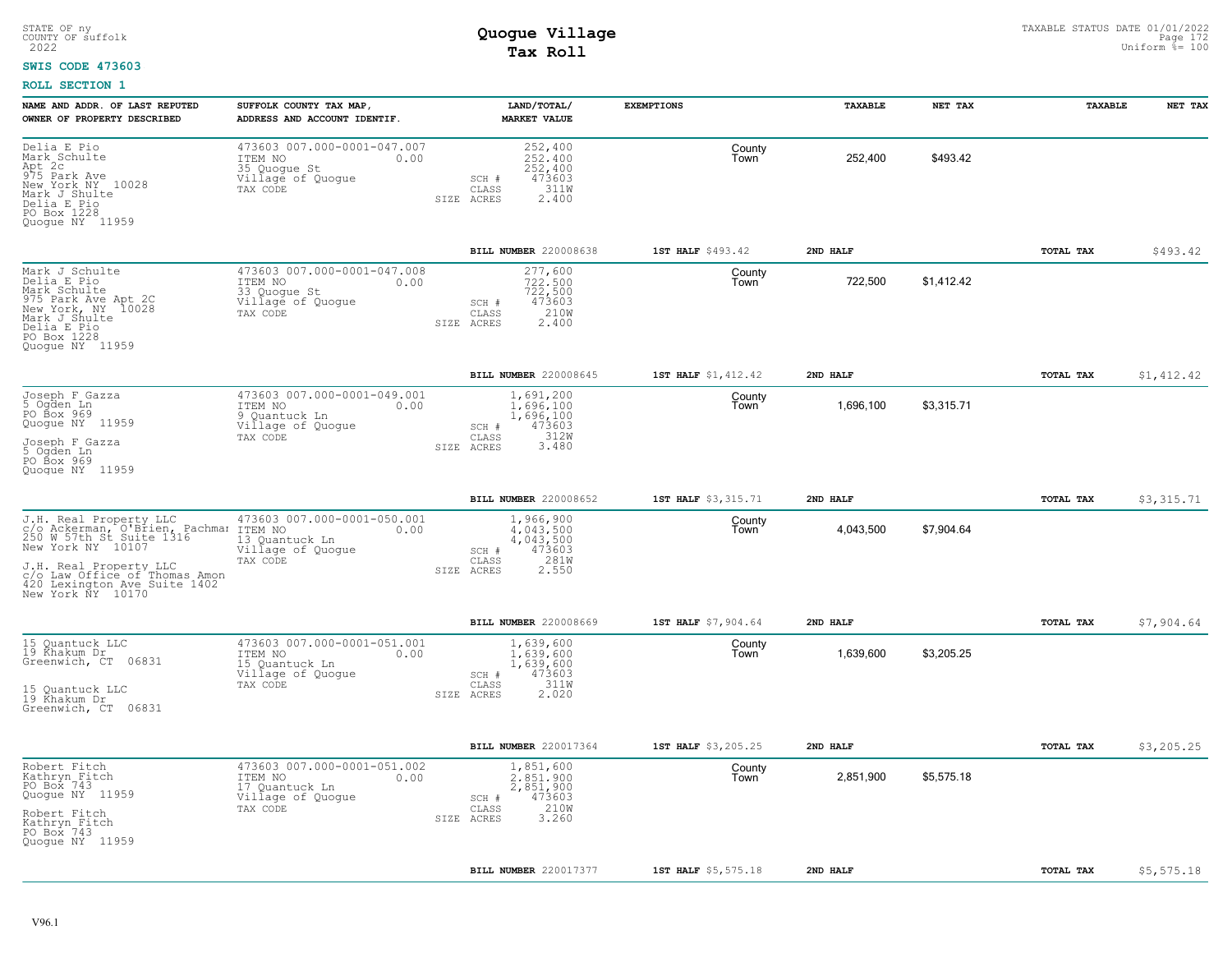### **SWIS CODE 473603**

| NAME AND ADDR. OF LAST REPUTED<br>OWNER OF PROPERTY DESCRIBED                                                                                                                     | SUFFOLK COUNTY TAX MAP,<br>ADDRESS AND ACCOUNT IDENTIF.                                              | LAND/TOTAL/<br><b>MARKET VALUE</b>                                                               | <b>EXEMPTIONS</b>    | <b>TAXABLE</b> | NET TAX     | <b>TAXABLE</b> | NET TAX     |
|-----------------------------------------------------------------------------------------------------------------------------------------------------------------------------------|------------------------------------------------------------------------------------------------------|--------------------------------------------------------------------------------------------------|----------------------|----------------|-------------|----------------|-------------|
| Paul Aversano<br>Sylvia T. Aversano<br>18 Walter Ln<br>11030<br>Manhasset NY                                                                                                      | 473603 007.000-0001-053.001<br>ITEM NO<br>0.00<br>16 Assups Neck Ln<br>Village of Quoque<br>TAX CODE | 1,182,300<br>3.888.900<br>3,888,900<br>473603<br>SCH #<br>281<br>CLASS                           | County<br>Town       | 3,888,900      | \$7.602.41  |                |             |
| Paul Aversano<br>Sylvia T. Aversano<br>18 Walter Ln<br>Manhasset NY 11030                                                                                                         |                                                                                                      | 0.900<br>SIZE ACRES                                                                              |                      |                |             |                |             |
|                                                                                                                                                                                   |                                                                                                      | BILL NUMBER 220016268                                                                            | 1ST HALF \$7,602.41  | 2ND HALF       |             | TOTAL TAX      | \$7,602.41  |
| Ruth Holzer<br>Michael H. Byowitz<br>800 Park Ave FL 4<br>New York NY 10021                                                                                                       | 473603 007.000-0001-054.000<br>ITEM NO<br>0.00<br>25A Quogue St<br>Village of Quogue<br>TAX CODE     | 1,042,600<br>1.042.600<br>1,042,600<br>473603<br>SCH #<br>311<br>CLASS                           | County<br>Town       | 1,042,600      | \$2,038.18  |                |             |
| Ruth Holzer<br>Michael H. Byowitz<br>800 Park Ave FL 4<br>New York NY 10021                                                                                                       |                                                                                                      | 0.820<br>SIZE<br>ACRES                                                                           |                      |                |             |                |             |
|                                                                                                                                                                                   |                                                                                                      | BILL NUMBER 220008683                                                                            | 1ST HALF \$2,038.18  | 2ND HALF       |             | TOTAL TAX      | \$2,038.18  |
| Ronald Weibye<br>Margaret Weibye<br>11 Řidge Crest Rd<br>Saddle River, NJ 07458                                                                                                   | 473603 007.000-0001-055.002<br>ITEM NO<br>0.00<br>21 Assups Neck Ln<br>Village of Quogue             | 1,911,400<br>3.721.300<br>3,721,300<br>473603<br>SCH #                                           | County<br>Town       | 3,721,300      | \$7,274.77  |                |             |
| Ronald Weibye<br>11 Ridge Crest Rd<br>Saddle River, NJ 07458                                                                                                                      | TAX CODE                                                                                             | CLASS<br>1.520<br>SIZE ACRES                                                                     |                      |                |             |                |             |
|                                                                                                                                                                                   |                                                                                                      | BILL NUMBER 220008691                                                                            | 1ST HALF \$7,274.77  | 2ND HALF       |             | TOTAL TAX      | \$7,274.77  |
| Abigail Merrill (Trustee)<br>Abigail Merrill<br>850 Park Ave Apt 6A<br>New York, NY 10021                                                                                         | 473603 007.000-0001-055.003<br>ITEM NO<br>0.00<br>7 Winnebogue Ln<br>Village of Quogue<br>TAX CODE   | 2,289,200<br>$4.422.900$<br>$4.422.900$<br>473603<br>SCH #<br>210<br>CLASS                       | County<br>Town       | 4,422,900      | \$8,646.33  |                |             |
| Abigail Merrill<br>850 Park Ave Apt 6A<br>New York, NY 10021-1845                                                                                                                 |                                                                                                      | 2.540<br>SIZE ACRES                                                                              |                      |                |             |                |             |
|                                                                                                                                                                                   |                                                                                                      | BILL NUMBER 220008706                                                                            | 1ST HALF \$8,646.33  | 2ND HALF       |             | TOTAL TAX      | \$8,646.33  |
| Howard Cowan<br>Roni Cowan<br>530 5th Ave FL 14<br>New York, NY 10036                                                                                                             | 473603 007.000-0001-055.005<br>ITEM NO<br>0.00<br>8 Winneboque Ln<br>Village of Quogue<br>TAX CODE   | 3,757,200<br>8.046.100<br>8,046,100<br>473603<br>SCH #<br>210W<br>CLASS                          | County<br>Town       | 8,046,100      | \$15,729.32 |                |             |
| Howard Cowan<br>Roni Cowan<br>941 Park Ave Apt 8B<br>New York NY 10028                                                                                                            |                                                                                                      | 2.390<br>SIZE ACRES                                                                              |                      |                |             |                |             |
|                                                                                                                                                                                   |                                                                                                      | BILL NUMBER 220008713                                                                            | 1ST HALF \$15,729.32 | 2ND HALF       |             | TOTAL TAX      | \$15,729.32 |
| Steven R Wechsler<br>Suzanne Mackenzie<br>c/o Schulte, Roth & Zabel LLP<br>6 Winneboque Ln<br>PO Box 983<br>Steven R Wechsler<br>6 Winnebogue Ln<br>PO Box 983<br>Quoque NY 11959 | 473603 007.000-0001-055.006<br>ITEM NO<br>0.00<br>6 Winnebogue Ln<br>Village of Quogue<br>TAX CODE   | 3,874,400<br>5.443.100<br>5, 443, 100<br>473603<br>SCH #<br>210W<br>CLASS<br>2.360<br>SIZE ACRES | County<br>Town       | 5,443,100      | \$10,640.72 |                |             |
|                                                                                                                                                                                   |                                                                                                      | BILL NUMBER 220008721                                                                            | 1ST HALF \$10,640.72 | 2ND HALF       |             | TOTAL TAX      | \$10,640.72 |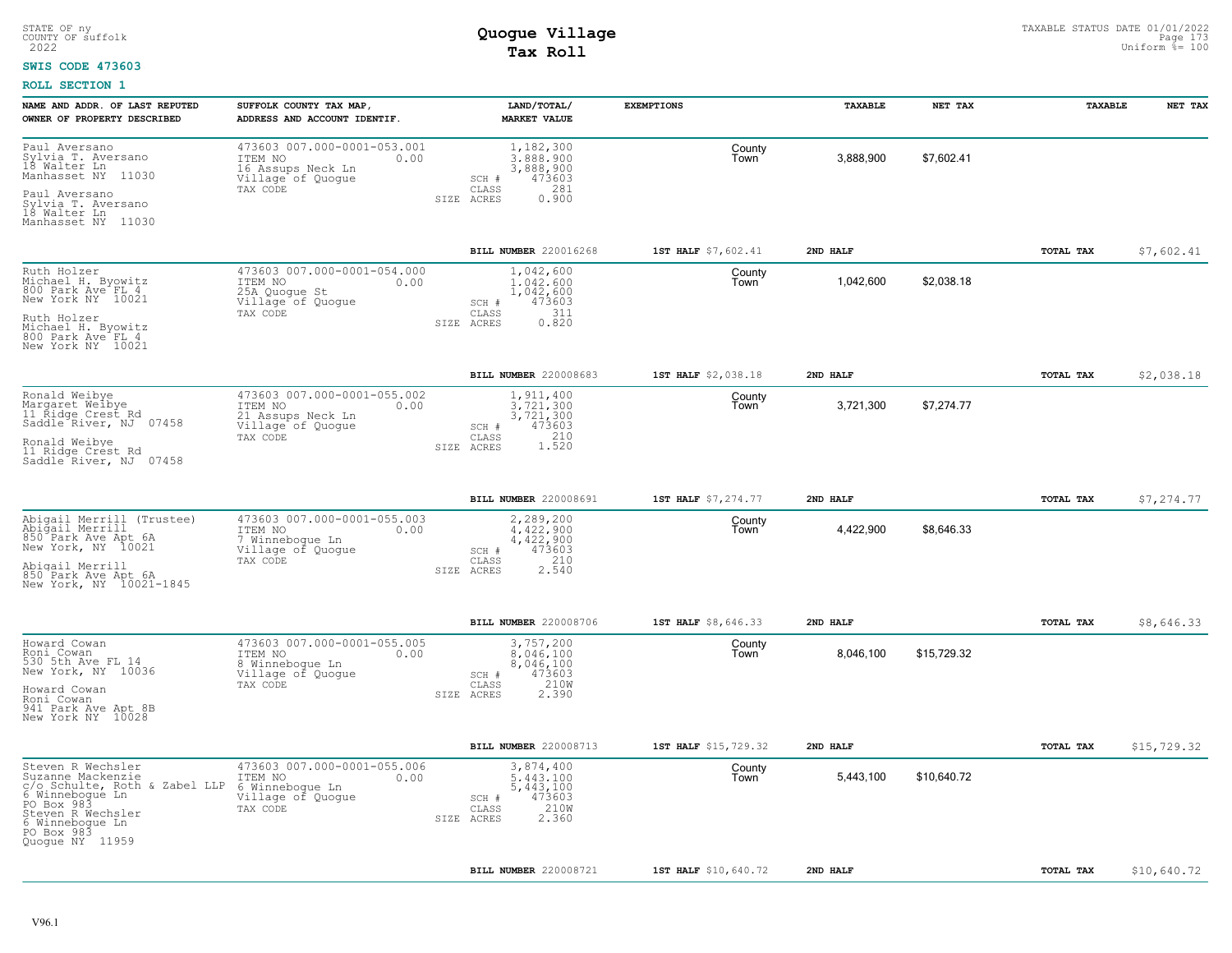### **SWIS CODE 473603**

| NAME AND ADDR. OF LAST REPUTED<br>OWNER OF PROPERTY DESCRIBED                                                                                                  | SUFFOLK COUNTY TAX MAP,<br>ADDRESS AND ACCOUNT IDENTIF.                                             | LAND/TOTAL/<br><b>MARKET VALUE</b>                                                               | <b>EXEMPTIONS</b>    | TAXABLE   | NET TAX     | TAXABLE          | NET TAX     |
|----------------------------------------------------------------------------------------------------------------------------------------------------------------|-----------------------------------------------------------------------------------------------------|--------------------------------------------------------------------------------------------------|----------------------|-----------|-------------|------------------|-------------|
| Quogue Residences LLC<br>c/o Mark Seigel<br>1130 Park Ave Apt 22<br>New York NY 10128<br>Quoque Residences LLC<br>c/o Mark Seigel<br>1130 Park Ave Apt 22      | 473603 007.000-0001-055.007<br>ITEM NO<br>0.00<br>4 Winneboque Ln<br>Village of Quogue<br>TAX CODE  | 3,865,400<br>9,813,900<br>9,813,900<br>473603<br>SCH #<br>210W<br>CLASS<br>SIZE ACRES<br>4.110   | County<br>Town       | 9,813,900 | \$19,185.19 |                  |             |
| New York NY 10128                                                                                                                                              |                                                                                                     | BILL NUMBER 220008737                                                                            | 1ST HALF \$19,185.19 | 2ND HALF  |             | TOTAL TAX        |             |
| Matthew Blank<br>Susan McGuirk<br>400 W 12th St Apt 10C<br>New York NY 10014<br>Matthew Blank<br>Susan McGuirk<br>400 W 12th St Apt 10C<br>New York NY 10014   | 473603 007.000-0001-055.008<br>0.00<br>ITEM NO<br>3 Winnebogue Ln<br>Village of Quogue<br>TAX CODE  | 2,775,800<br>5.193.500<br>5,193,500<br>473603<br>SCH #<br>210<br>CLASS<br>2.050<br>SIZE<br>ACRES | County<br>Town       | 5,193,500 | \$10,152.77 |                  | \$19,185.19 |
|                                                                                                                                                                |                                                                                                     | BILL NUMBER 220008744                                                                            | 1ST HALF \$10,152.77 | 2ND HALF  |             | TOTAL TAX        | \$10,152.77 |
| Elizabeth A Rosen<br>Seth D. Rosen<br>Elizabeth A. Rosen<br>Samuel Rosen<br>Seth D. Rosen<br>Elizabeth A. Rosen<br>860 Park Ave FL 10<br>New York NY 10075     | 473603 007.000-0001-055.009<br>ITEM NO<br>0.00<br>1 Winneboque Ln<br>Village of Quoque<br>TAX CODE  | 2,221,700<br>4,115,000<br>4,115,000<br>473603<br>SCH #<br>210<br>CLASS<br>2.050<br>SIZE ACRES    | County<br>Town       | 4,115,000 | \$8,044.41  |                  |             |
|                                                                                                                                                                |                                                                                                     | BILL NUMBER 220008751                                                                            | 1ST HALF \$8,044.41  | 2ND HALF  |             | <b>TOTAL TAX</b> | \$8,044.41  |
| Paul Mejean<br>PO Box 1143<br>Quogue, NY 11959<br>Paul Mejean<br>PO Box 1143<br>Quoque, NY 11959                                                               | 473603 007.000-0001-055.011<br>ITEM NO<br>0.00<br>17 Wildwood Ln<br>Village of Quogue<br>TAX CODE   | 3,361,200<br>6.567.200<br>6,567,200<br>473603<br>SCH #<br>210W<br>CLASS<br>3.300<br>SIZE ACRES   | County<br>Town       | 6,567,200 | \$12,838.22 |                  |             |
|                                                                                                                                                                |                                                                                                     | <b>BILL NUMBER 220017526</b>                                                                     | 1ST HALF \$12,838.22 | 2ND HALF  |             | <b>TOTAL TAX</b> | \$12,838.22 |
| Mejean Winnebogue LLC<br>C/Ó Paul J Mejean<br>PO Box 1143<br>Quogue, NY 11959<br>Mejean Winnebogue LLC<br>C/O_Paul_J_Mejean<br>PO Box 1143<br>Quoque, NY 11959 | 473603 007.000-0001-055.012<br>ITEM NO<br>0.00<br>10 Winnebogue Ln<br>Village of Quogue<br>TAX CODE | 1,556,900<br>1,556,900<br>1,556,900<br>473603<br>SCH #<br>311<br>CLASS<br>2.000<br>SIZE ACRES    | County<br>Town       | 1,556,900 | \$3,043.58  |                  |             |
|                                                                                                                                                                |                                                                                                     | BILL NUMBER 220017539                                                                            | 1ST HALF \$3,043.58  | 2ND HALF  |             | TOTAL TAX        | \$3,043.58  |
| Charles B Mobus JR<br>Mary L Malanoski<br>2 Quogue St<br>Quogué, NY 11959<br>Charles B Mobus JR<br>48 Barrow St Apt 1<br>New York, NY 10014-3739               | 473603 007.000-0002-001.001<br>0.00<br>ITEM NO<br>2 Quogue St<br>Village of Quogue<br>TAX CODE      | 938,000<br>1,356,400<br>1,356,400<br>473603<br>SCH #<br>210<br>CLASS<br>1,240<br>SIZE ACRES      | County<br>Town       | 1,356,400 | \$2,651.63  |                  |             |
|                                                                                                                                                                |                                                                                                     | BILL NUMBER 220008768                                                                            | 1ST HALF \$2,651.63  | 2ND HALF  |             | TOTAL TAX        | \$2,651.63  |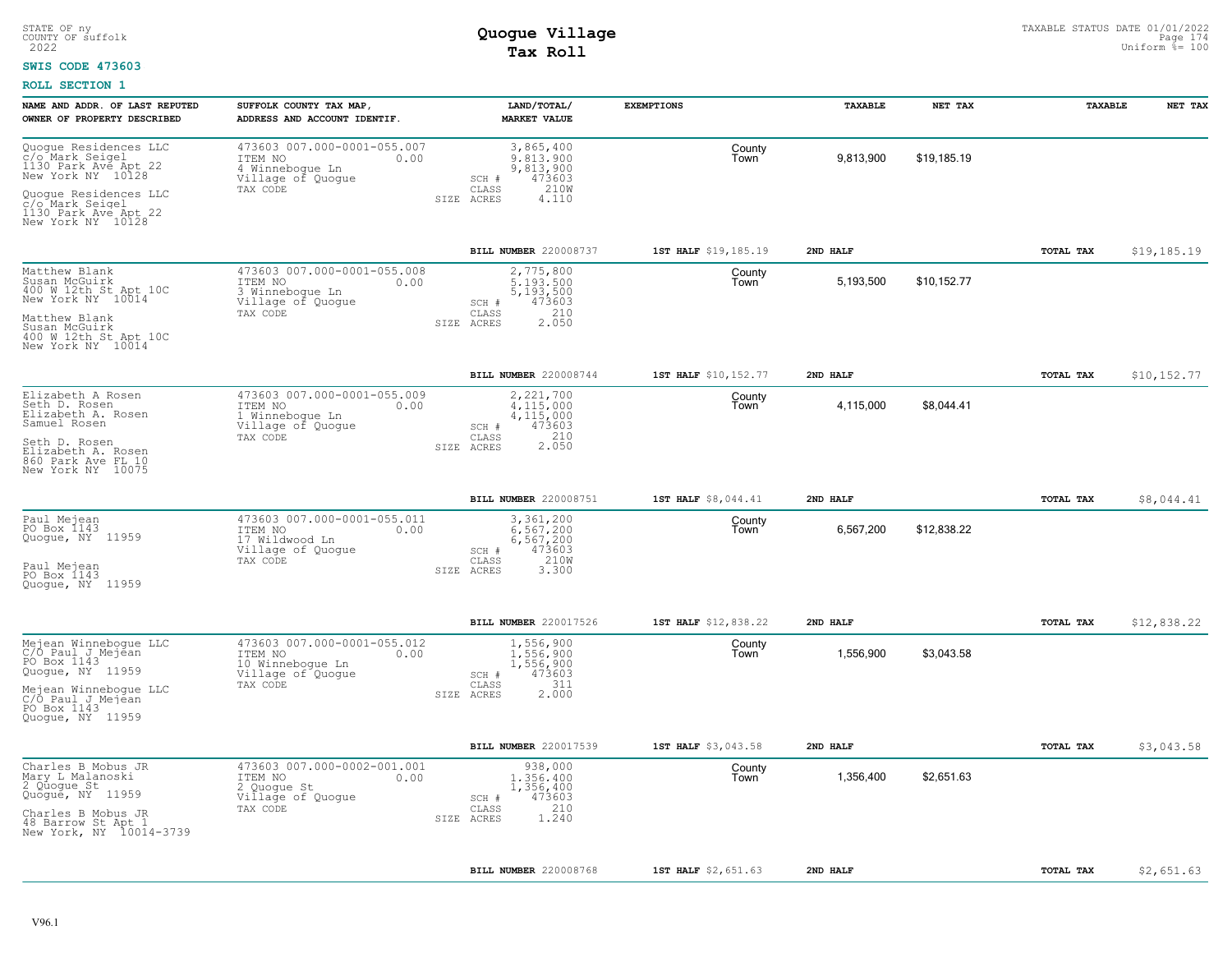### **SWIS CODE 473603**

| NAME AND ADDR. OF LAST REPUTED<br>OWNER OF PROPERTY DESCRIBED                                                           | SUFFOLK COUNTY TAX MAP,<br>ADDRESS AND ACCOUNT IDENTIF.                                         | LAND/TOTAL/<br><b>MARKET VALUE</b>                                                            | <b>EXEMPTIONS</b>   | TAXABLE   | NET TAX    | TAXABLE   | NET TAX    |
|-------------------------------------------------------------------------------------------------------------------------|-------------------------------------------------------------------------------------------------|-----------------------------------------------------------------------------------------------|---------------------|-----------|------------|-----------|------------|
| Christopher P. McCabe<br>Deana McCabe<br>5 Cantebury Rd S<br>Harrison NY 10528<br>Christopher P. McCabe<br>Deana McCabe | 473603 007.000-0002-001.002<br>ITEM NO<br>0.00<br>4 Quogue St<br>Village of Quogue<br>TAX CODE  | 1,264,700<br>1,803,600<br>1,803,600<br>473603<br>SCH #<br>210<br>CLASS<br>SIZE ACRES<br>1.070 | County<br>Town      | 1,803,600 | \$3,525.86 |           |            |
| 5 Cantebury Rd S<br>Harrison NY 10528                                                                                   |                                                                                                 |                                                                                               |                     |           |            |           |            |
|                                                                                                                         |                                                                                                 | BILL NUMBER 220008775                                                                         | 1ST HALF \$3,525.86 | 2ND HALF  |            | TOTAL TAX | \$3,525.86 |
| 1 Acorn Path LLC<br>1001 Captain O'Neal Dr<br>Daphne AL 36526                                                           | 473603 007.000-0002-001.003<br>ITEM NO<br>0.00<br>1 Acorn Path<br>Village of Quogue             | 1,229,300<br>1.945.100<br>1,945,100<br>473603<br>SCH #<br>210                                 | County<br>I own     | 1,945,100 | \$3,802.48 |           |            |
| 1 Acorn Path LLC<br>1001 Captain O'Neal Dr<br>Daphne AL 36526                                                           | TAX CODE                                                                                        | CLASS<br>SIZE ACRES<br>1.040                                                                  |                     |           |            |           |            |
|                                                                                                                         |                                                                                                 | BILL NUMBER 220008782                                                                         | 1ST HALF \$3,802.48 | 2ND HALF  |            | TOTAL TAX | \$3,802.48 |
| Marilyn Sobel<br>248 W lith St<br>New York, NY 10014                                                                    | 473603 007.000-0002-001.004<br>ITEM NO<br>0.00<br>3 Acorn Path<br>Village of Quogue<br>TAX CODE | 1,182,000<br>2.153.600<br>2,153,600<br>473603<br>SCH #<br>CLASS                               | County<br>Town      | 2,153,600 | \$4,210.07 |           |            |
| Marilyn Sobel<br>PO Box 1225<br>Quoque NY 11959                                                                         |                                                                                                 | 1.000<br>SIZE ACRES                                                                           |                     |           |            |           |            |
|                                                                                                                         |                                                                                                 | BILL NUMBER 220008799                                                                         | 1ST HALF \$4,210.07 | 2ND HALF  |            | TOTAL TAX | \$4,210.07 |
| George Kok<br>1550 York Ave Apt 8C<br>New York, NY 10028                                                                | 473603 007.000-0002-001.005<br>ITEM NO<br>0.00<br>5 Acorn Path<br>Village of Quogue             | 1,276,500<br>2.041.000<br>2,041,000<br>473603<br>SCH #                                        | County<br>Town      | 2,041,000 | \$3,989.95 |           |            |
| George Kok<br>1550 York Ave Apt 8C<br>New York, NY 10028                                                                | TAX CODE                                                                                        | 210<br>CLASS<br>1.080<br>SIZE ACRES                                                           |                     |           |            |           |            |
|                                                                                                                         |                                                                                                 | <b>BILL NUMBER 220008805</b>                                                                  | 1ST HALF \$3,989.95 | 2ND HALF  |            | TOTAL TAX | \$3,989.95 |
| Eric Oldfield<br>Lucy Tupu-Oldfield<br>93 Leonard St Apt 3<br>New York NY 10013                                         | 473603 007.000-0002-001.006<br>ITEM NO<br>0.00<br>2 Acorn Path<br>Village of Quogue             | 1,217,900<br>1,968,800<br>1,968,800<br>473603<br>SCH #                                        | County<br>Town      | 1,968,800 | \$3,848.81 |           |            |
| Eric Oldfield<br>Lucy Tupu-Oldfield<br>93 Leonard St Apt 3<br>New York NY 10013                                         | TAX CODE                                                                                        | 210<br>CLASS<br>SIZE ACRES<br>1,150                                                           |                     |           |            |           |            |
|                                                                                                                         |                                                                                                 | BILL NUMBER 220008812                                                                         | 1ST HALF \$3,848.81 | 2ND HALF  |            | TOTAL TAX | \$3,848.81 |
| Gary M Talarico<br>Linda Filardi<br>875 Park Ave Apt 8D<br>New York NY 10075                                            | 473603 007.000-0002-001.007<br>ITEM NO<br>0.00<br>4 Acorn Path<br>Village of Quogue             | 1,252,900<br>2.693.600<br>2,693,600<br>473603<br>SCH #                                        | County<br>Town      | 2,693,600 | \$5,265.72 |           |            |
| Gary Talarico<br>875 Park Ave Apt 8D<br>New York NY 10075                                                               | TAX CODE                                                                                        | 210<br>CLASS<br>1.060<br>SIZE ACRES                                                           |                     |           |            |           |            |
|                                                                                                                         |                                                                                                 | <b>BILL NUMBER 220008829</b>                                                                  | 1ST HALF \$5,265.72 | 2ND HALF  |            | TOTAL TAX | \$5,265.72 |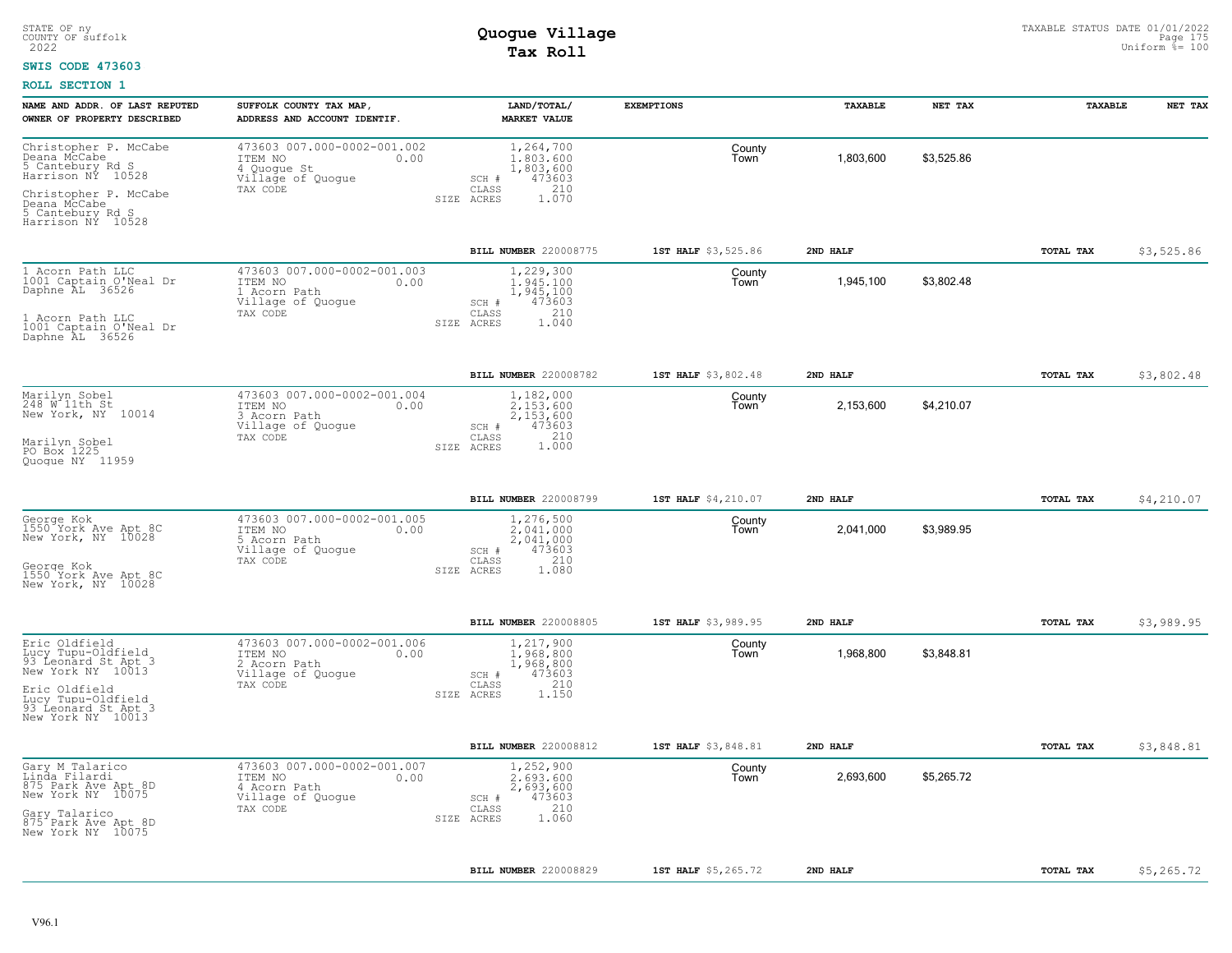### **SWIS CODE 473603**

| NAME AND ADDR. OF LAST REPUTED<br>OWNER OF PROPERTY DESCRIBED                                                                                                               | SUFFOLK COUNTY TAX MAP<br>ADDRESS AND ACCOUNT IDENTIF.                                          | LAND/TOTAL/<br><b>MARKET VALUE</b>                                                            | <b>EXEMPTIONS</b>   | TAXABLE   | NET TAX    | TAXABLE   | NET TAX    |
|-----------------------------------------------------------------------------------------------------------------------------------------------------------------------------|-------------------------------------------------------------------------------------------------|-----------------------------------------------------------------------------------------------|---------------------|-----------|------------|-----------|------------|
| Mary S. Golfo<br>PO Box 5007<br>Quoque NY 11959<br>Mary S. Golfo<br>PO Box 5007<br>Quoque NY 11959                                                                          | 473603 007.000-0002-001.008<br>ITEM NO<br>0.00<br>6 Acorn Path<br>Village of Quogue<br>TAX CODE | 1,193,800<br>2.075.100<br>2,075,100<br>473603<br>SCH #<br>CLASS<br>210<br>SIZE ACRES<br>1.010 | County<br>Town      | 2,075,100 | \$4,056.61 |           |            |
|                                                                                                                                                                             |                                                                                                 | BILL NUMBER 220008836                                                                         | 1ST HALF \$4,056.61 | 2ND HALF  |            | TOTAL TAX | \$4,056.61 |
| Jonathan Copplestone<br>Lisa Pomerantz<br>433 E 74th St Apt 6<br>New York NY 10021-3901<br>Jonathan Copplestone<br>433 E 74th St Apt 6<br>New York NY 10021-3901            | 473603 007.000-0002-002.000<br>ITEM NO<br>0.00<br>10 Quogue St<br>Village of Quogue<br>TAX CODE | 1,267,100<br>2.128.400<br>2,128,400<br>473603<br>SCH #<br>210<br>CLASS<br>1.340<br>SIZE ACRES | County<br>Town      | 2,128,400 | \$4,160.81 |           |            |
|                                                                                                                                                                             |                                                                                                 | BILL NUMBER 220008843                                                                         | 1ST HALF \$4,160.81 | 2ND HALF  |            | TOTAL TAX | \$4,160.81 |
| Susan H Perkins<br>1120 Fifth Ave Apt 6C<br>New York NY 10128<br>Susan H Perkins<br>1120 Fifth Ave Apt 6C<br>New York NY 10128                                              | 473603 007.000-0002-004.002<br>ITEM NO<br>0.00<br>12 Quogue St<br>Village of Quogue<br>TAX CODE | 1,477,500<br>1,964,700<br>1,964,700<br>SCH #<br>473603<br>CLASS<br>281<br>1.000<br>SIZE ACRES | County<br>Town      | 1,964,700 | \$3,840.79 |           |            |
|                                                                                                                                                                             |                                                                                                 | BILL NUMBER 220008851                                                                         | 1ST HALF \$3,840.79 | 2ND HALF  |            | TOTAL TAX | \$3,840.79 |
| Theodore E Niedermayer<br>Virginie S Niedermayer<br>1165 5th Ave<br>New York, NY 10029<br>Theodore Niedermayer<br>Virginie Niedermayer<br>35 E 75th St<br>New York NY 10021 | 473603 007.000-0002-004.003<br>ITEM NO<br>0.00<br>14 Quoque St<br>Village of Quogue<br>TAX CODE | 1,447,900<br>2.849.700<br>2,849,700<br>473603<br>SCH #<br>281<br>CLASS<br>0.980<br>SIZE ACRES | County<br>Town      | 2,849,700 | \$5,570.88 |           |            |
|                                                                                                                                                                             |                                                                                                 | BILL NUMBER 220008867                                                                         | 1ST HALF \$5,570.88 | 2ND HALF  |            | TOTAL TAX | \$5,570.88 |
| Ungaudy LLC<br>134 Wheatley Rd Unit 2<br>Brookville ÑY 11545<br>Ungaudy LLC<br>134 Wheatley Rd Unit 2<br>Brookville NY 11545                                                | 473603 007.000-0002-005.002<br>0.00<br>ITEM NO<br>2 Simon Ct<br>Village of Quogue<br>TAX CODE   | 1,625,300<br>3.380.300<br>3,380,300<br>473603<br>SCH #<br>210<br>CLASS<br>1.830<br>SIZE ACRES | County<br>Town      | 3,380,300 | \$6,608.15 |           |            |
|                                                                                                                                                                             |                                                                                                 | BILL NUMBER 220016572                                                                         | 1ST HALF \$6,608.15 | 2ND HALF  |            | TOTAL TAX | \$6,608.15 |
| Barry Altman<br>Marcia Altman<br>3 Simon Ct<br>P O Box 916<br>Quoque, NY 11959<br>Barry Altman<br>3 Simon Ct<br>P O Box 916<br>Quogue, NY 11959                             | 473603 007.000-0002-005.003<br>ITEM NO<br>0.00<br>3 Simon Ct<br>Village of Quogue<br>TAX CODE   | 1,544,200<br>4,348,400<br>4,348,400<br>473603<br>SCH #<br>210<br>CLASS<br>1.660<br>SIZE ACRES | County<br>Town      | 4,348,400 | \$8,500.69 |           |            |
|                                                                                                                                                                             |                                                                                                 | BILL NUMBER 220016585                                                                         | 1ST HALF \$8,500.69 | 2ND HALF  |            | TOTAL TAX | \$8,500.69 |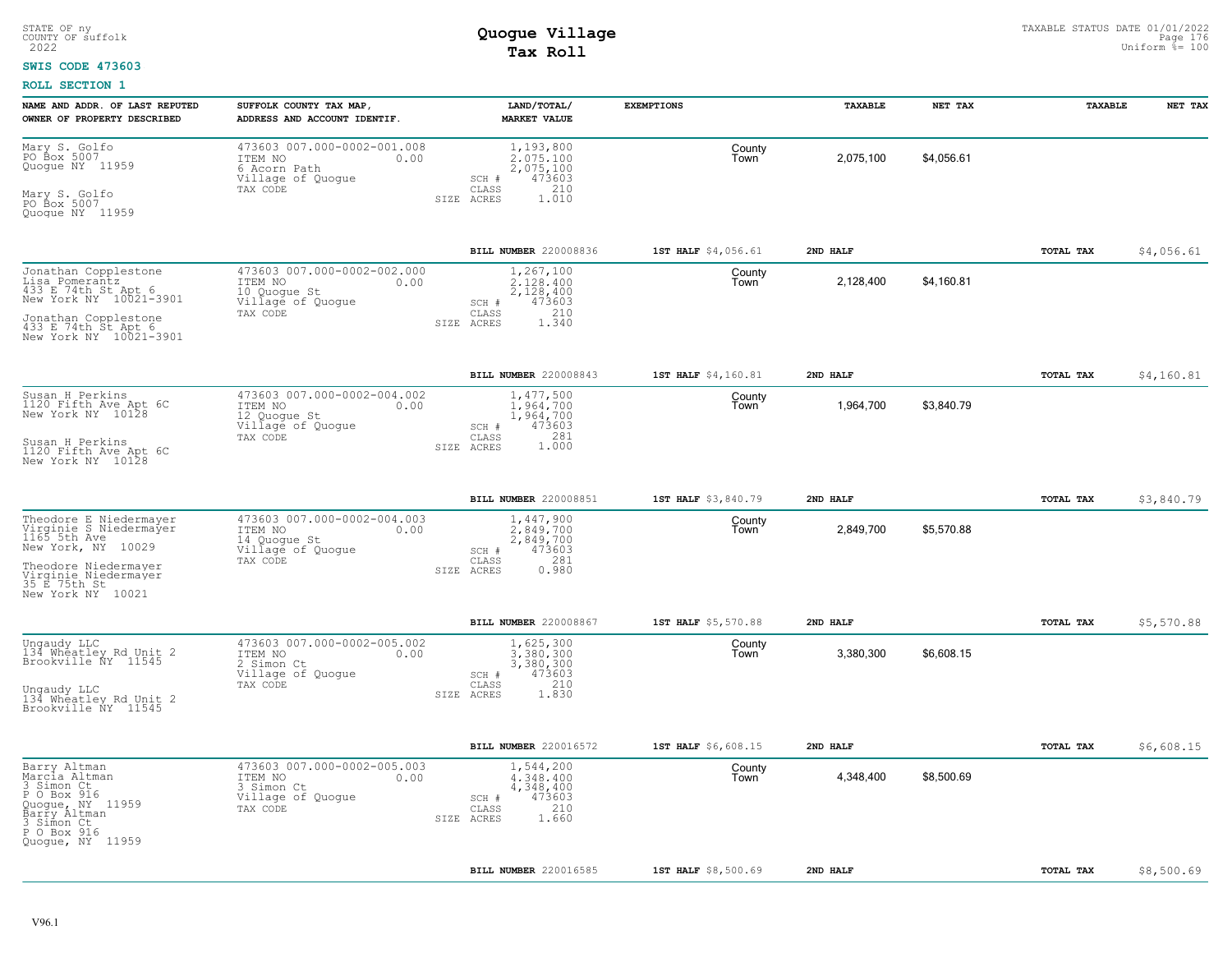### **SWIS CODE 473603**

| NAME AND ADDR. OF LAST REPUTED<br>OWNER OF PROPERTY DESCRIBED                                | SUFFOLK COUNTY TAX MAP,<br>ADDRESS AND ACCOUNT IDENTIF.                                         | LAND/TOTAL/<br><b>MARKET VALUE</b>                                     | <b>EXEMPTIONS</b>   | <b>TAXABLE</b> | NET TAX    | <b>TAXABLE</b>   | NET TAX    |
|----------------------------------------------------------------------------------------------|-------------------------------------------------------------------------------------------------|------------------------------------------------------------------------|---------------------|----------------|------------|------------------|------------|
| 16 Quogue St LLC<br>c/o Barry J. Altman<br>20 Fiddler Crab Trl<br>Westhampton, NY 11977-1547 | 473603 007.000-0002-005.004<br>ITEM NO<br>0.00<br>Simon Ct<br>Village of Quogue                 | 500<br>500<br>500<br>473603<br>SCH #<br>692                            | County<br>Town      | 500            | \$0.98     |                  |            |
| Barry Altman<br>3 Simon Ct<br>P O Box 916<br>Quoque, NY 11959                                | TAX CODE                                                                                        | CLASS<br>5.190<br>SIZE ACRES                                           |                     |                |            |                  |            |
|                                                                                              |                                                                                                 | BILL NUMBER 220016598                                                  | 1ST HALF \$0.98     | 2ND HALF       |            | TOTAL TAX        | \$0.98     |
| Jean Murrer<br>6 Hawthorne Rd<br>Bronxville, NY 10708                                        | 473603 007.000-0002-006.003<br>ITEM NO<br>0.00<br>1 Simon Ct<br>Village of Quogue<br>TAX CODE   | 1,654,800<br>4,230,400<br>4,230,400<br>473603<br>SCH #<br>210<br>CLASS | County<br>Town      | 4,230,400      | \$8,270.01 |                  |            |
| Jean Murrer<br>6 Hawthorne Rd<br>10708<br>Bronxville, NY                                     |                                                                                                 | SIZE ACRES<br>1.600                                                    |                     |                |            |                  |            |
|                                                                                              |                                                                                                 | BILL NUMBER 220017908                                                  | 1ST HALF \$8,270.01 | 2ND HALF       |            | TOTAL TAX        | \$8,270.01 |
| Goodwoods LLC<br>932 Spinnakers Reach Dr<br>Ponte Vedra Beach FL 32082                       | 473603 007.000-0002-006.004<br>ITEM NO<br>0.00<br>18 Quoque St<br>Village of Quogue<br>TAX CODE | 1,477,500<br>3,688,000<br>3,688,000<br>473603<br>SCH #<br>CLASS        | County<br>Town      | 3,688,000      | \$7,209.67 |                  |            |
| Goodwoods LLC<br>932 Spinnakers Reach Dr<br>Ponte Vedra Beach FL 32082                       |                                                                                                 | 1.000<br>SIZE ACRES                                                    |                     |                |            |                  |            |
|                                                                                              |                                                                                                 | BILL NUMBER 220017898                                                  | 1ST HALF \$7,209.67 | 2ND HALF       |            | TOTAL TAX        | \$7,209.67 |
| Sandwood, LLC<br>Ross R. Goodwin, President<br>205 Deer Haven Dr<br>Ponte Vedra, FL 32082    | 473603 007.000-0002-007.000<br>ITEM NO<br>0.00<br>20 Quogue St<br>Village of Quogue<br>TAX CODE | 1,515,900<br>2.560.900<br>2,560,900<br>473603<br>SCH #<br>210<br>CLASS | County<br>Town      | 2,560,900      | \$5,006.30 |                  |            |
| Sandwood LLC<br>c/o Ross R. Goodwin<br>6015 Spirit St Apt 202<br>Pittsburgh PA 15206         |                                                                                                 | SIZE ACRES<br>1.080                                                    |                     |                |            |                  |            |
|                                                                                              |                                                                                                 | BILL NUMBER 220008874                                                  | 1ST HALF \$5,006.30 | 2ND HALF       |            | TOTAL TAX        | \$5,006.30 |
| Lucinda Melkonian<br>71 Harrison St<br>Garden City NY 11530                                  | 473603 007.000-0002-009.001<br>ITEM NO<br>0.00<br>2 Eggert Ln<br>Village of Quogue              | 596,100<br>967,000<br>967,000<br>473603<br>SCH #                       | County<br>Town      | 967,000        | \$1,890.39 |                  |            |
| Lucinda Melkonian<br>71 Harrison St<br>Garden City NY 11530                                  | TAX CODE                                                                                        | 210<br>CLASS<br>1.350<br>SIZE ACRES                                    |                     |                |            |                  |            |
|                                                                                              |                                                                                                 | BILL NUMBER 220008881                                                  | 1ST HALF \$1,890.39 | 2ND HALF       |            | TOTAL TAX        | \$1,890.39 |
| Hamilton Southworth Jr<br>Eleanor E Southworth<br>1133 Park Ave<br>New York NY 10128         | 473603 007.000-0002-009.002<br>ITEM NO<br>0.00<br>4 Eggert Ln<br>Village of Quogue<br>TAX CODE  | 1,517,500<br>2.061.400<br>2,061,400<br>473603<br>SCH #<br>210<br>CLASS | County<br>Town      | 2,061,400      | \$4,029.83 |                  |            |
| Eleanor Southworth<br>3050 Military Rd NW Apt 631<br>Washington DC 20015                     |                                                                                                 | 1.280<br>SIZE ACRES                                                    |                     |                |            |                  |            |
|                                                                                              |                                                                                                 | <b>BILL NUMBER 220008898</b>                                           | 1ST HALF \$4,029.83 | 2ND HALF       |            | <b>TOTAL TAX</b> | \$4,029.83 |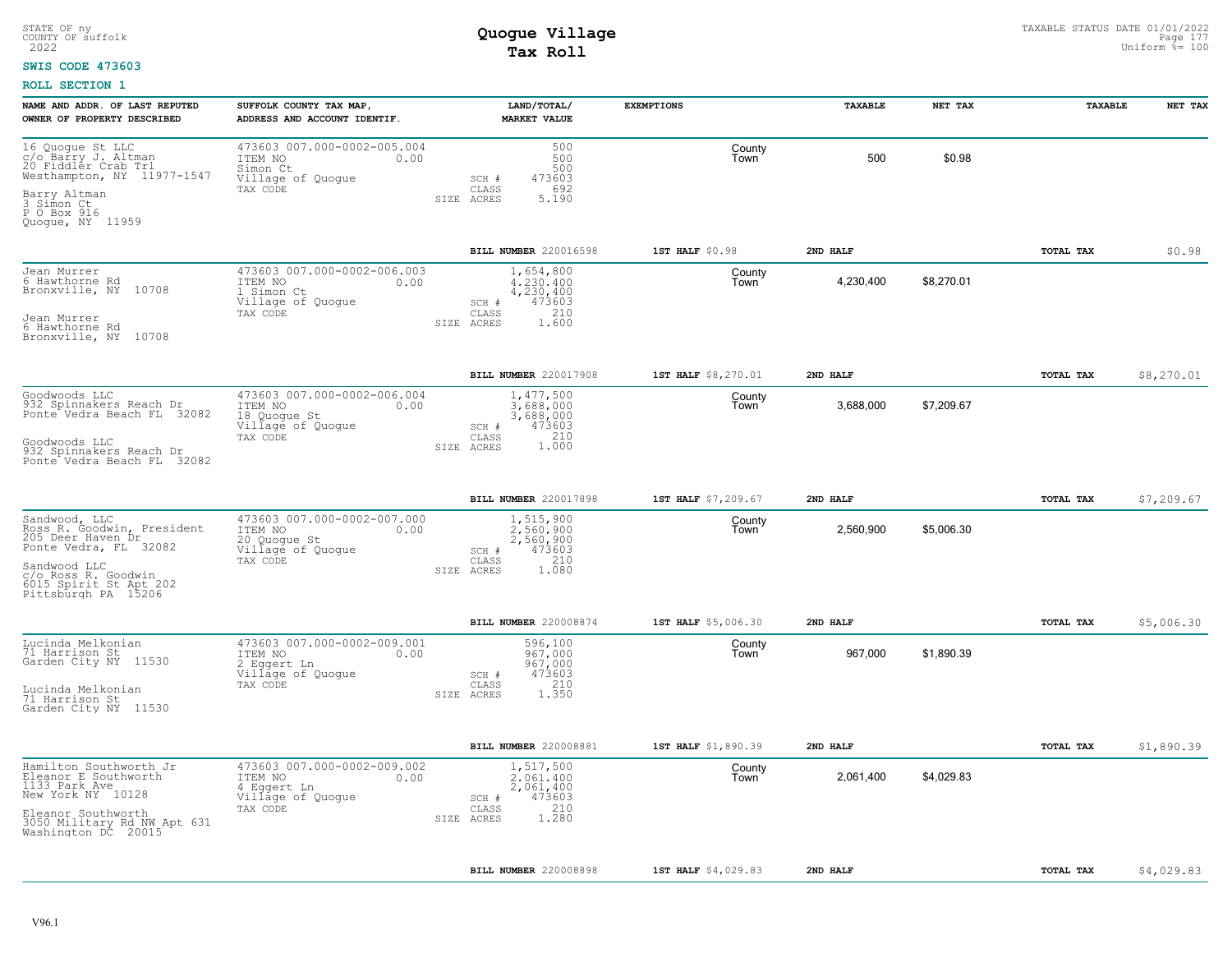### **SWIS CODE 473603**

| NAME AND ADDR. OF LAST REPUTED<br>OWNER OF PROPERTY DESCRIBED                                                                                                                                                                        | SUFFOLK COUNTY TAX MAP,<br>ADDRESS AND ACCOUNT IDENTIF.                                          | LAND/TOTAL/<br><b>MARKET VALUE</b>                                                            | <b>EXEMPTIONS</b>   | TAXABLE   | NET TAX    | <b>TAXABLE</b>   | NET TAX    |
|--------------------------------------------------------------------------------------------------------------------------------------------------------------------------------------------------------------------------------------|--------------------------------------------------------------------------------------------------|-----------------------------------------------------------------------------------------------|---------------------|-----------|------------|------------------|------------|
| Alejandro J. Baez-Sacasa<br>Claudia Doring Baez<br>As Tenants in Common<br>260 West Broadway, Apt 11B<br>New York, NY 10013<br>Alejandro J. Baez-Sacasa<br>Claudia Doring Baez<br>As Tenants in Common<br>260 West Broadway, Apt 11B | 473603 007.000-0002-009.003<br>ITEM NO<br>0.00<br>6 Eggert Ln<br>Village of Quogue<br>TAX CODE   | 1,448,100<br>2.529.300<br>2,529,300<br>473603<br>SCH #<br>210<br>CLASS<br>SIZE ACRES<br>1,400 | County<br>Town      | 2,529,300 | \$4,944.53 |                  |            |
|                                                                                                                                                                                                                                      |                                                                                                  | BILL NUMBER 220008904                                                                         | 1ST HALF \$4,944.53 | 2ND HALF  |            | TOTAL TAX        | \$4,944.53 |
| Lucinda Melkonian<br>71 Harrison St<br>Garden City NY 11530<br>Lucinda Melkonian<br>71 Harrison St<br>Garden City NY 11530                                                                                                           | 473603 007.000-0002-009.004<br>0.00<br>ITEM NO<br>Eqqert Ln<br>Village of Quogue<br>TAX CODE     | 500<br>500<br>500<br>473603<br>SCH #<br>CLASS<br>692<br>0.020<br>SIZE ACRES                   | County<br>Town      | 500       | \$0.98     |                  |            |
|                                                                                                                                                                                                                                      |                                                                                                  | BILL NUMBER 220008911                                                                         | 1ST HALF \$0.98     | 2ND HALF  |            | TOTAL TAX        | \$0.98     |
| Hamilton Southworth Jr<br>Eleanor E Southworth<br>1133 Park Ave<br>New York NY 10128<br>Hamilton Southworth JR<br>1133 Park Ave<br>New York, NY 10128                                                                                | 473603 007.000-0002-009.005<br>ITEM NO<br>0.00<br>Eggert Ln<br>Village of Quogue<br>TAX CODE     | 500<br>500<br>500<br>473603<br>SCH #<br>692<br>CLASS<br>0.020<br>SIZE ACRES                   | County<br>Town      | 500       | \$0.98     |                  |            |
|                                                                                                                                                                                                                                      |                                                                                                  | BILL NUMBER 220008928                                                                         | $1ST$ HALF $$0.98$  | 2ND HALF  |            | TOTAL TAX        | \$0.98     |
| Karen Azucena Soto Nunez<br>Edison E. Ortiz Sigua<br>6 Seashell Ln<br>Hampton Bays NY 11946<br>Karen Azucena Soto Nunez<br>6 Seashell Ln<br>Hampton Bays NY 11946                                                                    | 473603 007.000-0002-010.001<br>ITEM NO<br>0.00<br>1 Catbrier Rd<br>Village of Quogue<br>TAX CODE | 431,900<br>598,000<br>598,000<br>473603<br>SCH #<br>210<br>CLASS<br>0.920<br>SIZE ACRES       | County<br>Town      | 598,000   | \$1,169.03 |                  |            |
|                                                                                                                                                                                                                                      |                                                                                                  | BILL NUMBER 220008935                                                                         | 1ST HALF \$1,169.03 | 2ND HALF  |            | TOTAL TAX        | \$1,169.03 |
| 3 Catbrier Holding LLC<br>28 Manor Rd<br>Smithtown NY 11787<br>3 Catbrier Holding LLC<br>PO Box 1553<br>Quoque NY 11959                                                                                                              | 473603 007.000-0002-010.002<br>ITEM NO<br>0.00<br>3 Catbrier Rd<br>Village of Quogue<br>TAX CODE | 426,900<br>426.900<br>426,900<br>473603<br>SCH #<br>311<br>CLASS<br>0.920<br>SIZE ACRES       | County<br>Town      | 426,900   | \$834.55   |                  |            |
|                                                                                                                                                                                                                                      |                                                                                                  | BILL NUMBER 220008942                                                                         | 1ST HALF \$834.55   | 2ND HALF  |            | <b>TOTAL TAX</b> | \$834.55   |
| Linda Neuss<br>P.O. Box 1115<br>Quogue, NY 11959-19<br>Linda Neuss<br>PO Box 1115<br>Quoque, NY 11959                                                                                                                                | 473603 007.000-0002-010.003<br>ITEM NO<br>0.00<br>5 Catbrier Rd<br>Village of Quogue<br>TAX CODE | 498,700<br>746,700<br>746,700<br>473603<br>SCH #<br>210<br>CLASS<br>0.640<br>SIZE ACRES       | County<br>Town      | 746,700   | \$1,459.72 |                  |            |
|                                                                                                                                                                                                                                      |                                                                                                  | BILL NUMBER 220008959                                                                         | 1ST HALF \$1,459.72 | 2ND HALF  |            | TOTAL TAX        | \$1,459.72 |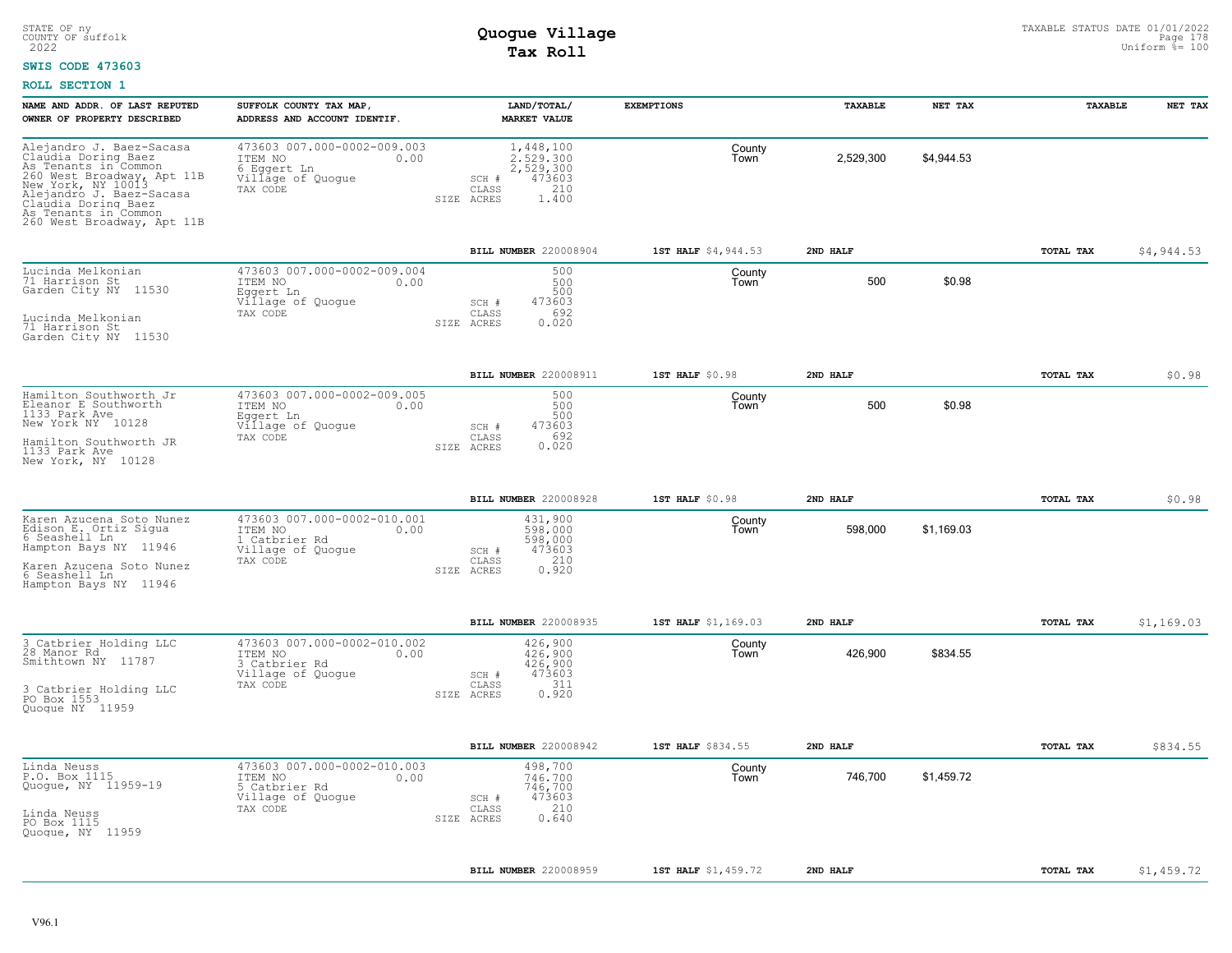### **SWIS CODE 473603**

| NAME AND ADDR. OF LAST REPUTED<br>OWNER OF PROPERTY DESCRIBED                                                                                                     | SUFFOLK COUNTY TAX MAP,<br>ADDRESS AND ACCOUNT IDENTIF.                                           | LAND/TOTAL/<br>MARKET VALUE                                                                                          | <b>EXEMPTIONS</b>                   | TAXABLE               | NET TAX    | TAXABLE          | NET TAX    |
|-------------------------------------------------------------------------------------------------------------------------------------------------------------------|---------------------------------------------------------------------------------------------------|----------------------------------------------------------------------------------------------------------------------|-------------------------------------|-----------------------|------------|------------------|------------|
| Karen Azucena Soto Nunez<br>Edison E. Ortiz Sigua<br>6 Seashell Ln<br>Hampton Bays NY 11946<br>Karen Azucena Soto Nunez<br>6 Seashell Ln<br>Hampton Bays NY 11946 | 473603 007.000-0002-010.004<br>ITEM NO<br>0.00<br>Catbrier Rd<br>Village of Quogue<br>TAX CODE    | 500<br>500<br>500<br>473603<br>SCH #<br>692<br>CLASS<br>SIZE ACRES<br>0.600                                          | County<br>Town                      | 500                   | \$0.98     |                  |            |
|                                                                                                                                                                   |                                                                                                   | BILL NUMBER 220008966                                                                                                | 1ST HALF \$0.98                     | 2ND HALF              |            | <b>TOTAL TAX</b> | \$0.98     |
| Otis Holding Company, LLC<br>9 Penniman Point Rd<br>Quogue NY 11959<br>Edward T Otis III<br>PO Box 1553                                                           | 473603 007.000-0002-011.000<br>ITEM NO<br>0.00<br>30 Montauk Hwy<br>Village of Quoque<br>TAX CODE | 293,900<br>334,700<br>334,700<br>473603<br>SCH #<br>438<br>CLASS<br>SIZE ACRES<br>1.160                              | County<br>Town                      | 334,700               | \$654.31   |                  |            |
| Quogue, NY 11959-1553                                                                                                                                             |                                                                                                   |                                                                                                                      |                                     |                       |            |                  |            |
| Otis Holding Company, LLC<br>9 Penniman Point Rd<br>Quogue NY 11959<br>Edward T Otis III<br>PO Box 1553<br>Quoque, NY 11959-1553                                  | 473603 007.000-0002-012.000<br>ITEM NO<br>0.00<br>32 Montauk Hwy<br>Village of Quogue<br>TAX CODE | BILL NUMBER 220008973<br>311,900<br>2,891,400<br>2,891,400<br>473603<br>SCH #<br>CLASS<br>431<br>1,000<br>SIZE ACRES | 1ST HALF \$654.31<br>County<br>Town | 2ND HALF<br>2,891,400 | \$5,652.40 | TOTAL TAX        | \$654.31   |
|                                                                                                                                                                   |                                                                                                   | BILL NUMBER 220008981                                                                                                | 1ST HALF \$5,652.40                 | 2ND HALF              |            | <b>TOTAL TAX</b> | \$5,652.40 |
| Otis Holding Company, LLC<br>9 Penniman Point Rd<br>Quoque NY 11959<br>Edward T Otis III<br>PO Box 1553<br>Quoque, NY 11959-1553                                  | 473603 007.000-0002-013.000<br>ITEM NO<br>0.00<br>75 Jessup Ave<br>Village of Quogue<br>TAX CODE  | 275,300<br>993,900<br>993,900<br>473603<br>SCH #<br>433<br>CLASS<br>SIZE ACRES<br>1.330                              | County<br>Town                      | 993,900               | \$1,942.98 |                  |            |
|                                                                                                                                                                   |                                                                                                   | BILL NUMBER 220008997                                                                                                | 1ST HALF \$1,942.98                 | 2ND HALF              |            | TOTAL TAX        | \$1,942.98 |
| Stephen M Marcks<br>Beatrice R Marcks<br>P.O. Box 596<br>Quogue, NY 11959<br>Stephen M Marcks<br>Spruce Hill Farm<br>339 Keeney Rd<br>Cuyler, NY 13158            | 473603 007.000-0002-014.000<br>ITEM NO<br>0.00<br>77 Jessup Ave<br>Village of Quogue<br>TAX CODE  | 478,400<br>478,400<br>478,400<br>473603<br>SCH #<br>483<br>CLASS<br>0.760<br>SIZE ACRES                              | County<br>Town                      | 478,400               | \$935.22   |                  |            |
|                                                                                                                                                                   |                                                                                                   | BILL NUMBER 220009006                                                                                                | 1ST HALF \$935.22                   | 2ND HALF              |            | TOTAL TAX        | \$935.22   |
| Keith Carter<br>Amanda Gillen Carter<br>79 Jessup Ave<br>Box 1625<br>Quogue NY 11959<br>Reith Carter<br>112 N Wilton Rd<br>New Canaan CT 06840-2726               | 473603 007.000-0002-015.001<br>ITEM NO<br>0.00<br>79 Jessup Ave<br>Village of Quoque<br>TAX CODE  | 904,000<br>1,317,000<br>1,317,000<br>473603<br>SCH #<br>210<br>CLASS<br>0.470<br>SIZE ACRES                          | County<br>Town                      | 1,317,000             | \$2,574.60 |                  |            |
|                                                                                                                                                                   |                                                                                                   | BILL NUMBER 220009013                                                                                                | 1ST HALF \$2,574.60                 | 2ND HALF              |            | <b>TOTAL TAX</b> | \$2,574.60 |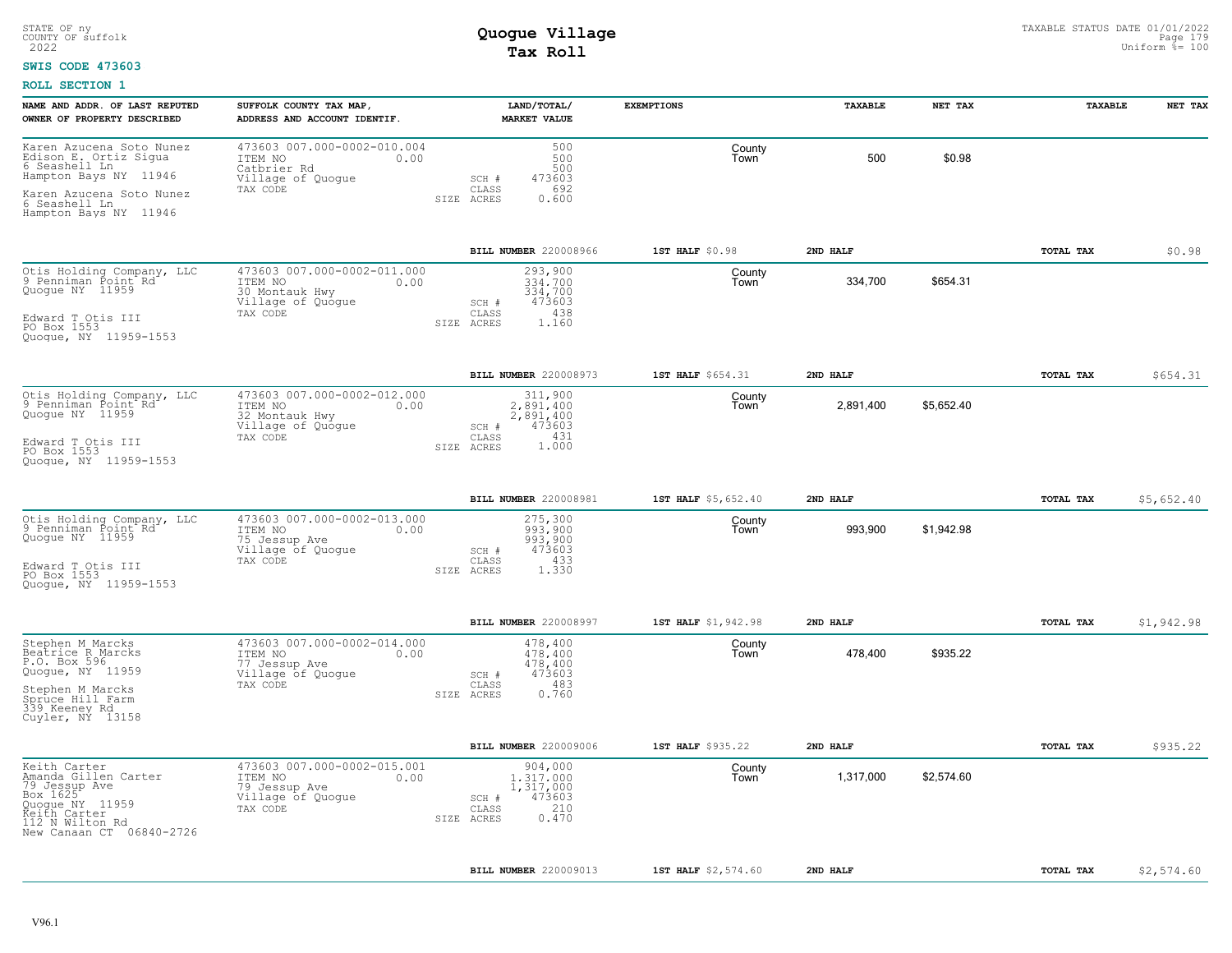### **SWIS CODE 473603**

| NAME AND ADDR. OF LAST REPUTED                                                                                                                                                            | SUFFOLK COUNTY TAX MAP,                                                                                                           | LAND/TOTAL/                                                                                                          | <b>EXEMPTIONS</b>          | <b>TAXABLE</b> | NET TAX    | TAXABLE   | NET TAX    |
|-------------------------------------------------------------------------------------------------------------------------------------------------------------------------------------------|-----------------------------------------------------------------------------------------------------------------------------------|----------------------------------------------------------------------------------------------------------------------|----------------------------|----------------|------------|-----------|------------|
| OWNER OF PROPERTY DESCRIBED<br>79A Quoque Holdings, LLC<br>37 Dũblín Hill Rd<br>Greenwich CT 06830<br>79A Quoque Holdings LLC                                                             | ADDRESS AND ACCOUNT IDENTIF.<br>473603 007.000-0002-015.002<br>ITEM NO<br>0.00<br>79A Jessup Ave<br>Village of Quogue<br>TAX CODE | <b>MARKET VALUE</b><br>1,138,200<br>1,515,800<br>1,515,800<br>473603<br>SCH #<br>CLASS<br>210<br>0.550<br>SIZE ACRES | County<br>Town             | 1,515,800      | \$2,963.24 |           |            |
| c/o Čarella<br>37 Dublin Hill Rd<br>Greenwich CT 06830                                                                                                                                    |                                                                                                                                   |                                                                                                                      |                            |                |            |           |            |
|                                                                                                                                                                                           |                                                                                                                                   | BILL NUMBER 220009021                                                                                                | 1ST HALF \$2,963.24        | 2ND HALF       |            | TOTAL TAX | \$2,963.24 |
| Irene Sipala<br>John Sipala<br>P.0. Box.1471<br>Quogue, NY 11959<br>John Sipala<br>PO Box 934<br>Quogue, NY 11959                                                                         | 473603 007.000-0002-016.000<br>ITEM NO<br>0.00<br>81 Jessup Ave<br>Village of Quogue<br>TAX CODE                                  | 1,051,200<br>Volunte<br>1, 337, 500 Firefig<br>1, 337, 500<br>473603<br>SCH #<br>281<br>CLASS<br>0.930<br>SIZE ACRES | 133,750 County<br>500 Town | 1,203,250      | \$2,352.23 |           |            |
|                                                                                                                                                                                           |                                                                                                                                   | BILL NUMBER 220009037                                                                                                | 1ST HALF \$2,352.23        | 2ND HALF       |            | TOTAL TAX | \$2,352.23 |
| Joshua L. Passman<br>Katie Y. Passman<br>6 W 77th St Apt 7B<br>New York NY 10024                                                                                                          | 473603 007.000-0002-017.000<br>0.00<br>ITEM NO<br>83 Jessup Ave<br>Village of Quogue<br>TAX CODE                                  | 1,303,100<br>2.152.300<br>2,152,300<br>473603<br>SCH #<br>210<br>CLASS                                               | County<br>Town             | 2,152,300      | \$4,207.53 |           |            |
| Joshua L. Passman<br>Katie Y. Passman<br>6 W 77th St Apt 7B<br>New York NY 10024                                                                                                          |                                                                                                                                   | 0.980<br>SIZE ACRES                                                                                                  |                            |                |            |           |            |
|                                                                                                                                                                                           |                                                                                                                                   | BILL NUMBER 220009044                                                                                                | 1ST HALF \$4,207.53        | 2ND HAT.F      |            | TOTAL TAX | \$4,207.53 |
| Jason E Fox<br>Ailsa Fox<br>225 Fifth Ave Apt 11M<br>New York NY 10010<br>Jason E Fox<br>Ailsa Fox<br>225 Fifth Ave Apt 11M<br>New York NY 10010                                          | 473603 007.000-0002-018.000<br>ITEM NO<br>0.00<br>85 Jessup Ave<br>Village of Quogue<br>TAX CODE                                  | 1,382,900<br>1.677.100<br>1,677,100<br>SCH #<br>473603<br>210<br>CLASS<br>SIZE ACRES<br>1.040                        | County<br>Town             | 1,677,100      | \$3,278.56 |           |            |
|                                                                                                                                                                                           |                                                                                                                                   | BILL NUMBER 220009051                                                                                                | 1ST HALF \$3,278.56        | 2ND HALF       |            | TOTAL TAX | \$3,278.56 |
| Shawna R Lambert<br>Peter R Riffley<br>Life Estate David L. Riffley<br>Carolyn R. Riffley<br>Life Estate David L. Riffley<br>Shawna R Lambert<br>1633 Van Hoesen Rd<br>Castleton NY 12033 | 473603 007.000-0002-019.000<br>0.00<br>ITEM NO<br>87 Jessup Ave<br>Village of Quogue<br>TAX CODE                                  | 1,316,500<br>1.454.500<br>1,454,500<br>473603<br>$SCH$ $#$<br>210<br>CLASS<br>0.990<br>SIZE ACRES                    | County<br>Town             | 1,454,500      | \$2,843.40 |           |            |
|                                                                                                                                                                                           |                                                                                                                                   | BILL NUMBER 220009068                                                                                                | 1ST HALF \$2,843.40        | 2ND HALF       |            | TOTAL TAX | \$2,843.40 |
| 89 Jessup LLC<br>PO Box 1169<br>Quogue NY 11959<br>89 Jessup LLC<br>PO Box 1169<br>Quoque NY 11959                                                                                        | 473603 007.000-0002-020.001<br>0.00<br>ITEM NO<br>89 Jessup Ave<br>Village of Quogue<br>TAX CODE                                  | 1,084,700<br>1,557,700<br>1,557,700<br>473603<br>SCH #<br>281<br>CLASS<br>0.510<br>SIZE ACRES                        | County<br>Town             | 1,557,700      | \$3,045.15 |           |            |
|                                                                                                                                                                                           |                                                                                                                                   |                                                                                                                      |                            |                |            |           |            |
|                                                                                                                                                                                           |                                                                                                                                   | BILL NUMBER 220017827                                                                                                | 1ST HALF \$3,045.15        | 2ND HALF       |            | TOTAL TAX | \$3,045.15 |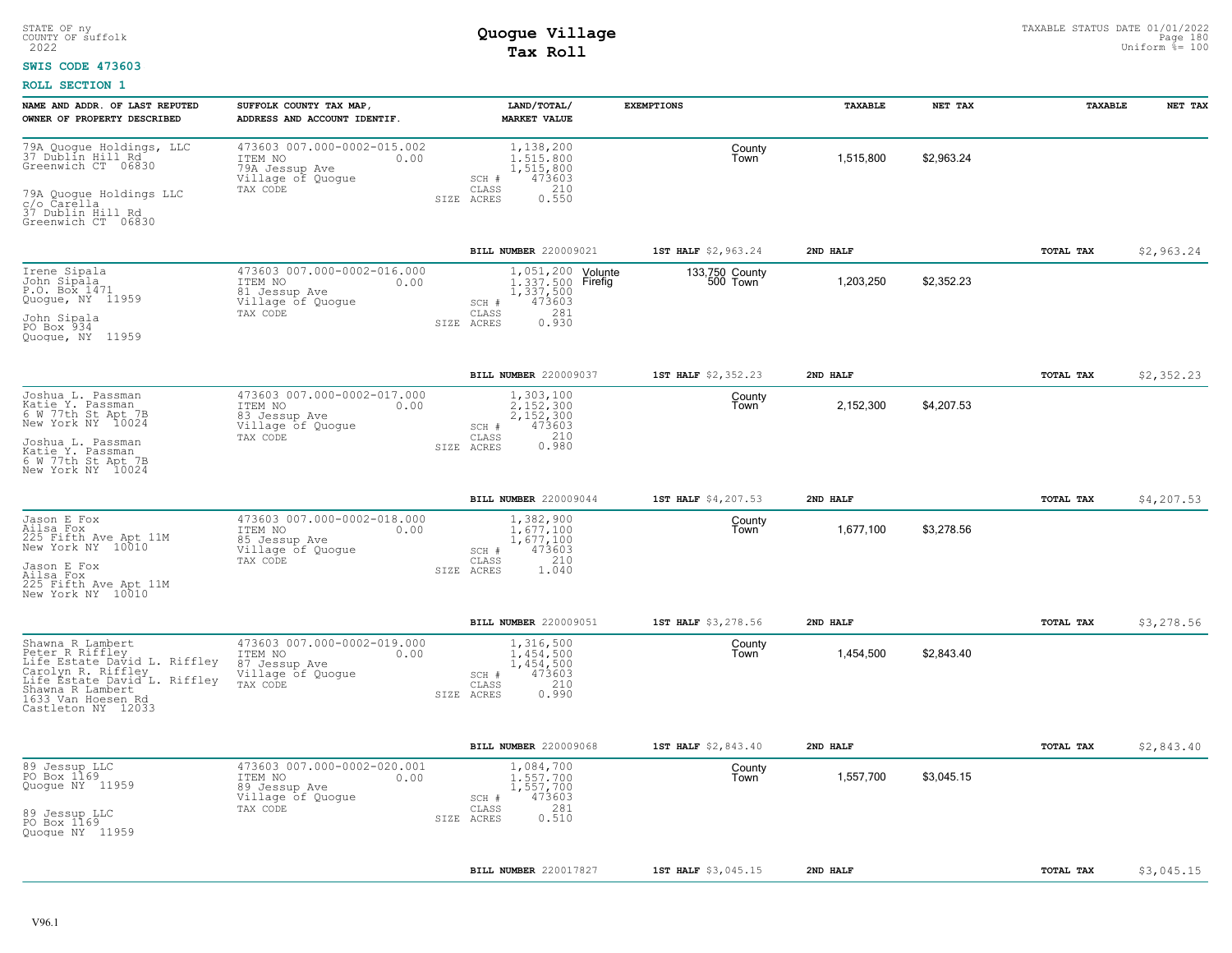#### **SWIS CODE 473603**

| NAME AND ADDR. OF LAST REPUTED<br>OWNER OF PROPERTY DESCRIBED                                     | SUFFOLK COUNTY TAX MAP,<br>ADDRESS AND ACCOUNT IDENTIF.                                           | LAND/TOTAL/<br><b>MARKET VALUE</b>                                                              | <b>EXEMPTIONS</b>   | TAXABLE   | NET TAX    | TAXABLE   | NET TAX    |
|---------------------------------------------------------------------------------------------------|---------------------------------------------------------------------------------------------------|-------------------------------------------------------------------------------------------------|---------------------|-----------|------------|-----------|------------|
| Geoffrey Strong<br>Alison Strong<br>220 E 65th St Apt 10C<br>New York NY 10065<br>Geoffrey Strong | 473603 007.000-0002-020.002<br>ITEM NO<br>0.00<br>2 Willow Ln<br>Village of Quogue<br>TAX CODE    | 950,900<br>2.355.800<br>2,355,800<br>473603<br>$SCH$ $#$<br>210<br>CLASS<br>0.500<br>SIZE ACRES | County<br>Town      | 2,355,800 | \$4,605.35 |           |            |
| Alison Strong<br>4770 SW 78th St<br>Miami FL 33143                                                |                                                                                                   |                                                                                                 |                     |           |            |           |            |
|                                                                                                   |                                                                                                   | BILL NUMBER 220017831                                                                           | 1ST HALF \$4,605.35 | 2ND HALF  |            | TOTAL TAX | \$4,605.35 |
| Willow Jessup LLC<br>2 Willow Ln<br>Quoque NY 11959                                               | 473603 007.000-0002-021.000<br>ITEM NO<br>0.00<br>99 Jessup Ave<br>Village of Quogue<br>TAX CODE  | 933,500<br>933,500<br>933,500<br>473603<br>SCH #<br>311<br>CLASS                                | County<br>Town      | 933,500   | \$1,824.90 |           |            |
| Willow Jessup LLC<br>4770 SW 78th St<br>Miami FL 33143                                            |                                                                                                   | 0.550<br>ACRES<br>SIZE                                                                          |                     |           |            |           |            |
|                                                                                                   |                                                                                                   | <b>BILL NUMBER 220009075</b>                                                                    | 1ST HALF \$1,824.90 | 2ND HALF  |            | TOTAL TAX | \$1,824.90 |
| Judith W Celauro<br>John Celauro<br>C/o Gasper Cleauro<br>Jean Ann Terry                          | 473603 007.000-0002-022.000<br>ITEM NO<br>0.00<br>105 Jessup Ave<br>Village of Quogue             | 688,300<br>2.061.700<br>2,061,700<br>SCH #<br>473603                                            | County<br>Town      | 2,061,700 | \$4,030.42 |           |            |
| John Celauro<br>66 Medford Ave<br>Patchoque, NY 11772                                             | TAX CODE                                                                                          | 411<br>CLASS<br>1.330<br>SIZE ACRES                                                             |                     |           |            |           |            |
|                                                                                                   |                                                                                                   | BILL NUMBER 220009082                                                                           | 1ST HALF \$4,030.42 | 2ND HALF  |            | TOTAL TAX | \$4,030.42 |
| Theodore St Germain<br>Randy St Germain<br>Mark D Knox<br>Robin Knox                              | 473603 007.000-0002-023.003<br>ITEM NO<br>0.00<br>107 Jessup Ave<br>Village of Quoque<br>TAX CODE | 1,101,000<br>1.496.900<br>1,496,900<br>473603<br>SCH #<br>210<br>CLASS                          | County<br>Town      | 1,496,900 | \$2,926.29 |           |            |
| Mark D Knox<br>100-35 75th Ave<br>Forest Hills, NY 11375                                          |                                                                                                   | 0.620<br>SIZE ACRES                                                                             |                     |           |            |           |            |
|                                                                                                   |                                                                                                   | BILL NUMBER 220009099                                                                           | 1ST HALF \$2,926.29 | 2ND HALF  |            | TOTAL TAX | \$2,926.29 |
| Jeffrey A. Adams<br>Sarah Ådams<br>PO Box 919<br>Quogue NY 11959<br>Jeffrey A. Adams              | 473603 007.000-0002-023.004<br>ITEM NO<br>0.00<br>8 Willow Ln<br>Village of Quogue<br>TAX CODE    | 947,100<br>1,403,700<br>1,403,700<br>473603<br>SCH #<br>210<br>CLASS                            | County<br>Town      | 1,403,700 | \$2,744.09 |           |            |
| Sarah Adams<br>PO Box 919<br>Quoque NY 11959                                                      |                                                                                                   | SIZE ACRES<br>0.490                                                                             |                     |           |            |           |            |
|                                                                                                   |                                                                                                   | <b>BILL NUMBER 220009105</b>                                                                    | 1ST HALF \$2,744.09 | 2ND HALF  |            | TOTAL TAX | \$2,744.09 |
| Jennifer A Mc Logan<br>Daniel Gurskis<br>113 Somerset Ave<br>Garden City, NY 11530                | 473603 007.000-0002-024.000<br>ITEM NO<br>0.00<br>111 Jessup Ave<br>Village of Quogue             | 1,091,000<br>1,364,000<br>1,364,000<br>473603<br>SCH #                                          | County<br>Town      | 1,364,000 | \$2,666.48 |           |            |
| Jennifer A Mc Logan<br>113 Somerset Ave<br>Garden City, NY 11530                                  | TAX CODE                                                                                          | 281<br>CLASS<br>0.910<br>SIZE ACRES                                                             |                     |           |            |           |            |
|                                                                                                   |                                                                                                   | BILL NUMBER 220009112                                                                           | 1ST HALF \$2,666.48 | 2ND HALF  |            | TOTAL TAX | \$2,666.48 |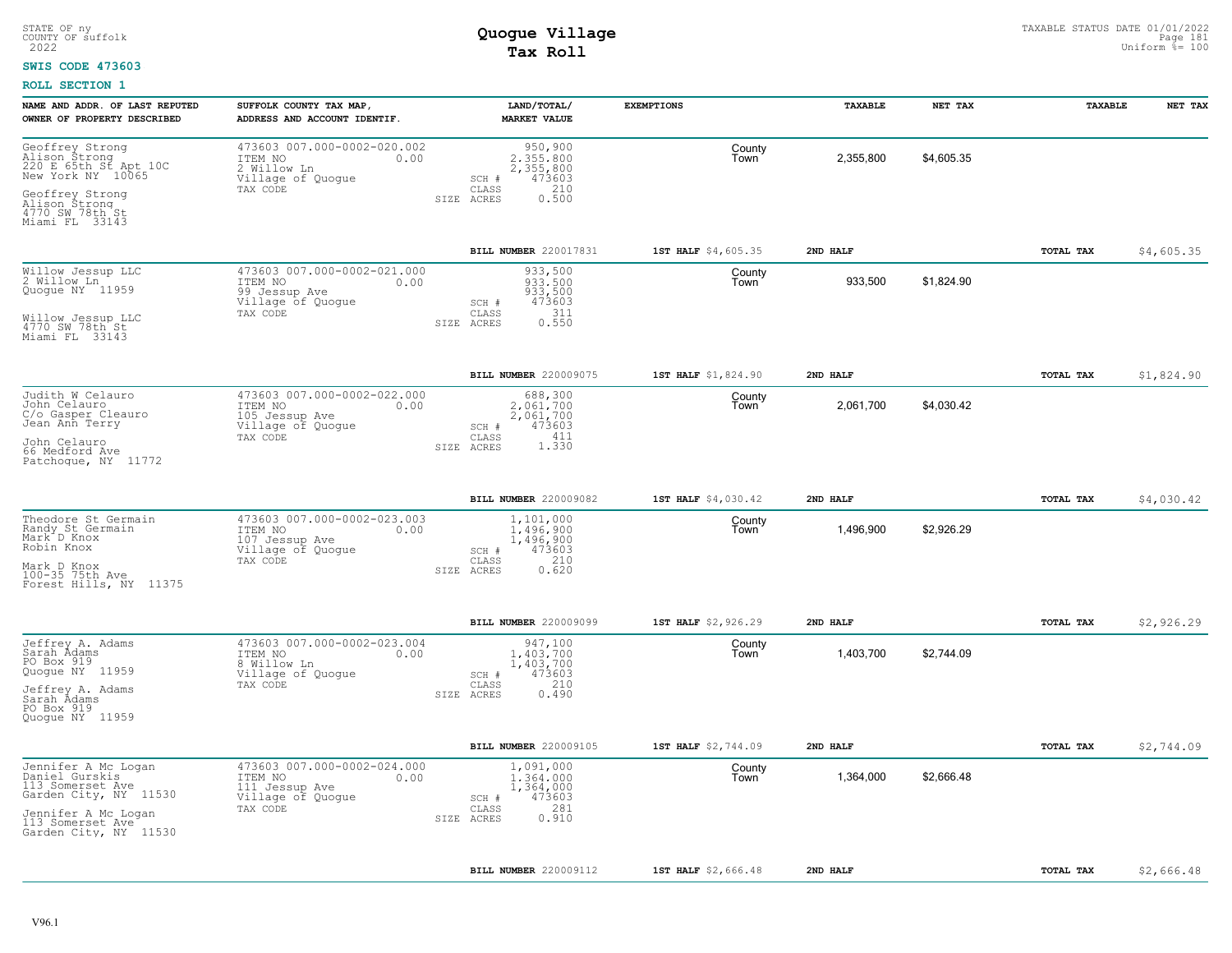### **SWIS CODE 473603**

| NAME AND ADDR. OF LAST REPUTED<br>OWNER OF PROPERTY DESCRIBED                                                                                                                                                                                                                                       | SUFFOLK COUNTY TAX MAP<br>ADDRESS AND ACCOUNT IDENTIF.                                          | LAND/TOTAL/<br><b>MARKET VALUE</b>                                                               | <b>EXEMPTIONS</b>   | TAXABLE   | NET TAX    | TAXABLE   | NET TAX    |
|-----------------------------------------------------------------------------------------------------------------------------------------------------------------------------------------------------------------------------------------------------------------------------------------------------|-------------------------------------------------------------------------------------------------|--------------------------------------------------------------------------------------------------|---------------------|-----------|------------|-----------|------------|
| The Quoque Triangle LLC<br>PO Box 61<br>Southport CT<br>06890<br>The Quoque Triangle LLC<br>PO Box 61<br>Southport CT 06890                                                                                                                                                                         | 473603 007.000-0002-033.000<br>ITEM NO<br>0.00<br>44 Quoque St<br>Village of Quogue<br>TAX CODE | 440,600<br>1,196,500<br>1,196,500<br>473603<br>SCH #<br>464<br>CLASS<br>SIZE ACRES<br>0.180      | County<br>Town      | 1,196,500 | \$2,339.04 |           |            |
|                                                                                                                                                                                                                                                                                                     |                                                                                                 | <b>BILL NUMBER 220009198</b>                                                                     | 1ST HALF \$2,339.04 | 2ND HALF  |            | TOTAL TAX | \$2,339.04 |
| Robert A Murray (Co-Trustee)<br>Meredith M Murray, (Co-Trustee<br>P O Box 5035<br>Quogue NY 11959<br>Robert A Murray (Co-Trustee)<br>Meredith M Murray, (Co-Trustee<br>P O Box 5035<br>Quoque NY 11959                                                                                              | 473603 007.000-0002-034.000<br>ITEM NO<br>0.00<br>42 Quogue St<br>Village of Quogue<br>TAX CODE | 1,108,100<br>1,399,700<br>1,399,700<br>473603<br>SCH #<br>210<br>CLASS<br>0.380<br>ACRES<br>SIZE | County<br>Town      | 1,399,700 | \$2.736.27 |           |            |
|                                                                                                                                                                                                                                                                                                     |                                                                                                 | BILL NUMBER 220009204                                                                            | 1ST HALF \$2,736.27 | 2ND HALF  |            | TOTAL TAX | \$2,736.27 |
| Dominic M Freud<br>Patricia Freud<br>50 Sutton Pl S Apt 2K<br>New York, NY 10022<br>Dominic M Freud<br>50 Sutton Pl S Apt 2K<br>New York, NY 10022                                                                                                                                                  | 473603 007.000-0002-036.001<br>ITEM NO<br>0.00<br>38 Quogue St<br>Village of Quogue<br>TAX CODE | 1,390,400<br>2,103,200<br>2,103,200<br>473603<br>SCH #<br>1.190<br>CLASS<br>SIZE ACRES           | County<br>Town      | 2,103,200 | \$4,111.55 |           |            |
|                                                                                                                                                                                                                                                                                                     |                                                                                                 | BILL NUMBER 220009211                                                                            | 1ST HALF \$4,111.55 | 2ND HALF  |            | TOTAL TAX | \$4,111.55 |
| Margaret Nordlinger Trustee &<br>Margaret Nordlinger as Delege ITEM NO<br>Trustees of the Douglas E Nord 5 Village Ln<br>1016 Fifth Ave Apt 14C<br>New York NY 10028<br>Margaret Nordlinger Trustee &<br>Margaret Nordlinger as Delegee<br>Trustees of the Douglas E Nord<br>1016 Fifth Ave Apt 14C | 473603 007.000-0002-037.000<br>0.00<br>Village of Quogue<br>TAX CODE                            | 1,390,500<br>2.390.800<br>2,390,800<br>473603<br>SCH #<br>210<br>CLASS<br>0.870<br>SIZE ACRES    | County<br>Town      | 2,390,800 | \$4,673.77 |           |            |
|                                                                                                                                                                                                                                                                                                     |                                                                                                 | BILL NUMBER 220009228                                                                            | 1ST HALF \$4,673.77 | 2ND HALF  |            | TOTAL TAX | \$4,673.77 |
| James Cramer<br>4 Whittredge Rd<br>Summit NJ 07901<br>Cramer Digital<br>PO Box 1394<br>New York NY 10028                                                                                                                                                                                            | 473603 007.000-0002-038.000<br>ITEM NO<br>0.00<br>1 Village Ln<br>Village of Quogue<br>TAX CODE | 698,500<br>1,000,500<br>1,000,500<br>473603<br>SCH #<br>210<br>CLASS<br>SIZE ACRES<br>0.180      | County<br>Town      | 1,000,500 | \$1,955.88 |           |            |
|                                                                                                                                                                                                                                                                                                     |                                                                                                 | BILL NUMBER 220009235                                                                            | 1ST HALF \$1,955.88 | 2ND HALF  |            | TOTAL TAX | \$1,955.88 |
| Robert G Murray (Trustee)<br>John Murray Revocable Trust<br>444 E 86 St Apt 7D<br>New York NY 10028<br>Robert G Murray (Trustee)<br>John Murray Revocable Trust<br>444 E 86 St Apt 7D<br>New York NY 10028                                                                                          | 473603 007.000-0002-039.000<br>ITEM NO<br>0.00<br>36 Quogue St<br>Village of Quogue<br>TAX CODE | 1,003,400<br>1,372,900<br>1,372,900<br>473603<br>SCH #<br>210<br>CLASS<br>0.470<br>SIZE<br>ACRES | County<br>Town      | 1,372,900 | \$2,683.88 |           |            |
|                                                                                                                                                                                                                                                                                                     |                                                                                                 | BILL NUMBER 220009242                                                                            | 1ST HALF \$2,683.88 | 2ND HALF  |            | TOTAL TAX | \$2,683.88 |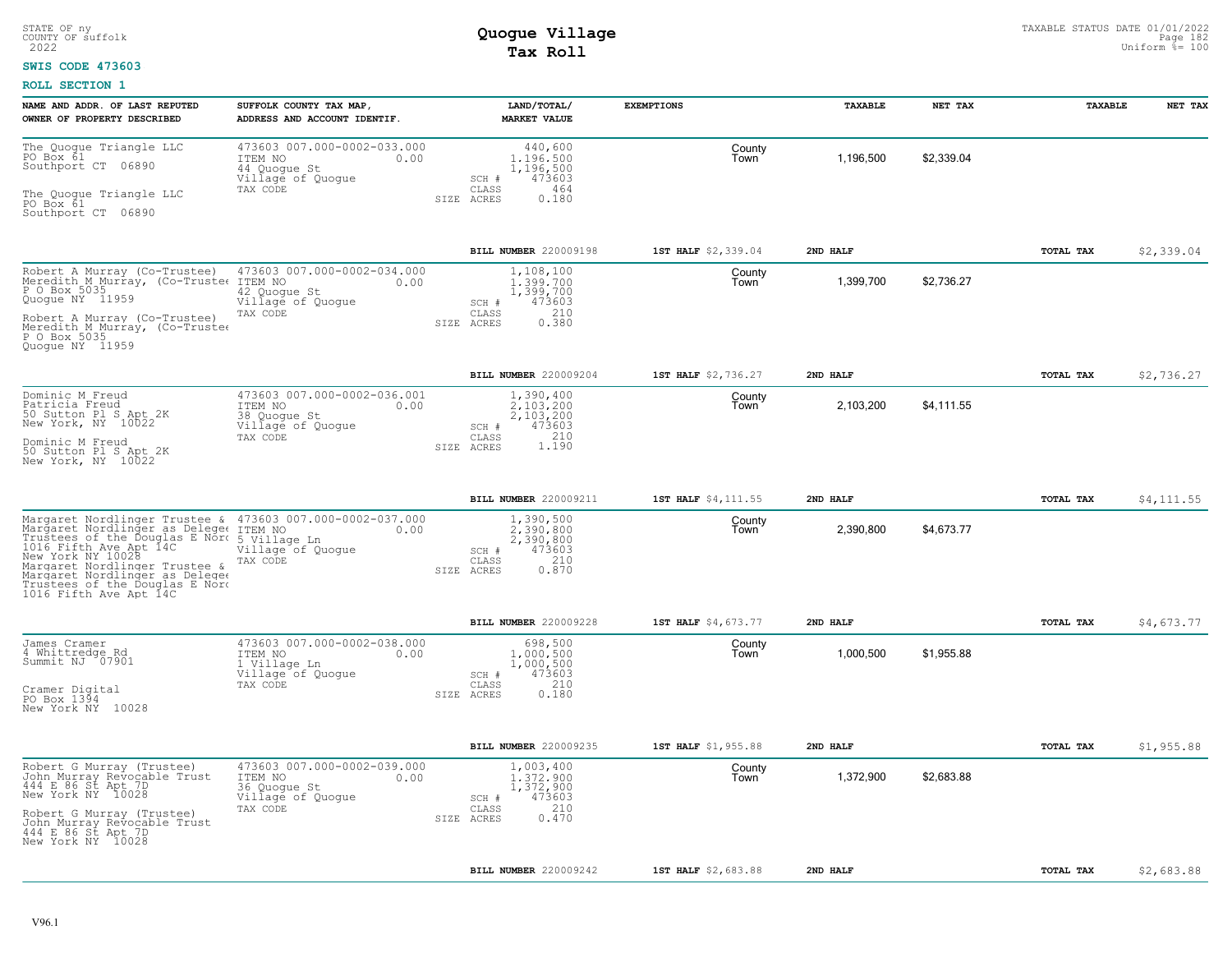#### **SWIS CODE 473603**

| NAME AND ADDR. OF LAST REPUTED<br>OWNER OF PROPERTY DESCRIBED                                                                                                                                                | SUFFOLK COUNTY TAX MAP<br>ADDRESS AND ACCOUNT IDENTIF.                                                             | LAND/TOTAL/<br><b>MARKET VALUE</b>                                                                | <b>EXEMPTIONS</b>   | TAXABLE    | NET TAX    | TAXABLE   | NET TAX     |
|--------------------------------------------------------------------------------------------------------------------------------------------------------------------------------------------------------------|--------------------------------------------------------------------------------------------------------------------|---------------------------------------------------------------------------------------------------|---------------------|------------|------------|-----------|-------------|
| Michael P Luyckx<br>Susan M Luyckx<br>612A Twin Hills Ct<br>Fort Salonga, NY 11768<br>Michael P Luyckx<br>612A Twin Hills Ct<br>Fort Salonga, NY 11768                                                       | 473603 007.000-0002-040.000<br>ITEM NO<br>0.00<br>15 Willow Ln<br>Village of Quogue<br>TAX CODE                    | 977,300<br>1,303,000<br>1,303,000<br>473603<br>SCH #<br>281<br>CLASS<br>0.370<br>SIZE ACRES       | County<br>Town      | 1,303,000  | \$2.547.23 |           |             |
|                                                                                                                                                                                                              |                                                                                                                    | <b>BILL NUMBER 220009259</b>                                                                      | 1ST HALF \$2,547.23 | 2ND HALF   |            | TOTAL TAX | \$2,547.23  |
| Naomi G Siegel<br>271 Central Pk W<br>New York, NY 10024<br>Naomi G Siegel<br>271 Central Pk W<br>New York, NY 10024                                                                                         | 473603 007.000-0002-041.000<br>ITEM NO<br>0.00<br>32 Quogue St<br>Village of Quogue<br>TAX CODE                    | 1,654,800<br>2.232.600<br>2,232,600<br>473603<br>$SCH$ $#$<br>210<br>CLASS<br>SIZE ACRES<br>1.600 | County<br>Town      | 2,232,600  | \$4,364.51 |           |             |
|                                                                                                                                                                                                              |                                                                                                                    | <b>BILL NUMBER 220009266</b>                                                                      | 1ST HALF \$4,364.51 | 2ND HALF   |            | TOTAL TAX | \$4,364.51  |
| Kemal H Karpat<br>473603 007.000-0002-042.000<br>P.O. Box 5030<br>ITEM NO<br>0.00<br>Quogue, NY 11959-5030<br>13 Willow Ln<br>Village of Quogue<br>TAX CODE<br>Nina Lawson<br>PO Box 1369<br>Quoque NY 11959 | 906,100<br>1,076,100<br>1,076,100<br>473603<br>SCH #<br>210<br>CLASS<br>0.430<br>SIZE ACRES                        | County<br>Town                                                                                    | 1,076,100           | \$2,103.67 |            |           |             |
|                                                                                                                                                                                                              |                                                                                                                    | <b>BILL NUMBER 220009273</b>                                                                      | 1ST HALF \$2,103.67 | 2ND HALF   |            | TOTAL TAX | \$2,103.67  |
| Vincent Calenda<br>Theresa Calenda<br>ITEM NO<br>11 Willow Ln<br>Quogue NY 11959<br>TAX CODE<br>Vincent Calenda<br>PO Box 851<br>Quoque, NY 11959-0851                                                       | 473603 007.000-0002-043.000<br>0.00<br>11 Willow Ln<br>Village of Quogue                                           | 974,400<br>1,433,400<br>1,433,400<br>473603<br>SCH #<br>CLASS<br>210<br>SIZE ACRES<br>0.460       | County<br>Town      | 1,433,400  | \$2,802.15 |           |             |
|                                                                                                                                                                                                              |                                                                                                                    | BILL NUMBER 220009281                                                                             | 1ST HALF \$2,802.15 | 2ND HALF   |            | TOTAL TAX | \$2,802.15  |
| Igor Krnajski<br>Lára Magzan<br>ITEM NO<br>1479 First Ave<br>9 Willow Ln<br>New York NY 10075<br>Village of Quogue<br>TAX CODE<br>Igor Krnajski<br>1479 First Ave<br>New York NY 10075                       | 473603 007.000-0002-046.000<br>0.00                                                                                | 1,009,100<br>1.176.200<br>1,176,200<br>473603<br>SCH #<br>210<br>CLASS<br>0.470<br>SIZE ACRES     | County<br>Town      | 1,176,200  | \$2,299.35 |           |             |
|                                                                                                                                                                                                              |                                                                                                                    | BILL NUMBER 220009297                                                                             | 1ST HALF \$2,299.35 | 2ND HALF   |            | TOTAL TAX | \$2, 299.35 |
| The Tonette Sears Baris Living TTEM NO<br>14400 Falling Leaf Dr 7 Willow<br>Darnstown MD 20878 Village<br>David Baris<br>14400 Falling Leaf Dr<br>Darnestown MD 20878                                        | The David H. Baris Living Tru: 473603 007.000-0002-047.000<br>0.00<br>7 Willow Ln<br>Village of Quogue<br>TAX CODE | 1,025,700<br>2.491.600<br>2,491,600<br>473603<br>SCH #<br>210<br>CLASS<br>0.480<br>SIZE ACRES     | County<br>Town      | 2,491,600  | \$4,870.83 |           |             |
|                                                                                                                                                                                                              |                                                                                                                    | <b>BILL NUMBER 220009303</b>                                                                      | 1ST HALF \$4,870.83 | 2ND HALF   |            | TOTAL TAX | \$4,870.83  |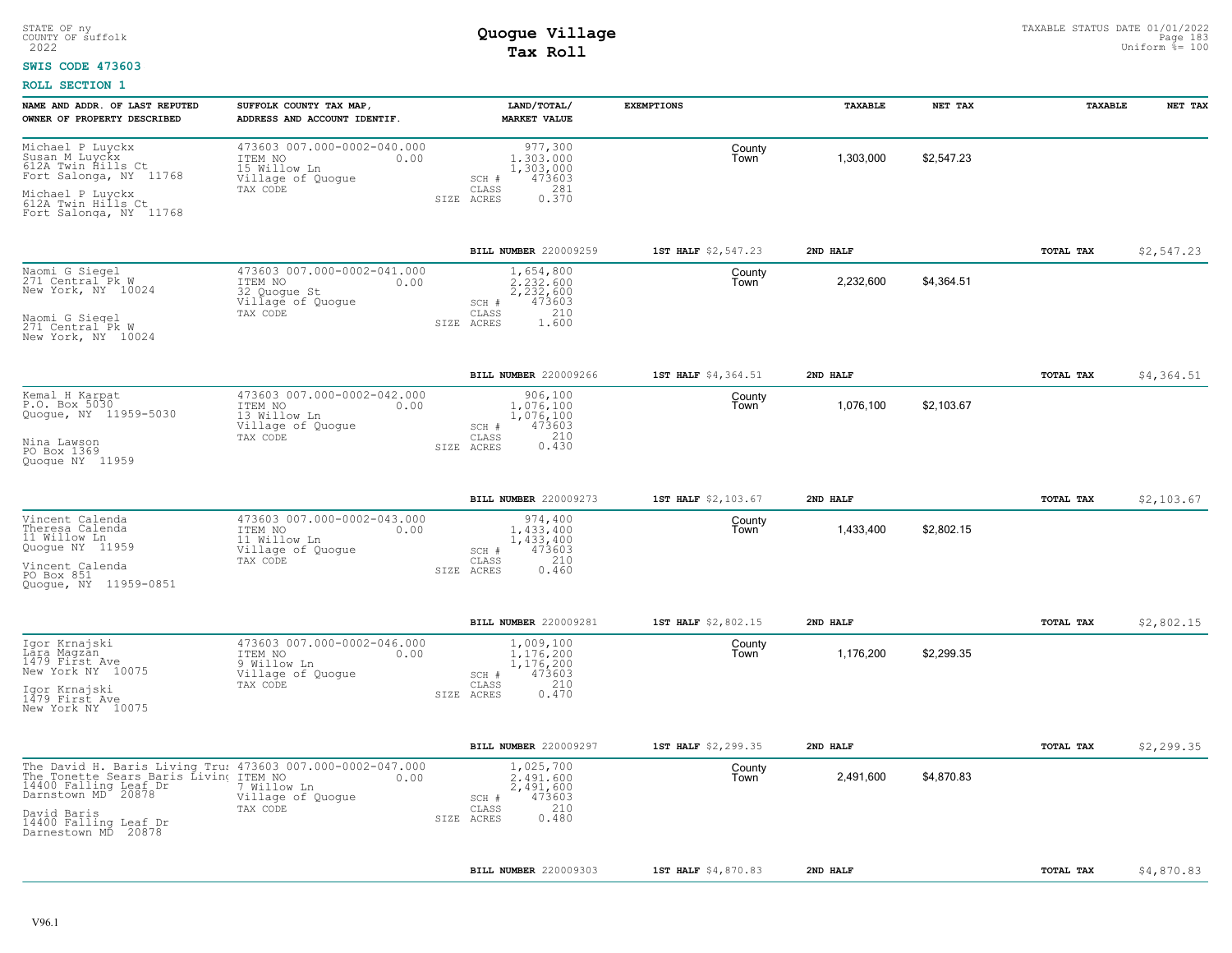#### **SWIS CODE 473603**

| NAME AND ADDR. OF LAST REPUTED<br>OWNER OF PROPERTY DESCRIBED                      | SUFFOLK COUNTY TAX MAP,<br>ADDRESS AND ACCOUNT IDENTIF.                                        | LAND/TOTAL/<br><b>MARKET VALUE</b>                                       | <b>EXEMPTIONS</b>          | TAXABLE   | NET TAX    | TAXABLE   | NET TAX    |
|------------------------------------------------------------------------------------|------------------------------------------------------------------------------------------------|--------------------------------------------------------------------------|----------------------------|-----------|------------|-----------|------------|
| Karl H.J. Koehler III<br>Tha E Koehler<br>7 Hubert St Apt 4A<br>New York, NY 10013 | 473603 007.000-0002-049.001<br>ITEM NO<br>0.00<br>3 Willow Ln<br>Village of Quogue<br>TAX CODE | 1,012,300<br>2.346.600<br>2,346,600<br>473603<br>SCH #<br>281<br>CLASS   | County<br>Town             | 2,346,600 | \$4,587.37 |           |            |
| Karl H J Koehler<br>Inna E Koehler<br>1112 Park Ave Apt 14B<br>New York NY 10128   |                                                                                                | SIZE ACRES<br>0.630                                                      |                            |           |            |           |            |
|                                                                                    |                                                                                                | <b>BILL NUMBER 220016789</b>                                             | 1ST HALF \$4,587.37        | 2ND HALF  |            | TOTAL TAX | \$4,587.37 |
| Paul C Dietche<br>1158 Fifth Ave<br>New York NY 10029                              | 473603 007.000-0002-050.004<br>ITEM NO<br>0.00<br>24 Quogue St<br>Village of Quogue            | 1,664,500<br>2,491,400<br>2,491,400<br>473603<br>SCH #<br>210            | County<br>Town             | 2,491,400 | \$4,870.44 |           |            |
| TAX CODE<br>Paul C Dietche<br>1158 Fifth Ave<br>New York NY 10029                  |                                                                                                | CLASS<br>SIZE ACRES<br>1.880                                             |                            |           |            |           |            |
|                                                                                    |                                                                                                | BILL NUMBER 220016611                                                    | 1ST HALF \$4,870.44        | 2ND HALF  |            | TOTAL TAX | \$4,870.44 |
| Robert I Brody<br>Marcey Becker<br>205 W 89th St Apt 5I<br>New York, NY 10024      | 473603 007.000-0002-050.005<br>ITEM NO<br>0.00<br>3 Pen Craig St<br>Village of Quoque          | 1,733,300<br>3.454.900<br>3,454,900<br>473603<br>SCH #                   | County<br>Town             | 3,454,900 | \$6,753.98 |           |            |
| TAX CODE<br>Robert I Brody<br>205 W 89th St Apt 5I<br>New York, NY 10024           |                                                                                                | 210<br>CLASS<br>1.680<br>SIZE ACRES                                      |                            |           |            |           |            |
|                                                                                    |                                                                                                | BILL NUMBER 220016624                                                    | 1ST HALF \$6,753.98        | 2ND HALF  |            | TOTAL TAX | \$6,753.98 |
| Edmund B. Moore<br>Margaret A. Moore<br>11 Štuart Ct<br>Hampton Bays NY 11946      | 473603 007.000-0002-050.006<br>ITEM NO<br>0.00<br>5 Pen Craig St<br>Village of Quogue          | 1,402,600 Volunte<br>2,967,100 Firefig<br>2,967,100<br>473603<br>$SCH$ # | 296,710 County<br>500 Town | 2,669,890 | \$5,219.37 |           |            |
| Edmund B Moore<br>Margaret A Moore<br>5 Pen Craiq<br>P O Box 757                   | TAX CODE                                                                                       | 210<br>CLASS<br>1.190<br>SIZE ACRES                                      |                            |           |            |           |            |
|                                                                                    |                                                                                                | BILL NUMBER 220016637                                                    | 1ST HALF \$5,219.37        | 2ND HALF  |            | TOTAL TAX | \$5,219.37 |
| David Jasper<br>46 W 69th St Apt 4<br>New York, NY 10023                           | 473603 007.000-0002-050.007<br>ITEM NO<br>0.00<br>7 Pen Craig St<br>Village of Quogue          | 1,450,800<br>3,607,000<br>3,607,000<br>473603<br>SCH #                   | County<br>Town             | 3,607,000 | \$7,051.32 |           |            |
| TAX CODE<br>David Jasper<br>271 Plantation Rd<br>Palm Beach FL 33480               |                                                                                                | 210<br>CLASS<br>1.230<br>SIZE ACRES                                      |                            |           |            |           |            |
|                                                                                    |                                                                                                | BILL NUMBER 220016641                                                    | 1ST HALF \$7,051.32        | 2ND HALF  |            | TOTAL TAX | \$7,051.32 |
| James A. Tricarico<br>Consuelo Tricarico<br>816 S Hanley Rd<br>St. Louis MO 63105  | 473603 007.000-0002-050.008<br>ITEM NO<br>0.00<br>9 Pen Craig St<br>Village of Quogue          | 1,588,400<br>3,691,800<br>3,691,800<br>473603<br>SCH #                   | County<br>Town             | 3,691,800 | \$7,217.10 |           |            |
| James Tricarico<br>Connie Tricarico<br>PO Box 1072<br>Quogue NY 11959              | TAX CODE                                                                                       | 210<br>CLASS<br>1.080<br>SIZE ACRES                                      |                            |           |            |           |            |
|                                                                                    |                                                                                                | <b>BILL NUMBER 220016653</b>                                             | 1ST HALF \$7,217.10        | 2ND HALF  |            | TOTAL TAX | \$7,217.10 |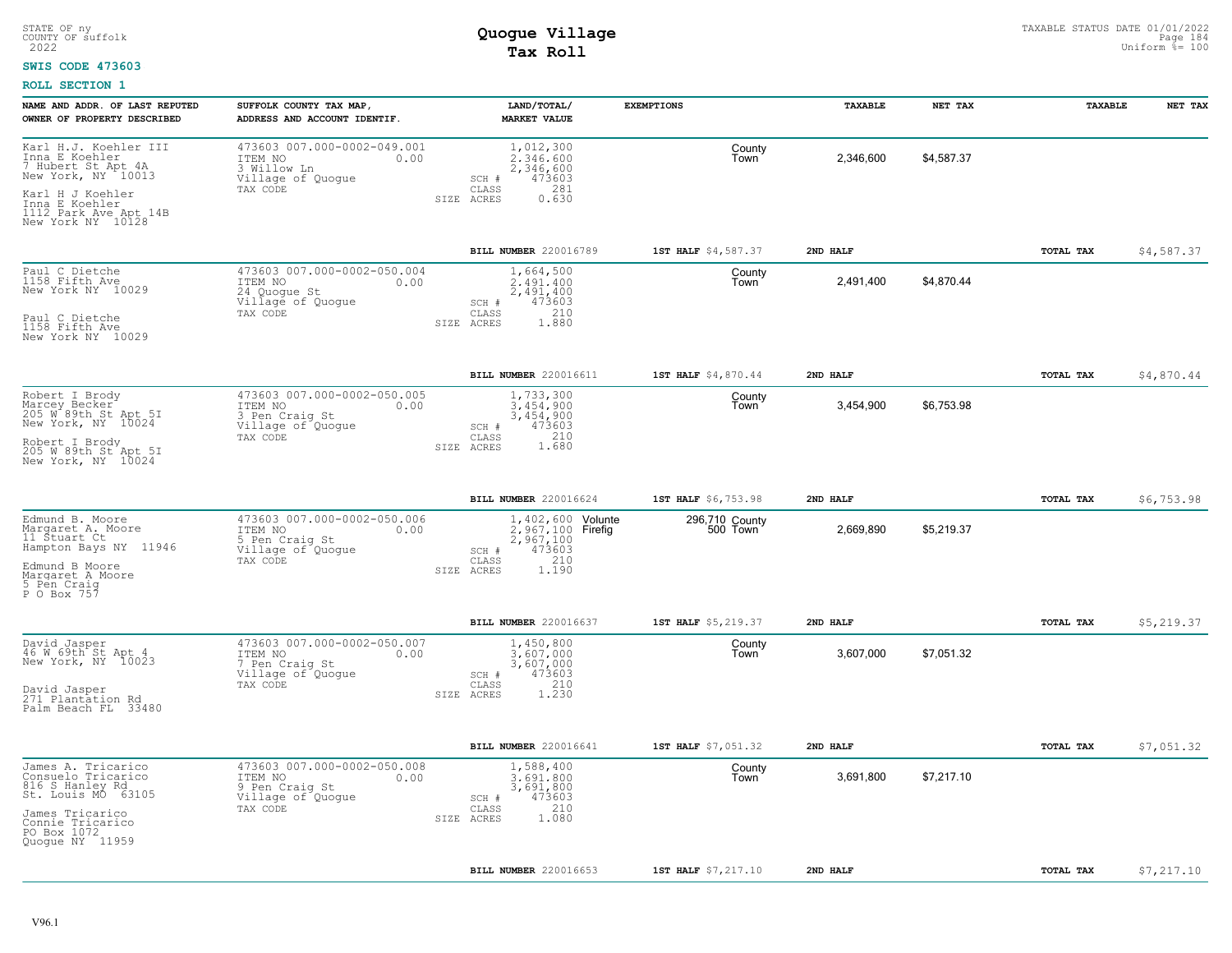#### **SWIS CODE 473603**

| NAME AND ADDR. OF LAST REPUTED<br>OWNER OF PROPERTY DESCRIBED                                  | SUFFOLK COUNTY TAX MAP,<br>ADDRESS AND ACCOUNT IDENTIF.                                            | LAND/TOTAL/<br><b>MARKET VALUE</b>                                     | <b>EXEMPTIONS</b>   | <b>TAXABLE</b> | NET TAX    | <b>TAXABLE</b> | NET TAX    |
|------------------------------------------------------------------------------------------------|----------------------------------------------------------------------------------------------------|------------------------------------------------------------------------|---------------------|----------------|------------|----------------|------------|
| Pamela A Hakim<br>Howard Smith JR<br>207 E 74th St Apt 8A<br>New York, NY 10021                | 473603 007.000-0002-050.009<br>ITEM NO<br>0.00<br>11 Pen Craig St<br>Village of Quogue<br>TAX CODE | 1,530,300<br>2.920.100<br>2,920,100<br>473603<br>SCH #<br>210<br>CLASS | County<br>Town      | 2,920,100      | \$5.708.50 |                |            |
| Howard Smith Jr.<br>1 East End Ave Apt 4A<br>New York NY 10075                                 |                                                                                                    | 1.040<br>SIZE ACRES                                                    |                     |                |            |                |            |
|                                                                                                |                                                                                                    | <b>BILL NUMBER</b> 220016666                                           | 1ST HALF \$5,708.50 | 2ND HALF       |            | TOTAL TAX      | \$5,708.50 |
| Kenneth Dackson<br>135-03 Roosevelt Ave<br>Flushing, NY 11354                                  | 473603 007.000-0002-050.010<br>ITEM NO<br>0.00<br>15 Pen Craig St<br>Village of Quogue             | 1,481,200<br>1,481,200<br>1,481,200<br>473603<br>SCH #<br>311<br>CLASS | County<br>Town      | 1,481,200      | \$2,895.60 |                |            |
| Kenneth Dackson<br>162-11 9th Ave Apt 7A<br>Whitestone NY 11357                                | TAX CODE                                                                                           | 1.060<br>SIZE ACRES                                                    |                     |                |            |                |            |
|                                                                                                |                                                                                                    | BILL NUMBER 220016679                                                  | 1ST HALF \$2,895.60 | 2ND HALF       |            | TOTAL TAX      | \$2,895.60 |
| Kenneth Dackson<br>135-03 Roosevelt Ave<br>Flushing, NY 11354                                  | 473603 007.000-0002-050.011<br>ITEM NO<br>0.00<br>14 Pen Craig St<br>Village of Quogue             | 1,464,300<br>1,464,300<br>1,464,300<br>473603<br>SCH #                 | County<br>Town      | 1,464,300      | \$2,862.56 |                |            |
| Kenneth Dackson<br>162-11 9th Ave Apt 7A<br>Whitestone NY 11357                                | TAX CODE                                                                                           | 311<br>CLASS<br>1.240<br>SIZE ACRES                                    |                     |                |            |                |            |
|                                                                                                |                                                                                                    | BILL NUMBER 220016682                                                  | 1ST HALF \$2,862.56 | 2ND HALF       |            | TOTAL TAX      | \$2,862.56 |
| Renwick Realty Advisors, LLC<br>c/o Barbara A. Rasmussen<br>44 Quogue St<br>Quogue NY 11959    | 473603 007.000-0002-050.012<br>ITEM NO<br>0.00<br>26 Montauk Hwy<br>Village of Quogue              | 489,100<br>489,100<br>489,100<br>473603<br>SCH #<br>311                | County<br>Town      | 489,100        | \$956.14   |                |            |
| Renwick Realty Advisors, LLC<br>c/o David Wilson<br>1508 17th St FL 2<br>Santa Monica CA 90404 | TAX CODE                                                                                           | CLASS<br>0.930<br>SIZE ACRES                                           |                     |                |            |                |            |
|                                                                                                |                                                                                                    | <b>BILL NUMBER 220016695</b>                                           | 1ST HALF \$956.14   | 2ND HALF       |            | TOTAL TAX      | \$956.14   |
| Robert G Dunigan JR<br>Sharon L Dunigan<br>PO Box 411<br>Quoque NY 11959                       | 473603 007.000-0002-050.013<br>ITEM NO<br>0.00<br>12 Pen Craiq St<br>Village of Quogue<br>TAX CODE | 1,476,100<br>1,476,100<br>1,476,100<br>473603<br>SCH #<br>CLASS<br>311 | County<br>Town      | 1,476,100      | \$2,885.63 |                |            |
| Robert G Duniqan JR<br>Sharon L Dunigan<br>PO Box 411<br>Quoque NY 11959                       |                                                                                                    | 1,000<br>SIZE ACRES                                                    |                     |                |            |                |            |
|                                                                                                |                                                                                                    | BILL NUMBER 220016705                                                  | 1ST HALF \$2,885.63 | 2ND HALF       |            | TOTAL TAX      | \$2,885.63 |
| Brent Patry<br>Brent A. Patry<br>1240 Park Ave Apt 6F<br>New York, NY 10128                    | 473603 007.000-0002-050.014<br>ITEM NO<br>0.00<br>10 Pen Craig St<br>Village of Quogue             | 1,476,200<br>4.263.100<br>4,263,100<br>473603<br>SCH #                 | County<br>Town      | 4,263,100      | \$8,333.93 |                |            |
| Brent A. Patry<br>45 Walker St Apt 4<br>New York NY 10013                                      | TAX CODE                                                                                           | 210<br>CLASS<br>1.000<br>ACRES<br>SIZE                                 |                     |                |            |                |            |
|                                                                                                |                                                                                                    | BILL NUMBER 220016718                                                  | 1ST HALF \$8,333.93 | 2ND HALF       |            | TOTAL TAX      | \$8,333.93 |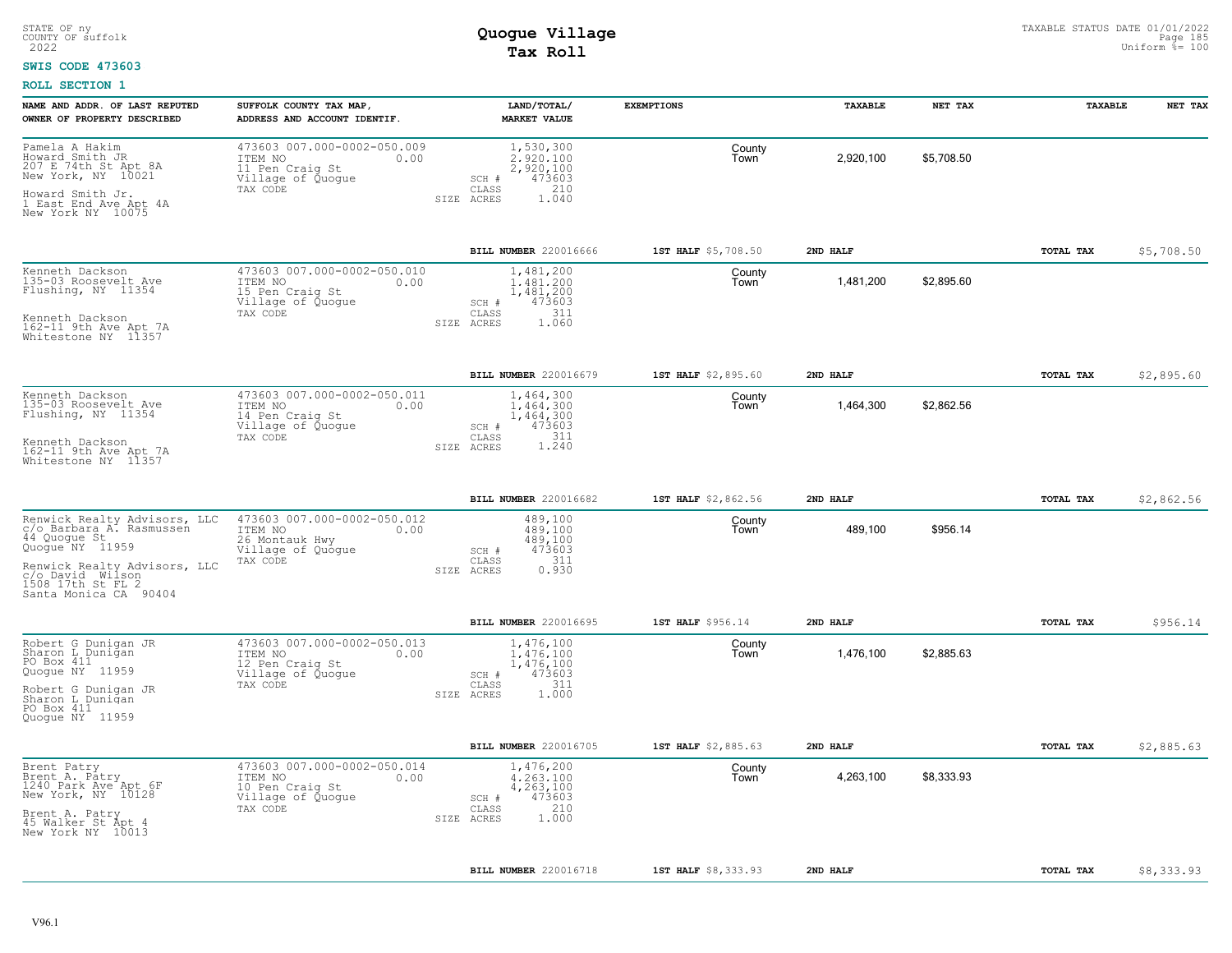### **SWIS CODE 473603**

| NAME AND ADDR. OF LAST REPUTED<br>OWNER OF PROPERTY DESCRIBED                                                                                                            | SUFFOLK COUNTY TAX MAP,<br>ADDRESS AND ACCOUNT IDENTIF.                                           | LAND/TOTAL/<br><b>MARKET VALUE</b>                                                                  | <b>EXEMPTIONS</b>    | TAXABLE   | NET TAX     | TAXABLE   | NET TAX     |
|--------------------------------------------------------------------------------------------------------------------------------------------------------------------------|---------------------------------------------------------------------------------------------------|-----------------------------------------------------------------------------------------------------|----------------------|-----------|-------------|-----------|-------------|
| Munnar LLC<br>c/o Law Offices of Kittric Mot<br>PO Box 951<br>Quoque NY 11959<br>Munnar LLC<br>c/o Law Offices of Kittric Mot<br>PO Box 951<br>Quoque NY 11959           | 473603 007.000-0002-050.015<br>ITEM NO<br>0.00<br>8 Pen Craig St<br>Village of Quogue<br>TAX CODE | 1,476,300<br>3.727.900<br>3,727,900<br>473603<br>SCH #<br>210<br>CLASS<br>1.000<br>SIZE ACRES       | County<br>Town       | 3,727,900 | \$7,287.67  |           |             |
|                                                                                                                                                                          |                                                                                                   | BILL NUMBER 220016721                                                                               | 1ST HALF \$7,287.67  | 2ND HALF  |             | TOTAL TAX | \$7,287.67  |
| 6 Pen Craig Quogue LLC<br>6 Pen Craig<br>0 Pense Miller<br>Quoque NY 11959<br>Martin Domansky<br>19 W 34th St Room 918<br>New York NY 10021                              | 473603 007.000-0002-050.016<br>ITEM NO<br>0.00<br>6 Pen Craig St<br>Village of Quogue<br>TAX CODE | 1,500,600<br>5,122,100<br>5, 122, 100<br>473603<br>$SCH$ #<br>$210$<br>1.270<br>CLASS<br>SIZE ACRES | County<br>Town       | 5,122,100 | \$10,013.19 |           |             |
|                                                                                                                                                                          |                                                                                                   | BILL NUMBER 220016734                                                                               | 1ST HALF \$10,013.19 | 2ND HALF  |             | TOTAL TAX | \$10,013.19 |
| 2 Pen Craig LLC<br>c/o Mitchell Spiegel<br>130 E 75 St Apt 5B<br>New York NY 10021<br>2 Pen Craig LLC<br>c/o Mitchell Spiegel<br>130 E 75 St Apt 58<br>New York NY 10021 | 473603 007.000-0002-050.017<br>ITEM NO<br>0.00<br>2 Pen Craig St<br>Village of Quogue<br>TAX CODE | 1,757,000<br>5.909.400<br>5,909,400<br>473603<br>SCH #<br>210<br>CLASS<br>1.980<br>SIZE ACRES       | County<br>Town       | 5,909,400 | \$11,552.29 |           |             |
|                                                                                                                                                                          |                                                                                                   | BILL NUMBER 220016747                                                                               | 1ST HALF \$11,552.29 | 2ND HALF  |             | TOTAL TAX | \$11,552.29 |
| K Pen Inc.<br>135-03 Roosevelt Ave<br>Flushing, NY 11354<br>Kenneth Dackson<br>162-11 9th Ave Apt 7A<br>Whitestone NY 11357                                              | 473603 007.000-0002-050.018<br>ITEM NO<br>0.00<br>Pen Craig St<br>Village of Quoque<br>TAX CODE   | 500<br>500<br>500<br>473603<br>SCH #<br>692<br>CLASS<br>1.600<br>SIZE ACRES                         | County<br>Town       | 500       | \$0.98      |           |             |
|                                                                                                                                                                          |                                                                                                   | BILL NUMBER 220016751                                                                               | 1ST HALF \$0.98      | 2ND HALF  |             | TOTAL TAX | \$0.98      |
| Joan D Corey<br>PO Box 1416<br>Quogue, NY 11959-1416<br>Joan D Corey<br>PO Box 1416<br>Quoque, NY 11959-1416                                                             | 473603 007.000-0002-050.019<br>ITEM NO<br>0.00<br>30 Quogue St<br>Village of Quogue<br>TAX CODE   | 1,991,100<br>4,008,800<br>4,008,800<br>473603<br>SCH #<br>210<br>CLASS<br>SIZE ACRES<br>2.250       | County<br>Town       | 4,008,800 | \$7,836.80  |           |             |
|                                                                                                                                                                          |                                                                                                   | BILL NUMBER 220018923                                                                               | 1ST HALF \$7,836.80  | 2ND HALF  |             | TOTAL TAX | \$7,836.80  |
| Robert B Goergen JR<br>Stacey Goergen<br>76 Crosby St Apt 5<br>New York, NY 10012<br>Robert B Goergen JR<br>76 Crosby St Apt 5<br>New York, NY 10012                     | 473603 007.000-0003-001.000<br>ITEM NO<br>0.00<br>2 Quantuck Ln<br>Village of Quogue<br>TAX CODE  | 1,149,800<br>1,745,000<br>1,745,000<br>473603<br>SCH #<br>210<br>CLASS<br>0.660<br>SIZE ACRES       | County<br>Town       | 1,745,000 | \$3,411.30  |           |             |
|                                                                                                                                                                          |                                                                                                   | BILL NUMBER 220009311                                                                               | 1ST HALF \$3,411.30  | 2ND HALF  |             | TOTAL TAX | \$3,411.30  |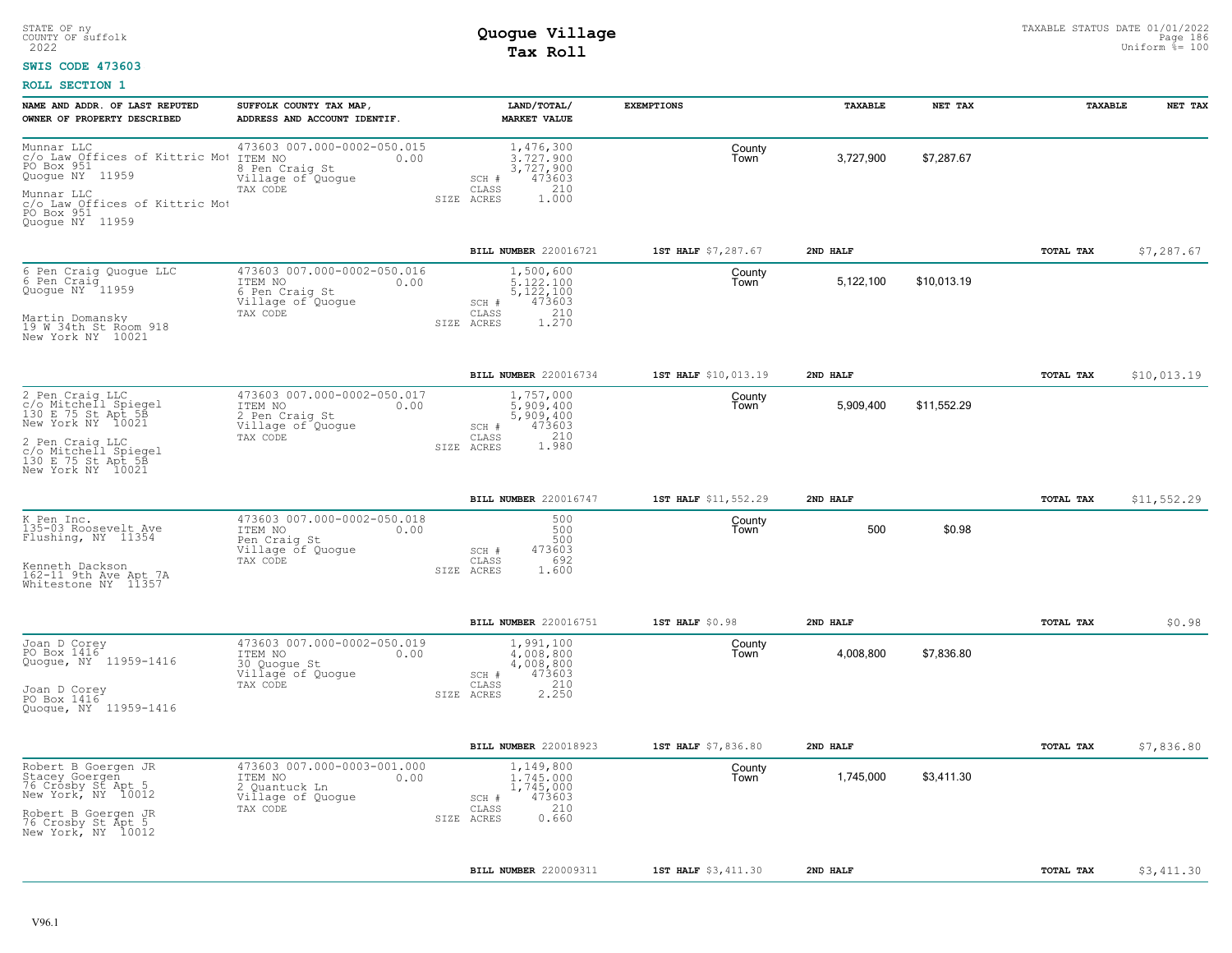#### **SWIS CODE 473603**

| NAME AND ADDR. OF LAST REPUTED<br>OWNER OF PROPERTY DESCRIBED                                                                                                                                                                               | SUFFOLK COUNTY TAX MAP<br>ADDRESS AND ACCOUNT IDENTIF.                                            | LAND/TOTAL/<br><b>MARKET VALUE</b>                                                                  | <b>EXEMPTIONS</b>   | TAXABLE   | NET TAX    | TAXABLE          | NET TAX    |
|---------------------------------------------------------------------------------------------------------------------------------------------------------------------------------------------------------------------------------------------|---------------------------------------------------------------------------------------------------|-----------------------------------------------------------------------------------------------------|---------------------|-----------|------------|------------------|------------|
| Joanne T Marren<br>Name I Goldman<br>30 Quarry Dr<br>Woodland Park NJ<br>07424<br>Joanne T Marren<br>30 Quarry Dr<br>Woodland Park NJ 07424                                                                                                 | 473603 007.000-0003-002.000<br>ITEM NO<br>0.00<br>4 Quantuck Ln<br>Village of Quogue<br>TAX CODE  | 1,001,600<br>1,274,300<br>1,274,300<br>473603<br>SCH #<br>210<br>CLASS<br>SIZE ACRES<br>0.390       | County<br>Town      | 1,274,300 | \$2,491.13 |                  |            |
|                                                                                                                                                                                                                                             |                                                                                                   | <b>BILL NUMBER 220009327</b>                                                                        | 1ST HALF \$2,491.13 | 2ND HALF  |            | <b>TOTAL TAX</b> | \$2,491.13 |
| Jonathan B Durham<br>Alexis M Durham<br>211 Central Park West Apt 5K<br>New York NY 10024<br>Jonathan B Durham<br>Alexis M Durham<br>211 Central Park West Apt 5K<br>New York NY 10024                                                      | 473603 007.000-0003-003.000<br>ITEM NO<br>0.00<br>6 Quantuck Ln<br>Village of Quogue<br>TAX CODE  | 1,327,200<br>1.626.900<br>1,626,900<br>473603<br>SCH #<br>210<br>CLASS<br>0.770<br>SIZE<br>ACRES    | County<br>Town      | 1,626,900 | \$3,180.43 |                  |            |
|                                                                                                                                                                                                                                             |                                                                                                   | BILL NUMBER 220009334                                                                               | 1ST HALF \$3,180.43 | 2ND HALF  |            | TOTAL TAX        | \$3,180.43 |
| Ford Ennals<br>P O Box 123<br>8 Quantuck Ln<br>Quogue NY 11959<br>Ford Ennals<br>P O Box 123<br>8 Quantuck Ln<br>Quoque NY 11959                                                                                                            | 473603 007.000-0003-004.000<br>ITEM NO<br>0.00<br>8 Quantuck Ln<br>Village of Quogue<br>TAX CODE  | 1,197,200<br>1,553,600<br>1,553,600<br>473603<br>SCH #<br>$0.210$<br>$0.620$<br>CLASS<br>SIZE ACRES | County<br>Town      | 1,553,600 | \$3,037.13 |                  |            |
|                                                                                                                                                                                                                                             |                                                                                                   | BILL NUMBER 220009341                                                                               | 1ST HALF \$3,037.13 | 2ND HALF  |            | TOTAL TAX        | \$3,037.13 |
| Robert P Antler<br>Carol J Antler<br>239 E 79th St Apt 25A<br>New York NY 10021<br>Robert P. Antler<br>Carol J. Antier<br>301 E 79th St Apt 25A<br>New York NY 10075                                                                        | 473603 007.000-0003-005.000<br>ITEM NO<br>0.00<br>10 Ouantuck Ln<br>Village of Quogue<br>TAX CODE | 1,248,700<br>2,030,900<br>2,030,900<br>473603<br>SCH #<br>210<br>CLASS<br>SIZE ACRES<br>0.800       | County<br>Town      | 2,030,900 | \$3,970.21 |                  |            |
|                                                                                                                                                                                                                                             |                                                                                                   | <b>BILL NUMBER 220009358</b>                                                                        | 1ST HALF \$3,970.21 | 2ND HALF  |            | TOTAL TAX        | \$3,970.21 |
| L James Lewis<br>Mary Lewis<br>2 E 80th St Apt 8<br>New York, NY 10021<br>L James Lewis<br>2 E 80th St Apt 8<br>New York, NY 10021                                                                                                          | 473603 007.000-0003-006.000<br>ITEM NO<br>0.00<br>12 Quantuck Ln<br>Village of Quogue<br>TAX CODE | 1,441,600<br>1.927.200<br>1,927,200<br>473603<br>SCH #<br>210<br>CLASS<br>SIZE ACRES<br>1.000       | County<br>Town      | 1,927,200 | \$3.767.48 |                  |            |
|                                                                                                                                                                                                                                             |                                                                                                   | BILL NUMBER 220009365                                                                               | 1ST HALF \$3,767.48 | 2ND HALF  |            | TOTAL TAX        | \$3,767.48 |
| Robert J. Sullivan<br>Maria F. Sullivan<br>Trustee of the Robert J. Sull:<br>U/A_dated 6/29/17<br>PO Box 1045 14 Quantuck Lane<br>Robert J. Sullivan<br>Trustee of the Robert J. Sull:<br>U/A_dated 6/29/17<br>PO Box 1045 14 Quantuck Lane | 473603 007.000-0003-007.000<br>ITEM NO<br>0.00<br>14 Quantuck Ln<br>Village of Quogue<br>TAX CODE | 1,533,900<br>3,023,000<br>3,023,000<br>473603<br>SCH #<br>210<br>CLASS<br>1.520<br>SIZE ACRES       | County<br>Town      | 3,023,000 | \$5,909.66 |                  |            |
|                                                                                                                                                                                                                                             |                                                                                                   | BILL NUMBER 220009372                                                                               | 1ST HALF \$5,909.66 | 2ND HALF  |            | <b>TOTAL TAX</b> | \$5,909.66 |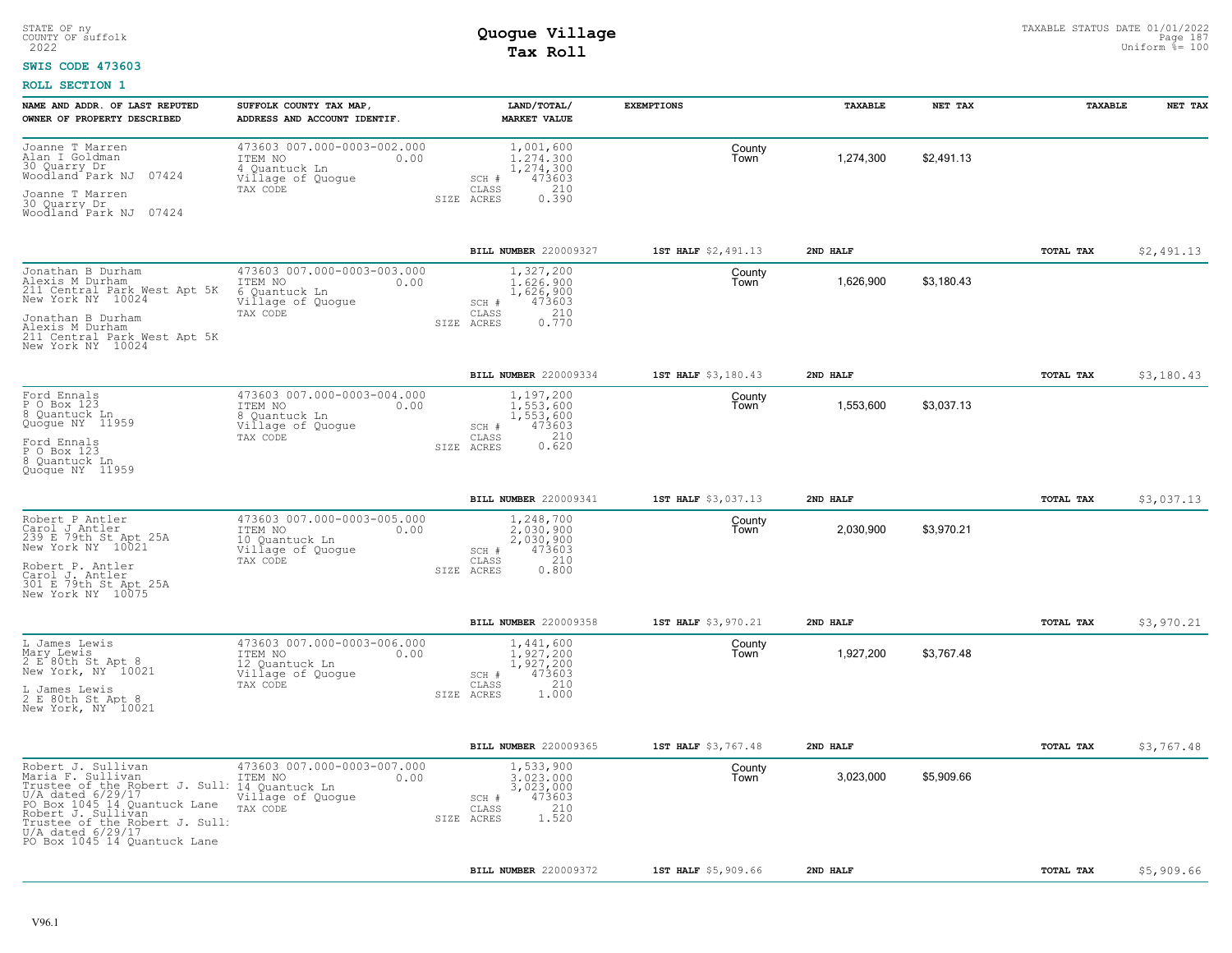#### **SWIS CODE 473603**

| NAME AND ADDR. OF LAST REPUTED<br>OWNER OF PROPERTY DESCRIBED                                                                                                                                        | SUFFOLK COUNTY TAX MAP,<br>ADDRESS AND ACCOUNT IDENTIF.                                             | LAND/TOTAL/<br><b>MARKET VALUE</b>                                                              | <b>EXEMPTIONS</b>   | TAXABLE   | NET TAX    | TAXABLE   | NET TAX    |
|------------------------------------------------------------------------------------------------------------------------------------------------------------------------------------------------------|-----------------------------------------------------------------------------------------------------|-------------------------------------------------------------------------------------------------|---------------------|-----------|------------|-----------|------------|
| Donna S Calamari<br>Michael Carlinsky<br>Michael Carlinsky<br>1 Campden Rd<br>Scarsdale NY 10583<br>Donna Calamari<br>980 Fifth Ave Apt 22A<br>New York NY 10075                                     | 473603 007.000-0003-008.000<br>ITEM NO<br>0.00<br>Quaquanantuck Ln<br>Village of Quogue<br>TAX CODE | 1,533,900<br>3.142.800<br>3, 142, 800<br>473603<br>SCH #<br>210<br>CLASS<br>1.520<br>SIZE ACRES | County<br>Town      | 3,142,800 | \$6,143.86 |           |            |
|                                                                                                                                                                                                      |                                                                                                     | BILL NUMBER 220009389                                                                           | 1ST HALF \$6,143.86 | 2ND HALF  |            | TOTAL TAX | \$6,143.86 |
| Richard Carey<br>20 Fifth Ave Apt 8E<br>New York, NY 10011<br>Richard B. Carey<br>PO Box 1612<br>Quogue NY 11959                                                                                     | 473603 007.000-0003-009.000<br>ITEM NO<br>0.00<br>13 Quogo Neck Ln<br>Village of Quogue<br>TAX CODE | 1,441,600<br>1,837,100<br>1,837,100<br>473603<br>SCH #<br>210<br>CLASS<br>1.000<br>SIZE ACRES   | County<br>Town      | 1,837,100 | \$3,591.35 |           |            |
|                                                                                                                                                                                                      |                                                                                                     | BILL NUMBER 220009396                                                                           | 1ST HALF \$3,591.35 | 2ND HALF  |            | TOTAL TAX | \$3,591.35 |
| Paul S Buckley<br>Mary Joe Buckley<br>ITEM NO<br>15 Middle Rd<br>11 Quogo Neck Ln<br>Sands Point NY 11050<br>Village of Quogue<br>TAX CODE<br>Paul S Buckley<br>15 Middle Rd<br>Sands Point NY 11050 | 473603 007.000-0003-010.000<br>0.00                                                                 | 1,412,800<br>1.684.700<br>1,684,700<br>473603<br>SCH #<br>210<br>CLASS<br>0.980<br>SIZE ACRES   | County<br>Town      | 1,684,700 | \$3,293.42 |           |            |
|                                                                                                                                                                                                      |                                                                                                     | BILL NUMBER 220009402                                                                           | 1ST HALF \$3,293.42 | 2ND HALF  |            | TOTAL TAX | \$3,293.42 |
| Mark Malloy<br>Suzanne Malloy<br>P O Box 1108<br>9<br>Quogo Neck Ln<br>Quõgué NY 11959<br>Mark Malloy<br>P O Box 1108<br>9 Quoqo Neck Ln<br>Quoque NY 11959                                          | 473603 007.000-0003-011.000<br>ITEM NO<br>0.00<br>9 Quoqo Neck Ln<br>Village of Quogue<br>TAX CODE  | 1,412,800<br>2.458.300<br>2,458,300<br>473603<br>SCH #<br>210<br>CLASS<br>0.980<br>SIZE ACRES   | County<br>Town      | 2,458,300 | \$4,805.73 |           |            |
|                                                                                                                                                                                                      |                                                                                                     | BILL NUMBER 220009419                                                                           | 1ST HALF \$4,805.73 | 2ND HALF  |            | TOTAL TAX | \$4,805.73 |
| Katherine M Conway<br>360 E 72nd St Apt B802<br>New York NY 10021<br>ITEM NO<br>Quogo Neck Ln<br>Village of Quogue<br>TAX CODE<br>Katherine M Conway<br>360 E 72nd St Apt B802<br>New York NY 10021  | 473603 007.000-0003-012.000<br>0.00                                                                 | 1,499,300<br>3.097.600<br>3,097,600<br>473603<br>SCH #<br>210<br>CLASS<br>1.040<br>SIZE ACRES   | County<br>Town      | 3,097,600 | \$6,055.50 |           |            |
|                                                                                                                                                                                                      |                                                                                                     | BILL NUMBER 220009426                                                                           | 1ST HALF \$6,055.50 | 2ND HALF  |            | TOTAL TAX | \$6,055.50 |
| Clarke H Lewis<br>Ann C P Lewis<br>PO Box 1381<br>Quogue, NY 11959<br>Clarke H Lewis<br>PO Box 1381<br>Quogue, NY 11959                                                                              | 473603 007.000-0003-013.000<br>ITEM NO<br>0.00<br>5 Quogo Neck Ln<br>Village of Quogue<br>TAX CODE  | 1,484,800<br>2.081.700<br>2,081,700<br>473603<br>SCH #<br>210<br>CLASS<br>1.030<br>SIZE ACRES   | County<br>Town      | 2,081,700 | \$4,069.52 |           |            |
|                                                                                                                                                                                                      |                                                                                                     | BILL NUMBER 220009433                                                                           | 1ST HALF \$4,069.52 | 2ND HALF  |            | TOTAL TAX | \$4,069.52 |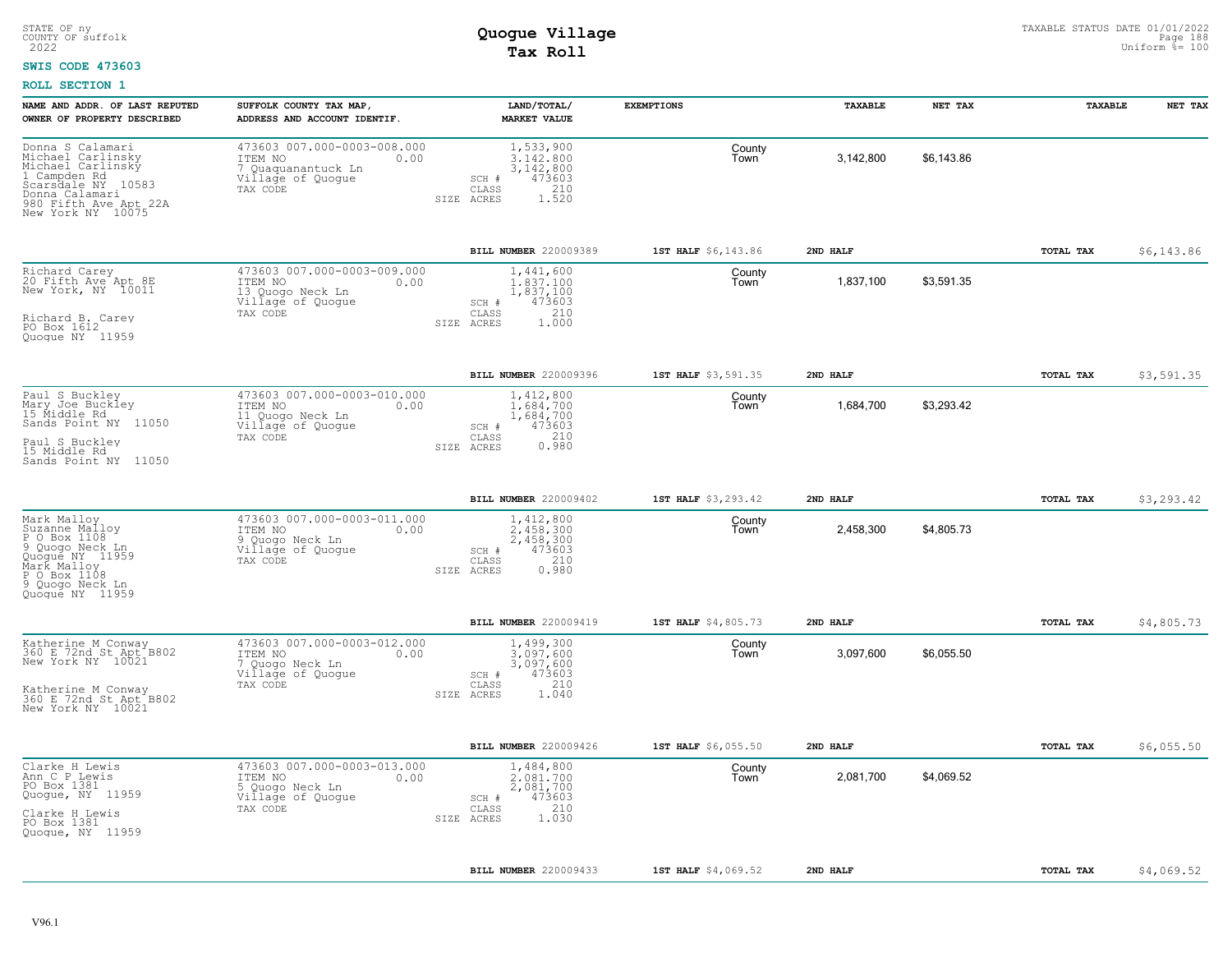#### **SWIS CODE 473603**

| NAME AND ADDR. OF LAST REPUTED<br>OWNER OF PROPERTY DESCRIBED                                                                                                             | SUFFOLK COUNTY TAX MAP,<br>ADDRESS AND ACCOUNT IDENTIF.                                            | LAND/TOTAL/<br><b>MARKET VALUE</b>                                                            | <b>EXEMPTIONS</b>   | TAXABLE   | NET TAX    | <b>TAXABLE</b>   | NET TAX    |
|---------------------------------------------------------------------------------------------------------------------------------------------------------------------------|----------------------------------------------------------------------------------------------------|-----------------------------------------------------------------------------------------------|---------------------|-----------|------------|------------------|------------|
| Roger W. Moley<br>Susan G. Moley<br>21 Brown's Ln<br>Bellport NY 11713<br>Roger Moley<br>Susan Moley<br>PO Box 286<br>Quogue NY 11959                                     | 473603 007.000-0003-014.000<br>ITEM NO<br>0.00<br>3 Quogo Neck Ln<br>Village of Quogue<br>TAX CODE | 1,412,800<br>2.910.500<br>2,910,500<br>473603<br>SCH #<br>210<br>CLASS<br>0.980<br>SIZE ACRES | County<br>Town      | 2,910,500 | \$5,689.74 |                  |            |
|                                                                                                                                                                           |                                                                                                    | BILL NUMBER 220009441                                                                         | 1ST HALF \$5,689.74 | 2ND HALF  |            | TOTAL TAX        | \$5,689.74 |
| Davis Six Pack Company, L.L.C. 473603 007.000-0003-015.000<br>P.O. Box 198<br>Quogue, NY 11959<br>Sixpack Co., LLC<br>Attn: Cincotta<br>6 Willow Rd<br>Riverside CT 06878 | ITEM NO<br>0.00<br>43 Quogue St<br>Village of Quogue<br>TAX CODE                                   | 1,427,200<br>2,005,500<br>2,005,500<br>473603<br>SCH #<br>210<br>CLASS<br>0.990<br>SIZE ACRES | County<br>Town      | 2,005,500 | \$3,920.55 |                  |            |
|                                                                                                                                                                           |                                                                                                    | BILL NUMBER 220009457                                                                         | 1ST HALF \$3,920.55 | 2ND HALF  |            | <b>TOTAL TAX</b> | \$3,920.55 |
| Patrick L Wernig<br>Anne Wernig<br>1039 Broadway<br>San Francisco CA 94133<br>Patrick L Wernig<br>Anne Wernig<br>1039 Broadway<br>San Francisco CA 94133                  | 473603 007.000-0003-016.000<br>ITEM NO<br>0.00<br>45 Quoque St<br>Village of Quogue<br>TAX CODE    | 1,014,100<br>1,356,400<br>1,356,400<br>473603<br>SCH #<br>210<br>CLASS<br>0.460<br>SIZE ACRES | County<br>Town      | 1,356,400 | \$2,651.63 |                  |            |
|                                                                                                                                                                           |                                                                                                    | BILL NUMBER 220009464                                                                         | 1ST HALF \$2,651.63 | 2ND HALF  |            | TOTAL TAX        | \$2,651.63 |
| The Quogue Club, LLC<br>PO Box 1803<br>Quoque NY 11959<br>The Quoque Club, LLC<br>PO Box 1803<br>Quoque NY 11959                                                          | 473603 007.000-0003-017.000<br>ITEM NO<br>0.00<br>47 Quogue St<br>Village of Quogue<br>TAX CODE    | 781,800<br>2.379.000<br>2,379,000<br>473603<br>SCH #<br>CLASS<br>411P<br>SIZE ACRES<br>1.010  | County<br>Town      | 2,379,000 | \$4,650.71 |                  |            |
|                                                                                                                                                                           |                                                                                                    | BILL NUMBER 220009471                                                                         | 1ST HALF \$4,650.71 | 2ND HALF  |            | TOTAL TAX        | \$4,650.71 |
| Quogo Neck Lane LLC<br>126 Main St Suite 55<br>Cold Spring Harbor NY 11724<br>Nikola Andersson<br>PO Box 55<br>Cold Spring Harbor NY 11724                                | 473603 007.000-0003-018.000<br>ITEM NO<br>0.00<br>2 Quogo Neck Ln<br>Village of Quogue<br>TAX CODE | 1,562,100<br>2.498.800<br>2,498,800<br>473603<br>SCH #<br>210<br>CLASS<br>1.720<br>SIZE ACRES | County<br>Town      | 2,498,800 | \$4,884.90 |                  |            |
|                                                                                                                                                                           |                                                                                                    | BILL NUMBER 220009488                                                                         | 1ST HALF \$4,884.90 | 2ND HALF  |            | TOTAL TAX        | \$4,884.90 |
| James E Tolan<br>Patricia A Tolan<br>P O Box 633<br>Quogue, NY 11959<br>James E Tolan<br>P O Box 633<br>Quogue, NY 11959                                                  | 473603 007.000-0003-019.000<br>ITEM NO<br>0.00<br>6 Quogo Neck Ln<br>Village of Quogue<br>TAX CODE | 1,441,600<br>2.090.200<br>2,090,200<br>473603<br>SCH #<br>210<br>CLASS<br>1.000<br>SIZE ACRES | County<br>Town      | 2,090,200 | \$4.086.13 |                  |            |
|                                                                                                                                                                           |                                                                                                    | BILL NUMBER 220009495                                                                         | 1ST HALF \$4,086.13 | 2ND HALF  |            | TOTAL TAX        | \$4,086.13 |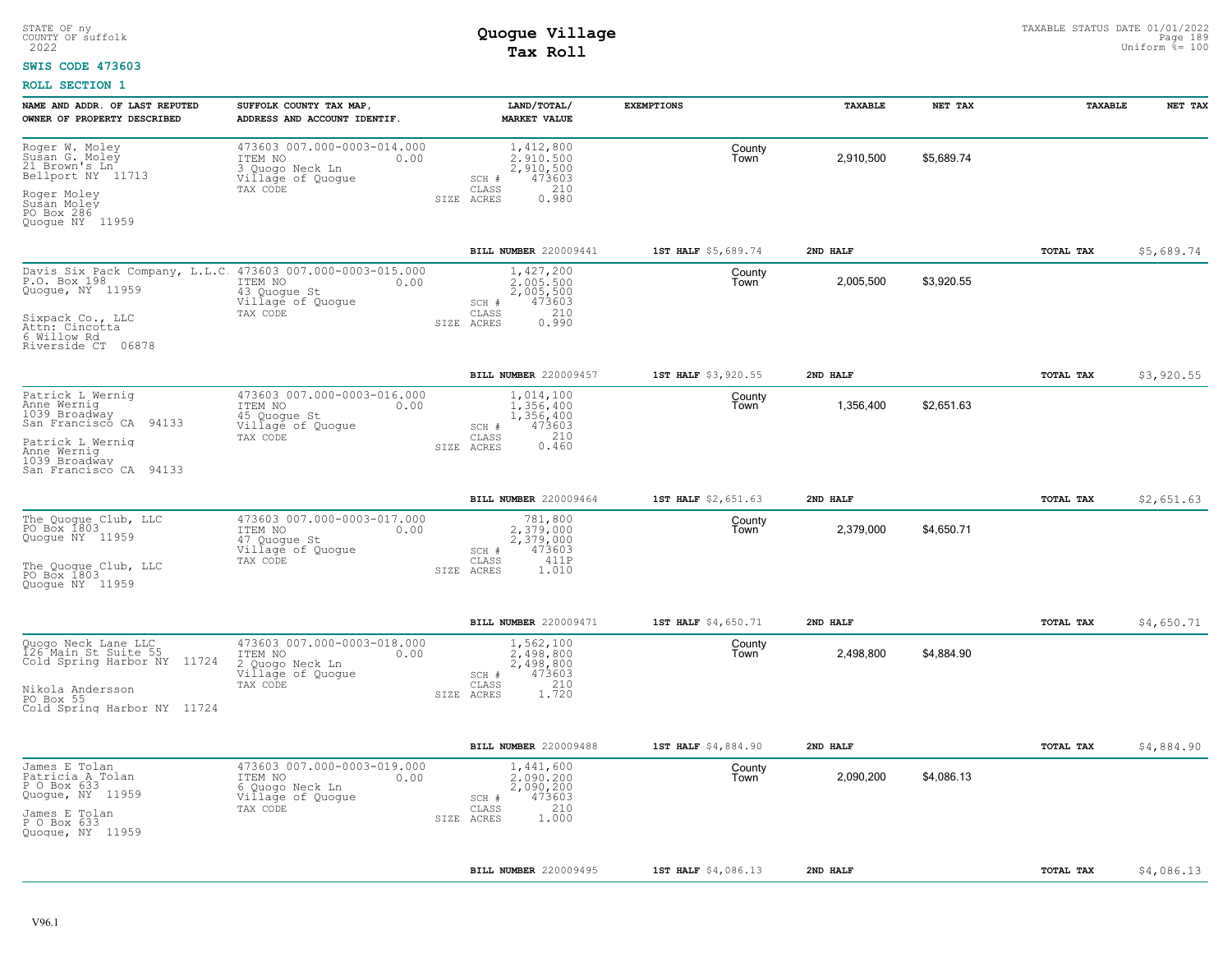#### **SWIS CODE 473603**

| 473603 007.000-0003-020.000<br>8 Quogo Neck Lane LLC<br>1,404,600<br>County<br>48 Fränklin Ave<br>Town<br>1,404,600<br>\$2,745.85<br>ITEM NO<br>1,404,600<br>0.00<br>Westhampton Beach NY 11978<br>8 Quoqo Neck Ln<br>1,404,600<br>Village of Quogue<br>473603<br>SCH #<br>311<br>TAX CODE<br>CLASS<br>8 Quogo Neck Lane LLC<br>0.770<br>ACRES<br>SIZE<br>48 Franklin Ave<br>Westhampton Beach NY 11978                                                                   |            |
|---------------------------------------------------------------------------------------------------------------------------------------------------------------------------------------------------------------------------------------------------------------------------------------------------------------------------------------------------------------------------------------------------------------------------------------------------------------------------|------------|
|                                                                                                                                                                                                                                                                                                                                                                                                                                                                           |            |
| BILL NUMBER 220009501<br>2ND HALF<br>TOTAL TAX<br>1ST HALF \$2,745.85                                                                                                                                                                                                                                                                                                                                                                                                     | \$2,745.85 |
| Annie M Cardelus<br>473603 007.000-0003-021.000<br>1,390,100<br>County<br>18 Lenox Rd<br>\$3.551.47<br>0.00<br>1,816,700<br>1,816,700<br>ITEM NO<br>Town<br>Summit NJ 07901<br>10 Quogo Neck Ln<br>1,816,700<br>Village of Quogue<br>473603<br>SCH #<br>281<br>TAX CODE<br>CLASS<br>Annie M Cardelus<br>0.880<br>ACRES<br>SIZE<br>6 Commodore Ave<br>Rye NY 10580                                                                                                         |            |
| BILL NUMBER 220009518<br>1ST HALF \$3,551.47<br>2ND HALF<br>TOTAL TAX                                                                                                                                                                                                                                                                                                                                                                                                     | \$3,551.47 |
| 473603 007.000-0003-022.000<br>Amanda Moran (Trustee)<br>1,441,600<br>County<br>\$3,701.99<br>The Maysville Revocable Trust<br>1,893,700<br>1,893,700<br>ITEM NO<br>0.00<br>Town<br>Thomas Moran (Trustee)<br>1,893,700<br>12 Quogo Neck Ln<br>The Maysville Revocable Trust<br>Village of Quogue<br>473603<br>SCH #<br>1.000<br>CLASS<br>TAX CODE<br>Amanda Moran (Trustee)<br>SIZE ACRES<br>The Maysville Revocable Trust<br>424 E 52nd St Apt 8A<br>New York, NY 10022 |            |
|                                                                                                                                                                                                                                                                                                                                                                                                                                                                           |            |
| BILL NUMBER 220009525<br>1ST HALF \$3,701.99<br>TOTAL TAX<br>2ND HALF<br>473603 007.000-0003-023.000<br>1,395,500<br>Joseph P Donlan<br>County                                                                                                                                                                                                                                                                                                                            | \$3,701.99 |
| Patricia Donlan<br>\$3,482.65<br>1,781,500<br>ITEM NO<br>1,781,500<br>0.00<br>Town<br>411 Savoie Dr<br>1,781,500<br>15 Quaquanantuck Ln<br>Palm Beach Gardens FL 33410<br>Village of Quogue<br>473603<br>SCH #<br>210<br>TAX CODE<br>CLASS<br>Joseph P Donlan<br>1.210<br>SIZE ACRES<br>Patricia Donlan<br>411 Savoie Dr<br>Palm Beach Gardens FL 33410                                                                                                                   |            |
| BILL NUMBER 220009532<br>1ST HALF \$3,482.65<br>2ND HALF<br>TOTAL TAX                                                                                                                                                                                                                                                                                                                                                                                                     | \$3,482.65 |
| 473603 007.000-0003-024.000<br>Lee Muller<br>1,669,100<br>County<br>Patricia Muller<br>\$4,621.77<br>ITEM NO<br>0.00<br>2.364.200<br>2,364,200<br>Town<br>274 Round Hill Rd<br>2,364,200<br>Quaquanantuck Ln<br>19.<br>Greenwich, CT 06830<br>473603<br>Village of Quogue<br>SCH #<br>210<br>TAX CODE<br>CLASS<br>Lee Muller<br>1.650<br>SIZE<br>ACRES<br>22 Pembroke Hl<br>Farmington CT 06032-1461                                                                      |            |
| BILL NUMBER 220009549<br>1ST HALF \$4,621.77<br>2ND HALF<br>TOTAL TAX                                                                                                                                                                                                                                                                                                                                                                                                     | \$4,621.77 |
| 473603 007.000-0003-025.000<br>Arthur Calcagnini<br>1,443,300<br>County<br>Nina Calcagníni<br>47 E 88th St<br>\$3,317.66<br>ITEM NO<br>1,697,100<br>Town<br>1,697,100<br>0.00<br>1,697,100<br>21 Quaquanantuck Ln<br>New York NY 10128<br>Village of Quogue<br>473603<br>SCH #<br>210<br>TAX CODE<br>CLASS<br>Arthur Calcagnini<br>1.000<br>SIZE ACRES<br>Nina Calcagnini<br>47 E 88th St<br>New York NY 10128                                                            |            |
| BILL NUMBER 220009556<br>1ST HALF \$3,317.66<br>2ND HALF<br>TOTAL TAX                                                                                                                                                                                                                                                                                                                                                                                                     | \$3,317.66 |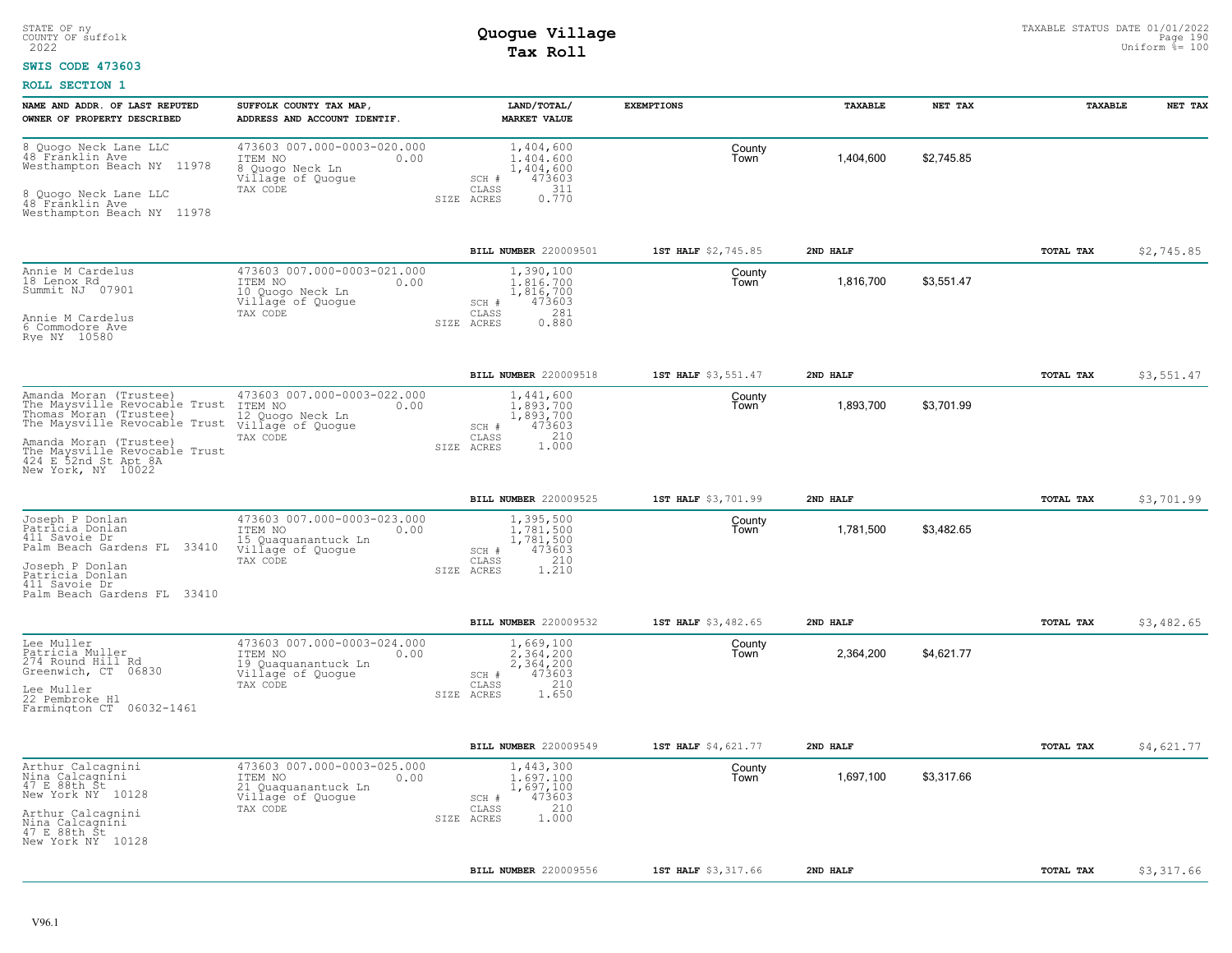#### **SWIS CODE 473603**

| NAME AND ADDR. OF LAST REPUTED<br>OWNER OF PROPERTY DESCRIBED                                                                                                                          | SUFFOLK COUNTY TAX MAP<br>ADDRESS AND ACCOUNT IDENTIF.                                                 | LAND/TOTAL/<br><b>MARKET VALUE</b>                                                                  | <b>EXEMPTIONS</b>   | TAXABLE   | NET TAX    | TAXABLE   | NET TAX    |
|----------------------------------------------------------------------------------------------------------------------------------------------------------------------------------------|--------------------------------------------------------------------------------------------------------|-----------------------------------------------------------------------------------------------------|---------------------|-----------|------------|-----------|------------|
| Susan Buckley<br>Lance W Sherman<br>214 Columbia Heights Apt 2<br>Brooklyn NY 11201<br>Susan Buckley<br>Lance W Sherman                                                                | 473603 007.000-0003-026.000<br>ITEM NO<br>0.00<br>9 Jessup Ln<br>Village of Quogue<br>TAX CODE<br>SIZE | 1,389,200<br>1,865,900<br>1,865,900<br>473603<br>SCH #<br>$\mathtt{CLASS}$<br>210<br>0.800<br>ACRES | County<br>Town      | 1,865,900 | \$3,647.65 |           |            |
| 214 Columbia Heights Apt 2<br>Brooklyn NY 11201                                                                                                                                        |                                                                                                        |                                                                                                     |                     |           |            |           |            |
|                                                                                                                                                                                        |                                                                                                        | <b>BILL NUMBER 220009563</b>                                                                        | 1ST HALF \$3,647.65 | 2ND HALF  |            | TOTAL TAX | \$3,647.65 |
| Betsy Miller (Trustee)<br>Edgemere (2018) QPR Trust<br>PO Box 1483<br>7 Jessup Ln<br>Quogue NY 11959<br>Betšy Miller<br>P.O. Box 1483<br>7 Jessup Ln<br>Quoque, NY 11959-1483          | 473603 007.000-0003-027.000<br>ITEM NO<br>0.00<br>7 Jessup Ln<br>Village of Quogue<br>TAX CODE         | 1,467,800<br>2,911,100<br>2,911,100<br>473603<br>SCH #<br>210<br>CLASS<br>0.850<br>SIZE ACRES       | County<br>Town      | 2,911,100 | \$5,690.91 |           |            |
|                                                                                                                                                                                        |                                                                                                        | <b>BILL NUMBER 220009571</b>                                                                        | 1ST HALF \$5,690.91 | 2ND HALF  |            | TOTAL TAX | \$5,690.91 |
| Cheryl Warner<br>Katherine Warner (life Estate)<br>Warner, Katherine P(Life Estat<br>P.O. Box 824<br>Quogue, NY 11959<br>Cheryl Warner<br>P.O. Box 824<br>Quoque, NY 11959             | 473603 007.000-0003-028.000<br>ITEM NO<br>0.00<br>5 Jessup Ln<br>Village of Quogue<br>TAX CODE         | 1,412,800<br>1.812.200<br>1,812,200<br>SCH #<br>473603<br>281<br>CLASS<br>1.400<br>SIZE ACRES       | County<br>Town      | 1,812,200 | \$3,542.67 |           |            |
|                                                                                                                                                                                        |                                                                                                        | BILL NUMBER 220009587                                                                               | 1ST HALF \$3,542.67 | 2ND HALF  |            | TOTAL TAX | \$3,542.67 |
| Derick Betts<br>Suzanne Betts<br>142 Columbia Heights<br>Brooklyn NY 11201<br>Derick Betts<br>Suzanne Betts<br>142 Columbia Heights<br>Brooklyn NY 11201                               | 473603 007.000-0003-030.000<br>ITEM NO<br>0.00<br>53 Quogue St<br>Village of Quogue<br>TAX CODE        | 1,223,800<br>1,891,300<br>1,891,300<br>473603<br>SCH #<br>210<br>CLASS<br>0.710<br>SIZE ACRES       | County<br>Town      | 1,891,300 | \$3,697.30 |           |            |
|                                                                                                                                                                                        |                                                                                                        | <b>BILL NUMBER 220009594</b>                                                                        | 1ST HALF \$3,697.30 | 2ND HALF  |            | TOTAL TAX | \$3,697.30 |
| Thomas Kimball Brooker JR<br>Katrina Brooker<br>178 E 70th St Apt 3F<br>New York NY 10021<br>Thomas Kimball Brooker JR<br>Katrina Brooker<br>178 E 70th St Apt 3F<br>New York NY 10021 | 473603 007.000-0003-032.000<br>ITEM NO<br>0.00<br>55 Quogue St<br>Villagé of Quoque<br>TAX CODE        | 1,348,900<br>2.303.600<br>2,303,600<br>473603<br>SCH #<br>210<br>CLASS<br>0.780<br>SIZE ACRES       | County<br>Town      | 2,303,600 | \$4,503.31 |           |            |
|                                                                                                                                                                                        |                                                                                                        | BILL NUMBER 220009601                                                                               | 1ST HALF \$4,503.31 | 2ND HALF  |            | TOTAL TAX | \$4,503.31 |
| David J Kepner<br>Cristina H Kepner<br>Cristina Kepner<br>Po Box 111<br>Quogue NY 11959-0111<br>Ďavíd Kepner<br>Cristina Kepner<br>PO Box 5048<br>Quoque NY 11959                      | 473603 007.000-0003-033.000<br>ITEM NO<br>0.00<br>4 Jessup Ln<br>Village of Quogue<br>TAX CODE         | 1,441,600<br>2,483,600<br>2,483,600<br>473603<br>SCH #<br>210<br>CLASS<br>1,000<br>SIZE ACRES       | County<br>Town      | 2,483,600 | \$4,855.19 |           |            |
|                                                                                                                                                                                        |                                                                                                        | BILL NUMBER 220009617                                                                               | 1ST HALF \$4,855.19 | 2ND HALF  |            | TOTAL TAX | \$4,855.19 |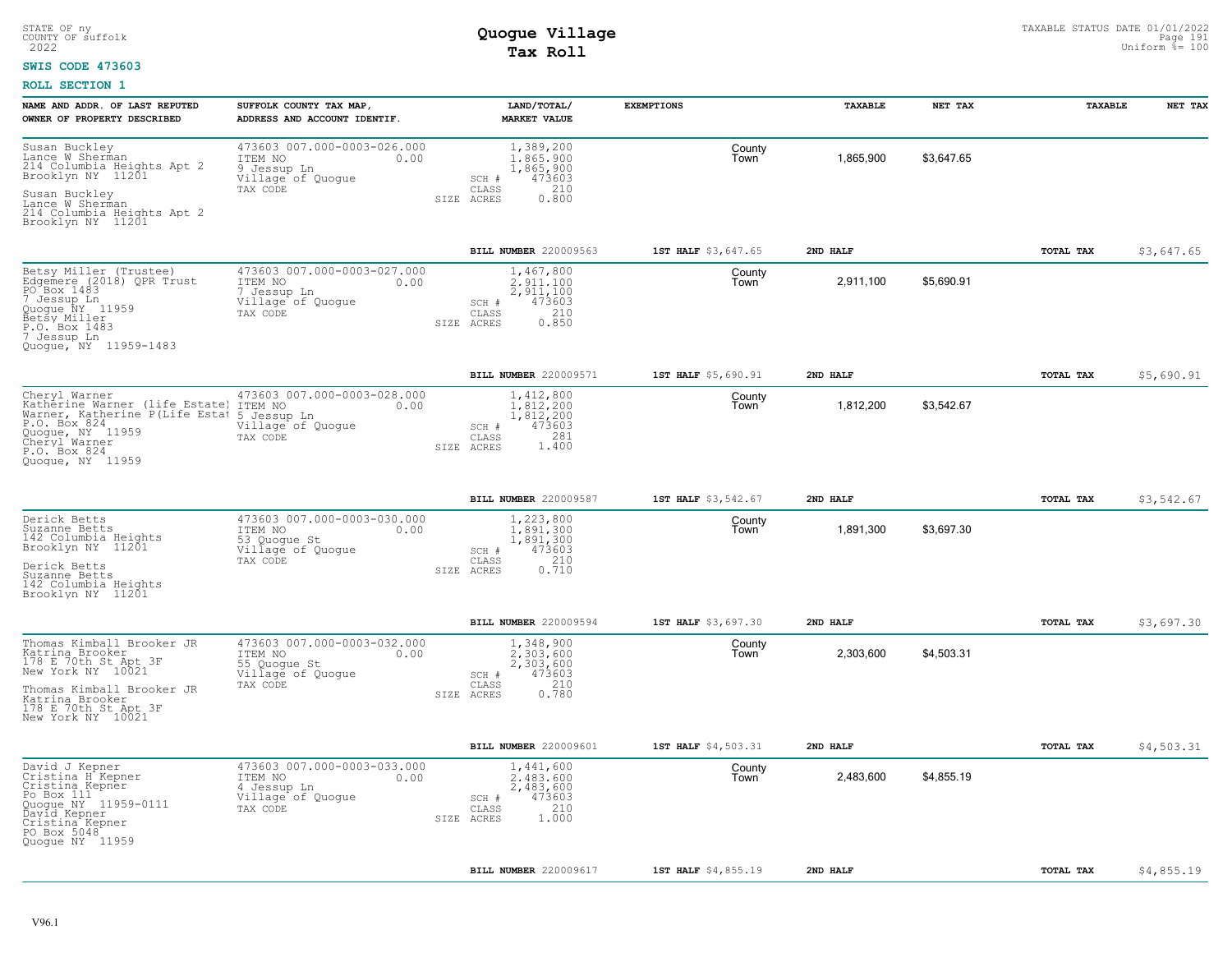#### **SWIS CODE 473603**

| NAME AND ADDR. OF LAST REPUTED<br>OWNER OF PROPERTY DESCRIBED                                                                                                                                                                                          | SUFFOLK COUNTY TAX MAP,<br>ADDRESS AND ACCOUNT IDENTIF.                                                | LAND/TOTAL/<br><b>MARKET VALUE</b>                                                            | <b>EXEMPTIONS</b>   | TAXABLE   | NET TAX    | TAXABLE          | NET TAX    |
|--------------------------------------------------------------------------------------------------------------------------------------------------------------------------------------------------------------------------------------------------------|--------------------------------------------------------------------------------------------------------|-----------------------------------------------------------------------------------------------|---------------------|-----------|------------|------------------|------------|
| Frances M Ryan<br>PO Box 243<br>Quogue, NY 11959<br>Robert W Ryan<br>332 E 84th St Apt 6D<br>New York NY 11959-0243                                                                                                                                    | 473603 007.000-0003-034.000<br>ITEM NO<br>0.00<br>8 Jessup Ln<br>Village of Quogue<br>TAX CODE         | 1,319,300<br>1,528,300<br>1,528,300<br>473603<br>SCH #<br>210<br>CLASS<br>SIZE ACRES<br>0.960 | County<br>Town      | 1,528,300 | \$2,987.67 |                  |            |
|                                                                                                                                                                                                                                                        |                                                                                                        | BILL NUMBER 220009624                                                                         | 1ST HALF \$2,987.67 | 2ND HALF  |            | TOTAL TAX        | \$2,987.67 |
| Hudson & Hazel LLC<br>290 6th Ave<br>Brooklyn NY 11215<br>Julie Kupfer<br>Steve Kupfer<br>290 6th Ave<br>Brooklyn NY 11215                                                                                                                             | 473603 007.000-0003-035.000<br>ITEM NO<br>0.00<br>12 Jessup Ln<br>Village of Quogue<br>TAX CODE        | 1,304,600<br>3,279,800<br>3,279,800<br>473603<br>SCH #<br>210<br>CLASS<br>0.750<br>SIZE ACRES | County<br>Town      | 3,279,800 | \$6,411.68 |                  |            |
|                                                                                                                                                                                                                                                        |                                                                                                        | BILL NUMBER 220009631                                                                         | 1ST HALF \$6,411.68 | 2ND HALF  |            | TOTAL TAX        | \$6,411.68 |
| Phoebe L Erdman<br>Phoebe L Erdman (Trustee)<br>Trust for The Benefit of Phoel 23 Quaquanantuck Ln<br>5 Andrews Rd<br>Greenwich, CT 06830<br>Phoebe L Erdman (Trustee)<br>Trust for The Benefit of Phoel<br>9 Pheasant Lane Spur<br>Greenwich CT 06830 | 473603 007.000-0003-036.000<br>ITEM NO<br>0.00<br>Village of Quogue<br>TAX CODE                        | 1,568,500<br>2.287.300<br>2,287,300<br>473603<br>SCH #<br>1.360<br>CLASS<br>SIZE ACRES        | County<br>Town      | 2,287,300 | \$4,471.44 |                  |            |
|                                                                                                                                                                                                                                                        |                                                                                                        | BILL NUMBER 220009648                                                                         | 1ST HALF \$4,471.44 | 2ND HALF  |            | TOTAL TAX        | \$4,471.44 |
| David S Platt (Trustee)<br>The DNP Trust<br>25 Quaquanantuck Ln<br>Quogue NY 11959<br>David N Platt<br>340 E 72nd St<br>New York, NY 10021                                                                                                             | 473603 007.000-0003-037.000<br>ITEM NO<br>0.00<br>25 Quaquanantuck Ln<br>Village of Quogue<br>TAX CODE | 1,441,600<br>1,858,900<br>1,858,900<br>473603<br>SCH #<br>281<br>CLASS<br>SIZE ACRES<br>1.000 | County<br>Town      | 1,858,900 | \$3,633.96 |                  |            |
|                                                                                                                                                                                                                                                        |                                                                                                        | <b>BILL NUMBER 220009655</b>                                                                  | 1ST HALF \$3,633.96 | 2ND HALF  |            | <b>TOTAL TAX</b> | \$3,633.96 |
| Paul Germain<br>Jennifer Germain<br>111 Joralemon St<br>Brooklyn NY 11201<br>Paul Germain<br>Jennifer Germain<br>111 Joralemon St<br>Brooklyn NY 11201                                                                                                 | 473603 007.000-0003-038.000<br>ITEM NO<br>0.00<br>27 Quaquanantuck Ln<br>Village of Quogue<br>TAX CODE | 1,305,600<br>4,843,100<br>4,843,100<br>473603<br>SCH #<br>0.720<br>CLASS<br>SIZE ACRES        | County<br>l own     | 4,843,100 | \$9,467.78 |                  |            |
|                                                                                                                                                                                                                                                        |                                                                                                        | BILL NUMBER 220009662                                                                         | 1ST HALF \$9,467.78 | 2ND HALF  |            | TOTAL TAX        | \$9,467.78 |
| Martha Kelly<br>PO Box 8206<br>6001 HWY A1A<br>Vero Beach FL 32963<br>Martha Kelly<br>PO Box 1059<br>Quoque NY 11959                                                                                                                                   | 473603 007.000-0003-039.000<br>ITEM NO<br>0.00<br>31 Quaquanantuck Ln<br>Village of Quogue<br>TAX CODE | 1,337,600<br>2,823,800<br>2,823,800<br>473603<br>SCH #<br>210<br>CLASS<br>0.770<br>SIZE ACRES | County<br>Town      | 2,823,800 | \$5,520.25 |                  |            |
|                                                                                                                                                                                                                                                        |                                                                                                        |                                                                                               |                     |           |            |                  |            |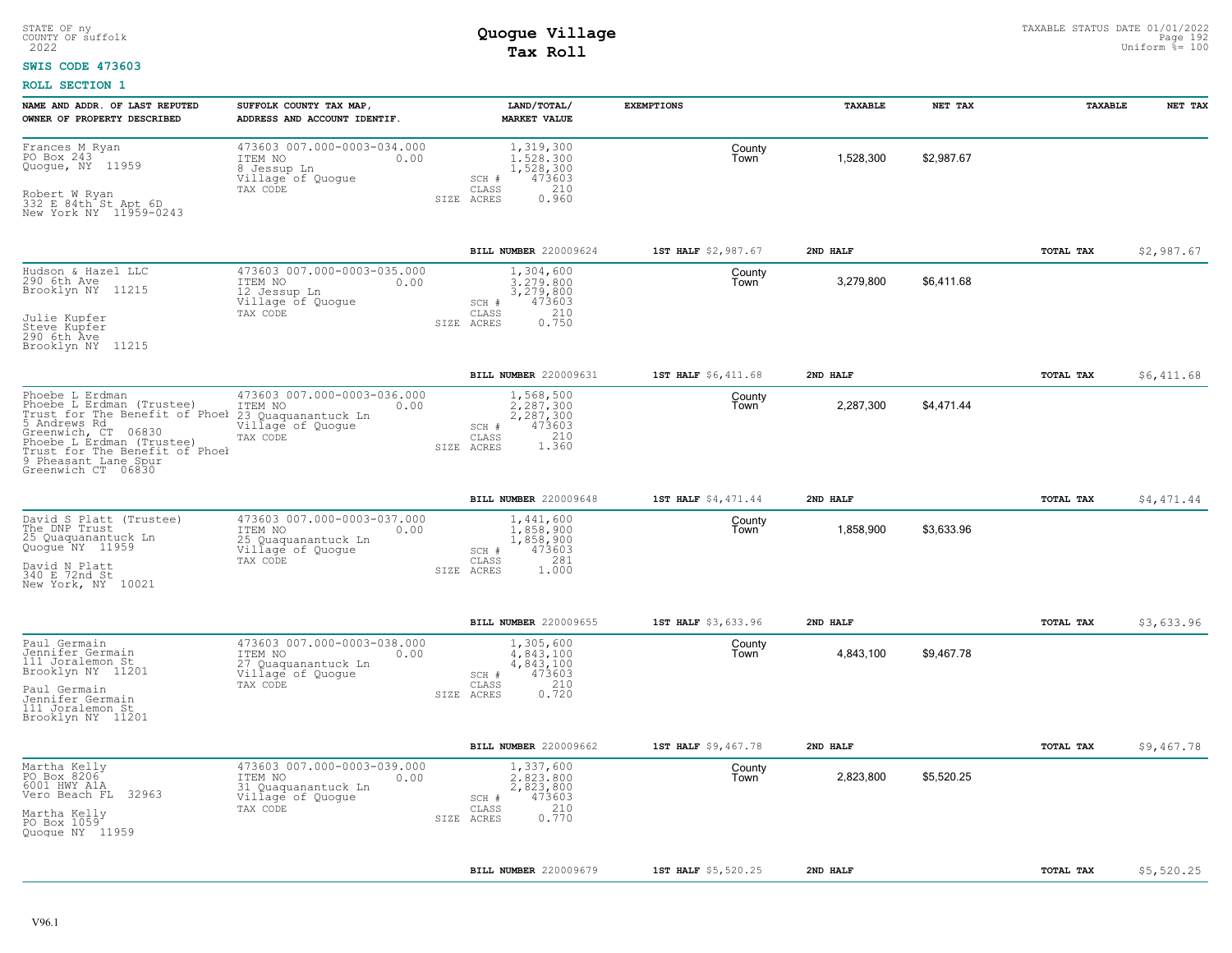#### **SWIS CODE 473603**

| NAME AND ADDR. OF LAST REPUTED<br>OWNER OF PROPERTY DESCRIBED                                                                                                | SUFFOLK COUNTY TAX MAP<br>ADDRESS AND ACCOUNT IDENTIF.                                         | LAND/TOTAL/<br><b>MARKET VALUE</b>                                                            | <b>EXEMPTIONS</b>   | TAXABLE   | NET TAX    | TAXABLE   | NET TAX    |
|--------------------------------------------------------------------------------------------------------------------------------------------------------------|------------------------------------------------------------------------------------------------|-----------------------------------------------------------------------------------------------|---------------------|-----------|------------|-----------|------------|
| Andrew J. Colao<br>Jennifer Nelsen Colao<br>11 Beechwood Rd<br>Bronxville NY 10708<br>Andrew J. Colao<br>Jennifer Nelsen Colao<br>11 Beechwood Rd            | 473603 007.000-0003-040.000<br>ITEM NO<br>0.00<br>13 Beach Ln<br>Village of Quogue<br>TAX CODE | 1,602,400<br>3.039.700<br>3,039,700<br>473603<br>SCH #<br>210<br>CLASS<br>SIZE ACRES<br>0.840 | County<br>Town      | 3,039,700 | \$5,942.31 |           |            |
| Bronxville NY 10708                                                                                                                                          |                                                                                                |                                                                                               |                     |           |            |           |            |
|                                                                                                                                                              |                                                                                                | BILL NUMBER 220009686                                                                         | 1ST HALF \$5,942.31 | 2ND HALF  |            | TOTAL TAX | \$5,942.31 |
| Beatty Adler, Frances (Trust 473603 007.000-0003-041.000<br>Beatty, William H (Trustee)<br>11 Beach Ln<br>Quogue, NY 11959                                   | ITEM NO<br>0.00<br>11 Beach Ln<br>Village of Quogue                                            | 1,441,600<br>1,866,900<br>1,866,900<br>473603<br>SCH #                                        | County<br>Town      | 1,866,900 | \$3,649.60 |           |            |
| Frances Beatty Adler (Trustee)<br>William Beatty (Trustee)<br>PO Box 15<br>Quoque, NY 11959                                                                  | TAX CODE                                                                                       | 210<br>CLASS<br>1.000<br>SIZE ACRES                                                           |                     |           |            |           |            |
|                                                                                                                                                              |                                                                                                | BILL NUMBER 220009693                                                                         | 1ST HALF \$3,649.60 | 2ND HALF  |            | TOTAL TAX | \$3,649.60 |
| Paul E. Hagen<br>Christine K. Jahnke<br>5726 MacArthur Blyd NW<br>Washington DC 20016                                                                        | 473603 007.000-0003-042.000<br>ITEM NO<br>0.00<br>9 Beach Ln<br>Village of Quogue              | 1,065,700<br>1,474,600<br>1,474,600<br>473603<br>SCH #                                        | County<br>Town      | 1,474,600 | \$2,882.70 |           |            |
| Paul E. Hagen<br>Christine K. Jahnke<br>5726 MacArthur Blvd NW<br>Washington DC 20016                                                                        | TAX CODE                                                                                       | 0.330<br>CLASS<br>SIZE ACRES                                                                  |                     |           |            |           |            |
|                                                                                                                                                              |                                                                                                | BILL NUMBER 220009709                                                                         | 1ST HALF \$2,882.70 | 2ND HALF  |            | TOTAL TAX | \$2,882.70 |
| Charles L Booth JR (Trustee)<br>215 E 68th St<br>New York NY 10065<br>John Darrin O'Neill (Trustee)<br>The John Darrin O'Neill Rev In<br>364 Brackenwood Cir | 473603 007.000-0003-043.000<br>ITEM NO<br>0.00<br>7 Beach Ln<br>Village of Quoque<br>TAX CODE  | 1,340,700<br>1,628,700<br>1,628,700<br>473603<br>SCH #<br>210<br>CLASS<br>0.930<br>SIZE ACRES | County<br>Town      | 1,628,700 | \$3,183.95 |           |            |
| Palm Beach Gardens FL 33418                                                                                                                                  |                                                                                                |                                                                                               |                     |           |            |           |            |
|                                                                                                                                                              |                                                                                                | BILL NUMBER 220009716                                                                         | 1ST HALF \$3,183.95 | 2ND HALF  |            | TOTAL TAX | \$3,183.95 |
| Charles J Mc Dermott III<br>11 Willowmere Ave<br>Riverside, CT 06878                                                                                         | 473603 007.000-0003-044.000<br>ITEM NO<br>0.00<br>5 Beach Ln<br>Village of Quogue              | 1,273,300<br>2.401.600<br>2,401,600<br>473603<br>SCH #                                        | County<br>Town      | 2,401,600 | \$4,694.89 |           |            |
| Charles J Mc Dermott III<br>P O Box 876<br>Quogue, NY 11959                                                                                                  | TAX CODE                                                                                       | 210<br>CLASS<br>0.770<br>SIZE ACRES                                                           |                     |           |            |           |            |
|                                                                                                                                                              |                                                                                                | BILL NUMBER 220009723                                                                         | 1ST HALF \$4,694.89 | 2ND HALF  |            | TOTAL TAX | \$4,694.89 |
| Charles MacFarlane<br>Sheila MacFarlane<br>6207 Three Chopt Rd<br>Richmond VA 23226                                                                          | 473603 007.000-0003-045.000<br>ITEM NO<br>0.00<br>57 Quoque St<br>Village of Quogue            | 1,028,200<br>1,700,000<br>1,700,000<br>473603<br>SCH #                                        | County<br>Town      | 1,700,000 | \$3,323.33 |           |            |
| Charles MacFarlane<br>Sheila MacFarlane<br>6207 Three Chopt Rd<br>Richmond VA 23226                                                                          | TAX CODE                                                                                       | 210<br>CLASS<br>0.490<br>SIZE ACRES                                                           |                     |           |            |           |            |
|                                                                                                                                                              |                                                                                                | BILL NUMBER 220009731                                                                         | 1ST HALF \$3,323.33 | 2ND HALF  |            | TOTAL TAX | \$3,323.33 |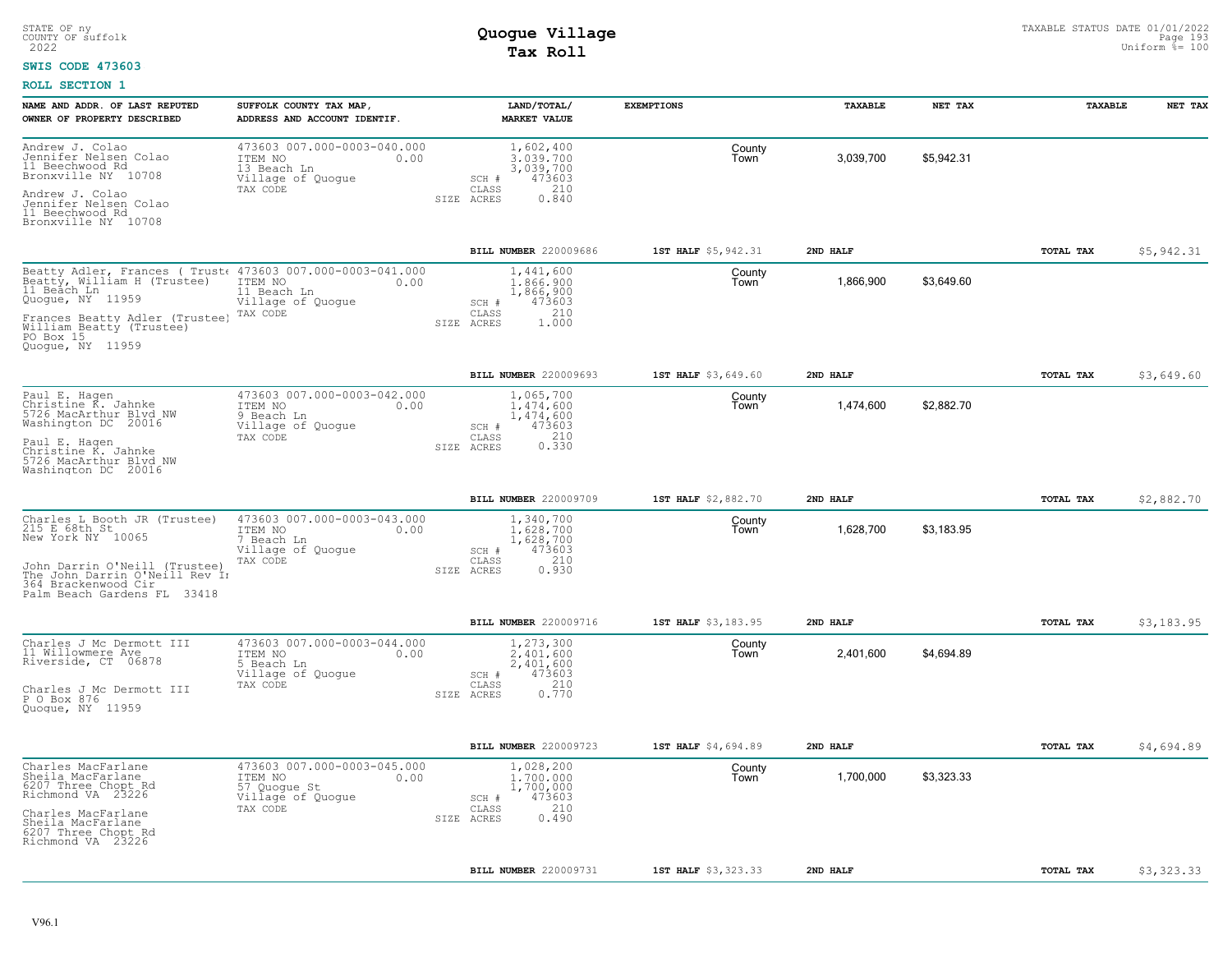#### **SWIS CODE 473603**

| NAME AND ADDR. OF LAST REPUTED<br>OWNER OF PROPERTY DESCRIBED                                                                                                                                                                                                     | SUFFOLK COUNTY TAX MAP,<br>ADDRESS AND ACCOUNT IDENTIF.                                           | LAND/TOTAL/<br><b>MARKET VALUE</b>                                                            | <b>EXEMPTIONS</b>   | TAXABLE   | NET TAX    | TAXABLE   | NET TAX    |
|-------------------------------------------------------------------------------------------------------------------------------------------------------------------------------------------------------------------------------------------------------------------|---------------------------------------------------------------------------------------------------|-----------------------------------------------------------------------------------------------|---------------------|-----------|------------|-----------|------------|
| Richard Petrocelli<br>Anna Petrocelli<br>75 Central Pk W Apt 8C<br>New York, NY 10023<br>Richard A Petrocelli                                                                                                                                                     | 473603 007.000-0003-046.000<br>ITEM NO<br>0.00<br>59 Quogue St<br>Villagé of Quogue<br>TAX CODE   | 1,370,900<br>2,408,000<br>2,408,000<br>473603<br>SCH #<br>210<br>CLASS<br>SIZE ACRES<br>0.830 | County<br>Town      | 2,408,000 | \$4,707.40 |           |            |
| Anna Petrocelli<br>26 E 93rd St Apt 2C<br>New York NY 10128                                                                                                                                                                                                       |                                                                                                   |                                                                                               |                     |           |            |           |            |
|                                                                                                                                                                                                                                                                   |                                                                                                   | BILL NUMBER 220009747                                                                         | 1ST HALF \$4,707.40 | 2ND HALF  |            | TOTAL TAX | \$4,707.40 |
| Robert L Underwood (Trustee)<br>Robert L Underwood Rev Trust t<br>59 Woodley Rd<br>Winnetka IL 60093<br>Robert L Underwood<br>59 Woodley_Rd                                                                                                                       | 473603 007.000-0003-048.001<br>ITEM NO<br>0.00<br>51 Quogue St<br>Village of Quogue<br>TAX CODE   | 1,326,300<br>1,768,700<br>1,768,700<br>473603<br>SCH #<br>260<br>CLASS<br>1.150<br>SIZE ACRES | County<br>Town      | 1,768,700 | \$3,457.63 |           |            |
| Winnetka, IL 60093                                                                                                                                                                                                                                                |                                                                                                   |                                                                                               |                     |           |            |           |            |
|                                                                                                                                                                                                                                                                   |                                                                                                   | BILL NUMBER 220009761                                                                         | 1ST HALF \$3,457.63 | 2ND HALF  |            | TOTAL TAX | \$3,457.63 |
| Joseph F Gazza<br>5 Ogden Ln<br>PO Box 969<br>Quogue NY 11959                                                                                                                                                                                                     | 473603 008.000-0001-001.000<br>ITEM NO<br>0.00<br>2 Midland St<br>Village of Quogue<br>TAX CODE   | 464,100<br>464,100<br>464,100<br>473603<br>SCH #<br>450<br>CLASS                              | County<br>Town      | 464,100   | \$907.27   |           |            |
| Joseph F Gazza<br>5 Oqden Ln<br>PO Box 969<br>Quoque NY 11959                                                                                                                                                                                                     |                                                                                                   | 0.260<br>SIZE ACRES                                                                           |                     |           |            |           |            |
|                                                                                                                                                                                                                                                                   |                                                                                                   | BILL NUMBER 220009778                                                                         | 1ST HALF \$907.27   | 2ND HALF  |            | TOTAL TAX | \$907.27   |
| Ernest S. Geraci and Lynnette 473603 008.000-0001-002.000<br>Geraci Living Trust TEM NO 100<br>51 Adelaide Ave 124 Jessup Ave 0.00<br>East Moriches NY 11940<br>Ernest S. Geraci and Lynnette<br>Geraci Living Trust<br>51 Adelaide Ave<br>East Moriches NY 11940 | 124 Jessup Ave<br>Village of Quogue<br>TAX CODE                                                   | 418,700<br>443,000<br>443,000<br>473603<br>SCH #<br>482<br>CLASS<br>0.070<br>SIZE ACRES       | County<br>Town      | 443,000   | \$866.02   |           |            |
|                                                                                                                                                                                                                                                                   |                                                                                                   | BILL NUMBER 220009785                                                                         | 1ST HALF \$866.02   | 2ND HALF  |            | TOTAL TAX | \$866.02   |
| Livingston & Livingston, LP<br>P 0 Box 144<br>4 Midland St<br>Quogue, NY 11959<br>Livingston & Livingston, LP                                                                                                                                                     | 473603 008.000-0001-005.001<br>ITEM NO<br>0.00<br>6 Midland St<br>Village of Quogue<br>TAX CODE   | 621,200<br>757.900<br>757,900<br>473603<br>SCH #<br>484<br>CLASS<br>0.490<br>SIZE ACRES       | County<br>Town      | 757,900   | \$1,481.62 |           |            |
| P O Box 144<br>4 Midland St<br>Quoque, NY 11959                                                                                                                                                                                                                   |                                                                                                   |                                                                                               |                     |           |            |           |            |
|                                                                                                                                                                                                                                                                   |                                                                                                   | BILL NUMBER 220009792                                                                         | 1ST HALF \$1,481.62 | 2ND HALF  |            | TOTAL TAX | \$1,481.62 |
| Sullivan Realty LLC<br>PO Box 583<br>Quogue, NY 11959<br>Sullivan Realty LLC                                                                                                                                                                                      | 473603 008.000-0001-007.001<br>ITEM NO<br>0.00<br>132 Jessup Ave<br>Village of Quogue<br>TAX CODE | 683,000<br>1,180,700<br>1,180,700<br>473603<br>SCH #<br>482<br>CLASS<br>0.750<br>SIZE ACRES   | County<br>Town      | 1,180,700 | \$2,308.15 |           |            |
| PO Box 583<br>Quoque, NY 11959                                                                                                                                                                                                                                    |                                                                                                   |                                                                                               |                     |           |            |           |            |
|                                                                                                                                                                                                                                                                   |                                                                                                   | BILL NUMBER 220009808                                                                         | 1ST HALF \$2,308.15 | 2ND HALF  |            | TOTAL TAX | \$2,308.15 |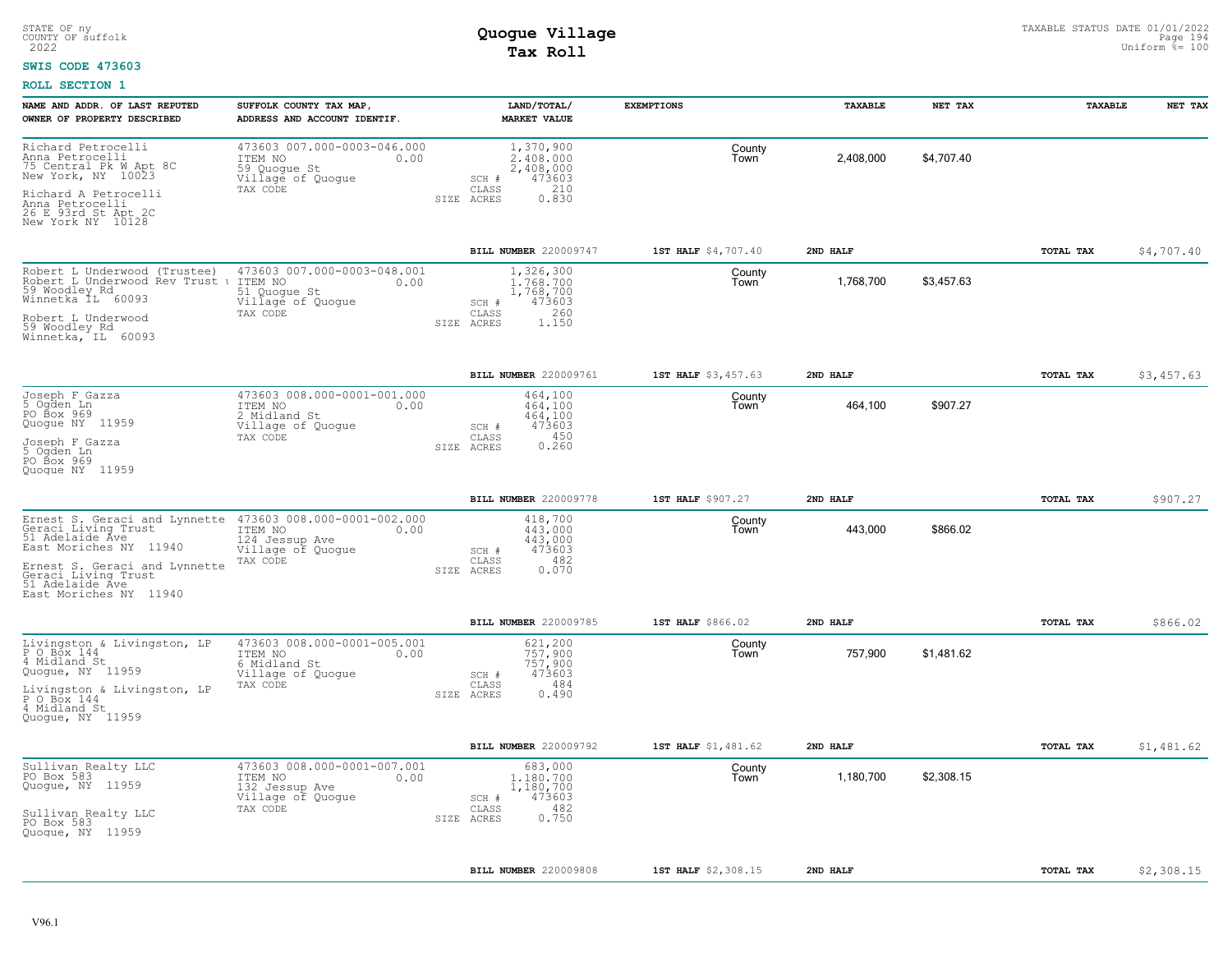#### **SWIS CODE 473603**

| NAME AND ADDR. OF LAST REPUTED<br>OWNER OF PROPERTY DESCRIBED                                                                                                                        | SUFFOLK COUNTY TAX MAP,<br>ADDRESS AND ACCOUNT IDENTIF.                                           | LAND/TOTAL/<br><b>MARKET VALUE</b>                                                                                   | <b>EXEMPTIONS</b>                     | TAXABLE               | NET TAX    | TAXABLE   | NET TAX    |
|--------------------------------------------------------------------------------------------------------------------------------------------------------------------------------------|---------------------------------------------------------------------------------------------------|----------------------------------------------------------------------------------------------------------------------|---------------------------------------|-----------------------|------------|-----------|------------|
| Norene Gargiula (Trustee)<br>Gargiula Living Trust<br>P.O. Box 806<br>Quoque NY 11959<br>Robert Gargiula<br>12 Eagle Close<br>PO Box 806                                             | 473603 008.000-0001-008.001<br>ITEM NO<br>0.00<br>136 Jessup Ave<br>Village of Quogue<br>TAX CODE | 826,600<br>1,299,800<br>1,299,800<br>473603<br>SCH #<br>CLASS<br>464<br>SIZE ACRES<br>1.370                          | County<br>Town                        | 1,299,800             | \$2,540.98 |           |            |
| Quoque NY 11959-0806                                                                                                                                                                 |                                                                                                   |                                                                                                                      |                                       |                       |            |           |            |
| Quogue Holdings LLC<br>134 Birch Hill Rd<br>Locust Valley NY 11560<br>Quoque Holdings LLC<br>134 Birch Hill Rd<br>Locust Valley NY 11560                                             | 473603 008.000-0001-008.002<br>ITEM NO<br>0.00<br>148 Jessup Ave<br>Village of Quogue<br>TAX CODE | BILL NUMBER 220009815<br>972,700<br>2.025.100<br>2,025,100<br>473603<br>SCH #<br>481<br>CLASS<br>0.430<br>SIZE ACRES | 1ST HALF \$2,540.98<br>County<br>Town | 2ND HALF<br>2,025,100 | \$3,958.87 | TOTAL TAX | \$2,540.98 |
|                                                                                                                                                                                      |                                                                                                   | BILL NUMBER 220009822                                                                                                | 1ST HALF \$3,958.87                   | 2ND HALF              |            | TOTAL TAX | \$3,958.87 |
| Richard W Duenn<br>Jean P Duenn<br>152 Jessup Ave<br>Quogue, Ny 11959-458<br>Richard W Duenn<br>PO Box 458<br>Quoque, NY 11959-0458                                                  | 473603 008.000-0001-009.000<br>ITEM NO<br>0.00<br>152 Jessup Ave<br>Village of Quogue<br>TAX CODE | 223,000<br>veteran<br>355,500 Volunte<br>355,500 Firefig<br>473603<br>SCH #<br>0.180<br>CLASS<br>SIZE ACRES          | 18,000 County<br>35,550 Town<br>500   | 301,450               | \$589.30   |           |            |
|                                                                                                                                                                                      |                                                                                                   | BILL NUMBER 220009839                                                                                                | 1ST HALF \$589.30                     | 2ND HALF              |            | TOTAL TAX | \$589.30   |
| 164 Jessup Avenue LLC<br>155 E 29 St Apt 2F<br>New York NY 10016<br>164 Jessup Avenue LLC<br>155 E 29 St Apt 2F<br>New York NY 10016                                                 | 473603 008.000-0001-010.000<br>ITEM NO<br>0.00<br>164 Jessup Ave<br>Village of Quogue<br>TAX CODE | 823,900<br>955,100<br>955,100<br>473603<br>SCH #<br>483<br>CLASS<br>0.770<br>SIZE ACRES                              | County<br>Town                        | 955,100               | \$1,867.12 |           |            |
|                                                                                                                                                                                      |                                                                                                   | BILL NUMBER 220009846                                                                                                | 1ST HALF \$1,867.12                   | 2ND HALF              |            | TOTAL TAX | \$1,867.12 |
| John Cunningham<br>Bolland Cunningham<br>181 E 90th St Apt 28C<br>New York, NY 10128<br>John Cunningham<br>181 E 90th St Apt 28C<br>New York, NY 10128                               | 473603 008.000-0001-013.002<br>ITEM NO<br>0.00<br>59 Lamb Ave<br>Village of Quogue<br>TAX CODE    | 1,287,200<br>1.545.700<br>1,545,700<br>473603<br>SCH #<br>210<br>CLASS<br>1.210<br>SIZE ACRES                        | County<br>Town                        | 1,545,700             | \$3,021.69 |           |            |
|                                                                                                                                                                                      |                                                                                                   | BILL NUMBER 220009853                                                                                                | 1ST HALF \$3,021.69                   | 2ND HALF              |            | TOTAL TAX | \$3,021.69 |
| J. Ryan Fitzpatrick<br>Thomas D. Cunningham<br>230 E 50th St Apt 7D<br>New York NY 10022<br>J. Ryan Fitzpatrick<br>Thomas D. Cunningham<br>230 E 50th St Apt 7D<br>New York NY 10022 | 473603 008.000-0001-013.004<br>ITEM NO<br>0.00<br>61 Lamb Ave<br>Village of Quogue<br>TAX CODE    | 1,288,500<br>1,762,700<br>1,762,700<br>473603<br>SCH #<br>210<br>CLASS<br>1.020<br>SIZE ACRES                        | County<br>Town                        | 1,762,700             | \$3,445.90 |           |            |
|                                                                                                                                                                                      |                                                                                                   | BILL NUMBER 220009861                                                                                                | 1ST HALF \$3,445.90                   | 2ND HALF              |            | TOTAL TAX | \$3,445.90 |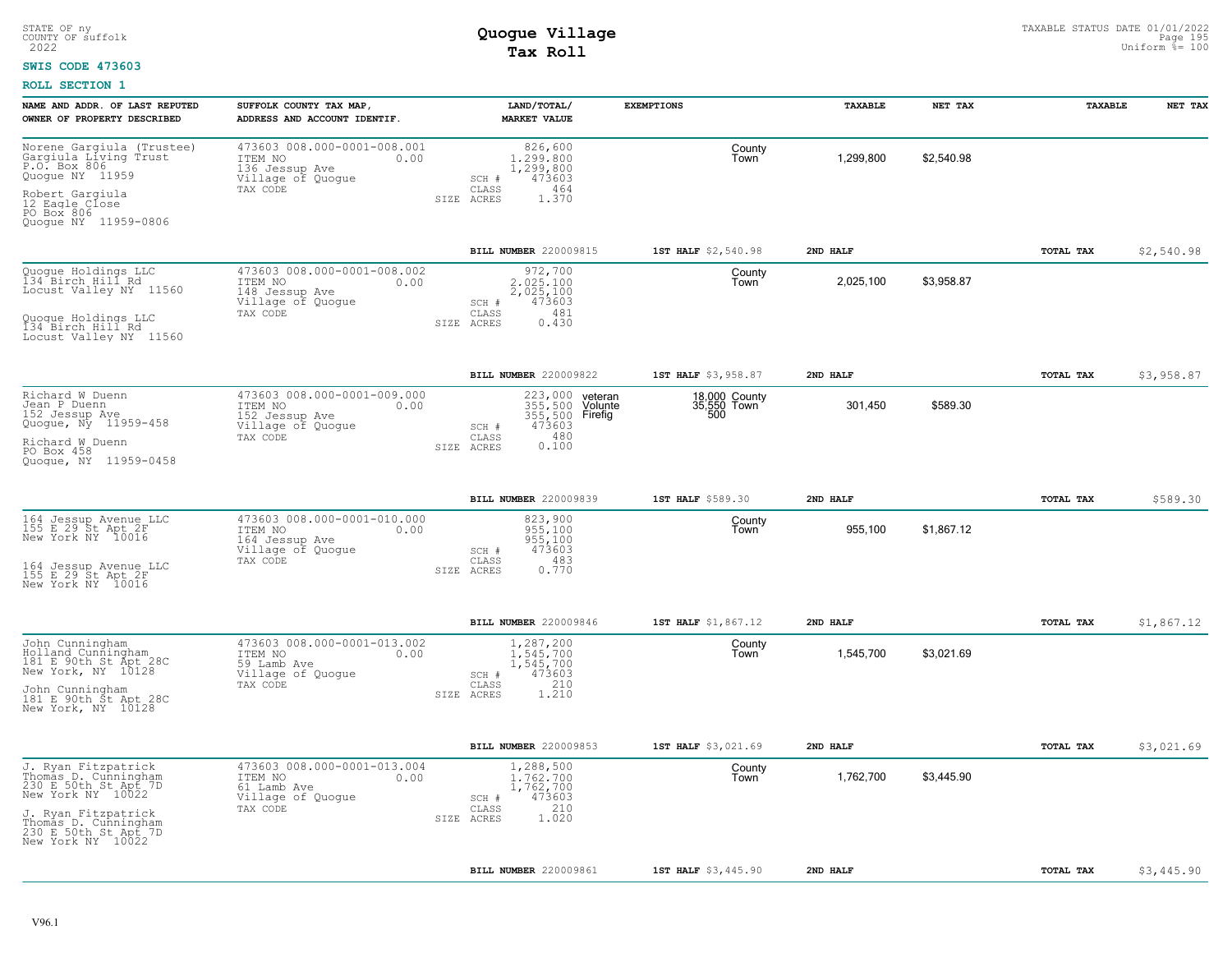#### **SWIS CODE 473603**

| NAME AND ADDR. OF LAST REPUTED<br>OWNER OF PROPERTY DESCRIBED                                                                                                          | SUFFOLK COUNTY TAX MAP,<br>ADDRESS AND ACCOUNT IDENTIF.                                         | LAND/TOTAL/<br><b>MARKET VALUE</b>                                                            | <b>EXEMPTIONS</b>   | TAXABLE   | NET TAX    | TAXABLE          | NET TAX    |
|------------------------------------------------------------------------------------------------------------------------------------------------------------------------|-------------------------------------------------------------------------------------------------|-----------------------------------------------------------------------------------------------|---------------------|-----------|------------|------------------|------------|
| Allen Adler<br>800 Park Ave<br>10021<br>New York, NY<br>Allen Adler<br>800 Park Ave<br>New York, NY 10021                                                              | 473603 008.000-0001-013.005<br>ITEM NO<br>0.00<br>63 Lamb Ave<br>Village of Quogue<br>TAX CODE  | 1,263,300<br>1,522,700<br>1,522,700<br>473603<br>SCH #<br>210<br>CLASS<br>0.950<br>SIZE ACRES | County<br>Town      | 1,522,700 | \$2,976.73 |                  |            |
|                                                                                                                                                                        |                                                                                                 | BILL NUMBER 220009877                                                                         | 1ST HALF \$2,976.73 | 2ND HALF  |            | TOTAL TAX        | \$2,976.73 |
| Allen Adler<br>Frances B Adler<br>800 Park Ave<br>New York, NY 10121<br>Allen Adler<br>800 Park Ave<br>New York, NY 10021                                              | 473603 008.000-0001-013.006<br>ITEM NO<br>0.00<br>54 Quogue St<br>Village of Quogue<br>TAX CODE | 1,452,100<br>2.428.400<br>2,428,400<br>473603<br>SCH #<br>210<br>CLASS<br>1.560<br>SIZE ACRES | County<br>Town      | 2,428,400 | \$4,747.28 |                  |            |
|                                                                                                                                                                        |                                                                                                 | BILL NUMBER 220009884                                                                         | 1ST HALF \$4,747.28 | 2ND HALF  |            | TOTAL TAX        | \$4,747.28 |
| Zachary James Crane<br>Katie Gant Crane<br>Carol Denise Crane<br>60 W 66 St Apt 12A<br>New York NY 10023<br>Carol Crane<br>Zachary Crane<br>P_O_Box 533<br>57 Lamb Ave | 473603 008.000-0001-014.000<br>ITEM NO<br>0.00<br>57 Lamb Ave<br>Village of Quogue<br>TAX CODE  | 1,289,500<br>1.547.000<br>1,547,000<br>473603<br>SCH #<br>0.210<br>CLASS<br>SIZE ACRES        | County<br>Town      | 1,547,000 | \$3,024.23 |                  |            |
|                                                                                                                                                                        |                                                                                                 | BILL NUMBER 220009891                                                                         | 1ST HALF \$3,024.23 | 2ND HALF  |            | TOTAL TAX        | \$3,024.23 |
| Luc M. Dowling<br>Daisy W. Dowling<br>4 E 95th St Apt 6B<br>New York NY 10128<br>Luc M. Dowling<br>Daisy W. Dowling<br>4 E 95th St Apt 6B<br>New York NY 10128         | 473603 008.000-0001-015.003<br>ITEM NO<br>0.00<br>55 Lamb Ave<br>Village of Quogue<br>TAX CODE  | 1,188,100<br>2,058,100<br>2,058,100<br>473603<br>SCH #<br>210<br>CLASS<br>0.570<br>SIZE ACRES | County<br>Town      | 2,058,100 | \$4,023.38 |                  |            |
|                                                                                                                                                                        |                                                                                                 | BILL NUMBER 220009907                                                                         | 1ST HALF \$4,023.38 | 2ND HALF  |            | <b>TOTAL TAX</b> | \$4,023.38 |
| Luc M. Dowling<br>Daisy W. Dowling<br>4 E 95th St Apt 6B<br>New York NY 10128<br>Luc M. Dowling<br>Daisy W. Dowling<br>4 E 95th St Apt 6B<br>New York NY 10128         | 473603 008.000-0001-015.005<br>ITEM NO<br>0.00<br>Lamb Ave<br>Village of Quogue<br>TAX CODE     | 500<br>500<br>500<br>473603<br>SCH #<br>311<br>CLASS<br>0.010<br>SIZE ACRES                   | County<br>Town      | 500       | \$0.98     |                  |            |
|                                                                                                                                                                        |                                                                                                 | BILL NUMBER 220009914                                                                         | 1ST HALF \$0.98     | 2ND HALF  |            | TOTAL TAX        | \$0.98     |
| Amy L Bressler<br>Eric B Shuffler<br>160 W End Ave Apt 23P<br>New York NY 10023<br>Amy L Bressler<br>Eric B Shuffler<br>160 W End Ave Apt 23P<br>New York NY 10023     | 473603 008.000-0001-015.007<br>ITEM NO<br>0.00<br>53 Lamb Ave<br>Village of Quogue<br>TAX CODE  | 1,037,700<br>1,435,200<br>1,435,200<br>473603<br>SCH #<br>210<br>CLASS<br>0.560<br>SIZE ACRES | County<br>Town      | 1,435,200 | \$2,805.67 |                  |            |
|                                                                                                                                                                        |                                                                                                 | BILL NUMBER 220009921                                                                         | 1ST HALF \$2,805.67 | 2ND HALF  |            | TOTAL TAX        | \$2,805.67 |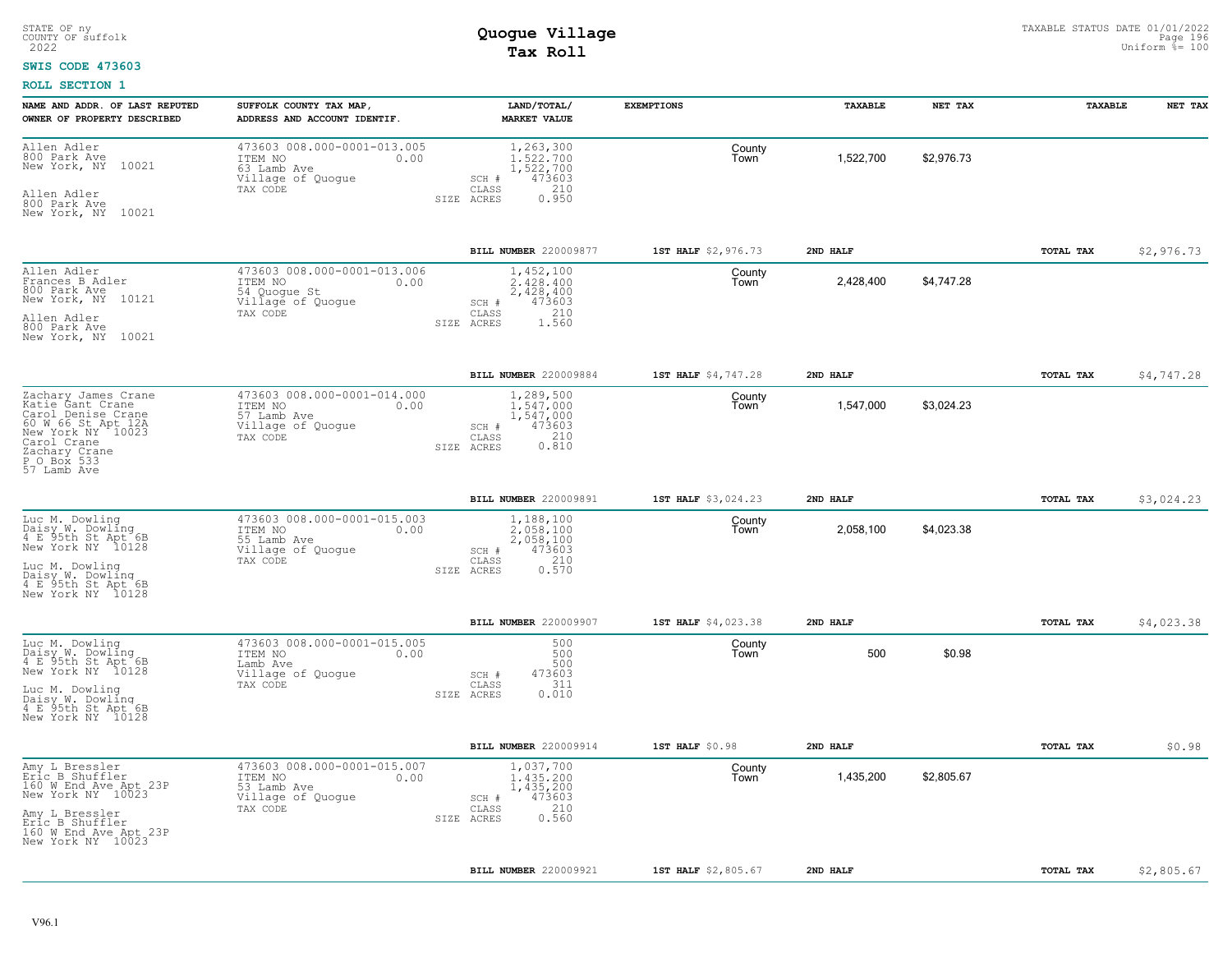#### **SWIS CODE 473603**

| 473603 008.000-0001-016.000<br>774,700<br>County<br>966,000<br>\$1,888.43<br>ITEM NO<br>966,000<br>0.00<br>Town<br>966,000<br>8 Midland St<br>473603<br>Village of Quogue<br>SCH #<br>210<br>CLASS<br>TAX CODE<br>SIZE ACRES<br>0.520<br>\$1,888.43<br>BILL NUMBER 220009938<br>1ST HALF \$1,888.43<br>2ND HALF<br>TOTAL TAX<br>Ryan P. Miller and Cassia A. 1 473603 008.000-0001-018.001<br>1,085,800<br>County<br>Ryan P. Miller and Cassia A. I ITEM NO<br>As Trustees of the Robert J. 1 10 Midland St<br>\$2,573.82<br>1.316.600<br>1,316,600<br>0.00<br>Town<br>1,316,600<br>Village of Quogue<br>473603<br>SCH #<br>210<br>CLASS<br>TAX CODE<br>Ryan P. Miller and Cassia A. N<br>As Trustees of the Robert J. N<br>0.510<br>SIZE ACRES<br><b>BILL NUMBER 220018279</b><br>1ST HALF \$2,573.82<br>2ND HALF<br>TOTAL TAX<br>\$2,573.82<br>473603 008.000-0001-019.000<br>690,400<br>County<br>1,068,900<br>\$2,089.59<br>ITEM NO<br>0.00<br>1,068,900<br>Town<br>56 Lamb Ave<br>1,068,900<br>473603<br>Village of Quoque<br>SCH #<br>210P<br>TAX CODE<br>CLASS<br>1.000<br>SIZE ACRES<br>BILL NUMBER 220009952<br>1ST HALF \$2,089.59<br>2ND HALF<br>TOTAL TAX<br>\$2,089.59<br>473603 008.000-0001-021.000<br>974,400<br>County<br>1,295,300<br>\$2,532.18<br>ITEM NO<br>1,295,300<br>0.00<br>Town<br>1,295,300<br>64 Lamb Ave<br>473603<br>Village of Quogue<br>SCH #<br>210<br>TAX CODE<br>CLASS<br>SIZE ACRES<br>0.350<br>\$2,532.18<br>BILL NUMBER 220009976<br>1ST HALF \$2,532.18<br>2ND HALF<br>TOTAL TAX<br>Walden Pell Whitmer (Co-Trust 473603 008.000-0001-022.000<br>872,700<br>County<br>1,093,800<br>\$2,138.27<br>ITEM NO<br>0.00<br>1,093,800<br>Town<br>John Love Whitmer (Co-Trustee)<br>66 Lamb Ave<br>1,093,800<br>473603<br>Village of Quoque<br>SCH #<br>210<br>TAX CODE<br>CLASS<br>0.300<br>SIZE ACRES<br>\$2,138.27<br>BILL NUMBER 220009983<br>1ST HALF \$2,138.27<br>2ND HALF<br>TOTAL TAX<br>473603 008.000-0001-023.000<br>1,581,900<br>County<br>\$5,899.89<br>0.00<br>3,018,000<br>3,018,000<br>ITEM NO<br>Town<br>58 Quoque St<br>3,018,000<br>473603<br>Village of Quogue<br>SCH #<br>210<br>CLASS<br>TAX CODE<br>1.610<br>SIZE ACRES<br>BILL NUMBER 220009991<br>1ST HALF \$5,899.89<br>2ND HALF<br>TOTAL TAX<br>\$5,899.89 | NAME AND ADDR. OF LAST REPUTED<br>OWNER OF PROPERTY DESCRIBED                                                                                                                    | SUFFOLK COUNTY TAX MAP,<br>ADDRESS AND ACCOUNT IDENTIF. | LAND/TOTAL/<br><b>MARKET VALUE</b> | <b>EXEMPTIONS</b> | TAXABLE | NET TAX | TAXABLE | NET TAX |
|-----------------------------------------------------------------------------------------------------------------------------------------------------------------------------------------------------------------------------------------------------------------------------------------------------------------------------------------------------------------------------------------------------------------------------------------------------------------------------------------------------------------------------------------------------------------------------------------------------------------------------------------------------------------------------------------------------------------------------------------------------------------------------------------------------------------------------------------------------------------------------------------------------------------------------------------------------------------------------------------------------------------------------------------------------------------------------------------------------------------------------------------------------------------------------------------------------------------------------------------------------------------------------------------------------------------------------------------------------------------------------------------------------------------------------------------------------------------------------------------------------------------------------------------------------------------------------------------------------------------------------------------------------------------------------------------------------------------------------------------------------------------------------------------------------------------------------------------------------------------------------------------------------------------------------------------------------------------------------------------------------------------------------------------------------------------------------------------------------------------------------------------------------------------------------------------------------------------------------------------------------------------------|----------------------------------------------------------------------------------------------------------------------------------------------------------------------------------|---------------------------------------------------------|------------------------------------|-------------------|---------|---------|---------|---------|
|                                                                                                                                                                                                                                                                                                                                                                                                                                                                                                                                                                                                                                                                                                                                                                                                                                                                                                                                                                                                                                                                                                                                                                                                                                                                                                                                                                                                                                                                                                                                                                                                                                                                                                                                                                                                                                                                                                                                                                                                                                                                                                                                                                                                                                                                       | Paul J Coughlin III<br>Carol Ann Coughlin<br>Carol A Coughlin<br>Paul J Coughlin JR<br>Ann Coughlín<br>Paul J Coughlin III<br>11 E Lyon Farm Dr<br>Greenwich CT 06831-4346       |                                                         |                                    |                   |         |         |         |         |
|                                                                                                                                                                                                                                                                                                                                                                                                                                                                                                                                                                                                                                                                                                                                                                                                                                                                                                                                                                                                                                                                                                                                                                                                                                                                                                                                                                                                                                                                                                                                                                                                                                                                                                                                                                                                                                                                                                                                                                                                                                                                                                                                                                                                                                                                       |                                                                                                                                                                                  |                                                         |                                    |                   |         |         |         |         |
|                                                                                                                                                                                                                                                                                                                                                                                                                                                                                                                                                                                                                                                                                                                                                                                                                                                                                                                                                                                                                                                                                                                                                                                                                                                                                                                                                                                                                                                                                                                                                                                                                                                                                                                                                                                                                                                                                                                                                                                                                                                                                                                                                                                                                                                                       | PO Box 406<br>Quogue, NY 11959<br>PO Box 406<br>Quoque, NY 11959                                                                                                                 |                                                         |                                    |                   |         |         |         |         |
|                                                                                                                                                                                                                                                                                                                                                                                                                                                                                                                                                                                                                                                                                                                                                                                                                                                                                                                                                                                                                                                                                                                                                                                                                                                                                                                                                                                                                                                                                                                                                                                                                                                                                                                                                                                                                                                                                                                                                                                                                                                                                                                                                                                                                                                                       |                                                                                                                                                                                  |                                                         |                                    |                   |         |         |         |         |
|                                                                                                                                                                                                                                                                                                                                                                                                                                                                                                                                                                                                                                                                                                                                                                                                                                                                                                                                                                                                                                                                                                                                                                                                                                                                                                                                                                                                                                                                                                                                                                                                                                                                                                                                                                                                                                                                                                                                                                                                                                                                                                                                                                                                                                                                       | Quogue Farm Owners Inc (The)<br>c/o Peter Sartorius<br>P O Box 1203<br>Quoque NY 11959<br>Quoque Farm Owners Inc (The)<br>c/o Peter Sartorius<br>P O Box 1203<br>Quoque NY 11959 |                                                         |                                    |                   |         |         |         |         |
|                                                                                                                                                                                                                                                                                                                                                                                                                                                                                                                                                                                                                                                                                                                                                                                                                                                                                                                                                                                                                                                                                                                                                                                                                                                                                                                                                                                                                                                                                                                                                                                                                                                                                                                                                                                                                                                                                                                                                                                                                                                                                                                                                                                                                                                                       |                                                                                                                                                                                  |                                                         |                                    |                   |         |         |         |         |
|                                                                                                                                                                                                                                                                                                                                                                                                                                                                                                                                                                                                                                                                                                                                                                                                                                                                                                                                                                                                                                                                                                                                                                                                                                                                                                                                                                                                                                                                                                                                                                                                                                                                                                                                                                                                                                                                                                                                                                                                                                                                                                                                                                                                                                                                       | J. Richard Prior (Trustee)<br>The J.Richard Prior Living Tru<br>4 Log Landing Rd<br>Savannah GA 31411<br>J Richard Prior<br>4 Log Landing Rd<br>Savannah, GA 31411               |                                                         |                                    |                   |         |         |         |         |
|                                                                                                                                                                                                                                                                                                                                                                                                                                                                                                                                                                                                                                                                                                                                                                                                                                                                                                                                                                                                                                                                                                                                                                                                                                                                                                                                                                                                                                                                                                                                                                                                                                                                                                                                                                                                                                                                                                                                                                                                                                                                                                                                                                                                                                                                       |                                                                                                                                                                                  |                                                         |                                    |                   |         |         |         |         |
|                                                                                                                                                                                                                                                                                                                                                                                                                                                                                                                                                                                                                                                                                                                                                                                                                                                                                                                                                                                                                                                                                                                                                                                                                                                                                                                                                                                                                                                                                                                                                                                                                                                                                                                                                                                                                                                                                                                                                                                                                                                                                                                                                                                                                                                                       | Mary LP Whitmer Trust<br>Mary LP Whitmer Trust<br>Walden Pell Whitmer<br>John Whitmer<br>21 Eleanor Rd<br>Seymour CT 06483                                                       |                                                         |                                    |                   |         |         |         |         |
|                                                                                                                                                                                                                                                                                                                                                                                                                                                                                                                                                                                                                                                                                                                                                                                                                                                                                                                                                                                                                                                                                                                                                                                                                                                                                                                                                                                                                                                                                                                                                                                                                                                                                                                                                                                                                                                                                                                                                                                                                                                                                                                                                                                                                                                                       |                                                                                                                                                                                  |                                                         |                                    |                   |         |         |         |         |
|                                                                                                                                                                                                                                                                                                                                                                                                                                                                                                                                                                                                                                                                                                                                                                                                                                                                                                                                                                                                                                                                                                                                                                                                                                                                                                                                                                                                                                                                                                                                                                                                                                                                                                                                                                                                                                                                                                                                                                                                                                                                                                                                                                                                                                                                       | Gerald Keefe<br>Tracy Keefe<br>151 E 85th St Apt 6E<br>New York NY 10028<br>Gerald Keefe<br>151 E 85th St Apt 6E<br>New York NY 10028                                            |                                                         |                                    |                   |         |         |         |         |
|                                                                                                                                                                                                                                                                                                                                                                                                                                                                                                                                                                                                                                                                                                                                                                                                                                                                                                                                                                                                                                                                                                                                                                                                                                                                                                                                                                                                                                                                                                                                                                                                                                                                                                                                                                                                                                                                                                                                                                                                                                                                                                                                                                                                                                                                       |                                                                                                                                                                                  |                                                         |                                    |                   |         |         |         |         |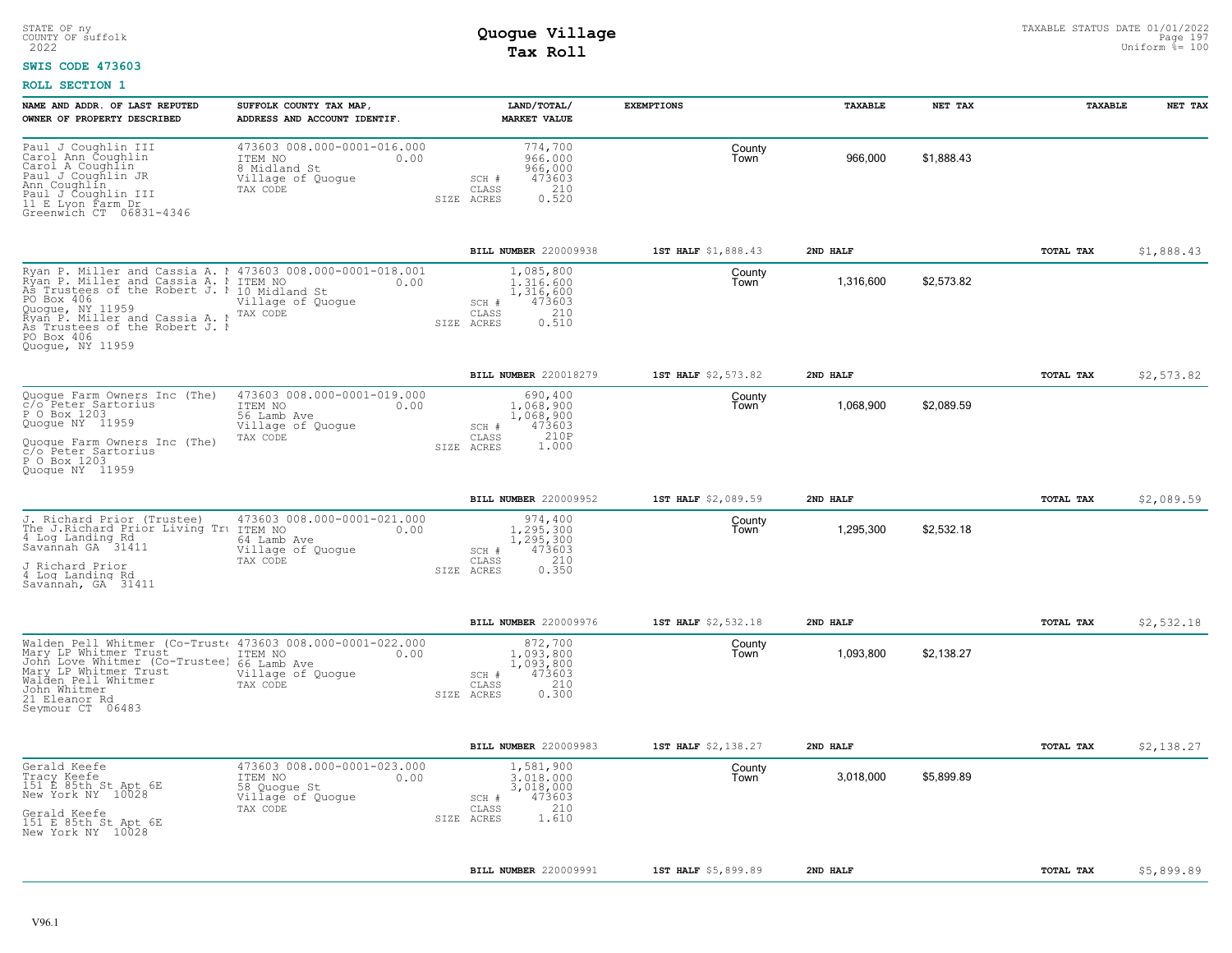#### **SWIS CODE 473603**

| NAME AND ADDR. OF LAST REPUTED<br>OWNER OF PROPERTY DESCRIBED                                                                                      | SUFFOLK COUNTY TAX MAP,<br>ADDRESS AND ACCOUNT IDENTIF.                             | LAND/TOTAL/<br><b>MARKET VALUE</b>                            | <b>EXEMPTIONS</b>   | TAXABLE   | NET TAX    | <b>TAXABLE</b> | NET TAX    |
|----------------------------------------------------------------------------------------------------------------------------------------------------|-------------------------------------------------------------------------------------|---------------------------------------------------------------|---------------------|-----------|------------|----------------|------------|
| Henry L Thompson (Trustee)<br>Mary Elizabeth Thompson, Trust<br>Mary Elizabeth Thompson (Trust<br>The Mary Elizabeth Thompson T: Village of Quogue | 473603 008.000-0001-026.001<br>ITEM NO<br>0.00<br>3 Cooper Ln                       | 1,476,000<br>1.849.700<br>1,849,700<br>473603<br>SCH #        | County<br>Town      | 1,849,700 | \$3,615.98 |                |            |
| Henry L. Thompson<br>2232 Gulf Shore Blvd N I-4<br>Naples FL 34102                                                                                 | TAX CODE                                                                            | 210<br>CLASS<br>1.110<br>SIZE ACRES                           |                     |           |            |                |            |
|                                                                                                                                                    |                                                                                     | BILL NUMBER 220010002                                         | 1ST HALF \$3,615.98 | 2ND HALF  |            | TOTAL TAX      | \$3,615.98 |
| Marshall A Heinberg<br>Linda S Heinberg<br>1060 Park Ave Apt 12D<br>New York NY 10128                                                              | 473603 008.000-0001-027.000<br>ITEM NO<br>0.00<br>1 Cooper Ln<br>Village of Quogue  | 1,521,800<br>2,040,300<br>2,040,300<br>473603<br>SCH #<br>210 | County<br>Town      | 2,040,300 | \$3,988.58 |                |            |
| Marshall A Heinberg<br>1060 Park Ave Apt 12D<br>New York NY 10128                                                                                  | TAX CODE                                                                            | CLASS<br>1.030<br>SIZE ACRES                                  |                     |           |            |                |            |
|                                                                                                                                                    |                                                                                     | BILL NUMBER 220010015                                         | 1ST HALF \$3,988.58 | 2ND HALF  |            | TOTAL TAX      | \$3,988.58 |
| Kerry O'Rourke & George H Bis  473603 008.000-0001-029.000<br>The Bischof/O'Rourke Rev Trust ITEM NO<br>71 Selby Lane<br>Atheron, CA 94027         | 0.00<br>68 Quogue St<br>Village of Quogue                                           | 1,477,500<br>3.357.100<br>3,357,100<br>SCH #<br>473603        | County<br>Town      | 3,357,100 | \$6,562.79 |                |            |
| Kerry O'Rourke & George H Bise<br>The Bischof/O'Rourke Rev Trust<br>71 Selby Lane<br>Atheron, CA 94027                                             | TAX CODE                                                                            | 1.000<br>CLASS<br>SIZE ACRES                                  |                     |           |            |                |            |
|                                                                                                                                                    |                                                                                     | BILL NUMBER 220010031                                         | 1ST HALF \$6,562.79 | 2ND HALF  |            | TOTAL TAX      | \$6,562.79 |
| Justin M Lungstrum<br>Emily A Lungstrum<br>84 Joralemon St<br>Brooklyn NY 11201                                                                    | 473603 008.000-0001-030.000<br>ITEM NO<br>0.00<br>4 Cooper Ln<br>Village of Quogue  | 1,477,500<br>3.179.000<br>3,179,000<br>473603<br>SCH #        | County<br>Town      | 3,179,000 | \$6,214.63 |                |            |
| Justin M Lungstrum<br>Emily A Lungstrum<br>84 Joralemon St<br>Brooklyn NY 11201                                                                    | TAX CODE                                                                            | 210<br>CLASS<br>SIZE ACRES<br>1,000                           |                     |           |            |                |            |
|                                                                                                                                                    |                                                                                     | BILL NUMBER 220010044                                         | 1ST HALF \$6,214.63 | 2ND HALF  |            | TOTAL TAX      | \$6,214.63 |
| Jeffrey Klein<br>Gayle Klein<br>15 E 26th St Apt 12A<br>New York NY 10010                                                                          | 473603 008.000-0001-031.000<br>ITEM NO<br>0.00<br>70 Quogue St<br>Village of Quogue | 1,462,700<br>4.108.900<br>4,108,900<br>473603<br>SCH #        | County<br>Town      | 4,108,900 | \$8,032.49 |                |            |
| Jeffrey Klein<br>Gayle Klein<br>15'E 26th St Apt 12A<br>New York NY 10010                                                                          | TAX CODE                                                                            | 210<br>CLASS<br>SIZE ACRES<br>0.990                           |                     |           |            |                |            |
|                                                                                                                                                    |                                                                                     | BILL NUMBER 220010057                                         | 1ST HALF \$8,032.49 | 2ND HALF  |            | TOTAL TAX      | \$8,032.49 |
| Hayes Roth<br>1185 Park Ave Unit 4-F<br>New York NY 10128                                                                                          | 473603 008.000-0001-032.000<br>ITEM NO<br>0.00<br>72 Quogue St<br>Village of Quogue | 1,634,100<br>2.945.500<br>2,945,500<br>473603<br>SCH #        | County<br>Town      | 2,945,500 | \$5,758.16 |                |            |
| Hayes Roth<br>1185 Park Ave Unit 4-F<br>New York NY 10128                                                                                          | TAX CODE                                                                            | 210<br>CLASS<br>1.580<br>SIZE ACRES                           |                     |           |            |                |            |
|                                                                                                                                                    |                                                                                     | BILL NUMBER 220010061                                         | 1ST HALF \$5,758.16 | 2ND HALF  |            | TOTAL TAX      | \$5,758.16 |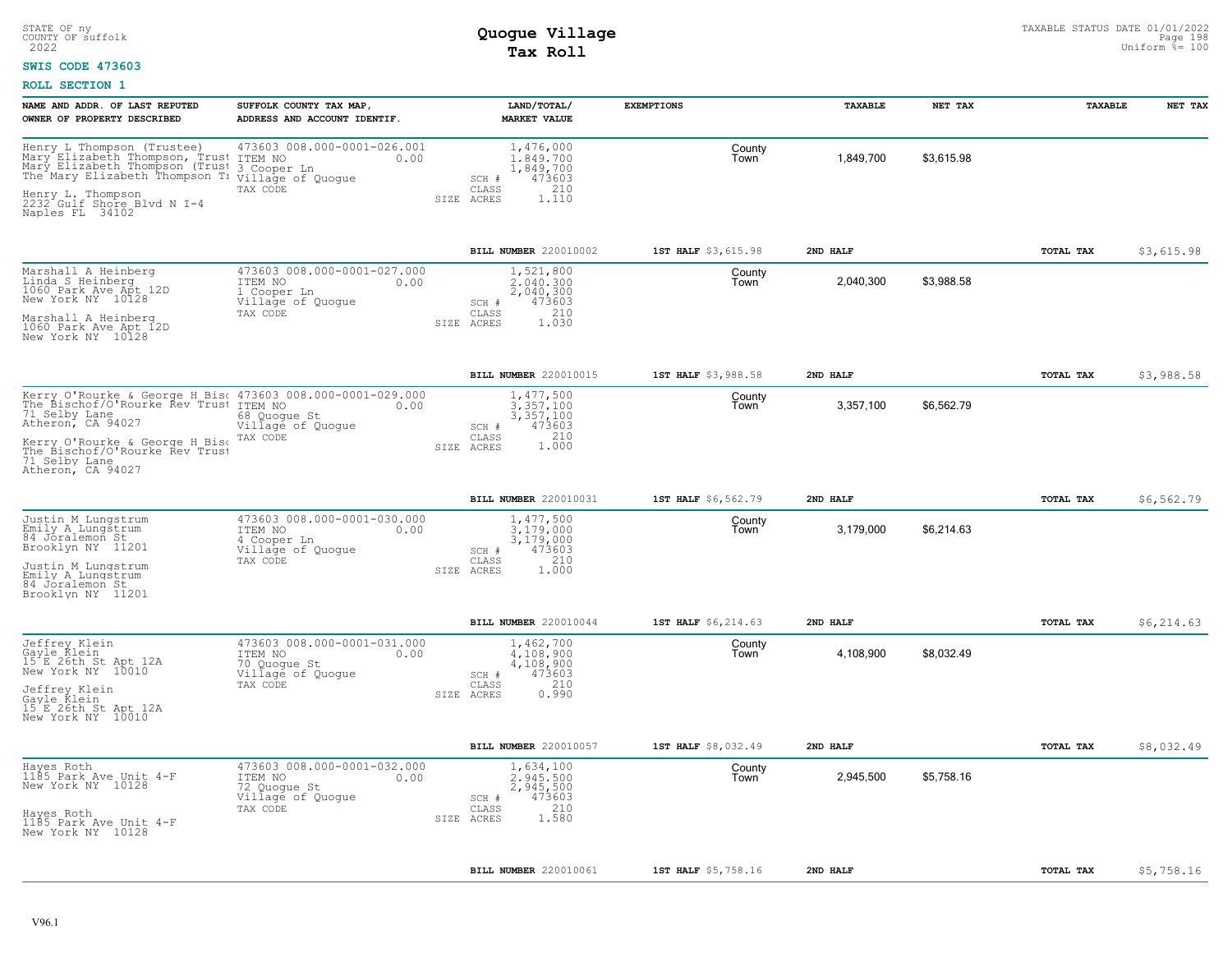#### **SWIS CODE 473603**

| NAME AND ADDR. OF LAST REPUTED<br>OWNER OF PROPERTY DESCRIBED                                                                                                                                  | SUFFOLK COUNTY TAX MAP,<br>ADDRESS AND ACCOUNT IDENTIF.                                         | LAND/TOTAL/<br><b>MARKET VALUE</b>                                                               | <b>EXEMPTIONS</b>   | TAXABLE   | NET TAX    | TAXABLE   | NET TAX    |
|------------------------------------------------------------------------------------------------------------------------------------------------------------------------------------------------|-------------------------------------------------------------------------------------------------|--------------------------------------------------------------------------------------------------|---------------------|-----------|------------|-----------|------------|
| Garett J Albert<br>Eleanor Lc Albert<br>969 Park Ave Apt 4C<br>New York, NY 10028<br>Garett J Albert<br>969 Park Ave Apt 4C                                                                    | 473603 008.000-0001-033.001<br>ITEM NO<br>0.00<br>5 Quahog Ln<br>Village of Quogue<br>TAX CODE  | 1,580,900<br>1.941.100<br>1,941,100<br>473603<br>SCH #<br>CLASS<br>210<br>1.070<br>ACRES<br>SIZE | County<br>Town      | 1,941,100 | \$3.794.66 |           |            |
| New York, NY 10028                                                                                                                                                                             |                                                                                                 |                                                                                                  |                     |           |            |           |            |
|                                                                                                                                                                                                |                                                                                                 | BILL NUMBER 220010073                                                                            | 1ST HALF \$3,794.66 | 2ND HALF  |            | TOTAL TAX | \$3,794.66 |
| Thomas M Egan<br>Betty J Santangelo<br>Betty J Santangelo<br>26 Strickland Pl<br>Manhasset NY 11030-2717<br>Thomas M Egan<br>Betty J Santangelo<br>26 Strickland Pl<br>Manhasset NY 11030-2717 | 473603 008.000-0001-033.002<br>ITEM NO<br>0.00<br>74 Quoque St<br>Village of Quogue<br>TAX CODE | 1,561,700<br>2.226.000<br>2,226,000<br>473603<br>SCH #<br>210<br>CLASS<br>SIZE ACRES<br>1.510    | County<br>Town      | 2,226,000 | \$4,351.61 |           |            |
|                                                                                                                                                                                                |                                                                                                 | BILL NUMBER 220010086                                                                            | 1ST HALF \$4,351.61 | 2ND HALF  |            | TOTAL TAX | \$4,351.61 |
| Graham Russell<br>525 South Flagler Dr Apt 15A<br>West Palm Beach FL 33401                                                                                                                     | 473603 008.000-0001-034.001<br>ITEM NO<br>0.00<br>11 Quahoq Ln<br>Village of Quogue<br>TAX CODE | 1,364,900<br>2.632.200<br>2,632,200<br>473603<br>SCH #<br>$\mathtt{CLASS}$                       | County<br>Town      | 2,632,200 | \$5,145.69 |           |            |
| Graham Russell<br>525 South Flaqler Dr Apt 15A<br>West Palm Beach FL 33401                                                                                                                     |                                                                                                 | 1.150<br>SIZE ACRES                                                                              |                     |           |            |           |            |
|                                                                                                                                                                                                |                                                                                                 | BILL NUMBER 220016417                                                                            | 1ST HALF \$5,145.69 | 2ND HALF  |            | TOTAL TAX | \$5,145.69 |
| John Gerspach<br>Dorette Gerspach<br>152 Edgemont <sup>-</sup> Rd<br>Scarsdäle NY 10583<br>John Gerspach<br>Dorette Gerspach<br>152 Edgemont Rd<br>Scarsdale NY 10583                          | 473603 008.000-0001-034.002<br>ITEM NO<br>0.00<br>9 Quahog Ln<br>Village of Quoque<br>TAX CODE  | 1,390,400<br>4.519.900<br>4,519,900<br>473603<br>SCH #<br>210<br>CLASS<br>1.180<br>SIZE ACRES    | County<br>Town      | 4,519,900 | \$8,835.95 |           |            |
|                                                                                                                                                                                                |                                                                                                 | BILL NUMBER 220016421                                                                            | 1ST HALF \$8,835.95 | 2ND HALF  |            | TOTAL TAX | \$8,835.95 |
| Daniel Feinberg<br>Amelia Feinberg<br>Amelia C Jones Feinberg<br>PO Box 742<br>Quoque NY 11959<br>Daniel Feinberg<br>Amelia Feinberg<br>PO Box 742<br>Quoque NY 11959                          | 473603 008.000-0001-034.003<br>ITEM NO<br>0.00<br>7 Quahog Ln<br>Village of Quogue<br>TAX CODE  | 1,394,400<br>2,899,600<br>2,899,600<br>473603<br>SCH #<br>210<br>CLASS<br>1,180<br>SIZE ACRES    | County<br>Town      | 2,899,600 | \$5,668.43 |           |            |
|                                                                                                                                                                                                |                                                                                                 | BILL NUMBER 220016433                                                                            | 1ST HALF \$5,668.43 | 2ND HALF  |            | TOTAL TAX | \$5,668.43 |
| Quahog Lane Homeowners Associ 473603 008.000-0001-035.001<br>C/o Nica B. Strunk PLLC TTEM NO 0.00<br>37 Windmill Ln 2006 Marinold Wav 0.00<br>Southampton NY 11969                             | Marinold Way<br>Village of Quogue                                                               | 500<br>500<br>500<br>473603<br>SCH #                                                             | County<br>Town      | 500       | \$0.98     |           |            |
| Quahog Lane Homeowners Associa<br>C/o Nica B. Strunk PLLC<br>37 Windmill Ln<br>Southampton NY 11969                                                                                            | TAX CODE                                                                                        | 692<br>CLASS<br>1,100<br>SIZE ACRES                                                              |                     |           |            |           |            |
|                                                                                                                                                                                                |                                                                                                 | BILL NUMBER 220018363                                                                            | 1ST HALF \$0.98     | 2ND HALF  |            | TOTAL TAX | \$0.98     |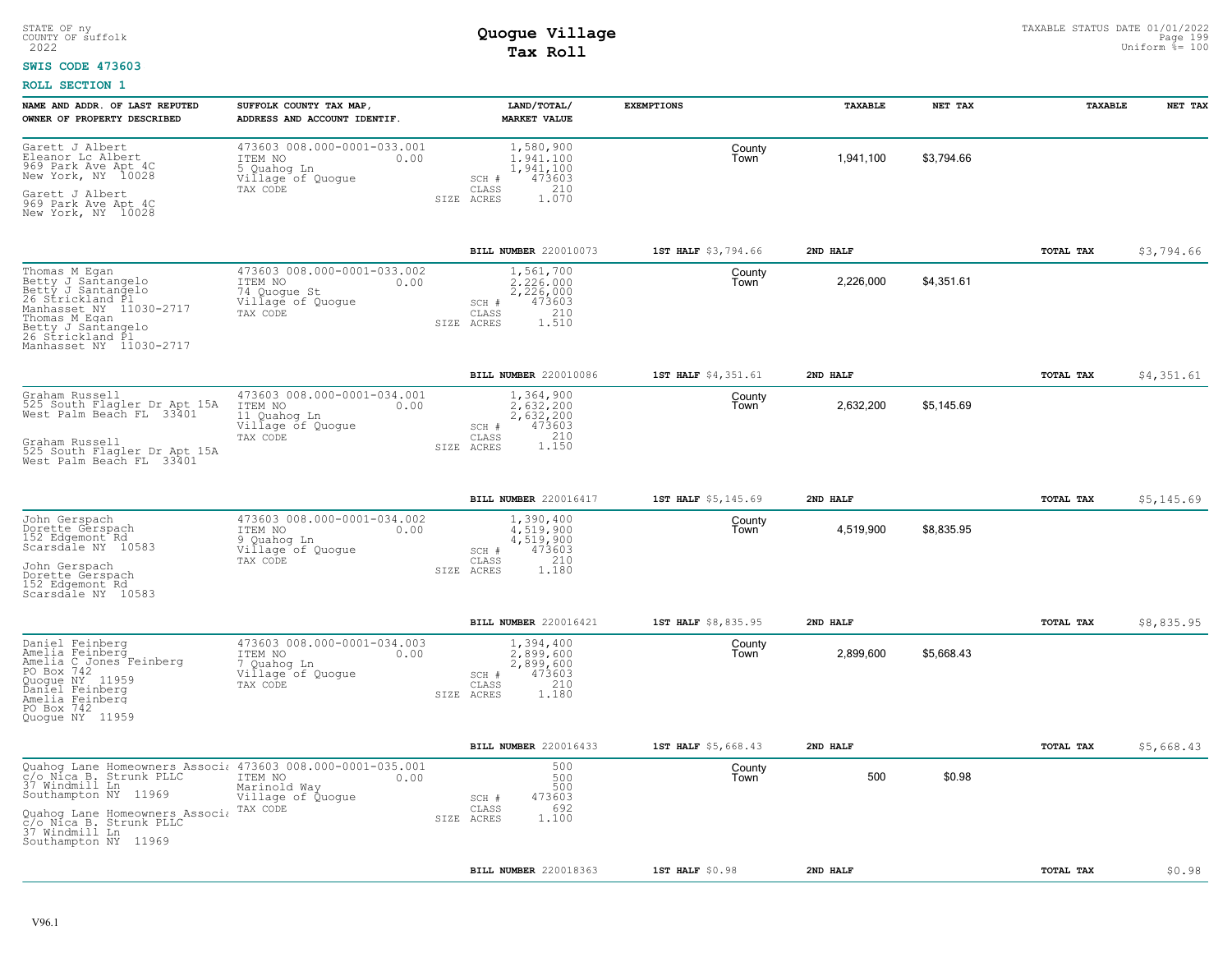#### **SWIS CODE 473603**

| NAME AND ADDR. OF LAST REPUTED<br>OWNER OF PROPERTY DESCRIBED                                                                                                                                                  | SUFFOLK COUNTY TAX MAP,<br>ADDRESS AND ACCOUNT IDENTIF.                                          | LAND/TOTAL/<br><b>MARKET VALUE</b>                                                            | <b>EXEMPTIONS</b>   | TAXABLE   | NET TAX    | TAXABLE   | NET TAX    |
|----------------------------------------------------------------------------------------------------------------------------------------------------------------------------------------------------------------|--------------------------------------------------------------------------------------------------|-----------------------------------------------------------------------------------------------|---------------------|-----------|------------|-----------|------------|
| Leonard J Beck JR<br>P.O. Box A 1000<br>Quogue, NY 11959<br>Ingrid Beck<br>5093 NYS Route 86<br>Wilmington NY 12997                                                                                            | 473603 008.000-0001-036.001<br>ITEM NO<br>0.00<br>20 Midland St<br>Village of Quogue<br>TAX CODE | 935,600<br>1,210,200<br>1,210,200<br>473603<br>SCH #<br>210<br>CLASS<br>SIZE ACRES<br>0.590   | County<br>Town      | 1,210,200 | \$2,365.82 |           |            |
|                                                                                                                                                                                                                |                                                                                                  | BILL NUMBER 220010099                                                                         | 1ST HALF \$2,365.82 | 2ND HALF  |            | TOTAL TAX | \$2,365.82 |
| 3G Holdings, LLC<br>c/o Sam Oh<br>83 Duncan Dr<br>Greenwich CT 06831<br>3G Holdings, LLC<br>c/o Sam Oh<br>83 Duncan Dr<br>Greenwich CT 06831                                                                   | 473603 008.000-0001-037.000<br>ITEM NO<br>0.00<br>24 Midland St<br>Village of Quogue<br>TAX CODE | 1,255,300<br>2.313.400<br>2,313,400<br>473603<br>SCH #<br>210<br>CLASS<br>1.180<br>SIZE ACRES | County<br>Town      | 2,313,400 | \$4,522.47 |           |            |
|                                                                                                                                                                                                                |                                                                                                  | BILL NUMBER 220010112                                                                         | 1ST HALF \$4,522.47 | 2ND HALF  |            | TOTAL TAX | \$4,522.47 |
| Alex Feuer<br>Try Feuer<br>20 N Moore St Apt 5E<br>New York NY 10013<br>Alex Feuer<br>Ivy Feuer<br>20 N Moore St Apt 5E<br>New York NY 10013                                                                   | 473603 008.000-0001-038.001<br>ITEM NO<br>0.00<br>26 Midland St<br>Village of Quogue<br>TAX CODE | 922,600<br>2.393.500<br>2,393,500<br>473603<br>SCH #<br>210<br>CLASS<br>0.460<br>SIZE ACRES   | County<br>Town      | 2,393,500 | \$4,679.05 |           |            |
|                                                                                                                                                                                                                |                                                                                                  | BILL NUMBER 220018389                                                                         | 1ST HALF \$4,679.05 | 2ND HALF  |            | TOTAL TAX | \$4,679.05 |
| Nicholas Cifuni<br>PO Box 1450<br>Quogue NY 11959<br>Nicholas Cifuni<br>PO Box 1450<br>Quoque NY 11959                                                                                                         | 473603 008.000-0001-038.002<br>ITEM NO<br>0.00<br>28 Midland St<br>Village of Quogue<br>TAX CODE | 779,500<br>3,115,500<br>3,115,500<br>473603<br>SCH #<br>210<br>CLASS<br>0.510<br>SIZE ACRES   | County<br>Town      | 3,115,500 | \$6,090.49 |           |            |
|                                                                                                                                                                                                                |                                                                                                  | BILL NUMBER 220018392                                                                         | 1ST HALF \$6,090.49 | 2ND HALF  |            | TOTAL TAX | \$6,090.49 |
| Mark Axinn<br>Trustee the Mark Axinn Rev Liv ITEM NO<br>21 Hathaway Ln <sub>11000</sub> 4 Quahoo<br>Manhasset ÑY 11030<br>Mark Axinn<br>Trustee the Mark Axinn Rev Liv<br>21 Hathaway Ln<br>Manhasset NY 11030 | 473603 008.000-0001-038.003<br>0.00<br>4 Quahog Ln<br>Village of Quogue<br>TAX CODE              | 924,700<br>2,608,900<br>2,608,900<br>473603<br>SCH #<br>210<br>CLASS<br>0.510<br>SIZE ACRES   | County<br>Town      | 2,608,900 | \$5,100.14 |           |            |
|                                                                                                                                                                                                                |                                                                                                  | BILL NUMBER 220018402                                                                         | 1ST HALF \$5,100.14 | 2ND HALF  |            | TOTAL TAX | \$5,100.14 |
| Perseid LLC<br>1209 Orange St<br>Wilmington DE 19801<br>Eric Kaplan<br>Melissa Sawyer<br>1 Irviing Pl Apt V28CD<br>New York NY 10003                                                                           | 473603 008.000-0001-038.004<br>ITEM NO<br>0.00<br>6 Quahog Ln<br>Village of Quogue<br>TAX CODE   | 922,600<br>2.521.700<br>2,521,700<br>473603<br>SCH #<br>210<br>CLASS<br>0.460<br>SIZE ACRES   | County<br>Town      | 2,521,700 | \$4,929.67 |           |            |
|                                                                                                                                                                                                                |                                                                                                  | BILL NUMBER 220018415                                                                         | 1ST HALF \$4,929.67 | 2ND HALF  |            | TOTAL TAX | \$4,929.67 |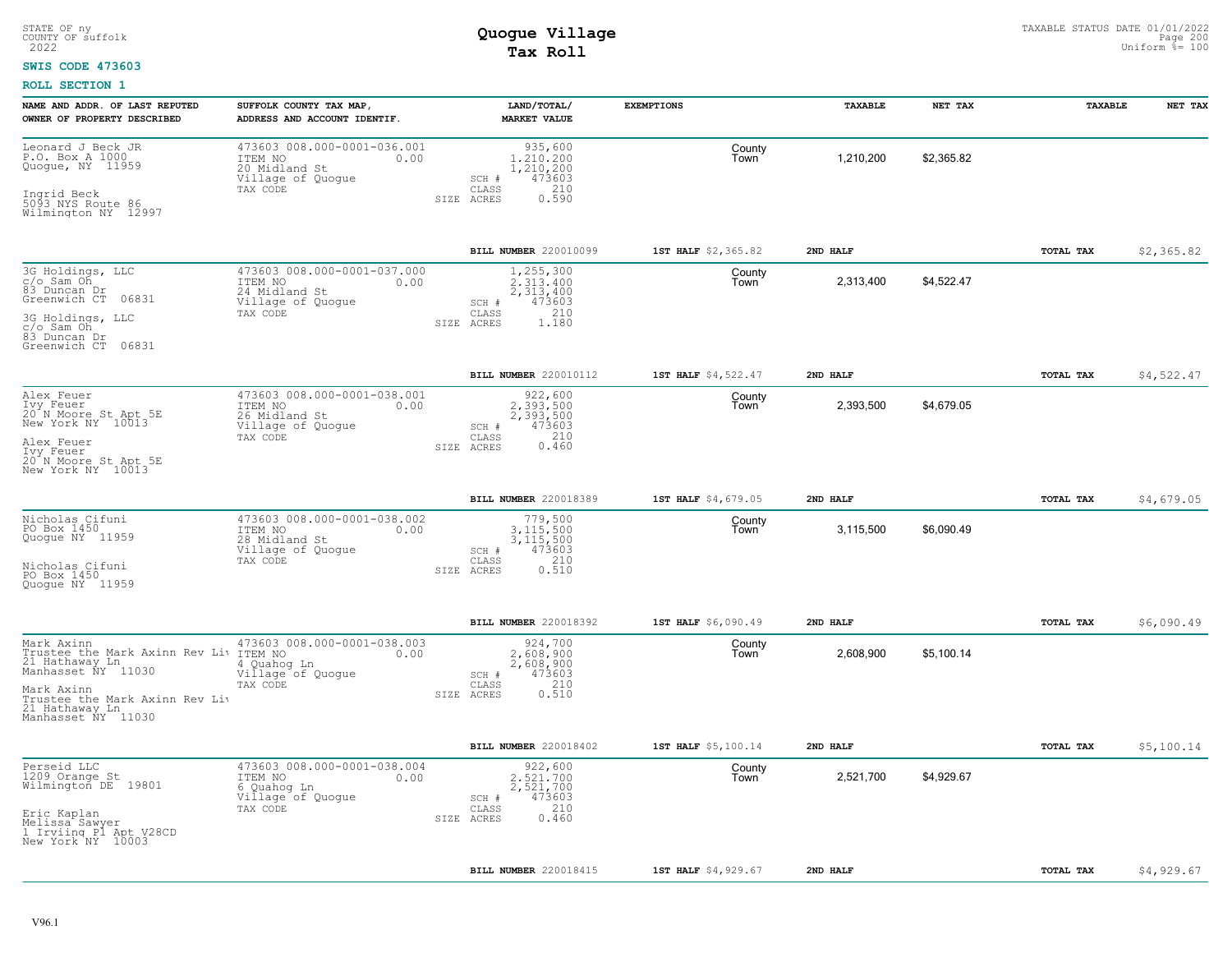#### **SWIS CODE 473603**

| NAME AND ADDR. OF LAST REPUTED<br>OWNER OF PROPERTY DESCRIBED                                                                                                                                                                                | SUFFOLK COUNTY TAX MAP,<br>ADDRESS AND ACCOUNT IDENTIF.                                             | LAND/TOTAL/<br><b>MARKET VALUE</b>                                                            | <b>EXEMPTIONS</b>   | TAXABLE   | NET TAX    | TAXABLE   | NET TAX    |
|----------------------------------------------------------------------------------------------------------------------------------------------------------------------------------------------------------------------------------------------|-----------------------------------------------------------------------------------------------------|-----------------------------------------------------------------------------------------------|---------------------|-----------|------------|-----------|------------|
| Charles W Seaman<br>Marietta M Seaman<br>Chuck W Seaman<br>PO Box 752<br>Quogue, NY 11959<br>Charles M Seaman<br>PO Box 752<br>Quogue, NY 11959                                                                                              | 473603 008.000-0001-039.001<br>ITEM NO<br>0.00<br>32 Midland St<br>Village of Quogue<br>TAX CODE    | 1,071,900<br>1.539.700<br>1,539,700<br>473603<br>SCH #<br>CLASS<br>210<br>SIZE ACRES<br>0.610 | County<br>Town      | 1,539,700 | \$3,009.96 |           |            |
|                                                                                                                                                                                                                                              |                                                                                                     | BILL NUMBER 220017924                                                                         | 1ST HALF \$3,009.96 | 2ND HALF  |            | TOTAL TAX | \$3,009.96 |
| Marietta Seaman<br>P O Box 752<br>32 Midland St<br>Quogue NY 11959<br>Marietta Seaman<br>P O Box 752<br>32 Midland St<br>Quoque NY 11959                                                                                                     | 473603 008.000-0001-039.002<br>ITEM NO<br>0.00<br>3 Quahog Ln<br>Village of Quogue<br>TAX CODE      | 700,600<br>700,600<br>700,600<br>473603<br>SCH #<br>311<br>CLASS<br>0.460<br>SIZE ACRES       | County<br>Town      | 700,600   | \$1,369.60 |           |            |
|                                                                                                                                                                                                                                              |                                                                                                     | BILL NUMBER 220017937                                                                         | 1ST HALF \$1,369.60 | 2ND HALF  |            | TOTAL TAX | \$1,369.60 |
| Geraldine Nelson Wyman (Trust< 473603 008.000-0001-040.000<br>Geraldine Nelson Wyman Rev Liv ITEM NO<br>PO Box 5014<br>Quoque NY 11959<br>Geraldine Nelson Wyman (Truste<br>Geraldine Nelson Wyman Rev Liv<br>PO Box 5014<br>Ouoque NY 11959 | 0.00<br>103 Old Depot Rd<br>Village of Quogue<br>TAX CODE                                           | 1,175,500<br>2.325.000<br>2,325,000<br>473603<br>SCH #<br>CLASS<br>1.300<br>SIZE ACRES        | County<br>Town      | 2,325,000 | \$4,545.14 |           |            |
|                                                                                                                                                                                                                                              |                                                                                                     | BILL NUMBER 220010125                                                                         | 1ST HALF \$4,545.14 | 2ND HALF  |            | TOTAL TAX | \$4,545.14 |
| Kenneth J Cotty<br>Mary D Cotty<br>124 <sup>-</sup> Dartmouth St<br>Rockville Centre NY 11570<br>Kenneth J Cotty<br>Mary D Cotty<br>124 Dartmouth St<br>Rockville Centre NY 11570                                                            | 473603 008.000-0001-041.000<br>ITEM NO<br>0.00<br>105 Old Depot Rd<br>Village of Quogue<br>TAX CODE | 960,100<br>2,381,100<br>2,381,100<br>473603<br>SCH #<br>210<br>CLASS<br>0.640<br>SIZE ACRES   | County<br>Town      | 2,381,100 | \$4,654.81 |           |            |
|                                                                                                                                                                                                                                              |                                                                                                     | BILL NUMBER 220010138                                                                         | 1ST HALF \$4,654.81 | 2ND HALF  |            | TOTAL TAX | \$4,654.81 |
| Christopher E Morris<br>Lynn A Morris<br>45 E 82nd St Apt 5E<br>New York, NY 10028<br>Christopher E Morris<br>45 E 82nd St Apt 5E<br>New York, NY 10028                                                                                      | 473603 008.000-0001-043.002<br>ITEM NO<br>0.00<br>80 Quoque St<br>Village of Quogue<br>TAX CODE     | 1,595,700<br>2,232,600<br>2,232,600<br>473603<br>SCH #<br>210<br>CLASS<br>SIZE ACRES<br>1.350 | County<br>Town      | 2,232,600 | \$4,364.51 |           |            |
|                                                                                                                                                                                                                                              |                                                                                                     | BILL NUMBER 220010141                                                                         | 1ST HALF \$4,364.51 | 2ND HALF  |            | TOTAL TAX | \$4,364.51 |
| Bonnyfield LLC<br>c/o Řevin E. Crowe Jr. & Daphr<br>PO Box 6<br>Delaplane VA 20144<br>Bonnyfield LLC<br>c/o Kevin E. Crowe Jr. & Daphr<br>PO Box 6<br>Delaplane VA 20144                                                                     | 473603 008.000-0001-043.003<br>ITEM NO<br>0.00<br>82 Quoque St<br>Village of Quogue<br>TAX CODE     | 1,613,400<br>2.218.200<br>2,218,200<br>473603<br>SCH #<br>210<br>CLASS<br>1.560<br>SIZE ACRES | County<br>Town      | 2,218,200 | \$4,336.36 |           |            |
|                                                                                                                                                                                                                                              |                                                                                                     | BILL NUMBER 220010154                                                                         | 1ST HALF \$4,336.36 | 2ND HALF  |            | TOTAL TAX | \$4,336.36 |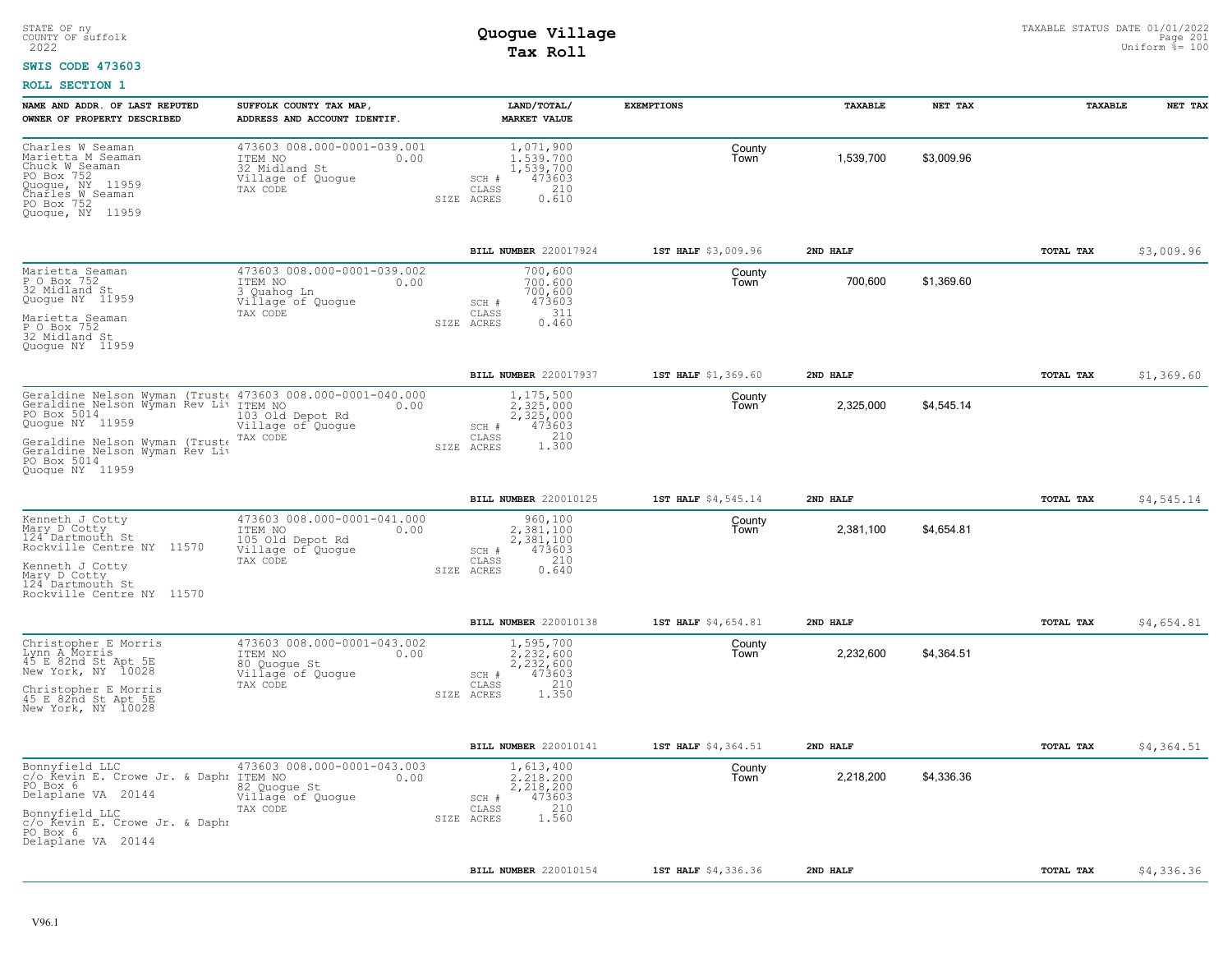#### **SWIS CODE 473603**

| NAME AND ADDR. OF LAST REPUTED<br>OWNER OF PROPERTY DESCRIBED                                   | SUFFOLK COUNTY TAX MAP,<br>ADDRESS AND ACCOUNT IDENTIF.                                         | LAND/TOTAL/<br>MARKET VALUE                                                    | <b>EXEMPTIONS</b>             | TAXABLE   | NET TAX    | TAXABLE   | NET TAX    |
|-------------------------------------------------------------------------------------------------|-------------------------------------------------------------------------------------------------|--------------------------------------------------------------------------------|-------------------------------|-----------|------------|-----------|------------|
| Jonathan D. Thier<br>Virginia M. Ryan<br>131 Riverside Ave Apt 2B<br>New York NY 10024          | 473603 008.000-0001-044.000<br>ITEM NO<br>0.00<br>76 Quoque St<br>Village of Quogue             | 1,764,100<br>2.307.600<br>2,307,600<br>473603<br>SCH #                         | County<br>Town                | 2,307,600 | \$4,511.13 |           |            |
| Jonathan D. Thier<br>Virginia M. Ryan<br>131 Riverside Ave Apt 2B<br>New York NY 10024          | TAX CODE                                                                                        | 210<br>CLASS<br>SIZE ACRES<br>1.990                                            |                               |           |            |           |            |
|                                                                                                 |                                                                                                 | BILL NUMBER 220010167                                                          | 1ST HALF \$4,511.13           | 2ND HALF  |            | TOTAL TAX | \$4,511.13 |
| Peter Prentis<br>Paula Prentis<br>23 Springhurst Rd<br>Bedford fiills NY 10507<br>Peter Prentis | 473603 008.000-0001-045.001<br>ITEM NO<br>0.00<br>62 Quoque St<br>Village of Quogue<br>TAX CODE | 1,448,500<br>2.212.900<br>2,212,900<br>473603<br>SCH #<br>210<br>CLASS         | County<br>Town                | 2,212,900 | \$4,326.00 |           |            |
| Paula Prentis<br>PO Box 1732<br>Quoque NY 11959                                                 |                                                                                                 | SIZE ACRES<br>1,290                                                            |                               |           |            |           |            |
|                                                                                                 |                                                                                                 | <b>BILL NUMBER 220010171</b>                                                   | 1ST HALF \$4,326.00           | 2ND HALF  |            | TOTAL TAX | \$4,326.00 |
| Charles Karpovek JR<br>20 Broad Hollow Rd<br>Hampton Bays, NY 11946                             | 473603 008.000-0001-047.000<br>ITEM NO<br>0.00<br>51 Lamb Ave<br>Village of Quogue              | 1,095,500 yeteran<br>1,441,000 Volunte<br>1,441,000 Firefig<br>473603<br>SCH # | 30,000 County<br>144,100 Town | 1,266,400 | \$2,475.69 |           |            |
| Charles Karpovek JR<br>PO Box 597<br>Quoque, NY 11959-0597                                      | TAX CODE                                                                                        | 0.310<br>CLASS<br>SIZE ACRES                                                   |                               |           |            |           |            |
|                                                                                                 |                                                                                                 | BILL NUMBER 220009945                                                          | 1ST HALF \$2,475.69           | 2ND HALF  |            | TOTAL TAX | \$2,475.69 |
| Q Street Apartment I LLC<br>PO Box 664<br>Quogue NY 11959                                       | 473603 008.001-0001-001.000<br>ITEM NO<br>0.00<br>48 Quoque St<br>Village of Quogue             | $\circ$<br>181,700<br>181,700<br>473603<br>SCH #                               | County<br>Town                | 181,700   | \$355.21   |           |            |
| Q Street Apartment I LLC<br>PO Box 664<br>Quoque NY 11959                                       | TAX CODE                                                                                        | 411C<br>CLASS<br>SIZE ACRES                                                    |                               |           |            |           |            |
|                                                                                                 |                                                                                                 | BILL NUMBER 220010183                                                          | 1ST HALF \$355.21             | 2ND HALF  |            | TOTAL TAX | \$355.21   |
| 48 Q Street LLC<br>PO Box 664<br>Quogue NY                                                      | 473603 008.001-0001-002.000<br>ITEM NO<br>0.00<br>48 Quoque St<br>Village of Quogue<br>TAX CODE | $\circ$<br>302,200<br>302,200<br>473603<br>SCH #<br>420<br>CLASS               | County<br>Town                | 302,200   | \$590.77   |           |            |
| 48 Q Street LLC<br>PO Box 664<br>Quoque NY                                                      |                                                                                                 | SIZE ACRES                                                                     |                               |           |            |           |            |
|                                                                                                 |                                                                                                 | BILL NUMBER 220010196                                                          | 1ST HALF \$590.77             | 2ND HALF  |            | TOTAL TAX | \$590.77   |
| Quoque 48 Apartment LLC<br>PO Box 664<br>Quogue NY 11959                                        | 473603 008.001-0002-001.000<br>ITEM NO<br>0.00<br>48 Quoque St<br>Village of Quogue             | 0<br>209,600<br>209,600<br>473603<br>SCH #                                     | County<br>Town                | 209,600   | \$409.75   |           |            |
| Quoque 48 Apartment LLC<br>PO Box 664<br>Quoque NY 11959                                        | TAX CODE                                                                                        | 411C<br>CLASS<br>SIZE ACRES                                                    |                               |           |            |           |            |
|                                                                                                 |                                                                                                 | BILL NUMBER 220010206                                                          | 1ST HALF \$409.75             | 2ND HALF  |            | TOTAL TAX | \$409.75   |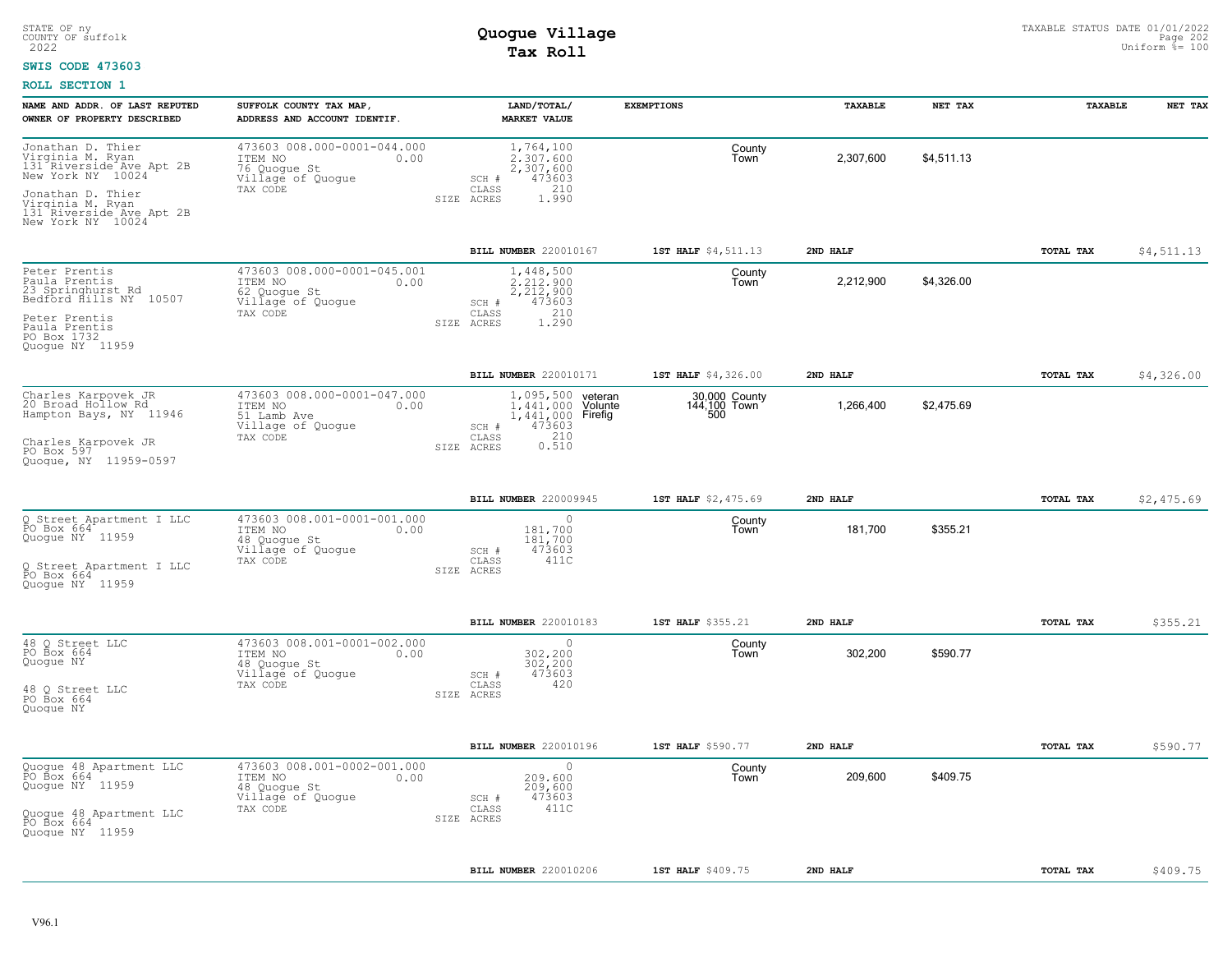#### **SWIS CODE 473603**

| NAME AND ADDR. OF LAST REPUTED<br>OWNER OF PROPERTY DESCRIBED                                                                                          | SUFFOLK COUNTY TAX MAP,<br>ADDRESS AND ACCOUNT IDENTIF.                                                | LAND/TOTAL/<br><b>MARKET VALUE</b>                                                                      | <b>EXEMPTIONS</b>         | TAXABLE   | NET TAX    | TAXABLE   | NET TAX    |
|--------------------------------------------------------------------------------------------------------------------------------------------------------|--------------------------------------------------------------------------------------------------------|---------------------------------------------------------------------------------------------------------|---------------------------|-----------|------------|-----------|------------|
| 52 Quogue, LLC<br>141 East Meadow Dr Suite 211<br>Vail CO 81657<br>52 Quoque, LLC<br>141 East Meadow Dr Suite 211<br>Vail CO 81657                     | 473603 008.002-0001-001.000<br>ITEM NO<br>0.00<br>52 Quoque St Unit 1<br>Village of Quogue<br>TAX CODE | $\circ$<br>2.119.600<br>2,119,600<br>473603<br>SCH #<br>210C<br>CLASS<br>SIZE ACRES                     | County<br>Town            | 2,119,600 | \$4,143.61 |           |            |
|                                                                                                                                                        |                                                                                                        | BILL NUMBER 220018606                                                                                   | 1ST HALF \$4,143.61       | 2ND HALF  |            | TOTAL TAX | \$4,143.61 |
| 52 Quogue, LLC<br>141 East Meadow Dr Suite 211<br>Vail CO 81657<br>52 Quoque, LLC<br>141 East Meadow Dr Suite 211<br>Vail CO 81657                     | 473603 008.002-0001-002.000<br>ITEM NO<br>0.00<br>52 Quogue St Unit 2<br>Village of Quogue<br>TAX CODE | 0<br>2.477.600<br>2,477,600<br>473603<br>SCH #<br>210C<br>CLASS<br>SIZE ACRES                           | County<br>Town            | 2,477,600 | \$4,843.46 |           |            |
|                                                                                                                                                        |                                                                                                        | BILL NUMBER 220018619                                                                                   | 1ST HALF \$4,843.46       | 2ND HALF  |            | TOTAL TAX | \$4,843.46 |
| 52 Quoque, LLC<br>141 East Meadow Dr Suite 211<br>Vail CO 81657<br>52 Quoque , LLC<br>141 East Meadow Dr Suite 211                                     | 473603 008.002-0001-003.000<br>ITEM NO<br>0.00<br>52 Quogue St Unit 3<br>Village of Quogue<br>TAX CODE | $\cap$<br>2.468.700<br>2,468,700<br>473603<br>SCH #<br>210C<br>CLASS<br>SIZE ACRES                      | County<br>Town            | 2,468,700 | \$4,826.06 |           |            |
| Vail CO 81657                                                                                                                                          |                                                                                                        |                                                                                                         |                           |           |            |           |            |
|                                                                                                                                                        |                                                                                                        | BILL NUMBER 220018622                                                                                   | 1ST HALF \$4,826.06       | 2ND HALF  |            | TOTAL TAX | \$4,826.06 |
| 52 Quogue , LLC<br>141 East Meadow Dr Suite 211<br>Vail CO 81657<br>52 Quoque, LLC<br>141 East Meadow Dr Suite 211<br>Vail CO 81657                    | 473603 008.002-0001-004.000<br>ITEM NO<br>0.00<br>52 Quogue St Unit 4<br>Village of Quogue<br>TAX CODE | 1,000,000<br>1,000,000<br>1,000,000<br>SCH #<br>473603<br>CLASS<br>210C<br>SIZE ACRES                   | County<br>Town            | 1,000,000 | \$1,954.90 |           |            |
|                                                                                                                                                        |                                                                                                        | BILL NUMBER 220018635                                                                                   | 1ST HALF \$1,954.90       | 2ND HALF  |            | TOTAL TAX | \$1,954.90 |
| 52 Quogue , LLC<br>141 East Meadow Dr Suite 211<br>Vail CO 81657<br>52 Quogue , LLC<br>141 East Meadow Dr Suite 211<br>Vail CO 81657                   | 473603 008.002-0001-005.000<br>ITEM NO<br>0.00<br>52 Quogue St Unit 5<br>Village of Quogue<br>TAX CODE | 1,000,000<br>1.000.000<br>1,000,000<br>473603<br>SCH #<br>210C<br>CLASS<br>SIZE ACRES                   | County<br>Town            | 1,000,000 | \$1,954.90 |           |            |
|                                                                                                                                                        |                                                                                                        | BILL NUMBER 220018648                                                                                   | 1ST HALF \$1,954.90       | 2ND HALF  |            | TOTAL TAX | \$1,954.90 |
| Pamela L Cutler<br>P.O. Box 764<br>76 Jessup Ave<br>Quogue, NY 11959-0764<br>Pamela L Cutler<br>P.O. Box 764<br>76 Jessup Ave<br>Quoque, NY 11959-0764 | 473603 009.000-0001-002.000<br>ITEM NO<br>0.00<br>76 Jessup Ave<br>Village of Quogue<br>TAX CODE       | 527,800 Volunte<br>718,000 Firefig<br>718,000<br>473603<br>SCH #<br>281<br>CLASS<br>0.310<br>SIZE ACRES | 71,800 County<br>500 Town | 645,700   | \$1,262.28 |           |            |
|                                                                                                                                                        |                                                                                                        | BILL NUMBER 220010219                                                                                   | 1ST HALF \$1,262.28       | 2ND HALF  |            | TOTAL TAX | \$1,262.28 |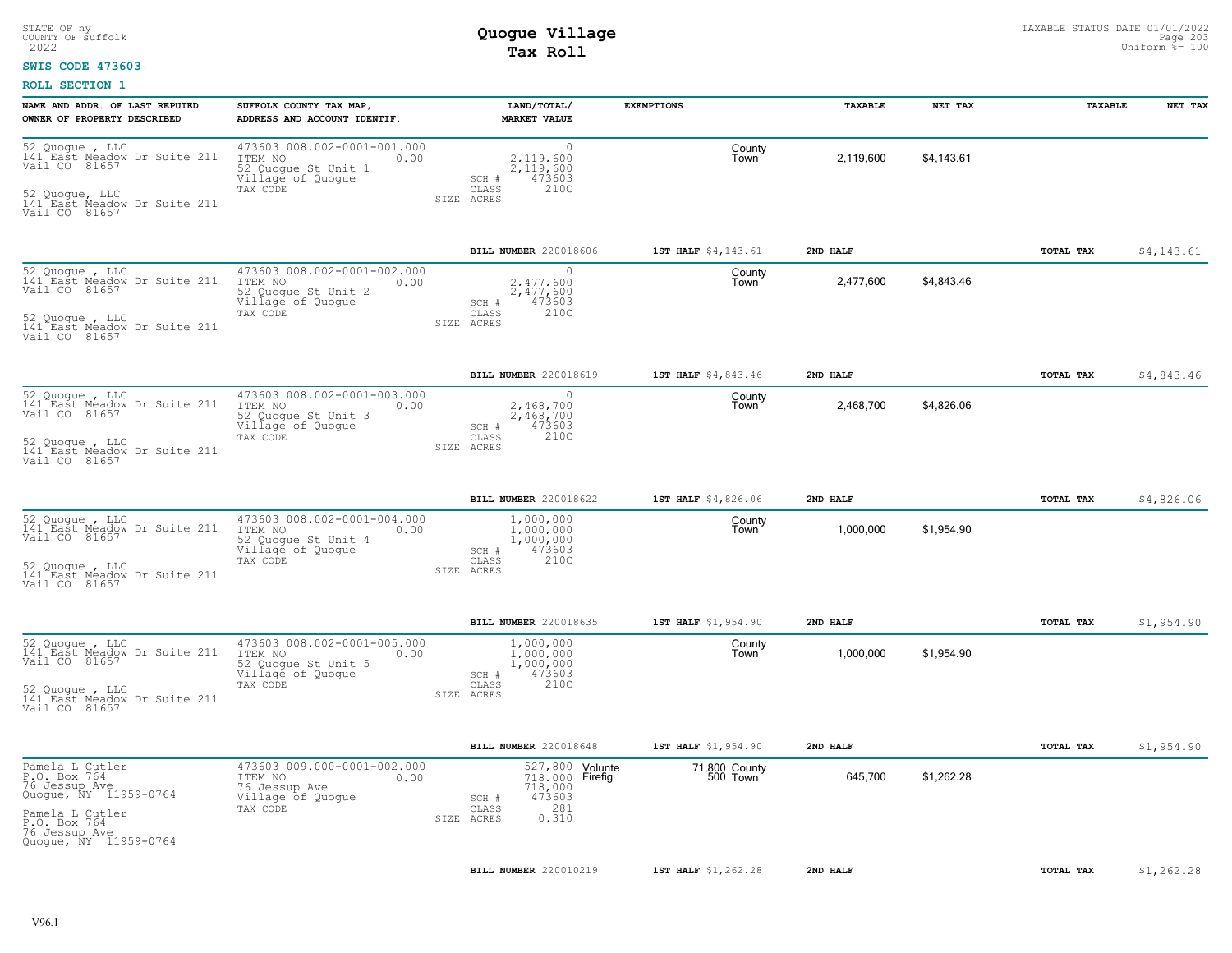#### **SWIS CODE 473603**

| NAME AND ADDR. OF LAST REPUTED<br>OWNER OF PROPERTY DESCRIBED                                                                                                                                            | SUFFOLK COUNTY TAX MAP,<br>ADDRESS AND ACCOUNT IDENTIF.                                           | LAND/TOTAL/<br><b>MARKET VALUE</b>                                                                 | <b>EXEMPTIONS</b>   | TAXABLE   | NET TAX    | <b>TAXABLE</b> | NET TAX    |
|----------------------------------------------------------------------------------------------------------------------------------------------------------------------------------------------------------|---------------------------------------------------------------------------------------------------|----------------------------------------------------------------------------------------------------|---------------------|-----------|------------|----------------|------------|
| Robert Beck<br>Stefanie Beck<br>PO Box 1610<br>Quogue, NY 11959<br>Robert Beck<br>PO Box 1610<br>Quoque, NY 11959                                                                                        | 473603 009.000-0001-005.002<br>ITEM NO<br>0.00<br>2 Suess Path<br>Village of Quogue<br>TAX CODE   | 745,600<br>1,125,000<br>1,125,000<br>473603<br>SCH #<br>210<br>CLASS<br>0.460<br>SIZE ACRES        | County<br>Town      | 1,125,000 | \$2,199.26 |                |            |
|                                                                                                                                                                                                          |                                                                                                   | BILL NUMBER 220010222                                                                              | 1ST HALF \$2,199.26 | 2ND HALF  |            | TOTAL TAX      | \$2,199.26 |
| Susan D Lundborg<br>9 Corntassel Rd<br>Danbury, CT 06811<br>Susan D Lundborg<br>8571 Egret Lakes Ln<br>West Palm Beach, FL<br>33412                                                                      | 473603 009.000-0001-005.003<br>ITEM NO<br>0.00<br>4 Suess Path<br>Village of Quogue<br>TAX CODE   | 782,700<br>1.114.100<br>1,114,100<br>473603<br>SCH #<br>210<br>CLASS<br>0.460<br>SIZE ACRES        | County<br>Town      | 1,114,100 | \$2,177.95 |                |            |
|                                                                                                                                                                                                          |                                                                                                   | BILL NUMBER 220010235                                                                              | 1ST HALF \$2,177.95 | 2ND HALF  |            | TOTAL TAX      | \$2,177.95 |
| Barbara Vollano<br>C/o Pat Simonetti<br>Phyllis Imbriano<br>C/O Queens Tire Pros<br>Patricia Sagona<br>Phyllis Imbriano<br>c/o Pat Simonetti<br>19 Edwards Ln<br>Glen Cove NY 11542                      | 473603 009.000-0001-005.004<br>ITEM NO<br>0.00<br>5 Suess Path<br>Village of Quogue<br>TAX CODE   | 642,300<br>1,018,400<br>1,018,400<br>SCH #<br>473603<br>210<br>CLASS<br>0.490<br>SIZE ACRES        | County<br>Town      | 1,018,400 | \$1,990.87 |                |            |
|                                                                                                                                                                                                          |                                                                                                   | BILL NUMBER 220010248                                                                              | 1ST HALF \$1,990.87 | 2ND HALF  |            | TOTAL TAX      | \$1,990.87 |
| Michael Pinonzek (Trustee)<br>The MIchael J. Pinonzek Trust<br>3 Evelyn Ct<br>Westhampton NY 11977<br>Michael Pinonzek (Trustee)<br>The MIchael J. Pinonzek Trust<br>3 Evelyn Ct<br>Westhampton NY 11977 | 473603 009.000-0001-005.005<br>ITEM NO<br>0.00<br>3 Suess Path<br>Village of Quogue<br>TAX CODE   | 620,000<br>620,000<br>620,000<br>473603<br>SCH #<br>311<br>$\mathtt{CLASS}$<br>0.460<br>SIZE ACRES | County<br>Town      | 620,000   | \$1,212.04 |                |            |
|                                                                                                                                                                                                          |                                                                                                   | BILL NUMBER 220010251                                                                              | 1ST HALF \$1,212.04 | 2ND HALF  |            | TOTAL TAX      | \$1,212.04 |
| Michael Pinonzek (Trustee)<br>The MIchael J. Pinonzek Trust<br>3 Evelyn Ct<br>Westhampton NY 11977<br>Michael Pinonzek (Trustee)<br>The MIchael J. Pinonzek Trust<br>3 Evelyn Ct<br>Westhampton NY 11977 | 473603 009.000-0001-005.006<br>ITEM NO<br>0.00<br>Suess Path<br>Village of Quogue<br>TAX CODE     | 540,000<br>540,000<br>540,000<br>473603<br>SCH #<br>311<br>CLASS<br>SIZE ACRES<br>0.460            | County<br>Town      | 540,000   | \$1,055.65 |                |            |
|                                                                                                                                                                                                          |                                                                                                   | BILL NUMBER 220010264                                                                              | 1ST HALF \$1,055.65 | 2ND HALF  |            | TOTAL TAX      | \$1,055.65 |
| 38 Montauk Highway LLC<br>1144 Atlantic Ave<br>Baldwin NY 11510<br>38 Montauk Highway LLC<br>c/o Property Tax Department<br>539 South Main St<br>Findlay OH 45840                                        | 473603 009.000-0001-005.007<br>ITEM NO<br>0.00<br>38 Montauk Hwy<br>Village of Quogue<br>TAX CODE | 911,600<br>1,552,000<br>1,552,000<br>473603<br>SCH #<br>432<br>CLASS<br>1.540<br>SIZE ACRES        | County<br>Town      | 1,552,000 | \$3,034.00 |                |            |
|                                                                                                                                                                                                          |                                                                                                   | BILL NUMBER 220010277                                                                              | 1ST HALF \$3,034.00 | 2ND HALF  |            | TOTAL TAX      | \$3,034.00 |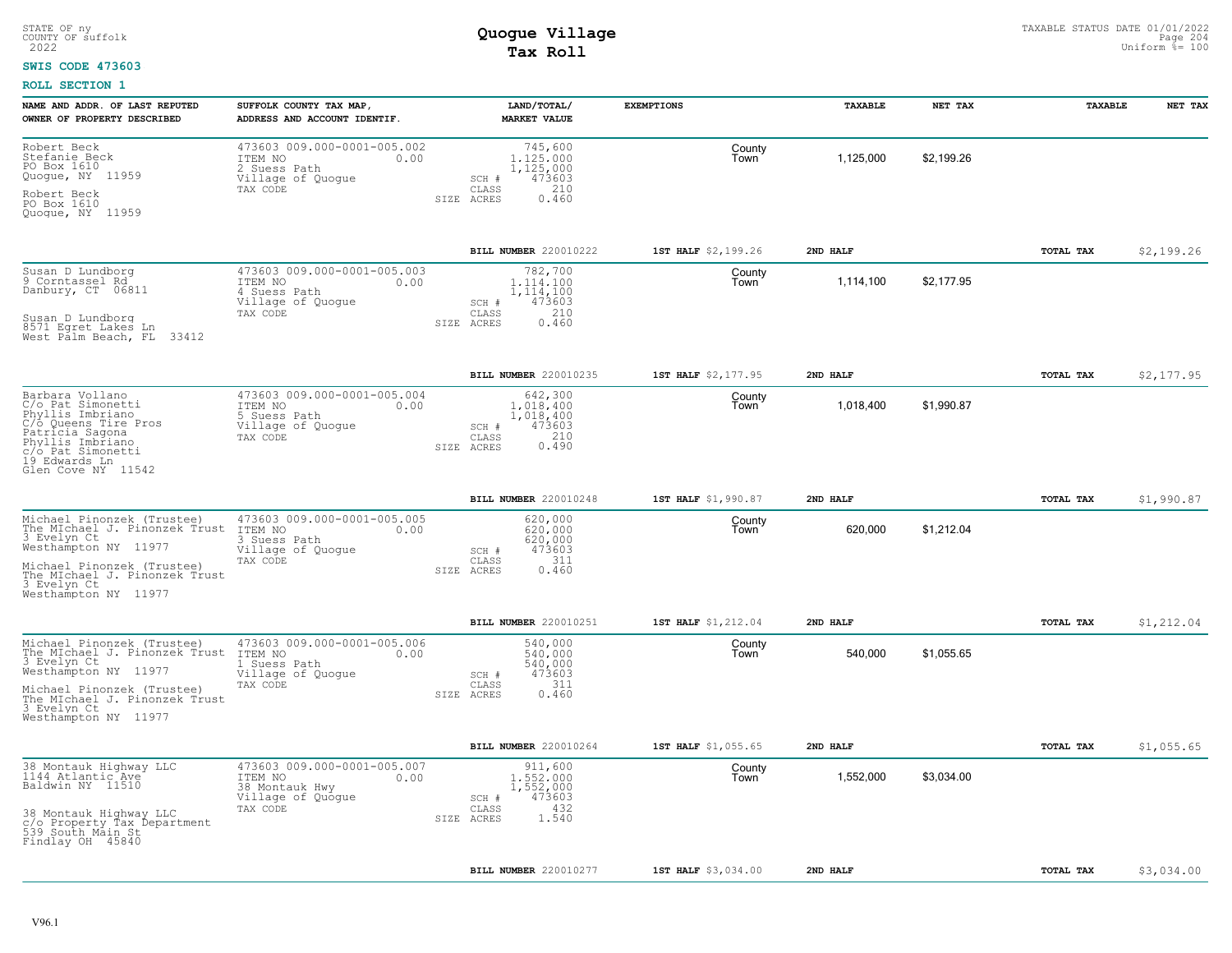#### **SWIS CODE 473603**

| NAME AND ADDR. OF LAST REPUTED<br>OWNER OF PROPERTY DESCRIBED                                                                                                                                                                         | SUFFOLK COUNTY TAX MAP<br>ADDRESS AND ACCOUNT IDENTIF.                                            | LAND/TOTAL/<br><b>MARKET VALUE</b>                                                            | <b>EXEMPTIONS</b>   | TAXABLE   | NET TAX    | TAXABLE          | NET TAX    |
|---------------------------------------------------------------------------------------------------------------------------------------------------------------------------------------------------------------------------------------|---------------------------------------------------------------------------------------------------|-----------------------------------------------------------------------------------------------|---------------------|-----------|------------|------------------|------------|
| Paul Endres<br>Dara Endres<br>82 Jessup Ave<br>P O Box 1215<br>Quoque NY 11959<br>Paul Endres<br>Dara Endres<br>82 Jessup Ave<br>P O Box 1215                                                                                         | 473603 009.000-0001-006.001<br>ITEM NO<br>0.00<br>82 Jessup Ave<br>Village of Quogue<br>TAX CODE  | 938,800<br>1,306,500<br>1,306,500<br>473603<br>SCH #<br>210<br>CLASS<br>0.770<br>SIZE ACRES   | County<br>Town      | 1,306,500 | \$2,554.08 |                  |            |
|                                                                                                                                                                                                                                       |                                                                                                   | BILL NUMBER 220010281                                                                         | 1ST HALF \$2,554.08 | 2ND HALF  |            | TOTAL TAX        | \$2,554.08 |
| MIchael Capiraso<br>Jessica Capiraso<br>27 W 72 St Apt 1615<br>New York NY 10023<br>MIchael Capiraso<br>Jessica Capiraso<br>27 W 72 St Apt 1615<br>New York NY 10023                                                                  | 473603 009.000-0001-006.002<br>ITEM NO<br>0.00<br>84 Jessup Ave<br>Village of Quoque<br>TAX CODE  | 1,232,700<br>1,928,600<br>1,928,600<br>473603<br>SCH #<br>210<br>CLASS<br>0.770<br>SIZE ACRES | County<br>Town      | 1,928,600 | \$3,770.22 |                  |            |
|                                                                                                                                                                                                                                       |                                                                                                   | BILL NUMBER 220010293                                                                         | 1ST HALF \$3,770.22 | 2ND HALF  |            | TOTAL TAX        | \$3,770.22 |
| Diane F. Perry (Trustee)<br>Phyllis E. Styrzo Irrevocable<br>Diane F. Perry<br>PO Box 516<br>86 Jessup Ave<br>Diane F. Perry<br>PO Box 516<br>Quoque NY 11959                                                                         | 473603 009.000-0001-007.000<br>ITEM NO<br>0.00<br>86 Jessup Ave<br>Village of Quogue<br>TAX CODE  | 1,202,800<br>1.325.600<br>1,325,600<br>473603<br>SCH #<br>0.210<br>CLASS<br>SIZE ACRES        | County<br>Town      | 1,325,600 | \$2,591.42 |                  |            |
|                                                                                                                                                                                                                                       |                                                                                                   | BILL NUMBER 220010303                                                                         | 1ST HALF \$2,591.42 | 2ND HALF  |            | <b>TOTAL TAX</b> | \$2,591.42 |
| Diane F. Perry (Trustee)<br>Phyllis E. Styrzo Irrevocable<br>Diane F. Perry<br>PO Box 516<br>86 Jessup Ave<br>Diane F. Perry<br>PO Box 516<br>Quoque NY 11959                                                                         | 473603 009.000-0001-008.000<br>ITEM NO<br>0.00<br>88 Jessup Ave<br>Village of Quoque<br>TAX CODE  | 643,500<br>643.500<br>643,500<br>473603<br>SCH #<br>311<br>CLASS<br>0.390<br>SIZE ACRES       | County<br>Town      | 643,500   | \$1,257.98 |                  |            |
|                                                                                                                                                                                                                                       |                                                                                                   | <b>BILL NUMBER 220010316</b>                                                                  | 1ST HALF \$1,257.98 | 2ND HALF  |            | TOTAL TAX        | \$1,257.98 |
| Richard Jahn<br>Pamela Jahn<br>70 Liberty Ave<br>Rockville Centre NY 11570<br>Richard Jahn<br>Pamela Jahn<br>70 Liberty Ave<br>Rockville Centre NY 11570                                                                              | 473603 009.000-0001-011.002<br>ITEM NO<br>0.00<br>2 Morrissey Ln<br>Village of Quogue<br>TAX CODE | 1,085,800<br>1,490,800<br>1,490,800<br>473603<br>SCH #<br>210<br>CLASS<br>SIZE ACRES<br>0.510 | County<br>Town      | 1,490,800 | \$2,914.36 |                  |            |
|                                                                                                                                                                                                                                       |                                                                                                   | BILL NUMBER 220010329                                                                         | 1ST HALF \$2,914.36 | 2ND HALF  |            | TOTAL TAX        | \$2,914.36 |
| Ira S. Hirschbach (Trustee)<br>The Ingrid Hirschbach Rev Liv:<br>Ingrid Hirschbach (Trustee)<br>The Ira. S. Hirschbach QPRT<br>Ira S. Hirschbach (Trustee)<br>The Ingrid Hirschbach Rev Liv:<br>14 Palisade Plz<br>Edgewater NJ 07020 | 473603 009.000-0001-011.003<br>ITEM NO<br>0.00<br>4 Morrissey Ln<br>Village of Quogue<br>TAX CODE | 1,090,200<br>1,603,900<br>1,603,900<br>473603<br>SCH #<br>210<br>CLASS<br>0.530<br>SIZE ACRES | County<br>Town      | 1,603,900 | \$3,135.46 |                  |            |
|                                                                                                                                                                                                                                       |                                                                                                   | BILL NUMBER 220010332                                                                         | 1ST HALF \$3,135.46 | 2ND HALF  |            | TOTAL TAX        | \$3,135.46 |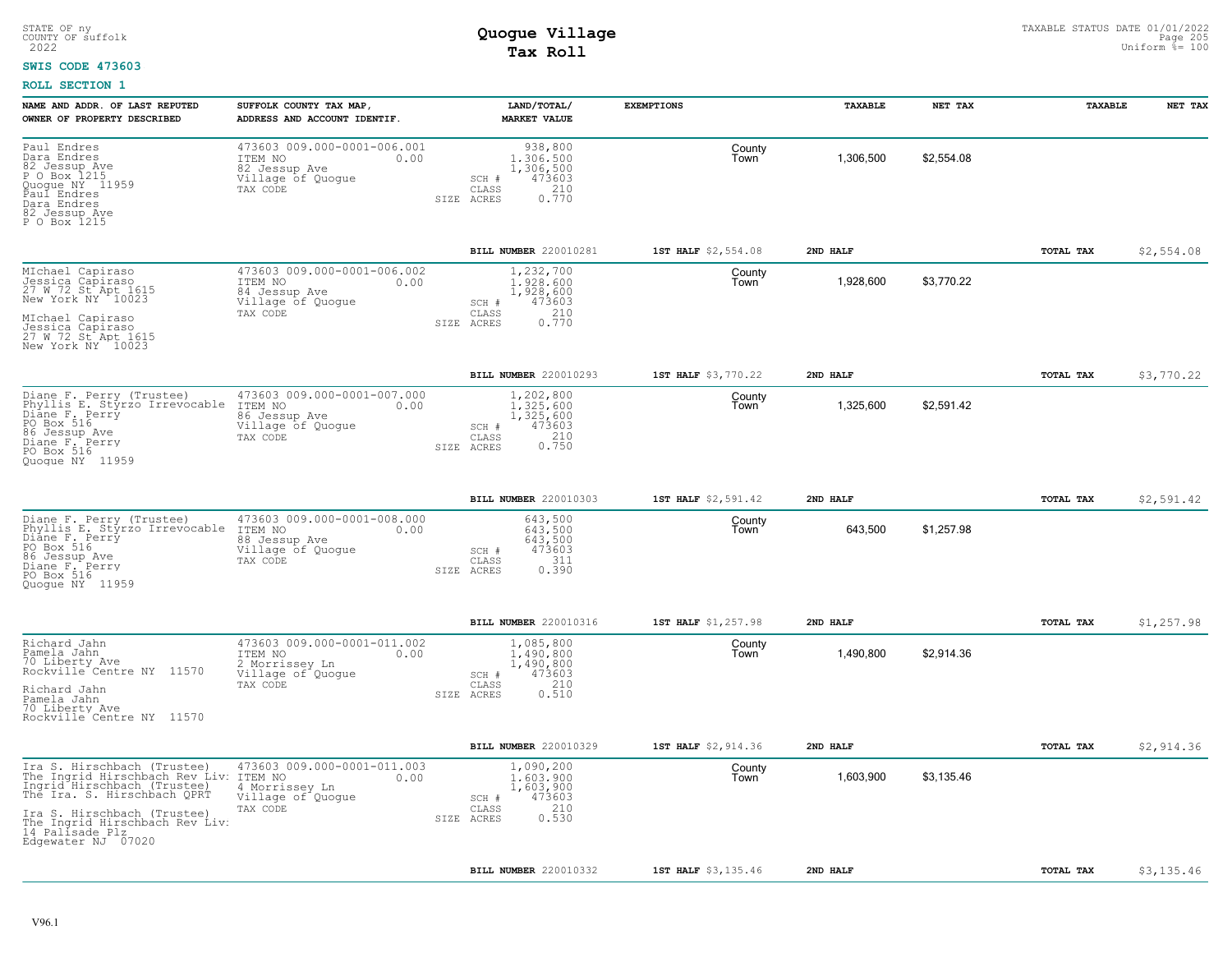### **SWIS CODE 473603**

| NAME AND ADDR. OF LAST REPUTED<br>OWNER OF PROPERTY DESCRIBED                                                                                                                                                                                                                             | SUFFOLK COUNTY TAX MAP,<br>ADDRESS AND ACCOUNT IDENTIF.                                           | LAND/TOTAL/<br><b>MARKET VALUE</b>                                                                | <b>EXEMPTIONS</b>   | TAXABLE   | NET TAX    | <b>TAXABLE</b> | NET TAX    |
|-------------------------------------------------------------------------------------------------------------------------------------------------------------------------------------------------------------------------------------------------------------------------------------------|---------------------------------------------------------------------------------------------------|---------------------------------------------------------------------------------------------------|---------------------|-----------|------------|----------------|------------|
| Hector J Silva<br>Helen A Silva<br>PO Box 1029<br>Quogue, NY 11959-1029<br>Hector J Silva<br>PO Box 1029<br>Quogue, NY 11959-1029                                                                                                                                                         | 473603 009.000-0001-011.004<br>ITEM NO<br>0.00<br>3 Morrissey Ln<br>Village of Quogue<br>TAX CODE | 1,129,100<br>1.682.100<br>1,682,100<br>473603<br>SCH #<br>210<br>CLASS<br>0.610<br>SIZE ACRES     | County<br>Town      | 1,682,100 | \$3,288.34 |                |            |
|                                                                                                                                                                                                                                                                                           |                                                                                                   | BILL NUMBER 220010345                                                                             | 1ST HALF \$3,288.34 | 2ND HALF  |            | TOTAL TAX      | \$3,288.34 |
| Patrick P Valentino<br>Susan Valentino<br>P O Box 715<br>1 Morrissey Ln<br>Quogue NY .11959<br>Patrick P Valentino<br>P O Box 715<br>1 Morrissey Ln<br>Quoque NY 11959                                                                                                                    | 473603 009.000-0001-011.005<br>ITEM NO<br>0.00<br>1 Morrissey Ln<br>Village of Quogue<br>TAX CODE | 1,087,000<br>1,705,800<br>1,705,800<br>473603<br>SCH #<br>210<br>CLASS<br>SIZE ACRES<br>0.580     | County<br>Town      | 1,705,800 | \$3,334.67 |                |            |
|                                                                                                                                                                                                                                                                                           |                                                                                                   | <b>BILL NUMBER 220010358</b>                                                                      | 1ST HALF \$3,334.67 | 2ND HALF  |            | TOTAL TAX      | \$3,334.67 |
| James P Conlin<br>Carolyn A Conlin<br>Apt A307<br>360 E 72nd St<br>New York, NY 10021<br>James P Conlin<br>P O Box 1574<br>100 Jessup Ave<br>Quoque, NY 11959                                                                                                                             | 473603 009.000-0001-012.000<br>ITEM NO<br>0.00<br>100 Jessup Ave<br>Village of Quogue<br>TAX CODE | 1,036,600<br>1,850,000<br>1,850,000<br>473603<br>SCH #<br>210<br>CLASS<br>0.800<br>SIZE ACRES     | County<br>Town      | 1,850,000 | \$3,616.57 |                |            |
|                                                                                                                                                                                                                                                                                           |                                                                                                   | BILL NUMBER 220010361                                                                             | 1ST HALF \$3,616.57 | 2ND HALF  |            | TOTAL TAX      | \$3,616.57 |
| Kristina M. Wollschlaeger (Co. 473603 009.000-0001-014.000<br>The Walley 2020 Trust TIEM NO<br>Matthew Ben Walley (Co-Trustet 112 Jessup Ave 0.00<br>The Walley 2020 Trust 112 Jessup Ave<br>Kristina M. Wollschlaeger (Co-<br>The Walley 2020 Trust<br>35 Strong Pl<br>Brooklyn NY 11231 | Village of Quogue<br>TAX CODE                                                                     | 619,200<br>1,050,000<br>1,050,000<br>SCH #<br>473603<br>210<br>CLASS<br>0.500<br>SIZE ACRES       | County<br>Town      | 1,050,000 | \$2.052.65 |                |            |
|                                                                                                                                                                                                                                                                                           |                                                                                                   | <b>BILL NUMBER 220010374</b>                                                                      | 1ST HALF \$2,052.65 | 2ND HALF  |            | TOTAL TAX      | \$2,052.65 |
| Kristina M. Wollschlaeger (Co. 473603 009.000-0001-015.002<br>The Walley 2020 Trust<br>Matthew Ben Walley (Co-Trustee<br>The Walley 2020 Trust<br>Noah James Walley<br>Noah James Walley<br>35 Strong Pl<br>Brooklyn, NY 11231                                                            | ITEM NO<br>0.00<br>114B Jessup Ave<br>Village of Quogue<br>TAX CODE                               | 1,155,600<br>1,478,300<br>1,478,300<br>473603<br>$SCH$ $#$<br>210<br>CLASS<br>0.720<br>SIZE ACRES | County<br>Town      | 1,478,300 | \$2,889.93 |                |            |
|                                                                                                                                                                                                                                                                                           |                                                                                                   | BILL NUMBER 220017801                                                                             | 1ST HALF \$2,889.93 | 2ND HALF  |            | TOTAL TAX      | \$2,889.93 |
| Matthew Fleming<br>Cathy Fleming<br>38 Croton Ave<br>Staten Island NY 10301<br>Matthew Fleming<br>Cathy Fleming<br>38 Croton Ave<br>Staten Island NY 10301                                                                                                                                | 473603 009.000-0001-017.005<br>ITEM NO<br>0.00<br>7 Midland St<br>Village of Quogue<br>TAX CODE   | 1,029,900<br>1,439,600<br>1,439,600<br>473603<br>SCH #<br>210<br>CLASS<br>0.460<br>SIZE ACRES     | County<br>Town      | 1,439,600 | \$2,814.27 |                |            |
|                                                                                                                                                                                                                                                                                           |                                                                                                   | BILL NUMBER 220010401                                                                             | 1ST HALF \$2,814.27 | 2ND HALF  |            | TOTAL TAX      | \$2,814.27 |
|                                                                                                                                                                                                                                                                                           |                                                                                                   |                                                                                                   |                     |           |            |                |            |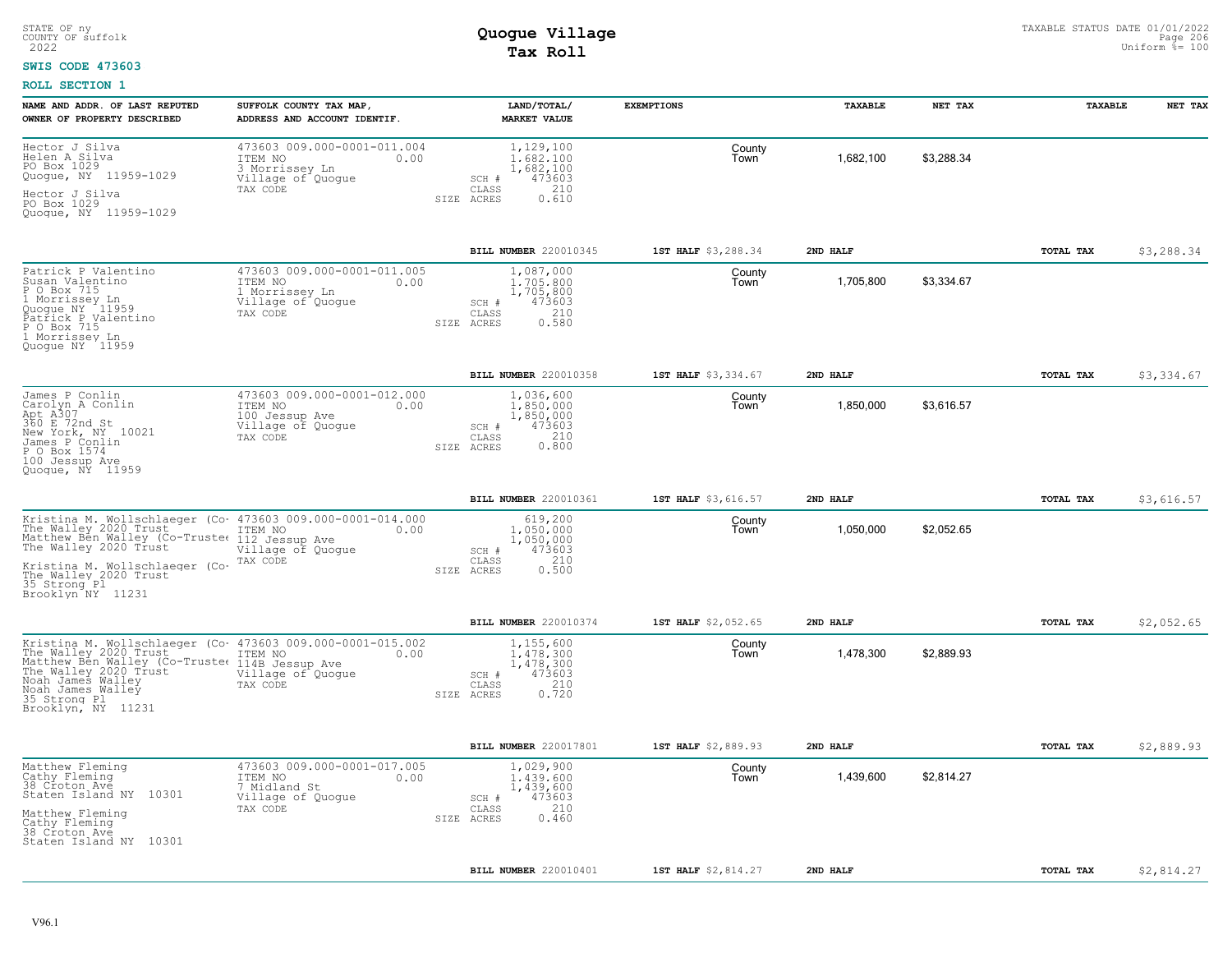### **SWIS CODE 473603**

| NAME AND ADDR. OF LAST REPUTED<br>OWNER OF PROPERTY DESCRIBED                                                                                                                                      | SUFFOLK COUNTY TAX MAP,<br>ADDRESS AND ACCOUNT IDENTIF.                                          | LAND/TOTAL/<br>MARKET VALUE                                                                                              | <b>EXEMPTIONS</b>             | TAXABLE   | NET TAX    | <b>TAXABLE</b>   | NET TAX    |
|----------------------------------------------------------------------------------------------------------------------------------------------------------------------------------------------------|--------------------------------------------------------------------------------------------------|--------------------------------------------------------------------------------------------------------------------------|-------------------------------|-----------|------------|------------------|------------|
| Alan N Bick<br>Kimberly 1 Bick<br>20 Coral Cay<br>Newport Coast CA 92657-1908<br>Alan N Bick<br>20 Coral Cay<br>Newport Coast CA 92657-1908                                                        | 473603 009.000-0001-017.006<br>ITEM NO<br>0.00<br>5 Midland St<br>Village of Quogue<br>TAX CODE  | 974,100<br>1,334,300<br>1,334,300<br>473603<br>SCH #<br>210<br>CLASS<br>0.520<br>SIZE ACRES                              | County<br>Town                | 1,334,300 | \$2,608.42 |                  |            |
|                                                                                                                                                                                                    |                                                                                                  | BILL NUMBER 220010413                                                                                                    | 1ST HALF \$2,608.42           | 2ND HALF  |            | TOTAL TAX        | \$2,608.42 |
| Jonathan S. Hunt<br>Emily O. Hunt<br>2 River Ter Apt 14M<br>New York NY 10282<br>Jonathan S. Hunt<br>Emily O. Hunt<br>2 River Ter Apt 14M<br>New York NY 10282                                     | 473603 009.000-0001-019.000<br>ITEM NO<br>0.00<br>9 Midland St<br>Village of Quogue<br>TAX CODE  | 1,095,100<br>2.244.700<br>2,244,700<br>473603<br>SCH #<br>210<br>CLASS<br>0.460<br>SIZE ACRES                            | County<br>Town                | 2,244,700 | \$4,388.16 |                  |            |
|                                                                                                                                                                                                    |                                                                                                  | BILL NUMBER 220010426                                                                                                    | 1ST HALF \$4,388.16           | 2ND HALF  |            | TOTAL TAX        | \$4,388.16 |
| Lisa M Wilson<br>11 Midland St<br>Quoque, NY 11959<br>Lisa M Wilson<br>211 E 70th St Apt 30G<br>New York NY 10021                                                                                  | 473603 009.000-0001-020.000<br>ITEM NO<br>0.00<br>11 Midland St<br>Village of Quogue<br>TAX CODE | 1,040,000<br>1,544,100<br>1,544,100<br>473603<br>SCH #<br>210<br>CLASS<br>0.460<br>SIZE ACRES                            | County<br>Town                | 1,544,100 | \$3,018.56 |                  |            |
|                                                                                                                                                                                                    |                                                                                                  | <b>BILL NUMBER 220010439</b>                                                                                             | 1ST HALF \$3,018.56           | 2ND HALF  |            | <b>TOTAL TAX</b> | \$3,018.56 |
| Margaret Veziris (Trustee)<br>Anthony Veziris (Trustee)<br>6 Cricklewood Ln<br>Harrison NY 10528<br>Anthony Veziris<br>Margaret Veziris<br>PO Box 164<br>Quoque NY 11959                           | 473603 009.000-0001-021.000<br>ITEM NO<br>0.00<br>47 Lamb Ave<br>Village of Quogue<br>TAX CODE   | 1,042,800<br>2.813.400<br>2,813,400<br>SCH #<br>473603<br>$\mathtt{CLASS}$<br>210<br>SIZE ACRES<br>0.460                 | County<br>Town                | 2,813,400 | \$5,499.92 |                  |            |
|                                                                                                                                                                                                    |                                                                                                  | BILL NUMBER 220010442                                                                                                    | 1ST HALF \$5,499.92           | 2ND HALF  |            | TOTAL TAX        | \$5,499.92 |
| Carole H Bennett (Trustee)<br>Carole H Bennett Rev Trust<br>43 Lamb Ave<br>PO Box 167<br>Quoque, NY 11959<br>Carole H Bennett (Trustee)<br>Carole H Bennett Rev Trust<br>43 Lamb Ave<br>PO Box 167 | 473603 009.000-0001-022.001<br>ITEM NO<br>0.00<br>43 Lamb Ave<br>Village of Quogue<br>TAX CODE   | 1,446,600 veteran<br>1,873,200 Persons<br>1,873,200<br>473603<br>SCH #<br>281<br>$\mathtt{CLASS}$<br>SIZE ACRES<br>0.860 | 18,000 County<br>556,560 Town | 1,298,640 | \$2,538.71 |                  |            |
|                                                                                                                                                                                                    |                                                                                                  | BILL NUMBER 220016404                                                                                                    | 1ST HALF \$2,538.71           | 2ND HALF  |            | TOTAL TAX        | \$2,538.71 |
| Barbara A Shultz<br>Cort Shultz<br>P.O. Box 352<br>Lamb Ave<br>Quoque, NY 11959<br>Barbara A Shultz<br>PO Box 352<br>Quogue, NY 11959-0352                                                         | 473603 009.000-0001-023.000<br>0.00<br>ITEM NO<br>41 Lamb Ave<br>Village of Quogue<br>TAX CODE   | 1,242,800<br>1,400,000<br>1,400,000<br>473603<br>SCH #<br>210<br>CLASS<br>0.810<br>SIZE ACRES                            | County<br>Town                | 1,400,000 | \$2,736.86 |                  |            |
|                                                                                                                                                                                                    |                                                                                                  | <b>BILL NUMBER 220010455</b>                                                                                             | 1ST HALF \$2,736.86           | 2ND HALF  |            | TOTAL TAX        | \$2,736.86 |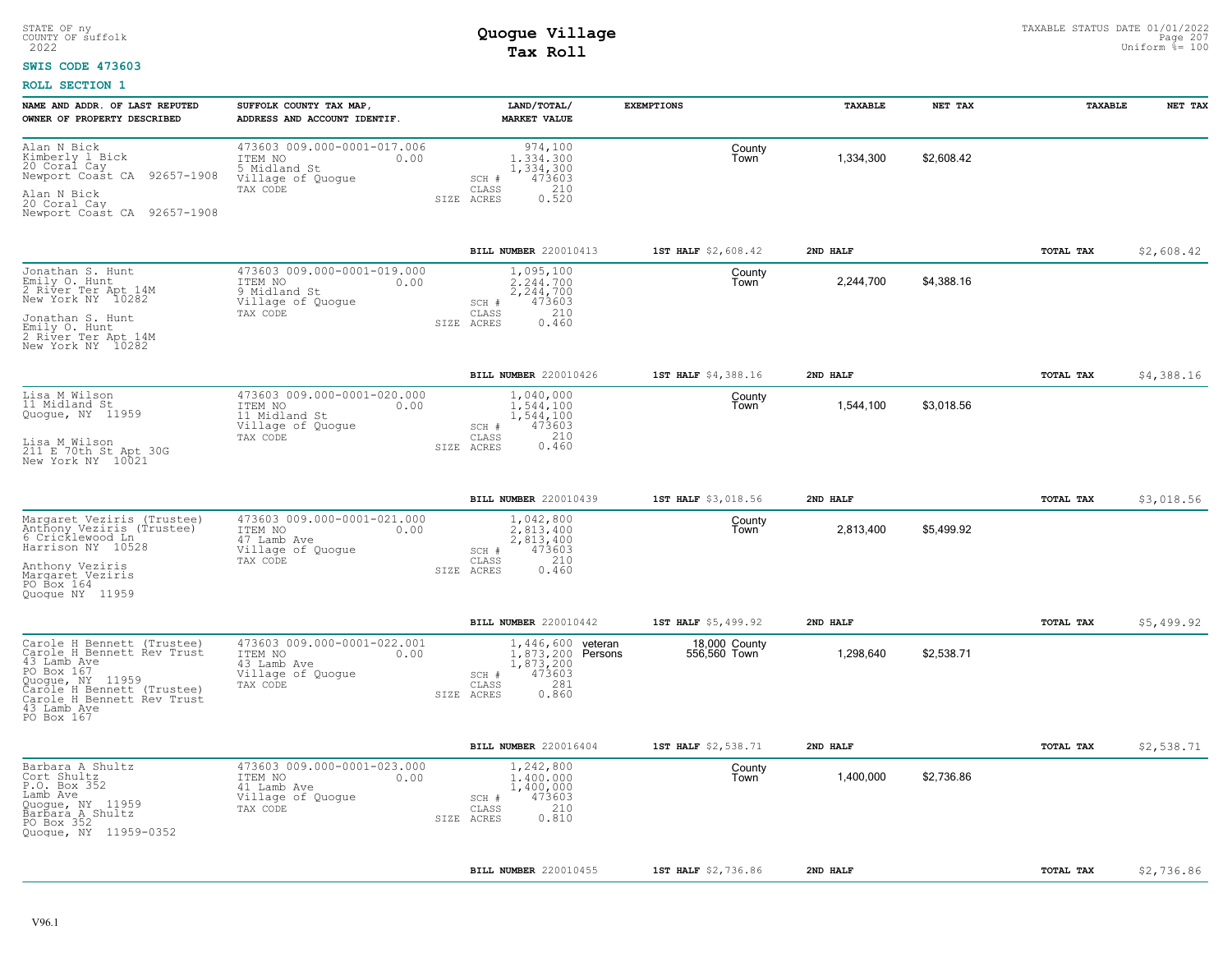### **SWIS CODE 473603**

| NAME AND ADDR. OF LAST REPUTED<br>OWNER OF PROPERTY DESCRIBED                                                                                                                                                                   | SUFFOLK COUNTY TAX MAP,<br>ADDRESS AND ACCOUNT IDENTIF.                                         |                              | LAND/TOTAL/<br><b>MARKET VALUE</b>                                  | <b>EXEMPTIONS</b>     | TAXABLE   | NET TAX    | TAXABLE   | NET TAX    |
|---------------------------------------------------------------------------------------------------------------------------------------------------------------------------------------------------------------------------------|-------------------------------------------------------------------------------------------------|------------------------------|---------------------------------------------------------------------|-----------------------|-----------|------------|-----------|------------|
| George Berridge (Trustee)         473603 C<br>The Melissa Berridge 2017 Fam: ITEM NO<br>51 Garden Rd<br>Scarsdale NY 10583<br>George Berridge (Trustee)<br>The Melissa Berridge 2017 Fam:<br>51 Garden Rd<br>Scarsdale NY 10583 | 473603 009.000-0001-026.000<br>0.00<br>33 Lamb Ave<br>Village of Quogue<br>TAX CODE             | SCH #<br>CLASS<br>SIZE ACRES | 1,402,200<br>2.856.600<br>2,856,600<br>473603<br>210<br>0.790       | County<br>Town        | 2,856,600 | \$5,584.37 |           |            |
|                                                                                                                                                                                                                                 |                                                                                                 |                              | BILL NUMBER 220010468                                               | 1ST HALF \$5,584.37   | 2ND HALF  |            | TOTAL TAX | \$5,584.37 |
| Marjorie E Beckwith (Life Est: 473603 009.000-0001-027.000<br>Cheryl A Van Tuyle<br>29 Lamb Ave<br>PO Box 592<br>Quoque, NY 11959<br>Marjorie E Beckwith (Life Est. TAX CODE<br>29 Lamb Ave<br>PO Box 592<br>Quoque, NY 11959   | ITEM NO<br>0.00<br>29 Lamb Ave<br>Village of Quogue                                             | SCH #<br>CLASS<br>SIZE ACRES | 841,900 veteran<br>1,091,700<br>1,091,700<br>473603<br>210<br>0.460 | 85,007 County<br>Town | 1,006,693 | \$1,967.98 |           |            |
|                                                                                                                                                                                                                                 |                                                                                                 |                              | BILL NUMBER 220010471                                               | 1ST HALF \$1,967.98   | 2ND HALF  |            | TOTAL TAX | \$1,967.98 |
| Richard C Beckwith JR<br>27 Lamb Ave<br>PO Box 125<br>Quoque NY 11959<br>Richard C Beckwith JR<br>27 Lamb Ave<br>PO Box 125<br>Quoque NY 11959                                                                                  | 473603 009.000-0001-028.000<br>ITEM NO<br>0.00<br>27 Lamb Ave<br>Village of Quogue<br>TAX CODE  | SCH #<br>CLASS<br>SIZE ACRES | 849,500<br>1.827.600<br>1,827,600<br>473603<br>210<br>0.460         | County<br>Town        | 1,827,600 | \$3,572.78 |           |            |
|                                                                                                                                                                                                                                 |                                                                                                 |                              | BILL NUMBER 220010484                                               | 1ST HALF \$3,572.78   | 2ND HALF  |            | TOTAL TAX | \$3,572.78 |
| Lars Marius Halvorsen<br>Caroline Margaret Hiltveit<br>353 Park Ave<br>Manhasset NY 11030<br>Lars Marius Halvorsen<br>23 Park Dr<br>Manhasset NY 11030-1418                                                                     | 473603 009.000-0001-029.000<br>ITEM NO<br>0.00<br>25 Lamb Ave<br>Village of Quogue<br>TAX CODE  | SCH #<br>CLASS<br>SIZE ACRES | 900,100<br>1.143.000<br>1,143,000<br>473603<br>210<br>0.620         | County<br>l own       | 1,143,000 | \$2,234.45 |           |            |
|                                                                                                                                                                                                                                 |                                                                                                 |                              | BILL NUMBER 220010497                                               | 1ST HALF \$2,234.45   | 2ND HALF  |            | TOTAL TAX | \$2,234.45 |
| Daniel J. Flynn (Trustee)<br>Flynn Family Trust<br>Joyce C Flynn (Trustee)<br>Flynn Family Trust<br>Daniel J. Flynn (Trustee)<br>Flynn Family Trust<br>P O Box 1915<br>Quoque, NY 11959                                         | 473603 009.000-0001-032.001<br>ITEM NO<br>0.00<br>23A Lamb Ave<br>Village of Quogue<br>TAX CODE | SCH #<br>CLASS<br>SIZE ACRES | 784,800<br>1.122.900<br>1,122,900<br>473603<br>210<br>0.470         | County<br>Town        | 1,122,900 | \$2,195.16 |           |            |
|                                                                                                                                                                                                                                 |                                                                                                 |                              | BILL NUMBER 220010507                                               | 1ST HALF \$2,195.16   | 2ND HALF  |            | TOTAL TAX | \$2,195.16 |
| Christopher Warren<br>Tanya Warren<br>Willard P. Gingerich<br>Alina Camacho Gingerich<br>Willard P. Gingerich<br>niina Camacho Gingerich<br>77-24 167th St<br>Flushing NY 11366-1304                                            | 473603 009.000-0001-032.002<br>ITEM NO<br>0.00<br>23 Lamb Ave<br>Village of Quogue<br>TAX CODE  | SCH #<br>CLASS<br>SIZE ACRES | 841,600<br>1.179.300<br>1,179,300<br>473603<br>210<br>0.580         | County<br>Town        | 1,179,300 | \$2,305.41 |           |            |
|                                                                                                                                                                                                                                 |                                                                                                 |                              | BILL NUMBER 220010511                                               | 1ST HALF \$2,305.41   | 2ND HALF  |            | TOTAL TAX | \$2,305.41 |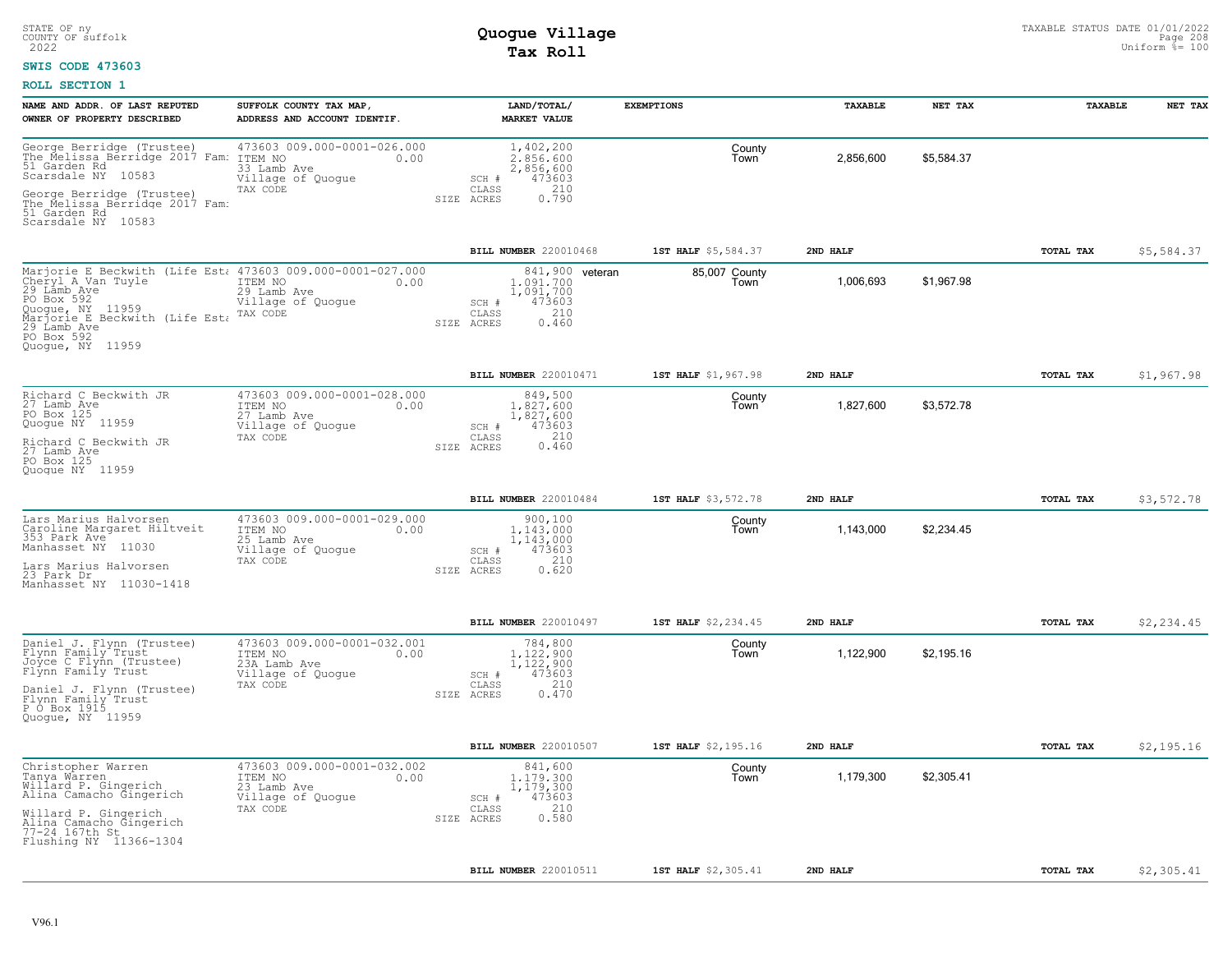#### **SWIS CODE 473603**

| 473603 009.000-0001-033.000<br>1,001,200<br>Edward P Tolley<br>County<br>Therese K. Tolley<br>1,236,100<br>\$2,416.45<br>ITEM NO<br>0.00<br>1,236,100<br>Town<br>Theresa K Tolley<br>3 Beary Ct<br>Rye NY 10580<br>21 Lamb Ave<br>1,236,100<br>Village of Quogue<br>473603<br>SCH #<br>CLASS<br>210<br>TAX CODE<br>Edward P Tolley<br>SIZE ACRES<br>0.620<br>Therese K. Tolley<br>3 Beary Ct<br>Rye NY 10580<br>BILL NUMBER 220010523<br>1ST HALF \$2,416.45<br>2ND HALF<br>TOTAL TAX<br>473603 009.000-0001-034.001<br>969,700<br>County<br>1.192.200<br>1,192,200<br>\$2,330.63<br>ITEM NO<br>0.00<br>Town<br>17 Novick Ln<br>1,192,200<br>473603<br>Village of Quogue<br>SCH #<br>210<br>TAX CODE<br>CLASS<br>0.700<br>SIZE ACRES<br>BILL NUMBER 220010536<br>1ST HALF \$2,330.63<br>2ND HALF<br><b>TOTAL TAX</b><br>473603 009.000-0001-034.002<br>714,500<br>County<br>714,500<br>\$1,396.78<br>714,500<br>ITEM NO<br>0.00<br>Town<br>17A Novick Ln<br>714,500<br>473603<br>Village of Quoque<br>SCH #<br>311<br>TAX CODE<br>CLASS<br>0.460<br>SIZE ACRES<br>BILL NUMBER 220010549<br>1ST HALF \$1,396.78<br>2ND HALF<br>TOTAL TAX<br>473603 009.000-0001-034.003<br>846,800<br>County<br>\$3,921.92<br>2,006,200<br>ITEM NO<br>0.00<br>2,006,200<br>Town<br>17B Novick Ln<br>2,006,200<br>Village of Quogue<br>473603<br>SCH #<br>210<br>TAX CODE<br>CLASS<br>0.460<br>SIZE ACRES<br>BILL NUMBER 220010552<br>1ST HALF \$3,921.92<br>2ND HALF<br>TOTAL TAX<br>473603 009.000-0001-034.004<br>500<br>County<br>500<br>500<br>\$0.98<br>ITEM NO<br>0.00<br>Town<br>500<br>Novick Ln<br>Village of Quogue<br>473603<br>SCH #<br>692<br>TAX CODE<br>CLASS<br>0.200<br>SIZE ACRES<br>BILL NUMBER 220010565<br>2ND HALF<br>TOTAL TAX<br>$1ST$ HALF $$0.98$<br>473603 009.000-0001-035.001<br>762,700<br>County<br>1,124,000<br>\$2,197.31<br>ITEM NO<br>0.00<br>1,124,000<br>Town<br>11 Lamb Ave<br>1,124,000<br>473603<br>Village of Quogue<br>SCH #<br>210<br>TAX CODE<br>CLASS<br>0.460<br>SIZE ACRES<br>BILL NUMBER 220015926<br>1ST HALF \$2,197.31<br>2ND HALF<br><b>TOTAL TAX</b> | NAME AND ADDR. OF LAST REPUTED | SUFFOLK COUNTY TAX MAP,      | LAND/TOTAL/         | <b>EXEMPTIONS</b> | <b>TAXABLE</b> | NET TAX | TAXABLE | NET TAX    |
|------------------------------------------------------------------------------------------------------------------------------------------------------------------------------------------------------------------------------------------------------------------------------------------------------------------------------------------------------------------------------------------------------------------------------------------------------------------------------------------------------------------------------------------------------------------------------------------------------------------------------------------------------------------------------------------------------------------------------------------------------------------------------------------------------------------------------------------------------------------------------------------------------------------------------------------------------------------------------------------------------------------------------------------------------------------------------------------------------------------------------------------------------------------------------------------------------------------------------------------------------------------------------------------------------------------------------------------------------------------------------------------------------------------------------------------------------------------------------------------------------------------------------------------------------------------------------------------------------------------------------------------------------------------------------------------------------------------------------------------------------------------------------------------------------------------------------------------------------------------------------------------------------------------------------------------------------------------------------------------------------------------------------------------------------------------------------------------|--------------------------------|------------------------------|---------------------|-------------------|----------------|---------|---------|------------|
|                                                                                                                                                                                                                                                                                                                                                                                                                                                                                                                                                                                                                                                                                                                                                                                                                                                                                                                                                                                                                                                                                                                                                                                                                                                                                                                                                                                                                                                                                                                                                                                                                                                                                                                                                                                                                                                                                                                                                                                                                                                                                          | OWNER OF PROPERTY DESCRIBED    | ADDRESS AND ACCOUNT IDENTIF. | <b>MARKET VALUE</b> |                   |                |         |         |            |
|                                                                                                                                                                                                                                                                                                                                                                                                                                                                                                                                                                                                                                                                                                                                                                                                                                                                                                                                                                                                                                                                                                                                                                                                                                                                                                                                                                                                                                                                                                                                                                                                                                                                                                                                                                                                                                                                                                                                                                                                                                                                                          |                                |                              |                     |                   |                |         |         |            |
| Joseph Novick<br>Mary J Novick<br>Lamb Ave<br>Quogue, NY 11959<br>Joseph Novick<br>PO Box 231<br>Quogue, NY 11959-0231<br>Mary Jane Novick<br>Novick Ln<br>Quogue, NY 11959<br>Mary Jane Novick<br>PO Box 231<br>Ouoque, NY 11959-0231<br>Christopher O'Neill<br>Julie O'Neill<br>7 Barnes Ln<br>Garden City NY 11530<br>Christopher O'Neill<br>Julie O'Neill<br>7 Barnes Ln<br>Garden City NY 11530<br>Joseph Novick<br>Mary J Novick<br>Lamb Ave<br>Quogue, NY 11959<br>Joseph Novick<br>PO Box 231<br>Quogue, NY 11959-0231<br>Edward R Walsh<br>Susan M Walsh<br>21 St. Pauls Pl<br>Garden City NY 11530<br>Edward R Walsh<br>Susan M Walsh<br>21 St. Pauls Pl<br>Garden City NY 11530                                                                                                                                                                                                                                                                                                                                                                                                                                                                                                                                                                                                                                                                                                                                                                                                                                                                                                                                                                                                                                                                                                                                                                                                                                                                                                                                                                                               |                                |                              |                     |                   |                |         |         | \$2,416.45 |
|                                                                                                                                                                                                                                                                                                                                                                                                                                                                                                                                                                                                                                                                                                                                                                                                                                                                                                                                                                                                                                                                                                                                                                                                                                                                                                                                                                                                                                                                                                                                                                                                                                                                                                                                                                                                                                                                                                                                                                                                                                                                                          |                                |                              |                     |                   |                |         |         |            |
|                                                                                                                                                                                                                                                                                                                                                                                                                                                                                                                                                                                                                                                                                                                                                                                                                                                                                                                                                                                                                                                                                                                                                                                                                                                                                                                                                                                                                                                                                                                                                                                                                                                                                                                                                                                                                                                                                                                                                                                                                                                                                          |                                |                              |                     |                   |                |         |         | \$2,330.63 |
|                                                                                                                                                                                                                                                                                                                                                                                                                                                                                                                                                                                                                                                                                                                                                                                                                                                                                                                                                                                                                                                                                                                                                                                                                                                                                                                                                                                                                                                                                                                                                                                                                                                                                                                                                                                                                                                                                                                                                                                                                                                                                          |                                |                              |                     |                   |                |         |         |            |
|                                                                                                                                                                                                                                                                                                                                                                                                                                                                                                                                                                                                                                                                                                                                                                                                                                                                                                                                                                                                                                                                                                                                                                                                                                                                                                                                                                                                                                                                                                                                                                                                                                                                                                                                                                                                                                                                                                                                                                                                                                                                                          |                                |                              |                     |                   |                |         |         | \$1,396.78 |
|                                                                                                                                                                                                                                                                                                                                                                                                                                                                                                                                                                                                                                                                                                                                                                                                                                                                                                                                                                                                                                                                                                                                                                                                                                                                                                                                                                                                                                                                                                                                                                                                                                                                                                                                                                                                                                                                                                                                                                                                                                                                                          |                                |                              |                     |                   |                |         |         |            |
|                                                                                                                                                                                                                                                                                                                                                                                                                                                                                                                                                                                                                                                                                                                                                                                                                                                                                                                                                                                                                                                                                                                                                                                                                                                                                                                                                                                                                                                                                                                                                                                                                                                                                                                                                                                                                                                                                                                                                                                                                                                                                          |                                |                              |                     |                   |                |         |         | \$3,921.92 |
|                                                                                                                                                                                                                                                                                                                                                                                                                                                                                                                                                                                                                                                                                                                                                                                                                                                                                                                                                                                                                                                                                                                                                                                                                                                                                                                                                                                                                                                                                                                                                                                                                                                                                                                                                                                                                                                                                                                                                                                                                                                                                          |                                |                              |                     |                   |                |         |         |            |
|                                                                                                                                                                                                                                                                                                                                                                                                                                                                                                                                                                                                                                                                                                                                                                                                                                                                                                                                                                                                                                                                                                                                                                                                                                                                                                                                                                                                                                                                                                                                                                                                                                                                                                                                                                                                                                                                                                                                                                                                                                                                                          |                                |                              |                     |                   |                |         |         | \$0.98     |
|                                                                                                                                                                                                                                                                                                                                                                                                                                                                                                                                                                                                                                                                                                                                                                                                                                                                                                                                                                                                                                                                                                                                                                                                                                                                                                                                                                                                                                                                                                                                                                                                                                                                                                                                                                                                                                                                                                                                                                                                                                                                                          |                                |                              |                     |                   |                |         |         |            |
|                                                                                                                                                                                                                                                                                                                                                                                                                                                                                                                                                                                                                                                                                                                                                                                                                                                                                                                                                                                                                                                                                                                                                                                                                                                                                                                                                                                                                                                                                                                                                                                                                                                                                                                                                                                                                                                                                                                                                                                                                                                                                          |                                |                              |                     |                   |                |         |         | \$2,197.31 |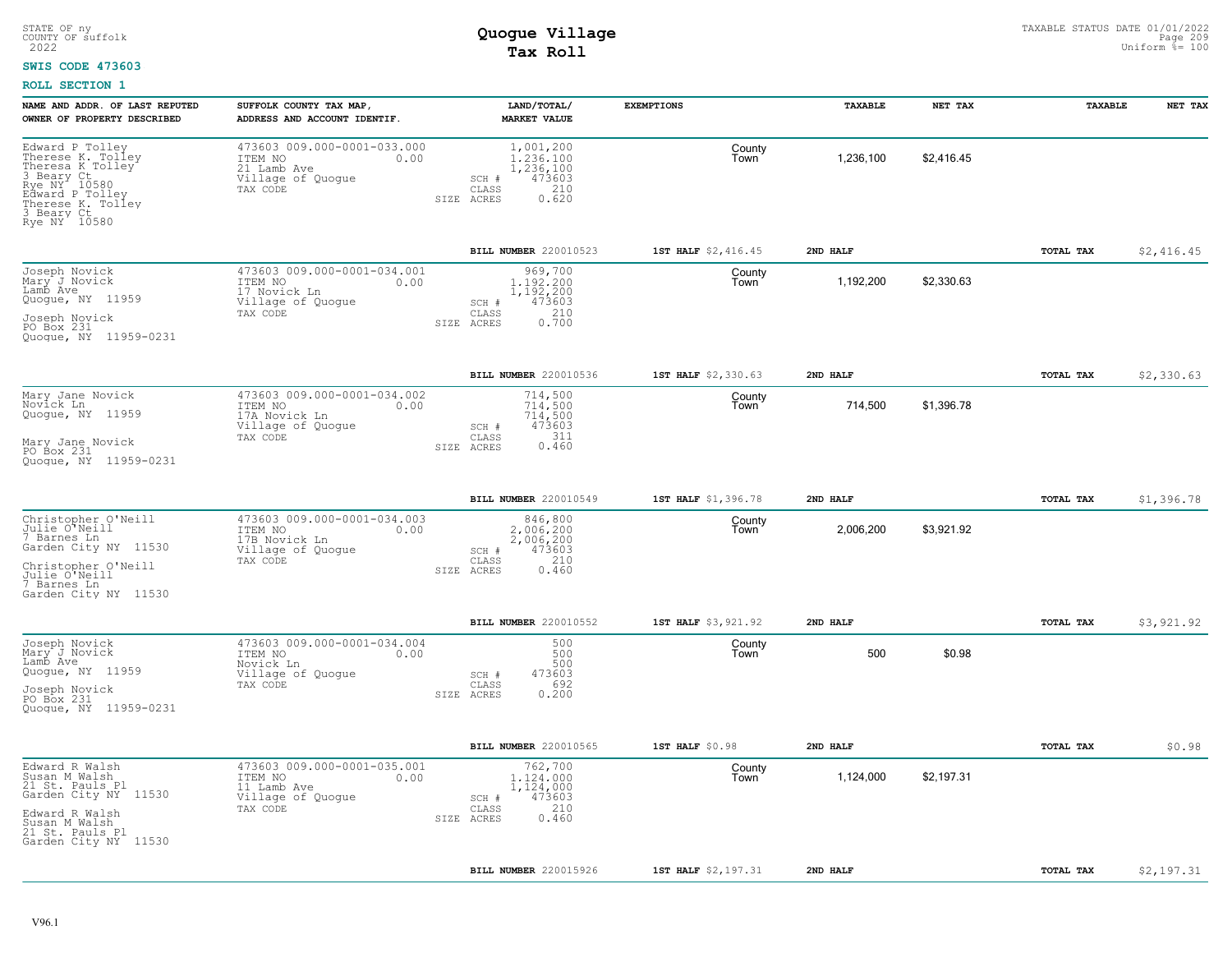### **SWIS CODE 473603**

| NAME AND ADDR. OF LAST REPUTED                                                                                                                                         | SUFFOLK COUNTY TAX MAP,                                                                           | LAND/TOTAL/                                                                                                   | <b>EXEMPTIONS</b>          | TAXABLE   | NET TAX    | TAXABLE   | NET TAX    |
|------------------------------------------------------------------------------------------------------------------------------------------------------------------------|---------------------------------------------------------------------------------------------------|---------------------------------------------------------------------------------------------------------------|----------------------------|-----------|------------|-----------|------------|
| OWNER OF PROPERTY DESCRIBED                                                                                                                                            | ADDRESS AND ACCOUNT IDENTIF.                                                                      | <b>MARKET VALUE</b>                                                                                           |                            |           |            |           |            |
| Eric Buhl<br>Aimee L Buhl<br>PO Box 542<br>Quogue, NY 11959<br>Eric Buhl<br>PO Box 542<br>Quoque, NY 11959                                                             | 473603 009.000-0001-035.002<br>ITEM NO<br>0.00<br>9 Lamb Ave<br>Village of Quogue<br>TAX CODE     | 746,200<br>942,900<br>942,900<br>473603<br>SCH #<br>210<br>CLASS<br>0.540<br>SIZE ACRES                       | County<br>Town             | 942,900   | \$1.843.28 |           |            |
|                                                                                                                                                                        |                                                                                                   | BILL NUMBER 220015939                                                                                         | 1ST HALF \$1,843.28        | 2ND HALF  |            | TOTAL TAX | \$1,843.28 |
| Randy Cardo<br>Beverley B Cardo<br>PO Box 872<br>Quogue NY 11959-0477<br>Randy Cardo<br>PO Box 872<br>Quogue NY 11959-0477                                             | 473603 009.000-0001-036.000<br>ITEM NO<br>0.00<br>52 Montauk Hwy<br>Village of Quogue<br>TAX CODE | 834,300<br>834,300<br>834,300<br>473603<br>SCH #<br>449<br>CLASS<br>1.900<br>SIZE ACRES                       | County<br>Town             | 834,300   | \$1.630.97 |           |            |
|                                                                                                                                                                        |                                                                                                   | BILL NUMBER 220010578                                                                                         | 1ST HALF \$1,630.97        | 2ND HALF  |            | TOTAL TAX | \$1,630.97 |
| Randy Jay Cardo (Trustee)        473603 C<br>The_Carl and Winifred Living T ITEM NO<br>30 Beach Ln<br>Quogue NY 11959<br>Randy Cardo<br>PO Box 872<br>Quoque, NY 11959 | 473603 009.000-0001-037.000<br>0.00<br>7 Lamb Ave<br>Village of Quogue<br>TAX CODE                | 1,025,700 Volunte<br>1.273.500 Firefig<br>1,273,500<br>473603<br>SCH #<br>210<br>CLASS<br>0.550<br>SIZE ACRES | 127,350 County<br>500 Town | 1,145,650 | \$2,239.63 |           |            |
|                                                                                                                                                                        |                                                                                                   | BILL NUMBER 220010581                                                                                         | 1ST HALF \$2,239.63        | 2ND HALF  |            | TOTAL TAX | \$2,239.63 |
| Randy Cardo<br>Beverley B Cardo<br>PO Box 872<br>Quogue NY 11959<br>Randy Cardo<br>PO Box 872<br>Quoque NY 11959                                                       | 473603 009.000-0001-038.000<br>ITEM NO<br>0.00<br>54 Montauk Hwy<br>Village of Quogue<br>TAX CODE | 668,400<br>941,500<br>941,500<br>473603<br>SCH #<br>483<br>CLASS<br>SIZE ACRES<br>0.690                       | County<br>Town             | 941,500   | \$1,840.54 |           |            |
|                                                                                                                                                                        |                                                                                                   | BILL NUMBER 220010594                                                                                         | 1ST HALF \$1,840.54        | 2ND HALF  |            | TOTAL TAX | \$1,840.54 |
| Estate of Shirley A. Perry<br>PO Box 516<br>Quogue, NY 11959<br>Shirley A Perry<br>P.O. Box 516<br>Quogue, NY 11959-0516                                               | 473603 009.000-0001-039.000<br>ITEM NO<br>0.00<br>Jessup Ave<br>Village of Quoque<br>TAX CODE     | 128,600<br>128,600<br>128,600<br>473603<br>SCH #<br>311<br>CLASS<br>0.190<br>SIZE ACRES                       | County<br>Town             | 128,600   | \$251.40   |           |            |
|                                                                                                                                                                        |                                                                                                   | BILL NUMBER 220018318                                                                                         | 1ST HALF \$251.40          | 2ND HALF  |            | TOTAL TAX | \$251.40   |
| Suffolk County<br>330 Center Dr<br>Riverhead, NY<br>11901<br>Suffolk County<br>330 Center Dr<br>Riverhead, NY 11901                                                    | 473603 009.000-0001-040.004<br>0.00<br>ITEM NO<br>Private Road<br>Village of Quogue<br>TAX CODE   | 500<br>exempt<br>500<br>500<br>473603<br>SCH #<br>692<br>CLASS<br>0.000<br>SIZE ACRES                         | 500 County<br>Town         | 0         |            |           |            |
|                                                                                                                                                                        |                                                                                                   | BILL NUMBER 220015942                                                                                         | 1ST HALF $$0.00$           | 2ND HALF  |            | TOTAL TAX |            |
|                                                                                                                                                                        |                                                                                                   |                                                                                                               |                            |           |            |           |            |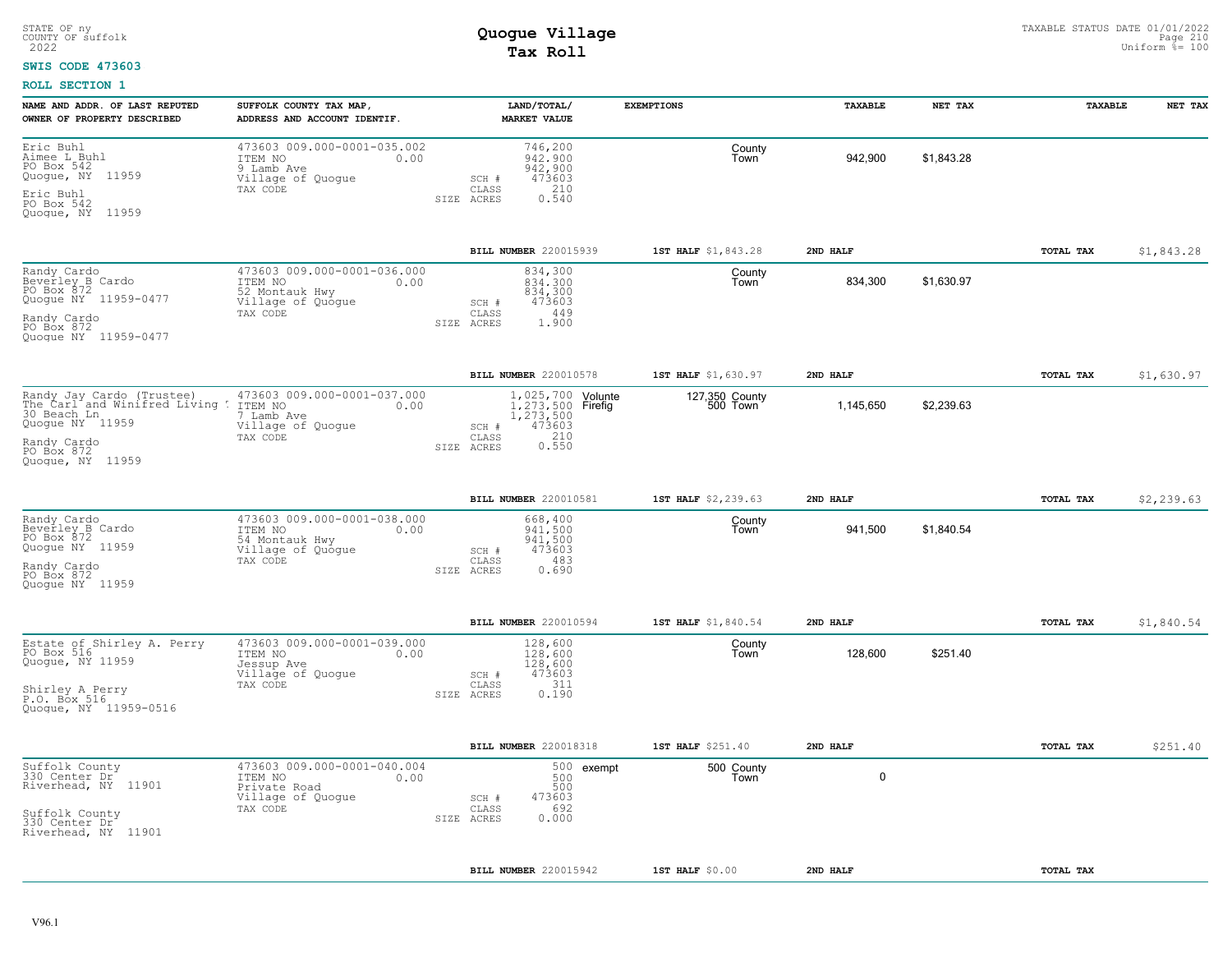#### **SWIS CODE 473603**

| NAME AND ADDR. OF LAST REPUTED<br>OWNER OF PROPERTY DESCRIBED                                                                                                                                                                       | SUFFOLK COUNTY TAX MAP<br>ADDRESS AND ACCOUNT IDENTIF.                                            | LAND/TOTAL/<br><b>MARKET VALUE</b>                                                               | <b>EXEMPTIONS</b>             | TAXABLE   | NET TAX    | TAXABLE   | NET TAX    |
|-------------------------------------------------------------------------------------------------------------------------------------------------------------------------------------------------------------------------------------|---------------------------------------------------------------------------------------------------|--------------------------------------------------------------------------------------------------|-------------------------------|-----------|------------|-----------|------------|
| Paul J Coughlin III<br>Carol Ann Coughlin<br>11 E Lyon Farm Dr<br>Greenwich CT 06831-4346<br>Paul Coughlin III                                                                                                                      | 473603 009.000-0001-040.006<br>ITEM NO<br>0.00<br>35 Lamb Ave<br>Village of Quogue<br>TAX CODE    | 1,444,900<br>2.181.000<br>2,181,000<br>473603<br>SCH #<br>210<br>CLASS                           | County<br>Town                | 2,181,000 | \$4,263.64 |           |            |
| Carol Ann<br>77 B Sherwood Pl<br>Greenwich CT 06830                                                                                                                                                                                 |                                                                                                   | 0.810<br>SIZE ACRES                                                                              |                               |           |            |           |            |
|                                                                                                                                                                                                                                     |                                                                                                   | BILL NUMBER 220015955                                                                            | 1ST HALF \$4,263.64           | 2ND HALF  |            | TOTAL TAX | \$4,263.64 |
| Roderick B Perry (Life Estate)<br>Roderick B Perry & Michelle R<br>Roderick B Perry & Michelle R<br>PO Box 862<br>Ouoque NY 11959<br>Rodérick B Perry & Michelle R<br>Roderick B Perry- Co-Trustee<br>PO Box 862<br>Quoque NY 11959 | 473603 009.000-0001-040.007<br>ITEM NO<br>0.00<br>108 Jessup Ave<br>Village of Quogue<br>TAX CODE | 1,188,900<br>1,409,600<br>1,409,600<br>473603<br>SCH #<br>210<br>CLASS<br>0.940<br>SIZE<br>ACRES | County<br>Town                | 1,409,600 | \$2,755.63 |           |            |
|                                                                                                                                                                                                                                     |                                                                                                   | BILL NUMBER 220018745                                                                            | 1ST HALF \$2,755.63           | 2ND HALF  |            | TOTAL TAX | \$2,755.63 |
| Stephen E. Gallucci<br>Maura Gallucci<br>18 Elk Ave<br>New Rochelle NY 10804<br>Stephen E. Gallucci<br>Maura Gallucci<br>18 Elk Ave<br>New Rochelle NY 10804                                                                        | 473603 009.000-0001-040.008<br>ITEM NO<br>0.00<br>37 Lamb Ave<br>Village of Quogue<br>TAX CODE    | 1,504,300<br>2.517.100<br>2,517,100<br>473603<br>SCH #<br>1.270<br>CLASS<br>SIZE ACRES           | County<br>Town                | 2,517,100 | \$4,920.68 |           |            |
|                                                                                                                                                                                                                                     |                                                                                                   |                                                                                                  |                               |           |            |           |            |
| Dennis Healy                                                                                                                                                                                                                        | 473603 009.000-0002-001.001                                                                       | BILL NUMBER 220018758<br>554,800                                                                 | 1ST HALF \$4,920.68<br>County | 2ND HALF  |            | TOTAL TAX | \$4,920.68 |
| Sinh Ta<br>Sinh Ta<br>12 Legends Blvd<br>West Nyack NY 10994<br>Dennis Healy<br>Sinh Ta<br>12 Legends Blvd<br>West Nyack NY 10994                                                                                                   | ITEM NO<br>0.00<br>2 Lamb Ave<br>Village of Quoque<br>TAX CODE                                    | 1,204,500<br>1,204,500<br>473603<br>SCH #<br>210<br>CLASS<br>0.500<br>ACRES<br>SIZE              | Town                          | 1,204,500 | \$2,354.68 |           |            |
|                                                                                                                                                                                                                                     |                                                                                                   | BILL NUMBER 220017381                                                                            | 1ST HALF \$2,354.68           | 2ND HALF  |            | TOTAL TAX | \$2,354.68 |
| Nicole Ang<br>Davin Ang<br>110 Duane St Apt 3F<br>New York NY 10007<br>Nicole Ang<br>Davin Ang<br>110 Duane St Apt 3F<br>New York NY 10007                                                                                          | 473603 009.000-0002-001.002<br>ITEM NO<br>0.00<br>4 Lamb Ave<br>Village of Quogue<br>TAX CODE     | 558,300<br>1,528,300<br>1,528,300<br>473603<br>SCH #<br>210<br>CLASS<br>0.580<br>SIZE ACRES      | County<br>Town                | 1,528,300 | \$2,987.67 |           |            |
|                                                                                                                                                                                                                                     |                                                                                                   | BILL NUMBER 220017393                                                                            | 1ST HALF \$2,987.67           | 2ND HALF  |            | TOTAL TAX | \$2,987.67 |
| 6 Lamb Avenue, LLC<br>c/o Pollock & Maquire<br>4 West Red Oak Ln Suite 302<br>White Plains NY 10604                                                                                                                                 | 473603 009.000-0002-001.003<br>0.00<br>ITEM NO<br>6 Lamb Ave<br>Village of Quogue                 | 520,600<br>520,600<br>520,600<br>473603<br>SCH #                                                 | County<br>Town                | 520,600   | \$1,017.72 |           |            |
| 6 Lamb Avenue, LLC<br>200 Pound Ridge Rd<br>Bedford NY 10506                                                                                                                                                                        | TAX CODE                                                                                          | 311<br>CLASS<br>0.560<br>SIZE ACRES                                                              |                               |           |            |           |            |
|                                                                                                                                                                                                                                     |                                                                                                   | BILL NUMBER 220017403                                                                            | 1ST HALF \$1,017.72           | 2ND HALF  |            | TOTAL TAX | \$1,017.72 |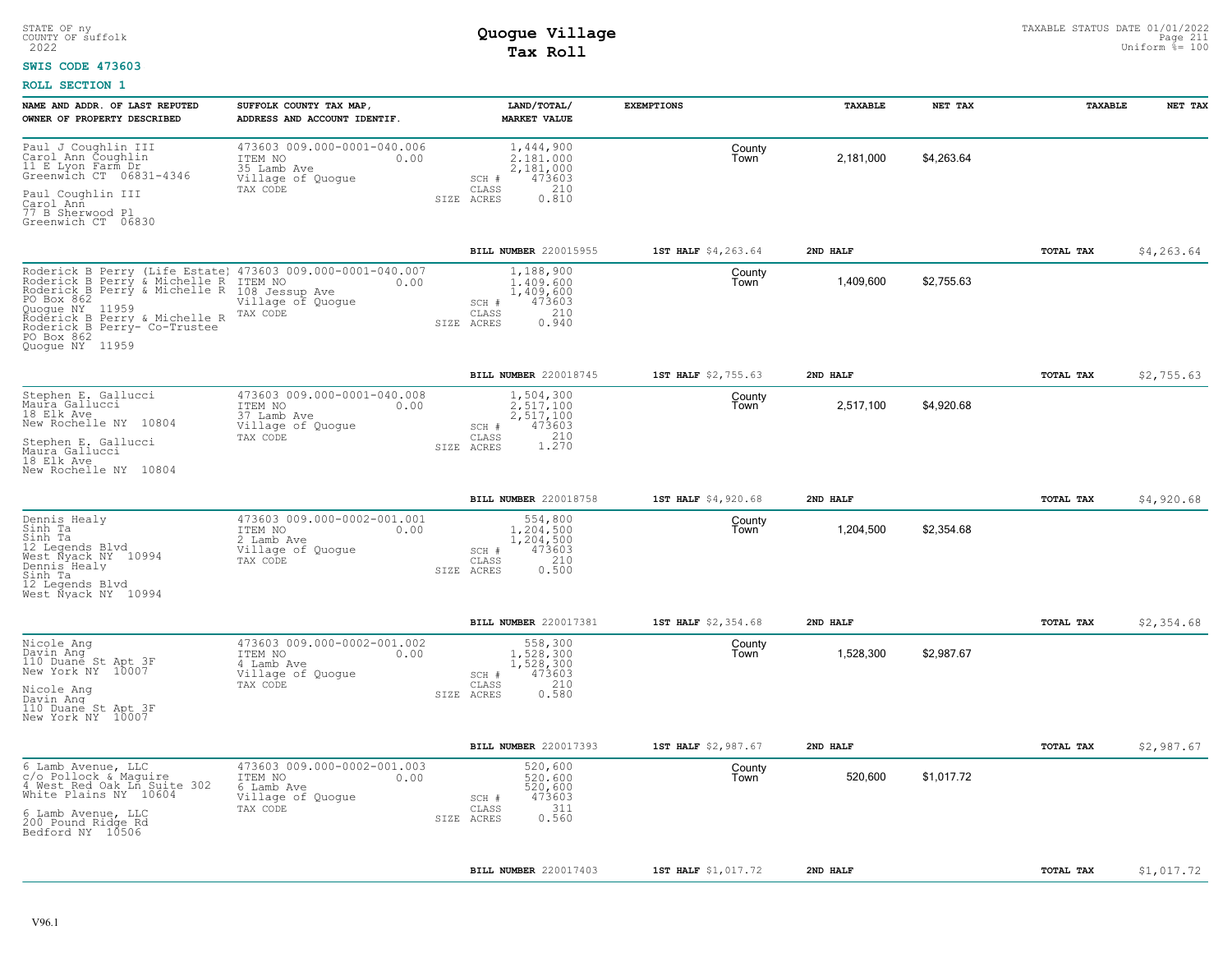#### **SWIS CODE 473603**

| NAME AND ADDR. OF LAST REPUTED<br>OWNER OF PROPERTY DESCRIBED                                                                                                                                                                             | SUFFOLK COUNTY TAX MAP,<br>ADDRESS AND ACCOUNT IDENTIF.                                           | LAND/TOTAL/<br><b>MARKET VALUE</b>                                                          | <b>EXEMPTIONS</b>   | <b><i>TAXABLE</i></b> | NET TAX    | TAXABLE          | NET TAX    |
|-------------------------------------------------------------------------------------------------------------------------------------------------------------------------------------------------------------------------------------------|---------------------------------------------------------------------------------------------------|---------------------------------------------------------------------------------------------|---------------------|-----------------------|------------|------------------|------------|
| Mark Mashburn<br>P O Box 1290<br>8 Lamb Ave<br>Quogue NY 11959<br>Mark Mashburn                                                                                                                                                           | 473603 009.000-0002-001.004<br>ITEM NO<br>0.00<br>8 Lamb Ave<br>Village of Quogue<br>TAX CODE     | 560,500<br>1,223,700<br>1,223,700<br>473603<br>SCH #<br>210<br>CLASS<br>0.510<br>SIZE ACRES | County<br>Town      | 1,223,700             | \$2,392.21 |                  |            |
| PO Box 4472<br>New York NY 10163                                                                                                                                                                                                          |                                                                                                   |                                                                                             |                     |                       |            |                  |            |
|                                                                                                                                                                                                                                           |                                                                                                   | BILL NUMBER 220017416                                                                       | 1ST HALF \$2,392.21 | 2ND HALF              |            | TOTAL TAX        | \$2,392.21 |
| Meghan S. Phillips (Co-Truste: 473603 009.000-0002-002.000<br>The Sheila B Phillips Irrev. TEM NO<br>Kelly Bookamer (Co-Trustee) 58 Montauk Hwy 0.00<br>The Sheila B. Phillips Irrev. Village of Quogue<br>Sheila Phillips<br>PO Box 1296 | TAX CODE                                                                                          | 329,700<br>504,400<br>504,400<br>473603<br>SCH #<br>210<br>CLASS<br>0.300<br>SIZE ACRES     | County<br>Town      | 504,400               | \$986.05   |                  |            |
| Quoque, NY 11959                                                                                                                                                                                                                          |                                                                                                   |                                                                                             |                     |                       |            |                  |            |
|                                                                                                                                                                                                                                           |                                                                                                   | BILL NUMBER 220010604                                                                       | 1ST HALF \$986.05   | 2ND HALF              |            | TOTAL TAX        | \$986.05   |
| Colleen K. Lynch<br>24 Baycrest Ave<br>East Quogue NY 11942                                                                                                                                                                               | 473603 009.000-0002-004.000<br>ITEM NO<br>0.00<br>64 Montauk Hwy<br>Village of Quogue             | 487,200<br>2,097,300<br>2,097,300<br>473603<br>SCH #                                        | County<br>Town      | 2,097,300             | \$4,100.01 |                  |            |
| Colleen K. Lynch<br>24 Baycrest Ave<br>East Quoque NY 11942                                                                                                                                                                               | TAX CODE                                                                                          | 210<br>CLASS<br>0.980<br>SIZE ACRES                                                         |                     |                       |            |                  |            |
|                                                                                                                                                                                                                                           |                                                                                                   | <b>BILL NUMBER 220010617</b>                                                                | 1ST HALF \$4,100.01 | 2ND HALF              |            | <b>TOTAL TAX</b> | \$4,100.01 |
| James J Mc Kenna<br>Renee Mc Kenna<br>517 E 84th St<br>New York, NY 10028                                                                                                                                                                 | 473603 009.000-0002-006.000<br>ITEM NO<br>0.00<br>68 Montauk Hwy<br>Village of Quogue             | 455,200<br>801,800<br>801,800<br>473603<br>SCH #                                            | County<br>Town      | 801,800               | \$1,567.44 |                  |            |
| James J Mc Kenna<br>517 E 84th St<br>New York, NY 10028                                                                                                                                                                                   | TAX CODE                                                                                          | 210<br>CLASS<br>SIZE ACRES<br>0.520                                                         |                     |                       |            |                  |            |
|                                                                                                                                                                                                                                           |                                                                                                   | BILL NUMBER 220010621                                                                       | 1ST HALF \$1,567.44 | 2ND HALF              |            | TOTAL TAX        | \$1,567.44 |
| Andrew Lockwood<br>Christine Lockwood<br>Christine Goodwood<br>70 Montauk Hwy<br>PO Box 377<br>Andrew Lockwood<br>Christine Lockwood<br>70 Montauk Hwy<br>PO Box 377                                                                      | 473603 009.000-0002-007.000<br>ITEM NO<br>0.00<br>70 Montauk Hwy<br>Village of Quogue<br>TAX CODE | 283,000<br>480,000<br>480,000<br>473603<br>SCH #<br>210<br>CLASS<br>0.150<br>SIZE ACRES     | County<br>Town      | 480,000               | \$938.35   |                  |            |
|                                                                                                                                                                                                                                           |                                                                                                   | BILL NUMBER 220010633                                                                       | 1ST HALF \$938.35   | 2ND HALF              |            | TOTAL TAX        | \$938.35   |
| Michael Nelson<br>Marisa Nelson<br>PO Box 1766<br>Quogue NY 11959                                                                                                                                                                         | 473603 009.000-0002-008.000<br>ITEM NO<br>0.00<br>72 Montauk Hwy<br>Village of Quogue             | 828,400<br>1,091,600<br>1,091,600<br>473603<br>SCH #                                        | County<br>Town      | 1,091,600             | \$2,133.97 |                  |            |
| Michael Nelson<br>Marisa Nelson<br>PO Box 1766<br>Quogue NY 11959                                                                                                                                                                         | TAX CODE                                                                                          | CLASS<br>281<br>0.730<br>SIZE ACRES                                                         |                     |                       |            |                  |            |
|                                                                                                                                                                                                                                           |                                                                                                   | <b>BILL NUMBER</b> 220010646                                                                | 1ST HALF \$2,133.97 | 2ND HALF              |            | TOTAL TAX        | \$2,133.97 |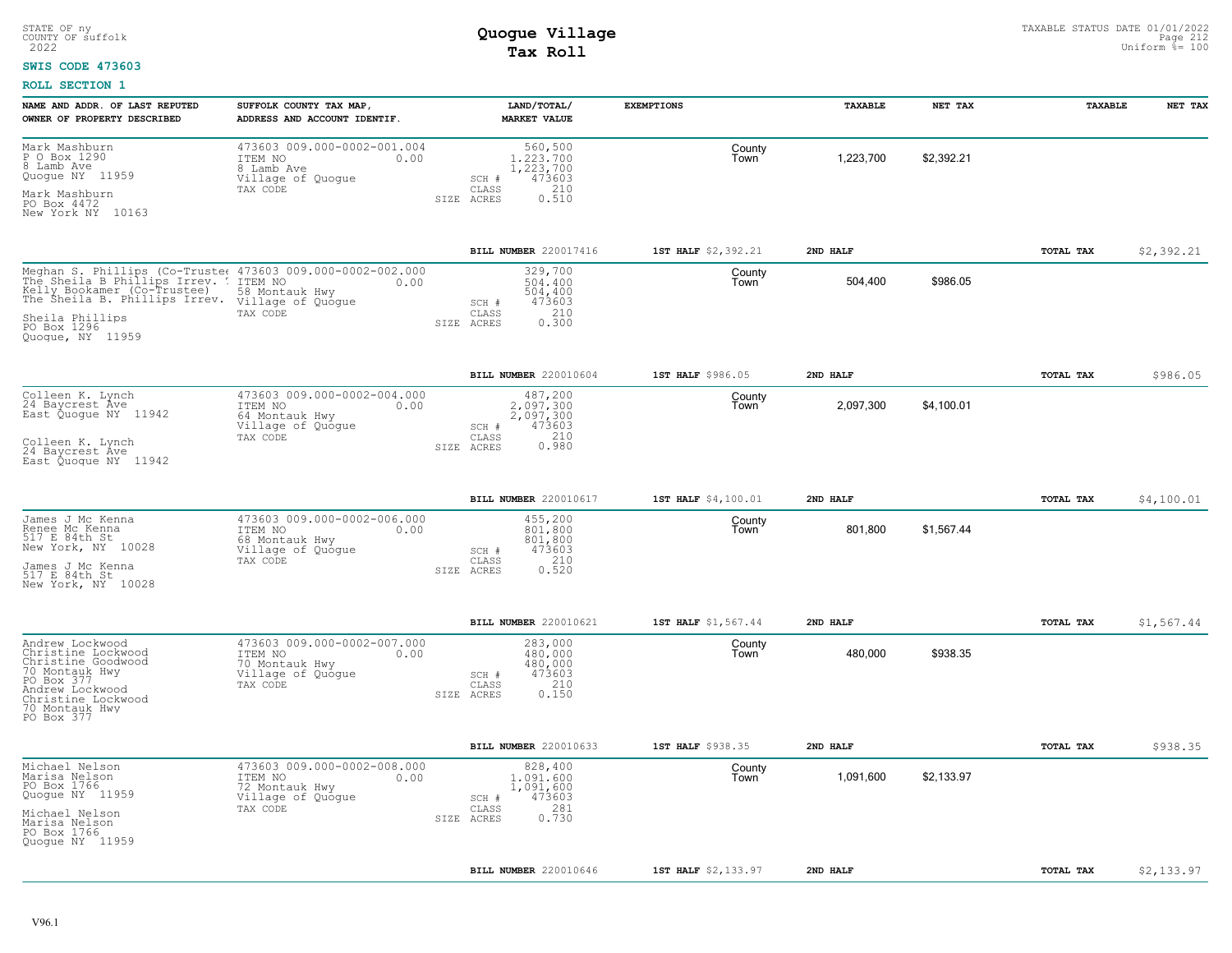### **SWIS CODE 473603**

| NAME AND ADDR. OF LAST REPUTED<br>OWNER OF PROPERTY DESCRIBED                                                                                                                                                  | SUFFOLK COUNTY TAX MAP,<br>ADDRESS AND ACCOUNT IDENTIF.                                            | LAND/TOTAL/<br><b>MARKET VALUE</b>                                                            | <b>EXEMPTIONS</b>   | TAXABLE   | NET TAX    | TAXABLE   | NET TAX    |
|----------------------------------------------------------------------------------------------------------------------------------------------------------------------------------------------------------------|----------------------------------------------------------------------------------------------------|-----------------------------------------------------------------------------------------------|---------------------|-----------|------------|-----------|------------|
| 74 Montauk Highway Quogue, LL( 473603 009.000-0002-009.000<br>3 Evelyn Ct<br>Westhampton NY 11977<br>Michael Pinonzek (Trustee)<br>The MIchael J. Pinonzek Trust<br>3 Evelyn Ct  11000<br>Westhampton NY 11977 | ITEM NO<br>0.00<br>74 Montauk Hwy<br>Village of Quogue<br>TAX CODE                                 | 420,600<br>669,500<br>669,500<br>473603<br>SCH #<br>210<br>CLASS<br>0.630<br>SIZE ACRES       | County<br>Town      | 669,500   | \$1,308.81 |           |            |
|                                                                                                                                                                                                                |                                                                                                    | BILL NUMBER 220010659                                                                         | 1ST HALF \$1,308.81 | 2ND HALF  |            | TOTAL TAX | \$1,308.81 |
| William S Detwiler<br>57 Montague St Apt 1J<br>Brooklyn NY 11201<br>William S Detwiler                                                                                                                         | 473603 009.000-0002-010.000<br>ITEM NO<br>0.00<br>77 Old Depot Rd<br>Village of Quoque<br>TAX CODE | 1,000,700<br>1,260,000<br>1,260,000<br>473603<br>SCH #<br>210<br>CLASS<br>SIZE ACRES<br>0.820 | County<br>Town      | 1,260,000 | \$2,463.17 |           |            |
| 57 Montague St Apt 1J<br>Brooklyn NY 11201                                                                                                                                                                     |                                                                                                    |                                                                                               |                     |           |            |           |            |
|                                                                                                                                                                                                                |                                                                                                    | BILL NUMBER 220010662                                                                         | 1ST HALF \$2,463.17 | 2ND HALF  |            | TOTAL TAX | \$2,463.17 |
| Elizabeth W. Rowe<br>133 E 80th St Apt 2B<br>New York NY 10075                                                                                                                                                 | 473603 009.000-0002-011.000<br>ITEM NO<br>0.00<br>79 Old Depot Rd<br>Village of Quoque<br>TAX CODE | 1,168,900<br>1.700.000<br>1,700,000<br>473603<br>SCH #<br>CLASS                               | County<br>Town      | 1,700,000 | \$3,323.33 |           |            |
| Elizabeth W. Rowe<br>133 E 80th St Apt 2B<br>New York NY 10075                                                                                                                                                 |                                                                                                    | 0.820<br>SIZE ACRES                                                                           |                     |           |            |           |            |
|                                                                                                                                                                                                                |                                                                                                    | BILL NUMBER 220010675                                                                         | 1ST HALF \$3,323.33 | 2ND HALF  |            | TOTAL TAX | \$3,323.33 |
| Thomas C Elliott<br>Darrach Elliott<br>220 E 72nd St Apt 11E<br>New York NY 10021-4509<br>Thomas Elliott<br>PO Box 1002<br>Quoque NY 11959                                                                     | 473603 009.000-0002-012.000<br>ITEM NO<br>0.00<br>81 Old Depot Rd<br>Village of Quogue<br>TAX CODE | 1,097,900<br>1,414,100<br>1,414,100<br>473603<br>SCH #<br>210<br>CLASS<br>SIZE ACRES<br>0.620 | County<br>Town      | 1,414,100 | \$2,764.42 |           |            |
|                                                                                                                                                                                                                |                                                                                                    | BILL NUMBER 220010688                                                                         | 1ST HALF \$2,764.42 | 2ND HALF  |            | TOTAL TAX | \$2,764.42 |
| Mary W Newman<br>P.O. Box 5013<br>25 Edgewood Rd<br>Quogué, NY 11959<br>Mary W Newman<br>PO Box 5013                                                                                                           | 473603 009.000-0002-013.000<br>ITEM NO<br>0.00<br>25 Edgewood Rd<br>Village of Quogue<br>TAX CODE  | 1,097,900<br>1.627.600<br>1,627,600<br>473603<br>SCH #<br>210<br>CLASS<br>SIZE ACRES<br>0.620 | County<br>Town      | 1,627,600 | \$3,181.80 |           |            |
| Quogue, NY 11959-5013                                                                                                                                                                                          |                                                                                                    |                                                                                               |                     |           |            |           |            |
|                                                                                                                                                                                                                |                                                                                                    | BILL NUMBER 220010691                                                                         | 1ST HALF \$3,181.80 | 2ND HALF  |            | TOTAL TAX | \$3,181.80 |
| Kenneth Atkinson<br>Laura Atkinson<br>132 Kane St NE<br>Brooklyn NY 11231-2656<br>Kenneth Atkinson<br>Laura Atkinson<br>PO Box 1554<br>Quoque NY 11959                                                         | 473603 009.000-0002-014.000<br>0.00<br>ITEM NO<br>21 Edgewood Rd<br>Village of Quoque<br>TAX CODE  | 1,255,900<br>1,930,600<br>1,930,600<br>473603<br>SCH #<br>210<br>CLASS<br>1,000<br>SIZE ACRES | County<br>Town      | 1,930,600 | \$3,774.13 |           |            |
|                                                                                                                                                                                                                |                                                                                                    |                                                                                               |                     |           |            |           |            |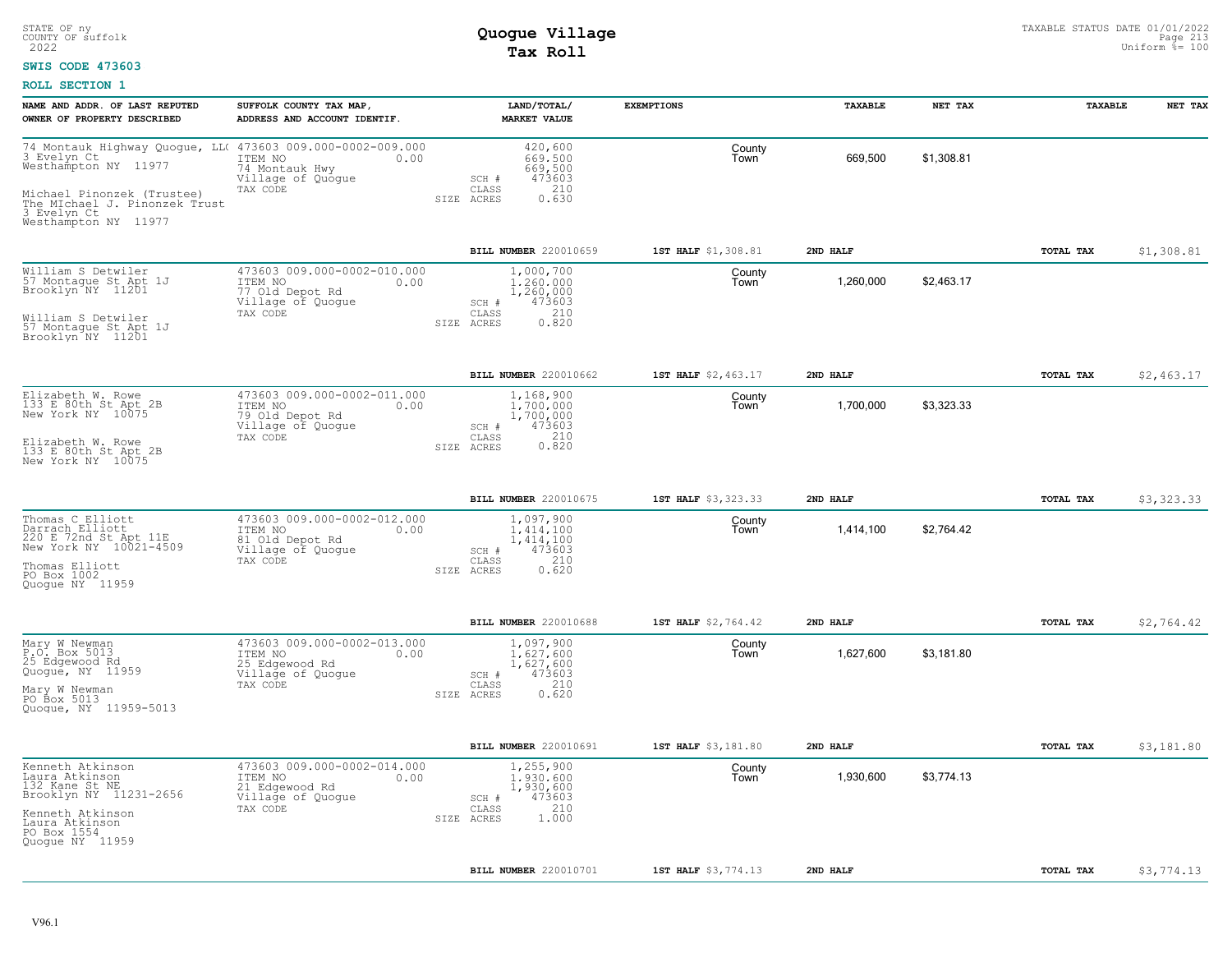### **SWIS CODE 473603**

| NAME AND ADDR. OF LAST REPUTED<br>OWNER OF PROPERTY DESCRIBED                                                                                                                                                                                       | SUFFOLK COUNTY TAX MAP,<br>ADDRESS AND ACCOUNT IDENTIF. | LAND/TOTAL/<br><b>MARKET VALUE</b>                                                                | <b>EXEMPTIONS</b>   | TAXABLE   | NET TAX    | TAXABLE          | NET TAX    |
|-----------------------------------------------------------------------------------------------------------------------------------------------------------------------------------------------------------------------------------------------------|---------------------------------------------------------|---------------------------------------------------------------------------------------------------|---------------------|-----------|------------|------------------|------------|
| Jean Marie Barker<br>P.O. Box 332<br>ITEM NO<br>Quogue, NY 11959-0332<br>17 Edgewood Rd<br>Village of Quogue<br>TAX CODE<br>Louise M Barker (Life Estate)<br>PO Box 332<br>Quogue, NY 11959-0332                                                    | 473603 009.000-0002-015.000<br>0.00                     | 907,800<br>1.156.600<br>1,156,600<br>473603<br>SCH #<br>210<br>CLASS<br>0.500<br>SIZE ACRES       | County<br>Town      | 1.156.600 | \$2.261.04 |                  |            |
|                                                                                                                                                                                                                                                     |                                                         | BILL NUMBER 220010714                                                                             | 1ST HALF \$2,261.04 | 2ND HALF  |            | TOTAL TAX        | \$2,261.04 |
| John A Morgan<br>Deborah Morgan<br>ITEM NO<br>Edgewood Rd<br>15 Edgewood Rd<br>Quogue, NY 11959<br>Village of Quoque<br>TAX CODE<br>John A Morgan<br>PO Box 1154<br>Quoque NY 11959                                                                 | 473603 009.000-0002-016.000<br>0.00                     | 903,100<br>1.423.700<br>1,423,700<br>473603<br>SCH #<br>210<br>CLASS<br>0.500<br>SIZE ACRES       | County<br>Town      | 1,423,700 | \$2.783.19 |                  |            |
|                                                                                                                                                                                                                                                     |                                                         | BILL NUMBER 220010727                                                                             | 1ST HALF \$2,783.19 | 2ND HALF  |            | TOTAL TAX        | \$2,783.19 |
| Caroline Tolley<br>Carol B Tolley<br>9 Edgewood Rd<br>ITEM NO<br>9 Edgewood Rd<br>PO Box 221<br>Village of Quogue<br>Quogue NY 11959<br>Caroline Tolley<br>TAX CODE<br>Carol B. Tolley<br>P O Box 221<br>9 Edgewood Rd                              | 473603 009.000-0002-017.001<br>0.00                     | 800,000<br>1,105,000<br>1,105,000<br>473603<br>SCH #<br>$0.220$<br>$0.940$<br>CLASS<br>SIZE ACRES | County<br>Town      | 1,105,000 | \$2,160.16 |                  |            |
|                                                                                                                                                                                                                                                     |                                                         | BILL NUMBER 220010731                                                                             | 1ST HALF \$2,160.16 | 2ND HALF  |            | <b>TOTAL TAX</b> | \$2,160.16 |
| Leonard Jankowski (Life Estat: 473603 009.000-0002-018.001<br>Marie Jankowski (Life Estate) ITEM NO<br>Phyllis Kessler<br>11 Edgewood Rd<br>Remainderman<br>Village of Quoque<br>TAX CODE<br>Marie Jankowski<br>PO Box 673<br>Quoque, NY 11959-0673 | 0.00                                                    | 997,300<br>1.310.900<br>1,310,900<br>473603<br>SCH #<br>210<br>CLASS<br>0.740<br>SIZE ACRES       | County<br>Town      | 1,310,900 | \$2,562.68 |                  |            |
|                                                                                                                                                                                                                                                     |                                                         | BILL NUMBER 220010743                                                                             | 1ST HALF \$2,562.68 | 2ND HALF  |            | TOTAL TAX        | \$2,562.68 |
| 13 Edgewood Road, LLC<br>10 The Registry<br>ITEM NO<br>East Quogue NY <sup>-</sup> 11942<br>13 Edgewood Rd<br>Village of Quogue<br>TAX CODE<br>Donna D Davis<br>PO Box 108<br>Quogue, NY 11959                                                      | 473603 009.000-0002-018.002<br>0.00                     | 915,400<br>1,057,100<br>1,057,100<br>473603<br>$SCH$ $#$<br>210<br>CLASS<br>0.580<br>SIZE ACRES   | County<br>Town      | 1,057,100 | \$2,066.52 |                  |            |
|                                                                                                                                                                                                                                                     |                                                         | BILL NUMBER 220010756                                                                             | 1ST HALF \$2,066.52 | 2ND HALF  |            | TOTAL TAX        | \$2,066.52 |
| 7 Edgewood LLC<br>c/o Cheryl B. Van Tuyle<br>76 Andreano Ave<br>ITEM NO<br>7 Edgewood Rd<br>East Patchogue NY 11772<br>Village of Quogue<br>TAX CODE<br>Cheryl A Van Tuyle<br>76 Andreano Ave<br>East Patchogue, NY 11772                           | 473603 009.000-0002-019.000<br>0.00                     | 1,073,800<br>1,270,600<br>1,270,600<br>473603<br>SCH #<br>210<br>CLASS<br>1.000<br>SIZE ACRES     | County<br>Town      | 1,270,600 | \$2.483.90 |                  |            |
|                                                                                                                                                                                                                                                     |                                                         | BILL NUMBER 220010769                                                                             | 1ST HALF \$2,483.90 | 2ND HALF  |            | TOTAL TAX        | \$2,483.90 |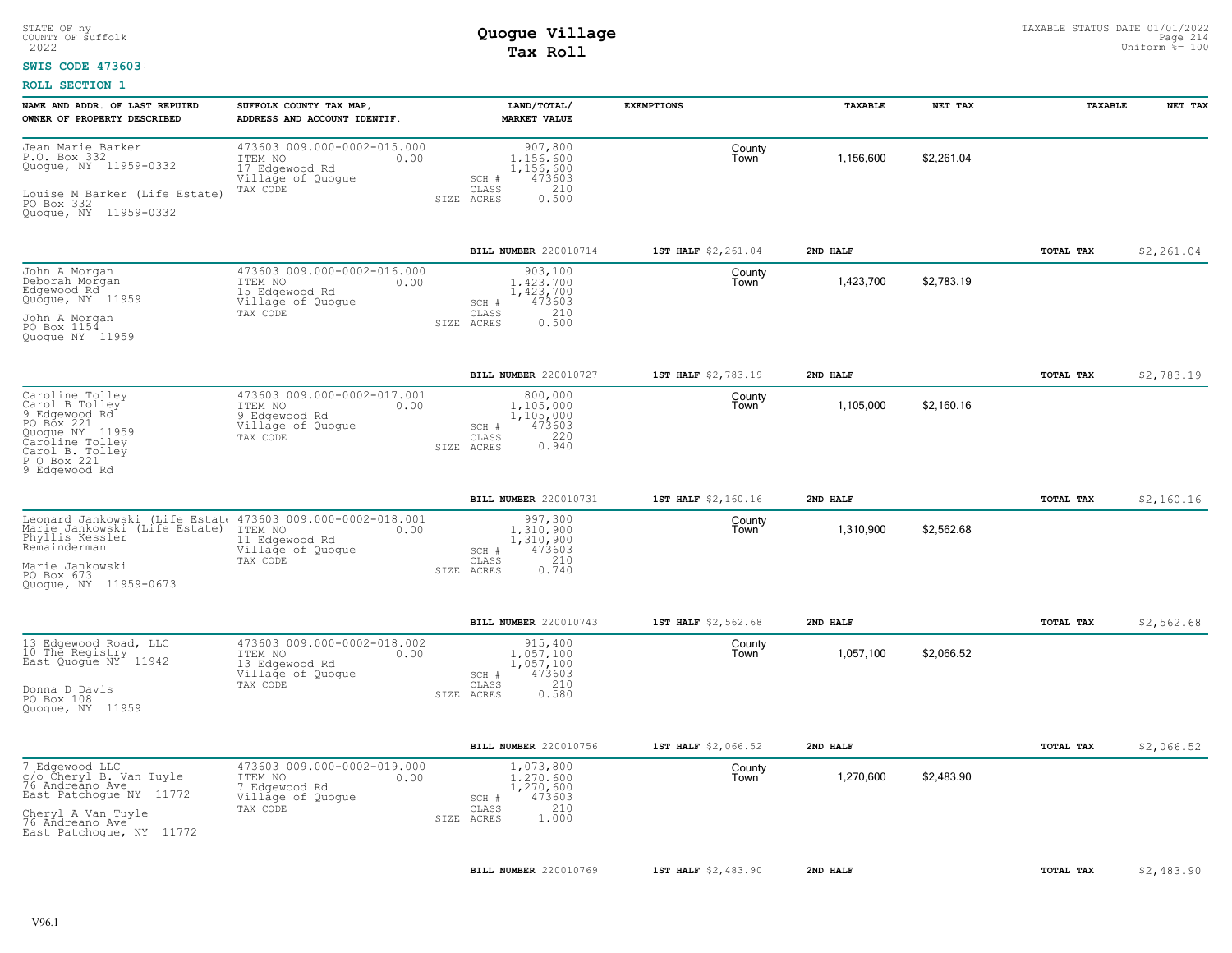#### **SWIS CODE 473603**

| NAME AND ADDR. OF LAST REPUTED<br>OWNER OF PROPERTY DESCRIBED                                                                                                | SUFFOLK COUNTY TAX MAP,<br>ADDRESS AND ACCOUNT IDENTIF.                                          | LAND/TOTAL/<br><b>MARKET VALUE</b>                                                             | <b>EXEMPTIONS</b>   | TAXABLE   | NET TAX    | TAXABLE          | NET TAX    |
|--------------------------------------------------------------------------------------------------------------------------------------------------------------|--------------------------------------------------------------------------------------------------|------------------------------------------------------------------------------------------------|---------------------|-----------|------------|------------------|------------|
| 5 Edgewood LLC<br>c/o Cheryl B. Van Tuyle<br>76 Andreano Ave<br>East Patchogue NY 11772<br>Cheryl A Van Tuyle<br>76 Andreano Ave<br>East Patchoque, NY 11772 | 473603 009.000-0002-020.000<br>ITEM NO<br>0.00<br>5 Edgewood Rd<br>Village of Quogue<br>TAX CODE | 913,400<br>1,018,600<br>1,018,600<br>473603<br>SCH #<br>281<br>CLASS<br>0.510<br>SIZE<br>ACRES | County<br>Town      | 1,018,600 | \$1,991.26 |                  |            |
|                                                                                                                                                              |                                                                                                  | BILL NUMBER 220010772                                                                          | 1ST HALF \$1,991.26 | 2ND HALF  |            | TOTAL TAX        | \$1,991.26 |
| William Haydock<br>Sara Haydock<br>43 Croton Lake Rd<br>Katonah NY 10536<br>William Haydock<br>Sara Haydock<br>43 Croton Lake Rd<br>Katonah NY 10536         | 473603 009.000-0002-021.000<br>ITEM NO<br>0.00<br>22 Lamb Ave<br>Village of Quogue<br>TAX CODE   | 892,100<br>1,321,500<br>1,321,500<br>473603<br>SCH #<br>210<br>CLASS<br>0.320<br>SIZE ACRES    | County<br>Town      | 1,321,500 | \$2,583.40 |                  |            |
|                                                                                                                                                              |                                                                                                  | BILL NUMBER 220010785                                                                          | 1ST HALF \$2,583.40 | 2ND HALF  |            | <b>TOTAL TAX</b> | \$2,583.40 |
| William Wiley<br>Sarah Wiley<br>33 Fifth Ave Apt 8D<br>New York NY 10003<br>William Wiley<br>PO Box 777<br>Ouoque NY 11959                                   | 473603 009.000-0002-022.000<br>ITEM NO<br>0.00<br>20 Lamb Ave<br>Village of Quogue<br>TAX CODE   | 575,300<br>875,500<br>875,500<br>473603<br>SCH #<br>210<br>CLASS<br>0.180<br>SIZE ACRES        | County<br>Town      | 875,500   | \$1,711.51 |                  |            |
|                                                                                                                                                              |                                                                                                  | BILL NUMBER 220010798                                                                          | 1ST HALF \$1,711.51 | 2ND HALF  |            | TOTAL TAX        | \$1,711.51 |
| Marcia F Miller<br>Dune Rd<br>Quogue, NY 11959<br>Marcia F Miller<br>PO Box 144<br>Quoque, NY 11959-0144                                                     | 473603 009.000-0002-023.000<br>ITEM NO<br>0.00<br>16 Lamb Ave<br>Village of Quogue<br>TAX CODE   | 785,100<br>1.047.600<br>1,047,600<br>473603<br>SCH #<br>281<br>CLASS<br>SIZE ACRES<br>0.510    | County<br>Town      | 1,047,600 | \$2,047.95 |                  |            |
|                                                                                                                                                              |                                                                                                  | BILL NUMBER 220010808                                                                          | 1ST HALF \$2,047.95 | 2ND HALF  |            | TOTAL TAX        | \$2,047.95 |
| Christopher Ewan<br>Michelle Ewan<br>37 Strong Pl<br>Brooklyn NY 11231<br>Christopher Ewan<br>Michelle Ewan<br>37 Strong Pl<br>Brooklyn NY 11231             | 473603 009.000-0002-024.000<br>ITEM NO<br>0.00<br>14 Lamb Ave<br>Village of Quogue<br>TAX CODE   | 1,193,900<br>1,466,400<br>1,466,400<br>473603<br>SCH #<br>210<br>CLASS<br>0.510<br>SIZE ACRES  | County<br>Town      | 1,466,400 | \$2,866.67 |                  |            |
|                                                                                                                                                              |                                                                                                  | BILL NUMBER 220010811                                                                          | 1ST HALF \$2,866.67 | 2ND HALF  |            | TOTAL TAX        | \$2,866.67 |
| Roger P Griswold JR<br>Stephanie Griswold<br>49 E 96th St PH A<br>New York NY 10128<br>Roger P. Griswold<br>PO Box 1827<br>Quoque NY 11959                   | 473603 009.000-0002-025.000<br>ITEM NO<br>0.00<br>10 Lamb Ave<br>Village of Quogue<br>TAX CODE   | 1,173,200<br>1,616,600<br>1,616,600<br>473603<br>SCH #<br>281<br>CLASS<br>0.750<br>SIZE ACRES  | County<br>Town      | 1,616,600 | \$3,160.29 |                  |            |
|                                                                                                                                                              |                                                                                                  | BILL NUMBER 220010824                                                                          | 1ST HALF \$3,160.29 | 2ND HALF  |            | TOTAL TAX        | \$3,160.29 |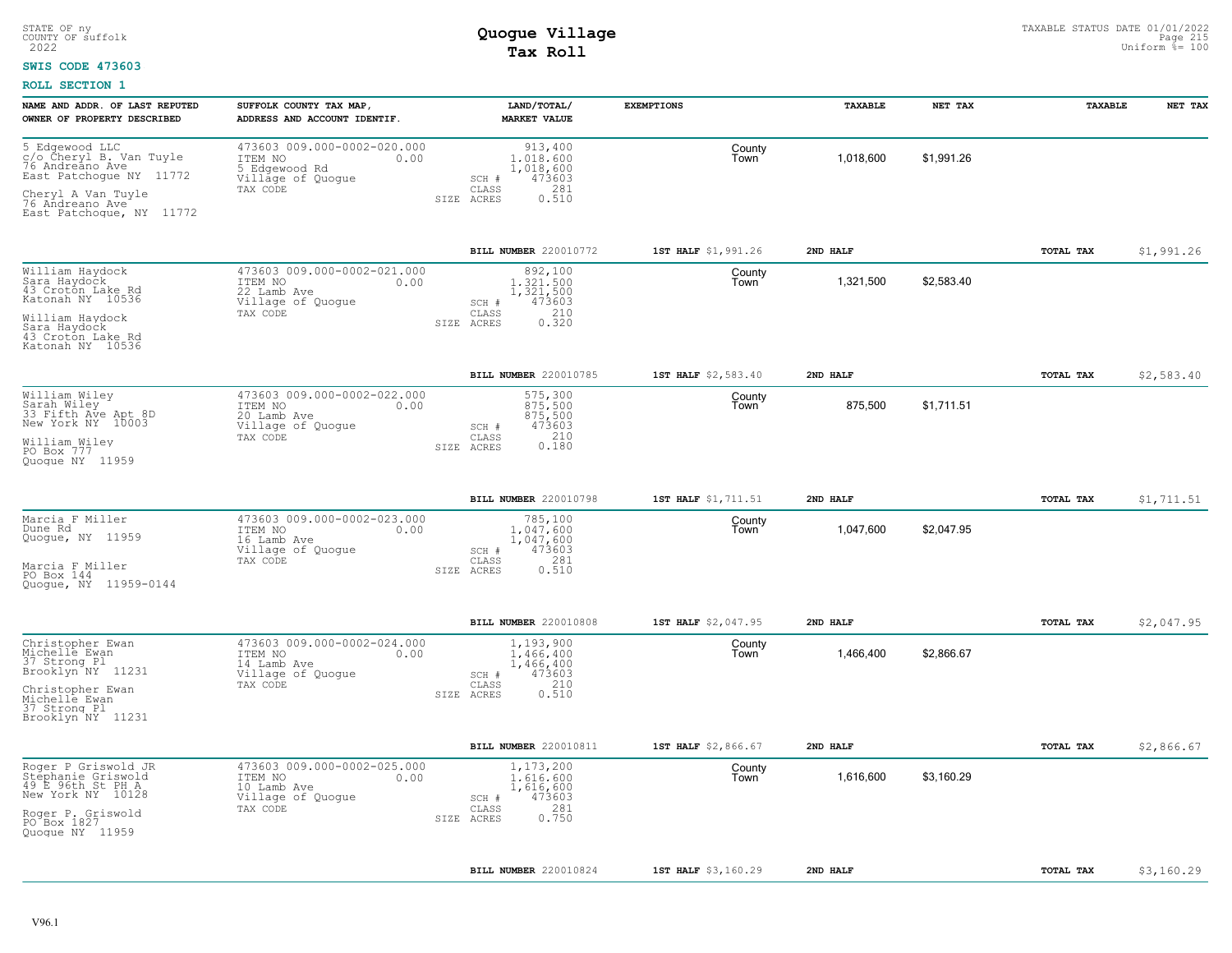#### **SWIS CODE 473603**

| NAME AND ADDR. OF LAST REPUTED                                                      | SUFFOLK COUNTY TAX MAP,                                                                        | LAND/TOTAL/                                                          | <b>EXEMPTIONS</b>   | TAXABLE   | NET TAX    | TAXABLE          | NET TAX    |
|-------------------------------------------------------------------------------------|------------------------------------------------------------------------------------------------|----------------------------------------------------------------------|---------------------|-----------|------------|------------------|------------|
| OWNER OF PROPERTY DESCRIBED                                                         | ADDRESS AND ACCOUNT IDENTIF.                                                                   | <b>MARKET VALUE</b>                                                  |                     |           |            |                  |            |
| Robert B Davis JR<br>346 E 87th St<br>New York, NY 10028                            | 473603 009.000-0003-001.001<br>ITEM NO<br>0.00<br>30 Lamb Ave<br>Village of Quogue             | 1,033,100<br>1,288,700<br>1,288,700<br>473603<br>SCH #               | County<br>Town      | 1,288,700 | \$2,519.28 |                  |            |
| Robert B Davis JR<br>97 Muchmore Rd<br>Harrison, NY 10528                           | TAX CODE                                                                                       | CLASS<br>210<br>0.460<br>SIZE ACRES                                  |                     |           |            |                  |            |
|                                                                                     |                                                                                                | BILL NUMBER 220010837                                                | 1ST HALF \$2,519.28 | 2ND HALF  |            | TOTAL TAX        | \$2,519.28 |
| Gregory Imber<br>Merédith Imber<br>404 E 55th St Apt 2F<br>New York NY 10022        | 473603 009.000-0003-001.002<br>ITEM NO<br>0.00<br>4 Edgewood Rd<br>Village of Quogue           | 790,300<br>1,103,300<br>1,103,300<br>473603<br>SCH #                 | County<br>Town      | 1,103,300 | \$2,156.84 |                  |            |
| Gregory Imber<br>Meredith Imber<br>PO Box 641<br>Ouoque NY 11959                    | TAX CODE<br>SIZE                                                                               | 281<br>CLASS<br>ACRES<br>0.460                                       |                     |           |            |                  |            |
|                                                                                     |                                                                                                | BILL NUMBER 220010841                                                | 1ST HALF \$2,156.84 | 2ND HALF  |            | TOTAL TAX        | \$2,156.84 |
| Robert J Crowley JR<br>Elizabeth B Crowley<br>46 Sturgis Rd<br>Bronxville, NY 10708 | 473603 009.000-0003-002.000<br>ITEM NO<br>0.00<br>32 Lamb Ave<br>Village of Quogue             | 883,000<br>1,050,900<br>1,050,900<br>473603<br>SCH #                 | County<br>Town      | 1,050,900 | \$2,054.40 |                  |            |
| Robert J Crowley JR<br>55 Langdon Ter<br>Bronxville NY 10708                        | TAX CODE                                                                                       | 0.420<br>CLASS<br>SIZE ACRES                                         |                     |           |            |                  |            |
|                                                                                     |                                                                                                | <b>BILL NUMBER 220010853</b>                                         | 1ST HALF \$2,054.40 | 2ND HALF  |            | TOTAL TAX        | \$2,054.40 |
| Glenn Pollner<br>Ayelet Tauber<br>29 Hitching Post Ln<br>Chappaqua NY 10514         | 473603 009.000-0003-003.000<br>ITEM NO<br>0.00<br>34 Lamb Ave<br>Village of Quogue<br>TAX CODE | 904,800<br>1,149,300<br>1,149,300<br>473603<br>SCH #<br>CLASS<br>210 | County<br>Town      | 1,149,300 | \$2.246.77 |                  |            |
| Glenn Pollner<br>Ayelet Tauber<br>29 Hitching Post Ln<br>Chappaqua NY 10514         |                                                                                                | 0.430<br>SIZE ACRES                                                  |                     |           |            |                  |            |
|                                                                                     |                                                                                                | <b>BILL NUMBER 220010866</b>                                         | 1ST HALF \$2,246.77 | 2ND HALF  |            | TOTAL TAX        | \$2,246.77 |
| Jessica Deihl<br>1369 Hamilton St NW<br>Washington DC 20011                         | 473603 009.000-0003-004.000<br>ITEM NO<br>0.00<br>36 Lamb Ave<br>Village of Quogue             | 928,700<br>1,189,600<br>1,189,600<br>473603<br>SCH #                 | County<br>Town      | 1,189,600 | \$2,325.55 |                  |            |
| Jessica Deihl<br>1369 Hamilton St NW<br>Washington DC 20011                         | TAX CODE                                                                                       | 281<br>CLASS<br>0.440<br>SIZE ACRES                                  |                     |           |            |                  |            |
|                                                                                     |                                                                                                | <b>BILL NUMBER 220010879</b>                                         | 1ST HALF \$2,325.55 | 2ND HALF  |            | <b>TOTAL TAX</b> | \$2,325.55 |
| Tara Fitzpatrick<br>90 Hudson St<br>New York NY 10013                               | 473603 009.000-0003-005.000<br>ITEM NO<br>0.00<br>38 Lamb Ave<br>Village of Quogue             | 956,100<br>1,643,500<br>1,643,500<br>473603<br>SCH #                 | County<br>Town      | 1,643,500 | \$3,212.88 |                  |            |
| Tara FItzpatrick<br>PO Box 130<br>Quoque NY 11959                                   | TAX CODE                                                                                       | 210<br>CLASS<br>0.450<br>SIZE ACRES                                  |                     |           |            |                  |            |
|                                                                                     |                                                                                                | BILL NUMBER 220010882                                                | 1ST HALF \$3,212.88 | 2ND HALF  |            | TOTAL TAX        | \$3,212.88 |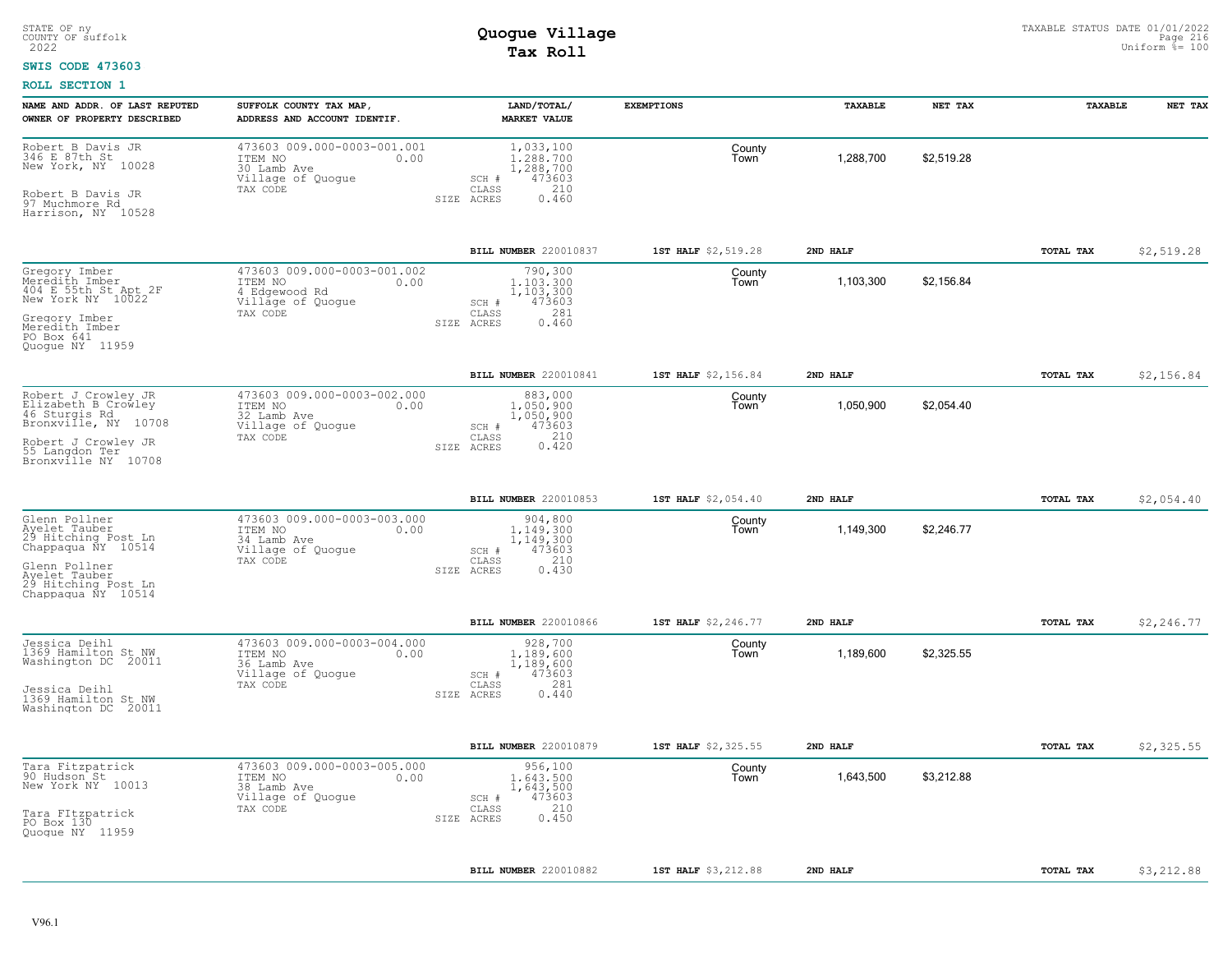#### **SWIS CODE 473603**

| NAME AND ADDR. OF LAST REPUTED<br>OWNER OF PROPERTY DESCRIBED                                                                                                                                                                                                                                                                                                                   | SUFFOLK COUNTY TAX MAP,<br>ADDRESS AND ACCOUNT IDENTIF.                                          | LAND/TOTAL/<br><b>MARKET VALUE</b>                                                                  | <b>EXEMPTIONS</b>     | <b>TAXABLE</b> | NET TAX    | <b>TAXABLE</b>   | NET TAX    |
|---------------------------------------------------------------------------------------------------------------------------------------------------------------------------------------------------------------------------------------------------------------------------------------------------------------------------------------------------------------------------------|--------------------------------------------------------------------------------------------------|-----------------------------------------------------------------------------------------------------|-----------------------|----------------|------------|------------------|------------|
| George A. Parry<br>Kristen N. Parry<br>340 Pondfield Rd<br>Bronxville NY 10708<br>George A. Parry<br>Kristin Parry<br>11 Driftwood Landing Rd<br>Gulf Stream FL 33483                                                                                                                                                                                                           | 473603 009.000-0003-006.000<br>ITEM NO<br>0.00<br>40 Lamb Ave<br>Village of Quoque<br>TAX CODE   | 978,100<br>1,609,900<br>1,609,900<br>473603<br>SCH #<br>281<br>CLASS<br>0.460<br>SIZE ACRES         | County<br>Town        | 1.609.900      | \$3.147.19 |                  |            |
|                                                                                                                                                                                                                                                                                                                                                                                 |                                                                                                  | BILL NUMBER 220010895                                                                               | 1ST HALF \$3,147.19   | 2ND HALF       |            | <b>TOTAL TAX</b> | \$3,147.19 |
| James Sperber<br>P.O. Box 68<br>Quogue, NY 11959-68<br>James Sperber<br>PO Box 68<br>Quogue, NY 11959-0068                                                                                                                                                                                                                                                                      | 473603 009.000-0003-007.000<br>ITEM NO<br>0.00<br>44 Lamb Ave<br>Village of Quogue<br>TAX CODE   | 834,300 veteran<br>1,200,000<br>1,200,000<br>473603<br>SCH #<br>210<br>CLASS<br>0.470<br>SIZE ACRES | 18,000 County<br>Town | 1,182,000      | \$2,310.69 |                  |            |
|                                                                                                                                                                                                                                                                                                                                                                                 |                                                                                                  | BILL NUMBER 220010905                                                                               | 1ST HALF \$2,310.69   | 2ND HALF       |            | TOTAL TAX        | \$2,310.69 |
| Elizabeth McBride<br>Kathleen A O Hara<br>Kathleen Lacitignola<br>243 Beach 141st St<br>Belle Harbor NY 11694<br>Elizabeth Mc Bride<br>c/o Kathleen Lacitiqnola<br>145 Hicks St Apt A61<br>Brooklyn NY 11201                                                                                                                                                                    | 473603 009.000-0003-008.000<br>ITEM NO<br>0.00<br>46 Lamb Ave<br>Village of Quogue<br>TAX CODE   | 1,022,000<br>1,248,500<br>1,248,500<br>473603<br>SCH #<br>281<br>CLASS<br>0.480<br>SIZE ACRES       | County<br>Town        | 1,248,500      | \$2,440.69 |                  |            |
|                                                                                                                                                                                                                                                                                                                                                                                 |                                                                                                  | BILL NUMBER 220010918                                                                               | 1ST HALF \$2,440.69   | 2ND HALF       |            | TOTAL TAX        | \$2,440.69 |
| Lynn H Lomas<br>Kåthleen Lomas<br>15 Westaway_Ln<br>Warrington PA 18976<br>Lynn Lomas<br>PO Box 140<br>Quoque NY 11959                                                                                                                                                                                                                                                          | 473603 009.000-0003-009.000<br>ITEM NO<br>0.00<br>50 Lamb Ave<br>Village of Quogue<br>TAX CODE   | 1,048,900<br>1,513,200<br>1,513,200<br>473603<br>SCH #<br>210<br>CLASS<br>0.490<br>SIZE ACRES       | County<br>Town        | 1,513,200      | \$2,958.15 |                  |            |
|                                                                                                                                                                                                                                                                                                                                                                                 |                                                                                                  | BILL NUMBER 220010921                                                                               | 1ST HALF \$2,958.15   | 2ND HALF       |            | TOTAL TAX        | \$2,958.15 |
| Brent Ozarowski<br>Caitlin Connolly<br>4630 Center Blvd Apt 901<br>Long Island City NY 11109<br>Brent Ozarowski<br>Caitlin Connolly<br>4630 Center Blvd Apt 901<br>Long Island City NY 11109                                                                                                                                                                                    | 473603 009.000-0003-010.000<br>ITEM NO<br>0.00<br>15 Midland St<br>Village of Quogue<br>TAX CODE | 1,113,600<br>1,584,000<br>1,584,000<br>473603<br>SCH #<br>CLASS<br>210<br>SIZE ACRES<br>0.630       | County<br>Town        | 1,584,000      | \$3,096.56 |                  |            |
|                                                                                                                                                                                                                                                                                                                                                                                 |                                                                                                  | BILL NUMBER 220010934                                                                               | 1ST HALF \$3,096.56   | 2ND HALF       |            | TOTAL TAX        | \$3,096.56 |
| Willard H Berrien III (Co-Tru: 473603 009.000-0003-012.000<br>Willard H Berrien Jr. 2010 Ir: ITEM NO 0.00<br>Willard H Berrien III (Co-Tru: 31 Midland St<br>Jane B Berrien 2010 Irrevocab. Village of Quogue<br>Andrea Martone (Co-Truste<br>Andrea Martone (Co-Trustee)<br>Willard H Berrien III (Co-Trus<br>Willard H Berrien Jr. 2010 Ir:<br>PO Box 1006<br>Quoque NY 11959 | TAX CODE                                                                                         | 965,500<br>1,394,500<br>1,394,500<br>473603<br>SCH #<br>210<br>CLASS<br>0.710<br>SIZE ACRES         | County<br>Town        | 1,394,500      | \$2,726.11 |                  |            |
|                                                                                                                                                                                                                                                                                                                                                                                 |                                                                                                  | BILL NUMBER 220010951                                                                               | 1ST HALF \$2,726.11   | 2ND HALF       |            | TOTAL TAX        | \$2,726.11 |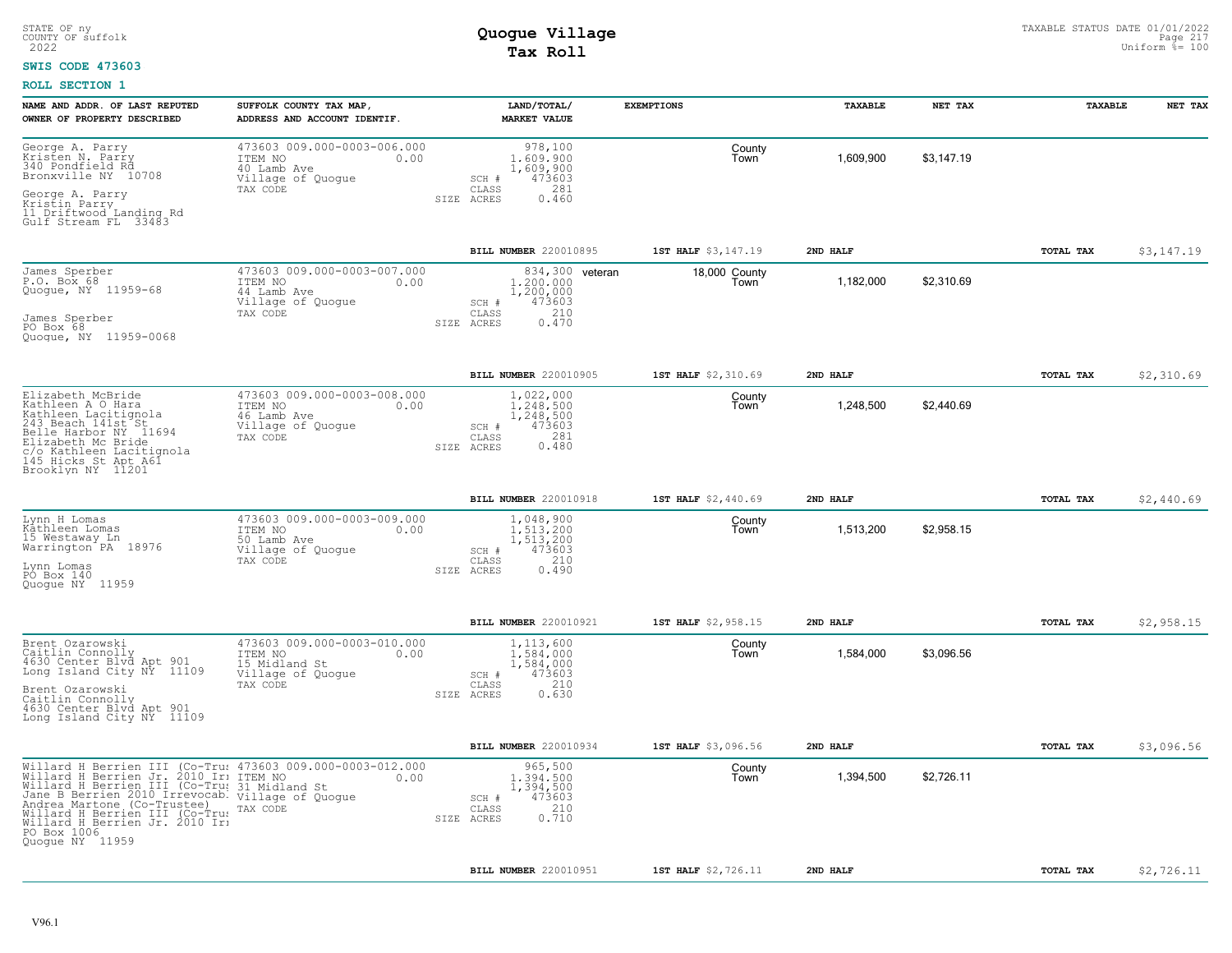#### **SWIS CODE 473603**

| NAME AND ADDR. OF LAST REPUTED<br>OWNER OF PROPERTY DESCRIBED                                                                                                                                             | SUFFOLK COUNTY TAX MAP,<br>ADDRESS AND ACCOUNT IDENTIF.                                           | LAND/TOTAL/<br><b>MARKET VALUE</b>                                                            | <b>EXEMPTIONS</b>   | <b>TAXABLE</b> | NET TAX    | TAXABLE          | NET TAX    |
|-----------------------------------------------------------------------------------------------------------------------------------------------------------------------------------------------------------|---------------------------------------------------------------------------------------------------|-----------------------------------------------------------------------------------------------|---------------------|----------------|------------|------------------|------------|
| Helene M Scully<br>Edward Scully<br>129 Greenmeadow Dr<br>Deer Park NY 11729<br>Helene M Scully<br>129 Greenmeadow Dr<br>Deer Park NY 11729                                                               | 473603 009.000-0003-015.003<br>ITEM NO<br>0.00<br>1 Anthony Ln<br>Village of Quogue<br>TAX CODE   | 895,200<br>1,395,700<br>1,395,700<br>473603<br>SCH #<br>210<br>CLASS<br>SIZE ACRES<br>0.660   | County<br>Town      | 1,395,700      | \$2,728.45 |                  |            |
|                                                                                                                                                                                                           |                                                                                                   | BILL NUMBER 220010963                                                                         | 1ST HALF \$2,728.45 | 2ND HALF       |            | <b>TOTAL TAX</b> | \$2,728.45 |
| Joanne E Johnson<br>Edward A Reilly JR<br>430 E 86 St Apt 14F<br>New York, NY 10028<br>Joanne E Johnson<br>7 Oriole Ave<br>Bronxville NY 10708                                                            | 473603 009.000-0003-015.004<br>ITEM NO<br>0.00<br>5 Anthony Ln<br>Village of Quogue<br>TAX CODE   | 895,200<br>2.382.000<br>2,382,000<br>473603<br>SCH #<br>210<br>CLASS<br>0.660<br>SIZE ACRES   | County<br>Town      | 2,382,000      | \$4,656.57 |                  |            |
|                                                                                                                                                                                                           |                                                                                                   | BILL NUMBER 220010976                                                                         | 1ST HALF \$4,656.57 | 2ND HALF       |            | TOTAL TAX        | \$4,656.57 |
| Carol Laraja and Susan Lemoni  473603 009.000-0003-015.005<br>The Carol Laraja Rev Trust<br>6 Bailiwick Woods Circle<br>Greenwich CT 06831<br>Carol Laraja<br>6 Bailiwick Woods Cir<br>Greenwich CT 06831 | ITEM NO<br>0.00<br>7 Anthony Ln<br>Village of Quogue<br>TAX CODE                                  | 1,173,500<br>1,681,300<br>1,681,300<br>473603<br>SCH #<br>210<br>CLASS<br>0.870<br>SIZE ACRES | County<br>Town      | 1,681,300      | \$3,286.77 |                  |            |
|                                                                                                                                                                                                           |                                                                                                   | BILL NUMBER 220010989                                                                         | 1ST HALF \$3,286.77 | 2ND HALF       |            | TOTAL TAX        | \$3,286.77 |
| George Garofalo<br>Rocco Oliverio<br>P.O. Box 911<br>Jessup Ave<br>Quogue, NY 11959<br>George Garofalo<br>PO Box 911<br>Quoque, NY 11959-0911                                                             | 473603 009.000-0003-015.006<br>ITEM NO<br>0.00<br>Anthony Ln<br>Village of Quogue<br>TAX CODE     | 500<br>500<br>500<br>473603<br>SCH #<br>692<br>CLASS<br>0.320<br>SIZE ACRES                   | County<br>Town      | 500            | \$0.98     |                  |            |
|                                                                                                                                                                                                           |                                                                                                   | BILL NUMBER 220010992                                                                         | 1ST HALF \$0.98     | 2ND HALF       |            | TOTAL TAX        | \$0.98     |
| Anita Signorelli<br>P.O. Box <sup>1525</sup><br>Quogue, NY 11959<br>Anita Signorelli<br>PO Box 1525<br>Quogue, NY 11959-1525                                                                              | 473603 009.000-0003-015.007<br>ITEM NO<br>0.00<br>3 Anthony Ln<br>Village of Quogue<br>TAX CODE   | 708,100<br>1,103,000<br>1,103,000<br>473603<br>SCH #<br>210<br>CLASS<br>0.650<br>SIZE ACRES   | County<br>Town      | 1,103,000      | \$2.156.25 |                  |            |
|                                                                                                                                                                                                           |                                                                                                   | BILL NUMBER 220011001                                                                         | 1ST HALF \$2,156.25 | 2ND HALF       |            | TOTAL TAX        | \$2,156.25 |
| Katherine S Slattery<br>Apt 8H<br>12 E 97th St<br>New York NY 10029<br>Katherine S Slattery<br>Apt 8H<br>12 E 97th St<br>New York NY 10029                                                                | 473603 009.000-0003-016.000<br>0.00<br>ITEM NO<br>24 Edgewood Rd<br>Village of Quogue<br>TAX CODE | 925,400<br>1,312,400<br>1,312,400<br>473603<br>SCH #<br>210<br>CLASS<br>0.370<br>SIZE ACRES   | County<br>Town      | 1,312,400      | \$2,565.61 |                  |            |
|                                                                                                                                                                                                           |                                                                                                   | BILL NUMBER 220011014                                                                         | 1ST HALF \$2,565.61 | 2ND HALF       |            | <b>TOTAL TAX</b> | \$2,565.61 |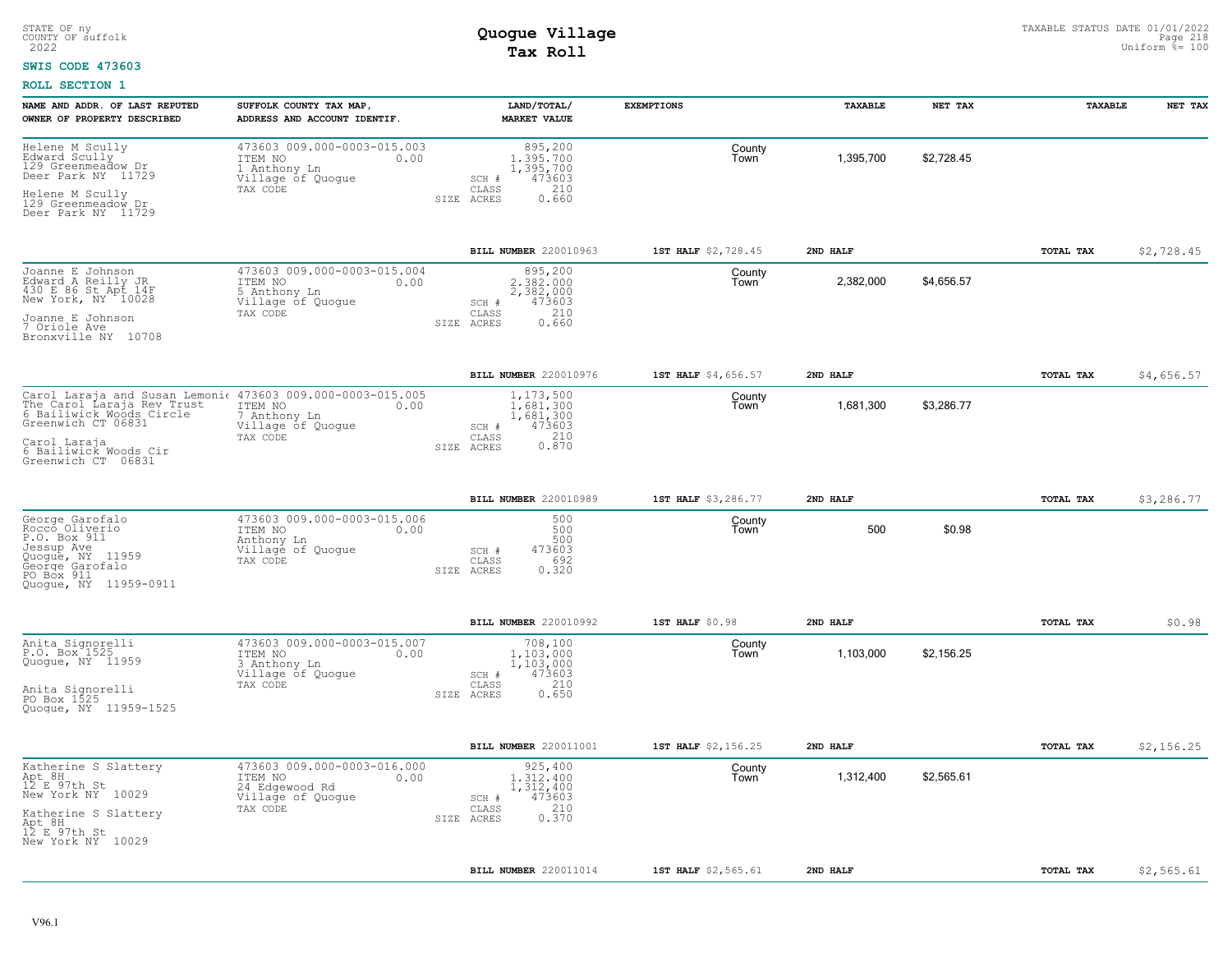#### **SWIS CODE 473603**

| NAME AND ADDR. OF LAST REPUTED<br>OWNER OF PROPERTY DESCRIBED                                                                                                                  | SUFFOLK COUNTY TAX MAP,<br>ADDRESS AND ACCOUNT IDENTIF                                             | LAND/TOTAL/<br><b>MARKET VALUE</b>                                                             | <b>EXEMPTIONS</b>   | TAXABLE   | NET TAX    | TAXABLE   | NET TAX    |
|--------------------------------------------------------------------------------------------------------------------------------------------------------------------------------|----------------------------------------------------------------------------------------------------|------------------------------------------------------------------------------------------------|---------------------|-----------|------------|-----------|------------|
| Bruce H Mc Dermott<br>70 E 96 St Apt 13D<br>New York, NY <sup>-</sup> 10128<br>Bruce H Mc Dermott<br>70 E 96 St Apt 13D<br>New York, NY 10128                                  | 473603 009.000-0003-017.000<br>ITEM NO<br>0.00<br>26 Edgewood Rd<br>Village of Quogue<br>TAX CODE  | 832,800<br>1,215,900<br>1,215,900<br>473603<br>SCH #<br>210<br>CLASS<br>0.370<br>SIZE ACRES    | County<br>Town      | 1,215,900 | \$2,376.96 |           |            |
|                                                                                                                                                                                |                                                                                                    | BILL NUMBER 220011027                                                                          | 1ST HALF \$2,376.96 | 2ND HALF  |            | TOTAL TAX | \$2,376.96 |
| Paul D. Diamond<br>Jennifer G. Diamond<br>1438 Third Ave Apt 15B<br>New York NY 10028<br>Paul D. Diamond<br>Jennifer G. Diamond<br>1438 Third Ave Apt 15B<br>New York NY 10028 | 473603 009.000-0003-018.000<br>ITEM NO<br>0.00<br>83 Old Depot Rd<br>Village of Quogue<br>TAX CODE | 881,500<br>2,100,000<br>2,100,000<br>473603<br>SCH #<br>210<br>CLASS<br>0.520<br>ACRES<br>SIZE | County<br>Town      | 2,100,000 | \$4,105.29 |           |            |
|                                                                                                                                                                                |                                                                                                    | BILL NUMBER 220011031                                                                          | 1ST HALF \$4,105.29 | 2ND HALF  |            | TOTAL TAX | \$4,105.29 |
| W.H. Ramsey Lewis<br>Julia E Lewis<br>85 Old Depot Rd<br>Quogue, NY 11959<br>W. H. Ramsey Lewis<br>4 E 95th St Apt 3A<br>New York NY 10128                                     | 473603 009.000-0003-019.000<br>ITEM NO<br>0.00<br>85 Old Depot Rd<br>Village of Quogue<br>TAX CODE | 807,700<br>1,025,000<br>1,025,000<br>473603<br>SCH #<br>210<br>CLASS<br>0.470<br>SIZE ACRES    | County<br>Town      | 1,025,000 | \$2,003.77 |           |            |
|                                                                                                                                                                                |                                                                                                    | BILL NUMBER 220011043                                                                          | 1ST HALF \$2,003.77 | 2ND HALF  |            | TOTAL TAX | \$2,003.77 |
| Robert G Rogers JR<br>Dora L Rogers<br>Dora L Rogers<br>221 N Ithan Ave<br>Rosemont, PA 19010<br>Robert G Rogers JR<br>221 N Ithan Ave<br>Rosemont, PA 19010                   | 473603 009.000-0003-020.000<br>ITEM NO<br>0.00<br>87 Old Depot Rd<br>Village of Quogue<br>TAX CODE | 811,900<br>1.091.900<br>1,091,900<br>473603<br>SCH #<br>CLASS<br>281<br>0.510<br>SIZE ACRES    | County<br>Town      | 1,091,900 | \$2,134.56 |           |            |
|                                                                                                                                                                                |                                                                                                    | BILL NUMBER 220011056                                                                          | 1ST HALF \$2,134.56 | 2ND HALF  |            | TOTAL TAX | \$2,134.56 |
| Robert Vermylen<br>Mary Vermylên<br>329 <sup>-</sup> Mountain<br>Ridgewood NJ 07450<br>Robert Vermylen<br>Mary Vermylen<br>329 Mountain<br>Ridgewood NJ 07450                  | 473603 009.000-0003-021.000<br>ITEM NO<br>0.00<br>89 Old Depot Rd<br>Village of Quogue<br>TAX CODE | 1,327,500<br>3,458,000<br>3,458,000<br>473603<br>SCH #<br>210<br>CLASS<br>1.510<br>SIZE ACRES  | County<br>Town      | 3,458,000 | \$6,760.04 |           |            |
|                                                                                                                                                                                |                                                                                                    | BILL NUMBER 220011069                                                                          | 1ST HALF \$6,760.04 | 2ND HALF  |            | TOTAL TAX | \$6,760.04 |
| Lesley Kyd-Rebenburg<br>Frith of strasse 6<br>81925 Munich, Germany<br>Leslie Kyd-Rebenburg<br>Frithjofstrasse 6, 81925 Munio                                                  | 473603 009.000-0003-022.000<br>ITEM NO<br>0.00<br>93 Old Depot Rd<br>Village of Quogue<br>TAX CODE | 1,243,300<br>1,998,800<br>1,998,800<br>473603<br>SCH #<br>210<br>CLASS<br>0.990<br>SIZE ACRES  | County<br>Town      | 1,998,800 | \$3,907.45 |           |            |
|                                                                                                                                                                                |                                                                                                    | BILL NUMBER 220011072                                                                          | 1ST HALF \$3,907.45 | 2ND HALF  |            | TOTAL TAX | \$3,907.45 |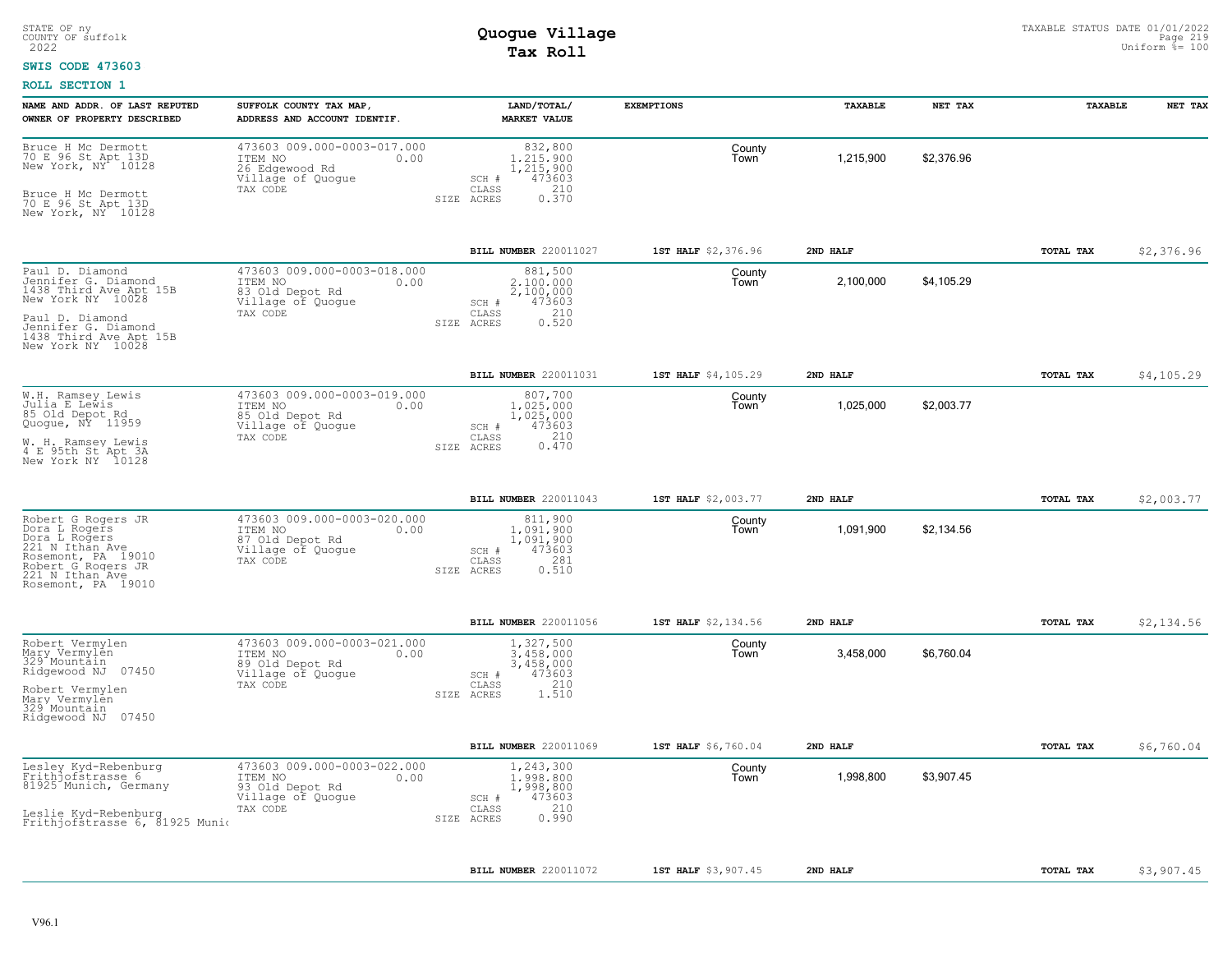#### **SWIS CODE 473603**

| NAME AND ADDR. OF LAST REPUTED<br>OWNER OF PROPERTY DESCRIBED                                                                                                                                             | SUFFOLK COUNTY TAX MAP,<br>ADDRESS AND ACCOUNT IDENTIF                                             | LAND/TOTAL/<br><b>MARKET VALUE</b>                                                             | <b>EXEMPTIONS</b>   | TAXABLE   | NET TAX    | TAXABLE          | NET TAX    |
|-----------------------------------------------------------------------------------------------------------------------------------------------------------------------------------------------------------|----------------------------------------------------------------------------------------------------|------------------------------------------------------------------------------------------------|---------------------|-----------|------------|------------------|------------|
| Pierre De Vegh<br>8 E 83rd St Apt 5G<br>New York, NY 10028<br>Pierre De Vegh<br>8 E 83rd St Apt 5G<br>New York, NY 10028                                                                                  | 473603 009.000-0003-023.000<br>ITEM NO<br>0.00<br>95 Old Depot Rd<br>Village of Quogue<br>TAX CODE | 1,180,500<br>1,707,300<br>1,707,300<br>473603<br>SCH #<br>210<br>CLASS<br>SIZE ACRES<br>0.940  | County<br>Town      | 1,707,300 | \$3,337.60 |                  |            |
|                                                                                                                                                                                                           |                                                                                                    | BILL NUMBER 220011085                                                                          | 1ST HALF \$3,337.60 | 2ND HALF  |            | TOTAL TAX        | \$3,337.60 |
| Jason Albanese<br>Emily Albanese<br>220 E 73rd St Apt 2B<br>New York NY 10021<br>Jason Albanese<br>655 Park Ave Apt 3E<br>New York NY 10065                                                               | 473603 009.000-0003-024.000<br>ITEM NO<br>0.00<br>97 Old Depot Rd<br>Village of Quogue<br>TAX CODE | 1,331,200<br>1,983,200<br>1,983,200<br>473603<br>SCH #<br>210<br>CLASS<br>SIZE ACRES<br>1.060  | County<br>Town      | 1,983,200 | \$3,876.96 |                  |            |
|                                                                                                                                                                                                           |                                                                                                    | BILL NUMBER 220011098                                                                          | 1ST HALF \$3,876.96 | 2ND HALF  |            | TOTAL TAX        | \$3,876.96 |
| Francis P Paladino<br>Claudia G Step<br>216 Kimball Ave<br>Westfield, NJ 07090                                                                                                                            | 473603 009.000-0003-025.000<br>ITEM NO<br>0.00<br>33 Midland St<br>Village of Quogue<br>TAX CODE   | 966,700<br>1.327.000<br>1,327,000<br>473603<br>SCH #<br>210<br>CLASS                           | County<br>Town      | 1,327,000 | \$2,594.15 |                  |            |
| Francis P Paladino<br>216 Kimball Ave<br>Westfield, NJ 07090                                                                                                                                              |                                                                                                    | 0.480<br>SIZE ACRES                                                                            |                     |           |            |                  |            |
|                                                                                                                                                                                                           |                                                                                                    | BILL NUMBER 220011108                                                                          | 1ST HALF \$2,594.15 | 2ND HALF  |            | TOTAL TAX        | \$2,594.15 |
| Mark Friedman<br>Melissa Friedman<br>100 Reade St Apt 6A<br>New York, NY 10013<br>Mark Friedman<br>627 Second St                                                                                          | 473603 009.000-0003-026.000<br>ITEM NO<br>0.00<br>99 Old Depot Rd<br>Village of Quogue<br>TAX CODE | 1,296,100<br>1,838,100<br>1,838,100<br>473603<br>SCH #<br>210<br>CLASS<br>1.290<br>SIZE ACRES  | County<br>Town      | 1,838,100 | \$3,593.30 |                  |            |
| Brooklyn, NY 11215-2601                                                                                                                                                                                   |                                                                                                    |                                                                                                |                     |           |            |                  |            |
|                                                                                                                                                                                                           |                                                                                                    | BILL NUMBER 220011111                                                                          | 1ST HALF \$3,593.30 | 2ND HALF  |            | TOTAL TAX        | \$3,593.30 |
| Irwin Messer<br>Alexandra Urdanq<br>201 E 69th St<br>New York, NY 10021<br>Irwin W Messer<br>PO Box 21<br>Quogue, NY 11959                                                                                | 473603 010.000-0001-001.000<br>ITEM NO<br>0.00<br>84 Old Depot Rd<br>Village of Quogue<br>TAX CODE | 1,196,800<br>1,480,000<br>1,480,000<br>473603<br>SCH #<br>210<br>CLASS<br>1,000<br>SIZE ACRES  | County<br>Town      | 1,480,000 | \$2,893.25 |                  |            |
|                                                                                                                                                                                                           |                                                                                                    | BILL NUMBER 220011124                                                                          | 1ST HALF \$2,893.25 | 2ND HALF  |            | TOTAL TAX        | \$2,893.25 |
| Pamela Kosakow (Trustee)<br>Connecticut QTIP Blanton-Rich<br>Cristin Gallup Rich<br>Sally Booth<br>Estling, Ltd.<br>Cristin Gallup Rich<br>Sally Booth<br>Irrevocable Trust David Barret<br>202 Farnum Rd | 473603 010.000-0001-002.000<br>ITEM NO<br>0.00<br>90 Old Depot Rd<br>Village of Quogue<br>TAX CODE | 2,169,000<br>2,810,400<br>2,810,400<br>473603<br>SCH #<br>281<br>CLASS<br>14.360<br>SIZE ACRES | County<br>Town      | 2,810,400 | \$5,494.05 |                  |            |
|                                                                                                                                                                                                           |                                                                                                    | BILL NUMBER 220011137                                                                          | 1ST HALF \$5,494.05 | 2ND HALF  |            | <b>TOTAL TAX</b> | \$5,494.05 |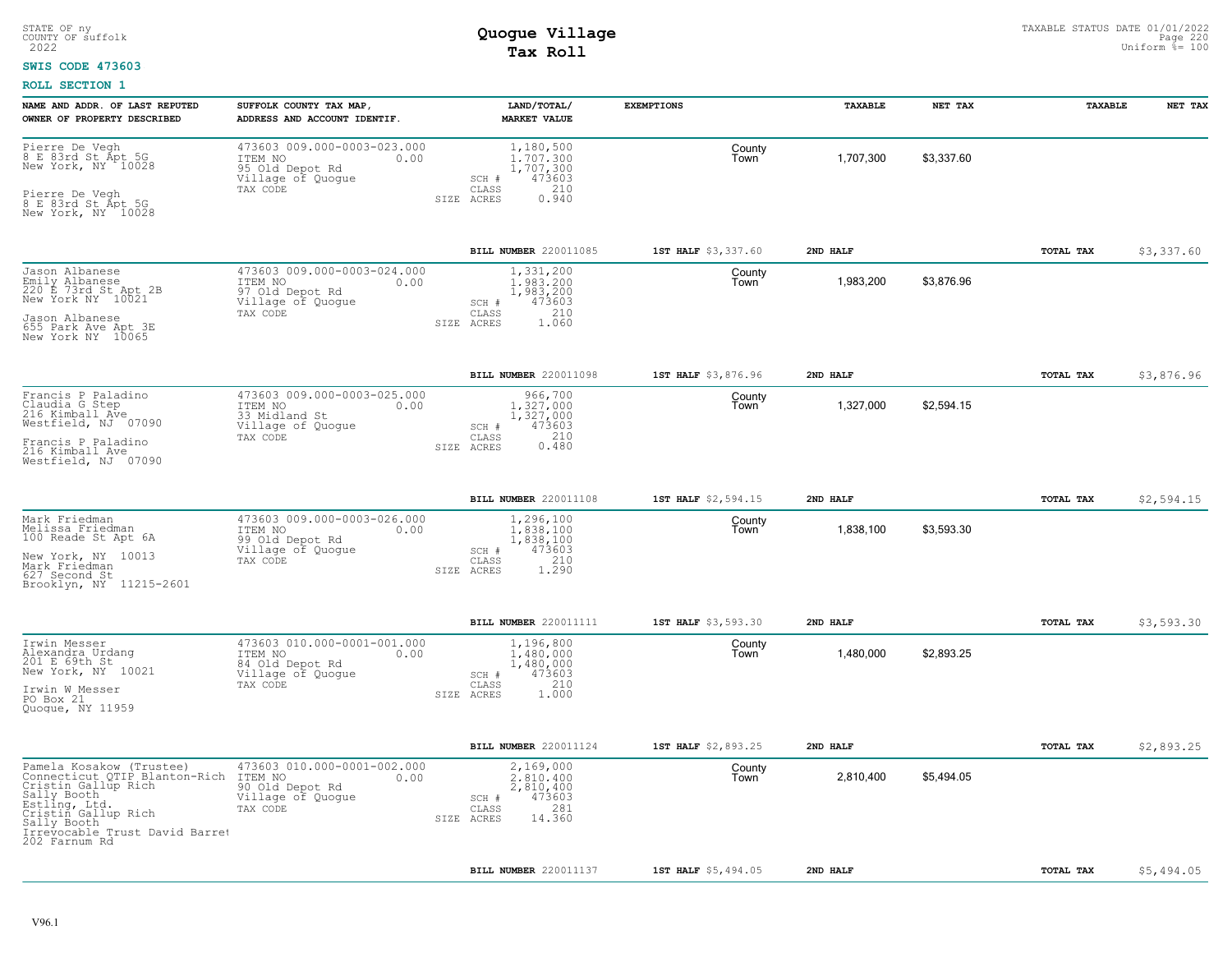#### **SWIS CODE 473603**

| NAME AND ADDR. OF LAST REPUTED<br>OWNER OF PROPERTY DESCRIBED                                                                                                                             | SUFFOLK COUNTY TAX MAP,<br>ADDRESS AND ACCOUNT IDENTIF.                                           | LAND/TOTAL/<br><b>MARKET VALUE</b>                                                            | <b>EXEMPTIONS</b>   | TAXABLE   | NET TAX    | TAXABLE   | NET TAX    |
|-------------------------------------------------------------------------------------------------------------------------------------------------------------------------------------------|---------------------------------------------------------------------------------------------------|-----------------------------------------------------------------------------------------------|---------------------|-----------|------------|-----------|------------|
| Francolini Rentals LLC<br>41 Nautilus Dr<br>Hampton Bays NY 11946<br>Francolini Rentals LLC<br>41 Nautilus Dr<br>Hampton Bays NY 11946                                                    | 473603 010.000-0001-003.000<br>ITEM NO<br>0.00<br>94 Montauk Hwy<br>Village of Quogue<br>TAX CODE | 673,700<br>853,900<br>853,900<br>473603<br>SCH #<br>433<br>CLASS<br>SIZE ACRES<br>0.570       | County<br>Town      | 853,900   | \$1,669.29 |           |            |
|                                                                                                                                                                                           |                                                                                                   | BILL NUMBER 220011141                                                                         | 1ST HALF \$1,669.29 | 2ND HALF  |            | TOTAL TAX | \$1,669.29 |
| Mary Grogan<br>229 Elmwood Rd<br>South Salem, NY 10590<br>Mary Grogan<br>229 Elmwood Rd<br>South Salem, NY 10590                                                                          | 473603 010.000-0001-004.000<br>0.00<br>ITEM NO<br>102 Quogue St<br>Village of Quoque<br>TAX CODE  | 1,436,100<br>1,737,300<br>1,737,300<br>473603<br>SCH #<br>210<br>CLASS<br>2.000<br>SIZE ACRES | County<br>Town      | 1,737,300 | \$3,396.25 |           |            |
|                                                                                                                                                                                           |                                                                                                   | BILL NUMBER 220011153                                                                         | 1ST HALF \$3,396.25 | 2ND HALF  |            | TOTAL TAX | \$3,396.25 |
| Francis B Wadelton III<br>Lee M Wadelton<br>160 Summit Ave Apt 21<br>Summit, NJ 07901<br>Francis B Wadelton III<br>$P$ <sup>O</sup> Box 481<br>96 Montauk Hwy<br>Quoque, NY 11959         | 473603 010.000-0001-005.000<br>ITEM NO<br>0.00<br>96 Montauk Hwy<br>Village of Quogue<br>TAX CODE | 480,900<br>752,400<br>752,400<br>473603<br>SCH #<br>281<br>CLASS<br>0.810<br>SIZE ACRES       | County<br>Town      | 752,400   | \$1,470.87 |           |            |
|                                                                                                                                                                                           |                                                                                                   | BILL NUMBER 220011166                                                                         | 1ST HALF \$1,470.87 | 2ND HALF  |            | TOTAL TAX | \$1,470.87 |
| Stephen Felton<br>Natasha Felton<br>346 Grand Ave<br>Brooklyn NY 11238<br>Stephen Felton<br>Natasha Felton<br>346 Grand Ave<br>Brooklyn NY 11238                                          | 473603 010.000-0001-006.000<br>ITEM NO<br>0.00<br>98 Montauk Hwy<br>Village of Quoque<br>TAX CODE | 357,200<br>550,100<br>550,100<br>473603<br>SCH #<br>CLASS<br>210<br>0.360<br>SIZE ACRES       | County<br>Town      | 550,100   | \$1,075.39 |           |            |
|                                                                                                                                                                                           |                                                                                                   | <b>BILL NUMBER 220011179</b>                                                                  | 1ST HALF \$1,075.39 | 2ND HALF  |            | TOTAL TAX | \$1,075.39 |
| Jaqueline O'Hare Keber<br>Christopher Keber<br>P O Box 1974<br>Quoque NY 11959<br>Jaqueline O'Hare Keber<br>Christopher Keber<br>P O Box 1974<br>Quoque NY 11959                          | 473603 010.000-0001-007.000<br>ITEM NO<br>0.00<br>106 Quogue St<br>Village of Quoque<br>TAX CODE  | 1,468,100<br>1,922,000<br>1,922,000<br>473603<br>SCH #<br>210<br>CLASS<br>2.400<br>SIZE ACRES | County<br>Town      | 1,922,000 | \$3,757.32 |           |            |
|                                                                                                                                                                                           |                                                                                                   | BILL NUMBER 220011182                                                                         | 1ST HALF \$3,757.32 | 2ND HALF  |            | TOTAL TAX | \$3,757.32 |
| Stephen Lari (Trustee)<br>The Stephen Lari Revocable Tru ITEM NO<br>211 E 76th St <sub>20004</sub> 112 Quoq<br>New York NY 10021<br>Stephen Lari<br>1316 Madison Ave<br>New York NY 10128 | 473603 010.000-0001-010.001<br>0.00<br>112 Quogue St<br>Village of Quogue<br>TAX CODE             | 1,356,000<br>2.296.300<br>2,296,300<br>473603<br>SCH #<br>210<br>CLASS<br>SIZE ACRES<br>1.640 | County<br>Town      | 2,296,300 | \$4,489.04 |           |            |
|                                                                                                                                                                                           |                                                                                                   | BILL NUMBER 220011195                                                                         | 1ST HALF \$4,489.04 | 2ND HALF  |            | TOTAL TAX | \$4,489.04 |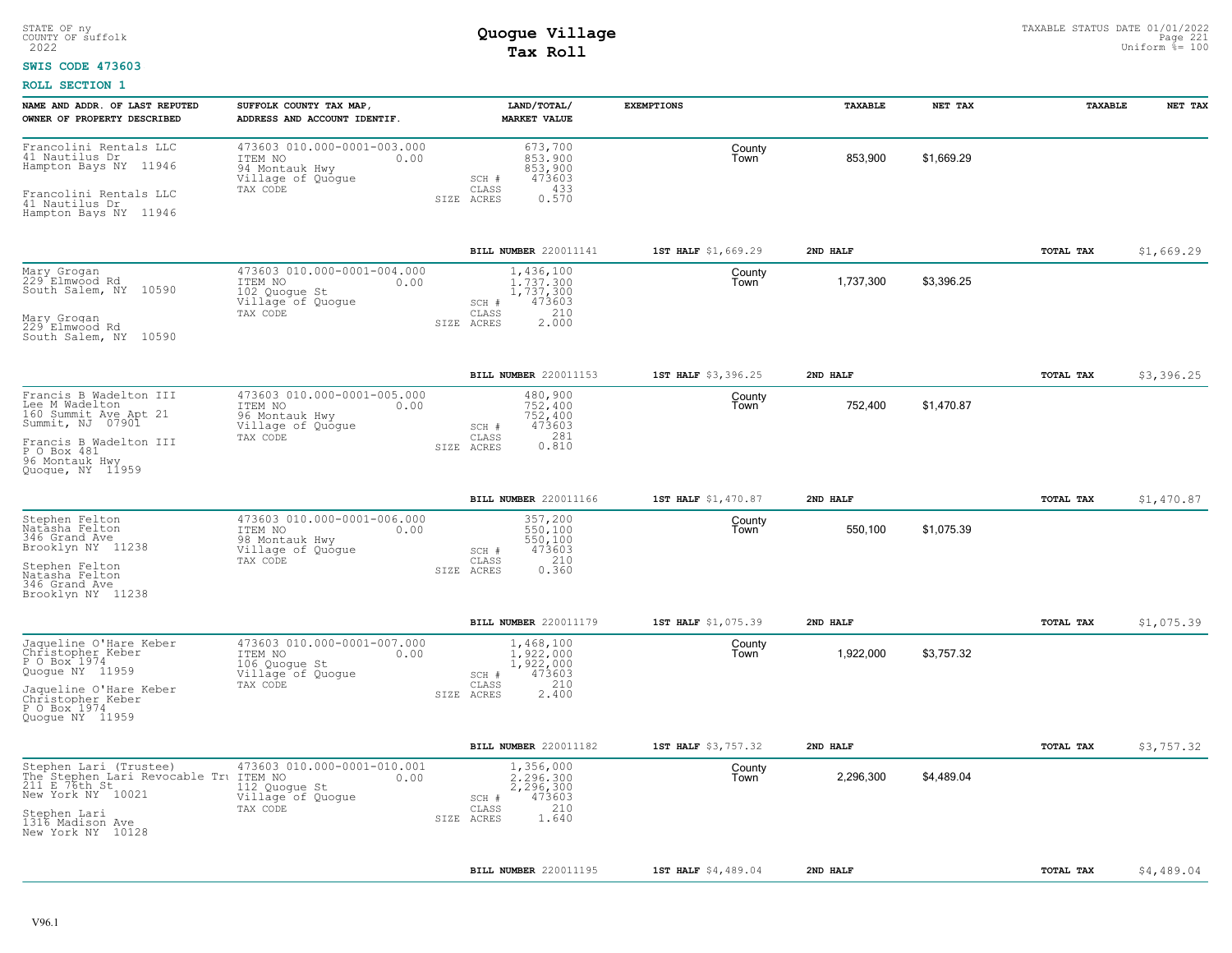#### **SWIS CODE 473603**

| NAME AND ADDR. OF LAST REPUTED<br>OWNER OF PROPERTY DESCRIBED                                                                                                                                                          | SUFFOLK COUNTY TAX MAP<br>ADDRESS AND ACCOUNT IDENTIF.                                              | LAND/TOTAL/<br><b>MARKET VALUE</b>                                                            | <b>EXEMPTIONS</b>    | TAXABLE   | NET TAX     | TAXABLE   | NET TAX     |
|------------------------------------------------------------------------------------------------------------------------------------------------------------------------------------------------------------------------|-----------------------------------------------------------------------------------------------------|-----------------------------------------------------------------------------------------------|----------------------|-----------|-------------|-----------|-------------|
| Anthony J Sessa<br>Donna B Sessa<br>PO Box 1482<br>Quogue, NY 11959<br>Anthony J Sessa<br>PO Box 1482<br>Quoque, NY 11959                                                                                              | 473603 010.000-0001-011.000<br>ITEM NO<br>0.00<br>108 Quoque St<br>Village of Quoque<br>TAX CODE    | 1,844,200<br>3,503,800<br>3,503,800<br>473603<br>SCH #<br>CLASS<br>210<br>2.010<br>SIZE ACRES | County<br>Town       | 3,503,800 | \$6,849.58  |           |             |
|                                                                                                                                                                                                                        |                                                                                                     | BILL NUMBER 220011205                                                                         | 1ST HALF \$6,849.58  | 2ND HALF  |             | TOTAL TAX | \$6,849.58  |
| Jennifer Lister Oldfield<br>Anthony Oldfield<br>Jennifer A Lister-Oldfield<br>c/o Clifford Chance US LLP<br>31 W 52nd St<br>Jennifer Lister Oldfield<br>Anthony Oldfield<br>c/o Clifford Chance US LLP<br>31 W 52nd St | 473603 010.000-0001-012.000<br>ITEM NO<br>0.00<br>94 Quoque St<br>Village of Quogue<br>TAX CODE     | 2,056,000<br>5,765,300<br>5,765,300<br>473603<br>SCH #<br>210<br>CLASS<br>4,840<br>SIZE ACRES | County<br>Town       | 5,765,300 | \$11,270.58 |           |             |
|                                                                                                                                                                                                                        |                                                                                                     | BILL NUMBER 220011218                                                                         | 1ST HALF \$11,270.58 | 2ND HALF  |             | TOTAL TAX | \$11,270.58 |
| Alison Chace Brown<br>Alison Chace Brown<br>1 E 62nd St FL 4<br>New York NY 10021                                                                                                                                      | 473603 010.000-0001-014.000<br>ITEM NO<br>0.00<br>88 Quoque St<br>Village of Quogue                 | 1,293,800<br>4,020,300<br>4,020,300<br>473603<br>SCH #                                        | County<br>Town       | 4,020,300 | \$7,859.28  |           |             |
| Alison Chace Brown<br>1 E 62nd St FL 4<br>New York NY 10021                                                                                                                                                            | TAX CODE                                                                                            | 1.390<br>CLASS<br>SIZE ACRES                                                                  |                      |           |             |           |             |
|                                                                                                                                                                                                                        |                                                                                                     | BILL NUMBER 220011234                                                                         | 1ST HALF \$7,859.28  | 2ND HALF  |             | TOTAL TAX | \$7,859.28  |
| Deborah Anne Kadlick<br>Trustees of the 84 Quogue Stre ITEM NO<br>84 Quogue St<br>P O Box 1889<br>Quoque NY 11959<br>Deborah Anne Kadlick<br>Trustees of the 84 Quoque Stre<br>84 Quoque St<br>P O Box 1889            | 473603 010.000-0001-015.000<br>0.00<br>84 Quoque St<br>Village of Quogue<br>TAX CODE                | 1,347,500<br>3,167,200<br>3,167,200<br>473603<br>SCH #<br>210<br>CLASS<br>1.140<br>SIZE ACRES | County<br>Town       | 3,167,200 | \$6,191.56  |           |             |
|                                                                                                                                                                                                                        |                                                                                                     | BILL NUMBER 220011247                                                                         | 1ST HALF \$6,191.56  | 2ND HALF  |             | TOTAL TAX | \$6,191.56  |
| 106 Old Depot Road LLC<br>P 0 Box 1888<br>Quogue NY 11959<br>106 Old Depot Road LLC<br>P O Box 1888<br>Quoque NY 11959                                                                                                 | 473603 010.000-0001-016.000<br>0.00<br>ITEM NO<br>106 Old Depot Rd<br>Village of Quogue<br>TAX CODE | 1,182,000<br>2,095,900<br>2,095,900<br>473603<br>SCH #<br>210<br>CLASS<br>0.400<br>SIZE ACRES | County<br>Town       | 2,095,900 | \$4,097.27  |           |             |
|                                                                                                                                                                                                                        |                                                                                                     |                                                                                               |                      |           |             |           |             |
|                                                                                                                                                                                                                        |                                                                                                     | BILL NUMBER 220011251                                                                         | 1ST HALF \$4,097.27  | 2ND HALF  |             | TOTAL TAX | \$4,097.27  |
| Stephen C. Bower (Trustee)<br>The Stephen C. Bower and Desce<br>17 Conley Ct<br>Ridgefield CT 06877                                                                                                                    | 473603 010.000-0001-017.000<br>ITEM NO<br>0.00<br>104 Old Depot Rd<br>Village of Quogue             | 1,063,800<br>1,349,100<br>1,349,100<br>473603<br>SCH #                                        | County<br>Town       | 1,349,100 | \$2,637.36  |           |             |
| Stephen C Bower<br>71 Crescent Ter<br>Burlington VT 05401-4161                                                                                                                                                         | TAX CODE                                                                                            | 210<br>CLASS<br>0.500<br>SIZE ACRES                                                           |                      |           |             |           |             |
|                                                                                                                                                                                                                        |                                                                                                     | BILL NUMBER 220011263                                                                         | 1ST HALF \$2,637.36  | 2ND HALF  |             | TOTAL TAX | \$2,637.36  |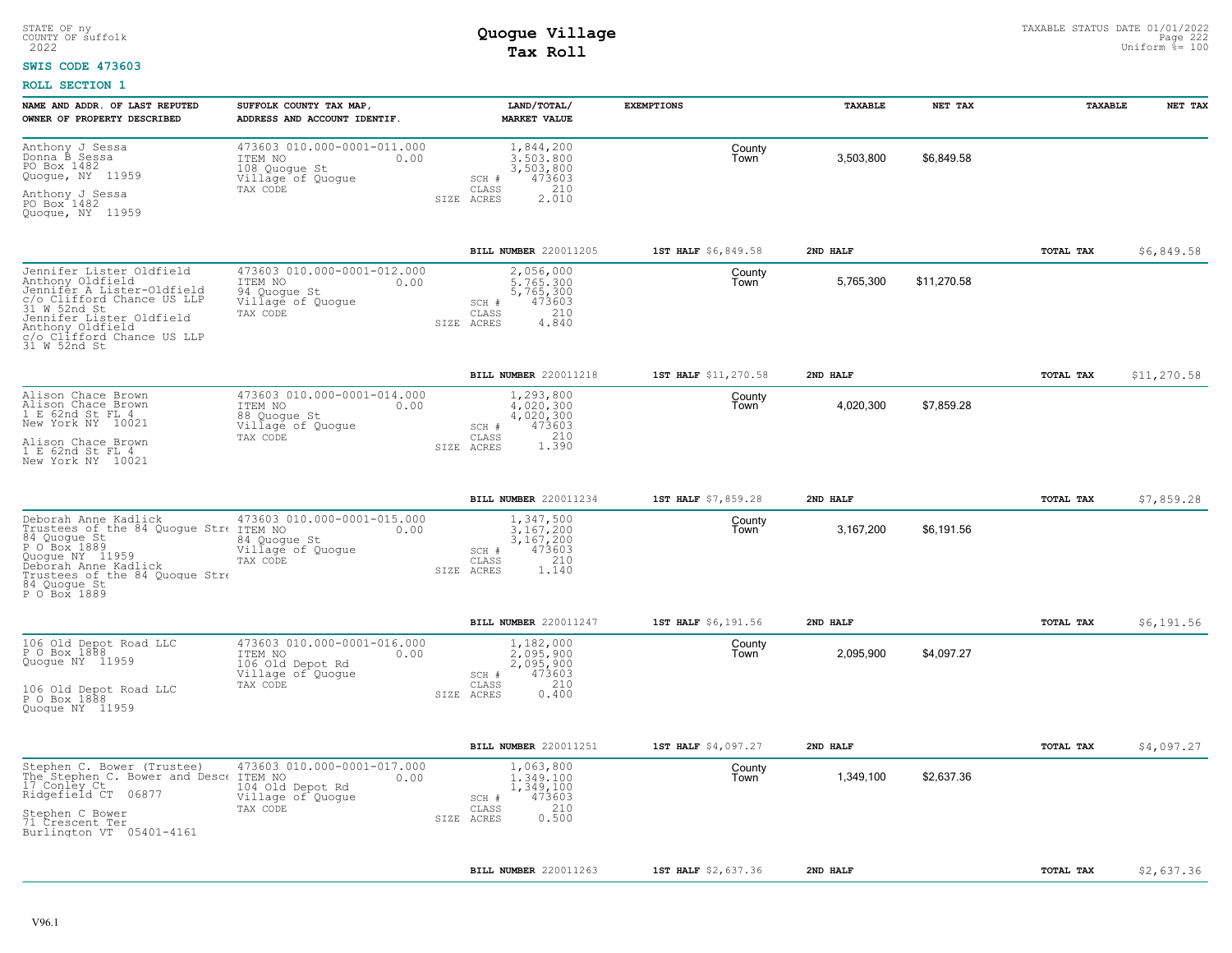#### **SWIS CODE 473603**

| 473603 010.000-0001-018.001<br>Lori Buchbinder<br>1,504,500<br>County<br>Raymond Mc Daniel<br>411 West End Ave<br>2,285,800<br>\$4,468.51<br>ITEM NO<br>0.00<br>2,285,800<br>Town<br>94 Old Depot Rd<br>2,285,800<br>New York, NY 10024<br>Village of Quogue<br>473603<br>SCH #<br>210<br>TAX CODE<br>CLASS<br>Lori Buchbinder<br>SIZE ACRES<br>1.020<br>411 West End Ave<br>New York, NY 10024<br>\$4,468.51<br>BILL NUMBER 220011276<br>1ST HALF \$4,468.51<br>2ND HALF<br>TOTAL TAX<br>Jeffrey E. Cole (Trustee) 473603 0<br>Jeffrey E. Cole Revocable Tru: ITEM NO<br>473603 010.000-0001-018.002<br>1,382,900<br>County<br>\$4,954.89<br>2.534.600<br>2,534,600<br>0.00<br>Town<br>Sally S. Booth (Trustee)<br>96 Old Depot Rd<br>2,534,600<br>Jeffrey E. Cole Revocable Tru: village of Quogue<br>473603<br>SCH #<br>210<br>CLASS<br>TAX CODE<br>Jeffrey E. Cole<br>SIZE ACRES<br>1.040<br>Sally S. Booth<br>46 Pearl_St<br>Mystic CT 06355<br>\$4,954.89<br>BILL NUMBER 220011289<br>1ST HALF \$4,954.89<br>2ND HALF<br>TOTAL TAX<br>473603 010.000-0001-019.000<br>Jennifer Lister Oldfield<br>1,409,500<br>County<br>Anthony Oldfield<br>Jennifer Lister-Oldfield<br>1,645,500<br>\$3,216.79<br>1,645,500<br>ITEM NO<br>0.00<br>Town<br>92 Old Depot Rd<br>1,645,500<br>Village of Quogue<br>473603<br>SCH #<br>CLASS<br>210<br>TAX CODE<br>Jennifer Lister Oldfield<br>1.060<br>SIZE ACRES<br>31 W 52nd St<br>BILL NUMBER 220011292<br>1ST HALF \$3,216.79<br>2ND HALF<br>TOTAL TAX<br>\$3,216.79<br>473603 010.000-0001-021.000<br>1,462,700<br>Jennifer Lister Oldfield<br>County<br>Anthony Oldfield<br>\$4,054.07<br>2,073,800<br>ITEM NO<br>2,073,800<br>0.00<br>Town<br>c/o Clifford Chance US LLP<br>2,073,800<br>Landlocked<br>31 W 52nd St<br>Village of Quogue<br>473603<br>SCH #<br>New York, NY 10019<br>Jennifer Lister Oldfield<br>312<br>TAX CODE<br>CLASS<br>0.990<br>SIZE ACRES<br>Anthony Oldfield<br>c/o Clifford Chance US LLP<br>31 W 52nd St<br>BILL NUMBER 220011315<br>1ST HALF \$4,054.07<br>2ND HALF<br>TOTAL TAX<br>\$4,054.07<br>473603 010.000-0001-022.001<br>1,191,500<br>Michael F Profenius<br>County<br>Michael F Profenius<br>2,115,900<br>2,115,900<br>\$4,136.37<br>ITEM NO<br>0.00<br>Town<br>Lisa P Profenius<br>2,115,900<br>114 Quoque St<br>20 Randolph St<br>473603<br>Village of Quogue<br>SCH #<br>Little Venice<br>210<br>CLASS<br>TAX CODE<br>MIchael Profenius<br>SIZE ACRES<br>1.260<br>Lisa Profenius<br>241 Garfield St<br>Denver CO 80206<br>BILL NUMBER 220011328<br>\$4,136.37<br>1ST HALF \$4,136.37<br>2ND HALF<br>TOTAL TAX<br>473603 010.000-0002-001.000<br>Curowe Development Inc<br>2,824,900<br>County<br>PO Box 801<br>3,645,300<br>\$7,126.20<br>ITEM NO<br>0.00<br>3.645.300<br>Town<br>Quogue, NY 11959<br>3,645,300<br>115 Quogue St<br>473603<br>Village of Quogue<br>SCH #<br>210W<br>TAX CODE<br>CLASS<br>Curowe Development Inc<br>1.740<br>SIZE<br>ACRES<br>PO Box 801<br>Quogue, NY 11959<br>BILL NUMBER 220011331<br>1ST HALF \$7,126.20<br>2ND HALF<br>TOTAL TAX<br>\$7,126.20 | NAME AND ADDR. OF LAST REPUTED<br>OWNER OF PROPERTY DESCRIBED                                | SUFFOLK COUNTY TAX MAP<br>ADDRESS AND ACCOUNT IDENTIF. | LAND/TOTAL/<br><b>MARKET VALUE</b> | <b>EXEMPTIONS</b> | TAXABLE | NET TAX | TAXABLE | NET TAX |
|---------------------------------------------------------------------------------------------------------------------------------------------------------------------------------------------------------------------------------------------------------------------------------------------------------------------------------------------------------------------------------------------------------------------------------------------------------------------------------------------------------------------------------------------------------------------------------------------------------------------------------------------------------------------------------------------------------------------------------------------------------------------------------------------------------------------------------------------------------------------------------------------------------------------------------------------------------------------------------------------------------------------------------------------------------------------------------------------------------------------------------------------------------------------------------------------------------------------------------------------------------------------------------------------------------------------------------------------------------------------------------------------------------------------------------------------------------------------------------------------------------------------------------------------------------------------------------------------------------------------------------------------------------------------------------------------------------------------------------------------------------------------------------------------------------------------------------------------------------------------------------------------------------------------------------------------------------------------------------------------------------------------------------------------------------------------------------------------------------------------------------------------------------------------------------------------------------------------------------------------------------------------------------------------------------------------------------------------------------------------------------------------------------------------------------------------------------------------------------------------------------------------------------------------------------------------------------------------------------------------------------------------------------------------------------------------------------------------------------------------------------------------------------------------------------------------------------------------------------------------------------------------------------------------------------------------------------------------------------------------------------------------------------------------------------------------|----------------------------------------------------------------------------------------------|--------------------------------------------------------|------------------------------------|-------------------|---------|---------|---------|---------|
|                                                                                                                                                                                                                                                                                                                                                                                                                                                                                                                                                                                                                                                                                                                                                                                                                                                                                                                                                                                                                                                                                                                                                                                                                                                                                                                                                                                                                                                                                                                                                                                                                                                                                                                                                                                                                                                                                                                                                                                                                                                                                                                                                                                                                                                                                                                                                                                                                                                                                                                                                                                                                                                                                                                                                                                                                                                                                                                                                                                                                                                                     |                                                                                              |                                                        |                                    |                   |         |         |         |         |
|                                                                                                                                                                                                                                                                                                                                                                                                                                                                                                                                                                                                                                                                                                                                                                                                                                                                                                                                                                                                                                                                                                                                                                                                                                                                                                                                                                                                                                                                                                                                                                                                                                                                                                                                                                                                                                                                                                                                                                                                                                                                                                                                                                                                                                                                                                                                                                                                                                                                                                                                                                                                                                                                                                                                                                                                                                                                                                                                                                                                                                                                     |                                                                                              |                                                        |                                    |                   |         |         |         |         |
|                                                                                                                                                                                                                                                                                                                                                                                                                                                                                                                                                                                                                                                                                                                                                                                                                                                                                                                                                                                                                                                                                                                                                                                                                                                                                                                                                                                                                                                                                                                                                                                                                                                                                                                                                                                                                                                                                                                                                                                                                                                                                                                                                                                                                                                                                                                                                                                                                                                                                                                                                                                                                                                                                                                                                                                                                                                                                                                                                                                                                                                                     |                                                                                              |                                                        |                                    |                   |         |         |         |         |
|                                                                                                                                                                                                                                                                                                                                                                                                                                                                                                                                                                                                                                                                                                                                                                                                                                                                                                                                                                                                                                                                                                                                                                                                                                                                                                                                                                                                                                                                                                                                                                                                                                                                                                                                                                                                                                                                                                                                                                                                                                                                                                                                                                                                                                                                                                                                                                                                                                                                                                                                                                                                                                                                                                                                                                                                                                                                                                                                                                                                                                                                     |                                                                                              |                                                        |                                    |                   |         |         |         |         |
|                                                                                                                                                                                                                                                                                                                                                                                                                                                                                                                                                                                                                                                                                                                                                                                                                                                                                                                                                                                                                                                                                                                                                                                                                                                                                                                                                                                                                                                                                                                                                                                                                                                                                                                                                                                                                                                                                                                                                                                                                                                                                                                                                                                                                                                                                                                                                                                                                                                                                                                                                                                                                                                                                                                                                                                                                                                                                                                                                                                                                                                                     |                                                                                              |                                                        |                                    |                   |         |         |         |         |
|                                                                                                                                                                                                                                                                                                                                                                                                                                                                                                                                                                                                                                                                                                                                                                                                                                                                                                                                                                                                                                                                                                                                                                                                                                                                                                                                                                                                                                                                                                                                                                                                                                                                                                                                                                                                                                                                                                                                                                                                                                                                                                                                                                                                                                                                                                                                                                                                                                                                                                                                                                                                                                                                                                                                                                                                                                                                                                                                                                                                                                                                     | c/o Clifford Chance US LLP<br>31 W.52nd St<br>Anthony Oldfield<br>c/o Clifford Chance US LLP |                                                        |                                    |                   |         |         |         |         |
|                                                                                                                                                                                                                                                                                                                                                                                                                                                                                                                                                                                                                                                                                                                                                                                                                                                                                                                                                                                                                                                                                                                                                                                                                                                                                                                                                                                                                                                                                                                                                                                                                                                                                                                                                                                                                                                                                                                                                                                                                                                                                                                                                                                                                                                                                                                                                                                                                                                                                                                                                                                                                                                                                                                                                                                                                                                                                                                                                                                                                                                                     |                                                                                              |                                                        |                                    |                   |         |         |         |         |
|                                                                                                                                                                                                                                                                                                                                                                                                                                                                                                                                                                                                                                                                                                                                                                                                                                                                                                                                                                                                                                                                                                                                                                                                                                                                                                                                                                                                                                                                                                                                                                                                                                                                                                                                                                                                                                                                                                                                                                                                                                                                                                                                                                                                                                                                                                                                                                                                                                                                                                                                                                                                                                                                                                                                                                                                                                                                                                                                                                                                                                                                     |                                                                                              |                                                        |                                    |                   |         |         |         |         |
|                                                                                                                                                                                                                                                                                                                                                                                                                                                                                                                                                                                                                                                                                                                                                                                                                                                                                                                                                                                                                                                                                                                                                                                                                                                                                                                                                                                                                                                                                                                                                                                                                                                                                                                                                                                                                                                                                                                                                                                                                                                                                                                                                                                                                                                                                                                                                                                                                                                                                                                                                                                                                                                                                                                                                                                                                                                                                                                                                                                                                                                                     |                                                                                              |                                                        |                                    |                   |         |         |         |         |
|                                                                                                                                                                                                                                                                                                                                                                                                                                                                                                                                                                                                                                                                                                                                                                                                                                                                                                                                                                                                                                                                                                                                                                                                                                                                                                                                                                                                                                                                                                                                                                                                                                                                                                                                                                                                                                                                                                                                                                                                                                                                                                                                                                                                                                                                                                                                                                                                                                                                                                                                                                                                                                                                                                                                                                                                                                                                                                                                                                                                                                                                     |                                                                                              |                                                        |                                    |                   |         |         |         |         |
|                                                                                                                                                                                                                                                                                                                                                                                                                                                                                                                                                                                                                                                                                                                                                                                                                                                                                                                                                                                                                                                                                                                                                                                                                                                                                                                                                                                                                                                                                                                                                                                                                                                                                                                                                                                                                                                                                                                                                                                                                                                                                                                                                                                                                                                                                                                                                                                                                                                                                                                                                                                                                                                                                                                                                                                                                                                                                                                                                                                                                                                                     |                                                                                              |                                                        |                                    |                   |         |         |         |         |
|                                                                                                                                                                                                                                                                                                                                                                                                                                                                                                                                                                                                                                                                                                                                                                                                                                                                                                                                                                                                                                                                                                                                                                                                                                                                                                                                                                                                                                                                                                                                                                                                                                                                                                                                                                                                                                                                                                                                                                                                                                                                                                                                                                                                                                                                                                                                                                                                                                                                                                                                                                                                                                                                                                                                                                                                                                                                                                                                                                                                                                                                     |                                                                                              |                                                        |                                    |                   |         |         |         |         |
|                                                                                                                                                                                                                                                                                                                                                                                                                                                                                                                                                                                                                                                                                                                                                                                                                                                                                                                                                                                                                                                                                                                                                                                                                                                                                                                                                                                                                                                                                                                                                                                                                                                                                                                                                                                                                                                                                                                                                                                                                                                                                                                                                                                                                                                                                                                                                                                                                                                                                                                                                                                                                                                                                                                                                                                                                                                                                                                                                                                                                                                                     |                                                                                              |                                                        |                                    |                   |         |         |         |         |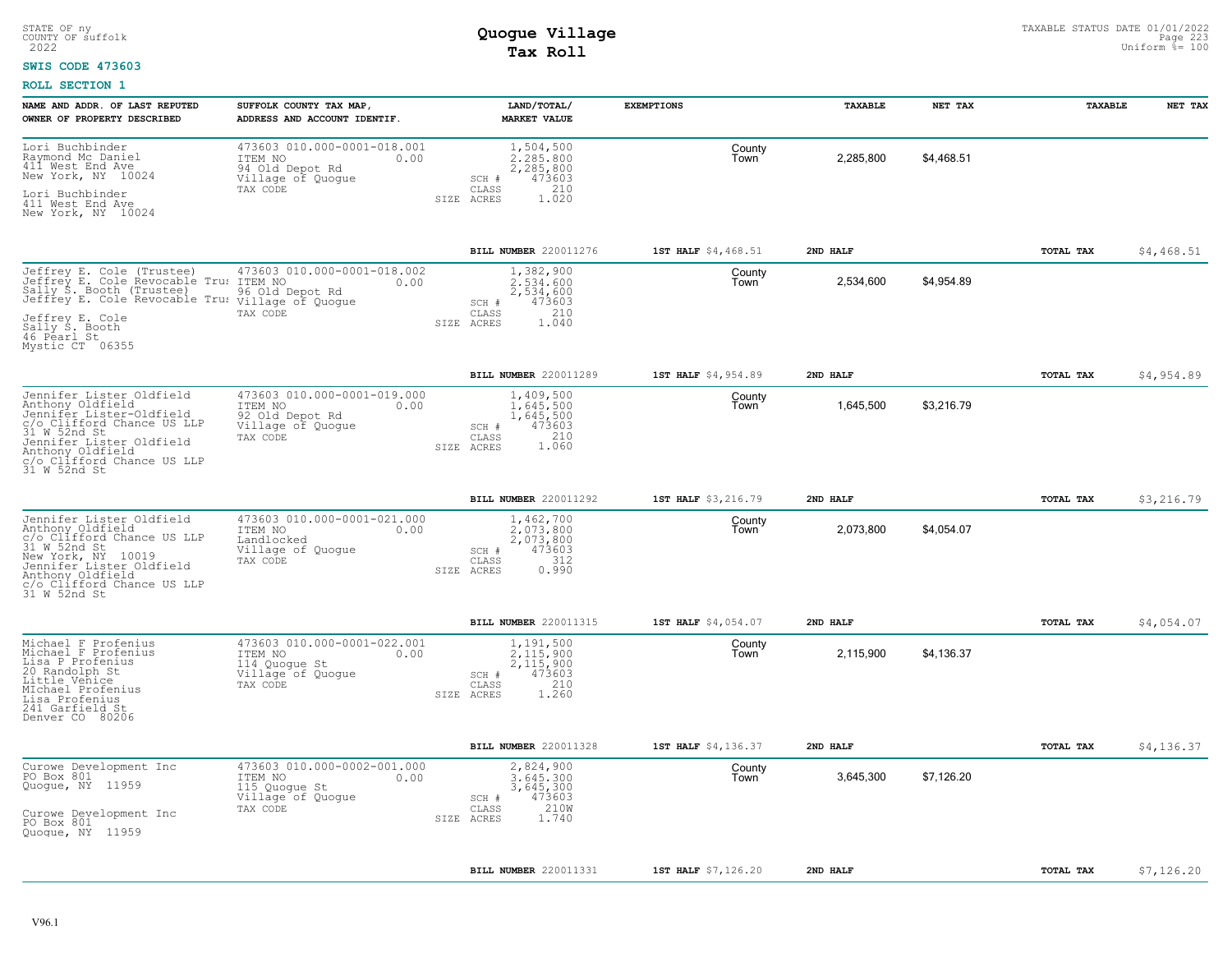#### **SWIS CODE 473603**

| NAME AND ADDR. OF LAST REPUTED<br>OWNER OF PROPERTY DESCRIBED                                                                                                      | SUFFOLK COUNTY TAX MAP,<br>ADDRESS AND ACCOUNT IDENTIF.                                             | LAND/TOTAL/<br><b>MARKET VALUE</b>                                                                          | <b>EXEMPTIONS</b>   | TAXABLE   | NET TAX    | TAXABLE          | NET TAX    |
|--------------------------------------------------------------------------------------------------------------------------------------------------------------------|-----------------------------------------------------------------------------------------------------|-------------------------------------------------------------------------------------------------------------|---------------------|-----------|------------|------------------|------------|
| Robert C. Treuhold (Trustee)<br>The Nancy Hagoort Treuhold 202<br>PO Box 40<br>Quogue NY 11959<br>Robert Treuhold<br>111 Quoque St<br>PO Box 40<br>Quogue NY 11959 | 473603 010.000-0002-002.001<br>ITEM NO<br>0.00<br>111 Quogue St<br>Village of Quoque<br>TAX CODE    | 2,061,500<br>3.085.500<br>3,085,500<br>473603<br>$SCH$ #<br>210<br>CLASS<br>1.300<br>SIZE ACRES             | County<br>Town      | 3,085,500 | \$6.031.84 |                  |            |
|                                                                                                                                                                    |                                                                                                     | BILL NUMBER 220011344                                                                                       | 1ST HALF \$6,031.84 | 2ND HALF  |            | TOTAL TAX        | \$6,031.84 |
| Judith E. Donner<br>1075 Park Ave Apt 10A<br>New York NY 10128<br>Judith E. Donner<br>1075 Park Ave Apt 10A<br>New York NY 10128                                   | 473603 010.000-0002-002.002<br>ITEM NO<br>0.00<br>2 Shinnecock Rd<br>Village of Quoque<br>TAX CODE  | 3,218,000<br>4,052,700<br>4,052,700<br>473603<br>SCH #<br>281W<br>CLASS<br>SIZE ACRES<br>1.110              | County<br>Town      | 4,052,700 | \$7,922.62 |                  |            |
|                                                                                                                                                                    |                                                                                                     | BILL NUMBER 220011357                                                                                       | 1ST HALF \$7,922.62 | 2ND HALF  |            | <b>TOTAL TAX</b> | \$7,922.62 |
| Chartwell4, LLC<br>415 Seaspray Ave<br>Palm Beach FL 33480<br>Chartwell4, LLC<br>415 Seaspray Ave<br>Palm Beach FL 33480                                           | 473603 010.000-0002-003.000<br>ITEM NO<br>0.00<br>4 Shinnecock Rd<br>Village of Quogue<br>TAX CODE  | 2,991,900<br>2,991,900<br>2,991,900<br>473603<br>SCH #<br>311W<br>CLASS<br>1.290<br>SIZE ACRES              | County<br>Town      | 2,991,900 | \$5,848.87 |                  |            |
|                                                                                                                                                                    |                                                                                                     | BILL NUMBER 220011361                                                                                       | 1ST HALF \$5,848.87 | 2ND HALF  |            | TOTAL TAX        | \$5,848.87 |
| Chartwell4, LLC<br>415 Seaspray Ave<br>Palm Beach FL 33480<br>Chartwell4, LLC<br>415 Seaspray Ave<br>Palm Beach FL 33480                                           | 473603 010.000-0002-004.000<br>ITEM NO<br>0.00<br>6 Shinnecock Rd<br>Village of Quogue<br>TAX CODE  | 2,957,100<br>3,524,700<br>3,524,700<br>473603<br>SCH #<br>210W<br>CLASS<br>SIZE ACRES<br>1.020              | County<br>Town      | 3,524,700 | \$6,890.44 |                  |            |
|                                                                                                                                                                    |                                                                                                     | BILL NUMBER 220011373                                                                                       | 1ST HALF \$6,890.44 | 2ND HALF  |            | TOTAL TAX        | \$6,890.44 |
| George W Carmany<br>Judith L Carmany<br>Boston, MA 02108<br>George W Carmany<br>PO Box 1371<br>Quogue, NY 11959-1371                                               | 473603 010.000-0002-007.001<br>ITEM NO<br>0.00<br>12 Shinnecock Rd<br>Village of Quogue<br>TAX CODE | 2,590,700<br>3,112,100<br>3, 112, 100<br>473603<br>SCH #<br>210W<br>$\mathtt{CLASS}$<br>SIZE ACRES<br>0.890 | County<br>Town      | 3,112,100 | \$6,083.84 |                  |            |
|                                                                                                                                                                    |                                                                                                     | BILL NUMBER 220011386                                                                                       | 1ST HALF \$6,083.84 | 2ND HALF  |            | TOTAL TAX        | \$6,083.84 |
| Anne Joyce Wyman<br>P.O. Box 337<br>Quogue, NY 11959<br>Anne Joyce Wyman<br>PO Box 337<br>Quoque, NY 11959-0337                                                    | 473603 010.000-0002-009.000<br>ITEM NO<br>0.00<br>14 Shinnecock Rd<br>Village of Quogue<br>TAX CODE | 3,247,000<br>3.840.100<br>3,840,100<br>473603<br>SCH #<br>210W<br>$\mathtt{CLASS}$<br>SIZE ACRES<br>1.600   | County<br>Town      | 3,840,100 | \$7,507.01 |                  |            |
|                                                                                                                                                                    |                                                                                                     | BILL NUMBER 220011399                                                                                       | 1ST HALF \$7,507.01 | 2ND HALF  |            | TOTAL TAX        | \$7,507.01 |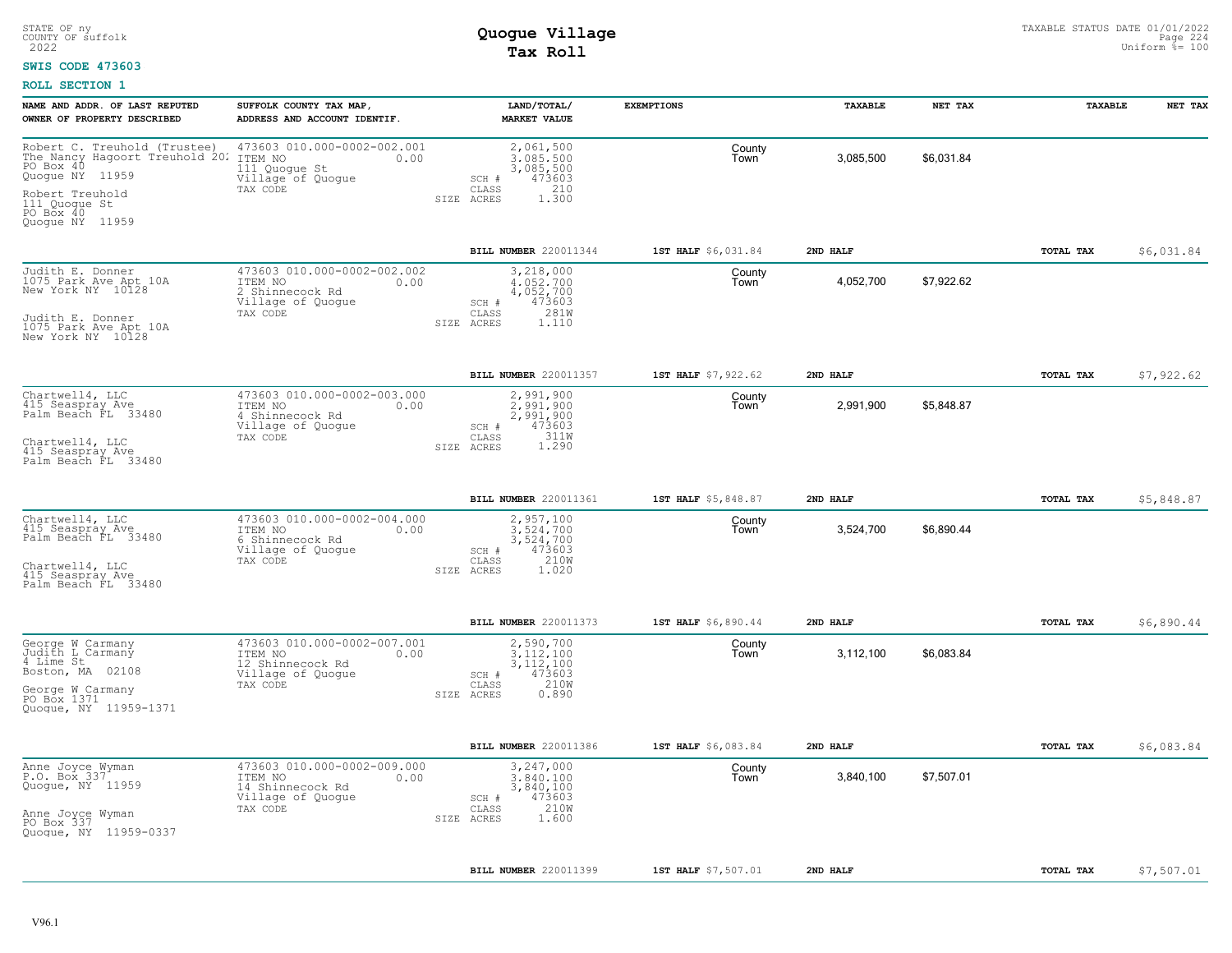#### **SWIS CODE 473603**

| NAME AND ADDR. OF LAST REPUTED                                                                                                                                                                                                             | SUFFOLK COUNTY TAX MAP,                                                                             | LAND/TOTAL/                                                                                    | <b>EXEMPTIONS</b>    | TAXABLE   | NET TAX     | TAXABLE   | NET TAX      |
|--------------------------------------------------------------------------------------------------------------------------------------------------------------------------------------------------------------------------------------------|-----------------------------------------------------------------------------------------------------|------------------------------------------------------------------------------------------------|----------------------|-----------|-------------|-----------|--------------|
| OWNER OF PROPERTY DESCRIBED                                                                                                                                                                                                                | ADDRESS AND ACCOUNT IDENTIF.                                                                        | MARKET VALUE                                                                                   |                      |           |             |           |              |
| David Jonathan Kepner & Timotl 473603 010.000-0002-010.000<br>Cristina Hunter Kepner & Timo!<br>The David Jonathan Kepner 202.<br>20 Shinnecock Rd<br>Quogue NY 11959<br>David Kepner<br>Cristina Kepner<br>PO Box 5048<br>Quogue NY 11959 | ITEM NO<br>0.00<br>20 Shinnecock Rd<br>Village of Quogue<br>TAX CODE                                | 3,565,900<br>5,710,000<br>5,710,000<br>473603<br>SCH #<br>281W<br>CLASS<br>2.050<br>SIZE ACRES | County<br>Town       | 5,710,000 | \$11,162.48 |           |              |
|                                                                                                                                                                                                                                            |                                                                                                     | BILL NUMBER 220011409                                                                          | 1ST HALF \$11,162.48 | 2ND HALF  |             | TOTAL TAX | \$11, 162.48 |
| Robin Maxwell<br>271 Central Park West Apt 5W<br>New York NY 10024<br>Robin Maxwell<br>271 Central Park West Apt 5W                                                                                                                        | 473603 010.000-0002-011.000<br>ITEM NO<br>0.00<br>22 Shinnecock Rd<br>Village of Quogue<br>TAX CODE | 3,177,400<br>3,737,300<br>3,737,300<br>473603<br>SCH #<br>210W<br>CLASS<br>1.370<br>SIZE ACRES | County<br>Town       | 3,737,300 | \$7,306.05  |           |              |
| New York NY 10024                                                                                                                                                                                                                          |                                                                                                     |                                                                                                |                      |           |             |           |              |
|                                                                                                                                                                                                                                            |                                                                                                     | BILL NUMBER 220011412                                                                          | 1ST HALF \$7,306.05  | 2ND HALF  |             | TOTAL TAX | \$7,306.05   |
| Denise Elizabeth Brosens<br>25 Sutton Pl N FL 10<br>New York NY 10022                                                                                                                                                                      | 473603 010.000-0002-012.001<br>ITEM NO<br>0.00<br>24 Shinnecock Rd<br>Village of Quoque             | 3,623,900<br>6.531.500<br>6,531,500<br>473603<br>SCH #                                         | County<br>Town       | 6,531,500 | \$12.768.43 |           |              |
| Frank Brosens<br>c/o Taconic Capital<br>280 Park Ave FL 5<br>New York NY 10017                                                                                                                                                             | TAX CODE                                                                                            | 210W<br>CLASS<br>2.500<br>SIZE ACRES                                                           |                      |           |             |           |              |
|                                                                                                                                                                                                                                            |                                                                                                     | BILL NUMBER 220011425                                                                          | 1ST HALF \$12,768.43 | 2ND HALF  |             | TOTAL TAX | \$12,768.43  |
| Frank Brosens<br>25 Sutton Pl FL 10<br>New York NY 10022                                                                                                                                                                                   | 473603 010.000-0002-012.002<br>ITEM NO<br>0.00<br>77 Quaquanantuck Ln<br>Village of Quogue          | 1,802,000<br>2.211.200<br>2, 211, 200<br>473603<br>SCH #                                       | County<br>Town       | 2,211,200 | \$4,322.67  |           |              |
| Frank Brosens<br>25 Sutton Pl FL 10<br>New York NY 10022                                                                                                                                                                                   | TAX CODE                                                                                            | 210<br>CLASS<br>SIZE ACRES<br>1,000                                                            |                      |           |             |           |              |
|                                                                                                                                                                                                                                            |                                                                                                     | BILL NUMBER 220011438                                                                          | 1ST HALF \$4,322.67  | 2ND HALF  |             | TOTAL TAX | \$4,322.67   |
| Henry Alberto Fernandez<br>Alexia Maria Fernandez<br>1088 Park Ave Apt 11 A/B<br>New York NY 10128                                                                                                                                         | 473603 010.000-0002-013.003<br>0.00<br>ITEM NO<br>23 Shinnecock Rd<br>Village of Quogue             | 2,834,900<br>9.516.800<br>9,516,800<br>473603<br>SCH #                                         | County<br>Town       | 9,516,800 | \$18,604.39 |           |              |
| Henry Alberto Fernandez<br>Alexia Maria Fernandez<br>1088 Park Ave Apt 11 A/B<br>New York NY 10128                                                                                                                                         | TAX CODE                                                                                            | CLASS<br>210<br>3.420<br>SIZE ACRES                                                            |                      |           |             |           |              |
|                                                                                                                                                                                                                                            |                                                                                                     | BILL NUMBER 220011441                                                                          | 1ST HALF \$18,604.39 | 2ND HALF  |             | TOTAL TAX | \$18,604.39  |
| Nancy S Jennings<br>530 E 86th St Apt 15C<br>New York, NY 10028                                                                                                                                                                            | 473603 010.000-0002-014.000<br>ITEM NO<br>0.00<br>19 Shinnecock Rd<br>Village of Quogue             | 2,140,800<br>3,037,900<br>3,037,900<br>473603<br>SCH #                                         | County<br>Town       | 3,037,900 | \$5,938.79  |           |              |
| Nancy S Jennings<br>530 E 86th St Apt 15C<br>New York, NY 10028                                                                                                                                                                            | TAX CODE                                                                                            | 210<br>CLASS<br>1.980<br>ACRES<br>SIZE                                                         |                      |           |             |           |              |
|                                                                                                                                                                                                                                            |                                                                                                     | BILL NUMBER 220011454                                                                          | 1ST HALF \$5,938.79  | 2ND HALF  |             | TOTAL TAX | \$5,938.79   |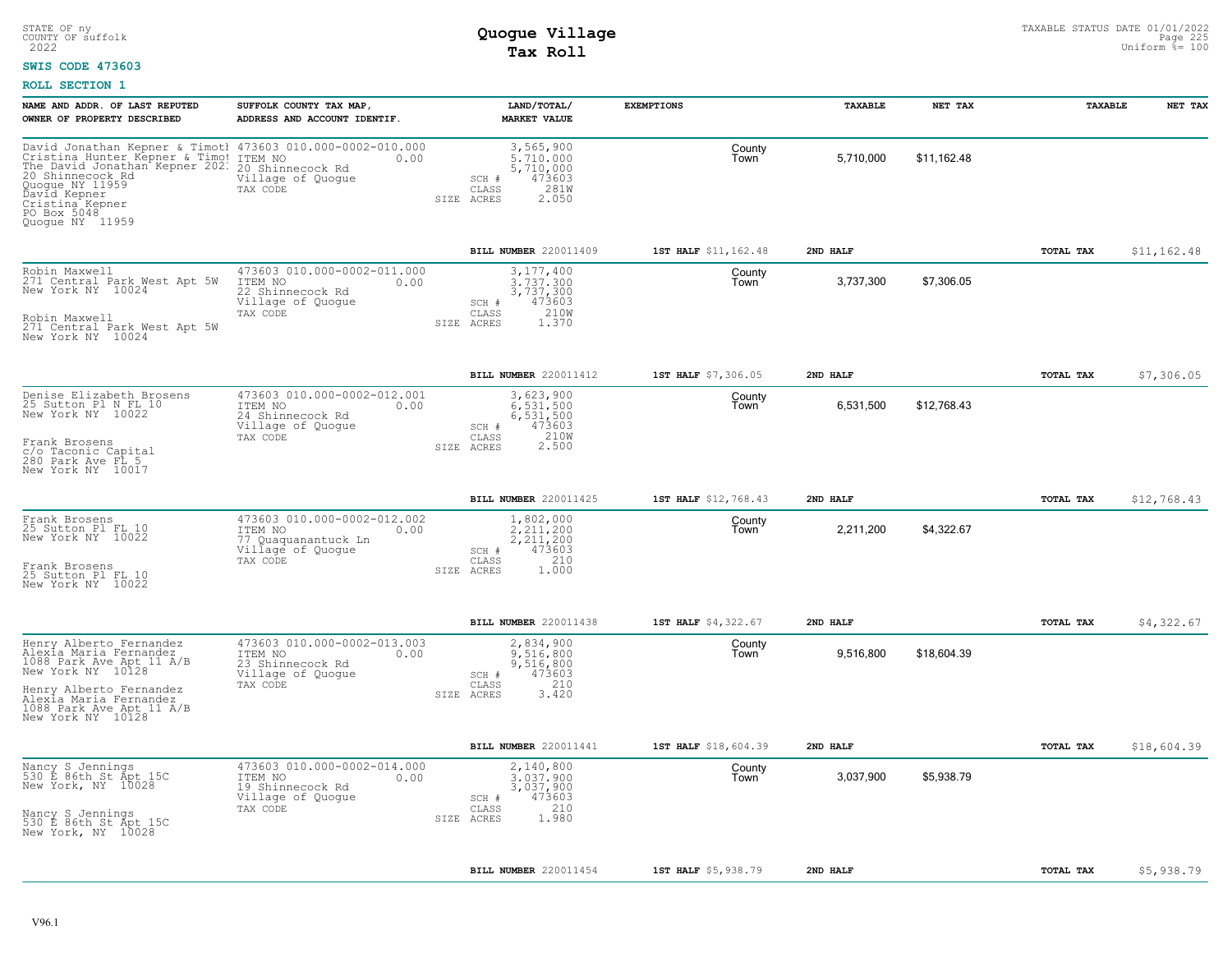#### **SWIS CODE 473603**

| NAME AND ADDR. OF LAST REPUTED<br>OWNER OF PROPERTY DESCRIBED                                                                                                          | SUFFOLK COUNTY TAX MAP<br>ADDRESS AND ACCOUNT IDENTIF.                                              | LAND/TOTAL/<br><b>MARKET VALUE</b>                                                               | <b>EXEMPTIONS</b>   | TAXABLE   | NET TAX    | TAXABLE          | NET TAX    |
|------------------------------------------------------------------------------------------------------------------------------------------------------------------------|-----------------------------------------------------------------------------------------------------|--------------------------------------------------------------------------------------------------|---------------------|-----------|------------|------------------|------------|
| Robert Snow<br>Margaret Snow<br>55 E 72 St<br>New York NY<br>10021<br>Robert Snow<br>Margaret Snow<br>Apt 8-s<br>55 E 72nd St                                          | 473603 010.000-0002-015.000<br>ITEM NO<br>0.00<br>17 Shinnecock Rd<br>Village of Quogue<br>TAX CODE | 2,161,400<br>4,349,100<br>4,349,100<br>473603<br>SCH #<br>281<br>CLASS<br>SIZE ACRES<br>1.490    | County<br>Town      | 4,349,100 | \$8,502.06 |                  |            |
|                                                                                                                                                                        |                                                                                                     | BILL NUMBER 220011467                                                                            | 1ST HALF \$8,502.06 | 2ND HALF  |            | TOTAL TAX        | \$8,502.06 |
| Louise Kuhn<br>Luisa Kuhn<br>1000 Vicars Landing Way Apt D.<br>Ponte Vera Beach FL 32082<br>Louise Kuhn<br>1000 Vicars Landing Way Apt D.<br>Ponte Vera Beach FL 32082 | 473603 010.000-0002-016.000<br>ITEM NO<br>0.00<br>11 Shinnecock Rd<br>Village of Quogue<br>TAX CODE | 2,461,900<br>3,478,000<br>3,478,000<br>473603<br>SCH #<br>281<br>CLASS<br>1.980<br>SIZE<br>ACRES | County<br>Town      | 3,478,000 | \$6,799.14 |                  |            |
|                                                                                                                                                                        |                                                                                                     | BILL NUMBER 220011471                                                                            | 1ST HALF \$6,799.14 | 2ND HALF  |            | <b>TOTAL TAX</b> | \$6,799.14 |
| Mary Boully<br>Malcolm W Mc Lean<br>Robert F McLean<br>Monika A. Barrero<br>Mary Boully<br>77 Birdsonq Way C105<br>Hilton Head Island SC 29926                         | 473603 010.000-0002-017.000<br>ITEM NO<br>0.00<br>7 Shinnecock Rd<br>Village of Quogue<br>TAX CODE  | 2,461,900<br>3,017,400<br>3,017,400<br>473603<br>SCH #<br>281<br>CLASS<br>1.980<br>SIZE ACRES    | County<br>Town      | 3,017,400 | \$5,898.72 |                  |            |
|                                                                                                                                                                        |                                                                                                     | BILL NUMBER 220011483                                                                            | 1ST HALF \$5,898.72 | 2ND HALF  |            | <b>TOTAL TAX</b> | \$5,898.72 |
| 109 Quoque Street LLC<br>255 Hudson St Apt 3E<br>New York NY 10013<br>John Curbishley<br>PO Box 326<br>Quoque NY 11959                                                 | 473603 010.000-0002-018.002<br>ITEM NO<br>0.00<br>109 Quogue St<br>Village of Quoque<br>TAX CODE    | 1,729,900<br>2,840,300<br>2,840,300<br>473603<br>SCH #<br>210<br>CLASS<br>1,200<br>SIZE<br>ACRES | County<br>Town      | 2,840,300 | \$5,552.50 |                  |            |
|                                                                                                                                                                        |                                                                                                     | BILL NUMBER 220011496                                                                            | 1ST HALF \$5,552.50 | 2ND HALF  |            | <b>TOTAL TAX</b> | \$5,552.50 |
| Karen Casey<br>Edward C. Casey<br>40 Saint Johns Pl<br>Brooklyn NY 11217<br>Karen Casey<br>Edward C. Casey<br>40 Saint Johns Pl<br>Brooklyn NY 11217                   | 473603 010.000-0002-018.003<br>ITEM NO<br>0.00<br>5 Shinnecock Rd<br>Village of Quogue<br>TAX CODE  | 2,337,500<br>2.956.300<br>2,956,300<br>473603<br>SCH #<br>210<br>CLASS<br>1.880<br>SIZE ACRES    | County<br>Town      | 2,956,300 | \$5,779.27 |                  |            |
|                                                                                                                                                                        |                                                                                                     | <b>BILL NUMBER 220011506</b>                                                                     | 1ST HALF \$5,779.27 | 2ND HALF  |            | TOTAL TAX        | \$5,779.27 |
| Christiane L Hiegel<br>1220 Park Ave<br>New York, NY 10028<br>Christiane L Hiegel<br>1220 Park Ave<br>New York, NY 10028                                               | 473603 010.000-0002-018.004<br>ITEM NO<br>0.00<br>107 Quoque St<br>Village of Quogue<br>TAX CODE    | 2,451,500<br>3,882,100<br>3,882,100<br>473603<br>SCH #<br>210<br>CLASS<br>1.690<br>SIZE ACRES    | County<br>Town      | 3,882,100 | \$7,589.12 |                  |            |
|                                                                                                                                                                        |                                                                                                     | BILL NUMBER 220011519                                                                            | 1ST HALF \$7,589.12 | 2ND HALF  |            | TOTAL TAX        | \$7,589.12 |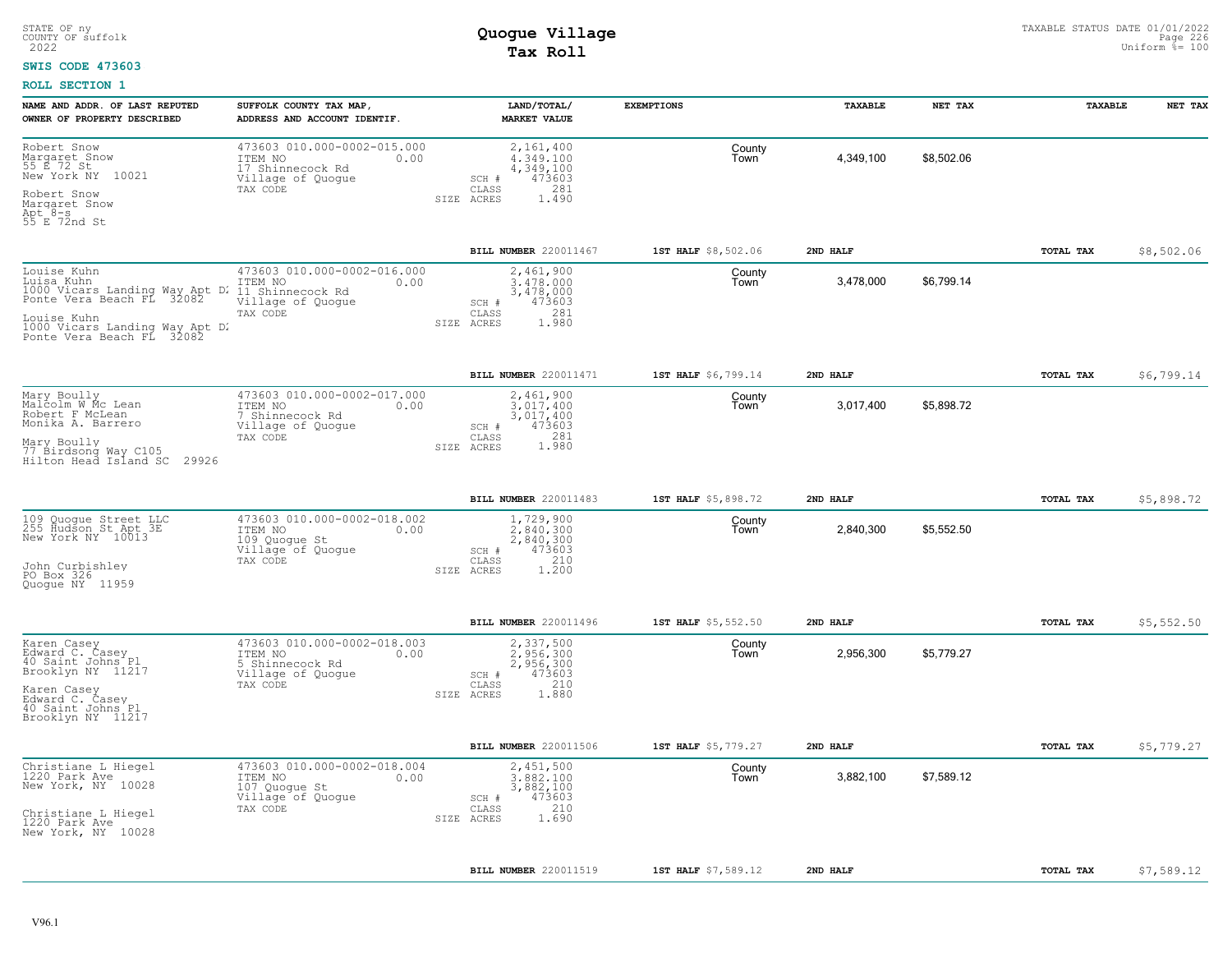#### **SWIS CODE 473603**

| NAME AND ADDR. OF LAST REPUTED<br>OWNER OF PROPERTY DESCRIBED                                                                                                                                                                                                     | SUFFOLK COUNTY TAX MAP,<br>ADDRESS AND ACCOUNT IDENTIF.                                         | LAND/TOTAL/<br><b>MARKET VALUE</b>                                                              | <b>EXEMPTIONS</b>   | TAXABLE   | NET TAX    | TAXABLE          | NET TAX    |
|-------------------------------------------------------------------------------------------------------------------------------------------------------------------------------------------------------------------------------------------------------------------|-------------------------------------------------------------------------------------------------|-------------------------------------------------------------------------------------------------|---------------------|-----------|------------|------------------|------------|
| Quogue Field Club<br>P.O. Box 700<br>Quogue, NY 11959<br>Quoque Field Club Of Quoque L<br>PO Box 5022<br>Quoque NY 11959                                                                                                                                          | 473603 010.000-0002-019.000<br>ITEM NO<br>0.00<br>6 Club Ln<br>Village of Quogue<br>TAX CODE    | 795,000<br>1,545,000<br>1,545,000<br>473603<br>SCH #<br>CLASS<br>553<br>SIZE ACRES<br>15.900    | County<br>Town      | 1,545,000 | \$3,020.32 |                  |            |
|                                                                                                                                                                                                                                                                   |                                                                                                 | BILL NUMBER 220011522                                                                           | 1ST HALF \$3,020.32 | 2ND HALF  |            | <b>TOTAL TAX</b> | \$3,020.32 |
| Edward S Reid<br>PO Box 39<br>Quogue, NY 11959<br>Edward S Reid<br>PO Box 39<br>Quoque, NY 11959                                                                                                                                                                  | 473603 010.000-0002-020.000<br>ITEM NO<br>0.00<br>91 Quogue St<br>Village of Quogue<br>TAX CODE | 1,608,800<br>2.387.000<br>2,387,000<br>473603<br>SCH #<br>210<br>CLASS<br>1.240<br>SIZE ACRES   | County<br>Town      | 2,387,000 | \$4,666.35 |                  |            |
|                                                                                                                                                                                                                                                                   |                                                                                                 | BILL NUMBER 220011535                                                                           | 1ST HALF \$4,666.35 | 2ND HALF  |            | TOTAL TAX        | \$4,666.35 |
| 3 Club LLC<br>c/o Edward S. Reid<br>PO Box 39<br>Quogue NY 11959<br>3 Club LLC<br>c/o Edward S. Reid<br>PO Box 39<br>Quoque NY 11959                                                                                                                              | 473603 010.000-0002-021.000<br>ITEM NO<br>0.00<br>3 Club Ln<br>Village of Quogue<br>TAX CODE    | 2,175,900<br>2.664.000<br>2,664,000<br>473603<br>SCH #<br>$210$<br>1.050<br>CLASS<br>SIZE ACRES | County<br>Town      | 2,664,000 | \$5,207.85 |                  |            |
|                                                                                                                                                                                                                                                                   |                                                                                                 | BILL NUMBER 220011548                                                                           | 1ST HALF \$5,207.85 | 2ND HALF  |            | TOTAL TAX        | \$5,207.85 |
| Martin G. McGuinn (Trustee)<br>Martin G McGuinn Residence Tru ITEM NO<br>200 Bradley Pl Apt 206<br>Palm Beach FL 33480<br>Martin G. McGuinn<br>200 Bradley Pl Apt 206<br>Palm Beach FL 33480                                                                      | 473603 010.000-0002-023.001<br>0.00<br>5 Club Ln<br>Village of Quogue<br>TAX CODE               | 1,946,200<br>4.135.300<br>4,135,300<br>473603<br>SCH #<br>210<br>CLASS<br>0.680<br>SIZE ACRES   | County<br>Town      | 4,135,300 | \$8,084.10 |                  |            |
|                                                                                                                                                                                                                                                                   |                                                                                                 | BILL NUMBER 220011551                                                                           | 1ST HALF \$8,084.10 | 2ND HALF  |            | TOTAL TAX        | \$8,084.10 |
| T David Mullen<br>Joan B Mullen<br>PO Box 928<br>Quogue, NY 11959<br>Joan B Mullen<br>PO Box 928<br>Quoque, NY 11959-0928                                                                                                                                         | 473603 010.000-0002-024.000<br>ITEM NO<br>0.00<br>7 Club Ln<br>Village of Quogue<br>TAX CODE    | 2,043,500<br>2.719.800<br>2,719,800<br>473603<br>SCH #<br>210<br>CLASS<br>SIZE ACRES<br>1.050   | County<br>Town      | 2,719,800 | \$5,316.94 |                  |            |
|                                                                                                                                                                                                                                                                   |                                                                                                 | BILL NUMBER 220011564                                                                           | 1ST HALF \$5,316.94 | 2ND HALF  |            | <b>TOTAL TAX</b> | \$5,316.94 |
| Bruce A Peiffer & Katharine P. 473603 010.000-0002-025.000<br>Bruce A Peiffer & Katharine Pe ITEM NO<br>The Bruce A Peiffer Rev Trust 9 Club Ln<br>PO Box 1563<br>Quogue NY 11959<br>Bruce A Peiffer<br>$\overline{9}$ Club In<br>PO Box 1563<br>Quogue, NY 11959 | 0.00<br>Village of Quogue<br>TAX CODE                                                           | 1,599,400<br>2,000,000<br>2,000,000<br>473603<br>SCH #<br>210<br>CLASS<br>0.540<br>SIZE ACRES   | County<br>Town      | 2,000,000 | \$3,909.80 |                  |            |
|                                                                                                                                                                                                                                                                   |                                                                                                 | <b>BILL NUMBER 220011577</b>                                                                    | 1ST HALF \$3,909.80 | 2ND HALF  |            | TOTAL TAX        | \$3,909.80 |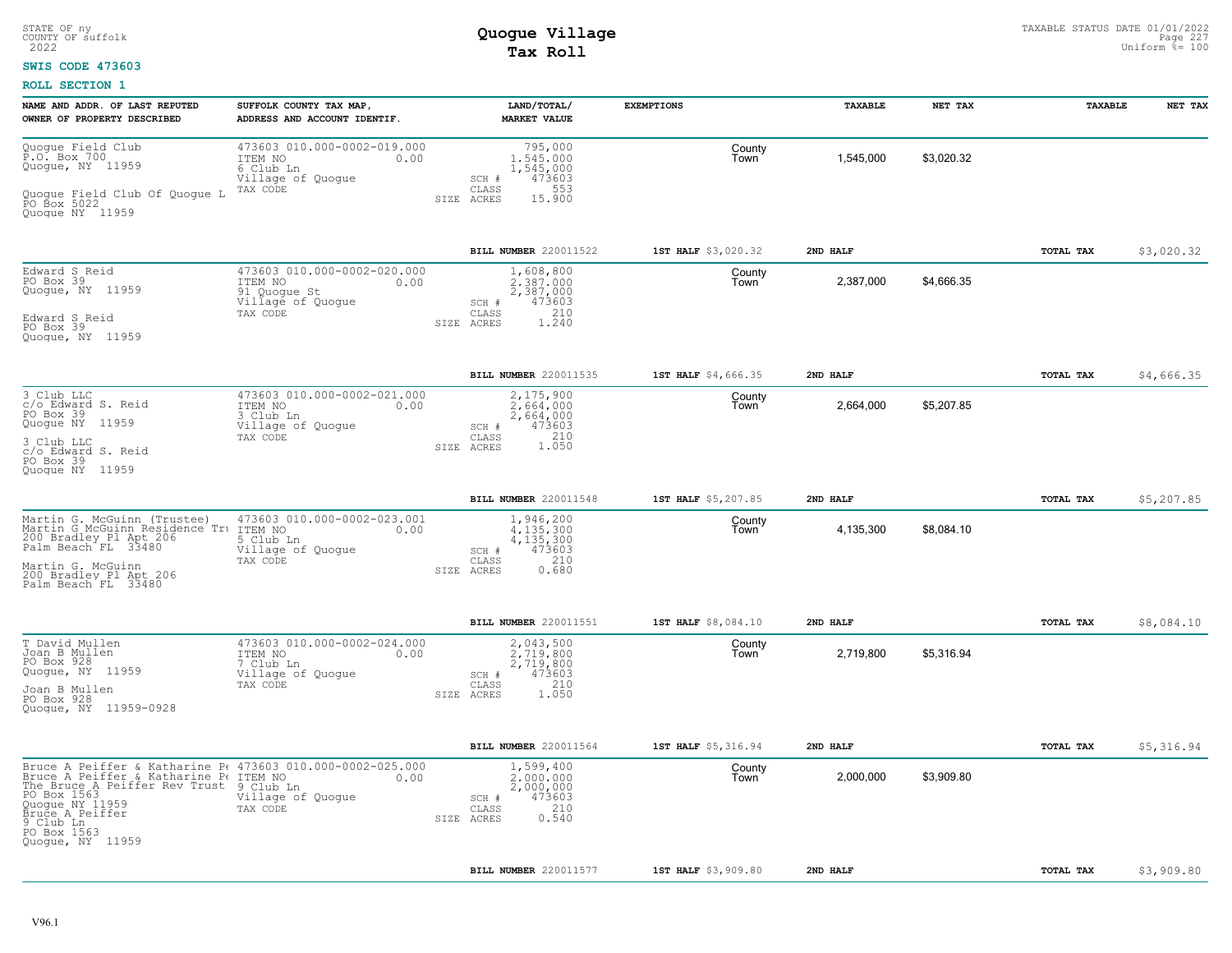#### **SWIS CODE 473603**

| NAME AND ADDR. OF LAST REPUTED<br>OWNER OF PROPERTY DESCRIBED                                                                                                                                                       | SUFFOLK COUNTY TAX MAP,<br>ADDRESS AND ACCOUNT IDENTIF.                                                | LAND/TOTAL/<br><b>MARKET VALUE</b>                                                                       | <b>EXEMPTIONS</b>   | TAXABLE   | NET TAX    | TAXABLE          | NET TAX    |
|---------------------------------------------------------------------------------------------------------------------------------------------------------------------------------------------------------------------|--------------------------------------------------------------------------------------------------------|----------------------------------------------------------------------------------------------------------|---------------------|-----------|------------|------------------|------------|
| Nicholas D Rudenstine<br>Marie Aquino<br>Maite Aquino<br>1155 Park Ave Apt 7 SW<br>New York NY 10128<br>Nicholas D Rudenstine<br>Marie Aquino<br>1155 Park Ave Apt 7 SW<br>New York NY 10128                        | 473603 010.000-0002-026.000<br>ITEM NO<br>0.00<br>11 Club Ln<br>Village of Quogue<br>TAX CODE          | 2,473,300<br>2.919.100<br>2,919,100<br>473603<br>SCH #<br>210<br>CLASS<br>1.550<br>SIZE ACRES            | County<br>Town      | 2.919.100 | \$5.706.55 |                  |            |
|                                                                                                                                                                                                                     |                                                                                                        | BILL NUMBER 220011581                                                                                    | 1ST HALF \$5,706.55 | 2ND HALF  |            | TOTAL TAX        | \$5,706.55 |
| John T Wall<br>Wendy S Wall<br>455 E 14th St<br>New York, NY 10009<br>John T Wall<br>6601 Radnor Rd<br>Bethesda, MD 20817                                                                                           | 473603 010.000-0002-027.000<br>ITEM NO<br>0.00<br>13 Club Ln<br>Village of Quoque<br>TAX CODE          | 2,051,600<br>2,379,900<br>2,379,900<br>473603<br>SCH #<br>210<br>CLASS<br>0.990<br>SIZE ACRES            | County<br>Town      | 2,379,900 | \$4,652.47 |                  |            |
|                                                                                                                                                                                                                     |                                                                                                        | BILL NUMBER 220011593                                                                                    | 1ST HALF \$4,652.47 | 2ND HALF  |            | TOTAL TAX        | \$4,652.47 |
| Susan K Clarke<br>Box 1246<br>Quogue, NY 11959-1246<br>Susan K Clarke (Trustee)<br>Susan K Clarke Qualified Perso<br>63 Quaquanantuck Ln<br>PO Box 1246                                                             | 473603 010.000-0002-028.000<br>ITEM NO<br>0.00<br>63 Quaquanantuck Ln<br>Village of Quogue<br>TAX CODE | 1,802,000<br>2,955,600<br>2,955,600<br>473603<br>SCH #<br>210<br>$\mathtt{CLASS}$<br>1.000<br>SIZE ACRES | County<br>Town      | 2,955,600 | \$5,777.90 |                  |            |
|                                                                                                                                                                                                                     |                                                                                                        | <b>BILL NUMBER 220011603</b>                                                                             | 1ST HALF \$5,777.90 | 2ND HALF  |            | <b>TOTAL TAX</b> | \$5.777.90 |
| Austin W. Bramwell<br>49 E 96th St Apt 4E<br>New York NY 10128<br>Austin W. Bramwell<br>49 E 96th St Apt 4E<br>New York NY 10128                                                                                    | 473603 010.000-0002-029.000<br>ITEM NO<br>0.00<br>10 Ocean Ave<br>Village of Quogue<br>TAX CODE        | 1,960,600<br>$2,817,100$<br>$2,817,100$<br>473603<br>SCH #<br>281<br>CLASS<br>SIZE ACRES<br>1.360        | County<br>Town      | 2,817,100 | \$5,507.15 |                  |            |
|                                                                                                                                                                                                                     |                                                                                                        | BILL NUMBER 220011616                                                                                    | 1ST HALF \$5,507.15 | 2ND HALF  |            | TOTAL TAX        | \$5,507.15 |
| Timothy J. Croak (Trustee)<br>The Kevin Hogan Per Res Trust<br>Kevin Hogan (Trustee)<br>The Timothy Croak Per Res Tru: Village of Quogue<br>Timothy J. Croak<br>285 Central Park West Apt 12E<br>New York, NY 10024 | 473603 010.000-0002-030.000<br>ITEM NO<br>0.00<br>6 Ocean Ave<br>TAX CODE                              | 1,946,100<br>3.553.400<br>3,553,400<br>473603<br>$SCH$ $#$<br>210<br>CLASS<br>SIZE ACRES<br>1.080        | County<br>Town      | 3,553,400 | \$6,946.54 |                  |            |
|                                                                                                                                                                                                                     |                                                                                                        | BILL NUMBER 220011629                                                                                    | 1ST HALF \$6,946.54 | 2ND HALF  |            | <b>TOTAL TAX</b> | \$6,946.54 |
| Hiram S Cody III<br>Myung Hi Kim Cody<br>Myung Hi Kim Cody<br>Apt 8w<br>151 Central Park W<br>Hiram S Cody III<br>151 Central Pk W Apt 8W<br>New York, NY 10023                                                     | 473603 010.000-0002-031.000<br>ITEM NO<br>0.00<br>4 Ocean Ave<br>Village of Quogue<br>TAX CODE         | 1,325,100<br>2,374,800<br>2,374,800<br>473603<br>SCH #<br>210<br>CLASS<br>0.460<br>SIZE ACRES            | County<br>Town      | 2,374,800 | \$4,642.50 |                  |            |
|                                                                                                                                                                                                                     |                                                                                                        | BILL NUMBER 220011632                                                                                    | 1ST HALF \$4,642.50 | 2ND HALF  |            | TOTAL TAX        | \$4,642.50 |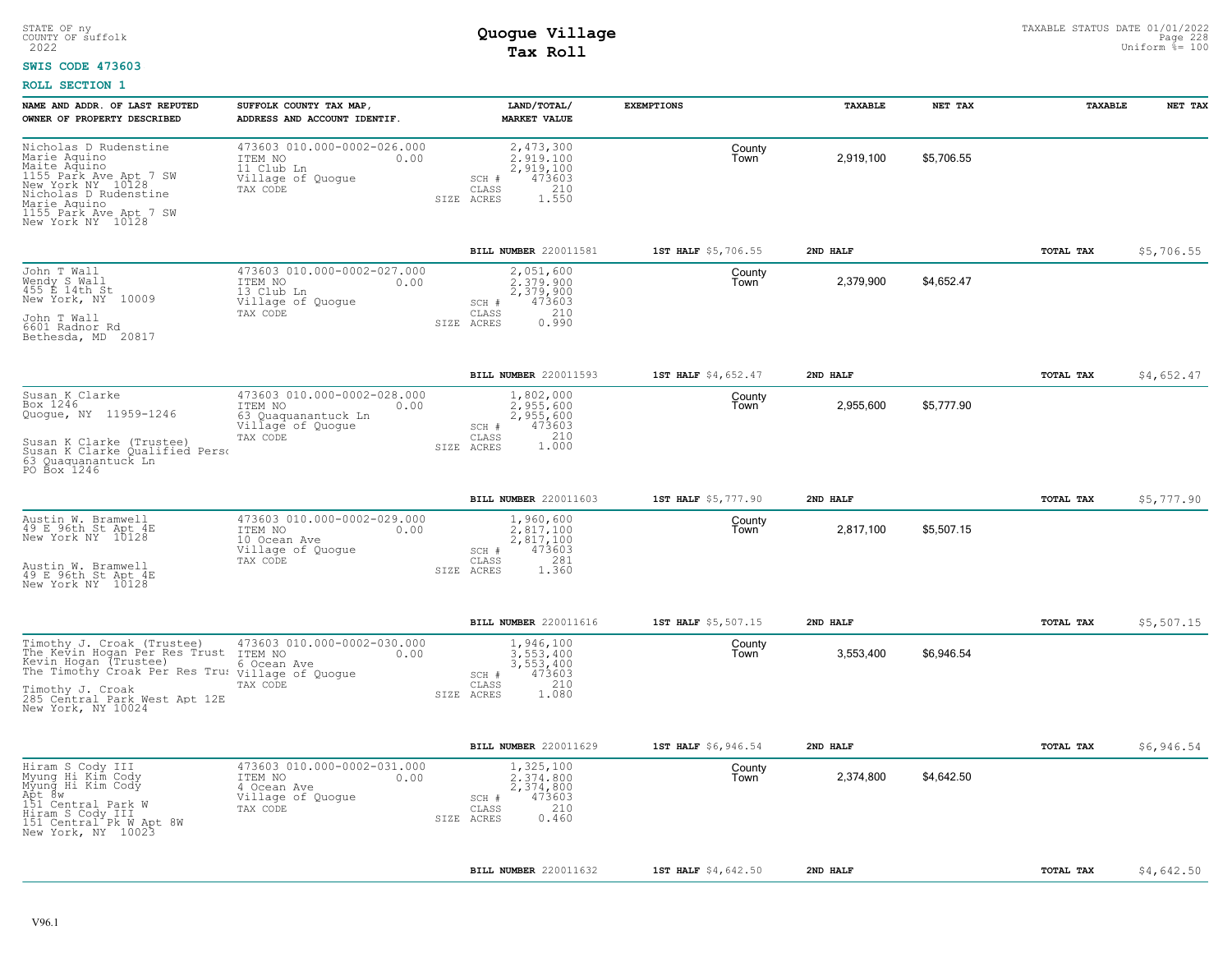#### **SWIS CODE 473603**

| NAME AND ADDR. OF LAST REPUTED<br>OWNER OF PROPERTY DESCRIBED                                                                                                                  | SUFFOLK COUNTY TAX MAP,<br>ADDRESS AND ACCOUNT IDENTIF.                                         | LAND/TOTAL/<br><b>MARKET VALUE</b>                                                            | <b>EXEMPTIONS</b>   | TAXABLE   | NET TAX    | TAXABLE   | NET TAX    |
|--------------------------------------------------------------------------------------------------------------------------------------------------------------------------------|-------------------------------------------------------------------------------------------------|-----------------------------------------------------------------------------------------------|---------------------|-----------|------------|-----------|------------|
| Andrew Botsford<br>PO Box 1524<br>Quogue, NY 11959-1524<br>Andrew Botsford<br>PO Box 1524<br>Quogue, NY 11959-1524                                                             | 473603 010.000-0002-032.000<br>ITEM NO<br>0.00<br>2 Ocean Ave<br>Village of Quogue<br>TAX CODE  | 1,505,000<br>2,161,600<br>2,161,600<br>473603<br>SCH #<br>CLASS<br>210<br>1.160<br>SIZE ACRES | County<br>Town      | 2,161,600 | \$4,225.71 |           |            |
|                                                                                                                                                                                |                                                                                                 | BILL NUMBER 220011645                                                                         | 1ST HALF \$4,225.71 | 2ND HALF  |            | TOTAL TAX | \$4,225.71 |
| John A Bick<br>Susan H Bick<br>P.O. Box 1183<br>Quogue, NY 11959<br>John A. Bick<br>Susan H. Bick<br>PO Box 1183<br>Quogue NY 11959                                            | 473603 010.000-0002-033.000<br>ITEM NO<br>0.00<br>87 Quogue St<br>Village of Quogue<br>TAX CODE | 1,621,800<br>3.632.900<br>3,632,900<br>473603<br>SCH #<br>281<br>CLASS<br>0.750<br>SIZE ACRES | County<br>Town      | 3,632,900 | \$7,101.96 |           |            |
|                                                                                                                                                                                |                                                                                                 | BILL NUMBER 220011658                                                                         | 1ST HALF \$7,101.96 | 2ND HALF  |            | TOTAL TAX | \$7,101.96 |
| William P. Mills III<br>Suzanne O'Leary Mills<br>395 Dogwood Ln<br>Manhasset NY 11030<br>William P. Mills III<br>Suzanne O'Leary Mills<br>395 Doqwood Ln<br>Manhasset NY 11030 | 473603 010.000-0002-034.000<br>ITEM NO<br>0.00<br>3 Ocean Ave<br>Village of Quogue<br>TAX CODE  | 1,224,500<br>2.163.300<br>2,163,300<br>SCH #<br>473603<br>210<br>CLASS<br>0.420<br>SIZE ACRES | County<br>Town      | 2,163,300 | \$4,229.04 |           |            |
|                                                                                                                                                                                |                                                                                                 | BILL NUMBER 220011661                                                                         | 1ST HALF \$4,229.04 | 2ND HALF  |            | TOTAL TAX | \$4,229.04 |
| Paul W Brown<br>Leslie C Brown<br>201 S Cameron St<br>Hillsborough NC 27278<br>Paul W Brown<br>Leslie C Brown<br>201 S Cameron St<br>Hillsborough NC 27278                     | 473603 010.000-0002-036.000<br>ITEM NO<br>0.00<br>9 Ocean Ave<br>Village of Quoque<br>TAX CODE  | 1,815,600<br>3.072.900<br>3,072,900<br>473603<br>SCH #<br>210<br>CLASS<br>0.840<br>SIZE ACRES | County<br>Town      | 3,072,900 | \$6,007.21 |           |            |
|                                                                                                                                                                                |                                                                                                 | BILL NUMBER 220011674                                                                         | 1ST HALF \$6,007.21 | 2ND HALF  |            | TOTAL TAX | \$6,007.21 |
| Robert L Huffines<br>Lisa Goddard huffines<br>944 Park Ave Apt 16<br>New York NY 10028<br>Robert L Huffines<br>944 Park Ave Apt 16<br>New York NY 10028                        | 473603 010.000-0002-037.000<br>0.00<br>ITEM NO<br>11 Ocean Ave<br>Village of Quogue<br>TAX CODE | 1,358,900<br>2,294,900<br>2,294,900<br>473603<br>SCH #<br>210<br>CLASS<br>0.740<br>SIZE ACRES | County<br>Town      | 2,294,900 | \$4,486.30 |           |            |
|                                                                                                                                                                                |                                                                                                 | BILL NUMBER 220011687                                                                         | 1ST HALF \$4,486.30 | 2ND HALF  |            | TOTAL TAX | \$4,486.30 |
| Celeste Guth<br>1075 Park Ave Apt 4C<br>New York NY 10128<br>Celeste Guth<br>1075 Park Ave Apt 4C<br>New York NY 10128                                                         | 473603 010.000-0002-038.000<br>ITEM NO<br>0.00<br>13 Ocean Ave<br>Village of Quogue<br>TAX CODE | 1,874,100<br>4,606,800<br>4,606,800<br>473603<br>SCH #<br>210<br>CLASS<br>1.300<br>SIZE ACRES | County<br>Town      | 4,606,800 | \$9,005.83 |           |            |
|                                                                                                                                                                                |                                                                                                 |                                                                                               |                     |           |            |           |            |
|                                                                                                                                                                                |                                                                                                 | <b>BILL NUMBER 220011691</b>                                                                  | 1ST HALF \$9,005.83 | 2ND HALF  |            | TOTAL TAX | \$9,005.83 |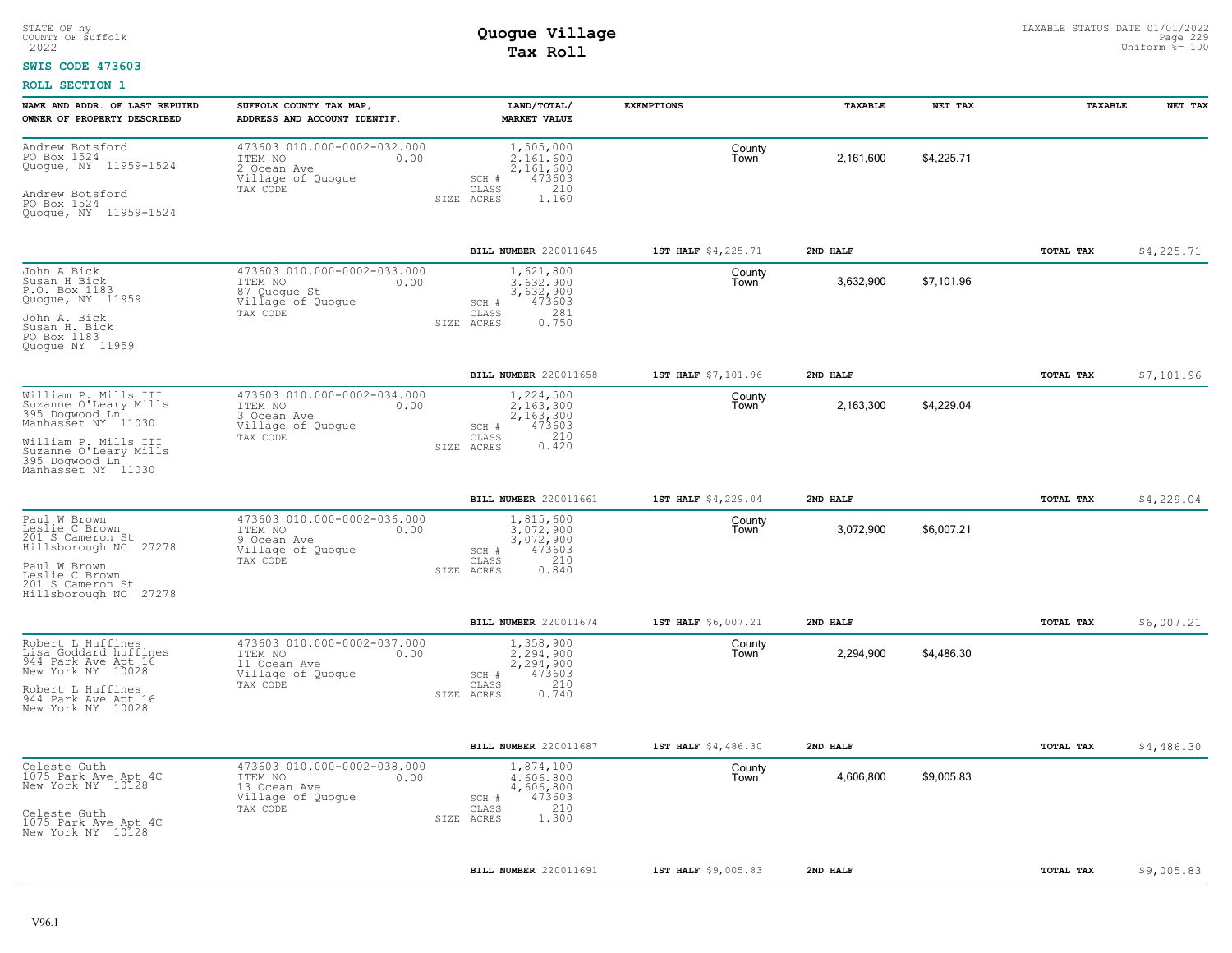#### **SWIS CODE 473603**

| NAME AND ADDR. OF LAST REPUTED<br>OWNER OF PROPERTY DESCRIBED                                                 | SUFFOLK COUNTY TAX MAP,<br>ADDRESS AND ACCOUNT IDENTIF.                                                   | LAND/TOTAL/<br><b>MARKET VALUE</b>                                                            | <b>EXEMPTIONS</b>   | TAXABLE   | NET TAX    | TAXABLE   | NET TAX     |
|---------------------------------------------------------------------------------------------------------------|-----------------------------------------------------------------------------------------------------------|-----------------------------------------------------------------------------------------------|---------------------|-----------|------------|-----------|-------------|
| Adam Forbes<br>Amy Gropp Forbes<br>$642$ Second St<br>Brooklyn, NY 11215-2602<br>Adam Forbes<br>642 Second St | 473603 010.000-0002-039.000<br>ITEM NO<br>0.00<br>57<br>Quaquanantuck Ln<br>Village of Quogue<br>TAX CODE | 1,802,000<br>2,590,700<br>2,590,700<br>473603<br>SCH #<br>210<br>CLASS<br>1.250<br>SIZE ACRES | County<br>Town      | 2,590,700 | \$5,064.56 |           |             |
| Brooklyn, NY 11215-2602                                                                                       |                                                                                                           |                                                                                               |                     |           |            |           |             |
|                                                                                                               |                                                                                                           | BILL NUMBER 220011701                                                                         | 1ST HALF \$5,064.56 | 2ND HALF  |            | TOTAL TAX | \$5,064.56  |
| Pratt Avenue, LLC<br>11118 Beach Club Pt<br>North Palm Beach FL<br>33408                                      | 473603 010.000-0002-040.000<br>ITEM NO<br>0.00<br>55 Quaquanantuck Ln<br>Village of Quogue<br>TAX CODE    | 1,802,000<br>2,360,000<br>2,360,000<br>473603<br>SCH #<br>210<br>CLASS                        | County<br>Town      | 2,360,000 | \$4,613.56 |           |             |
| Pratt Avenue, LLC<br>11118 Beach Club Pt<br>33408<br>North Palm Beach FL                                      |                                                                                                           | 1,000<br>SIZE ACRES                                                                           |                     |           |            |           |             |
|                                                                                                               |                                                                                                           | BILL NUMBER 220011713                                                                         | 1ST HALF \$4,613.56 | 2ND HALF  |            | TOTAL TAX | \$4,613.56  |
| David R Massey<br>Gabrielle M Massey<br>300 Central Park W Apt 4G<br>New York, NY 10024                       | 473603 010.000-0002-041.000<br>ITEM NO<br>0.00<br>53 Quaquanantuck Ln<br>Village of Quogue                | 1,621,800<br>2.440.000<br>2,440,000<br>473603<br>SCH #                                        | County<br>Town      | 2,440,000 | \$4,769.96 |           |             |
| David R Massey<br>300 Central Park W Apt 4G<br>New York, NY 10024                                             | TAX CODE                                                                                                  | 281<br>CLASS<br>1.000<br>SIZE ACRES                                                           |                     |           |            |           |             |
|                                                                                                               |                                                                                                           | BILL NUMBER 220011726                                                                         | 1ST HALF \$4,769.96 | 2ND HALF  |            | TOTAL TAX | \$4,769.96  |
| William Cataldo<br>Nancy Cohen<br>P O Box 739<br>Quogue NY 11959-0739                                         | 473603 010.000-0002-042.000<br>ITEM NO<br>0.00<br>4 Post Ln<br>Village of Quogue                          | 1,291,400<br>3.188.500<br>3,188,500<br>473603<br>SCH #                                        | County<br>Town      | 3,188,500 | \$6,233.20 |           |             |
| William Cataldo<br>Nancy Cohen<br>P O Box 739<br>Quoque NY 11959-0739                                         | TAX CODE                                                                                                  | 210<br>CLASS<br>0.630<br>SIZE ACRES                                                           |                     |           |            |           |             |
|                                                                                                               |                                                                                                           | BILL NUMBER 220011739                                                                         | 1ST HALF \$6,233.20 | 2ND HALF  |            | TOTAL TAX | \$6, 233.20 |
| Frances Laserson<br>1130 Park Ave<br>New York, NY 10128                                                       | 473603 010.000-0002-043.003<br>ITEM NO<br>0.00<br>5A Ocean Ave<br>Village of Quogue<br>TAX CODE           | 2,018,200<br>2.491.600<br>2,491,600<br>473603<br>SCH #<br>CLASS<br>210                        | County<br>Town      | 2,491,600 | \$4,870.83 |           |             |
| Frances Laserson<br>1130 Park Ave<br>New York, NY 10128                                                       |                                                                                                           | SIZE ACRES<br>1,120                                                                           |                     |           |            |           |             |
|                                                                                                               |                                                                                                           | BILL NUMBER 220011742                                                                         | 1ST HALF \$4,870.83 | 2ND HALF  |            | TOTAL TAX | \$4,870.83  |
| 7 Ocean LLC<br>One Rockefeller Plaza FL 20<br>New York NY 10020                                               | 473603 010.000-0002-043.004<br>ITEM NO<br>0.00<br>7 Ocean Ave<br>Village of Quogue                        | 1,888,300<br>3,524,700<br>3,524,700<br>473603<br>SCH #                                        | County<br>Town      | 3,524,700 | \$6,890.44 |           |             |
| 7 Ocean LLC<br>One Rockefeller Plaza FL 20<br>New York NY 10020                                               | TAX CODE                                                                                                  | 210<br>CLASS<br>0.870<br>SIZE ACRES                                                           |                     |           |            |           |             |
|                                                                                                               |                                                                                                           | BILL NUMBER 220011755                                                                         | 1ST HALF \$6,890.44 | 2ND HALF  |            | TOTAL TAX | \$6,890.44  |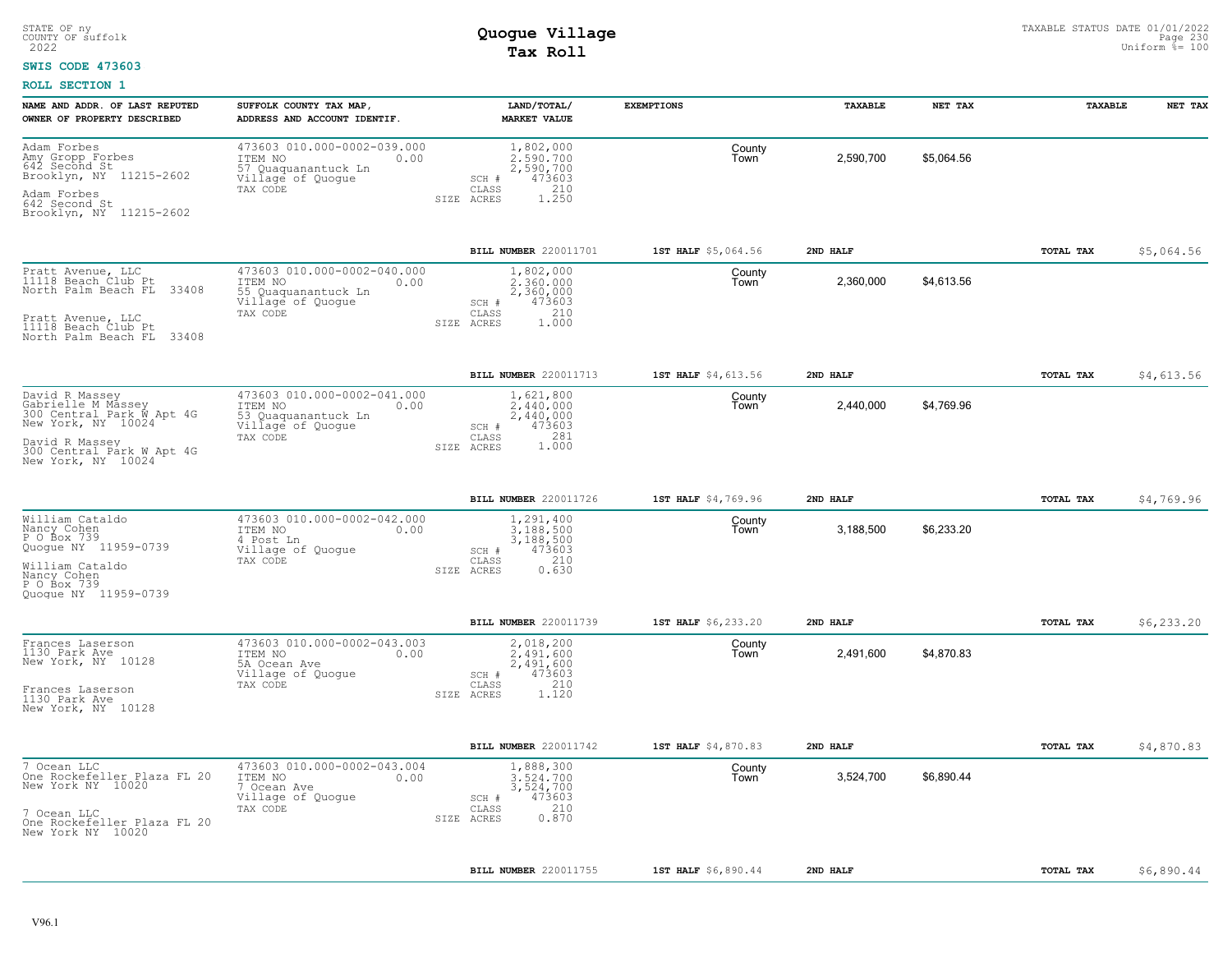### **SWIS CODE 473603**

| NAME AND ADDR. OF LAST REPUTED<br>OWNER OF PROPERTY DESCRIBED                                                                                                                                   | SUFFOLK COUNTY TAX MAP,<br>ADDRESS AND ACCOUNT IDENTIF.                                         | LAND/TOTAL/<br><b>MARKET VALUE</b>                                                                       | <b>EXEMPTIONS</b>   | TAXABLE   | NET TAX    | TAXABLE   | NET TAX    |
|-------------------------------------------------------------------------------------------------------------------------------------------------------------------------------------------------|-------------------------------------------------------------------------------------------------|----------------------------------------------------------------------------------------------------------|---------------------|-----------|------------|-----------|------------|
| Barbara Callahan<br>60 Sutton Pl S Apt 17CS<br>New York, NY 10022<br>Barbara W Callahan<br>P O Box 1161<br>Quogue, NY 11959                                                                     | 473603 010.000-0002-044.001<br>ITEM NO<br>0.00<br>5 Ocean Ave<br>Village of Quogue<br>TAX CODE  | 1,531,700<br>1.864.200<br>1,864,200<br>473603<br>SCH #<br>CLASS<br>210<br>SIZE ACRES<br>1,000            | County<br>Town      | 1,864,200 | \$3.644.32 |           |            |
|                                                                                                                                                                                                 |                                                                                                 | BILL NUMBER 220011768                                                                                    | 1ST HALF \$3,644.32 | 2ND HALF  |            | TOTAL TAX | \$3,644.32 |
| Kara Gerson<br>46 E 91 St Apt 14<br>New York NY 10128<br>Kara Gerson<br>46 E 91 St Apt 14<br>New York NY 10128                                                                                  | 473603 010.000-0002-045.001<br>ITEM NO<br>0.00<br>83 Quogue St<br>Village of Quogue<br>TAX CODE | 2,119,100<br>2.822.100<br>2,822,100<br>473603<br>SCH #<br>210<br>$\mathtt{CLASS}$<br>1.680<br>SIZE ACRES | County<br>Town      | 2,822,100 | \$5,516.92 |           |            |
|                                                                                                                                                                                                 |                                                                                                 | BILL NUMBER 220011771                                                                                    | 1ST HALF \$5,516.92 | 2ND HALF  |            | TOTAL TAX | \$5,516.92 |
| Jana Mollnari Feeney<br>Christopher Francis <sup>t</sup> Feeney<br>PO Box 133<br>Quoque NY 11959<br>Jana Mollnari Feeney<br>Christopher Francis Feeney<br>PO Box 133<br>Quoque NY 11959         | 473603 010.000-0002-045.002<br>ITEM NO<br>0.00<br>81 Quoque St<br>Village of Quogue<br>TAX CODE | 13,600<br>13,600<br>13,600<br>473603<br>SCH #<br>311<br>CLASS<br>0.040<br>SIZE ACRES                     | County<br>Town      | 13,600    | \$26.59    |           |            |
|                                                                                                                                                                                                 |                                                                                                 | BILL NUMBER 220011784                                                                                    | 1ST HALF \$26.59    | 2ND HALF  |            | TOTAL TAX | \$26.59    |
| Jana Mollnari Feeney<br>Christopher Francis Feeney<br>Ambrose A Carr JR<br>PO Box 133<br>Quogue NY 11959<br>Janā Mollnari Feeney<br>Christopher Francis Feeney<br>PO Box 133<br>Quoque NY 11959 | 473603 010.000-0002-046.000<br>ITEM NO<br>0.00<br>81 Quoque St<br>Village of Quoque<br>TAX CODE | 1,424,500<br>1,897,600<br>1,897,600<br>473603<br>SCH #<br>210<br>CLASS<br>0.660<br>SIZE ACRES            | County<br>Town      | 1,897,600 | \$3,709.62 |           |            |
|                                                                                                                                                                                                 |                                                                                                 | BILL NUMBER 220011797                                                                                    | 1ST HALF \$3,709.62 | 2ND HALF  |            | TOTAL TAX | \$3,709.62 |
| Charles Lyon<br>Jennifer Lyon<br>251 W Trotter Dr<br>Maitland FL 32751<br>Charles Lyon<br>Jennifer Lyon<br>251 W Trotter Dr<br>Maitland FL 32751                                                | 473603 010.000-0002-047.000<br>ITEM NO<br>0.00<br>2 Post Ln<br>Village of Quoque<br>TAX CODE    | 1,383,000<br>1,795,300<br>1,795,300<br>473603<br>SCH #<br>210<br>CLASS<br>0.610<br>SIZE ACRES            | County<br>Town      | 1,795,300 | \$3,509.63 |           |            |
|                                                                                                                                                                                                 |                                                                                                 | BILL NUMBER 220011807                                                                                    | 1ST HALF \$3,509.63 | 2ND HALF  |            | TOTAL TAX | \$3,509.63 |
| Laurence J. Gould<br>Michele Gould<br>240 Central Park South Apt 10<br>New York NY 10019<br>Laurence Gould<br>200 Central Park South<br>New York NY 10019                                       | 473603 010.000-0002-048.000<br>ITEM NO<br>0.00<br>77 Quogue St<br>Village of Quogue<br>TAX CODE | 1,466,100<br>3.070.400<br>3,070,400<br>473603<br>SCH #<br>210<br>CLASS<br>SIZE ACRES<br>1.130            | County<br>l own     | 3,070,400 | \$6,002.32 |           |            |
|                                                                                                                                                                                                 |                                                                                                 | BILL NUMBER 220011811                                                                                    | 1ST HALF \$6,002.32 | 2ND HALF  |            | TOTAL TAX | \$6,002.32 |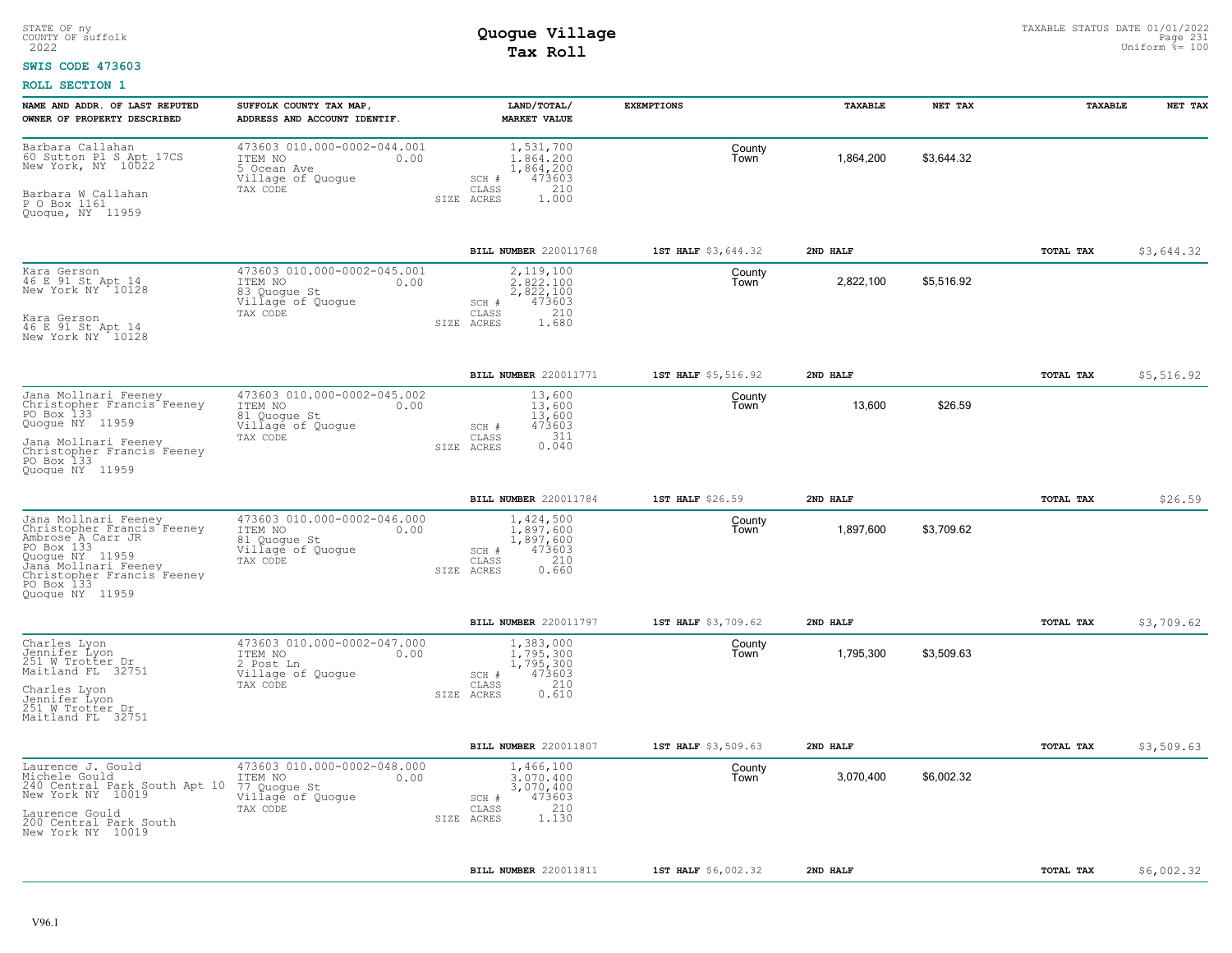#### **SWIS CODE 473603**

| NAME AND ADDR. OF LAST REPUTED<br>OWNER OF PROPERTY DESCRIBED                                                                                                        | SUFFOLK COUNTY TAX MAP,<br>ADDRESS AND ACCOUNT IDENTIF.                                      | LAND/TOTAL/<br><b>MARKET VALUE</b>                                                            | <b>EXEMPTIONS</b>    | TAXABLE   | NET TAX     | <b>TAXABLE</b> | NET TAX     |
|----------------------------------------------------------------------------------------------------------------------------------------------------------------------|----------------------------------------------------------------------------------------------|-----------------------------------------------------------------------------------------------|----------------------|-----------|-------------|----------------|-------------|
| Jeanie A Robinson<br>3 Post Ln<br>P O Box 154<br>Quogue NY 11959<br>Jeanie A Robinson                                                                                | 473603 010.000-0002-050.001<br>ITEM NO<br>0.00<br>3 Post Ln<br>Village of Quogue<br>TAX CODE | 1,293,800<br>1.527.500<br>1,527,500<br>473603<br>SCH #<br>210<br>CLASS<br>0.780<br>SIZE ACRES | County<br>Town       | 1,527,500 | \$2,986.11  |                |             |
| 3 Post Ln<br>P O Box 154<br>Quogue NY 11959                                                                                                                          |                                                                                              |                                                                                               |                      |           |             |                |             |
|                                                                                                                                                                      |                                                                                              | BILL NUMBER 220011823                                                                         | 1ST HALF \$2,986.11  | 2ND HALF  |             | TOTAL TAX      | \$2,986.11  |
| Nancy Hirschtritt<br>1185 Park Ave<br>New York, NY 10028                                                                                                             | 473603 010.000-0002-051.000<br>ITEM NO<br>0.00<br>5 Post Ln<br>Village of Quogue<br>TAX CODE | 1,464,000<br>2.246.200<br>2,246,200<br>473603<br>SCH #<br>210<br>CLASS                        | County<br>Town       | 2,246,200 | \$4,391.10  |                |             |
| Nancy Hirschtritt<br>1185 Park Ave<br>New York, NY 10028                                                                                                             |                                                                                              | 0.750<br>SIZE ACRES                                                                           |                      |           |             |                |             |
|                                                                                                                                                                      |                                                                                              | BILL NUMBER 220011836                                                                         | 1ST HALF \$4,391.10  | 2ND HALF  |             | TOTAL TAX      | \$4,391.10  |
| Claudia Echavarria Sperry (Tru 473603 010.000-0002-052.000<br>Claudia Echavarria Sperry QPR: ITEM NO<br>635 Park Ave ecoses 51 Quaquanantuck Ln<br>New York NY 10065 | 51 Quaquanantuck Ln<br>Village of Quogue                                                     | 1,595,900<br>2.363.200<br>2,363,200<br>473603<br>SCH #                                        | County<br>Town       | 2,363,200 | \$4,619.82  |                |             |
| Claudia Echavarria Sperry (Tru<br>Claudia Echavarria Sperry QPR.<br>635 Park Ave<br>New York NY 10065                                                                | TAX CODE                                                                                     | 1.230<br>CLASS<br>SIZE ACRES                                                                  |                      |           |             |                |             |
|                                                                                                                                                                      |                                                                                              | BILL NUMBER 220011849                                                                         | 1ST HALF \$4,619.82  | 2ND HALF  |             | TOTAL TAX      | \$4,619.82  |
| QQNT LLC<br>2 Holly Hill<br>New Vernon NJ 11231                                                                                                                      | 473603 010.000-0002-053.000<br>ITEM NO<br>0.00<br>49 Quaquanantuck Ln<br>Village of Quogue   | 2,173,200<br>6,731,500<br>6,731,500<br>473603<br>SCH #                                        | County<br>Town       | 6,731,500 | \$13,159.41 |                |             |
| QQNT LLC<br>PO Box 5021<br>Quoque NY 11959                                                                                                                           | TAX CODE                                                                                     | 210<br>CLASS<br>2.010<br>SIZE ACRES                                                           |                      |           |             |                |             |
|                                                                                                                                                                      |                                                                                              | BILL NUMBER 220011852                                                                         | 1ST HALF \$13,159.41 | 2ND HALF  |             | TOTAL TAX      | \$13,159.41 |
| Packew Holdings, LLC<br>150 Western Dr<br>Short Hills NJ 07078                                                                                                       | 473603 010.000-0002-054.001<br>ITEM NO<br>0.00<br>71 Quogue St<br>Villagé of Quogue          | 1,982,300<br>1,982,300<br>1,982,300<br>473603<br>SCH #                                        | County<br>Town       | 1,982,300 | \$3,875.20  |                |             |
| Chatham Asset Management<br>26 Main St<br>Chatham NJ 07928                                                                                                           | TAX CODE                                                                                     | 311<br>CLASS<br>1.570<br>SIZE ACRES                                                           |                      |           |             |                |             |
|                                                                                                                                                                      |                                                                                              | BILL NUMBER 220016792                                                                         | 1ST HALF \$3,875.20  | 2ND HALF  |             | TOTAL TAX      | \$3,875.20  |
| Packew Holdings II LLC<br>c/o Pinks, Arbeit & Nemeth<br>140 Fell Ct Suite 303<br>Hauppauge NY 11788                                                                  | 473603 010.000-0002-054.002<br>ITEM NO<br>0.00<br>73 Quoque St<br>Village of Quogue          | 2,048,300<br>2.048.300<br>2,048,300<br>473603<br>SCH #                                        | County<br>Town       | 2,048,300 | \$4,004.22  |                |             |
| Chatham Asset Management<br>26 Main St<br>Chatham NJ 07928                                                                                                           | TAX CODE                                                                                     | 311<br>$\mathtt{CLASS}$<br>1.620<br>SIZE ACRES                                                |                      |           |             |                |             |
|                                                                                                                                                                      |                                                                                              | BILL NUMBER 220016802                                                                         | 1ST HALF \$4,004.22  | 2ND HALF  |             | TOTAL TAX      | \$4,004.22  |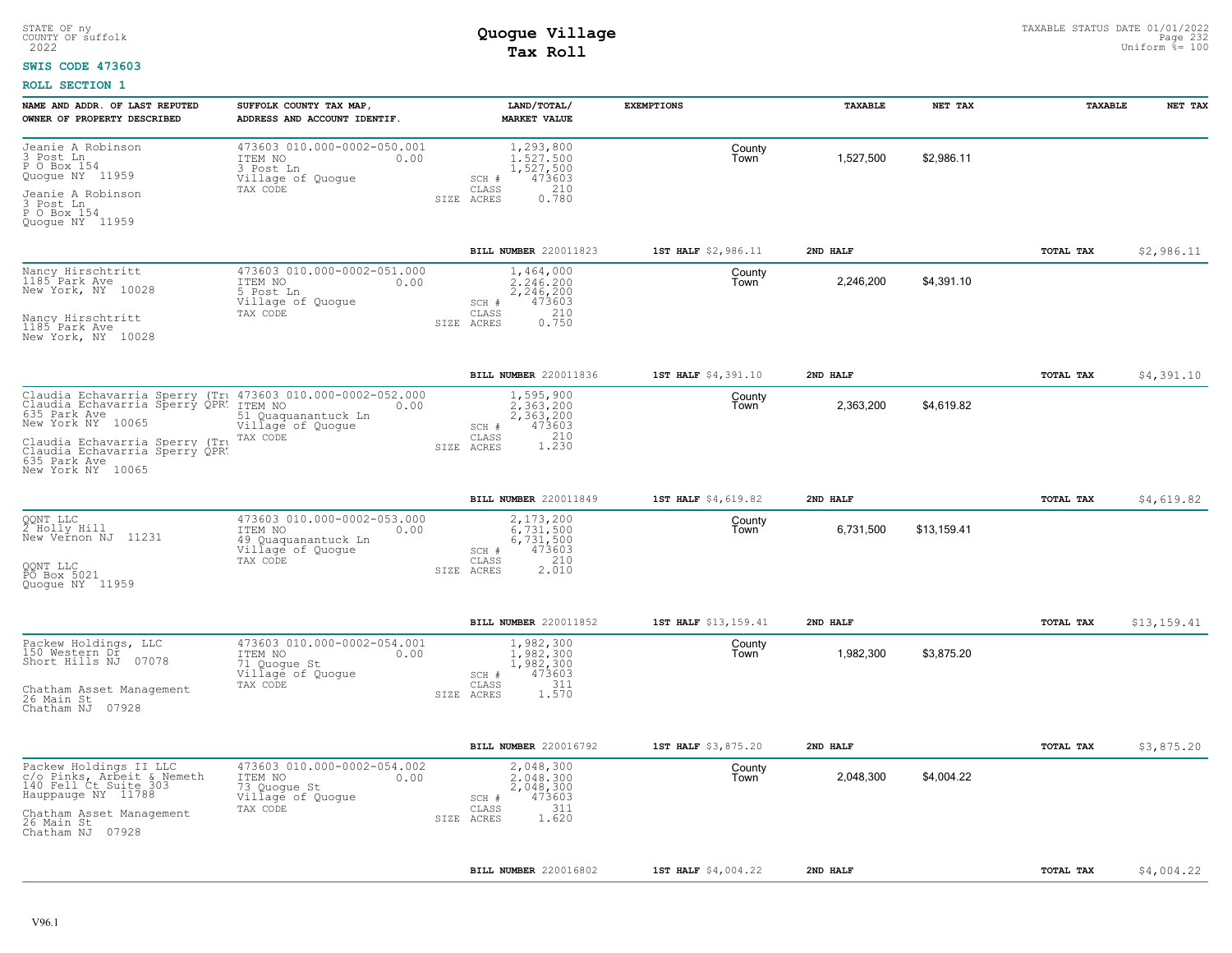#### **SWIS CODE 473603**

| NAME AND ADDR. OF LAST REPUTED                                                                                                                                                      | SUFFOLK COUNTY TAX MAP                                                                                 | LAND/TOTAL/                                                                                   | <b>EXEMPTIONS</b>   | TAXABLE   | NET TAX    | TAXABLE   | NET TAX    |
|-------------------------------------------------------------------------------------------------------------------------------------------------------------------------------------|--------------------------------------------------------------------------------------------------------|-----------------------------------------------------------------------------------------------|---------------------|-----------|------------|-----------|------------|
| OWNER OF PROPERTY DESCRIBED                                                                                                                                                         | ADDRESS AND ACCOUNT IDENTIF.                                                                           | <b>MARKET VALUE</b>                                                                           |                     |           |            |           |            |
| Packew Holdings, LLC<br>150 Western Dr<br>Short Hills NJ 07078                                                                                                                      | 473603 010.000-0002-054.003<br>ITEM NO<br>0.00<br>75 Quoque St<br>Villagé of Quogue                    | 2,079,000<br>2,079,000<br>2,079,000<br>473603<br>SCH #                                        | County<br>Town      | 2,079,000 | \$4,064.24 |           |            |
| Chatham Asset Management<br>26 Main St<br>Chatham NJ 07928                                                                                                                          | TAX CODE                                                                                               | 311<br>CLASS<br>SIZE ACRES<br>1.650                                                           |                     |           |            |           |            |
|                                                                                                                                                                                     |                                                                                                        | BILL NUMBER 220016815                                                                         | 1ST HALF \$4,064.24 | 2ND HALF  |            | TOTAL TAX | \$4,064.24 |
| Packew Holdings III, LLC<br>c/o Pinks, Arbeit & Nemeth<br>35 W Wacker Dr<br>Chicago IL 60601                                                                                        | 473603 010.000-0002-054.004<br>ITEM NO<br>0.00<br>45 Quaquanantuck Ln<br>Village of Quogue             | 1,726,900<br>1,726,900<br>1,726,900<br>473603<br>SCH #                                        | County<br>Town      | 1,726,900 | \$3,375.92 |           |            |
| Chatham Asset Management<br>26 Main St<br>Chatham NJ 07928                                                                                                                          | TAX CODE                                                                                               | 311<br>CLASS<br>1.200<br>SIZE<br>ACRES                                                        |                     |           |            |           |            |
|                                                                                                                                                                                     |                                                                                                        | BILL NUMBER 220016828                                                                         | 1ST HALF \$3,375.92 | 2ND HALF  |            | TOTAL TAX | \$3,375.92 |
| Packew Holdings, LLC<br>150 Western Dr<br>Short Hills NJ 07078                                                                                                                      | 473603 010.000-0002-054.005<br>ITEM NO<br>0.00<br>47 Quaquanantuck Ave<br>Village of Quogue            | 1,763,400<br>1,763,400<br>1,763,400<br>473603<br>SCH #                                        | County<br>Town      | 1,763,400 | \$3,447.27 |           |            |
| Chatham Asset Management<br>26 Main St<br>Chatham NJ 07928                                                                                                                          | TAX CODE                                                                                               | 311<br>CLASS<br>1.220<br>SIZE ACRES                                                           |                     |           |            |           |            |
|                                                                                                                                                                                     |                                                                                                        | BILL NUMBER 220016831                                                                         | 1ST HALF \$3,447.27 | 2ND HALF  |            | TOTAL TAX | \$3,447.27 |
| Marion Eleanor Estes<br>Marilyn Claire Maffucci<br>Matthew Ryder<br>Martin Ryder<br>Clara Mae Ryder_(Life Estate)<br>Marion Eleanor Estes<br>139 Lonesome Oak Dr<br>Ennice NC 28623 | 473603 010.000-0002-055.000<br>ITEM NO<br>0.00<br>67 Quogue St<br>Village of Quogue<br>TAX CODE        | 1,470,400<br>1,950,900<br>1,950,900<br>473603<br>SCH #<br>281<br>CLASS<br>1.020<br>SIZE ACRES | County<br>Town      | 1,950,900 | \$3,813.81 |           |            |
|                                                                                                                                                                                     |                                                                                                        | BILL NUMBER 220011865                                                                         | 1ST HALF \$3,813.81 | 2ND HALF  |            | TOTAL TAX | \$3,813.81 |
| Edward P Tolley<br>Therese K. Tolley<br>3 Beary Ct<br>Rye NY 10580<br>Edward P Tolley                                                                                               | 473603 010.000-0002-056.000<br>ITEM NO<br>0.00<br>41 Quaquanantuck Ln<br>Village of Quogue<br>TAX CODE | 1,297,400<br>1,442,300<br>1,442,300<br>473603<br>SCH #<br>260<br>CLASS<br>1.000<br>SIZE ACRES | County<br>Town      | 1,442,300 | \$2,819.55 |           |            |
| Therese K. Tolley<br>3 Beary Ct<br>Rye NY 10580                                                                                                                                     |                                                                                                        |                                                                                               |                     |           |            |           |            |
|                                                                                                                                                                                     |                                                                                                        | <b>BILL NUMBER 220011878</b>                                                                  | 1ST HALF \$2,819.55 | 2ND HALF  |            | TOTAL TAX | \$2,819.55 |
| John A Pileski<br>Adrienne Pileski<br>Apt D402<br>200 E 66th St<br>New York, NY 10021-6728<br>John A Pileski<br>PO Box 1032<br>Quoque, NY 11959                                     | 473603 010.000-0002-057.000<br>ITEM NO<br>0.00<br>43 Quaquanantuck Ln<br>Village of Quogue<br>TAX CODE | 1,513,700<br>1,825,800<br>1,825,800<br>473603<br>SCH #<br>210<br>CLASS<br>1.050<br>SIZE ACRES | County<br>Town      | 1,825,800 | \$3,569.26 |           |            |
|                                                                                                                                                                                     |                                                                                                        | BILL NUMBER 220011881                                                                         | 1ST HALF \$3,569.26 | 2ND HALF  |            | TOTAL TAX | \$3,569.26 |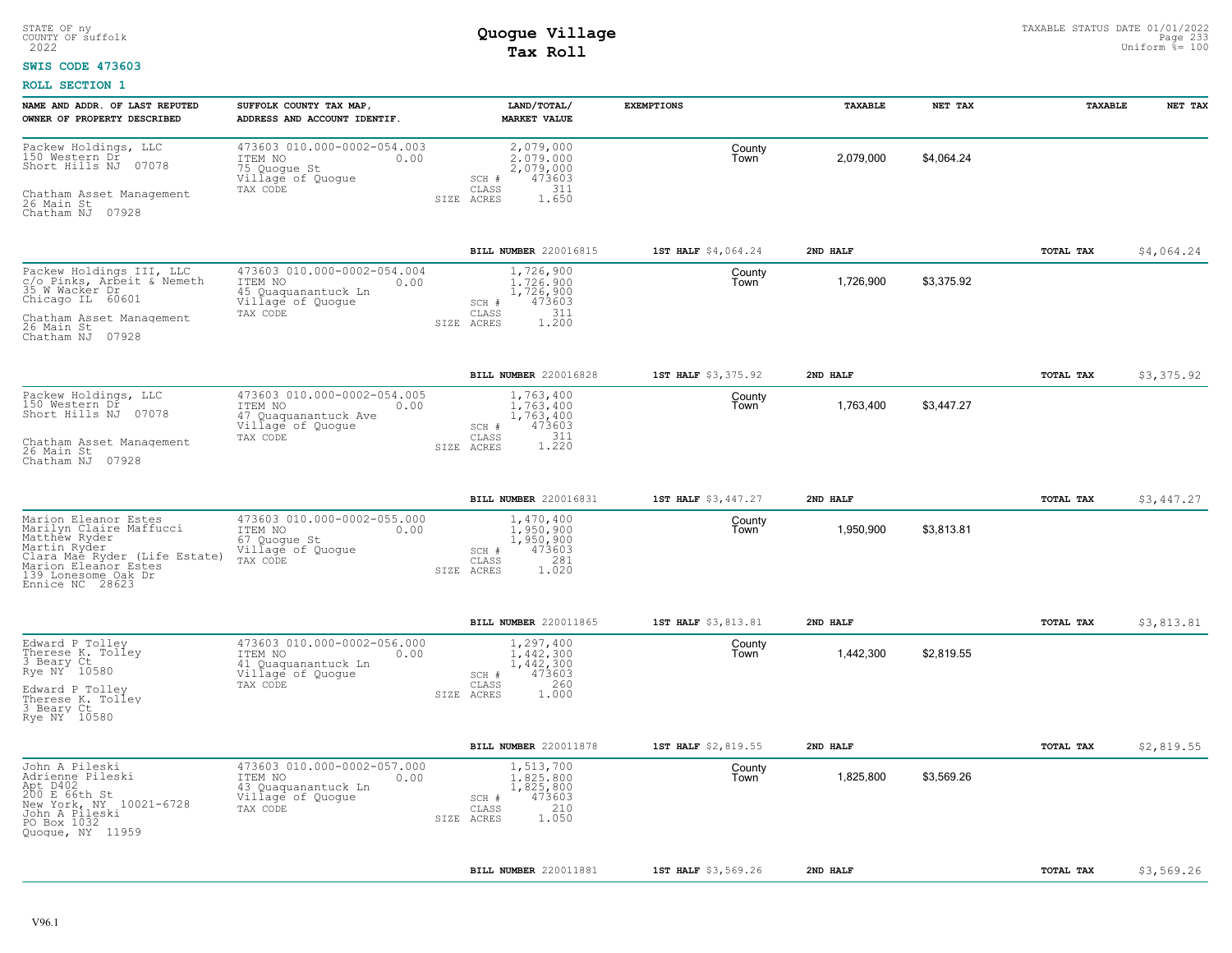### **SWIS CODE 473603**

| NAME AND ADDR. OF LAST REPUTED<br>OWNER OF PROPERTY DESCRIBED                                                                            | SUFFOLK COUNTY TAX MAP,<br>ADDRESS AND ACCOUNT IDENTIF.                                                | LAND/TOTAL/<br><b>MARKET VALUE</b>                                                             | <b>EXEMPTIONS</b>   | TAXABLE   | NET TAX    | <b>TAXABLE</b> | NET TAX    |
|------------------------------------------------------------------------------------------------------------------------------------------|--------------------------------------------------------------------------------------------------------|------------------------------------------------------------------------------------------------|---------------------|-----------|------------|----------------|------------|
| Trust u/a Third of the Will o: 473603 010.000-0002-058.000<br>FBO Mary M Sadlier by Mary M<br>512 Liberty Ave<br>Williston Park NY 11596 | ITEM NO<br>0.00<br>39 Quaquanantuck Ln<br>Village of Quogue                                            | 1,290,700<br>2,300,700<br>2,300,700<br>473603<br>SCH #                                         | County<br>Town      | 2,300,700 | \$4,497.64 |                |            |
| Mary Sadlier<br>PO Box 584<br>Quogue NY 11959                                                                                            | TAX CODE                                                                                               | 210W<br>CLASS<br>1.010<br>SIZE ACRES                                                           |                     |           |            |                |            |
|                                                                                                                                          |                                                                                                        | BILL NUMBER 220011894                                                                          | 1ST HALF \$4,497.64 | 2ND HALF  |            | TOTAL TAX      | \$4,497.64 |
| Elizabeth Ryan Barney<br>420 E 54th St Apt 2706<br>New York NY 10022                                                                     | 473603 010.000-0002-059.000<br>ITEM NO<br>0.00<br>35 Quaquanantuck Ln<br>Village of Quogue<br>TAX CODE | 1,730,000<br>2.588.600<br>2,588,600<br>473603<br>SCH #<br>281W<br>CLASS                        | County<br>Town      | 2,588,600 | \$5,060.45 |                |            |
| Elizabeth Ryan Barney<br>420 E 54th St Apt 2706<br>New York NY 10022                                                                     |                                                                                                        | SIZE ACRES<br>1.000                                                                            |                     |           |            |                |            |
|                                                                                                                                          |                                                                                                        | BILL NUMBER 220011904                                                                          | 1ST HALF \$5,060.45 | 2ND HALF  |            | TOTAL TAX      | \$5,060.45 |
| Chester Murray<br>Christy Murray<br>5 Club Ln<br>P O Box 1434<br>Quogue NY 11959<br>Chester Murray<br>Christy Murray                     | 473603 010.000-0002-060.000<br>ITEM NO<br>0.00<br>12 Beach Ln<br>Village of Quogue<br>TAX CODE         | 1,266,000<br>3.935.000<br>3,935,000<br>SCH #<br>473603<br>210W<br>CLASS<br>1.220<br>SIZE ACRES | County<br>Town      | 3,935,000 | \$7,692.53 |                |            |
| 5 Club Ln<br>P O Box 1434                                                                                                                |                                                                                                        |                                                                                                |                     |           |            |                |            |
|                                                                                                                                          |                                                                                                        | BILL NUMBER 220011917                                                                          | 1ST HALF \$7,692.53 | 2ND HALF  |            | TOTAL TAX      | \$7,692.53 |
| Edward P Tolley III<br>Therese K Tolley<br>3 Beary Ct<br>Rye NY 10580                                                                    | 473603 010.000-0002-062.000<br>ITEM NO<br>0.00<br>65 Quoque St<br>Village of Quogue<br>TAX CODE        | 1,712,600<br>2.029.200<br>2,029,200<br>SCH #<br>473603<br>CLASS<br>210W                        | County<br>Town      | 2,029,200 | \$3,966.88 |                |            |
| Edward P Tolley III<br>Therese K Tolley<br>3 Beary Ct<br>Rye NY 10580                                                                    |                                                                                                        | SIZE ACRES<br>1.080                                                                            |                     |           |            |                |            |
|                                                                                                                                          |                                                                                                        | BILL NUMBER 220011921                                                                          | 1ST HALF \$3,966.88 | 2ND HALF  |            | TOTAL TAX      | \$3,966.88 |
| Larry Goodman<br>Andrea Goodman<br>135 E 83 St Apt 6B<br>New York NY 10028                                                               | 473603 010.000-0002-063.000<br>ITEM NO<br>0.00<br>2 Beach Ln<br>Village of Quogue                      | 1,145,400<br>1,482,200<br>1,482,200<br>473603<br>$SCH$ #                                       | County<br>Town      | 1,482,200 | \$2,897.55 |                |            |
| Larry Goodman<br>Andrea Goodman<br>135 E 83 St Apt 6B<br>New York NY 10028                                                               | TAX CODE                                                                                               | 210W<br>CLASS<br>SIZE ACRES<br>1.020                                                           |                     |           |            |                |            |
|                                                                                                                                          |                                                                                                        | BILL NUMBER 220011933                                                                          | 1ST HALF \$2,897.55 | 2ND HALF  |            | TOTAL TAX      | \$2,897.55 |
| 6 Beach Lane LLC<br>c/o Jane Kratz, PC<br>PO Box 742<br>Hampton Bays NY 11946                                                            | 473603 010.000-0002-064.001<br>ITEM NO<br>0.00<br>6 Beach Ln<br>Village of Quogue                      | 1,372,400<br>1,750,700<br>1,750,700<br>473603<br>SCH #                                         | County<br>Town      | 1,750,700 | \$3,422.44 |                |            |
| 6 Beach Lane LLC<br>c/o Jane Kratz, PC<br>PO Box 742<br>Hampton Bays NY 11946                                                            | TAX CODE                                                                                               | 210<br>CLASS<br>1.190<br>SIZE ACRES                                                            |                     |           |            |                |            |
|                                                                                                                                          |                                                                                                        | BILL NUMBER 220011946                                                                          | 1ST HALF \$3,422.44 | 2ND HALF  |            | TOTAL TAX      | \$3,422.44 |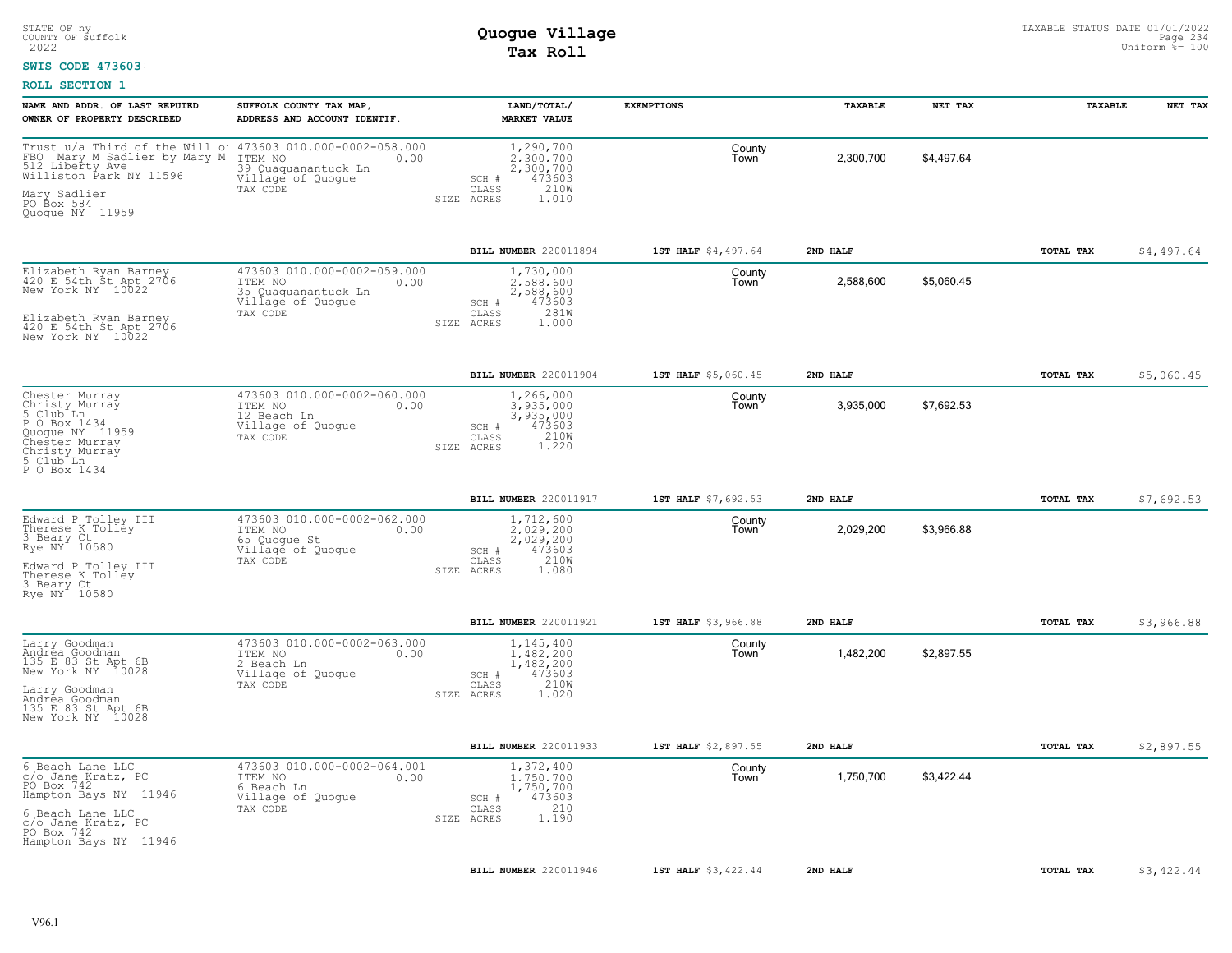#### **SWIS CODE 473603**

| NAME AND ADDR. OF LAST REPUTED<br>OWNER OF PROPERTY DESCRIBED                                                                                                                | SUFFOLK COUNTY TAX MAP,<br>ADDRESS AND ACCOUNT IDENTIF.                                                | LAND/TOTAL/<br><b>MARKET VALUE</b>                                                               | <b>EXEMPTIONS</b>    | TAXABLE    | NET TAX     | <b>TAXABLE</b> | NET TAX     |
|------------------------------------------------------------------------------------------------------------------------------------------------------------------------------|--------------------------------------------------------------------------------------------------------|--------------------------------------------------------------------------------------------------|----------------------|------------|-------------|----------------|-------------|
| Callahan, Edward W (trustee)<br>Edward Callahan Residence Tru:<br>Frances G Laserson<br>Apt 207 N<br>16940 Bay St<br>Frances Laserson<br>1130 Park Ave<br>New York, NY 10128 | 473603 010.000-0002-065.000<br>ITEM NO<br>0.00<br>Private Road<br>Village of Quogue<br>TAX CODE        | 500<br>500<br>500<br>473603<br>SCH #<br>692<br>CLASS<br>0.210<br>SIZE ACRES                      | County<br>Town       | 500        | \$0.98      |                |             |
|                                                                                                                                                                              |                                                                                                        | BILL NUMBER 220011959                                                                            | 1ST HALF \$0.98      | 2ND HALF   |             | TOTAL TAX      | \$0.98      |
| John J Dougherty<br>Catherine A Dougherty<br>1160 Park Ave Apt 8D<br>New York NY 10128<br>John J Dougherty<br>1160 Park Ave Apt 8D<br>New York NY 10128                      | 473603 010.000-0003-002.001<br>ITEM NO<br>0.00<br>80 Quaquanantuck Ln<br>Village of Quogue<br>TAX CODE | 4,240,500<br>11,019,600<br>11,019,600<br>473603<br>SCH #<br>210W<br>CLASS<br>2.280<br>SIZE ACRES | County<br>Town       | 11,019,600 | \$21,542.22 |                |             |
|                                                                                                                                                                              |                                                                                                        | BILL NUMBER 220015968                                                                            | 1ST HALF \$21,542.22 | 2ND HALF   |             | TOTAL TAX      | \$21,542.22 |
| Shinnecock Winds LLC<br>c/o 54 Montauk Highway<br>PO Box 951<br>Quogue NY 11959<br>Robert A. Guida                                                                           | 473603 010.000-0003-003.000<br>ITEM NO<br>0.00<br>28 Shinnecock Rd<br>Village of Quogue<br>TAX CODE    | 2,507,500<br>4.367.400<br>4,367,400<br>473603<br>SCH #<br>281<br>CLASS                           | County<br>Town       | 4,367,400  | \$8,537.83  |                |             |
| 1175 Park Ave Apt 1-B<br>New York NY 10128                                                                                                                                   |                                                                                                        | 1.210<br>SIZE ACRES                                                                              |                      |            |             |                |             |
|                                                                                                                                                                              |                                                                                                        | BILL NUMBER 220011962                                                                            | 1ST HALF \$8,537.83  | 2ND HALF   |             | TOTAL TAX      | \$8,537.83  |
| Four for Almost Four LLC<br>32 Shinnecock Rd<br>Quogue NY 11959                                                                                                              | 473603 010.000-0003-004.000<br>ITEM NO<br>0.00<br>32 Shinnecock Rd<br>Village of Quogue<br>TAX CODE    | 5,507,400<br>13,406,500<br>13,406,500<br>473603<br>SCH #<br>210W<br>CLASS                        | County<br>Town       | 13,406,500 | \$26,208.37 |                |             |
| Four For Almost Four LLC<br>411 West End Ave Apt 14B<br>New York NY 10024                                                                                                    |                                                                                                        | SIZE ACRES<br>3.690                                                                              |                      |            |             |                |             |
|                                                                                                                                                                              |                                                                                                        | BILL NUMBER 220011975                                                                            | 1ST HALF \$26,208.37 | 2ND HALF   |             | TOTAL TAX      | \$26,208.37 |
| Charles H Mott<br>36 E 72nd St<br>New York, NY 10021                                                                                                                         | 473603 010.000-0003-005.000<br>ITEM NO<br>0.00<br>41 Niamoque Ln<br>Village of Quogue                  | 5,682,300<br>8.279.600<br>8,279,600<br>473603<br>SCH #                                           | County<br>Town       | 8,279,600  | \$16,185.79 |                |             |
| Charles H Mott<br>36 E 72nd St<br>New York, NY 10021                                                                                                                         | TAX CODE                                                                                               | 210W<br>CLASS<br>SIZE ACRES<br>4.000                                                             |                      |            |             |                |             |
|                                                                                                                                                                              |                                                                                                        | BILL NUMBER 220011988                                                                            | 1ST HALF \$16,185.79 | 2ND HALF   |             | TOTAL TAX      | \$16,185.79 |
| Salty Towers LLC<br>1 Battery Park Plz<br>New York NY 10004                                                                                                                  | 473603 010.000-0003-006.000<br>ITEM NO<br>0.00<br>38 Shinnecock Rd<br>Village of Quogue                | 5,470,300<br>6.253.400<br>6,253,400<br>473603<br>SCH #                                           | County<br>Town       | 6,253,400  | \$12,224.77 |                |             |
| Salty Towers LLC<br>1 Battery Park Plz<br>New York NY 10004                                                                                                                  | TAX CODE                                                                                               | 210W<br>CLASS<br>2.000<br>SIZE ACRES                                                             |                      |            |             |                |             |
|                                                                                                                                                                              |                                                                                                        | BILL NUMBER 220011991                                                                            | 1ST HALF \$12,224.77 | 2ND HALF   |             | TOTAL TAX      | \$12,224.77 |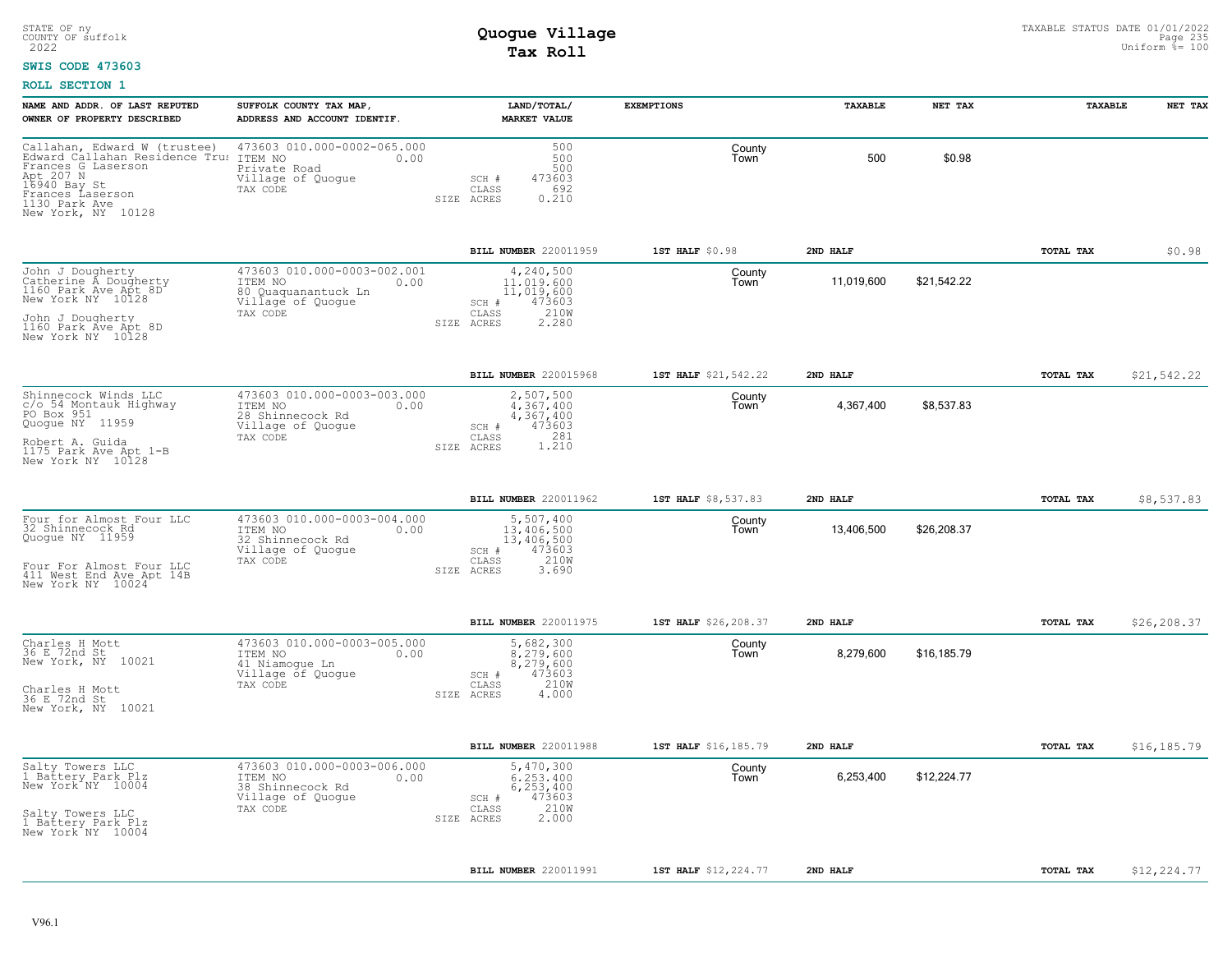#### **SWIS CODE 473603**

| NAME AND ADDR. OF LAST REPUTED                                                                                                                                  | SUFFOLK COUNTY TAX MAP                                                                              | LAND/TOTAL/                                                                                    | <b>EXEMPTIONS</b>    | TAXABLE    | NET TAX     | TAXABLE          | NET TAX     |
|-----------------------------------------------------------------------------------------------------------------------------------------------------------------|-----------------------------------------------------------------------------------------------------|------------------------------------------------------------------------------------------------|----------------------|------------|-------------|------------------|-------------|
| OWNER OF PROPERTY DESCRIBED                                                                                                                                     | ADDRESS AND ACCOUNT IDENTIF.                                                                        | <b>MARKET VALUE</b>                                                                            |                      |            |             |                  |             |
| George D Sard<br>Shinnecock Road Corporation<br>PO Box 493<br>Quogue, NY 11959                                                                                  | 473603 010.000-0003-007.000<br>ITEM NO<br>0.00<br>42 Shinnecock Rd<br>Village of Quogue<br>TAX CODE | 5,470,300<br>6,647,800<br>6,647,800<br>473603<br>SCH #<br>210W<br>CLASS                        | County<br>Town       | 6,647,800  | \$12,995.78 |                  |             |
| George D Sard<br>Shinnecock Road Corporation<br>110 Riverside Dr Apt 8-A<br>New York, NY 10024-3732                                                             |                                                                                                     | SIZE ACRES<br>3.000                                                                            |                      |            |             |                  |             |
|                                                                                                                                                                 |                                                                                                     | BILL NUMBER 220012001                                                                          | 1ST HALF \$12,995.78 | 2ND HALF   |             | <b>TOTAL TAX</b> | \$12,995.78 |
| Nancy D Overlander<br>Craig M Overlander<br>573 Čascade Rd<br>06840-3404<br>New Canaan, CT<br>Nancy D Overlander<br>573 Cascade Rd<br>New Canaan, CT 06840-3404 | 473603 010.000-0003-009.002<br>ITEM NO<br>0.00<br>46 Shinnecock Rd<br>Village of Quogue<br>TAX CODE | 5,456,600<br>8,309,100<br>8,309,100<br>473603<br>SCH #<br>210W<br>CLASS<br>2,100<br>SIZE ACRES | County<br>Town       | 8,309,100  | \$16,243.46 |                  |             |
|                                                                                                                                                                 |                                                                                                     | BILL NUMBER 220012013                                                                          | 1ST HALF \$16,243.46 | 2ND HALF   |             | TOTAL TAX        | \$16,243.46 |
| Serenity Shores, LLC<br>2580 S Ócean Blyd Unit R2C7<br>Palm Beach FL 33480                                                                                      | 473603 010.000-0003-009.008<br>ITEM NO<br>0.00<br>50 Shinnecock Rd<br>Village of Quogue<br>TAX CODE | 5,926,200<br>9,730,900<br>9,730,900<br>473603<br>SCH #<br>210W<br>CLASS                        | County<br>Town       | 9,730,900  | \$19,022.94 |                  |             |
| Serenity Shores, LLC<br>2580 S Ocean Blyd Unit R2C7<br>Palm Beach FL 33480                                                                                      |                                                                                                     | 2.600<br>SIZE ACRES                                                                            |                      |            |             |                  |             |
|                                                                                                                                                                 |                                                                                                     | <b>BILL NUMBER 220012026</b>                                                                   | 1ST HALF \$19,022.94 | 2ND HALF   |             | TOTAL TAX        | \$19,022.94 |
| Shinbone Bay, LLC<br>74 Hicks St<br>Brooklyn NY 11201                                                                                                           | 473603 010.000-0003-009.009<br>ITEM NO<br>0.00<br>48 Shinnecock Rd<br>Village of Quogue<br>TAX CODE | 5,360,900<br>5,585,300<br>5,585,300<br>473603<br>SCH #<br>312W<br>CLASS                        | County<br>Town       | 5,585,300  | \$10,918.70 |                  |             |
| Shinbone Bay, LLC<br>74 Hicks St<br>Brooklyn NY 11201                                                                                                           |                                                                                                     | 2.800<br>SIZE ACRES                                                                            |                      |            |             |                  |             |
|                                                                                                                                                                 |                                                                                                     | BILL NUMBER 220012039                                                                          | 1ST HALF \$10,918.70 | 2ND HALF   |             | TOTAL TAX        | \$10,918.70 |
| R. Patrick Quinn (Trustee)<br>EMQ 2014 Trust<br>Elizabeth M. Quinn (Trustee)<br>RQ 2014 Family Trust                                                            | 473603 010.000-0003-010.002<br>ITEM NO<br>0.00<br>45 Shinnecock Rd<br>Village of Quogue             | 2,162,400<br>4,686,600<br>4,686,600<br>473603<br>SCH #                                         | County<br>Town       | 4,686,600  | \$9.161.83  |                  |             |
| Elizabeth M Quinn Trust<br>PO Box 8020<br>Garden City NY 11530                                                                                                  | TAX CODE                                                                                            | 210<br>CLASS<br>2,000<br>SIZE ACRES                                                            |                      |            |             |                  |             |
|                                                                                                                                                                 |                                                                                                     | BILL NUMBER 220012042                                                                          | 1ST HALF \$9,161.83  | 2ND HALF   |             | TOTAL TAX        | \$9,161.83  |
| 811SRD Holdings LLC<br>109 Atlantic Ave<br>Palm Beach FL 33480                                                                                                  | 473603 010.000-0003-010.003<br>ITEM NO<br>0.00<br>49 Shinnecock Rd<br>Village of Quogue<br>TAX CODE | 6,304,100<br>11,136,400<br>11,136,400<br>473603<br>SCH #<br>210W<br>CLASS                      | County<br>Town       | 11,136,400 | \$21,770.55 |                  |             |
| 811SRD Holdings LLC<br>PO Box 1137<br>Quogue NY 11959                                                                                                           |                                                                                                     | 2.600<br>SIZE ACRES                                                                            |                      |            |             |                  |             |
|                                                                                                                                                                 |                                                                                                     | BILL NUMBER 220012055                                                                          | 1ST HALF \$21,770.55 | 2ND HALF   |             | TOTAL TAX        | \$21,770.55 |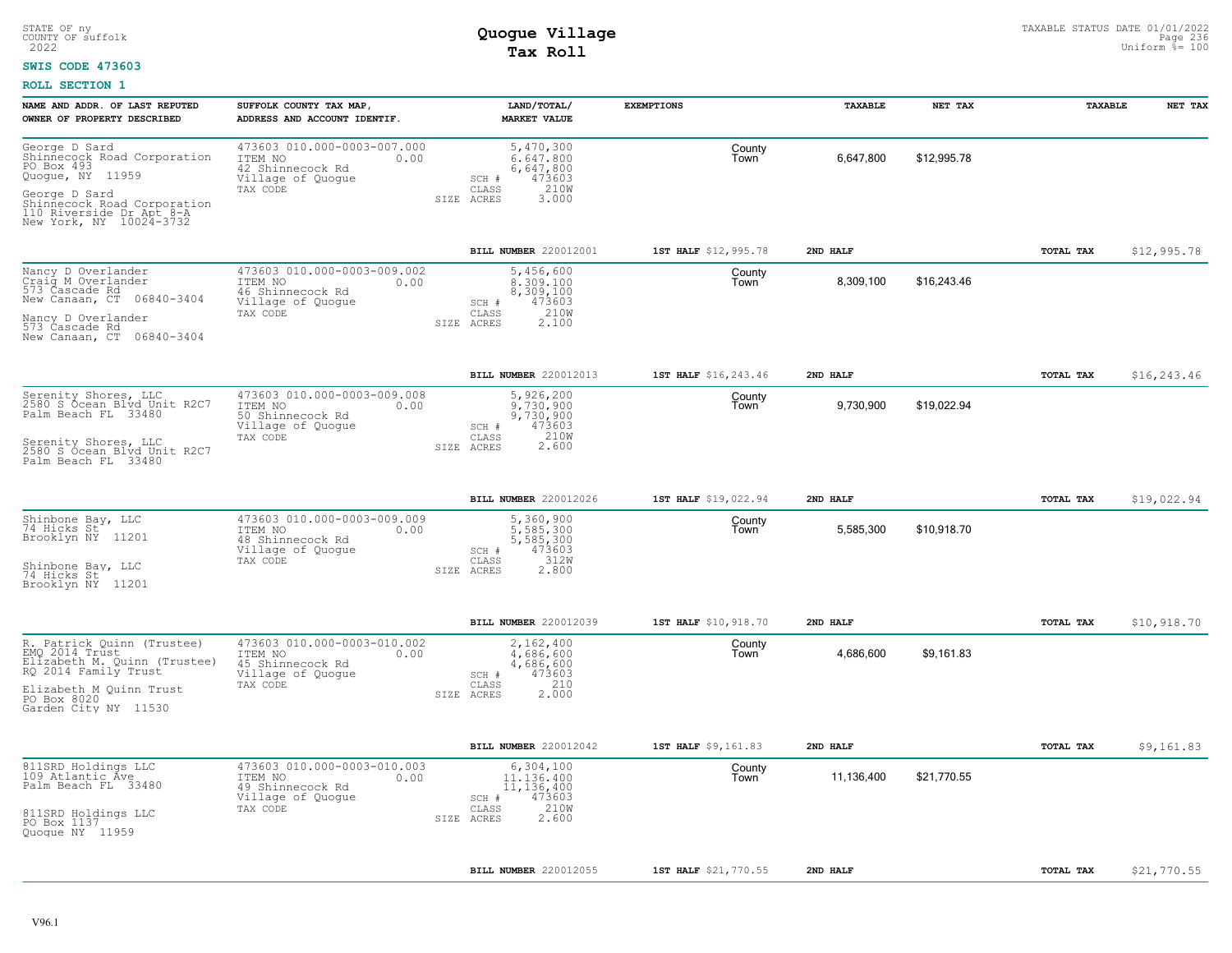#### **SWIS CODE 473603**

| NAME AND ADDR. OF LAST REPUTED<br>OWNER OF PROPERTY DESCRIBED                                                                                               | SUFFOLK COUNTY TAX MAP,<br>ADDRESS AND ACCOUNT IDENTIF.                                             | LAND/TOTAL/<br><b>MARKET VALUE</b>                                                                | <b>EXEMPTIONS</b>    | TAXABLE   | NET TAX     | TAXABLE          | NET TAX      |
|-------------------------------------------------------------------------------------------------------------------------------------------------------------|-----------------------------------------------------------------------------------------------------|---------------------------------------------------------------------------------------------------|----------------------|-----------|-------------|------------------|--------------|
| Richard J. McCarthy<br>9 Elm Ave<br>Larchmont NY 10538<br>Richard J. McCarthy<br>9 Elm Ave<br>Larchmont NY 10538                                            | 473603 010.000-0003-010.004<br>ITEM NO<br>0.00<br>47 Shinnecock Rd<br>Village of Quogue<br>TAX CODE | 2,739,900<br>5,404,600<br>5,404,600<br>473603<br>SCH #<br>210<br>CLASS<br>2.150<br>SIZE ACRES     | County<br>Town       | 5,404,600 | \$10,565.45 |                  |              |
|                                                                                                                                                             |                                                                                                     | BILL NUMBER 220012068                                                                             | 1ST HALF \$10,565.45 | 2ND HALF  |             | TOTAL TAX        | \$10, 565.45 |
| Charlotte L Bryan<br>Apt 15g<br>211 E 70th St<br>New York, NY 10021<br>Charlotte L Bryan<br>Apt 15g<br>211 E 70th St<br>New York, NY 10021                  | 473603 010.000-0003-011.000<br>ITEM NO<br>0.00<br>43 Shinnecock Rd<br>Village of Quogue<br>TAX CODE | 2,387,300<br>3.057.100<br>3,057,100<br>473603<br>SCH #<br>210<br>CLASS<br>1.920<br>SIZE ACRES     | County<br>Town       | 3,057,100 | \$5,976.32  |                  |              |
|                                                                                                                                                             |                                                                                                     | BILL NUMBER 220012071                                                                             | 1ST HALF \$5,976.32  | 2ND HALF  |             | TOTAL TAX        | \$5,976.32   |
| Wendy M Frieder<br>Samuel P Frieder<br>10 Danny Ln<br>Chappaqua NY 10514<br>Wendy M Frieder<br>Samuel P Frieder<br>10 Danny Ln<br>Chappaqua NY 10514        | 473603 010.000-0003-012.000<br>ITEM NO<br>0.00<br>41 Shinnecock Rd<br>Village of Quogue<br>TAX CODE | 2,509,500<br>4,058,200<br>4,058,200<br>473603<br>SCH #<br>1.730<br>CLASS<br>SIZE ACRES            | County<br>Town       | 4,058,200 | \$7,933.38  |                  |              |
|                                                                                                                                                             |                                                                                                     | BILL NUMBER 220012084                                                                             | 1ST HALF \$7,933.38  | 2ND HALF  |             | TOTAL TAX        | \$7,933.38   |
| James Rybakoff<br>345 E 85 St Apt 8E<br>New York, NY 10022<br>James Rybakoff<br>780 3rd Ave FL 32<br>New York NY 10017                                      | 473603 010.000-0003-013.001<br>ITEM NO<br>0.00<br>37 Shinnecock Rd<br>Village of Quogue<br>TAX CODE | 2,175,900<br>$4.087.200$<br>$4,087,200$<br>473603<br>SCH #<br>210<br>CLASS<br>1.050<br>SIZE ACRES | County<br>Town       | 4,087,200 | \$7,990.07  |                  |              |
|                                                                                                                                                             |                                                                                                     | BILL NUMBER 220012097                                                                             | 1ST HALF \$7,990.07  | 2ND HALF  |             | TOTAL TAX        | \$7,990.07   |
| Thomas Pulley<br>Jill Pulley<br>36 Niamogue Ln<br>PO Box 1129<br>Quogue, NY 11959<br>Thomas Pulley<br>Jill Pulley<br>127 Bridge Rd<br>Hillsborough CA 94010 | 473603 010.000-0003-014.001<br>ITEM NO<br>0.00<br>36 Niamoque Ln<br>Village of Quogue<br>TAX CODE   | 2,018,200<br>4,187,600<br>4,187,600<br>473603<br>SCH #<br>210<br>CLASS<br>SIZE ACRES<br>1.120     | County<br>Town       | 4,187,600 | \$8,186.34  |                  |              |
|                                                                                                                                                             |                                                                                                     | BILL NUMBER 220012107                                                                             | 1ST HALF \$8,186.34  | 2ND HALF  |             | <b>TOTAL TAX</b> | \$8,186.34   |
| Jeanette Obser<br>PO Box 697<br>Quogue NY 11959<br>Jeanette Obser<br>PO Box 697<br>Quogue NY 11959                                                          | 473603 010.000-0003-015.000<br>ITEM NO<br>0.00<br>32 Niamogue Ln<br>Village of Quogue<br>TAX CODE   | 1,492,100<br>2,266,000<br>2,266,000<br>473603<br>SCH #<br>210<br>CLASS<br>0.400<br>SIZE ACRES     | County<br>Town       | 2,266,000 | \$4,429.80  |                  |              |
|                                                                                                                                                             |                                                                                                     | BILL NUMBER 220012111                                                                             | 1ST HALF \$4,429.80  | 2ND HALF  |             | TOTAL TAX        | \$4,429.80   |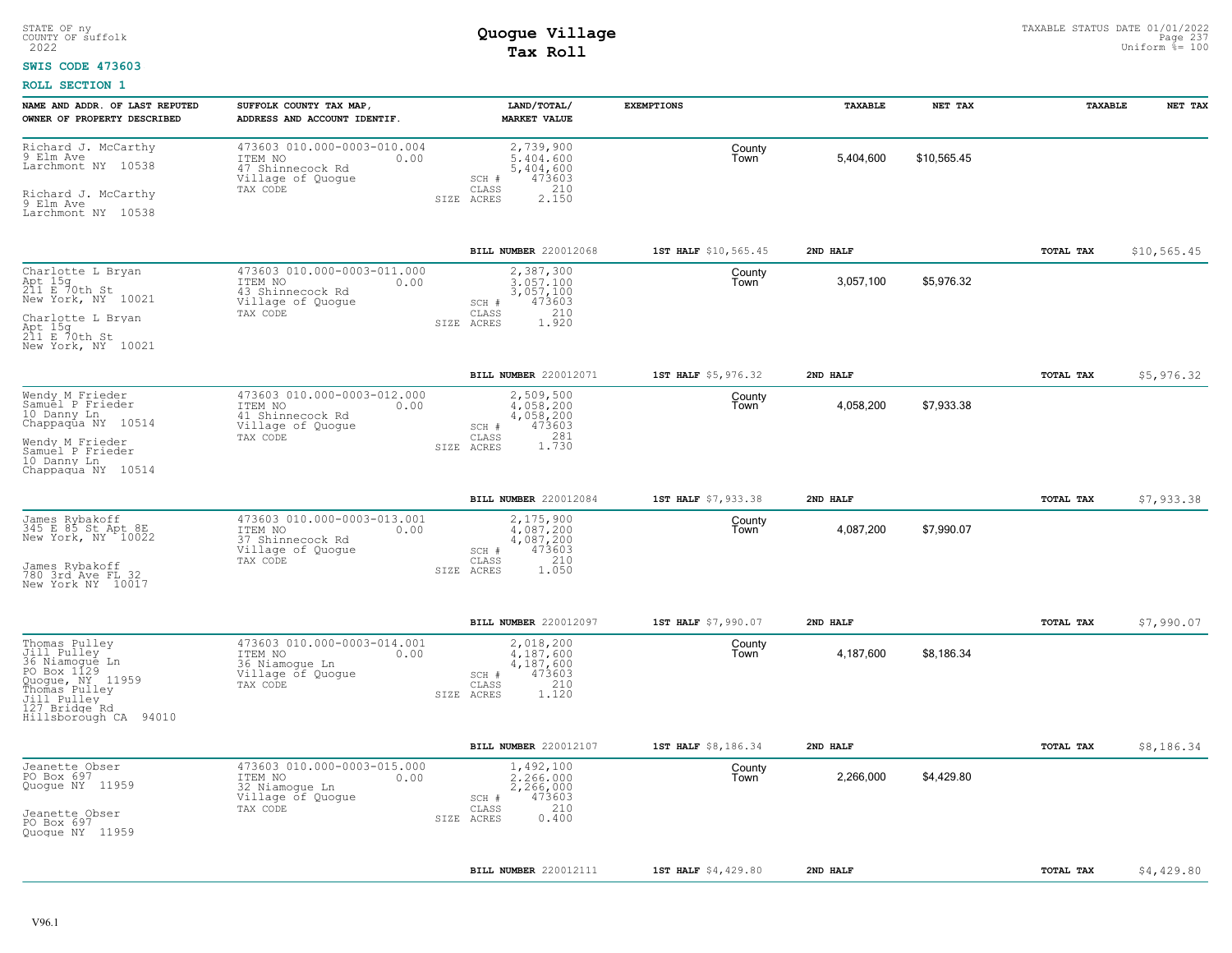#### **SWIS CODE 473603**

| NAME AND ADDR. OF LAST REPUTED                                                                                                                                                         | SUFFOLK COUNTY TAX MAP                                                                              | LAND/TOTAL/                                                                                              | <b>EXEMPTIONS</b>   | TAXABLE   | NET TAX    | TAXABLE   | NET TAX    |
|----------------------------------------------------------------------------------------------------------------------------------------------------------------------------------------|-----------------------------------------------------------------------------------------------------|----------------------------------------------------------------------------------------------------------|---------------------|-----------|------------|-----------|------------|
| OWNER OF PROPERTY DESCRIBED                                                                                                                                                            | ADDRESS AND ACCOUNT IDENTIF.                                                                        | <b>MARKET VALUE</b>                                                                                      |                     |           |            |           |            |
| Jonathan S. Wang<br>Cristina A. Wang<br>925 Park Ave<br>No. 3/4C<br>New York NY 10028<br>Jonathan S. Wang<br>275 Riverside Ave<br>Riverside CT 06878                                   | 473603 010.000-0003-016.000<br>ITEM NO<br>0.00<br>31 Shinnecock Rd<br>Village of Quogue<br>TAX CODE | 2,465,200<br>4,586,600<br>4,586,600<br>473603<br>SCH #<br>210<br>CLASS<br>1.900<br>SIZE ACRES            | County<br>Town      | 4,586,600 | \$8,966.34 |           |            |
|                                                                                                                                                                                        |                                                                                                     | BILL NUMBER 220012123                                                                                    | 1ST HALF \$8,966.34 | 2ND HALF  |            | TOTAL TAX | \$8,966.34 |
| Margaret Duffy<br>Eugéne F Gaughan<br>Apt 7b<br>164 E 72nd St<br>New York, NY 10021-4363<br>Margaret Duffy<br>164 E 72nd St Apt 7B<br>New York, NY 10021-4363                          | 473603 010.000-0003-017.000<br>ITEM NO<br>0.00<br>33 Niamogue Ln<br>Village of Quogue<br>TAX CODE   | 2,072,300<br>3.345.800<br>3,345,800<br>473603<br>SCH #<br>210<br>CLASS<br>1,000<br>SIZE ACRES            | County<br>Town      | 3,345,800 | \$6,540.70 |           |            |
|                                                                                                                                                                                        |                                                                                                     | BILL NUMBER 220012136                                                                                    | 1ST HALF \$6,540.70 | 2ND HALF  |            | TOTAL TAX | \$6,540.70 |
| George S Loening (Trustee)<br>The Lucy Joyce Brennan Resider ITEM NO<br>Anne W De Boer (Trustee)<br>The Lucy Joyce Brennan Resider village of Quogue<br>Joyce Lawrence Brennan (Truste | 473603 010.000-0003-018.000<br>0.00<br>29 Shinnecock Rd<br>TAX CODE                                 | 2,623,500<br>3.389.400<br>3,389,400<br>473603<br>SCH #<br>CLASS<br>2.110<br>SIZE ACRES                   | County<br>Town      | 3,389,400 | \$6,625.94 |           |            |
| Lucy Joyce Brennan Resident Ti<br>129 E 69th St Apt 4A/5A<br>New York NY 10021                                                                                                         |                                                                                                     |                                                                                                          |                     |           |            |           |            |
|                                                                                                                                                                                        |                                                                                                     | <b>BILL NUMBER 220012149</b>                                                                             | 1ST HALF \$6,625.94 | 2ND HALF  |            | TOTAL TAX | \$6,625.94 |
| 25 Shinnecock LLC<br>110 E 59 St FL 28<br>New York NY 10022<br>25 Shinnecock LLC<br>110 E 59 St FL 28<br>New York NY 10022                                                             | 473603 010.000-0003-019.000<br>ITEM NO<br>0.00<br>25 Shinnecock Rd<br>Village of Quogue<br>TAX CODE | 2,801,800<br>4,946,000<br>4,946,000<br>473603<br>SCH #<br>281<br>$\mathtt{CLASS}$<br>3.380<br>SIZE ACRES | County<br>Town      | 4,946,000 | \$9,668.94 |           |            |
|                                                                                                                                                                                        |                                                                                                     | <b>BILL NUMBER 220012152</b>                                                                             | 1ST HALF \$9,668.94 | 2ND HALF  |            | TOTAL TAX | \$9,668.94 |
| Quogue Field Club Of Quogue L<br>Main St<br>Quogue, NY 11959                                                                                                                           | 473603 010.000-0003-020.002<br>ITEM NO<br>0.00<br>6 Club Ln<br>Village of Quogue<br>TAX CODE        | 2,455,000<br>2.497.600<br>2,497,600<br>473603<br>SCH #<br>553W<br>CLASS                                  | County<br>Town      | 2,497,600 | \$4,882.56 |           |            |
| Quoque Field Club Of Quoque L<br>PO Box 5022<br>Quoque NY 11959                                                                                                                        |                                                                                                     | SIZE ACRES<br>49.100                                                                                     |                     |           |            |           |            |
|                                                                                                                                                                                        |                                                                                                     | BILL NUMBER 220012178                                                                                    | 1ST HALF \$4,882.56 | 2ND HALF  |            | TOTAL TAX | \$4,882.56 |
| David Fawer<br>Willa Fawer<br>350 E 79th St Apt 31A<br>New York NY 10075<br>David Fawer<br>Willa Fawer                                                                                 | 473603 010.000-0003-022.001<br>ITEM NO<br>0.00<br>16 Ocean Ave<br>Village of Quogue<br>TAX CODE     | 1,766,000<br>3,828,500<br>3,828,500<br>473603<br>SCH #<br>281<br>CLASS<br>1,400<br>SIZE ACRES            | County<br>Town      | 3,828,500 | \$7,484.33 |           |            |
| 34 Polo Club Cir<br>Denver CO 80209                                                                                                                                                    |                                                                                                     |                                                                                                          |                     |           |            |           |            |
|                                                                                                                                                                                        |                                                                                                     | BILL NUMBER 220012181                                                                                    | 1ST HALF \$7,484.33 | 2ND HALF  |            | TOTAL TAX | \$7,484.33 |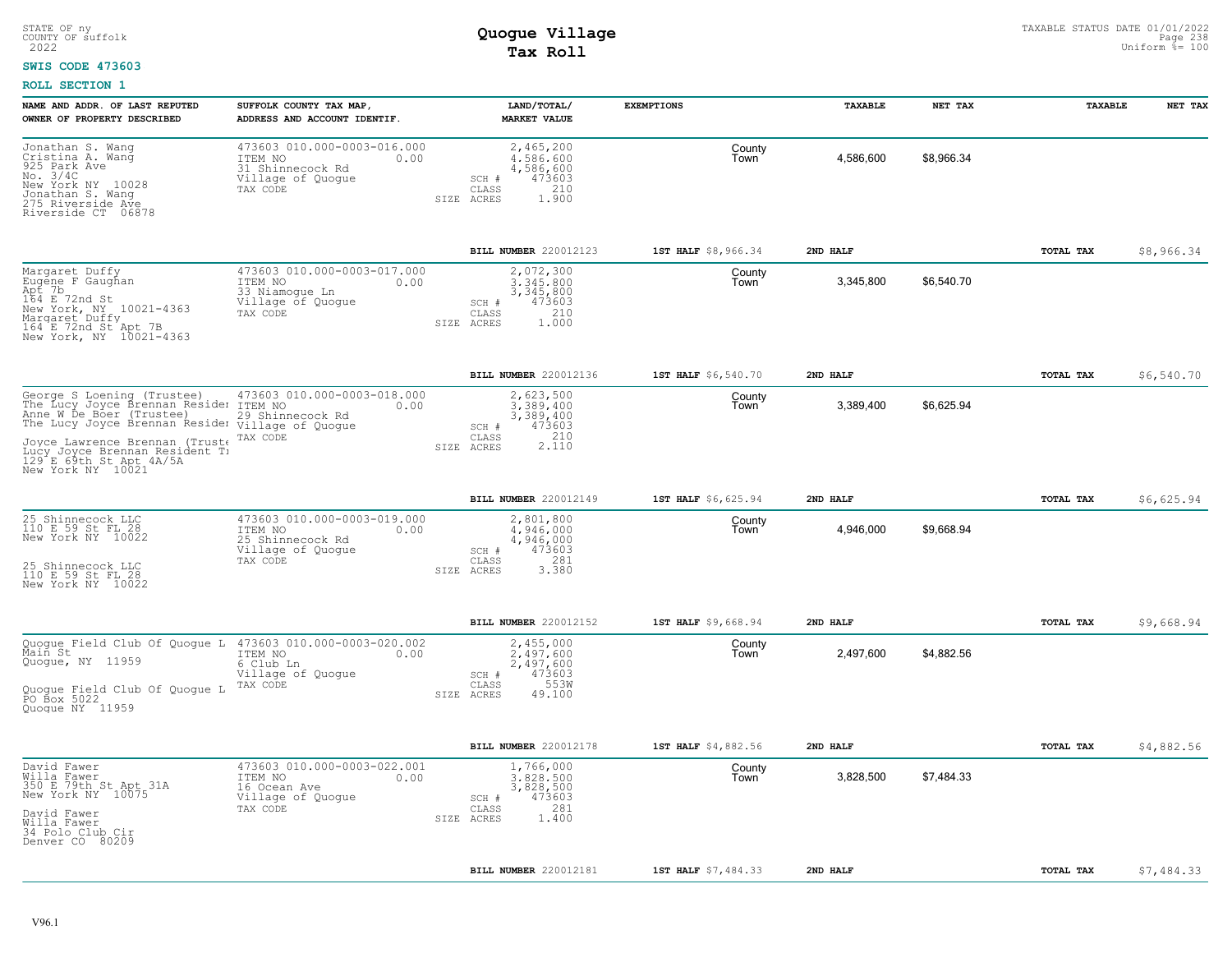#### **SWIS CODE 473603**

| NAME AND ADDR. OF LAST REPUTED                                                                                                                                | SUFFOLK COUNTY TAX MAP,                                                                                                         | LAND/TOTAL/                                                                                                          | <b>EXEMPTIONS</b>   | TAXABLE   | NET TAX    | TAXABLE          | NET TAX    |
|---------------------------------------------------------------------------------------------------------------------------------------------------------------|---------------------------------------------------------------------------------------------------------------------------------|----------------------------------------------------------------------------------------------------------------------|---------------------|-----------|------------|------------------|------------|
| OWNER OF PROPERTY DESCRIBED<br>18 Ocean Ave. LLC<br>45 E 82nd St Apt 3W<br>New York NY 10028<br>18 Ocean Ave. LLC<br>45 E 82nd St Apt 3W<br>New York NY 10028 | ADDRESS AND ACCOUNT IDENTIF.<br>473603 010.000-0003-022.002<br>ITEM NO<br>0.00<br>18 Ocean Ave<br>Village of Quogue<br>TAX CODE | <b>MARKET VALUE</b><br>1,874,100<br>4.957.100<br>4,957,100<br>473603<br>SCH #<br>210<br>CLASS<br>1.300<br>SIZE ACRES | County<br>Town      | 4,957,100 | \$9,690.63 |                  |            |
|                                                                                                                                                               |                                                                                                                                 | BILL NUMBER 220012194                                                                                                | 1ST HALF \$9,690.63 | 2ND HALF  |            | TOTAL TAX        | \$9,690.63 |
| Nicolas D Zerbib<br>Lynn Zerbib<br>Lýnn R Zerbib<br>18 Pryer Ln<br>Larchmont NY 10538<br>Nicolas D Zerbib<br>Lynn Zerbib<br>18 Pryer Ln<br>Larchmont NY 10538 | 473603 010.000-0003-023.000<br>ITEM NO<br>0.00<br>24 Ocean Ave<br>Village of Quogue<br>TAX CODE                                 | 2,486,800<br>4.185.100<br>4,185,100<br>473603<br>SCH #<br>281<br>CLASS<br>2.400<br>SIZE ACRES                        | County<br>Town      | 4,185,100 | \$8,181.45 |                  |            |
|                                                                                                                                                               |                                                                                                                                 | BILL NUMBER 220012204                                                                                                | 1ST HALF \$8,181.45 | 2ND HALF  |            | <b>TOTAL TAX</b> | \$8,181.45 |
| The Cotswolds LLC<br>1084 Palm Way<br>North Palm Beach FL 33408<br>The Cotswolds LLC<br>47 Husted Ln                                                          | 473603 010.000-0003-024.000<br>ITEM NO<br>0.00<br>40 Ocean Ave<br>Village of Quogue<br>TAX CODE                                 | 3,244,800<br>4,890,800<br>4,890,800<br>SCH #<br>473603<br>210W<br>CLASS<br>1.220<br>SIZE ACRES                       | County<br>Town      | 4,890,800 | \$9,561.02 |                  |            |
| Greenwich CT 06830                                                                                                                                            |                                                                                                                                 |                                                                                                                      |                     |           |            |                  |            |
|                                                                                                                                                               |                                                                                                                                 | BILL NUMBER 220012217                                                                                                | 1ST HALF \$9,561.02 | 2ND HALF  |            | TOTAL TAX        | \$9,561.02 |
| Margaret H Gardiner<br>178 Sullivan St<br>New York, NY 10012<br>Margaret H Gardiner<br>178 Sullivan St<br>New York, NY 10012                                  | 473603 010.000-0003-025.004<br>ITEM NO<br>0.00<br>33 Ocean Ave<br>Village of Quogue<br>TAX CODE                                 | 2,520,600<br>2.765.900<br>2,765,900<br>473603<br>SCH #<br>210W<br>2.130<br>CLASS<br>SIZE ACRES                       | County<br>Town      | 2,765,900 | \$5,407.06 |                  |            |
|                                                                                                                                                               |                                                                                                                                 | BILL NUMBER 220012221                                                                                                | 1ST HALF \$5,407.06 | 2ND HALF  |            | TOTAL TAX        | \$5,407.06 |
| Nadia Arumugam<br>220 E 73rd Št<br>New York NY 10021<br>Nadia Arumugam<br>220 E 73rd St<br>New York NY 10021                                                  | 473603 010.000-0003-025.005<br>ITEM NO<br>0.00<br>31 Ocean Ave<br>Village of Quogue<br>TAX CODE                                 | 3,376,700<br>4.655.300<br>4,655,300<br>473603<br>SCH #<br>210W<br>CLASS<br>SIZE ACRES<br>2.100                       | County<br>Town      | 4,655,300 | \$9,100.65 |                  |            |
|                                                                                                                                                               |                                                                                                                                 | BILL NUMBER 220012233                                                                                                | 1ST HALF \$9,100.65 | 2ND HALF  |            | TOTAL TAX        | \$9,100.65 |
| Margaret M Gardiner<br>178 Sullivan St<br>New York, NY 10012<br>Margaret M Gardiner<br>178 Sullivan St<br>New York, NY 10012                                  | 473603 010.000-0003-025.006<br>ITEM NO<br>0.00<br>35 Ocean Ave<br>Village of Quogue<br>TAX CODE                                 | 49,700<br>49,700<br>49,700<br>473603<br>SCH #<br>971W<br>CLASS<br>4.970<br>SIZE ACRES                                | County<br>Town      | 49,700    | \$97.16    |                  |            |
|                                                                                                                                                               |                                                                                                                                 | BILL NUMBER 220012246                                                                                                | 1ST HALF \$97.16    | 2ND HALF  |            | TOTAL TAX        | \$97.16    |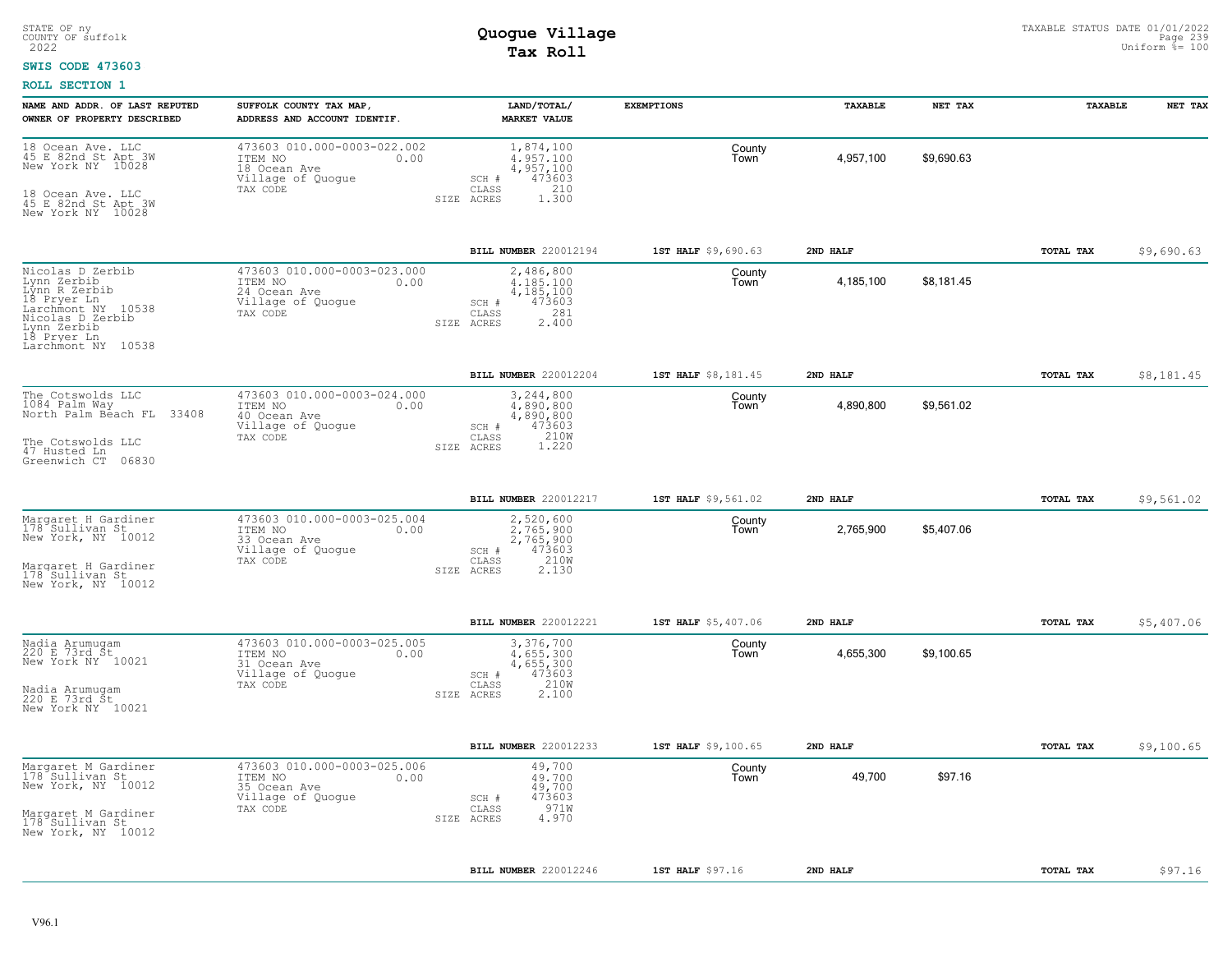#### **SWIS CODE 473603**

| 473603 010.000-0003-026.000<br>Michael Chepiga<br>Pamela Chepiga<br>PO Box 629<br>1,740,700<br>County<br>2,062,200<br>\$4,031.39<br>ITEM NO<br>0.00<br>2.062.200<br>Town<br>29 Ocean Ave<br>2,062,200<br>473603<br>Quogue NY 11959<br>Village of Quogue<br>SCH #<br>210<br>TAX CODE<br>CLASS<br>Michael Chepiga<br>1.380<br>SIZE ACRES<br>PO Box 629<br>Quoque NY 11959<br>BILL NUMBER 220012259<br>1ST HALF \$4,031.39<br>2ND HALF<br>TOTAL TAX<br>473603 010.000-0003-028.003<br>2,232,300<br>County<br>2,864,200<br>\$5,599.22<br>ITEM NO<br>0.00<br>2.864.200<br>Town<br>14 Niamogue Ln<br>2,864,200<br>Village of Quoque<br>473603<br>SCH #<br>210W<br>CLASS<br>TAX CODE<br>SIZE ACRES<br>1.100<br>1ST HALF \$5,599.22<br>2ND HALF<br>BILL NUMBER 220012262<br>TOTAL TAX<br>473603 010.000-0003-028.004<br>1,842,600<br>County<br>1,842,600<br>\$3,602.10<br>ITEM NO<br>0.00<br>1.842.600<br>Town<br>16 Niamogue Ln<br>1,842,600<br>Village of Quogue<br>SCH #<br>473603<br>TAX CODE<br>CLASS<br>311W<br>1,500<br>SIZE ACRES<br>BILL NUMBER 220012275<br>1ST HALF \$3,602.10<br>2ND HALF<br>TOTAL TAX<br>473603 010.000-0003-028.005 |              |
|-------------------------------------------------------------------------------------------------------------------------------------------------------------------------------------------------------------------------------------------------------------------------------------------------------------------------------------------------------------------------------------------------------------------------------------------------------------------------------------------------------------------------------------------------------------------------------------------------------------------------------------------------------------------------------------------------------------------------------------------------------------------------------------------------------------------------------------------------------------------------------------------------------------------------------------------------------------------------------------------------------------------------------------------------------------------------------------------------------------------------------------------|--------------|
| Emotional Rescue LLC<br>c/o Bradley<br>925 Park Ave Apt 13B<br>New York NY 10028<br>Emotional Rescue LLC<br>c/o Bradley<br>925 Park Ave Apt 13B<br>New York NY 10028<br>Blue Flag LLC<br>90 Furman St Apt N802<br>Brooklyn NY 11201<br>Blue Flaq LLC<br>925 Park Ave Apt 13B<br>New York NY 10028                                                                                                                                                                                                                                                                                                                                                                                                                                                                                                                                                                                                                                                                                                                                                                                                                                         |              |
|                                                                                                                                                                                                                                                                                                                                                                                                                                                                                                                                                                                                                                                                                                                                                                                                                                                                                                                                                                                                                                                                                                                                           | \$4,031.39   |
|                                                                                                                                                                                                                                                                                                                                                                                                                                                                                                                                                                                                                                                                                                                                                                                                                                                                                                                                                                                                                                                                                                                                           |              |
|                                                                                                                                                                                                                                                                                                                                                                                                                                                                                                                                                                                                                                                                                                                                                                                                                                                                                                                                                                                                                                                                                                                                           | \$5,599.22   |
|                                                                                                                                                                                                                                                                                                                                                                                                                                                                                                                                                                                                                                                                                                                                                                                                                                                                                                                                                                                                                                                                                                                                           |              |
|                                                                                                                                                                                                                                                                                                                                                                                                                                                                                                                                                                                                                                                                                                                                                                                                                                                                                                                                                                                                                                                                                                                                           | \$3,602.10   |
| 1,791,000<br>Paul G Oxholm<br>2300 N Commonwealth Ave<br>County<br>ITEM NO<br>2.221.400<br>2,221,400<br>\$4,342.61<br>0.00<br>Town<br>Chicago, IL 04014<br>27 Ocean Ave<br>2,221,400<br>Village of Quogue<br>473603<br>SCH #<br>281<br>TAX CODE<br>CLASS<br>Paul G Oxholm<br>115 Plymouth Ct<br>0.990<br>SIZE ACRES<br>Wyomissing, PA 19610                                                                                                                                                                                                                                                                                                                                                                                                                                                                                                                                                                                                                                                                                                                                                                                               |              |
| BILL NUMBER 220012288<br>1ST HALF \$4,342.61<br>2ND HALF<br>TOTAL TAX                                                                                                                                                                                                                                                                                                                                                                                                                                                                                                                                                                                                                                                                                                                                                                                                                                                                                                                                                                                                                                                                     | \$4,342.61   |
| 473603 010.000-0003-030.000<br>David Driscoll<br>1049 Park Ave<br>2,377,500<br>County<br>2,673,700<br>\$5,226.82<br>ITEM NO<br>0.00<br>2.673.700<br>Town<br>New York NY 10028<br>20 Post Ln<br>2,673,700<br>Village of Quogue<br>473603<br>SCH #<br>210W<br>TAX CODE<br>CLASS<br>David Driscoll<br>1.340<br>SIZE ACRES<br>PO Box 37<br>Quogue NY 11959                                                                                                                                                                                                                                                                                                                                                                                                                                                                                                                                                                                                                                                                                                                                                                                    |              |
| BILL NUMBER 220012291<br>1ST HALF \$5,226.82<br>2ND HALF<br>TOTAL TAX                                                                                                                                                                                                                                                                                                                                                                                                                                                                                                                                                                                                                                                                                                                                                                                                                                                                                                                                                                                                                                                                     | \$5,226.82   |
| 473603 010.000-0003-032.001<br>Thomas A Bradley<br>2,669,700<br>County<br>90 Furman St Unit N802<br>Brooklyn NY 11201<br>ITEM NO<br>0.00<br>5,200,000<br>5,200,000<br>\$10,165.48<br>Town<br>12 Niamoque Ln<br>5,200,000<br>Village of Quogue<br>SCH #<br>473603<br>210W<br>TAX CODE<br>CLASS<br>Thomas A. Bradley<br>2.900<br>SIZE ACRES<br>925 Park Ave Apt 13B<br>New York NY 10028                                                                                                                                                                                                                                                                                                                                                                                                                                                                                                                                                                                                                                                                                                                                                    |              |
| BILL NUMBER 220012301<br>1ST HALF \$10,165.48<br>2ND HALF<br>TOTAL TAX                                                                                                                                                                                                                                                                                                                                                                                                                                                                                                                                                                                                                                                                                                                                                                                                                                                                                                                                                                                                                                                                    | \$10, 165.48 |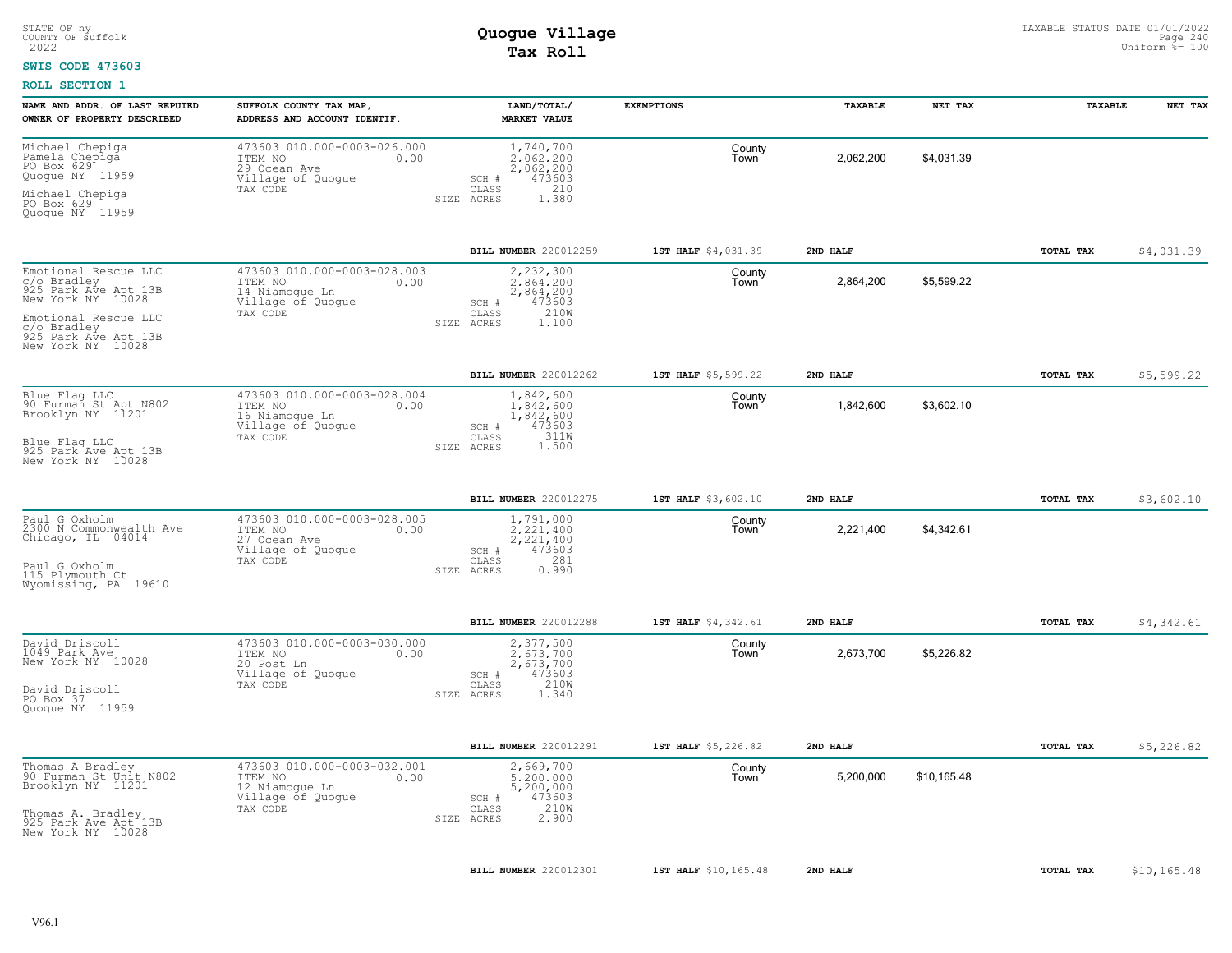#### **SWIS CODE 473603**

| NAME AND ADDR. OF LAST REPUTED<br>OWNER OF PROPERTY DESCRIBED                                                                                                                                                                                         | SUFFOLK COUNTY TAX MAP<br>ADDRESS AND ACCOUNT IDENTIF.                                            | LAND/TOTAL/<br><b>MARKET VALUE</b>                                                            | <b>EXEMPTIONS</b>   | TAXABLE   | NET TAX    | TAXABLE   | NET TAX    |
|-------------------------------------------------------------------------------------------------------------------------------------------------------------------------------------------------------------------------------------------------------|---------------------------------------------------------------------------------------------------|-----------------------------------------------------------------------------------------------|---------------------|-----------|------------|-----------|------------|
| Heather Mcauliffe<br>Phillipe Mcauliffe<br>210 E 68th St Apt 4C<br>New York NY 10065-6033<br>Heather Mcauliffe<br>955 Park Ave Apt 7W<br>New York NY 10028                                                                                            | 473603 010.000-0003-033.001<br>ITEM NO<br>0.00<br>16 Post Ln<br>Village of Quogue<br>TAX CODE     | 1,569,900<br>2.523.300<br>2,523,300<br>473603<br>SCH #<br>CLASS<br>210<br>1.210<br>SIZE ACRES | County<br>Town      | 2,523,300 | \$4,932.80 |           |            |
|                                                                                                                                                                                                                                                       |                                                                                                   | <b>BILL NUMBER</b> 220012314                                                                  | 1ST HALF \$4,932.80 | 2ND HALF  |            | TOTAL TAX | \$4,932.80 |
| Robert C Ducommun (Trustee)<br>of the Robert C. Ducommun Tru: ITEM NO<br>Lynn A. Ducommun<br>1155 Park Ave Apt 1SW<br>New York NY 10128<br>Robert C Ducommun (Trustee)<br>of the Robert C. Ducommun Trus<br>Lynn A. Ducommun<br>1155 Park Ave Apt 1SW | 473603 010.000-0003-033.002<br>0.00<br>14 Post Ln<br>Village of Quogue<br>TAX CODE                | 1,638,000<br>4,467,500<br>4,467,500<br>473603<br>SCH #<br>210<br>CLASS<br>1.010<br>SIZE ACRES | County<br>Town      | 4,467,500 | \$8,733.52 |           |            |
|                                                                                                                                                                                                                                                       |                                                                                                   | BILL NUMBER 220012327                                                                         | 1ST HALF \$8,733.52 | 2ND HALF  |            | TOTAL TAX | \$8,733.52 |
| Nine Niamoque LLC<br>C/O John McCartney<br>300 E Randolph St Suite 2810<br>Chicago IL 60601                                                                                                                                                           | 473603 010.000-0003-033.003<br>ITEM NO<br>0.00<br>9 Niamogue Ln<br>Village of Quogue<br>TAX CODE  | 2,194,900<br>2,194,900<br>2,194,900<br>473603<br>SCH #<br>311<br>CLASS                        | County<br>Town      | 2,194,900 | \$4,290.81 |           |            |
| Nine Niamoque LLC<br>c/o John McCartney<br>747 W Hutchinson St<br>Chicago IL 60613                                                                                                                                                                    |                                                                                                   | 1.450<br>SIZE ACRES                                                                           |                     |           |            |           |            |
|                                                                                                                                                                                                                                                       |                                                                                                   | BILL NUMBER 220012331                                                                         | 1ST HALF \$4,290.81 | 2ND HALF  |            | TOTAL TAX | \$4,290.81 |
| John Mc Cartney<br>747 W Hutchinson St<br>Chicago, IL 60613<br>John Mc Cartney<br>747 W Hutchinson St<br>Chicago, IL 60613                                                                                                                            | 473603 010.000-0003-034.000<br>ITEM NO<br>0.00<br>11 Niamogue Ln<br>Village of Quogue<br>TAX CODE | 1,427,200<br>2.746.600<br>2,746,600<br>473603<br>SCH #<br>CLASS<br>210<br>0.660<br>SIZE ACRES | County<br>Town      | 2,746,600 | \$5,369.33 |           |            |
|                                                                                                                                                                                                                                                       |                                                                                                   | <b>BILL NUMBER 220012343</b>                                                                  | 1ST HALF \$5,369.33 | 2ND HALF  |            | TOTAL TAX | \$5,369.33 |
| Clare Munana<br>c/o Ancora Associates<br>5 S Wabash Ave Suite 2110<br>Chicago IL 60603                                                                                                                                                                | 473603 010.000-0003-035.000<br>ITEM NO<br>0.00<br>15 Niamoque Ln<br>Village of Quogue             | 1,675,800<br>2,873,500<br>2,873,500<br>473603<br>SCH #                                        | County<br>Town      | 2,873,500 | \$5,617.41 |           |            |
| Clare Munana<br>c/o Ancora Associates<br>5 S Wabash Ave Suite 2110<br>Chicago IL 60603                                                                                                                                                                | TAX CODE                                                                                          | 210<br>CLASS<br>0.930<br>SIZE ACRES                                                           |                     |           |            |           |            |
|                                                                                                                                                                                                                                                       |                                                                                                   | <b>BILL NUMBER 220012356</b>                                                                  | 1ST HALF \$5,617.41 | 2ND HALF  |            | TOTAL TAX | \$5,617.41 |
| J Brendan Ryan<br>Jill E Ryan <sup>-</sup><br>as tenants in common<br>7 Gracie Sq Apt 8A<br>New York NY 10028<br>J Brendan Ryan<br>Jill E Ryan<br>as tenants in common<br>7 Gracie Sq Apt 8A                                                          | 473603 010.000-0003-036.000<br>ITEM NO<br>0.00<br>25 Ocean Ave<br>Village of Quogue<br>TAX CODE   | 1,778,300<br>2.192.000<br>2,192,000<br>473603<br>SCH #<br>210<br>CLASS<br>0.720<br>SIZE ACRES | County<br>Town      | 2,192,000 | \$4,285.14 |           |            |
|                                                                                                                                                                                                                                                       |                                                                                                   | BILL NUMBER 220012369                                                                         | 1ST HALF \$4,285.14 | 2ND HALF  |            | TOTAL TAX | \$4,285.14 |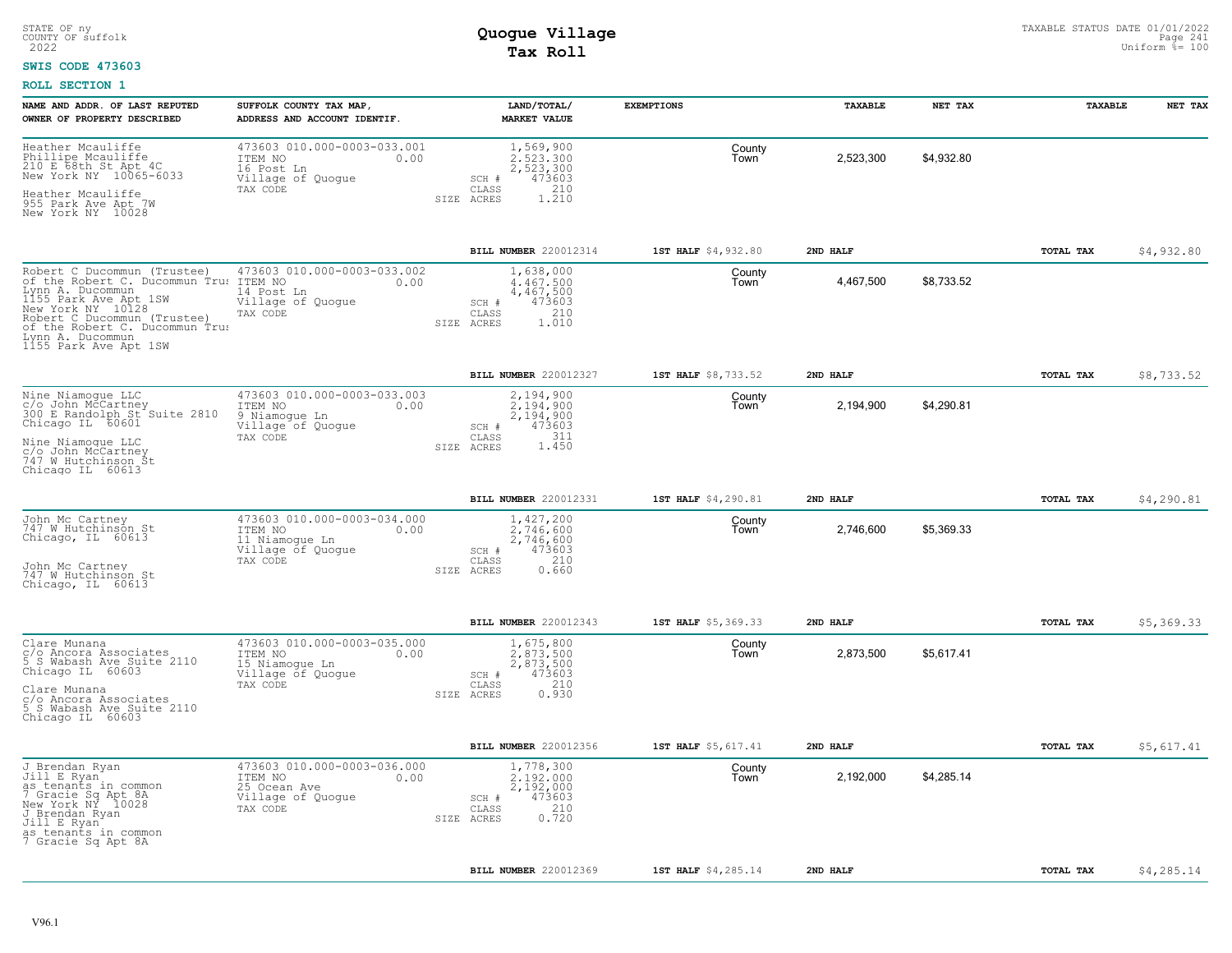#### **SWIS CODE 473603**

| NAME AND ADDR. OF LAST REPUTED<br>OWNER OF PROPERTY DESCRIBED                                                                                                                         | SUFFOLK COUNTY TAX MAP<br>ADDRESS AND ACCOUNT IDENTIF.                                                 | LAND/TOTAL/<br><b>MARKET VALUE</b>                                                                            | <b>EXEMPTIONS</b>   | TAXABLE   | NET TAX    | TAXABLE   | NET TAX    |
|---------------------------------------------------------------------------------------------------------------------------------------------------------------------------------------|--------------------------------------------------------------------------------------------------------|---------------------------------------------------------------------------------------------------------------|---------------------|-----------|------------|-----------|------------|
| Pierre C De Saint Phalle<br>Ellen C De Saint Phalle<br>PO Box 212<br>Quogue NY 11959<br>Pierre C De Saint Phalle<br>PO Box 212<br>Quoque NY 11959                                     | 473603 010.000-0003-037.002<br>ITEM NO<br>0.00<br>23 Ocean Ave<br>Village of Quogue<br>TAX CODE        | 1,929,900<br>3.069.200<br>3,069,200<br>473603<br>SCH #<br>210<br>CLASS<br>SIZE ACRES<br>1.530                 | County<br>Town      | 3,069,200 | \$5,999.98 |           |            |
|                                                                                                                                                                                       |                                                                                                        | <b>BILL NUMBER 220012372</b>                                                                                  | 1ST HALF \$5,999.98 | 2ND HALF  |            | TOTAL TAX | \$5,999.98 |
| Elizabeth Tyler Booth Villalb; 473603 010.000-0003-039.001<br>16 Burton Ct<br>Franklin's Row, London SW3 4Tl<br>United Kingdom<br>Elizabeth Villalba<br>PO Box 444<br>Quoque NY 11959 | ITEM NO<br>0.00<br>15 Ocean Ave<br>Village of Quogue<br>TAX CODE                                       | 1,982,200<br>3.142.300<br>3, 142, 300<br>473603<br>SCH #<br>281<br>$\mathtt{CLASS}$<br>1,100<br>ACRES<br>SIZE | County<br>Town      | 3,142,300 | \$6,142.88 |           |            |
|                                                                                                                                                                                       |                                                                                                        | <b>BILL NUMBER 220012385</b>                                                                                  | 1ST HALF \$6,142.88 | 2ND HALF  |            | TOTAL TAX | \$6,142.88 |
| 60<br>Q LLC<br>60 Quaquanantuck Ln<br>Quogue, NY 11959<br>Christopher C Hentemann<br>10 Hill Rd<br>Greenwich, CT 06830                                                                | 473603 010.000-0003-040.001<br>ITEM NO<br>0.00<br>60 Quaquanantuck Ln<br>Village of Quogue<br>TAX CODE | 1,802,000<br>4.181.300<br>4,181,300<br>473603<br>SCH #<br>1.000<br>CLASS<br>SIZE ACRES                        | County<br>Town      | 4,181,300 | \$8,174.02 |           |            |
|                                                                                                                                                                                       |                                                                                                        | BILL NUMBER 220012398                                                                                         | 1ST HALF \$8,174.02 | 2ND HALF  |            | TOTAL TAX | \$8,174.02 |
| Susan Lewis<br>1500 Brecknock Rd Apt 25B<br>Greenport NY 11944<br>Susan Lewis<br>1500 Brecknock Rd Apt 25B<br>Greenport NY 11944                                                      | 473603 010.000-0003-041.003<br>ITEM NO<br>0.00<br>21 Ocean Ave<br>Village of Quogue<br>TAX CODE        | 1,748,600<br>2.546.400<br>2,546,400<br>473603<br>SCH #<br>210<br>CLASS<br>1.390<br>SIZE ACRES                 | County<br>Town      | 2,546,400 | \$4,977.96 |           |            |
|                                                                                                                                                                                       |                                                                                                        | BILL NUMBER 220019016                                                                                         | 1ST HALF \$4,977.96 | 2ND HALF  |            | TOTAL TAX | \$4,977.96 |
| David R Wilson<br>Stefanie S Wilson<br>727 20th St<br>Santa Monica CA 90403<br>David R Wilson<br>Stefanie S Wilson<br>727 20th St<br>Santa Monica CA 90403                            | 473603 010.000-0003-041.004<br>ITEM NO<br>0.00<br>19 Ocean Ave<br>Village of Quogue<br>TAX CODE        | 1,809,900<br>2.754.300<br>2,754,300<br>473603<br>SCH #<br>210<br>CLASS<br>SIZE ACRES<br>1,260                 | County<br>Town      | 2,754,300 | \$5,384.38 |           |            |
|                                                                                                                                                                                       |                                                                                                        | BILL NUMBER 220019029                                                                                         | 1ST HALF \$5,384.38 | 2ND HALF  |            | TOTAL TAX | \$5,384.38 |
| Peter D Jones<br>Leslie M Jones<br>PO Box 1211<br>58 Quaquanantuck Ln<br>Quogue NY 11959<br>Peter Jones<br>Leslie Jones<br>108 E 91st St Apt 8D<br>New York NY 10128-1656             | 473603 010.000-0003-042.000<br>ITEM NO<br>0.00<br>58 Quaquanantuck Ln<br>Village of Quogue<br>TAX CODE | 1,892,100<br>2.703.700<br>2,703,700<br>473603<br>SCH #<br>210<br>CLASS<br>1,500<br>SIZE ACRES                 | County<br>Town      | 2,703,700 | \$5,285.46 |           |            |
|                                                                                                                                                                                       |                                                                                                        | BILL NUMBER 220012408                                                                                         | 1ST HALF \$5,285.46 | 2ND HALF  |            | TOTAL TAX | \$5,285.46 |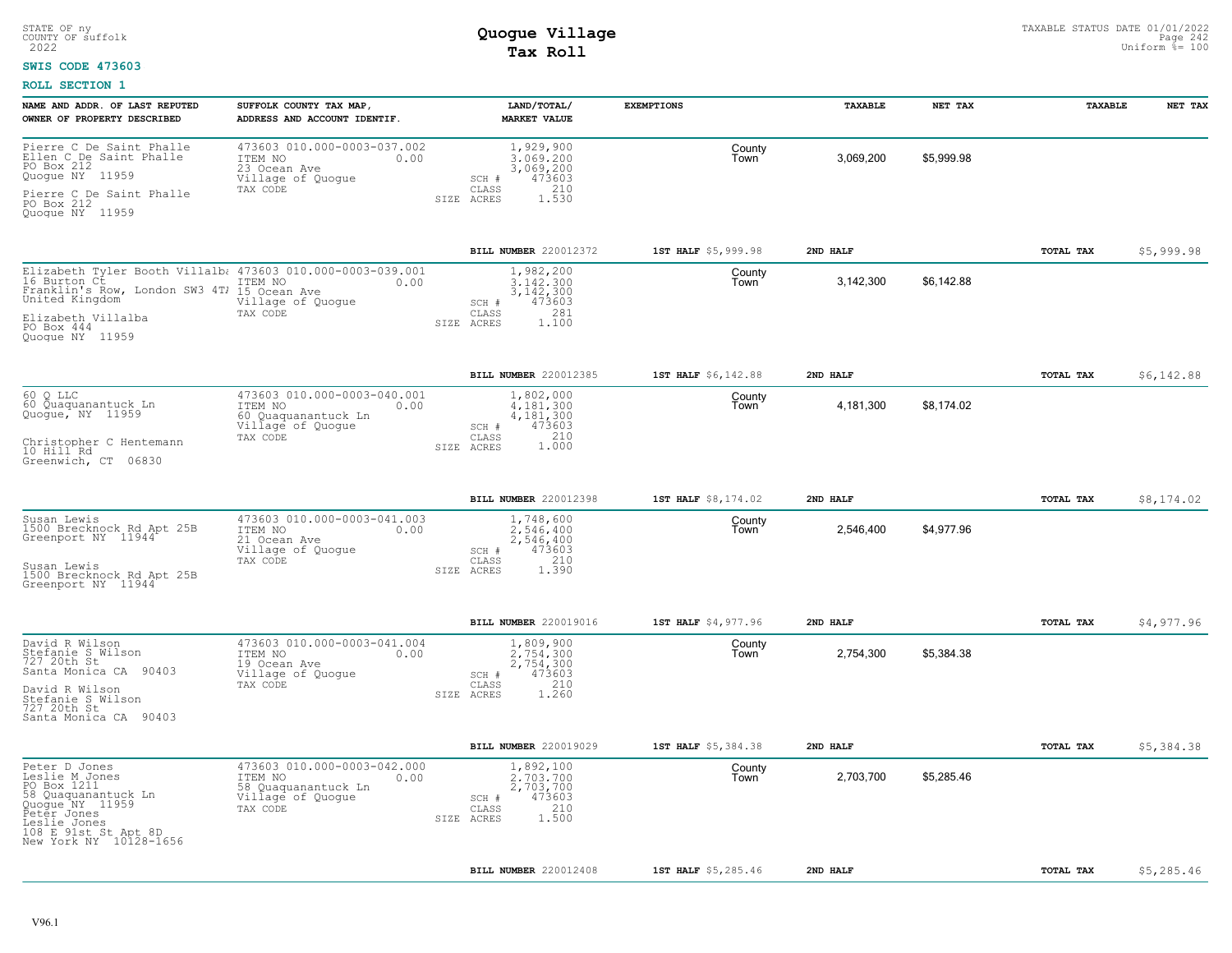#### **SWIS CODE 473603**

| NAME AND ADDR. OF LAST REPUTED<br>OWNER OF PROPERTY DESCRIBED                                                                                                                                                                                       | SUFFOLK COUNTY TAX MAP,<br>ADDRESS AND ACCOUNT IDENTIF.                                       | LAND/TOTAL/<br><b>MARKET VALUE</b>                                                                    | <b>EXEMPTIONS</b>      | TAXABLE   | NET TAX               | TAXABLE   | NET TAX                |
|-----------------------------------------------------------------------------------------------------------------------------------------------------------------------------------------------------------------------------------------------------|-----------------------------------------------------------------------------------------------|-------------------------------------------------------------------------------------------------------|------------------------|-----------|-----------------------|-----------|------------------------|
| Kathleen Anne Clements<br>47 Frost St Apt 3<br>Brooklyn NY 11211-1251<br>Kathleen Clements<br>PO Box 105<br>Quogue NY 11959                                                                                                                         | 473603 010.000-0003-043.000<br>ITEM NO<br>0.00<br>10 Post Ln<br>Village of Quogue<br>TAX CODE | 1,673,700<br>2.367.100<br>2,367,100<br>473603<br>SCH #<br>CLASS<br>210<br>1.290<br>SIZE ACRES         | County<br>Town         | 2,367,100 | \$4,627.44            |           |                        |
|                                                                                                                                                                                                                                                     |                                                                                               | BILL NUMBER 220012411                                                                                 | 1ST HALF \$4,627.44    | 2ND HALF  |                       | TOTAL TAX | \$4,627.44             |
| Robert C Ducommun (Trustee)<br>of the Robert C. Ducommun Tru: ITEM NO<br>Lynn A Ducommun<br>Lýnn A. Ducommun<br>1155 Park Ave Apt 1SW<br>Robert C Ducommun (Trustee)<br>of the Robert C. Ducommun Trus<br>Lynn A. Ducommun<br>1155 Park Ave Apt 1SW | 473603 010.000-0003-044.000<br>0.00<br>12 Post Ln<br>Village of Quogue<br>TAX CODE            | 1,459,600<br>2.296.900<br>2,296,900<br>473603<br>SCH #<br>210<br>CLASS<br>0.750<br>SIZE ACRES         | County<br>Town         | 2,296,900 | \$4,490.21            |           |                        |
|                                                                                                                                                                                                                                                     |                                                                                               | BILL NUMBER 220012424                                                                                 | 1ST HALF \$4,490.21    | 2ND HALF  |                       | TOTAL TAX | \$4,490.21             |
| Teo Macero<br>Jeanne M Crawley<br>Post Ln<br>Quogue, NY 11959<br>Jeanne Macero<br>PO Box 1706<br>Quoque, NY 11959                                                                                                                                   | 473603 010.000-0003-045.001<br>ITEM NO<br>0.00<br>11 Post Ln<br>Village of Quogue<br>TAX CODE | 1,800,200<br>1.800.200<br>1,800,200<br>473603<br>SCH #<br>1.110<br>CLASS<br>SIZE ACRES                | County<br>Town         | 1,800,200 | \$3,519.21            |           |                        |
|                                                                                                                                                                                                                                                     |                                                                                               | BILL NUMBER 220012437                                                                                 | 1ST HALF \$3,519.21    | 2ND HALF  |                       | TOTAL TAX | \$3,519.21             |
| Attilio Macero<br>Jeanne C Macero<br>Post Ln<br>Quogue, NY 11959<br>Jeanne Macero<br>PO Box 1706<br>Quoque, NY 11959-1706                                                                                                                           | 473603 010.000-0003-045.002<br>ITEM NO<br>0.00<br>9 Post Ln<br>Village of Quoque<br>TAX CODE  | 1,850,500 veteran<br>2.604.300<br>2,604,300<br>473603<br>SCH #<br>281<br>CLASS<br>SIZE ACRES<br>1.630 | 102,009 County<br>Town | 2,502,291 | \$4,891.73            |           |                        |
|                                                                                                                                                                                                                                                     |                                                                                               | BILL NUMBER 220012441                                                                                 | 1ST HALF \$4,891.73    | 2ND HALF  |                       | TOTAL TAX | \$4,891.73             |
| Maureen N Dinger<br>875 Fifth Ave Apt 15F<br>New York, NY 10021<br>Maureen N Dinger<br>875 Fifth Ave Apt 15F<br>New York, NY 10021                                                                                                                  | 473603 010.000-0003-046.000<br>ITEM NO<br>0.00<br>13 Post Ln<br>Village of Quogue<br>TAX CODE | 1,771,000<br>3.164.500<br>3,164,500<br>473603<br>SCH #<br>210<br>CLASS<br>1.560<br>SIZE ACRES         | County<br>Town         | 3,164,500 | vilarlm<br>\$6,186.28 |           | $\mathbf 0$<br>\$50.00 |
|                                                                                                                                                                                                                                                     |                                                                                               | BILL NUMBER 220012453                                                                                 | 1ST HALF \$6,236.28    | 2ND HALF  |                       | TOTAL TAX | \$6,236.28             |
| George J. Mathys and Mary Ann  473603 010.000-0003-048.002<br>George J. Mathys Rev Trust<br>George J. Mathys and Mary Anne 8 Ogden Ln<br>8 Ogden Lane<br>Quogue, NY 11959<br>George J Mathys<br>PO Box 1691<br>Quoque, NY 11959                     | ITEM NO<br>0.00<br>Village of Quogue<br>TAX CODE                                              | 2,216,500<br>5,729,000<br>5,729,000<br>473603<br>SCH #<br>210<br>CLASS<br>2.050<br>SIZE ACRES         | County<br>Town         | 5,729,000 | \$11,199.62           |           |                        |
|                                                                                                                                                                                                                                                     |                                                                                               | <b>BILL NUMBER</b> 220012466                                                                          | 1ST HALF \$11,199.62   | 2ND HALF  |                       | TOTAL TAX | \$11,199.62            |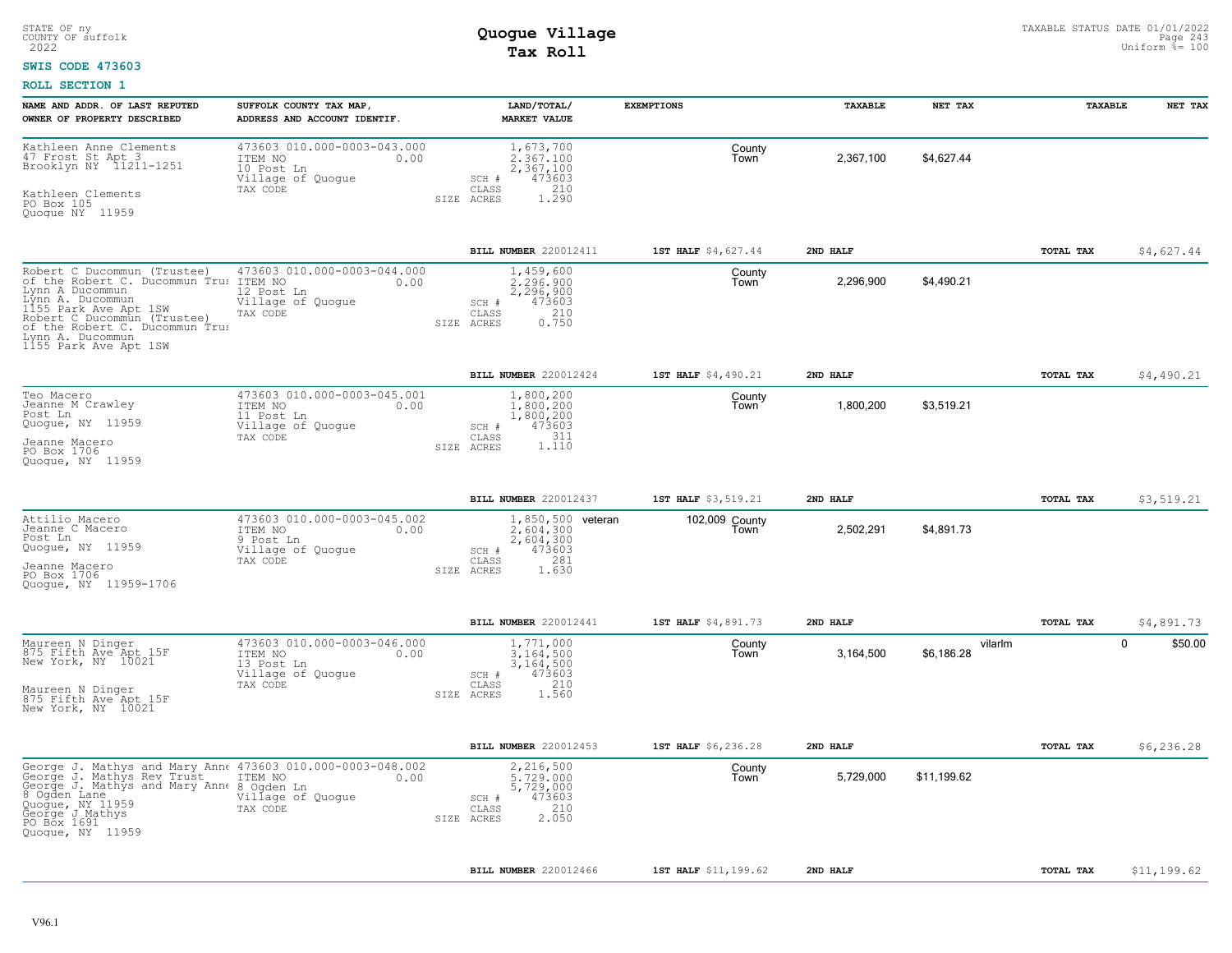#### **SWIS CODE 473603**

| NAME AND ADDR. OF LAST REPUTED<br>OWNER OF PROPERTY DESCRIBED                                                                                                                                                          | SUFFOLK COUNTY TAX MAP,<br>ADDRESS AND ACCOUNT IDENTIF.                                                | LAND/TOTAL/<br><b>MARKET VALUE</b>                                                            | <b>EXEMPTIONS</b>   | <b>TAXABLE</b> | NET TAX    | <b>TAXABLE</b> | NET TAX    |
|------------------------------------------------------------------------------------------------------------------------------------------------------------------------------------------------------------------------|--------------------------------------------------------------------------------------------------------|-----------------------------------------------------------------------------------------------|---------------------|----------------|------------|----------------|------------|
| Michael Marriott<br>Whitney de Hosson<br>325 West End Ave Apt 6A<br>New York NY 10023<br>Michael Marriott                                                                                                              | 473603 010.000-0003-048.003<br>ITEM NO<br>0.00<br>15 Post Ln<br>Village of Quogue<br>TAX CODE          | 1,764,500<br>4.283.600<br>4,283,600<br>473603<br>SCH #<br>210<br>CLASS                        | County<br>Town      | 4,283,600      | \$8,374.01 |                |            |
| Whitney de Hosson<br>325 West End Ave Apt 6A<br>New York NY 10023                                                                                                                                                      |                                                                                                        | 1.360<br>SIZE ACRES                                                                           |                     |                |            |                |            |
|                                                                                                                                                                                                                        |                                                                                                        | BILL NUMBER 220012479                                                                         | 1ST HALF \$8,374.01 | 2ND HALF       |            | TOTAL TAX      | \$8,374.01 |
| John V Brennan<br>Anita Brennan<br>596 Ocean Rd<br>Vero Beach, FL 32963<br>John V Brennan<br>Anita Brennan<br>596 Ocean Rd<br>Vero Beach, FL 32963                                                                     | 473603 010.000-0003-049.002<br>ITEM NO<br>0.00<br>6 Ogden Ln<br>Village of Quogue<br>TAX CODE          | 1,730,100<br>3,379,000<br>3,379,000<br>473603<br>SCH #<br>210<br>CLASS<br>1.200<br>SIZE ACRES | County<br>Town      | 3,379,000      | \$6,605.61 |                |            |
|                                                                                                                                                                                                                        |                                                                                                        | BILL NUMBER 220017306                                                                         | 1ST HALF \$6,605.61 | 2ND HALF       |            | TOTAL TAX      | \$6,605.61 |
| Andrea Melchiorre<br>150 Western Dr<br>Short Hills NJ 07078                                                                                                                                                            | 473603 010.000-0003-050.001<br>ITEM NO<br>0.00<br>50 Quaquanantuck Ln<br>Village of Quogue<br>TAX CODE | 2,252,500<br>4.582.700<br>4,582,700<br>473603<br>SCH #<br>210<br>CLASS                        | County<br>Town      | 4,582,700      | \$8,958.72 |                |            |
| Andrea Melchiorre<br>150 Western Dr<br>Short Hills NJ 07078                                                                                                                                                            |                                                                                                        | 2.500<br>SIZE ACRES                                                                           |                     |                |            |                |            |
|                                                                                                                                                                                                                        |                                                                                                        | BILL NUMBER 220017319                                                                         | 1ST HALF \$8,958.72 | 2ND HALF       |            | TOTAL TAX      | \$8,958.72 |
| Trustees of the Freeholders<br>and Commonalty of Southampton<br>Shinnecock yacht club<br>116 Hampton <sup>-</sup> Rd<br>11968<br>Southampton, NY 11968<br>Shinnecock Yacht Club<br>PO Box 443<br>Quoque, NY 11959-0443 | 473603 010.000-0003-051.000 1<br>ITEM NO<br>0.00<br>Niamogue Ln<br>Village of Quogue<br>TAX CODE       | $\Omega$<br>516.700<br>516,700<br>473603<br>SCH #<br>550<br>CLASS<br>SIZE ACRES               | County<br>Town      | 516,700        | \$1,010.10 |                |            |
|                                                                                                                                                                                                                        |                                                                                                        | BILL NUMBER 220012495                                                                         | 1ST HALF \$1,010.10 | 2ND HALF       |            | TOTAL TAX      | \$1,010.10 |
| Alan M Trager<br>Katherine J Trager<br>P.O. Box 479<br>Quoque, NY 11959<br>Alan M Trager<br>Katherine J Trager<br>1000 S Pointe Dr Apt 705<br>Miami Beach FL 33139                                                     | 473603 011.000-0001-002.004<br>ITEM NO<br>0.00<br>25 Meadow Ln<br>Village of Quogue<br>TAX CODE        | 2,973,300<br>2,973,300<br>2,973,300<br>473603<br>SCH #<br>311<br>CLASS<br>2.200<br>SIZE ACRES | County<br>Town      | 2,973,300      | \$5,812.50 |                |            |
|                                                                                                                                                                                                                        |                                                                                                        | BILL NUMBER 220012505                                                                         | 1ST HALF \$5,812.50 | 2ND HALF       |            | TOTAL TAX      | \$5,812.50 |
| Young, Anne Gibson (executrix) 473603 011.000-0001-003.001<br>110 Nanette Dr<br>Rochester, NY 14626<br>Anne Gibson Young (Executrix)<br>110 Nanette Dr<br>Rochester, NY 14626                                          | ITEM NO<br>0.00<br>Private Road<br>Village of Quogue<br>TAX CODE                                       | 500<br>500<br>500<br>473603<br>SCH #<br>692<br>CLASS<br>1.020<br>SIZE ACRES                   | County<br>Town      | 500            | \$0.98     |                |            |
|                                                                                                                                                                                                                        |                                                                                                        |                                                                                               |                     |                |            |                |            |
|                                                                                                                                                                                                                        |                                                                                                        | BILL NUMBER 220012518                                                                         | 1ST HALF \$0.98     | 2ND HALF       |            | TOTAL TAX      | \$0.98     |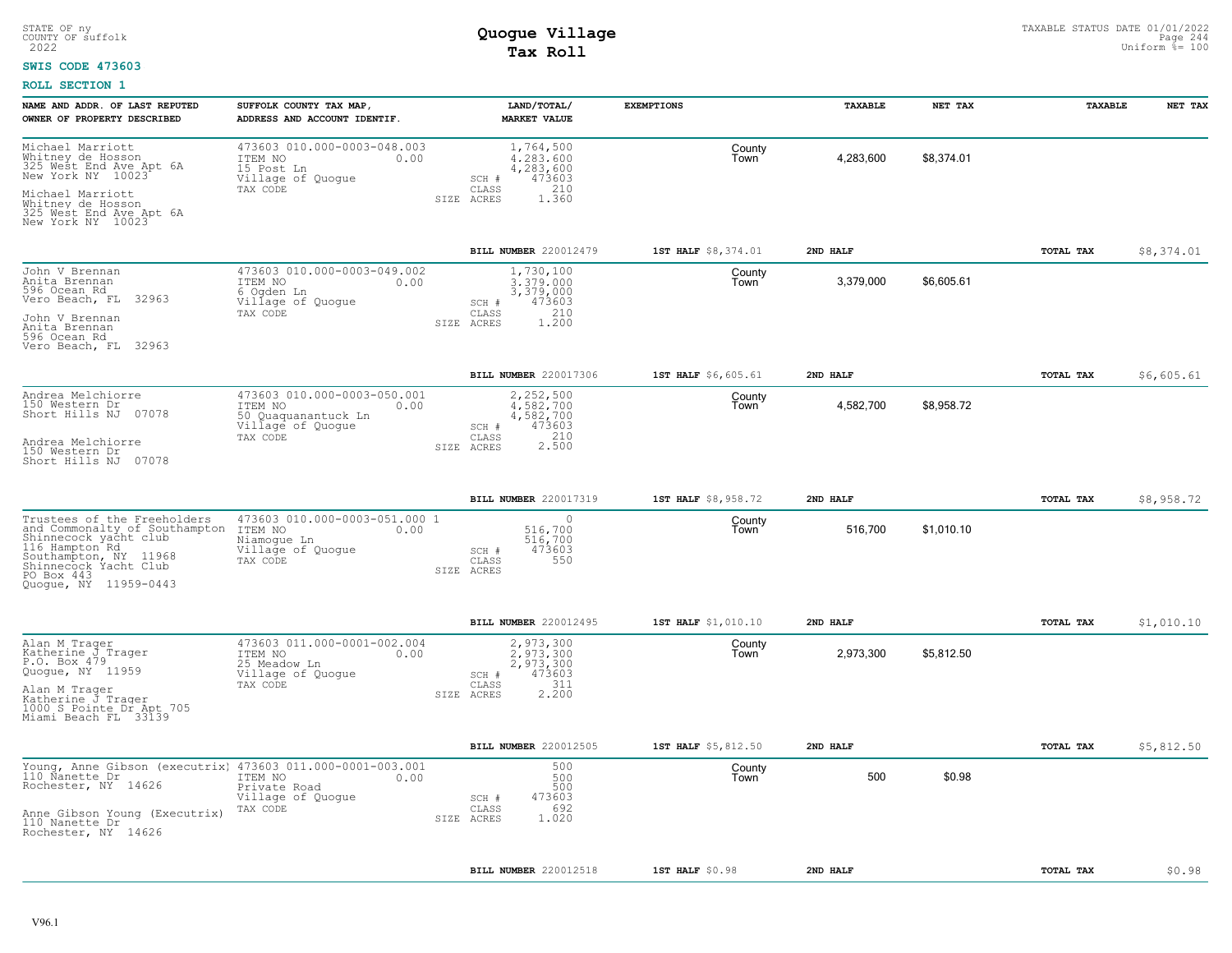#### **SWIS CODE 473603**

| NAME AND ADDR. OF LAST REPUTED<br>OWNER OF PROPERTY DESCRIBED                                                                                                                                 | SUFFOLK COUNTY TAX MAP,<br>ADDRESS AND ACCOUNT IDENTIF.                                         | LAND/TOTAL/<br><b>MARKET VALUE</b>                                                             | <b>EXEMPTIONS</b>    | <b>TAXABLE</b> | NET TAX     | <b>TAXABLE</b> | NET TAX     |
|-----------------------------------------------------------------------------------------------------------------------------------------------------------------------------------------------|-------------------------------------------------------------------------------------------------|------------------------------------------------------------------------------------------------|----------------------|----------------|-------------|----------------|-------------|
| David Rosenberg<br>Jessica Lattman<br>41 Sheldrake Rd<br>Scarsdale NY 10583<br>David Rosenberg                                                                                                | 473603 011.000-0001-005.001<br>ITEM NO<br>0.00<br>27 Meadow Ln<br>Village of Quogue<br>TAX CODE | 3,581,700<br>4.034.100<br>4,034,100<br>473603<br>SCH #<br>210W<br>CLASS<br>1.000               | County<br>Town       | 4,034,100      | \$7,886.26  |                |             |
| Jessica Lattman<br>41 Sheldrake Rd<br>Scarsdale NY 10583                                                                                                                                      |                                                                                                 | SIZE ACRES                                                                                     |                      |                |             |                |             |
|                                                                                                                                                                                               |                                                                                                 | BILL NUMBER 220012521                                                                          | 1ST HALF \$7,886.26  | 2ND HALF       |             | TOTAL TAX      | \$7,886.26  |
| Ann Chizen<br>PO Box 1743<br>Quogue, NY 11959-1743<br>Ann Chizen<br>PO Box 1743<br>Quoque, NY 11959-1743                                                                                      | 473603 011.000-0001-006.000<br>ITEM NO<br>0.00<br>31 Meadow Ln<br>Village of Quogue<br>TAX CODE | 3,832,400<br>4,893,200<br>4,893,200<br>473603<br>SCH #<br>210W<br>CLASS<br>1.070<br>SIZE ACRES | County<br>Town       | 4,893,200      | \$9,565.72  |                |             |
|                                                                                                                                                                                               |                                                                                                 | BILL NUMBER 220012534                                                                          | 1ST HALF \$9,565.72  | 2ND HALF       |             | TOTAL TAX      | \$9,565.72  |
| Tonny K Ho<br>June L Yuson<br>245 E 93rd St Apt 10G<br>New York, NY 10128                                                                                                                     | 473603 011.000-0001-007.000<br>ITEM NO<br>0.00<br>35 Meadow Ln<br>Village of Quogue             | 2,750,000<br>3.400.000<br>3,400,000<br>SCH #<br>473603                                         | County<br>Town       | 3,400,000      | \$6,646.66  |                |             |
| Tonny K Ho<br>245 E 93rd St Apt 10G<br>New York, NY 10128                                                                                                                                     | TAX CODE                                                                                        | CLASS<br>210W<br>1.010<br>SIZE ACRES                                                           |                      |                |             |                |             |
|                                                                                                                                                                                               |                                                                                                 | BILL NUMBER 220012547                                                                          | 1ST HALF \$6,646.66  | 2ND HALF       |             | TOTAL TAX      | \$6,646.66  |
| Clifford Cooper (Trustee)<br>Clifford Cooper 2020 Rev Trust ITEM NO<br>Jacqueline Cooper (Trustee)<br>Jacqueline Cooper 2020 Rev Tri village of Quogue                                        | 473603 011.000-0001-010.001<br>0.00<br>39 Meadow Ln<br>TAX CODE                                 | 5,676,100<br>8,076,400<br>8,076,400<br>473603<br>SCH #<br>CLASS<br>210W                        | County<br>Town       | 8,076,400      | \$15,788.55 |                |             |
| Clifford Cooper (Trustee)<br>Roslyn Heights NY 11577                                                                                                                                          |                                                                                                 | 2.910<br>SIZE ACRES                                                                            |                      |                |             |                |             |
|                                                                                                                                                                                               |                                                                                                 | BILL NUMBER 220012551                                                                          | 1ST HALF \$15,788.55 | 2ND HALF       |             | TOTAL TAX      | \$15,788.55 |
| Michael Axelrod<br>Joan Axelrod<br>Joan Axelrod<br>400 Post Ave Suite 303<br>Westbury NY 11590<br>Michael <sup>-</sup> Axelrod<br>Joan Axelrod<br>400 Post Ave Suite 303<br>Westbury NY 11590 | 473603 011.000-0001-010.002<br>ITEM NO<br>0.00<br>43 Meadow Ln<br>Village of Quogue<br>TAX CODE | 6,277,800<br>9.773.400<br>9,773,400<br>473603<br>SCH #<br>CLASS<br>210W<br>2.410<br>SIZE ACRES | County<br>Town       | 9,773,400      | \$19,106.02 |                |             |
|                                                                                                                                                                                               |                                                                                                 | BILL NUMBER 220012563                                                                          | 1ST HALF \$19,106.02 | 2ND HALF       |             | TOTAL TAX      | \$19,106.02 |
| Douglas Skolnick<br>Ritā Skolnick<br>828 Stonewall Ct<br>Frankllin Lakes, NJ 07417                                                                                                            | 473603 011.000-0001-010.003<br>ITEM NO<br>0.00<br>45 Meadow Ln<br>Village of Quogue<br>TAX CODE | 6,168,400<br>9.597.600<br>9,597,600<br>473603<br>SCH #<br>210W<br>CLASS                        | County<br>Town       | 9,597,600      | \$18,762.35 |                |             |
| Douglas Skolnick<br>828 Stonewall Ct<br>Frankllin Lakes, NJ 07417                                                                                                                             |                                                                                                 | SIZE ACRES<br>2.960                                                                            |                      |                |             |                |             |
|                                                                                                                                                                                               |                                                                                                 | BILL NUMBER 220012576                                                                          | 1ST HALF \$18,762.35 | 2ND HALF       |             | TOTAL TAX      | \$18,762.35 |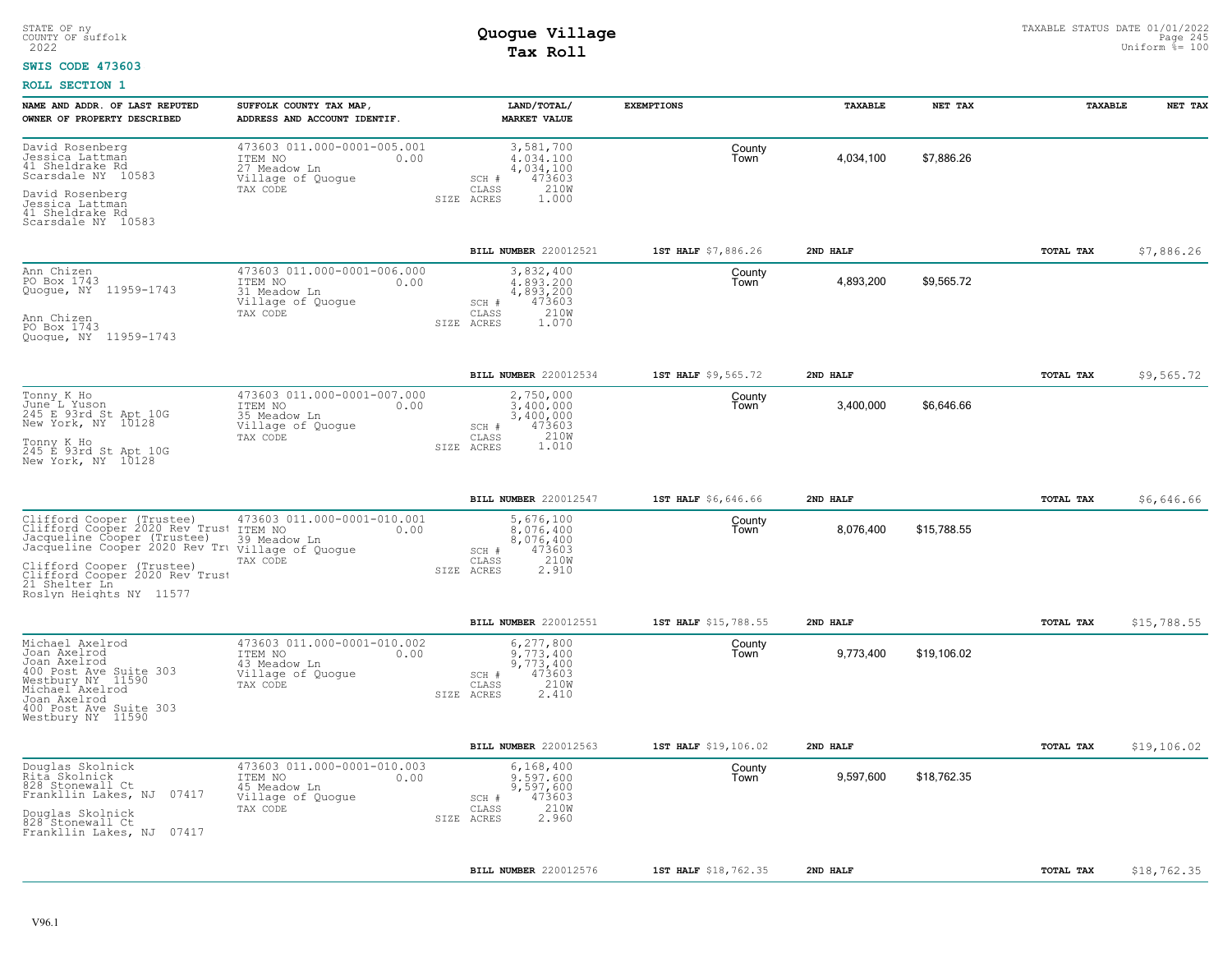#### **SWIS CODE 473603**

| NAME AND ADDR. OF LAST REPUTED<br>OWNER OF PROPERTY DESCRIBED                                                                                                                                                | SUFFOLK COUNTY TAX MAP,<br>ADDRESS AND ACCOUNT IDENTIF.                                           | LAND/TOTAL/<br><b>MARKET VALUE</b>                                                             | <b>EXEMPTIONS</b>   | <b>TAXABLE</b> | NET TAX    | <b>TAXABLE</b> | NET TAX    |
|--------------------------------------------------------------------------------------------------------------------------------------------------------------------------------------------------------------|---------------------------------------------------------------------------------------------------|------------------------------------------------------------------------------------------------|---------------------|----------------|------------|----------------|------------|
| Francis J Kiernan<br>Kathleen Kiernan<br>2780 Hunter Rd<br>Weston, FL 33331<br>Francis J Kiernan                                                                                                             | 473603 011.000-0001-011.000<br>ITEM NO<br>0.00<br>36 Meadow Ln<br>Village of Quogue<br>TAX CODE   | 3,060,600<br>4,348,700<br>4, 348, 700<br>473603<br>SCH #<br>210W<br>CLASS                      | County<br>Town      | 4,348,700      | \$8.501.27 |                |            |
| 2780 Hunter Rd<br>Weston, FL 33331                                                                                                                                                                           |                                                                                                   | 1.080<br>SIZE ACRES                                                                            |                     |                |            |                |            |
|                                                                                                                                                                                                              |                                                                                                   | BILL NUMBER 220012589                                                                          | 1ST HALF \$8,501.27 | 2ND HALF       |            | TOTAL TAX      | \$8,501.27 |
| MIBA Holdings, LLC<br>c/o William T. Kerr<br>11409 Golf View Ln<br>Lost Tree Village<br>North Palm Beach FL<br>33408<br>MIBA Holdings, LLC<br>c/o William T. Kerr<br>11409 Golf View Ln<br>Lost Tree Village | 473603 011.000-0001-013.001<br>ITEM NO<br>0.00<br>30 Meadow Ln<br>Village of Quogue<br>TAX CODE   | 3,453,900<br>4,807,800<br>4,807,800<br>473603<br>SCH #<br>210W<br>CLASS<br>2.090<br>SIZE ACRES | County<br>Town      | 4,807,800      | \$9,398.77 |                |            |
|                                                                                                                                                                                                              |                                                                                                   | <b>BILL NUMBER 220018583</b>                                                                   | 1ST HALF \$9,398.77 | 2ND HALF       |            | TOTAL TAX      | \$9,398.77 |
| Lea Bell Caliandro<br>156 E 79th St<br>New York NY 10075                                                                                                                                                     | 473603 011.000-0001-014.000<br>ITEM NO<br>0.00<br>26 Meadow Ln<br>Village of Quogue<br>TAX CODE   | 1,560,200<br>2,850,000<br>2,850,000<br>473603<br>SCH #<br>210W<br>CLASS                        | County<br>Town      | 2,850,000      | \$5,571.47 |                |            |
| Lea Bell Caliandro<br>156 E 79th St<br>New York NY 10075                                                                                                                                                     |                                                                                                   | 0.980<br>SIZE ACRES                                                                            |                     |                |            |                |            |
|                                                                                                                                                                                                              |                                                                                                   | BILL NUMBER 220012592                                                                          | 1ST HALF \$5,571.47 | 2ND HALF       |            | TOTAL TAX      | \$5,571.47 |
| William B Fleming<br>Olivia Fleming<br>Olivia A Fleming<br>1225 Park Ave Apt 3C<br>New York NY 10128-1750<br>William B Fleming<br>Olivia Fleming<br>1225 Park Ave Apt 3C<br>New York NY 10128-1750           | 473603 011.000-0001-015.000<br>ITEM NO<br>0.00<br>24 Meadow Ln<br>Village of Quogue<br>TAX CODE   | 1,505,800<br>2,204,600<br>2,204,600<br>473603<br>SCH #<br>210W<br>CLASS<br>1.000<br>SIZE ACRES | County<br>Town      | 2,204,600      | \$4,309.77 |                |            |
|                                                                                                                                                                                                              |                                                                                                   | BILL NUMBER 220012602                                                                          | 1ST HALF \$4,309.77 | 2ND HAT.F      |            | TOTAL TAX      | \$4,309.77 |
| Thomas McGrath<br>Patricia McGrath<br>29 Mason Dr<br>Manhasset, NY 11030<br>Thomas McGrath<br>Patricia McGrath<br>PO Box 1312<br>Quoque NY 11959                                                             | 473603 011.000-0001-016.000<br>ITEM NO<br>0.00<br>21 Quantuck Ln<br>Village of Quogue<br>TAX CODE | 2,027,000<br>2,500,000<br>2,500,000<br>473603<br>SCH #<br>210W<br>CLASS<br>2.500<br>SIZE ACRES | County<br>Town      | 2,500,000      | \$4.887.25 |                |            |
|                                                                                                                                                                                                              |                                                                                                   | BILL NUMBER 220012615                                                                          | 1ST HALF \$4,887.25 | 2ND HALF       |            | TOTAL TAX      | \$4,887.25 |
| 23 Quantuck LLC<br>c/o Tannenbaum, Helpern, Syrac<br>900 Third Ave FL 13<br>New York NY 10022<br>23 Quantuck LLC<br>c/o Tannenbaum, Helpern, Syrad<br>900 Third Ave FL 13                                    | 473603 011.000-0001-017.000<br>ITEM NO<br>0.00<br>23 Quantuck Ln<br>Village of Quogue<br>TAX CODE | 2,766,000<br>3,357,200<br>3,357,200<br>473603<br>SCH #<br>210W<br>CLASS<br>5.610<br>SIZE ACRES | County<br>Town      | 3,357,200      | \$6,562.99 |                |            |
| New York NY 10022                                                                                                                                                                                            |                                                                                                   |                                                                                                |                     |                |            |                |            |
|                                                                                                                                                                                                              |                                                                                                   | <b>BILL NUMBER 220012628</b>                                                                   | 1ST HALF \$6,562.99 | 2ND HALF       |            | TOTAL TAX      | \$6,562.99 |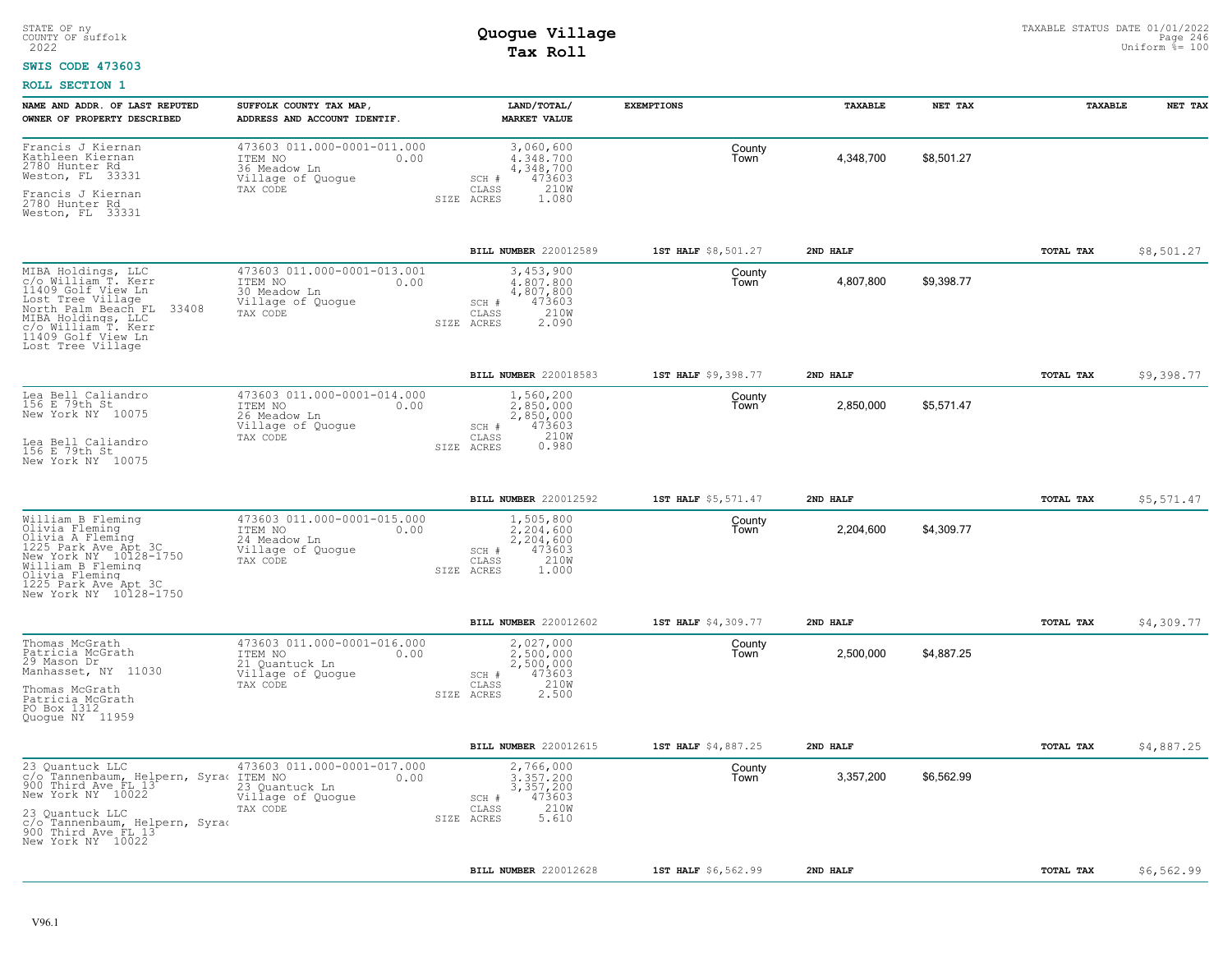#### **SWIS CODE 473603**

| NAME AND ADDR. OF LAST REPUTED<br>OWNER OF PROPERTY DESCRIBED                                                                                                                          | SUFFOLK COUNTY TAX MAP,<br>ADDRESS AND ACCOUNT IDENTIF.                                                | LAND/TOTAL/<br><b>MARKET VALUE</b>                                                                 | <b>EXEMPTIONS</b>    | TAXABLE   | NET TAX     | TAXABLE   | NET TAX     |
|----------------------------------------------------------------------------------------------------------------------------------------------------------------------------------------|--------------------------------------------------------------------------------------------------------|----------------------------------------------------------------------------------------------------|----------------------|-----------|-------------|-----------|-------------|
| Elizabeth C Mc Coy<br>PO Box 241<br>Quogue, NY 11959<br>Elizabeth C Mc Coy<br>PO Box 241<br>Quogue, NY 11959                                                                           | 473603 011.000-0001-018.000<br>ITEM NO<br>0.00<br>25 Quantuck Ln<br>Village of Quogue<br>TAX CODE      | 1,538,700<br>1.741.700<br>1,741,700<br>473603<br>SCH #<br>CLASS<br>210<br>SIZE ACRES<br>1,000      | County<br>Town       | 1,741,700 | \$3,404.85  |           |             |
|                                                                                                                                                                                        |                                                                                                        | BILL NUMBER 220012631                                                                              | 1ST HALF \$3,404.85  | 2ND HALF  |             | TOTAL TAX | \$3,404.85  |
| Irene Elizabeth Hope<br>5 Ogden Ln<br>PO Box 969<br>Quogue NY 11959<br>Irene Elizabeth Hope<br>5 Ogden Ln<br>PO Box 969<br>Quoque NY 11959                                             | 473603 011.000-0001-019.000<br>ITEM NO<br>0.00<br>27 Quantuck Ln<br>Village of Quogue<br>TAX CODE      | 92,000<br>92,000<br>92,000<br>473603<br>SCH #<br>971W<br>CLASS<br>9.200<br>SIZE ACRES              | County<br>Town       | 92,000    | \$179.85    |           |             |
|                                                                                                                                                                                        |                                                                                                        | BILL NUMBER 220012644                                                                              | 1ST HALF \$179.85    | 2ND HALF  |             | TOTAL TAX | \$179.85    |
| Robert M Calderoni<br>Patricia Calderoni<br>Patricia J Calderoni<br>22 Club Rd<br>Riverside, CT 06878<br>Robert M Calderoni<br>Patricia Calderoni<br>22 Club Rd<br>Riverside, CT 06878 | 473603 011.000-0002-002.001<br>ITEM NO<br>0.00<br>12 Quaquanantuck Ln<br>Village of Quogue<br>TAX CODE | 2,368,600<br>5,481,400<br>5,481,400<br>473603<br>SCH #<br>3.290<br>CLASS<br>SIZE ACRES             | County<br>Town       | 5,481,400 | \$10,715.59 |           |             |
|                                                                                                                                                                                        |                                                                                                        | BILL NUMBER 220012657                                                                              | 1ST HALF \$10,715.59 | 2ND HALF  |             | TOTAL TAX | \$10,715.59 |
| Quantuck Properties LLC<br>PO Box 270<br>Quogue NY 11959<br>Quantuck Properties LLC<br>PO Box 270<br>Quoque NY 11959                                                                   | 473603 011.000-0002-004.001<br>ITEM NO<br>0.00<br>26 Quantuck Ln<br>Village of Quoque<br>TAX CODE      | 5,382,800<br>7.223.100<br>7,223,100<br>473603<br>$SCH$ $#$<br>210W<br>CLASS<br>SIZE ACRES<br>4.600 | County<br>Town       | 7,223,100 | \$14,120.44 |           |             |
|                                                                                                                                                                                        |                                                                                                        | BILL NUMBER 220015971                                                                              | 1ST HALF \$14,120.44 | 2ND HALF  |             | TOTAL TAX | \$14,120.44 |
| Donald J Gogel<br>Georgia Grace Wall<br>31 Masterton Rd<br>Bronxville, NY 10708<br>Donald J Gogel<br>955 Fifth Ave Apt 15B<br>New York NY 10075                                        | 473603 011.000-0002-005.000<br>ITEM NO<br>0.00<br>21 Quogo Neck Ln<br>Village of Quogue<br>TAX CODE    | 4,070,200<br>6,737,500<br>6,737,500<br>473603<br>SCH #<br>210W<br>CLASS<br>5.000<br>SIZE ACRES     | County<br>Town       | 6,737,500 | \$13,171.14 |           |             |
|                                                                                                                                                                                        |                                                                                                        | BILL NUMBER 220012661                                                                              | 1ST HALF \$13,171.14 | 2ND HALF  |             | TOTAL TAX | \$13,171.14 |
| 17 Quogo Neck LLC<br>205 E 85th St Apt 7C<br>New York NY 10028<br>17 Quogo Neck LLC<br>205 E 85th St Apt 7C<br>New York NY 10028                                                       | 473603 011.000-0002-006.000<br>ITEM NO<br>0.00<br>17 Quogo Neck Ln<br>Village of Quogue<br>TAX CODE    | 2,162,400<br>6.025.400<br>6,025,400<br>473603<br>SCH #<br>210<br>CLASS<br>2,000<br>SIZE ACRES      | County<br>Town       | 6,025,400 | \$11,779.05 |           |             |
|                                                                                                                                                                                        |                                                                                                        |                                                                                                    |                      |           |             |           |             |
|                                                                                                                                                                                        |                                                                                                        | <b>BILL NUMBER 220012673</b>                                                                       | 1ST HALF \$11,779.05 | 2ND HALF  |             | TOTAL TAX | \$11,779.05 |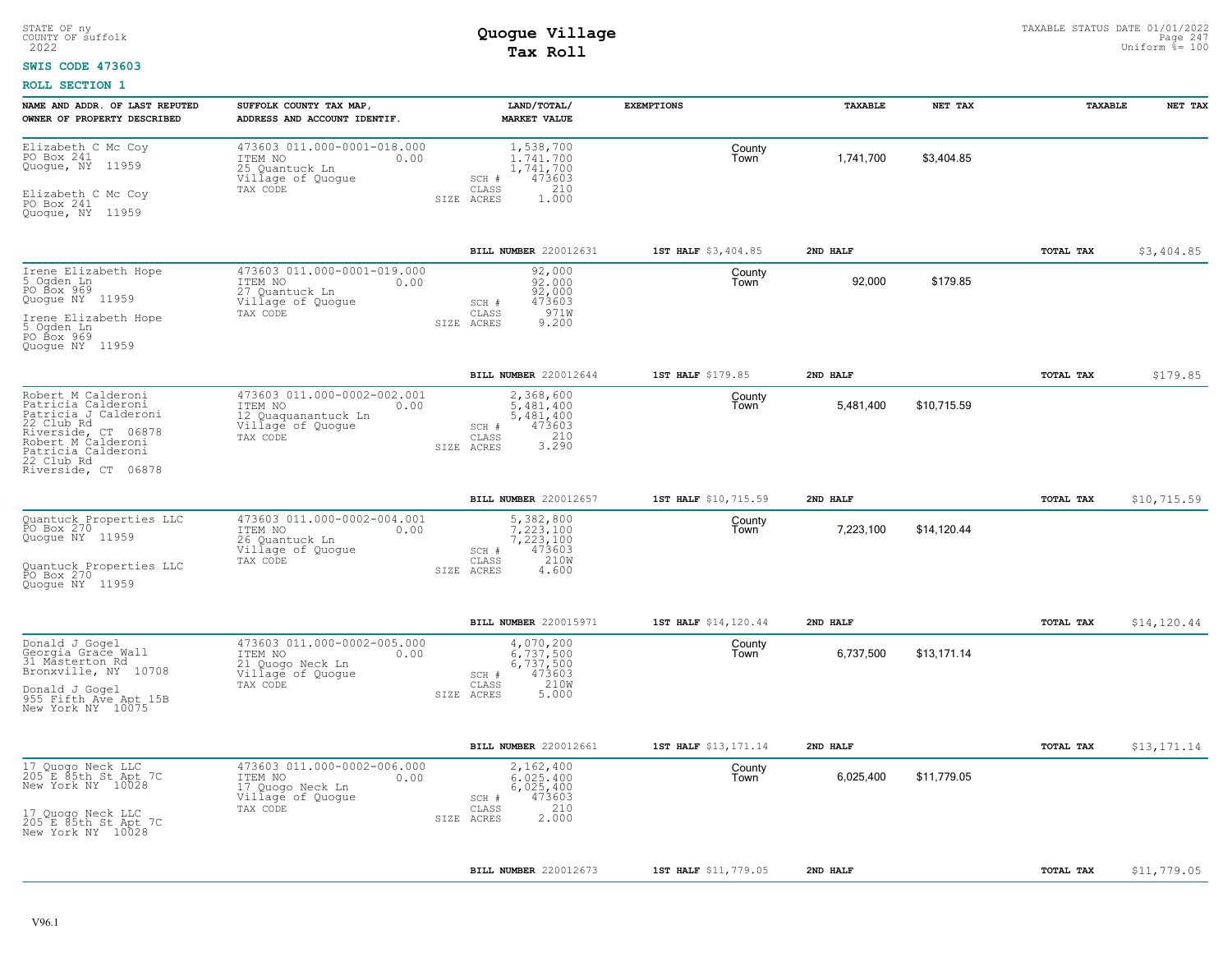#### **SWIS CODE 473603**

| NAME AND ADDR. OF LAST REPUTED<br>OWNER OF PROPERTY DESCRIBED                                                                                              | SUFFOLK COUNTY TAX MAP,<br>ADDRESS AND ACCOUNT IDENTIF.                                             | LAND/TOTAL/<br><b>MARKET VALUE</b>                                                                       | <b>EXEMPTIONS</b>    | TAXABLE   | NET TAX     | TAXABLE   | NET TAX     |
|------------------------------------------------------------------------------------------------------------------------------------------------------------|-----------------------------------------------------------------------------------------------------|----------------------------------------------------------------------------------------------------------|----------------------|-----------|-------------|-----------|-------------|
| Anthony M De Luise<br>400 E 84th St Apt 30A<br>New York, NY 10028-5612<br>Anthony M De Luise<br>400 E 84th St Apt 30A<br>New York, NY 10028-5612           | 473603 011.000-0002-007.000<br>ITEM NO<br>0.00<br>15 Quogo Neck Ln<br>Village of Quogue<br>TAX CODE | 1,441,600<br>1,893,200<br>1,893,200<br>473603<br>SCH #<br>210<br>CLASS<br>SIZE ACRES<br>1.000            | County<br>Town       | 1,893,200 | \$3,701.02  |           |             |
|                                                                                                                                                            |                                                                                                     | BILL NUMBER 220012686                                                                                    | 1ST HALF \$3,701.02  | 2ND HALF  |             | TOTAL TAX | \$3,701.02  |
| Donna M Mauro<br>420 E 54th St<br>New York, NY 10022<br>Donna M Mauro<br>PO Box 386<br>Quoque, NY 11959-0386                                               | 473603 011.000-0002-008.000<br>ITEM NO<br>0.00<br>16 Quogo Neck Ln<br>Village of Quogue<br>TAX CODE | 1,383,900<br>1,931,100<br>1,931,100<br>473603<br>SCH #<br>210<br>$\mathtt{CLASS}$<br>1,200<br>SIZE ACRES | County<br>Town       | 1,931,100 | \$3,775.11  |           |             |
|                                                                                                                                                            |                                                                                                     | BILL NUMBER 220012699                                                                                    | 1ST HALF \$3,775.11  | 2ND HALF  |             | TOTAL TAX | \$3,775.11  |
| Quogo Neck, LLC<br>c/o Barbara Valk<br>43 Whipple Rd<br>Wilton, CT 06897<br>Quoqo Neck, LLC<br>c/o Barbara Valk                                            | 473603 011.000-0002-009.000<br>ITEM NO<br>0.00<br>18 Quoqo Neck Ln<br>Village of Quogue<br>TAX CODE | 1,729,900<br>2,104,200<br>2,104,200<br>473603<br>SCH #<br>1.210<br>CLASS<br>SIZE ACRES                   | County<br>Town       | 2,104,200 | \$4,113.50  |           |             |
| 43 Whipple Rd<br>Wilton, CT 06897                                                                                                                          |                                                                                                     |                                                                                                          |                      |           |             |           |             |
|                                                                                                                                                            |                                                                                                     | BILL NUMBER 220012709                                                                                    | 1ST HALF \$4,113.50  | 2ND HALF  |             | TOTAL TAX | \$4, 113.50 |
| 20 QNL LLC<br>74 E 79th St Apt 8<br>New York NY 10075<br>20 ONL LLC<br>74 E 79th St Apt 8<br>New York NY 10075                                             | 473603 011,000-0002-010.000<br>ITEM NO<br>0.00<br>20 Quogo Neck Ln<br>Village of Quogue<br>TAX CODE | 1,855,300<br>5.661.900<br>5,661,900<br>473603<br>SCH #<br>210<br>CLASS<br>1.170<br>SIZE ACRES            | County<br>Town       | 5,661,900 | \$11,068.45 |           |             |
|                                                                                                                                                            |                                                                                                     | BILL NUMBER 220012712                                                                                    | 1ST HALF \$11,068.45 | 2ND HALF  |             | TOTAL TAX | \$11,068.45 |
| Clayton A. Pope<br>Leah G. Pope<br>90 W Broadway FL 11<br>New York NY 10007<br>Clayton A. Pope<br>Leah G. Pope<br>90 W Broadway FL 11<br>New York NY 10007 | 473603 011.000-0002-011.000<br>ITEM NO<br>0.00<br>22 Quogo Neck Ln<br>Village of Quogue<br>TAX CODE | 1,683,800<br>3,993,400<br>3,993,400<br>473603<br>SCH #<br>210<br>CLASS<br>1.170<br>SIZE ACRES            | County<br>Town       | 3,993,400 | \$7,806.70  |           |             |
|                                                                                                                                                            |                                                                                                     | <b>BILL NUMBER 220012725</b>                                                                             | 1ST HALF \$7,806.70  | 2ND HALF  |             | TOTAL TAX | \$7,806.70  |
| Apre Howell LLC<br>11 Park Pl FL 3<br>New York NY 10007<br>Apre Howell LLC<br>11 Park Pl FL 3<br>New York NY 10007                                         | 473603 011,000-0002-013.001<br>ITEM NO<br>0.00<br>3 Howell Ln<br>Village of Quogue<br>TAX CODE      | 2,162,400<br>2.162.400<br>2,162,400<br>473603<br>SCH #<br>311<br>CLASS<br>2.000<br>SIZE ACRES            | County<br>Town       | 2,162,400 | \$4,227.28  |           |             |
|                                                                                                                                                            |                                                                                                     | BILL NUMBER 220012738                                                                                    | 1ST HALF \$4,227.28  | 2ND HALF  |             | TOTAL TAX | \$4,227.28  |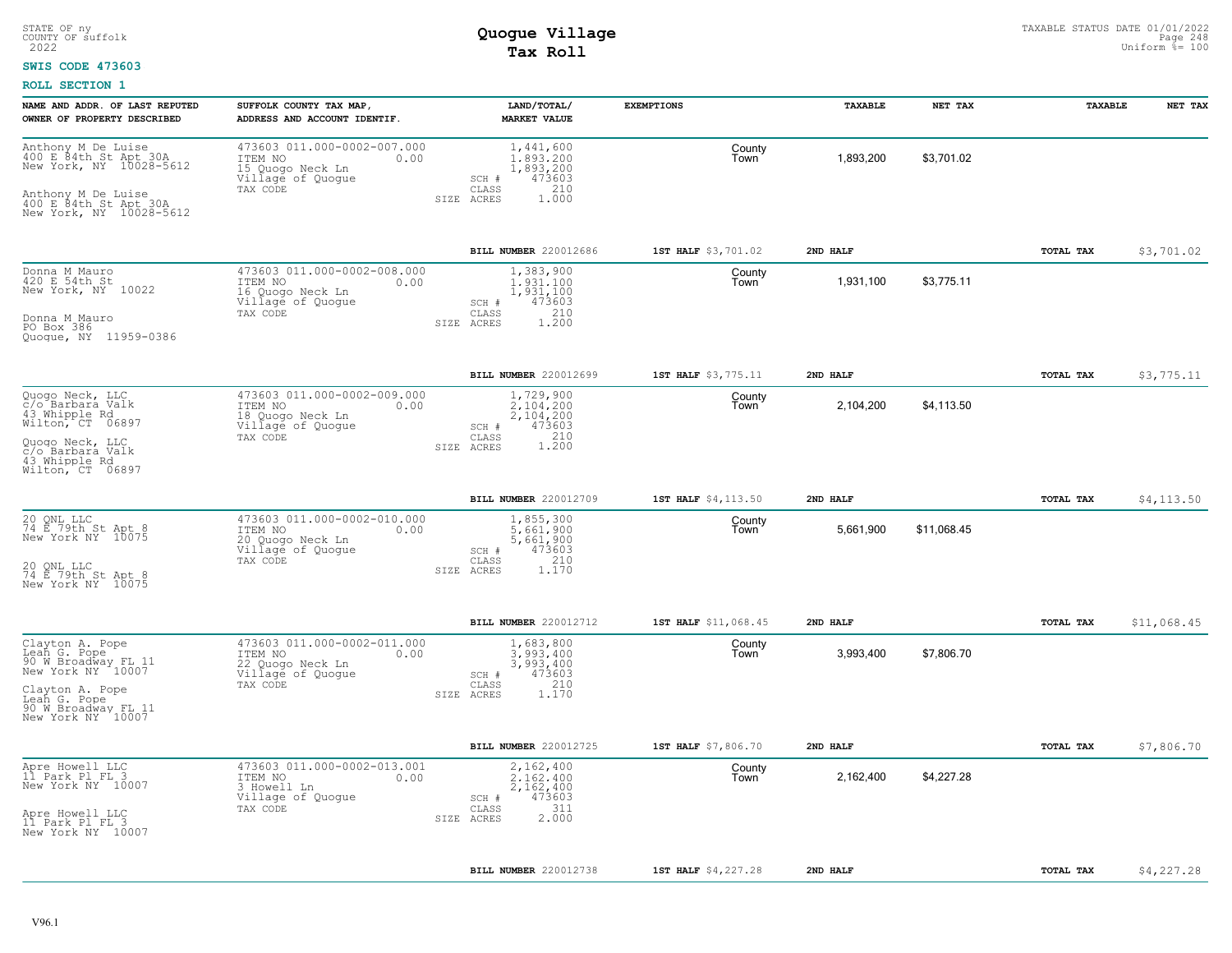#### **SWIS CODE 473603**

| NAME AND ADDR. OF LAST REPUTED<br>OWNER OF PROPERTY DESCRIBED                                                                                                          | SUFFOLK COUNTY TAX MAP<br>ADDRESS AND ACCOUNT IDENTIF.                                                 | LAND/TOTAL/<br><b>MARKET VALUE</b>                                                            | <b>EXEMPTIONS</b>   | TAXABLE   | NET TAX    | TAXABLE          | NET TAX    |
|------------------------------------------------------------------------------------------------------------------------------------------------------------------------|--------------------------------------------------------------------------------------------------------|-----------------------------------------------------------------------------------------------|---------------------|-----------|------------|------------------|------------|
| 18 QQ Lane, LLC<br>450 E 83rd St Unit 26B<br>New York NY 10028<br>18 QQ Lane, LLC<br>450 E 83rd St Unit 26B<br>New York NY 10028                                       | 473603 011.000-0002-014.000<br>ITEM NO<br>0.00<br>18 Quaquanantuck Ln<br>Village of Quogue<br>TAX CODE | 1,695,300<br>1,695,300<br>1,695,300<br>473603<br>SCH #<br>311<br>CLASS<br>SIZE ACRES<br>1.680 | County<br>Town      | 1,695,300 | \$3,314.14 |                  |            |
|                                                                                                                                                                        |                                                                                                        | <b>BILL NUMBER 220012741</b>                                                                  | 1ST HALF \$3,314.14 | 2ND HALF  |            | TOTAL TAX        | \$3,314.14 |
| Michael J Chepiga<br>Pamela R Chepiga<br>5 Howell Ln<br>Quogue, NY 11959<br>Michael J Chepiga<br>PO Box 629<br>Quoque NY 11959                                         | 473603 011.000-0002-017.003<br>0.00<br>ITEM NO<br>5 Howell Ln<br>Village of Quogue<br>TAX CODE         | 1,874,100<br>2,645,400<br>2,645,400<br>473603<br>SCH #<br>210<br>CLASS<br>1,300<br>SIZE ACRES | County<br>Town      | 2,645,400 | \$5,171.49 |                  |            |
|                                                                                                                                                                        |                                                                                                        | BILL NUMBER 220012754                                                                         | 1ST HALF \$5,171.49 | 2ND HALF  |            | TOTAL TAX        | \$5,171.49 |
| Constance M Hoguet<br>333 E 68th St<br>New York, NY 10021<br>Constance M Hoquet<br>333 E 68th St<br>New York, NY 10021                                                 | 473603 011.000-0002-017.004<br>ITEM NO<br>0.00<br>22 Quaquanantuck Ln<br>Village of Quogue<br>TAX CODE | 1,441,600<br>1,635,300<br>1,635,300<br>473603<br>SCH #<br>210<br>CLASS<br>1,000<br>SIZE ACRES | County<br>Town      | 1,635,300 | \$3,196.85 |                  |            |
|                                                                                                                                                                        |                                                                                                        | BILL NUMBER 220012767                                                                         | 1ST HALF \$3,196.85 | 2ND HALF  |            | TOTAL TAX        | \$3,196.85 |
| Thomas A Mc Gavin JR<br>Apt 8c<br>30 E 65th St<br>New York NY 10065<br>Thomas A Mc Gavin JR<br>Apt 8c<br>30 E 65th St<br>New York NY 10065                             | 473603 011.000-0002-017.005<br>ITEM NO<br>0.00<br>20 Quaquanantuck Ln<br>Village of Quogue<br>TAX CODE | 1,729,900<br>3,309,900<br>3,309,900<br>473603<br>SCH #<br>210<br>CLASS<br>1.200<br>SIZE ACRES | County<br>Town      | 3,309,900 | \$6,470.52 |                  |            |
|                                                                                                                                                                        |                                                                                                        | BILL NUMBER 220012771                                                                         | 1ST HALF \$6,470.52 | 2ND HALF  |            | TOTAL TAX        | \$6,470.52 |
| 9 Leaward Lane LLC<br>c/o Peter Nussbaum<br>48 Hilltop Dr<br>North Salem NY 10560<br>9 Leaward Lane LLC<br>c/o Peter Nussbaum<br>48 Hilltop Dr<br>North Salem NY 10560 | 473603 011.000-0002-019.000<br>ITEM NO<br>0.00<br>9 Leaward Ln<br>Village of Quogue<br>TAX CODE        | 1,802,000<br>4,450,200<br>4,450,200<br>473603<br>SCH #<br>210<br>CLASS<br>SIZE ACRES<br>1,000 | County<br>Town      | 4,450,200 | \$8,699.70 |                  |            |
|                                                                                                                                                                        |                                                                                                        | <b>BILL NUMBER 220012783</b>                                                                  | 1ST HALF \$8,699.70 | 2ND HALF  |            | <b>TOTAL TAX</b> | \$8,699.70 |
| John R Blaney<br>Natalie T Blaney<br>1185 Park Ave Apt 3B<br>New York, NY 10128<br>John R Blaney<br>1185 Park Ave Apt 3B<br>New York, NY 10128                         | 473603 011.000-0002-020.000<br>ITEM NO<br>0.00<br>5 Leaward Ln<br>Village of Quogue<br>TAX CODE        | 1,711,900<br>2,180,000<br>2,180,000<br>473603<br>SCH #<br>210<br>CLASS<br>1,000<br>SIZE ACRES | County<br>Town      | 2,180,000 | \$4,261.68 |                  |            |
|                                                                                                                                                                        |                                                                                                        | BILL NUMBER 220012796                                                                         | 1ST HALF \$4,261.68 | 2ND HALF  |            | TOTAL TAX        | \$4,261.68 |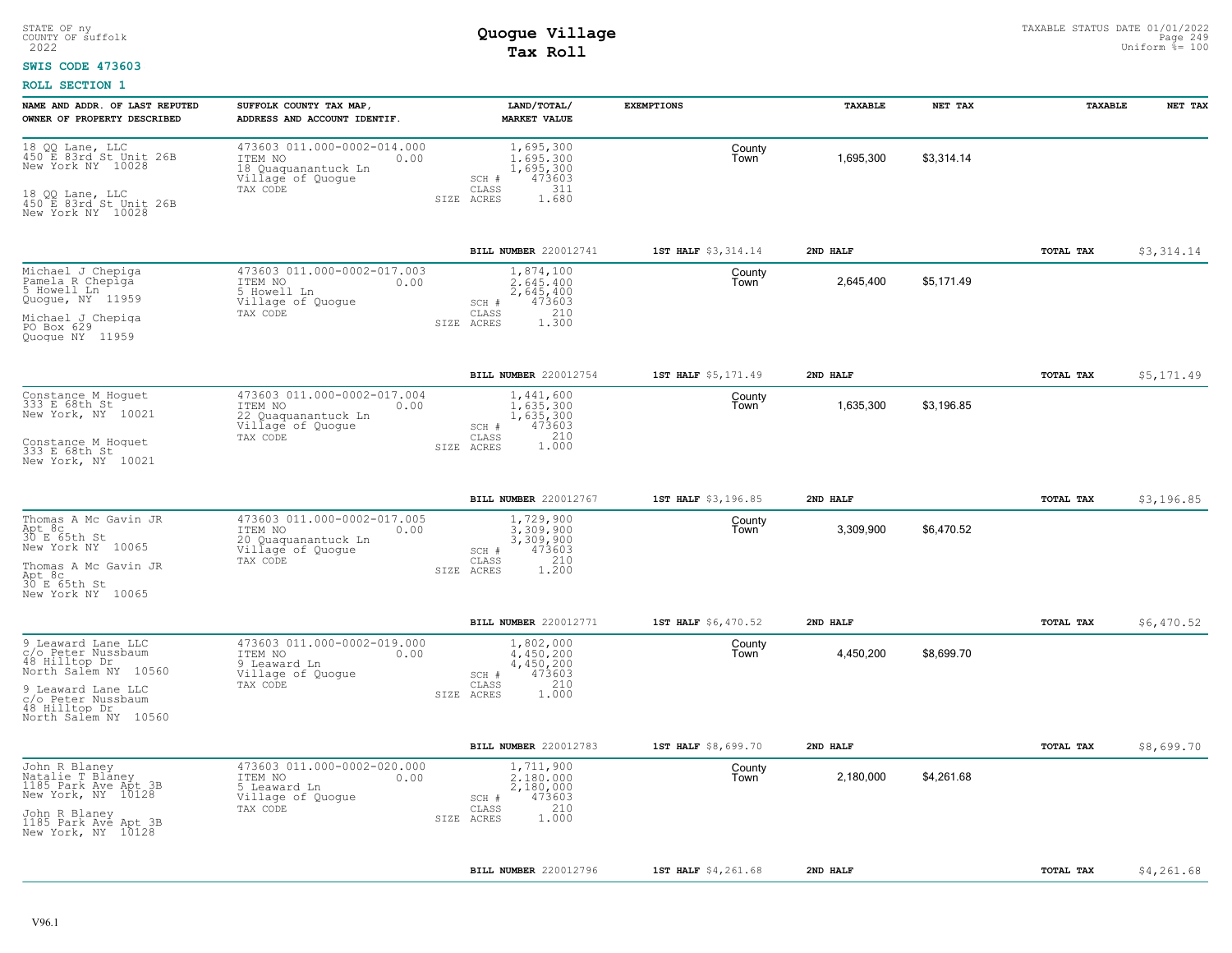#### **SWIS CODE 473603**

| NAME AND ADDR. OF LAST REPUTED<br>OWNER OF PROPERTY DESCRIBED                                                                                                                                                   | SUFFOLK COUNTY TAX MAP<br>ADDRESS AND ACCOUNT IDENTIF.                                                 | LAND/TOTAL/<br>MARKET VALUE                                                                              | <b>EXEMPTIONS</b>   | <b>TAXABLE</b> | NET TAX    | <b>TAXABLE</b> | NET TAX    |
|-----------------------------------------------------------------------------------------------------------------------------------------------------------------------------------------------------------------|--------------------------------------------------------------------------------------------------------|----------------------------------------------------------------------------------------------------------|---------------------|----------------|------------|----------------|------------|
| Timothy R. Kelly<br>Susan Healy Kelly<br>400 Chambers St Apt 11D<br>New York NY 10282<br>Timothy R. Kelly<br>Susan Healy Kelly                                                                                  | 473603 011.000-0002-021.000<br>ITEM NO<br>0.00<br>3 Leaward Ln<br>Village of Quogue<br>TAX CODE        | 1,546,100<br>1,911,800<br>1,911,800<br>473603<br>SCH #<br>210<br>$\mathtt{CLASS}$<br>SIZE ACRES<br>1.100 | County<br>Town      | 1,911,800      | \$3,737.38 |                |            |
| 400 Chambers St Apt 11D<br>New York NY 10282                                                                                                                                                                    |                                                                                                        |                                                                                                          |                     |                |            |                |            |
|                                                                                                                                                                                                                 |                                                                                                        | BILL NUMBER 220012806                                                                                    | 1ST HALF \$3,737.38 | 2ND HALF       |            | TOTAL TAX      | \$3,737.38 |
| Paul Dwight Kaneb Jr.<br>Catherine Fletcher Kaneb<br>11420 US Highway One<br>PO Nox 210<br>North Palm Beach FL 33408<br>Paul Dwight Kaneb Jr.<br>Catherine Fletcher Kaneb<br>11420 US Highway One<br>PO Nox 210 | 473603 011.000-0002-024.003<br>ITEM NO<br>0.00<br>24 Quaquanantuck Ln<br>Village of Quogue<br>TAX CODE | 1,401,900<br>1,821,800<br>1,821,800<br>473603<br>SCH #<br>210<br>CLASS<br>1,220<br>SIZE ACRES            | County<br>Town      | 1,821,800      | \$3,561.44 |                |            |
|                                                                                                                                                                                                                 |                                                                                                        | BILL NUMBER 220012819                                                                                    | 1ST HALF \$3,561.44 | 2ND HALF       |            | TOTAL TAX      | \$3,561.44 |
| The Suzanne Lerner-Hitzig QPR: 473603 011.000-0002-024.004<br>35 Cornwells Beach Rd<br>Sands Point NY 11050                                                                                                     | ITEM NO<br>0.00<br>3 Halsey Ln<br>Village of Quogue                                                    | 1,807,500<br>2.794.400<br>2,794,400<br>473603<br>SCH #<br>CLASS<br>210                                   | County<br>l own     | 2,794,400      | \$5,462.77 |                |            |
| The Suzanne Lerner-Hitzig OPR. TAX CODE<br>35 Cornwells Beach Rd.<br>Sands Point NY 11050                                                                                                                       |                                                                                                        | 1.010<br>SIZE ACRES                                                                                      |                     |                |            |                |            |
|                                                                                                                                                                                                                 |                                                                                                        | BILL NUMBER 220012822                                                                                    | 1ST HALF \$5,462.77 | 2ND HALF       |            | TOTAL TAX      | \$5,462.77 |
| Daniel L. Zelenko<br>Alison W. Zelenko<br>555 W 59th St Apt 5B<br>New York NY 10019<br>Daniel L. Zelenko<br>Alison W. Zelenko<br>555 W 59th St Apt 5B<br>New York NY 10019                                      | 473603 011.000-0002-024.005<br>ITEM NO<br>0.00<br>7 Howell Ln<br>Village of Quogue<br>TAX CODE         | 1,821,600<br>2,370,600<br>2,370,600<br>473603<br>SCH #<br>210<br>CLASS<br>1.010<br>SIZE ACRES            | County<br>Town      | 2,370,600      | \$4,634.29 |                |            |
|                                                                                                                                                                                                                 |                                                                                                        | BILL NUMBER 220012835                                                                                    | 1ST HALF \$4,634.29 | 2ND HALF       |            | TOTAL TAX      | \$4,634.29 |
| The Suzanne Lerner-Hitzig QPR. 473603 011.000-0002-024.006<br>Alan W Galishoff<br>35 Cornwells Beach Rd<br>Sands Point NY 11050<br>The Suzanne Lerner-Hitzig QPR.                                               | ITEM NO<br>0.00<br>Halsey Ln<br>Village of Quoque<br>TAX CODE                                          | 500<br>500<br>500<br>473603<br>SCH #<br>692<br>CLASS                                                     | County<br>Town      | 500            | \$0.98     |                |            |
| 35 Cornwells Beach Rd<br>Sands Point NY 11050                                                                                                                                                                   |                                                                                                        | 0.530<br>SIZE ACRES                                                                                      |                     |                |            |                |            |
|                                                                                                                                                                                                                 |                                                                                                        | BILL NUMBER 220012848                                                                                    | 1ST HALF \$0.98     | 2ND HALF       |            | TOTAL TAX      | \$0.98     |
| Renata Fiqueiredo<br>Flavio Figueiredo<br>1212 Fifth Ave W Apt 3A<br>New York NY 10029                                                                                                                          | 473603 011.000-0002-025.000<br>ITEM NO<br>0.00<br>26 Quaquanantuck Ln<br>Village of Quogue             | 1,585,800<br>1,796,600<br>1,796,600<br>473603<br>SCH #<br>210                                            | County<br>Town      | 1,796,600      | \$3.512.17 |                |            |
| Renata Figueiredo<br>Flavio Figueiredo<br>1212 Fifth Ave W Apt 3A<br>New York NY 10029                                                                                                                          | TAX CODE                                                                                               | CLASS<br>1.100<br>SIZE ACRES                                                                             |                     |                |            |                |            |
|                                                                                                                                                                                                                 |                                                                                                        | BILL NUMBER 220012851                                                                                    | 1ST HALF \$3,512.17 | 2ND HALF       |            | TOTAL TAX      | \$3,512.17 |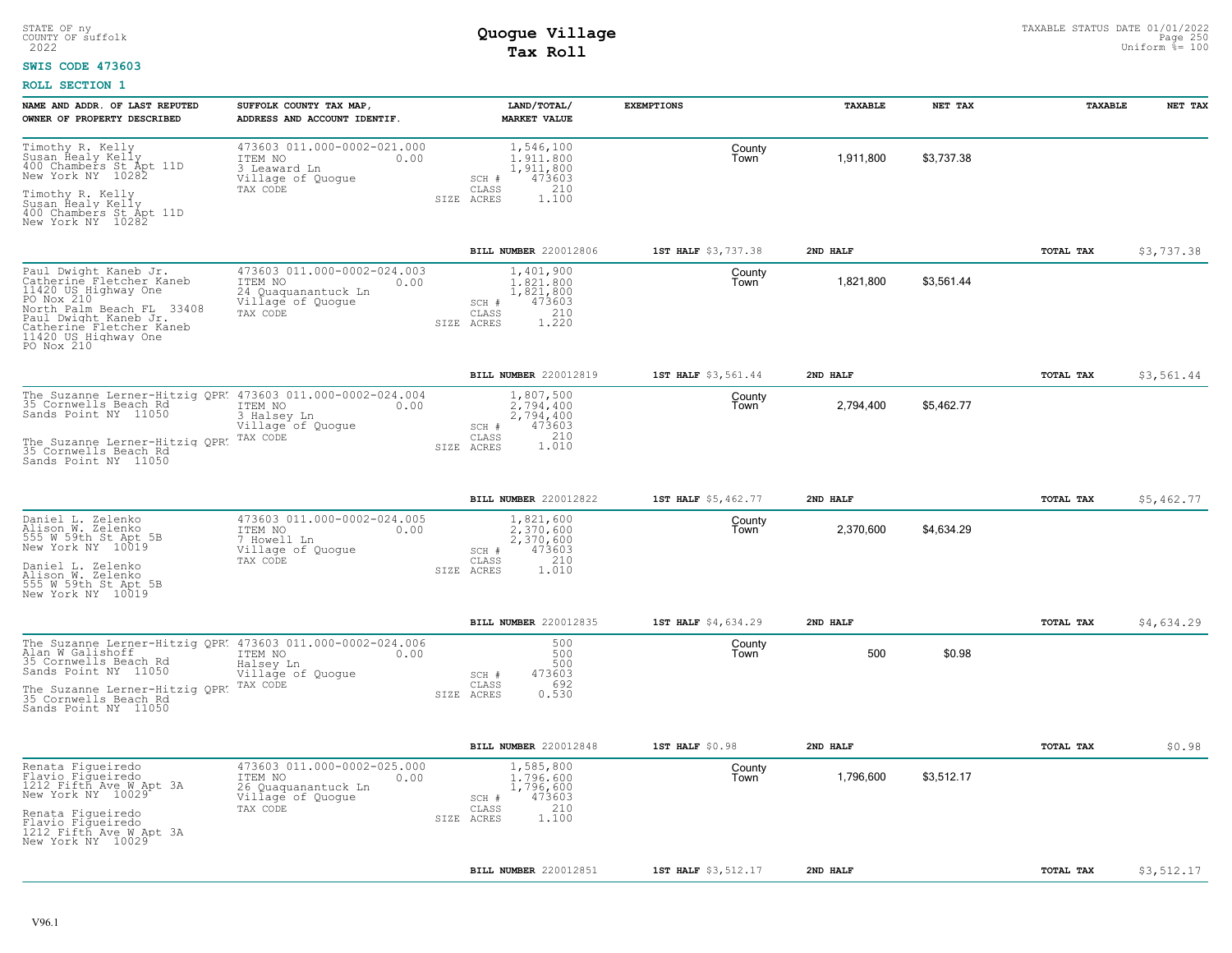#### **SWIS CODE 473603**

| OWNER OF PROPERTY DESCRIBED<br>John E Mcwhorter                                                                                                                                                                                              | ADDRESS AND ACCOUNT IDENTIF.                                                                     | <b>MARKET VALUE</b>                                                                           |                     |           |            |                  |             |
|----------------------------------------------------------------------------------------------------------------------------------------------------------------------------------------------------------------------------------------------|--------------------------------------------------------------------------------------------------|-----------------------------------------------------------------------------------------------|---------------------|-----------|------------|------------------|-------------|
|                                                                                                                                                                                                                                              |                                                                                                  |                                                                                               |                     |           |            |                  |             |
| Karen G McWhorter (Trustee)<br>John E McWhorter 2012 Qual Pel 28 Quaquanantuck Ln<br>210 Short Hill Dr<br>Bridgewater, NJ 08807<br>Karen Mc Whorter (Trustee)<br>John E McWhorter (Trustee)<br>John E McWhorter 2012 Qual Per<br>P O Box 131 | 473603 011.000-0002-026.000<br>ITEM NO<br>0.00<br>Village of Quogue<br>TAX CODE                  | 1,441,600<br>1,850,100<br>1,850,100<br>473603<br>SCH #<br>210<br>CLASS<br>1.000<br>SIZE ACRES | County<br>Town      | 1,850,100 | \$3,616.76 |                  |             |
|                                                                                                                                                                                                                                              |                                                                                                  | BILL NUMBER 220012864                                                                         | 1ST HALF \$3,616.76 | 2ND HALF  |            | TOTAL TAX        | \$3,616.76  |
| Otis T. Bradley<br>Marcia M. Bradley<br>4 Leaward Ln<br>Quogue NY 11959<br>Otis T Bradley<br>PO Box 1107<br>Quogue, NY 11959-1107                                                                                                            | 473603 011.000-0002-027.000<br>ITEM NO<br>0.00<br>4 Leaward Ln<br>Village of Quogue<br>TAX CODE  | 1,802,000<br>2.968.400<br>2,968,400<br>473603<br>SCH #<br>CLASS<br>210<br>SIZE ACRES<br>1,000 | County<br>Town      | 2,968,400 | \$5,802.93 |                  |             |
|                                                                                                                                                                                                                                              |                                                                                                  | BILL NUMBER 220012877                                                                         | 1ST HALF \$5,802.93 | 2ND HALF  |            | TOTAL TAX        | \$5,802.93  |
| Audrey J. Cauchois (Trustee)<br>Audrey J. Cauchois Rev Trust<br>1 Milbank Unit II-D<br>Greenwich CT 06830<br>Audrey J Cauchois<br>1 Milbank Ave Unit 11D<br>Grennwich, CT 06830                                                              | 473603 011.000-0002-028.000<br>ITEM NO<br>0.00<br>6 Leaward Ln<br>Village of Quogue<br>TAX CODE  | 1,802,000<br>2.104.200<br>2,104,200<br>473603<br>SCH #<br>210<br>CLASS<br>1,000<br>SIZE ACRES | County<br>Town      | 2,104,200 | \$4,113.50 |                  |             |
|                                                                                                                                                                                                                                              |                                                                                                  |                                                                                               |                     |           |            |                  |             |
|                                                                                                                                                                                                                                              |                                                                                                  | BILL NUMBER 220012881                                                                         | 1ST HALF \$4,113.50 | 2ND HALF  |            | TOTAL TAX        | \$4, 113.50 |
| Andrew Susser<br>Laurel Southworth<br>1085 Park Ave Apt 6B<br>New York NY 10128<br>Andrew Susser<br>Laurel Southworth<br>1085 Park Ave Apt 6B<br>New York NY 10128                                                                           | 473603 011.000-0002-029.000<br>ITEM NO<br>0.00<br>8 Leaward Ln<br>Village of Quogue<br>TAX CODE  | 1,802,000<br>4.014.600<br>4,014,600<br>473603<br>SCH #<br>210<br>CLASS<br>SIZE ACRES<br>1,000 | County<br>l own     | 4,014,600 | \$7,848.14 |                  |             |
|                                                                                                                                                                                                                                              |                                                                                                  | BILL NUMBER 220012893                                                                         | 1ST HALF \$7,848.14 | 2ND HALF  |            | TOTAL TAX        | \$7,848.14  |
| Ann Gilbert Wylie (Trustee)<br>16244 Batchellors Forest Rd<br>Olney MD 20832<br>Ann Gilbert Wylie (Trustee)<br>16244 Batchellors Forest Rd<br>Olney MD 20832                                                                                 | 473603 011.000-0002-030.000<br>ITEM NO<br>0.00<br>10 Leaward Ln<br>Village of Quogue<br>TAX CODE | 1,672,600<br>2.020.000<br>2,020,000<br>473603<br>SCH #<br>210<br>CLASS<br>SIZE ACRES<br>1.000 | County<br>Town      | 2,020,000 | \$3,948.90 |                  |             |
|                                                                                                                                                                                                                                              |                                                                                                  | BILL NUMBER 220012903                                                                         | 1ST HALF \$3,948.90 | 2ND HALF  |            | <b>TOTAL TAX</b> | \$3,948.90  |
| C Barry Zolot<br>Marjorie B Zolot<br>48 Brampton Ln<br>Great Neck, NY 11023<br>C. Barry Zolot<br>9061 Collins Ave #907<br>Bal Harbour FL 33154                                                                                               | 473603 011.000-0002-031.000<br>ITEM NO<br>0.00<br>22 Leaward Ln<br>Village of Quogue<br>TAX CODE | 1,729,900<br>2.510.400<br>2,510,400<br>SCH #<br>473603<br>210<br>CLASS<br>1,200<br>SIZE ACRES | County<br>Town      | 2,510,400 | \$4,907.58 |                  |             |
|                                                                                                                                                                                                                                              |                                                                                                  |                                                                                               |                     |           |            |                  |             |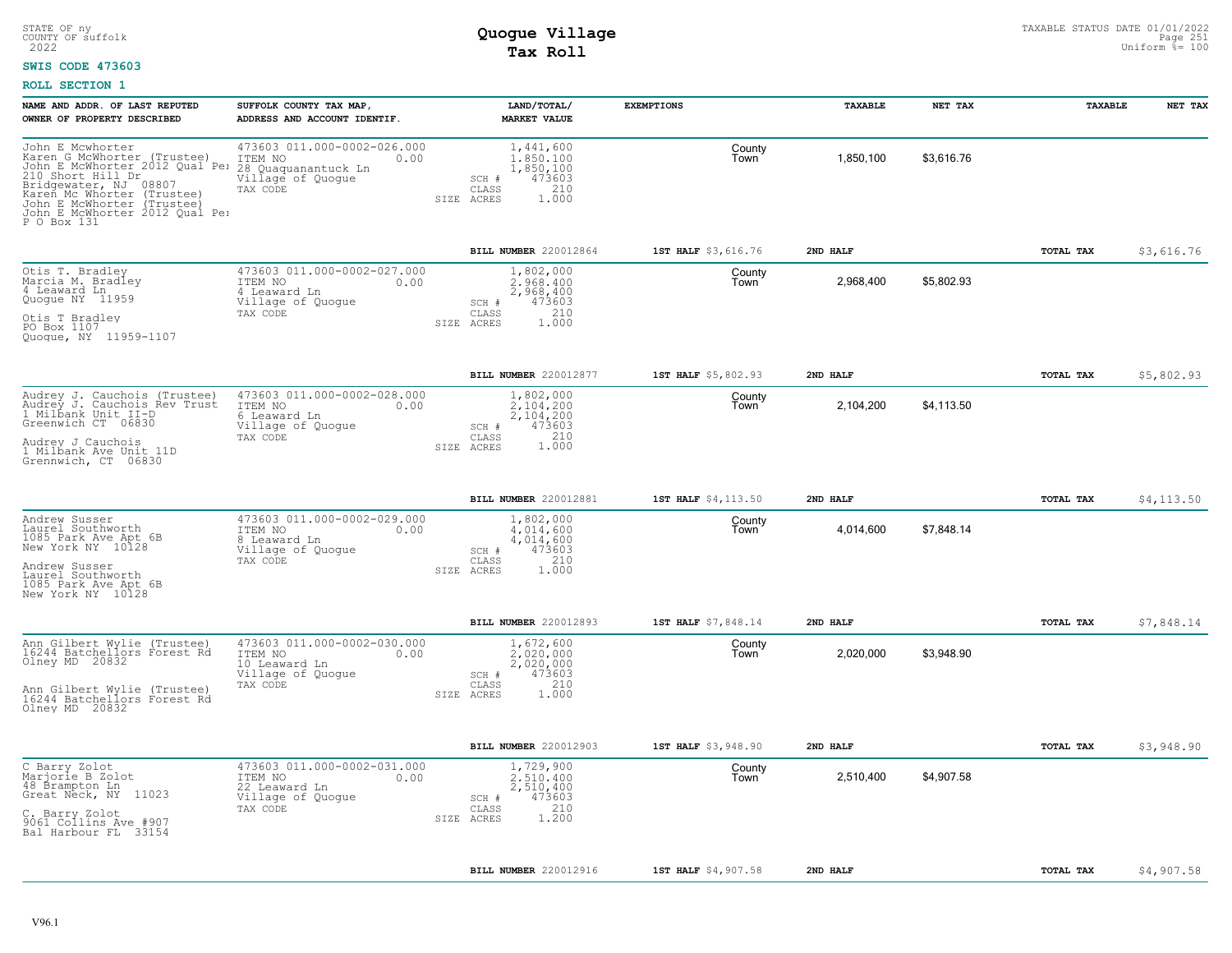#### **SWIS CODE 473603**

| NAME AND ADDR. OF LAST REPUTED<br>OWNER OF PROPERTY DESCRIBED                                                                                                                                                                                   | SUFFOLK COUNTY TAX MAP,<br>ADDRESS AND ACCOUNT IDENTIF.                                        | LAND/TOTAL/<br><b>MARKET VALUE</b>                                                            | <b>EXEMPTIONS</b>   | TAXABLE   | NET TAX    | TAXABLE          | NET TAX    |
|-------------------------------------------------------------------------------------------------------------------------------------------------------------------------------------------------------------------------------------------------|------------------------------------------------------------------------------------------------|-----------------------------------------------------------------------------------------------|---------------------|-----------|------------|------------------|------------|
| Judith T Bradley<br>PO Box 1061<br>Quogue, NY 11959<br>Samuel Bradley<br>302 Maple St<br>San Francisco CA 94118                                                                                                                                 | 473603 011.000-0002-033.001<br>ITEM NO<br>0.00<br>29 Beach Ln<br>Village of Quogue<br>TAX CODE | 1,874,100<br>1.874.100<br>1,874,100<br>473603<br>SCH #<br>CLASS<br>311<br>1.300<br>SIZE ACRES | County<br>Town      | 1,874,100 | \$3,663.68 |                  |            |
|                                                                                                                                                                                                                                                 |                                                                                                | BILL NUMBER 220012929                                                                         | 1ST HALF \$3,663.68 | 2ND HALF  |            | TOTAL TAX        | \$3,663.68 |
| Down East Harbour, LLC<br>James & Evan Clark<br>5 South Trl<br>Darien CT 06820<br>Down East Harbour, LLC<br>James & Evan Clark<br>5 South Trl<br>Darien CT 06820                                                                                | 473603 011.000-0002-033.002<br>ITEM NO<br>0.00<br>31 Beach Ln<br>Village of Quoque<br>TAX CODE | 1,902,900<br>2.734.100<br>2,734,100<br>473603<br>SCH #<br>210<br>CLASS<br>SIZE ACRES<br>1,200 | County<br>Town      | 2,734,100 | \$5,344.89 |                  |            |
|                                                                                                                                                                                                                                                 |                                                                                                | BILL NUMBER 220012932                                                                         | 1ST HALF \$5,344.89 | 2ND HALF  |            | TOTAL TAX        | \$5,344.89 |
| Judith T Bradley<br>Ruth A Thompson <sup>-</sup> (life Estate)<br>Beach Ln<br>Quogue, NY 11959<br>Samuel Bradley<br>302 Maple St<br>San Francisco CA 94118                                                                                      | 473603 011.000-0002-034.000<br>ITEM NO<br>0.00<br>27 Beach Ln<br>Village of Quogue<br>TAX CODE | 1,982,200<br>3.520.500<br>3,520,500<br>473603<br>SCH #<br>210<br>CLASS<br>1.100<br>SIZE ACRES | County<br>Town      | 3,520,500 | \$6,882.23 |                  |            |
|                                                                                                                                                                                                                                                 |                                                                                                | BILL NUMBER 220012945                                                                         | 1ST HALF \$6,882.23 | 2ND HALF  |            | <b>TOTAL TAX</b> | \$6,882.23 |
| Geralyn Della Cava<br>250 Párk Ave Suite 1901<br>New York NY 10177<br>Geralyn Della Cava<br>22 Oak Ln<br>Scarsdale NY 10583                                                                                                                     | 473603 011.000-0002-035.000<br>ITEM NO<br>0.00<br>25 Beach Ln<br>Village of Quogue<br>TAX CODE | 1,802,000<br>3,007,600<br>3,007,600<br>473603<br>SCH #<br>210<br>CLASS<br>SIZE ACRES<br>1.000 | County<br>Town      | 3,007,600 | \$5,879.56 |                  |            |
|                                                                                                                                                                                                                                                 |                                                                                                | BILL NUMBER 220012958                                                                         | 1ST HALF \$5,879.56 | 2ND HALF  |            | <b>TOTAL TAX</b> | \$5,879.56 |
| Peggy Flaum (Trustee) 473603 011.0<br>Peggy Flaum (Trustee) 175M NO<br>Credit Shelter Trust 1/w/t St 23 Beach Ln<br>Michael Flaum (Trustee)<br>Peggy Flaum Qualified Persona: TAX CODE<br>Peggy Flaum<br>19 E 88th St 14D<br>New York, NY 10128 | 473603 011.000-0002-036.000<br>0.00<br>Village of Quogue                                       | 2,270,500<br>3,054,500<br>3,054,500<br>473603<br>SCH #<br>210<br>CLASS<br>2.100<br>SIZE ACRES | County<br>Town      | 3,054,500 | \$5,971.24 |                  |            |
|                                                                                                                                                                                                                                                 |                                                                                                | BILL NUMBER 220012961                                                                         | 1ST HALF \$5,971.24 | 2ND HALF  |            | TOTAL TAX        | \$5,971.24 |
| ELCATT Properties, LLC<br>c/o John Cattarulla<br>7080 Greatwood Trl<br>Alpharetta GA 30005<br>ELCATT Properties, LLC<br>c/o John E. Cattarulla<br>3142 E Addison Dr.<br>Alpharetta GA 30022                                                     | 473603 011.000-0002-037.000<br>ITEM NO<br>0.00<br>19 Beach Ln<br>Village of Quogue<br>TAX CODE | 1,802,000<br>2,209,200<br>2,209,200<br>473603<br>SCH #<br>210<br>CLASS<br>1.000<br>SIZE ACRES | County<br>Town      | 2,209,200 | \$4,318.77 |                  |            |
|                                                                                                                                                                                                                                                 |                                                                                                | BILL NUMBER 220012974                                                                         | 1ST HALF \$4,318.77 | 2ND HALF  |            | TOTAL TAX        | \$4,318.77 |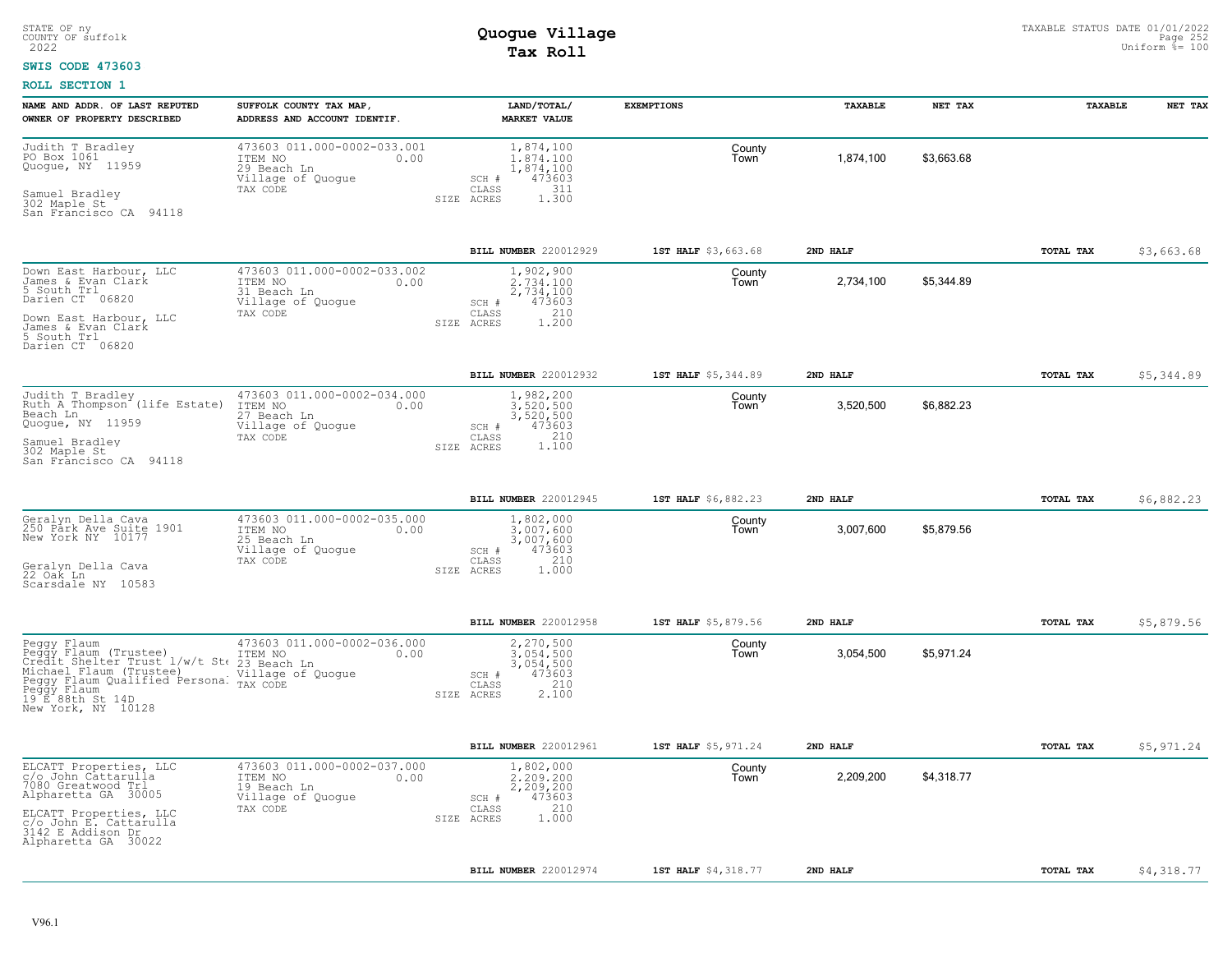#### **SWIS CODE 473603**

|                                                                                                                                                       | ADDRESS AND ACCOUNT IDENTIF.                                                                        | <b>MARKET VALUE</b>                                                                            | <b>EXEMPTIONS</b>   | TAXABLE   | NET TAX    | TAXABLE   | NET TAX    |
|-------------------------------------------------------------------------------------------------------------------------------------------------------|-----------------------------------------------------------------------------------------------------|------------------------------------------------------------------------------------------------|---------------------|-----------|------------|-----------|------------|
| Paul J Reilly<br>Joan K Reilly<br>21 Osburne Rd<br>Garden City NY 11530<br>Paul J Reilly<br>Joan K Reilly<br>21 Osburne Rd                            | 473603 011.000-0002-038.000<br>ITEM NO<br>0.00<br>17 Beach Ln<br>Village of Quogue<br>TAX CODE      | 1,802,000<br>2.814.800<br>2,814,800<br>473603<br>SCH #<br>210<br>CLASS<br>SIZE ACRES<br>1,000  | County<br>Town      | 2,814,800 | \$5,502.65 |           |            |
| Garden City NY 11530                                                                                                                                  |                                                                                                     |                                                                                                |                     |           |            |           |            |
|                                                                                                                                                       |                                                                                                     | BILL NUMBER 220012987                                                                          | 1ST HALF \$5,502.65 | 2ND HALF  |            | TOTAL TAX | \$5,502.65 |
| Peter S. Sartorius<br>Barbara V Sartorius<br>P O Box 1203<br>Quogue NY 11959                                                                          | 473603 011.000-0002-039.000<br>ITEM NO<br>0.00<br>15 Beach Ln<br>Village of Quogue<br>TAX CODE      | 1,441,600<br>1.937.000<br>1,937,000<br>473603<br>SCH #<br>210<br>CLASS                         | County<br>Town      | 1,937,000 | \$3,786.64 |           |            |
| Peter S. Sartorius<br>P O Box 1203<br>Quoque NY 11959                                                                                                 |                                                                                                     | 1.000<br>SIZE ACRES                                                                            |                     |           |            |           |            |
|                                                                                                                                                       |                                                                                                     | BILL NUMBER 220012991                                                                          | 1ST HALF \$3,786.64 | 2ND HALF  |            | TOTAL TAX | \$3,786.64 |
| Driver Bolt Quoque LLC<br>20 E 35 St Apt 15E<br>New York NY 10016                                                                                     | 473603 011.000-0002-040.001<br>ITEM NO<br>0.00<br>24 Leaward Ln<br>Village of Quoque                | 1,883,100<br>2.999.300<br>2,999,300<br>473603<br>SCH #                                         | County<br>Town      | 2,999,300 | \$5,863.33 |           |            |
| Asa Abeliovich<br>20 E 35 St Apt 15E<br>New York NY 10016                                                                                             | TAX CODE                                                                                            | 210<br>CLASS<br>1,100<br>SIZE ACRES                                                            |                     |           |            |           |            |
|                                                                                                                                                       |                                                                                                     | BILL NUMBER 220013009                                                                          | 1ST HALF \$5,863.33 | 2ND HALF  |            | TOTAL TAX | \$5,863.33 |
| Gerard A Byrne<br>Elizabeth J Byrne<br>PO Box 728                                                                                                     | 473603 011.000-0003-001.000<br>ITEM NO<br>0.00<br>24 Quogo Neck Ln                                  | 2,316,400<br>3.288.800<br>3,288,800                                                            | County<br>Town      | 3,288,800 | \$6,429.28 |           |            |
| Quogue, NY 11959<br>Gerard A Byrne<br>PO Box 728<br>Quoque, NY 11959                                                                                  | Village of Quogue<br>TAX CODE                                                                       | 473603<br>SCH #<br>210W<br>CLASS<br>SIZE ACRES<br>0.940                                        |                     |           |            |           |            |
|                                                                                                                                                       |                                                                                                     | BILL NUMBER 220013012                                                                          | 1ST HALF \$6,429.28 | 2ND HALF  |            | TOTAL TAX | \$6,429.28 |
| David S Harris<br>Frances M Harris<br>24 Avon Rd                                                                                                      | 473603 011,000-0003-002.000<br>ITEM NO<br>0.00<br>26 Quogo Neck Ln                                  | 2,464,300<br>3.504.300<br>3,504,300                                                            | County<br>Town      | 3,504,300 | \$6,850.56 |           |            |
| Bronxville, NY 10708<br>David S Harris<br>24 Avon Rd<br>Bronxville, NY 10708                                                                          | Village of Quogue<br>TAX CODE                                                                       | 473603<br>SCH #<br>210W<br>CLASS<br>SIZE ACRES<br>1,000                                        |                     |           |            |           |            |
|                                                                                                                                                       |                                                                                                     | BILL NUMBER 220013025                                                                          | 1ST HALF \$6,850.56 | 2ND HALF  |            | TOTAL TAX | \$6,850.56 |
| Kenneth Fisher<br>Tammy A Fisher<br>425 E 58th St Apt 16A<br>New York, NY 10022-2300<br>Kenneth Fisher<br>425 E 58th St Apt 16A<br>New York, NY 10022 | 473603 011.000-0003-003.000<br>ITEM NO<br>0.00<br>28 Quogo Neck Ln<br>Village of Quogue<br>TAX CODE | 2,464,300<br>3,501,000<br>3,501,000<br>473603<br>SCH #<br>210W<br>CLASS<br>1.000<br>SIZE ACRES | County<br>Town      | 3,501,000 | \$6,844.10 |           |            |
|                                                                                                                                                       |                                                                                                     | BILL NUMBER 220013038                                                                          | 1ST HALF \$6,844.10 | 2ND HALF  |            | TOTAL TAX | \$6,844.10 |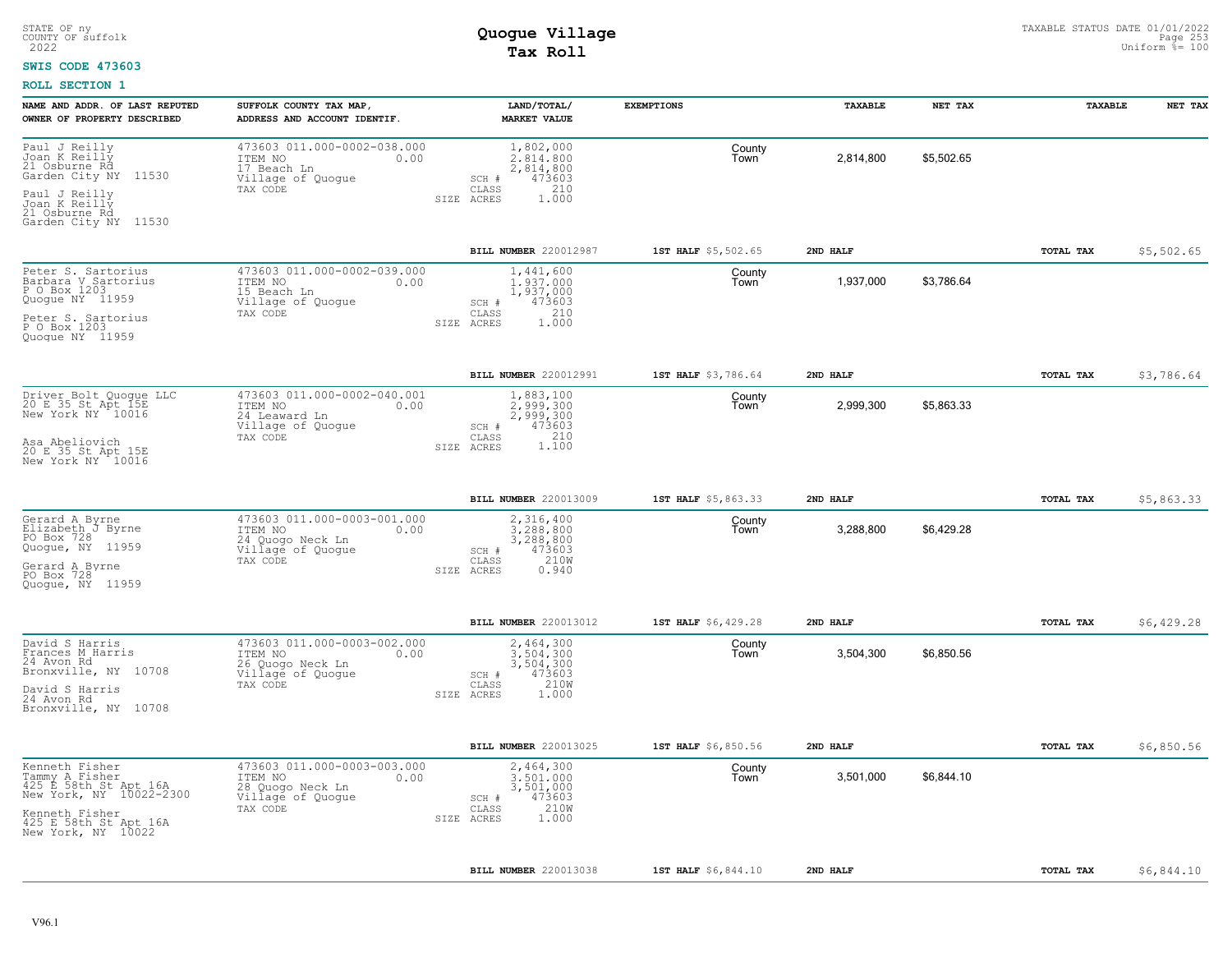### **SWIS CODE 473603**

| NAME AND ADDR. OF LAST REPUTED<br>OWNER OF PROPERTY DESCRIBED                                                          | SUFFOLK COUNTY TAX MAP<br>ADDRESS AND ACCOUNT IDENTIF.                                              | LAND/TOTAL/<br><b>MARKET VALUE</b>                                                             | <b>EXEMPTIONS</b>    | TAXABLE   | NET TAX     | TAXABLE          | NET TAX     |
|------------------------------------------------------------------------------------------------------------------------|-----------------------------------------------------------------------------------------------------|------------------------------------------------------------------------------------------------|----------------------|-----------|-------------|------------------|-------------|
| Kenneth Fisher<br>Tammy A Fisher<br>425 E 58th St Apt 16A<br>New York, NY 10022                                        | 473603 011.000-0003-004.000<br>ITEM NO<br>0.00<br>30 Quogo Neck Ln<br>Village of Quogue<br>TAX CODE | 2,464,300<br>3.835.000<br>3,835,000<br>473603<br>SCH #<br>210W<br>CLASS<br>SIZE ACRES<br>1,000 | County<br>Town       | 3,835,000 | \$7,497.04  |                  |             |
| Kenneth Fisher<br>425 E 58th St Apt 16A<br>New York, NY 10022-2300                                                     |                                                                                                     |                                                                                                |                      |           |             |                  |             |
|                                                                                                                        |                                                                                                     | BILL NUMBER 220013041                                                                          | 1ST HALF \$7,497.04  | 2ND HALF  |             | <b>TOTAL TAX</b> | \$7,497.04  |
| John Robert Windeler<br>Judith Lynn Windeler<br>32 Quogo Neck Ln<br>Quogue NY 11978                                    | 473603 011.000-0003-005.000<br>ITEM NO<br>0.00<br>32 Quogo Neck Ln<br>Village of Quogue             | 2,464,300<br>2.757.500<br>2,757,500<br>473603<br>SCH #                                         | County<br>Town       | 2,757,500 | \$5,390.64  |                  |             |
| John Robert Windeler<br>Judith Lynn Windeler<br>4 St. Albins Mansion<br>London, WB 5QH                                 | TAX CODE                                                                                            | 210W<br>CLASS<br>SIZE ACRES<br>1,000                                                           |                      |           |             |                  |             |
|                                                                                                                        |                                                                                                     | BILL NUMBER 220013054                                                                          | 1ST HALF \$5,390.64  | 2ND HALF  |             | <b>TOTAL TAX</b> | \$5,390.64  |
| Richard Reisner<br>Ricki Reisner<br>11 Stillman Ln<br>Pleasantville NY 10570                                           | 473603 011.000-0003-006.000<br>ITEM NO<br>0.00<br>34 Quogo Neck Ln<br>Village of Quogue             | 2,464,300<br>3.193.000<br>3,193,000<br>473603<br>SCH #                                         | County<br>Town       | 3,193,000 | \$6,242.00  |                  |             |
| Richard Reisner<br>Ricki Reisner<br>11 Stillman Ln<br>Pleasantville NY 10570                                           | TAX CODE                                                                                            | 210W<br>CLASS<br>1.000<br>SIZE ACRES                                                           |                      |           |             |                  |             |
|                                                                                                                        |                                                                                                     | BILL NUMBER 220013067                                                                          | 1ST HALF \$6,242.00  | 2ND HALF  |             | TOTAL TAX        | \$6,242.00  |
| 13 At Hudson LLC<br>345 W 13th St Apt 5E<br>New York NY 10014                                                          | 473603 011.000-0003-007.001<br>ITEM NO<br>0.00<br>38 Quogo Neck Ln<br>Village of Quogue             | 3,326,800<br>4.070.500<br>4,070,500<br>473603<br>SCH #                                         | County<br>Town       | 4,070,500 | \$7,957.42  |                  |             |
| 13 At Hudson LLC<br>345 W 13th St Apt 5E<br>New York NY 10014                                                          | TAX CODE                                                                                            | 281W<br>CLASS<br>SIZE ACRES<br>1.800                                                           |                      |           |             |                  |             |
|                                                                                                                        |                                                                                                     | BILL NUMBER 220013071                                                                          | 1ST HALF \$7,957.42  | 2ND HALF  |             | <b>TOTAL TAX</b> | \$7,957.42  |
| 96 Day Lily Lane LLC<br>124 Cherry Valley Ave<br>Garden City NY 11530                                                  | 473603 011.000-0003-008.001<br>ITEM NO<br>0.00<br>11 Bay View Dr<br>Village of Quogue               | 2,830,900<br>2.900.000<br>2,900,000<br>473603<br>SCH #                                         | County<br>Town       | 2,900,000 | \$5,669.21  |                  |             |
| 96 Day Lily Lane LLC<br>124 Cherry Valley Ave<br>Garden City NY 11530                                                  | TAX CODE                                                                                            | 311W<br>CLASS<br>SIZE ACRES<br>1.500                                                           |                      |           |             |                  |             |
|                                                                                                                        |                                                                                                     | BILL NUMBER 220013083                                                                          | 1ST HALF \$5,669.21  | 2ND HALF  |             | <b>TOTAL TAX</b> | \$5,669.21  |
| Burns Realty Mgmt Corp<br>C/O Raymond J Mcrory Esq<br>124 Cherry Valley Ave<br>Cander City NW<br>Garden City, NY 11530 | 473603 011.000-0003-009.001<br>ITEM NO<br>0.00<br>15 Bay View Dr<br>Village of Quogue               | 2,783,200<br>5.455.000<br>5,455,000<br>473603<br>SCH #                                         | County<br>Town       | 5,455,000 | \$10,663.98 |                  |             |
| Burns Realty Mgmt Corp<br>C/O Raymond J Mcrory Esq<br>124 Cherry Valley Ave<br>Garden City, NY 11530                   | TAX CODE                                                                                            | 210W<br>CLASS<br>1,200<br>SIZE ACRES                                                           |                      |           |             |                  |             |
|                                                                                                                        |                                                                                                     | <b>BILL NUMBER 220013096</b>                                                                   | 1ST HALF \$10,663.98 | 2ND HALF  |             | TOTAL TAX        | \$10,663.98 |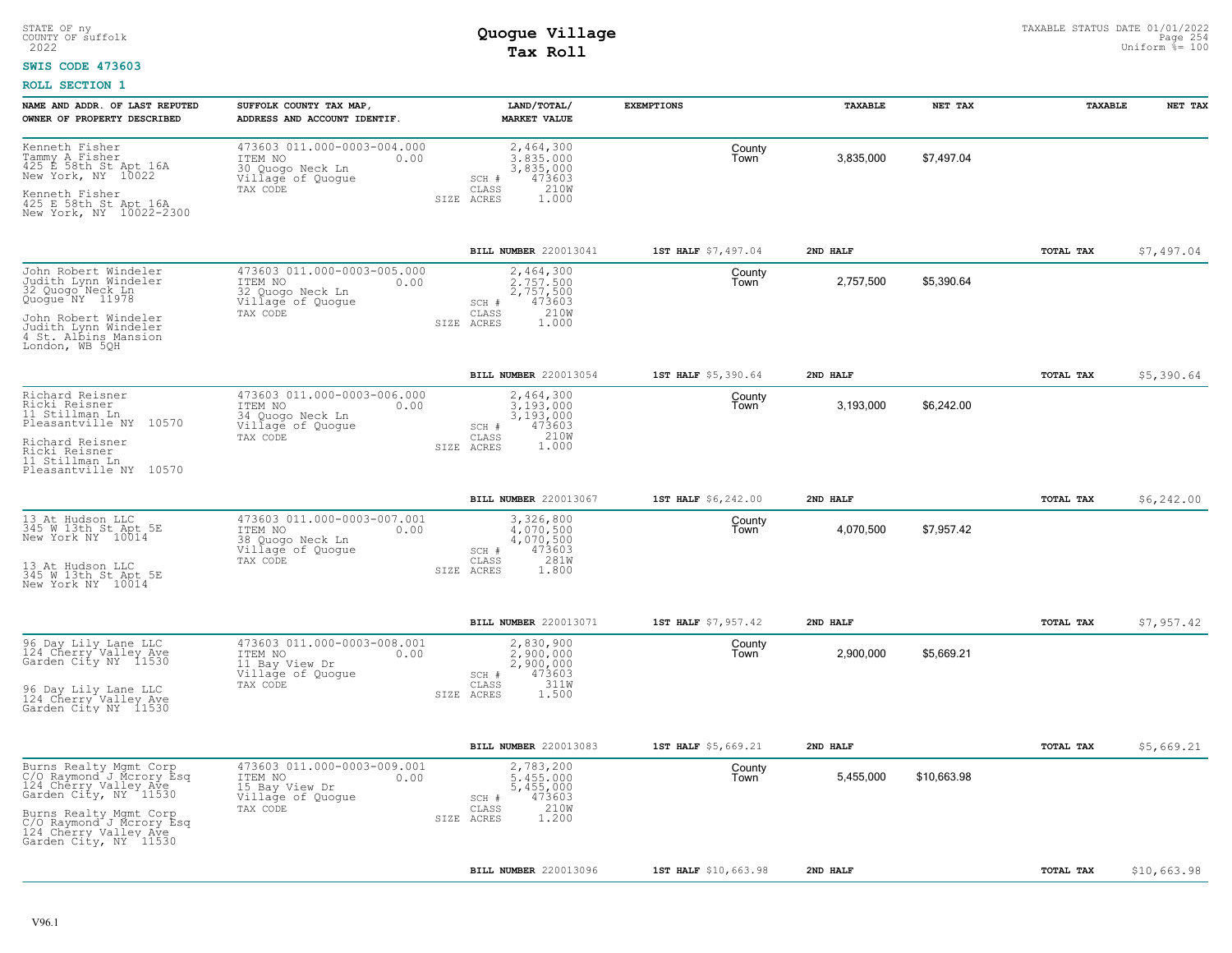### **SWIS CODE 473603**

| NAME AND ADDR. OF LAST REPUTED<br>OWNER OF PROPERTY DESCRIBED                                                                                                                                                      | SUFFOLK COUNTY TAX MAP<br>ADDRESS AND ACCOUNT IDENTIF.                                           | LAND/TOTAL/<br><b>MARKET VALUE</b>                                                             | <b>EXEMPTIONS</b>   | TAXABLE   | NET TAX    | TAXABLE          | NET TAX    |
|--------------------------------------------------------------------------------------------------------------------------------------------------------------------------------------------------------------------|--------------------------------------------------------------------------------------------------|------------------------------------------------------------------------------------------------|---------------------|-----------|------------|------------------|------------|
| Robert J Strecker (Trustee)<br>The Robert J. Strecker Revocal<br>Jayne Strecker (Trustee)<br>The Robert J. Strecker Revocal<br>Robert J Strecker (Trustee)<br>Robert. J Strecker<br>PO Box 846<br>Quogue, NY 11959 | 473603 011.000-0003-011.001<br>ITEM NO<br>0.00<br>9 Bay View Dr<br>Village of Quogue<br>TAX CODE | 2,021,800<br>3.904.500<br>3,904,500<br>473603<br>SCH #<br>210<br>CLASS<br>1.020<br>SIZE ACRES  | County<br>Town      | 3,904,500 | \$7,632.91 |                  |            |
|                                                                                                                                                                                                                    |                                                                                                  | BILL NUMBER 220013106                                                                          | 1ST HALF \$7,632.91 | 2ND HALF  |            | TOTAL TAX        | \$7,632.91 |
| Stephen Fraidin<br>Lorl Kramer<br>900 Fifth Ave Apt 3B<br>New York, NY 10021-4157<br>Stephen Fraidin<br>900 Fifth Ave Apt 3B<br>New York, NY 10021-4157                                                            | 473603 011.000-0003-012.000<br>ITEM NO<br>0.00<br>7 Bay View Dr<br>Village of Quogue<br>TAX CODE | 2,021,800<br>4.068.100<br>4,068,100<br>473603<br>SCH #<br>210<br>CLASS<br>1.020<br>SIZE ACRES  | County<br>Town      | 4,068,100 | \$7,952.73 |                  |            |
|                                                                                                                                                                                                                    |                                                                                                  | BILL NUMBER 220013119                                                                          | 1ST HALF \$7,952.73 | 2ND HALF  |            | TOTAL TAX        | \$7,952.73 |
| Thomas M Egan<br>Betty Santangelo<br>26 Strickland Pl<br>Manhasset NY 11030<br>Thomas M Eqan<br>26 Strickland Pl<br>Manhasset NY 11030                                                                             | 473603 011.000-0003-013.000<br>ITEM NO<br>0.00<br>5 Bay View Dr<br>Village of Quogue<br>TAX CODE | 2,021,800<br>2.021.800<br>2,021,800<br>SCH #<br>473603<br>CLASS<br>311<br>1.020<br>SIZE ACRES  | County<br>Town      | 2,021,800 | \$3,952.42 |                  |            |
|                                                                                                                                                                                                                    |                                                                                                  | BILL NUMBER 220013122                                                                          | 1ST HALF \$3,952.42 | 2ND HALF  |            | <b>TOTAL TAX</b> | \$3,952.42 |
| James G Lister<br>Carol P Lister<br>4 Mayfair Rd<br>63124-1663<br>Saint Louis MO<br>James LIster<br>Carol Lister<br>202 North Brentwood Dr #4<br>St Louis MO 63105                                                 | 473603 011.000-0003-014.000<br>ITEM NO<br>0.00<br>3 Bay View Dr<br>Village of Quoque<br>TAX CODE | 2,002,000<br>2.751.700<br>2,751,700<br>473603<br>SCH #<br>210W<br>CLASS<br>1.010<br>SIZE ACRES | County<br>Town      | 2,751,700 | \$5,379.30 |                  |            |
|                                                                                                                                                                                                                    |                                                                                                  | BILL NUMBER 220013135                                                                          | 1ST HALF \$5,379.30 | 2ND HALF  |            | TOTAL TAX        | \$5,379.30 |
| Richard Eigendorff<br>Frances Eigendorff<br>3 Crown Cir<br>Bronxville, NY 10708<br>Richard Eigendorff<br>16 Eastway<br>Bronxville NY 10708                                                                         | 473603 011.000-0003-015.000<br>ITEM NO<br>0.00<br>Bay View Dr<br>Village of Quogue<br>TAX CODE   | 1,892,100<br>2.156.800<br>2,156,800<br>473603<br>SCH #<br>210<br>CLASS<br>1.000<br>SIZE ACRES  | County<br>Town      | 2,156,800 | \$4,216.33 |                  |            |
|                                                                                                                                                                                                                    |                                                                                                  | BILL NUMBER 220013148                                                                          | 1ST HALF \$4,216.33 | 2ND HALF  |            | <b>TOTAL TAX</b> | \$4,216.33 |
| Sharon L Nelles<br>Scott S Sager<br>28 Orange St<br>Brooklyn NY 11201<br>Scott Sager<br>89 Joralemon St<br>Brooklyn NY 11959                                                                                       | 473603 011.000-0003-016.001<br>ITEM NO<br>0.00<br>2 Bay View Dr<br>Village of Quogue<br>TAX CODE | 2,261,300<br>2,981,000<br>2,981,000<br>473603<br>SCH #<br>210W<br>CLASS<br>1.000<br>SIZE ACRES | County<br>Town      | 2,981,000 | \$5,827.56 |                  |            |
|                                                                                                                                                                                                                    |                                                                                                  | BILL NUMBER 220013151                                                                          | 1ST HALF \$5,827.56 | 2ND HALF  |            | TOTAL TAX        | \$5,827.56 |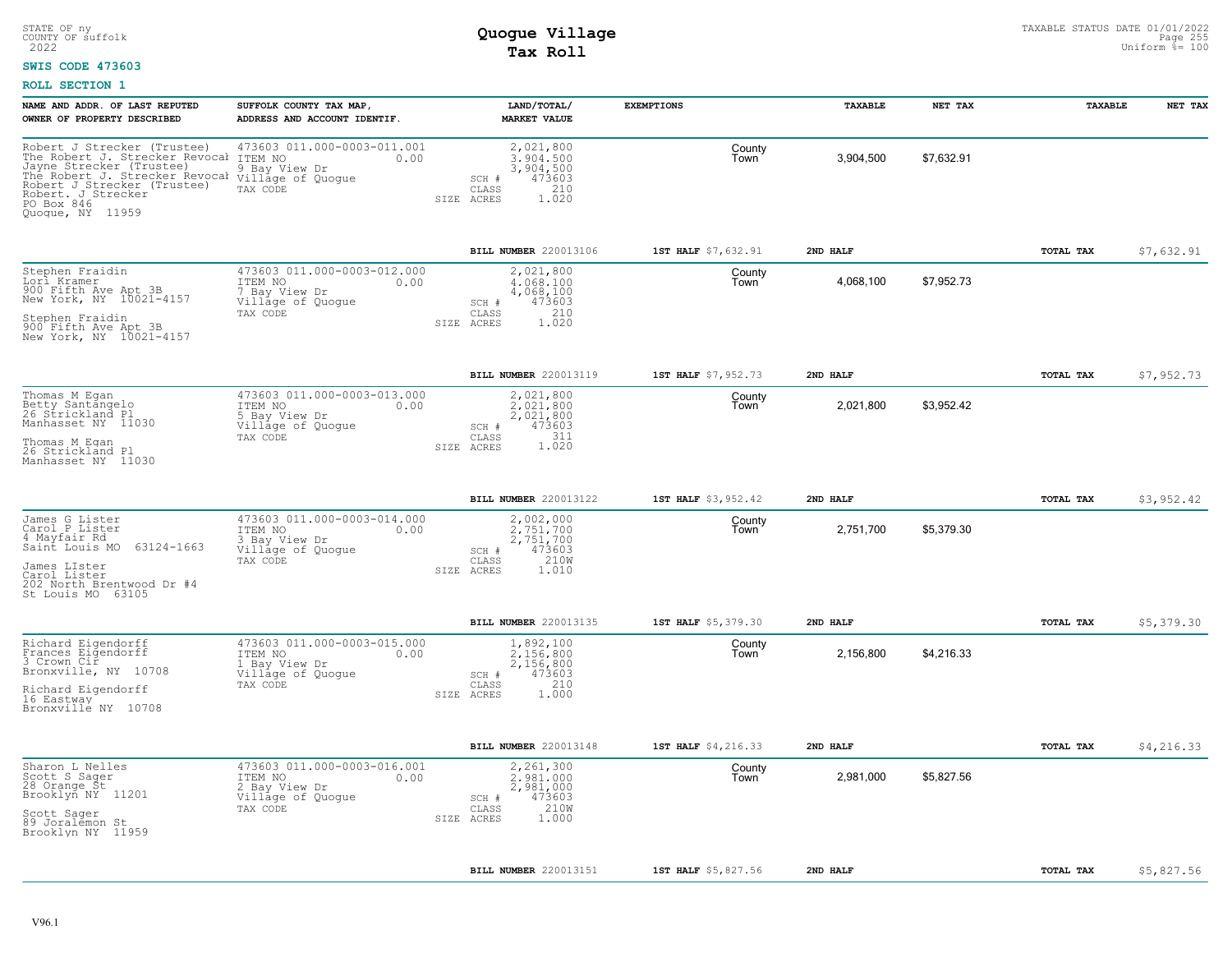#### **SWIS CODE 473603**

| NAME AND ADDR. OF LAST REPUTED<br>OWNER OF PROPERTY DESCRIBED                                                           | SUFFOLK COUNTY TAX MAP,<br>ADDRESS AND ACCOUNT IDENTIF.                                                                                                                                                               | LAND/TOTAL/<br><b>MARKET VALUE</b>                                                             | <b>EXEMPTIONS</b>    | TAXABLE   | NET TAX     | TAXABLE          | NET TAX     |
|-------------------------------------------------------------------------------------------------------------------------|-----------------------------------------------------------------------------------------------------------------------------------------------------------------------------------------------------------------------|------------------------------------------------------------------------------------------------|----------------------|-----------|-------------|------------------|-------------|
| Sergio Lagunes<br>Diane Reidy<br>15 E 91 St Unit 14B<br>New York NY 10128<br>Sergio Lagunes<br>15 E 91 St Unit 14B      | 473603 011.000-0003-017.001<br>ITEM NO<br>0.00<br>4 Bay View Dr<br>Village of Quogue<br>TAX CODE                                                                                                                      | 2,261,300<br>2.729.700<br>2,729,700<br>473603<br>SCH #<br>210W<br>CLASS<br>SIZE ACRES<br>1,000 | County<br>Town       | 2,729,700 | \$5,336.29  |                  |             |
| New York NY 10128                                                                                                       |                                                                                                                                                                                                                       |                                                                                                |                      |           |             |                  |             |
|                                                                                                                         |                                                                                                                                                                                                                       | BILL NUMBER 220013164                                                                          | 1ST HALF \$5,336.29  | 2ND HALF  |             | TOTAL TAX        | \$5,336.29  |
| Scott Rodeo<br>Christine Frissora-Rodeo<br>975 Park Ave<br>New York NY 10028<br>Scott Rodeo<br>Christine Frissora-Rodeo | 473603 011.000-0003-018.001<br>0.00<br>ITEM NO<br>6 Bay View Dr<br>Village of Quogue<br>TAX CODE                                                                                                                      | 2,261,300<br>2,670,900<br>2,670,900<br>473603<br>SCH #<br>210W<br>CLASS<br>1,000<br>SIZE ACRES | County<br>Town       | 2,670,900 | \$5,221.34  |                  |             |
| 10 Gracie Square Apt 6D<br>New York NY 10028                                                                            |                                                                                                                                                                                                                       |                                                                                                |                      |           |             |                  |             |
|                                                                                                                         |                                                                                                                                                                                                                       | BILL NUMBER 220013177                                                                          | 1ST HALF \$5,221.34  | 2ND HALF  |             | TOTAL TAX        | \$5,221.34  |
| e2H Holdings LLC<br>1101 Scott Ave<br>Calverton NY 11933                                                                | 473603 011.000-0003-019.001<br>ITEM NO<br>0.00<br>8 Bay View Dr<br>Village of Quogue<br>TAX CODE                                                                                                                      | 2,262,400<br>5,696,800<br>5,696,800<br>473603<br>SCH #<br>210W<br>CLASS                        | County<br>Town       | 5,696,800 | \$11,136.67 |                  |             |
| e2H Holdings LLC<br>1101 Scott Ave<br>Calverton NY 11933                                                                |                                                                                                                                                                                                                       | 1.000<br>SIZE ACRES                                                                            |                      |           |             |                  |             |
|                                                                                                                         |                                                                                                                                                                                                                       | BILL NUMBER 220013181                                                                          | 1ST HALF \$11,136.67 | 2ND HALF  |             | TOTAL TAX        | \$11,136.67 |
| John Vlcek<br>PO Box 1582<br>Quogue NY 11959                                                                            | 473603 011.000-0003-020.001<br>ITEM NO<br>0.00<br>Private Row<br>Village of Quogue<br>TAX CODE                                                                                                                        | 500<br>500<br>500<br>473603<br>SCH #<br>692<br>CLASS                                           | County<br>Town       | 500       | \$0.98      |                  |             |
| John Vlcek<br>PO Box 1582<br>Ouoque NY 11959                                                                            |                                                                                                                                                                                                                       | 0.160<br>SIZE ACRES                                                                            |                      |           |             |                  |             |
|                                                                                                                         |                                                                                                                                                                                                                       | BILL NUMBER 220013193                                                                          | 1ST HALF \$0.98      | 2ND HALF  |             | TOTAL TAX        | \$0.98      |
| John Vlcek<br>PO Box 1582<br>Quogue NY 11959                                                                            | 473603 011.000-0003-022.002<br>ITEM NO<br>0.00<br>10 Bay View Dr<br>Village of Quogue<br>TAX CODE                                                                                                                     | 2,670,600<br>3.520.000<br>3,520,000<br>473603<br>SCH #<br>210W<br>CLASS                        | County<br>Town       | 3,520,000 | \$6,881.25  |                  |             |
| John Vlcek<br>PO Box 1582<br>Quoque NY 11959                                                                            |                                                                                                                                                                                                                       | SIZE ACRES<br>1,150                                                                            |                      |           |             |                  |             |
|                                                                                                                         |                                                                                                                                                                                                                       | BILL NUMBER 220016161                                                                          | 1ST HALF \$6,881.25  | 2ND HALF  |             | <b>TOTAL TAX</b> | \$6,881.25  |
|                                                                                                                         | Allyson Buchalter Galishoff (<br>473603 011.000-0003-022.004 The Alan Galishoff (Co-Trustee) 12 Bay View Dr<br>0.00 The Alan Galishoff (Co-Trustee) 12 Bay View Dr The Alan Galishoff 2012 Res T<br>Village of Quogue | 2,999,800<br>3,055,400<br>3,055,400<br>473603<br>SCH #                                         | County<br>Town       | 3,055,400 | \$5,973.00  |                  |             |
| Allyson Buchalter Galishoff ((<br>The Alan Galishoff 2012 Res T)<br>PO Box 1327<br>Quoque NY 11959                      | TAX CODE                                                                                                                                                                                                              | 312W<br>CLASS<br>1,290<br>SIZE ACRES                                                           |                      |           |             |                  |             |
|                                                                                                                         |                                                                                                                                                                                                                       | BILL NUMBER 220016174                                                                          | 1ST HALF \$5,973.00  | 2ND HALF  |             | TOTAL TAX        | \$5,973.00  |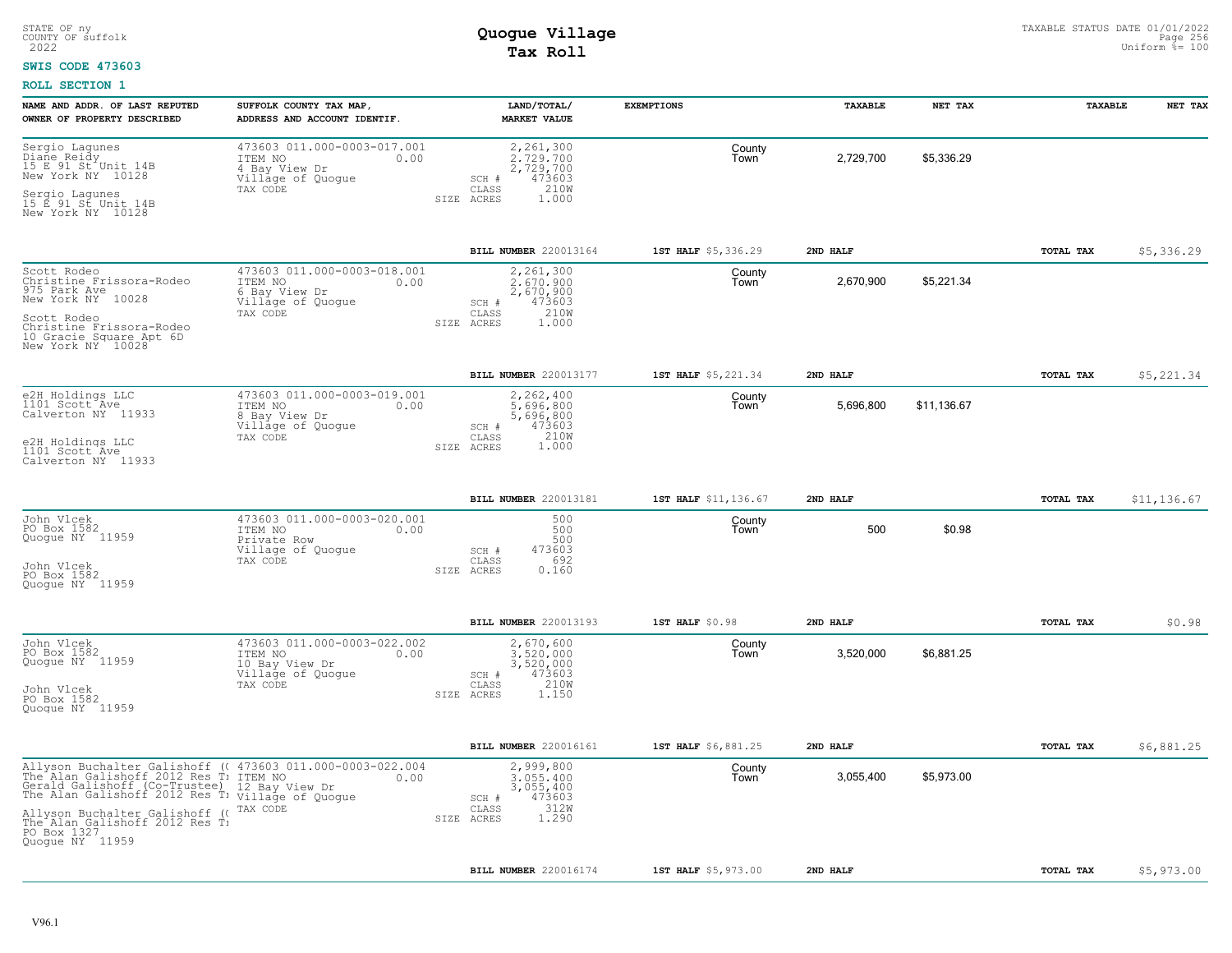#### **SWIS CODE 473603**

| NAME AND ADDR. OF LAST REPUTED<br>OWNER OF PROPERTY DESCRIBED                                                                                                          | SUFFOLK COUNTY TAX MAP,<br>ADDRESS AND ACCOUNT IDENTIF.                                          | LAND/TOTAL/<br><b>MARKET VALUE</b>                                                                             | <b>EXEMPTIONS</b>          | TAXABLE   | NET TAX     | TAXABLE   | NET TAX     |
|------------------------------------------------------------------------------------------------------------------------------------------------------------------------|--------------------------------------------------------------------------------------------------|----------------------------------------------------------------------------------------------------------------|----------------------------|-----------|-------------|-----------|-------------|
| 12 Howell Lane LLC<br>c/o Ramos<br>170 Duane St<br>New York NY 10013                                                                                                   | 473603 011.000-0003-024.000<br>ITEM NO<br>0.00<br>12 Howell Ln<br>Village of Quoque<br>TAX CODE  | 1,910,300<br>4.157.600<br>4,157,600<br>473603<br>SCH #<br>210W<br>CLASS                                        | County<br>Town             | 4,157,600 | \$8,127.69  |           |             |
| Osvaldo Ramos<br>170 Duane St<br>New York NY 10013                                                                                                                     |                                                                                                  | SIZE ACRES<br>1.020                                                                                            |                            |           |             |           |             |
|                                                                                                                                                                        |                                                                                                  | BILL NUMBER 220013203                                                                                          | 1ST HALF \$8,127.69        | 2ND HALF  |             | TOTAL TAX | \$8,127.69  |
| Harley S Bassman<br>Lori L Bassman<br>#12a<br>522 West End Ave<br>New York, NY 10024<br>Harley Bassman<br>165 Emerald Bay<br>92651<br>Laguna Beach CA                  | 473603 011.000-0003-025.000<br>ITEM NO<br>0.00<br>11 Leaward Ln<br>Village of Quogue<br>TAX CODE | 2,099,700<br>3,200,000<br>3,200,000<br>473603<br>SCH #<br>210W<br>$\mathtt{CLASS}$<br>1.110<br>SIZE ACRES      | County<br>Town             | 3,200,000 | \$6,255.68  |           |             |
|                                                                                                                                                                        |                                                                                                  | BILL NUMBER 220013216                                                                                          | 1ST HALF \$6,255.68        | 2ND HALF  |             | TOTAL TAX | \$6, 255.68 |
| Gianna Prime<br>Gregory Prime<br>158 Hampton Rd<br>Garden City NY<br>11530<br>Gianna Prime<br>Gregory Prime<br>158 Hampton Rd                                          | 473603 011.000-0003-026.000<br>ITEM NO<br>0.00<br>13 Leaward Ln<br>Village of Quogue<br>TAX CODE | 2,306,300<br>3.709.400<br>3,709,400<br>473603<br>SCH #<br>1.130<br>CLASS<br>SIZE ACRES                         | County<br>Town             | 3,709,400 | \$7,251.51  |           |             |
| Garden City NY 11530                                                                                                                                                   |                                                                                                  |                                                                                                                |                            |           |             |           |             |
|                                                                                                                                                                        |                                                                                                  | BILL NUMBER 220013229                                                                                          | 1ST HALF \$7,251.51        | 2ND HALF  |             | TOTAL TAX | \$7,251.51  |
| Richard B Petrocelli<br>Rosemarie Petrocelli<br>30 E 85th St<br>New York NY 10020<br>Richard B Petrocelli<br>Rosemarie Petrocelli<br>30 E 85th St<br>New York NY 10020 | 473603 011.000-0003-027.000<br>ITEM NO<br>0.00<br>15 Leaward Ln<br>Village of Quogue<br>TAX CODE | 2,322,300<br>2,960,400<br>2,960,400<br>473603<br>SCH #<br>210W<br>CLASS<br>1.300<br>SIZE ACRES                 | County<br>Town             | 2,960,400 | \$5,787.29  |           |             |
|                                                                                                                                                                        |                                                                                                  | BILL NUMBER 220013232                                                                                          | 1ST HALF \$5,787.29        | 2ND HALF  |             | TOTAL TAX | \$5,787.29  |
| Rosario F. Baiata<br>P O Box 88<br>17 Leaward Ln<br>Quogue, NY 11959<br>Rosario F. Baiata<br>P O Box 88<br>17 Leaward Ln<br>Quoque, NY 11959                           | 473603 011.000-0003-028.000<br>ITEM NO<br>0.00<br>17 Leaward Ln<br>Village of Quogue<br>TAX CODE | 3,334,000<br>5,231,900<br>5,231,900<br>473603<br>SCH #<br>210W<br>CLASS<br>2.300<br>SIZE ACRES                 | County<br>Town             | 5,231,900 | \$10,227.84 |           |             |
|                                                                                                                                                                        |                                                                                                  | <b>BILL NUMBER 220013245</b>                                                                                   | 1ST HALF \$10,227.84       | 2ND HALF  |             | TOTAL TAX | \$10,227.84 |
| Edward Necarsulmer<br>Teresa Necarsulmer<br>PO Box 1173<br>Quogue, NY 11959<br>Edward Necarsulmer<br>PO Box 1173<br>Quoque, NY 11959                                   | 473603 011.000-0003-029.000<br>ITEM NO<br>0.00<br>21 Leaward Ln<br>Village of Quogue<br>TAX CODE | 2,644,000 Volunte<br>3.748.300 Firefig<br>3,748,300<br>473603<br>SCH #<br>210W<br>CLASS<br>1.140<br>SIZE ACRES | 374,830 County<br>500 Town | 3,372,970 | \$6,593.82  |           |             |
|                                                                                                                                                                        |                                                                                                  | BILL NUMBER 220013258                                                                                          | 1ST HALF \$6,593.82        | 2ND HALF  |             | TOTAL TAX | \$6,593.82  |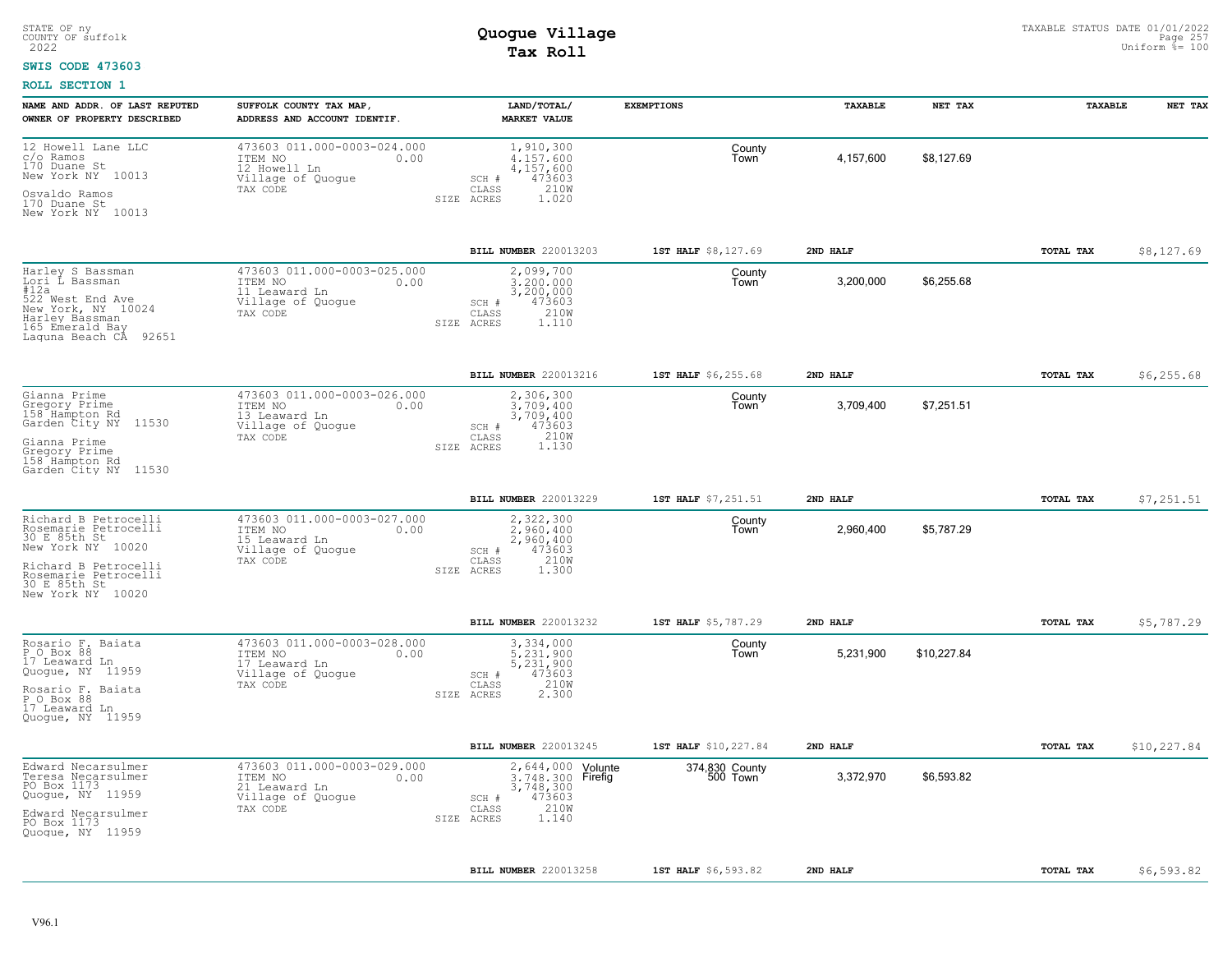### **SWIS CODE 473603**

| NAME AND ADDR. OF LAST REPUTED<br>OWNER OF PROPERTY DESCRIBED                                                                                                                          | SUFFOLK COUNTY TAX MAP,<br>ADDRESS AND ACCOUNT IDENTIF.                                          | LAND/TOTAL/<br><b>MARKET VALUE</b>                                                             | <b>EXEMPTIONS</b>   | TAXABLE   | NET TAX    | TAXABLE          | NET TAX     |
|----------------------------------------------------------------------------------------------------------------------------------------------------------------------------------------|--------------------------------------------------------------------------------------------------|------------------------------------------------------------------------------------------------|---------------------|-----------|------------|------------------|-------------|
| Margaret A Hiltveit<br>23 Leaward Ln<br>Quogue, NY 11959<br>Margaret A Hiltveit<br>P O Box 1976<br>Quogue NY 11959                                                                     | 473603 011.000-0003-030.000<br>ITEM NO<br>0.00<br>23 Leaward Ln<br>Village of Quogue<br>TAX CODE | 2,879,100<br>3.435.300<br>3,435,300<br>473603<br>SCH #<br>CLASS<br>210W<br>SIZE ACRES<br>0.870 | County<br>Town      | 3,435,300 | \$6,715.67 |                  |             |
|                                                                                                                                                                                        |                                                                                                  | BILL NUMBER 220013261                                                                          | 1ST HALF \$6,715.67 | 2ND HALF  |            | <b>TOTAL TAX</b> | \$6,715.67  |
| Lenore Cohen<br>Jeffrey Cohen<br>1500 Hempstead Tpke<br>East Meadow, NY 11564<br>Robert Cohen<br>C/O Cohens Fashion Optical<br>100 Quentin Roosevelt Blvd Su:<br>Garden City, NY 11530 | 473603 011.000-0003-031.000<br>ITEM NO<br>0.00<br>25 Leaward Ln<br>Village of Quogue<br>TAX CODE | 2,566,300<br>3,400,000<br>3,400,000<br>473603<br>SCH #<br>210W<br>CLASS<br>SIZE ACRES<br>1.070 | County<br>Town      | 3,400,000 | \$6,646.66 |                  |             |
|                                                                                                                                                                                        |                                                                                                  | BILL NUMBER 220013274                                                                          | 1ST HALF \$6,646.66 | 2ND HALF  |            | TOTAL TAX        | \$6,646.66  |
| Leeward Associates, LLC<br>11950 Turtle Beach Rd<br>North Palm Beach FL 33408<br>Leeward Associates, LLC<br>11950 Turtle Beach Rd<br>North Palm Beach FL 33408                         | 473603 011.000-0003-032.000<br>0.00<br>ITEM NO<br>27 Leaward Ln<br>Village of Quogue<br>TAX CODE | 3,044,100<br>3.848.000<br>3,848,000<br>473603<br>SCH #<br>210W<br>CLASS<br>1.050<br>SIZE ACRES | County<br>Town      | 3,848,000 | \$7,522.46 |                  |             |
|                                                                                                                                                                                        |                                                                                                  | BILL NUMBER 220013287                                                                          | 1ST HALF \$7,522.46 | 2ND HALF  |            | TOTAL TAX        | \$7,522.46  |
| Bowers Harbor LLC<br>PO Box 300<br>Quogue NY 11959<br>Bowers Harbor LLC<br>PO Box 300<br>Quoque NY 11959                                                                               | 473603 011.000-0003-033.000<br>ITEM NO<br>0.00<br>33 Beach Ln<br>Village of Quoque<br>TAX CODE   | 2,870,100<br>3.091.700<br>3,091,700<br>473603<br>SCH #<br>210W<br>CLASS<br>SIZE ACRES<br>0.990 | County<br>Town      | 3,091,700 | \$6,043.96 |                  |             |
|                                                                                                                                                                                        |                                                                                                  | BILL NUMBER 220013291                                                                          | 1ST HALF \$6,043.96 | 2ND HALF  |            | TOTAL TAX        | \$6,043.96  |
| Phillips Creek Holdings LLC<br>12 E 75th St Apt 4F<br>New York NY 10021<br>Phillips Creek Holdings LLC<br>PO Box 300<br>Quoque NY 11959                                                | 473603 011.000-0003-034.000<br>ITEM NO<br>0.00<br>35 Beach Ln<br>Village of Quogue<br>TAX CODE   | 2,028,900<br>4.372.900<br>4,372,900<br>473603<br>SCH #<br>CLASS<br>210W<br>1.200<br>SIZE ACRES | County<br>Town      | 4,372,900 | \$8,548.58 |                  |             |
|                                                                                                                                                                                        |                                                                                                  | BILL NUMBER 220013301                                                                          | 1ST HALF \$8,548.58 | 2ND HALF  |            | TOTAL TAX        | \$8,548.58  |
| Diane Harragan<br>Edwin J Harragan JR<br>14 Shore Dr<br>Plandome, NY 11030<br>Edwin J Harragan JR<br>14 Shore Dr<br>Plandome NY 11030                                                  | 473603 012.000-0001-002.000<br>ITEM NO<br>0.00<br>1 Dune Rd<br>Village of Quogue<br>TAX CODE     | 600,000<br>600,000<br>600,000<br>473603<br>SCH #<br>311<br>CLASS<br>0.480<br>SIZE ACRES        | County<br>Town      | 600,000   | \$1,172.94 |                  |             |
|                                                                                                                                                                                        |                                                                                                  | BILL NUMBER 220013313                                                                          | 1ST HALF \$1,172.94 | 2ND HALF  |            | TOTAL TAX        | \$1, 172.94 |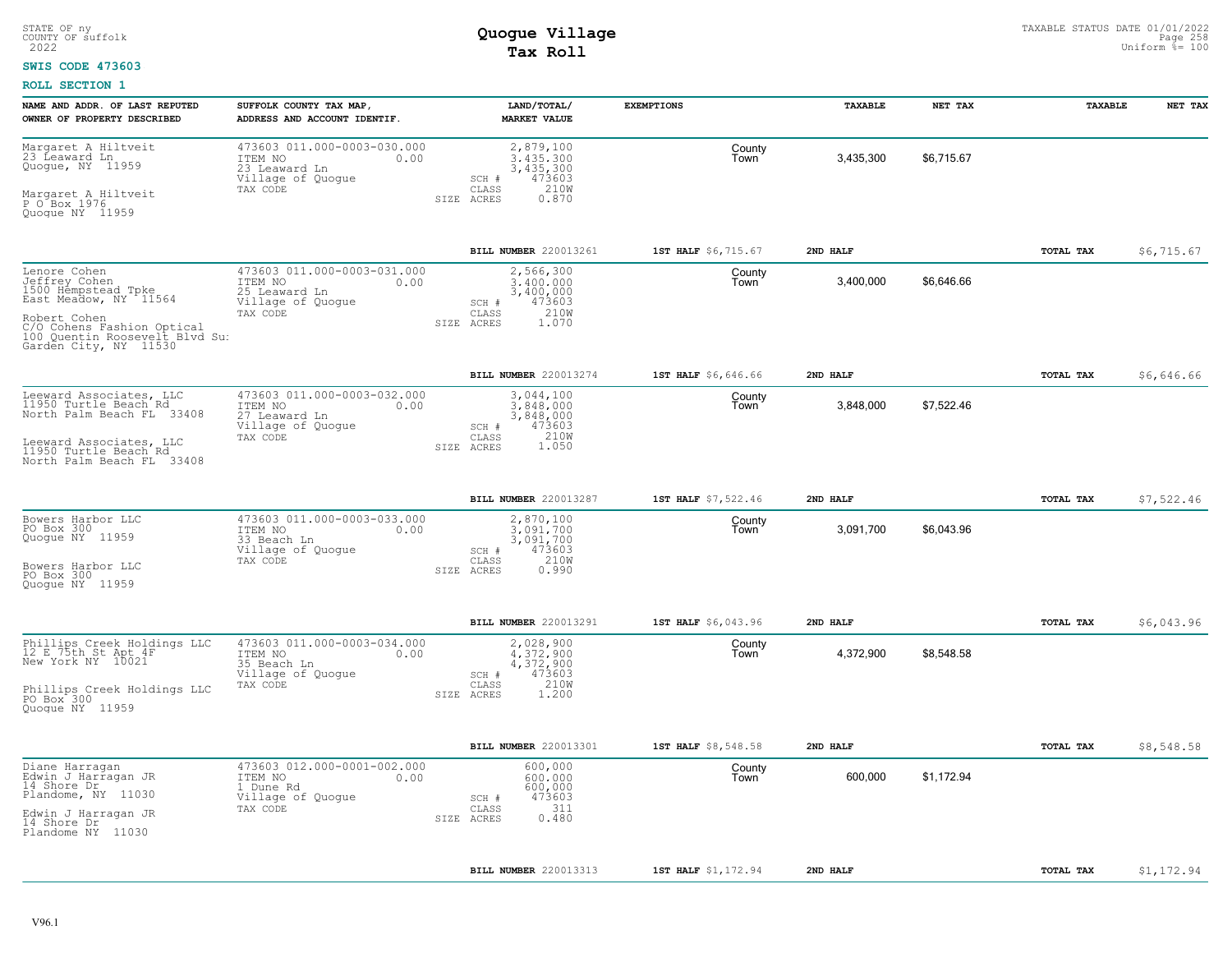#### **SWIS CODE 473603**

| 473603 012.000-0001-004.001<br>Seth Waugh<br>2,676,000<br>County<br>11418 SW Turtle Beach Rd<br>6,249,200<br>\$12,216.56<br>ITEM NO<br>6,249,200<br>0.00<br>Town<br>North Palm Beach FL 33408<br>6,249,200<br>5 Dune Rd<br>Village of Quogue<br>473603<br>SCH #<br>210W<br>TAX CODE<br>CLASS<br>Set Waugh<br>SIZE ACRES<br>2,700<br>11041 Turtle Beach Rd<br>North Palm Beach FL 33408<br>BILL NUMBER 220017856<br>1ST HALF \$12,216.56<br>2ND HALF<br>TOTAL TAX<br>473603 012.000-0001-005.000<br>2,043,500<br>County<br>4.049.700<br>4,049,700<br>\$7,916.76<br>ITEM NO<br>0.00<br>Town<br>7A Dune Rd<br>4,049,700<br>Village of Quogue<br>473603<br>SCH #<br>312<br>CLASS<br>TAX CODE<br>1.620<br>SIZE ACRES<br><b>BILL NUMBER</b> 220013326<br>1ST HALF \$7,916.76<br>2ND HALF<br>TOTAL TAX<br>1,982,200<br>County<br>2.732.500<br>2,732,500<br>\$5,341.76<br>Town<br>Ger 9A Dune Rd<br>2,732,500<br>473603<br>SCH #<br>210<br>CLASS<br>TAX CODE<br>1,100<br>SIZE ACRES<br><b>BILL NUMBER 220013339</b><br>1ST HALF \$5,341.76<br>2ND HALF<br>TOTAL TAX<br>James B Tormey Jr General Part 473603 012.000-0001-008.002<br>3,576,700<br>County<br>3,998,800<br>\$7,817.25<br>3,998,800<br>0.00<br>Town<br>3,998,800<br>473603<br>SCH #<br>$\mathtt{CLASS}$<br>210W<br>TAX CODE<br>James B. Tormey Jr General Par<br>SIZE ACRES<br>1,100<br>600 Beach Rd Apt 230<br>Vero Beach FL 32963<br>BILL NUMBER 220013342<br>1ST HALF \$7,817.25<br>2ND HALF<br>TOTAL TAX<br>473603 012.000-0001-008.004<br>2,906,100<br>County<br>4,992,500<br>\$9,759.84<br>0.00<br>4,992,500<br>ITEM NO<br>Town<br>4,992,500<br>11A Dune Rd<br>473603<br>Village of Quogue<br>SCH #<br>CLASS<br>210W<br>TAX CODE<br>1.500<br>SIZE ACRES<br>c/o John Grier | NAME AND ADDR. OF LAST REPUTED<br>OWNER OF PROPERTY DESCRIBED | SUFFOLK COUNTY TAX MAP,<br>ADDRESS AND ACCOUNT IDENTIF. | LAND/TOTAL/<br><b>MARKET VALUE</b> | <b>EXEMPTIONS</b> | TAXABLE | NET TAX | TAXABLE | NET TAX     |
|--------------------------------------------------------------------------------------------------------------------------------------------------------------------------------------------------------------------------------------------------------------------------------------------------------------------------------------------------------------------------------------------------------------------------------------------------------------------------------------------------------------------------------------------------------------------------------------------------------------------------------------------------------------------------------------------------------------------------------------------------------------------------------------------------------------------------------------------------------------------------------------------------------------------------------------------------------------------------------------------------------------------------------------------------------------------------------------------------------------------------------------------------------------------------------------------------------------------------------------------------------------------------------------------------------------------------------------------------------------------------------------------------------------------------------------------------------------------------------------------------------------------------------------------------------------------------------------------------------------------------------------------------------------------------------------------------------------------------------------|---------------------------------------------------------------|---------------------------------------------------------|------------------------------------|-------------------|---------|---------|---------|-------------|
| Seth Waugh<br>11572 Turtle Beach Rd<br>North Palm Beach, FL 33408<br>Set Waugh<br>11041 Turtle Beach Rd<br>North Palm Beach FL 33408<br>James B Tormey Jr General Part 473603 012.000-0001-008.001<br>Tormey Family Limited Partner: ITEM NO<br>Joan G Tormey _ _ Gel 9A Dune Rd<br>Tormey Family Limited Partner: Village of Quogue<br>James B. Tormey Jr General Pa:<br>600 Beach Rd Apt 230<br>Vero Beach FL 32963<br>Johney Family Limited Partner: ITEM NO<br>Joan G Tormey General Partner: ITEM NO<br>Joan G Tormey General Partner: Uillage of Quogue<br>11A Q Dunes, LLC<br>c/o John Grier<br>111 W 67th St Apt 32<br>New York NY 10023<br>11A Q Dunes, LLC<br>111 W 67th St Apt 32<br>New York NY 10023                                                                                                                                                                                                                                                                                                                                                                                                                                                                                                                                                                                                                                                                                                                                                                                                                                                                                                                                                                                                                    |                                                               |                                                         |                                    |                   |         |         |         |             |
|                                                                                                                                                                                                                                                                                                                                                                                                                                                                                                                                                                                                                                                                                                                                                                                                                                                                                                                                                                                                                                                                                                                                                                                                                                                                                                                                                                                                                                                                                                                                                                                                                                                                                                                                      |                                                               |                                                         |                                    |                   |         |         |         | \$12,216.56 |
|                                                                                                                                                                                                                                                                                                                                                                                                                                                                                                                                                                                                                                                                                                                                                                                                                                                                                                                                                                                                                                                                                                                                                                                                                                                                                                                                                                                                                                                                                                                                                                                                                                                                                                                                      |                                                               |                                                         |                                    |                   |         |         |         |             |
|                                                                                                                                                                                                                                                                                                                                                                                                                                                                                                                                                                                                                                                                                                                                                                                                                                                                                                                                                                                                                                                                                                                                                                                                                                                                                                                                                                                                                                                                                                                                                                                                                                                                                                                                      |                                                               |                                                         |                                    |                   |         |         |         | \$7,916.76  |
|                                                                                                                                                                                                                                                                                                                                                                                                                                                                                                                                                                                                                                                                                                                                                                                                                                                                                                                                                                                                                                                                                                                                                                                                                                                                                                                                                                                                                                                                                                                                                                                                                                                                                                                                      |                                                               |                                                         |                                    |                   |         |         |         |             |
|                                                                                                                                                                                                                                                                                                                                                                                                                                                                                                                                                                                                                                                                                                                                                                                                                                                                                                                                                                                                                                                                                                                                                                                                                                                                                                                                                                                                                                                                                                                                                                                                                                                                                                                                      |                                                               |                                                         |                                    |                   |         |         |         | \$5,341.76  |
|                                                                                                                                                                                                                                                                                                                                                                                                                                                                                                                                                                                                                                                                                                                                                                                                                                                                                                                                                                                                                                                                                                                                                                                                                                                                                                                                                                                                                                                                                                                                                                                                                                                                                                                                      |                                                               |                                                         |                                    |                   |         |         |         |             |
|                                                                                                                                                                                                                                                                                                                                                                                                                                                                                                                                                                                                                                                                                                                                                                                                                                                                                                                                                                                                                                                                                                                                                                                                                                                                                                                                                                                                                                                                                                                                                                                                                                                                                                                                      |                                                               |                                                         |                                    |                   |         |         |         | \$7,817.25  |
|                                                                                                                                                                                                                                                                                                                                                                                                                                                                                                                                                                                                                                                                                                                                                                                                                                                                                                                                                                                                                                                                                                                                                                                                                                                                                                                                                                                                                                                                                                                                                                                                                                                                                                                                      |                                                               |                                                         |                                    |                   |         |         |         |             |
| <b>BILL NUMBER 220013355</b><br>1ST HALF \$9,759.84<br>2ND HALF<br>TOTAL TAX                                                                                                                                                                                                                                                                                                                                                                                                                                                                                                                                                                                                                                                                                                                                                                                                                                                                                                                                                                                                                                                                                                                                                                                                                                                                                                                                                                                                                                                                                                                                                                                                                                                         |                                                               |                                                         |                                    |                   |         |         |         | \$9,759.84  |
| 473603 012.000-0001-008.005<br>William Doscas<br>2,036,200<br>County<br>Sheila Swanson<br>142 E 71st St Apt 7C<br>New York NY 10021<br>2.971.900<br>2,971,900<br>\$5,809.77<br>ITEM NO<br>0.00<br>Town<br>2,971,900<br>11 Dune Rd<br>473603<br>Village of Quogue<br>SCH #<br>210<br>$\mathtt{CLASS}$<br>TAX CODE<br>William Doscas<br>SIZE ACRES<br>1,130<br>Sheila Swanson<br>142 E 71st St Apt 7C<br>New York NY 10021                                                                                                                                                                                                                                                                                                                                                                                                                                                                                                                                                                                                                                                                                                                                                                                                                                                                                                                                                                                                                                                                                                                                                                                                                                                                                                             |                                                               |                                                         |                                    |                   |         |         |         |             |
| BILL NUMBER 220013368<br>1ST HALF \$5,809.77<br>2ND HALF<br>TOTAL TAX                                                                                                                                                                                                                                                                                                                                                                                                                                                                                                                                                                                                                                                                                                                                                                                                                                                                                                                                                                                                                                                                                                                                                                                                                                                                                                                                                                                                                                                                                                                                                                                                                                                                |                                                               |                                                         |                                    |                   |         |         |         | \$5,809.77  |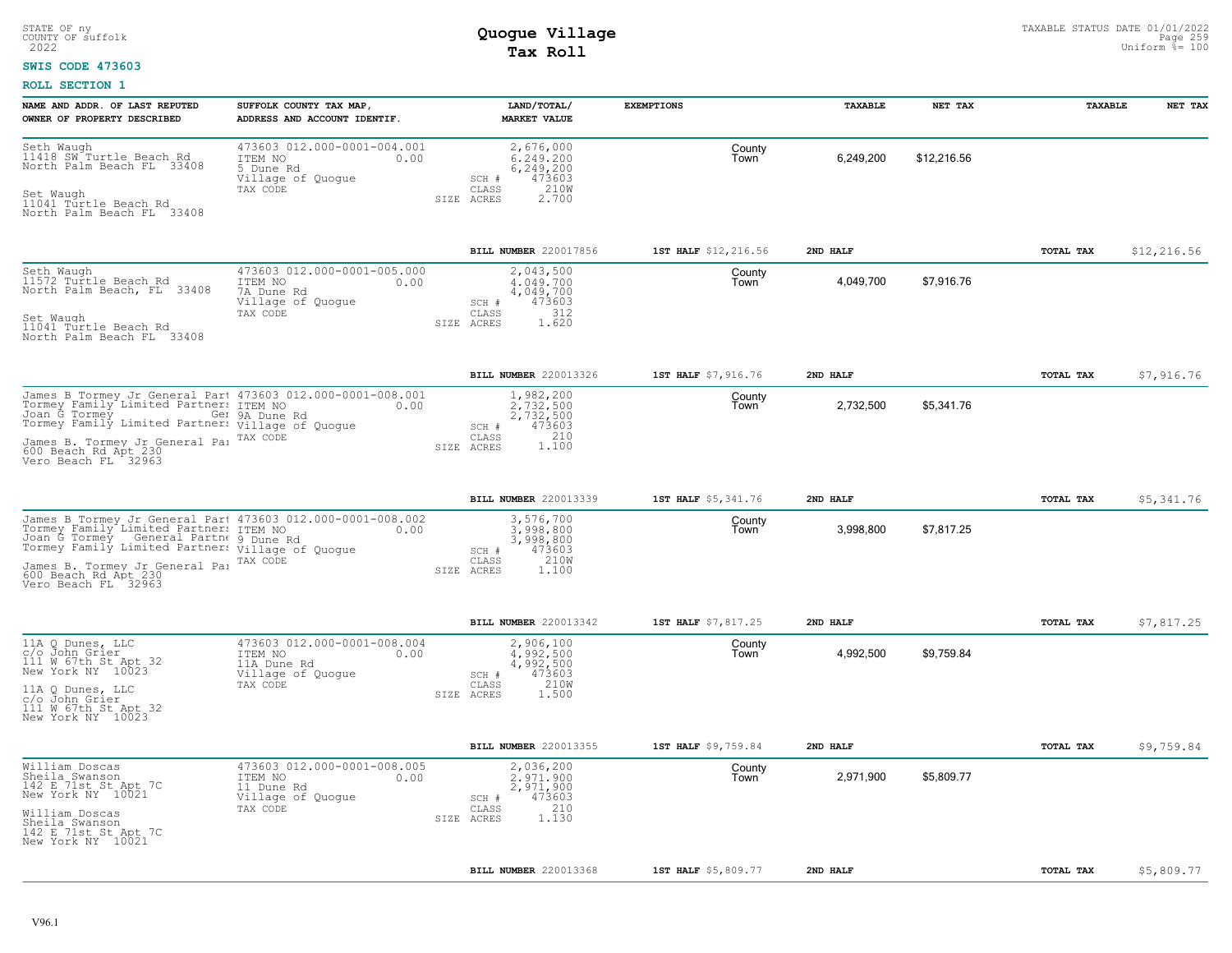### **SWIS CODE 473603**

| NAME AND ADDR. OF LAST REPUTED<br>OWNER OF PROPERTY DESCRIBED                                                                                                                                                                                                       | SUFFOLK COUNTY TAX MAP,<br>ADDRESS AND ACCOUNT IDENTIF.                                             | <b>LAND/TOTAL/</b><br><b>MARKET VALUE</b>                                                                | <b>EXEMPTIONS</b>    | TAXABLE   | NET TAX     | TAXABLE          | NET TAX     |
|---------------------------------------------------------------------------------------------------------------------------------------------------------------------------------------------------------------------------------------------------------------------|-----------------------------------------------------------------------------------------------------|----------------------------------------------------------------------------------------------------------|----------------------|-----------|-------------|------------------|-------------|
| Brian Conway<br>c/o TA Associates<br>200 Clarendon St FL 56<br>Boston MA 02116<br>Brian James Conway (Trustee)<br>The Conway Family 1998 Trust<br>c/o Kevin J. Conway<br>25 Shore Dr                                                                                | 473603 012.000-0001-008.006<br>ITEM NO<br>0.00<br>7 Dune Rd<br>Village of Quogue<br>TAX CODE        | 3,712,000<br>6,874,000<br>6,874,000<br>473603<br>SCH #<br>210W<br>CLASS<br>SIZE ACRES<br>1.900           | County<br>Town       | 6,874,000 | \$13,437.98 |                  |             |
|                                                                                                                                                                                                                                                                     |                                                                                                     | BILL NUMBER 220013371                                                                                    | 1ST HALF \$13,437.98 | 2ND HALF  |             | TOTAL TAX        | \$13,437.98 |
| 13 Dune Road LLC<br>c/o Kim Anderson<br>24 Fairview Rd<br>New York NY 10583<br>13 Dune Road LLC<br>c/o Kim Anderson<br>24 Fairview Rd<br>New York NY 10583                                                                                                          | 473603 012.000-0001-009.000<br>ITEM NO<br>0.00<br>13 Dune Rd<br>Village of Quogue<br>TAX CODE       | 1,986,700<br>5,310,500<br>5,310,500<br>473603<br>SCH #<br>210<br>$\mathtt{CLASS}$<br>1.050<br>SIZE ACRES | County<br>Town       | 5,310,500 | \$10,381.50 |                  |             |
|                                                                                                                                                                                                                                                                     |                                                                                                     | BILL NUMBER 220013384                                                                                    | 1ST HALF \$10,381.50 | 2ND HALF  |             | TOTAL TAX        | \$10,381.50 |
| Rosemary C Dowling<br>Lorraine C Ciampa Downey<br>Joseph D Ciampa<br>Dominick Ciampa<br>Rose Ciampa<br>Dominick Ciampa<br>100 Hilton Ave PH 8<br>Garden City NY 11530-1564                                                                                          | 473603 012.000-0001-012.003<br>ITEM NO<br>0.00<br>Dune Rd<br>Village of Quogue<br>TAX CODE          | 361,300<br>361,300<br>361,300<br>473603<br>SCH #<br>311<br>CLASS<br>0.180<br>SIZE ACRES                  | County<br>Town       | 361,300   | \$706.31    |                  |             |
|                                                                                                                                                                                                                                                                     |                                                                                                     | BILL NUMBER 220013397                                                                                    | 1ST HALF \$706.31    | 2ND HALF  |             | TOTAL TAX        | \$706.31    |
| David A Cantor<br>Bonnie Cantor<br>1136 Fifth Ave<br>New York, NY 10128<br>David A Cantor<br>1136 Fifth Ave<br>New York, NY 10128                                                                                                                                   | 473603 012.000-0001-012.004<br>ITEM NO<br>0.00<br>1 Waters Edge Dr<br>Village of Quogue<br>TAX CODE | 2,631,100<br>2.995.000<br>2,995,000<br>473603<br>SCH #<br>210W<br>CLASS<br>SIZE ACRES<br>1.500           | County<br>Town       | 2,995,000 | \$5,854.93  |                  |             |
|                                                                                                                                                                                                                                                                     |                                                                                                     | BILL NUMBER 220013407                                                                                    | 1ST HALF \$5,854.93  | 2ND HALF  |             | <b>TOTAL TAX</b> | \$5,854.93  |
| Michael S. Sommer (Trustee) 473603 012.000-000<br>The Michael S. Sommer 2015 Que ITEM NO<br>Taya V. Glotzer (Trustee) 2 Waters Edge Dr<br>The Taya V. Glotzer 2015 Perse Village of Quogue<br>Michael Sommer<br>Taya Glotzer<br>10 East Hill Ct<br>Tenafly NJ 07670 | 473603 012.000-0001-012.005<br>0.00<br>TAX CODE                                                     | 2,406,900<br>4,299,000<br>4,299,000<br>473603<br>SCH #<br>210W<br>CLASS<br>1.050<br>SIZE ACRES           | County<br>Town       | 4,299,000 | \$8,404.12  |                  |             |
|                                                                                                                                                                                                                                                                     |                                                                                                     | BILL NUMBER 220013411                                                                                    | 1ST HALF \$8,404.12  | 2ND HALF  |             | TOTAL TAX        | \$8,404.12  |
| S Catherine Conway<br>76 W Bayberry_Rd<br>Islip NY 11751<br>S Catherine Conway<br>76 W Bayberry Rd<br>Islip NY 11751                                                                                                                                                | 473603 012.000-0001-012.006<br>ITEM NO<br>0.00<br>3 Waters Edge Dr<br>Village of Quogue<br>TAX CODE | 2,464,300<br>3,266,900<br>3,266,900<br>473603<br>SCH #<br>210W<br>CLASS<br>1.000<br>SIZE ACRES           | County<br>Town       | 3,266,900 | \$6,386.46  |                  |             |
|                                                                                                                                                                                                                                                                     |                                                                                                     |                                                                                                          |                      |           |             |                  |             |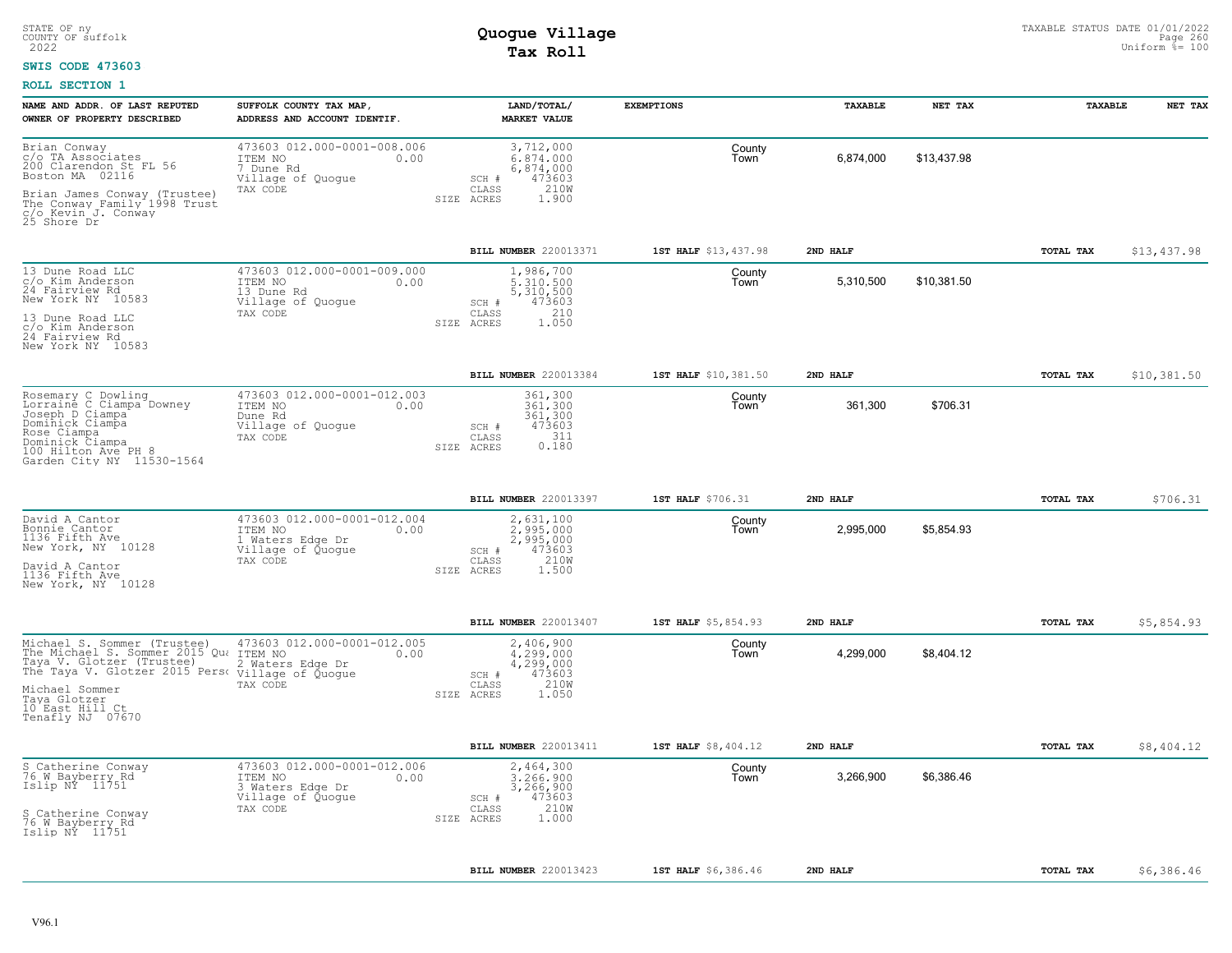### **SWIS CODE 473603**

| NAME AND ADDR. OF LAST REPUTED                                                                                                                                                         | SUFFOLK COUNTY TAX MAP,                                                                       | LAND/TOTAL/                                                                                    | <b>EXEMPTIONS</b>   | TAXABLE   | NET TAX    | TAXABLE          | NET TAX    |
|----------------------------------------------------------------------------------------------------------------------------------------------------------------------------------------|-----------------------------------------------------------------------------------------------|------------------------------------------------------------------------------------------------|---------------------|-----------|------------|------------------|------------|
| OWNER OF PROPERTY DESCRIBED                                                                                                                                                            | ADDRESS AND ACCOUNT IDENTIF.                                                                  | <b>MARKET VALUE</b>                                                                            |                     |           |            |                  |            |
| Mona Zinman<br>250 E 54th St Apt PH4<br>New York NY 10022<br>Mona Zinman<br>250 E 54th St Apt PH4<br>New York NY 10022                                                                 | 473603 012.000-0001-012.007<br>ITEM NO<br>0.00<br>15 Dune Rd<br>Village of Quogue<br>TAX CODE | 2,792,900<br>5,100,000<br>5,100,000<br>473603<br>SCH #<br>281W<br>CLASS<br>SIZE ACRES<br>1.000 | County<br>Town      | 5,100,000 | \$9,969.99 |                  |            |
|                                                                                                                                                                                        |                                                                                               | BILL NUMBER 220013436                                                                          | 1ST HALF \$9,969.99 | 2ND HALF  |            | TOTAL TAX        | \$9,969.99 |
| Leslie Topper<br>as Trustee of the Leslie J To ITEM NO<br>350 E 79th St Apt 28C 17 Dune<br>New York NY 10075<br>Leslie Topper<br>PO Box 1512<br>Quoque NY 11959                        | 473603 012.000-0001-012.008<br>0.00<br>17 Dune Rd<br>Village of Quogue<br>TAX CODE            | 3,044,200<br>3,745,200<br>3,745,200<br>473603<br>SCH #<br>210W<br>CLASS<br>1,000<br>SIZE ACRES | County<br>Town      | 3,745,200 | \$7,321.49 |                  |            |
|                                                                                                                                                                                        |                                                                                               | BILL NUMBER 220013449                                                                          | 1ST HALF \$7,321.49 | 2ND HALF  |            | <b>TOTAL TAX</b> | \$7,321.49 |
| Mark Hirschberg<br>Debra Hirschberg<br>14 Forest Rd<br>Tenafly NJ 07670<br>Mark Hirschberg<br>Debra Hirschberg<br>14 Forest Rd<br>Tenafly NJ 07670                                     | 473603 012.000-0001-012.009<br>ITEM NO<br>0.00<br>19 Dune Rd<br>Village of Quogue<br>TAX CODE | 2,899,100<br>4,007,900<br>4,007,900<br>SCH #<br>473603<br>210W<br>CLASS<br>1.000<br>SIZE ACRES | County<br>Town      | 4,007,900 | \$7,835.04 |                  |            |
|                                                                                                                                                                                        |                                                                                               | BILL NUMBER 220013452                                                                          | 1ST HALF \$7,835.04 | 2ND HALF  |            | TOTAL TAX        | \$7,835.04 |
| Baycrest Properties LLC<br>Attn: KIm Kirk<br>One New York Plz<br>New York NY 10004<br>Baycrest Properties LLC<br>c/o Kittric Motz, Esq<br>Law Offices of Kittric Motz, 1<br>PO Box 951 | 473603 012.000-0001-013.000<br>ITEM NO<br>0.00<br>23 Dune Rd<br>Village of Quogue<br>TAX CODE | 405,900<br>568,400<br>568,400<br>473603<br>SCH #<br>312W<br>CLASS<br>SIZE ACRES<br>1.600       | County<br>Town      | 568,400   | \$1,111.17 |                  |            |
|                                                                                                                                                                                        |                                                                                               | BILL NUMBER 220013465                                                                          | 1ST HALF \$1,111.17 | 2ND HALF  |            | TOTAL TAX        | \$1,111.17 |
| Marcia Kerr (Trustee)<br>Marcia Kerr Qualified Per Res<br>PO Box 1567<br>Quogue, NY 11959<br>Leonid Chernobelsky<br>200 M End Ave Apt 16F<br>New York NY 10023                         | 473603 012.000-0001-014.000<br>ITEM NO<br>0.00<br>25 Dune Rd<br>Village of Quogue<br>TAX CODE | 2,915,300<br>3,783,800<br>3,783,800<br>473603<br>SCH #<br>210W<br>CLASS<br>0.840<br>SIZE ACRES | County<br>Town      | 3,783,800 | \$7,396.95 |                  |            |
|                                                                                                                                                                                        |                                                                                               | BILL NUMBER 220013478                                                                          | 1ST HALF \$7,396.95 | 2ND HALF  |            | TOTAL TAX        | \$7,396.95 |
| Charles Skeen<br>PO Box 1665<br>Quogue, NY 11959<br>Charles Skeen<br>PO Box 1665<br>Quogue, NY 11959                                                                                   | 473603 012.000-0001-015.000<br>ITEM NO<br>0.00<br>27 Dune Rd<br>Village of Quogue<br>TAX CODE | 2,210,500<br>2.714.300<br>2,714,300<br>473603<br>SCH #<br>210W<br>CLASS<br>0.520<br>SIZE ACRES | County<br>Town      | 2,714,300 | \$5,306.19 |                  |            |
|                                                                                                                                                                                        |                                                                                               | BILL NUMBER 220013481                                                                          | 1ST HALF \$5,306.19 | 2ND HALF  |            | TOTAL TAX        | \$5,306.19 |
|                                                                                                                                                                                        |                                                                                               |                                                                                                |                     |           |            |                  |            |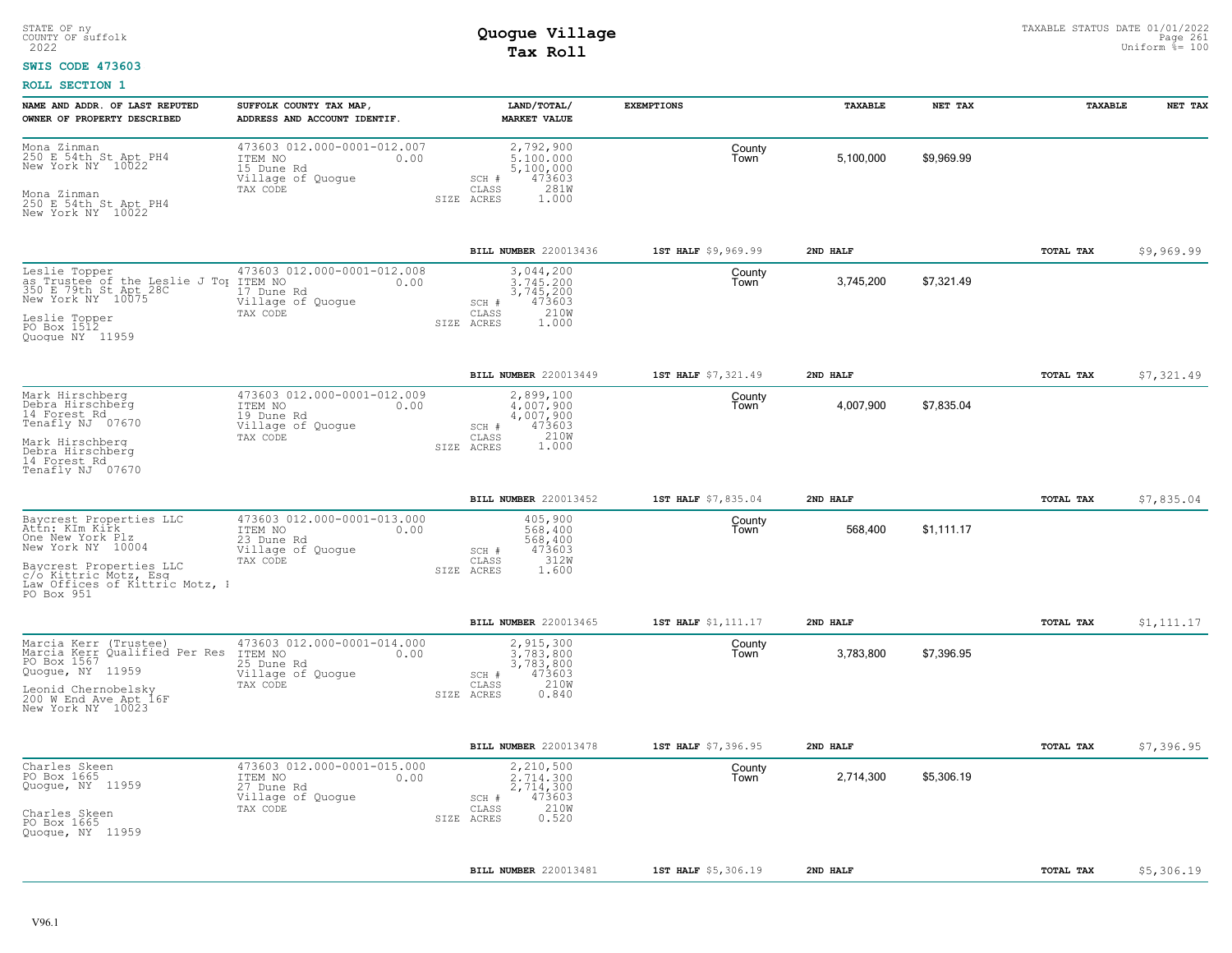#### **SWIS CODE 473603**

| NAME AND ADDR. OF LAST REPUTED                                                                                                                                                                              | SUFFOLK COUNTY TAX MAP,                                                                       | LAND/TOTAL/                                                                          | <b>EXEMPTIONS</b>    | TAXABLE   | NET TAX     | TAXABLE   | NET TAX     |
|-------------------------------------------------------------------------------------------------------------------------------------------------------------------------------------------------------------|-----------------------------------------------------------------------------------------------|--------------------------------------------------------------------------------------|----------------------|-----------|-------------|-----------|-------------|
| OWNER OF PROPERTY DESCRIBED                                                                                                                                                                                 | ADDRESS AND ACCOUNT IDENTIF.                                                                  | <b>MARKET VALUE</b>                                                                  |                      |           |             |           |             |
| BNT Holdings LLC<br>c/o Proskower Rose LLP<br>11 Times Sq<br>New York NY<br>10036                                                                                                                           | 473603 012.000-0001-016.000<br>ITEM NO<br>0.00<br>29 Dune Rd<br>Village of Quogue             | 2,265,200<br>2.800.900<br>2,800,900<br>473603<br>SCH #                               | County<br>Town       | 2,800,900 | \$5,475.48  |           |             |
| Thomas E Dooley<br>243 Cleft Rd<br>Mill Neck, NY 11765                                                                                                                                                      | TAX CODE                                                                                      | 210W<br>CLASS<br>SIZE ACRES<br>0.340                                                 |                      |           |             |           |             |
|                                                                                                                                                                                                             |                                                                                               | BILL NUMBER 220013494                                                                | 1ST HALF \$5,475.48  | 2ND HALF  |             | TOTAL TAX | \$5,475.48  |
| Joel Leitner<br>Susan Leitner<br>One Pierrepont St Apt 8A<br>Brooklyn NY 11201                                                                                                                              | 473603 012.000-0001-017.000<br>ITEM NO<br>0.00<br>31 Dune Rd<br>Village of Quogue<br>TAX CODE | 1,845,200<br>1,877,700<br>1,877,700<br>473603<br>SCH #<br>312W<br>CLASS              | County<br>Town       | 1,877,700 | \$3,670.72  |           |             |
| Joel Leitner<br>Susan Leitner<br>One Pierrepont St Apt 8A<br>Brooklyn NY 11201                                                                                                                              |                                                                                               | 0.280<br>SIZE ACRES                                                                  |                      |           |             |           |             |
|                                                                                                                                                                                                             |                                                                                               | BILL NUMBER 220013504                                                                | 1ST HALF \$3,670.72  | 2ND HALF  |             | TOTAL TAX | \$3,670.72  |
| Lester L Levy<br>Sandra J Levy<br>9 Westhaven Ln<br>White Plains, NY 10605                                                                                                                                  | 473603 012.000-0001-018.001<br>ITEM NO<br>0.00<br>35 Dune Rd<br>Village of Quogue             | 2,459,600<br>3,000,000<br>3,000,000<br>473603<br>SCH #                               | County<br>Town       | 3,000,000 | \$5,864.70  |           |             |
| Lester L Levy<br>9 Westhaven Ln<br>White Plains, NY 10605                                                                                                                                                   | TAX CODE                                                                                      | 210W<br>CLASS<br>0.720<br>SIZE ACRES                                                 |                      |           |             |           |             |
|                                                                                                                                                                                                             |                                                                                               | BILL NUMBER 220016271                                                                | 1ST HALF \$5,864.70  | 2ND HALF  |             | TOTAL TAX | \$5,864.70  |
| Ciampa, Rose (trustee)<br>Dominick Clampa Quogue Res Tr: ITEM NO<br>Christina C Clampa<br>Joseph D Ciampa<br>Lorraine C Ciampa Downey<br>Joseph D Ciampa<br>80 White Hill Rd<br>Cold Spring Harbor NY 11724 | 473603 012.000-0001-019.000<br>0.00<br>Underwater Land<br>Village of Quogue<br>TAX CODE       | 18,000<br>27.600<br>27,600<br>473603<br>SCH #<br>315<br>CLASS<br>0.360<br>SIZE ACRES | County<br>Town       | 27,600    | \$53.96     |           |             |
|                                                                                                                                                                                                             |                                                                                               | BILL NUMBER 220013517                                                                | 1ST HALF \$53.96     | 2ND HALF  |             | TOTAL TAX | \$53.96     |
| Alexandra D Jain<br>Dinesh C Jain<br>Peter Mullan<br>C/o Polshek & Partners                                                                                                                                 | 473603 012.000-0002-001.000<br>ITEM NO<br>0.00<br>2 Dune Rd<br>Village of Quogue              | 4,812,600<br>5.336.600<br>5,336,600<br>473603<br>SCH #                               | County<br>Town       | 5,336,600 | \$10,432.52 |           |             |
| Alexandra D Jain<br>132 Hunt Dr<br>Princeton NJ 08540                                                                                                                                                       | TAX CODE                                                                                      | 210W<br>CLASS<br>SIZE ACRES<br>1.160                                                 |                      |           |             |           |             |
|                                                                                                                                                                                                             |                                                                                               | BILL NUMBER 220013521                                                                | 1ST HALF \$10,432.52 | 2ND HALF  |             | TOTAL TAX | \$10,432.52 |
| Mr. Chester, LLC<br>c/o MAI Capital Management<br>1360 E 9th St Suite 1100<br>Cleveland OH 44114                                                                                                            | 473603 012.000-0002-002.000<br>ITEM NO<br>0.00<br>4 Dune Rd<br>Village of Quogue              | 5,020,000<br>7.505.300<br>7,505,300<br>473603<br>SCH #                               | County<br>Town       | 7,505,300 | \$14,672.11 |           |             |
| Mr. Chester, LLC<br>c/o MAI Capital Management<br>1360 E 9th St Suite 1100<br>Cleveland OH 44114                                                                                                            | TAX CODE                                                                                      | 210W<br>CLASS<br>1.210<br>SIZE ACRES                                                 |                      |           |             |           |             |
|                                                                                                                                                                                                             |                                                                                               | BILL NUMBER 220013533                                                                | 1ST HALF \$14,672.11 | 2ND HALF  |             | TOTAL TAX | \$14,672.11 |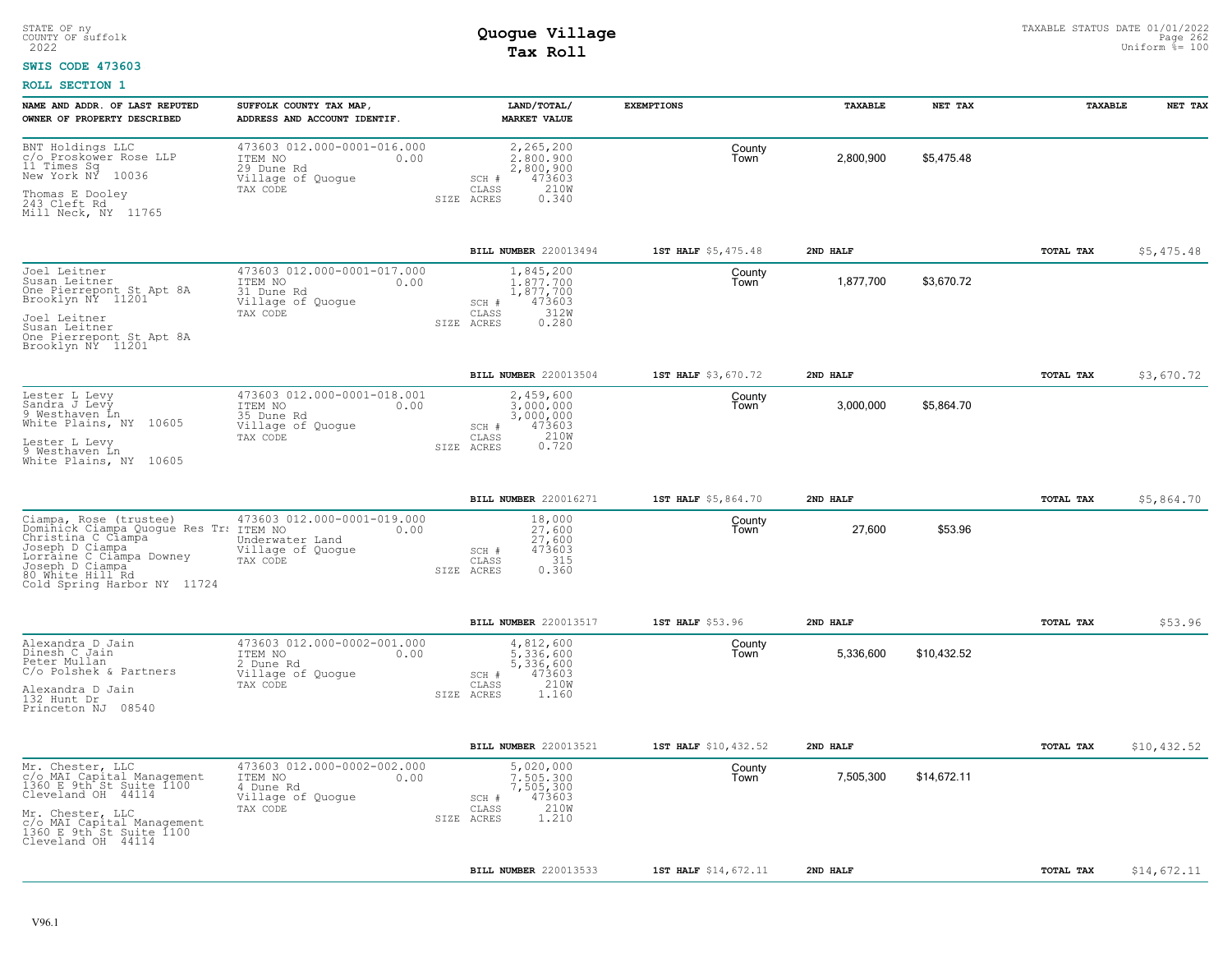#### **SWIS CODE 473603**

| NAME AND ADDR. OF LAST REPUTED<br>OWNER OF PROPERTY DESCRIBED                                                                                                                                                             | SUFFOLK COUNTY TAX MAP,<br>ADDRESS AND ACCOUNT IDENTIF.                                       | LAND/TOTAL/<br><b>MARKET VALUE</b>                                                                        | <b>EXEMPTIONS</b>    | TAXABLE    | NET TAX     | TAXABLE          | NET TAX     |
|---------------------------------------------------------------------------------------------------------------------------------------------------------------------------------------------------------------------------|-----------------------------------------------------------------------------------------------|-----------------------------------------------------------------------------------------------------------|----------------------|------------|-------------|------------------|-------------|
| Brooke D Barrett<br>1016 5th Ave<br>New York, NY 10028<br>Brooke D Barrett<br>1016 5th Ave<br>New York, NY 10028                                                                                                          | 473603 012.000-0002-003.000<br>ITEM NO<br>0.00<br>6 Dune Rd<br>Village of Quogue<br>TAX CODE  | 5,626,900<br>9,878,400<br>9,878,400<br>473603<br>SCH #<br>$\mathtt{CLASS}$<br>210W<br>SIZE ACRES<br>1.550 | County<br>Town       | 9,878,400  | \$19,311.28 |                  |             |
|                                                                                                                                                                                                                           |                                                                                               | BILL NUMBER 220013546                                                                                     | 1ST HALF \$19,311.28 | 2ND HALF   |             | TOTAL TAX        | \$19,311.28 |
| Quogue REIT LLC<br>$\tilde{c}/\tilde{o}$ Joseph P. Toce, Jr.<br>Anderson Tax LLC<br>1177 Avenue of the Americas Fl<br>New York NY 10036<br>B.Margolis<br>c/o Margaret Gaughan<br>17-08 Steven Drive<br>Ossining, NY 10562 | 473603 012.000-0002-006.001<br>ITEM NO<br>0.00<br>10 Dune Rd<br>Village of Quogue<br>TAX CODE | 6,741,900<br>7.825.200<br>7,825,200<br>473603<br>SCH #<br>210W<br>CLASS<br>2.600<br>SIZE ACRES            | County<br>Town       | 7,825,200  | \$15,297.48 |                  |             |
|                                                                                                                                                                                                                           |                                                                                               | BILL NUMBER 220013559                                                                                     | 1ST HALF \$15,297.48 | 2ND HALF   |             | <b>TOTAL TAX</b> | \$15,297.48 |
| Benedict P Morelli<br>Arlene B Morelli<br>350 E 79th St Apt 45A<br>New York NY 10075-9210<br>Benedict P Morelli<br>350 E 79th St Apt 45A<br>New York NY 10075-9210                                                        | 473603 012.000-0002-007.000<br>ITEM NO<br>0.00<br>12 Dune Rd<br>Village of Quogue<br>TAX CODE | 6,534,400<br>9,756,800<br>9,756,800<br>473603<br>SCH #<br>210W<br>CLASS<br>SIZE ACRES                     | County<br>Town       | 9,756,800  | \$19,073.57 |                  |             |
|                                                                                                                                                                                                                           |                                                                                               | BILL NUMBER 220013562                                                                                     | 1ST HALF \$19,073.57 | 2ND HALF   |             | TOTAL TAX        | \$19,073.57 |
| Rlcj Co Llc<br>136 26 37th Ave<br>Flushing, NY 11354<br>RLCJ Company<br>C/O Don Ciampa<br>100 Hilton Ave<br>Garden City, NY 11530                                                                                         | 473603 012.000-0002-009.004<br>ITEM NO<br>0.00<br>16 Dune Rd<br>Village of Quoque<br>TAX CODE | 5,517,900<br>6.000.100<br>6,000,100<br>473603<br>SCH #<br>210W<br>CLASS<br>1.520<br>SIZE ACRES            | County<br>Town       | 6,000,100  | \$11,729.60 |                  |             |
|                                                                                                                                                                                                                           |                                                                                               | <b>BILL NUMBER 220013575</b>                                                                              | 1ST HALF \$11,729.60 | 2ND HALF   |             | TOTAL TAX        | \$11,729.60 |
| Lorraine C Ciampa Downey<br>Rosemary Dowling<br>Dominick Ciampa<br>Rose Ciampa<br>Joseph D Ciampa<br>Rose Ciampa<br>Dominick Ciampa<br>100 Hilton Ave PH 8<br>Garden City NY 11530-1564                                   | 473603 012.000-0002-009.006<br>ITEM NO<br>0.00<br>18 Dune Rd<br>Village of Quogue<br>TAX CODE | 5,981,000<br>6,990,400<br>6,990,400<br>473603<br>SCH #<br>210W<br>CLASS<br>SIZE ACRES<br>1.920            | County<br>Town       | 6,990,400  | \$13,665.53 |                  |             |
|                                                                                                                                                                                                                           |                                                                                               | <b>BILL NUMBER 220013588</b>                                                                              | 1ST HALF \$13,665.53 | 2ND HALF   |             | <b>TOTAL TAX</b> | \$13,665.53 |
| Four Winds Properties LLC<br>c/o Kittric Motz<br>PO Box 951<br>Quogue NY 11959<br>Four Winds Properties LLC<br>c/o Kittric Motz<br>PO Box 951<br>Quogue NY 11959                                                          | 473603 012.000-0002-010.000<br>ITEM NO<br>0.00<br>20 Dune Rd<br>Village of Quogue<br>TAX CODE | 5,968,100<br>16,443,500<br>16,443,500<br>473603<br>SCH #<br>210W<br>CLASS<br>1.370<br>SIZE ACRES          | County<br>Town       | 16,443,500 | \$32,145.40 |                  |             |
|                                                                                                                                                                                                                           |                                                                                               | BILL NUMBER 220013591                                                                                     | 1ST HALF \$32,145.40 | 2ND HALF   |             | TOTAL TAX        | \$32,145.40 |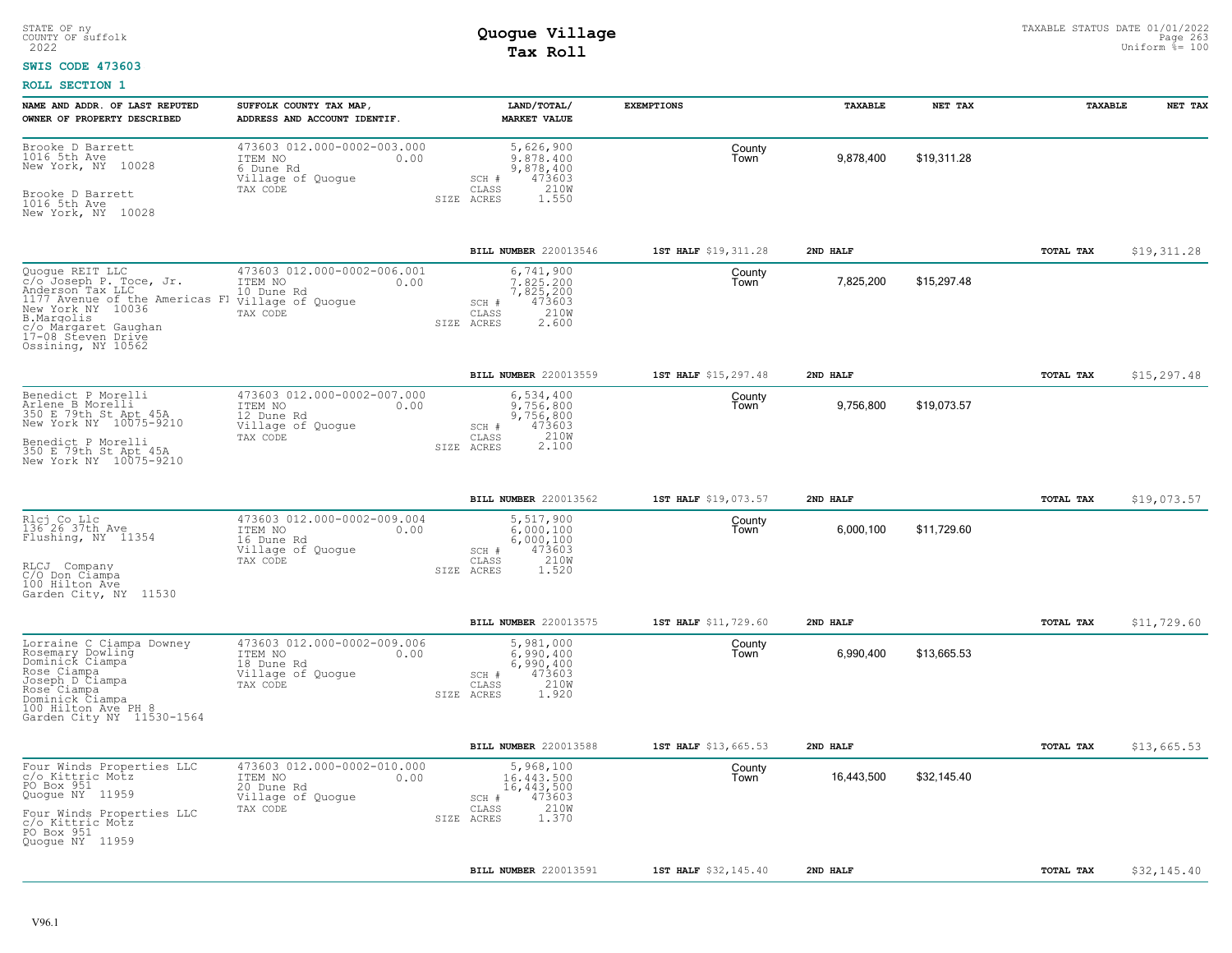### **SWIS CODE 473603**

| NAME AND ADDR. OF LAST REPUTED<br>OWNER OF PROPERTY DESCRIBED                                                                                                                                                                                  | SUFFOLK COUNTY TAX MAP,<br>ADDRESS AND ACCOUNT IDENTIF.                                        | LAND/TOTAL/<br><b>MARKET VALUE</b>                                                             | <b>EXEMPTIONS</b>    | <b>TAXABLE</b> | NET TAX     | TAXABLE          | NET TAX     |
|------------------------------------------------------------------------------------------------------------------------------------------------------------------------------------------------------------------------------------------------|------------------------------------------------------------------------------------------------|------------------------------------------------------------------------------------------------|----------------------|----------------|-------------|------------------|-------------|
| Dunecrest Properties, LLC<br>Attn: Kim Kirk, Esq. ITEM NO<br>c/o Fried Frank Harris Schriv 22 Dune Rd<br>One New York Plz<br>New York NY 10004<br>Dunecrest Properties, LLC<br>Law Offices of Kittric Motz, 1<br>PO Box 951<br>Quoque NY 11959 | 473603 012.000-0002-011.000<br>0.00<br>Village of Quogue<br>TAX CODE                           | 6,098,700<br>7.330.200<br>7,330,200<br>473603<br>SCH #<br>281W<br>CLASS<br>1.960<br>SIZE ACRES | County<br>Town       | 7,330,200      | \$14,329.81 |                  |             |
|                                                                                                                                                                                                                                                |                                                                                                | BILL NUMBER 220013601                                                                          | 1ST HALF \$14,329.81 | 2ND HALF       |             | TOTAL TAX        | \$14,329.81 |
| Theodore Slepian (Trustee)<br>The Theodore Slepian 2010 OPR. ITEM NO<br>Janis Slepian (Trustee)<br>Janis Siepian (Ilustee)<br>The Janis Slepian 2010 Qualif: Village of Quogue<br>Slepian<br>15 Hadland Dr<br>Huntington NY 11742              | 473603 012.000-0002-012.000<br>0.00<br>24 Dune Rd<br>TAX CODE                                  | 6,565,500<br>9,333,700<br>9,333,700<br>473603<br>SCH #<br>210W<br>CLASS<br>SIZE ACRES<br>2.110 | County<br>Town       | 9,333,700      | \$18,246.45 |                  |             |
|                                                                                                                                                                                                                                                |                                                                                                | BILL NUMBER 220013614                                                                          | 1ST HALF \$18,246.45 | 2ND HALF       |             | <b>TOTAL TAX</b> | \$18,246.45 |
| Marcia Kerr (Trustee)<br>Marcia Kerr Qualified Per Res<br>PO Box 1567<br>Quoque, NY 11959<br>Leonid Chernobelsky<br>200 W End Ave Apt 16F<br>New York NY 10023                                                                                 | 473603 012.000-0002-013.000<br>ITEM NO<br>0.00<br>Private Row<br>Village of Quogue<br>TAX CODE | 500<br>500<br>500<br>473603<br>SCH #<br>CLASS<br>692W<br>SIZE ACRES                            | County<br>Town       | 500            | \$0.98      |                  |             |
|                                                                                                                                                                                                                                                |                                                                                                | BILL NUMBER 220013627                                                                          | $1ST$ HALF $$0.98$   | 2ND HALF       |             | TOTAL TAX        | \$0.98      |
| Charles Skeen<br>17 E 96th St<br>New York, NY 10128<br>Charles Skeen<br>PO Box 1665<br>Quoque, NY 11959                                                                                                                                        | 473603 012.000-0002-014.000<br>ITEM NO<br>0.00<br>Private Row<br>Village of Quogue<br>TAX CODE | 500<br>$3,600$<br>$3,600$<br>473603<br>SCH #<br>692<br>CLASS<br>SIZE ACRES                     | County<br>Town       | 3,600          | \$7.04      |                  |             |
|                                                                                                                                                                                                                                                |                                                                                                | BILL NUMBER 220013631                                                                          | 1ST HALF \$7.04      | 2ND HALF       |             | <b>TOTAL TAX</b> | \$7.04      |
| Thomas E Dooley<br>Barbara A Dooley<br>243 Cleft Rd<br>Mill Neck, NY 11765<br>Thomas E Dooley<br>243 Cleft Rd<br>Mill Neck, NY 11765                                                                                                           | 473603 012.000-0002-015.000<br>ITEM NO<br>0.00<br>Private Row<br>Village of Quogue<br>TAX CODE | 264,500<br>274,900<br>274,900<br>473603<br>SCH #<br>312W<br>CLASS<br>SIZE ACRES<br>0.030       | County<br>Town       | 274,900        | \$537.40    |                  |             |
|                                                                                                                                                                                                                                                |                                                                                                | BILL NUMBER 220013643                                                                          | 1ST HALF \$537.40    | 2ND HALF       |             | <b>TOTAL TAX</b> | \$537.40    |
| Thomas E Dooley<br>Barbara A Dooley<br>243 Cleft Rd<br>Mill Neck, NY 11765<br>Thomas E Dooley<br>243 Cleft Rd<br>Mill Neck, NY 11765                                                                                                           | 473603 012.000-0002-016.000<br>ITEM NO<br>0.00<br>26 Dune Rd<br>Village of Quogue<br>TAX CODE  | 5,912,000<br>8,065,100<br>8,065,100<br>473603<br>SCH #<br>210W<br>CLASS<br>2.280<br>SIZE ACRES | County<br>Town       | 8,065,100      | \$15,766.46 |                  |             |
|                                                                                                                                                                                                                                                |                                                                                                | BILL NUMBER 220013656                                                                          | 1ST HALF \$15,766.46 | 2ND HALF       |             | TOTAL TAX        | \$15,766.46 |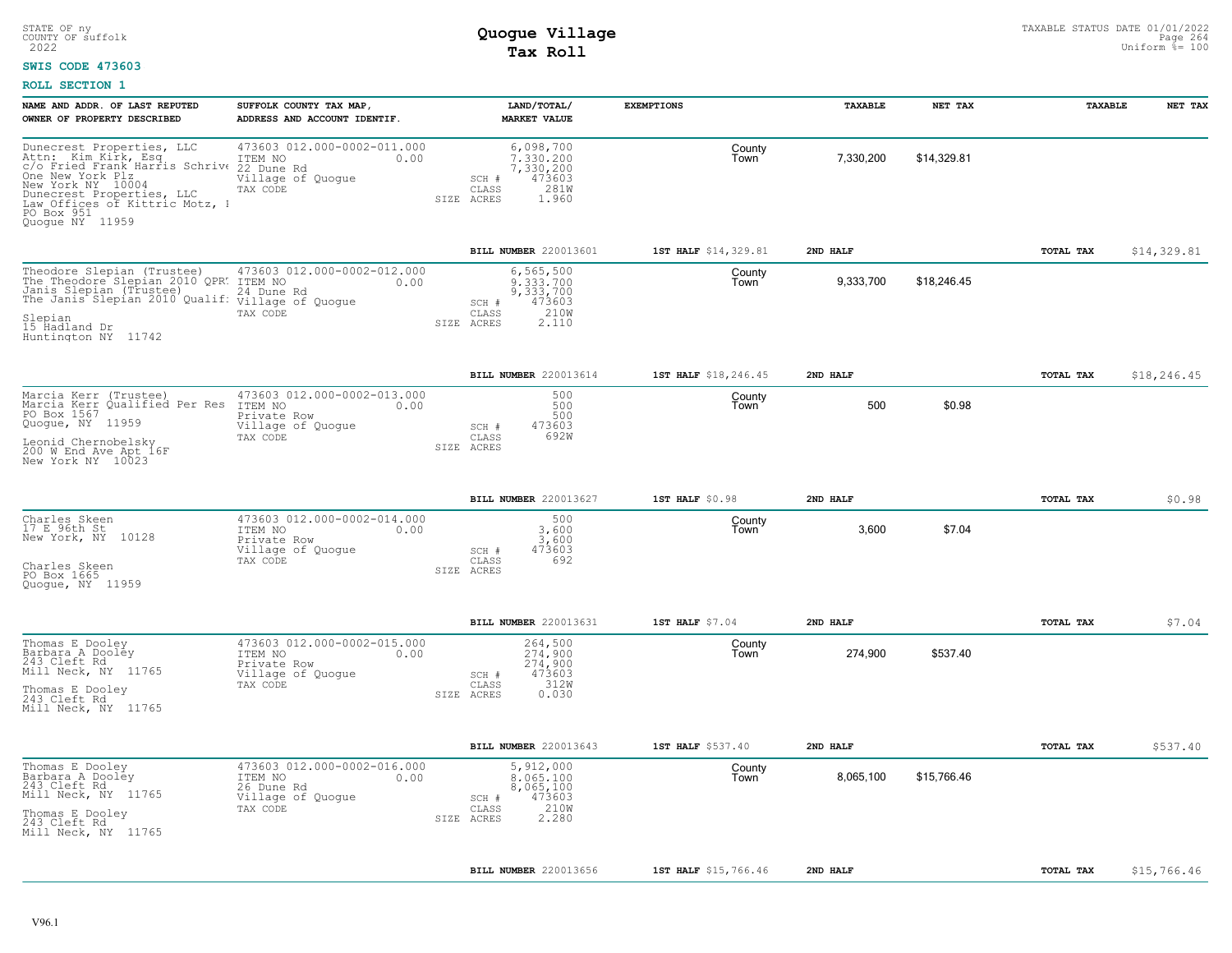#### **SWIS CODE 473603**

| 473603 012.000-0002-017.000<br>6,534,400<br>BNT Holdings LLC<br>County<br>c/o Proskower Rose LLP<br>8,720,800<br>\$17,048.29<br>ITEM NO<br>0.00<br>8,720,800<br>Town<br>Karen Berger<br>28 Dune Rd<br>8,720,800<br>11 Times Šq<br>New York NY 10036<br>Village of Quogue<br>473603<br>$SCH$ $#$<br>$\mathtt{CLASS}$<br>281W<br>TAX CODE<br>Thomas E Dooley<br>243 Cleft Rd<br>2.100<br>SIZE ACRES<br>Mill Neck, NY 11765<br>BILL NUMBER 220013669<br>1ST HALF \$17,048.29<br>2ND HALF<br>TOTAL TAX<br>473603 012.000-0002-018.000<br>6,534,400<br>Joel Leitner<br>County<br>Susan Leitner<br>7.427.300<br>7,427,300<br>\$14,519.63<br>ITEM NO<br>0.00<br>Town<br>One Pierrepont St Apt 8A<br>7,427,300<br>30 Dune Rd<br>Brooklyn NÝ 11201<br>Village of Quogue<br>473603<br>SCH #<br>210W<br>CLASS<br>TAX CODE<br>Joel Leitner<br>SIZE ACRES<br>2.100<br>Susan Leitner<br>One Pierrepont St Apt 8A<br>Brooklyn NY 11201<br>BILL NUMBER 220013672<br>2ND HALF<br>TOTAL TAX<br>1ST HALF \$14,519.63<br>473603 012.000-0002-019.000<br>David Beirne<br>6,171,400<br>County<br>Terry Beirne<br>7.356.500<br>7,356,500<br>\$14,381.22<br>ITEM NO<br>0.00<br>Town<br>1658 Miracle Mile<br>32 Dune Rd<br>7,356,500<br>Stonewall TX 78671<br>Village of Quoque<br>SCH #<br>473603<br>210W<br>TAX CODE<br>CLASS<br>David Beirne<br>1.700<br>SIZE ACRES<br>1658 Miracle Mile<br>Stonewall TX 78671<br>BILL NUMBER 220013685<br>1ST HALF \$14,381.22<br>2ND HALF<br>TOTAL TAX<br>473603 013.000-0001-002.000<br>Mayer Family LLC<br>458,000<br>County<br>29 Cambridge Way<br>Alpine NJ 07620<br>458,000<br>\$895.34<br>ITEM NO<br>458,000<br>Town<br>0.00<br>37 Dune Rd<br>458,000<br>473603<br>Village of Quogue<br>SCH #<br>312W<br>CLASS<br>TAX CODE<br>Jeffrey Mayer<br>SIZE ACRES<br>0.070<br>29 Cambridge Way<br>Alpine, NJ 07620<br>BILL NUMBER 220013698<br>1ST HALF \$895.34<br>2ND HALF<br>TOTAL TAX<br>473603 013.000-0001-003.000<br>James J Coster<br>2,005,900<br>County<br>Jennifer Coster<br>2.330.900<br>2,330,900<br>\$4,556.68<br>ITEM NO<br>0.00<br>Town<br>43 Centre St<br>$39$ Dune Rd<br>2,330,900<br>Rye NY 10580<br>Village of Quogue<br>473603<br>SCH #<br>260W<br>TAX CODE<br>CLASS<br>Jennifer Coster<br>SIZE ACRES<br>0.300<br>8303 SE Golfhouse Dr<br>Hobe Sound FL 33455<br>BILL NUMBER 220013708<br>2ND HALF<br>TOTAL TAX<br>1ST HALF \$4,556.68<br>473603 013.000-0001-004.000<br>2,292,500<br>Cohen Peach Tree, LLC<br>County<br>164 Sagamore Dr<br>3,405,700<br>\$6,657.80<br>ITEM NO<br>0.00<br>3,405,700<br>Town<br>Plainview NY 11803<br>3,405,700<br>41 Dune Rd<br>Village of Quogue<br>SCH #<br>473603<br>210W<br>TAX CODE<br>CLASS<br>Solomon Cohen<br>0.340<br>SIZE ACRES<br>164 Sagamore Dr<br>Plainview, NY 11803-1524<br>2ND HALF<br>TOTAL TAX | NAME AND ADDR. OF LAST REPUTED<br>OWNER OF PROPERTY DESCRIBED | SUFFOLK COUNTY TAX MAP,<br>ADDRESS AND ACCOUNT IDENTIF. | LAND/TOTAL/<br><b>MARKET VALUE</b> | <b>EXEMPTIONS</b>   | <b>TAXABLE</b> | NET TAX | TAXABLE | NET TAX     |
|----------------------------------------------------------------------------------------------------------------------------------------------------------------------------------------------------------------------------------------------------------------------------------------------------------------------------------------------------------------------------------------------------------------------------------------------------------------------------------------------------------------------------------------------------------------------------------------------------------------------------------------------------------------------------------------------------------------------------------------------------------------------------------------------------------------------------------------------------------------------------------------------------------------------------------------------------------------------------------------------------------------------------------------------------------------------------------------------------------------------------------------------------------------------------------------------------------------------------------------------------------------------------------------------------------------------------------------------------------------------------------------------------------------------------------------------------------------------------------------------------------------------------------------------------------------------------------------------------------------------------------------------------------------------------------------------------------------------------------------------------------------------------------------------------------------------------------------------------------------------------------------------------------------------------------------------------------------------------------------------------------------------------------------------------------------------------------------------------------------------------------------------------------------------------------------------------------------------------------------------------------------------------------------------------------------------------------------------------------------------------------------------------------------------------------------------------------------------------------------------------------------------------------------------------------------------------------------------------------------------------------------------------------------------------------------------------------------------------------------------------------------------------------|---------------------------------------------------------------|---------------------------------------------------------|------------------------------------|---------------------|----------------|---------|---------|-------------|
|                                                                                                                                                                                                                                                                                                                                                                                                                                                                                                                                                                                                                                                                                                                                                                                                                                                                                                                                                                                                                                                                                                                                                                                                                                                                                                                                                                                                                                                                                                                                                                                                                                                                                                                                                                                                                                                                                                                                                                                                                                                                                                                                                                                                                                                                                                                                                                                                                                                                                                                                                                                                                                                                                                                                                                                  |                                                               |                                                         |                                    |                     |                |         |         |             |
|                                                                                                                                                                                                                                                                                                                                                                                                                                                                                                                                                                                                                                                                                                                                                                                                                                                                                                                                                                                                                                                                                                                                                                                                                                                                                                                                                                                                                                                                                                                                                                                                                                                                                                                                                                                                                                                                                                                                                                                                                                                                                                                                                                                                                                                                                                                                                                                                                                                                                                                                                                                                                                                                                                                                                                                  |                                                               |                                                         |                                    |                     |                |         |         | \$17,048.29 |
|                                                                                                                                                                                                                                                                                                                                                                                                                                                                                                                                                                                                                                                                                                                                                                                                                                                                                                                                                                                                                                                                                                                                                                                                                                                                                                                                                                                                                                                                                                                                                                                                                                                                                                                                                                                                                                                                                                                                                                                                                                                                                                                                                                                                                                                                                                                                                                                                                                                                                                                                                                                                                                                                                                                                                                                  |                                                               |                                                         |                                    |                     |                |         |         |             |
|                                                                                                                                                                                                                                                                                                                                                                                                                                                                                                                                                                                                                                                                                                                                                                                                                                                                                                                                                                                                                                                                                                                                                                                                                                                                                                                                                                                                                                                                                                                                                                                                                                                                                                                                                                                                                                                                                                                                                                                                                                                                                                                                                                                                                                                                                                                                                                                                                                                                                                                                                                                                                                                                                                                                                                                  |                                                               |                                                         |                                    |                     |                |         |         | \$14,519.63 |
|                                                                                                                                                                                                                                                                                                                                                                                                                                                                                                                                                                                                                                                                                                                                                                                                                                                                                                                                                                                                                                                                                                                                                                                                                                                                                                                                                                                                                                                                                                                                                                                                                                                                                                                                                                                                                                                                                                                                                                                                                                                                                                                                                                                                                                                                                                                                                                                                                                                                                                                                                                                                                                                                                                                                                                                  |                                                               |                                                         |                                    |                     |                |         |         |             |
|                                                                                                                                                                                                                                                                                                                                                                                                                                                                                                                                                                                                                                                                                                                                                                                                                                                                                                                                                                                                                                                                                                                                                                                                                                                                                                                                                                                                                                                                                                                                                                                                                                                                                                                                                                                                                                                                                                                                                                                                                                                                                                                                                                                                                                                                                                                                                                                                                                                                                                                                                                                                                                                                                                                                                                                  |                                                               |                                                         |                                    |                     |                |         |         | \$14,381.22 |
|                                                                                                                                                                                                                                                                                                                                                                                                                                                                                                                                                                                                                                                                                                                                                                                                                                                                                                                                                                                                                                                                                                                                                                                                                                                                                                                                                                                                                                                                                                                                                                                                                                                                                                                                                                                                                                                                                                                                                                                                                                                                                                                                                                                                                                                                                                                                                                                                                                                                                                                                                                                                                                                                                                                                                                                  |                                                               |                                                         |                                    |                     |                |         |         |             |
|                                                                                                                                                                                                                                                                                                                                                                                                                                                                                                                                                                                                                                                                                                                                                                                                                                                                                                                                                                                                                                                                                                                                                                                                                                                                                                                                                                                                                                                                                                                                                                                                                                                                                                                                                                                                                                                                                                                                                                                                                                                                                                                                                                                                                                                                                                                                                                                                                                                                                                                                                                                                                                                                                                                                                                                  |                                                               |                                                         |                                    |                     |                |         |         | \$895.34    |
|                                                                                                                                                                                                                                                                                                                                                                                                                                                                                                                                                                                                                                                                                                                                                                                                                                                                                                                                                                                                                                                                                                                                                                                                                                                                                                                                                                                                                                                                                                                                                                                                                                                                                                                                                                                                                                                                                                                                                                                                                                                                                                                                                                                                                                                                                                                                                                                                                                                                                                                                                                                                                                                                                                                                                                                  |                                                               |                                                         |                                    |                     |                |         |         |             |
|                                                                                                                                                                                                                                                                                                                                                                                                                                                                                                                                                                                                                                                                                                                                                                                                                                                                                                                                                                                                                                                                                                                                                                                                                                                                                                                                                                                                                                                                                                                                                                                                                                                                                                                                                                                                                                                                                                                                                                                                                                                                                                                                                                                                                                                                                                                                                                                                                                                                                                                                                                                                                                                                                                                                                                                  |                                                               |                                                         |                                    |                     |                |         |         | \$4,556.68  |
|                                                                                                                                                                                                                                                                                                                                                                                                                                                                                                                                                                                                                                                                                                                                                                                                                                                                                                                                                                                                                                                                                                                                                                                                                                                                                                                                                                                                                                                                                                                                                                                                                                                                                                                                                                                                                                                                                                                                                                                                                                                                                                                                                                                                                                                                                                                                                                                                                                                                                                                                                                                                                                                                                                                                                                                  |                                                               |                                                         |                                    |                     |                |         |         |             |
|                                                                                                                                                                                                                                                                                                                                                                                                                                                                                                                                                                                                                                                                                                                                                                                                                                                                                                                                                                                                                                                                                                                                                                                                                                                                                                                                                                                                                                                                                                                                                                                                                                                                                                                                                                                                                                                                                                                                                                                                                                                                                                                                                                                                                                                                                                                                                                                                                                                                                                                                                                                                                                                                                                                                                                                  |                                                               |                                                         | BILL NUMBER 220013711              | 1ST HALF \$6,657.80 |                |         |         | \$6,657.80  |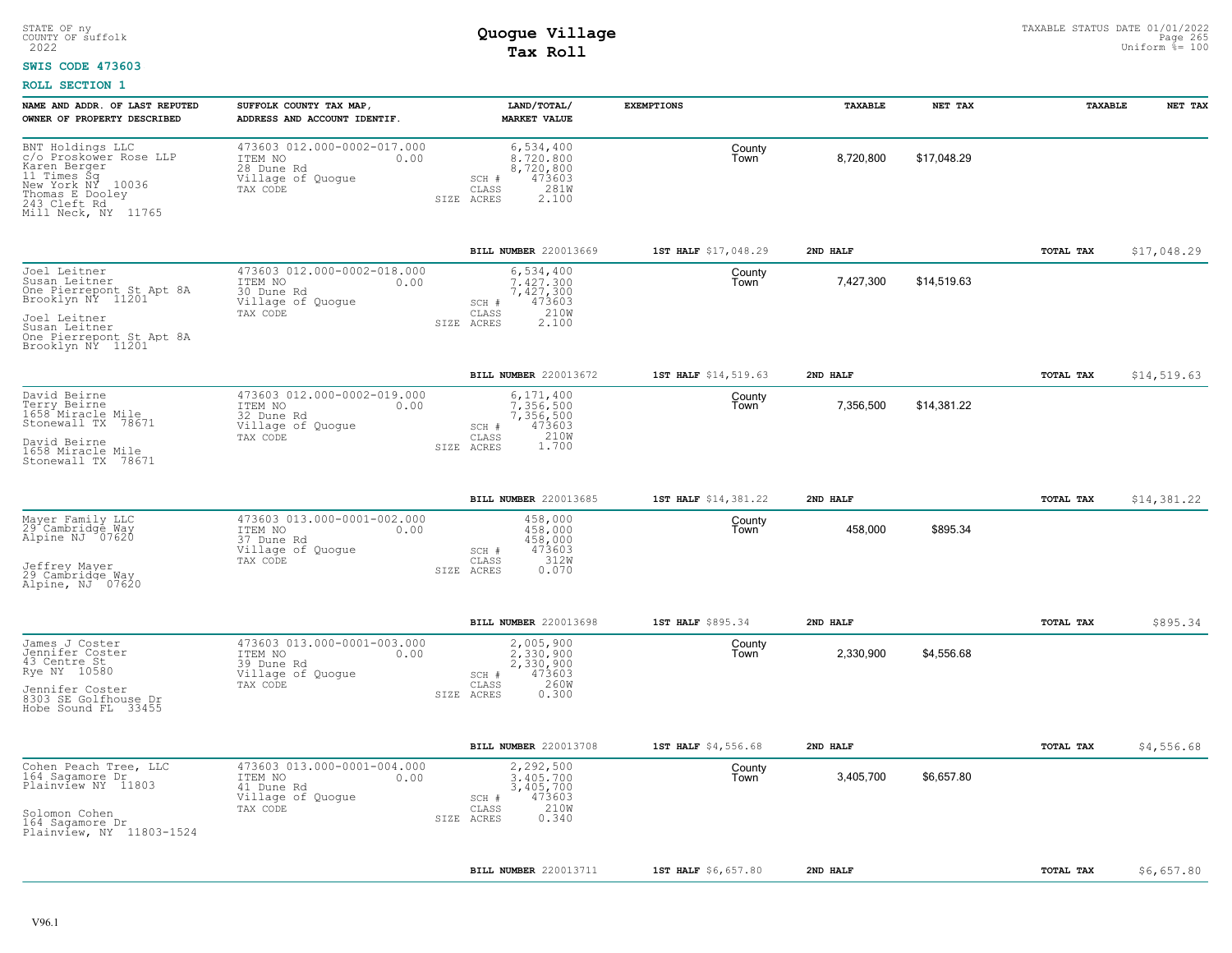### **SWIS CODE 473603**

| NAME AND ADDR. OF LAST REPUTED<br>OWNER OF PROPERTY DESCRIBED                                                                                            | SUFFOLK COUNTY TAX MAP,<br>ADDRESS AND ACCOUNT IDENTIF.                                       | LAND/TOTAL/<br><b>MARKET VALUE</b>                                                                 | <b>EXEMPTIONS</b>    | TAXABLE   | NET TAX     | <b>TAXABLE</b>   | NET TAX      |
|----------------------------------------------------------------------------------------------------------------------------------------------------------|-----------------------------------------------------------------------------------------------|----------------------------------------------------------------------------------------------------|----------------------|-----------|-------------|------------------|--------------|
| Jean-Pierre Chesse<br>152 W 13th St<br>New York NY 10011<br>Jean-Pierre Chesse<br>152 W 13th St<br>New York NY 10011                                     | 473603 013.000-0001-005.000<br>ITEM NO<br>0.00<br>43 Dune Rd<br>Village of Quogue<br>TAX CODE | 2,424,700<br>4,811,000<br>4,811,000<br>473603<br>SCH #<br>210W<br>CLASS<br>SIZE ACRES<br>0.360     | County<br>Town       | 4,811,000 | \$9,405.02  |                  |              |
|                                                                                                                                                          |                                                                                               | <b>BILL NUMBER 220013724</b>                                                                       | 1ST HALF \$9,405.02  | 2ND HALF  |             | <b>TOTAL TAX</b> | \$9,405.02   |
| Brendan Lavelle<br>Rose Lavelle<br>27 Sherry Hill Ln<br>Manhasset NY 11030<br>Brendan Lavelle<br>Rose Lavelle<br>27 Sherry Hill Ln<br>Manhasset NY 11030 | 473603 013.000-0001-006.000<br>ITEM NO<br>0.00<br>45 Dune Rd<br>Village of Quogue<br>TAX CODE | 2,568,000<br>3.574.900<br>3,574,900<br>473603<br>SCH #<br>210W<br>CLASS<br>SIZE ACRES<br>0.390     | County<br>l own      | 3,574,900 | \$6,988.57  |                  |              |
|                                                                                                                                                          |                                                                                               | BILL NUMBER 220013737                                                                              | 1ST HALF \$6,988.57  | 2ND HALF  |             | TOTAL TAX        | \$6,988.57   |
| Eugene B Shanks<br>C/o The Ayco Corp<br>Susan B Shanks<br>C/o The Ayco Corp<br>Eugene B Shanks JR<br>110 Middleton Cir<br>Nashville TN 37215             | 473603 013.000-0001-007.004<br>ITEM NO<br>0.00<br>47 Dune Rd<br>Village of Quoque<br>TAX CODE | 2,684,800<br>3.744.000<br>3,744,000<br>473603<br>SCH #<br>210W<br>CLASS<br>0.580<br>SIZE ACRES     | County<br>Town       | 3,744,000 | \$7,319.15  |                  |              |
|                                                                                                                                                          |                                                                                               | BILL NUMBER 220013741                                                                              | 1ST HALF \$7,319.15  | 2ND HALF  |             | TOTAL TAX        | \$7,319.15   |
| Beekman Mitchell LLC<br>130 E 18th St Apt 14S<br>New York NY 10003<br>Beekman Mitchell LLC<br>130 E 18th St Apt 14S<br>New York NY 10003                 | 473603 013.000-0001-010.002<br>ITEM NO<br>0.00<br>53 Dune Rd<br>Village of Quogue<br>TAX CODE | 2,520,300<br>5.255.800<br>5,255,800<br>473603<br>$SCH$ $#$<br>CLASS<br>210W<br>0.540<br>SIZE ACRES | County<br>Town       | 5,255,800 | \$10,274.56 |                  |              |
|                                                                                                                                                          |                                                                                               | BILL NUMBER 220013753                                                                              | 1ST HALF \$10,274.56 | 2ND HALF  |             | TOTAL TAX        | \$10, 274.56 |
| Elizabeth A Brimberg<br>225 W 86th St Apt 403<br>New York NY 10024<br>Elizabeth A Brimberg<br>225 W 86th St Apt 403<br>New York NY 10024                 | 473603 013.000-0001-010.004<br>ITEM NO<br>0.00<br>49 Dune Rd<br>Village of Quogue<br>TAX CODE | 2,370,300<br>2.435.400<br>2,435,400<br>473603<br>SCH #<br>312W<br>CLASS<br>0.530<br>SIZE ACRES     | County<br>Town       | 2,435,400 | \$4,760.96  |                  |              |
|                                                                                                                                                          |                                                                                               | BILL NUMBER 220013766                                                                              | 1ST HALF \$4,760.96  | 2ND HALF  |             | TOTAL TAX        | \$4,760.96   |
| Peter R Vermylen<br>Cathleen M Vermylen<br>PO Box 1826<br>Quogue, NY 11959-1826<br>Peter R Vermylen<br>PO Box 1826<br>Quogue, NY 11959-1826              | 473603 013.000-0001-011.000<br>ITEM NO<br>0.00<br>55 Dune Rd<br>Village of Quogue<br>TAX CODE | 2,750,900<br>3,286,400<br>3,286,400<br>473603<br>SCH #<br>210W<br>CLASS<br>0.760<br>SIZE ACRES     | County<br>Town       | 3,286,400 | \$6,424.58  |                  |              |
|                                                                                                                                                          |                                                                                               | <b>BILL NUMBER 220013779</b>                                                                       | 1ST HALF \$6,424.58  | 2ND HALF  |             | TOTAL TAX        | \$6,424.58   |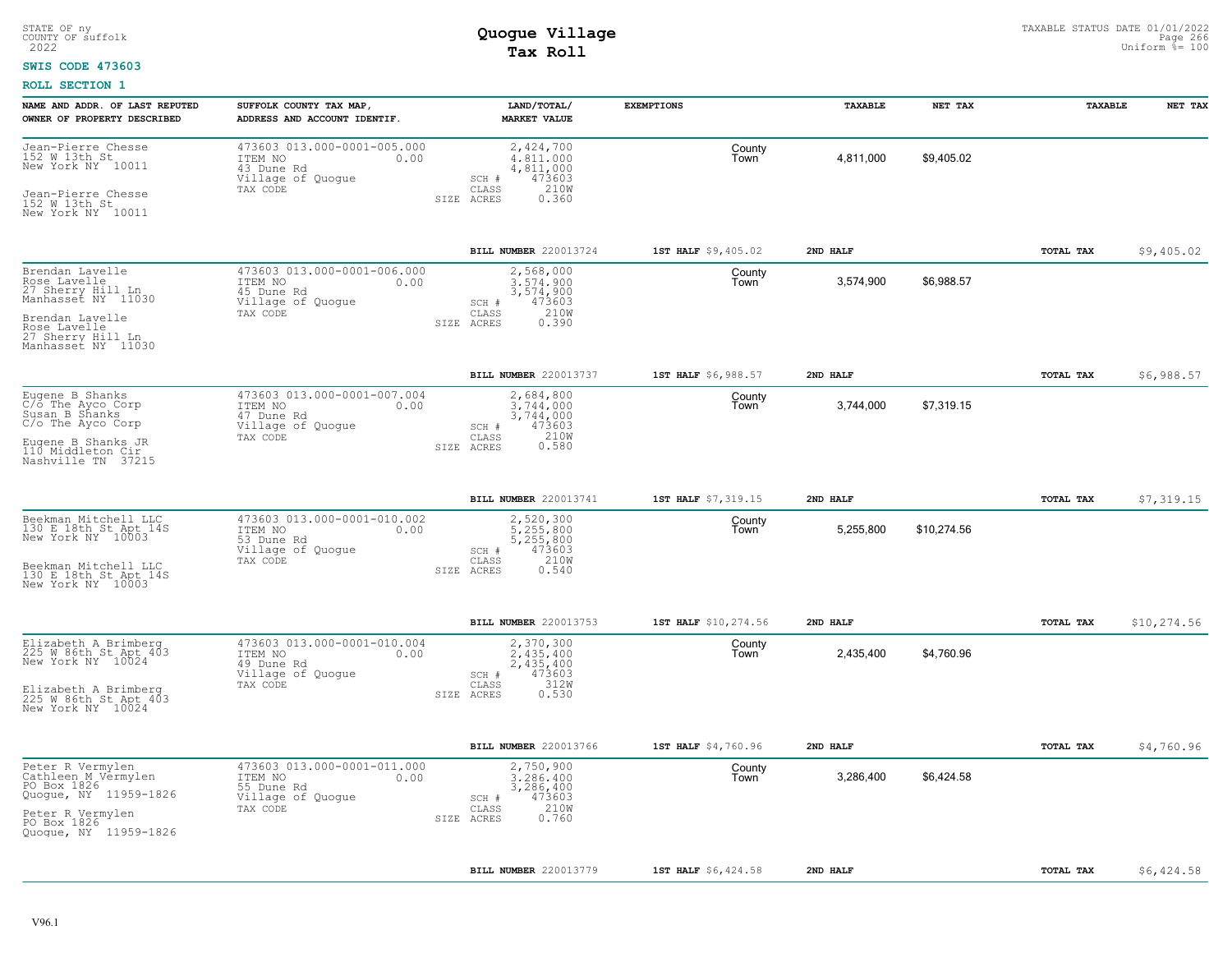#### **SWIS CODE 473603**

| NAME AND ADDR. OF LAST REPUTED<br>OWNER OF PROPERTY DESCRIBED                                                                                          | SUFFOLK COUNTY TAX MAP<br>ADDRESS AND ACCOUNT IDENTIF.                                        | LAND/TOTAL/<br><b>MARKET VALUE</b>                                                             | <b>EXEMPTIONS</b>   | TAXABLE   | NET TAX    | TAXABLE   | NET TAX    |
|--------------------------------------------------------------------------------------------------------------------------------------------------------|-----------------------------------------------------------------------------------------------|------------------------------------------------------------------------------------------------|---------------------|-----------|------------|-----------|------------|
| David F Marr III<br>PO Box 661<br>Quogue, NY 11959<br>David F Marr III<br>PO Box 5005<br>Quoque, NY 11959                                              | 473603 013.000-0001-012.000<br>ITEM NO<br>0.00<br>61 Dune Rd<br>Village of Quogue<br>TAX CODE | 2,841,900<br>3.554.900<br>3,554,900<br>473603<br>SCH #<br>281W<br>CLASS<br>SIZE ACRES<br>0.830 | County<br>Town      | 3,554,900 | \$6,949.47 |           |            |
|                                                                                                                                                        |                                                                                               | BILL NUMBER 220013782                                                                          | 1ST HALF \$6,949.47 | 2ND HALF  |            | TOTAL TAX | \$6,949.47 |
| Gregory T Hoogkamp<br>11 E 86th St Apt 21<br>New York, NY 10021<br>Gregory T Hoogkamp<br>11 E 86th St Apt 21<br>New York, NY 10021                     | 473603 013.000-0001-013.000<br>ITEM NO<br>0.00<br>63 Dune Rd<br>Village of Quogue<br>TAX CODE | 2,304,900<br>2,810,000<br>2,810,000<br>473603<br>SCH #<br>210W<br>CLASS<br>SIZE ACRES<br>0.480 | County<br>Town      | 2,810,000 | \$5,493.27 |           |            |
|                                                                                                                                                        |                                                                                               | BILL NUMBER 220013795                                                                          | 1ST HALF \$5,493.27 | 2ND HALF  |            | TOTAL TAX | \$5,493.27 |
| Gregory T Hoogkamp<br>Lilas G Hoogkamp<br>11 E 86th St Apt 21<br>New York, NY 10021<br>Gregory T Hoogkamp<br>11 E 86th St Apt 21<br>New York, NY 10021 | 473603 013.000-0001-014.000<br>0.00<br>ITEM NO<br>65 Dune Rd<br>Village of Quogue<br>TAX CODE | 2,097,100<br>2.386.100<br>2,386,100<br>473603<br>SCH #<br>210W<br>0.370<br>CLASS<br>SIZE ACRES | County<br>Town      | 2,386,100 | \$4,664.59 |           |            |
|                                                                                                                                                        |                                                                                               | BILL NUMBER 220013805                                                                          | 1ST HALF \$4,664.59 | 2ND HALF  |            | TOTAL TAX | \$4,664.59 |
| Andrea Capasso<br>315 E 86th St Apt 14HE<br>New York, NY 10028<br>Andrea Capasso<br>315 E 86th St Apt 14HE<br>New York, NY 10028                       | 473603 013.000-0001-015.000<br>ITEM NO<br>0.00<br>67 Dune Rd<br>Village of Quogue<br>TAX CODE | 2,108,900<br>2.391.000<br>2,391,000<br>SCH #<br>473603<br>210W<br>CLASS<br>SIZE ACRES<br>0.170 | County<br>Town      | 2,391,000 | \$4,674.17 |           |            |
|                                                                                                                                                        |                                                                                               | BILL NUMBER 220013818                                                                          | 1ST HALF \$4,674.17 | 2ND HALF  |            | TOTAL TAX | \$4,674.17 |
| Neil Martin<br>49 W 12th St Apt 2F<br>New York NY 10011<br>Neil Martin<br>49 W 12th St<br>New York NY 10011                                            | 473603 013.000-0001-016.000<br>ITEM NO<br>0.00<br>69 Dune Rd<br>Village of Quogue<br>TAX CODE | 1,976,100<br>2.026.500<br>2,026,500<br>473603<br>SCH #<br>260W<br>CLASS<br>0.230<br>SIZE ACRES | County<br>Town      | 2,026,500 | \$3,961.60 |           |            |
|                                                                                                                                                        |                                                                                               | BILL NUMBER 220013821                                                                          | 1ST HALF \$3,961.60 | 2ND HALF  |            | TOTAL TAX | \$3,961.60 |
| Neil Martin<br>Arlene N Martin<br>49 W 12th St Apt 2F<br>New York, NY 10011<br>Neil Martin<br>49 W 12th St Apt 2F<br>New York, NY 10011                | 473603 013.000-0001-017.000<br>0.00<br>ITEM NO<br>71 Dune Rd<br>Village of Quogue<br>TAX CODE | 2,846,500<br>3,857,000<br>3,857,000<br>473603<br>SCH #<br>210W<br>CLASS<br>0.710<br>SIZE ACRES | County<br>Town      | 3,857,000 | \$7,540.05 |           |            |
|                                                                                                                                                        |                                                                                               | BILL NUMBER 220013834                                                                          | 1ST HALF \$7,540.05 | 2ND HALF  |            | TOTAL TAX | \$7,540.05 |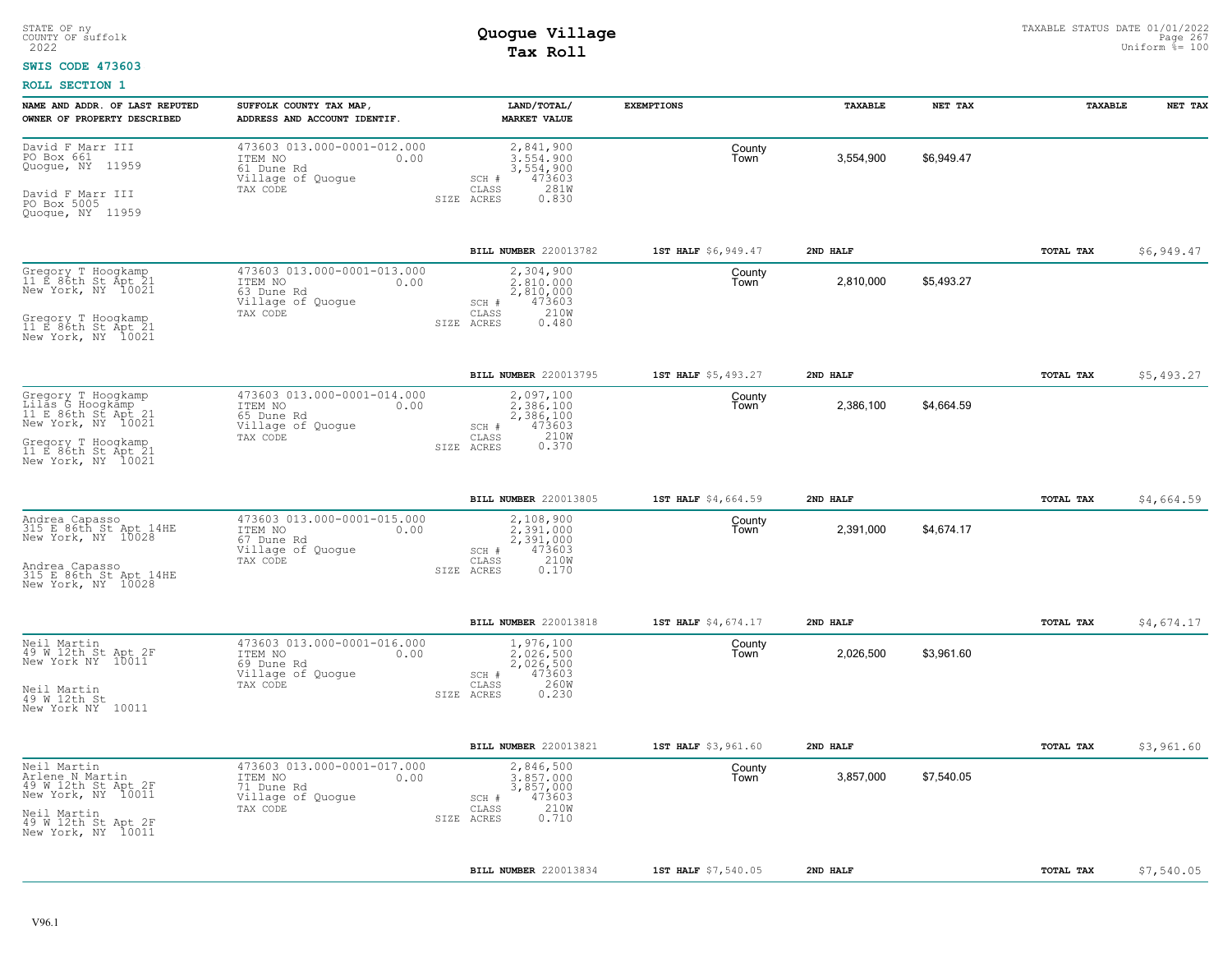#### **SWIS CODE 473603**

| NAME AND ADDR. OF LAST REPUTED<br>OWNER OF PROPERTY DESCRIBED                                                                                                                                     | SUFFOLK COUNTY TAX MAP,<br>ADDRESS AND ACCOUNT IDENTIF.                                       | LAND/TOTAL/<br><b>MARKET VALUE</b>                                                                 | <b>EXEMPTIONS</b>   | TAXABLE   | NET TAX    | TAXABLE          | NET TAX    |
|---------------------------------------------------------------------------------------------------------------------------------------------------------------------------------------------------|-----------------------------------------------------------------------------------------------|----------------------------------------------------------------------------------------------------|---------------------|-----------|------------|------------------|------------|
| John Scala<br>Donna T Scala<br>65 Kennedy Ave<br>Rockville <sup>-</sup> Centre NY 11570<br>John Scala<br>Donna T Scala<br>65 Kennedy Ave                                                          | 473603 013.000-0001-018.000<br>ITEM NO<br>0.00<br>73 Dune Rd<br>Village of Quogue<br>TAX CODE | 2,009,700<br>2,400,000<br>2,400,000<br>473603<br>SCH #<br>210W<br>CLASS<br>0.400<br>SIZE ACRES     | County<br>Town      | 2,400,000 | \$4,691.76 |                  |            |
| Rockville Centre NY 11570                                                                                                                                                                         |                                                                                               |                                                                                                    |                     |           |            |                  |            |
|                                                                                                                                                                                                   |                                                                                               | BILL NUMBER 220013847                                                                              | 1ST HALF \$4,691.76 | 2ND HALF  |            | TOTAL TAX        | \$4,691.76 |
| Lynda Confessore<br>Ralph_Confessore<br>P.O. Box 515<br>Quogue, NY 11959-0515<br>Lynda Confessore<br>P.O. Box 515<br>Quogue, NY 11959-0515                                                        | 473603 013.000-0001-019.000<br>ITEM NO<br>0.00<br>75 Dune Rd<br>Village of Quogue<br>TAX CODE | 1,025,700<br>1,450,900<br>1,450,900<br>473603<br>SCH #<br>210W<br>CLASS<br>SIZE ACRES<br>0.160     | County<br>Town      | 1,450,900 | \$2,836.36 |                  |            |
|                                                                                                                                                                                                   |                                                                                               | BILL NUMBER 220013851                                                                              | 1ST HALF \$2,836.36 | 2ND HALF  |            | <b>TOTAL TAX</b> | \$2,836.36 |
| Bernice D Kehoe<br>c/o Palombo<br>872 27th St<br>Manhattan Beach CA 90266                                                                                                                         | 473603 013.000-0001-021.001<br>ITEM NO<br>0.00<br>79 Dune Rd<br>Village of Quogue<br>TAX CODE | 2,566,300<br>2.796.600<br>2,796,600<br>473603<br>SCH #<br>210W<br>CLASS                            | County<br>Town      | 2,796,600 | \$5,467.07 |                  |            |
| Bernice Kehoe<br>70 S Highland Ave<br>Pearl River NY 10965                                                                                                                                        |                                                                                               | 0.380<br>SIZE ACRES                                                                                |                     |           |            |                  |            |
|                                                                                                                                                                                                   |                                                                                               | <b>BILL NUMBER 220016608</b>                                                                       | 1ST HALF \$5,467.07 | 2ND HALF  |            | TOTAL TAX        | \$5,467.07 |
| Martin F Evans<br>171 E 94th St<br>New York, NY 10128<br>Martin F Evans<br>171 E 94th St<br>New York, NY 10128                                                                                    | 473603 013.000-0001-021.003<br>ITEM NO<br>0.00<br>77 Dune Rd<br>Village of Quogue<br>TAX CODE | 2,349,300<br>2,750,000<br>2,750,000<br>473603<br>SCH #<br>CLASS<br>260W<br>0.390<br>SIZE ACRES     | County<br>Town      | 2,750,000 | \$5,375.98 |                  |            |
|                                                                                                                                                                                                   |                                                                                               | BILL NUMBER 220017348                                                                              | 1ST HALF \$5,375.98 | 2ND HALF  |            | TOTAL TAX        | \$5,375.98 |
| Steven P Vincent<br>Nancy Vincent<br>92 Sixth St<br>Garden City NY<br>11530<br>Steven Vincent<br>Nancy VIncent<br>139 E 63rd St Apt 4B<br>New York NY 10065                                       | 473603 013.000-0001-022.000<br>ITEM NO<br>0.00<br>81 Dune Rd<br>Village of Quogue<br>TAX CODE | 2,619,700<br>4,130,300<br>4,130,300<br>473603<br>$SCH$ $#$<br>210W<br>CLASS<br>SIZE ACRES<br>0.650 | County<br>Town      | 4,130,300 | \$8,074.32 |                  |            |
|                                                                                                                                                                                                   |                                                                                               | BILL NUMBER 220013863                                                                              | 1ST HALF \$8,074.32 | 2ND HALF  |            | TOTAL TAX        | \$8,074.32 |
| 83 Dune Rd, LLC<br>c/o Alan D Kroll, Trustee<br>Davis & Gilbert LLP<br>1740 Broadway<br>New York NY 10019<br>Alan D. Kroll (Trustee)<br>Davis & Gilbert LLP<br>1675 Broadway<br>New York NY 10019 | 473603 013.000-0001-023.000<br>ITEM NO<br>0.00<br>83 Dune Rd<br>Village of Quogue<br>TAX CODE | 2,772,600<br>2,807,700<br>2,807,700<br>473603<br>SCH #<br>312W<br>CLASS<br>0.590<br>SIZE ACRES     | County<br>Town      | 2,807,700 | \$5,488.77 |                  |            |
|                                                                                                                                                                                                   |                                                                                               | BILL NUMBER 220013876                                                                              | 1ST HALF \$5,488.77 | 2ND HALF  |            | TOTAL TAX        | \$5,488.77 |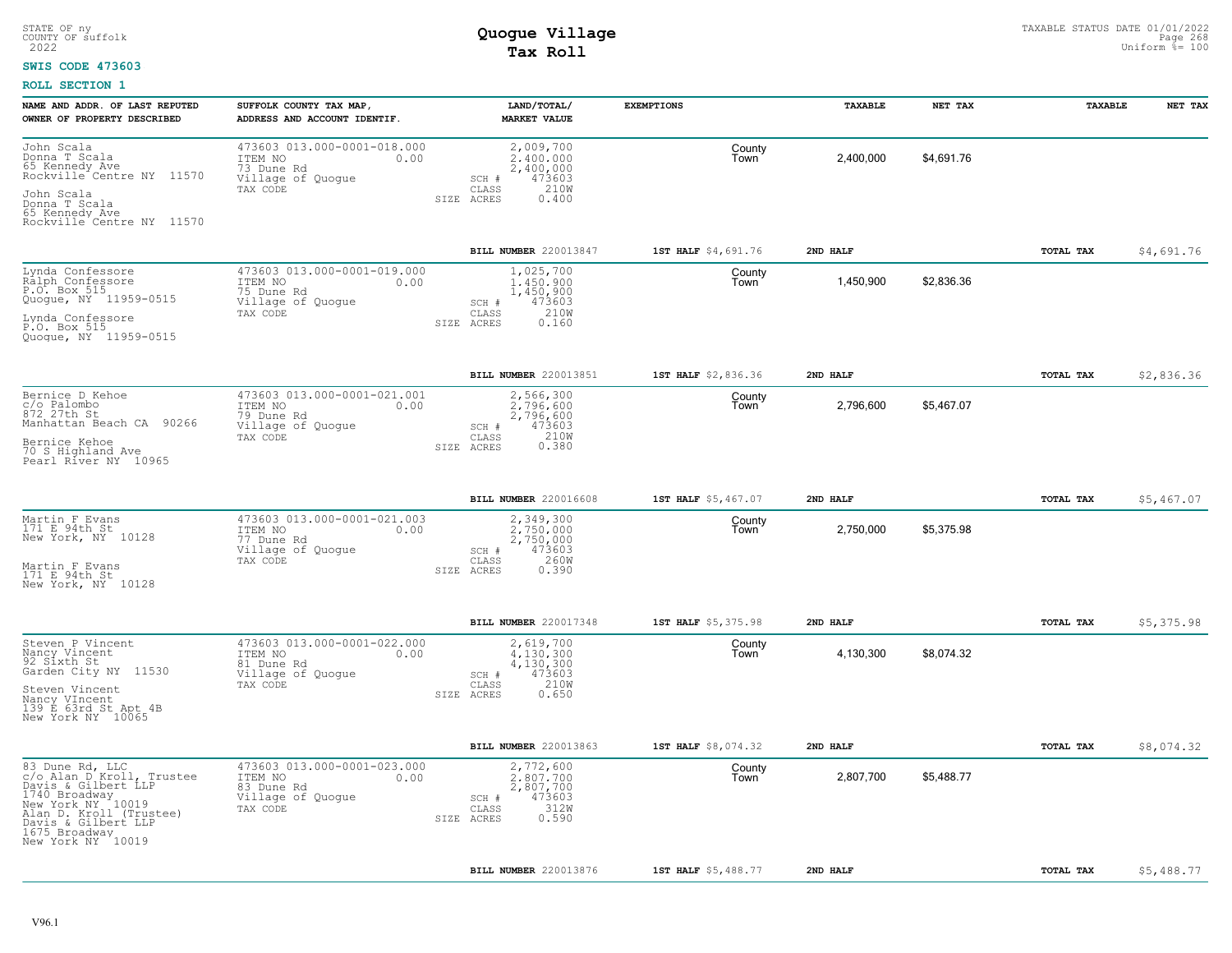### **SWIS CODE 473603**

| NAME AND ADDR. OF LAST REPUTED<br>OWNER OF PROPERTY DESCRIBED                                                               | SUFFOLK COUNTY TAX MAP,<br>ADDRESS AND ACCOUNT IDENTIF.                                       | LAND/TOTAL/<br><b>MARKET VALUE</b>                                      | <b>EXEMPTIONS</b>    | TAXABLE   | NET TAX     | TAXABLE   | NET TAX     |
|-----------------------------------------------------------------------------------------------------------------------------|-----------------------------------------------------------------------------------------------|-------------------------------------------------------------------------|----------------------|-----------|-------------|-----------|-------------|
| Alan D_Kroll (Trustee)<br>Diane Wren 2011 Trust<br>3000 S Ocean Blyd PH 6<br>Palm Beach FL 33480<br>Alan D. Kroll (Trustee) | 473603 013.000-0001-025.001<br>ITEM NO<br>0.00<br>87 Dune Rd<br>Village of Quogue<br>TAX CODE | 2,977,100<br>5,898,700<br>5,898,700<br>473603<br>SCH #<br>210W<br>CLASS | County<br>Town       | 5,898,700 | \$11,531.37 |           |             |
| Davis & Gilbert LLP<br>1675 Broadway<br>New York NY 10019                                                                   |                                                                                               | SIZE ACRES<br>0.740                                                     |                      |           |             |           |             |
|                                                                                                                             |                                                                                               | BILL NUMBER 220017843                                                   | 1ST HALF \$11,531.37 | 2ND HALF  |             | TOTAL TAX | \$11,531.37 |
| Mayer Family LLC<br>29 Cambridge Way<br>Alpine NJ 707620                                                                    | 473603 013.000-0002-001.000<br>ITEM NO<br>0.00<br>34 Dune Rd<br>Village of Quogue<br>TAX CODE | 6,320,900<br>9.881.800<br>9,881,800<br>473603<br>SCH #<br>210W<br>CLASS | County<br>Town       | 9,881,800 | \$19,317.93 |           |             |
| Jeffrey Mayer<br>29 Cambridge Way<br>Alpine, NJ 07620                                                                       |                                                                                               | 3.050<br>SIZE ACRES                                                     |                      |           |             |           |             |
|                                                                                                                             |                                                                                               | <b>BILL NUMBER 220013889</b>                                            | 1ST HALF \$19,317.93 | 2ND HALF  |             | TOTAL TAX | \$19,317.93 |
| Mayer Family LLC<br>29 Cambridge Way<br>Alpine NJ 07620                                                                     | 473603 013.000-0002-002.000<br>ITEM NO<br>0.00<br>36 Dune Rd<br>Village of Quogue             | 2,104,000<br>2,104,000<br>2,104,000<br>473603<br>SCH #<br>312W          | County<br>Town       | 2,104,000 | \$4,113.11  |           |             |
| Jeffrey Mayer<br>29 Cambridge May<br>Alpine, NJ 07620                                                                       | TAX CODE                                                                                      | CLASS<br>0.390<br>SIZE ACRES                                            |                      |           |             |           |             |
|                                                                                                                             |                                                                                               | BILL NUMBER 220013892                                                   | 1ST HALF \$4,113.11  | 2ND HALF  |             | TOTAL TAX | \$4,113.11  |
| Daniel Denihan<br>Kathleen Denihan<br>44 Andover Rd<br>Manhasset, NY 11030                                                  | 473603 013.000-0002-003.000<br>ITEM NO<br>0.00<br>40 Dune Rd<br>Village of Quogue             | 5,082,300<br>$6.492.800$<br>$6,492,800$<br>473603<br>SCH #              | County<br>Town       | 6,492,800 | \$12,692.77 |           |             |
| Daniel Denihan<br>Kathleen Denihan<br>44 Andover Rd<br>Manhasset, NY 11030                                                  | TAX CODE                                                                                      | 281W<br>CLASS<br>1.400<br>SIZE ACRES                                    |                      |           |             |           |             |
|                                                                                                                             |                                                                                               | BILL NUMBER 220013902                                                   | 1ST HALF \$12,692.77 | 2ND HALF  |             | TOTAL TAX | \$12,692.77 |
| Sundune LLC<br>PO Box 5008<br>Quogue NY 11959                                                                               | 473603 013.000-0002-004.000<br>ITEM NO<br>0.00<br>42 Dune Rd<br>Village of Quoque<br>TAX CODE | 5,808,400<br>6,317,600<br>6,317,600<br>SCH #<br>473603<br>210W<br>CLASS | County<br>Town       | 6,317,600 | \$12,350.28 |           |             |
| Edward J Reinoso<br>P O Box 5008<br>42 Dune Rd<br>Quoque NY 11959                                                           |                                                                                               | SIZE ACRES<br>1.600                                                     |                      |           |             |           |             |
|                                                                                                                             |                                                                                               | <b>BILL NUMBER 220013915</b>                                            | 1ST HALF \$12,350.28 | 2ND HALF  |             | TOTAL TAX | \$12,350.28 |
| Pearl Berman<br>50 Sutton Place S Apt 10J<br>New York, NY 10022                                                             | 473603 013.000-0002-005.000<br>ITEM NO<br>0.00<br>44 Dune Rd<br>Village of Quogue<br>TAX CODE | 5,808,400<br>7,075,600<br>7,075,600<br>473603<br>SCH #<br>210W<br>CLASS | County<br>Town       | 7,075,600 | \$13,832.09 |           |             |
| Pearl Berman<br>50 Sutton Place S Apt 10J<br>New York, NY 10022                                                             |                                                                                               | SIZE ACRES<br>1.600                                                     |                      |           |             |           |             |
|                                                                                                                             |                                                                                               | BILL NUMBER 220013928                                                   | 1ST HALF \$13,832.09 | 2ND HALF  |             | TOTAL TAX | \$13,832.09 |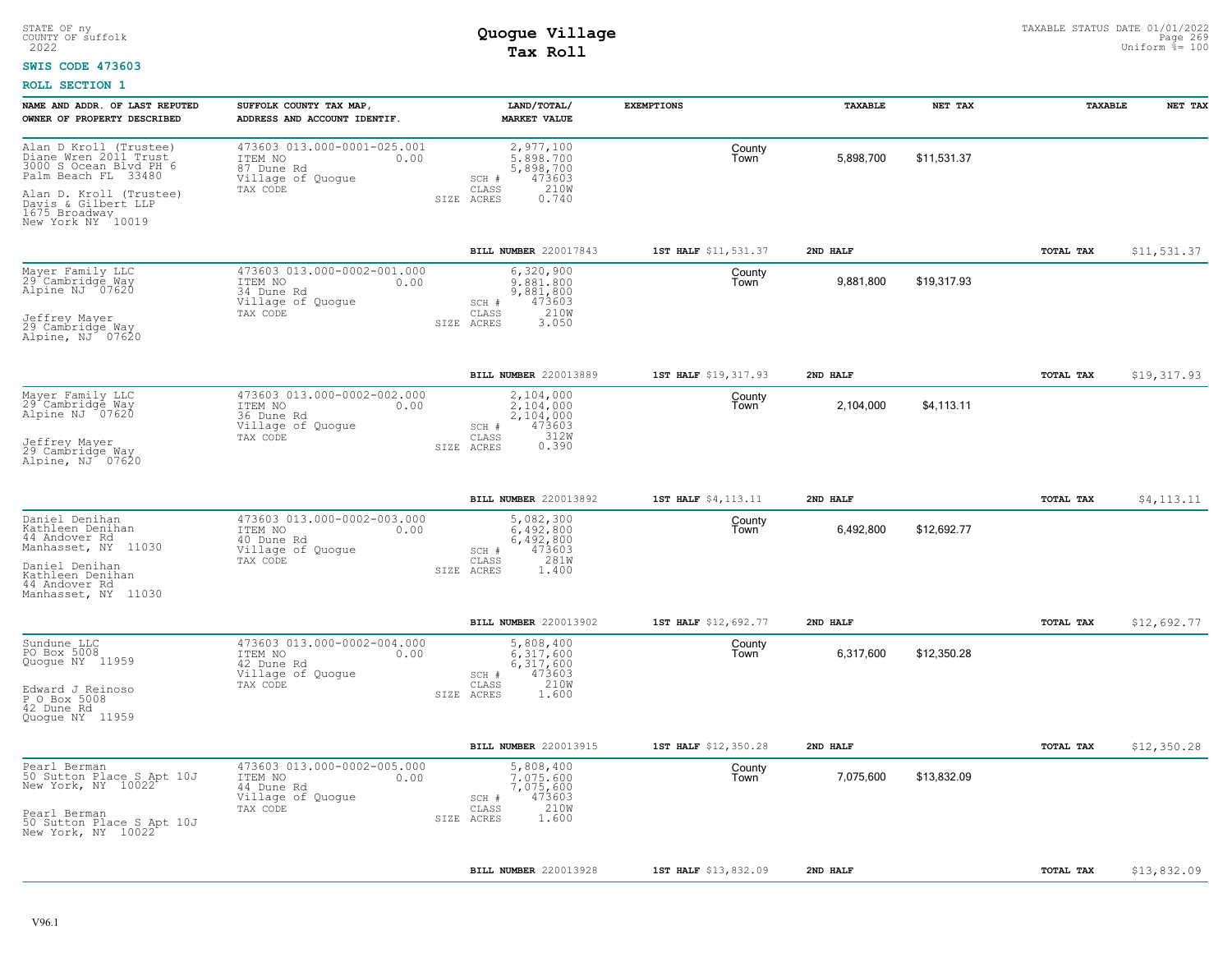#### **SWIS CODE 473603**

| NAME AND ADDR. OF LAST REPUTED<br>OWNER OF PROPERTY DESCRIBED                                                                                             | SUFFOLK COUNTY TAX MAP,<br>ADDRESS AND ACCOUNT IDENTIF.                                        | LAND/TOTAL/<br><b>MARKET VALUE</b>                                                               | <b>EXEMPTIONS</b>    | <b>TAXABLE</b> | NET TAX     | TAXABLE   | NET TAX     |
|-----------------------------------------------------------------------------------------------------------------------------------------------------------|------------------------------------------------------------------------------------------------|--------------------------------------------------------------------------------------------------|----------------------|----------------|-------------|-----------|-------------|
| Q46 LLC<br>C/o Adam Miller Group P.C.<br>2462 Main St Suite 7<br>Bridgehampton NY 11932<br>046 LLC<br>PO Box 1948<br>Quoque NY 11959                      | 473603 013.000-0002-006.001<br>ITEM NO<br>0.00<br>46 Dune Rd<br>Village of Quogue<br>TAX CODE  | 5,663,100<br>7.463.000<br>7,463,000<br>473603<br>SCH #<br>CLASS<br>210W<br>SIZE ACRES<br>1.820   | County<br>Town       | 7,463,000      | \$14,589.42 |           |             |
|                                                                                                                                                           |                                                                                                | BILL NUMBER 220013931                                                                            | 1ST HALF \$14,589.42 | 2ND HALF       |             | TOTAL TAX | \$14,589.42 |
| Elizabeth A Brimberg<br>225 W 86th St Apt 403<br>New York NY 10024<br>Elizabeth A Brimberg<br>225 W 86th St Apt 403<br>New York NY 10024                  | 473603 013.000-0002-006.002<br>ITEM NO<br>0.00<br>48 Dune Rd<br>Village of Quogue<br>TAX CODE  | 5,445,300<br>8.803.200<br>8,803,200<br>473603<br>SCH #<br>210W<br>CLASS<br>SIZE ACRES<br>1.500   | County<br>Town       | 8,803,200      | \$17,209.38 |           |             |
|                                                                                                                                                           |                                                                                                | BILL NUMBER 220013944                                                                            | 1ST HALF \$17,209.38 | 2ND HALF       |             | TOTAL TAX | \$17,209.38 |
| 52 Dune Road, LLC<br>136 W 72nd St Apt 3F<br>New York NY 10023<br>52 Dune Road LLC<br>141 E 72nd St #14<br>New York NY 10021                              | 473603 013.000-0002-007.000<br>ITEM NO<br>0.00<br>52 Dune Rd<br>Village of Quoque<br>TAX CODE  | 6,207,700<br>13,535,600<br>13,535,600<br>473603<br>SCH #<br>210W<br>CLASS<br>2.100<br>SIZE ACRES | County<br>Town       | 13,535,600     | \$26,460.74 |           |             |
|                                                                                                                                                           |                                                                                                | BILL NUMBER 220013957                                                                            | 1ST HALF \$26,460.74 | 2ND HALF       |             | TOTAL TAX | \$26,460.74 |
| Bathing club of quogue inc<br>P.o. box 844<br>Quogue, Ny 11959-844<br>Bathing Club Of Quoque Inc<br>PO Box 844<br>Quoque, NY 11959                        | 473603 013.000-0002-008.000<br>ITEM NO<br>0.00<br>54 Dune Rd<br>Village of Quogue<br>TAX CODE  | 1,799,500<br>1,799,500<br>1,799,500<br>473603<br>SCH #<br>CLASS<br>560W<br>SIZE ACRES<br>2.200   | County<br>Town       | 1,799,500      | \$3,517.84  |           |             |
|                                                                                                                                                           |                                                                                                | BILL NUMBER 220013961                                                                            | 1ST HALF \$3,517.84  | 2ND HALF       |             | TOTAL TAX | \$3,517.84  |
| Joanne Crynes<br>Mary Elizabeth Crynes<br>1 Christopher St Apt 12E<br>New York NY 10014<br>Joanne Crynes<br>1 Christopher St Apt 12E<br>New York NY 10014 | 473603 013.000-0003-001.000<br>ITEM NO<br>0.00<br>46 Beach Ln<br>Village of Quogue<br>TAX CODE | 883,300<br>1,233,400<br>1,233,400<br>473603<br>SCH #<br>281<br>CLASS<br>0.180<br>SIZE ACRES      | County<br>Town       | 1,233,400      | \$2,411.17  |           |             |
|                                                                                                                                                           |                                                                                                | BILL NUMBER 220013973                                                                            | 1ST HALF \$2,411.17  | 2ND HALF       |             | TOTAL TAX | \$2,411.17  |
| Michael Carroll<br>Judy Carroll<br>PO Box 106<br>Quogue, NY 11959-0106<br>Michael Carroll<br>PO Box 106<br>Quoque, NY 11959-0106                          | 473603 013.000-0003-002.000<br>ITEM NO<br>0.00<br>64 Dune Rd<br>Village of Quogue<br>TAX CODE  | 1,437,000<br>1.613.500<br>1,613,500<br>473603<br>SCH #<br>210<br>CLASS<br>0.210<br>SIZE ACRES    | County<br>Town       | 1,613,500      | \$3.154.23  |           |             |
|                                                                                                                                                           |                                                                                                | BILL NUMBER 220013986                                                                            | 1ST HALF \$3,154.23  | 2ND HALF       |             | TOTAL TAX | \$3,154.23  |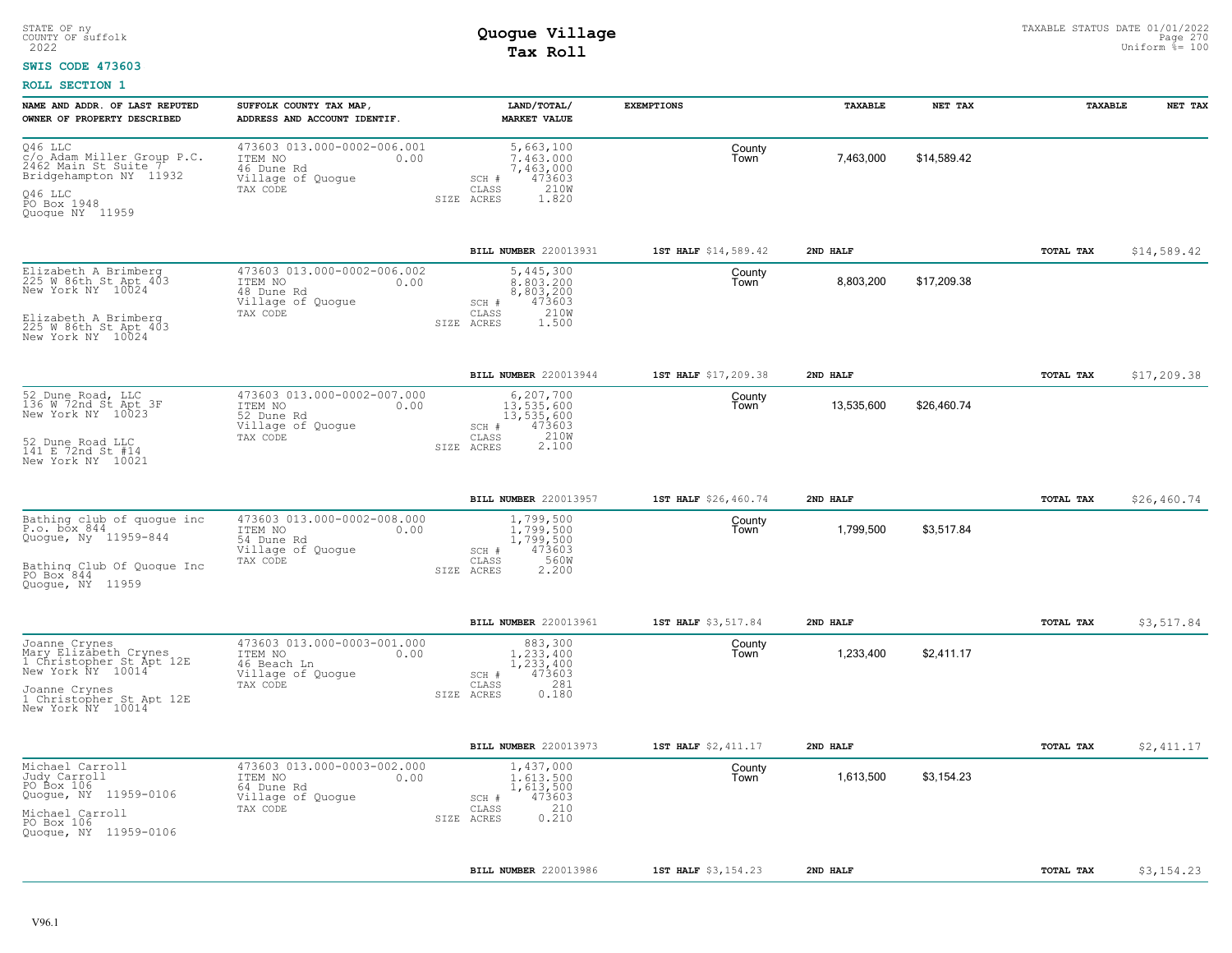#### **SWIS CODE 473603**

| NAME AND ADDR. OF LAST REPUTED<br>OWNER OF PROPERTY DESCRIBED                                                                                                                    | SUFFOLK COUNTY TAX MAP,<br>ADDRESS AND ACCOUNT IDENTIF.                                        | LAND/TOTAL/<br><b>MARKET VALUE</b>                                                            | <b>EXEMPTIONS</b>   | TAXABLE   | NET TAX    | TAXABLE          | NET TAX    |
|----------------------------------------------------------------------------------------------------------------------------------------------------------------------------------|------------------------------------------------------------------------------------------------|-----------------------------------------------------------------------------------------------|---------------------|-----------|------------|------------------|------------|
| Asuncion Albano<br>66 Dune Rd<br>Quoque, NY 11959<br>Asuncion Albano<br>P.O. Box 1179<br>Quoque, NY 11959                                                                        | 473603 013.000-0003-003.000<br>ITEM NO<br>0.00<br>66 Dune Rd<br>Village of Quogue<br>TAX CODE  | 1,304,300<br>1.539.400<br>1,539,400<br>473603<br>SCH #<br>281<br>CLASS<br>0.130<br>SIZE ACRES | County<br>Town      | 1,539,400 | \$3.009.37 |                  |            |
|                                                                                                                                                                                  |                                                                                                | BILL NUMBER 220013999                                                                         | 1ST HALF \$3,009.37 | 2ND HALF  |            | TOTAL TAX        | \$3,009.37 |
| Anne Williams<br>5635 S Highway AlA Apt 301<br>Melbourne FL 32951<br>Anne Williams<br>5635 S Highway AlA Apt 301<br>Melbourne FL 32951                                           | 473603 013.000-0003-004.001<br>ITEM NO<br>0.00<br>70 Dune Rd<br>Village of Quogue<br>TAX CODE  | 0<br>216,500<br>216,500<br>SCH #<br>473603<br>210C<br>CLASS<br>SIZE ACRES                     | County<br>Town      | 216,500   | \$423.24   |                  |            |
|                                                                                                                                                                                  |                                                                                                |                                                                                               |                     |           |            |                  |            |
|                                                                                                                                                                                  |                                                                                                | BILL NUMBER 220014008                                                                         | 1ST HALF \$423.24   | 2ND HALF  |            | <b>TOTAL TAX</b> | \$423.24   |
| Ronald Lattari<br>Caren Lattari<br>Caren Lattari<br>38 Lakewood Rd<br>Staten Island, NY 10301<br>Ronald Lattari<br>Caren Lattari<br>38 Lakewood Rd<br>Staten Island, NY 10301    | 473603 013.000-0003-004.002<br>ITEM NO<br>0.00<br>72 Dune Rd<br>Village of Quogue<br>TAX CODE  | $\circ$<br>143,300<br>143,300<br>473603<br>SCH #<br>210C<br>CLASS<br>SIZE ACRES               | County<br>Town      | 143,300   | \$280.14   |                  |            |
|                                                                                                                                                                                  |                                                                                                | BILL NUMBER 220014011                                                                         | 1ST HALF \$280.14   | 2ND HALF  |            | TOTAL TAX        | \$280.14   |
| Margaretha Welkhammer<br>Robert Asbell<br>74 Dune Rd<br>Quogue NY 11959<br>Robert Asbell<br>330 E 38th St Apt 52E<br>New York NY 10016                                           | 473603 013.000-0003-004.003<br>ITEM NO<br>0.00<br>74 Dune Rd<br>Village of Quogue<br>TAX CODE  | $\circ$<br>327,200<br>327,200<br>473603<br>$SCH$ #<br>210C<br>CLASS<br>SIZE ACRES             | County<br>Town      | 327,200   | \$639.64   |                  |            |
|                                                                                                                                                                                  |                                                                                                | BILL NUMBER 220014024                                                                         | 1ST HALF \$639.64   | 2ND HALF  |            | TOTAL TAX        | \$639.64   |
| Christopher Romano<br>31 Maple Ave<br>Bay Shore NY 11706<br>Christopher Romano<br>31 Maple Ave<br>Bay Shore NY 11706                                                             | 473603 013.000-0003-004.004<br>ITEM NO<br>0.00<br>74A Dune Rd<br>Village of Quogue<br>TAX CODE | 0<br>152,400<br>152,400<br>473603<br>SCH #<br>210C<br>CLASS<br>SIZE ACRES                     | County<br>Town      | 152,400   | \$297.93   |                  |            |
|                                                                                                                                                                                  |                                                                                                | BILL NUMBER 220014037                                                                         | 1ST HALF \$297.93   | 2ND HALF  |            | TOTAL TAX        | \$297.93   |
| Clare Munana<br>c/o Ancora Associates<br>5 S Wabash Ave Suite 2110<br>Chicago IL 60603<br>Clare Munana<br>c/o Ancora Associates<br>5 S Wabash Ave Suite 2110<br>Chicago IL 60603 | 473603 013.000-0003-005.000<br>0.00<br>ITEM NO<br>76 Dune Rd<br>Village of Quogue<br>TAX CODE  | 1,703,700<br>2.050.700<br>2,050,700<br>473603<br>SCH #<br>210<br>CLASS<br>0.300<br>SIZE ACRES | County<br>Town      | 2,050,700 | \$4,008.91 |                  |            |
|                                                                                                                                                                                  |                                                                                                | <b>BILL NUMBER 220014053</b>                                                                  | 1ST HALF \$4,008.91 | 2ND HALF  |            | TOTAL TAX        | \$4,008.91 |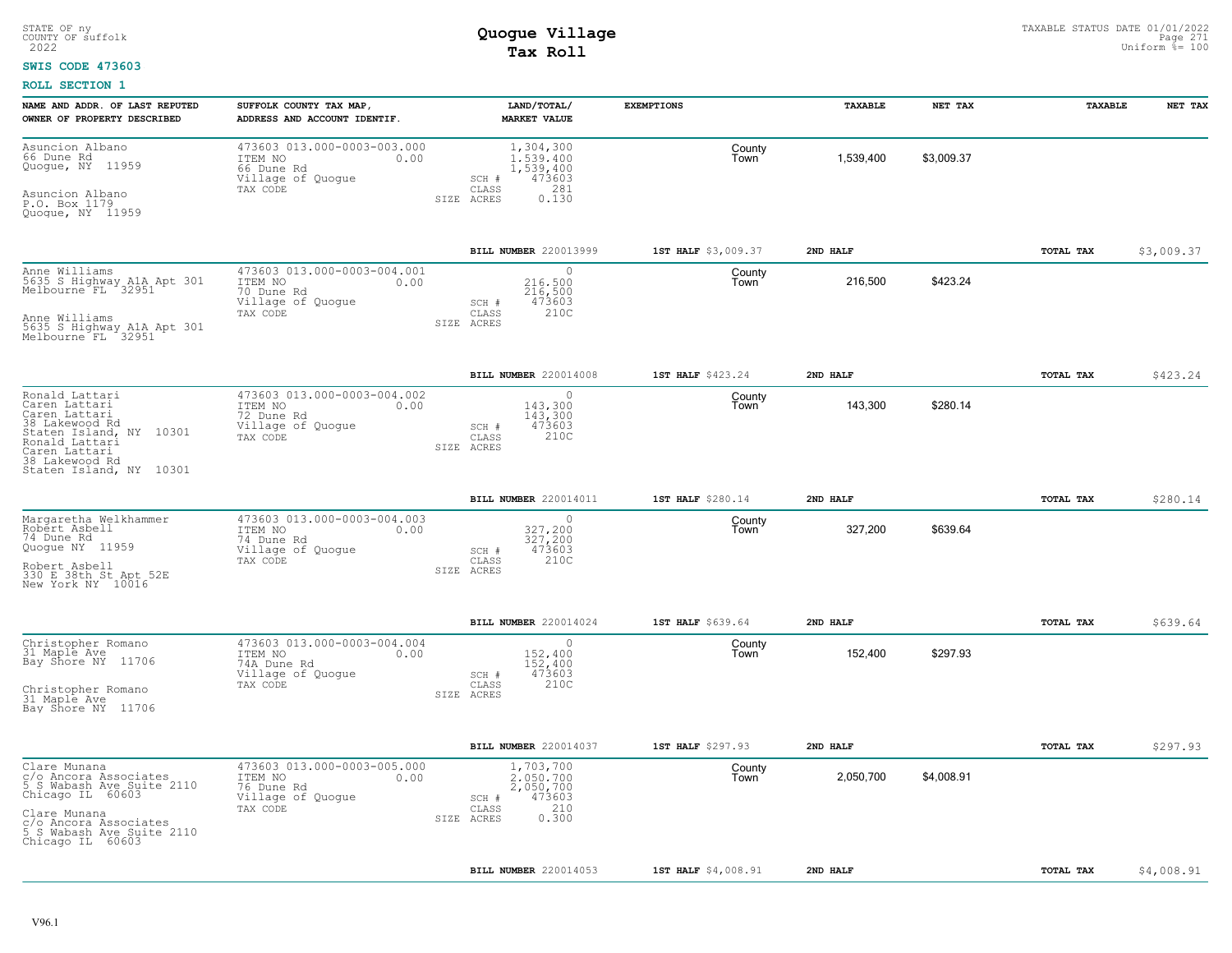### **SWIS CODE 473603**

| NAME AND ADDR. OF LAST REPUTED<br>OWNER OF PROPERTY DESCRIBED                                                                                                                                           | SUFFOLK COUNTY TAX MAP,<br>ADDRESS AND ACCOUNT IDENTIF.                                         | LAND/TOTAL/<br><b>MARKET VALUE</b>                                                             | <b>EXEMPTIONS</b>   | TAXABLE   | NET TAX    | TAXABLE          | NET TAX    |
|---------------------------------------------------------------------------------------------------------------------------------------------------------------------------------------------------------|-------------------------------------------------------------------------------------------------|------------------------------------------------------------------------------------------------|---------------------|-----------|------------|------------------|------------|
| John T Cooney<br>Wendy E Cooney<br>Wendy E Cooney<br>515 Arapahoe Ave<br>Boulder CO 80302<br>John T Cooney<br>Wendy E Cooney<br>515 Arapahoe Ave<br>Boulder CO 80302                                    | 473603 013.000-0003-006.000<br>ITEM NO<br>0.00<br>78 Dune Rd<br>Village of Quogue<br>TAX CODE   | 1,727,700<br>2.200.000<br>2,200,000<br>473603<br>SCH #<br>210<br>CLASS<br>0.340<br>SIZE ACRES  | County<br>Town      | 2,200,000 | \$4,300.78 |                  |            |
|                                                                                                                                                                                                         |                                                                                                 | BILL NUMBER 220014066                                                                          | 1ST HALF \$4,300.78 | 2ND HALF  |            | TOTAL TAX        | \$4,300.78 |
| Bathing Club Of Quogue Inc<br>PO Box <sup>-844</sup><br>Quogue, NY 11959<br>Bathing Club Of Quoque Inc<br>PO Box 844<br>Quoque, NY 11959                                                                | 473603 013.000-0003-007.000<br>ITEM NO<br>0.00<br>50 Beach Ln<br>Village of Quoque<br>TAX CODE  | 1,432,800<br>2,705,900<br>2,705,900<br>473603<br>SCH #<br>560W<br>CLASS<br>1.450<br>SIZE ACRES | County<br>Town      | 2,705,900 | \$5,289.76 |                  |            |
|                                                                                                                                                                                                         |                                                                                                 | BILL NUMBER 220014079                                                                          | 1ST HALF \$5,289.76 | 2ND HALF  |            | TOTAL TAX        | \$5,289.76 |
| Surf Club of Quogue Land Hold: 473603 013.000-0003-008.000<br>54 Dune Rd 1TEM NO 0.00<br>PO Box 844<br>Quogue NY 11959<br>Surf Club of Quoque Land Hold:<br>54 Dune_Rd<br>PO Box 844<br>Quoque NY 11959 | 0.00<br>ITEM NO<br>Rogusa Ln<br>Village of Quogue<br>TAX CODE                                   | 804,900<br>804,900<br>804,900<br>473603<br>SCH #<br>CLASS<br>311W<br>0.220<br>SIZE ACRES       | County<br>Town      | 804,900   | \$1,573.50 |                  |            |
|                                                                                                                                                                                                         |                                                                                                 | BILL NUMBER 220014082                                                                          | 1ST HALF \$1,573.50 | 2ND HALF  |            | <b>TOTAL TAX</b> | \$1,573.50 |
| Robert Lewis Macrae<br>Barry Hills Macrae<br>Barry Hills Macrae<br>69 Crescent Ln<br>Roslyn, NY 11577<br>Robert Lewis Macrae<br>Barry Hills Macrae<br>69 Crescent Ln<br>Roslyn, NY 11577                | 473603 013.000-0003-009.000<br>ITEM NO<br>0.00<br>8 Rogusa Ln<br>Village of Quogue<br>TAX CODE  | 3,485,200<br>3,600,000<br>3,600,000<br>473603<br>SCH #<br>CLASS<br>210W<br>0.930<br>SIZE ACRES | County<br>Town      | 3,600,000 | \$7,037.64 |                  |            |
|                                                                                                                                                                                                         |                                                                                                 | BILL NUMBER 220014095                                                                          | 1ST HALF \$7,037.64 | 2ND HALF  |            | TOTAL TAX        | \$7,037.64 |
| Andrea Melchiorre<br>150 Western Dr<br>Short Hills NJ 07078<br>Andrea Melchiorre<br>150 Western Dr<br>Short Hills NJ 07078                                                                              | 473603 013.000-0003-010.000<br>ITEM NO<br>0.00<br>10 Rogusa Ln<br>Village of Quogue<br>TAX CODE | 3,930,400<br>4,088,000<br>4,088,000<br>473603<br>SCH #<br>210W<br>CLASS<br>0.740<br>SIZE ACRES | County<br>Town      | 4,088,000 | \$7,991.63 |                  |            |
|                                                                                                                                                                                                         |                                                                                                 | BILL NUMBER 220014105                                                                          | 1ST HALF \$7,991.63 | 2ND HALF  |            | <b>TOTAL TAX</b> | \$7,991.63 |
| Adele S Finkelstein<br>1 Tory Ln<br>Scarsdale, NY 10583<br>Adele S Finkelstein<br>1 Tory Ln<br>Scarsdale, NY 10583                                                                                      | 473603 013.000-0003-011.000<br>ITEM NO<br>0.00<br>12 Rogusa Ln<br>Village of Quogue<br>TAX CODE | 4,403,100<br>4,698,000<br>4,698,000<br>473603<br>SCH #<br>210W<br>CLASS<br>1,000<br>SIZE ACRES | County<br>Town      | 4,698,000 | \$9,184.12 |                  |            |
|                                                                                                                                                                                                         |                                                                                                 | BILL NUMBER 220014118                                                                          | 1ST HALF \$9,184.12 | 2ND HALF  |            | TOTAL TAX        | \$9,184.12 |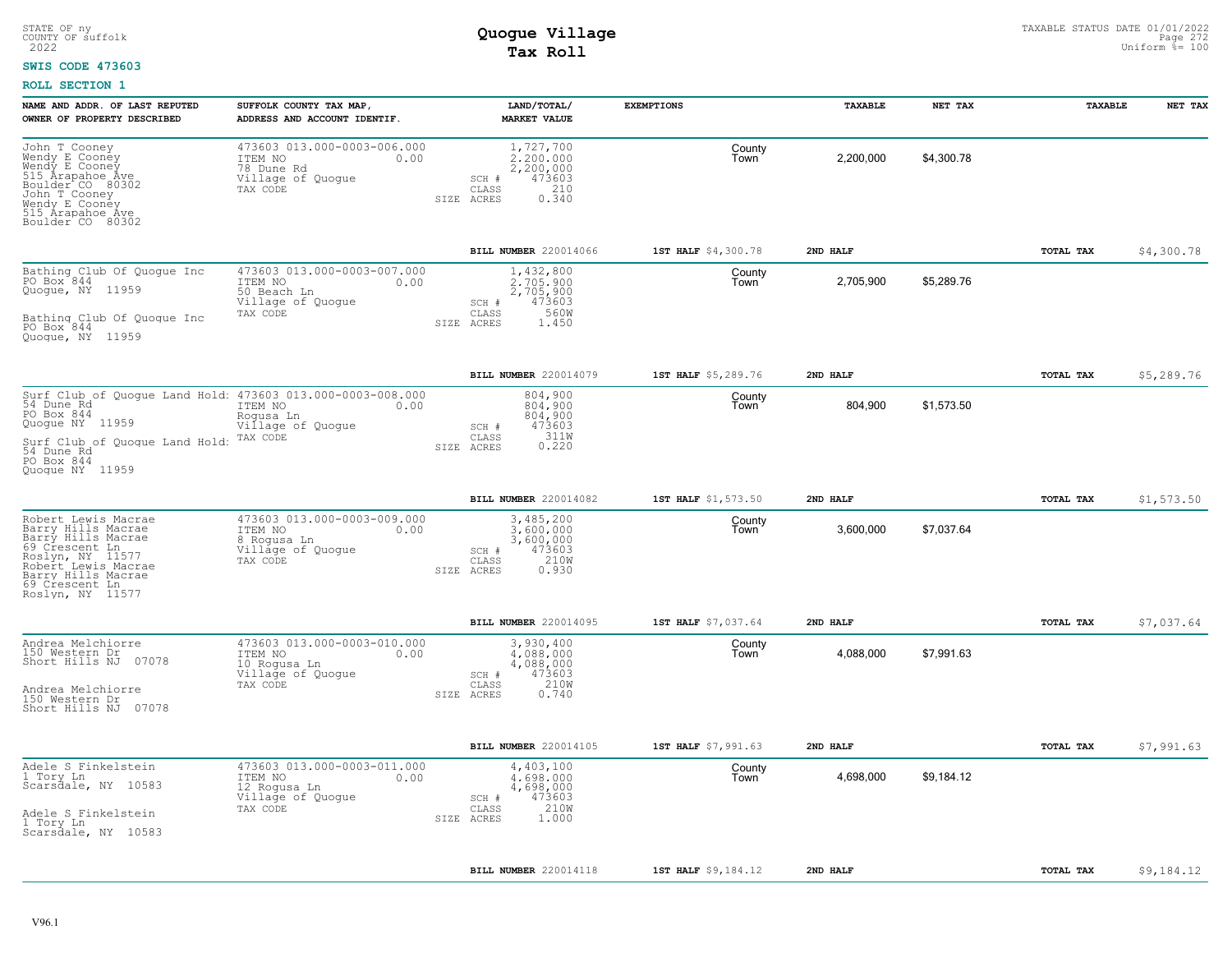#### **SWIS CODE 473603**

| NAME AND ADDR. OF LAST REPUTED<br>OWNER OF PROPERTY DESCRIBED                                                                                                                    | SUFFOLK COUNTY TAX MAP,<br>ADDRESS AND ACCOUNT IDENTIF.                                         | LAND/TOTAL/<br><b>MARKET VALUE</b>                                                             | <b>EXEMPTIONS</b>    | TAXABLE   | NET TAX     | TAXABLE   | NET TAX     |
|----------------------------------------------------------------------------------------------------------------------------------------------------------------------------------|-------------------------------------------------------------------------------------------------|------------------------------------------------------------------------------------------------|----------------------|-----------|-------------|-----------|-------------|
| Alan M. Meckler<br>Ellen L. Meckler<br>435 E. 52nd St. Apt 16C2<br>New York NY 10022<br>Alan M. Meckler<br>Ellen L. Meckler<br>435 E. 52nd St Apt 16C2<br>New York NY 10022      | 473603 013.000-0003-013.001<br>ITEM NO<br>0.00<br>14 Rogusa Ln<br>Village of Quogue<br>TAX CODE | 3,950,300<br>5,864,100<br>5,864,100<br>473603<br>SCH #<br>CLASS<br>281W<br>SIZE ACRES<br>0.740 | County<br>Town       | 5,864,100 | \$11.463.73 |           |             |
|                                                                                                                                                                                  |                                                                                                 | BILL NUMBER 220014121                                                                          | 1ST HALF \$11,463.73 | 2ND HALF  |             | TOTAL TAX | \$11,463.73 |
| Michael L Salvatore<br>1187 Yonkers Ave<br>Yonkers, NY 10704<br>Michael L Salvatore<br>1187 Yonkers Ave<br>Yonkers, NY 10704                                                     | 473603 013.000-0003-014.000<br>ITEM NO<br>0.00<br>80 Dune Rd<br>Village of Quogue<br>TAX CODE   | 5,082,300<br>5.975.000<br>5,975,000<br>473603<br>SCH #<br>281W<br>CLASS<br>SIZE ACRES<br>1,400 | County<br>Town       | 5,975,000 | \$11,680.53 |           |             |
|                                                                                                                                                                                  |                                                                                                 | BILL NUMBER 220014134                                                                          | 1ST HALF \$11,680.53 | 2ND HALF  |             | TOTAL TAX | \$11,680.53 |
| Jeffrey K Gallin<br>Joan Gállin<br>305 Laurel Rd<br>Stamford, CT 06903<br>Jeffrey Gallin<br>Joan Gallin<br>34 Doral Farm Rd<br>Stamford CT 06902                                 | 473603 013.000-0003-015.000<br>0.00<br>ITEM NO<br>82 Dune Rd<br>Village of Quogue<br>TAX CODE   | 4,761,100<br>5,222,800<br>5,222,800<br>473603<br>SCH #<br>281W<br>CLASS<br>0.920<br>SIZE ACRES | County<br>Town       | 5,222,800 | \$10,210.05 |           |             |
|                                                                                                                                                                                  |                                                                                                 | <b>BILL NUMBER 220014147</b>                                                                   | 1ST HALF \$10,210.05 | 2ND HALF  |             | TOTAL TAX | \$10,210.05 |
| Mark Burchill<br>335 Taintor Dr<br>Southport CT 06890-1340<br>Mark Burchill<br>335 Taintor Dr<br>Southport CT 06890-1340                                                         | 473603 013.000-0003-016.000<br>ITEM NO<br>0.00<br>84 Dune Rd<br>Village of Quogue<br>TAX CODE   | 5,704,600<br>6.723.700<br>6,723,700<br>473603<br>SCH #<br>210W<br>CLASS<br>1.100<br>SIZE ACRES | County<br>Town       | 6,723,700 | \$13,144.16 |           |             |
|                                                                                                                                                                                  |                                                                                                 | BILL NUMBER 220014151                                                                          | 1ST HALF \$13,144.16 | 2ND HALF  |             | TOTAL TAX | \$13,144.16 |
| Alan D Kroll (Trustee)<br>Diane Wren 2011 Trust<br>3000 S Ocean Blvd PH 6<br>Palm Beach FL 33480<br>Alan Kroll<br>c/o Davis & Gilbert, LLP<br>1740 Broadway<br>New York NY 10019 | 473603 013.000-0003-017.000<br>ITEM NO<br>0.00<br>Private Row<br>Village of Quogue<br>TAX CODE  | 37,000<br>37,000<br>37,000<br>473603<br>SCH #<br>312W<br>CLASS<br>0.080<br>SIZE ACRES          | County<br>Town       | 37,000    | \$72.33     |           |             |
|                                                                                                                                                                                  |                                                                                                 | BILL NUMBER 220014163                                                                          | 1ST HALF \$72.33     | 2ND HALF  |             | TOTAL TAX | \$72.33     |
| Quogue Dune LLC<br>90 Furman St Unit N 808<br>Brooklyn NY 11201<br>Quogue Dune LLC<br>90 Furman St Unit N 808<br>Brooklyn NY 11201                                               | 473603 013.000-0003-018.000<br>ITEM NO<br>0.00<br>86 Dune Rd<br>Village of Quogue<br>TAX CODE   | 5,694,700<br>7.517.000<br>7,517,000<br>473603<br>SCH #<br>210W<br>CLASS<br>0.730<br>SIZE ACRES | County<br>Town       | 7,517,000 | \$14,694.98 |           |             |
|                                                                                                                                                                                  |                                                                                                 | BILL NUMBER 220014176                                                                          | 1ST HALF \$14,694.98 | 2ND HALF  |             | TOTAL TAX | \$14,694.98 |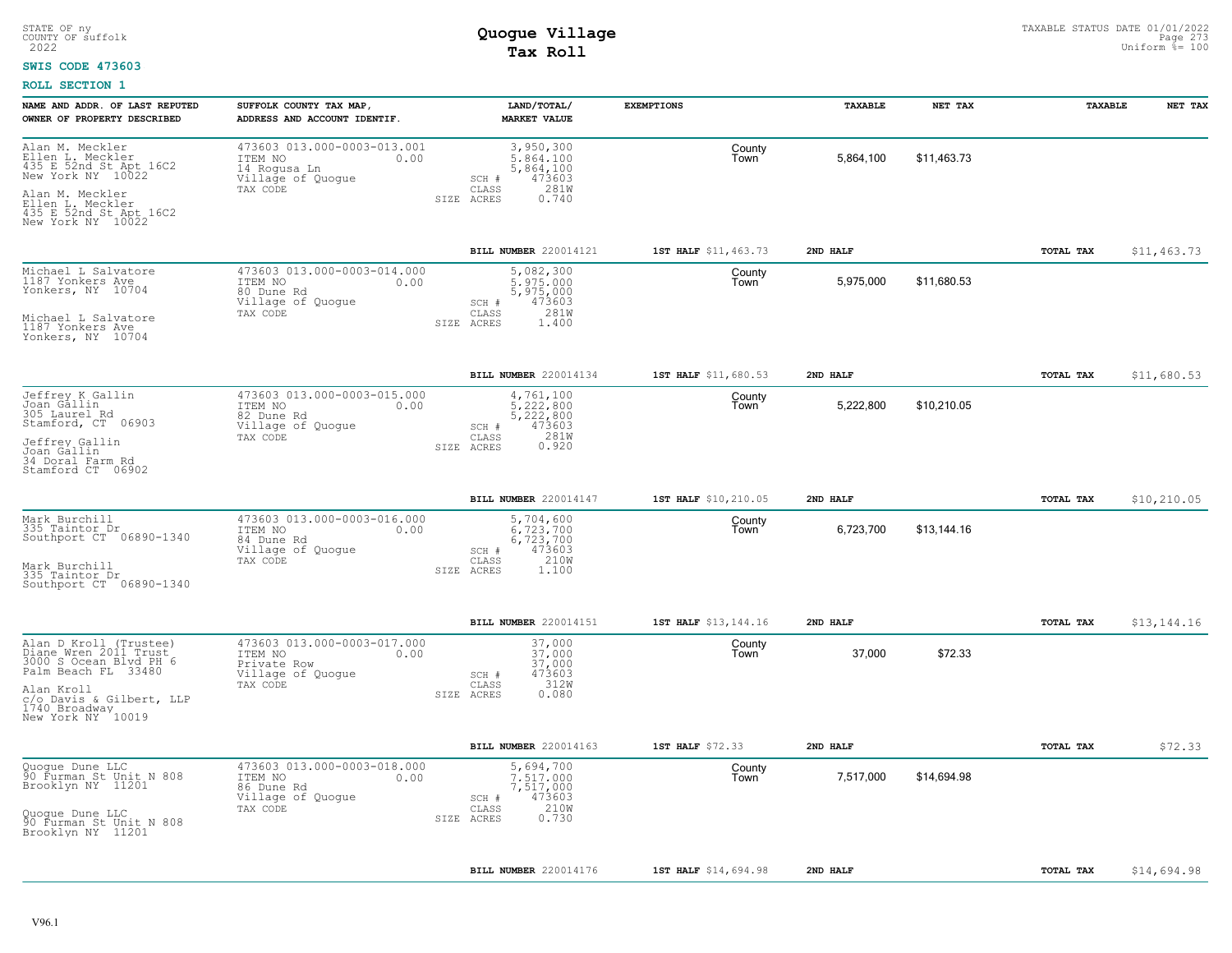#### **SWIS CODE 473603**

| NAME AND ADDR. OF LAST REPUTED<br>OWNER OF PROPERTY DESCRIBED                                                                     | SUFFOLK COUNTY TAX MAP<br>ADDRESS AND ACCOUNT IDENTIF.                                         | LAND/TOTAL/<br><b>MARKET VALUE</b>                                                                             | <b>EXEMPTIONS</b>          | TAXABLE   | NET TAX    | TAXABLE   | NET TAX    |
|-----------------------------------------------------------------------------------------------------------------------------------|------------------------------------------------------------------------------------------------|----------------------------------------------------------------------------------------------------------------|----------------------------|-----------|------------|-----------|------------|
| Christopher Ewan<br>Michelle Ewan<br>37 Strong Pl<br>Brooklyn NY 11231<br>Christopher Ewan<br>Michelle Ewan<br>37 Strong Pl       | 473603 013.000-0003-019.000<br>ITEM NO<br>0.00<br>88 Dune Rd<br>Village of Quogue<br>TAX CODE  | 4,678,900<br>5,074,900<br>5,074,900<br>473603<br>SCH #<br>210W<br>CLASS<br>ACRES<br>0.900<br>SIZE              | County<br>l own            | 5,074,900 | \$9,920.92 |           |            |
| Brooklyn NY 11231                                                                                                                 |                                                                                                |                                                                                                                |                            |           |            |           |            |
|                                                                                                                                   |                                                                                                | BILL NUMBER 220014189                                                                                          | 1ST HALF \$9,920.92        | 2ND HALF  |            | TOTAL TAX | \$9,920.92 |
| Edward B. Mulderrig<br>Bethel M Desmond Mulderrig<br>22 Maple Ln<br>Sag Harbor NY 11963                                           | 473603 014.000-0001-001.000<br>ITEM NO<br>0.00<br>38 Beach Ln<br>Village of Quogue<br>TAX CODE | 1,795,400<br>3,000,000<br>3,000,000<br>473603<br>SCH #<br>281W<br>CLASS                                        | County<br>Town             | 3,000,000 | \$5,864.70 |           |            |
| Edward B. Mulderrig<br>Bethel M Desmond Mulderriq<br>22 Maple Ln<br>Saq Harbor NY 11963                                           |                                                                                                | 0.270<br>SIZE ACRES                                                                                            |                            |           |            |           |            |
|                                                                                                                                   |                                                                                                | BILL NUMBER 220014192                                                                                          | 1ST HALF \$5,864.70        | 2ND HALF  |            | TOTAL TAX | \$5,864.70 |
| Sanderling LLC<br>c/o Giarrápato<br>153 Oxford Blvd<br>Garden City NY 11530                                                       | 473603 014.000-0001-003.001<br>ITEM NO<br>0.00<br>32 Beach Ln<br>Village of Quogue             | 2,615,200<br>3.730.000<br>3,730,000<br>473603<br>SCH #                                                         | County<br>Town             | 3,730,000 | \$7,291.78 |           |            |
| Sanderling LLC<br>c/o Giarrapato<br>153 Oxford Blvd<br>Garden City NY 11530                                                       | TAX CODE                                                                                       | 210W<br>CLASS<br>0.970<br>SIZE ACRES                                                                           |                            |           |            |           |            |
|                                                                                                                                   |                                                                                                | BILL NUMBER 220017649                                                                                          | 1ST HALF \$7,291.78        | 2ND HALF  |            | TOTAL TAX | \$7,291.78 |
| Randy Cardo<br>Beverly Cardo<br>PO Box 506<br>Quogue, NY 11959<br>Randy Cardo<br>Beverly Cardo<br>P.O. Box 477<br>Ouoque NY 11959 | 473603 014.000-0001-005.000<br>ITEM NO<br>0.00<br>30 Beach Ln<br>Village of Quogue<br>TAX CODE | 2,428,300 Volunte<br>3.546.200 Firefig<br>3,546,200<br>473603<br>SCH #<br>210W<br>CLASS<br>SIZE ACRES<br>0.940 | 354,620 County<br>500 Town | 3,191,080 | \$6,238.24 |           |            |
|                                                                                                                                   |                                                                                                | BILL NUMBER 220014202                                                                                          | 1ST HALF \$6,238.24        | 2ND HALF  |            | TOTAL TAX | \$6,238.24 |
| Robert M Kaynor<br>25 Park Ln<br>New Canaan CT 06840                                                                              | 473603 014.000-0001-007.001<br>ITEM NO<br>0.00<br>22 Beach Ln<br>Village of Quogue<br>TAX CODE | 2,581,300<br>3.818.900<br>3,818,900<br>473603<br>SCH #<br>210W<br>CLASS                                        | County<br>Town             | 3,818,900 | \$7,465.57 |           |            |
| Robert M Kaynor<br>25 Park Ln<br>New Canaan CT 06840                                                                              |                                                                                                | SIZE ACRES<br>1,200                                                                                            |                            |           |            |           |            |
|                                                                                                                                   |                                                                                                | BILL NUMBER 220014215                                                                                          | 1ST HALF \$7,465.57        | 2ND HALF  |            | TOTAL TAX | \$7,465.57 |
| Beach Lane LLC<br>3050 Airport Ave Apt #E<br>Santa Monica, CA 90405                                                               | 473603 014.000-0001-007.003<br>ITEM NO<br>0.00<br>24 Beach Ln<br>Village of Quogue             | 2,217,600<br>2,434,300<br>2,434,300<br>473603<br>SCH #<br>210W                                                 | County<br>Town             | 2,434,300 | \$4,758.81 |           |            |
| Beach Lane LLC<br>3050 Airport Ave Apt #E<br>Santa Monica, CA 90405                                                               | TAX CODE                                                                                       | CLASS<br>0.690<br>SIZE ACRES                                                                                   |                            |           |            |           |            |
|                                                                                                                                   |                                                                                                | BILL NUMBER 220014228                                                                                          | 1ST HALF \$4,758.81        | 2ND HALF  |            | TOTAL TAX | \$4,758.81 |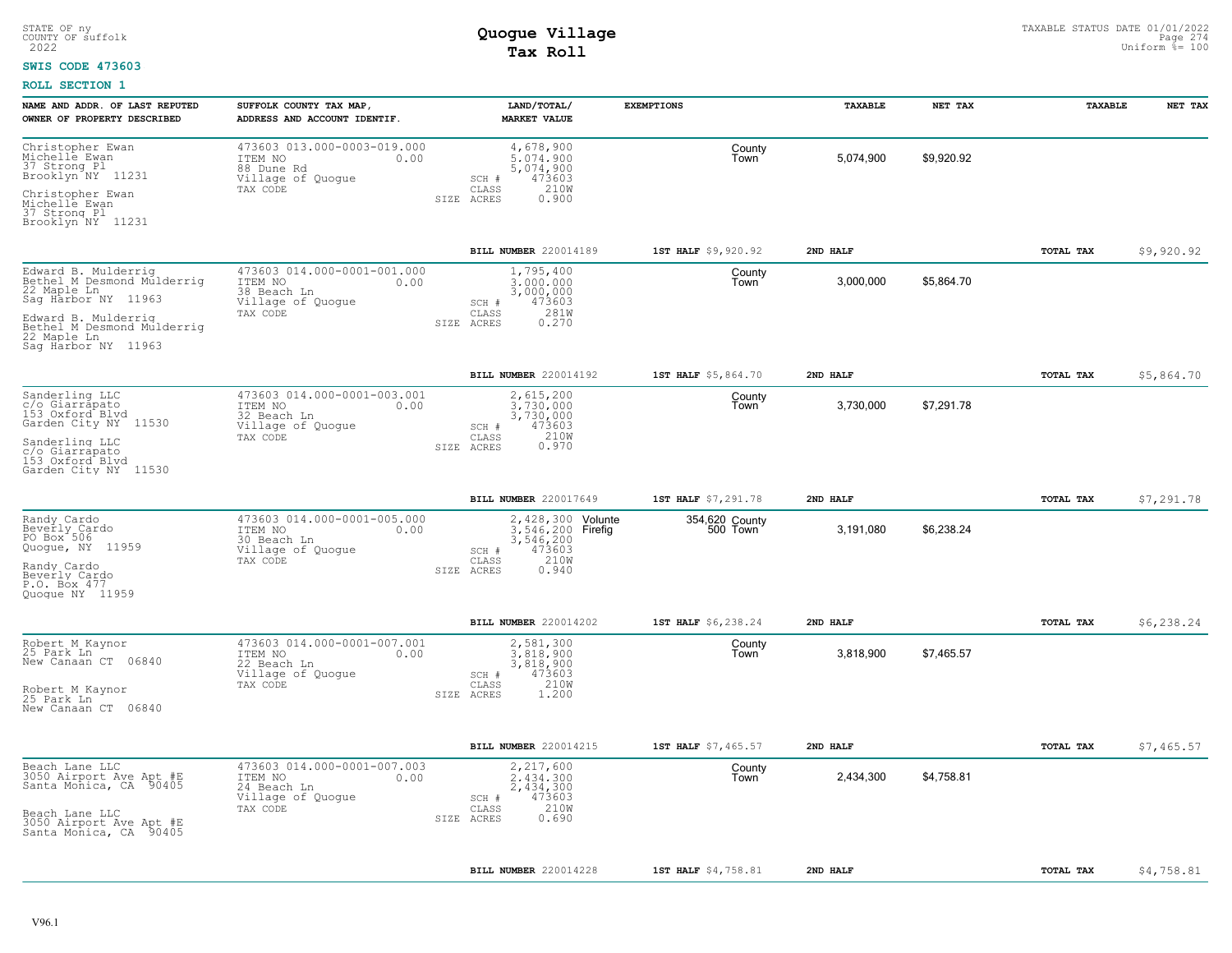### **SWIS CODE 473603**

| NAME AND ADDR. OF LAST REPUTED<br>OWNER OF PROPERTY DESCRIBED                                                                                                       | SUFFOLK COUNTY TAX MAP,<br>ADDRESS AND ACCOUNT IDENTIF.                                                | LAND/TOTAL/<br><b>MARKET VALUE</b>                                                                       | <b>EXEMPTIONS</b>   | TAXABLE   | NET TAX    | TAXABLE   | NET TAX    |
|---------------------------------------------------------------------------------------------------------------------------------------------------------------------|--------------------------------------------------------------------------------------------------------|----------------------------------------------------------------------------------------------------------|---------------------|-----------|------------|-----------|------------|
| Wesley W Von Schack (Trustee)<br>1035 Fifth Ave Apt 3D<br>New York, NY 10028<br>Wesley W Von Schack (Trustee)<br>1035 Fifth Ave Apt 3D<br>New York, NY 10028        | 473603 014.000-0001-008.000<br>ITEM NO<br>0.00<br>20 Beach Ln<br>Village of Quogue<br>TAX CODE         | 2,233,800<br>3.032.900<br>3,032,900<br>473603<br>SCH #<br>CLASS<br>210W<br>SIZE ACRES<br>0.590           | County<br>Town      | 3,032,900 | \$5,929.02 |           |            |
|                                                                                                                                                                     |                                                                                                        | BILL NUMBER 220014231                                                                                    | 1ST HALF \$5,929.02 | 2ND HALF  |            | TOTAL TAX | \$5,929.02 |
| Michael D Fricklas<br>Donna J Astion<br>60 Riverside Dr Apt 16G<br>New York, NY 10024<br>Michael D Fricklas<br>60 Riverside Dr Apt 16G<br>New York, NY 10024        | 473603 014.000-0001-009.000<br>ITEM NO<br>0.00<br>18 Beach Ln<br>Village of Quoque<br>TAX CODE         | 2,025,000<br>3.648.800<br>3,648,800<br>473603<br>$SCH$ $#$<br>210W<br>CLASS<br>SIZE ACRES<br>0.630       | County<br>Town      | 3,648,800 | \$7,133.04 |           |            |
|                                                                                                                                                                     |                                                                                                        | BILL NUMBER 220014244                                                                                    | 1ST HALF \$7,133.04 | 2ND HALF  |            | TOTAL TAX | \$7,133.04 |
| Kate Hogerton (Trustee)<br>The Katé Hogerton Rev Trust<br>321 W 105th St Apt 3C<br>New York NY 10025<br>Kate Hogerton<br>321 W 105th St Apt 3C<br>New York NY 10025 | 473603 014.000-0001-010.000<br>ITEM NO<br>0.00<br>34 Quaquanantuck Ln<br>Village of Quogue<br>TAX CODE | 1,837,100<br>2.266.200<br>2,266,200<br>SCH #<br>473603<br>210W<br>CLASS<br>1.100<br>SIZE ACRES           | County<br>Town      | 2,266,200 | \$4,430.19 |           |            |
|                                                                                                                                                                     |                                                                                                        | BILL NUMBER 220014257                                                                                    | 1ST HALF \$4,430.19 | 2ND HALF  |            | TOTAL TAX | \$4,430.19 |
| Krista Ammirati Archer<br>292A Sackett St<br>Brooklyn NY 11231<br>Krista Ammirati Archer<br>292A Sackett St<br>Brooklyn NY 11231                                    | 473603 014.000-0001-012.001<br>ITEM NO<br>0.00<br>40 Quaquanantuck Ln<br>Village of Quogue<br>TAX CODE | 3,036,500<br>3,711,900<br>3,711,900<br>473603<br>SCH #<br>210W<br>CLASS<br>SIZE ACRES<br>1.880           | County<br>Town      | 3,711,900 | \$7,256.39 |           |            |
|                                                                                                                                                                     |                                                                                                        | BILL NUMBER 220018787                                                                                    | 1ST HALF \$7,256.39 | 2ND HALF  |            | TOTAL TAX | \$7,256.39 |
| Kenneth Tedaldi<br>Jessup Ln<br>Quogue, NY 11959<br>Kenneth J Tedaldi<br>PO Box 815<br>Quoque, NY 11959                                                             | 473603 014.000-0001-013.000<br>ITEM NO<br>0.00<br>42 Quaquanantuck Ln<br>Village of Quogue<br>TAX CODE | 1,982,200<br>3,094,300<br>3,094,300<br>473603<br>SCH #<br>210<br>$\mathtt{CLASS}$<br>1,100<br>SIZE ACRES | County<br>Town      | 3,094,300 | \$6,049.05 |           |            |
|                                                                                                                                                                     |                                                                                                        | BILL NUMBER 220014261                                                                                    | 1ST HALF \$6,049.05 | 2ND HALF  |            | TOTAL TAX | \$6,049.05 |
| Raymond Wechsler<br>Louise Wechsler<br>$3$ Ogden $Ln$<br>Quoğue, NY 11959<br>Raymond Wechsler<br>PO Box 941<br>Quogue, NY 11959-0941                                | 473603 014.000-0001-014.000<br>ITEM NO<br>0.00<br>3 Ogden Ln<br>Village of Quogue<br>TAX CODE          | 1,830,800<br>2,606,800<br>2,606,800<br>473603<br>SCH #<br>210<br>CLASS<br>1.270<br>SIZE ACRES            | County<br>Town      | 2,606,800 | \$5,096.03 |           |            |
|                                                                                                                                                                     |                                                                                                        | <b>BILL NUMBER 220014273</b>                                                                             | 1ST HALF \$5,096.03 | 2ND HALF  |            | TOTAL TAX | \$5,096.03 |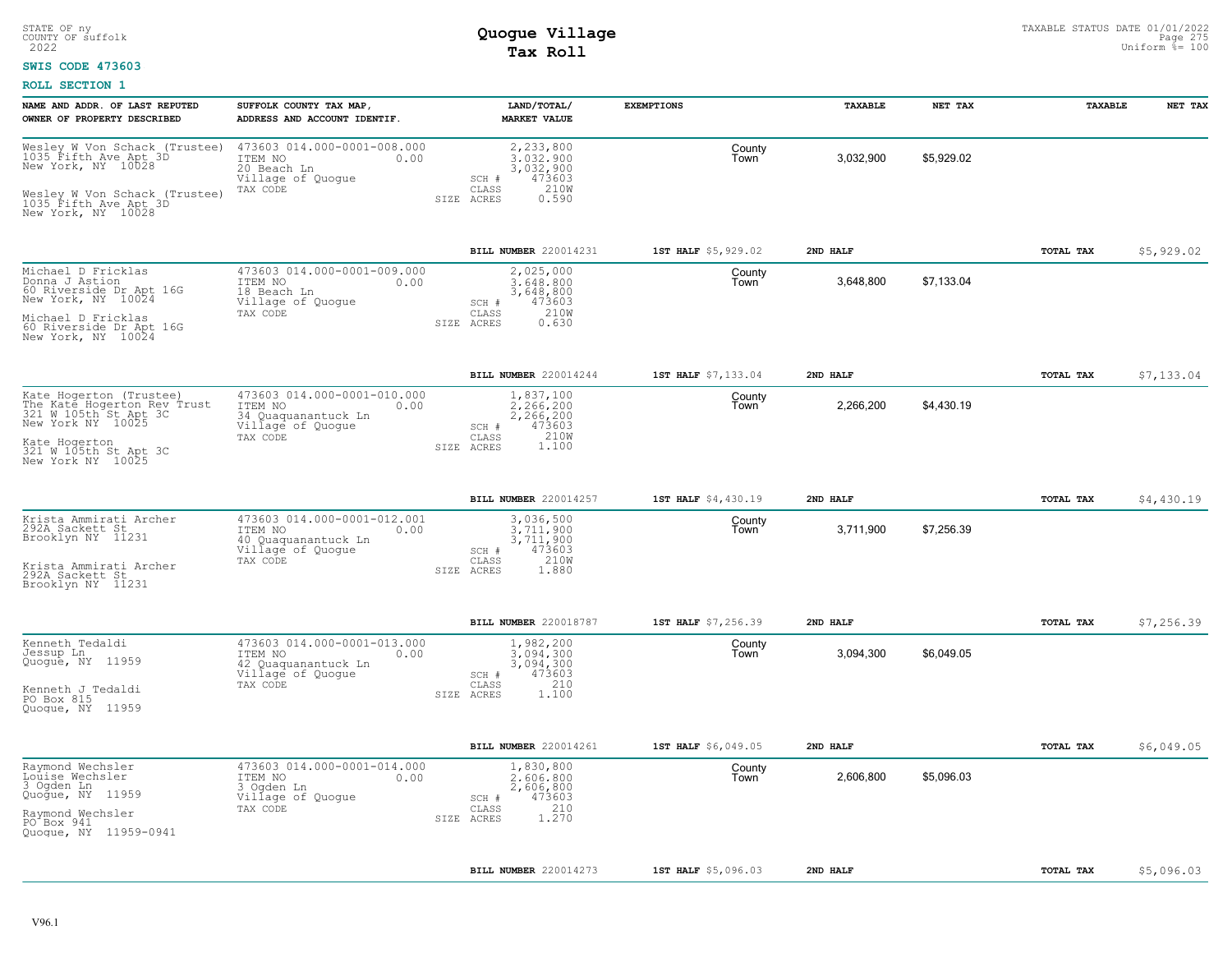### **SWIS CODE 473603**

| 473603 014.000-0001-015.000<br>Mary Mulhearn (Trustee)<br>2,176,800<br>The Wesley W Von Schack Oprt ! ITEM NO<br>0.00<br>2.441.700<br>1035 Fifth Ave Apt 3D<br>2,441,700<br>5 Mallows Ln<br>New York, NY 10028<br>Village of Quogue<br>473603<br>SCH #<br>210W<br>TAX CODE<br>CLASS<br>Mary Mulhearn (Trustee)<br>The Wesley W Von Schack Qprt !<br>SIZE ACRES<br>0.670<br>1035 Fifth Ave Apt 3D<br>New York, NY 10028   | County<br>l own       | 2,441,700 | \$4,773.28             |           |                        |
|--------------------------------------------------------------------------------------------------------------------------------------------------------------------------------------------------------------------------------------------------------------------------------------------------------------------------------------------------------------------------------------------------------------------------|-----------------------|-----------|------------------------|-----------|------------------------|
| BILL NUMBER 220014286                                                                                                                                                                                                                                                                                                                                                                                                    | 1ST HALF \$4,773.28   | 2ND HALF  |                        | TOTAL TAX | \$4,773.28             |
| 473603 014.000-0001-016.000<br>Joseph F Gazza<br>5 Ogden Ln<br>2,043,400<br>2.710.200<br>ITEM NO<br>0.00<br>PO Box 969<br>2,710,200<br>5 Ogden Ln<br>Quogue NY 11959<br>Village of Quogue<br>473603<br>SCH #<br>210W<br>CLASS<br>TAX CODE<br>Joseph F Gazza<br>5 Ogden Ln<br>SIZE ACRES<br>1.610<br>PO Box 969<br>Quoque NY 11959                                                                                        | County<br>Town        | 2,710,200 | \$5,298.17             |           |                        |
| BILL NUMBER 220014299                                                                                                                                                                                                                                                                                                                                                                                                    | 1ST HALF \$5,298.17   | 2ND HALF  |                        | TOTAL TAX | \$5,298.17             |
| John F. Tiernan JR (Trustee) 473603 014.<br>John F Tiernan Jr Rev Trust 1TEM NO<br>Diane Ducy Hitchings Tiernan 1 7.0gden Ln<br>473603 014.000-0001-017.000<br>2,473,700 veteran<br>3.120.700<br>0.00<br>3,120,700<br>Diane Ducy Hitchings Tiernan I village of Quogue<br>473603<br>SCH #<br>210W<br>TAX CODE<br>CLASS<br>John F Tiernan<br>1.150<br>SIZE ACRES<br>Diane H Tiernan<br>PO Box 19<br>Quoque, NY 11959-0019 | 18,000 County<br>Town | 3,102,700 | \$6,065.47             |           |                        |
| BILL NUMBER 220014309                                                                                                                                                                                                                                                                                                                                                                                                    | 1ST HALF \$6,065.47   | 2ND HALF  |                        | TOTAL TAX | \$6,065.47             |
| Mark Edward Carbone (Trustee) 473603 014.000-0001-019.000<br>2,427,300<br>Mark Edward Carbone Exempt Tru ITEM NO<br>225B Milbank Ave 9 Ogden<br>Greenwich CT 06830 Village<br>4,359,100<br>0.00<br>9 Ogden Ln<br>4,359,100<br>Village of Quogue<br>473603<br>SCH #<br>210W<br>TAX CODE<br>CLASS<br>Mark Carbone<br>SIZE ACRES<br>1,100<br>$PO$ Box $442$<br>Quoque NY 11959                                              | County<br>Town        | 4,359,100 | \$8,521.60             |           |                        |
| BILL NUMBER 220014312                                                                                                                                                                                                                                                                                                                                                                                                    | 1ST HALF \$8,521.60   | 2ND HALF  |                        | TOTAL TAX | \$8,521.60             |
| 473603 014.000-0001-020.000<br>John MacWilliams<br>2,688,800<br>Tamatha MacWilliams<br>0.00<br>5,165,000<br>ITEM NO<br>62 Strawberry Hill St<br>Dover MA 02030<br>11 Ogden Ln<br>5,165,000<br>473603<br>Village of Quogue<br>SCH #<br>210W<br>TAX CODE<br>CLASS<br>John MacWilliams<br>1.000<br>SIZE ACRES<br>Tamatha MacWilliams<br>575 West End Ave Apt 7-A<br>New York NY 10024                                       | County<br>Town        | 5,165,000 | vilarlm<br>\$10.097.06 |           | $\mathbf 0$<br>\$50.00 |
| BILL NUMBER 220014325                                                                                                                                                                                                                                                                                                                                                                                                    | 1ST HALF \$10,147.06  | 2ND HALF  |                        | TOTAL TAX | \$10, 147.06           |
| 473603 014.000-0001-021.000<br>2,688,800<br>Judith A Boyle<br>14 Stonygate Oval<br>ITEM NO<br>0.00<br>3.414.700<br>New Rochelle, NY 10804<br>13 Ogden Ln<br>3, 414, 700<br>Village of Quogue<br>473603<br>SCH #<br>210W<br>TAX CODE<br>CLASS<br>Judith A Boyle<br>1.000<br>SIZE ACRES<br>14 Stonygate Oval<br>New Rochelle, NY 10804                                                                                     | County<br>Town        | 3,414,700 | \$6,675.40             |           |                        |
| BILL NUMBER 220014338                                                                                                                                                                                                                                                                                                                                                                                                    | 1ST HALF \$6,675.40   | 2ND HALF  |                        | TOTAL TAX | \$6,675.40             |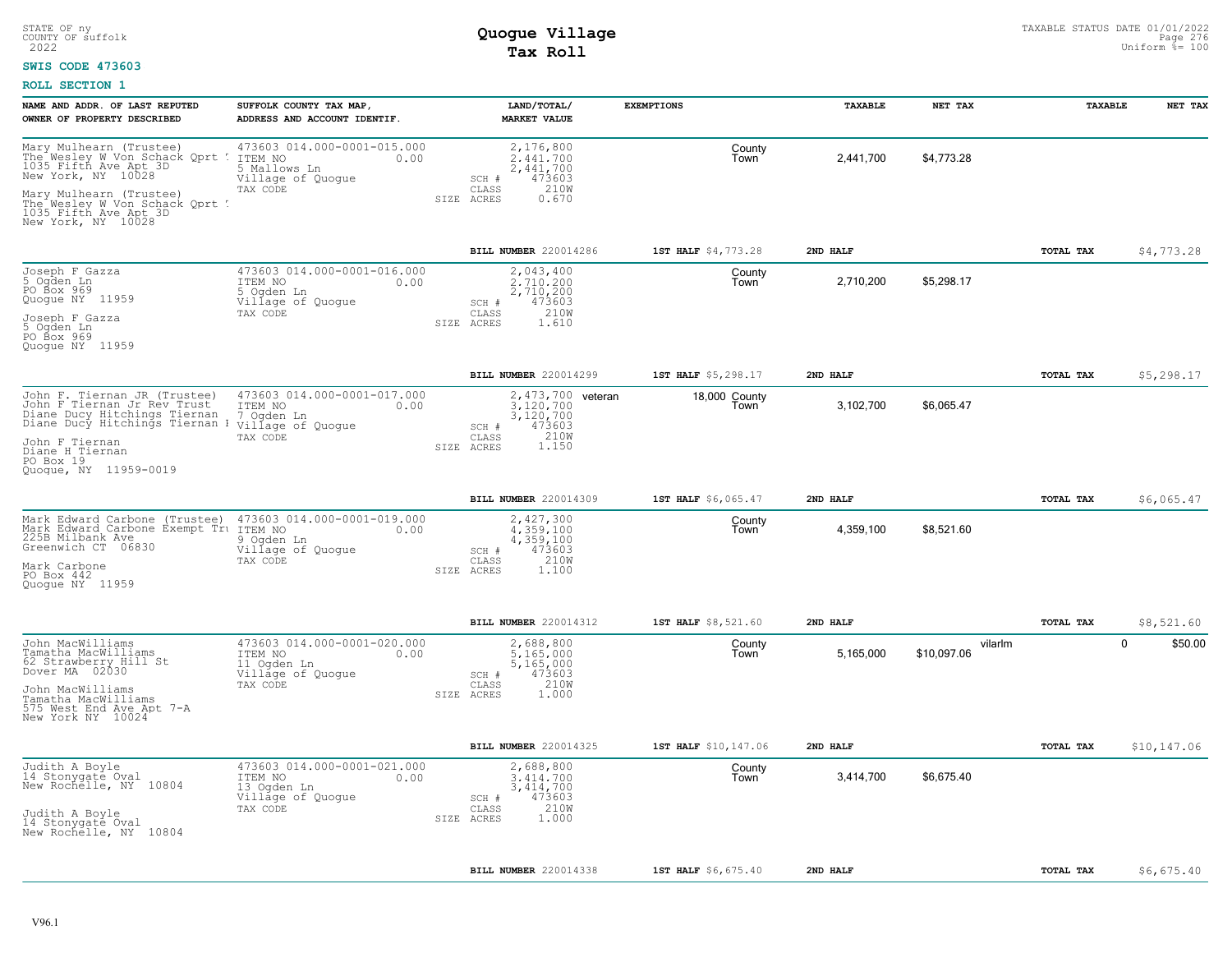### **SWIS CODE 473603**

| NAME AND ADDR. OF LAST REPUTED<br>OWNER OF PROPERTY DESCRIBED                                                                                                                                         | SUFFOLK COUNTY TAX MAP,<br>ADDRESS AND ACCOUNT IDENTIF.                                          | LAND/TOTAL/<br><b>MARKET VALUE</b>                                                                  | <b>EXEMPTIONS</b>   | TAXABLE   | NET TAX    | TAXABLE   | NET TAX    |
|-------------------------------------------------------------------------------------------------------------------------------------------------------------------------------------------------------|--------------------------------------------------------------------------------------------------|-----------------------------------------------------------------------------------------------------|---------------------|-----------|------------|-----------|------------|
| 15 Ogden Lane LLC<br>20 Shinnecock Rd<br>PO Box 5024<br>Quogue NY 11959<br>$\frac{15}{20}$<br>Ogden Lane LLC<br>Shinnecock Rd<br>PO Box 5024                                                          | 473603 014.000-0001-022.000<br>ITEM NO<br>0.00<br>15 Ogden Ln<br>Village of Quogue<br>TAX CODE   | 2,358,200<br>3.887.600<br>3,887,600<br>473603<br>SCH #<br>CLASS<br>210W<br>SIZE ACRES<br>1.010      | County<br>Town      | 3,887,600 | \$7,599.87 |           |            |
| Quoque NY 11959                                                                                                                                                                                       |                                                                                                  | <b>BILL NUMBER</b> 220014341                                                                        | 1ST HALF \$7,599.87 | 2ND HALF  |            | TOTAL TAX | \$7,599.87 |
| Patrick Haskell<br>Colleen Haskell<br>Colleen Haskell<br>2 Dock Hollow Rd<br>Lloyd Harbor NY 11743<br>Patrick O Haskell<br>Colleen Haskell<br>2 Dock Hollow Rd<br>Cold Spring Harbor NY 11724         | 473603 014.000-0001-023.000<br>ITEM NO<br>0.00<br>17 Ogden Ln<br>Village of Quogue<br>TAX CODE   | 2,452,200<br>4,166,500<br>4,166,500<br>473603<br>SCH #<br>210W<br>CLASS<br>SIZE ACRES<br>1.140      | County<br>Town      | 4,166,500 | \$8,145.09 |           |            |
|                                                                                                                                                                                                       |                                                                                                  | BILL NUMBER 220014354                                                                               | 1ST HALF \$8,145.09 | 2ND HALF  |            | TOTAL TAX | \$8,145.09 |
| Vikram Malhotra<br>Mary Malhotra<br>168 E 74th St Apt 4C<br>New York NY 10021<br>Vikram Malhotra<br>Mary Malhotra<br>168 E 74th St Apt 4C                                                             | 473603 014.000-0001-025.001<br>ITEM NO<br>0.00<br>19 Ogden Ln<br>Village of Quogue<br>TAX CODE   | 2,801,700<br>5,098,200<br>5,098,200<br>SCH #<br>473603<br>$2.10W$<br>$2.140$<br>CLASS<br>SIZE ACRES | County<br>Town      | 5,098,200 | \$9,966.47 |           |            |
| New York NY 10021                                                                                                                                                                                     |                                                                                                  |                                                                                                     |                     |           |            |           |            |
|                                                                                                                                                                                                       |                                                                                                  | BILL NUMBER 220018538                                                                               | 1ST HALF \$9,966.47 | 2ND HALF  |            | TOTAL TAX | \$9,966.47 |
| Donna Chiaia-Șchellaci<br>Linda Frustaci<br>C/o Donna Schellaci<br>841 Trailing Ridge Rd 1<br>Franklin Lakes NJ 07417<br>Donna Chiaia-Schellaci<br>841 Trailing Ridge Rd 1<br>Franklin Lakes NJ 07417 | 473603 014.000-0001-027.000<br>ITEM NO<br>0.00<br>23 Ogden Ln E<br>Village of Quoque<br>TAX CODE | 2,908,500<br>4,718,900<br>4,718,900<br>473603<br>SCH #<br>281W<br>CLASS<br>SIZE ACRES<br>1,000      | County<br>Town      | 4,718,900 | \$9,224.98 |           |            |
|                                                                                                                                                                                                       |                                                                                                  | BILL NUMBER 220014367                                                                               | 1ST HALF \$9,224.98 | 2ND HALF  |            | TOTAL TAX | \$9,224.98 |
| David W Campagna<br>50 E 77th St<br>New York, NY<br>10021<br>David W Campagna<br>50 E 77th St<br>New York, NY 10021                                                                                   | 473603 014.000-0001-028.000<br>ITEM NO<br>0.00<br>25 Ogden Ln<br>Village of Quogue<br>TAX CODE   | 3,073,000<br>3,794,200<br>3,794,200<br>473603<br>SCH #<br>CLASS<br>210W<br>1.060<br>SIZE ACRES      | County<br>Town      | 3,794,200 | \$7,417.28 |           |            |
|                                                                                                                                                                                                       |                                                                                                  | BILL NUMBER 220014371                                                                               | 1ST HALF \$7,417.28 | 2ND HALF  |            | TOTAL TAX | \$7,417.28 |
| Johnathan Langer<br>Debra Langer<br>118 W 79th St<br>New York, NY 10128<br>Jonathan A. Langer<br>Debra L. Langer<br>4 Windcrest Rd<br>Rye, NY 10580-1626                                              | 473603 014.000-0001-029.000<br>ITEM NO<br>0.00<br>27 Ogden Ln<br>Village of Quogue<br>TAX CODE   | 2,899,100<br>3,761,400<br>3,761,400<br>473603<br>SCH #<br>210W<br>CLASS<br>1,000<br>SIZE ACRES      | County<br>Town      | 3,761,400 | \$7,353.16 |           |            |
|                                                                                                                                                                                                       |                                                                                                  | <b>BILL NUMBER 220014383</b>                                                                        | 1ST HALF \$7,353.16 | 2ND HALF  |            | TOTAL TAX | \$7,353.16 |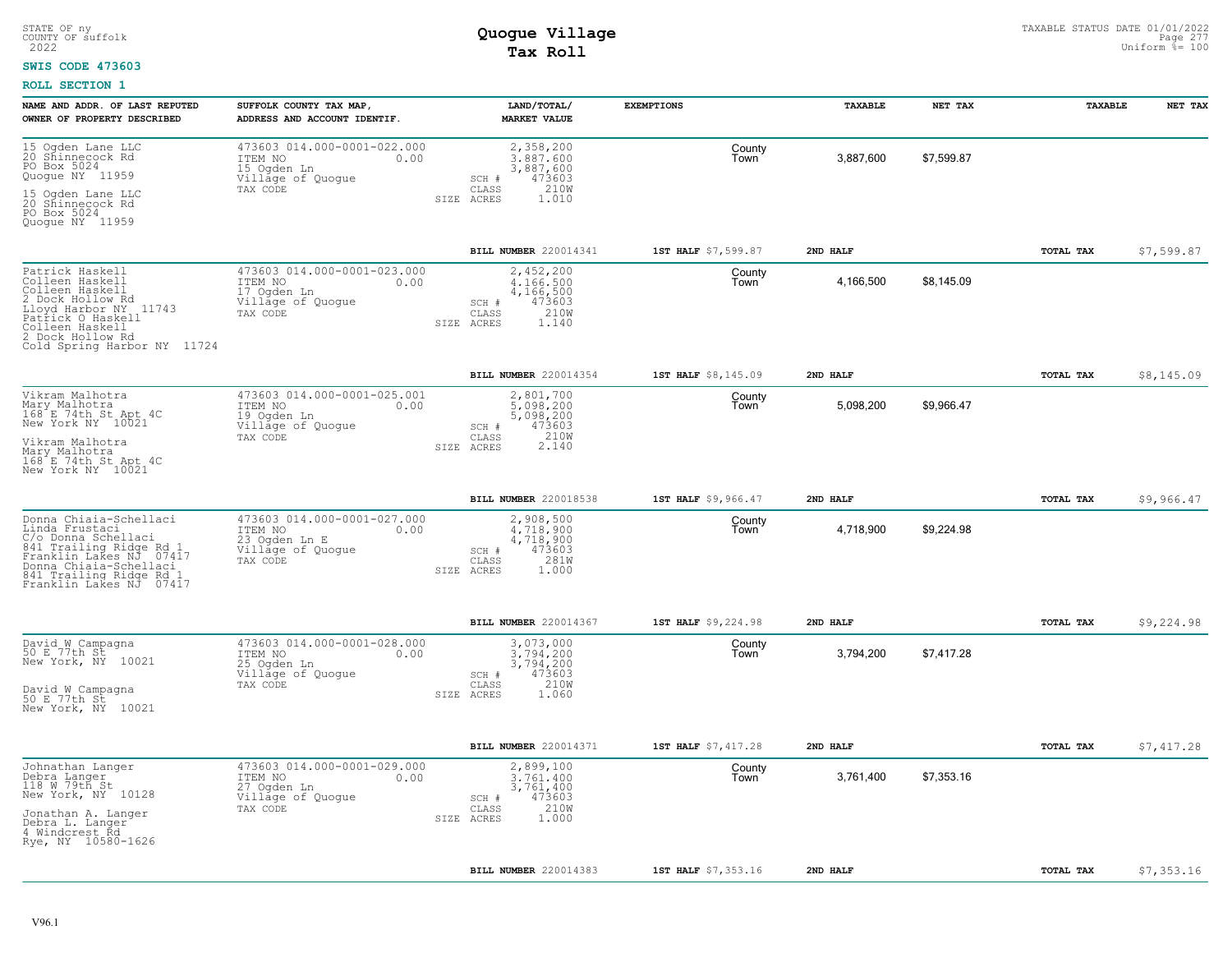#### **SWIS CODE 473603**

| NAME AND ADDR. OF LAST REPUTED<br>OWNER OF PROPERTY DESCRIBED                                                                                                                              | SUFFOLK COUNTY TAX MAP,<br>ADDRESS AND ACCOUNT IDENTIF.                                          | LAND/TOTAL/<br><b>MARKET VALUE</b>                                                                                            | <b>EXEMPTIONS</b>                     | TAXABLE   | NET TAX    | <b>TAXABLE</b>   | NET TAX    |
|--------------------------------------------------------------------------------------------------------------------------------------------------------------------------------------------|--------------------------------------------------------------------------------------------------|-------------------------------------------------------------------------------------------------------------------------------|---------------------------------------|-----------|------------|------------------|------------|
| Steven La Sala<br>Renee La Sala<br>10 Shore Dr<br>Setauket NY 11733<br>Steven J. La Sala<br>Renee La Sala<br>10 Shore Dr                                                                   | 473603 014.000-0001-030.000<br>ITEM NO<br>0.00<br>29 Ogden Ln E<br>Village of Quogue<br>TAX CODE | 2,553,800<br>3,000,000<br>3,000,000<br>473603<br>SCH #<br>210W<br>CLASS<br>SIZE ACRES<br>1,000                                | County<br>Town                        | 3,000,000 | \$5,864.70 |                  |            |
| Setauket NY 11733                                                                                                                                                                          |                                                                                                  |                                                                                                                               |                                       |           |            |                  |            |
|                                                                                                                                                                                            |                                                                                                  | BILL NUMBER 220014396                                                                                                         | 1ST HALF \$5,864.70                   | 2ND HALF  |            | TOTAL TAX        | \$5,864.70 |
| 31 Ogden Lane LLC<br>8 Fairway Ct<br>Oyster Bay NY 11771<br>31 Ogden Lane LLC<br>8 Fairway Ct<br>Oyster Bay NY 11771                                                                       | 473603 014.000-0001-031.000<br>ITEM NO<br>0.00<br>31 Ogden Ln<br>Village of Quogue<br>TAX CODE   | 2,899,100<br>3.629.700<br>3,629,700<br>473603<br>SCH #<br>210W<br>CLASS<br>SIZE ACRES<br>1.000                                | County<br>Town                        | 3,629,700 | \$7,095.70 |                  |            |
|                                                                                                                                                                                            |                                                                                                  |                                                                                                                               |                                       | 2ND HALF  |            |                  |            |
| Peter Schellbach<br>Jacqueline Schellbach<br>35 W 81st St Apt 10B<br>New York, NY 10024<br>Peter Schellbach<br>35 W 81st St Apt 10B<br>New York, NY 10024                                  | 473603 014.000-0001-032.000<br>ITEM NO<br>0.00<br>30 Ogden Ln<br>Village of Quogue<br>TAX CODE   | <b>BILL NUMBER</b> 220014406<br>1,802,000<br>2.465.100<br>2,465,100<br>473603<br>SCH #<br>210<br>CLASS<br>1.000<br>SIZE ACRES | 1ST HALF \$7,095.70<br>County<br>Town | 2,465,100 | \$4,819.02 | TOTAL TAX        | \$7,095.70 |
|                                                                                                                                                                                            |                                                                                                  |                                                                                                                               |                                       |           |            |                  |            |
|                                                                                                                                                                                            |                                                                                                  | BILL NUMBER 220014419                                                                                                         | 1ST HALF \$4,819.02                   | 2ND HALF  |            | <b>TOTAL TAX</b> | \$4,819.02 |
| Pamela P Shuck<br>Uni Of Md Mannheim Campus Secu<br>Unit 24560 Box 434<br>Apo 09183<br>Pamela P Shuck<br>Kriemhildenstr 50B<br>64658 Fuerth, Germany                                       | 473603 014.000-0001-033.001<br>ITEM NO<br>0.00<br>28 Oqden Ln<br>Village of Quogue<br>TAX CODE   | 1,767,800<br>1.767.800<br>1,767,800<br>473603<br>SCH #<br>311<br>CLASS<br>1.090<br>SIZE ACRES                                 | County<br>Town                        | 1,767,800 | \$3,455.87 |                  |            |
|                                                                                                                                                                                            |                                                                                                  | <b>BILL NUMBER</b> 220014422                                                                                                  | 1ST HALF \$3,455.87                   | 2ND HALF  |            | <b>TOTAL TAX</b> | \$3,455.87 |
| Gayle M. Flynn Co-Trustee<br>Richard J. Flynn Co-Trustee<br>26 Ogden Lane Family Trust<br>26 Ogden Lane<br>Quogue, NY 11959<br>26 Ogden Lane Family Trust<br>PO Box 663<br>Quogue NY 11959 | 473603 014.000-0001-033.002<br>ITEM NO<br>0.00<br>26 Ogden Ln<br>Village of Quogue<br>TAX CODE   | 1,751,500<br>2.866.900<br>2,866,900<br>473603<br>SCH #<br>210<br>CLASS<br>SIZE ACRES<br>1.080                                 | County<br>Town                        | 2,866,900 | \$5.604.50 |                  |            |
|                                                                                                                                                                                            |                                                                                                  | BILL NUMBER 220014435                                                                                                         | 1ST HALF \$5,604.50                   | 2ND HALF  |            | TOTAL TAX        | \$5,604.50 |
| John F Tallman<br>Kathleen Person<br>14 Ogden Ln<br>Quogue, NY 11959<br>Kathleen Person<br>PO Box 1278<br>Quoque, NY 11959-1278                                                            | 473603 014.000-0001-034.000<br>ITEM NO<br>0.00<br>14 Ogden Ln<br>Village of Quogue<br>TAX CODE   | 1,784,000<br>2,109,900<br>2,109,900<br>473603<br>SCH #<br>210<br>CLASS<br>1.100<br>SIZE ACRES                                 | County<br>Town                        | 2,109,900 | \$4,124.64 |                  |            |
|                                                                                                                                                                                            |                                                                                                  | BILL NUMBER 220014448                                                                                                         | 1ST HALF \$4,124.64                   | 2ND HALF  |            | TOTAL TAX        | \$4,124.64 |
|                                                                                                                                                                                            |                                                                                                  |                                                                                                                               |                                       |           |            |                  |            |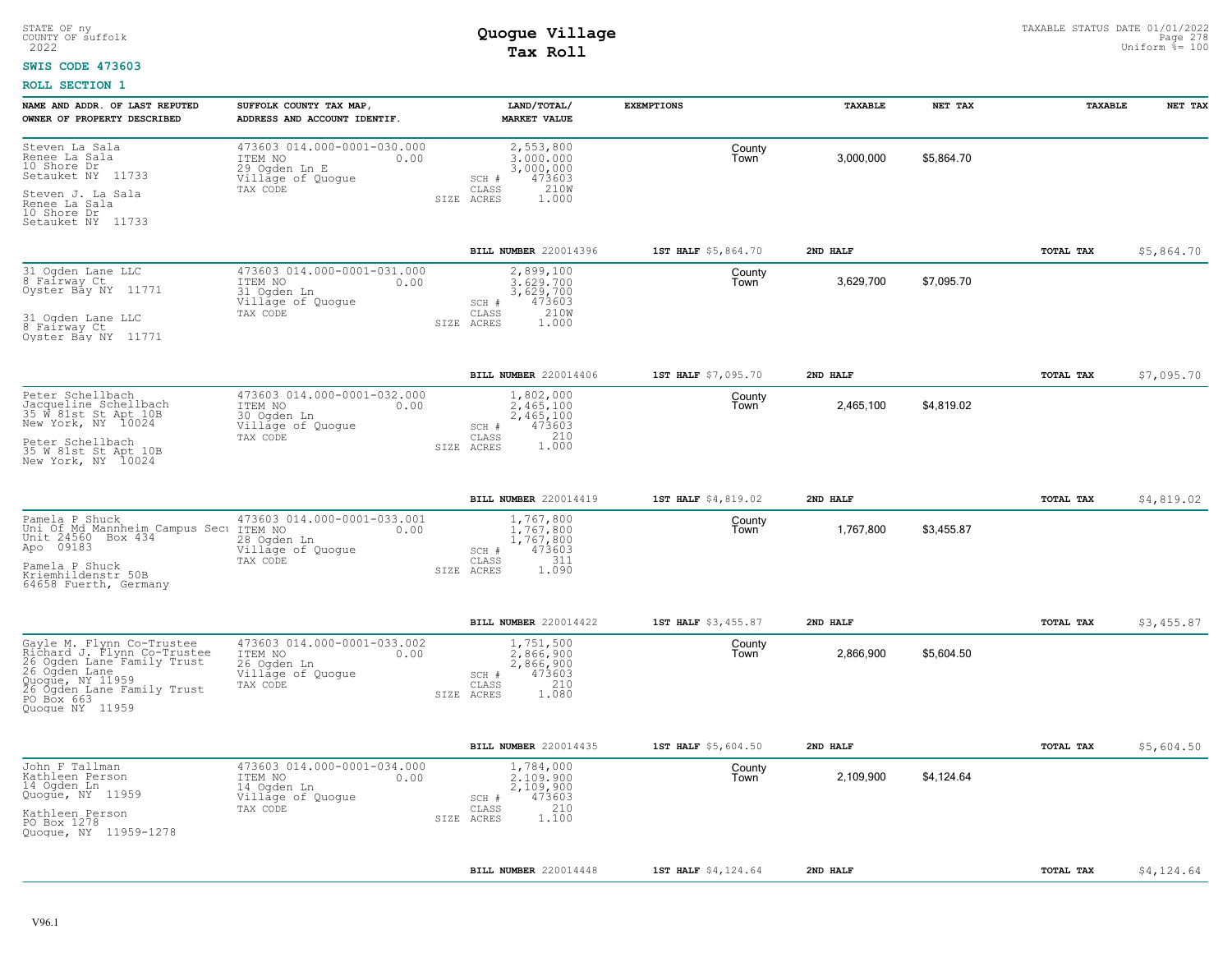#### **SWIS CODE 473603**

| NAME AND ADDR. OF LAST REPUTED<br>OWNER OF PROPERTY DESCRIBED                                                                                                            | SUFFOLK COUNTY TAX MAP<br>ADDRESS AND ACCOUNT IDENTIF.                                             | LAND/TOTAL/<br><b>MARKET VALUE</b>                                                            | <b>EXEMPTIONS</b>   | TAXABLE   | NET TAX    | <b>TAXABLE</b>   | NET TAX    |
|--------------------------------------------------------------------------------------------------------------------------------------------------------------------------|----------------------------------------------------------------------------------------------------|-----------------------------------------------------------------------------------------------|---------------------|-----------|------------|------------------|------------|
| Donald O'Connell<br>Suzanne O'Connell<br>40 Summit Ave<br>Rye NY 10580<br>Donald O'Connell<br>Suzanne O'Connell<br>40 Summit Ave<br>Rye NY 10580                         | 473603 014.000-0001-035.000<br>ITEM NO<br>0.00<br>12 Ogden Ln<br>Village of Quogue<br>TAX CODE     | 1,715,300<br>2.148.900<br>2,148,900<br>473603<br>SCH #<br>210<br>CLASS<br>1.130<br>SIZE ACRES | County<br>Town      | 2,148,900 | \$4,200.88 |                  |            |
|                                                                                                                                                                          |                                                                                                    | BILL NUMBER 220014451                                                                         | 1ST HALF \$4,200.88 | 2ND HALF  |            | TOTAL TAX        | \$4,200.88 |
| Chance Vought<br>Diana Vought<br>P.o. box 931<br>Quogue, Ny 11959-931<br>Diana Vought<br>PO Box 931<br>Quoque, NY 11959                                                  | 473603 014.000-0001-036.000<br>0.00<br>ITEM NO<br>4 Niamogue Ln<br>Village of Quogue<br>TAX CODE   | 1,784,000<br>2.193.100<br>2,193,100<br>473603<br>SCH #<br>CLASS<br>210<br>1.100<br>SIZE ACRES | County<br>Town      | 2,193,100 | \$4,287.29 |                  |            |
|                                                                                                                                                                          |                                                                                                    | BILL NUMBER 220014464                                                                         | 1ST HALF \$4,287.29 | 2ND HALF  |            | TOTAL TAX        | \$4,287.29 |
| Remy Grandury<br>Anne Celine Grandury<br>40 E 84th St Apt 15C<br>New York NY 10028<br>Remy Grandury<br>Anne Celine Grandury<br>40 E 84th St Apt 15C<br>New York NY 10028 | 473603 014.000-0001-037.000<br>ITEM NO<br>0.00<br>6 Niamogue Ln<br>Village of Quogue<br>TAX CODE   | 1,784,000<br>3.810.800<br>3,810,800<br>473603<br>SCH #<br>210<br>CLASS<br>1,000<br>SIZE ACRES | County<br>Town      | 3,810,800 | \$7,449.73 |                  |            |
|                                                                                                                                                                          |                                                                                                    | <b>BILL NUMBER 220014477</b>                                                                  | 1ST HALF \$7,449.73 | 2ND HALF  |            | TOTAL TAX        | \$7,449.73 |
| Roger C Gaston<br>Suzzane P Gaston<br>199 W End Ave<br>Ridgewood, NJ 07450<br>Roger Gaston<br>31 Hope's Neck Dr<br>Bluffton SC 29910                                     | 473603 014.000-0001-038.000<br>ITEM NO<br>0.00<br>3 Schaefer Ln<br>Village of Quogue<br>TAX CODE   | 1,874,100<br>3,275,000<br>3,275,000<br>473603<br>SCH #<br>CLASS<br>210<br>1.040<br>SIZE ACRES | County<br>Town      | 3,275,000 | \$6,402.30 |                  |            |
|                                                                                                                                                                          |                                                                                                    | BILL NUMBER 220014481                                                                         | 1ST HALF \$6,402.30 | 2ND HALF  |            | TOTAL TAX        | \$6,402.30 |
| Roger C Gaston<br>Sužzane P Gaston<br>199 W End Ave<br>07450<br>Ridgewood, NJ<br>Roger Gaston<br>31 Hope's Neck Dr<br>Bluffton SC 29910                                  | 473603 014.000-0001-039.001<br>ITEM NO<br>0.00<br>P/o Schaefer Ln<br>Village of Quogue<br>TAX CODE | 500<br>500<br>500<br>473603<br>SCH #<br>692<br>CLASS<br>0.440<br>SIZE ACRES                   | County<br>Town      | 500       | \$0.98     |                  |            |
|                                                                                                                                                                          |                                                                                                    | BILL NUMBER 220014493                                                                         | 1ST HALF \$0.98     | 2ND HALF  |            | TOTAL TAX        | \$0.98     |
| Vincent R La Sala<br>Donna N La Sala<br>203 E 72nd St<br>New York, NY 10021                                                                                              | 473603 014.000-0001-039.002<br>ITEM NO<br>0.00<br>P/o Schaefer Ln<br>Village of Quogue<br>TAX CODE | 500<br>500<br>500<br>473603<br>SCH #<br>692<br>CLASS                                          | County<br>Town      | 500       | \$0.98     |                  |            |
| Vincent R La Sala<br>125 E 72nd St Apt 4D<br>New York NY 10021                                                                                                           |                                                                                                    | 0.300<br>SIZE ACRES                                                                           |                     |           |            |                  |            |
|                                                                                                                                                                          |                                                                                                    | BILL NUMBER 220014503                                                                         | 1ST HALF \$0.98     | 2ND HALF  |            | <b>TOTAL TAX</b> | \$0.98     |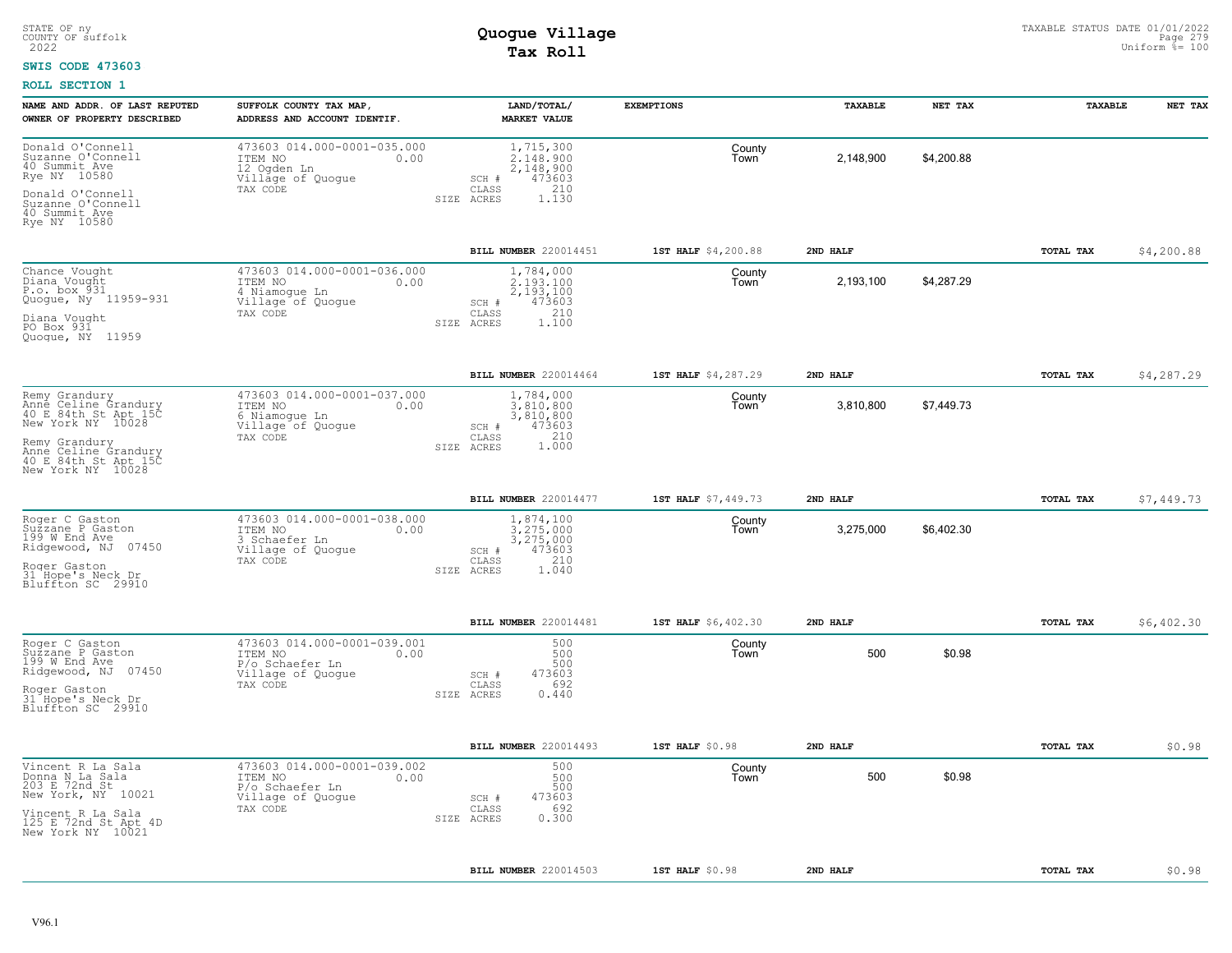#### **SWIS CODE 473603**

| NAME AND ADDR. OF LAST REPUTED<br>OWNER OF PROPERTY DESCRIBED                                                                                                                                                    | SUFFOLK COUNTY TAX MAP<br>ADDRESS AND ACCOUNT IDENTIF.                                           | LAND/TOTAL/<br><b>MARKET VALUE</b>                                                               | <b>EXEMPTIONS</b>   | <b>TAXABLE</b> | NET TAX               | <b>TAXABLE</b> | NET TAX                |
|------------------------------------------------------------------------------------------------------------------------------------------------------------------------------------------------------------------|--------------------------------------------------------------------------------------------------|--------------------------------------------------------------------------------------------------|---------------------|----------------|-----------------------|----------------|------------------------|
| Remy Grandury<br>Anne Celine Grandury<br>40 E 84th St Apt 15C<br>New York NY 10028<br>Remy Grandury<br>Anne Celine Grandury<br>40 E 84th St Apt 15C<br>New York NY 10028                                         | 473603 014.000-0001-040.000<br>ITEM NO<br>0.00<br>8 Niamogue Ln<br>Village of Quoque<br>TAX CODE | 1,784,000<br>2.149.500<br>2,149,500<br>473603<br>SCH #<br>210<br>CLASS<br>1,100<br>SIZE ACRES    | County<br>Town      | 2,149,500      | \$4,202.06            |                |                        |
|                                                                                                                                                                                                                  |                                                                                                  | BILL NUMBER 220014516                                                                            | 1ST HALF \$4,202.06 | 2ND HALF       |                       | TOTAL TAX      | \$4,202.06             |
| Daniel I. Richman<br>Christina Richman<br>327 Central Park Ave Apt 14<br>New York NY 10025<br>Daniel I. Richman<br>327 Central Park Ave Apt 14<br>New York NY 10025                                              | 473603 014.000-0001-041.000<br>0.00<br>ITEM NO<br>19 Post Ln<br>Village of Quogue<br>TAX CODE    | 1,729,000<br>2.488.000<br>2,488,000<br>473603<br>SCH #<br>210<br>CLASS<br>1.010<br>SIZE<br>ACRES | County<br>Town      | 2,488,000      | \$4,863.79            |                |                        |
|                                                                                                                                                                                                                  |                                                                                                  | BILL NUMBER 220014529                                                                            | 1ST HALF \$4,863.79 | 2ND HALF       |                       | TOTAL TAX      | \$4,863.79             |
| Vincent R Lasala<br>Donna N La Sala<br>125 E 72nd St Apt 4D<br>New York NY 10021<br>Vincent R Lasala<br>125 E 72nd St Apt 4D<br>New York NY 10021                                                                | 473603 014.000-0001-042.000<br>ITEM NO<br>0.00<br>21 Post Ln<br>Village of Quogue<br>TAX CODE    | 1,820,000<br>2.638.600<br>2,638,600<br>473603<br>SCH #<br>1.010<br>CLASS<br>SIZE ACRES           | County<br>Town      | 2,638,600      | \$5,158.20            |                |                        |
|                                                                                                                                                                                                                  |                                                                                                  | BILL NUMBER 220014532                                                                            | 1ST HALF \$5,158.20 | 2ND HALF       |                       | TOTAL TAX      | \$5,158.20             |
| 35 Ogden Lane East LLC<br>c/o McRory and McRory, PLLC<br>124 Cherry Valley Ave<br>Garden City NY 11530<br>35 Oqden Lane East LLC<br>c/o McRory and McRory, PLLC<br>124 Cherry Valley Ave<br>Garden City NY 11530 | 473603 014.000-0001-043.000<br>ITEM NO<br>0.00<br>35 Ogden Ln E<br>Village of Quogue<br>TAX CODE | 3,015,100<br>4.053.200<br>4,053,200<br>473603<br>SCH #<br>CLASS<br>210W<br>1.040<br>SIZE ACRES   | County<br>Town      | 4,053,200      | vilarlm<br>\$7,923.60 |                | $\mathbf 0$<br>\$50.00 |
|                                                                                                                                                                                                                  |                                                                                                  | BILL NUMBER 220014545                                                                            | 1ST HALF \$7,973.60 | 2ND HALF       |                       | TOTAL TAX      | \$7,973.60             |
| James Cramer<br>Lisa C. Detwiler<br>14 Wall St FL 15<br>New York NY 10005<br>Cramer Digital<br>PO Box 1394<br>New York NY 10028                                                                                  | 473603 014.000-0001-044.000<br>ITEM NO<br>0.00<br>33 Ogden Ln E<br>Village of Quogue<br>TAX CODE | 3,131,000<br>4,084,000<br>4,084,000<br>473603<br>SCH #<br>210W<br>CLASS<br>1.080<br>SIZE ACRES   | County<br>Town      | 4,084,000      | \$7,983.81            |                |                        |
|                                                                                                                                                                                                                  |                                                                                                  | BILL NUMBER 220014558                                                                            | 1ST HALF \$7,983.81 | 2ND HALF       |                       | TOTAL TAX      | \$7,983.81             |
| Joseph F Gazza<br>5 Ogden Ln<br>PO Box 969<br>Quogue NY 11959<br>Joseph F Gazza<br>5 Ogden Ln<br>PO Box 969<br>Quoque NY 11959                                                                                   | 473603 014.000-0001-046.000<br>ITEM NO<br>0.00<br>21A Ogden Ln<br>Village of Quogue<br>TAX CODE  | 18,600<br>18,600<br>18,600<br>473603<br>SCH #<br>323W<br>CLASS<br>0.320<br>SIZE ACRES            | County<br>Town      | 18,600         | \$36.36               |                |                        |
|                                                                                                                                                                                                                  |                                                                                                  | BILL NUMBER 220014561                                                                            | 1ST HALF \$36.36    | 2ND HALF       |                       | TOTAL TAX      | \$36.36                |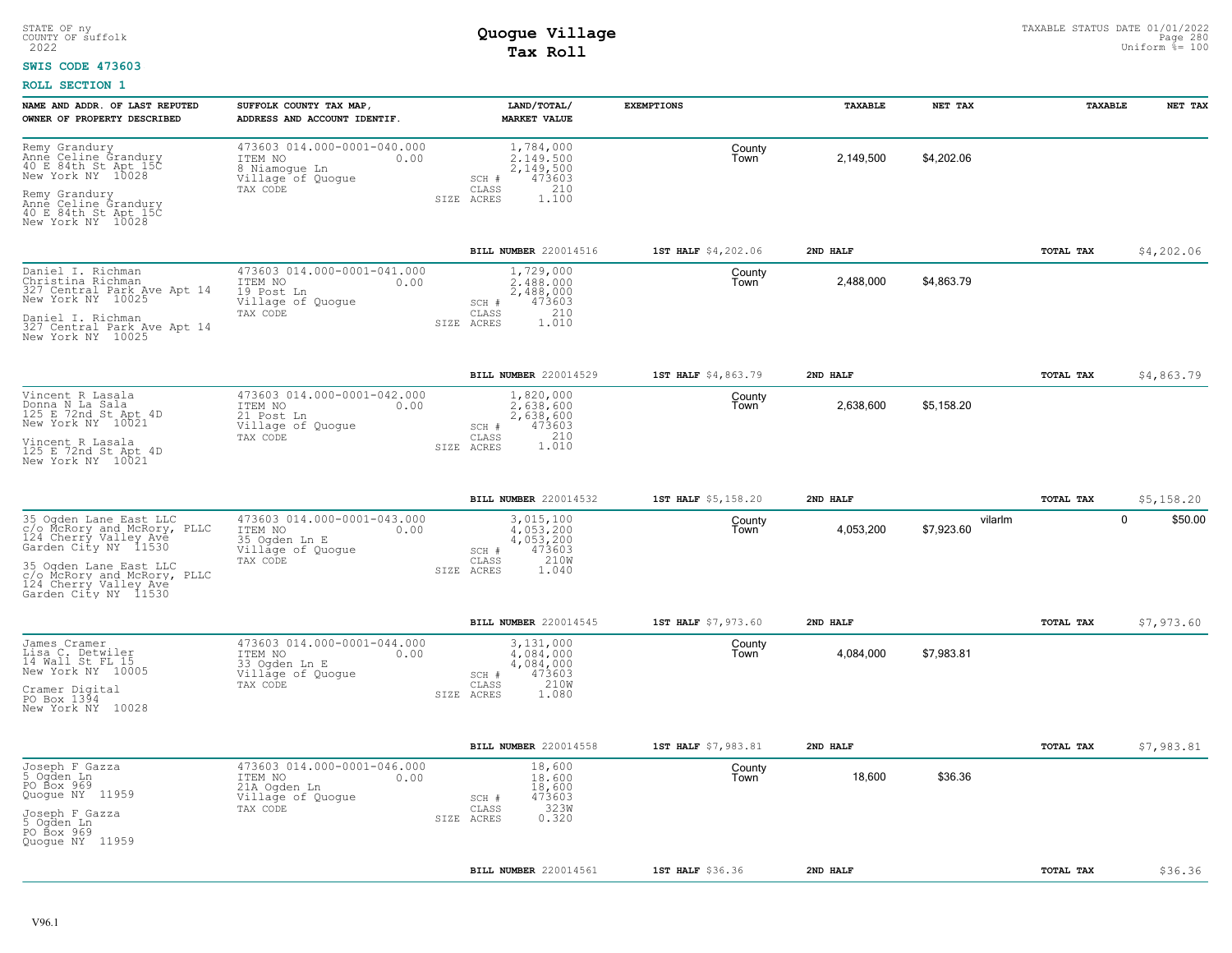### **SWIS CODE 473603**

| NAME AND ADDR. OF LAST REPUTED<br>OWNER OF PROPERTY DESCRIBED                                                                                     | SUFFOLK COUNTY TAX MAP,<br>ADDRESS AND ACCOUNT IDENTIF.                                       | LAND/TOTAL/<br><b>MARKET VALUE</b>                                                             | <b>EXEMPTIONS</b>   | TAXABLE   | NET TAX    | TAXABLE          | NET TAX    |
|---------------------------------------------------------------------------------------------------------------------------------------------------|-----------------------------------------------------------------------------------------------|------------------------------------------------------------------------------------------------|---------------------|-----------|------------|------------------|------------|
| David W Lohuis<br>Mary E Lohuis<br>4 Oxford Ln<br>Morristown, NJ 07960                                                                            | 473603 014.000-0001-047.000<br>ITEM NO<br>0.00<br>22 Post Ln<br>Village of Quogue<br>TAX CODE | 2,691,000<br>3.068.500<br>3,068,500<br>473603<br>SCH #<br>CLASS<br>210W                        | County<br>Town      | 3,068,500 | \$5,998.61 |                  |            |
| David Lohuis<br>PO Box 1881<br>Quoque NY 11959                                                                                                    |                                                                                               | SIZE ACRES<br>1.560                                                                            |                     |           |            |                  |            |
|                                                                                                                                                   |                                                                                               | BILL NUMBER 220016187                                                                          | 1ST HALF \$5,998.61 | 2ND HALF  |            | TOTAL TAX        | \$5,998.61 |
| Lola RE Holdings LLC<br>c/o Jonathan Polkes<br>320 E 72nd St<br>New York NY 10021<br>Lola RE Holdings LLC<br>c/o Jonathan Polkes<br>320 E 72nd St | 473603 015.000-0001-001.000<br>ITEM NO<br>0.00<br>91 Dune Rd<br>Village of Quogue<br>TAX CODE | 2,807,500<br>3,614,500<br>3,614,500<br>473603<br>SCH #<br>281W<br>CLASS<br>SIZE ACRES<br>0.600 | County<br>Town      | 3,614,500 | \$7,065.99 |                  |            |
| New York NY 10021                                                                                                                                 |                                                                                               |                                                                                                |                     |           |            |                  |            |
| Izzy RE Holdings LLC                                                                                                                              | 473603 015.000-0001-002.000                                                                   | BILL NUMBER 220014574<br>2,904,600                                                             | 1ST HALF \$7,065.99 | 2ND HALF  |            | TOTAL TAX        | \$7,065.99 |
| c/o Jonathan Pólkes<br>320 E 72nd St<br>New York NY 10021<br>Izzy RE Holdings LLC                                                                 | ITEM NO<br>0.00<br>93 Dune Rd<br>Village of Quogue<br>TAX CODE                                | 3,364,000<br>3,364,000<br>473603<br>SCH #<br>281W<br>CLASS<br>0.660<br>SIZE ACRES              | County<br>Town      | 3,364,000 | \$6,576.28 |                  |            |
| c/o Jonathan Polkes<br>320 E 72nd St<br>New York NY 10021                                                                                         |                                                                                               |                                                                                                |                     |           |            |                  |            |
|                                                                                                                                                   |                                                                                               | BILL NUMBER 220014587                                                                          | 1ST HALF \$6,576.28 | 2ND HALF  |            | <b>TOTAL TAX</b> | \$6,576.28 |
| Ari RE Holdings LLC<br>c/o Jonathan Polkes<br>97 Dune Road LLC<br>Andersen Tax/ Attn Maureen Kaw village of Quogue                                | 473603 015.000-0001-003.000<br>ITEM NO<br>0.00<br>95 Dune Rd<br>TAX CODE                      | 832,800<br>858,700<br>858,700<br>473603<br>SCH #<br>312W<br>CLASS                              | County<br>Town      | 858,700   | \$1,678,67 |                  |            |
| Ari RE Holdings LLC<br>c/o Jonathan Polkes<br>320 E 72nd St<br>New York NY 10021                                                                  |                                                                                               | 0.130<br>SIZE ACRES                                                                            |                     |           |            |                  |            |
|                                                                                                                                                   |                                                                                               | BILL NUMBER 220014591                                                                          | 1ST HALF \$1,678.67 | 2ND HALF  |            | TOTAL TAX        | \$1,678.67 |
| Ari RE Holdings LLC<br>c/o Jonathan Polkes<br>320 E 72nd St<br>New York NY 10021                                                                  | 473603 015.000-0001-004.000<br>ITEM NO<br>0.00<br>97 Dune Rd<br>Village of Quogue<br>TAX CODE | 2,034,400<br>2.780.500<br>2,780,500<br>473603<br>SCH #<br>210W<br>CLASS                        | County<br>Town      | 2,780,500 | \$5,435.60 |                  |            |
| Ari RE Holdings LLC<br>c/o Jonathan Polkes<br>320 E 72nd St<br>New York NY 10021                                                                  |                                                                                               | 0.310<br>SIZE ACRES                                                                            |                     |           |            |                  |            |
|                                                                                                                                                   |                                                                                               | BILL NUMBER 220014601                                                                          | 1ST HALF \$5,435.60 | 2ND HALF  |            | TOTAL TAX        | \$5,435.60 |
| Stephen P Farrell<br>190 E 72nd St<br>New York, NY 10021                                                                                          | 473603 015.000-0001-005.000<br>ITEM NO<br>0.00<br>99 Dune Rd<br>Village of Quogue             | 31,800<br>45,300<br>45,300<br>473603<br>SCH #                                                  | County<br>Town      | 45,300    | \$88.56    |                  |            |
| Stephen P Farrell<br>190 E 72nd St<br>New York, NY 10021                                                                                          | TAX CODE                                                                                      | 312W<br>CLASS<br>0.110<br>SIZE ACRES                                                           |                     |           |            |                  |            |
|                                                                                                                                                   |                                                                                               | BILL NUMBER 220014613                                                                          | 1ST HALF \$88.56    | 2ND HALF  |            | TOTAL TAX        | \$88.56    |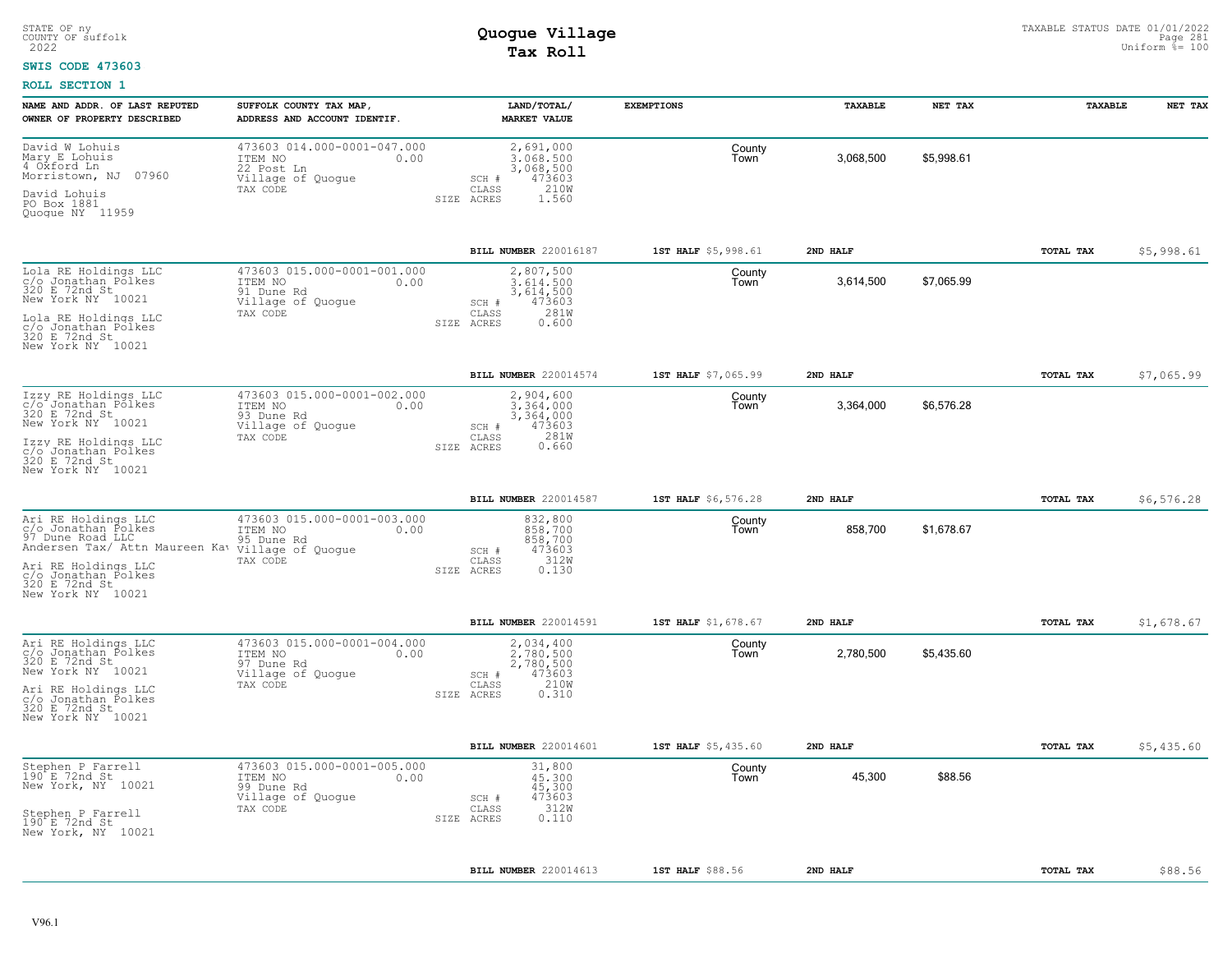### **SWIS CODE 473603**

| NAME AND ADDR. OF LAST REPUTED<br>OWNER OF PROPERTY DESCRIBED                                                                                                                                                                    | SUFFOLK COUNTY TAX MAP,<br>ADDRESS AND ACCOUNT IDENTIF.                                        | LAND/TOTAL/<br><b>MARKET VALUE</b>                                                              | <b>EXEMPTIONS</b>    | TAXABLE   | NET TAX     | TAXABLE   | NET TAX     |
|----------------------------------------------------------------------------------------------------------------------------------------------------------------------------------------------------------------------------------|------------------------------------------------------------------------------------------------|-------------------------------------------------------------------------------------------------|----------------------|-----------|-------------|-----------|-------------|
| Stephen P Farrell<br>$190$ $E$ 72nd $St$<br>New York, NY 10021<br>Stephen P Farrell<br>190 E 72nd St<br>New York, NY 10021                                                                                                       | 473603 015.000-0001-006.000<br>ITEM NO<br>0.00<br>101 Dune Rd<br>Village of Quogue<br>TAX CODE | 2,305,000<br>2,900,000<br>2,900,000<br>473603<br>SCH #<br>210W<br>CLASS<br>SIZE ACRES<br>0.380  | County<br>Town       | 2,900,000 | \$5,669.21  |           |             |
|                                                                                                                                                                                                                                  |                                                                                                | BILL NUMBER 220014626                                                                           | 1ST HALF \$5,669.21  | 2ND HALF  |             | TOTAL TAX | \$5,669.21  |
| Mark Stevens<br>Jamie Marie Stevens<br>105 Dune Rd<br>Quogue NY 11959<br>Mark Stevens<br>Jamie Stevens<br>PO Box 1252<br>Quoque NY 11959                                                                                         | 473603 015.000-0001-007.000<br>ITEM NO<br>0.00<br>105 Dune Rd<br>Village of Quogue<br>TAX CODE | 2,553,300<br>3,018,800<br>3,018,800<br>473603<br>SCH #<br>210W<br>CLASS<br>SIZE ACRES<br>0.640  | County<br>Town       | 3,018,800 | \$5,901.45  |           |             |
|                                                                                                                                                                                                                                  |                                                                                                | BILL NUMBER 220014639                                                                           | 1ST HALF \$5,901.45  | 2ND HALF  |             | TOTAL TAX | \$5,901.45  |
| 107 Dune Road, LLC<br>500 W Putnam Ave<br>Greenwich CT 06830<br>Winklevoss Consultants<br>2 Greenwich Office Park<br>3rd Floor East<br>Greenwich CT 06830                                                                        | 473603 015.000-0001-008.000<br>ITEM NO<br>0.00<br>107 Dune Rd<br>Village of Quogue<br>TAX CODE | 3,494,000<br>4.212.600<br>4,212,600<br>473603<br>SCH #<br>CLASS<br>1.310<br>1.310<br>SIZE ACRES | County<br>Town       | 4,212,600 | \$8,235.21  |           |             |
|                                                                                                                                                                                                                                  |                                                                                                | BILL NUMBER 220014642                                                                           | 1ST HALF \$8,235.21  | 2ND HALF  |             | TOTAL TAX | \$8,235.21  |
| 111 Summer Wind LLC<br>25 Shore Dr<br>Plandome NY 11030<br>Susan Petrelli<br>134 Haviland Rd<br>Harrison NY 10528                                                                                                                | 473603 015.000-0001-009.000<br>ITEM NO<br>0.00<br>111 Dune Rd<br>Village of Quogue<br>TAX CODE | 3,467,400<br>5,769,200<br>5,769,200<br>SCH #<br>473603<br>210W<br>CLASS<br>1,300<br>SIZE ACRES  | County<br>Town       | 5,769,200 | \$11,278.21 |           |             |
|                                                                                                                                                                                                                                  |                                                                                                | BILL NUMBER 220014655                                                                           | 1ST HALF \$11,278.21 | 2ND HALF  |             | TOTAL TAX | \$11,278.21 |
| 111 Summer Wind LLC<br>25 Shore Dr<br>Plandome NY 11030<br>Susan Petrelli<br>134 Haviland Rd<br>Harrison NY 10528                                                                                                                | 473603 015.000-0001-010.000<br>0.00<br>ITEM NO<br>113 Dune Rd<br>Village of Quogue<br>TAX CODE | 1,146,700<br>1.146.700<br>1,146,700<br>473603<br>SCH #<br>311W<br>CLASS<br>0.370<br>SIZE ACRES  | County<br>Town       | 1,146,700 | \$2,241.68  |           |             |
|                                                                                                                                                                                                                                  |                                                                                                | BILL NUMBER 220014668                                                                           | 1ST HALF \$2,241.68  | 2ND HALF  |             | TOTAL TAX | \$2,241.68  |
| Edward G. Kehoe<br>C/C King and Spalding<br>1985 Avenue of the Americas FI 1185 Avenue of the River<br>1987 New York NY 10036<br>Edward G. Kehoe<br>c/o King and Spalding<br>1185 Avenue of the Americas Fl<br>New York NY 10036 | 473603 015.000-0001-011.000<br>0.00<br>Village of Quogue<br>TAX CODE                           | 1,821,700<br>4,456,400<br>4,456,400<br>473603<br>SCH #<br>210W<br>CLASS<br>0.860<br>SIZE ACRES  | County<br>Town       | 4,456,400 | \$8,711.82  |           |             |
|                                                                                                                                                                                                                                  |                                                                                                | BILL NUMBER 220014671                                                                           | 1ST HALF \$8,711.82  | 2ND HALF  |             | TOTAL TAX | \$8,711.82  |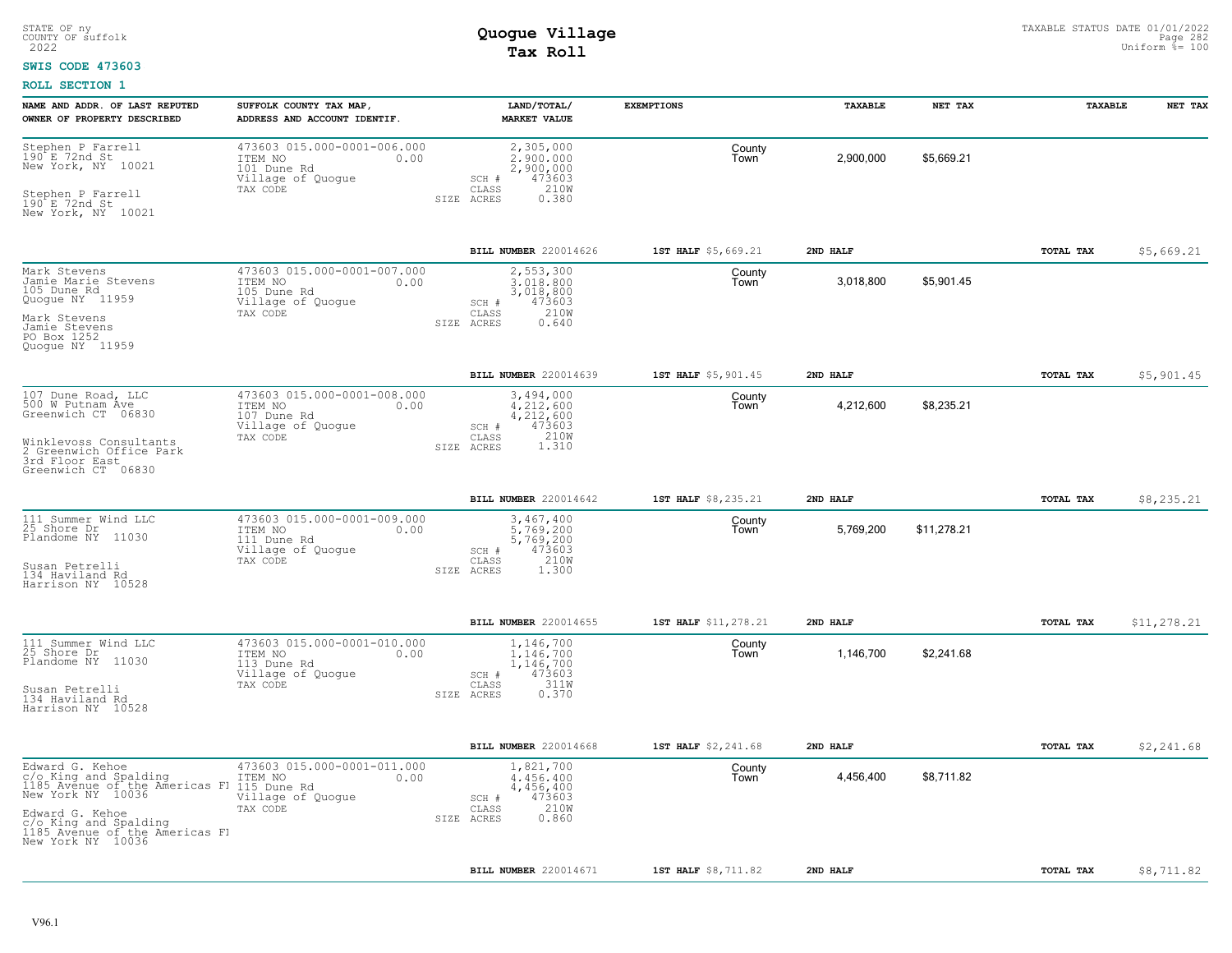#### **SWIS CODE 473603**

| NAME AND ADDR. OF LAST REPUTED<br>OWNER OF PROPERTY DESCRIBED                                                                                          | SUFFOLK COUNTY TAX MAP,<br>ADDRESS AND ACCOUNT IDENTIF.                                          | LAND/TOTAL/<br><b>MARKET VALUE</b>                                                             | <b>EXEMPTIONS</b>    | TAXABLE   | NET TAX     | TAXABLE   | NET TAX     |
|--------------------------------------------------------------------------------------------------------------------------------------------------------|--------------------------------------------------------------------------------------------------|------------------------------------------------------------------------------------------------|----------------------|-----------|-------------|-----------|-------------|
| Deborah W. Disston<br>Geoffrey W. Disston<br>Stuart L Disston<br>Robert B. Larson<br>Deborah W. Disston<br>83 Bayberry Rd                              | 473603 015.000-0001-012.000<br>ITEM NO<br>0.00<br>117 Dune Rd<br>Village of Quogue<br>TAX CODE   | 2,260,300<br>2.757.300<br>2,757,300<br>473603<br>SCH #<br>281W<br>CLASS<br>0.850<br>SIZE ACRES | County<br>Town       | 2,757,300 | \$5,390.25  |           |             |
| Concorde MA 01742                                                                                                                                      |                                                                                                  |                                                                                                |                      |           |             |           |             |
|                                                                                                                                                        |                                                                                                  | BILL NUMBER 220014684                                                                          | 1ST HALF \$5,390.25  | 2ND HALF  |             | TOTAL TAX | \$5,390.25  |
| Joseph F Gazza<br>5 Ogden Ln<br>PO Box 969<br>Quoque NY 11959<br>Joseph F Gazza<br>5 Ogden Ln<br>PO Box 969<br>Quoque NY 11959                         | 473603 015.000-0001-013.000<br>ITEM NO<br>0.00<br>121 Dune Rd<br>Village of Quogue<br>TAX CODE   | 10,900<br>10,900<br>10,900<br>473603<br>SCH #<br>971W<br>CLASS<br>1.090<br>SIZE ACRES          | County<br>Town       | 10,900    | \$21.31     |           |             |
|                                                                                                                                                        |                                                                                                  | BILL NUMBER 220014697                                                                          | 1ST HALF \$21.31     | 2ND HALF  |             | TOTAL TAX | \$21.31     |
| Robert Fippinger<br>Ann K Fippinger<br>730 Park Ave Apt 18C<br>New York, NY 10021<br>Robert Fippinger                                                  | 473603 015.000-0001-014.000<br>ITEM NO<br>0.00<br>123 Dune Rd<br>Village of Quogue<br>TAX CODE   | 1,676,800<br>1,708,200<br>1,708,200<br>473603<br>SCH #<br>312W<br>CLASS<br>1.100<br>SIZE ACRES | County<br>Town       | 1,708,200 | \$3,339.36  |           |             |
| P O Box 5010<br>Monroe CT 06468                                                                                                                        |                                                                                                  |                                                                                                |                      |           |             |           |             |
|                                                                                                                                                        |                                                                                                  | BILL NUMBER 220014707                                                                          | 1ST HALF \$3,339.36  | 2ND HALF  |             | TOTAL TAX | \$3,339.36  |
| A Reid Marsh<br>Mary E Marsh<br>C1 Horizon Lodge<br>33 Horizon Dr<br>Chung Hom Kok<br>Mary Marsh<br>3 Tatham Place<br>London NW8 6AF<br>United Kingdom | 473603 015.000-0001-015.000<br>ITEM NO<br>0.00<br>125 Dune Rd<br>Village of Quogue<br>TAX CODE   | 2,991,900<br>3,886,300<br>3,886,300<br>473603<br>SCH #<br>210W<br>CLASS<br>1.290<br>SIZE ACRES | County<br>Town       | 3,886,300 | \$7,597.33  |           |             |
|                                                                                                                                                        |                                                                                                  | BILL NUMBER 220014711                                                                          | 1ST HALF \$7,597.33  | 2ND HALF  |             | TOTAL TAX | \$7,597.33  |
| Kieran Goodwin<br>925 Park Ave Apt 11B<br>New York NY 10128<br>Kieran Goodwin<br>925 Park Ave Apt 11B<br>New York NY 10128                             | 473603 015.000-0001-018.002<br>ITEM NO<br>0.00<br>$127$ Dune Rd<br>Village of Quogue<br>TAX CODE | 3,148,400<br>8.322.200<br>8,322,200<br>473603<br>SCH #<br>210W<br>CLASS<br>SIZE ACRES<br>2.570 | County<br>Town       | 8,322,200 | \$16,269.07 |           |             |
|                                                                                                                                                        |                                                                                                  |                                                                                                |                      |           |             |           |             |
|                                                                                                                                                        |                                                                                                  | BILL NUMBER 220018936                                                                          | 1ST HALF \$16,269.07 | 2ND HALF  |             | TOTAL TAX | \$16,269.07 |
| 133 Dune LLC<br>51 Juneau Blvd<br>Woodbury NY 11797<br>133 Dune LLC<br>51 Juneau Blvd                                                                  | 473603 015.000-0001-020.001<br>ITEM NO<br>0.00<br>133 Dune Rd<br>Village of Quogue<br>TAX CODE   | 2,831,000<br>2.849.300<br>2,849,300<br>473603<br>SCH #<br>312W<br>CLASS<br>1.550<br>SIZE ACRES | County<br>Town       | 2,849,300 | \$5,570.10  |           |             |
| Woodbury NY 11797                                                                                                                                      |                                                                                                  |                                                                                                |                      |           |             |           |             |
|                                                                                                                                                        |                                                                                                  | BILL NUMBER 220014736                                                                          | 1ST HALF \$5,570.10  | 2ND HALF  |             | TOTAL TAX | \$5,570.10  |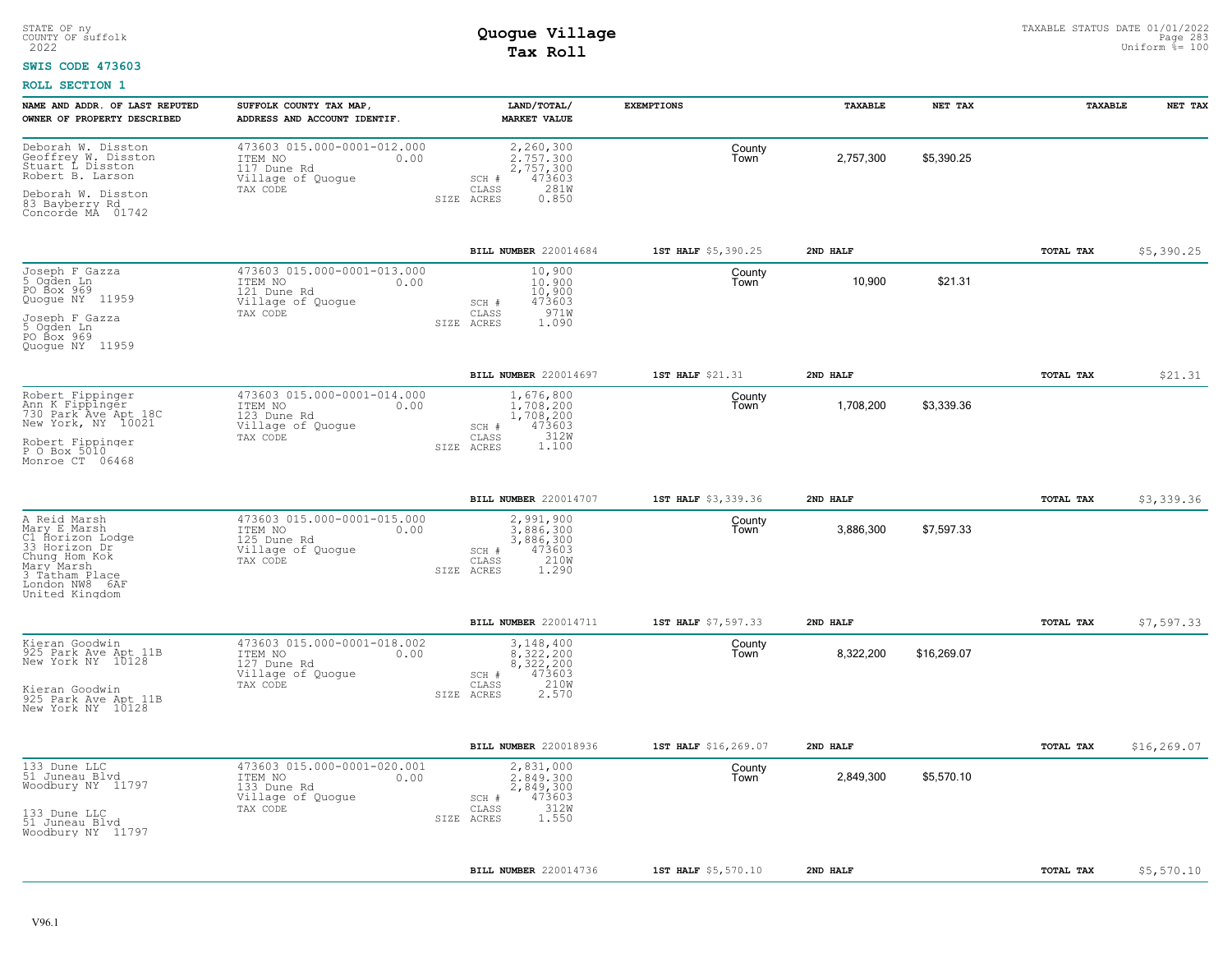### **SWIS CODE 473603**

| NAME AND ADDR. OF LAST REPUTED<br>OWNER OF PROPERTY DESCRIBED                                                                                                             | SUFFOLK COUNTY TAX MAP<br>ADDRESS AND ACCOUNT IDENTIF.                                         | LAND/TOTAL/<br><b>MARKET VALUE</b>                                                                 | <b>EXEMPTIONS</b>    | TAXABLE   | NET TAX     | TAXABLE   | NET TAX     |
|---------------------------------------------------------------------------------------------------------------------------------------------------------------------------|------------------------------------------------------------------------------------------------|----------------------------------------------------------------------------------------------------|----------------------|-----------|-------------|-----------|-------------|
| Arthur Calcagnini<br>Nancy Calcagnini<br>890 Palm Way<br>33408<br>North Palm Beach FL<br>Arthur Calcagnini<br>Nancy Calcagnini<br>890 Palm Way                            | 473603 015.000-0001-020.002<br>ITEM NO<br>0.00<br>135 Dune Rd<br>Village of Quogue<br>TAX CODE | 2,703,000<br>4.478.900<br>4,478,900<br>473603<br>SCH #<br>210W<br>CLASS<br>SIZE ACRES<br>0.820     | County<br>Town       | 4,478,900 | \$8,755.80  |           |             |
| North Palm Beach FL 33408                                                                                                                                                 |                                                                                                |                                                                                                    |                      |           |             |           |             |
|                                                                                                                                                                           |                                                                                                | BILL NUMBER 220014749                                                                              | 1ST HALF \$8,755.80  | 2ND HALF  |             | TOTAL TAX | \$8,755.80  |
| Wayne Rothbaum<br>Teresa Throckmorton<br>101 Central Park W Suite 1F<br>New York NY 10023                                                                                 | 473603 015.000-0001-022.000<br>ITEM NO<br>0.00<br>137 Dune Rd<br>Village of Quogue<br>TAX CODE | 2,809,300<br>3,508,800<br>3,508,800<br>473603<br>SCH #<br>210W<br>CLASS                            | County<br>Town       | 3,508,800 | \$6,859.35  |           |             |
| Wayne Rothbaum<br>101 Central Park W Suite 1F<br>New York NY 10023                                                                                                        |                                                                                                | 1.020<br>SIZE<br>ACRES                                                                             |                      |           |             |           |             |
|                                                                                                                                                                           |                                                                                                | BILL NUMBER 220014752                                                                              | 1ST HALF \$6,859.35  | 2ND HALF  |             | TOTAL TAX | \$6,859.35  |
| Peter Doyle<br>Kathleen Campbell<br>35 Greenacres Ave<br>Scarsdale NY 10583                                                                                               | 473603 015.000-0002-001.000<br>ITEM NO<br>0.00<br>90 Dune Rd<br>Village of Quogue              | 5,372,700<br>6,807,100<br>6,807,100<br>473603<br>SCH #                                             | County<br>Town       | 6,807,100 | \$13,307.20 |           |             |
| Peter Doyle<br>35 Greenacres Ave<br>Scarsdale NY 10583                                                                                                                    | TAX CODE                                                                                       | 210W<br>CLASS<br>1.480<br>SIZE ACRES                                                               |                      |           |             |           |             |
|                                                                                                                                                                           |                                                                                                | BILL NUMBER 220014765                                                                              | 1ST HALF \$13,307.20 | 2ND HALF  |             | TOTAL TAX | \$13,307.20 |
| Arlen H Kantarian Trustee<br>Harry K Kantarian Trustee<br>The Kantarian Family Trust<br>7254 Clunie Place<br>Unit 15004<br>Arlen Kantarian<br>7 Hunter Ln<br>Rye NY 10580 | 473603 015.000-0002-002.000<br>ITEM NO<br>0.00<br>92 Dune Rd<br>Village of Quogue<br>TAX CODE  | 2,845,400<br>3.219.800<br>3,219,800<br>473603<br>SCH #<br>281W<br>CLASS<br>SIZE ACRES<br>0.530     | County<br>Town       | 3,219,800 | \$6,294.39  |           |             |
|                                                                                                                                                                           |                                                                                                | BILL NUMBER 220014778                                                                              | 1ST HALF \$6,294.39  | 2ND HALF  |             | TOTAL TAX | \$6, 294.39 |
| Susan Boyle<br>Benton Brown<br>1024 Dean St<br>Brooklyn, NY<br>11238<br>Benton Brown<br>1024 Dean St<br>Brooklyn, NY 11238                                                | 473603 015.000-0002-003.000<br>ITEM NO<br>0.00<br>94 Dune Rd<br>Village of Quogue<br>TAX CODE  | 2,709,400<br>2.759.600<br>2,759,600<br>473603<br>$SCH$ $#$<br>260W<br>CLASS<br>SIZE ACRES<br>0.500 | County<br>Town       | 2,759,600 | \$5,394.74  |           |             |
|                                                                                                                                                                           |                                                                                                | BILL NUMBER 220014781                                                                              | 1ST HALF \$5,394.74  | 2ND HALF  |             | TOTAL TAX | \$5,394.74  |
| Dune Part 3, LLC<br>59 Hoaglands Ln<br>Old Brookville NY 11545<br>Dune Part 3, LLC<br>59 Hoaglands Ln<br>Old Brookville NY 11545                                          | 473603 015.000-0002-004.000<br>ITEM NO<br>0.00<br>96 Dune Rd<br>Village of Quoque<br>TAX CODE  | 25,000<br>25,000<br>25,000<br>473603<br>SCH #<br>311W<br>CLASS<br>0.200<br>SIZE ACRES              | County<br>Town       | 25,000    | \$48.87     |           |             |
|                                                                                                                                                                           |                                                                                                |                                                                                                    |                      |           |             |           |             |
|                                                                                                                                                                           |                                                                                                | BILL NUMBER 220014794                                                                              | 1ST HALF \$48.87     | 2ND HALF  |             | TOTAL TAX | \$48.87     |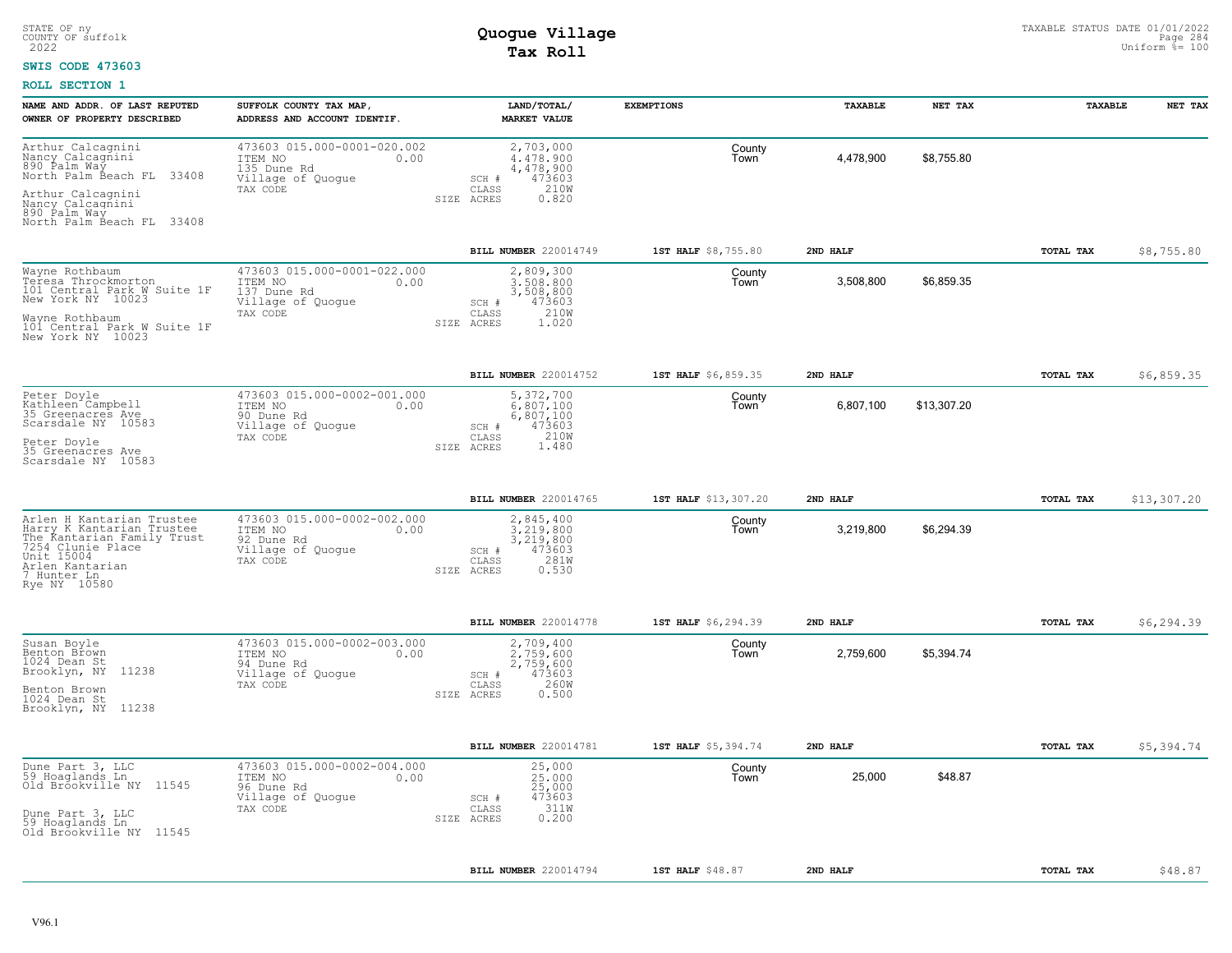#### **SWIS CODE 473603**

| 473603 015.000-0002-005.000<br>3,977,200<br>County<br>59 Hoaglands Ln<br>4,219,900<br>\$8,249.48<br>ITEM NO<br>0.00<br>4,219,900<br>Town<br>98 Dune Rd<br>4,219,900<br>473603<br>Village of Quogue<br>SCH #<br>CLASS<br>210W<br>TAX CODE<br>0.610<br>SIZE ACRES<br>\$8,249.48<br>BILL NUMBER 220014804<br>1ST HALF \$8,249.48<br>2ND HALF<br>TOTAL TAX<br>473603 015.000-0002-006.000<br>3,589,200<br>County<br>3,867,800<br>\$7,561.16<br>3,867,800<br>ITEM NO<br>0.00<br>l own<br>100 Dune Rd<br>3,867,800<br>473603<br>Village of Quogue<br>SCH #<br>210W<br>CLASS<br>TAX CODE<br>SIZE ACRES<br>0.430<br>BILL NUMBER 220014817<br>1ST HALF \$7,561.16<br>2ND HALF<br>TOTAL TAX<br>\$7,561.16<br>473603 015.000-0002-007.000<br>4,771,100<br>County<br>5,607,300<br>\$10,961.71<br>ITEM NO<br>0.00<br>5,607,300<br>Town<br>5,607,300<br>102 Dune Rd<br>Village of Quogue<br>473603<br>SCH #<br>210W<br>TAX CODE<br>CLASS<br>Edward Horowitz<br>670 West End Ave Apt 16D<br>New York, NY 10025<br>0.920<br>SIZE ACRES<br>BILL NUMBER 220014821<br>1ST HALF \$10,961.71<br>2ND HALF<br><b>TOTAL TAX</b><br>\$10,961.71<br>473603 015.000-0002-008.000<br>4,771,100<br>Patricia C. Donovan<br>County<br>Trustee of the Patricia C. Do ITEM NO<br>\$10,132.83<br>5,183,300<br>5,183,300<br>0.00<br>Town<br>35 The Crescent<br>5,183,300<br>104 Dune Rd<br>Village of Quogue<br>473603<br>SCH #<br>210W<br>TAX CODE<br>CLASS<br>SIZE ACRES<br>0.920<br>35 The Crescent<br>\$10,132.83<br>BILL NUMBER 220014833<br>1ST HALF \$10,132.83<br>2ND HALF<br>TOTAL TAX<br>473603 015.000-0002-009.002<br>4,812,600<br>County<br>ITEM NO<br>0.00<br>5,685,600<br>5,685,600<br>\$11,114.78<br>Town<br>110 Dune Rd<br>5,685,600<br>473603<br>Village of Quogue<br>SCH #<br>210W<br>TAX CODE<br>CLASS<br>SIZE ACRES<br>1.160<br>\$11,114.78<br>BILL NUMBER 220014846<br>1ST HALF \$11, 114.78<br>2ND HALF<br>TOTAL TAX<br>473603 015.000-0002-009.003<br>5,191,200<br>County<br>6,386,400<br>6,386,400<br>\$12,484.77<br>ITEM NO<br>0.00<br>Town<br>108 Dune Rd<br>6,386,400<br>Village of Quogue<br>473603<br>$SCH$ $#$<br>210W<br>TAX CODE<br>CLASS<br>1.430<br>SIZE ACRES<br><b>BILL NUMBER 220014859</b><br>1ST HALF \$12,484.77<br>2ND HALF<br>TOTAL TAX<br>\$12,484.77 | NAME AND ADDR. OF LAST REPUTED<br>OWNER OF PROPERTY DESCRIBED                                                                                                                            | SUFFOLK COUNTY TAX MAP,<br>ADDRESS AND ACCOUNT IDENTIF. | LAND/TOTAL/<br><b>MARKET VALUE</b> | <b>EXEMPTIONS</b> | TAXABLE | NET TAX | TAXABLE | NET TAX |
|----------------------------------------------------------------------------------------------------------------------------------------------------------------------------------------------------------------------------------------------------------------------------------------------------------------------------------------------------------------------------------------------------------------------------------------------------------------------------------------------------------------------------------------------------------------------------------------------------------------------------------------------------------------------------------------------------------------------------------------------------------------------------------------------------------------------------------------------------------------------------------------------------------------------------------------------------------------------------------------------------------------------------------------------------------------------------------------------------------------------------------------------------------------------------------------------------------------------------------------------------------------------------------------------------------------------------------------------------------------------------------------------------------------------------------------------------------------------------------------------------------------------------------------------------------------------------------------------------------------------------------------------------------------------------------------------------------------------------------------------------------------------------------------------------------------------------------------------------------------------------------------------------------------------------------------------------------------------------------------------------------------------------------------------------------------------------------------------------------------------------------------------------------------------------------------------------------------------------------------------------------------|------------------------------------------------------------------------------------------------------------------------------------------------------------------------------------------|---------------------------------------------------------|------------------------------------|-------------------|---------|---------|---------|---------|
|                                                                                                                                                                                                                                                                                                                                                                                                                                                                                                                                                                                                                                                                                                                                                                                                                                                                                                                                                                                                                                                                                                                                                                                                                                                                                                                                                                                                                                                                                                                                                                                                                                                                                                                                                                                                                                                                                                                                                                                                                                                                                                                                                                                                                                                                | Dune Part 3, LLC<br>Old Bróokville NY 11545<br>Dune Part 3, LLC<br>59 Hoaglands Ln<br>Old Brookville NY 11545                                                                            |                                                         |                                    |                   |         |         |         |         |
|                                                                                                                                                                                                                                                                                                                                                                                                                                                                                                                                                                                                                                                                                                                                                                                                                                                                                                                                                                                                                                                                                                                                                                                                                                                                                                                                                                                                                                                                                                                                                                                                                                                                                                                                                                                                                                                                                                                                                                                                                                                                                                                                                                                                                                                                |                                                                                                                                                                                          |                                                         |                                    |                   |         |         |         |         |
|                                                                                                                                                                                                                                                                                                                                                                                                                                                                                                                                                                                                                                                                                                                                                                                                                                                                                                                                                                                                                                                                                                                                                                                                                                                                                                                                                                                                                                                                                                                                                                                                                                                                                                                                                                                                                                                                                                                                                                                                                                                                                                                                                                                                                                                                | S. Michael Wilner (Trustee)<br>Rywa Irr Trust<br>50 Sullivan Dr<br>Jericho NY 11753<br>S. Michael Wilner (Trustee)<br>Rywa Irr Trust<br>50 Sullivan Dr<br>Jericho NY 11753               |                                                         |                                    |                   |         |         |         |         |
|                                                                                                                                                                                                                                                                                                                                                                                                                                                                                                                                                                                                                                                                                                                                                                                                                                                                                                                                                                                                                                                                                                                                                                                                                                                                                                                                                                                                                                                                                                                                                                                                                                                                                                                                                                                                                                                                                                                                                                                                                                                                                                                                                                                                                                                                |                                                                                                                                                                                          |                                                         |                                    |                   |         |         |         |         |
|                                                                                                                                                                                                                                                                                                                                                                                                                                                                                                                                                                                                                                                                                                                                                                                                                                                                                                                                                                                                                                                                                                                                                                                                                                                                                                                                                                                                                                                                                                                                                                                                                                                                                                                                                                                                                                                                                                                                                                                                                                                                                                                                                                                                                                                                | Edward Horowitz<br>Deborah Chapin-Horowitz<br>670 West End Ave Apt 16D<br>New York, NY 10025                                                                                             |                                                         |                                    |                   |         |         |         |         |
|                                                                                                                                                                                                                                                                                                                                                                                                                                                                                                                                                                                                                                                                                                                                                                                                                                                                                                                                                                                                                                                                                                                                                                                                                                                                                                                                                                                                                                                                                                                                                                                                                                                                                                                                                                                                                                                                                                                                                                                                                                                                                                                                                                                                                                                                |                                                                                                                                                                                          |                                                         |                                    |                   |         |         |         |         |
|                                                                                                                                                                                                                                                                                                                                                                                                                                                                                                                                                                                                                                                                                                                                                                                                                                                                                                                                                                                                                                                                                                                                                                                                                                                                                                                                                                                                                                                                                                                                                                                                                                                                                                                                                                                                                                                                                                                                                                                                                                                                                                                                                                                                                                                                |                                                                                                                                                                                          |                                                         |                                    |                   |         |         |         |         |
|                                                                                                                                                                                                                                                                                                                                                                                                                                                                                                                                                                                                                                                                                                                                                                                                                                                                                                                                                                                                                                                                                                                                                                                                                                                                                                                                                                                                                                                                                                                                                                                                                                                                                                                                                                                                                                                                                                                                                                                                                                                                                                                                                                                                                                                                | Short Hills, NJ 07078<br>Patricia C Donovan<br>Short Hill, NJ 07078                                                                                                                      |                                                         |                                    |                   |         |         |         |         |
|                                                                                                                                                                                                                                                                                                                                                                                                                                                                                                                                                                                                                                                                                                                                                                                                                                                                                                                                                                                                                                                                                                                                                                                                                                                                                                                                                                                                                                                                                                                                                                                                                                                                                                                                                                                                                                                                                                                                                                                                                                                                                                                                                                                                                                                                |                                                                                                                                                                                          |                                                         |                                    |                   |         |         |         |         |
|                                                                                                                                                                                                                                                                                                                                                                                                                                                                                                                                                                                                                                                                                                                                                                                                                                                                                                                                                                                                                                                                                                                                                                                                                                                                                                                                                                                                                                                                                                                                                                                                                                                                                                                                                                                                                                                                                                                                                                                                                                                                                                                                                                                                                                                                | Ahmed El Bendary<br>Bouchre E Choueiry<br>10 Carteret Pl<br>Garden City NY 11530<br>Ahmed El Bendary<br>10 Carteret Pl<br>Garden City NY 11530                                           |                                                         |                                    |                   |         |         |         |         |
|                                                                                                                                                                                                                                                                                                                                                                                                                                                                                                                                                                                                                                                                                                                                                                                                                                                                                                                                                                                                                                                                                                                                                                                                                                                                                                                                                                                                                                                                                                                                                                                                                                                                                                                                                                                                                                                                                                                                                                                                                                                                                                                                                                                                                                                                |                                                                                                                                                                                          |                                                         |                                    |                   |         |         |         |         |
|                                                                                                                                                                                                                                                                                                                                                                                                                                                                                                                                                                                                                                                                                                                                                                                                                                                                                                                                                                                                                                                                                                                                                                                                                                                                                                                                                                                                                                                                                                                                                                                                                                                                                                                                                                                                                                                                                                                                                                                                                                                                                                                                                                                                                                                                | New 108 Dune Road, LLC<br>c/o Winkleross Co.<br>2 Greenwich Office Pk<br>Greenwich CT 06831<br>Winklevoss Consultants<br>2 Greenwich Office Park<br>3rd Floor East<br>Greenwich CT 06830 |                                                         |                                    |                   |         |         |         |         |
|                                                                                                                                                                                                                                                                                                                                                                                                                                                                                                                                                                                                                                                                                                                                                                                                                                                                                                                                                                                                                                                                                                                                                                                                                                                                                                                                                                                                                                                                                                                                                                                                                                                                                                                                                                                                                                                                                                                                                                                                                                                                                                                                                                                                                                                                |                                                                                                                                                                                          |                                                         |                                    |                   |         |         |         |         |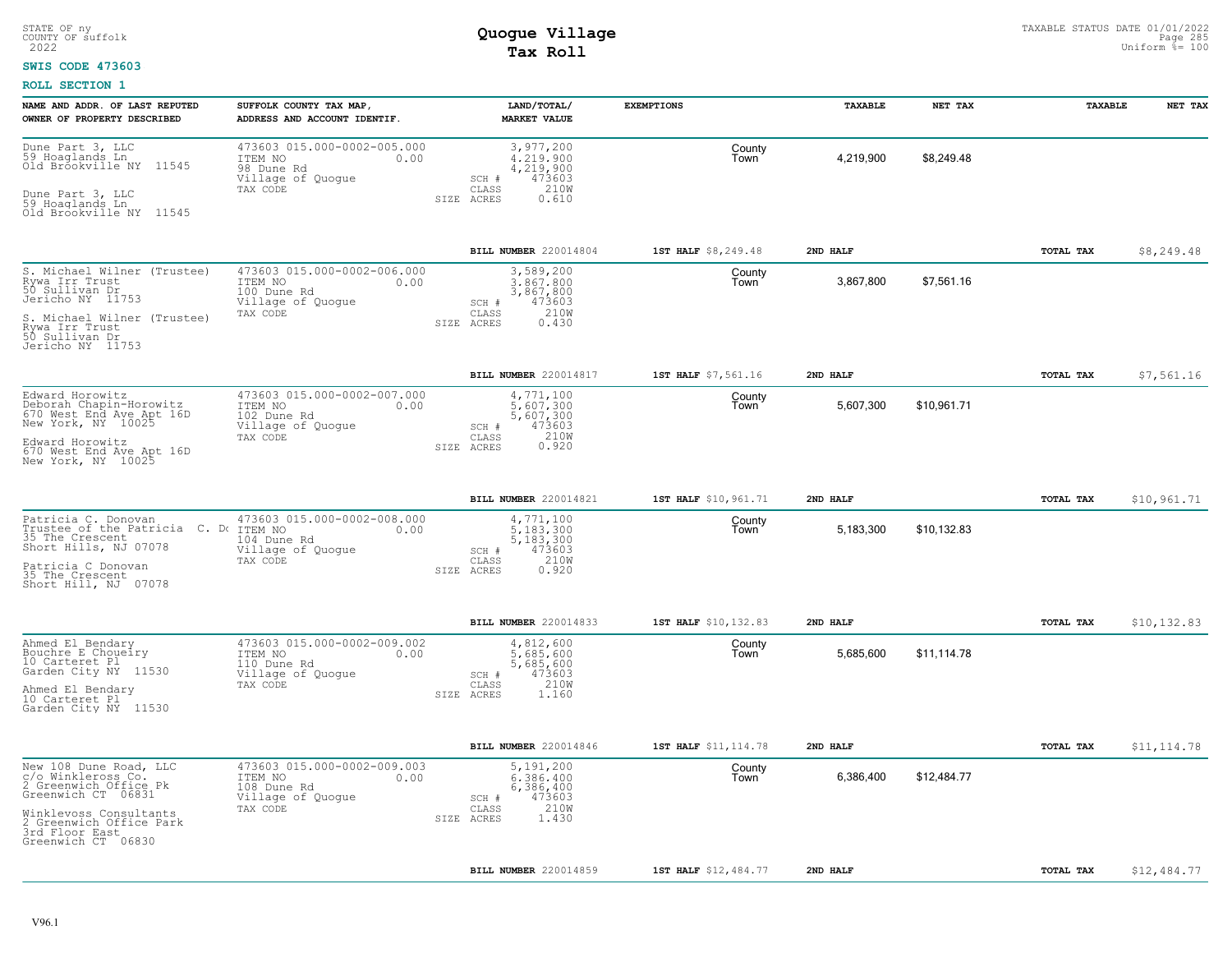### **SWIS CODE 473603**

| NAME AND ADDR. OF LAST REPUTED<br>OWNER OF PROPERTY DESCRIBED                                              | SUFFOLK COUNTY TAX MAP,<br>ADDRESS AND ACCOUNT IDENTIF.                             | LAND/TOTAL/<br><b>MARKET VALUE</b>                       | <b>EXEMPTIONS</b>    | TAXABLE   | NET TAX     | TAXABLE   | NET TAX     |
|------------------------------------------------------------------------------------------------------------|-------------------------------------------------------------------------------------|----------------------------------------------------------|----------------------|-----------|-------------|-----------|-------------|
| Howard Winklevoss<br>Carol J Winklevoss<br>500 W Putnam Ave<br>Greenwich, CT 06830                         | 473603 015.000-0002-009.004<br>ITEM NO<br>0.00<br>106 Dune Rd<br>Village of Quogue  | 4,854,100<br>4,854,100<br>4,854,100<br>473603<br>SCH #   | County<br>Town       | 4,854,100 | \$9,489.28  |           |             |
| Howard Winklevoss<br>c/o Winklevoss Consultants, In<br>2 Greenwich Office Park FL 3<br>Greenwich, CT 06830 | TAX CODE                                                                            | 311W<br>CLASS<br>SIZE ACRES<br>1.170                     |                      |           |             |           |             |
|                                                                                                            |                                                                                     | BILL NUMBER 220014862                                    | 1ST HALF \$9,489.28  | 2ND HALF  |             | TOTAL TAX | \$9,489.28  |
| Howard Winklevoss<br>Carol J Winklevoss<br>500 W Putnam Ave<br>Greenwich, CT 06830                         | 473603 015.000-0002-009.005<br>ITEM NO<br>0.00<br>Private Road<br>Village of Quogue | 500<br>500<br>500<br>473603<br>SCH #                     | County<br>Town       | 500       | \$0.98      |           |             |
| Howard Winklevoss<br>c/o Winklevoss Consultants, In<br>2 Greenwich Office Park FL 3<br>Greenwich, CT 06830 | TAX CODE                                                                            | CLASS<br>692<br>SIZE ACRES                               |                      |           |             |           |             |
|                                                                                                            |                                                                                     | <b>BILL NUMBER 220014875</b>                             | $1ST$ HALF $$0.98$   | 2ND HALF  |             | TOTAL TAX | \$0.98      |
| TJD Quoque LLC<br>500 Ocean Dr Apt E7D<br>Juno Beach FL 33408                                              | 473603 015.000-0002-010.000<br>ITEM NO<br>0.00<br>112 Dune Rd<br>Village of Quogue  | 5,317,000<br>6,165,000<br>6, 165, 000<br>473603<br>SCH # | County<br>Town       | 6,165,000 | \$12,051.96 |           |             |
| TJD Quoque LLC<br>26 Cathedral Ave<br>Garden City NY 11530                                                 | TAX CODE                                                                            | 210W<br>CLASS<br>SIZE ACRES<br>1.690                     |                      |           |             |           |             |
|                                                                                                            |                                                                                     | BILL NUMBER 220014888                                    | 1ST HALF \$12,051.96 | 2ND HALF  |             | TOTAL TAX | \$12,051.96 |
| Isabelle Autones<br>107 Waverly Pl<br>New York, NY 10011                                                   | 473603 015.000-0002-011.000<br>ITEM NO<br>0.00<br>114 Dune Rd<br>Village of Quogue  | 5,057,800<br>5,900,000<br>5,900,000<br>473603<br>SCH #   | County<br>Town       | 5,900,000 | \$11,533.91 |           |             |
| Isabelle Autones<br>55 Fifth Ave FL 14<br>New York NY 10003                                                | TAX CODE                                                                            | 210W<br>CLASS<br>SIZE ACRES<br>1.630                     |                      |           |             |           |             |
|                                                                                                            |                                                                                     | BILL NUMBER 220014891                                    | 1ST HALF \$11,533.91 | 2ND HALF  |             | TOTAL TAX | \$11,533.91 |
| Sandra Pershing<br>Marc Keller<br>1 Sutton Pl Apt 11A<br>New York, NY 10022                                | 473603 015.000-0002-012.000<br>ITEM NO<br>0.00<br>116 Dune Rd<br>Village of Quogue  | 5,254,100<br>5.977.900<br>5,977,900<br>473603<br>SCH #   | County<br>Town       | 5,977,900 | \$11,686.20 |           |             |
| Sandra Pershing<br>1 Sutton Pl Apt 11A<br>New York, NY 10022                                               | TAX CODE                                                                            | 210W<br>CLASS<br>SIZE ACRES<br>1.670                     |                      |           |             |           |             |
|                                                                                                            |                                                                                     | BILL NUMBER 220014901                                    | 1ST HALF \$11,686.20 | 2ND HALF  |             | TOTAL TAX | \$11,686.20 |
| Bee's Nest LLC<br>51 Fifth Ave Apt 3C<br>New York NY 10003                                                 | 473603 015.000-0002-013.000<br>ITEM NO<br>0.00<br>118 Dune Rd<br>Village of Quogue  | 5,789,000<br>6.046.100<br>6,046,100<br>473603<br>SCH #   | County<br>Town       | 6,046,100 | \$11,819.52 |           |             |
| Alexa von Tobel<br>Cliff Ryan<br>51 5th Åve Apt 3CD<br>New York NY 10003                                   | TAX CODE                                                                            | 210W<br>CLASS<br>1.600<br>SIZE ACRES                     |                      |           |             |           |             |
|                                                                                                            |                                                                                     | BILL NUMBER 220014914                                    | 1ST HALF \$11,819.52 | 2ND HALF  |             | TOTAL TAX | \$11,819.52 |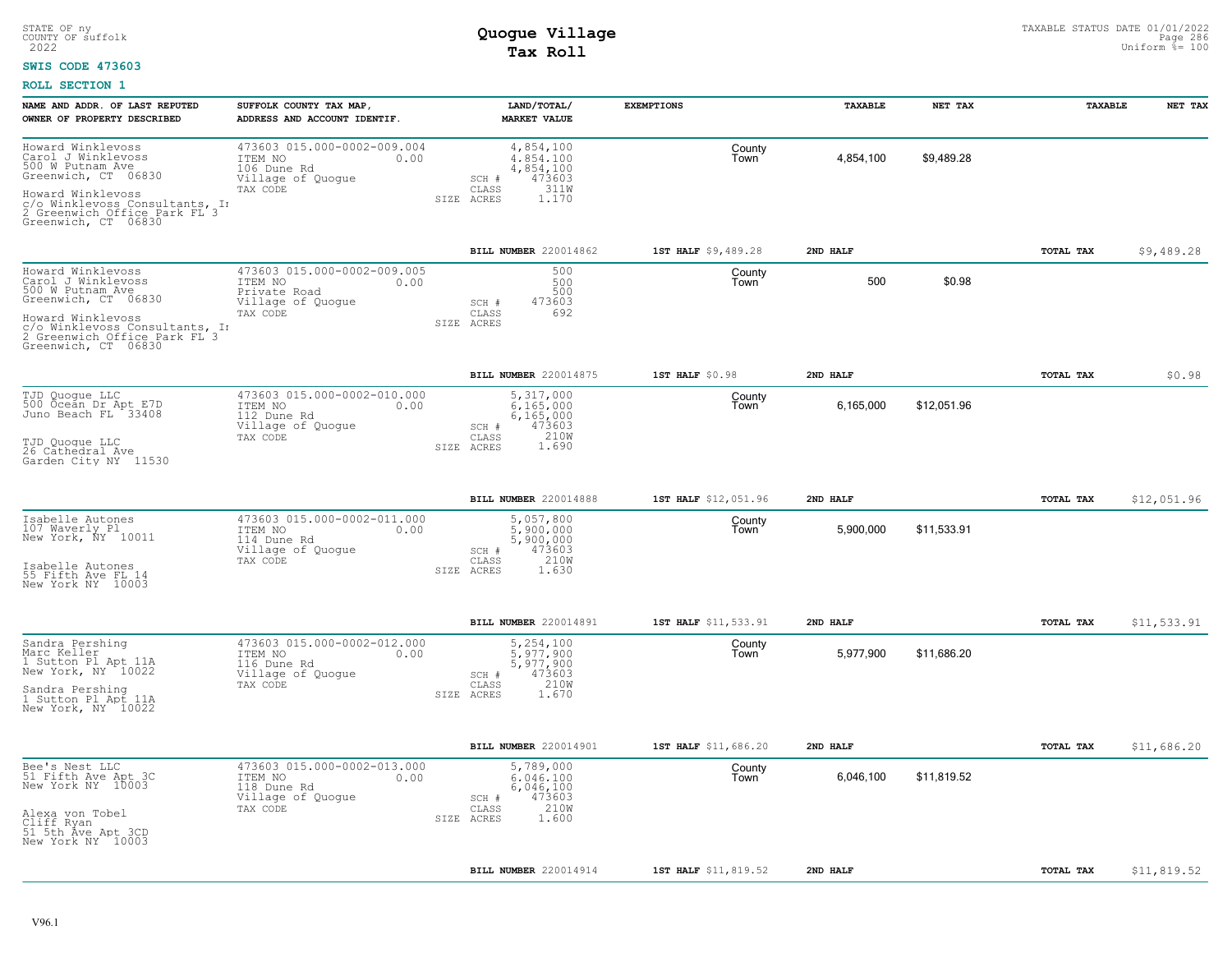#### **SWIS CODE 473603**

| NAME AND ADDR. OF LAST REPUTED<br>OWNER OF PROPERTY DESCRIBED                                                                                  | SUFFOLK COUNTY TAX MAP,<br>ADDRESS AND ACCOUNT IDENTIF.                                        | LAND/TOTAL/<br><b>MARKET VALUE</b>                                                               | <b>EXEMPTIONS</b>    | TAXABLE    | NET TAX     | TAXABLE   | NET TAX      |
|------------------------------------------------------------------------------------------------------------------------------------------------|------------------------------------------------------------------------------------------------|--------------------------------------------------------------------------------------------------|----------------------|------------|-------------|-----------|--------------|
| Robert Fippinger<br>730 Park Ave Apt 18C<br>New York, NY 10021<br>Robert Fippinger<br>P O Box 5010<br>Monroe CT 06468                          | 473603 015.000-0002-014.000<br>ITEM NO<br>0.00<br>120 Dune Rd<br>Village of Quogue<br>TAX CODE | 6,512,600<br>6.512.600<br>6,512,600<br>473603<br>SCH #<br>CLASS<br>311W<br>2.100<br>SIZE ACRES   | County<br>Town       | 6,512,600  | \$12,731.48 |           |              |
|                                                                                                                                                |                                                                                                | BILL NUMBER 220014927                                                                            | 1ST HALF \$12,731.48 | 2ND HALF   |             | TOTAL TAX | \$12,731.48  |
| Robert Fippinger<br>Ann K Fippinger<br>122 Dune Rd<br>Quogue, NY 11959<br>Robert Fippinger<br>P 0 Box 5010<br>Monroe CT 06468                  | 473603 015.000-0002-015.000<br>ITEM NO<br>0.00<br>122 Dune Rd<br>Village of Quogue<br>TAX CODE | 6,450,500<br>7,803,700<br>7,803,700<br>473603<br>SCH #<br>210W<br>CLASS<br>SIZE ACRES<br>2.080   | County<br>Town       | 7,803,700  | \$15,255.45 |           |              |
|                                                                                                                                                |                                                                                                | BILL NUMBER 220014931                                                                            | 1ST HALF \$15,255.45 | 2ND HALF   |             | TOTAL TAX | \$15, 255.45 |
| 124 Dune Road, LLC<br>213 E 62 St<br>New York NY 10065<br>124 Dune Road, LLC<br>213 E 62 St<br>New York NY 10065                               | 473603 015.000-0002-016.000<br>ITEM NO<br>0.00<br>124 Dune Rd<br>Village of Quogue<br>TAX CODE | 6,538,400<br>14.573.100<br>14,573,100<br>473603<br>SCH #<br>210W<br>2.530<br>CLASS<br>SIZE ACRES | County<br>Town       | 14,573,100 | \$28,488.95 |           |              |
|                                                                                                                                                |                                                                                                | BILL NUMBER 220014943                                                                            | 1ST HALF \$28,488.95 | 2ND HALF   |             | TOTAL TAX | \$28,488.95  |
| Kenneth Warner<br>Rita Warner<br>15 W 81st St Apt 14A<br>New York, NY 10024<br>Kenneth Warner<br>15 W 81st St Apt 14A<br>New York, NY 10024    | 473603 015.000-0002-017.000<br>ITEM NO<br>0.00<br>126 Dune Rd<br>Village of Quogue<br>TAX CODE | 6,523,900<br>8,208,700<br>8,208,700<br>SCH #<br>473603<br>210W<br>CLASS<br>SIZE ACRES<br>2.160   | County<br>Town       | 8,208,700  | \$16,047.19 |           |              |
|                                                                                                                                                |                                                                                                | BILL NUMBER 220014956                                                                            | 1ST HALF \$16,047.19 | 2ND HALF   |             | TOTAL TAX | \$16,047.19  |
| Pine Dunes, LLC<br>250 E High St<br>Charlottésville VA 22902<br>Pine Dunes LLC<br>PO Box 330<br>White Hall VA 22987                            | 473603 015.000-0002-018.000<br>ITEM NO<br>0.00<br>128 Dune Rd<br>Village of Quogue<br>TAX CODE | 4,483,900<br>5.421.700<br>5,421,700<br>473603<br>SCH #<br>210W<br>CLASS<br>1.750<br>SIZE ACRES   | County<br>Town       | 5,421,700  | \$10,598.88 |           |              |
|                                                                                                                                                |                                                                                                | BILL NUMBER 220014969                                                                            | 1ST HALF \$10,598.88 | 2ND HALF   |             | TOTAL TAX | \$10,598.88  |
| Quoque beach club inc<br>$\tilde{P} \cdot o$ . box 702<br>Quogue, Ny 11959-702<br>Quoque Beach Club Inc<br>P O Box 702<br>Quoque Ny 11959-0702 | 473603 015.000-0002-019.000<br>0.00<br>ITEM NO<br>132 Dune Rd<br>Village of Quogue<br>TAX CODE | 7,300,000<br>9,097,000<br>9,097,000<br>473603<br>SCH #<br>560W<br>CLASS<br>8.590<br>SIZE ACRES   | County<br>Town       | 9,097,000  | \$17,783.73 |           |              |
|                                                                                                                                                |                                                                                                | BILL NUMBER 220014972                                                                            | 1ST HALF \$17,783.73 | 2ND HALF   |             | TOTAL TAX | \$17,783.73  |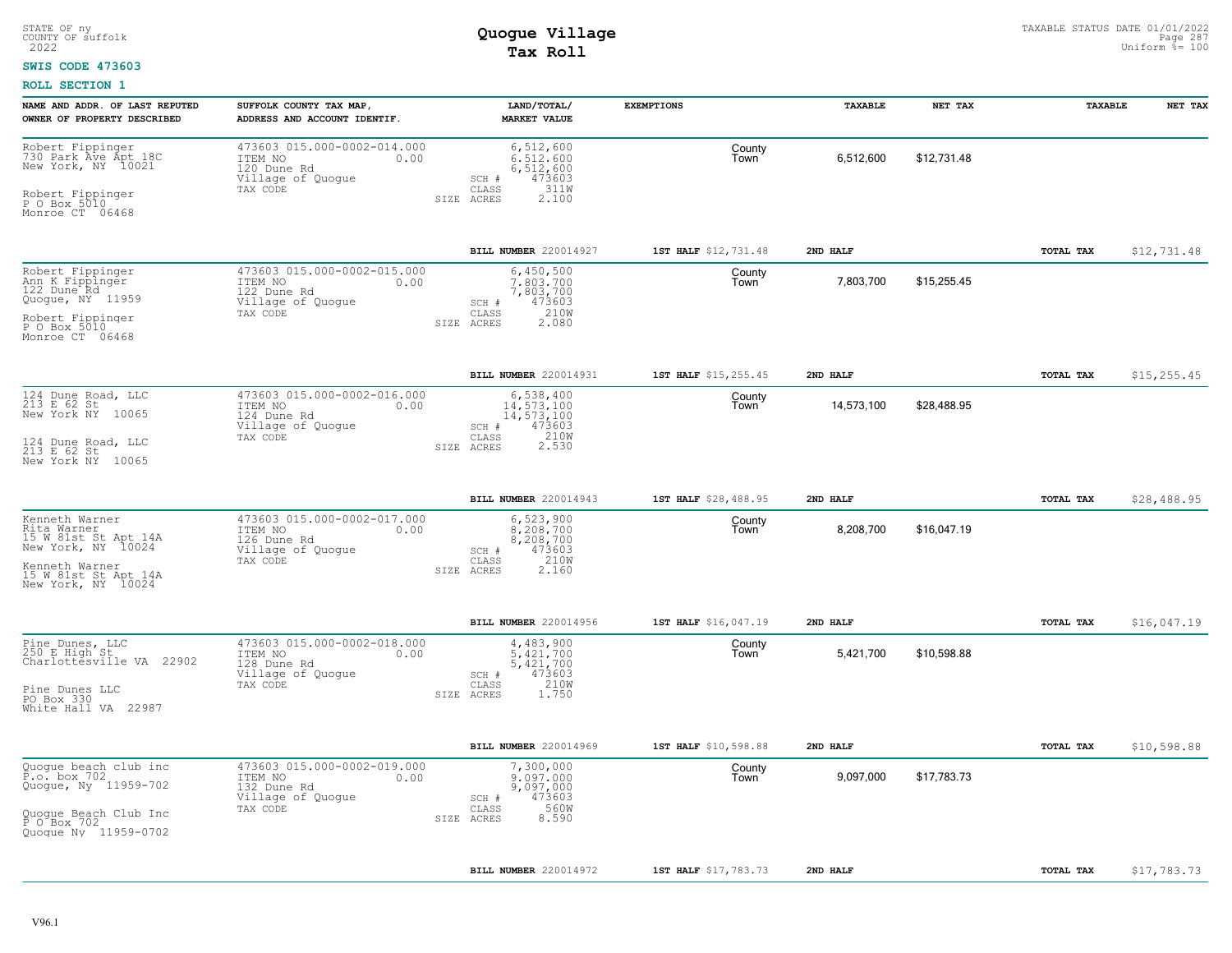### **SWIS CODE 473603**

| NAME AND ADDR. OF LAST REPUTED<br>OWNER OF PROPERTY DESCRIBED                                                                                                             | SUFFOLK COUNTY TAX MAP,<br>ADDRESS AND ACCOUNT IDENTIF.                                        | LAND/TOTAL/<br><b>MARKET VALUE</b>                                                             | <b>EXEMPTIONS</b>    | TAXABLE   | NET TAX     | TAXABLE   | NET TAX     |
|---------------------------------------------------------------------------------------------------------------------------------------------------------------------------|------------------------------------------------------------------------------------------------|------------------------------------------------------------------------------------------------|----------------------|-----------|-------------|-----------|-------------|
| Wayne Rothbaum<br>Teresa Throckmorton<br>101 Central Park West Suite 11 140 Dune Rd<br>New York NY 10023 Village of (<br>Wayne Rothbaum<br>101 Central Park West Suite 11 | 473603 015.000-0002-020.000<br>ITEM NO<br>0.00<br>Village of Quogue<br>TAX CODE                | 6,700,400<br>9,093,000<br>9,093,000<br>473603<br>SCH #<br>210W<br>CLASS<br>2,000<br>SIZE ACRES | County<br>Town       | 9,093,000 | \$17,775.91 |           |             |
| New York NY 10023                                                                                                                                                         |                                                                                                |                                                                                                |                      |           |             |           |             |
|                                                                                                                                                                           |                                                                                                | BILL NUMBER 220014985                                                                          | 1ST HALF \$17,775.91 | 2ND HALF  |             | TOTAL TAX | \$17,775.91 |
| Lynn F Joyce<br>12 Alden Pl Apt 2C<br>Bronxville, NY 10708                                                                                                                | 473603 015.000-0002-021.000<br>ITEM NO<br>0.00<br>142 Dune Rd<br>Village of Quogue<br>TAX CODE | 5,924,500<br>6,127,600<br>6,127,600<br>473603<br>SCH #<br>260W<br>CLASS                        | County<br>Town       | 6,127,600 | \$11,978.85 |           |             |
| Lynn F Joyce<br>12 Alden Pl Apt 2C<br>Bronxville, NY 10708                                                                                                                |                                                                                                | SIZE ACRES<br>1.440                                                                            |                      |           |             |           |             |
|                                                                                                                                                                           |                                                                                                | BILL NUMBER 220014998                                                                          | 1ST HALF \$11,978.85 | 2ND HALF  |             | TOTAL TAX | \$11,978.85 |
| Mitchell Levine<br>PO Box 228<br>Quogue NY 11959                                                                                                                          | 473603 016.000-0001-001.001<br>ITEM NO<br>0.00<br>145 Dune Rd<br>Village of Quogue<br>TAX CODE | 2,504,900<br>3,468,800<br>3,468,800<br>473603<br>SCH #<br>210W<br>CLASS                        | County<br>Town       | 3,468,800 | \$6,781.16  |           |             |
| Mitchell Levine<br>PO Box 228<br>Ouoque NY 11959                                                                                                                          |                                                                                                | 1.200<br>SIZE ACRES                                                                            |                      |           |             |           |             |
|                                                                                                                                                                           |                                                                                                | BILL NUMBER 220015007                                                                          | 1ST HALF \$6,781.16  | 2ND HALF  |             | TOTAL TAX | \$6,781.16  |
| Andrew Perel<br>PO Box 1784<br>Quogue NY 11959                                                                                                                            | 473603 016.000-0001-001.002<br>ITEM NO<br>0.00<br>147 Dune Rd<br>Village of Quogue             | 2,341,500<br>2,803,600<br>2,803,600<br>473603<br>SCH #<br>210W                                 | County<br>Town       | 2,803,600 | \$5,480.76  |           |             |
| Andrew Perel<br>PO Box 1784<br>Quoque NY 11959                                                                                                                            | TAX CODE                                                                                       | CLASS<br>1.210<br>SIZE ACRES                                                                   |                      |           |             |           |             |
|                                                                                                                                                                           |                                                                                                | BILL NUMBER 220015011                                                                          | 1ST HALF \$5,480.76  | 2ND HALF  |             | TOTAL TAX | \$5,480.76  |
| Dune Design LLC<br>575 Jericho Tpke Suite 305<br>Jericho NY 11753                                                                                                         | 473603 016.000-0001-002.000<br>ITEM NO<br>0.00<br>157 Dune Rd<br>Village of Quogue<br>TAX CODE | 2,841,200<br>5,645,600<br>5,645,600<br>473603<br>SCH #<br>210W<br>CLASS                        | County<br>Town       | 5,645,600 | \$11,036.58 |           |             |
| Dune Design LLC<br>575 Jericho Tpke Suite 305<br>Jericho NY 11753                                                                                                         |                                                                                                | SIZE ACRES<br>1.400                                                                            |                      |           |             |           |             |
|                                                                                                                                                                           |                                                                                                | BILL NUMBER 220015049                                                                          | 1ST HALF \$11,036.58 | 2ND HALF  |             | TOTAL TAX | \$11,036.58 |
| 159 Dune LLC<br>PO Box 816<br>Quogue NY 11959                                                                                                                             | 473603 016.000-0001-003.000<br>ITEM NO<br>0.00<br>159 Dune Rd<br>Village of Quogue<br>TAX CODE | 1,503,300<br>1,539,000<br>1,539,000<br>SCH #<br>473603<br>312W<br>CLASS                        | County<br>Town       | 1,539,000 | \$3,008.59  |           |             |
| 159 Dune LLC<br>PO Box 816<br>Quoque NY 11959                                                                                                                             |                                                                                                | 0.300<br>SIZE ACRES                                                                            |                      |           |             |           |             |
|                                                                                                                                                                           |                                                                                                | BILL NUMBER 220015052                                                                          | 1ST HALF \$3,008.59  | 2ND HALF  |             | TOTAL TAX | \$3,008.59  |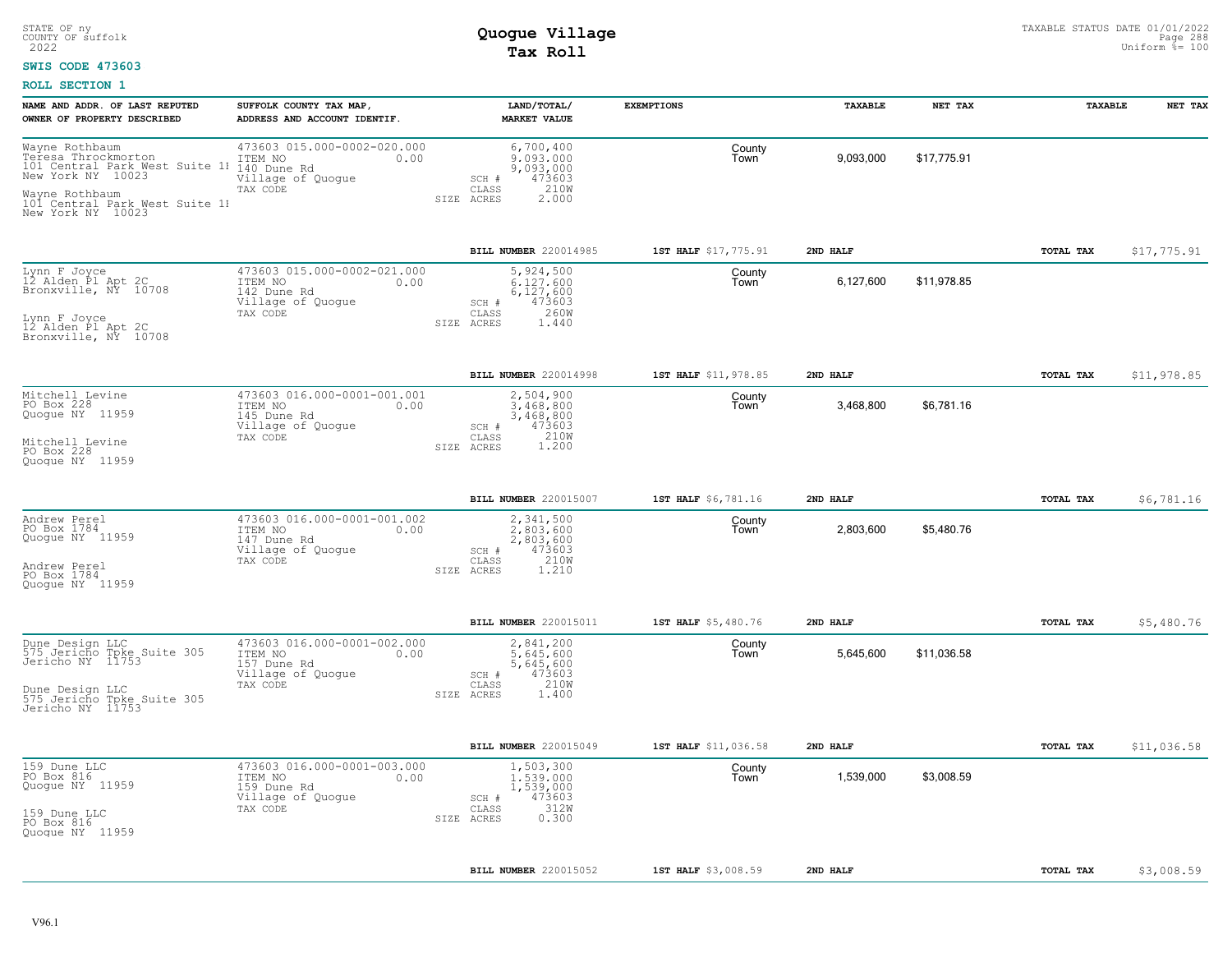### **SWIS CODE 473603**

| NAME AND ADDR. OF LAST REPUTED<br>OWNER OF PROPERTY DESCRIBED                                                                                                                                                                | SUFFOLK COUNTY TAX MAP,<br>ADDRESS AND ACCOUNT IDENTIF.                                        | LAND/TOTAL/<br><b>MARKET VALUE</b>                                                                 | <b>EXEMPTIONS</b>    | TAXABLE   | NET TAX     | TAXABLE   | NET TAX     |
|------------------------------------------------------------------------------------------------------------------------------------------------------------------------------------------------------------------------------|------------------------------------------------------------------------------------------------|----------------------------------------------------------------------------------------------------|----------------------|-----------|-------------|-----------|-------------|
| 161 Dune Road, LLC<br>C/O SJP Properties<br>379 Interspace Pky<br>Parisippany NJ 07054<br>Stephen Pozycki<br>SJP Properites<br>11 Times Sq FL 31<br>New York NY 10036                                                        | 473603 016.000-0001-005.002<br>ITEM NO<br>0.00<br>161 Dune Rd<br>Village of Quogue<br>TAX CODE | 4,074,400<br>7.234.100<br>7,234,100<br>473603<br>SCH #<br>210W<br>CLASS<br>SIZE ACRES<br>4.020     | County<br>Town       | 7,234,100 | \$14,141.94 |           |             |
|                                                                                                                                                                                                                              |                                                                                                | BILL NUMBER 220015065                                                                              | 1ST HALF \$14,141.94 | 2ND HALF  |             | TOTAL TAX | \$14,141.94 |
| Alan Ades<br>Ida J Ades<br>19 Heathcote Rd<br>Scarsdale, NY 10583<br>Alan Ades<br>19 Heathcote Rd<br>Scarsdale, NY 10583                                                                                                     | 473603 016.000-0001-005.003<br>ITEM NO<br>0.00<br>165 Dune Rd<br>Village of Quogue<br>TAX CODE | 2,691,700<br>4.855.100<br>4,855,100<br>473603<br>SCH #<br>210W<br>CLASS<br>SIZE ACRES<br>2.600     | County<br>Town       | 4,855,100 | \$9,491.23  |           |             |
|                                                                                                                                                                                                                              |                                                                                                | BILL NUMBER 220015078                                                                              | 1ST HALF \$9,491.23  | 2ND HALF  |             | TOTAL TAX | \$9,491.23  |
| Brian Finn<br>Bettina J Finn<br>38 Evans Dr<br>Glen Head, NY 11545<br>Brian Finn<br>38 Evans Dr<br>Glen Head, NY 11545                                                                                                       | 473603 016.000-0001-006.000<br>ITEM NO<br>0.00<br>167 Dune Rd<br>Village of Quogue<br>TAX CODE | 3,156,100<br>6,006,700<br>6,006,700<br>473603<br>SCH #<br>CLASS<br>210W<br>SIZE ACRES              | County<br>Town       | 6,006,700 | \$11,742.50 |           |             |
|                                                                                                                                                                                                                              |                                                                                                | BILL NUMBER 220015081                                                                              | 1ST HALF \$11,742.50 | 2ND HALF  |             | TOTAL TAX | \$11,742.50 |
| Estelle L Aaron<br>PO Box 1004<br>Quoque, NY 11959<br>Estelle L Aaron<br>PO Box 1004<br>Quoque, NY 11959                                                                                                                     | 473603 016.000-0001-007.000<br>ITEM NO<br>0.00<br>169 Dune Rd<br>Village of Quogue<br>TAX CODE | 1,540,000<br>$2,000,000$<br>$2,000,000$<br>473603<br>SCH #<br>210W<br>CLASS<br>1.270<br>SIZE ACRES | County<br>Town       | 2,000,000 | \$3,909.80  |           |             |
|                                                                                                                                                                                                                              |                                                                                                | BILL NUMBER 220015094                                                                              | 1ST HALF \$3,909.80  | 2ND HALF  |             | TOTAL TAX | \$3,909.80  |
| Harold Cooper<br>19 E 73rd St<br>New York, NY 10021<br>Harold Cooper<br>Elisa M Cooper-Cravens<br>353 S Pine Creek Rd<br>Fairfield CT 06824                                                                                  | 473603 016.000-0001-010.001<br>ITEM NO<br>0.00<br>Private Row<br>Village of Quogue<br>TAX CODE | 2,700<br>2,700<br>2,700<br>473603<br>SCH #<br>692W<br>CLASS<br>SIZE ACRES<br>0.270                 | County<br>Town       | 2,700     | \$5.28      |           |             |
|                                                                                                                                                                                                                              |                                                                                                | BILL NUMBER 220015121                                                                              | 1ST HALF \$5.28      | 2ND HALF  |             | TOTAL TAX | \$5.28      |
| 183 Dune Road Acquisition Part 473603 016.000-0001-013.000<br>1701 Locust St Apt 1804<br>Philadelphia PA 19103 183 Dune Rd<br>Andrew Goldman<br>183 Dune Road Acquisition LLC<br>745 5th Ave Suite 1701<br>New York NY 10151 | 183 Dune Rd<br>Village of Quogue<br>TAX CODE                                                   | 1,778,100<br>2,460,300<br>2,460,300<br>473603<br>SCH #<br>210<br>CLASS<br>1.580<br>SIZE ACRES      | County<br>Town       | 2,460,300 | \$4,809.64  |           |             |
|                                                                                                                                                                                                                              |                                                                                                | BILL NUMBER 220015162                                                                              | 1ST HALF \$4,809.64  | 2ND HALF  |             | TOTAL TAX | \$4,809.64  |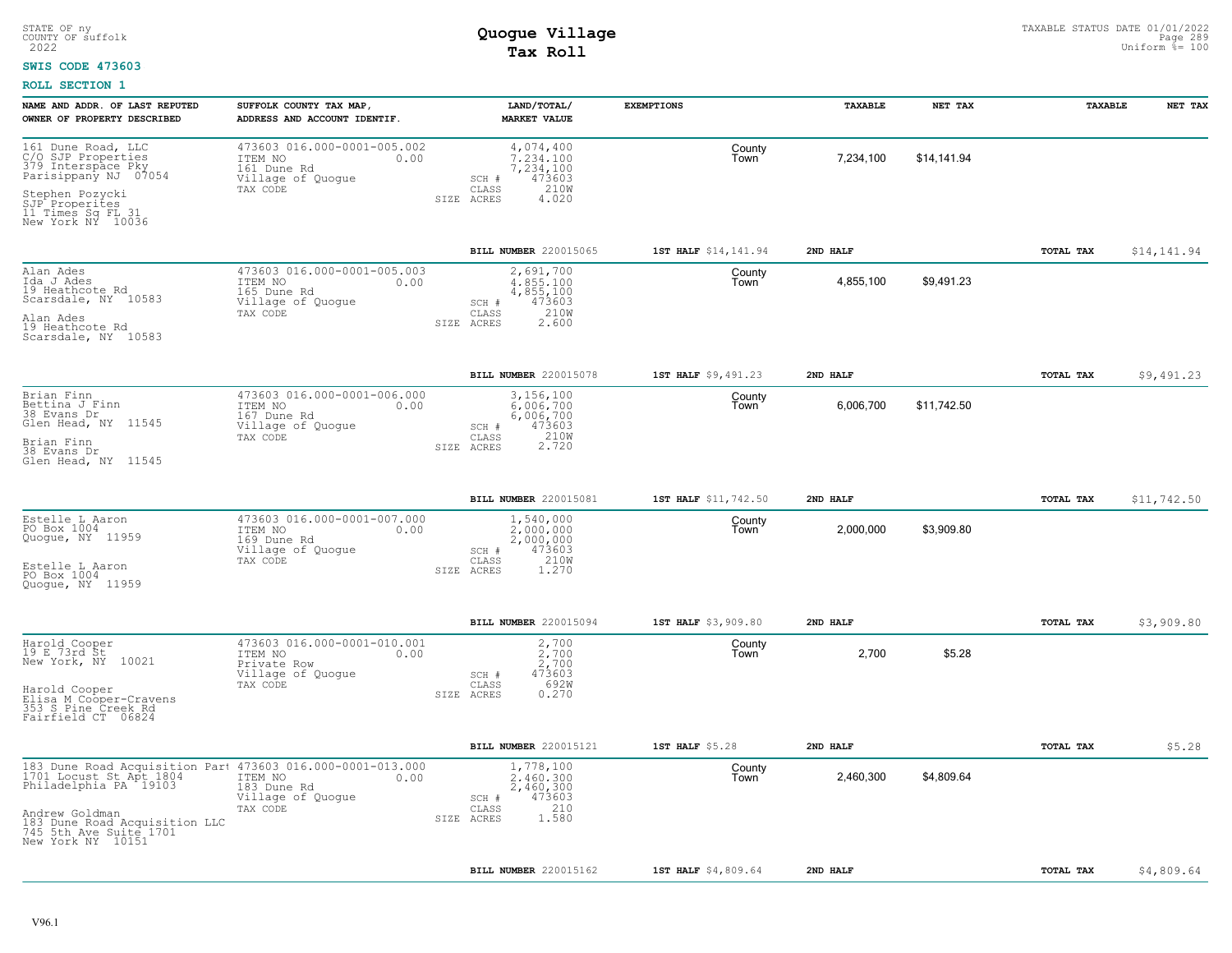#### **SWIS CODE 473603**

| NAME AND ADDR. OF LAST REPUTED<br>OWNER OF PROPERTY DESCRIBED                                                                                                                              | SUFFOLK COUNTY TAX MAP,<br>ADDRESS AND ACCOUNT IDENTIF.                                        | LAND/TOTAL/<br><b>MARKET VALUE</b>                                                               | <b>EXEMPTIONS</b>    | TAXABLE    | NET TAX     | <b>TAXABLE</b>   | NET TAX     |
|--------------------------------------------------------------------------------------------------------------------------------------------------------------------------------------------|------------------------------------------------------------------------------------------------|--------------------------------------------------------------------------------------------------|----------------------|------------|-------------|------------------|-------------|
| Stuart A Schlesinger<br>Linda Schlesinger<br>445 Lafayette St.<br>New York <sup>+</sup> NY 10003                                                                                           | 473603 016.000-0001-016.000<br>ITEM NO<br>0.00<br>189 Dune Rd<br>Village of Quogue             | 42,000<br>42,000<br>42,000<br>473603<br>SCH #                                                    | County<br>Town       | 42,000     | \$82.11     |                  |             |
| Linda Schlesinger<br>PO Box 494<br>189 Dune Rd<br>Quoque NY 11959-0494                                                                                                                     | TAX CODE                                                                                       | 311W<br>CLASS<br>4.200<br>SIZE ACRES                                                             |                      |            |             |                  |             |
|                                                                                                                                                                                            |                                                                                                | BILL NUMBER 220015191                                                                            | 1ST HALF \$82.11     | 2ND HALF   |             | TOTAL TAX        | \$82.11     |
| Quogue Associates<br>C/o Edward A Metzger<br>813 Park Ave<br>New York, NY 10021                                                                                                            | 473603 016.000-0001-019.000<br>ITEM NO<br>0.00<br>199 Dune Rd<br>Village of Quogue<br>TAX CODE | 44,000<br>44,000<br>44,000<br>473603<br>SCH #<br>971W<br>CLASS<br>SIZE ACRES<br>4.400            | County<br>Town       | 44,000     | \$86.02     |                  |             |
| Quoque Associates<br>C/O Tallie Taylor<br>Morgan Stanley<br>1585 Broadway FL 22                                                                                                            |                                                                                                |                                                                                                  |                      |            |             |                  |             |
|                                                                                                                                                                                            |                                                                                                | BILL NUMBER 220015227                                                                            | 1ST HALF \$86.02     | 2ND HALF   |             | TOTAL TAX        | \$86.02     |
| Matthew Nicholls<br>Simone Nicholls<br>25 Central Park Mest Apt 6 - : 139 Dune Rd<br>New York NY 10023                                                                                     | 473603 016.000-0001-022.000<br>0.00<br>Village of Quogue                                       | 2,271,600<br>2.614.900<br>2,614,900<br>SCH #<br>473603                                           | County<br>Town       | 2,614,900  | \$5.111.87  |                  |             |
| Matthew Nicholls<br>Simone Nicholls<br>25 Central Park West Apt 6 - :<br>New York NY 10023                                                                                                 | TAX CODE                                                                                       | 210W<br>CLASS<br>SIZE ACRES<br>1.040                                                             |                      |            |             |                  |             |
|                                                                                                                                                                                            |                                                                                                | BILL NUMBER 220016191                                                                            | 1ST HALF \$5,111.87  | 2ND HALF   |             | <b>TOTAL TAX</b> | \$5,111.87  |
| Robert Strong<br>Jennifer Kané<br>Robert Strong QPRT U/A dtde 1. 148 Dune Rd<br>Tracy Matthews<br>Lauren Elizabeth White<br>Robert Strong<br>99 Huckleberry HIll Rd<br>New Canaan CT 06840 | 473603 016.000-0002-001.003<br>0.00<br>Village of Quogue<br>TAX CODE                           | 7,758,300<br>11,088,200<br>11,088,200<br>473603<br>SCH #<br>210W<br>CLASS<br>SIZE ACRES<br>2.200 | County<br>Town       | 11,088,200 | \$21,676.32 |                  |             |
|                                                                                                                                                                                            |                                                                                                | BILL NUMBER 220016297                                                                            | 1ST HALF \$21,676.32 | 2ND HALF   |             | TOTAL TAX        | \$21,676.32 |
| Daniel L Doctoroff<br>Alisa R Doctoroff<br>309 W 91st St<br>New York, NY 10024                                                                                                             | 473603 016.000-0002-001.004<br>ITEM NO<br>0.00<br>150 Dune Rd<br>Village of Quogue<br>TAX CODE | 7,817,100<br>12,899,300<br>$12,899,300$<br>$473603$<br>$SCH$ #<br>210W<br>CLASS                  | County<br>Town       | 12,899,300 | \$25,216.84 |                  |             |
| Alisa R. Doctoroff<br>88 Central Park West Apt 8N<br>New York NY 10023                                                                                                                     |                                                                                                | SIZE ACRES<br>3.800                                                                              |                      |            |             |                  |             |
|                                                                                                                                                                                            |                                                                                                | BILL NUMBER 220016307                                                                            | 1ST HALF \$25,216.84 | 2ND HALF   |             | TOTAL TAX        | \$25,216.84 |
| By The Sea II, LLC<br>6 Evans Dr<br>Brookville NY 11545                                                                                                                                    | 473603 016.000-0002-001.005<br>ITEM NO<br>0.00<br>146 Dune Rd<br>Village of Quogue<br>TAX CODE | 7,925,700<br>15,521,300<br>15,521,300<br>473603<br>$SCH$ $#$<br>210W<br>CLASS                    | County<br>Town       | 15,521,300 | \$30,342.59 |                  |             |
| By The Sea II, LLC<br>6 Evans Dr<br>Brookville NY 11545                                                                                                                                    |                                                                                                | 3.850<br>SIZE ACRES                                                                              |                      |            |             |                  |             |
|                                                                                                                                                                                            |                                                                                                | BILL NUMBER 220018693                                                                            | 1ST HALF \$30,342.59 | 2ND HALF   |             | <b>TOTAL TAX</b> | \$30,342.59 |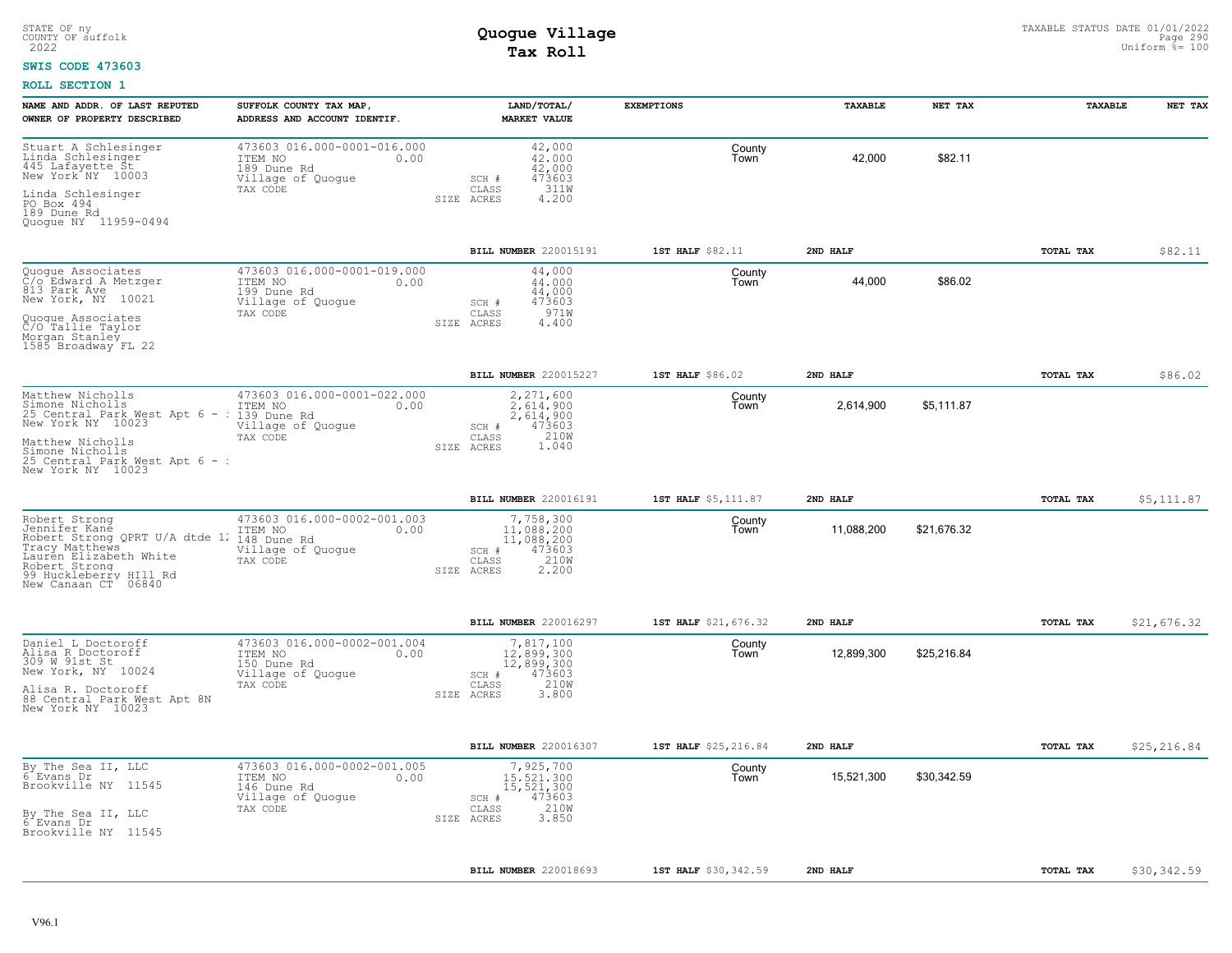#### **SWIS CODE 473603**

| NAME AND ADDR. OF LAST REPUTED<br>OWNER OF PROPERTY DESCRIBED                                                   | SUFFOLK COUNTY TAX MAP,<br>ADDRESS AND ACCOUNT IDENTIF.                                        | LAND/TOTAL/<br><b>MARKET VALUE</b>                                                               | <b>EXEMPTIONS</b>    | TAXABLE    | NET TAX     | <b>TAXABLE</b>   | NET TAX     |
|-----------------------------------------------------------------------------------------------------------------|------------------------------------------------------------------------------------------------|--------------------------------------------------------------------------------------------------|----------------------|------------|-------------|------------------|-------------|
| 152 DRQ Realty LLC<br>c/o Robert G. Friedman<br>PO Box 1436<br>Quogue NY 11959<br>Micki Friedman<br>PO Box 1436 | 473603 016.000-0002-002.001<br>ITEM NO<br>0.00<br>152 Dune Rd<br>Village of Quogue<br>TAX CODE | 7,636,100<br>13,348,700<br>13,348,700<br>473603<br>SCH #<br>210W<br>CLASS<br>SIZE ACRES<br>2.900 | County<br>Town       | 13,348,700 | \$26,095.37 |                  |             |
| Quogue NY 11959                                                                                                 |                                                                                                |                                                                                                  |                      |            |             |                  |             |
|                                                                                                                 |                                                                                                | <b>BILL NUMBER 220015256</b>                                                                     | 1ST HALF \$26,095.37 | 2ND HALF   |             | TOTAL TAX        | \$26,095.37 |
| 154 Dune Road LLC<br>PO Box 5011<br>Quogue NY 11959                                                             | 473603 016.000-0002-002.002<br>ITEM NO<br>0.00<br>154 Dune Rd<br>Village of Quogue             | 7,636,100<br>7.973.000<br>7,973,000<br>473603<br>SCH #                                           | County<br>Iown       | 7,973,000  | \$15,586.42 |                  |             |
| 154 Dune Road LLC<br>31 Belsize Gardens<br>London NW3 4JH<br>United Kingdom                                     | TAX CODE                                                                                       | 210W<br>CLASS<br>SIZE ACRES<br>2.900                                                             |                      |            |             |                  |             |
|                                                                                                                 |                                                                                                | BILL NUMBER 220015269                                                                            | 1ST HALF \$15,586.42 | 2ND HALF   |             | TOTAL TAX        | \$15,586.42 |
| Ray Goodman<br>Natharorn Goodman<br>69 Saint Marks Pl Apt 5<br>New York, NY 10003                               | 473603 016.000-0002-002.003<br>ITEM NO<br>0.00<br>156 Dune Rd<br>Village of Quogue             | 7,179,800<br>14,500,000<br>14,500,000<br>473603<br>SCH #                                         | County<br>Town       | 14,500,000 | \$28,346.05 |                  |             |
| Ray Goodman<br>69 Saint Marks Pl Apt 5<br>New York, NY 10003                                                    | TAX CODE                                                                                       | 210W<br>CLASS<br>2.900<br>SIZE ACRES                                                             |                      |            |             |                  |             |
|                                                                                                                 |                                                                                                | BILL NUMBER 220015272                                                                            | 1ST HALF \$28,346.05 | 2ND HALF   |             | <b>TOTAL TAX</b> | \$28,346.05 |
| Dune DJCJ LLC<br>c/o Daniel Moritz/The Arker Co 1044 Northern Blvd FL 2<br>Roslyn NY 11576                      | 473603 016.000-0002-002.004<br>ITEM NO<br>0.00<br>158 Dune Rd<br>Village of Quogue             | 7,372,800<br>7.568.700<br>7,568,700<br>473603<br>SCH #                                           | County<br>Town       | 7,568,700  | \$14,796.05 |                  |             |
| Dune DJCJ LLC<br>C/O Daniel Moritz/The Arker Co.<br>1044 Northern Blvd FL 2<br>Roslyn NY 11576                  | TAX CODE                                                                                       | 210W<br>CLASS<br>SIZE ACRES<br>2.800                                                             |                      |            |             |                  |             |
|                                                                                                                 |                                                                                                | <b>BILL NUMBER 220015285</b>                                                                     | 1ST HALF \$14,796.05 | 2ND HALF   |             | <b>TOTAL TAX</b> | \$14,796.05 |
| 160 DO LLC<br>c/o Warbasse67 LLC<br>595 Madison Ave FL 30<br>New York NY 10022                                  | 473603 016.000-0002-002.005<br>ITEM NO<br>0.00<br>160 Dune Rd<br>Village of Quogue             | 7,636,100<br>11,051,100<br>11,051,100<br>473603<br>SCH #                                         | County<br>Town       | 11,051,100 | \$21,603.80 |                  |             |
| 160 DQ LLC<br>c/o Warbasse67 LLC<br>595 Madison Ave FL 30<br>New York NY 10022                                  | TAX CODE                                                                                       | 210W<br>CLASS<br>2.900<br>SIZE ACRES                                                             |                      |            |             |                  |             |
|                                                                                                                 |                                                                                                | BILL NUMBER 220015298                                                                            | 1ST HALF \$21,603.80 | 2ND HALF   |             | TOTAL TAX        | \$21,603.80 |
| Richard M Richards<br>Hilke Richards<br>P O Box 151<br>Quogue NY 11959                                          | 473603 016.000-0002-003.000<br>ITEM NO<br>0.00<br>162 Dune Rd<br>Village of Quogue<br>TAX CODE | 6,465,300<br>7.087.000<br>7,087,000<br>473603<br>SCH #<br>210W<br>CLASS                          | County<br>Town       | 7,087,000  | \$13,854.38 |                  |             |
| Richard M Richards<br>555 N Tigertail Rd<br>Los Angeles CA 90049                                                |                                                                                                | 1.100<br>SIZE ACRES                                                                              |                      |            |             |                  |             |
|                                                                                                                 |                                                                                                | <b>BILL NUMBER 220015308</b>                                                                     | 1ST HALF \$13,854.38 | 2ND HALF   |             | TOTAL TAX        | \$13,854.38 |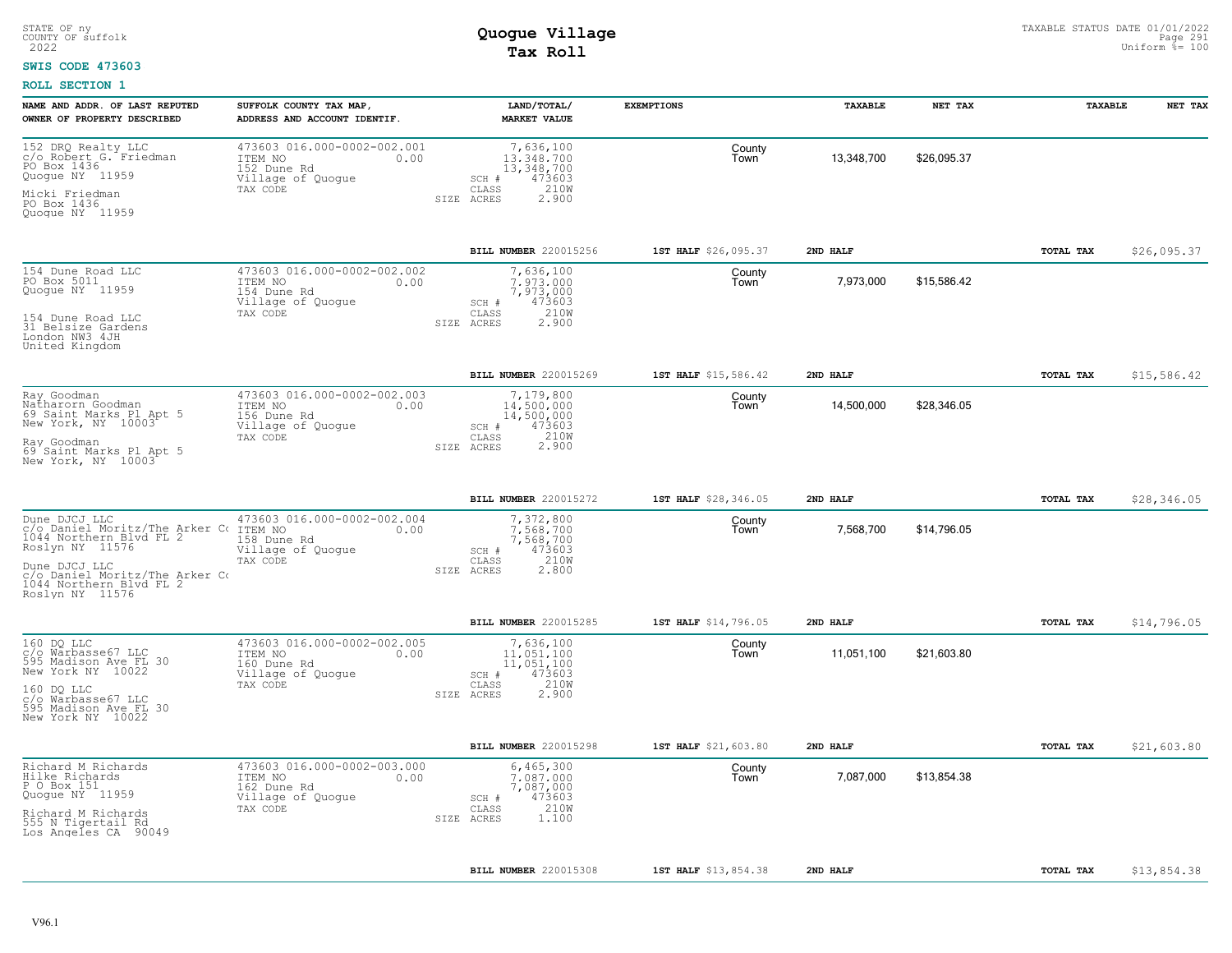#### **SWIS CODE 473603**

| NAME AND ADDR. OF LAST REPUTED<br>OWNER OF PROPERTY DESCRIBED                                                                                                            | SUFFOLK COUNTY TAX MAP,<br>ADDRESS AND ACCOUNT IDENTIF.                                        | LAND/TOTAL/<br><b>MARKET VALUE</b>                                                               | <b>EXEMPTIONS</b>    | TAXABLE    | NET TAX     | TAXABLE          | NET TAX     |
|--------------------------------------------------------------------------------------------------------------------------------------------------------------------------|------------------------------------------------------------------------------------------------|--------------------------------------------------------------------------------------------------|----------------------|------------|-------------|------------------|-------------|
| Randi Levine<br>Jeffrey Levine<br>42-09 235th St<br>Douglaston NY 11363<br>Randi Levine<br>42-09 235th St<br>Douglaston NY 11363                                         | 473603 016.000-0002-004.001<br>ITEM NO<br>0.00<br>164 Dune Rd<br>Village of Quogue<br>TAX CODE | 7,722,900<br>10,500,180<br>10,500,180<br>473603<br>SCH #<br>210W<br>CLASS<br>SIZE ACRES<br>3.950 | County<br>Town       | 10,500,180 | \$20,526.80 |                  |             |
|                                                                                                                                                                          |                                                                                                | BILL NUMBER 220017759                                                                            | 1ST HALF \$20,526.80 | 2ND HALF   |             | TOTAL TAX        | \$20,526.80 |
| 168 Dune LLC<br>PO Box 816<br>Quoque NY 11959<br>168 Dune LLC<br>PO Box 816<br>Quoque NY 11959                                                                           | 473603 016.000-0002-004.002<br>ITEM NO<br>0.00<br>168 Dune Rd<br>Village of Quogue<br>TAX CODE | 5,116,200<br>17,500,000<br>17,500,000<br>473603<br>SCH #<br>210W<br>CLASS<br>3.250<br>SIZE ACRES | County<br>Town       | 17,500,000 | \$34,210.75 |                  |             |
|                                                                                                                                                                          |                                                                                                | BILL NUMBER 220017762                                                                            | 1ST HALF \$34,210.75 | 2ND HALF   |             | TOTAL TAX        | \$34,210.75 |
| Elisa Cooper Cravens<br>4961 Henry Hudson Pky<br>Riverdale <sup>-</sup> NY 10471<br>Harold Cooper<br>Elisa M Cooper-Cravens<br>353 S Pine Creek Rd<br>Fairfield CT 06824 | 473603 016.000-0002-007.001<br>ITEM NO<br>0.00<br>Private Row<br>Village of Quogue<br>TAX CODE | 21,600<br>21,600<br>21,600<br>473603<br>$SCH$ $#$<br>311W<br>CLASS<br>0.170<br>SIZE ACRES        | County<br>Town       | 21,600     | \$42.23     |                  |             |
|                                                                                                                                                                          |                                                                                                | BILL NUMBER 220015337                                                                            | 1ST HALF \$42.23     | 2ND HALF   |             | TOTAL TAX        | \$42.23     |
| Quogue/Cooper Lane, LLC<br>134 Birch Hill Rd<br>Locust Valley NY 11560<br>Quoque/Cooper Lane, LLC<br>134 Birch Hill Rd<br>Locust Valley NY 11560                         | 473603 016.000-0002-008.000<br>ITEM NO<br>0.00<br>174 Dune Rd<br>Village of Quogue<br>TAX CODE | 6,735,600<br>8.165.100<br>8,165,100<br>473603<br>SCH #<br>210W<br>CLASS<br>1.910<br>SIZE ACRES   | County<br>Town       | 8,165,100  | \$15,961.95 |                  |             |
|                                                                                                                                                                          |                                                                                                | BILL NUMBER 220015353                                                                            | 1ST HALF \$15,961.95 | 2ND HALF   |             | TOTAL TAX        | \$15,961.95 |
| 178 Dune LLC<br>c/o Ira Leventhal<br>10 Bessel Ln<br>Chappaqua NY 10514<br>178 Dune LLC<br>c/o OTA Management LLC<br>att: Nicole Cristofaro<br>1 Manhattanville Rd       | 473603 016.000-0002-010.001<br>ITEM NO<br>0.00<br>178 Dune Rd<br>Village of Quoque<br>TAX CODE | 7,758,300<br>9,290,600<br>9,290,600<br>473603<br>SCH #<br>210W<br>CLASS<br>SIZE ACRES<br>2,000   | County<br>Town       | 9,290,600  | \$18,162.19 |                  |             |
|                                                                                                                                                                          |                                                                                                | BILL NUMBER 220015366                                                                            | 1ST HALF \$18,162.19 | 2ND HALF   |             | <b>TOTAL TAX</b> | \$18,162.19 |
| Fourteen East Holdings, Inc.<br>10 Danny Ln<br>Chappaqua NY 10514<br>Fourteen East Holdings, Inc.<br>10 Danny Ln.<br>Chappaqua NY 10514                                  | 473603 016.000-0002-010.003<br>ITEM NO<br>0.00<br>176 Dune Rd<br>Village of Quogue<br>TAX CODE | 7,664,900<br>8,341,700<br>8,341,700<br>473603<br>SCH #<br>210W<br>CLASS<br>2,100<br>SIZE ACRES   | County<br>Town       | 8,341,700  | \$16,307.19 |                  |             |
|                                                                                                                                                                          |                                                                                                | BILL NUMBER 220015379                                                                            | 1ST HALF \$16,307.19 | 2ND HALF   |             | TOTAL TAX        | \$16,307.19 |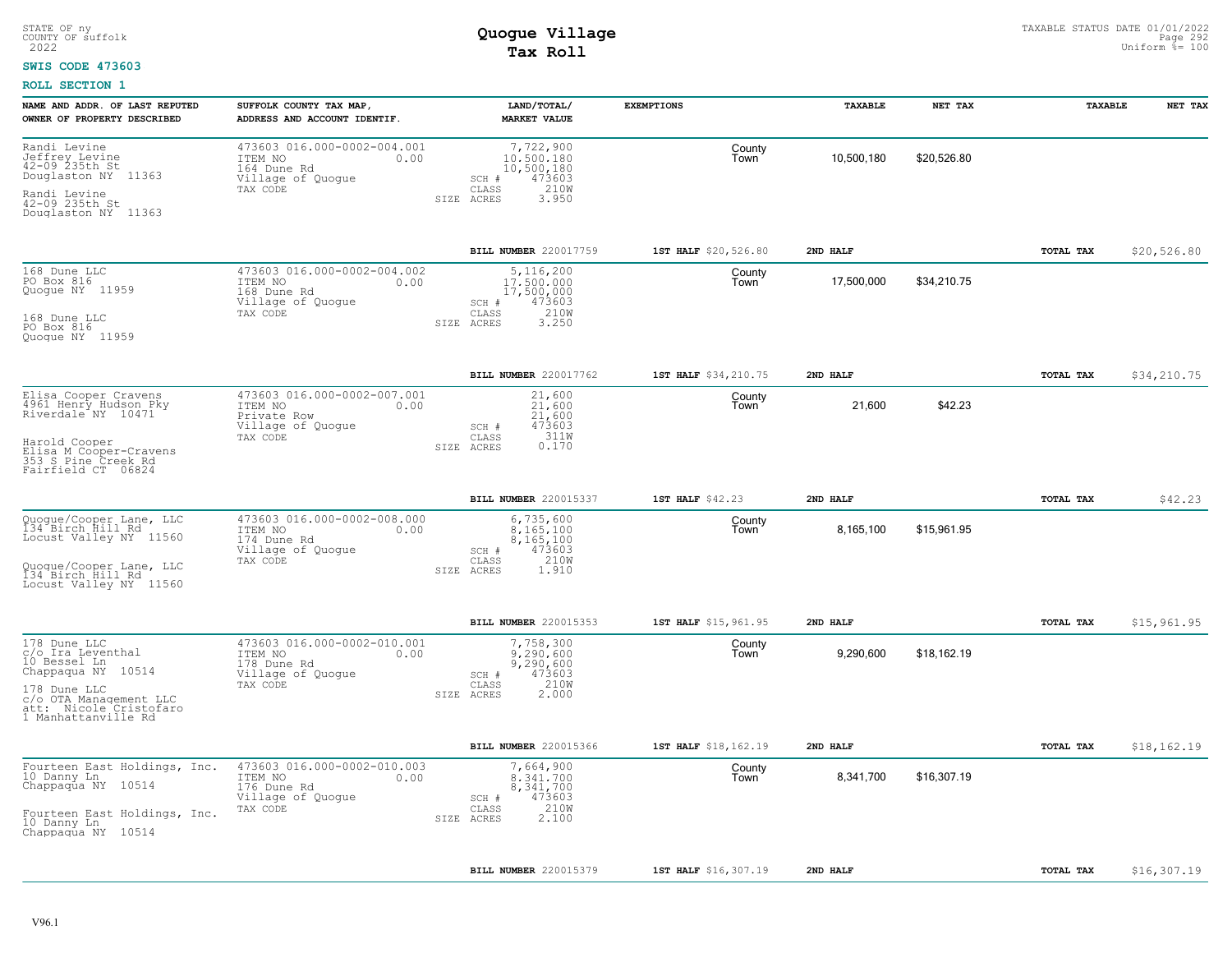#### **SWIS CODE 473603**

| NAME AND ADDR. OF LAST REPUTED<br>OWNER OF PROPERTY DESCRIBED                                                                                                                          | SUFFOLK COUNTY TAX MAP,<br>ADDRESS AND ACCOUNT IDENTIF.                                        | LAND/TOTAL/<br><b>MARKET VALUE</b>                                                               | <b>EXEMPTIONS</b>    | TAXABLE    | NET TAX     | TAXABLE   | NET TAX     |
|----------------------------------------------------------------------------------------------------------------------------------------------------------------------------------------|------------------------------------------------------------------------------------------------|--------------------------------------------------------------------------------------------------|----------------------|------------|-------------|-----------|-------------|
| Kuhn Family LLC<br>James D Kuhn<br>125 Park Ave FL 11<br>New York NY 10017<br>James D Kuhn<br>132 E 73rd St<br>New York, NY 10021                                                      | 473603 016.000-0002-011.000<br>ITEM NO<br>0.00<br>180 Dune Rd<br>Village of Quogue<br>TAX CODE | 7,840,600<br>8,676,400<br>8,676,400<br>473603<br>SCH #<br>210W<br>CLASS<br>2.900<br>SIZE ACRES   | County<br>Town       | 8,676,400  | \$16,961.49 |           |             |
|                                                                                                                                                                                        |                                                                                                | BILL NUMBER 220015382                                                                            | 1ST HALF \$16,961.49 | 2ND HALF   |             | TOTAL TAX | \$16,961.49 |
| 182 Dune Road, LLC<br>575 Jericho Tpke Suite 305<br>Jericho NY 11753<br>182 Dune Road, LLC<br>575 Jericho Tpke Suite 305<br>Jericho NY 11753                                           | 473603 016.000-0002-012.000<br>ITEM NO<br>0.00<br>182 Dune Rd<br>Village of Quogue<br>TAX CODE | 7,097,100<br>7.702.400<br>7,702,400<br>473603<br>SCH #<br>281W<br>CLASS<br>SIZE ACRES<br>1.500   | County<br>Town       | 7,702,400  | \$15,057.42 |           |             |
|                                                                                                                                                                                        |                                                                                                | BILL NUMBER 220015395                                                                            | 1ST HALF \$15,057.42 | 2ND HALF   |             | TOTAL TAX | \$15,057.42 |
| Stuart A Schlesinger<br>Linda Schlesinger<br>445 Lafayette St<br>New York <sup>"</sup> NY 10003<br>Linda Schlesinger<br>PO Box 494<br>189 Dune Rd<br>Quoque NY 11959-0494              | 473603 016.000-0002-013.000<br>0.00<br>ITEM NO<br>186 Dune Rd<br>Village of Quogue<br>TAX CODE | 6,955,200<br>10,233,400<br>10,233,400<br>473603<br>SCH #<br>210W<br>CLASS<br>1.400<br>SIZE ACRES | County<br>Town       | 10,233,400 | \$20,005.27 |           |             |
|                                                                                                                                                                                        |                                                                                                | BILL NUMBER 220015405                                                                            | 1ST HALF \$20,005.27 | 2ND HALF   |             | TOTAL TAX | \$20,005.27 |
| Mahnaz Moinian<br>PO Box 1271<br>Quogue, NY 11959-1271<br>Mahnaz Moinian<br>PO Box 1271<br>Quoque, NY 11959-1271                                                                       | 473603 016.000-0002-014.000<br>ITEM NO<br>0.00<br>188 Dune Rd<br>Village of Quoque<br>TAX CODE | 8,083,900<br>14,269,300<br>14,269,300<br>SCH #<br>473603<br>210W<br>CLASS<br>SIZE ACRES<br>2.990 | County<br>Town       | 14,269,300 | \$27,895.05 |           |             |
|                                                                                                                                                                                        |                                                                                                | BILL NUMBER 220015418                                                                            | 1ST HALF \$27,895.05 | 2ND HALF   |             | TOTAL TAX | \$27,895.05 |
| Anne Mc Millen<br>5291 Independence Ave<br>Bronx NY 10471<br>Anne Mc Millen<br>30 E 76th St Apt 15AB<br>New York NY 10021-2766                                                         | 473603 016.000-0002-016.000<br>ITEM NO<br>0.00<br>196 Dune Rd<br>Village of Quogue<br>TAX CODE | 1,959,500<br>2,267,000<br>2,267,000<br>473603<br>SCH #<br>210<br>CLASS<br>1.010<br>SIZE ACRES    | County<br>Town       | 2,267,000  | \$4,431.76  |           |             |
|                                                                                                                                                                                        |                                                                                                | BILL NUMBER 220015434                                                                            | 1ST HALF \$4,431.76  | 2ND HALF   |             | TOTAL TAX | \$4,431.76  |
| Joseph Moinian<br>C/O The Moinian Group<br>3 Columbus Cir Suite 2300<br>New York NY 10019<br>Joseph Moinian<br>C/O The Moinian Group<br>3 Columbus Cir Suite 2300<br>New York NY 10019 | 473603 016.000-0002-017.000<br>0.00<br>ITEM NO<br>192 Dune Rd<br>Village of Quogue<br>TAX CODE | 4,435,400<br>4,660,000<br>4,660,000<br>473603<br>SCH #<br>210W<br>CLASS<br>0.660<br>SIZE ACRES   | County<br>Town       | 4,660,000  | \$9,109.83  |           |             |
|                                                                                                                                                                                        |                                                                                                | BILL NUMBER 220015447                                                                            | 1ST HALF \$9,109.83  | 2ND HALF   |             | TOTAL TAX | \$9,109.83  |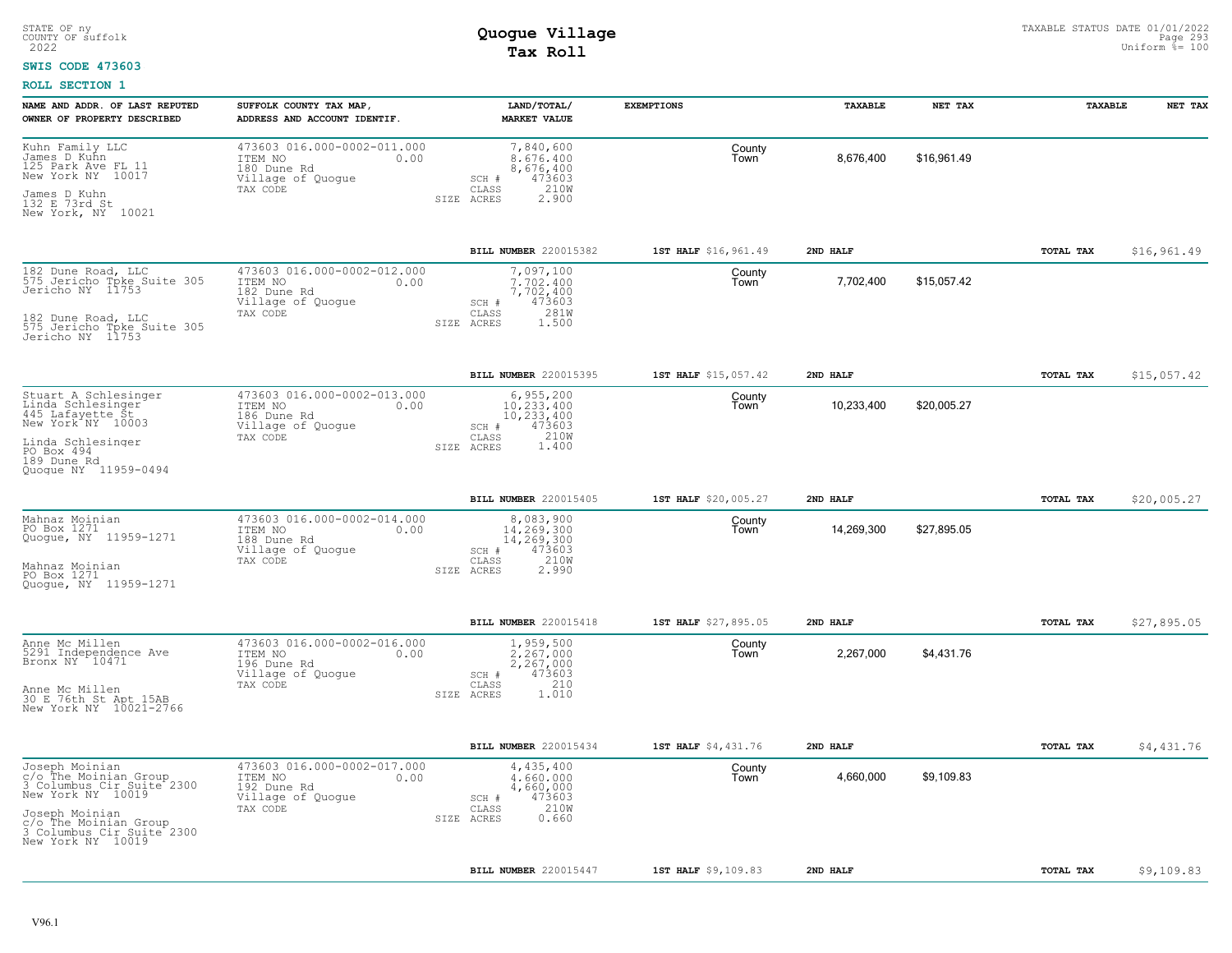#### **SWIS CODE 473603**

| NAME AND ADDR. OF LAST REPUTED<br>OWNER OF PROPERTY DESCRIBED                                                                                                                                                                                                       | SUFFOLK COUNTY TAX MAP,<br>ADDRESS AND ACCOUNT IDENTIF.                                        | LAND/TOTAL/<br><b>MARKET VALUE</b>                                                                  | <b>EXEMPTIONS</b>    | TAXABLE   | NET TAX     | TAXABLE          | NET TAX     |
|---------------------------------------------------------------------------------------------------------------------------------------------------------------------------------------------------------------------------------------------------------------------|------------------------------------------------------------------------------------------------|-----------------------------------------------------------------------------------------------------|----------------------|-----------|-------------|------------------|-------------|
| Jules Peete LLC<br>49 E 21st St Apt 7B<br>New York, NY 10010<br>Jules Peete LLC<br>49 E 21st St Apt 7B<br>New York, NY 10010                                                                                                                                        | 473603 016.000-0002-018.000<br>ITEM NO<br>0.00<br>194 Dune Rd<br>Village of Quogue<br>TAX CODE | 4,683,900<br>6.015.200<br>6,015,200<br>473603<br>SCH #<br>210W<br>CLASS<br>SIZE ACRES<br>0.660      | County<br>Town       | 6,015,200 | \$11,759.11 |                  |             |
|                                                                                                                                                                                                                                                                     |                                                                                                | BILL NUMBER 220015451                                                                               | 1ST HALF \$11,759.11 | 2ND HALF  |             | <b>TOTAL TAX</b> | \$11,759.11 |
| Quogue Associates<br>C/o Edward A Metzger<br>P.O. Box 324<br>Quoque, NY 11959<br>Quogue Associates<br>C/O Tallie Taylor<br>Morgan Stanley<br>1585 Broadway FL 22                                                                                                    | 473603 016.000-0002-019.000<br>ITEM NO<br>0.00<br>198 Dune Rd<br>Village of Quogue<br>TAX CODE | 6,542,800<br>6.610.900<br>6,610,900<br>473603<br>SCH #<br>210W<br>CLASS<br>SIZE ACRES<br>1,210      | County<br>Town       | 6,610,900 | \$12,923.65 |                  |             |
|                                                                                                                                                                                                                                                                     |                                                                                                | BILL NUMBER 220015463                                                                               | 1ST HALF \$12,923.65 | 2ND HALF  |             | TOTAL TAX        | \$12,923.65 |
| Gloria A. Connors & James P. ( 473603 016.000-0002-020.000<br>Gloria A. Connors & James P. (TTEM NO<br>The James P. Connors Rev Livii 200 Dune Rd<br>85 Mayflower Dr., village of (<br>Yonkers, NY 10710<br>Gloria A Connors<br>85 Mayflower Dr<br>Yonkers NY 10710 | 0.00<br>Village of Quogue<br>TAX CODE                                                          | 1,883,600<br>2.188.200<br>2,188,200<br>473603<br>SCH #<br>$0.210$<br>$0.760$<br>CLASS<br>SIZE ACRES | County<br>Town       | 2,188,200 | \$4,277.71  |                  |             |
|                                                                                                                                                                                                                                                                     |                                                                                                | BILL NUMBER 220015476                                                                               | 1ST HALF \$4,277.71  | 2ND HALF  |             | TOTAL TAX        | \$4,277.71  |
| Paul M Whyte<br>Margaret Whyte<br>25 Ridge Croft Rd<br>Bronxville, NY 10708<br>Paul M. Whyte<br>14 Normandy Dr<br>Bronxville NY 10708                                                                                                                               | 473603 016.000-0002-021.000<br>ITEM NO<br>0.00<br>202 Dune Rd<br>Village of Quogue<br>TAX CODE | 5,233,400<br>$6.061.300$<br>$6.061.300$<br>473603<br>SCH #<br>210W<br>CLASS<br>SIZE ACRES<br>0.890  | County<br>Town       | 6,061,300 | \$11,849.24 |                  |             |
|                                                                                                                                                                                                                                                                     |                                                                                                | <b>BILL NUMBER 220015489</b>                                                                        | 1ST HALF \$11,849.24 | 2ND HALF  |             | <b>TOTAL TAX</b> | \$11,849.24 |
| Julie May (Trustee)<br>The Andréw and Abby May Family ITEM NO<br>9 Rolling Hill Rd<br>Old Westbury NY 11568<br>Julie May (Trustee)<br>The Andrew and Abby May Family<br>9 Rolling Hill Rd<br>Old Westbury NY 11568                                                  | 473603 016.000-0002-022.000<br>0.00<br>204 Dune Rd<br>Village of Quogue<br>TAX CODE            | 7,002,400<br>8.673.400<br>8,673,400<br>473603<br>SCH #<br>210W<br>CLASS<br>SIZE ACRES<br>1.480      | County<br>Town       | 8,673,400 | \$16,955.63 |                  |             |
|                                                                                                                                                                                                                                                                     |                                                                                                | BILL NUMBER 220015492                                                                               | 1ST HALF \$16,955.63 | 2ND HALF  |             | <b>TOTAL TAX</b> | \$16,955.63 |
| Karen Griffin<br>John Rasulo<br>245 E 19th St Apt 14H<br>New York NY 10003<br>Karen Griffin<br>John Rasulo<br>245 E 19th St Apt 14H<br>New York NY 10003                                                                                                            | 473603 016.000-0003-001.000<br>ITEM NO<br>0.00<br>205 Dune Rd<br>Village of Quogue<br>TAX CODE | 761,100<br>812,300<br>812,300<br>473603<br>SCH #<br>260<br>CLASS<br>0.440<br>SIZE ACRES             | County<br>Town       | 812,300   | \$1,587.97  |                  |             |
|                                                                                                                                                                                                                                                                     |                                                                                                | BILL NUMBER 220015502                                                                               | 1ST HALF \$1,587.97  | 2ND HALF  |             | TOTAL TAX        | \$1,587.97  |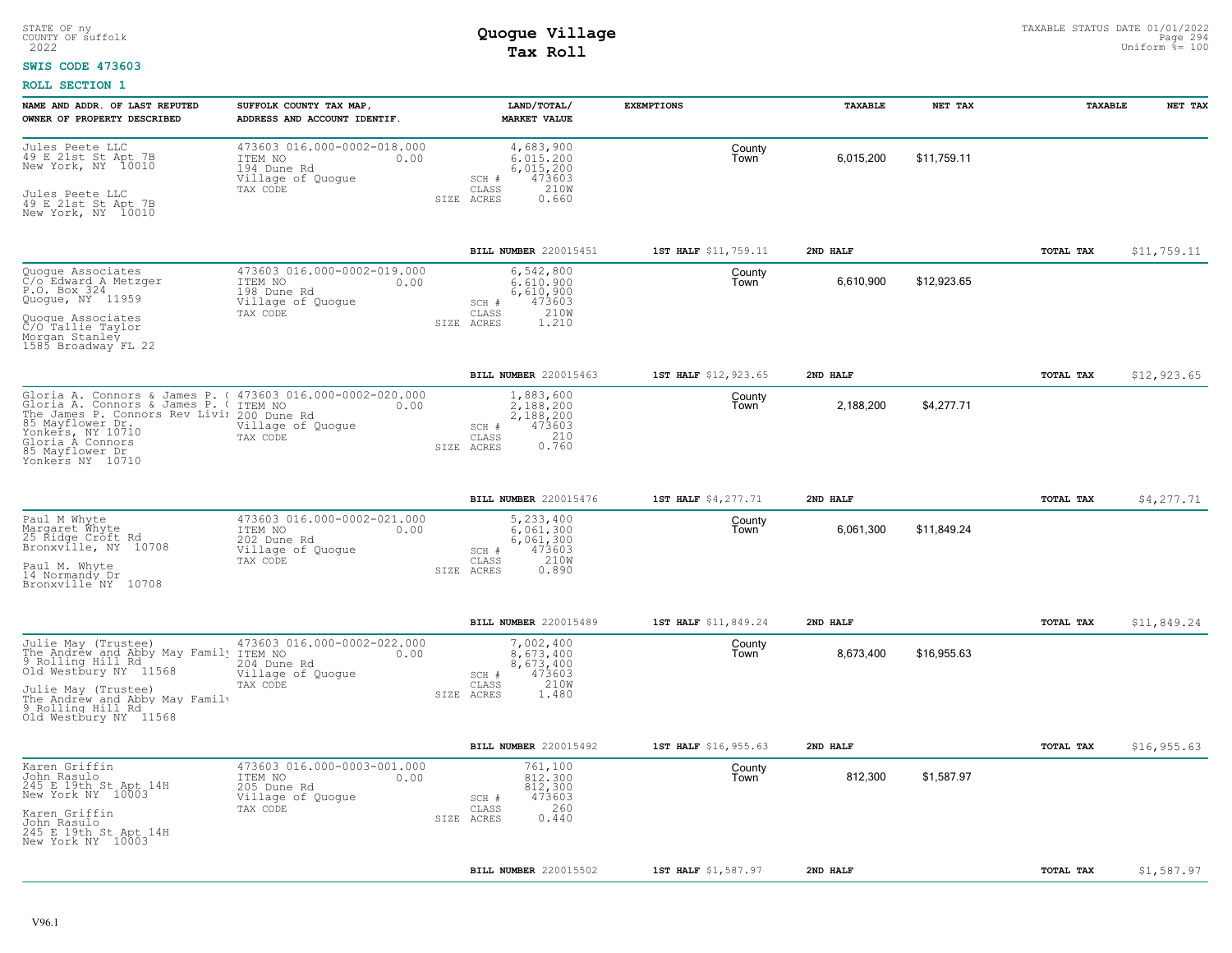### **SWIS CODE 473603**

| 30,000<br>County<br>30,000<br>\$58.65<br>30,000<br>Town<br>213 Dune Rd<br>30,000<br>Sagaponack, NY 11962<br>Village of Quogue<br>473603<br>SCH #<br>971W<br>South Fork Land Foundation In TAX CODE<br>C/O Clifford Foster<br>CLASS<br>SIZE ACRES<br>3.000<br>PO Box 384<br>Sagaponack, NY 11962<br><b>BILL NUMBER 220015515</b><br>1ST HALF \$58.65<br>2ND HALF<br>TOTAL TAX<br>473603 016.000-0003-012.000<br>Steven L Holley<br>27,000<br>County<br>832 Broadway FL 2<br>New York NY 10003-4813<br>27,000<br>\$52.78<br>ITEM NO<br>27,000<br>0.00<br>Town<br>217 Dune Rd<br>27,000<br>Village of Quogue<br>473603<br>SCH #<br>971W<br>TAX CODE<br>CLASS<br>Steven L. Holley<br>23 Middagh St<br>2,700<br>SIZE ACRES<br>Brooklyn NY 11201-1339<br>1ST HALF \$52.78<br>2ND HALF<br><b>BILL NUMBER 220015531</b><br>TOTAL TAX<br>473603 016.000-0003-016.000<br>Andrew T Cirinione (Trustee) 473603 01<br>Karen M Cirincione Qualified I ITEM NO<br>4,568,800<br>County<br>4,700,000<br>4,700,000<br>\$9,188.03<br>0.00<br>Town<br>Kevin Cirincione (Trustee)<br>206 Dune Rd<br>4,700,000<br>Kevin Cirincione Trust<br>Andrew T Cirincione (Trustee)<br>Andrew T Cirinione (Trustee)<br>Karen M Cirinione Qualified I<br>Village of Quogue<br>473603<br>SCH #<br>TAX CODE<br>$\mathtt{CLASS}$<br>260W<br>SIZE ACRES<br>0.870<br>PO Box 780<br>East Quoque, NY 11942<br>1ST HALF \$9,188.03<br>BILL NUMBER 220015544<br>2ND HALF<br>TOTAL TAX<br>473603 016.000-0003-017.000<br>7,773,000<br>Constance H Buckley<br>6 Hobart Rd<br>County<br>ITEM NO<br>9.374.400<br>9,374,400<br>\$18,326.01<br>0.00<br>Town<br>Greenwich CT 06830<br>210 Dune Rd<br>9,374,400<br>Village of Quogue<br>473603<br>SCH #<br>281W<br>TAX CODE<br>CLASS<br>Constance Buckley<br>10740 Savannah Dr<br>Vero Beach FL 32963<br>2,300<br>SIZE ACRES<br>\$18,326.01<br><b>BILL NUMBER 220015557</b><br>1ST HALF \$18,326.01<br>2ND HALF<br>TOTAL TAX<br>473603 016.000-0003-018.000<br>ANK Hamptons LLC<br>584 Van Beuren Rd<br>Morristown NJ 07960<br>8,446,200<br>County<br>ITEM NO<br>20,696,400<br>20,696,400<br>\$40,459.39<br>0.00<br>Town<br>212 Dune Rd<br>20,696,400<br>Village of Quogue<br>473603<br>$SCH$ $#$<br>210W<br>TAX CODE<br>CLASS<br>ANK Hamptons LLC<br>584 Van Beuren Rd<br>SIZE ACRES<br>2.840<br>Morristown NJ 07960<br>\$40,459.39<br>BILL NUMBER 220015561<br>1ST HALF \$40,459.39<br>2ND HALF<br>TOTAL TAX<br>473603 016.000-0003-019.000<br>6,624,000<br>Patricia Salerno (Trustee)<br>County<br>Frederic V Salerno QRPT<br>9.407.500<br>9,407,500<br>\$18,390.72<br>ITEM NO<br>0.00<br>Town<br>Eugene R McGrath (Trustee)<br>Frederic V Salerno QRPT<br>214 Dune Rd<br>9,407,500<br>Village of Quogue<br>$SCH$ $#$<br>473603<br>Frederic V Salerno (Trustee)<br>Frederic V. Salerno<br>210W<br>TAX CODE<br>CLASS<br>1,400<br>SIZE ACRES<br>6582 S/E Mourning Dove Way<br>Hobe Sound FL 33455<br>2ND HALF<br>TOTAL TAX<br>BILL NUMBER 220015573<br>1ST HALF \$18,390.72 | NAME AND ADDR. OF LAST REPUTED<br>OWNER OF PROPERTY DESCRIBED | SUFFOLK COUNTY TAX MAP,<br>ADDRESS AND ACCOUNT IDENTIF. | LAND/TOTAL/<br><b>MARKET VALUE</b> | <b>EXEMPTIONS</b> | TAXABLE | NET TAX | <b>TAXABLE</b> | NET TAX     |
|----------------------------------------------------------------------------------------------------------------------------------------------------------------------------------------------------------------------------------------------------------------------------------------------------------------------------------------------------------------------------------------------------------------------------------------------------------------------------------------------------------------------------------------------------------------------------------------------------------------------------------------------------------------------------------------------------------------------------------------------------------------------------------------------------------------------------------------------------------------------------------------------------------------------------------------------------------------------------------------------------------------------------------------------------------------------------------------------------------------------------------------------------------------------------------------------------------------------------------------------------------------------------------------------------------------------------------------------------------------------------------------------------------------------------------------------------------------------------------------------------------------------------------------------------------------------------------------------------------------------------------------------------------------------------------------------------------------------------------------------------------------------------------------------------------------------------------------------------------------------------------------------------------------------------------------------------------------------------------------------------------------------------------------------------------------------------------------------------------------------------------------------------------------------------------------------------------------------------------------------------------------------------------------------------------------------------------------------------------------------------------------------------------------------------------------------------------------------------------------------------------------------------------------------------------------------------------------------------------------------------------------------------------------------------------------------------------------------------------------------------------------------------------------------------------------------------------------------------------------------------------------------------------------------------------------------------------------------------|---------------------------------------------------------------|---------------------------------------------------------|------------------------------------|-------------------|---------|---------|----------------|-------------|
|                                                                                                                                                                                                                                                                                                                                                                                                                                                                                                                                                                                                                                                                                                                                                                                                                                                                                                                                                                                                                                                                                                                                                                                                                                                                                                                                                                                                                                                                                                                                                                                                                                                                                                                                                                                                                                                                                                                                                                                                                                                                                                                                                                                                                                                                                                                                                                                                                                                                                                                                                                                                                                                                                                                                                                                                                                                                                                                                                                            |                                                               |                                                         |                                    |                   |         |         |                |             |
|                                                                                                                                                                                                                                                                                                                                                                                                                                                                                                                                                                                                                                                                                                                                                                                                                                                                                                                                                                                                                                                                                                                                                                                                                                                                                                                                                                                                                                                                                                                                                                                                                                                                                                                                                                                                                                                                                                                                                                                                                                                                                                                                                                                                                                                                                                                                                                                                                                                                                                                                                                                                                                                                                                                                                                                                                                                                                                                                                                            |                                                               |                                                         |                                    |                   |         |         |                | \$58.65     |
|                                                                                                                                                                                                                                                                                                                                                                                                                                                                                                                                                                                                                                                                                                                                                                                                                                                                                                                                                                                                                                                                                                                                                                                                                                                                                                                                                                                                                                                                                                                                                                                                                                                                                                                                                                                                                                                                                                                                                                                                                                                                                                                                                                                                                                                                                                                                                                                                                                                                                                                                                                                                                                                                                                                                                                                                                                                                                                                                                                            |                                                               |                                                         |                                    |                   |         |         |                |             |
|                                                                                                                                                                                                                                                                                                                                                                                                                                                                                                                                                                                                                                                                                                                                                                                                                                                                                                                                                                                                                                                                                                                                                                                                                                                                                                                                                                                                                                                                                                                                                                                                                                                                                                                                                                                                                                                                                                                                                                                                                                                                                                                                                                                                                                                                                                                                                                                                                                                                                                                                                                                                                                                                                                                                                                                                                                                                                                                                                                            |                                                               |                                                         |                                    |                   |         |         |                | \$52.78     |
|                                                                                                                                                                                                                                                                                                                                                                                                                                                                                                                                                                                                                                                                                                                                                                                                                                                                                                                                                                                                                                                                                                                                                                                                                                                                                                                                                                                                                                                                                                                                                                                                                                                                                                                                                                                                                                                                                                                                                                                                                                                                                                                                                                                                                                                                                                                                                                                                                                                                                                                                                                                                                                                                                                                                                                                                                                                                                                                                                                            |                                                               |                                                         |                                    |                   |         |         |                |             |
|                                                                                                                                                                                                                                                                                                                                                                                                                                                                                                                                                                                                                                                                                                                                                                                                                                                                                                                                                                                                                                                                                                                                                                                                                                                                                                                                                                                                                                                                                                                                                                                                                                                                                                                                                                                                                                                                                                                                                                                                                                                                                                                                                                                                                                                                                                                                                                                                                                                                                                                                                                                                                                                                                                                                                                                                                                                                                                                                                                            |                                                               |                                                         |                                    |                   |         |         |                | \$9,188.03  |
|                                                                                                                                                                                                                                                                                                                                                                                                                                                                                                                                                                                                                                                                                                                                                                                                                                                                                                                                                                                                                                                                                                                                                                                                                                                                                                                                                                                                                                                                                                                                                                                                                                                                                                                                                                                                                                                                                                                                                                                                                                                                                                                                                                                                                                                                                                                                                                                                                                                                                                                                                                                                                                                                                                                                                                                                                                                                                                                                                                            |                                                               |                                                         |                                    |                   |         |         |                |             |
|                                                                                                                                                                                                                                                                                                                                                                                                                                                                                                                                                                                                                                                                                                                                                                                                                                                                                                                                                                                                                                                                                                                                                                                                                                                                                                                                                                                                                                                                                                                                                                                                                                                                                                                                                                                                                                                                                                                                                                                                                                                                                                                                                                                                                                                                                                                                                                                                                                                                                                                                                                                                                                                                                                                                                                                                                                                                                                                                                                            |                                                               |                                                         |                                    |                   |         |         |                |             |
|                                                                                                                                                                                                                                                                                                                                                                                                                                                                                                                                                                                                                                                                                                                                                                                                                                                                                                                                                                                                                                                                                                                                                                                                                                                                                                                                                                                                                                                                                                                                                                                                                                                                                                                                                                                                                                                                                                                                                                                                                                                                                                                                                                                                                                                                                                                                                                                                                                                                                                                                                                                                                                                                                                                                                                                                                                                                                                                                                                            |                                                               |                                                         |                                    |                   |         |         |                |             |
|                                                                                                                                                                                                                                                                                                                                                                                                                                                                                                                                                                                                                                                                                                                                                                                                                                                                                                                                                                                                                                                                                                                                                                                                                                                                                                                                                                                                                                                                                                                                                                                                                                                                                                                                                                                                                                                                                                                                                                                                                                                                                                                                                                                                                                                                                                                                                                                                                                                                                                                                                                                                                                                                                                                                                                                                                                                                                                                                                                            |                                                               |                                                         |                                    |                   |         |         |                |             |
|                                                                                                                                                                                                                                                                                                                                                                                                                                                                                                                                                                                                                                                                                                                                                                                                                                                                                                                                                                                                                                                                                                                                                                                                                                                                                                                                                                                                                                                                                                                                                                                                                                                                                                                                                                                                                                                                                                                                                                                                                                                                                                                                                                                                                                                                                                                                                                                                                                                                                                                                                                                                                                                                                                                                                                                                                                                                                                                                                                            |                                                               |                                                         |                                    |                   |         |         |                |             |
|                                                                                                                                                                                                                                                                                                                                                                                                                                                                                                                                                                                                                                                                                                                                                                                                                                                                                                                                                                                                                                                                                                                                                                                                                                                                                                                                                                                                                                                                                                                                                                                                                                                                                                                                                                                                                                                                                                                                                                                                                                                                                                                                                                                                                                                                                                                                                                                                                                                                                                                                                                                                                                                                                                                                                                                                                                                                                                                                                                            |                                                               |                                                         |                                    |                   |         |         |                | \$18,390.72 |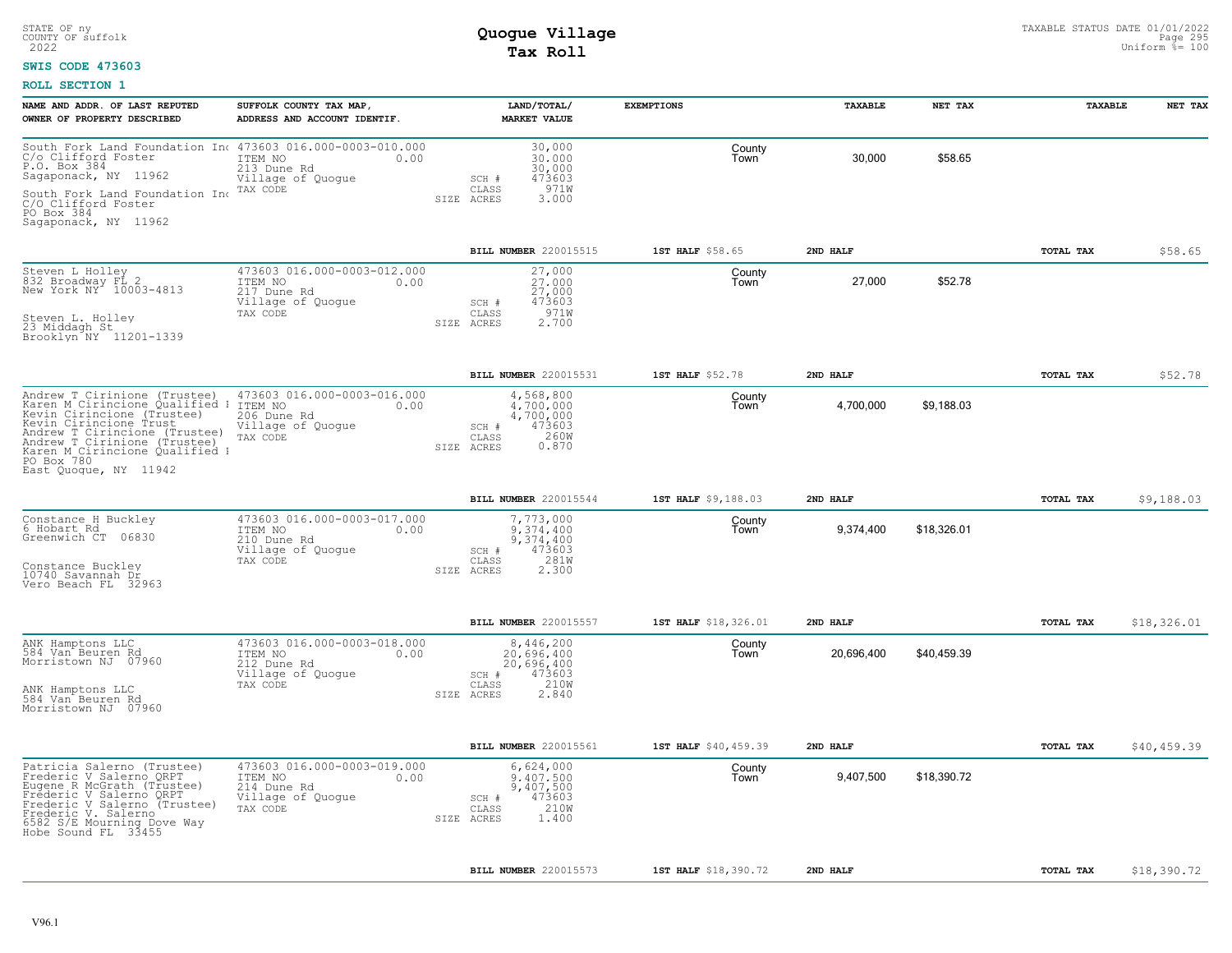### **SWIS CODE 473603**

| NAME AND ADDR. OF LAST REPUTED<br>OWNER OF PROPERTY DESCRIBED                                                                                                                                             | SUFFOLK COUNTY TAX MAP<br>ADDRESS AND ACCOUNT IDENTIF.                                         | LAND/TOTAL/<br><b>MARKET VALUE</b>                                                                 | <b>EXEMPTIONS</b>    | TAXABLE    | NET TAX     | TAXABLE   | NET TAX     |
|-----------------------------------------------------------------------------------------------------------------------------------------------------------------------------------------------------------|------------------------------------------------------------------------------------------------|----------------------------------------------------------------------------------------------------|----------------------|------------|-------------|-----------|-------------|
| Sandcastle At QV LLC<br>967 Ripley Ln<br>Upper Broökville NY 11771<br>Sandcastle At QV LLC<br>967 Ripley Ln<br>Upper Brookville NY 11771                                                                  | 473603 016.000-0003-020.000<br>ITEM NO<br>0.00<br>216 Dune Rd<br>Village of Quogue<br>TAX CODE | 6, 112, 100<br>17.299.000<br>17,299,000<br>473603<br>SCH #<br>CLASS<br>210W<br>1.720<br>SIZE ACRES | County<br>Town       | 17,299,000 | \$33.817.82 |           |             |
|                                                                                                                                                                                                           |                                                                                                | BILL NUMBER 220015586                                                                              | 1ST HALF \$33,817.82 | 2ND HALF   |             | TOTAL TAX | \$33,817.82 |
| Judy M. Gruhn (Trustee)<br>Judy M. Gruhn 2018 Revocable<br>1095 Park Ave<br>New York NY 10128<br>Judy M. Gruhn (Trustee)<br>Judy M. Gruhn 2018 Revocable<br>1095 Park Ave<br>New York NY 10128            | 473603 016.000-0003-021.000<br>ITEM NO<br>0.00<br>218 Dune Rd<br>Village of Quogue<br>TAX CODE | 7,286,300<br>7.701.300<br>7,701,300<br>473603<br>SCH #<br>210W<br>CLASS<br>1.540<br>ACRES<br>SIZE  | County<br>Town       | 7,701,300  | \$15,055.27 |           |             |
|                                                                                                                                                                                                           |                                                                                                | BILL NUMBER 220015599                                                                              | 1ST HALF \$15,055.27 | 2ND HALF   |             | TOTAL TAX | \$15,055.27 |
| Steven L Holley<br>832 Broadway FL 2<br>New York NY 10003-4813<br>Steven L. Holley<br>23 Middagh St<br>Brooklyn NY 11201-1339                                                                             | 473603 016.000-0003-022.000<br>ITEM NO<br>0.00<br>220 Dune Rd<br>Village of Quoque<br>TAX CODE | 6,112,600<br>7.110.000<br>7,110,000<br>SCH #<br>473603<br>210W<br>CLASS<br>1.300<br>SIZE ACRES     | County<br>Town       | 7,110,000  | \$13,899.34 |           |             |
|                                                                                                                                                                                                           |                                                                                                | <b>BILL NUMBER 220015609</b>                                                                       | 1ST HALF \$13,899.34 | 2ND HALF   |             | TOTAL TAX | \$13,899.34 |
| Charles Evans<br>745 5th Ave Suite 1604<br>New York, NY 10151<br>Charles Evans<br>$C/O$ STA<br>11601 Wilshire Blvd Suite 1960<br>Los Angeles CA 90025                                                     | 473603 016.000-0003-023.000<br>ITEM NO<br>0.00<br>222 Dune Rd<br>Village of Quogue<br>TAX CODE | 7,851,300<br>9.526.800<br>9,526,800<br>473603<br>SCH #<br>210W<br>CLASS<br>1.940<br>SIZE ACRES     | County<br>Town       | 9,526,800  | \$18,623.94 |           |             |
|                                                                                                                                                                                                           |                                                                                                | <b>BILL NUMBER 220015612</b>                                                                       | 1ST HALF \$18,623.94 | 2ND HALF   |             | TOTAL TAX | \$18,623.94 |
| Divya K. Narendra (Trustee)<br>Divya K. Narendra Rev Trust U,<br>8 Broad Rd<br>Greenwich CT 06830<br>Divya K. Narendra (Trustee)<br>Divya K. Narendra Rev Trust U,<br>8 Broad Rd<br>Greenwich CT<br>06830 | 473603 016.000-0003-024.000<br>ITEM NO<br>0.00<br>224 Dune Rd<br>Village of Quogue<br>TAX CODE | 7,018,600<br>10,518,300<br>10,518,300<br>473603<br>SCH #<br>210W<br>CLASS<br>2.090<br>SIZE ACRES   | County<br>Town       | 10,518,300 | \$20,562.22 |           |             |
|                                                                                                                                                                                                           |                                                                                                | BILL NUMBER 220015625                                                                              | 1ST HALF \$20,562.22 | 2ND HALF   |             | TOTAL TAX | \$20,562.22 |
| FR Dune LLC<br>860 Park Ave FL 10<br>New York NY 10075<br>FR Dune LLC<br>860 Park Ave FL 10<br>New York NY 10075                                                                                          | 473603 016.000-0003-025.000<br>ITEM NO<br>0.00<br>226 Dune Rd<br>Village of Quogue<br>TAX CODE | 7,902,200<br>7.902.200<br>7,902,200<br>473603<br>SCH #<br>311W<br>CLASS<br>2.040<br>SIZE ACRES     | County<br>Town       | 7,902,200  | \$15,448.01 |           |             |
|                                                                                                                                                                                                           |                                                                                                | <b>BILL NUMBER 220015638</b>                                                                       | 1ST HALF \$15,448.01 | 2ND HALF   |             | TOTAL TAX | \$15,448.01 |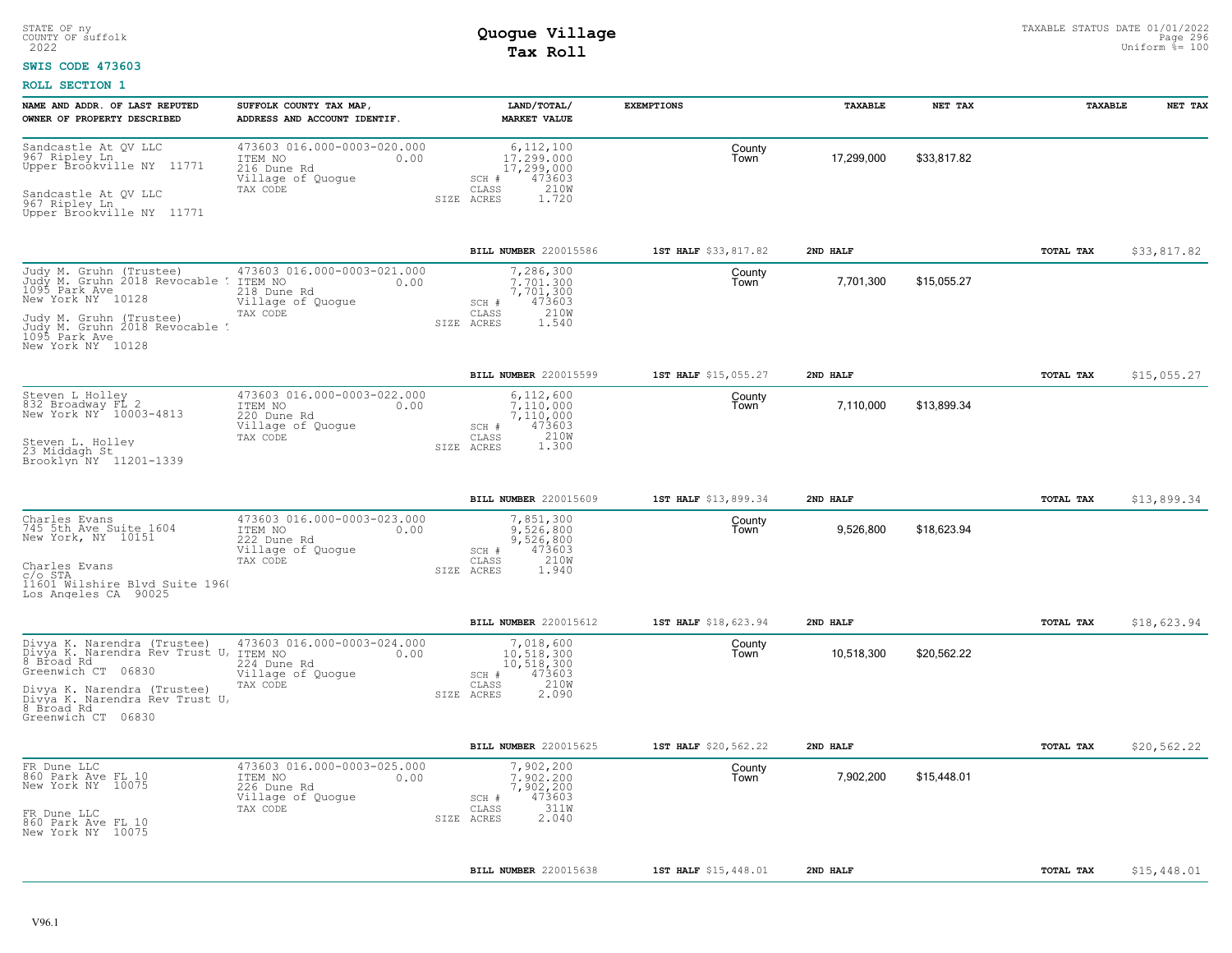### **SWIS CODE 473603**

| NAME AND ADDR. OF LAST REPUTED<br>OWNER OF PROPERTY DESCRIBED                                                                                                                                                  | SUFFOLK COUNTY TAX MAP<br>ADDRESS AND ACCOUNT IDENTIF.                                         | LAND/TOTAL/<br><b>MARKET VALUE</b>                                                                   | <b>EXEMPTIONS</b>    | TAXABLE    | NET TAX     | TAXABLE   | NET TAX     |
|----------------------------------------------------------------------------------------------------------------------------------------------------------------------------------------------------------------|------------------------------------------------------------------------------------------------|------------------------------------------------------------------------------------------------------|----------------------|------------|-------------|-----------|-------------|
| 232 Dune Road LLC<br>101 South Bedford Rd Unit 2031<br>Mount Kisco NY 10549<br>101 South Bedford Rd Unit 2031<br>Mount Kisco NY 10549                                                                          | 473603 016.000-0003-026.000<br>ITEM NO<br>0.00<br>232 Dune Rd<br>Village of Quogue<br>TAX CODE | 5,896,300<br>11,043,400<br>11,043,400<br>473603<br>SCH #<br>210W<br>CLASS<br>1.320<br>SIZE ACRES     | County<br>Town       | 11,043,400 | \$21,588.74 |           |             |
|                                                                                                                                                                                                                |                                                                                                | BILL NUMBER 220015641                                                                                | 1ST HALF \$21,588.74 | 2ND HALF   |             | TOTAL TAX | \$21,588.74 |
| William B Weinberg<br>1055 Seven Oaks Ln<br>Mamaroneck, NY 10543-4720<br>William Weinberg<br>365 White Plains Rd<br>Eastchester NY 10709                                                                       | 473603 016.000-0003-028.002<br>0.00<br>ITEM NO<br>238 Dune Rd<br>Village of Quogue<br>TAX CODE | 6,854,400<br>7.497.600<br>7,497,600<br>SCH #<br>473603<br>210W<br>CLASS<br>1.860<br>SIZE<br>ACRES    | County<br>Town       | 7,497,600  | \$14,657.06 |           |             |
|                                                                                                                                                                                                                |                                                                                                | BILL NUMBER 220015667                                                                                | 1ST HALF \$14,657.06 | 2ND HALF   |             | TOTAL TAX | \$14,657.06 |
| QuoqueHouse LLC<br>PO Box 53<br>Aspen CO 81612<br>QuoqueHouse LLC<br>PO Box 53<br>Aspen CO 81612                                                                                                               | 473603 016.000-0003-028.003<br>ITEM NO<br>0.00<br>242 Dune Rd<br>Village of Quogue<br>TAX CODE | 7,158,700<br>8,086,800<br>8,086,800<br>473603<br>SCH #<br>210W<br>CLASS<br>2.030<br>SIZE ACRES       | County<br>Town       | 8,086,800  | \$15,808.89 |           |             |
|                                                                                                                                                                                                                |                                                                                                |                                                                                                      |                      |            |             |           |             |
|                                                                                                                                                                                                                |                                                                                                | BILL NUMBER 220015671                                                                                | 1ST HALF \$15,808.89 | 2ND HALF   |             | TOTAL TAX | \$15,808.89 |
| 244 Dune Road LLC<br>Doheny<br>5 Leonard Rd<br>Bronxville NY 10708<br>244 Dune Road LLC<br>Doheny<br>5 Leonard Rd<br>Bronxville NY 10708                                                                       | 473603 016.000-0003-028.004<br>ITEM NO<br>0.00<br>244 Dune Rd<br>Village of Quogue<br>TAX CODE | 6,390,500<br>13, 555, 100<br>13, 555, 100<br>473603<br>SCH #<br>210W<br>CLASS<br>1.550<br>SIZE ACRES | County<br>Town       | 13,555,100 | \$26,498.86 |           |             |
|                                                                                                                                                                                                                |                                                                                                | BILL NUMBER 220015683                                                                                | 1ST HALF \$26,498.86 | 2ND HALF   |             | TOTAL TAX | \$26,498.86 |
| HP Quogue, LLC<br>Eileen C Huntington<br>496 Kinderkamack Rd<br>Oradell, NJ 07649<br>HP Quoque, LLC<br>496 Kinderkamack Rd<br>Oradell, NJ 07649                                                                | 473603 016.000-0003-029.000<br>ITEM NO<br>0.00<br>119 Dune Rd<br>East Quoque<br>TAX CODE       | 2,323,869<br>4.533.469<br>4,533,469<br>473603<br>SCH #<br>210W<br>CLASS<br>0.960<br>SIZE ACRES       | County<br>Town       | 4,533,469  | \$8,862.48  |           |             |
|                                                                                                                                                                                                                |                                                                                                | BILL NUMBER 220015696                                                                                | 1ST HALF \$8,862.48  | 2ND HALF   |             | TOTAL TAX | \$8,862.48  |
| Velonskis, Simas (trustee)<br>Batia Hoffman Fam Trst 6/1/92<br>69 Dartmouth St<br>Forest Hills, NY 11375<br>Simas Velonskis (Trustee)<br>C/O Global Technology Group L:<br>206 E 38th St<br>New York, NY 10016 | 473603 016.000-0003-030.000<br>ITEM NO<br>0.00<br>117 Dune Rd<br>Village of Quogue<br>TAX CODE | 449,656<br>449,656<br>449,656<br>473603<br>SCH #<br>311W<br>CLASS<br>0.270<br>SIZE ACRES             | County<br>Town       | 449,656    | \$879.03    |           |             |
|                                                                                                                                                                                                                |                                                                                                | BILL NUMBER 220015706                                                                                | 1ST HALF \$879.03    | 2ND HALF   |             | TOTAL TAX | \$879.03    |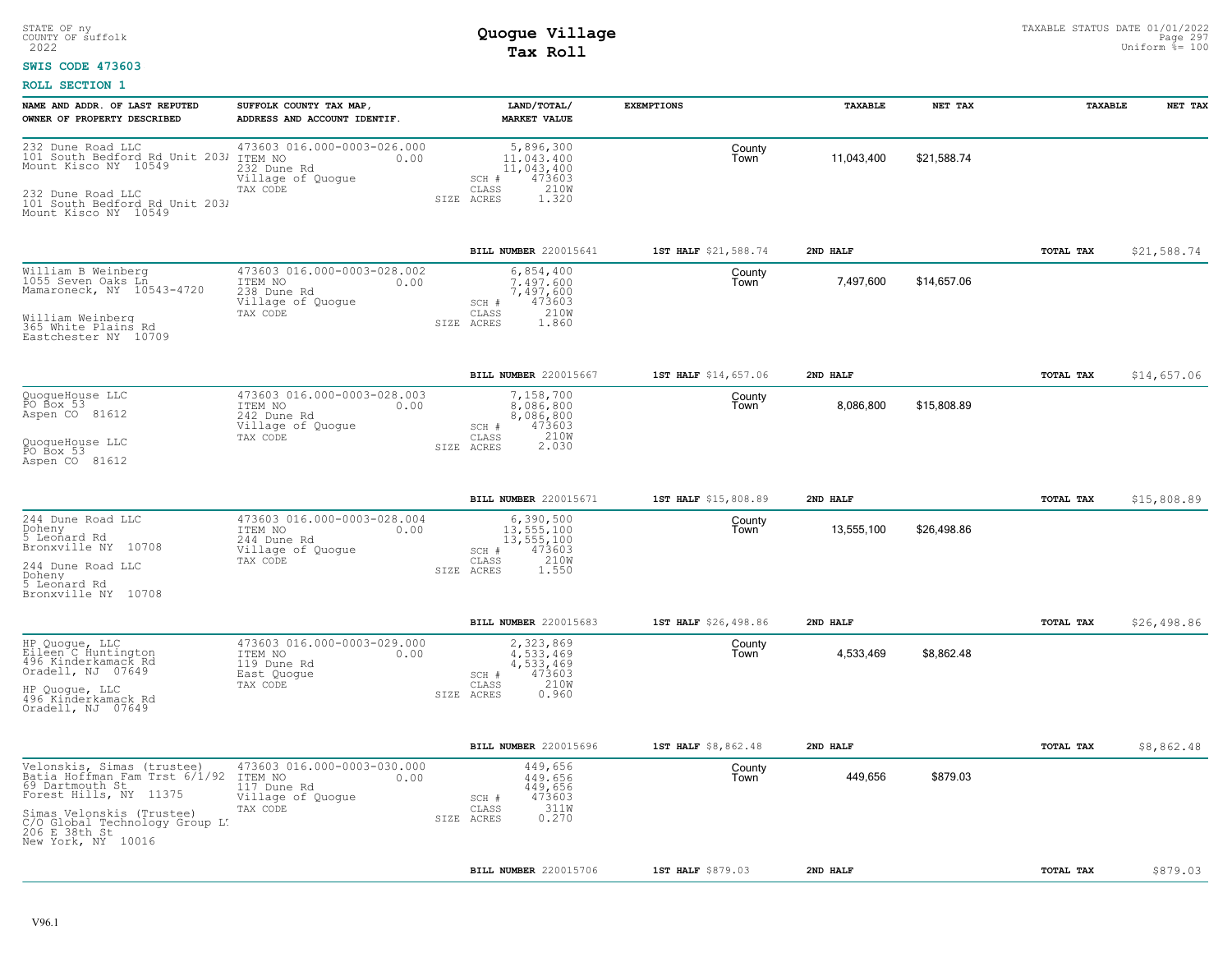#### **SWIS CODE 473603**

| NAME AND ADDR. OF LAST REPUTED<br>OWNER OF PROPERTY DESCRIBED                                                                                               | SUFFOLK COUNTY TAX MAP,<br>ADDRESS AND ACCOUNT IDENTIF.                                        |                                 | LAND/TOTAL/<br><b>MARKET VALUE</b>              | <b>EXEMPTIONS</b> | <b><i>TAXABLE</i></b> | NET TAX   | <b><i>TAXABLE</i></b> | NET TAX  |
|-------------------------------------------------------------------------------------------------------------------------------------------------------------|------------------------------------------------------------------------------------------------|---------------------------------|-------------------------------------------------|-------------------|-----------------------|-----------|-----------------------|----------|
| Shelley Marks<br>#12h<br>225 W 83rd St<br>New York, NY<br>10024<br>Shelley Marks<br>P O Box 485<br>234 Dune Rd<br>Quoque, NY 11959                          | 473603 016.001-0001-001.000<br>ITEM NO<br>0.00<br>234 Dune Rd<br>Village of Quogue<br>TAX CODE | SCH #<br>CLASS<br>ACRES<br>SIZE | $\circ$<br>303,000<br>303,000<br>473603<br>210D | County<br>Town    | 303,000               | \$592.33  |                       |          |
|                                                                                                                                                             |                                                                                                |                                 | BILL NUMBER 220015719                           | 1ST HALF \$592.33 | 2ND HALF              |           | TOTAL TAX             | \$592.33 |
| Nuray Birol<br>23 Bay Shore Dr<br>PO Box 383<br>Shelter Island Heights, NY<br>Nuray Birol<br>23 Bay Shore Dr<br>PO Box 383<br>Shelter Island Heights, NY 11 | 473603 016.001-0001-002.000<br>0.00<br>ITEM NO<br>236 Dune Rd<br>Village of Quogue<br>TAX CODE | SCH #<br>CLASS<br>ACRES<br>SIZE | $\circ$<br>328,400<br>328,400<br>473603<br>210D | County<br>Town    | 328,400               | \$641.99  |                       |          |
|                                                                                                                                                             |                                                                                                |                                 | BILL NUMBER 220015722                           | 1ST HALF \$641.99 | 2ND HALF              |           | TOTAL TAX             | \$641.99 |
| TOTAL FOR ROLL SECTION 1                                                                                                                                    |                                                                                                |                                 |                                                 |                   |                       |           |                       |          |
| LEVY DESCRIPTION                                                                                                                                            | PARCELS                                                                                        | ASSESS LAND                     | ASSESS TOTAL                                    | EXEMPT AMOUNT     | TAXABLE VALUE         | TOTAL TAX |                       |          |

| ________________________ | -------- |               |               |           |               | 101111 111     |
|--------------------------|----------|---------------|---------------|-----------|---------------|----------------|
| City / Town District     |          |               |               |           |               |                |
| vilgul Village-General   | 1,784    | 2,450,549,367 | 3,919,781,382 | 9,790,189 | 3,909,991,193 | \$7,643,641.85 |
| Add. Tax                 |          |               |               |           |               |                |
| vilarlm Unpaid Alarms    |          |               |               |           |               |                |

| <b>EXEMPTIONS</b>               |         |                |
|---------------------------------|---------|----------------|
| EXEMPTION DESCRIPTION           | PARCELS | CT.            |
| 33201 Tax Sale Cnty Owned (t1)  |         | \$500.00       |
| 41001 Vets Eligible Funds (1)   | 6       | \$1,193,508.00 |
| 41121 Vets Non-combat (v2)      | 9       | \$162,000.00   |
| 41131 Vets Combat (v3)          | 10      | \$300,000.00   |
| 41141 Vets Disability (v4)      | 3       | \$153,545.00   |
| 41647 Volunteer Firefighter/Amb | 2.3     | \$3,145,287.00 |
| 41691 Volunteer Firefighter     | 23      | \$12,000.00    |
| 41807 Persons over 65 (P1)      | 8       | \$4,823,349.00 |
| TOTAL                           |         | \$9,790,189.00 |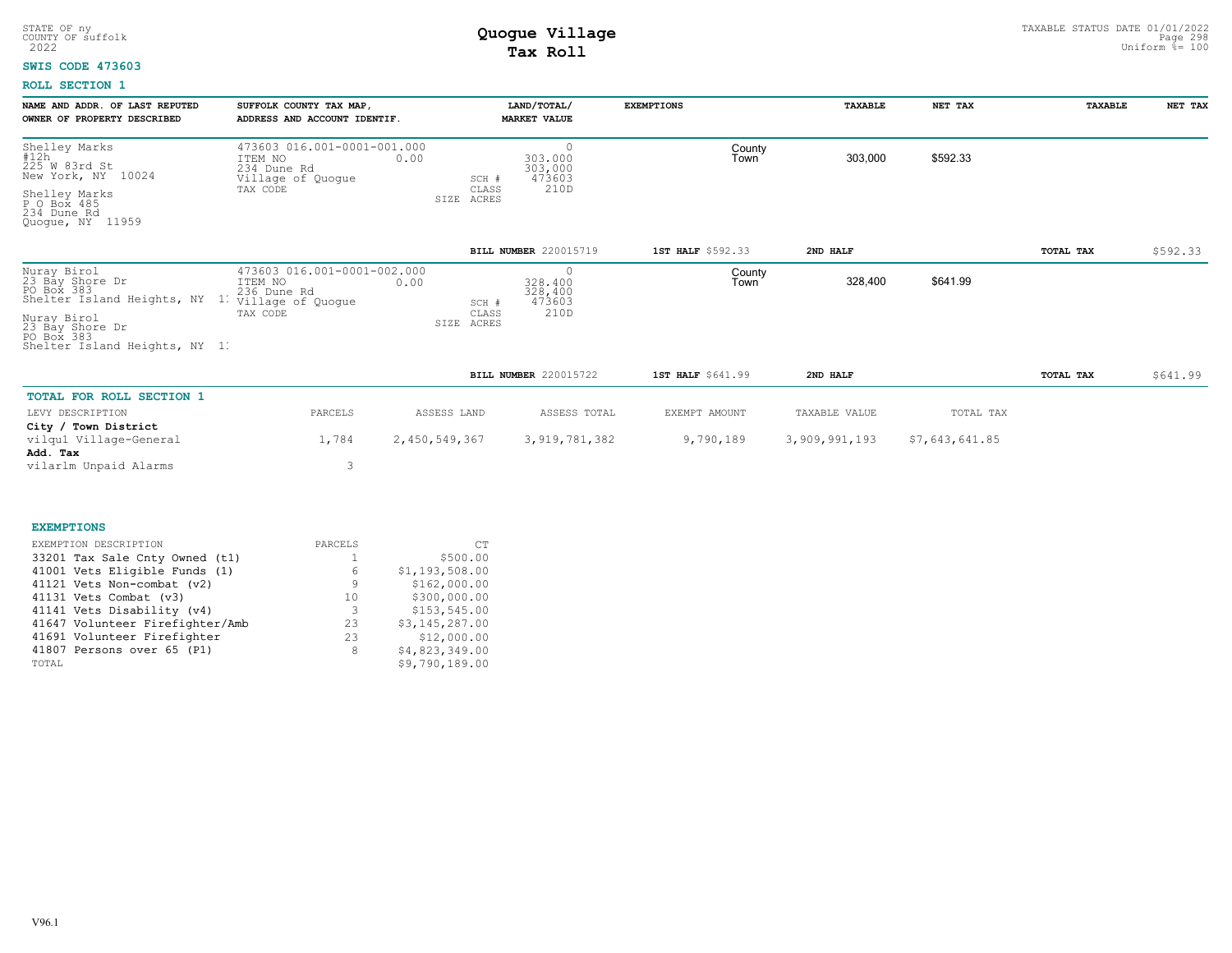### **SWIS CODE 473603**

| NAME AND ADDR. OF LAST REPUTED<br>OWNER OF PROPERTY DESCRIBED                                                 | SUFFOLK COUNTY TAX MAP<br>ADDRESS AND ACCOUNT IDENTIF.                                   | LAND/TOTAL/<br><b>MARKET VALUE</b>                     | <b>EXEMPTIONS</b>   | <b>TAXABLE</b> | NET TAX     | <b>TAXABLE</b> | NET TAX    |
|---------------------------------------------------------------------------------------------------------------|------------------------------------------------------------------------------------------|--------------------------------------------------------|---------------------|----------------|-------------|----------------|------------|
| KeySpan corporation<br>Attn: Richard N. Tinelli<br>999 Stewart Ave<br>Bethpage NY 11714                       | 473603 500.000-0001-004.000<br>ITEM NO<br>0.00<br>Special Franchise<br>Village of Quogue | $\circ$<br>3.741.457<br>3,741,457<br>473603<br>SCH #   | County<br>Town      | 3,741,457      | \$7,314.17  |                |            |
| PSEGLI Property Tax Department<br>999 Stewart Ave<br>Bethpage NY 11714                                        | TAX CODE                                                                                 | CLASS<br>861<br>SIZE ACRES                             |                     |                |             |                |            |
|                                                                                                               |                                                                                          | BILL NUMBER 220015751                                  | 1ST HALF \$7,314.17 | 2ND HALF       |             | TOTAL TAX      | \$7,314.17 |
| Verizon New York Inc<br>C/O Verizon Property Tax Depa:<br>1095 Ave of the Americas Room<br>New York, NY 10036 | 473603 501.000-0001-004.000<br>ITEM NO<br>0.00<br>Special Franchise<br>Village of Quogue | $\circ$<br>709.354<br>709,354<br>473603<br>SCH #       | County<br>Town      | 709,354        | \$1,386.72  |                |            |
| Verizon New York Inc<br>$c$ /o Duff & Phelps<br>PO Box 2749<br>Addison TX 75001                               | TAX CODE                                                                                 | 866<br>CLASS<br>SIZE ACRES                             |                     |                |             |                |            |
|                                                                                                               |                                                                                          | BILL NUMBER 220015764                                  | 1ST HALF \$1,386.72 | 2ND HALF       |             | TOTAL TAX      | \$1,386.72 |
| Long Island Cablevision<br>Of Southampton<br>1111 Stewart Ave<br>Bethpage, NY 11714                           | 473603 502.000-0001-008.000<br>ITEM NO<br>0.00<br>Special Franchise<br>Village of Quoque | $\circ$<br>214,686<br>214,686<br>473603<br>SCH #       | County<br>Town      | 214,686        | \$419.69    |                |            |
| Long Island Cablevision<br>Of Southampton c/o Brown Smith<br>6 CityPlace Dr Suite 800<br>St Louis MO 63141    | TAX CODE                                                                                 | 869<br>CLASS<br>SIZE ACRES                             |                     |                |             |                |            |
|                                                                                                               |                                                                                          | <b>BILL NUMBER 220015777</b>                           | 1ST HALF \$419.69   | 2ND HALF       |             | TOTAL TAX      | \$419.69   |
| National Grid<br>Attn: Property Tax<br>25 Hub Dr<br>Melville, NY 11747                                        | 473603 503.000-0001-004.000<br>ITEM NO<br>0.00<br>Special Franchise<br>Village of Quoque | $\circ$<br>3,472,400<br>3, 472, 400<br>473603<br>SCH # | County<br>Town      | 3,472,400      | \$6,788.19  |                |            |
| National Grid Property Tax<br>Main Bldg 2nd flr East<br>175 E Old Country Rd<br>Hicksville NY 11801           | TAX CODE                                                                                 | 861<br>CLASS<br>SIZE ACRES                             |                     |                |             |                |            |
|                                                                                                               |                                                                                          | BILL NUMBER 220016255                                  | 1ST HALF \$6,788.19 | 2ND HALF       |             | TOTAL TAX      | \$6,788.19 |
| <b>TOTAL FOR ROLL SECTION 5</b>                                                                               |                                                                                          |                                                        |                     |                |             |                |            |
| LEVY DESCRIPTION                                                                                              | PARCELS                                                                                  | ASSESS LAND<br>ASSESS TOTAL                            | EXEMPT AMOUNT       | TAXABLE VALUE  | TOTAL TAX   |                |            |
| City / Town District<br>vilqu1 Village-General                                                                | $\overline{4}$                                                                           | 8,137,897                                              |                     | 8,137,897      | \$15,908.77 |                |            |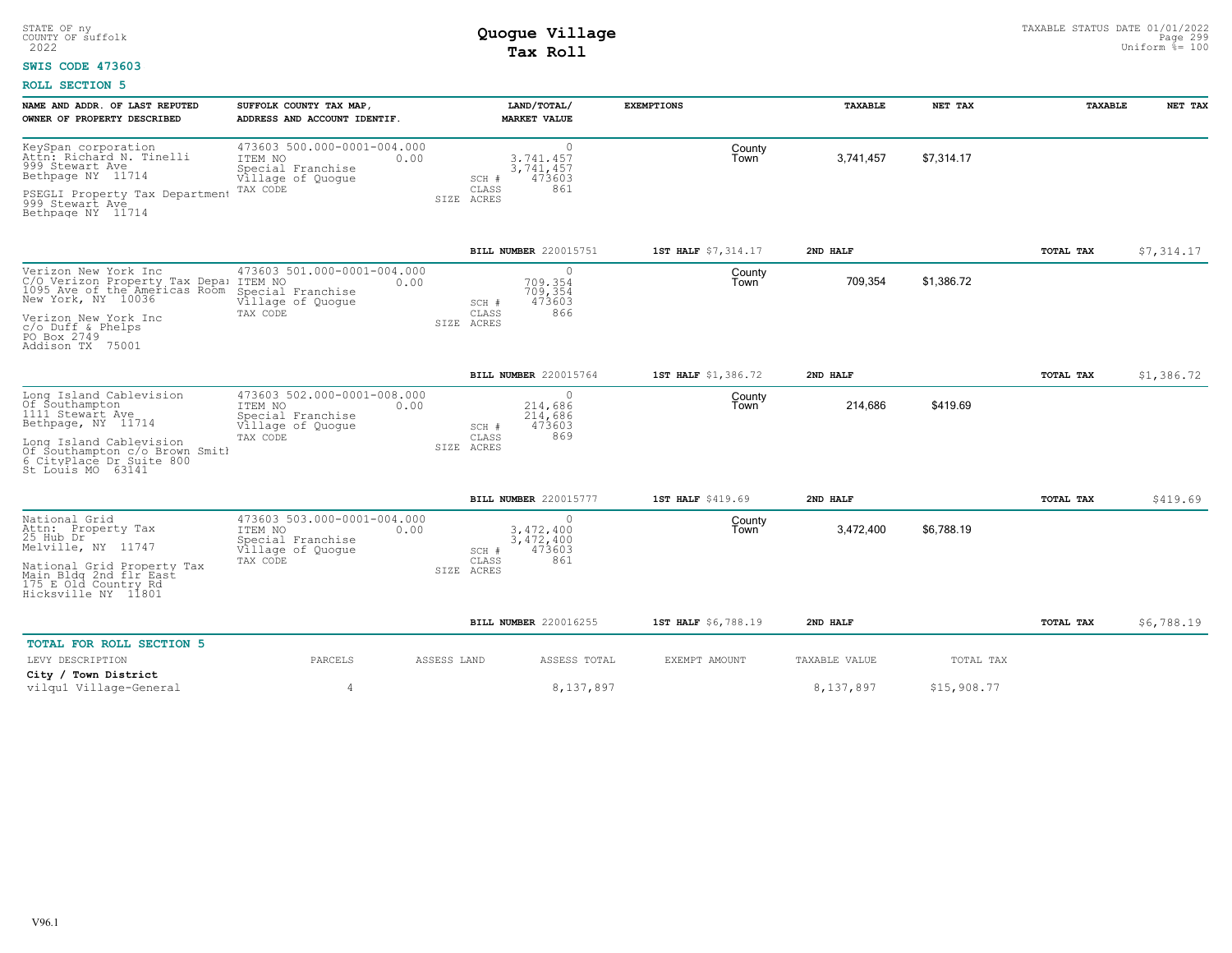### **SWIS CODE 473603**

| NAME AND ADDR. OF LAST REPUTED<br>OWNER OF PROPERTY DESCRIBED                                                                                                                                                      | SUFFOLK COUNTY TAX MAP<br>ADDRESS AND ACCOUNT IDENTIF.                                                     | LAND/TOTAL/<br>MARKET VALUE                                                                 | <b>EXEMPTIONS</b>   | TAXABLE   | NET TAX    | TAXABLE   | NET TAX    |
|--------------------------------------------------------------------------------------------------------------------------------------------------------------------------------------------------------------------|------------------------------------------------------------------------------------------------------------|---------------------------------------------------------------------------------------------|---------------------|-----------|------------|-----------|------------|
| Long Island Power Authority<br>C/O KeySpan Energy<br>Att Property Tax<br>One Metro Tech Ctr FL.<br>Brooklyn, NY 11201-3850<br>PSEGLI Property Tax Department<br>999 Stewart Ave<br>Bethpage NY 11714               | 473603 001.000-0001-013.000<br>ITEM NO<br>0.00<br>16 Depot Rd<br>Village of Quogue<br>TAX CODE             | 590,600<br>590,600<br>590,600<br>473603<br>SCH #<br>380<br>CLASS<br>0.230<br>SIZE ACRES     | County<br>Town      | 590,600   | \$1,154.56 |           |            |
|                                                                                                                                                                                                                    |                                                                                                            | BILL NUMBER 220000232                                                                       | 1ST HALF \$1,154.56 | 2ND HALF  |            | TOTAL TAX | \$1,154.56 |
| Long Island Power Authority<br>C/O KeySpan Energy<br>Att Property Tax<br>One Metro Tech Ctr FL 2<br>Brooklyn, NY 11201-3850<br>PSEGLI <sup>-</sup> Property Tax Department<br>999 Stewart Ave<br>Bethpage NY 11714 | 473603 001.000-0001-014.000<br>ITEM NO<br>0.00<br>18 Depot Rd<br>Village of Quogue<br>TAX CODE             | 743,100<br>2,386,337<br>2,386,337<br>473603<br>SCH #<br>872<br>CLASS<br>SIZE ACRES<br>0.850 | County<br>Town      | 2,386,337 | \$4,665.05 |           |            |
|                                                                                                                                                                                                                    |                                                                                                            | BILL NUMBER 220000241                                                                       | 1ST HALF \$4,665.05 | 2ND HALF  |            | TOTAL TAX | \$4,665.05 |
| Long Island Power Authority<br>C/O KeySpan Energy<br>Att Property Tax<br>One Metro Tech Ctr FL 2<br>Brooklyn, NY 11201-3850<br>PSEGLI Property Tax Department<br>999 Stewart Ave<br>Bethpage NY 11714              | 473603 003.000-0001-007.000<br>ITEM NO<br>0.00<br>17 Old Main Rd<br>Village of Quogue<br>TAX CODE          | 807,400<br>807,400<br>807,400<br>473603<br>SCH #<br>380W<br>CLASS<br>SIZE ACRES<br>0.710    | County<br>Town      | 807,400   | \$1,578.39 |           |            |
|                                                                                                                                                                                                                    |                                                                                                            | BILL NUMBER 220001927                                                                       | 1ST HALF \$1,578.39 | 2ND HALF  |            | TOTAL TAX | \$1,578.39 |
| Long Island Power Authority<br>C/O KeySpan Energy<br>Att Property Tax<br>One Metro Tech Ctr FL 2<br>Brooklyn, NY 11201-3850<br>PSEGLI <sup>-</sup> Property Tax Department<br>999 Stewart Ave<br>Bethpage NY 11714 | 473603 003.000-0002-008.000<br>ITEM NO<br>0.00<br>20 Old Meeting House Rd<br>Village of Quogue<br>TAX CODE | 681,400<br>681.400<br>681,400<br>473603<br>SCH #<br>380<br>CLASS<br>SIZE ACRES<br>0.600     | County<br>Town      | 681,400   | \$1,332.07 |           |            |
|                                                                                                                                                                                                                    |                                                                                                            | BILL NUMBER 220002425                                                                       | 1ST HALF \$1,332.07 | 2ND HALF  |            | TOTAL TAX | \$1,332.07 |
| Long Island Power Authority<br>C/O KeySpan Energy<br>Att Property Tax<br>One Metro Tech Ctr FL 2<br>Brooklyn, NY 11201-3850<br>PSEGLI Property Tax Department<br>999 Stewart Ave<br>Bethpage NY 11714              | 473603 003.000-0002-039.000<br>ITEM NO<br>0.00<br>13 Old Meeting House Rd<br>Village of Quogue<br>TAX CODE | 662,400<br>662,400<br>662,400<br>473603<br>SCH #<br>380<br>CLASS<br>1.000<br>SIZE ACRES     | County<br>Town      | 662,400   | \$1,294.93 |           |            |
|                                                                                                                                                                                                                    |                                                                                                            | BILL NUMBER 220002921                                                                       | 1ST HALF \$1,294.93 | 2ND HALF  |            | TOTAL TAX | \$1,294.93 |
| Long Island Power Authority<br>C/O KeySpan Energy<br>Att Property Tax<br>One Metro Tech Ctr FL 2<br>Brooklyn, NY 11201-3850<br>PSEGLI Property Tax Department<br>999 Stewart Ave<br>Bethpage NY 11714              | 473603 600.000-0003-001.000<br>ITEM NO<br>0.00<br>Utility<br>Village of Quogue<br>TAX CODE                 | $\circ$<br>221.929<br>221,929<br>473603<br>SCH #<br>884<br>CLASS<br>SIZE ACRES              | County<br>Town      | 221,929   | \$433.85   |           |            |
|                                                                                                                                                                                                                    |                                                                                                            | BILL NUMBER 220015781                                                                       | 1ST HALF \$433.85   | 2ND HAT.F |            | TOTAL TAX | \$433.85   |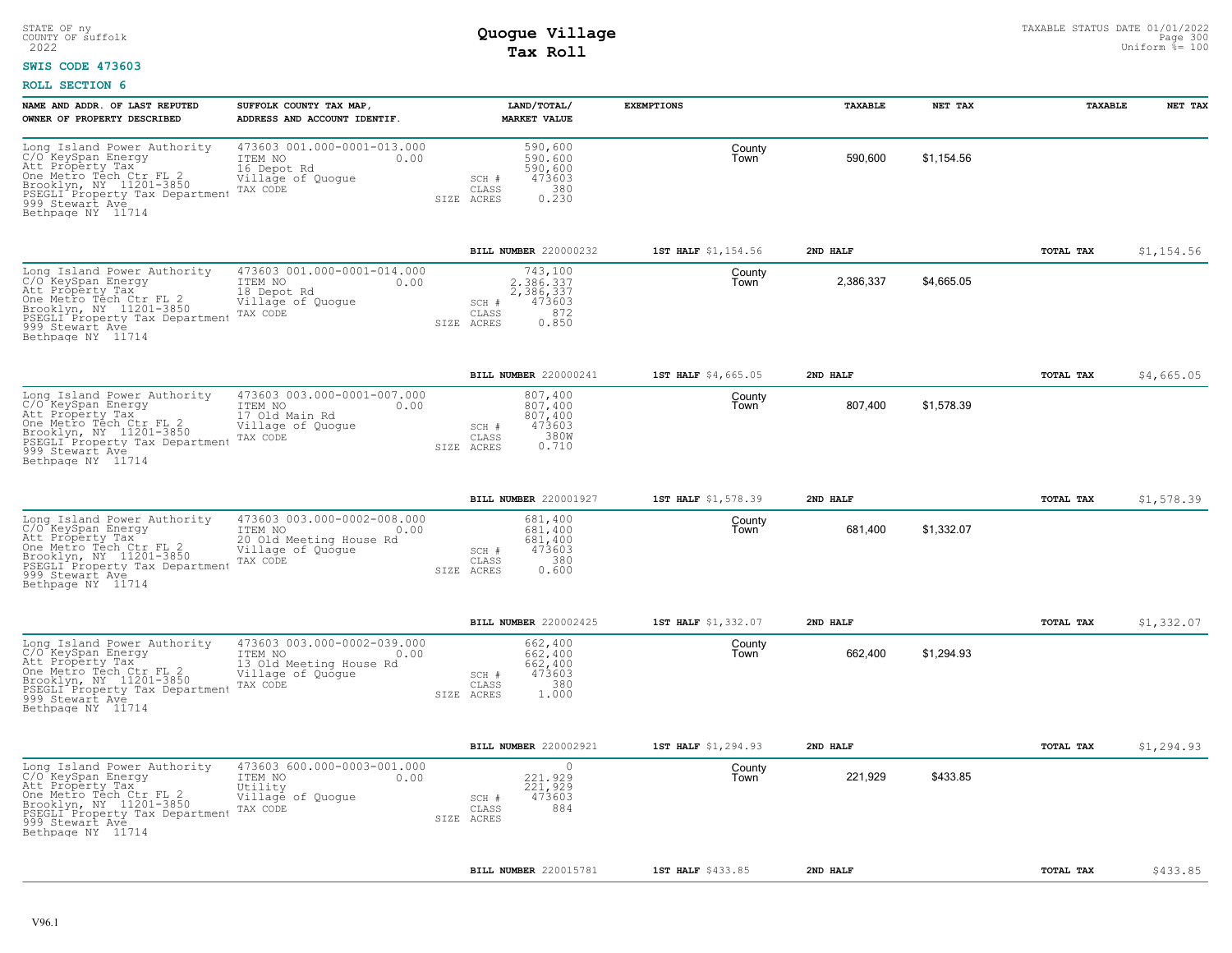### **SWIS CODE 473603**

| NAME AND ADDR. OF LAST REPUTED<br>OWNER OF PROPERTY DESCRIBED                                                                                                                                         | SUFFOLK COUNTY TAX MAP,<br>ADDRESS AND ACCOUNT IDENTIF.                                         |                                      | LAND/TOTAL/<br><b>MARKET VALUE</b>           | <b>EXEMPTIONS</b>   | <b>TAXABLE</b> | NET TAX     | <b>TAXABLE</b> | NET TAX    |
|-------------------------------------------------------------------------------------------------------------------------------------------------------------------------------------------------------|-------------------------------------------------------------------------------------------------|--------------------------------------|----------------------------------------------|---------------------|----------------|-------------|----------------|------------|
| Long Island Power Authority<br>C/O KeySpan Energy<br>Att Property Tax<br>One Metro Tech Ctr FL 2<br>Brooklyn, NY 11201-3850<br>PSEGLI Property Tax Department<br>999 Stewart Ave<br>Bethpage NY 11714 | 473603 600.000-0003-002.000<br>ITEM NO<br>Utility<br>Village of Quoque<br>TAX CODE              | 0.00<br>SCH #<br>CLASS<br>SIZE ACRES | 0<br>517,833<br>517,833<br>473603<br>884     | County<br>Town      | 517,833        | \$1,012.31  |                |            |
|                                                                                                                                                                                                       |                                                                                                 |                                      | BILL NUMBER 220015793                        | 1ST HALF \$1,012.31 | 2ND HALF       |             | TOTAL TAX      | \$1,012.31 |
| Long Island Cablevision<br>Of Southampton<br>1111 Stewart Ave<br>Bethpage, NY 11714                                                                                                                   | 473603 602.000-0003-010.000<br>ITEM NO<br>0.00<br>Utility<br>Village of Quoque<br>TAX CODE      | SCH #<br>CLASS                       | $\circ$<br>26,300<br>26,300<br>473603<br>834 | County<br>Town      | 26,300         | \$51.41     |                |            |
| Long Island Cablevision<br>Of Southampton c/o Brown Smith<br>6 CityPlace Dr Suite 800<br>St Louis MO 63141                                                                                            |                                                                                                 | SIZE ACRES                           |                                              |                     |                |             |                |            |
|                                                                                                                                                                                                       |                                                                                                 |                                      | BILL NUMBER 220015803                        | 1ST HALF \$51.41    | 2ND HALF       |             | TOTAL TAX      | \$51.41    |
| Verizon New York<br>$C/O$ Duff & Phelps<br>PO Box 2746<br>Utility<br>Addison TX<br>75001-2206<br>Verizon New York<br>$C/O$ Duff & Phelps<br>PO Box 2746<br>Utility                                    | 473603 636.003-0000-631.900 1881<br>ITEM NO<br>0.00<br>Utility<br>Village of Quogue<br>TAX CODE | SCH #<br>CLASS<br>SIZE ACRES         | 0<br>168.151<br>168,151<br>473603<br>836     | County<br>Town      | 168,151        | \$328.72    |                |            |
|                                                                                                                                                                                                       |                                                                                                 |                                      | BILL NUMBER 220018703                        | 1ST HALF \$328.72   | 2ND HALF       |             | TOTAL TAX      | \$328.72   |
| TOTAL FOR ROLL SECTION 6<br>LEVY DESCRIPTION                                                                                                                                                          | PARCELS                                                                                         | ASSESS LAND                          | ASSESS TOTAL                                 | EXEMPT AMOUNT       | TAXABLE VALUE  | TOTAL TAX   |                |            |
| City / Town District<br>vilgu1 Village-General                                                                                                                                                        | 9                                                                                               | 3,484,900                            | 6,062,350                                    |                     | 6,062,350      | \$11,851.29 |                |            |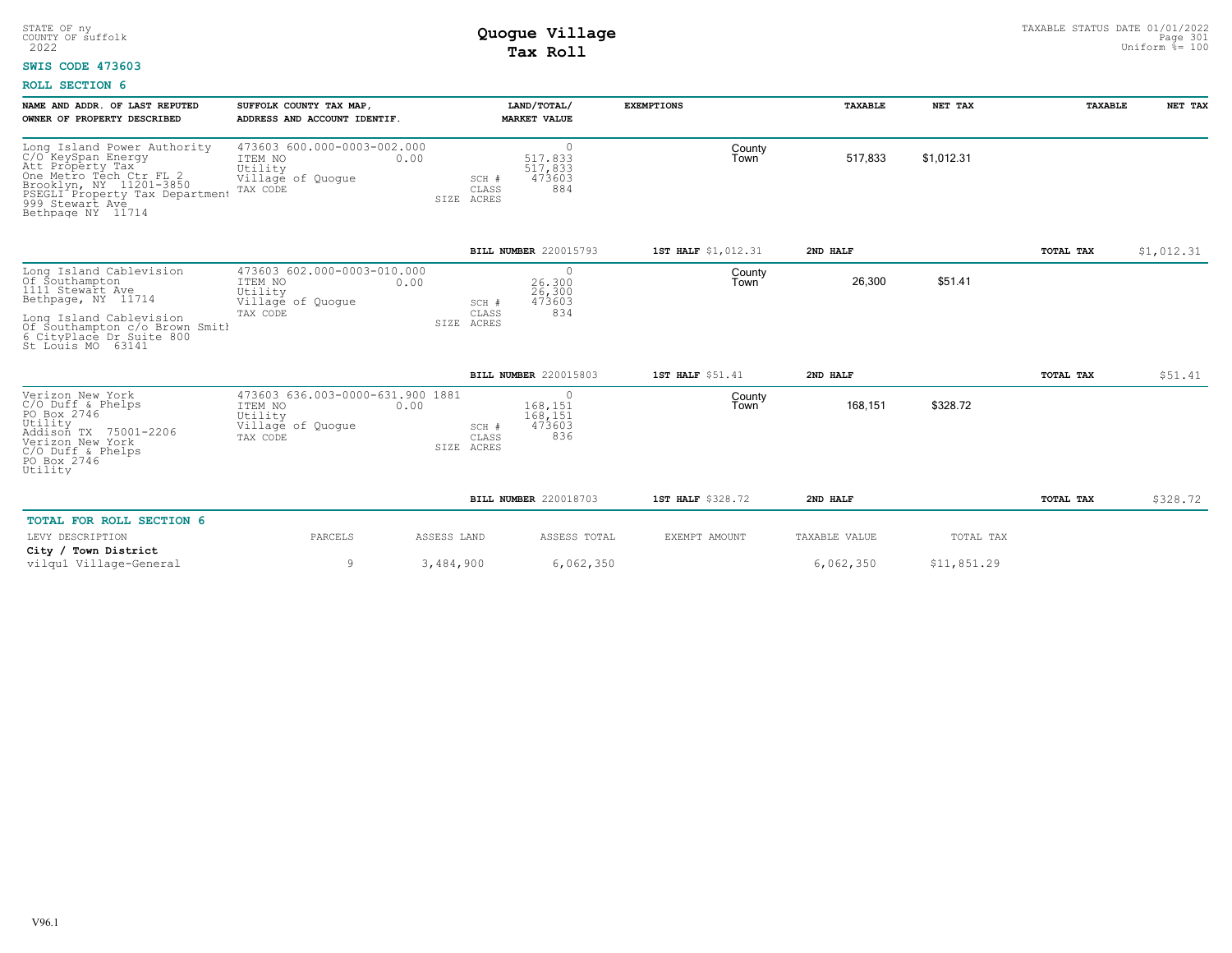#### **SWIS CODE 473603**

| NAME AND ADDR. OF LAST REPUTED<br>OWNER OF PROPERTY DESCRIBED                                                                          | SUFFOLK COUNTY TAX MAP<br>ADDRESS AND ACCOUNT IDENTIF.                                               |                              | LAND/TOTAL/<br><b>MARKET VALUE</b>                                   | <b>EXEMPTIONS</b>        | TAXABLE     | NET TAX | <b>TAXABLE</b> | NET TAX |
|----------------------------------------------------------------------------------------------------------------------------------------|------------------------------------------------------------------------------------------------------|------------------------------|----------------------------------------------------------------------|--------------------------|-------------|---------|----------------|---------|
| Quogue Village<br>P.O. Box 926<br>Quogue, NY 11959<br>Quogue Village<br>PO Box 926<br>Quoque, NY 11959                                 | 473603 001.000-0001-001.000<br>ITEM NO<br>0.00<br>2 Old Country Rd<br>Village of Quogue<br>TAX CODE  | SCH #<br>CLASS<br>SIZE ACRES | 403,200 exempt<br>403,200<br>403,200<br>473603<br>311<br>0.550       | 403,200 County<br>Town   | $\mathbf 0$ |         |                |         |
|                                                                                                                                        |                                                                                                      |                              | BILL NUMBER 220000012                                                | $1ST$ HALF $$0.00$       | 2ND HALF    |         | TOTAL TAX      |         |
| Long Island Railroad Company<br>Sutphin Blyd<br>Jamaica, NY 11435<br>Long Island Railroad Company<br>Sutphin Blvd<br>Jamaica, NY 11435 | 473603 001.000-0001-019.000<br>ITEM NO<br>0.00<br>Mta<br>Village of Quogue<br>TAX CODE               | SCH #<br>CLASS<br>SIZE ACRES | 1,055,100 exempt<br>1,055,100<br>1,055,100<br>473603<br>843<br>6.600 | 1,055,100 County<br>Town | $\mathbf 0$ |         |                |         |
|                                                                                                                                        |                                                                                                      |                              | BILL NUMBER 220000595                                                | 1ST HALF \$0.00          | 2ND HALF    |         | TOTAL TAX      |         |
| Quogue Village<br>PO Box 926<br>Quogue, NY 11959<br>Quoque Villaqe<br>PO Box 926<br>Quoque, NY 11959                                   | 473603 001.000-0001-020.010<br>ITEM NO<br>0.00<br>40 Old Country Rd<br>Village of Quogue<br>TAX CODE | SCH #<br>CLASS<br>SIZE ACRES | 456,300 exempt<br>791,800<br>791,800<br>473603<br>651<br>10.000      | 791,800 County<br>Town   | $\mathbf 0$ |         |                |         |
|                                                                                                                                        |                                                                                                      |                              | BILL NUMBER 220017872                                                | 1ST HALF \$0.00          | 2ND HALF    |         | TOTAL TAX      |         |
| Quogue Village<br>P.O. Box 926<br>Quogue, NY 11959<br>Quoque Villaqe<br>PO Box 926<br>Quoque, NY 11959                                 | 473603 001.000-0001-021.008<br>ITEM NO<br>0.00<br>Industrial Dr<br>Village of Quogue<br>TAX CODE     | SCH #<br>CLASS<br>SIZE ACRES | 500 exempt<br>500<br>500<br>473603<br>692<br>0.930                   | 500 County<br>Town       | 0           |         |                |         |
|                                                                                                                                        |                                                                                                      |                              | BILL NUMBER 220016158                                                | 1ST HALF $$0.00$         | 2ND HALF    |         | TOTAL TAX      |         |
| Southampton Town<br>116 Hampton Rd<br>Southampton, NY 11968<br>Southampton Town<br>116 Hampton Rd<br>Southampton, NY 11968             | 473603 001.000-0001-022.001<br>ITEM NO<br>0.00<br>13 Old Country Rd<br>Village of Quoque<br>TAX CODE | SCH #<br>CLASS<br>SIZE ACRES | 99,200 exempt<br>99,200<br>99,200<br>473603<br>970<br>13.400         | 99,200 County<br>Town    | 0           |         |                |         |
|                                                                                                                                        |                                                                                                      |                              | BILL NUMBER 220000652                                                | 1ST HALF \$0.00          | 2ND HALF    |         | TOTAL TAX      |         |
| Southampton Town<br>116 Hampton Rd<br>Southampton, NY 11968<br>Southampton Town<br>116 Hampton Rd<br>Southampton, NY 11968             | 473603 001.000-0001-022.012<br>ITEM NO<br>0.00<br>Peacock Path<br>Village of Quogue<br>TAX CODE      | SCH #<br>CLASS<br>SIZE ACRES | 500 exempt<br>500<br>500<br>473603<br>692<br>0.340                   | 500 County<br>Town       | 0           |         |                |         |
|                                                                                                                                        |                                                                                                      |                              | BILL NUMBER 220000755                                                | $1ST$ HALF $$0.00$       | 2ND HALF    |         | TOTAL TAX      |         |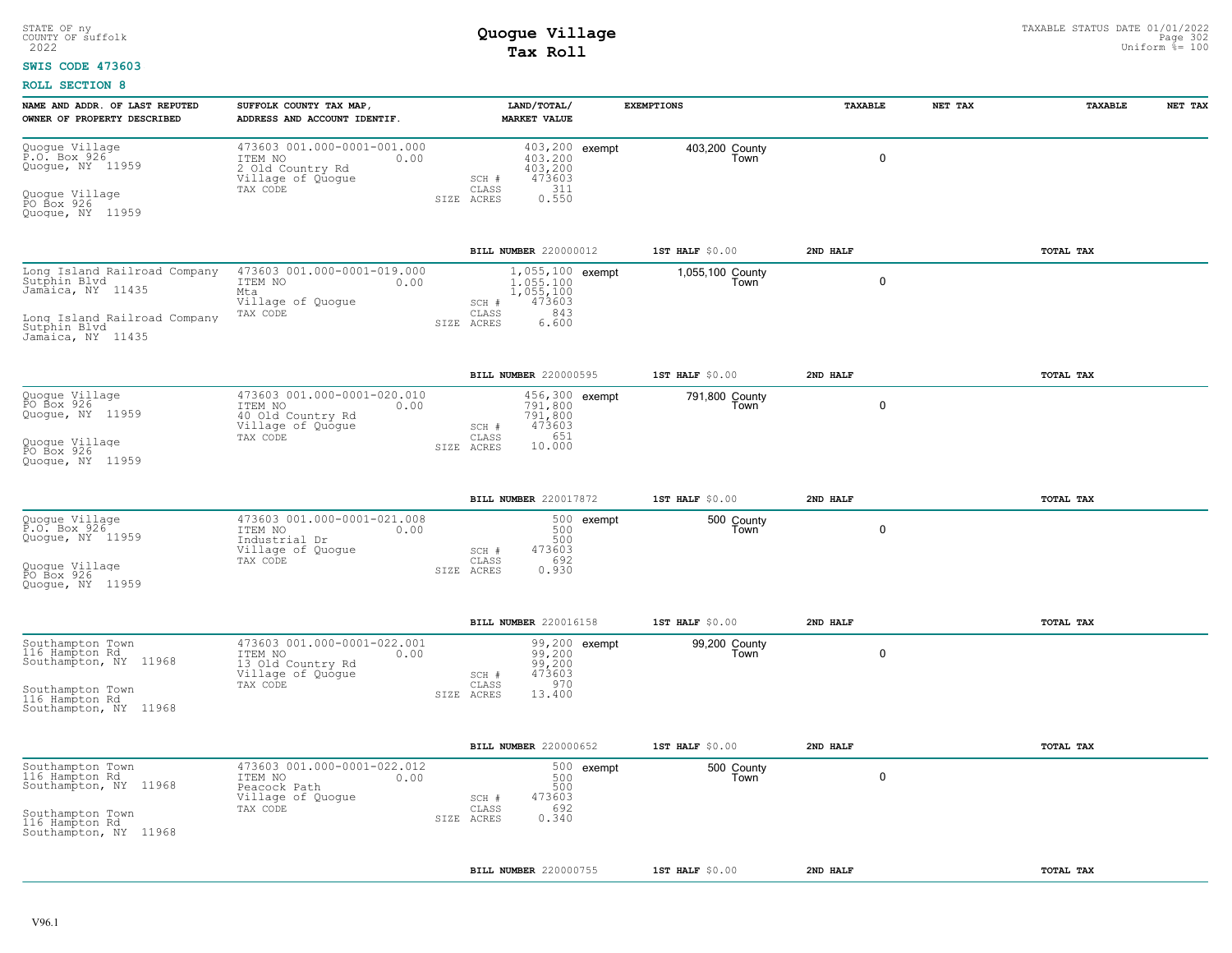### **SWIS CODE 473603**

| NAME AND ADDR. OF LAST REPUTED<br>OWNER OF PROPERTY DESCRIBED                                                                                                  | SUFFOLK COUNTY TAX MAP,<br>ADDRESS AND ACCOUNT IDENTIF.                                                |                                  | LAND/TOTAL/<br><b>MARKET VALUE</b>                               |                | <b>EXEMPTIONS</b>        | <b>TAXABLE</b> | NET TAX     | TAXABLE   | NET TAX |
|----------------------------------------------------------------------------------------------------------------------------------------------------------------|--------------------------------------------------------------------------------------------------------|----------------------------------|------------------------------------------------------------------|----------------|--------------------------|----------------|-------------|-----------|---------|
| Quogue Village<br>P.O. Box 926<br>Quoque, NY 11959<br>Quogue Village<br>PO Box 926<br>Quogue, NY 11959                                                         | 473603 001.000-0001-023.001<br>ITEM NO<br>0.00<br>5 Old Country Rd<br>Village of Quoque<br>TAX CODE    | $SCH$ $#$<br>CLASS<br>SIZE ACRES | 117,700 exempt<br>647.100<br>647,100<br>473603<br>970W<br>15.900 |                | 647,100 County<br>Town   |                | $\mathbf 0$ |           |         |
|                                                                                                                                                                |                                                                                                        |                                  | BILL NUMBER 220000764                                            |                | 1ST HALF \$0.00          | 2ND HALF       |             | TOTAL TAX |         |
| Southampton Township Wildfowl 473603 001.000-0001-024.000<br>PO Box 492<br>Quogue, NY 11959<br>Southampton Township Wildfowl<br>PO Box 492<br>Quoque, NY 11959 | ITEM NO<br>0.00<br>1 Old Country Rd<br>Village of Quogue<br>TAX CODE                                   | SCH #<br>CLASS<br>SIZE ACRES     | 7.400<br>7,400<br>473603<br>911W<br>1.000                        | $7,400$ exempt | 7,400 County<br>Town     |                | $\mathbf 0$ |           |         |
|                                                                                                                                                                |                                                                                                        |                                  | BILL NUMBER 220000773                                            |                | 1ST HALF \$0.00          | 2ND HALF       |             | TOTAL TAX |         |
| Long Island Railroad Company<br>Sutphin Blvd<br>Jamaica, NY 11435<br>Long Island Railroad Company<br>Sutphin Blyd<br>Jamaica, NY 11435                         | 473603 002.000-0001-050.000<br>ITEM NO<br>0.00<br>Quoque Riverhead Rd<br>Village of Quoque<br>TAX CODE | SCH #<br>CLASS<br>SIZE ACRES     | 1, 119, 100 exempt<br>1,137,200<br>1,137,200<br>473603<br>7.843  |                | 1,137,200 County<br>Town |                | $\mathbf 0$ |           |         |
|                                                                                                                                                                |                                                                                                        |                                  | <b>BILL NUMBER 220001316</b>                                     |                | 1ST HALF \$0.00          | 2ND HALF       |             | TOTAL TAX |         |
| Quogue Village<br>PO Box 926<br>Quogue, NY 11959<br>Village of Quoque<br>P O Box 926<br>7 Village Ln<br>Quoque NY 11959                                        | 473603 002.000-0001-061.018<br>ITEM NO<br>0.00<br>Indian Pipe Dr<br>Village of Quogue<br>TAX CODE      | SCH #<br>CLASS<br>SIZE ACRES     | 500<br>500<br>473603<br>692<br>2.400                             | 500 exempt     | 500 County<br>Town       |                | 0           |           |         |
|                                                                                                                                                                |                                                                                                        |                                  | BILL NUMBER 220001835                                            |                | 1ST HALF \$0.00          | 2ND HALF       |             | TOTAL TAX |         |
| Quogue Village<br>P.O. Box 926<br>Quogue, NY 11959<br>Quogue Village<br>PO Box 926<br>Quogue, NY 11959                                                         | 473603 002.000-0001-062.000<br>ITEM NO<br>0.00<br>1 Quogue Station Rd<br>Village of Quogue<br>TAX CODE | SCH #<br>CLASS<br>SIZE ACRES     | 380,800 exempt<br>380,800<br>380,800<br>473603<br>311<br>0.680   |                | 380,800 County<br>Town   |                | $\mathbf 0$ |           |         |
|                                                                                                                                                                |                                                                                                        |                                  | BILL NUMBER 220001842                                            |                | 1ST HALF \$0.00          | 2ND HALF       |             | TOTAL TAX |         |
| Quogue Village<br>P.O. Box 926<br>Quogue, NY 11959<br>Quogue Village<br>PO Box 926<br>Quoque, NY 11959                                                         | 473603 002.000-0001-063.000<br>ITEM NO<br>0.00<br>2 Quogue Station Rd<br>Village of Quogue<br>TAX CODE | SCH #<br>CLASS<br>SIZE ACRES     | 298,700 exempt<br>298,700<br>298,700<br>473603<br>311<br>0.250   |                | 298,700 County<br>Town   |                | $\mathbf 0$ |           |         |
|                                                                                                                                                                |                                                                                                        |                                  | BILL NUMBER 220001859                                            |                | 1ST HALF \$0.00          | 2ND HALF       |             | TOTAL TAX |         |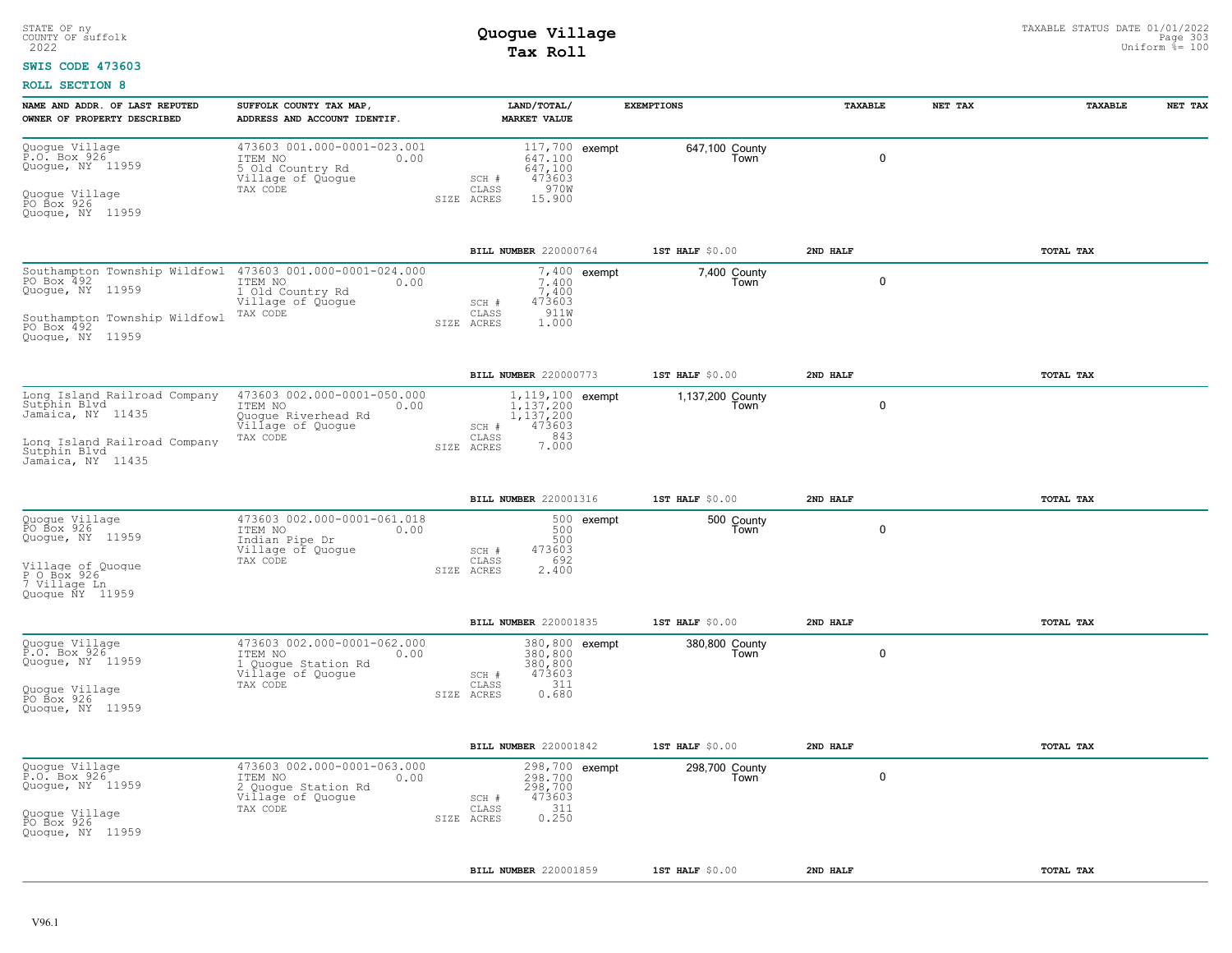### **SWIS CODE 473603**

| Southampton Township Wildfowl 473603 003.000-0001-001.000<br>PO Box 492 000000 TTEM NO 0.00<br>839,700 exempt<br>839,700 County<br>$\mathbf 0$<br>0.00<br>839,700<br>Town<br>South Country Rd<br>839,700<br>473603<br>Village of Quogue<br>$SCH$ #<br>682W<br>TAX CODE<br>CLASS<br>1.400<br>SIZE ACRES<br>BILL NUMBER 220001866<br>1ST HALF \$0.00<br>2ND HALF<br>TOTAL TAX<br>473603 003.000-0001-002.000<br>563,200 exempt<br>563,200 County<br>$\mathbf 0$<br>ITEM NO<br>0.00<br>563,200<br>Town<br>563,200<br>South Country Rd<br>Village of Quogue<br>473603<br>SCH #<br>$0.311$<br>$0.770$<br>CLASS<br>TAX CODE<br>SIZE ACRES<br>BILL NUMBER 220001873<br>1ST HALF \$0.00<br>TOTAL TAX<br>2ND HALF<br>500 exempt<br>500 County<br>500<br>0<br>ITEM NO<br>Town<br>0.00<br>South Country Rd<br>500<br>473603<br>Village of Quogue<br>SCH #<br>CLASS<br>692<br>TAX CODE<br>SIZE ACRES<br>BILL NUMBER 220001881<br>1ST HALF \$0.00<br>2ND HALF<br>TOTAL TAX<br>Southampton Township Wildfowl 473603 003.000-0001-004.000<br>PO Box 492 1998 1TEM NO 100<br>66,000 exempt<br>86,300 County<br>0<br>86,300<br>86,300<br>Town<br>7 Old Main Rd<br>473603<br>Village of Quogue<br>SCH #<br>971W<br>CLASS<br>TAX CODE<br>6.600<br>SIZE ACRES<br>BILL NUMBER 220001897<br>1ST HALF $$0.00$<br>2ND HALF<br>TOTAL TAX<br>Southampton Township Wildfowl 473603 003.000-0001-005.000<br>7,600 exempt<br>10,200 County<br>Town<br>$\mathbf 0$<br>ITEM NO<br>0.00<br>10,200<br>11 Old Main Rd<br>Village of Quogue<br>10,200<br>473603<br>$SCH$ $#$<br>971W<br>TAX CODE<br>CLASS<br>0.760<br>SIZE ACRES<br>BILL NUMBER 220001903<br>1ST HALF \$0.00<br>2ND HALF<br>TOTAL TAX<br>473603 003.000-0001-006.000<br>1,550,900 exempt<br>1,550,900 County<br>$\mathbf 0$<br>ITEM NO<br>0.00<br>1,550,900<br>Town<br>15 Old Main Rd<br>1,550,900<br>Village of Quogue<br>473603<br>SCH #<br>311W<br>TAX CODE<br>CLASS<br>2.130<br>SIZE ACRES<br>BILL NUMBER 220001911<br>1ST HALF \$0.00<br>2ND HALF<br>TOTAL TAX | NAME AND ADDR. OF LAST REPUTED<br>OWNER OF PROPERTY DESCRIBED                                                                                                        | SUFFOLK COUNTY TAX MAP,<br>ADDRESS AND ACCOUNT IDENTIF. | LAND/TOTAL/<br><b>MARKET VALUE</b> | <b>EXEMPTIONS</b> | TAXABLE | NET TAX | <b>TAXABLE</b> | NET TAX |
|--------------------------------------------------------------------------------------------------------------------------------------------------------------------------------------------------------------------------------------------------------------------------------------------------------------------------------------------------------------------------------------------------------------------------------------------------------------------------------------------------------------------------------------------------------------------------------------------------------------------------------------------------------------------------------------------------------------------------------------------------------------------------------------------------------------------------------------------------------------------------------------------------------------------------------------------------------------------------------------------------------------------------------------------------------------------------------------------------------------------------------------------------------------------------------------------------------------------------------------------------------------------------------------------------------------------------------------------------------------------------------------------------------------------------------------------------------------------------------------------------------------------------------------------------------------------------------------------------------------------------------------------------------------------------------------------------------------------------------------------------------------------------------------------------------------------------------------------------------------------------------------------------------------------------------------------------------------------------------------------------|----------------------------------------------------------------------------------------------------------------------------------------------------------------------|---------------------------------------------------------|------------------------------------|-------------------|---------|---------|----------------|---------|
|                                                                                                                                                                                                                                                                                                                                                                                                                                                                                                                                                                                                                                                                                                                                                                                                                                                                                                                                                                                                                                                                                                                                                                                                                                                                                                                                                                                                                                                                                                                                                                                                                                                                                                                                                                                                                                                                                                                                                                                                  | Quoque, NY 11959<br>Southampton Township Wildfowl<br>PO Box 492<br>Quoque, NY 11959                                                                                  |                                                         |                                    |                   |         |         |                |         |
|                                                                                                                                                                                                                                                                                                                                                                                                                                                                                                                                                                                                                                                                                                                                                                                                                                                                                                                                                                                                                                                                                                                                                                                                                                                                                                                                                                                                                                                                                                                                                                                                                                                                                                                                                                                                                                                                                                                                                                                                  |                                                                                                                                                                      |                                                         |                                    |                   |         |         |                |         |
|                                                                                                                                                                                                                                                                                                                                                                                                                                                                                                                                                                                                                                                                                                                                                                                                                                                                                                                                                                                                                                                                                                                                                                                                                                                                                                                                                                                                                                                                                                                                                                                                                                                                                                                                                                                                                                                                                                                                                                                                  | Quogue Village<br>P.O. Box 926<br>Quoque, NY 11959<br>Quogue Village<br>PO Box 926<br>Quoque, NY 11959                                                               |                                                         |                                    |                   |         |         |                |         |
|                                                                                                                                                                                                                                                                                                                                                                                                                                                                                                                                                                                                                                                                                                                                                                                                                                                                                                                                                                                                                                                                                                                                                                                                                                                                                                                                                                                                                                                                                                                                                                                                                                                                                                                                                                                                                                                                                                                                                                                                  |                                                                                                                                                                      |                                                         |                                    |                   |         |         |                |         |
|                                                                                                                                                                                                                                                                                                                                                                                                                                                                                                                                                                                                                                                                                                                                                                                                                                                                                                                                                                                                                                                                                                                                                                                                                                                                                                                                                                                                                                                                                                                                                                                                                                                                                                                                                                                                                                                                                                                                                                                                  | Quogue, NY 11959<br>Southampton Township Wildfowl<br>PO Box 492<br>Quoque, NY 11959                                                                                  |                                                         |                                    |                   |         |         |                |         |
|                                                                                                                                                                                                                                                                                                                                                                                                                                                                                                                                                                                                                                                                                                                                                                                                                                                                                                                                                                                                                                                                                                                                                                                                                                                                                                                                                                                                                                                                                                                                                                                                                                                                                                                                                                                                                                                                                                                                                                                                  |                                                                                                                                                                      |                                                         |                                    |                   |         |         |                |         |
|                                                                                                                                                                                                                                                                                                                                                                                                                                                                                                                                                                                                                                                                                                                                                                                                                                                                                                                                                                                                                                                                                                                                                                                                                                                                                                                                                                                                                                                                                                                                                                                                                                                                                                                                                                                                                                                                                                                                                                                                  | Quogue, NY 11959<br>Southampton Township Wildfowl<br>PO Box 492<br>Quoque, NY 11959                                                                                  |                                                         |                                    |                   |         |         |                |         |
|                                                                                                                                                                                                                                                                                                                                                                                                                                                                                                                                                                                                                                                                                                                                                                                                                                                                                                                                                                                                                                                                                                                                                                                                                                                                                                                                                                                                                                                                                                                                                                                                                                                                                                                                                                                                                                                                                                                                                                                                  |                                                                                                                                                                      |                                                         |                                    |                   |         |         |                |         |
|                                                                                                                                                                                                                                                                                                                                                                                                                                                                                                                                                                                                                                                                                                                                                                                                                                                                                                                                                                                                                                                                                                                                                                                                                                                                                                                                                                                                                                                                                                                                                                                                                                                                                                                                                                                                                                                                                                                                                                                                  | PO Box 492<br>Quoque, NY 11959<br>Southampton Township Wildfowl<br>PO Box 492<br>Quogue, NY 11959                                                                    |                                                         |                                    |                   |         |         |                |         |
|                                                                                                                                                                                                                                                                                                                                                                                                                                                                                                                                                                                                                                                                                                                                                                                                                                                                                                                                                                                                                                                                                                                                                                                                                                                                                                                                                                                                                                                                                                                                                                                                                                                                                                                                                                                                                                                                                                                                                                                                  |                                                                                                                                                                      |                                                         |                                    |                   |         |         |                |         |
|                                                                                                                                                                                                                                                                                                                                                                                                                                                                                                                                                                                                                                                                                                                                                                                                                                                                                                                                                                                                                                                                                                                                                                                                                                                                                                                                                                                                                                                                                                                                                                                                                                                                                                                                                                                                                                                                                                                                                                                                  | New York State<br>Real Property Bureau<br>Bldg 40, SUNY<br>Stony Brook, NY 11794<br>New York State<br>Real Property Bureau<br>Bldg 40, SUNY<br>Stony Brook, NY 11794 |                                                         |                                    |                   |         |         |                |         |
|                                                                                                                                                                                                                                                                                                                                                                                                                                                                                                                                                                                                                                                                                                                                                                                                                                                                                                                                                                                                                                                                                                                                                                                                                                                                                                                                                                                                                                                                                                                                                                                                                                                                                                                                                                                                                                                                                                                                                                                                  |                                                                                                                                                                      |                                                         |                                    |                   |         |         |                |         |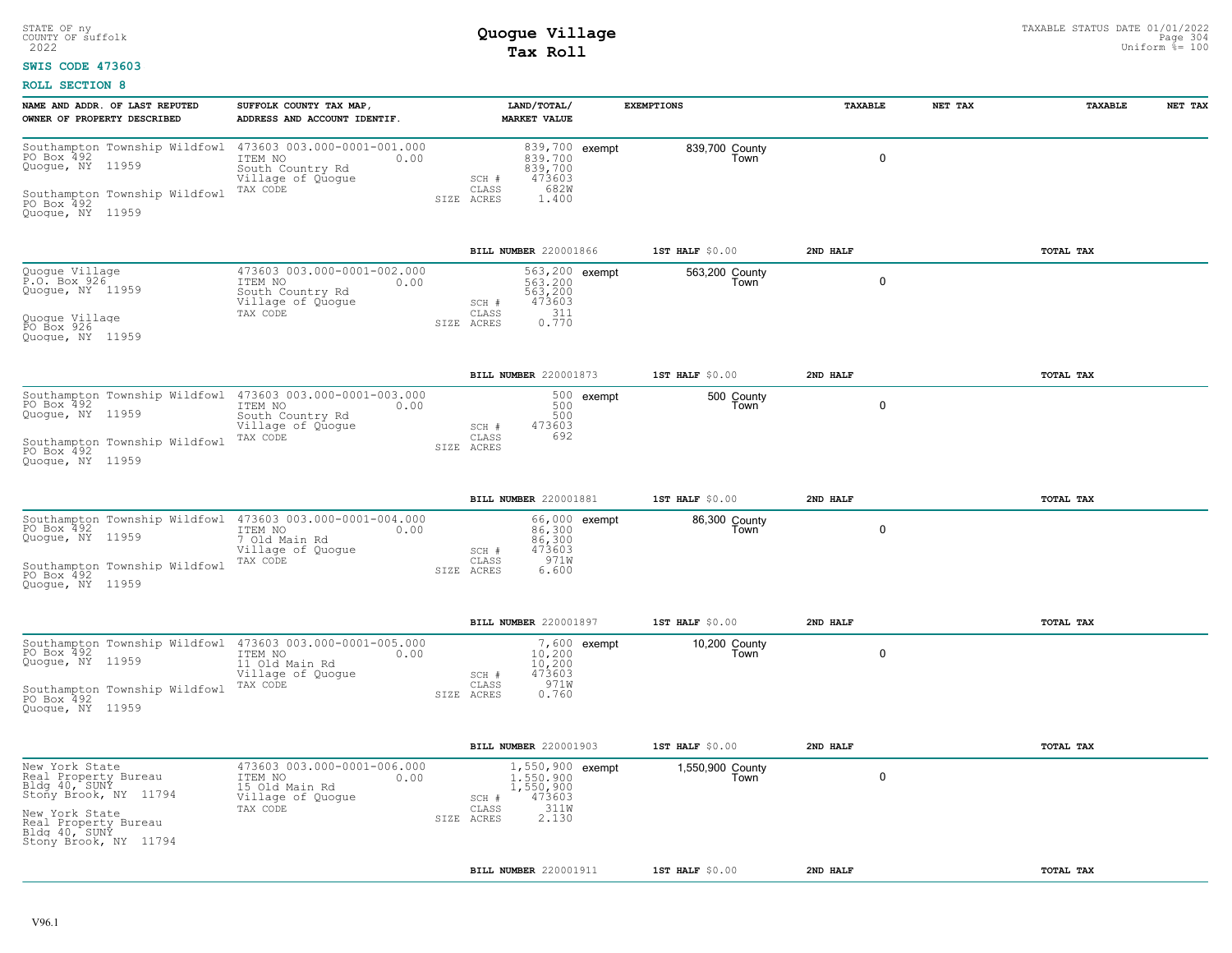#### **SWIS CODE 473603**

| NAME AND ADDR. OF LAST REPUTED                                                                                                                                                                                                 | SUFFOLK COUNTY TAX MAP,                                                                                   | LAND/TOTAL/                                                                          |                | <b>EXEMPTIONS</b>        | TAXABLE  | NET TAX | TAXABLE   | NET TAX |
|--------------------------------------------------------------------------------------------------------------------------------------------------------------------------------------------------------------------------------|-----------------------------------------------------------------------------------------------------------|--------------------------------------------------------------------------------------|----------------|--------------------------|----------|---------|-----------|---------|
| OWNER OF PROPERTY DESCRIBED                                                                                                                                                                                                    | ADDRESS AND ACCOUNT IDENTIF.                                                                              | <b>MARKET VALUE</b>                                                                  |                |                          |          |         |           |         |
| Southampton Town<br>116 Hampton Rd<br>Southampton, NY 11968<br>Southampton Town<br>116 Hampton Rd<br>Southampton, NY 11968                                                                                                     | 473603 003.000-0001-022.000<br>ITEM NO<br>0.00<br>Quantuck Creek<br>Village of Quoque<br>TAX CODE         | 895,000<br>895,000<br>473603<br>SCH #<br>315<br>CLASS<br>17.900<br>SIZE ACRES        | 895,000 exempt | 895,000 County<br>Town   |          | 0       |           |         |
|                                                                                                                                                                                                                                |                                                                                                           | BILL NUMBER 220002074                                                                |                | 1ST HALF \$0.00          | 2ND HALF |         | TOTAL TAX |         |
| Trustees of the Freeholders<br>and Commonalty of Southampton<br>116 Hampton Rd<br>Southampton, NY 11968<br>Trustees of the Freeholders<br>and Commonalty of Southampton<br>116 Hampton Rd<br>Southampton, NY 11968             | 473603 003.000-0001-023.000<br>ITEM NO<br>0.00<br>Underwater Land<br>Village of Quogue<br>TAX CODE        | 500<br>500<br>473603<br>SCH #<br>315<br>CLASS<br>0.010<br>SIZE ACRES                 | 500 exempt     | 500 County<br>Town       |          | 0       |           |         |
|                                                                                                                                                                                                                                |                                                                                                           | BILL NUMBER 220002081                                                                |                | 1ST HALF $$0.00$         | 2ND HALF |         | TOTAL TAX |         |
| Town of Southampton<br>116 Hampton Rd<br>Southampton, NY 11968<br>Town of Southampton<br>116 Hampton Rd<br>Southampton, NY 11968                                                                                               | 473603 003.000-0002-002.000<br>ITEM NO<br>0.00<br>4 Old Meeting House Rd<br>Village of Quoque<br>TAX CODE | 917.100<br>917,100<br>473603<br>SCH #<br>CLASS<br>$311$<br>1.650<br>SIZE ACRES       | 917,100 exempt | 917,100 County<br>Town   |          | 0       |           |         |
|                                                                                                                                                                                                                                |                                                                                                           | BILL NUMBER 220002364                                                                |                | 1ST HALF \$0.00          | 2ND HALF |         | TOTAL TAX |         |
| Independent Group Home Living 473603 003.000-0002-024.000<br>62 Pine Rd<br>P O Box 638<br>East Moriches NY 11940<br>Suffolk County Industrial Deve<br>H. Lee Dennison Building, 3rd<br>100 Veterans Hwy<br>Hauppauge, NY 11788 | ITEM NO<br>0.00<br>7 Montauk Hwy<br>Village of Quogue<br>TAX CODE                                         | $1.027.100$<br>$1,027.100$<br>473603<br>SCH #<br>CLASS<br>614<br>SIZE ACRES<br>1,000 | 690,400 exempt | 1,027,100 County<br>Town |          | 0       |           |         |
|                                                                                                                                                                                                                                |                                                                                                           | BILL NUMBER 220002579                                                                |                | $1ST$ HALF $$0.00$       | 2ND HALF |         | TOTAL TAX |         |
| Quogue Village<br>P.O. Box 926<br>Quogue, NY 11959<br>Quogue Village<br>PO Box 926<br>Quoque, NY 11959                                                                                                                         | 473603 003.000-0002-041.000<br>ITEM NO<br>0.00<br>Old Main Rd<br>Village of Quogue<br>TAX CODE            | 5,400<br>$5,400$<br>473603<br>SCH #<br>940<br>CLASS<br>SIZE ACRES<br>0.300           | 5,400 exempt   | 5,400 County<br>Town     |          | 0       |           |         |
|                                                                                                                                                                                                                                |                                                                                                           | BILL NUMBER 220002944                                                                |                | 1ST HALF \$0.00          | 2ND HALF |         | TOTAL TAX |         |
| Quogue Village<br>PO Box 926<br>Quogue, NY 11959<br>Quogue Village<br>PO Box 926<br>Quoque, NY 11959                                                                                                                           | 473603 003.000-0003-086.013<br>ITEM NO<br>0.00<br>Post Fields Ln<br>Village of Quogue<br>TAX CODE         | 3,200<br>3,200<br>473603<br>SCH #<br>970<br>CLASS<br>0.180<br>SIZE ACRES             | 3,200 exempt   | 3,200 County<br>Town     |          | 0       |           |         |
|                                                                                                                                                                                                                                |                                                                                                           | BILL NUMBER 220016941                                                                |                | $1ST$ HALF $$0.00$       | 2ND HALF |         | TOTAL TAX |         |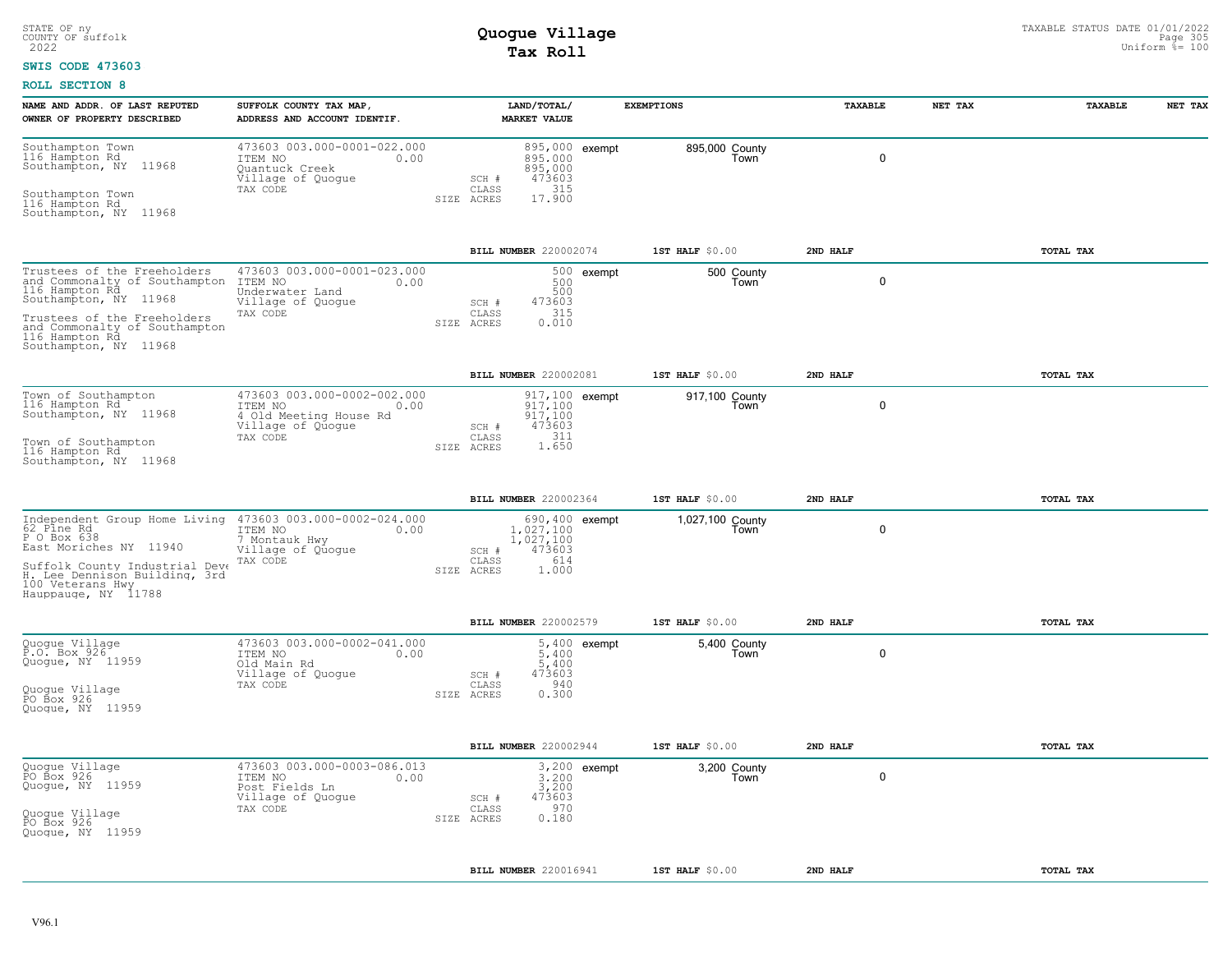#### **SWIS CODE 473603**

| NAME AND ADDR. OF LAST REPUTED<br>OWNER OF PROPERTY DESCRIBED                                                                              | SUFFOLK COUNTY TAX MAP,<br>ADDRESS AND ACCOUNT IDENTIF.                                            |                              | LAND/TOTAL/<br><b>MARKET VALUE</b>                                 |              | <b>EXEMPTIONS</b>        | TAXABLE     | NET TAX | TAXABLE   | NET TAX |
|--------------------------------------------------------------------------------------------------------------------------------------------|----------------------------------------------------------------------------------------------------|------------------------------|--------------------------------------------------------------------|--------------|--------------------------|-------------|---------|-----------|---------|
| Quogue Village<br>PO Box 926<br>Quogue, NY 11959<br>Quogue Village<br>PO Box 926<br>Quoque, NY 11959                                       | 473603 003.000-0003-086.014<br>ITEM NO<br>0.00<br>Post Fields Ln<br>Village of Quogue<br>TAX CODE  | SCH #<br>CLASS<br>SIZE ACRES | 300<br>300<br>473603<br>970<br>0.020                               | 300 exempt   | 300 County<br>Town       | $\mathbf 0$ |         |           |         |
|                                                                                                                                            |                                                                                                    |                              | BILL NUMBER 220016954                                              |              | $1ST$ HALF $$0.00$       | 2ND HALF    |         | TOTAL TAX |         |
| Quogue Village<br>PO Box 926<br>Quogue, NY 11959<br>Quogue Village<br>PO Box 926                                                           | 473603 003.000-0003-086.015<br>ITEM NO<br>0.00<br>Post Fields Ln<br>Village of Quogue<br>TAX CODE  | SCH #<br>CLASS<br>SIZE ACRES | 400<br>400<br>473603<br>970<br>0.020                               | $400$ exempt | 400 County<br>Town       | $\mathbf 0$ |         |           |         |
| Quoque, NY 11959                                                                                                                           |                                                                                                    |                              |                                                                    |              |                          |             |         |           |         |
|                                                                                                                                            |                                                                                                    |                              | BILL NUMBER 220016967                                              |              | $1ST$ HALF $$0.00$       | 2ND HALF    |         | TOTAL TAX |         |
| Quogue Village<br>P.O. Box 926<br>Quogue, NY 11959<br>Quoque Villaqe<br>P.O. Box 926<br>Quoque, NY 11959                                   | 473603 003.000-0003-086.016<br>ITEM NO<br>0.00<br>Post Fields Ln<br>Village of Quogue<br>TAX CODE  | SCH #<br>CLASS<br>SIZE ACRES | 259,300 exempt<br>259,300<br>259,300<br>473603<br>0.590            |              | 259,300 County<br>Town   | 0           |         |           |         |
|                                                                                                                                            |                                                                                                    |                              |                                                                    |              |                          |             |         |           |         |
|                                                                                                                                            |                                                                                                    |                              | BILL NUMBER 220016971                                              |              | 1ST HALF \$0.00          | 2ND HALF    |         | TOTAL TAX |         |
| Village of Quogue<br>P O Box 926<br>7 Village Ln<br>Quogue ÑY 11959<br>Village of Quoque<br>P O Box 926<br>7 Village Ln<br>Quoque NY 11959 | 473603 003.000-0003-086.018<br>ITEM NO<br>0.00<br>4 Jessup Ave<br>Village of Quogue<br>TAX CODE    | SCH #<br>CLASS<br>SIZE ACRES | 59,100 exempt<br>59,100<br>59,100<br>473603<br>590<br>1.180        |              | 59,100 County<br>Town    | 0           |         |           |         |
|                                                                                                                                            |                                                                                                    |                              | BILL NUMBER 220016983                                              |              | 1ST HALF \$0.00          | 2ND HALF    |         | TOTAL TAX |         |
| Ame Zion Church Quogue<br>P.O. Box 246<br>Montauk Hwy<br>Quogue, NY 11959<br>Ame Zion Church Quoque<br>PO Box 246<br>Quogue, NY 11959-0246 | 473603 003.000-0004-074.000<br>ITEM NO<br>0.00<br>39 Montauk Hwy<br>Village of Quogue<br>TAX CODE  | SCH #<br>CLASS<br>SIZE ACRES | 863,000 exempt<br>1,339,500<br>1,339,500<br>473603<br>620<br>0.430 |              | 1,339,500 County<br>Town | $\mathbf 0$ |         |           |         |
|                                                                                                                                            |                                                                                                    |                              | BILL NUMBER 220003801                                              |              | 1ST HALF $$0.00$         | 2ND HALF    |         | TOTAL TAX |         |
| Quogue Village<br>P.O. Box 926<br>Quogue, NY 11959<br>Quogue Village<br>PO Box 926<br>Quoque, NY 11959                                     | 473603 003.000-0004-091.000<br>ITEM NO<br>0.00<br>74 Old Depot Rd<br>Village of Quogue<br>TAX CODE | SCH #<br>CLASS<br>SIZE ACRES | 503,700 exempt<br>503,700<br>503,700<br>473603<br>311<br>0.800     |              | 503,700 County<br>Town   | 0           |         |           |         |
|                                                                                                                                            |                                                                                                    |                              | BILL NUMBER 220004018                                              |              | 1ST HALF $$0.00$         | 2ND HALF    |         | TOTAL TAX |         |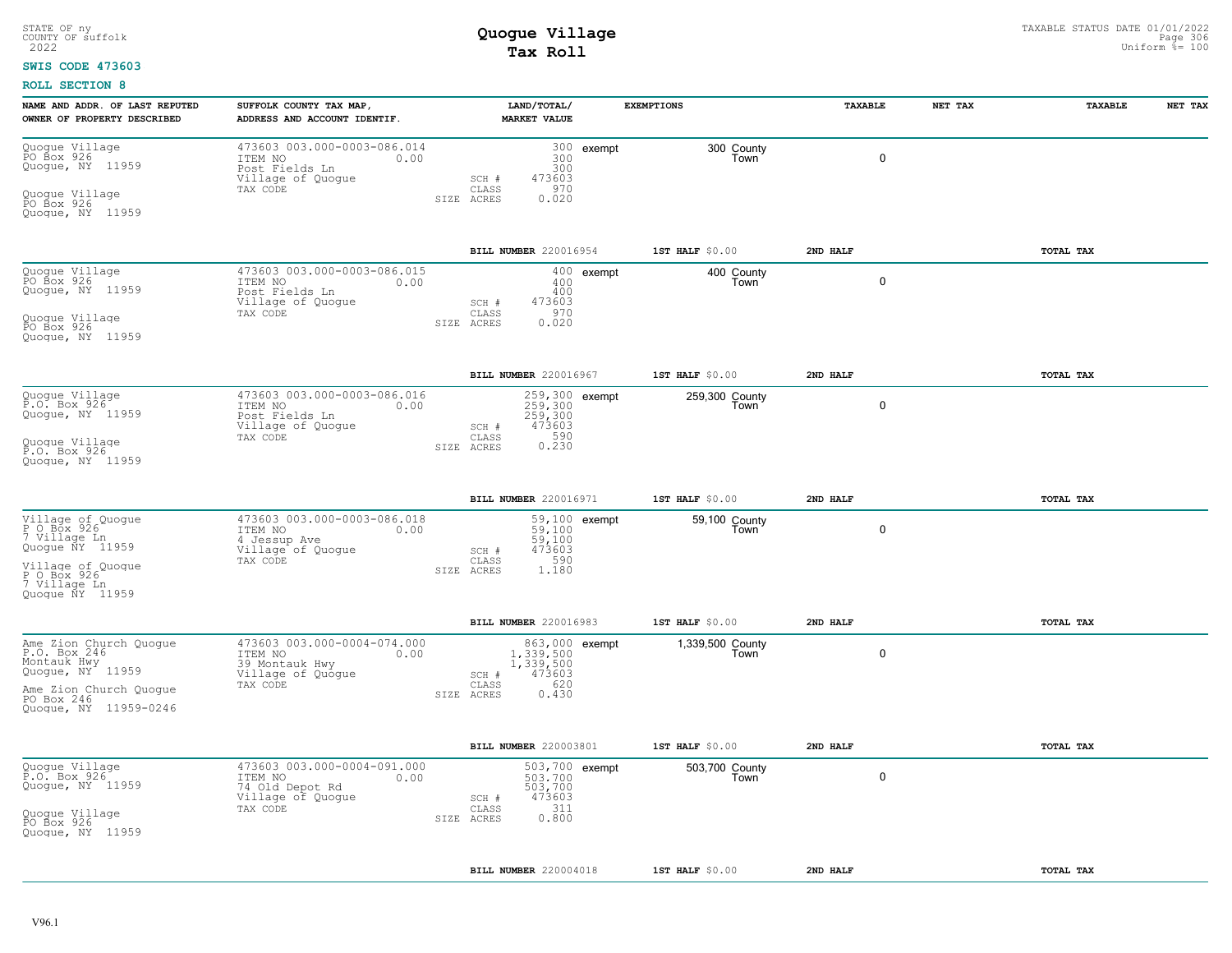#### **SWIS CODE 473603**

| NAME AND ADDR. OF LAST REPUTED<br>OWNER OF PROPERTY DESCRIBED                                                                              | SUFFOLK COUNTY TAX MAP,<br>ADDRESS AND ACCOUNT IDENTIF.                                           |                                         | LAND/TOTAL/<br><b>MARKET VALUE</b>                             | <b>EXEMPTIONS</b>      | TAXABLE     | NET TAX | TAXABLE   | NET TAX |
|--------------------------------------------------------------------------------------------------------------------------------------------|---------------------------------------------------------------------------------------------------|-----------------------------------------|----------------------------------------------------------------|------------------------|-------------|---------|-----------|---------|
| Town of Southampton<br>116 Hampton Rd<br>Southampton, NY 11968<br>Town of Southampton<br>116 Hampton Rd<br>Southampton, NY 11968           | 473603 004.000-0002-034.000<br>ITEM NO<br>0.00<br>16 Arbutus Rd<br>Village of Quogue<br>TAX CODE  | SCH #<br>CLASS<br>SIZE ACRES            | 665,200 exempt<br>665.200<br>665,200<br>473603<br>311<br>1.060 | 665,200 County<br>Town | $\mathbf 0$ |         |           |         |
|                                                                                                                                            |                                                                                                   |                                         | BILL NUMBER 220006311                                          | 1ST HALF $$0.00$       | 2ND HALF    |         | TOTAL TAX |         |
| Town of Southampton<br>116 Hampton Rd., 11/<br>Southampton, NY 11968<br>Town of Southampton<br>116 Hampton Rd<br>Southampton, NY 11968     | 473603 004.000-0002-035.000<br>ITEM NO<br>0.00<br>24 Arbutus Rd<br>Village of Quogue<br>TAX CODE  | SCH #<br>$\mathtt{CLASS}$<br>SIZE ACRES | 715,200 exempt<br>715,200<br>715,200<br>473603<br>311<br>1,000 | 715,200 County<br>Town | 0           |         |           |         |
|                                                                                                                                            |                                                                                                   |                                         | BILL NUMBER 220006328                                          | 1ST HALF \$0.00        | 2ND HALF    |         | TOTAL TAX |         |
| Town of Southampton<br>116 Hampton Rd<br>Southampton, NY 11968<br>Town of Southampton<br>116 Hampton Rd<br>Southampton, NY 11968           | 473603 004.000-0002-036.000<br>ITEM NO<br>0.00<br>30 Arbutus Rd<br>Village of Quogue<br>TAX CODE  | SCH #<br>CLASS<br>SIZE ACRES            | 694,000 exempt<br>694,000<br>694,000<br>473603<br>1.100        | 694,000 County<br>Town | $\mathbf 0$ |         |           |         |
|                                                                                                                                            |                                                                                                   |                                         | BILL NUMBER 220006335                                          | 1ST HALF \$0.00        | 2ND HALF    |         | TOTAL TAX |         |
| Town of Southampton<br>116 Hampton Rd., 11/<br>Southampton, NY 11968<br>Town of Southampton<br>116 Hampton Rd<br>Southampton, NY 11968     | 473603 004.000-0002-037.000<br>ITEM NO<br>0.00<br>15 Bayberry Rd<br>Village of Quogue<br>TAX CODE | SCH #<br>CLASS<br>SIZE ACRES            | 676,400 exempt<br>676.400<br>676,400<br>473603<br>311<br>1.100 | 676,400 County<br>Town | $\mathbf 0$ |         |           |         |
|                                                                                                                                            |                                                                                                   |                                         | BILL NUMBER 220006342                                          | 1ST HALF $$0.00$       | 2ND HALF    |         | TOTAL TAX |         |
| Village of Quogue<br>P O Box 926<br>7 Village Ln<br>Quogue ÑY 11959<br>Village of Quoque<br>P O Box 926<br>7 Village Ln<br>Quoque NY 11959 | 473603 004.000-0002-066.004<br>ITEM NO<br>0.00<br>Arbutus Rd<br>Village of Quogue<br>TAX CODE     | SCH #<br>CLASS<br>SIZE ACRES            | 500 exempt<br>500<br>500<br>473603<br>692<br>2.100             | 500 County<br>Town     | 0           |         |           |         |
|                                                                                                                                            |                                                                                                   |                                         | BILL NUMBER 220018681                                          | 1ST HALF $$0.00$       | 2ND HALF    |         | TOTAL TAX |         |
| Village of Quogue<br>PO Box 926<br>7 Village Ln<br>Quogue NY 11959<br>Village of Quoque<br>POBOX 926~<br>7 Village Ln<br>Quoque NY 11959   | 473603 004.000-0003-003.020<br>ITEM NO<br>0.00<br>Lemuria Ln<br>Village of Quogue<br>TAX CODE     | SCH #<br>CLASS<br>SIZE ACRES            | 932,300 exempt<br>932,300<br>932,300<br>473603<br>970<br>0.200 | 932,300 County<br>Town | $\mathbf 0$ |         |           |         |
|                                                                                                                                            |                                                                                                   |                                         | BILL NUMBER 220017717                                          | 1ST HALF $$0.00$       | 2ND HALF    |         | TOTAL TAX |         |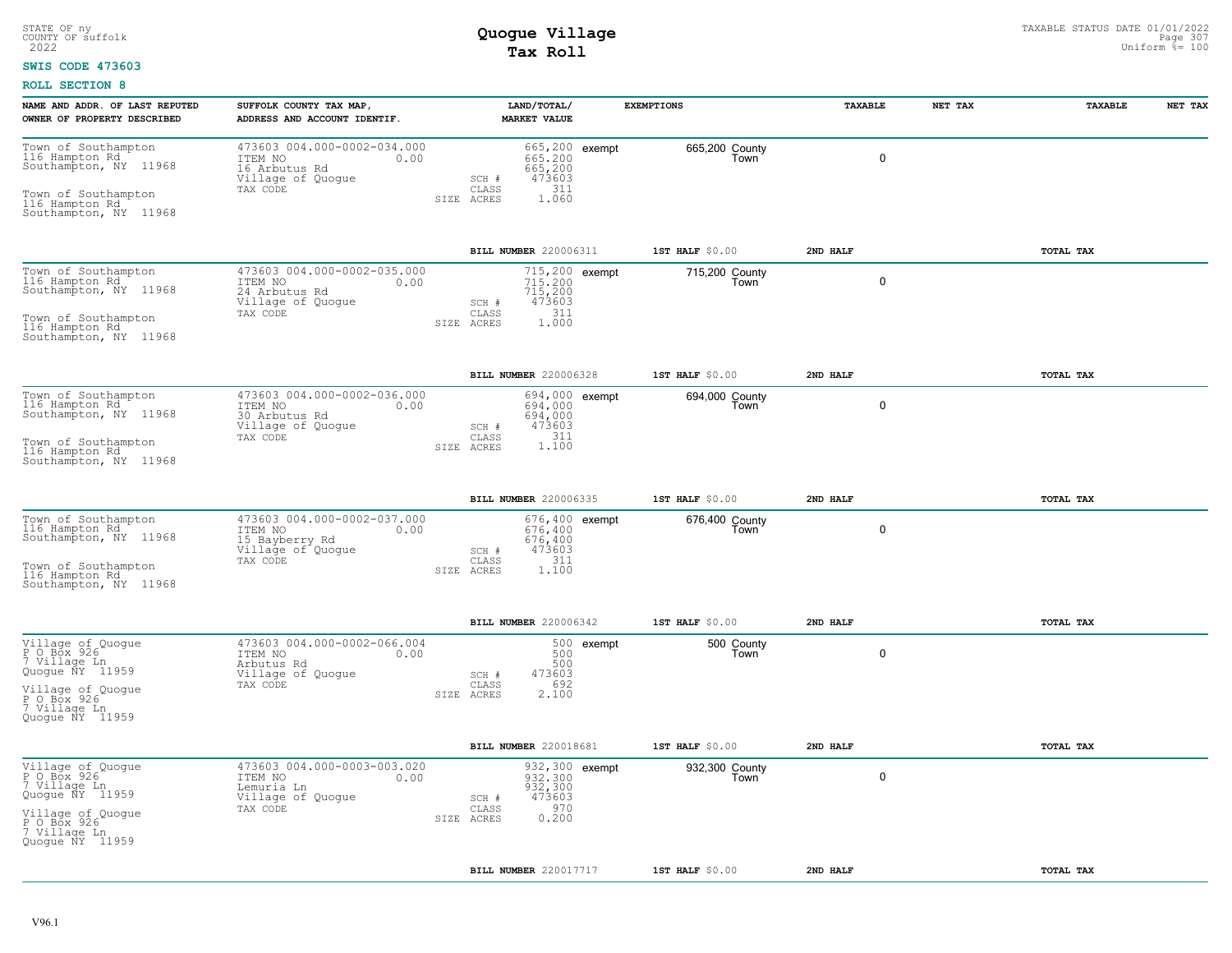#### **SWIS CODE 473603**

| NAME AND ADDR. OF LAST REPUTED<br>OWNER OF PROPERTY DESCRIBED                                                                                | SUFFOLK COUNTY TAX MAP,<br>ADDRESS AND ACCOUNT IDENTIF.                                              |            | LAND/TOTAL/<br><b>MARKET VALUE</b>                                                      |                | <b>EXEMPTIONS</b>        | TAXABLE     | NET TAX | TAXABLE   | NET TAX |
|----------------------------------------------------------------------------------------------------------------------------------------------|------------------------------------------------------------------------------------------------------|------------|-----------------------------------------------------------------------------------------|----------------|--------------------------|-------------|---------|-----------|---------|
| Village of Quogue<br>P O Box 926<br>7 Village Ln<br>Quogue NY 11959<br>Village of Quoque<br>P O Box 926<br>7 Village Ln<br>Quoque NY 11959   | 473603 004.000-0003-003.021<br>ITEM NO<br>0.00<br>Lemuria Ln<br>Village of Quogue<br>TAX CODE        | SIZE ACRES | 500<br>500<br>473603<br>SCH #<br>692<br>CLASS                                           | 500 exempt     | 500 County<br>Town       | 0           |         |           |         |
|                                                                                                                                              |                                                                                                      |            | BILL NUMBER 220017721                                                                   |                | 1ST HALF $$0.00$         | 2ND HALF    |         | TOTAL TAX |         |
| Southampton Town<br>116 Hampton Rd<br>Southampton, NY 11968<br>Southampton Town<br>116 Hampton Rd<br>Southampton, NY 11968                   | 473603 004.000-0003-009.006<br>ITEM NO<br>0.00<br>Midhampton Ave<br>Village of Quogue<br>TAX CODE    | SIZE ACRES | 977,500 exempt<br>977.500<br>977,500<br>473603<br>SCH #<br>311W<br>CLASS<br>1,100       |                | 977,500 County<br>Town   | 0           |         |           |         |
|                                                                                                                                              |                                                                                                      |            | BILL NUMBER 220016569                                                                   |                | 1ST HALF \$0.00          | 2ND HALF    |         | TOTAL TAX |         |
| Southampton Town<br>Cuogue Village<br>116 Hampton Rd<br>Southampton, NY 11968<br>Southampton Town<br>116 Hampton Rd<br>Southampton, NY 11968 | 473603 004.000-0003-009.010<br>ITEM NO<br>0.00<br>52 Midhampton Ave<br>Village of Quogue<br>TAX CODE | SIZE ACRES | 1,165,800 exempt<br>1,165,800<br>1,165,800<br>473603<br>SCH #<br>CLASS<br>311W<br>1.310 |                | 1,165,800 County<br>Town | 0           |         |           |         |
|                                                                                                                                              |                                                                                                      |            | BILL NUMBER 220017267                                                                   |                | 1ST HALF $$0.00$         | 2ND HALF    |         | TOTAL TAX |         |
| Southampton Town<br>116 Hampton Rd<br>Southampton, NY 11968<br>Southampton Town<br>116 Hampton Rd<br>Southampton, NY 11968                   | 473603 004.000-0003-009.011<br>ITEM NO<br>0.00<br>Open Space<br>Village of Quogue<br>TAX CODE        | SIZE ACRES | 700<br>700<br>473603<br>SCH #<br>970<br>CLASS<br>0.040                                  | 700 exempt     | 700 County<br>Town       | 0           |         |           |         |
|                                                                                                                                              |                                                                                                      |            | BILL NUMBER 220017271                                                                   |                | 1ST HALF \$0.00          | 2ND HALF    |         | TOTAL TAX |         |
| Town of Southampton<br>116 Hampton Rd., 11/<br>Southampton, NY 11968<br>Town of Southampton<br>116 Hampton Rd<br>Southampton, NY 11968       | 473603 004.000-0003-015.000<br>ITEM NO<br>0.00<br>16 Lakewood Ave<br>Village of Quogue<br>TAX CODE   | SIZE ACRES | $1.200$<br>$1,200$<br>$473603$<br>SCH #<br>970<br>CLASS<br>0.120                        | $1,200$ exempt | 1,200 County<br>Town     | $\mathbf 0$ |         |           |         |
|                                                                                                                                              |                                                                                                      |            | BILL NUMBER 220007055                                                                   |                | 1ST HALF \$0.00          | 2ND HALF    |         | TOTAL TAX |         |
| Quogue Village<br>P.O. Box 926<br>Quogue, NY 11959<br>Quogue Village<br>PO Box 926<br>Quoque, NY 11959                                       | 473603 004.000-0003-023.000<br>ITEM NO<br>0.00<br>Wildwood Lake<br>Village of Quogue<br>TAX CODE     | SIZE ACRES | $60.000$<br>$60,000$<br>473603<br>SCH #<br>972<br>CLASS<br>1.200                        | 60,000 exempt  | 60,000 County<br>Town    | $\mathbf 0$ |         |           |         |
|                                                                                                                                              |                                                                                                      |            | BILL NUMBER 220007131                                                                   |                | 1ST HALF \$0.00          | 2ND HALF    |         | TOTAL TAX |         |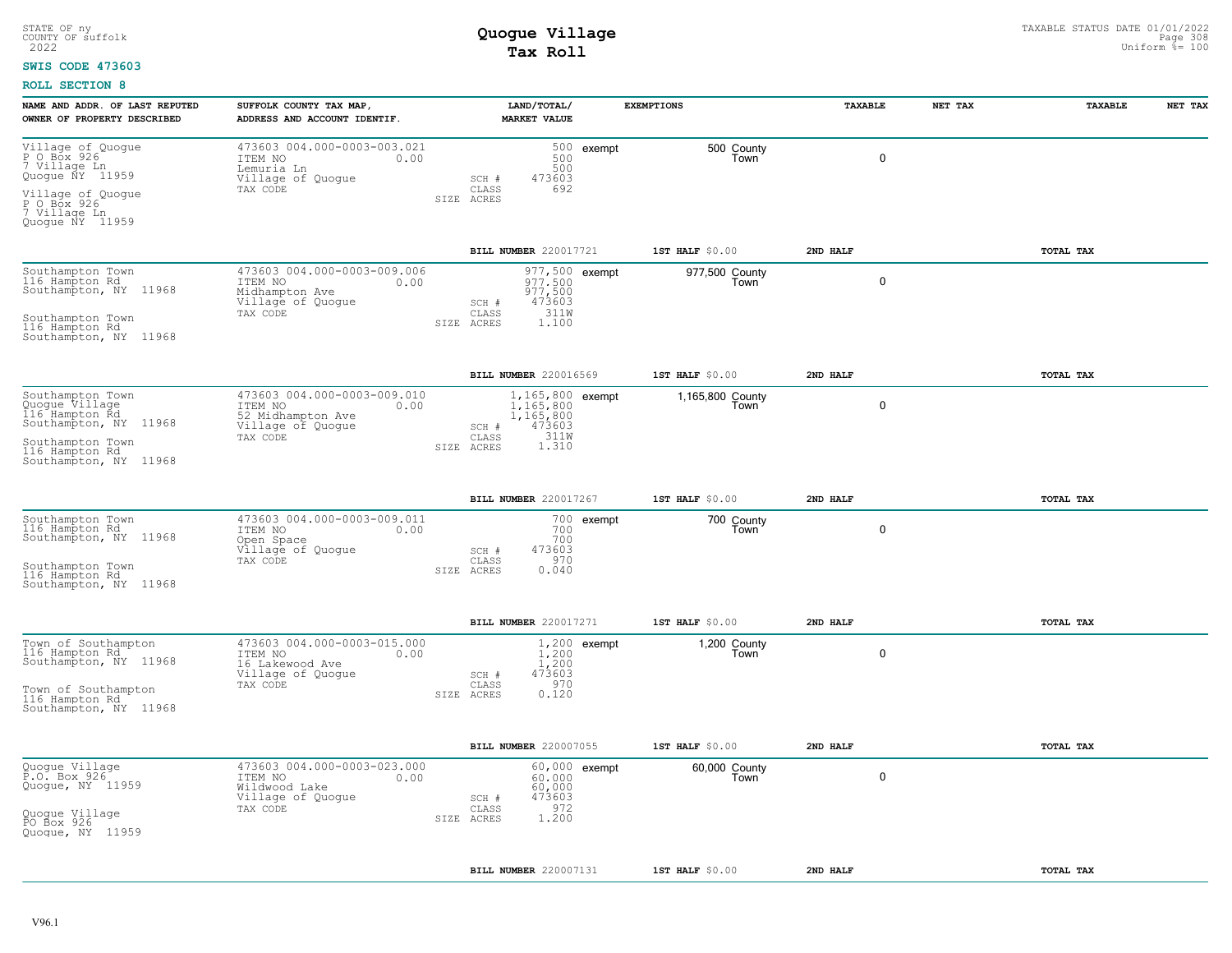#### **SWIS CODE 473603**

| NAME AND ADDR. OF LAST REPUTED                                                                                                                                                                                         | SUFFOLK COUNTY TAX MAP,                                                                              | LAND/TOTAL/                                                                                                   |               | <b>EXEMPTIONS</b>        | TAXABLE  | NET TAX     | TAXABLE   | NET TAX |
|------------------------------------------------------------------------------------------------------------------------------------------------------------------------------------------------------------------------|------------------------------------------------------------------------------------------------------|---------------------------------------------------------------------------------------------------------------|---------------|--------------------------|----------|-------------|-----------|---------|
| OWNER OF PROPERTY DESCRIBED                                                                                                                                                                                            | ADDRESS AND ACCOUNT IDENTIF.                                                                         | <b>MARKET VALUE</b>                                                                                           |               |                          |          |             |           |         |
| Nature Conservancy, Inc<br>Attn: Legal Department<br>250 Lawrence Hill Rd<br>Cold Spring Harbor NY 11724<br>Nature Conservancy, Inc.<br>Attn: Legal Department<br>250 Lawrence Hill Rd<br>Cold Spring Harbor NY 11724  | 473603 006.000-0002-002.072<br>ITEM NO<br>0.00<br>20 Second Neck Ln<br>Village of Quogue<br>TAX CODE | 167,000 exempt<br>167,000<br>167,000<br>473603<br>SCH #<br>971W<br>CLASS<br>SIZE ACRES<br>16.700              |               | 167,000 County<br>Town   |          | $\mathbf 0$ |           |         |
|                                                                                                                                                                                                                        |                                                                                                      | BILL NUMBER 220017018                                                                                         |               | 1ST HALF \$0.00          | 2ND HALF |             | TOTAL TAX |         |
| Quogue Church Of Atonement<br>C/O_Mrs Finnegan (trustee Est)<br>36 Cathedral Áve<br>Garden City, NY 11530<br>Quogue Church Of Atonement<br>C/O Mrs Finnegan (trustee Est)<br>36 Cathedral Ave<br>Garden City, NY 11530 | 473603 007.000-0001-025.000<br>ITEM NO<br>0.00<br>17 Main St<br>Village of Quogue<br>TAX CODE        | 758,900 exempt<br>1,129,300<br>1,129,300<br>473603<br>SCH #<br>620<br>CLASS<br>0.920<br>SIZE ACRES            |               | 1,129,300 County<br>Town |          | $\mathbf 0$ |           |         |
|                                                                                                                                                                                                                        |                                                                                                      | BILL NUMBER 220008423                                                                                         |               | 1ST HALF \$0.00          | 2ND HALF |             | TOTAL TAX |         |
| Trustees of the Freeholders<br>and Commonalty of Southampton<br>116 Hampton Rd<br>Southampton, NY 11968<br>Trustees of the Freeholders<br>and Commonalty of Southampton<br>116 Hampton Rd<br>Southampton, NY 11968     | 473603 007.000-0001-052.001<br>ITEM NO<br>0.00<br>Underwater Land<br>Village of Quogue<br>TAX CODE   | 30,000<br>30,000<br>473603<br>SCH #<br>315<br>CLASS<br>0.600<br>SIZE ACRES                                    | 30,000 exempt | 30,000 County<br>Town    |          | $\mathbf 0$ |           |         |
|                                                                                                                                                                                                                        |                                                                                                      | BILL NUMBER 220008676                                                                                         |               | 1ST HALF \$0.00          | 2ND HALF |             | TOTAL TAX |         |
| Quogue Village<br>P.O. Box 926<br>Quogue, NY 11959<br>Quoque Village<br>PO Box 926<br>Quoque, NY 11959                                                                                                                 | 473603 007.000-0002-025.000<br>ITEM NO<br>0.00<br>113 Jessup Ave<br>Village of Quogue<br>TAX CODE    | 569,400 exempt<br>794,100<br>794,100<br>473603<br>SCH #<br>651<br>CLASS<br>0.140<br>SIZE ACRES                |               | 794,100 County<br>Town   |          | $\mathbf 0$ |           |         |
|                                                                                                                                                                                                                        |                                                                                                      | <b>BILL NUMBER 220009129</b>                                                                                  |               | 1ST HALF \$0.00          | 2ND HALF |             | TOTAL TAX |         |
| Quogue Village<br>P.O. Box 926<br>Quogue, NY 11959<br>Quogue Village<br>PO Box 926<br>Quoque, NY 11959                                                                                                                 | 473603 007.000-0002-026.000<br>ITEM NO<br>0.00<br>117 Jessup Ave<br>Village of Quogue<br>TAX CODE    | 990,100 exempt<br>2,412,800<br>2,412,800<br>473603<br>SCH #<br>662<br>$\mathtt{CLASS}$<br>SIZE ACRES<br>1.860 |               | 2,412,800 County<br>Town |          | $\mathbf 0$ |           |         |
|                                                                                                                                                                                                                        |                                                                                                      | BILL NUMBER 220009136                                                                                         |               | 1ST HALF \$0.00          | 2ND HALF |             | TOTAL TAX |         |
| Quogue Village<br>P.O. Box 926<br>Quogue, NY 11959<br>Quogue Village<br>PO Box 926<br>Quoque, NY 11959                                                                                                                 | 473603 007.000-0002-027.000<br>ITEM NO<br>0.00<br>121 Jessup Ave<br>Village of Quogue<br>TAX CODE    | 411,100 exempt<br>426,100<br>426,100<br>473603<br>SCH #<br>483<br>CLASS<br>0.340<br>SIZE ACRES                |               | 426,100 County<br>Town   |          | $\mathbf 0$ |           |         |
|                                                                                                                                                                                                                        |                                                                                                      | BILL NUMBER 220009143                                                                                         |               | 1ST HALF \$0.00          | 2ND HALF |             | TOTAL TAX |         |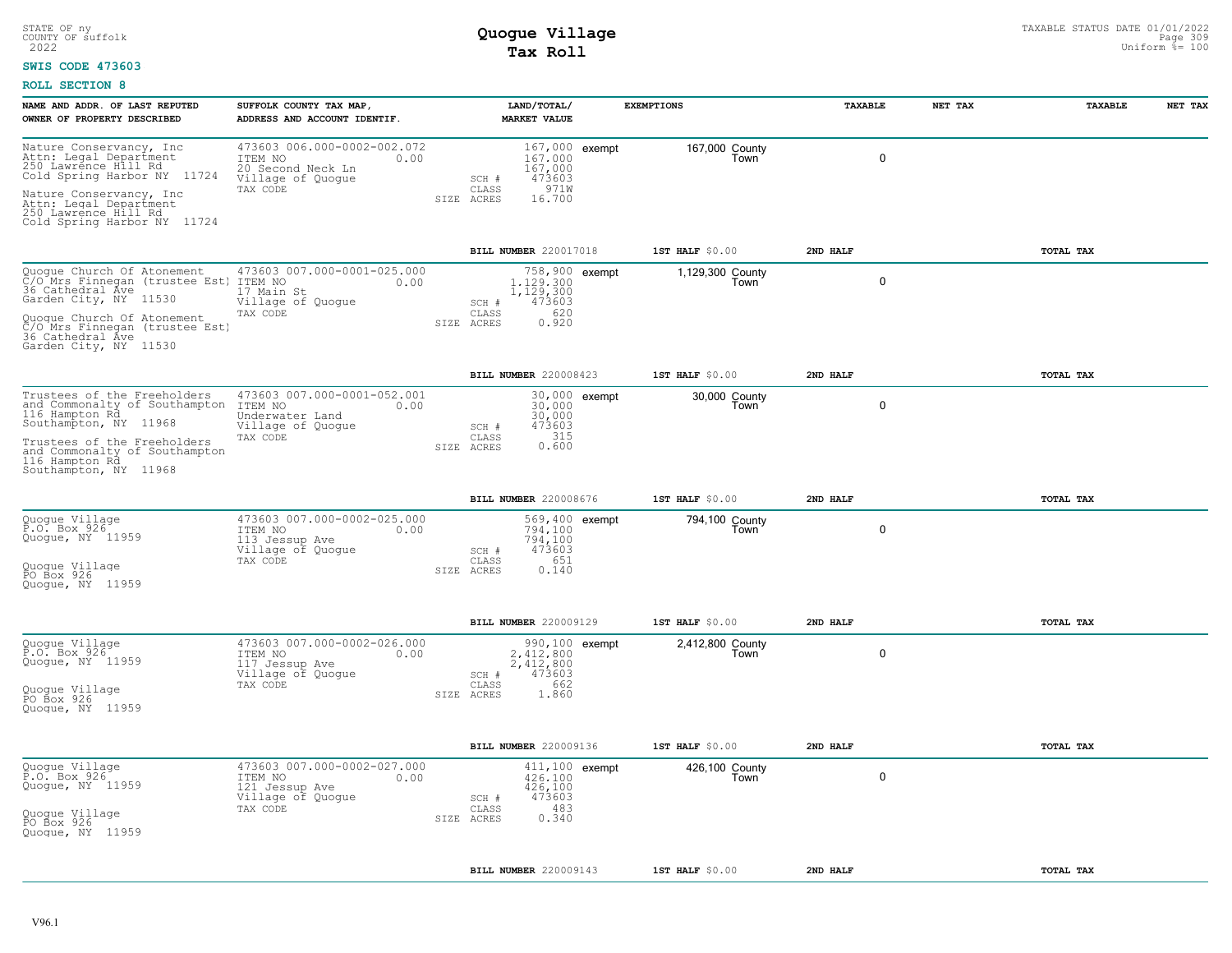#### **SWIS CODE 473603**

| NAME AND ADDR. OF LAST REPUTED<br>OWNER OF PROPERTY DESCRIBED                                                                                                                                                                                | SUFFOLK COUNTY TAX MAP,<br>ADDRESS AND ACCOUNT IDENTIF.                                           |            | LAND/TOTAL/<br><b>MARKET VALUE</b>                                                                 | <b>EXEMPTIONS</b>        | TAXABLE      | NET TAX | TAXABLE   | NET TAX |
|----------------------------------------------------------------------------------------------------------------------------------------------------------------------------------------------------------------------------------------------|---------------------------------------------------------------------------------------------------|------------|----------------------------------------------------------------------------------------------------|--------------------------|--------------|---------|-----------|---------|
| Quogue Village<br>P.O. Box 926<br>Quogue, NY 11959<br>Quogue Village<br>PO Box 926<br>Quoque, NY 11959                                                                                                                                       | 473603 007.000-0002-028.000<br>ITEM NO<br>0.00<br>123 Jessup Ave<br>Village of Quogue<br>TAX CODE |            | 859,300 exempt<br>1,754,700<br>1,754,700<br>473603<br>SCH #<br>652<br>CLASS<br>0.420<br>SIZE ACRES | 1,754,700 County<br>Town | $\mathbf{0}$ |         |           |         |
|                                                                                                                                                                                                                                              |                                                                                                   |            | BILL NUMBER 220009151                                                                              | 1ST HALF \$0.00          | 2ND HALF     |         | TOTAL TAX |         |
| Quogue Village<br>P.O. Box 926<br>Quoque, NY 11959<br>Quogue Village<br>PO Box 926<br>Quogue, NY 11959                                                                                                                                       | 473603 007.000-0002-029.000<br>ITEM NO<br>0.00<br>125 Jessup Ave<br>Village of Quogue<br>TAX CODE |            | 295,800 exempt<br>295,800<br>295,800<br>SCH #<br>473603<br>590<br>CLASS<br>0.460<br>SIZE ACRES     | 295,800 County<br>Town   | $\Omega$     |         |           |         |
|                                                                                                                                                                                                                                              |                                                                                                   |            | BILL NUMBER 220009167                                                                              | 1ST HALF \$0.00          | 2ND HALF     |         | TOTAL TAX |         |
| Quogue Village<br>P.O. Box 926<br>Quogue, NY 11959<br>Quoque Villaqe<br>PO Box 926<br>Quoque, NY 11959                                                                                                                                       | 473603 007.000-0002-031.001<br>ITEM NO<br>0.00<br>129 Jessup Ave<br>Village of Quogue<br>TAX CODE |            | 277,600 exempt<br>277,600<br>277,600<br>473603<br>SCH #<br>0.590<br>CLASS<br>SIZE ACRES            | 277,600 County<br>Town   | 0            |         |           |         |
|                                                                                                                                                                                                                                              |                                                                                                   |            | <b>BILL NUMBER 220009174</b>                                                                       | 1ST HALF $$0.00$         | 2ND HALF     |         | TOTAL TAX |         |
| Quogue Village<br>P.O. Box 926<br>Quogue, NY 11959<br>Quoque Villaqe<br>PO Box 926<br>Quoque, NY 11959                                                                                                                                       | 473603 007.000-0002-032.000<br>ITEM NO<br>0.00<br>131 Jessup Ave<br>Village of Quogue<br>TAX CODE |            | 260,300 exempt<br>260,300<br>260,300<br>473603<br>SCH #<br>590<br>CLASS<br>0.100<br>SIZE ACRES     | 260,300 County<br>Town   | 0            |         |           |         |
|                                                                                                                                                                                                                                              |                                                                                                   |            | <b>BILL NUMBER 220009181</b>                                                                       | 1ST HALF $$0.00$         | 2ND HALF     |         | TOTAL TAX |         |
| Presbyterian Church Quogue<br>C/O Westhampton Presbyterian<br>83 Old Meeting House Rd<br>Westhampton Béach, NY 11978<br>Presbyterian Church Quoque<br>C/O Westhampton Presbyterian<br>83 Old Meeting House Rd<br>Westhampton Beach, NY 11978 | 473603 007.000-0003-047.000<br>ITEM NO<br>0.00<br>1 Beach Ln<br>Village of Quogue<br>TAX CODE     |            | 445,200 exempt<br>923.400<br>923,400<br>473603<br>SCH #<br>620<br>CLASS<br>0.090<br>SIZE ACRES     | 923,400 County<br>Town   | 0            |         |           |         |
|                                                                                                                                                                                                                                              |                                                                                                   |            | BILL NUMBER 220009754                                                                              | 1ST HALF \$0.00          | 2ND HALF     |         | TOTAL TAX |         |
| Quogue Cemetery Association I: 473603 008.000-0001-020.000<br>Box <sup>-</sup> 209<br>Quoque NY 11959<br>Quoque Cemetery Association In TAX CODE<br>PO Box 209<br>Quoque, NY 11959-0209                                                      | ITEM NO<br>0.00<br>58 Lamb Ave<br>Village of Quogue                                               | SIZE ACRES | 2,459,300 exempt<br>2.461.300<br>2,461,300<br>473603<br>SCH #<br>695<br>CLASS<br>4.100             | 2,461,300 County<br>Town | $\mathbf 0$  |         |           |         |
|                                                                                                                                                                                                                                              |                                                                                                   |            | BILL NUMBER 220009969                                                                              | $1ST$ HALF $$0.00$       | 2ND HALF     |         | TOTAL TAX |         |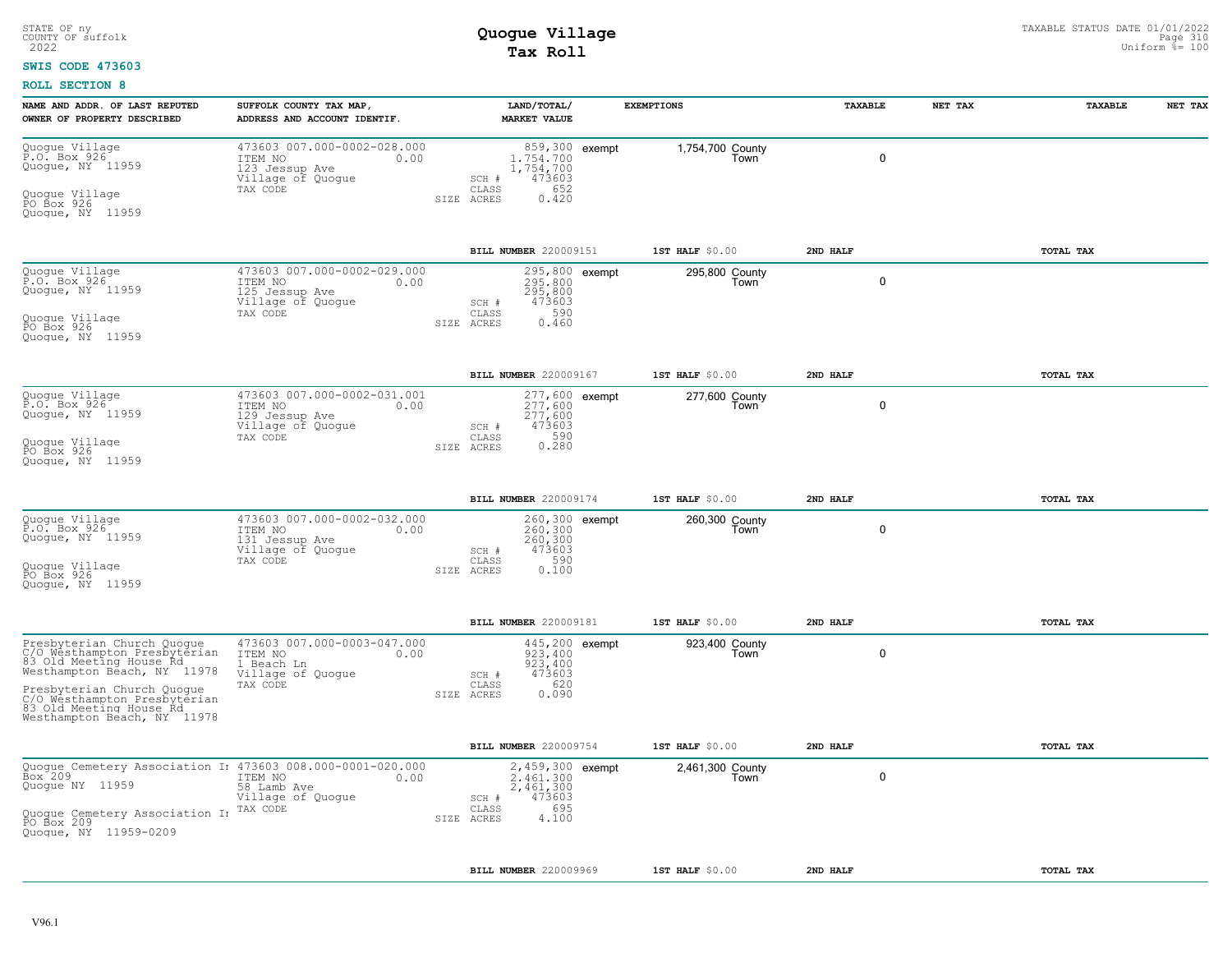### **SWIS CODE 473603**

| NAME AND ADDR. OF LAST REPUTED<br>OWNER OF PROPERTY DESCRIBED                                                                                                                                                             | SUFFOLK COUNTY TAX MAP,<br>ADDRESS AND ACCOUNT IDENTIF.                                            | LAND/TOTAL/<br><b>MARKET VALUE</b>                                                                         |            | <b>EXEMPTIONS</b>        | TAXABLE     | NET TAX | TAXABLE   | NET TAX |
|---------------------------------------------------------------------------------------------------------------------------------------------------------------------------------------------------------------------------|----------------------------------------------------------------------------------------------------|------------------------------------------------------------------------------------------------------------|------------|--------------------------|-------------|---------|-----------|---------|
| Ouogue Cemetary Association I: 473603 008.000-0001-035.002<br>P 0 Box 209 000 ITEM NO 000<br>Marinold Way<br>Quogue NY 11959<br>Quoque Cemetary Association I <sub>I</sub> TAX CODE<br>P.O. Box 209<br>Quoque NY 11959    | ITEM NO<br>0.00<br>Marinold Way<br>Village of Quogue                                               | 500<br>500<br>473603<br>SCH #<br>692<br>CLASS<br>SIZE ACRES<br>0.290                                       | 500 exempt | 500 County<br>Town       | $\mathbf 0$ |         |           |         |
|                                                                                                                                                                                                                           |                                                                                                    | BILL NUMBER 220018376                                                                                      |            | 1ST HALF \$0.00          | 2ND HALF    |         | TOTAL TAX |         |
| Quogue Cemetery Association, : 473603 008.000-0001-036.002<br>P O Box 209 TEM NO<br>Quogue NY 11959 10 Quahoq Ln<br>Quogue Cemetery Association, : <sup>TAX CODE</sup><br>P O Box 209<br>18 Midland St<br>Quogue NY 11959 | 10 Quahog Ln<br>Village of Quogue                                                                  | 1,002,400 exempt<br>1,002,400<br>1,002,400<br>473603<br>SCH #<br>$0.311$<br>$0.590$<br>CLASS<br>SIZE ACRES |            | 1,002,400 County<br>Town | $\mathbf 0$ |         |           |         |
|                                                                                                                                                                                                                           |                                                                                                    | BILL NUMBER 220010109                                                                                      |            | 1ST HALF \$0.00          | 2ND HALF    |         | TOTAL TAX |         |
| Town of Southampton<br>116 Hampton Rd<br>Southampton, NY 11968<br>Southampton Town<br>116 Hampton Rd<br>Southampton, NY 11968                                                                                             | 473603 009.000-0001-015.001<br>ITEM NO<br>0.00<br>114A Jessup Ave<br>Village of Quogue<br>TAX CODE | 617,300 exempt<br>694,800<br>694,800<br>473603<br>SCH #<br>$0.210$<br>$0.280$<br>CLASS<br>SIZE ACRES       |            | 694,800 County<br>Town   | $\mathbf 0$ |         |           |         |
|                                                                                                                                                                                                                           |                                                                                                    | BILL NUMBER 220017791                                                                                      |            | 1ST HALF \$0.00          | 2ND HALF    |         | TOTAL TAX |         |
| Quogue Village<br>P.O. Box 926<br>Quogue, NY 11959<br>Quoque Village<br>PO Box 926<br>Quoque, NY 11959                                                                                                                    | 473603 009.000-0001-016.001<br>ITEM NO<br>0.00<br>116 Jessup Ave<br>Village of Quogue<br>TAX CODE  | 467,700 exempt<br>$467.700$<br>$467,700$<br>473603<br>SCH #<br>311<br>CLASS<br>0.200<br>SIZE ACRES         |            | 467,700 County<br>Town   | $\mathbf 0$ |         |           |         |
|                                                                                                                                                                                                                           |                                                                                                    | BILL NUMBER 220010387                                                                                      |            | 1ST HALF \$0.00          | 2ND HALF    |         | TOTAL TAX |         |
| Quogue Village<br>P.O. Box 926<br>Quogue, NY 11959<br>Quogue Village<br>PO Box 926<br>Quogue, NY 11959                                                                                                                    | 473603 009.000-0001-017.002<br>ITEM NO<br>0.00<br>118 Jessup Ave<br>Village of Quogue<br>TAX CODE  | 615,400 exempt<br>615,400<br>615,400<br>473603<br>SCH #<br>311<br>CLASS<br>0.260<br>SIZE ACRES             |            | 615,400 County<br>Town   | $\mathbf 0$ |         |           |         |
|                                                                                                                                                                                                                           |                                                                                                    | BILL NUMBER 220010391                                                                                      |            | 1ST HALF \$0.00          | 2ND HALF    |         | TOTAL TAX |         |
| Quogue School District<br>Midland St<br>Quogue, NY 11959<br>Quogue School District<br>PO Box 957<br>Quogue, NY 11959-0957                                                                                                 | 473603 009.000-0003-011.000<br>0.00<br>ITEM NO<br>10 Edgewood Rd<br>Village of Quogue<br>TAX CODE  | 4,044,700 exempt<br>9,804,800<br>9,804,800<br>473603<br>SCH #<br>612<br>CLASS<br>8.860<br>SIZE ACRES       |            | 9,804,800 County<br>Town | 0           |         |           |         |
|                                                                                                                                                                                                                           |                                                                                                    | <b>BILL NUMBER 220010947</b>                                                                               |            | $1ST$ HALF $$0.00$       | 2ND HALF    |         | TOTAL TAX |         |
|                                                                                                                                                                                                                           |                                                                                                    |                                                                                                            |            |                          |             |         |           |         |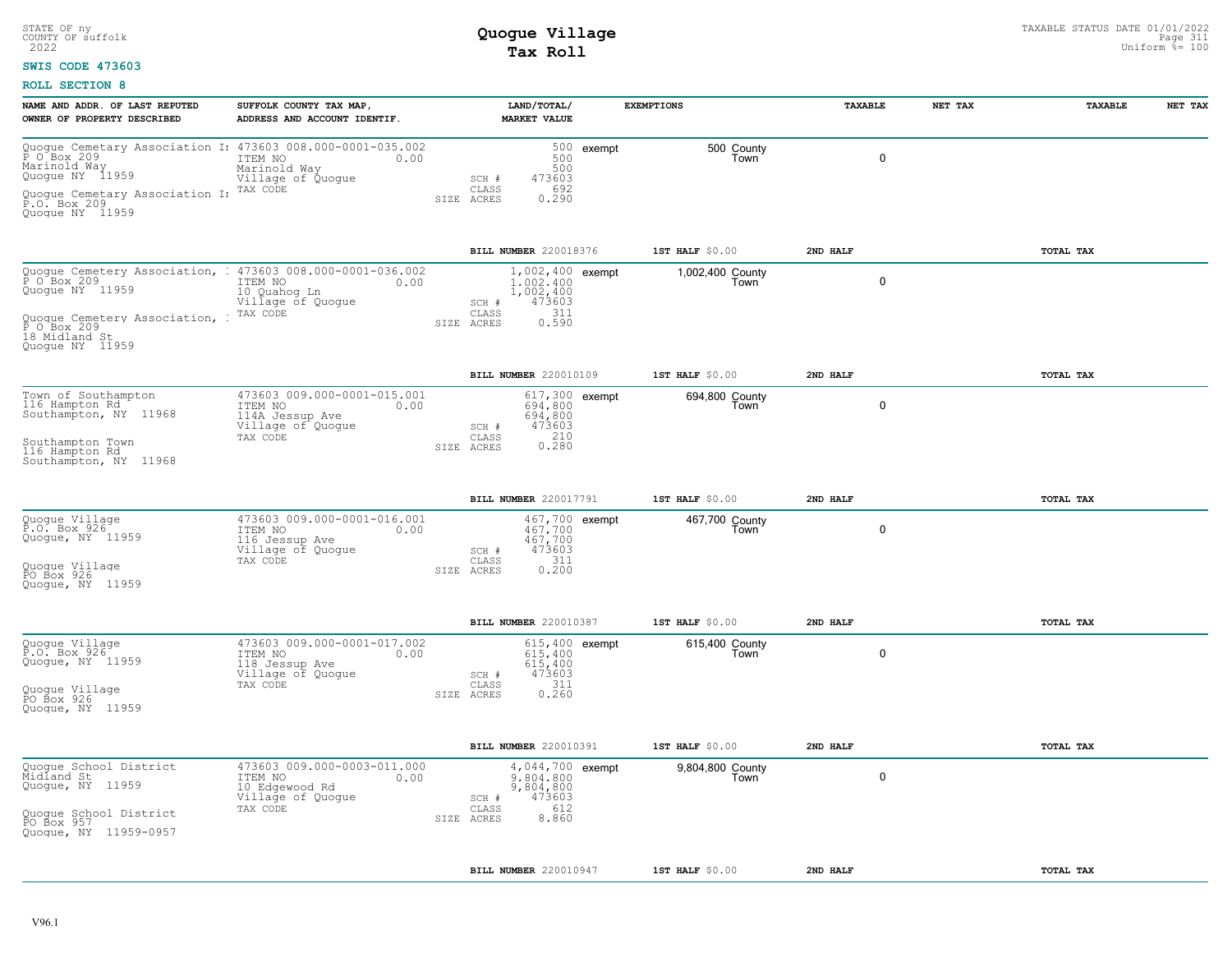### **SWIS CODE 473603**

| NAME AND ADDR. OF LAST REPUTED<br>OWNER OF PROPERTY DESCRIBED                                                                                                                                                                                                | SUFFOLK COUNTY TAX MAP,<br>ADDRESS AND ACCOUNT IDENTIF.                                           |            | LAND/TOTAL/<br><b>MARKET VALUE</b>                                                                | <b>EXEMPTIONS</b>        | TAXABLE     | NET TAX | TAXABLE          | NET TAX |
|--------------------------------------------------------------------------------------------------------------------------------------------------------------------------------------------------------------------------------------------------------------|---------------------------------------------------------------------------------------------------|------------|---------------------------------------------------------------------------------------------------|--------------------------|-------------|---------|------------------|---------|
| Quogue Library<br>Quogue St<br>Quogue, NY 11959<br>Quogue Library<br>PO Box 5036<br>Quoque, NY 11959-5036                                                                                                                                                    | 473603 010.000-0001-013.000<br>ITEM NO<br>0.00<br>90 Quogue St<br>Village of Quogue<br>TAX CODE   | SIZE ACRES | 1,044,000 exempt<br>1.343.400<br>1, 343, 400<br>473603<br>SCH #<br>611<br>CLASS<br>0.480          | 1,343,400 County<br>Town | $\mathbf 0$ |         |                  |         |
|                                                                                                                                                                                                                                                              |                                                                                                   |            | BILL NUMBER 220011221                                                                             | 1ST HALF \$0.00          | 2ND HALF    |         | <b>TOTAL TAX</b> |         |
| Quogue Library<br>Quogue St<br>Quoque, NY 11959<br>Quogue Library<br>PO Box 5036<br>Quogue, NY 11959-5036                                                                                                                                                    | 473603 010.000-0001-020.000<br>ITEM NO<br>0.00<br>90 Quogue St<br>Village of Quogue<br>TAX CODE   | SIZE ACRES | 1,223,400 exempt<br>1.223.400<br>1,223,400<br>473603<br>SCH #<br>311<br>$\mathtt{CLASS}$<br>1.150 | 1,223,400 County<br>Town | 0           |         |                  |         |
|                                                                                                                                                                                                                                                              |                                                                                                   |            | BILL NUMBER 220011302                                                                             | 1ST HALF \$0.00          | 2ND HALF    |         | TOTAL TAX        |         |
| South Fork Land Foundation In 473603 010.000-0003-020.001<br>C/o Clifford Foster 117EM NO<br>P.O. Box 384 control 68 Quaquanantuck Ln<br>Sagaponack, NY 11962<br>South Fork Land Foundation Inc<br>C/O Clifford Foster<br>PO Box 384<br>Saqaponack, NY 11962 | 68 Quaquanantuck Ln<br>Village of Quogue<br>TAX CODE                                              | SIZE ACRES | 2,072,300 exempt<br>2.072.300<br>2,072,300<br>473603<br>SCH #<br>$1.311$<br>$1.000$<br>CLASS      | 2,072,300 County<br>Town | $\mathbf 0$ |         |                  |         |
|                                                                                                                                                                                                                                                              |                                                                                                   |            | BILL NUMBER 220012165                                                                             | 1ST HALF \$0.00          | 2ND HALF    |         | TOTAL TAX        |         |
| Trustees of the Freeholders<br>and Commonalty of Southampton<br>116 Hampton Rd<br>Southampton, NY 11968<br>Trustees of the Freeholders<br>and Commonalty of Southampton<br>116 Hampton Rd<br>Southampton, NY 11968                                           | 473603 010.000-0003-051.000<br>ITEM NO<br>0.00<br>39 Niamogue Ln<br>Village of Quogue<br>TAX CODE | SIZE ACRES | 15,500 exempt<br>15,500<br>15,500<br>473603<br>SCH #<br>315<br>CLASS<br>0.310                     | 15,500 County<br>Town    | $\mathbf 0$ |         |                  |         |
|                                                                                                                                                                                                                                                              |                                                                                                   |            | BILL NUMBER 220012482                                                                             | 1ST HALF \$0.00          | 2ND HALF    |         | TOTAL TAX        |         |
| Quogue Village<br>P.O. Box 926<br>Quogue, NY 11959<br>Quogue Village<br>PO Box 926<br>Quoque, NY 11959                                                                                                                                                       | 473603 015.000-0001-019.000<br>ITEM NO<br>0.00<br>131 Dune Rd<br>Village of Quogue<br>TAX CODE    | SIZE ACRES | 106,300 exempt<br>106,300<br>106,300<br>473603<br>SCH #<br>311<br>CLASS<br>0.030                  | 106,300 County<br>Town   | $\mathbf 0$ |         |                  |         |
|                                                                                                                                                                                                                                                              |                                                                                                   |            | BILL NUMBER 220014723                                                                             | 1ST HALF \$0.00          | 2ND HALF    |         | TOTAL TAX        |         |
| Quogue Village<br>P.O. Box 926<br>Quogue, NY 11959<br>Quogue Village<br>PO Box 926<br>Quoque, NY 11959                                                                                                                                                       | 473603 016.000-0001-001.003<br>ITEM NO<br>0.00<br>153 Dune Rd<br>Village of Quogue<br>TAX CODE    | SIZE ACRES | 3,479,000 exempt<br>3,479,000<br>3,479,000<br>473603<br>SCH #<br>311W<br>CLASS<br>2.000           | 3,479,000 County<br>Town | 0           |         |                  |         |
|                                                                                                                                                                                                                                                              |                                                                                                   |            | BILL NUMBER 220015023                                                                             | 1ST HALF \$0.00          | 2ND HALF    |         | TOTAL TAX        |         |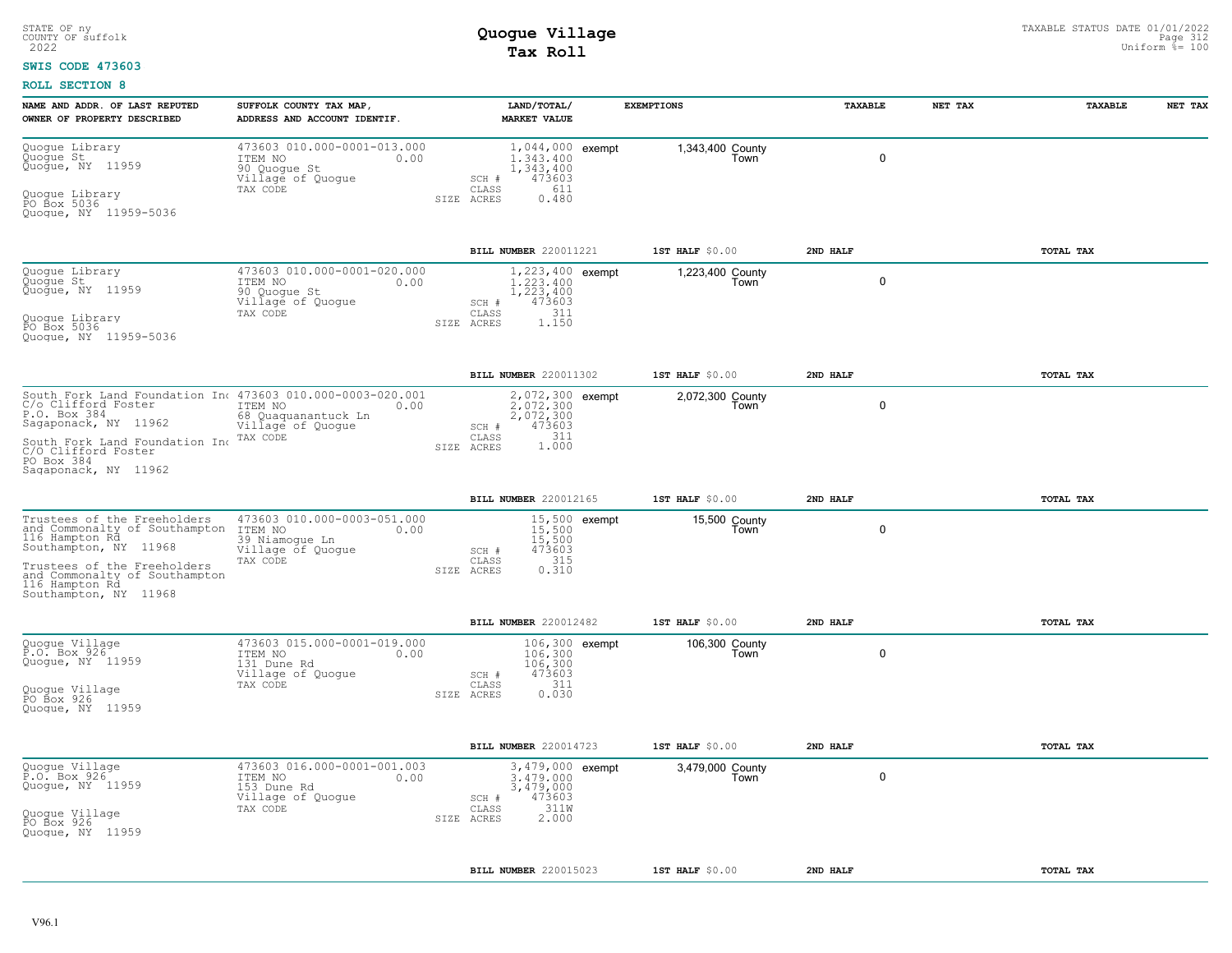### **SWIS CODE 473603**

| NAME AND ADDR. OF LAST REPUTED<br>OWNER OF PROPERTY DESCRIBED                                                                                                             | SUFFOLK COUNTY TAX MAP,<br>ADDRESS AND ACCOUNT IDENTIF.                                        |                       | LAND/TOTAL/<br><b>MARKET VALUE</b>                                                      | <b>EXEMPTIONS</b> |                          | <b>TAXABLE</b> | NET TAX | TAXABLE   | NET TAX |
|---------------------------------------------------------------------------------------------------------------------------------------------------------------------------|------------------------------------------------------------------------------------------------|-----------------------|-----------------------------------------------------------------------------------------|-------------------|--------------------------|----------------|---------|-----------|---------|
| Quogue Village<br>P.O. Box 926<br>Quogue, NY 11959<br>Quogue Village<br>PO Box 926<br>Quogue, NY 11959                                                                    | 473603 016.000-0001-001.004<br>ITEM NO<br>0.00<br>155 Dune Rd<br>Village of Quogue<br>TAX CODE | SIZE ACRES            | 3,015,100 exempt<br>3.015.100<br>3,015,100<br>473603<br>SCH #<br>311W<br>CLASS<br>1,300 |                   | 3,015,100 County<br>Town | $\mathbf 0$    |         |           |         |
|                                                                                                                                                                           |                                                                                                |                       | BILL NUMBER 220015036                                                                   |                   | 1ST HALF \$0.00          | 2ND HALF       |         | TOTAL TAX |         |
| Quogue Village<br>P.O. Box 926<br>Quoque, NY 11959<br>Quogue Village<br>PO Box 926                                                                                        | 473603 016.000-0001-008.000<br>ITEM NO<br>0.00<br>171 Dune Rd<br>Village of Quogue<br>TAX CODE |                       | 38,000 exempt<br>38,000<br>38,000<br>473603<br>SCH #<br>653W<br>CLASS<br>3.800          |                   | 38,000 County<br>Town    | $\mathbf 0$    |         |           |         |
| Quoque, NY 11959                                                                                                                                                          |                                                                                                | SIZE ACRES            |                                                                                         |                   |                          |                |         |           |         |
|                                                                                                                                                                           |                                                                                                |                       | BILL NUMBER 220015104                                                                   |                   | 1ST HALF \$0.00          | 2ND HALF       |         | TOTAL TAX |         |
| Quogue Village<br>P.O. Box 926<br>Quoque, NY 11959                                                                                                                        | 473603 016.000-0001-009.000<br>ITEM NO<br>0.00<br>173 Dune Rd<br>Village of Quogue<br>TAX CODE |                       | 30,000 exempt<br>30,000<br>30,000<br>SCH #<br>473603<br>971W<br>CLASS                   |                   | 30,000 County<br>Town    | $\mathbf 0$    |         |           |         |
| Quoque Village<br>PO Box 926<br>Quoque, NY 11959                                                                                                                          |                                                                                                | SIZE ACRES            | 3.000                                                                                   |                   |                          |                |         |           |         |
|                                                                                                                                                                           |                                                                                                |                       | BILL NUMBER 220015117                                                                   |                   | 1ST HALF \$0.00          | 2ND HALF       |         | TOTAL TAX |         |
| Town of Southampton<br>Village of Quogue<br>116 Hampton Rd.<br>Southampton, NY 11968<br>Town of Southampton<br>116 Hampton Rd                                             | 473603 016.000-0001-010.002<br>ITEM NO<br>0.00<br>Private Row<br>Village of Quogue<br>TAX CODE | SIZE ACRES            | 500 exempt<br>500<br>500<br>473603<br>SCH #<br>CLASS<br>560W<br>0.280                   |                   | 500 County<br>Town       | $\Omega$       |         |           |         |
| Southampton, NY 11968                                                                                                                                                     |                                                                                                |                       |                                                                                         |                   |                          |                |         |           |         |
|                                                                                                                                                                           |                                                                                                |                       | BILL NUMBER 220015133                                                                   |                   | 1ST HALF \$0.00          | 2ND HALF       |         | TOTAL TAX |         |
| Quogue Village<br>P.O. Box 926<br>Quogue, NY 11959                                                                                                                        | 473603 016.000-0001-011.000<br>ITEM NO<br>0.00<br>175 Dune Rd<br>Village of Quogue<br>TAX CODE |                       | 47,000 exempt<br>47.000<br>47,000<br>473603<br>SCH #<br>971W<br>CLASS                   |                   | 47,000 County<br>Town    | 0              |         |           |         |
| Quogue Village<br>PO Box 926<br>Quogue, NY 11959                                                                                                                          |                                                                                                | SIZE ACRES            | 4.700                                                                                   |                   |                          |                |         |           |         |
|                                                                                                                                                                           |                                                                                                | BILL NUMBER 220015146 |                                                                                         |                   | 1ST HALF \$0.00          | 2ND HALF       |         | TOTAL TAX |         |
| Suffolk County Multifaceted L: 473603 016.000-0001-012.000<br>Suffolk County Department of 1 ITEM NO 0.00<br>Southampton Town 177 Dune Rd<br>Quogue Village 1 177 Dune Rd | Village of Quogue                                                                              |                       | $116,800$ exempt<br>116,800<br>116,800<br>473603<br>SCH #                               |                   | 116,800 County<br>Town   | 0              |         |           |         |
| Suffolk County Department of 1 <sup>TAX CODE</sup><br>Division of Real Estate<br>Att R J Bhatt<br>PO Box 6100                                                             |                                                                                                | SIZE ACRES            | 971W<br>CLASS<br>11.680                                                                 |                   |                          |                |         |           |         |
|                                                                                                                                                                           |                                                                                                |                       | BILL NUMBER 220015159                                                                   |                   | 1ST HALF \$0.00          | 2ND HALF       |         | TOTAL TAX |         |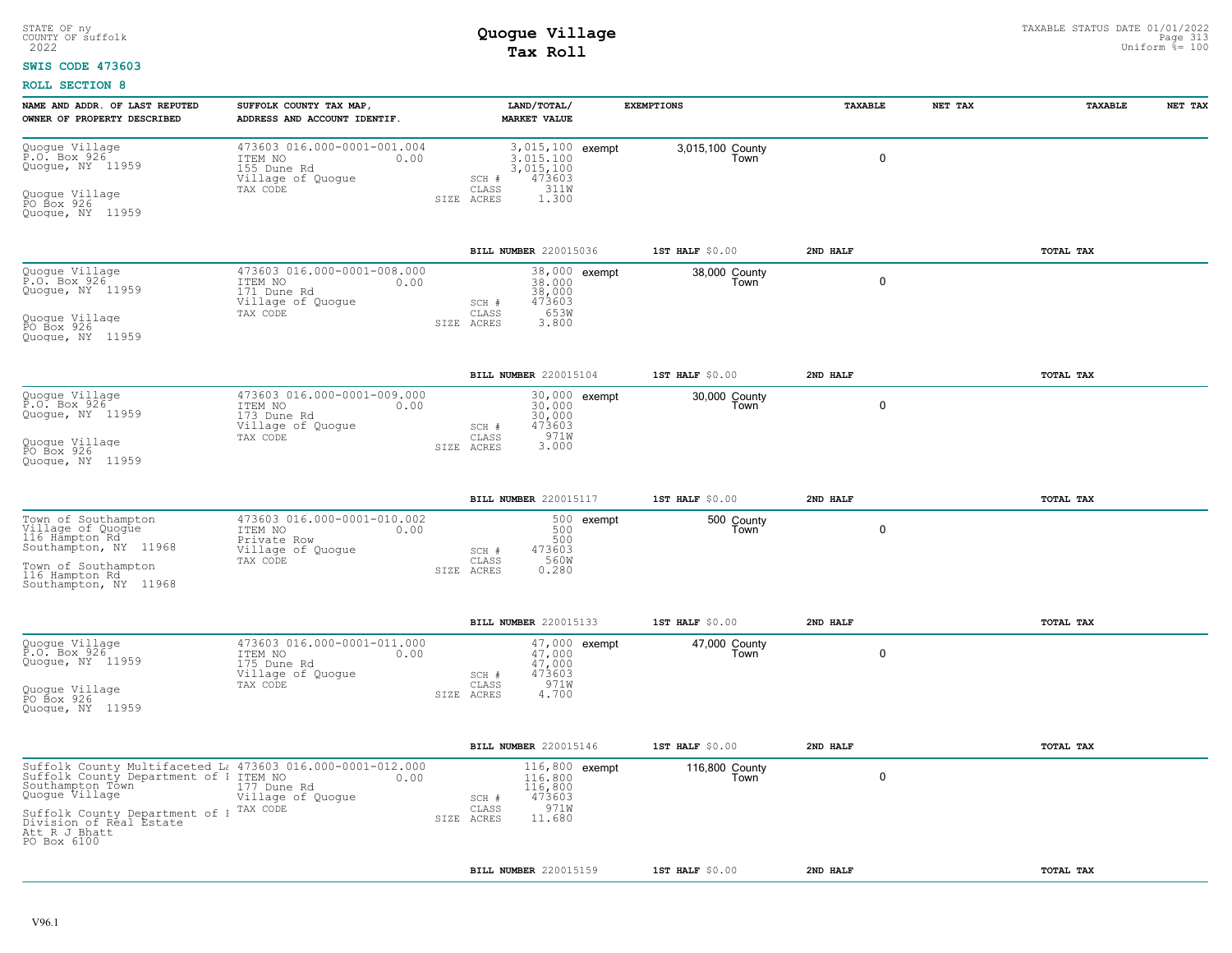#### **SWIS CODE 473603**

| NAME AND ADDR. OF LAST REPUTED<br>OWNER OF PROPERTY DESCRIBED                                                                                                                                                                                         | SUFFOLK COUNTY TAX MAP,<br>ADDRESS AND ACCOUNT IDENTIF.                                        | LAND/TOTAL/<br><b>MARKET VALUE</b>                                          |               | <b>EXEMPTIONS</b>     | TAXABLE      | NET TAX | TAXABLE   | NET TAX |
|-------------------------------------------------------------------------------------------------------------------------------------------------------------------------------------------------------------------------------------------------------|------------------------------------------------------------------------------------------------|-----------------------------------------------------------------------------|---------------|-----------------------|--------------|---------|-----------|---------|
| Quogue Village<br>P.O. Box 926<br>Quogue, NY 11959<br>Quogue Village<br>PO Box 926<br>Quoque, NY 11959                                                                                                                                                | 473603 016.000-0001-014.000<br>ITEM NO<br>0.00<br>185 Dune Rd<br>Village of Quogue<br>TAX CODE | 16,000<br>16,000<br>473603<br>SCH #<br>971<br>CLASS<br>1.600<br>SIZE ACRES  | 16,000 exempt | 16,000 County<br>Town | $\mathbf 0$  |         |           |         |
|                                                                                                                                                                                                                                                       |                                                                                                | BILL NUMBER 220015175                                                       |               | 1ST HALF \$0.00       | 2ND HALF     |         | TOTAL TAX |         |
| Suffolk County Multifaceted L: 473603 016.000-0001-015.000<br>Suffolk County Department of 1 ITEM NO 0.00<br>Southampton Town<br>Quogue Village<br>Suffolk County Department of 1 TAX CODE<br>Division of Real Estate<br>Att R J Bhatt<br>PO Box 6100 | 187 Dune Rd<br>Village of Quogue                                                               | 48,000<br>48,000<br>473603<br>SCH #<br>971W<br>CLASS<br>SIZE ACRES<br>4.800 | 48,000 exempt | 48,000 County<br>Town | 0            |         |           |         |
|                                                                                                                                                                                                                                                       |                                                                                                | BILL NUMBER 220015188                                                       |               | 1ST HALF \$0.00       | 2ND HALF     |         | TOTAL TAX |         |
| Quogue Village<br>Southampton Town<br>P.O. Box 926<br>Quogue, NY 11959<br>Southampton Town<br>116 Hampton Rd<br>Southampton, NY 11968                                                                                                                 | 473603 016.000-0001-017.000<br>ITEM NO<br>0.00<br>191 Dune Rd<br>Village of Quogue<br>TAX CODE | 91,000<br>91,000<br>473603<br>SCH #<br>971W<br>CLASS<br>9.100<br>SIZE ACRES | 91,000 exempt | 91,000 County<br>Town | $\mathbf{0}$ |         |           |         |
|                                                                                                                                                                                                                                                       |                                                                                                | BILL NUMBER 220015201                                                       |               | 1ST HALF \$0.00       | 2ND HALF     |         | TOTAL TAX |         |
| Southampton Town<br>Quogue Village<br>116 Hampton Rd<br>Southampton, NY 11968<br>Southampton Town<br>116 Hampton Rd<br>Southampton, NY 11968                                                                                                          | 473603 016.000-0001-018.000<br>ITEM NO<br>0.00<br>195 Dune Rd<br>Village of Quoque<br>TAX CODE | 84,000<br>84,000<br>473603<br>SCH #<br>971W<br>CLASS<br>8,400<br>SIZE ACRES | 84,000 exempt | 84,000 County<br>Town | $\mathbf 0$  |         |           |         |
|                                                                                                                                                                                                                                                       |                                                                                                | BILL NUMBER 220015214                                                       |               | 1ST HALF \$0.00       | 2ND HALF     |         | TOTAL TAX |         |
| Town of Southampton<br>116 Hampton Rd<br>Southampton, NY 11968<br>Town of Southampton<br>116 Hampton Rd<br>Southampton, NY 11968                                                                                                                      | 473603 016.000-0001-020.000<br>ITEM NO<br>0.00<br>201 Dune Rd<br>Village of Quogue<br>TAX CODE | 43,000<br>43,000<br>473603<br>SCH #<br>971W<br>CLASS<br>4.300<br>SIZE ACRES | 43,000 exempt | 43,000 County<br>Town | $\mathbf 0$  |         |           |         |
|                                                                                                                                                                                                                                                       |                                                                                                | BILL NUMBER 220015231                                                       |               | 1ST HALF \$0.00       | 2ND HALF     |         | TOTAL TAX |         |
| Quogue Village<br>P.O. Box 926<br>Quogue, NY 11959<br>Quogue Village<br>PO Box 926<br>Quoque, NY 11959                                                                                                                                                | 473603 016.000-0001-021.000<br>ITEM NO<br>0.00<br>203 Dune Rd<br>Village of Quogue<br>TAX CODE | 47.700<br>47,700<br>473603<br>SCH #<br>971W<br>CLASS<br>4.000<br>SIZE ACRES | 40,000 exempt | 47,700 County<br>Town | $\mathbf 0$  |         |           |         |
|                                                                                                                                                                                                                                                       |                                                                                                | BILL NUMBER 220015243                                                       |               | $1ST$ HALF $$0.00$    | 2ND HALF     |         | TOTAL TAX |         |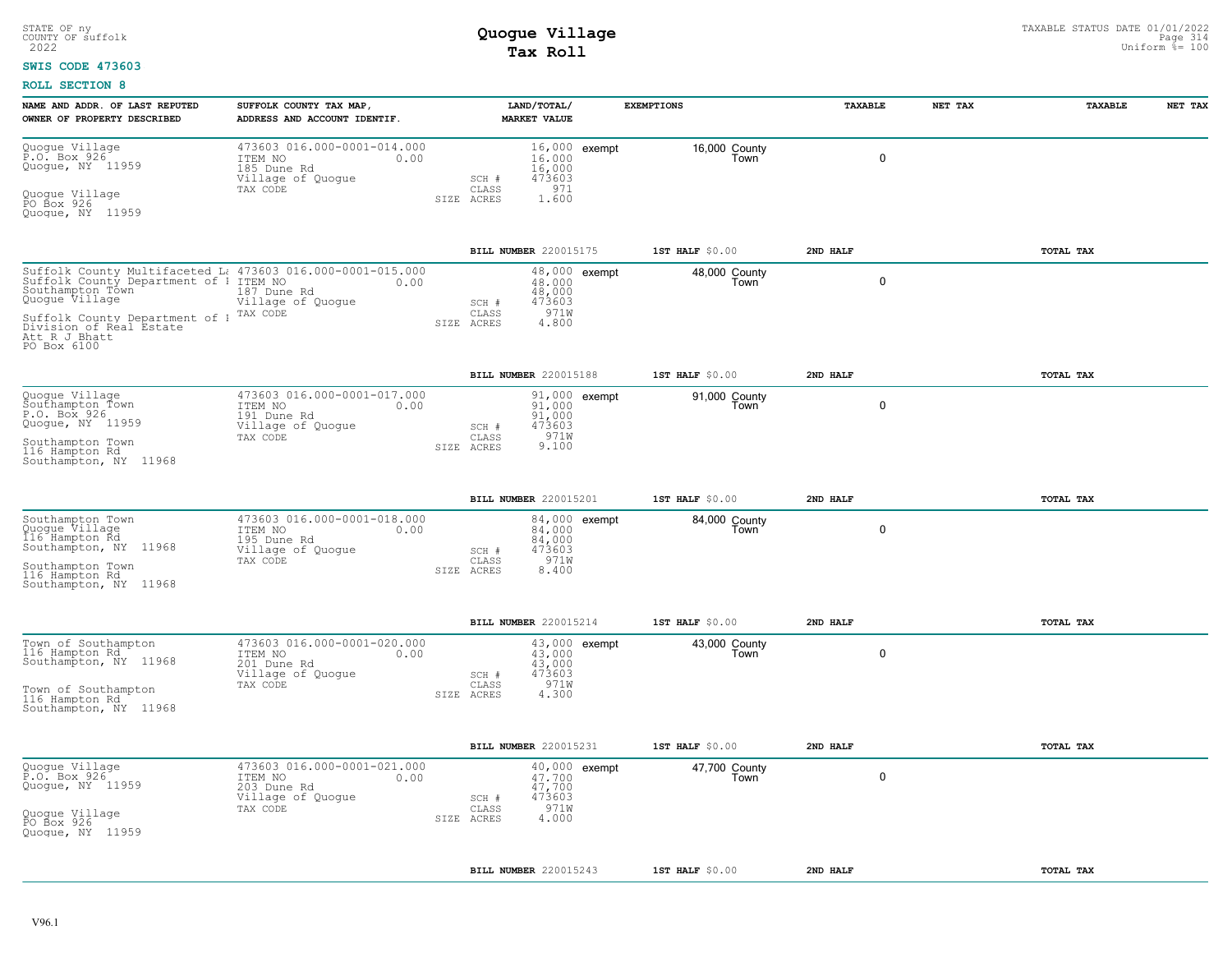#### **SWIS CODE 473603**

| NAME AND ADDR. OF LAST REPUTED<br>OWNER OF PROPERTY DESCRIBED                                                                                             | SUFFOLK COUNTY TAX MAP,<br>ADDRESS AND ACCOUNT IDENTIF.                                        |            | LAND/TOTAL/<br>MARKET VALUE                                                             | <b>EXEMPTIONS</b>        | <b>TAXABLE</b> | NET TAX | <b>TAXABLE</b> | NET TAX |
|-----------------------------------------------------------------------------------------------------------------------------------------------------------|------------------------------------------------------------------------------------------------|------------|-----------------------------------------------------------------------------------------|--------------------------|----------------|---------|----------------|---------|
| Quogue Village<br>P.O. Box 926<br>Quogue, NY 11959<br>Quogue Village<br>PO Box 926<br>Quoque, NY 11959                                                    | 473603 016.000-0002-005.000<br>ITEM NO<br>0.00<br>170 Dune Rd<br>Village of Quogue<br>TAX CODE | SIZE ACRES | 2,243,400 exempt<br>2.338.700<br>2,338,700<br>473603<br>SCH #<br>560W<br>CLASS<br>1.800 | 2,338,700 County<br>Town | 0              |         |                |         |
|                                                                                                                                                           |                                                                                                |            | BILL NUMBER 220015311                                                                   | 1ST HALF \$0.00          | 2ND HALF       |         | TOTAL TAX      |         |
| Southampton Town<br>Quogue Village<br>116 Hampton Rd<br>Southampton, NY 11968<br>Southampton Town<br>116 Hampton Rd<br>Southampton, NY 11968              | 473603 016.000-0002-006.000<br>0.00<br>ITEM NO<br>172 Dune Rd<br>Village of Quoque<br>TAX CODE | SIZE ACRES | 7,641,200 exempt<br>8.287.100<br>8,287,100<br>473603<br>SCH #<br>210W<br>CLASS<br>1.700 | 8,287,100 County<br>Town | 0              |         |                |         |
|                                                                                                                                                           |                                                                                                |            | BILL NUMBER 220015324                                                                   | 1ST HALF \$0.00          | 2ND HALF       |         | TOTAL TAX      |         |
| Town of Southampton<br>Village of Quogue<br>116 Hämpton Rd<br>Southampton, NY 11968<br>Town of Southampton<br>116 Hampton Rd<br>Southampton, NY 11968     | 473603 016.000-0002-007.002<br>ITEM NO<br>0.00<br>Private Row<br>Village of Quogue<br>TAX CODE | SIZE ACRES | 1,936,900 exempt<br>1,936,900<br>1,936,900<br>473603<br>SCH #<br>311W<br>CLASS<br>0.150 | 1,936,900 County<br>Town | 0              |         |                |         |
|                                                                                                                                                           |                                                                                                |            | BILL NUMBER 220015341                                                                   | 1ST HALF \$0.00          | 2ND HALF       |         | TOTAL TAX      |         |
| Southampton Town<br>Quogue Village<br>116 Hampton Rd.<br>Southampton, NY 11968<br>Southampton Town<br>116 Hampton Rd<br>Southampton, NY 11968             | 473603 016.000-0002-015.000<br>ITEM NO<br>0.00<br>190 Dune Rd<br>Village of Quogue<br>TAX CODE | SIZE ACRES | 1,254,300 exempt<br>1,254,300<br>1,254,300<br>473603<br>SCH #<br>311<br>CLASS<br>0.390  | 1,254,300 County<br>Town | 0              |         |                |         |
|                                                                                                                                                           |                                                                                                |            | BILL NUMBER 220015421                                                                   | 1ST HALF \$0.00          | 2ND HALF       |         | TOTAL TAX      |         |
| Southampton Town<br>Suffolk County<br>Quogue Village<br>116 Hampton Rd<br>Southampton, NY 11968<br>Suffolk County<br>330 Center Dr<br>Riverhead, NY 11901 | 473603 016.000-0003-009.002<br>ITEM NO<br>0.00<br>11 Dune Rd<br>Village of Quogue<br>TAX CODE  | SIZE ACRES | 158,000 exempt<br>158,000<br>158,000<br>473603<br>SCH #<br>971W<br>CLASS<br>15.800      | 158,000 County<br>Town   | 0              |         |                |         |
|                                                                                                                                                           |                                                                                                |            | BILL NUMBER 220018321                                                                   | 1ST HALF \$0.00          | 2ND HALF       |         | TOTAL TAX      |         |
| Town of Southampton<br>116 Hampton Rd<br>Southampton, NY 11968<br>Town of Southampton<br>116 Hampton Rd<br>Southampton, NY 11968                          | 473603 016.000-0003-011.000<br>ITEM NO<br>0.00<br>215 Dune Rd<br>Village of Quogue<br>TAX CODE | SIZE ACRES | 79,700 exempt<br>79,700<br>79,700<br>473603<br>SCH #<br>971W<br>CLASS<br>7.970          | 79,700 County<br>Town    | 0              |         |                |         |
|                                                                                                                                                           |                                                                                                |            | BILL NUMBER 220015528                                                                   | $1ST$ HALF $$0.00$       | 2ND HALF       |         | TOTAL TAX      |         |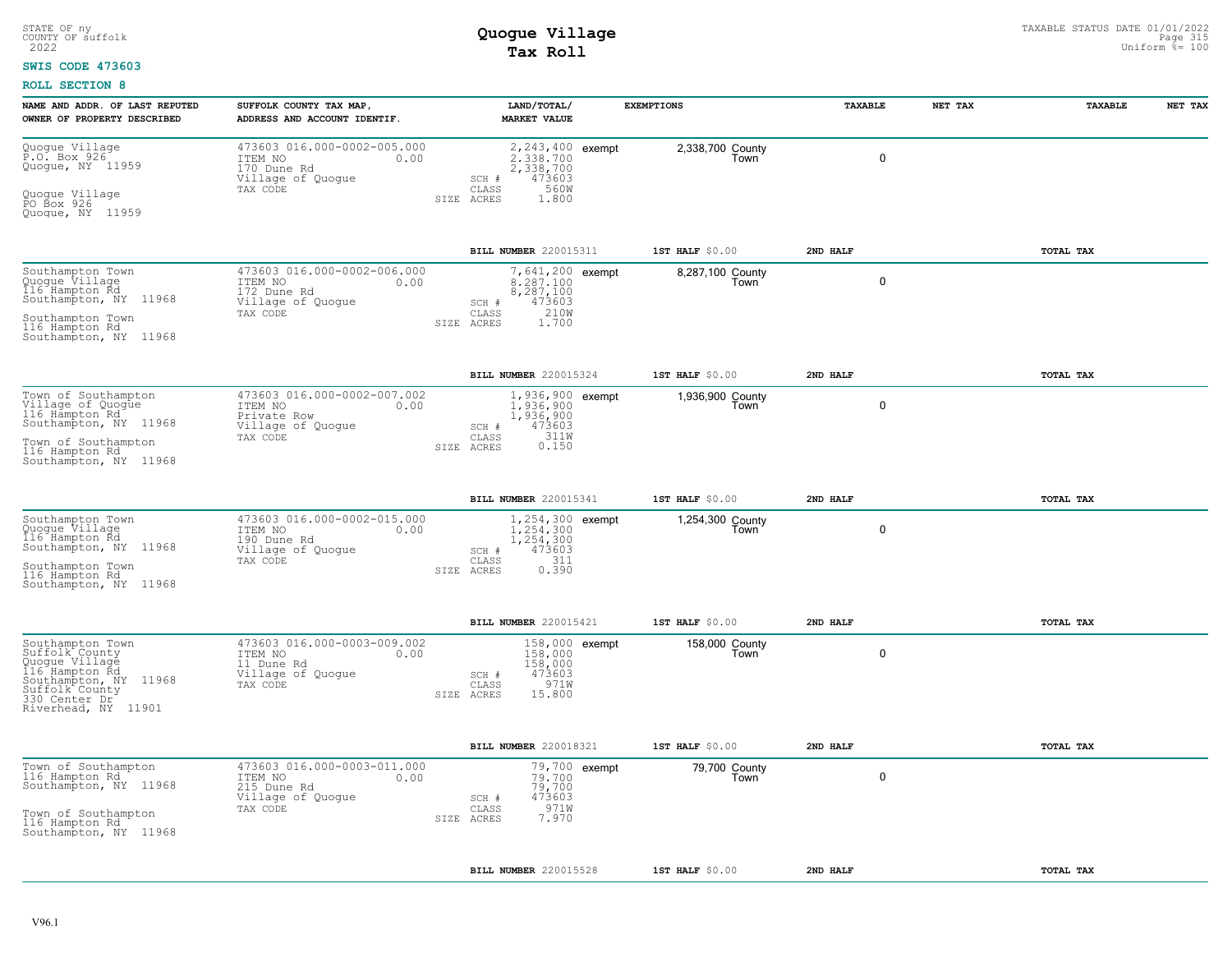### **SWIS CODE 473603**

| NAME AND ADDR. OF LAST REPUTED<br>OWNER OF PROPERTY DESCRIBED                                           | SUFFOLK COUNTY TAX MAP,<br>ADDRESS AND ACCOUNT IDENTIF.                                        |                              | LAND/TOTAL/<br><b>MARKET VALUE</b>                                       | <b>EXEMPTIONS</b>         | TAXABLE       | NET TAX   | TAXABLE   | NET TAX |
|---------------------------------------------------------------------------------------------------------|------------------------------------------------------------------------------------------------|------------------------------|--------------------------------------------------------------------------|---------------------------|---------------|-----------|-----------|---------|
| Town of Southampton<br>116 Hampton Rd<br>Southampton, NY 11968<br>Town of Southampton<br>116 Hampton Rd | 473603 016.000-0003-031.013<br>ITEM NO<br>0.00<br>231 Dune Rd<br>Village of Quogue<br>TAX CODE | SCH #<br>CLASS<br>SIZE ACRES | 1,475,000 exempt<br>1,475,000<br>1, 475, 000<br>473603<br>970W<br>29.500 | 1,475,000 County<br>Town  | $\mathbf 0$   |           |           |         |
| Southampton, NY 11968                                                                                   |                                                                                                |                              |                                                                          |                           |               |           |           |         |
|                                                                                                         |                                                                                                |                              | BILL NUMBER 220018334                                                    | 1ST HALF \$0.00           | 2ND HALF      |           | TOTAL TAX |         |
| Southampton Town<br>116 Hampton Rd<br>Southampton, NY 11968                                             | 473603 017.000-0001-001.000<br>ITEM NO<br>0.00<br>Shinnecock Bay<br>Village of Quogue          | SCH #                        | 16,125,000 exempt<br>16,125,000<br>$\frac{16,125,000}{473603}$           | 16,125,000 County<br>Town | $\mathbf 0$   |           |           |         |
| Southampton Town<br>116 Hampton Rd<br>Southampton, NY 11968                                             | TAX CODE                                                                                       | CLASS<br>SIZE ACRES          | 315<br>322.500                                                           |                           |               |           |           |         |
|                                                                                                         |                                                                                                |                              | <b>BILL NUMBER 220015735</b>                                             | 1ST HALF \$0.00           | 2ND HALF      |           | TOTAL TAX |         |
| Southampton Town<br>116 Hampton Rd<br>Southampton, NY 11968                                             | 473603 017.000-0002-001.000<br>ITEM NO<br>0.00<br>Quantuck Bay<br>Village of Quoque            | SCH #                        | 9,235,000 exempt<br>9,235,000<br>9,235,000<br>473603                     | 9,235,000 County<br>Town  | $\mathbf 0$   |           |           |         |
| Southampton Town<br>116 Hampton Rd<br>Southampton, NY 11968                                             | TAX CODE                                                                                       | CLASS<br>ACRES<br>SIZE       | 315<br>184.700                                                           |                           |               |           |           |         |
|                                                                                                         |                                                                                                |                              | BILL NUMBER 220015748                                                    | 1ST HALF \$0.00           | 2ND HALF      |           | TOTAL TAX |         |
| TOTAL FOR ROLL SECTION 8                                                                                |                                                                                                |                              |                                                                          |                           |               |           |           |         |
| LEVY DESCRIPTION<br>City / Town District                                                                | PARCELS                                                                                        | ASSESS LAND                  | ASSESS TOTAL                                                             | EXEMPT AMOUNT             | TAXABLE VALUE | TOTAL TAX |           |         |
| vilgu1 Village-General                                                                                  | 87                                                                                             | 82,984,000                   | 94,997,400                                                               | 94,997,400                |               |           |           |         |
|                                                                                                         |                                                                                                |                              |                                                                          |                           |               |           |           |         |
| <b>EXEMPTIONS</b><br>EVEMBETOM BECOBIBEOM                                                               | DADORT C                                                                                       | $\sim$ m                     |                                                                          |                           |               |           |           |         |

| EXEMPTION DESCRIPTION           | PARCELS |                | CT              |
|---------------------------------|---------|----------------|-----------------|
| 12100 Nys-generally             |         |                | \$1,550,900.00  |
| $13100$ Co - Generally          |         |                | \$3,610,400.00  |
| 13500 Town - General            |         | 26             | \$42,387,800.00 |
| $13650$ Vg - General            |         | 39             | \$22,761,600.00 |
| 13800 School District           |         |                | \$9,804,800.00  |
| 19950 Municipal Railroad        |         | $\mathcal{L}$  | \$2,192,300.00  |
| 21600 Res Of Clergy-relig Corp  |         | $\mathbf{1}$   | \$1,339,500.00  |
| 25110 Nonprof Corp-relig Const  |         | $\mathcal{L}$  | \$2,052,700.00  |
| 25300 Nonprof Corp-specified Us |         | $\overline{4}$ | \$4,806,100.00  |
| 27350 Pvt Owned Cemetery        |         | 3              | \$3,464,200.00  |
| 28540 Nonprof Co-hostels        |         | $\mathbf{1}$   | \$1,027,100.00  |
| TOTAL                           |         |                | \$94,997,400.00 |
|                                 |         |                |                 |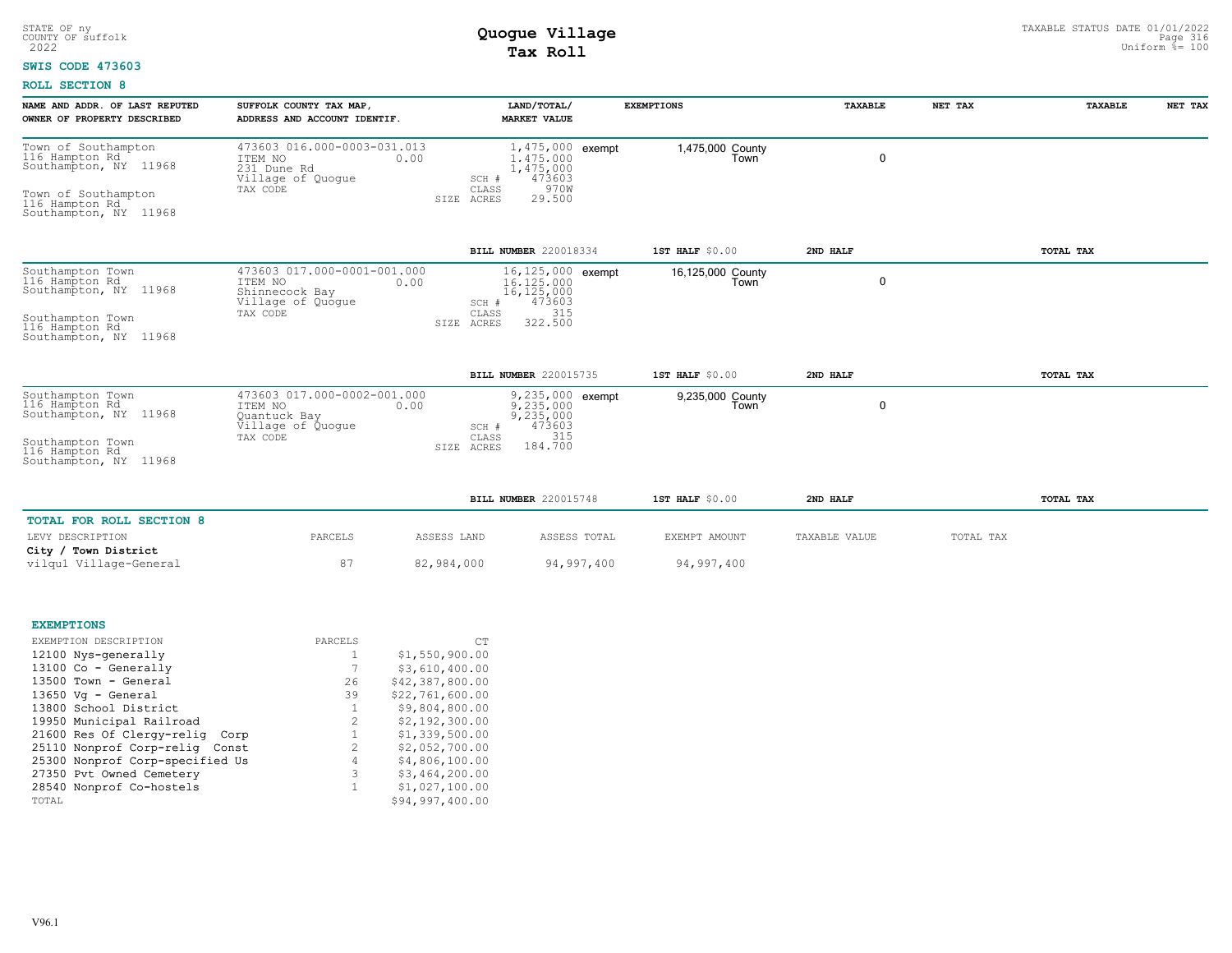| STATE OF ny<br>COUNTY OF suffolk<br>2022       |                | TAXABLE STATUS DATE 01/01/2022<br>Page 317<br>Uniform $\frac{5}{6}$ = 100 |                |                |                  |                |           |
|------------------------------------------------|----------------|---------------------------------------------------------------------------|----------------|----------------|------------------|----------------|-----------|
| TOTAL FOR SWIS CODE 473603<br>LEVY DESCRIPTION | PARCELS        | ASSESS LAND                                                               | ASSESS TOTAL   | EXEMPT AMOUNTT | TAXABLE VALUE    | TOTAL TAX      |           |
|                                                |                |                                                                           |                |                |                  |                |           |
| City / Town District<br>vilqu1 Village-General | 1,884          | 2,537,018,267                                                             | 4,028,979,029  | 104,787,589    | 3, 924, 191, 440 | \$7,671,401.91 |           |
| Add. Tax                                       |                |                                                                           |                |                |                  |                |           |
| vilarlm Unpaid Alarms                          | 3              |                                                                           |                |                |                  |                |           |
| <b>EXEMPTIONS</b>                              |                |                                                                           |                |                |                  |                |           |
| EXEMPTION DESCRIPTION                          | PARCELS        | CT                                                                        |                |                |                  |                |           |
| 12100 Nys-generally                            | 1              | \$1,550,900.00                                                            |                |                |                  |                |           |
| 13100 Co - Generally                           | 7              | \$3,610,400.00                                                            |                |                |                  |                |           |
| 13500 Town - General                           | 26             | \$42,387,800.00                                                           |                |                |                  |                |           |
| 13650 Vg - General                             | 39             | \$22,761,600.00                                                           |                |                |                  |                |           |
| 13800 School District                          | $\mathbf{1}$   | \$9,804,800.00                                                            |                |                |                  |                |           |
| 19950 Municipal Railroad                       | 2              | \$2,192,300.00                                                            |                |                |                  |                |           |
| 21600 Res Of Clergy-relig Corp                 | 1              | \$1,339,500.00                                                            |                |                |                  |                |           |
| 25110 Nonprof Corp-relig Const                 | $\overline{c}$ | \$2,052,700.00                                                            |                |                |                  |                |           |
| 25300 Nonprof Corp-specified Us                | $\overline{4}$ | \$4,806,100.00                                                            |                |                |                  |                |           |
| 27350 Pvt Owned Cemetery                       | 3              | \$3,464,200.00                                                            |                |                |                  |                |           |
| 28540 Nonprof Co-hostels                       | $\mathbf{1}$   | \$1,027,100.00                                                            |                |                |                  |                |           |
| 33201 Tax Sale Cnty Owned (t1)                 | $\mathbf{1}$   | \$500.00                                                                  |                |                |                  |                |           |
| 41001 Vets Eligible Funds (1)                  | 6              | \$1,193,508.00                                                            |                |                |                  |                |           |
| 41121 Vets Non-combat (v2)                     | $\overline{9}$ | \$162,000.00                                                              |                |                |                  |                |           |
| 41131 Vets Combat (v3)                         | 10             | \$300,000.00                                                              |                |                |                  |                |           |
| 41141 Vets Disability (v4)                     | 3              | \$153,545.00                                                              |                |                |                  |                |           |
| 41647 Volunteer Firefighter/Amb                | 23             | \$3,145,287.00                                                            |                |                |                  |                |           |
| 41691 Volunteer Firefighter                    | 23             | \$12,000.00                                                               |                |                |                  |                |           |
| 41807 Persons over 65 (P1)                     | 8              | \$4,823,349.00                                                            |                |                |                  |                |           |
| TOTAL                                          |                | \$104,787,589.00                                                          |                |                |                  |                |           |
| GRAND TOTAL FOR SWIS CODE 473603               |                |                                                                           |                |                |                  |                |           |
| ROLL SECTION                                   | PARCELS        | TOTAL TAX                                                                 | 1ST HALF TAX   | 2ST HALF TAX   | TOTAL PAID       | TOTAL UNPAID   | PENALTIES |
| 1                                              | 1,784          | \$7,643,791.85                                                            | \$7,643,791.85 |                |                  | 7,643,791.85   |           |
| $\overline{5}$                                 | 4              | \$15,908.77                                                               | \$15,908.77    |                |                  | 15,908.77      |           |
| 6                                              | 9              | \$11,851.29                                                               | \$11,851.29    |                |                  | 11,851.29      |           |

8 a set of the set of the set of the set of the set of the set of the set of the set of the set of the set of the set of the set of the set of the set of the set of the set of the set of the set of the set of the set of th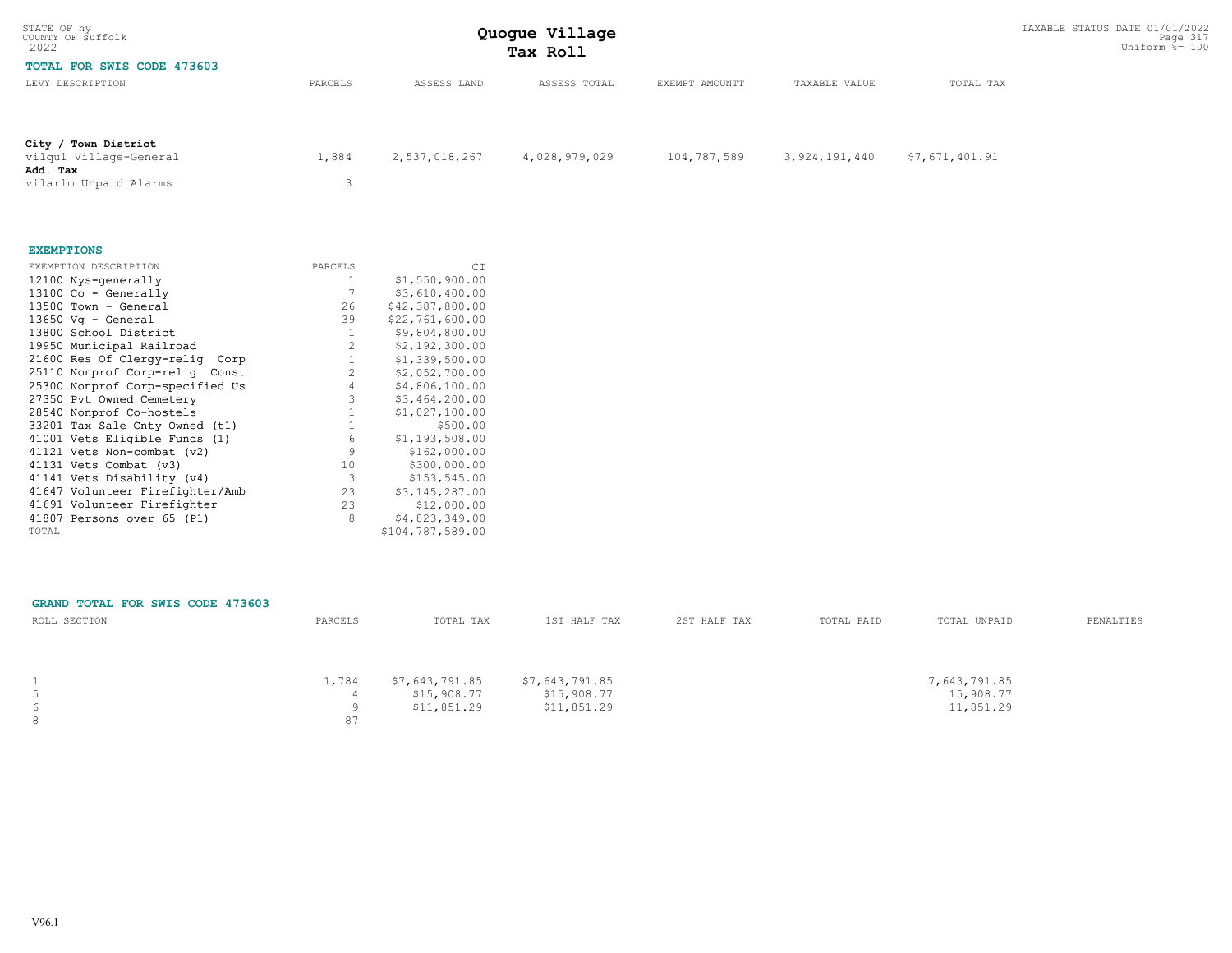| STATE OF ny<br>COUNTY OF suffolk<br>2022                                            | Quogue Village<br>Tax Roll |                            |                             |               |               |                | TAXABLE STATUS DATE 01/01/2022<br>Page 318<br>Uniform $\frac{5}{6}$ = 100 |
|-------------------------------------------------------------------------------------|----------------------------|----------------------------|-----------------------------|---------------|---------------|----------------|---------------------------------------------------------------------------|
| **GRAND TOTALS**<br>LEVY DESCRIPTION                                                | PARCELS                    | ASSESS LAND                | ASSESS TOTAL                | EXEMPT AMOUNT | TAXABLE VALUE | TOTAL TAX      |                                                                           |
| City / Town District<br>vilqu1 Village-General<br>Add. Tax<br>vilarlm Unpaid Alarms | 1,884                      | 2,537,018,267<br>7,474,900 | 4,028,979,029<br>12,382,700 | 104,787,589   | 3,924,191,440 | \$7,671,401.91 |                                                                           |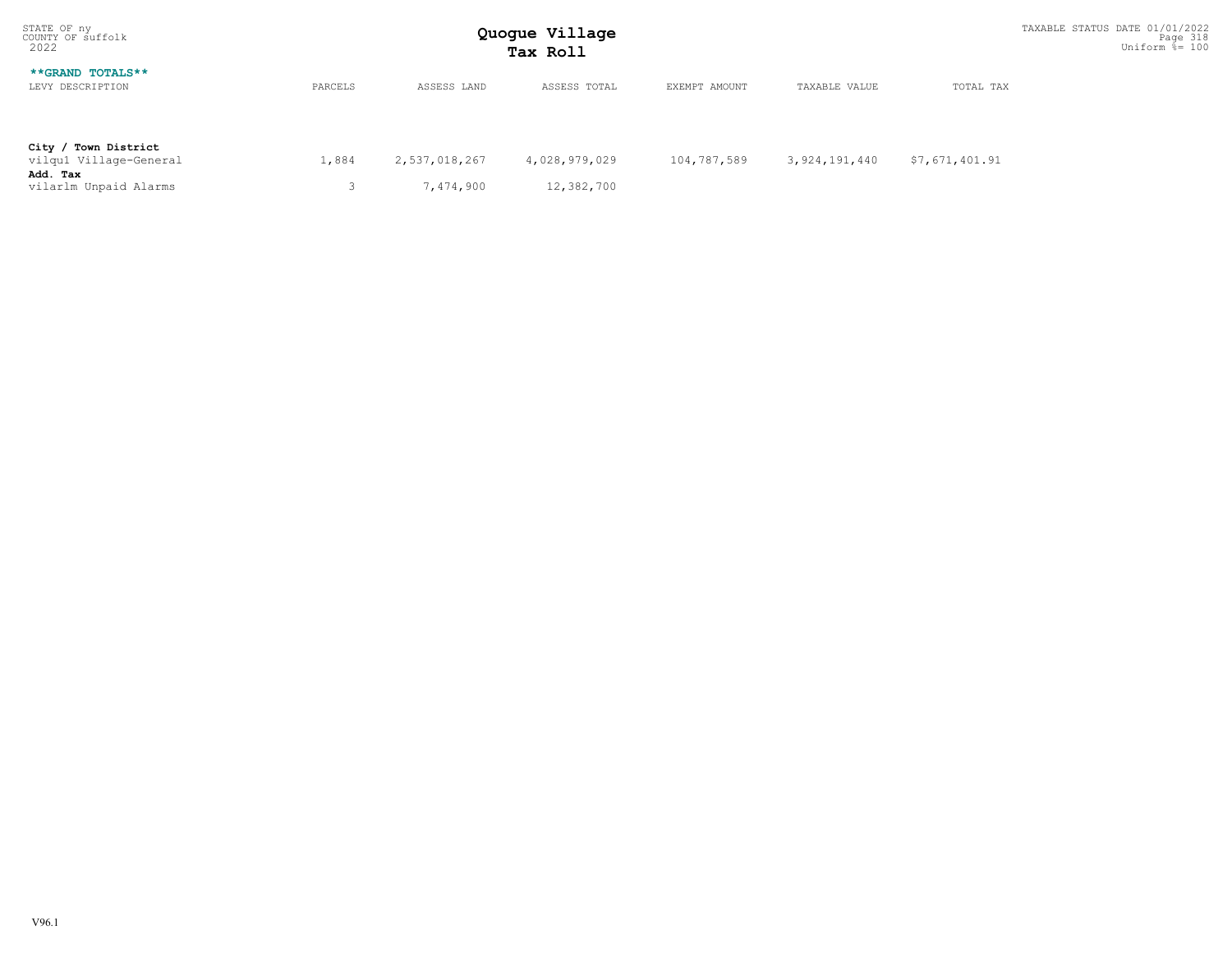STATE OF ny<br>COUNTY OF suffolk<br>2022

# **Tax Roll**

#### **EXEMPTIONS**

| EXEMPTION DESCRIPTION           | PARCELS        | CT          |
|---------------------------------|----------------|-------------|
| 12100 Nys-generally             |                | 1,550,900   |
| $13100$ Co - Generally          |                | 3,610,400   |
| 13500 Town - General            | 26             | 42,387,800  |
| $13650$ Vq - General            | 39             | 22,761,600  |
| 13800 School District           | 1              | 9,804,800   |
| 19950 Municipal Railroad        | $\mathfrak{D}$ | 2,192,300   |
| 21600 Res Of Clergy-relig Corp  |                | 1,339,500   |
| 25110 Nonprof Corp-relig Const  | $\mathfrak{D}$ | 2,052,700   |
| 25300 Nonprof Corp-specified Us | 4              | 4,806,100   |
| 27350 Pvt Owned Cemetery        | 3              | 3,464,200   |
| 28540 Nonprof Co-hostels        |                | 1,027,100   |
| 33201 Tax Sale Cnty Owned (t1)  |                | 500         |
| 41001 Vets Eligible Funds (1)   | 6              | 1,193,508   |
| 41121 Vets Non-combat (v2)      | 9              | 162,000     |
| 41131 Vets Combat (v3)          | 10             | 300,000     |
| 41141 Vets Disability (v4)      | 3              | 153,545     |
| 41647 Volunteer Firefighter/Amb | 23             | 3, 145, 287 |
| 41691 Volunteer Firefighter     | 23             | 12,000      |
| 41807 Persons over 65 (P1)      | 8              | 4,823,349   |
| TOTAL                           |                | 104,787,589 |